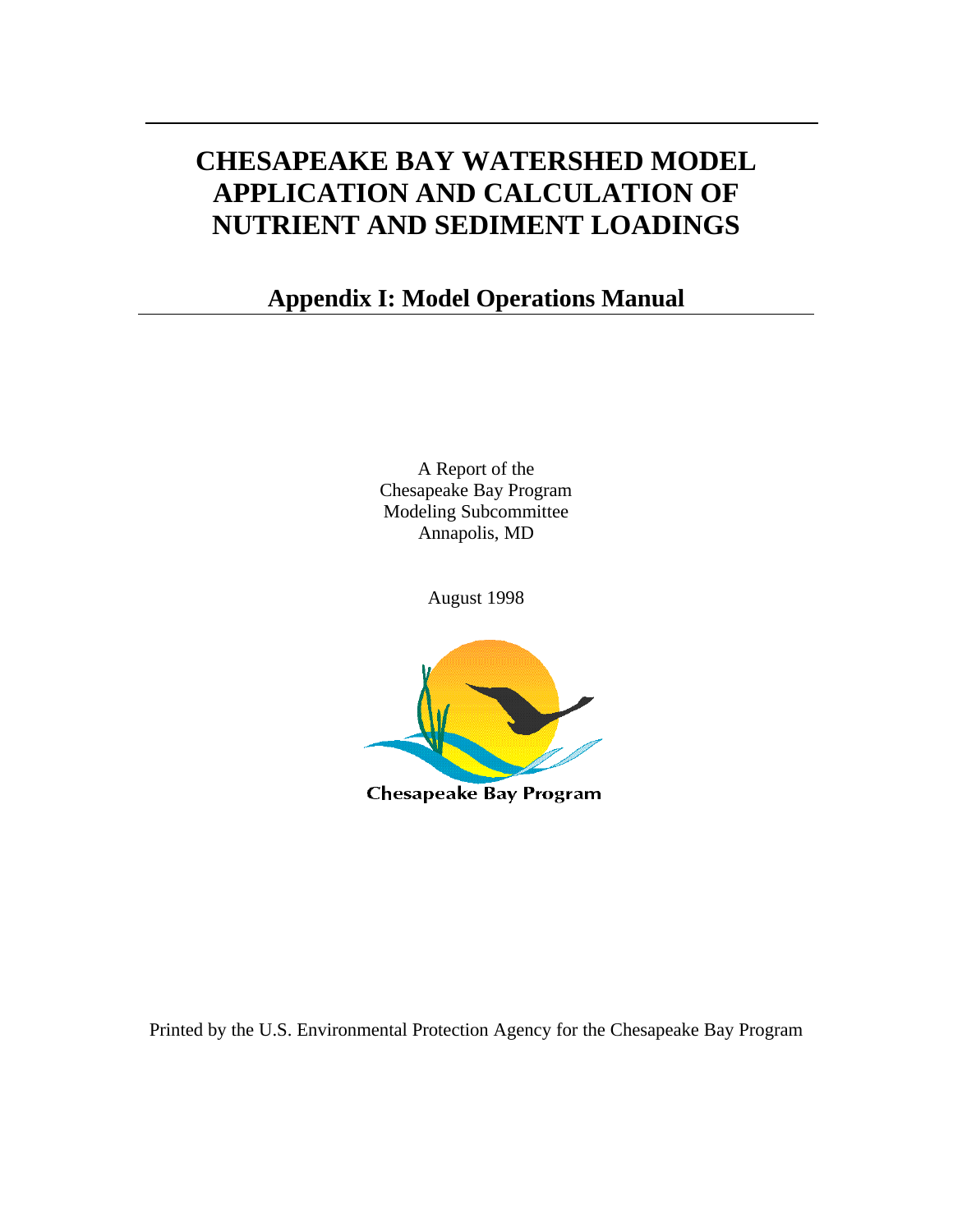# **Principal Authors**

Michael W. Palace Chesapeake Research Consortium Chesapeake Bay Program Office Annapolis, MD

Lewis C. Linker United States Environmental Protection Agency Chesapeake Bay Program Office Annapolis, MD

Gary W. Shenk United States Environmental Protection Agency Chesapeake Bay Program Office Annapolis, MD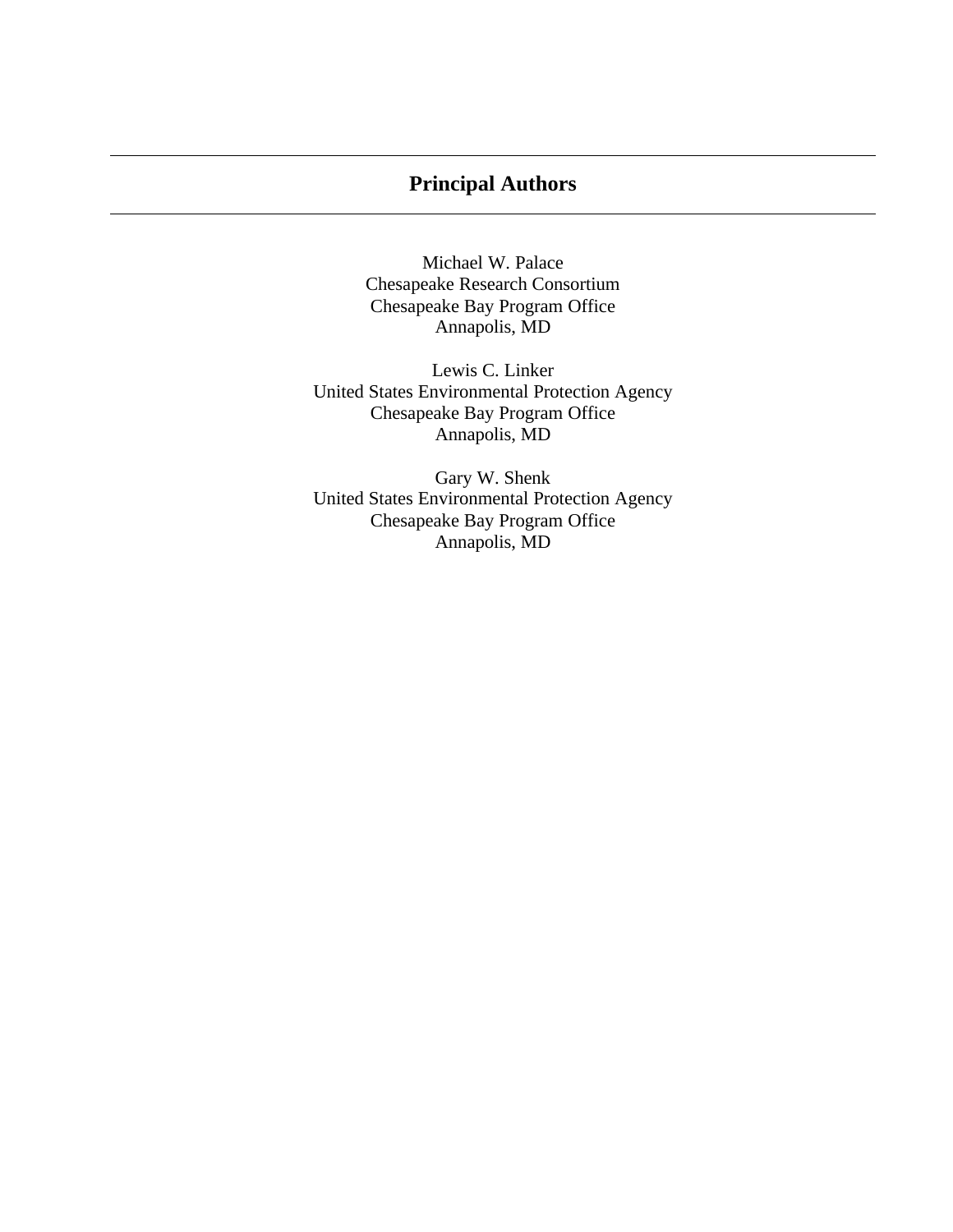# **Modeling Subcommittee Members**

James R. Collier Dr. Robert Magnien Chairman MD Department of Natural Resources DCRA Water Resources Management Division Resource Assessment Administration Washington, DC Annapolis, MD

Dr. Joseph Bachman Dr. Ross Mandel Baltimore, MD River Basin

Mark Bennett Dr. Bruce Parker VA Department Conservation and Recreation National Oceanic and Atmospheric Richmond, VA Administration/NOS/OES33

Dr. Peter Bergstrom Kenn Pattison Annapolis, MD Harrisburg, PA

Dr. Arthur Butt Carol Bernstein VA Department of Environmental Quality US Army Corps of Engineers Chesapeake Bay Programs Baltimore, MD Richmond, VA

Brian Hazelwood Helen Stewart Metropolitan Washington Council of MD Dept. of Natural Resources Governments CCWS Washington, DC Annapolis, MD

Dr. Albert Y. Kuo Paul Welle Gloucester Point, VA East Regional Office

Lewis C. Linker Dr. Alan Lumb Coordinator Hydrologic Analysis Support Section US EPA Chesapeake Bay Program Office USGS-HAS Annapolis, MD Reston, VA

US Geological Survey **Interstate Commission on the Potomac** Rockville, MD

> Coastal & Estuarine Oceanography Silver Spring, MD

US Fish & Wildlife Service **PA Dept. of Environmental Protection** Chesapeake Bay Field Office Bureau of Water Quality Protection

VA Institute of Marine Science USDA Natural Resources Conservation Service Beltsville, MD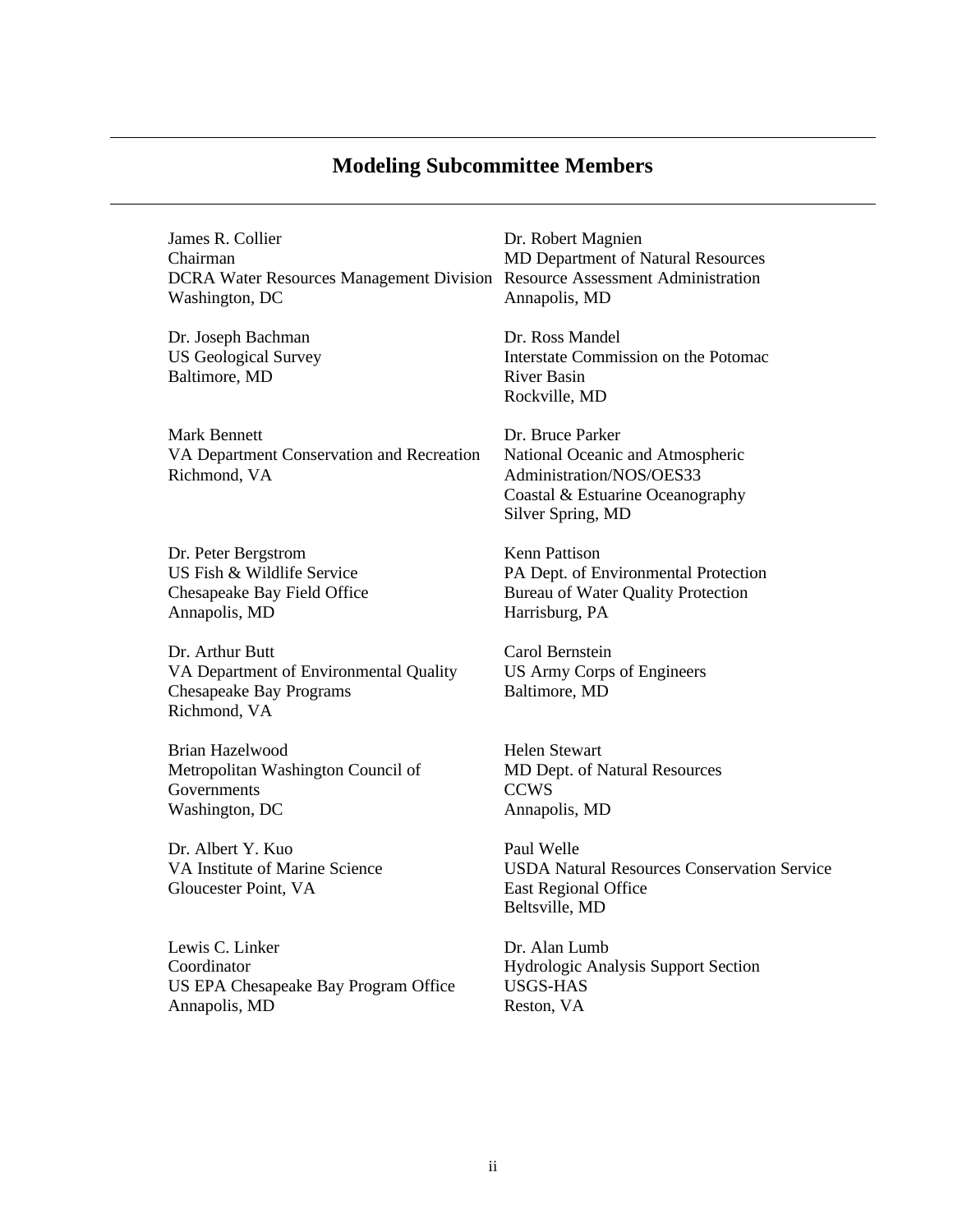# **Appendix Summary**

Appendix I discusses the Chesapeake Bay Phase IV Watershed Model operating procedures. The Phase IV Watershed Model is a comprehensive package for simulation of watershed hydrology and water quality based on the Hydrological Simulation Program - FORTRAN (HSPF) code. The Phase IV Watershed Model allows the integrated simulation of land and soil contaminant runoff processes with instream hydraulic and sediment-chemical interaction. The Phase IV Watershed Model partitions the Chesapeake Bay into 86 segments. Each segment is divided in ten land uses and load sources which are: high tillage, low tillage, hayland, pasture, forest, pervious urban, impervious urban, animal waste, atmospheric deposition, and point sources. The model generates daily nonpoint source edge-of-stream (EOS) nutrient loads for each land use on a unit area basis and daily nutrient loads delivered to the bay. The simulation of the entire Chesapeake Bay Basin necessitates the run of 29 separate input decks. Each input deck, as it is currently designed, can simulate up to 3 segments of the basin. The simulation time is 12 years and spans from January, 1984 to December, 1995.

Each model run produces a history of the runoff flow rate, nutrient and sediment loads and concentrations, along with a history of water quantity and quality at any designated point in the watershed. The Chesapeake Bay Watershed Model generates edge-of-stream loads for the land uses simulated, as well as nutrient concentrations and loads in each segment.

This document, and other Chesapeake Bay Program modeling documents, can be found on the Modeling Subcommittee web page: http://www.chesapeakebay.net/bayprogram/pol/mdsc/model.htm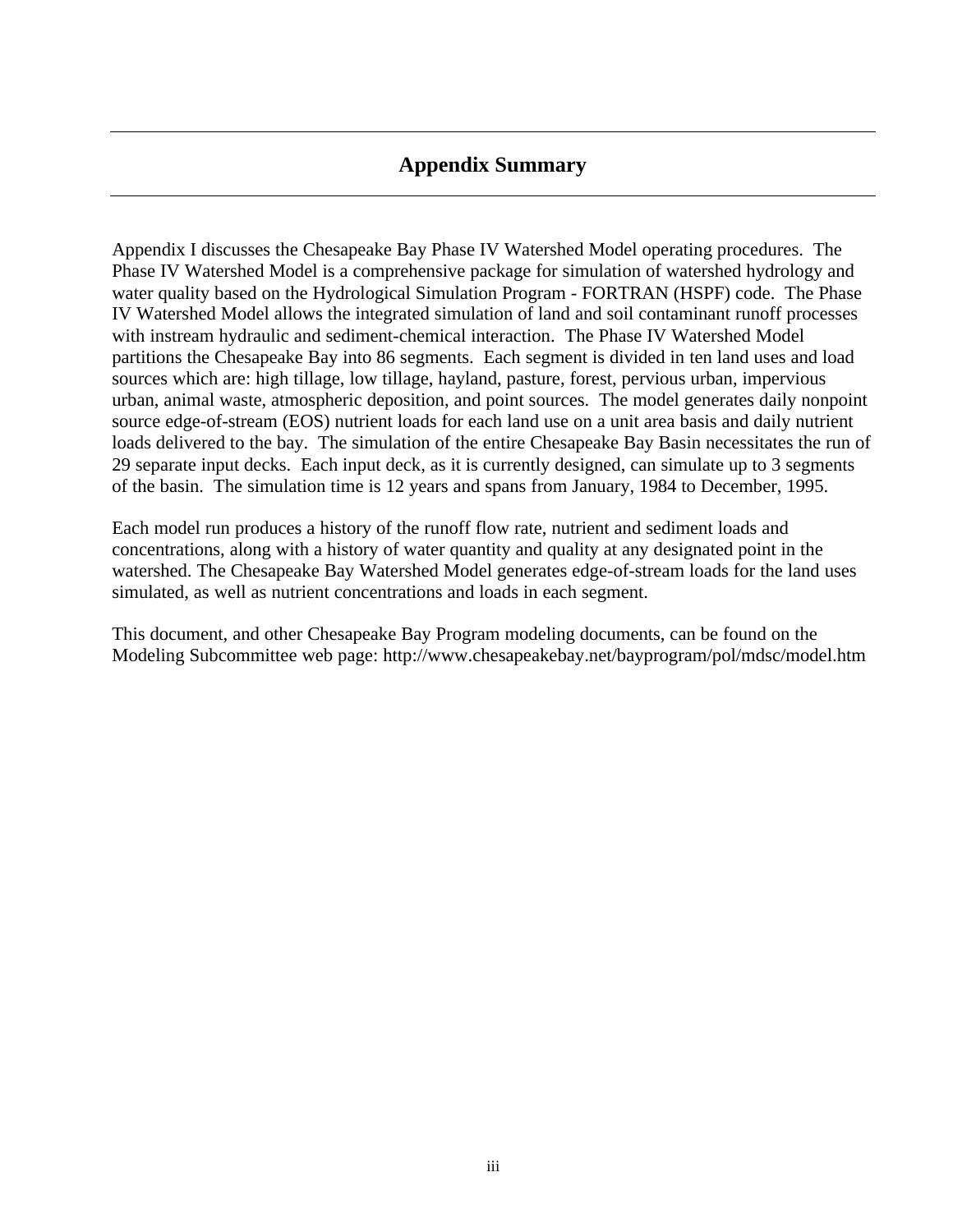# **List of Phase IV Watershed Model Reference Appendices**

|            | Appendix A Phase IV Chesapeake Bay Watershed Model Hydrology Calibration Results                                                                                     |
|------------|----------------------------------------------------------------------------------------------------------------------------------------------------------------------|
| Appendix B | Phase IV Chesapeake Bay Watershed Model Water Quality Calibration                                                                                                    |
| Appendix C | Phase IV Chesapeake Bay Watershed Model Nonpoint Source Simulation                                                                                                   |
| Appendix D | Phase IV Chesapeake Bay Watershed Model Precipitation and Meteorological Data<br>Development and Atmospheric Nutrient Deposition                                     |
| Appendix E | Phase IV Chesapeake Bay Watershed Land Use & Model Linkages to the Airshed &<br><b>Estuarine Models</b>                                                              |
| Appendix F | Phase IV Chesapeake Bay Watershed Model Point Source Loads                                                                                                           |
| Appendix G | Observed Water Quality Data Used for Calibration, A Simulation of Regression<br>Loads, and a Confirmation Scenario of the Phase IV Chesapeake Bay Watershed<br>Model |
| Appendix H | Tracking Best Management Practice Nutrient Reductions in the Chesapeake Bay<br>Program                                                                               |
| Appendix I | Phase IV Chesapeake Bay Watershed Model Operations Manual                                                                                                            |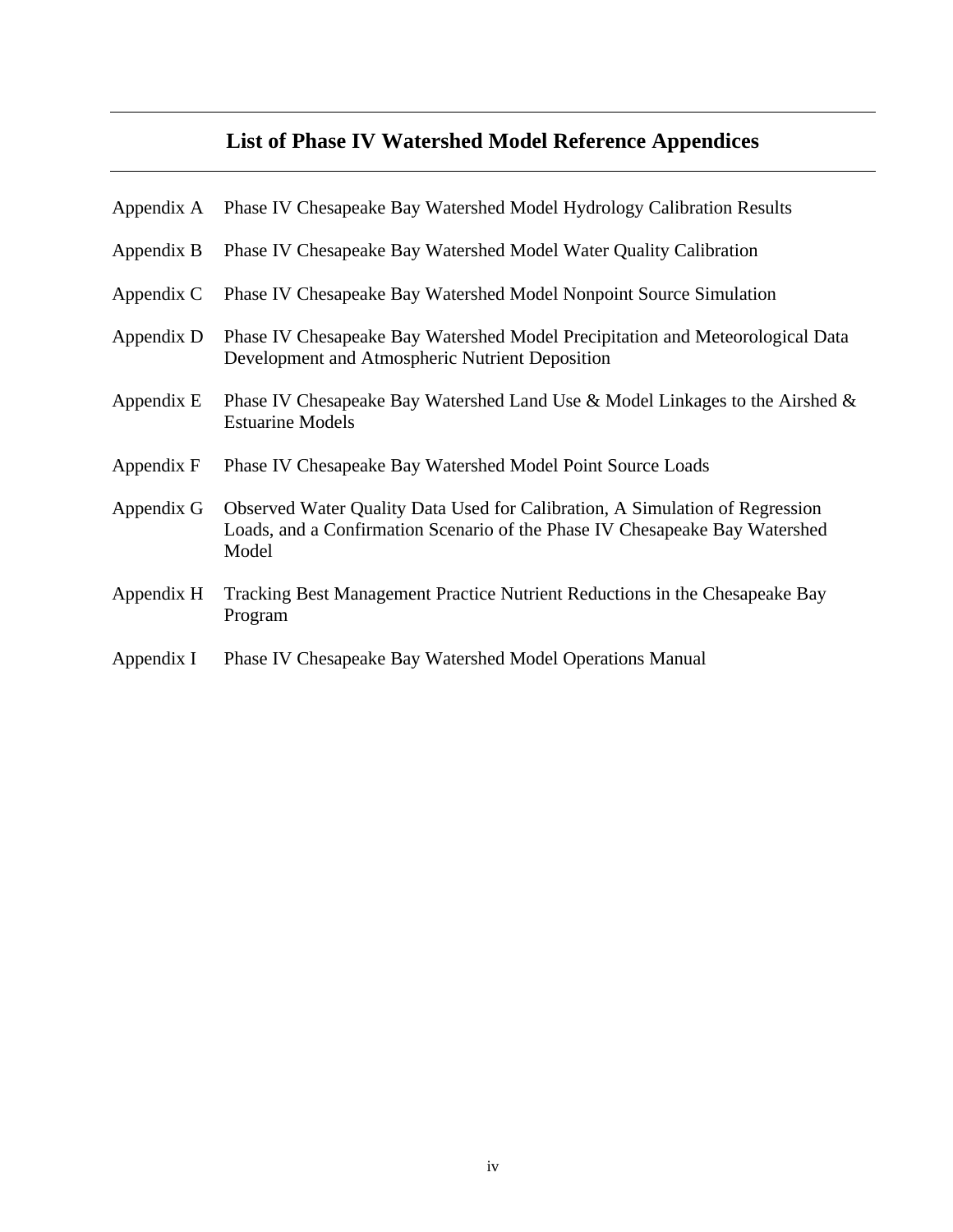# **Table of Contents**

| I.1.1.4 Changing the Concentration of Nutrients Sorbed to Sediment3                                                                           |   |
|-----------------------------------------------------------------------------------------------------------------------------------------------|---|
| I.1.2 Procedure for Changing UCI Files and Creating the Watershed Model                                                                       |   |
| I.1.3 Creating Watershed Model Scenario UCI Files from the Watershed Model                                                                    |   |
| I.1.3.2 Scripting of UCI Change and Chesapeake Bay Phase IV Watershed<br>I.1.3.3 Scripts for Atmospheric Deposition reduction Watershed Model |   |
| I.1.4 Step-by-Step Instructions for the chesapeake Bay Phase IV Watershed                                                                     |   |
|                                                                                                                                               | 9 |
| I.1.5 Transport and Delivery Factors Used for Interpreting Phase IV                                                                           |   |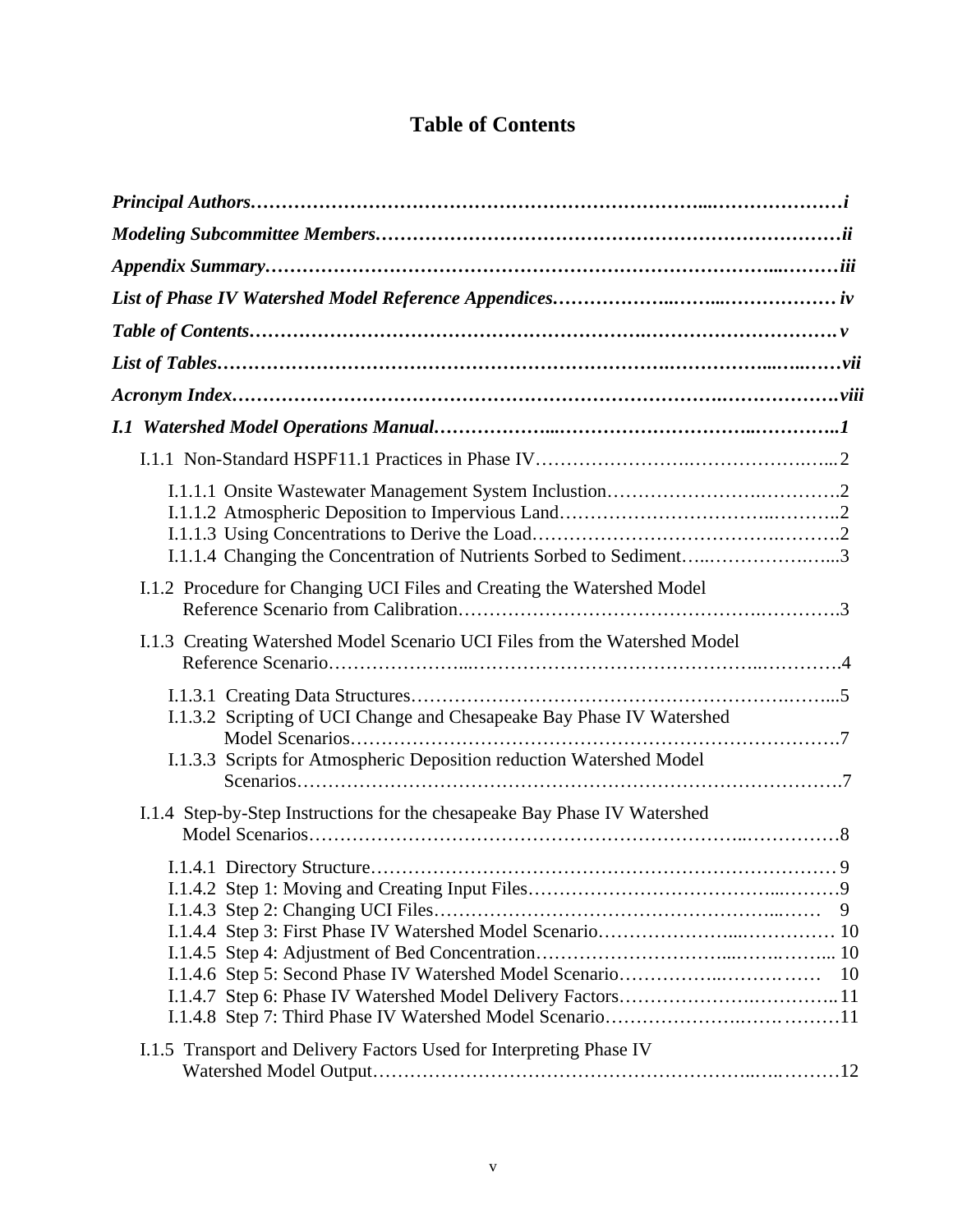|  | I.2 Methodology of Aggregating and Disaggregating Data for Use Within the       |  |
|--|---------------------------------------------------------------------------------|--|
|  |                                                                                 |  |
|  | I.2.2 Splitting Edge-of-Stream (Land Use) Loads Between States Within a         |  |
|  | I.2.3 Splitting Atmospheric Deposition Loads Between States Within a            |  |
|  | 1.3 The Chesapeake Bay Phase IV Watershed Model Output Post-Processor22         |  |
|  | 1.4 Setting Up the Post-Processor for New Phase IV Watershed Model Scenarios 25 |  |
|  |                                                                                 |  |
|  |                                                                                 |  |
|  |                                                                                 |  |
|  |                                                                                 |  |
|  |                                                                                 |  |
|  |                                                                                 |  |
|  |                                                                                 |  |
|  |                                                                                 |  |
|  |                                                                                 |  |
|  |                                                                                 |  |
|  |                                                                                 |  |
|  |                                                                                 |  |
|  | $References \dots 18$                                                           |  |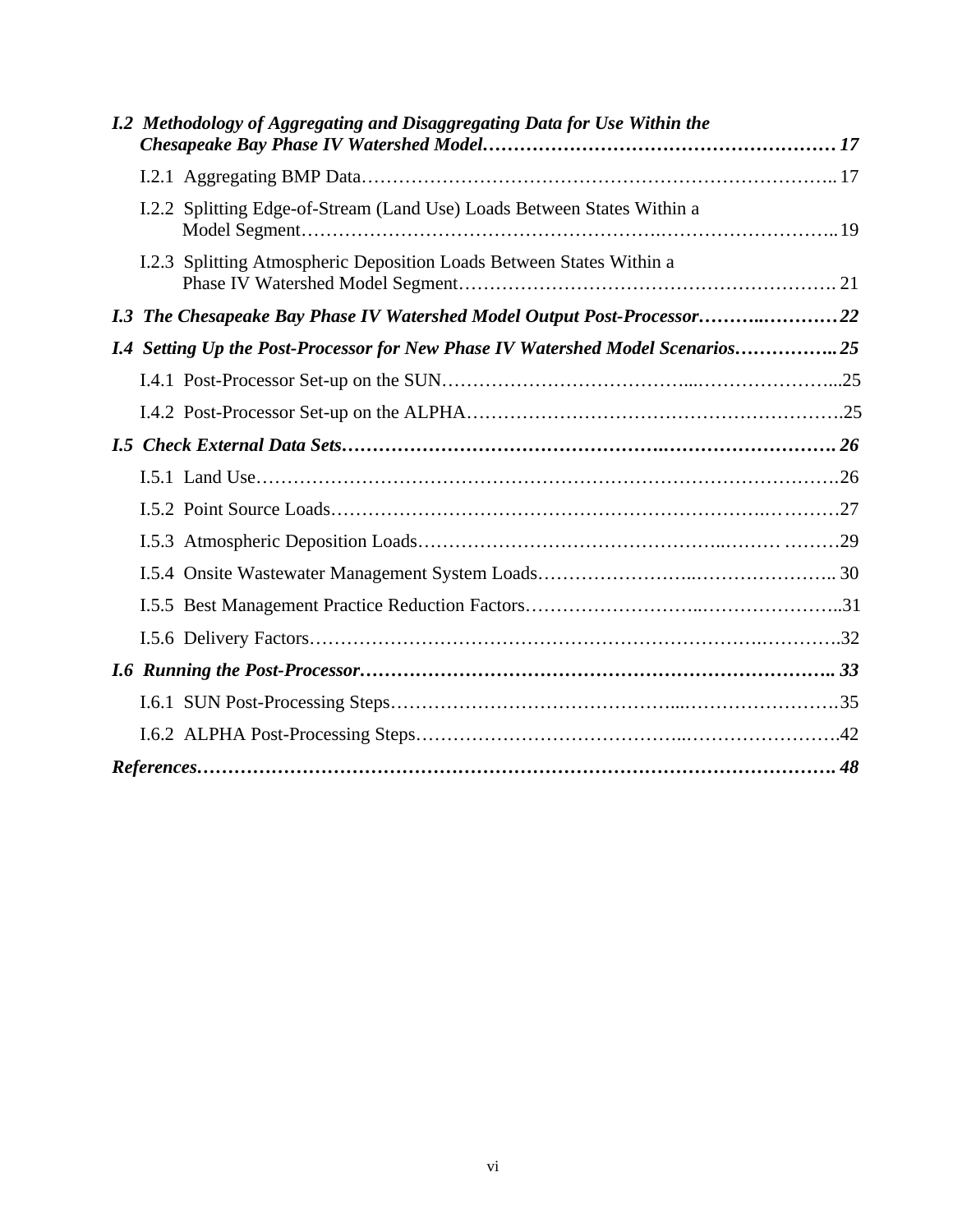# **List of Tables**

| <b>Table</b> |                                                                                                                                                  | Page |
|--------------|--------------------------------------------------------------------------------------------------------------------------------------------------|------|
|              | I.1.1 Chesapeake Bay Tributary Strategy Phase IV Watershed Model Scenario<br>Total Nitrogen, Total Phosphorous, and Sediment Delivery Factors 14 |      |
|              |                                                                                                                                                  |      |
|              |                                                                                                                                                  |      |
|              |                                                                                                                                                  |      |
|              | 1.6.3 Structure of Calculated PLTGEN Files and Method Used for Mean Calculation 39                                                               |      |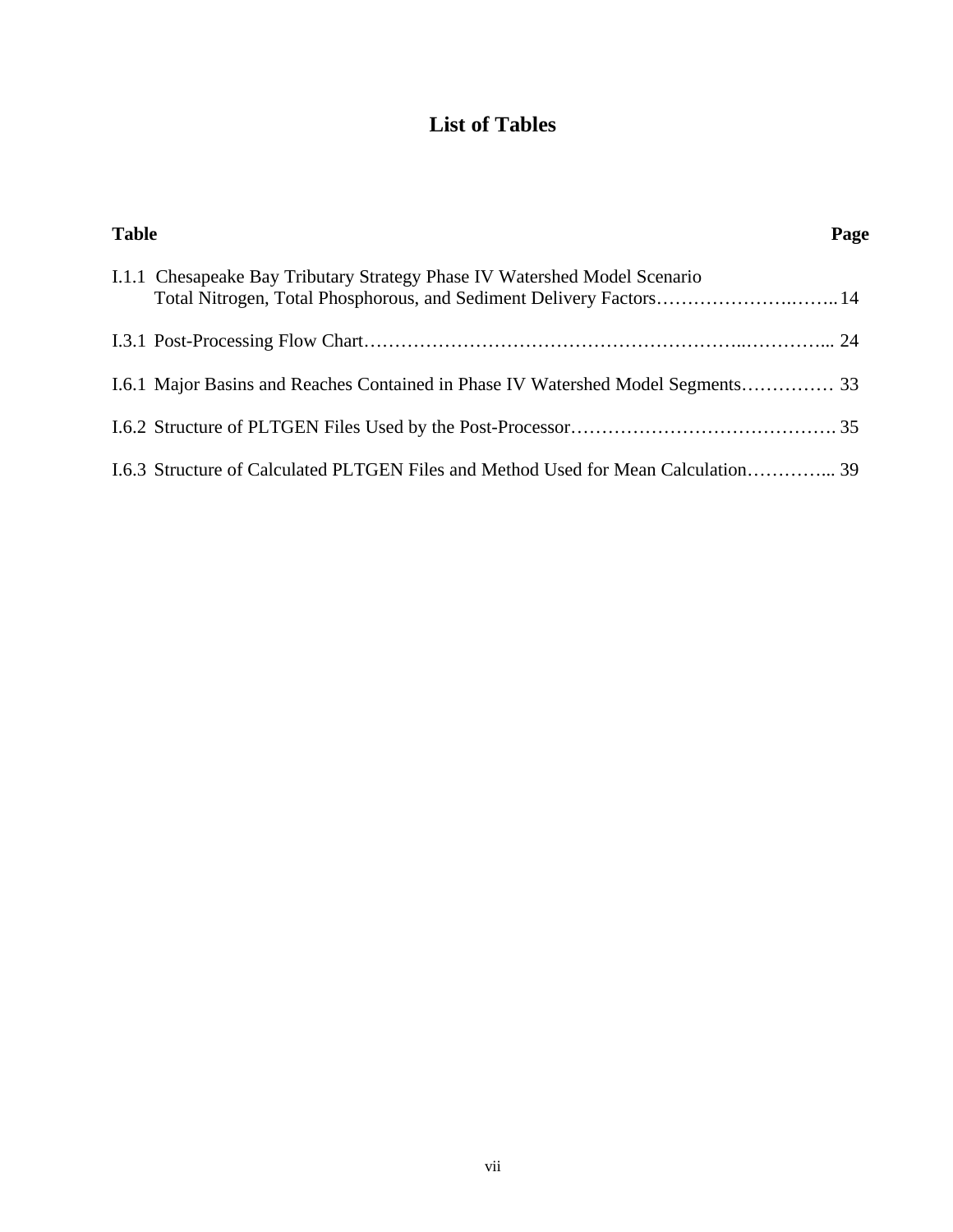# **Acronym Index**

| Acronym                   | Term                                                    |
|---------------------------|---------------------------------------------------------|
| AU                        | Animal Unit                                             |
| <b>AWMSL</b>              | Animal Waste Management System (livestock)              |
| <b>AWMSP</b>              | Animal Waste Management System (poultry)                |
| BF                        | <b>Buffer Forested</b>                                  |
| BG                        | Buffer Grassed (on agricultural land)                   |
| <b>BMP</b>                | <b>Best Management Practice</b>                         |
| <b>CBP</b>                | Chesapeake Bay Program                                  |
| <b>CBPLU</b>              | Chesapeake Bay Program Land Use                         |
| CC                        | Cover Crop                                              |
| <b>CIMS</b>               | <b>Chesapeake Information Management System</b>         |
| <b>CRES</b>               | Federal Conservation Reporting and Evaluation System    |
| <b>CRP</b>                | <b>Conservation Reserve Program</b>                     |
| <b>CSO</b>                | <b>Combined Sewer Overflow</b>                          |
| <b>CT</b>                 | <b>Conservation Tillage</b>                             |
| <b>CTIC</b>               | <b>Conservation Technology Information Center</b>       |
| <b>ESC</b>                | Erosion and Sediment Control                            |
| <b>ESWM</b>               | <b>Enhanced Stormwater Management</b>                   |
| FC                        | <b>Forest Conservation</b>                              |
| <b>FCA</b>                | Forest Conservation Act (Maryland)                      |
| <b>FHP</b>                | <b>Forest Harvesting Practice</b>                       |
| <b>FSA</b>                | Farm Services Agency                                    |
| GIS                       | Geographic Information System                           |
| <b>HSPF</b>               | Hydrologic Simulation Program FORTRAN                   |
| <b>MSDF</b>               | Marine Sewage Disposal Facility                         |
| <b>NCRI</b>               | National Center for Resource Information                |
| <b>NMPI</b>               | Nutrient Management Plan Implementation                 |
| <b>NRCS</b>               | National Resources Conservation Service                 |
| <b>OSWMS</b>              | On-site Wastewater Management System                    |
| RC                        | <b>Runoff Control</b>                                   |
| <b>RHEL</b>               | Retirement of Highly Erodible Land                      |
| <b>SC</b>                 | Septic Connection                                       |
| <b>SCWQP</b>              | Soil Conservation and Water Quality Plan                |
| <b>SCWQPI</b>             | Soil Conservation and Water Quality Plan Implementation |
| SD                        | Septic Denitrification                                  |
| SP                        | Septic Pumping                                          |
| <b>SPWF</b>               | <b>Stream Protection With Fencing</b>                   |
| <b>SPWO</b>               | <b>Stream Protection Without Fencing</b>                |
| <b>SWCD</b>               | Soil & Water Conservation District                      |
| <b>SWM</b>                | <b>Stormwater Management</b>                            |
| <b>SWMC</b>               | <b>Stormwater Management Conversion</b>                 |
| <b>SWMR</b>               | Stormwater Management Retrofit                          |
| TN                        | <b>Total Nitrogen</b>                                   |
| TPLANT                    | <b>Tree Planting</b>                                    |
| TP                        | <b>Total Phosphorous</b>                                |
| <b>TSWG</b>               | Tributary Strategy Workgroup                            |
|                           |                                                         |
| <b>UNM</b><br><b>USDA</b> | <b>Urban Nutrient Management</b>                        |
| <b>USEPA</b>              | United States Department of Agriculture                 |
|                           | United States Environmental Protection Agency           |
| <b>WDM</b>                | Watershed Data Management                               |
| <b>WSM</b>                | Watershed Model                                         |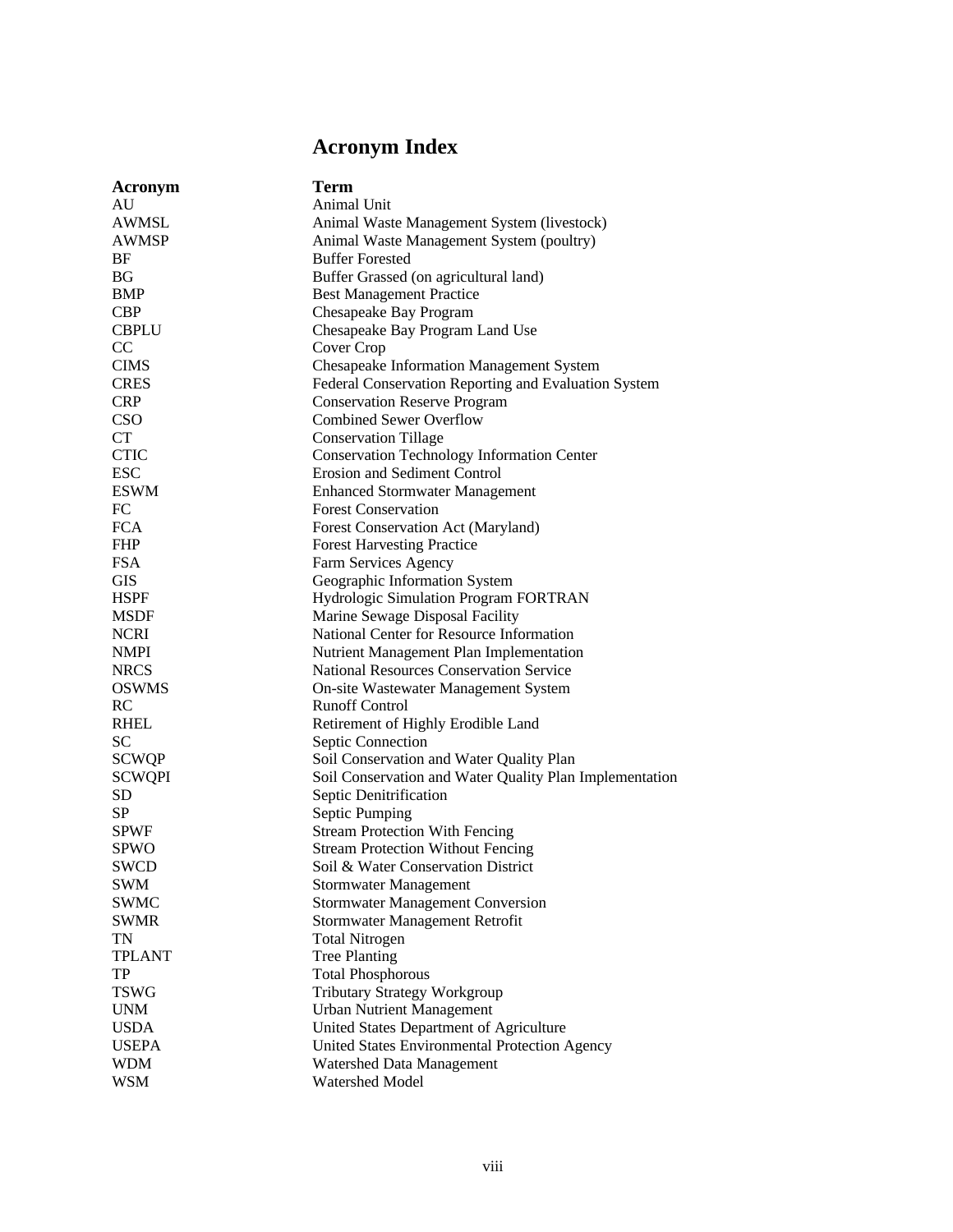### **Section I.1 WATERSHED MODEL OPERATIONS MANUAL**

The Chesapeake Bay Phase IV Watershed Model is based on the Hydrologic Simulation Program FORTRAN (HSPF) Model-Version 11 (Johanson et al., 1980). An HSPF simulation requires two types of input files: (1) the user control input (UCI) file which contains simulation time and output control information, hydrological and nutrient dynamic module control, initialization, parameterization, linkages between land and water, and specific nutrient loading information, and (2) the water data management (WDM) file which is a binary file containing input time series data for meteorological and precipitation, atmospheric deposition, and point sources. Output can also be stored in the WDM for retrieval by a separate UCI or other program files. It is also used to pass information downstream from simulations using separate UCIs for upstream and downstream reaches. The Phase IV Watershed Model is a collection of UCI and WDM files. Usually, several UCI files and one WDM file are the basic run files for a basin such as the Potomac.

Phase IV Watershed Model scenarios may involve changes in land use, septic loads, manure loads to pasture, linkage parameters representing the effects of structural BMPs, fertilizer loads to cropland, point source loads, atmospheric deposition loads, and the input data, or any combination of these, usually within the UCI files. The Phase IV Watershed Model operates within a system of FORTRAN programs and UNIX scripts which automate the process of modifying the UCI files. In general, the system works by reading an HSPF UCI file and generating a second file that is identical to the first except for specific changes that are incorporated into the new file. A file containing data formatted specifically for the FORTRAN executable controls the changes. The running of the executable and the copying of data files is controlled by a small UNIX script which is called recursively for all UCI files by a separate UNIX script.

The above method relies on codes, scripts, and data structures that were developed specifically for the Phase IV Watershed Model. The programs are not structured to read general HSPF files, only those that have input sections in a particular order and have a certain internal nomenclature. Use of the system decreases file modification time from approximately 100 to 250 employeehours per Phase IV Watershed Model scenario down to 1 employee-hour per Phase IV Watershed Model scenario and eliminates typing errors, but it presupposes familiarity with UNIX, FORTRAN, and HSPF. Use of the system for the Phase IV Watershed Model requires careful implementation and a good understanding of the Watershed Modeling system. Use of these programs on other projects would, in addition, require extensive coding and data structure changes.

After a Phase IV Watershed Model simulation of land uses is completed, the concentration of nutrients in the riverbed is adjusted according to the adjacent and upstream edge-of-stream loads relative to the Phase IV Watershed Model Reference Scenario. Adjustment of bed concentrations of nutrients relative to edge-of-stream loads ensures that nutrients delivered to the Bay from the scour of the river bed during high flows are in equilibrium with nutrient loads delivered from land uses. To determine this adjustment, FORTRAN programs are applied to the Phase IV Watershed Model output to obtain a data set that can be used by SAS. These data sets are then processed into edge-of-stream loads and bed adjustment factors by the SAS post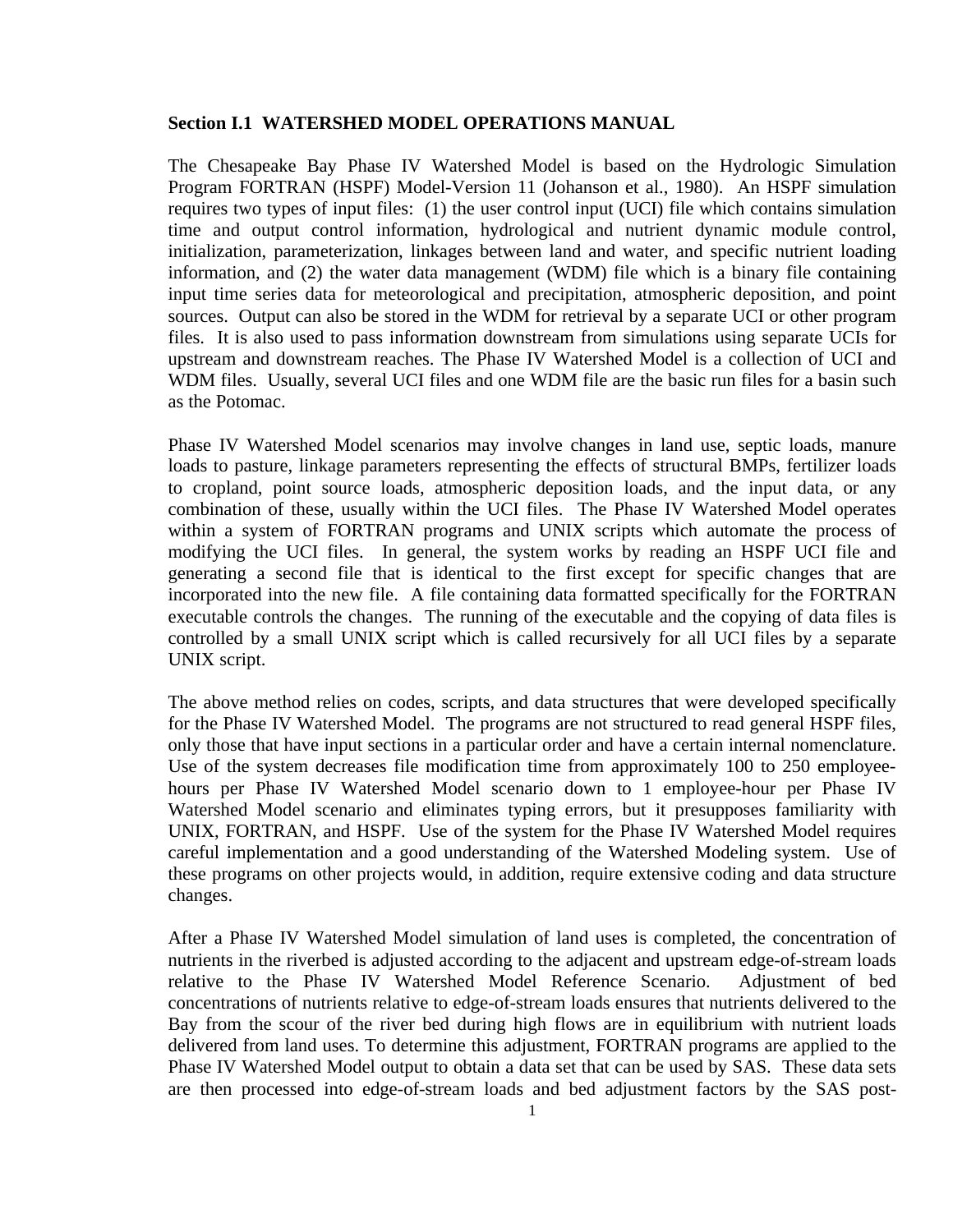processor. After adjustment, Phase IV Watershed Model simulations are rerun in order to obtain delivered loads. These loads are then processed using a combination of SAS and spreadsheet applications to arrive at the final delivered loads.

#### **Section I.1.1 Non-Standard HSPF11.1 Practices in Phase IV**

HSPF Version 11.1 is used for Phase IV Watershed Model simulations with a few modifications to standard procedures. This document is not intended to be an HSPF manual, so the UCI files will not be explained in detail here, only the procedures that are not specifically mentioned in the manual will be explained below. For further information on HSPF Version 11.1 UCI files see Bicknell, et.al. (1996).

#### **Section I.1.1.1 Onsite Wastewater Management System Inclusion**

Simulation of OSWMSs in HSPF is implicitly modeled and is directly loaded as an edge-ofstream load. Septic system loading is a constant nutrient source throughout the year. OSWMS loads are estimated for any scenario year based on the ratio of population in the scenario year to the population in 1990, the base year of the OSWMS data set (Maizel, et.al., 1995). The septic system time series WDM is a time series with a unit of 1 for every day of the simulation and is multiplied in the UCI file by the daily load in pounds per day. This eliminates the need for developing multiple septic system WDMs and allows more rapid, flexible generation of septic system input loads. For each Phase IV Watershed Model scenario, the UCI septic multiplier is replaced with the estimated daily septic system input load specific to the year simulated.

#### **Section I.1.1.2 Atmospheric Deposition To Impervious Land**

The simulation of wet fall atmospheric deposition is an improvement in HSPF 11 over HSPF 10. Wetfall deposition on impervious land is simulated with estimated atmospheric deposition nitrate and ammonia concentrations in separate WDM files. When rain fall occurs, the nitrate and ammonia concentrations are multiplied against the precipitation volume of each hourly time step. Dry deposition of atmospheric nitrate is simulated by applying a daily nitrate load in the QUAL-INPUT section of the IMPLND input.

#### **Section I.1.1.3 Using Concentrations To Derive The Load**

The standard method of retrieving loads from HSPF is to output them directly. However, these output loads underestimate phytoplankton leaving the reach, and hence underestimate organic nutrients because HPSF assumes that a certain amount of phytoplankton will remain in the reach. Therefore, the program subtracts that amount from the output load, implying that the concentration in the water leaving a particular reach is less then that concentration generally found in the reach. Since the Phase IV Watershed Model is calibrated to observations of chlorophyll concentrations at the discharge of a reach, the Phase IV Watershed Model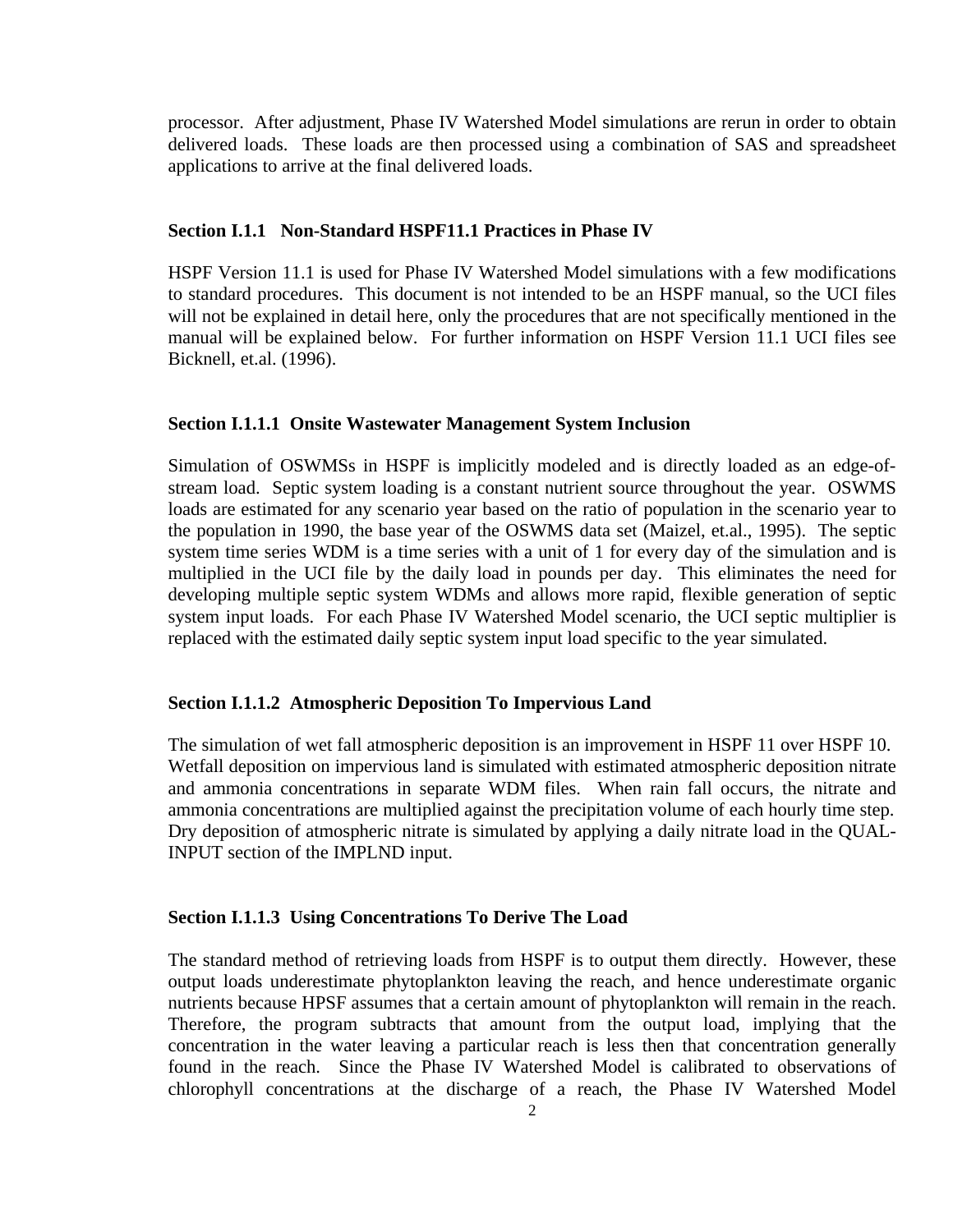simulations calculate products of the simulation concentrations of chlorophyll and the volume of the water discharged from the reach to simulate the phytoplankton derived portion of the total organic load.

#### **Section I.1.1.4 Changing The Concentration Of Nutrients Sorbed To Sediment**

HSPF assumes that scoured sediment detached from the reach bed during high flows has a certain user-defined nutrient concentration sorbed to it, which then becomes available for desorption in the water column and advection as a dissolved or particulate nutrient. Using the assumption that a watershed that has a lower nutrient load will have lower nutrient concentrations in the bed sediments, a method for lowering these concentrations based on the upstream loads relative to the Phase IV Watershed Model Reference Scenario load was developed. The method forms a ratio of the edge-of-stream loads of a particular scenario with the edge-of-stream loads of the Reference Scenario. The ratio formed is then applied to increase or decrease the bed nutrient concentrations.

## **Section I.1.2 Procedure for Changing UCI Files and Creating the Watershed Model Reference Scenario from Calibration.**

The Phase IV Watershed Model Reference Scenario is based on 1985 land use, BMPs, point source loads, septic system loads, animal numbers, etc. and the application of hourly simulated hydrology of the 1984-1987 period, the CBP average hydrology year. The Phase IV Watershed Model calibration is based on data that varies yearly for point source data and septic system loads, daily for atmospheric deposition, and uses constant 1990 land use data.

For the calibration period, the base year 1990 Chesapeake Bay Program land use data set (see Appendix E) is used. For the Phase IV Watershed Model Reference Scenario, land use data was changed to 1985 using the land use and pasture change program (Attachment A). Loading to pasture was also changed using the same program according to 1985 beef cattle numbers, and the 1985 pastureland land use values. Septic loads were also set at the 1985 levels.

The MASS-LINK section of the UCI file was reworked so that each land use had its own specific MASS-LINK. The MASS-LINK section determines how land simulation export variables are applied to riverine simulation input variables. Phase IV Watershed Model scenarios involving BMP efficiencies necessitate that each land use have its own MASS-LINK so that they can be individually modified. The MASS-LINK section is modified using a FORTRAN program (see Attachment B). A new WDM was produced with only 1985 point sources repeated for all years instead of the year-by-year changes in point source used in the calibration scenario. The new WDM also removed the tropical storm that affected the James and Potomac basins during the first two weeks of November 1985. This storm is estimated to have a return frequency of 100 years and the Chesapeake Bay Program Modeling Subcommittee determined that it was not characteristic of an average hydrology, and that it should not be included in comparative Phase IV Watershed Model scenarios.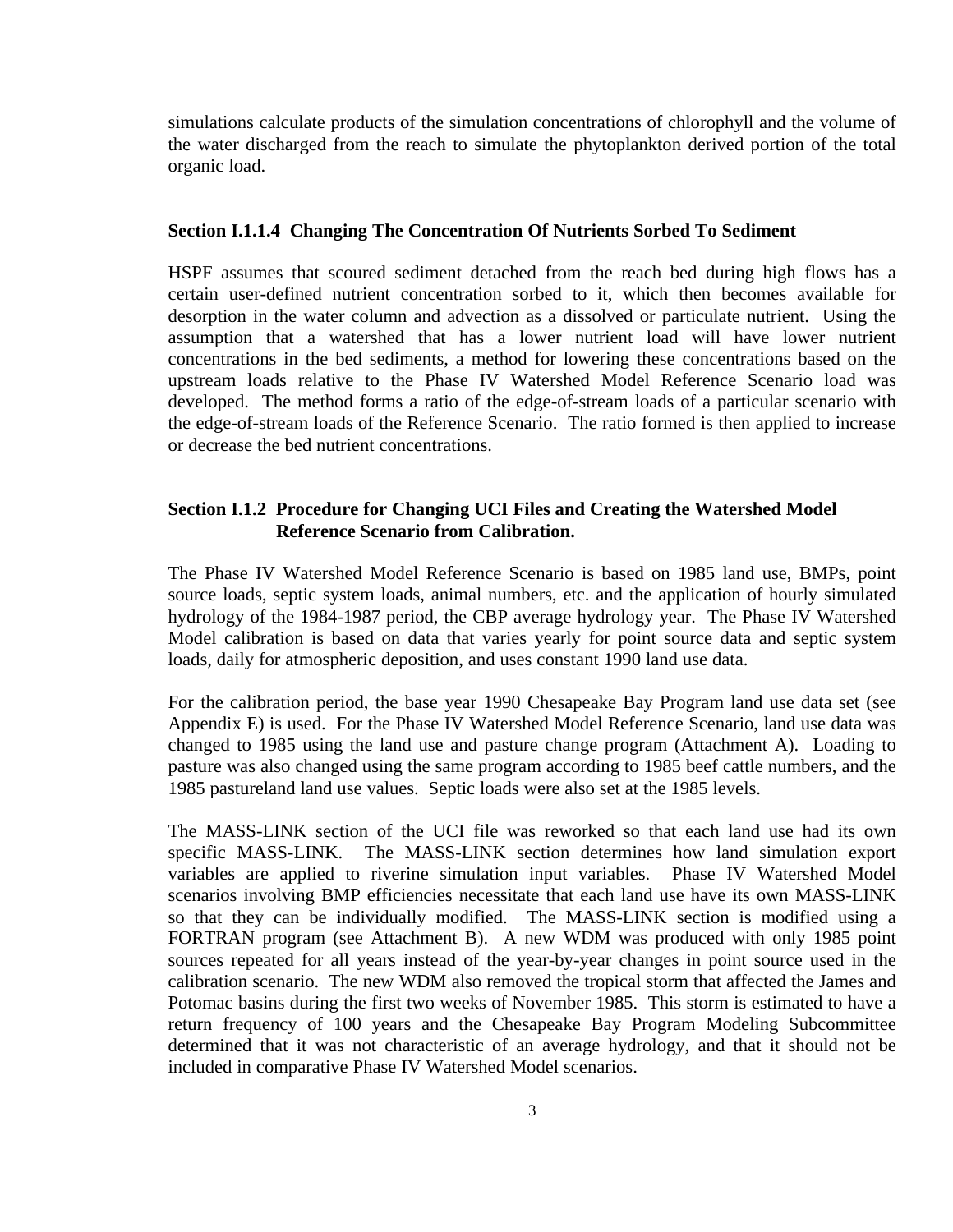The resultant Phase IV Watershed Model Reference Scenario UCI file is used as a base for all other Phase IV Watershed Model scenarios. The procedures laid out in the following sections assume that a user would be beginning from the Phase IV Watershed Model Reference Scenario UCI files.

# **Section I.1.3 Creating Watershed Model Scenario UCI Files From The Watershed Model Reference Scenario**

Several types of changes are made to Phase IV Watershed Model Reference Scenario UCI files to develop a Phase IV Watershed Model scenario. The Special Actions (SPEC-ACTIONS) section contains instructions for loading fertilizer onto cropland and pervious urban and manure onto cropland and pasture. The fertilizer inputs to cropland are reduced to simulate nutrient management and manure loads to pasture are changed to simulate changing animal populations and pasture acreage. The SCHEMATIC section is changed to reflect the new land use. The MASS-LINKS section for each individual land use is multiplied by a pass-through efficiency determined by an aggregation of BMPs for that specific land use. Adding factors to the External Sources (EXT SOURCES) section changes point sources and septic system parameters.

All UCI file change programs are designed to read a specified UCI file and generate a new file with updated data or parameters according to a watershed-wide data file specific to each scenario. The new file is then renamed to the original UCI file name.

As described above, land use and pasture are changed with a FORTRAN program (Attachment A). This program reads the INGRP section of the original UCI file to determine the Phase IV Watershed Model segments covered by the file. It then reads land use and semi-daily load to pasture from the data file. The original UCI file is copied into the modified UCI file except where these data are substituted as necessary for the original data.

The nutrient management program modifies the Special Actions according to load data in the original file and fertilizer percentages in the data file (See Attachment C). The fertilizer percentages are the average fertilizer application per acre under the current scenario divided by the original fertilizer per acre application. As with the land use program the INGRP is checked to determine the Phase IV Watershed Model segments in the UCI file and information from the data file for each Phase IV Watershed Model segment is read and stored. For each special action, the program determines the type of action. If it is an application of fertilizer, the Phase IV Watershed Model segment, land use, and application amount is read. The application is multiplied by the percentage from the data file and the line is re-written with the new application in the modified UCI file. This program also changes the WDM file specification to the correct scenario. Special caution must be used with this program since running it twice on the same UCI file will result in the square of the desired effect.

The mass link change program (See Attachment D) is similar to the nutrient management program except it deals with the MASS-LINK section instead of the SPEC-ACTIONS. After the beginning of the UCI file and data file are read to determine the mass link factors specific to that scenario, the program copies the original file to the modified file until it reaches the mass link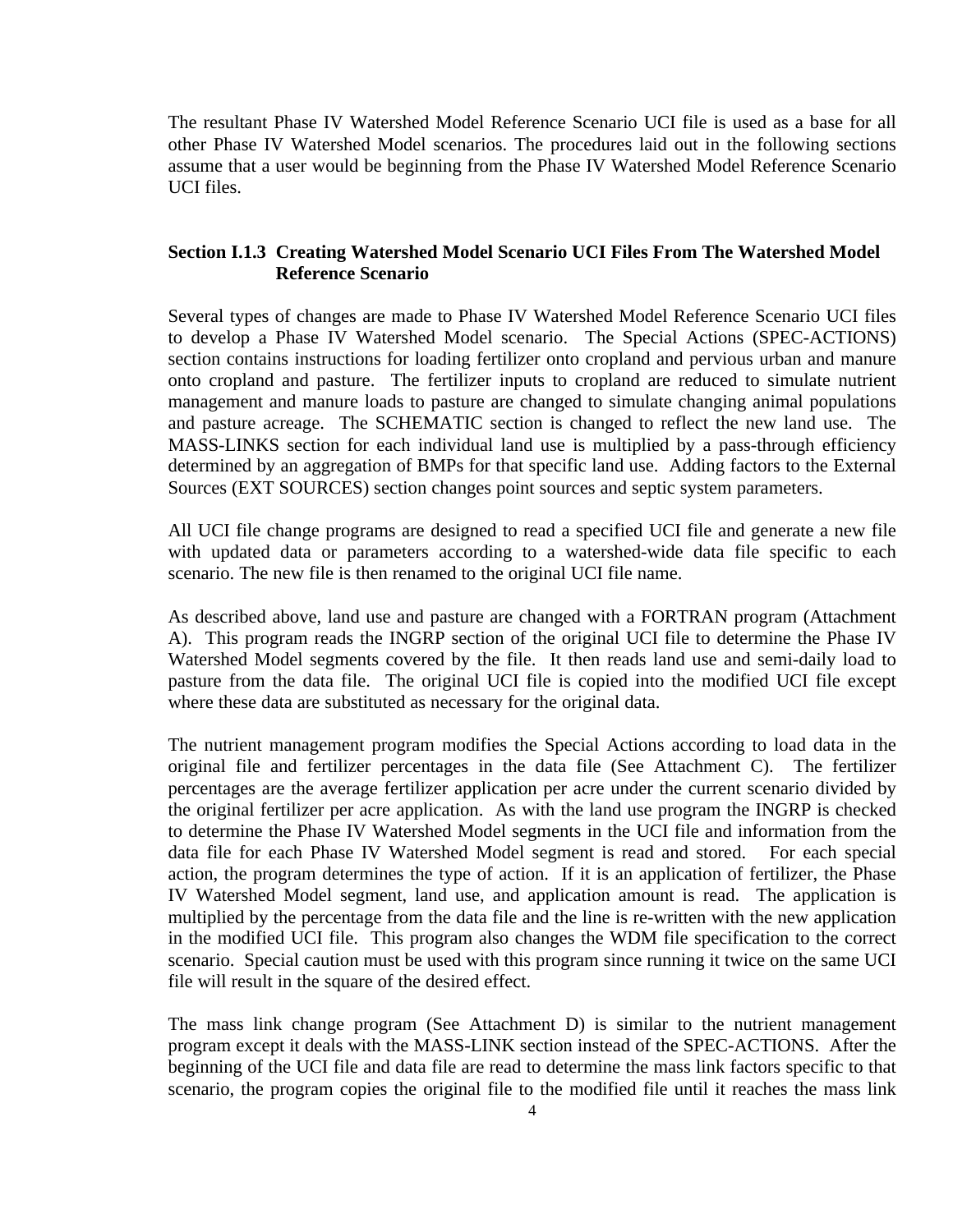section. For each mass link, the Phase IV Watershed Model segment and land use are determined and percentages are found for nitrogen, phosphorus, and sediment. Each line within a mass link is read to determine the nature of the target and if any factor is already applied. If no factor is there, the factor is assumed to be 1.0. The existing factors are multiplied by percentages according to the Phase IV Watershed Model segment, land use, and target before rewriting the line. As with the nutrient management program, the mass link program must only be run once with each file.

Point source and septic load data are changed in the files that have reaches by modifying the EXT SOURCES section (See Attachment E). After the Phase IV Watershed Model segments are determined and point source and septic factors are read from the data files, the original file is copied to the modified file until a point source or septic line is detected. The line is read to determine the Phase IV Watershed Model segment and target and the appropriate factor is inserted. In the case of septic, the WDM contains a value of 1 for every day for each Phase IV Watershed Model segment. The program inserts the daily-attenuated nitrate load in pounds per day into the line. Point sources in the WDM are the original 1985 point sources. The factors in the data file are found by dividing the Watershed Model segment specific point source load for the current scenario by the 1985 point source load.

Atmospheric deposition scenarios are based on previous Phase IV Watershed Model scenarios. Changes in atmospheric deposition are accomplished in one of two ways. If the Phase IV Watershed Model scenario is a scoping scenario without atmospheric deposition, the EXT SOURCES section is modified in much the same way as for point sources. Using the same type of program, the inputs from the WDM are multiplied by zero. For all other cases, input reductions are supplied to the Chesapeake Bay Program on a seasonal basis. These are incorporated into the WDMs using a UNIX script that, using commands and calling several FORTRAN programs, reads the UCI file, corrects for data overlap, modifies the original WDM or makes new WDMs as necessary, and modifies the UCI to accept the new WDMs. In addition to WDM changes, changes are made in the UCI. The simulation of the atmospheric deposition of dry nitrate to impervious land is accomplished using a daily load that is specified in the UCI. This load must be multiplied by an average reduction again using a FORTRAN program (Attachment F).

#### **Section I.1.3.1 Creating Data Structures**

Each program referenced above requires that data be available for input in a specified format. For ease of use, this format was set at eight-character columns, which is the default text export column size for most spreadsheets, including Microsoft's Excel. Since this guide is intended for internal and external use, both the general data structure and specific Chesapeake Bay Program data files will be discussed for each data type. All files listed here are either on the file system of spot.ann.epa.gov under the directory /work/dpi/phase4a/excel\_processing/ or on the Chesapeake Bay Program LAN under f:\user\shared\modeling\. The two file systems will be referred to hereafter as spot: or LAN, respectively. Any words in *Italics* in the following section are general placeholders for specific scenario names.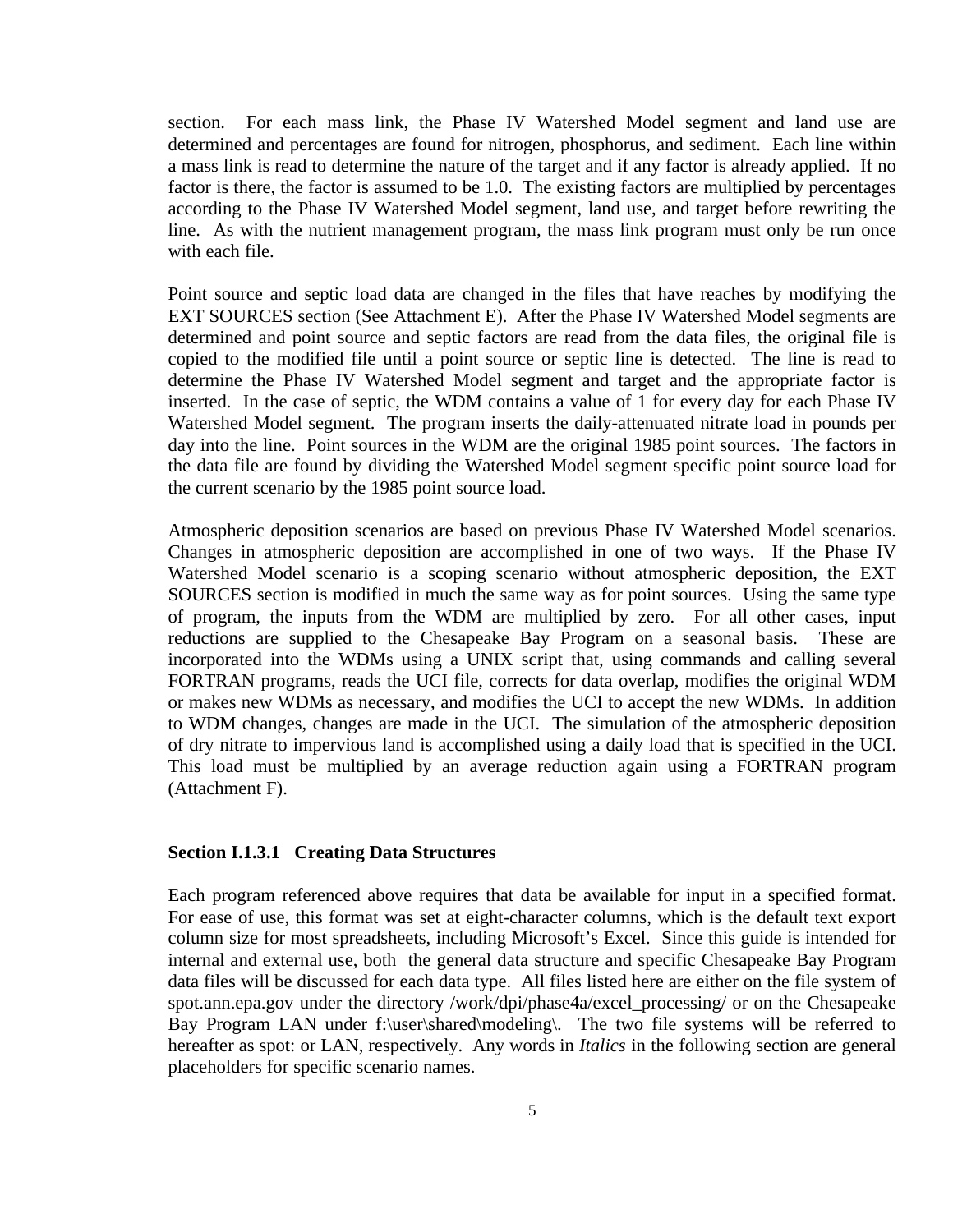For scenarios that do not involve a change in land, the land use and pasture change program uses a text export of the last worksheet of the land use on the stored under LAN:land\_use\*YEAR*v.xls. In progress-type scenarios, land use change information is supplied by the Bay Agreement Signatory States or by Federal BMP tracking databases for the non-signatory states . This information must be incorporated into the land use. This is done using a spreadsheet such as spot:*scenario*/lu2*sc*\_st.. The manure acres and the total load to pasture per Watershed Model segment from beef cattle are set by an analysis of the agricultural census. Changing the pasture acreage alters the loading rate. Care must be taken to assure that the land use year being used accurately reflects the correct manure acres and total pasture loading for that year. Yearly pasture loading is found in f:\user\shared\modeling\land\_use\ma\_all.xls. Yearly manure acres are found in f:\user\shared\modeling\man\_acre.xls. The program accepts them in the following order, eight characters per column: Phase IV Watershed Model segment, forest, conventional till, conservation till, pasture, pervious urban, hay, manure, impervious urban, {blank column}, {blank column}, ammonia to pasture, organic nitrogen to pasture. An example is found in Attachment A.

Reductions of fertilizer are specified on a Phase IV Watershed Model segment and land use basis. The file is in the eight-column format with Phase IV Watershed Model segment in the first column, followed by fertilizer percentages for nitrogen conventional tillage, conservation tillage, and Hay. The fifth column is no longer used. Columns six through eight repeat the above land uses for phosphorus. The calculation of these is part of the Phase IV Watershed Model scenario load calculation file (spot:*scenario*/nmml\_*sc*.xls). These values are calculated as a percentage of the limit of technology reduction proportional to the amount of land use in nutrient management. For scenarios involving a change in atmospheric deposition, the limit of technology reduction in fertilizer decreases as the atmospheric load decreases. The new limit of technology can be found in spot:z\_nutman/nut\_man\_XXX\_atdep.xls. An example of the final data file can be found in Attachment C.

State and Federal BMP tracking data are aggregated and combined by a process detailed in Section 2 of this Appendix. BMPs, which are not reductions in input loads, are implemented in the Phase IV Watershed Model based on their assumed percentage nutrient reduction efficiency. Once these aggregated BMP factors are produced for each state and Phase IV Watershed Model segment, they are aggregated again by segment for use in the Phase IV Watershed Model. These BMPs are incorporated into the Phase IV Watershed Model by modifying the MASS-LINKS, which are the linkages between the land and water. These data files are stored in spot:scenario/mls\_*sc*.xls. A sample of the data file can be found in Attachment D. The program accepts a 25-column data input file. The first column is the Phase IV Watershed Model segment, the next eight columns are the nitrogen factors for the eight land uses in the same order as the land use and pasture data file. The next eight is the same order for phosphorus, with the final eight columns for sediment.

Daily septic loads estimated for years through 2020 can be found in f:\user\shared\modeling\septic\sep\_load.xls. In scenarios involving septic BMPs these must be modified before use. The modified versions are found in the mass link files spot:scenario/mls\_*sc*.xls. The Chesapeake Bay Program Point Source Team supplies point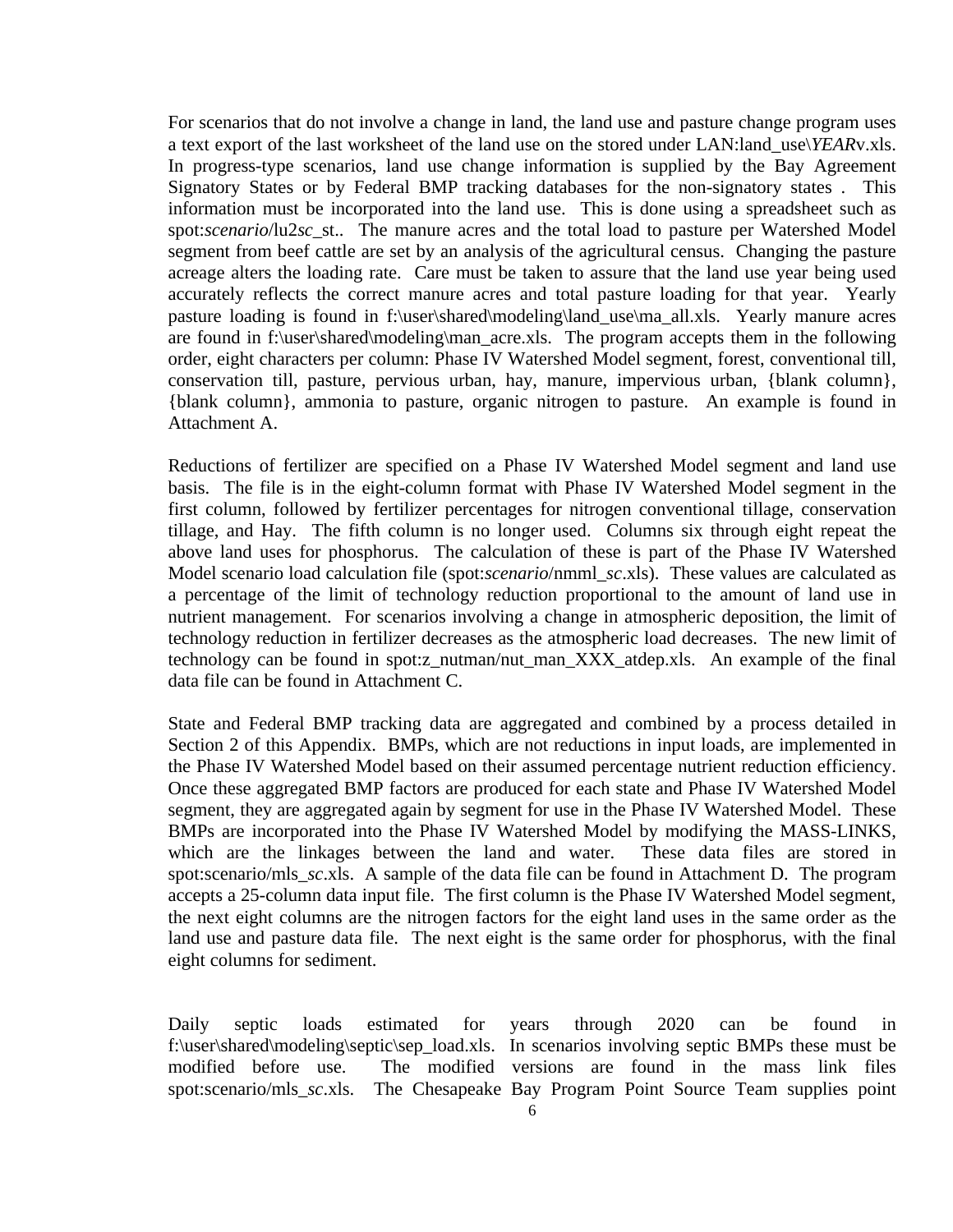source data for each Phase IV Watershed Model scenario. At the time of this publication, the most recent files were located in f:\shared\modeling\pointsrc\fact9\_12\. Factors for each constituent versus the base case given in a file that must then be manipulated to have the factors in the correct order. The order, again in eight-column format is: Watershed Model segment, flow, ammonia, nitrate, phosphate, heat, organic nitrogen, and organic phosphorus. Since flow entering through point source has no default temperature, heat must be supplied as a quantity to avoid adding water with zero heat. Assuming that the temperature of the flow from point source doesn't change from scenario to scenario, the flow factors can be copied into the heat column, reducing the BTUs of point sources proportional to point source flow. Samples of both of these files can be found in Attachment E.

### **Section I.1.3.2 Scripting Of UCI Change and Chesapeake Bay Phase IV Watershed Model Scenarios**

All FORTRAN programs that modify UCI files are run from small script files called by aliases. These aliases are invoked from script files that change large groups of files at once. UCI files that contain reaches are modified differently from those that do not, so there are two basic UCI change scripts which are modified to reflect the scenario and the change being made. Since UCI files for the Conowingo are different in character from the rest of the basin, these files are changed using unique scripts. After all changes have been made, working files are returned to their original names and all working files are removed.

After all changes have been made, each basin can be run with a script that will run each file and move the output to the correct location. All files must be run three times. The first two Watershed Model scenarios generate the standard Chesapeake Bay Watershed Model Scenario output. These Watershed Model scenarios are eight years in length and have the 100-year storm of November 1985 removed from the rainfall input. The first Watershed Model Scenario generates the edge-of-stream loads that are used to determine the bed concentration adjustments. The second Watershed Model Scenario generates the final delivered loads used to create the transport factors. The third Watershed Model Scenario uses the UCI files with adjusted bed concentration and generates the twelve-year loads with the 100-year storm for use in the Chesapeake Bay Water Quality Model.

#### **Section I.1.3.3 Scripts for Atmospheric Deposition Reduction Watershed Model Scenarios**

Percentage reductions in atmospheric deposition predicted by the Regional Acid Deposition Model (RADM) are used within Phase IV Watershed Model scenarios. These percentage reductions are supplied for each Phase IV Watershed Model segment and are different for warm and cold seasons. Atmospheric deposition data are entered as time series values into a Watershed Data Management (WDM) file within the Phase IV Watershed Model. The UCI provides for adjusting these values in the WDM by a constant factor, but not for factors that are time dependent. Therefore, the WDM must be changed for each Phase IV Watershed Model scenario that involves changing atmospheric deposition on a seasonal basis. These Phase IV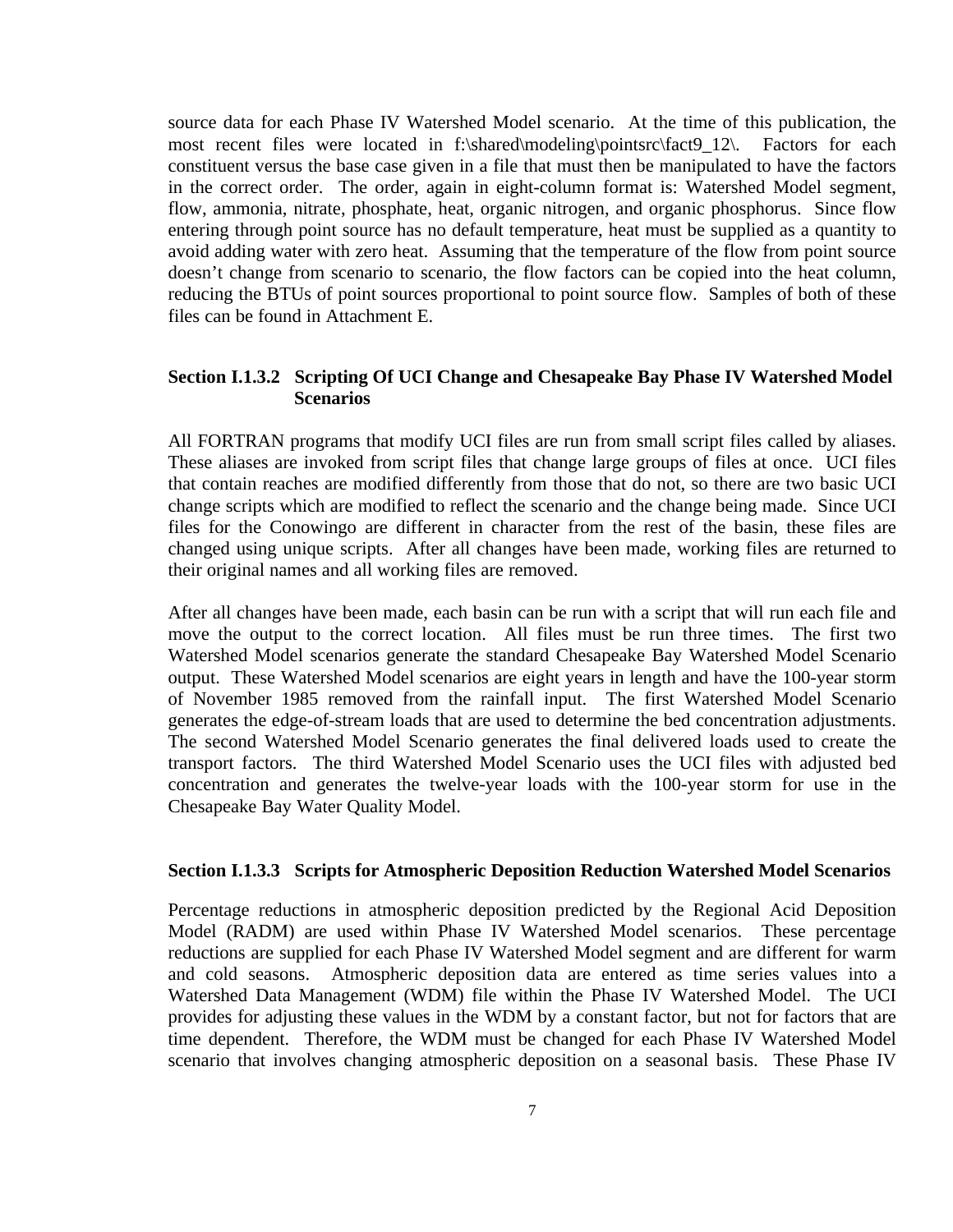Watershed Model scenarios make use of special UNIX scripts and FORTRAN programs that modify the WDM during Phase IV Watershed Model scenarios.

The following tasks are all performed automatically using the script found in Attachment K-1. The generic script is inserted into the script files listed in Attachment I and run separately for each UCI file. First, all previous working files are removed and the main UCI and a template file called get ts temp (Attachment K-2) are copied to the working directory. A FORTRAN program (Attachment K-3) is then used to combine these files into a UCI called make\_atdep\_pltgen.inp. When this UCI is run with HSPF, it creates an ASCII data files for each Phase IV Watershed Model segment in the main UCI. These data files contain the hourly atmospheric deposition for wet ammonia deposition and wet and dry nitrate/nitrite deposition. These data files are read by a FORTRAN program (Attachment K-4) and each nitrate/nitrite value is multiplied by the correct seasonal factor for the Phase IV Watershed Model segment and month according to the data files specific to the Phase IV Watershed Model scenario. Examples of these files can be seen in Attachment F-2. The program then outputs new ASCII files with the modified data. Once these changes are made, the new data files are loaded back into the WDM by means of a UCI that is created from the UCI that extracted the data. This modified UCI, named put\_atdep\_pltgen.inp, is created using the program in Attachment K-5. Finally, the script runs this UCI with the Phase IV Watershed Model to complete the WDM modification.

A problem arises when two or more Phase IV Watershed Model segments in the same UCI share the same atmospheric deposition time series. If this is the case, a conflict has arisen in that the atmospheric deposition will no longer be equal after the multiplication by the seasonal reduction coefficients. The resolution of this conflict is to create a new WDM for each Phase IV Watershed Model segment that stores only atmospheric deposition. For those UCIs in which a conflict is found the program in attachment K-3 creates a file named 'conflict' that stores the Phase IV Watershed Model segments and the new WDM numbers. Once it is determined that there is a conflict, the new WDMs must be created and the main UCI modified to point to the correct WDMs. The main UCI, which is already in the working directory and named 'temp\_uci', is modified using the 'conflict' file and the FORTRAN program contained in Attachment K-6. This creates a file named 'wtemp\_uci' that then replaces the original main UCI in the input directories. The script then copies a new blank WDM for each Phase IV Watershed Model segment into the working directory to store the modified atmospheric deposition time series. Finally, a modified version of the program in Attachment K-5 (Attachment K-7) creates the put\_atdep\_pltgen.inp UCI that is then run with HSPF to load the new WDMs with the modified atmospheric deposition data.

## **Section I.1.4 Step-by-Step Instructions for the Chesapeake Bay Phase IV Watershed Model Scenarios**

The following section gives detailed instructions on running a Chesapeake Bay Phase IV Watershed Model scenario. This information is relevant only to the Chesapeake Bay Program and must be adapted for applications outside of the Bay Program. Using this guide, a user familiar with spreadsheets, UNIX, and the input data should be able to perform and trouble-shoot a Phase IV Watershed Model scenario.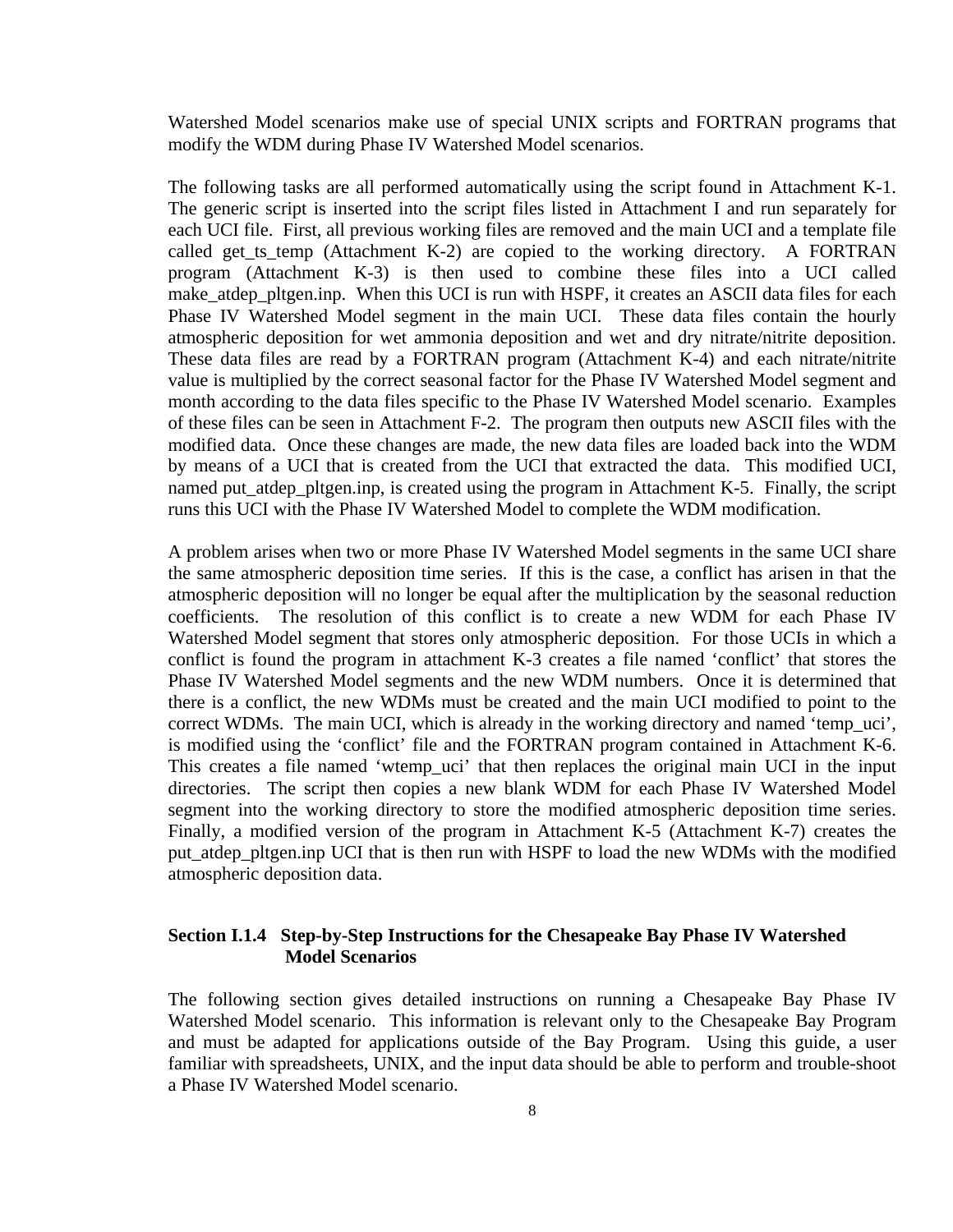#### **Section I.1.4.1 Directory Structure**

An understanding of the directory structure is necessary for using the scripts described below. All of the Phase IV files are stored under the directory /work/dpi/phase4a/. The first level below describes the function of the files. The directories are inputs/, outputs/, scripts/, and util/. For all except the util/ directory, the second level refers to the major basin. The major basins are Susquehanna, Potomac, James, and Coast. The Potomac directories include the Rappahannock and the Patuxent. The James directories include the Appomattox and the York. The coast directories include the Patapsco, Choptank, and Nanticoke rivers and all Phase IV Watershed Model segments below the fall line. The next level below the major basin refers to the individual scenario. Any levels below the scenario level refer to a sub-basin, although these are not always used. In the util/ directory, the two sub-directories of note are bin/ and src1/. The subdirectory bin/ contains the executable, data, and script files that affect the UCI file changes. The subdirectory src1/ contains the source code for all of these executables.

#### **Section I.1.4.2 Step 1: Moving And Creating Input Files**

Two scripts are used to create the directory structure and copy the input files into place. These can be seen in /work/dpi/phase4a/util/z6 brute force scenario input copy.com and /work/dpi/phase4a/util/z3\_make\_scenario\_subdir.com. The user must modify both of these files by setting the variable 'scen' to the new Phase IV Watershed Model Scenario. The user must also select a Phase IV Watershed Model scenario to be copied from in the z6\_brute\_force\_scenario\_input\_copy.com by setting the variable 'oldscen.' In almost all cases, the 'oldscen' should be used as the Phase IV Watershed Model Reference Scenario, known as *s01ref*. The code names of all Phase IV Watershed Model scenarios can be found in the file /work/dpi/phase4a/util/scenario.

#### **Section I.1.4.3 Step 2: Changing UCI Files**

The UCI files are changed using a script that calls each of the UCI file change programs in turn, moves the created files to their correct locations and then deletes the other working files. This script must be modified for each Phase IV Watershed Model scenario using the directions found in the first few lines. The file is named /work/dpi/phase4a/inputs/abc\_mv\_kill.com and can be seen in Attachment H. It is also necessary to change the name of the WDM used in each input file to the WDM appropriate for the current Phase IV Watershed Model scenario. This is accomplished most easily by using the UNIX script /work/dpi/phase4a/inputs/ed\_wdm\_line.com and the script /work/dpi/phase4a/inputs/ed\_wdm\_line.edp. Samples of these two files can be found in Attachment H. Both files must be modified for the current Phase IV Watershed Model scenario.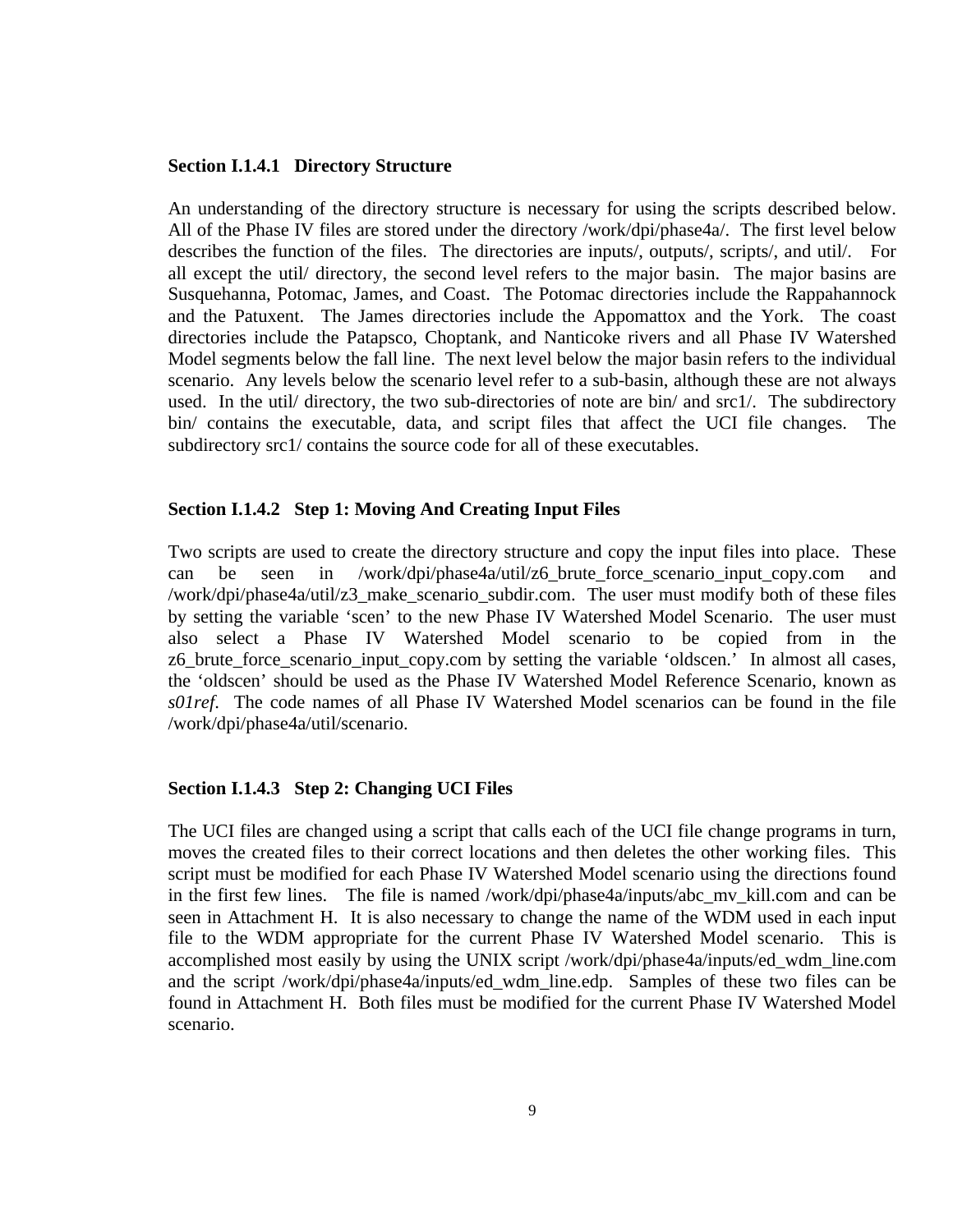#### **Section I.1.4.4 Step 3: First Phase IV Watershed Model Scenario**

After the UCI files are made, they are run for the first time to find edge-of-stream loads. The first script file checks to make sure that all UCI files are set to run through the end of 1991. It then runs all of the UCIs in turn, moving the output to the correct location at the end of each Phase IV Watershed Model scenario. The third section uses the output files from each land use to create the sXX\_p4.eos files, where XX is the Phase IV Watershed Model segment. These files are then copied to the /work/dpi/phase4a/outputs/eos\_ppoc/*scenario*/ directory and the script file /work/dpi/phase4a/outputs/eos\_ppoc/all.com is run to generate the file eos.prn. This file contains the four-year average loads of total nitrogen and total phosphorus for each land use and Phase IV Watershed Model segment. The generation of the eos.prn file uses a FORTRAN program found in Attachment J. Finally, the script collects the date and last line of all of the echo files for this run, generating a file called all\_*scenario*\_echs. A visual check of this file will show whether the Phase IV Watershed Model scenario was successful or not. The last line of each echo file should read 'End of Job' and the dates of the files should be consistent with the time of the Phase IV Watershed Model scenario. The scripts are found in /work/dpi/phase4a/scripts/ and are called sXXrun1.com, where XX is the Phase IV Watershed Model scenario number. A sample script for the first run can be found in Attachment I.

#### **Section I.1.4.5 Step 4: Adjustment Of Bed Concentration**

As mentioned above, the Chesapeake Bay Phase IV Watershed Model adjusts the concentration of adsorbed ammonia and phosphate in the bed sediment of the free-flowing rivers. This adjustment is proportional to the change in edge-of-stream loading from all upstream sources for each particular reach Phase IV Watershed Model segment. These factors can be determined by comparing the Phase IV Watershed Model Reference Scenario edge-of-stream loads to those of the current Phase IV Watershed Model scenario. The first run script file generates the eos.prn file for each Phase IV Watershed Model scenario. This file must be used in a spreadsheet to find the bed concentration adjustment. A typical spreadsheet is found in /work/dpi/phase4a/excel\_processing/*scenario*/ with the name bed\_*scenario*.xls. This file requires the input of the eos.prn, land use, mass link factors, point source factors, and septic loading. All of this information should be found in files in the same directory or in standard Phase IV Watershed Model data file locations. This is the same type of information that is used to create the data files for the UCI file change programs detailed above. After the bed concentration adjustment data file is created, the UCIs are recreated with new concentration values using the FORTRAN program in Attachment G.

#### **Section I.I.4.6 Step 5: Second Phase IV Watershed Model Scenario**

After the final UCIs are made in the step 3, the second Phase IV Watershed Model scenario is performed using the scripts found in /work/dpi/phase4a/scripts/ called s??run2.com, where ?? is the Phase IV Watershed Model scenario number. A sample script for the second Phase IV Watershed Model scenario can be found in Attachment I. The second Phase IV Watershed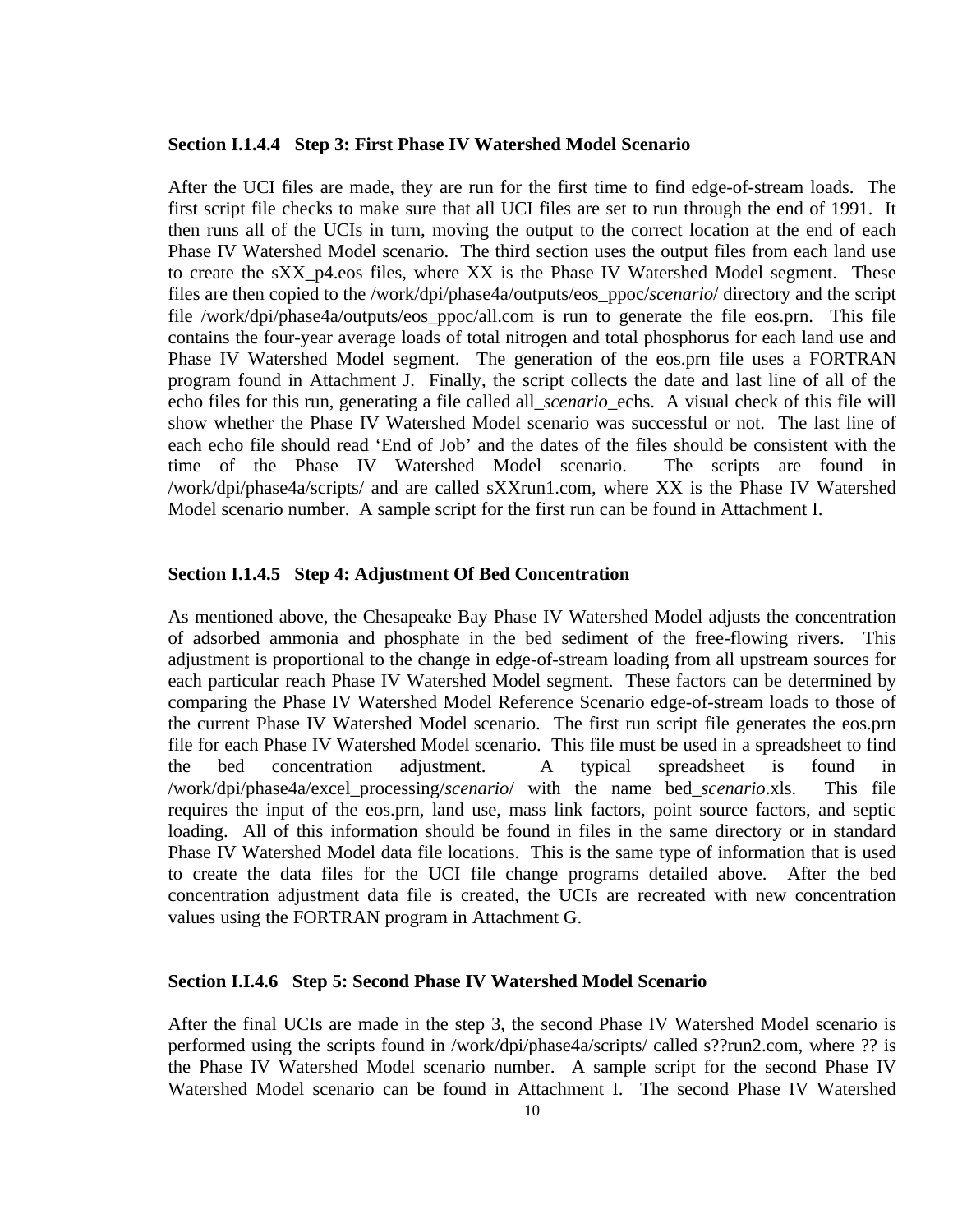Model scenario only applies to those Phase IV Watershed Model segments that have reaches since the only difference is the bed concentration. The script first simulates all of the above fall line segments and moves the output to the correct location. It then calls another FORTRAN program (found in Attachment J) which uses the in-stream concentration files to determine the loads for each reach that are delivered to the next downstream reach or to the Bay. These values are stored in files named s???\_p4.load\_tf. As with the edge-of-stream files, these are copied to the directory /work/dpi/phase4a/outputs/load\_pproc/*scenario*/ and combined using the script file /work/dpi/phase4a/outputs/load\_pproc/all\_loads.com to create the file tfloads.prn. Finally, the script generates a file called all\_*scenario*\_echs\_tf which, similarly to the first run, can be visually inspected for completion of the second Phase IV Watershed Model scenario.

#### **Section I.1.4.7 Step 6: Phase IV Watershed Model Delivery Factors**

To determine the loads delivered to the Chesapeake Bay from each source within each Phase IV Watershed Model segment, delivery factors must be developed which give the fraction of the total load entering any particular Phase IV Watershed Model segment containing a river that reaches the Bay. These delivery factors are determined using a spreadsheet , the tfloads.prn file mentioned above and the total edge-of-stream loads. The total edge-of-stream loads can be found in the bed concentration file mentioned above but they do not include sediment. The preferred method is the use of the post-processed edge-of-stream loads by Phase IV Watershed Model segment.

The spreadsheet will be in the /work/dpi/phase4a/excel\_processing/*scenario*/ directory and be called df\_*scenario*.xls. It will automatically calculate the delivery factors given the correct input from the other two files. The file tfloads.prn for the current scenario can be used as produced without modification. The post-processed edge-of-stream loads require more processing. After the initial post-processing is finished, files will be placed in /work/dpi/phase4a/tables/*scenario*/ that have the nomenclature convention m03##s??.lss. The ## is the table number and the ?? is the Phase IV Watershed Model scenario number. The edge-of-stream loads can be obtained directly from these files or, using the executable grab03.out (that is found one directory above), these files can be combined to form a more useful version. The delivery factors are automatically calculated.

#### **Section I.1.4.8 Step 7: Third Phase IV Watershed Model Scenario**

This Chesapeake Bay Phase IV Watershed Model scenario is a twelve-year simulation that applies a nutrient load to the Chesapeake Bay Water Quality Model. This third Phase IV Watershed Model scenario uses the adjusted bed concentrations of the second Phase IV Watershed Model scenario but simulates for twelve years instead of the previously mentioned eight-year simulation. The precipitation data include the November 1985 storm that was removed from the regular Phase IV Watershed Model scenarios. Also, the loads from the below fall line Phase IV Watershed Model segments have organic and particulate phosphorus separated. This Phase IV Watershed Model scenario is more economic in output, since only the delivered load files need be retained. The scripts, inputs, and outputs are all stored in parallel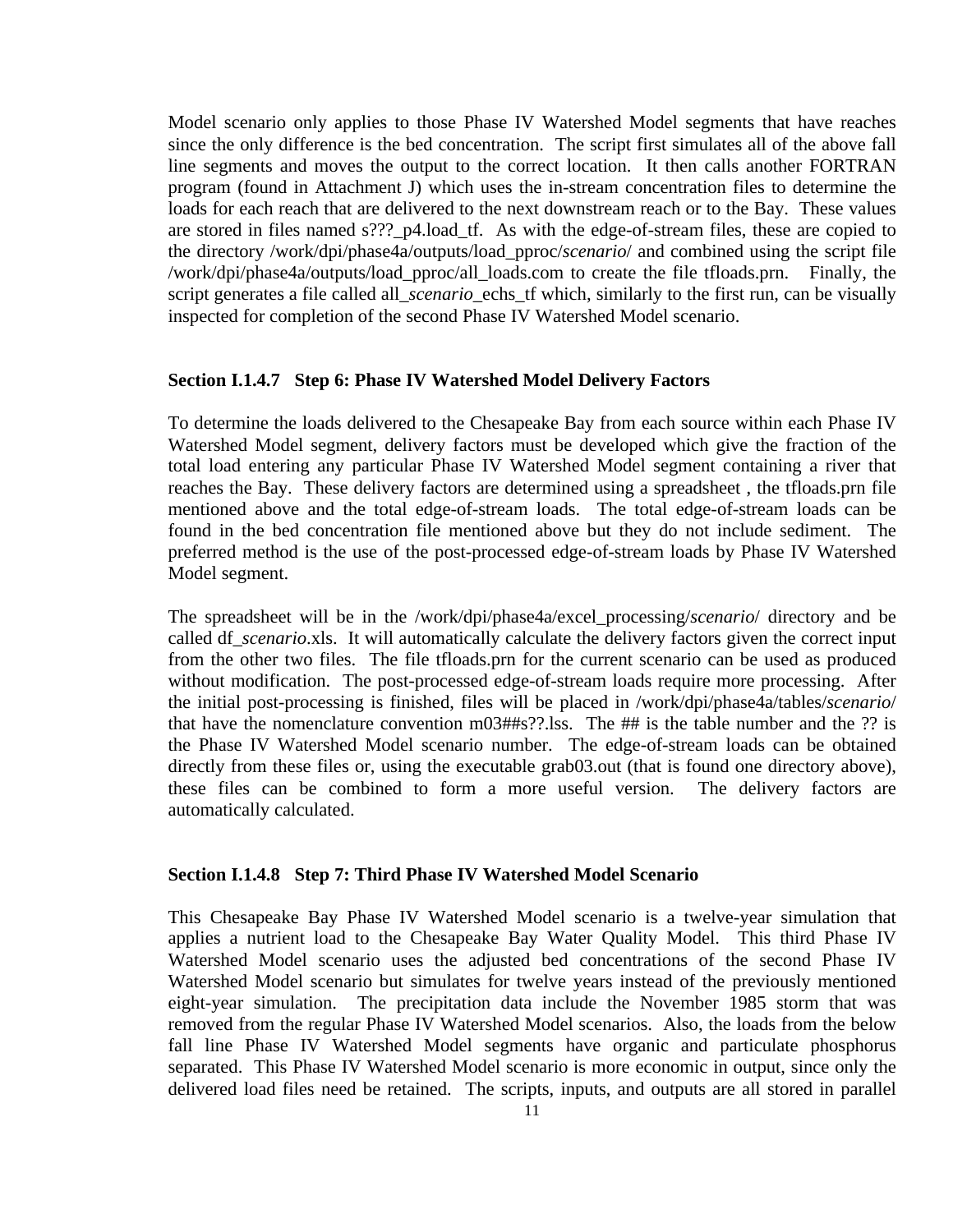directories of the first two Phase IV Watershed Model scenarios under ccscripts, ccinputs, and ccoutputs. The third Phase IV Watershed Model scenario script files, which can be found in /work/dpi/phase4a/ccscripts/ follow the naming conventions of the other scripts. They first copy the input files in inputs/ to the new directories under ccinputs/ and change the Phase IV Watershed Model Scenario time to run through the end of 1996. Next they change the UCI line directing HSPF to look under /work/dpi/phase4a/ccwdm/ rather /work/dpi/phase4a/wdm for the location of the WDM. The run section of the script file is like the previous Phase IV Watershed Model scenarios except that only the files describing load that is delivered to the Water Quality Model are kept, with the rest deleted. After all files are run once, the script then takes the below fall line UCI files and generates similar UCIs that will output particulate rather than organic phosphorus. The script then runs these files, whose names include the word 'ppar' to generate the final outputs. At the end of the script, the echo files are again checked for completion. The file generated is called all\_*scenario*\_ccechs. A sample of a third Phase IV Watershed Model scenario script file can be seen in Attachment I.

# **Section I.1.5 Transport and Delivery Factors Used for Interpreting Phase IV Watershed Model Output**

Transport and delivery factors are an accounting system for allocating fall line nutrient loads to all upstream sources. These factors do not exist in the Phase IV Watershed Model. Rather, they are calculated from the edge-of-stream and delivered load outputs. Transport factors are assigned per Phase IV Watershed Model segment and measure transport efficiency from one Phase IV Watershed Model segment to the next downstream segment. Delivery factors measure the transport efficiency from one Phase IV Watershed Model segment to the fall line. A delivery factor for a particular Phase IV Watershed Model segment can be calculated by multiplying the transport factor for that segment by the transport factors for all downstream segments. For use as an accounting system, delivery factors must satisfy the requirement that the fall line load for a particular river must equal the sum of all upstream edge-of-stream loads times their respective delivery factors:

$$
\sum_{\text{computation\_unit}} Win \bullet DF = \sum_{\text{computation\_unit}} Wout
$$

(1)

Or: for any unit for which a delivery factor is computed:

$$
DF = \frac{\sum Wout}{\sum Win}
$$
 (2)

The size of a computational unit depends on the major mechanism being captured in the delivery factor. The mass balance equation for a modeled substance in a riverine system is: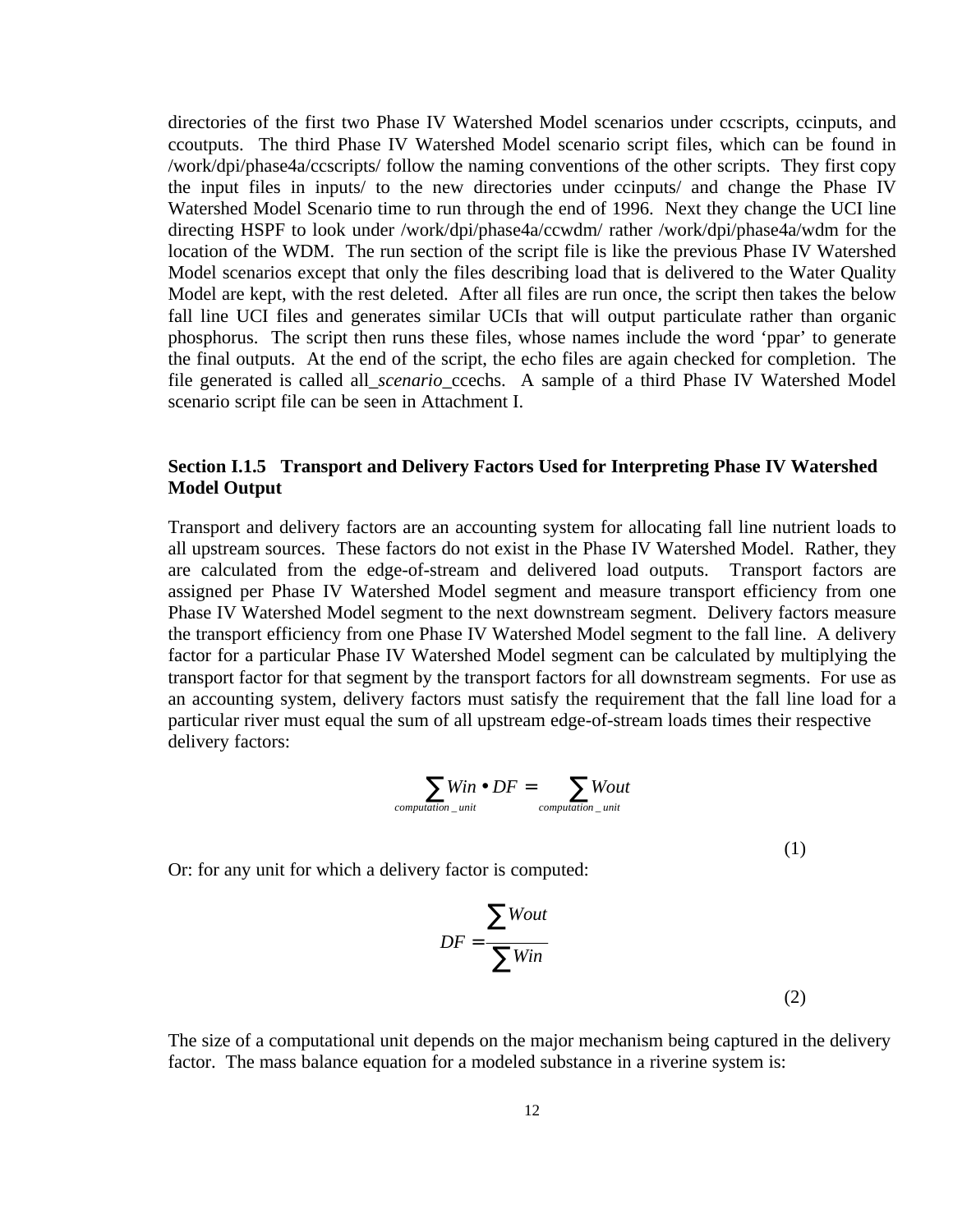$$
\frac{d(Vc)}{dt} = Win - Wout - nca + Wscourt - kcV
$$
\n(3)

At steady state this becomes

$$
Wout = Win - nca + Ws cour - kcV
$$

(4)

Using this equation with equation (2), one can write a delivery factor equation as:

$$
DF = 1 - \frac{ncA - Wscourt + kcV}{Win}
$$
\n(5)

For the case of total phosphorus, there is no removal mechanism i.e.  $(kcV=0)$ . The bed interaction ( $\langle cA - Ws\text{cour} \rangle$ ) for phosphorous is a randomly distributed variable depending on the magnitude of flow. In the long term, settling will approximately equal scour, so that the long term delivery factor for phosphorus is theoretically one. Therefore, the distance from the source to the fall line is not significant. However, over the short term, the bed interaction is not zero and, given the constraint of equation (1), we apply equation (2) over the entire basin. This method gives a delivery factor for phosphorus that is identical for each segment in a basin and renders transport factors for phosphorus meaningless.

For the case of total nitrogen, the removal term (kcV) represents denitrification. This means that the distance from the source to the fall line is significant. Equation (2) is applied over each segment to determine the individual transport factors that are then multiplied by downstream transport factors to arrive at individual delivery factors for each segment.

Delivery factors change in different scenarios as the simulated river chemistry changes. Delivery factors for the Tributary Strategy Scenario are shown in Table I.1.1.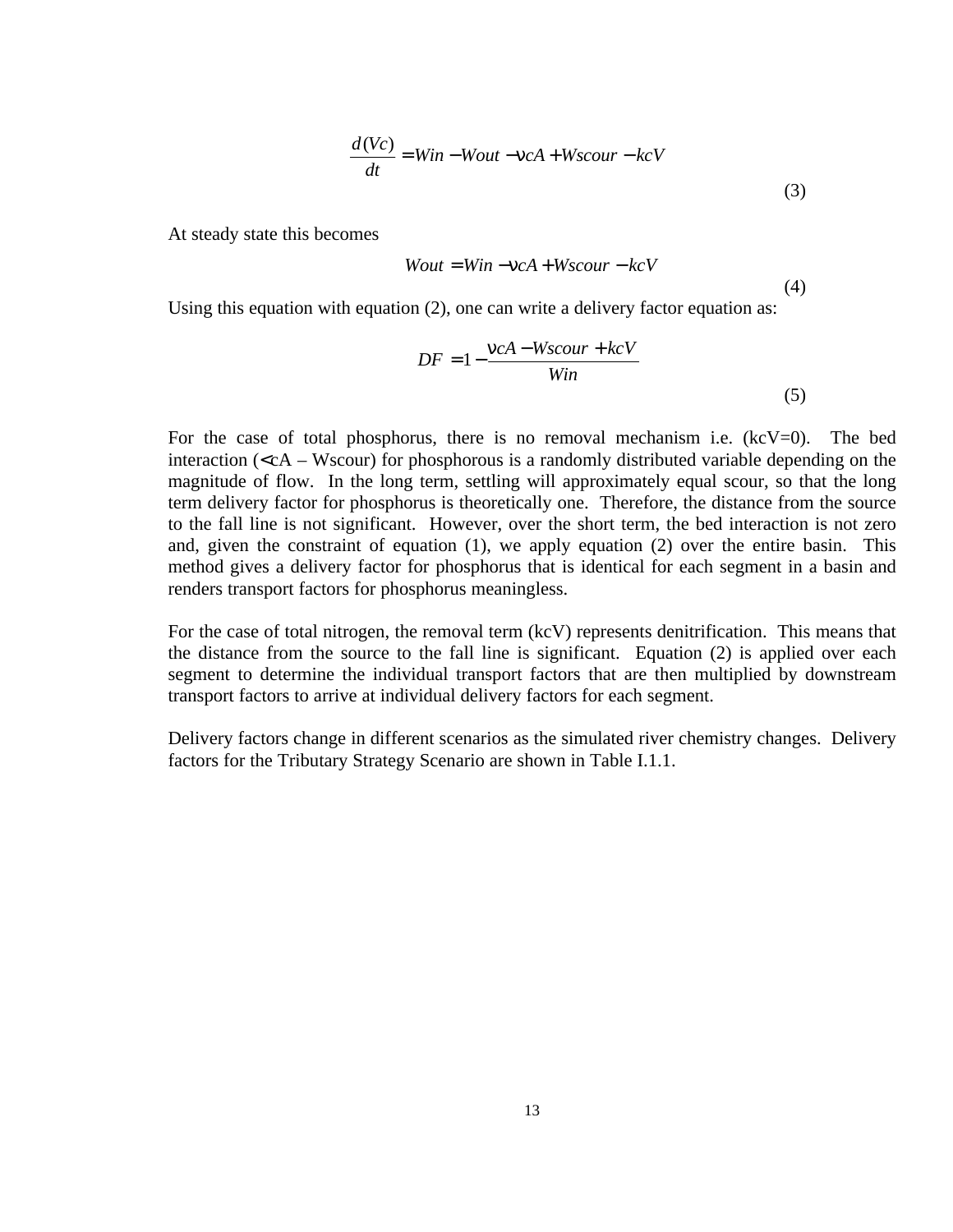| Drainage Basin        | Phase IV      | TN Load                | TP Load                | Sediment Load          |
|-----------------------|---------------|------------------------|------------------------|------------------------|
|                       | Watershed     | <b>Delivery Factor</b> | <b>Delivery Factor</b> | <b>Delivery Factor</b> |
|                       | Model Segment |                        |                        |                        |
|                       |               |                        |                        |                        |
| Susquehanna           | 10            | 0.6029                 | 0.4847                 | 0.6659                 |
| River                 |               |                        |                        |                        |
|                       | 20            | 0.6132                 | 0.4847                 | 0.6659                 |
|                       | 30            | 0.7568                 | 0.4847                 | 0.6659                 |
|                       | 40            | 0.8202                 | 0.4847                 | 0.6659                 |
|                       | 50            | 0.5429                 | 0.4847                 | 0.6659                 |
|                       | 60            | 0.6823                 | 0.4847                 | 0.6659                 |
|                       | 70            | 0.8135                 | 0.4847                 | 0.6659                 |
|                       | 80            | 0.8999                 | 0.4847                 | 0.6659                 |
|                       | 90            | 0.6285                 | 0.4847                 | 0.6659                 |
|                       | 100           | 0.6990                 | 0.4847                 | 0.6659                 |
|                       | 110           | 0.9220                 | 0.4847                 | 0.6659                 |
|                       | 120           | 0.9462                 | 0.4847                 | 0.6659                 |
|                       | 140           | 0.9819                 | 0.4847                 | 0.6659                 |
|                       | 700           | 0.7378                 | 0.4847                 | 0.6659                 |
|                       | 710           | 0.9412                 | 0.4847                 | 0.6659                 |
|                       | 720           | 0.7474                 | 0.4847                 | 0.6659                 |
|                       |               |                        |                        |                        |
| <b>Patuxent River</b> | 330           | 0.2909                 | 0.5787                 | 0.5472                 |
|                       | 340           | 0.8601                 | 0.5787                 | 0.5472                 |
|                       | 500           | 1.0000                 | 1.0000                 | 1.0000                 |
|                       | 990           | 1.0000                 | 1.0000                 | 1.0000                 |
|                       |               |                        |                        |                        |
| Potomac River         | 160           | 0.6338                 | 1.0166                 | 4.2715                 |
|                       | 170           | 0.6450                 | 1.0166                 | 4.2715                 |
|                       | 175           | 0.7918                 | 1.0166                 | 4.2715                 |
|                       | 180           | 0.9152                 | 1.0166                 | 4.2715                 |
|                       | 190           | 0.4862                 | 1.0166                 | 4.2715                 |
|                       | 200           | 0.7359                 | 1.0166                 | 4.2715                 |
|                       | 210           | 0.7812                 | 1.0166                 | 4.2715                 |
|                       | 220           | 0.9204                 | 1.0166                 | 4.2715                 |
|                       | 730           | 0.7318                 | 1.0166                 | 4.2715                 |
|                       | 740           | 0.8379                 | 1.0166                 | 4.2715                 |
|                       | 750           | 0.6070                 | 1.0166                 | 4.2715                 |
|                       | 540           | 1.0000                 | 1.0000                 | 1.0000                 |
|                       | 550           | 1.0000                 | 1.0000                 | 1.0000                 |

#### **Table I.1.1 Chesapeake Bay Tributary Strategy Phase IV Watershed Model Scenario Total Nitrogen (TN), Total Phosphorous (TP) and Sediment Delivery Factors**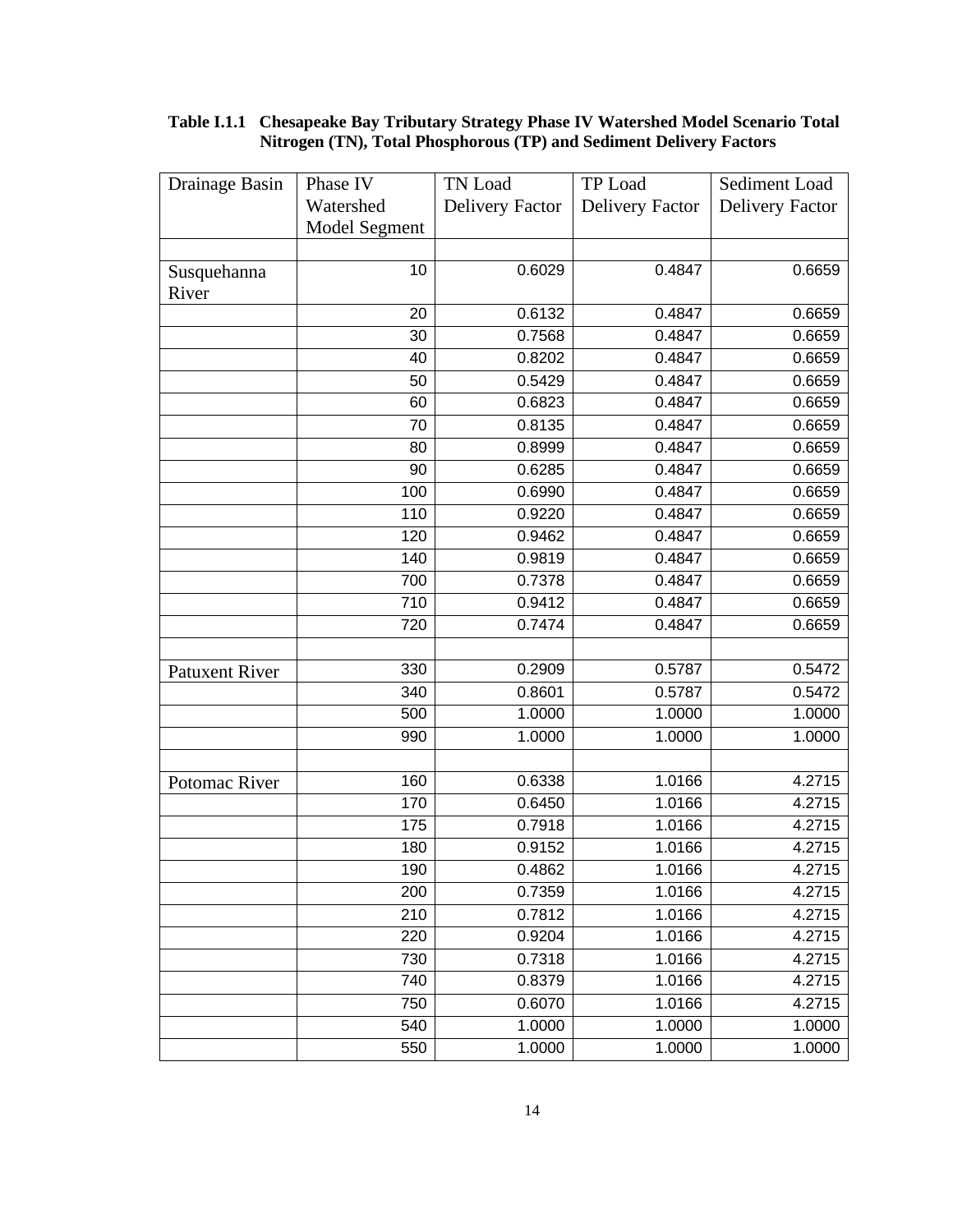| Drainage Basin       | Phase IV         | TN Load                | TP Load                | Sediment Load          |
|----------------------|------------------|------------------------|------------------------|------------------------|
|                      | Watershed        | <b>Delivery Factor</b> | <b>Delivery Factor</b> | <b>Delivery Factor</b> |
|                      | Model Segment    |                        |                        |                        |
| Potomac River        | 890              | 1.0000                 | 1.0000                 | 1.0000                 |
| (continued)          |                  |                        |                        |                        |
|                      | 900              | 1.0000                 | 1.0000                 | 1.0000                 |
|                      | 910              | 1.0000                 | 1.0000                 | 1.0000                 |
|                      | 920              | 1.0000                 | 1.0000                 | 1.0000                 |
|                      | 970              | 1.0000                 | 1.0000                 | 1.0000                 |
|                      | 980              | 1.0000                 | 1.0000                 | 1.0000                 |
|                      |                  |                        |                        |                        |
| Rappahannock         | 230              | 0.6347                 | 0.7795                 | 1.5870                 |
| River                |                  |                        |                        |                        |
|                      | 560              | 1.0000                 | 1.0000                 | 1.0000                 |
|                      |                  |                        |                        |                        |
| <b>York River</b>    | 235              | 0.5362                 | 0.6466                 | 0.7721                 |
|                      | 240              | 0.6005                 | 0.6466                 | 0.7721                 |
|                      | 250              | 0.0891                 | 0.4123                 | 0.6711                 |
|                      | 260              | 0.5956                 | 0.4123                 | 0.6711                 |
|                      | 590              | 1.0000                 | 1.0000                 | 1.0000                 |
|                      |                  |                        |                        |                        |
| <b>James River</b>   | 265              | 0.0832                 | 0.9452                 | 5.2621                 |
|                      | 270              | 0.2505                 | 0.9452                 | 5.2621                 |
|                      | 280              | 0.5738                 | 0.9452                 | 5.2621                 |
|                      | 290              | 0.7802                 | 0.9452                 | $\overline{5.2621}$    |
|                      | 300              | 0.5946                 | 0.7313                 | 0.2633                 |
|                      | $\overline{310}$ | 0.8396                 | 0.7313                 | 0.2633                 |
|                      | 600              | 1.0000                 | 1.0000                 | 1.0000                 |
|                      | 610              | 1.0000                 | 1.0000                 | 1.0000                 |
|                      | 620              | 1.0000                 | 1.0000                 | 1.0000                 |
|                      | 630              | 1.0000                 | 1.0000                 | 1.0000                 |
|                      |                  |                        |                        |                        |
| <b>Eastern Shore</b> | 370              | 1.0000                 | 1.0000                 | 1.0000                 |
| Of Maryland          |                  |                        |                        |                        |
|                      | 380              | 1.0000                 | 1.0000                 | 1.0000                 |
|                      | 390              | 1.0000                 | 1.0000                 | 1.0000                 |
|                      | 400              | 1.0000                 | 1.0000                 | 1.0000                 |
|                      | 410              | 1.0000                 | 1.0000                 | 1.0000                 |
|                      | 420              | 1.0000                 | 1.0000                 | 1.0000                 |
|                      | 430              | 1.0000                 | 1.0000                 | 1.0000                 |
|                      | 450              | 1.0000                 | 1.0000                 | 1.0000                 |
|                      | 770              | 0.7400                 | 0.7957                 | 0.9493                 |
|                      | 780              | 0.7124                 | 0.8673                 | 1.1342                 |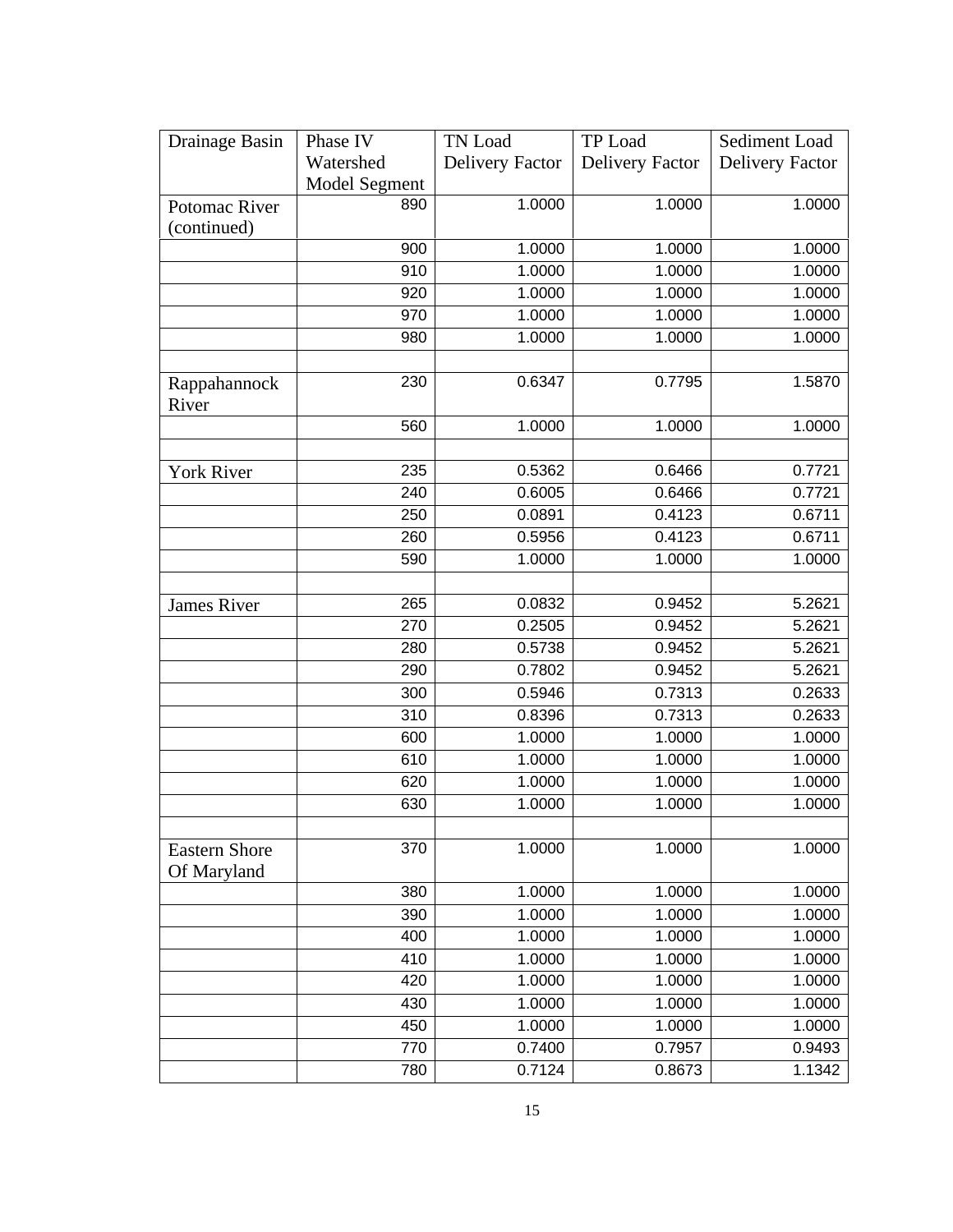| Drainage Basin       | Phase IV                                                                                  | TN Load                | TP Load                | Sediment Load          |
|----------------------|-------------------------------------------------------------------------------------------|------------------------|------------------------|------------------------|
|                      | Watershed                                                                                 | <b>Delivery Factor</b> | <b>Delivery Factor</b> | <b>Delivery Factor</b> |
|                      | <b>Model Segment</b>                                                                      |                        |                        |                        |
| <b>Eastern Shore</b> | 800                                                                                       | 1.0000                 | 1.0000                 | 1.0000                 |
| Of Maryland          |                                                                                           |                        |                        |                        |
| (continued)          |                                                                                           |                        |                        |                        |
|                      | 810                                                                                       | 1.0000                 | 1.0000                 | 1.0000                 |
|                      | 820                                                                                       | 1.0000                 | 1.0000                 | 1.0000                 |
|                      | 830                                                                                       | 1.0000                 | 1.0000                 | 1.0000                 |
|                      | 840                                                                                       | 1.0000                 | 1.0000                 | 1.0000                 |
|                      |                                                                                           |                        |                        |                        |
| <b>Western Shore</b> | 470                                                                                       | 1.0000                 | 1.0000                 | 1.0000                 |
| Of Maryland          |                                                                                           |                        |                        |                        |
|                      | 480                                                                                       | 1.0000                 | 1.0000                 | 1.0000                 |
|                      | 490                                                                                       | 1.0000                 | 1.0000                 | 1.0000                 |
|                      | 500                                                                                       | 1.0000                 | 1.0000                 | 1.0000                 |
|                      | 510                                                                                       | 1.0000                 | 1.0000                 | 1.0000                 |
|                      | 760                                                                                       | 0.9149                 | 0.9311                 | 0.5792                 |
|                      | 850                                                                                       | 1.0000                 | 1.0000                 | 1.0000                 |
|                      | 860                                                                                       | 1.0000                 | 1.0000                 | 1.0000                 |
|                      | 870                                                                                       | 1.0000                 | 1.0000                 | 1.0000                 |
|                      | 880                                                                                       | 1.0000                 | 1.0000                 | 1.0000                 |
|                      |                                                                                           |                        |                        |                        |
| <b>Eastern Shore</b> | 440                                                                                       | 1.0000                 | 1.0000                 | 1.0000                 |
| Of Virginia          |                                                                                           |                        |                        |                        |
|                      |                                                                                           |                        |                        |                        |
| <b>Western Shore</b> | 580                                                                                       | 1.0000                 | 1.0000                 | 1.0000                 |
| Of Virginia          |                                                                                           |                        |                        |                        |
|                      | 930                                                                                       | 1.0000                 | 1.0000                 | 1.0000                 |
|                      | 940                                                                                       | 1.0000                 | 1.0000                 | 1.0000                 |
|                      | 950                                                                                       | 1.0000                 | 1.0000                 | 1.0000                 |
|                      | 960                                                                                       | 1.0000                 | 1.0000                 | 1.0000                 |
|                      | 650***                                                                                    | 0.0000                 | 0.0000                 | 0.0000                 |
|                      | *** these loads do not enter the Bay but are associated with the drinking water supply to |                        |                        |                        |
|                      | Baltimore City. The flows and nutrient loads ultimately are accounted for in the Phase    |                        |                        |                        |
|                      | IV Watershed Model as discharges from the Back River and Patapsco sewage plants           |                        |                        |                        |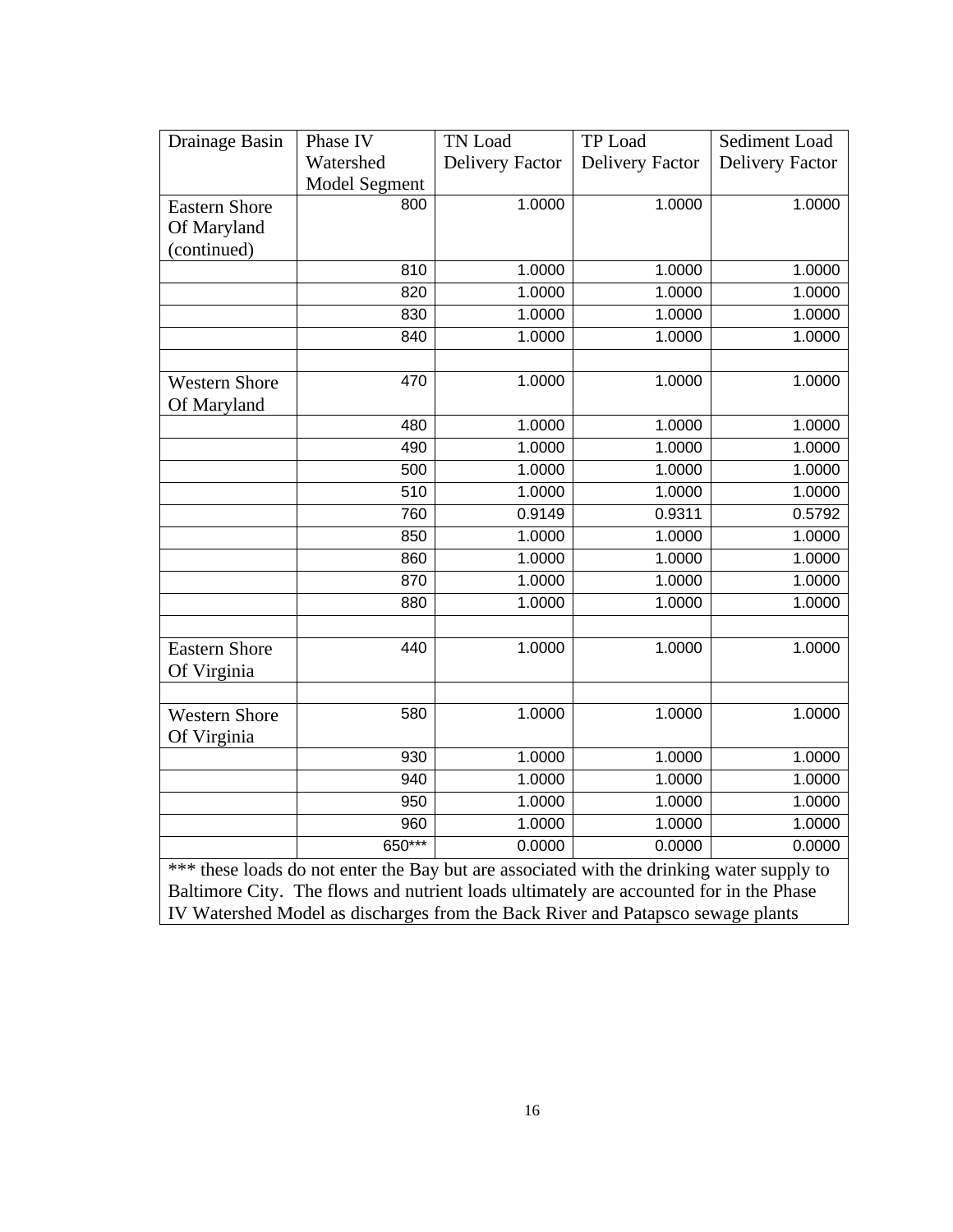# **Section I.2 METHODOLOGY OF AGGREGATING AND DISAGGREGATING DATA FOR USE WITHIN THE CHESAPEAKE BAY PHASE IV WATERSHED MODEL**

Given the large amount of input data required by the Chesapeake Bay Phase IV Watershed Model and the various ways that the Phase IV Watershed Model scenario output is analyzed to evaluate the nutrient reduction progress of the Chesapeake Bay basin jurisdictions, various methods are used to aggregate and disaggregate data for use within the Phase IV Watershed Model. The following describes these methods.

#### **Section I.2.1 Aggregating BMP Data**

Within the Chesapeake Bay Phase IV Watershed Model , BMPs can be applied in two ways. Certain types of nonpoint source BMPs (i.e. nutrient management and atmospheric deposition) are simulated as a reduction in Phase IV Watershed Model input parameter loads. Others are simulated as percentage reductions in nutrient and suspended sediment export from the land. For a single land use, the reduction in Phase IV Watershed Model input parameter loads must be aggregated by state and Phase IV Watershed Model segment using the method described below.

The Chesapeake Bay Phase IV Watershed Model simulates one acre of land for each land use in a Phase IV Watershed Model segment. When multiple BMPs are implemented on the same land use, they may be implemented on physically separate acres or they may be implemented on the same area. When several BMPs are implemented on an individual land use, percent reductions have to be combined in some manner to reflect the amount of nutrient export reduction being obtained with these BMPs. BMPs that cannot be applied to the same land are additive in their nutrient reduction capabilities. That is, the reduction efficiencies of the BMPs can be added together. On the other hand, some BMPs are consecutive in the effects. For these BMPs, implementing one BMP reduces the nutrients available for subsequent BMPs implemented on or effecting the same acres of a particular land use. In essence, these BMPs are multiplicative in their nutrient reduction effects. The methodologies used to make these aggregate BMP calculations are presented below.

An example of BMPs with additive efficiencies is streambank protection with fencing and streambank protection without fencing. These BMPs would be implemented on separate reaches of a streambank, so their efficiencies should be added, since their effects are mutually exclusive of each other. The aggregate efficiencies of these BMPs can be calculated (Equation 6) by summing the nutrient reduction efficiencies of each BMP.

$$
\epsilon_{\text{agg}} = \Sigma \left[ \epsilon \left( \frac{\text{acres implemented}}{\text{total acres in land use}} \right) \right]
$$
 (6)

where

 $\epsilon_{\text{agg}}$  = aggregate efficiency for additive BMPs

 $\Sigma$  = summation of the number of BMPs

 $\epsilon_i$  = efficiency of BMP i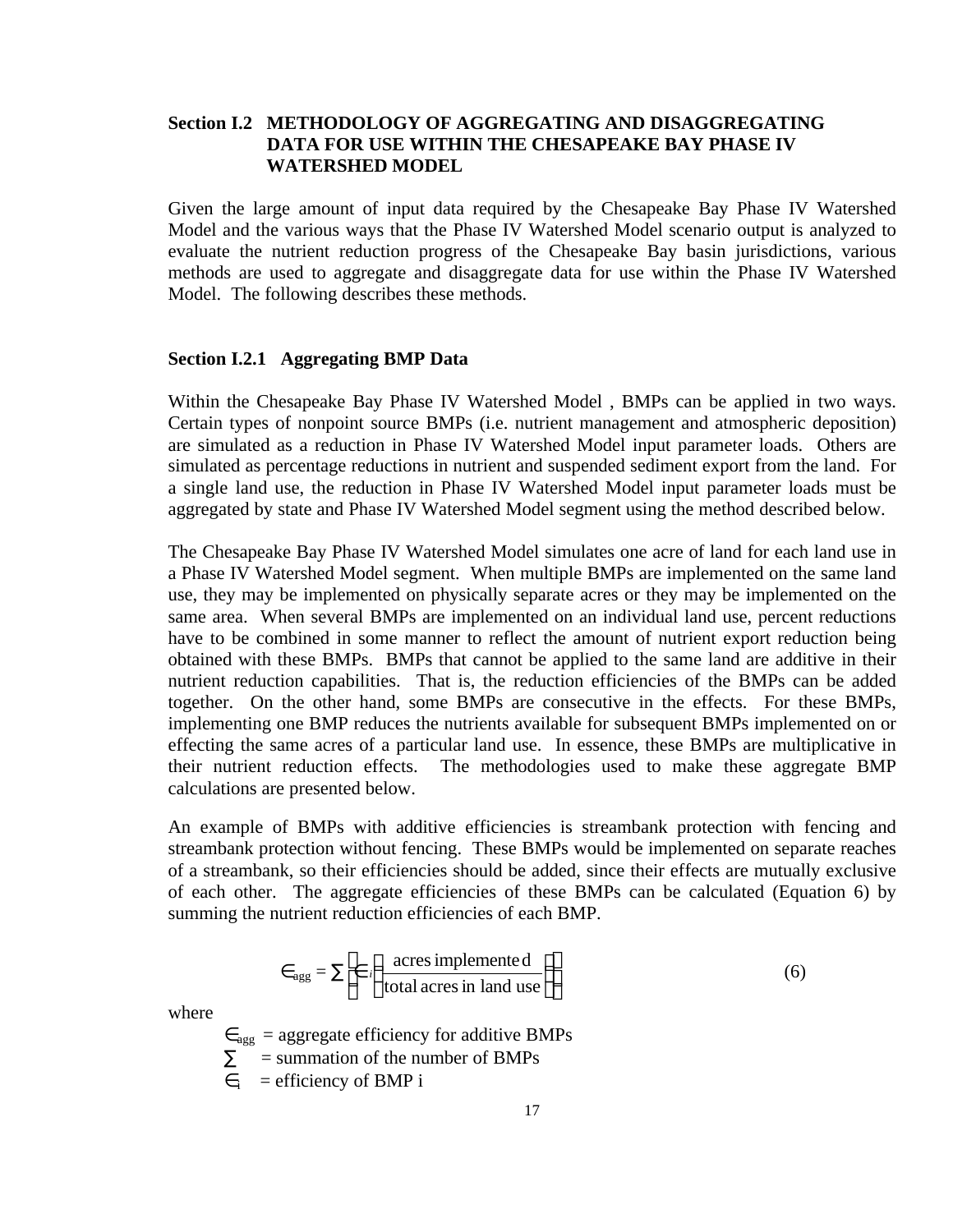It cannot be automatically assumed that all BMPs, which are applied to the same land use, are mutually exclusive. For example, a cover crop and conservation planning can be applied to the same acre of cropland. Many types of BMPs can be applied to the same land use and are multiplicative (Equation 7). The method for aggregating these types of BMPs must take into account not only the efficiency of each BMP and its implemented fraction of total land, but also the overlap of two or more BMPs. Since there is no information available on which BMPs are implemented on which specific acres, the equations presented below assume random implementation. That is, the chance of any particular acre containing a particular BMP is equal to the implementation fraction of that BMP. Where the implementation fraction is equal to the acreage of BMP divided by the total acreage of that land use, the chance of any particular acre containing two BMPs is equal to the product of their respective implementation fractions,

$$
\mathbf{e}_{multi} = 1 - \prod_{i=1}^{n} \left( 1 - \mathbf{e} \cdot \frac{L_i}{L_T} \right) \tag{7}
$$

where:

 *emultii* = aggregate efficiencies for multiplicative BMPs  $e_i$  = efficiency of BMP i  $\prod$  = product symbol n = total number of BMPs  $L_i$  = acreage in BMP I  $L_T$  = total acreage in land use.

The reasoning behind the above equation is most clear in the case of  $n=2$ . Expanding the above equation gives Equation 8:

$$
e_{multi} = 1 - \left(1 - e_1 \frac{L_1}{L_T}\right) \left(1 - e_2 \frac{L_2}{L_T}\right) \tag{8}
$$

further calculations yield Equations 9 and 10:

$$
e_{multi} = 1 - \left[1 - e_1 \frac{L_1}{L_T} - e_2 \frac{L_2}{L_T} + e_1 e_2 \frac{L_1 L_2}{L_T}\right]
$$
(9)

or

$$
e_{multi} = e_1 \frac{L_1}{L_T} + e_2 \frac{L_2}{L_T} - e_1 e_2 \frac{L_1 L_2}{L^2_T}
$$
\n(10)

That is, the multiplicative efficiency is the sum of the efficiencies minus the cross efficiency times the probability of their intersection. To combine aggregate and multiplicative efficiencies from these two methods, first sum all aggregate efficiencies by Equation (6) then aggregate the result(s) with multiplicative efficiencies from Equation (7).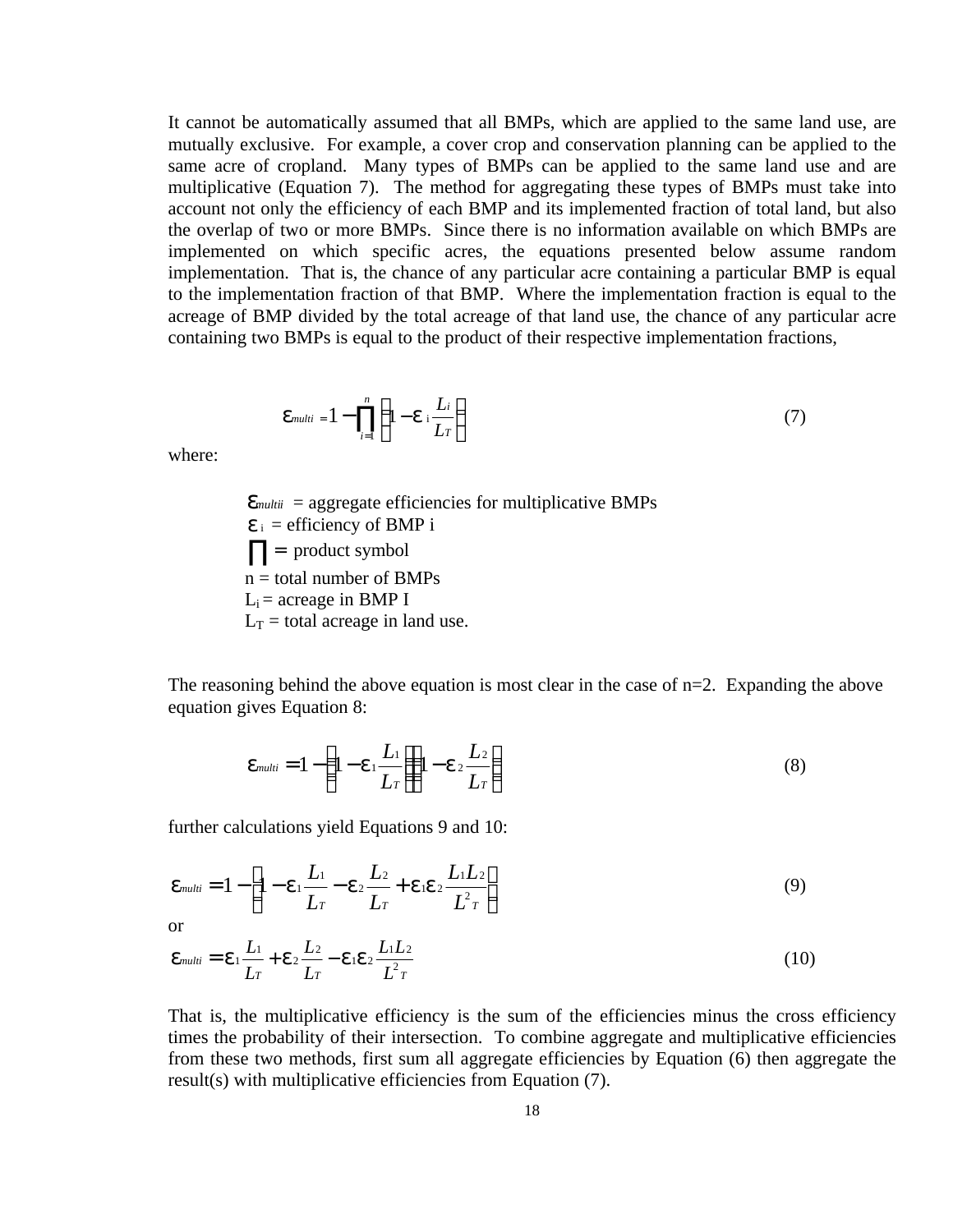With the exception of nutrient management, all pervious and impervious urban BMPs are mutually exclusive and additive. For conventional tillage, conservation tillage, hay, and pasture, the only additive BMPs are different types of buffers (forest/grass), including streambank protection. Animal waste management systems for poultry and livestock are mutually exclusive. The livestock BMP has an estimated nutrient reduction efficiency of 75 percent and the poultry have an estimated reduction efficiency of 14 percent. Within the Phase IV Watershed Model, runoff control can only take place on installed waste management systems for livestock and add an additional 10 percent bringing the total efficiency percentage to 85 percent (Note: Even though livestock management systems and runoff control are not exclusive, they are often coincident and the above efficiencies are estimates the effectiveness of coincident implementation as determined by the signatory states (see Appendix H)).

### **Section I.2.2 Splitting Edge-of-Stream (Land Use) Loads Between States Within a Model Segment**

Within a Phase IV Watershed Model segment, states that share a land use must be treated equally in regard to Phase IV Watershed Model input and therefore have the same Phase IV Watershed Model output load per acre. This causes complications in determining the value of the Phase IV Watershed Model delivered loads from any particular state when BMPs are applied differentially.

Most BMPs are given a nutrient reduction factor (based on assumptions of the Chesapeake Bay Program Nutrient Subcommittee's Tributary Strategy Workgroup) which are aggregated by Phase IV Watershed Model segment and applied internally to reduce the loads to the riverine module. They are also applied externally to Phase IV Watershed Model output edge-of-stream loads to produce the final reported Phase IV Watershed Model edge-of-stream loads. These types of reductions do not cause a complication since the reduction factors can be reported by states within a Phase IV Watershed Model segment before being aggregated for use within the Phase IV Watershed Model.

Nutrient management reductions are simulated rather then assumed by reducing the input of fertilizer to cropland. The effect of nutrient management must be determined on a Phase IV Watershed Model segment and Phase IV Watershed Model scenario basis, and then allocated to each individual state depending on the relative amount of nutrient management occurring in that state and Phase IV Watershed Model segment.

The method used to distribute nutrient load values among different sates within a single Phase IV Watershed Model segment must meet the following three requirements:

1. nutrient loads must be distributed equitably

2. a state with no nutrient management must get no credit i.e. the per acre load must equal the Phase IV Watershed Model Reference Scenario per acre load or:

$$
W_i = LUpr_i \times EOS_{ref}
$$
 (11)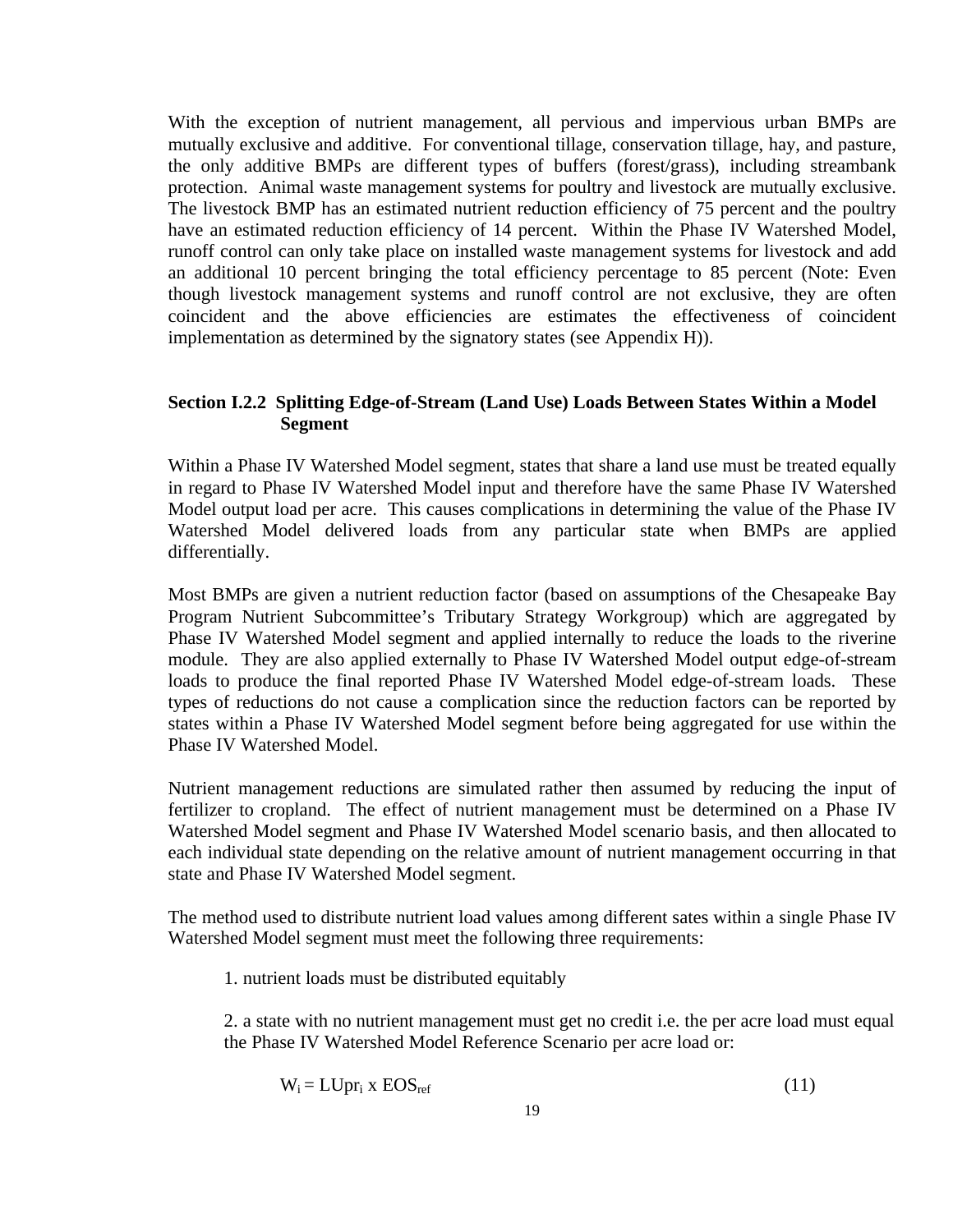where:

 $W_i$  = progress load for state i  $LUpr_i$  = progress land use in state i  $EOS_{ref} = edge-of-stream$  loads in pounds/acre in Reference Scenario

3. the sum of all state loads must equal the total Phase IV Watershed Model segment load i.e.

$$
\sum_{1}^{states} W_i = LUpr \times EOS_{pr}
$$
 (12)

where:

LUpr = land use for Phase IV Watershed Model Progress Scenario within a given Phase IV Watershed Model segment  $EOS<sub>pr</sub> =$  edge-of-stream loads in pounds/acre in progress scenario before mass link factors applied

The development of these three criteria follow the formulations presented below: The effect of nutrient management on nutrient loads within a given Phase IV Watershed Model segment can be calculated by

$$
(EOSref - EOSpr) x LUpr
$$
 (13)

The total effect of nutrient management on loads for a state (total nutrient management per Phase IV Watershed Model segment times the ratio of nutrient management acres per state and nutrient management acres per Phase IV Watershed Model segment) can be calculated by

$$
\frac{NMi}{NMr} \ge (\text{EOS}_{\text{ref}} - \text{EOS}_{\text{pr}}) \ge \text{LUpr}
$$
\n(14)

where:

$$
NM_i =
$$
 nutrient management acres in state i  

$$
NM_T =
$$
 nutrient management acres in a Phase IV Watershed Model segment

State load without considering nutrient management can be calculated by:

$$
LUpr_i X EOS_{ref} \t\t(15)
$$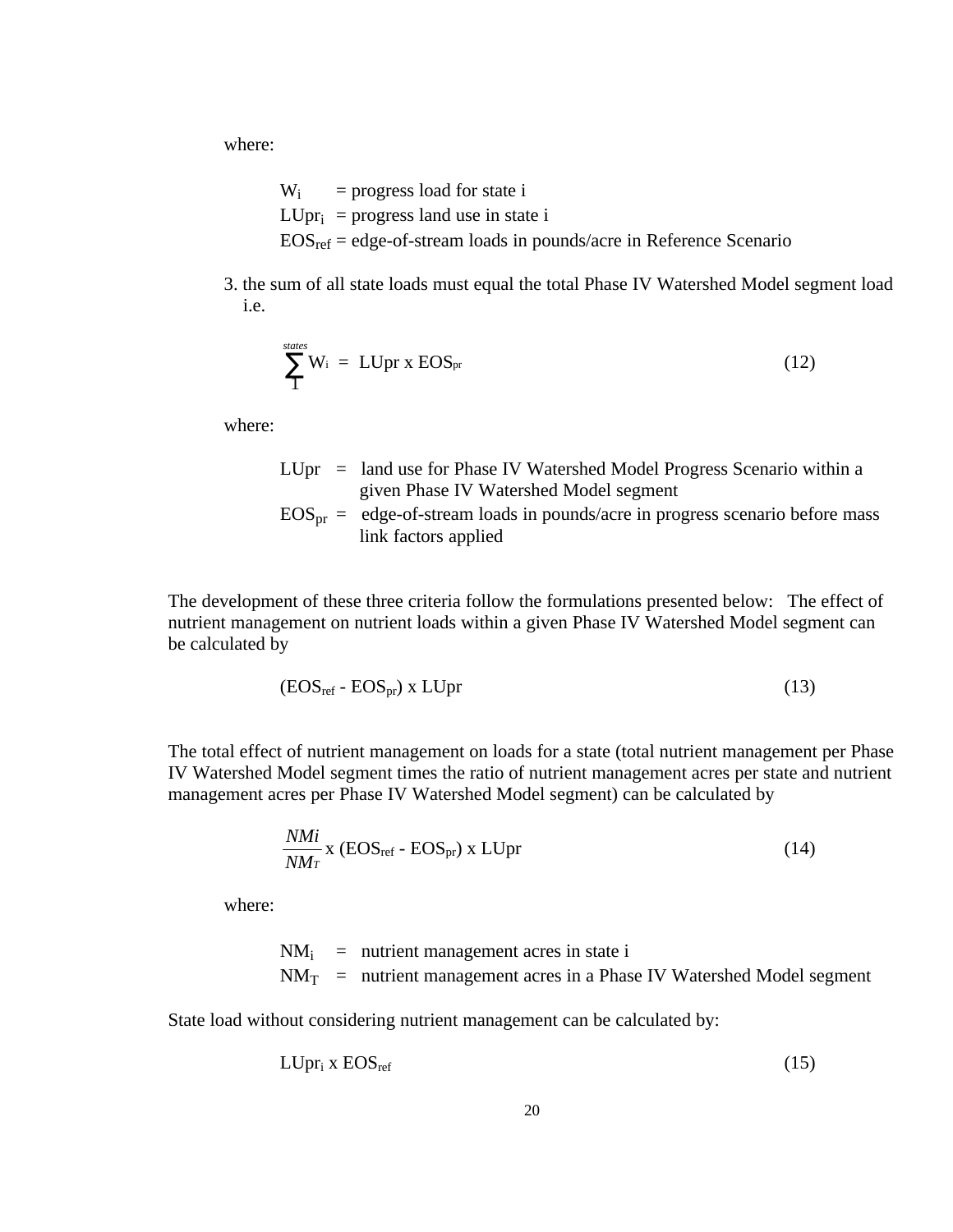The nutrient load from a state, considering nutrient management is equal to the state load without nutrient management (Equation 15) minus the effect of nutrient management (Equation 14):

$$
\left(\text{LUpr}_i \times \text{EOS}_{\text{ref}}\right) - \left[\frac{NM_i}{NM_T} \times \left(\text{EOS}_{\text{ref}} - \text{EOS}_{\text{pr}}\right) \times \text{LUpr}\right] \tag{16}
$$

Requirement 1 is met in the development of Equation 14. When  $NM_i = 0$  equation (14) goes to zero and equation (16) is reduced to equation (15) which is identical to equation (11), therefore requirement 2 is met. The 3rd requirement can be tested by summing equation (16) over all states:

$$
\sum_{1}^{\text{states}} (LU \text{pr}_{i} \times \text{EOS}_{\text{ref}}) - \left[ \frac{N M_{i}}{N M_{T}} \times (\text{EOS}_{\text{ref}} - \text{EOS}_{\text{pr}}) \times LU \text{pr} \right] \tag{17}
$$

pulling constants in front of summation provides

$$
EOS_{\text{ref}} \sum_{1}^{\text{states}} \text{ (LUpr_i)} - \text{[ (EOS_{\text{ref}} - EOS_{\text{pr}}) x LUpr]} \sum_{1}^{\text{states}} \text{ } \left(\frac{NM_i}{NM_T}\right) \qquad (18)
$$

and realizing that

$$
\sum_{1}^{\text{states}} \text{ (LUpr_i)} = \text{LUpr and } \sum_{1}^{\text{states}} \left(\frac{NM_i}{NM_T}\right) = 1 \tag{19}
$$

one could conclude that

$$
EOS_{ref} LUpr - EOS_{ref} LUpr + EOS_{pr} LUpr = EOS_{pr} LUpr \qquad (20)
$$

and given these three proofs, all of the requirements are met.

# **Section I.2.3 Splitting Atmospheric Deposition Loads Between States Within a Phase IV Watershed Model Segment**

Since atmospheric deposition is also a change of loading to the land, it must be considered when determining the effect of nutrient management. If the above methodology of splitting edge-ofstream loads between states within a Phase IV Watershed Model segment is used relative to atmospheric deposition loads, the effect of decreased atmospheric deposition will be factored in as an effect of nutrient management, and the benefits realized will be inappropriately divided according to the acreage under nutrient management within each state in a Phase IV Watershed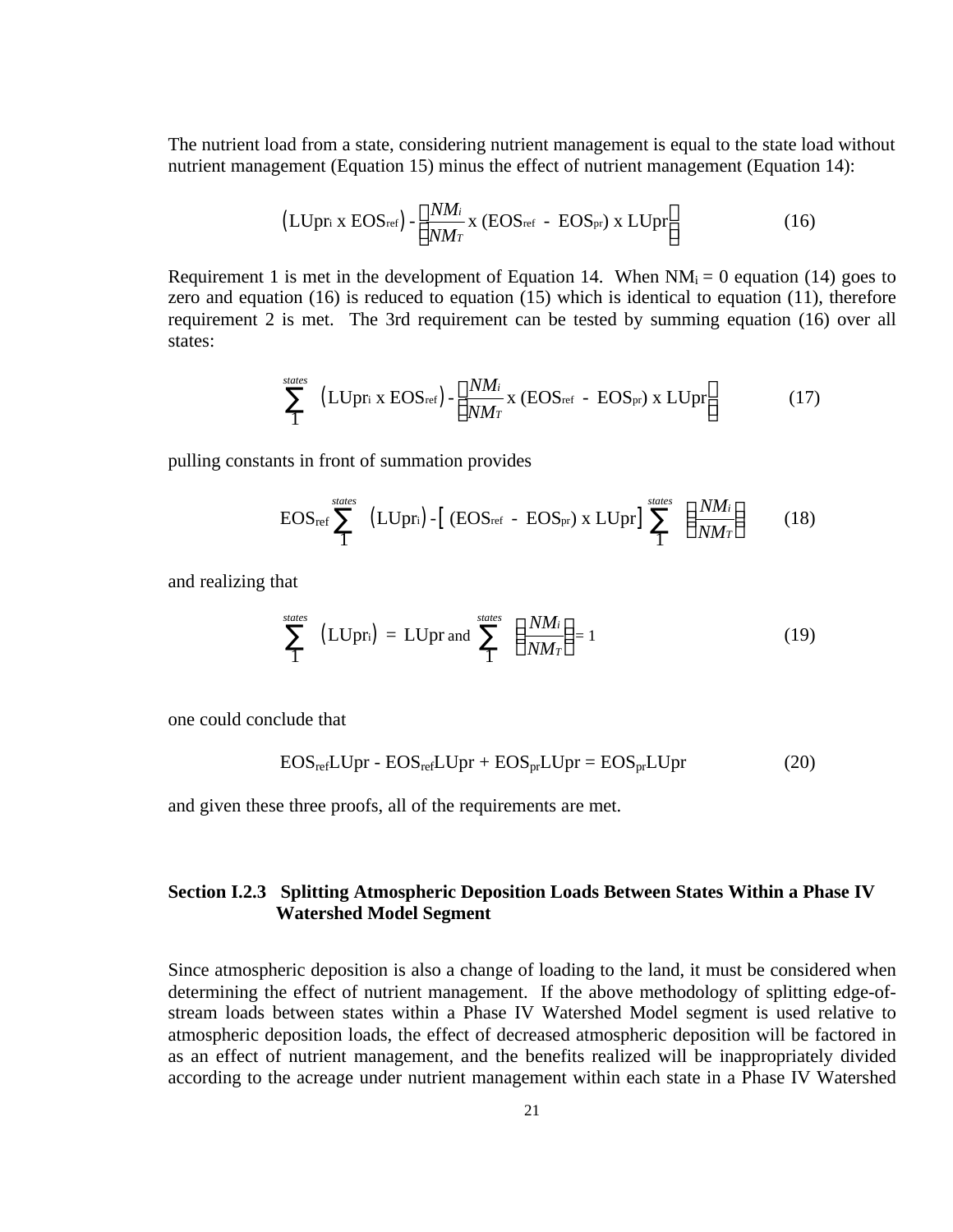Model segment. The methodology used to split atmospheric deposition loads between states within a Phase IV Watershed Model segment is presented below.

Equation (16) above gives the load attributed to a state as the total Phase IV Watershed Model Reference Scenario load minus the differential-loading rate attributable to that state. From this we can calculate the Phase IV Watershed Model load attributable to the air reduction, which is the difference between the Phase IV Watershed Model Progress Scenario edge-of-stream loads  $(EOS_{\text{pr}})$  and the Phase IV Watershed Model Air Scenario edge-of-stream loads  $(EOS_{\text{air}})$ multiplied by the Phase IV Watershed Model Progress Scenario land use within states. This is shown by equation (21).

$$
(EOS_{pr} - EOS_{air}) \times LUpr_i \tag{21}
$$

where:

 $EOS<sub>air</sub> = edge-of-stream loads in pounds/acre from atmospheric deposition$ 

Using equation (21) with equation (16) gives:

$$
\left(\text{LUpr}_{i} \times \text{EOS}_{\text{ref}}\right) - \left[\frac{NM_{i}}{NM_{T}} \times \left(\text{EOS}_{\text{ref}} - \text{EOS}_{\text{pr}}\right) \times \text{LUpr}\right] - \left[\left(\text{EOS}_{\text{pr}} - \text{EOS}_{\text{air}}\right) \times \text{LUpr}_{i}\right] \quad (22)
$$

Equation (22) still satisfies the requirements described above: The rationale for fulfillment of requirement (1) and (2) are the same as previously mentioned.

Requirement (3): keeping the left-hand side of equation (20) and adding the summation of the final term of equation (22) gives:

$$
EOS_{refLUpr} - EOS_{refLUpr} + EOS_{pr}LUpr - (EOSpr - EOSair) \sum_{1}^{states} (LUpr_{i})
$$
 (23)

states

grouping and solving allows for the sum of all state loads to equal the total Phase IV Watershed Model segment load and therefore requirement (3) is met.

$$
(EOSref LUpr - EOSref LUpr) + (EOSpr LUpr - EOSpr LUpr) + (EOSair x LUpr) = EOSair x LUpr
$$
\n(24)

#### **Section I.3 The Chesapeake Bay Phase IV Watershed Model Output Post-Processor**

The post-processor is used to summarize daily Chesapeake Bay Phase IV Watershed Model output to average annual values (1984-1987) and to combine summarized output with external data sources. Many different products are generated using the post-processor. Currently, these include the following: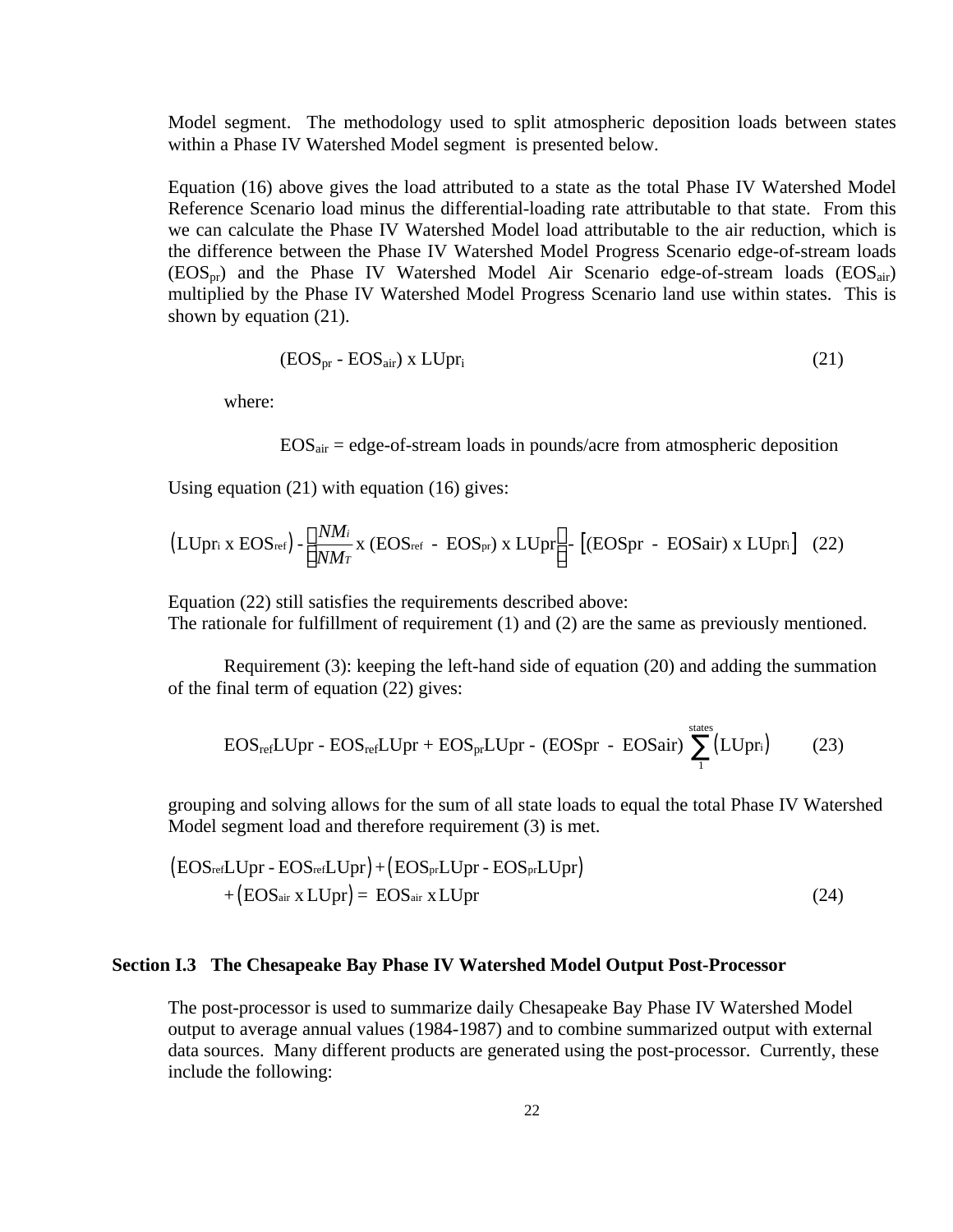- Pound per acre loading (m23) tables: These tables summarize the four year average (1984-87) pound per acre loading rates originating from the different land use types (forest, high till, low till, pasture, pervious urban, hay, manure and impervious urban.) They do not include septic, point source or atmospheric deposition loads.
- Standard edge-of-stream loading (m03) tables: These tables summarize the four year average (1984-87) total loads originating from the different land use types as well as from septic, point source, and atmospheric deposition. For scenarios that include BMP reduction factors, the standard edge-of-stream tables reflect these reductions. For atmospheric deposition scenarios, deposition to water bodies is reduced accordingly.
- Total edge-of-stream loading (m43) tables: These tables present the grand total load for each Phase IV Watershed Model segment summing all land use types, septic, point sources, and atmospheric deposition to water surfaces.
- Bed concentration reduction (R30) factors: These tables contain factors for each Phase IV Watershed Model segment representing the ratio of the scenario load for a given Phase IV Watershed Model segment to the Phase IV Watershed Model Reference Scenario load for that same Phase IV Watershed Model segment. Two tables are generated, one containing factors for total nitrogen and one containing factors for total phosphorus.
- Delivered edge-of-stream loading (m53) tables: These tables summarize the four year average (1984-87) total loads originating from different land use types as well as from septic, point source and atmospheric deposition, all delivered to the fall line. The Phase IV Watershed Model Reference Scenario delivery factors are applied to all scenarios. Delivery factors for below fall line Phase IV Watershed Model segments are equal to one.
- Below fall line total edge-of-stream summary: This is a delimited ASCII file that provides a summary of the annual below fall line edge-of-stream loads for the years 1984 through 1991.
- Edge-of-stream loading (m63) tables by state: These tables summarize the four year average (1984-1987) loads for each land use, septic, point source, and atmospheric deposition for segments and states. Thus, segment 10, which is in parts of both New York and Pennsylvania, is split between the two states (2010 – New York, 3010 – PA). These tables also apply BMP factor reductions broken out by state.
- Transported edge-of-stream loading (m73) tables by state: These tables summarize the four year average (1984-87) total loads originating from different land use types as well as from septic, point source and atmospheric deposition, all delivered to the fall line. The Phase IV Watershed Model Reference Scenario delivery factors are applied to all scenarios. Delivery factors for below fall line Phase IV Watershed Model segments are equal to one. These tables were broken out by state as in the m63 tables.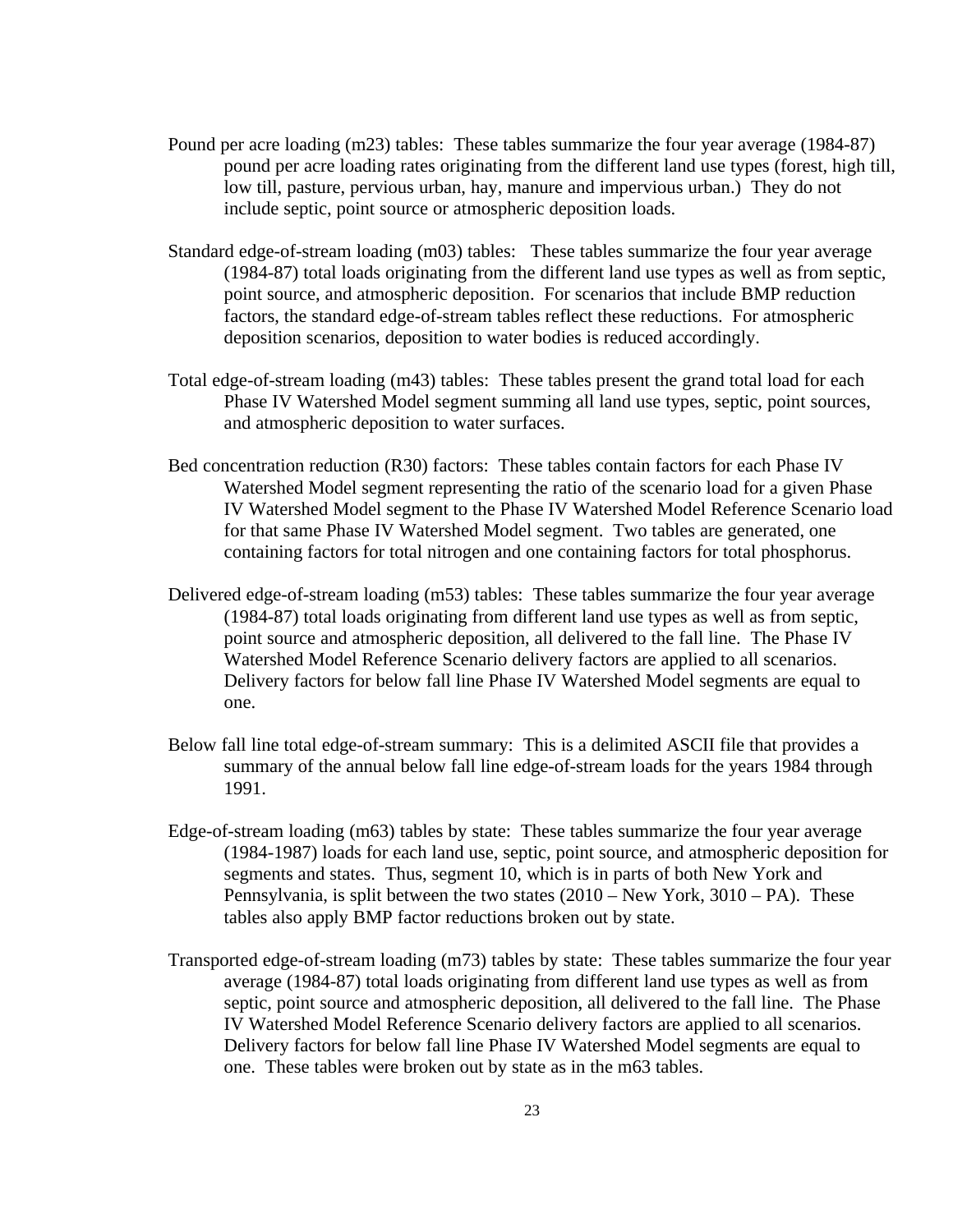The steps taken and products generated in each stage of the post-processing procedure are depicted graphically in Table I.3.1.

|  | Table I.3.1 Post-Processing Flow Chart |
|--|----------------------------------------|
|--|----------------------------------------|

|                                                     |                                 | <b>SUN</b>   |
|-----------------------------------------------------|---------------------------------|--------------|
| Daily Watershed Model output files<br>(pounds/acre) |                                 |              |
| ↓ daily2monthly.exe                                 |                                 |              |
| Monthly Watershed Model output files                |                                 |              |
| (pounds/acre)                                       |                                 |              |
| c03_calc_organic_np.exe                             |                                 |              |
| c05_calc_urbanloads.exe                             |                                 |              |
| c07_calc_animalwaste.exe                            |                                 |              |
| ↓ c09_calc_onp_pervimperv.exe                       |                                 |              |
| Calculated monthly output files (pounds/acre)       |                                 |              |
| ↓ e01_combine_allmonthly.com                        |                                 |              |
| Basin grouping of all monthly files                 |                                 |              |
| (pounds/acre)                                       |                                 |              |
| ↓ a01_read_potm_monthly.sas                         |                                 | <b>ALPHA</b> |
| Basin grouping of all monthly files (pounds/acre    |                                 |              |
| -SAS database)                                      |                                 |              |
| $.$ m23_lbperac.sas $\rightarrow$                   | generate pound/acre load tables |              |
| ↓ a02_calc_potm_annual.sas                          |                                 |              |
| Annual Model output, bring in land use and          |                                 |              |
| septic data (pounds/Watershed Model segment)        |                                 |              |
| ↓ a03_calc_potm_totals.sas                          |                                 |              |
| Total Model output by land use and parameter,       |                                 |              |
| bring in point source and atmospheric deposition    |                                 |              |
| data (pounds/Watershed Model segment)               |                                 |              |
|                                                     |                                 |              |
| ↓ a06_eos_factors.sas (for selected scenarios)      |                                 |              |
| Model output with BMP reduction factors             |                                 |              |
| applied (pounds/Watershed Model segment)            |                                 |              |
| $\cdot$ bfl_annual.sas $\rightarrow$                | generate bfl load summary       |              |
| $\ldots$ m03_region_xreport.sas $\rightarrow$       | generate standard eos tables    |              |
| r30_bed_conc.sas $\rightarrow$                      | generate bed concentration      |              |
|                                                     | reduction factors               |              |
| $. m43$ _seg_total.sas $\rightarrow$                | generate total only tables      |              |
| a07 trans factors.sas                               |                                 |              |
| Apply Watershed Model Reference Scenario            |                                 |              |
| delivery factors                                    |                                 |              |
| ↓ m53_region_xreport.sas                            |                                 |              |
| Generate delivered load tables                      |                                 |              |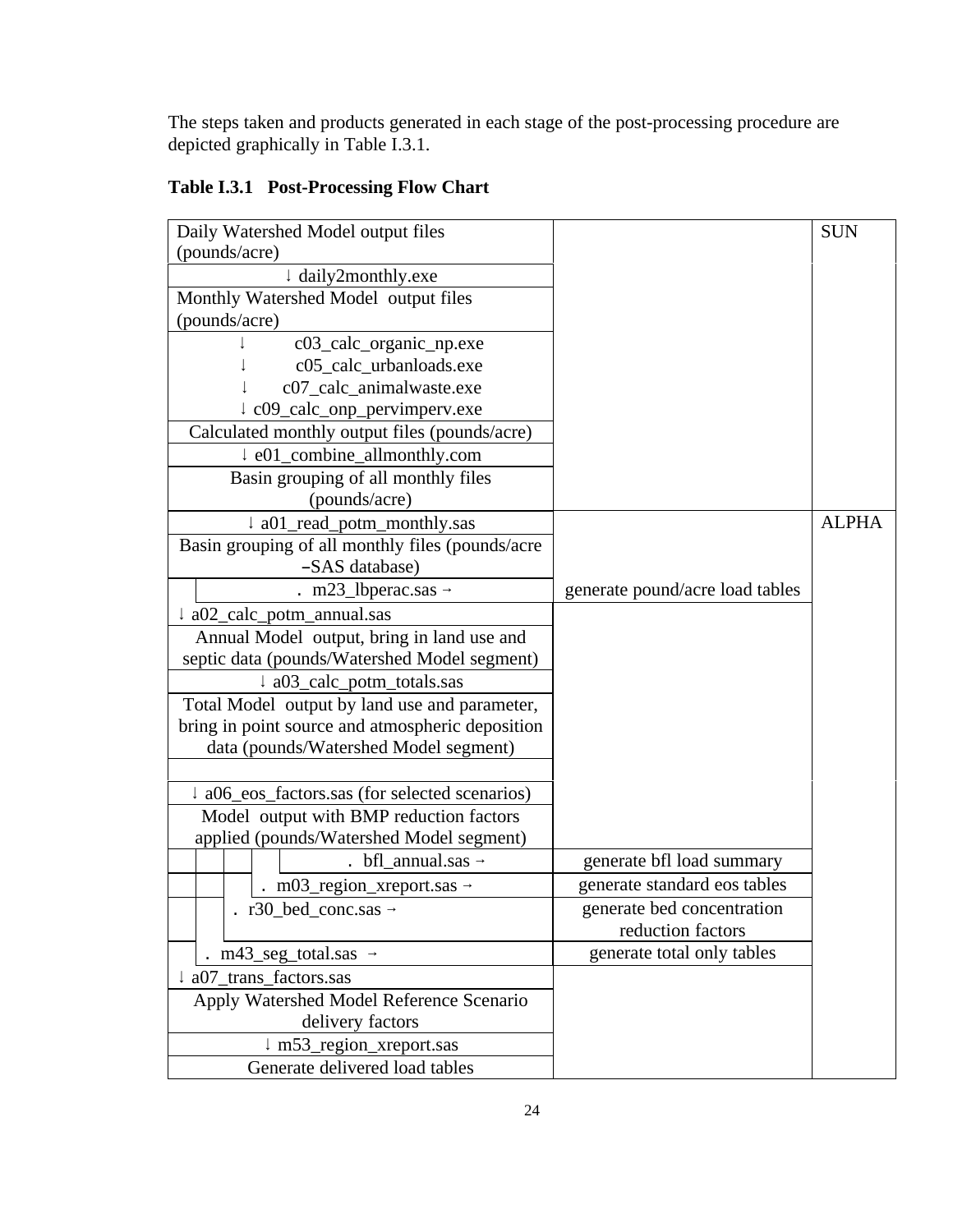### **Section I.4 Setting up the Post-Processor for New Phase IV Watershed Model Scenarios**

When a new Phase IV Watershed Model scenario is completed, post-processing files must be set up in order to process the new Phase IV Watershed Model Scenario output. This includes setting up the post-processor for the SUN and the ALPHA.

## **Section I.4.1 Post-Processor Set-up on the SUN**

The .com files for each basin grouping are specific to that basin grouping. When setting up a scenario, copy all of the .com files from the s01ref/postproc/ area for a given basin to the postproc area for the new scenario. Unless the output is to be handled differently (as with the Forest Phase IV Watershed Model Scenario where there are additional output files) the .com files do not need to be modified once they are copied.

# **Section I.4.2 Post-Processor Set-up on the ALPHA**

- 1. Begin by finding a disk that has sufficient space to accommodate the data and table files that will be generated by the scenario (generally, about 200,000 blocks are needed per scenario.)
- 2. Create SAS and data directories following the standard tree structure (*disk\_name*:[*root\_directory*.postproc.phase4.sas.*scenario\_name*].)
- 3. Add aliases to the file USERDISK:[WHOM.LOGIN]P4\_SYMBOLS.COM. Aliases are generally structured as p4s##s for the SAS directory and p4s##d for the data directory where ## is the scenario number.
- 4. Once the directories are set up, copy all of the .com and .dat files from a similarly processed Phase IV Watershed Model scenario. In other words, for a Phase IV Watershed Model scenario that requires BMP factors to be applied to the edge-of-stream loads, copy the .com and .dat files from the 1991 Progress, 1996 Progress or Tributary Strategy Phase IV Watershed Model scenarios. Otherwise, copy these files from the Phase IV Watershed Model Reference Scenario. The Phase IV Watershed Model Reference Scenario will not have the bed concentration reduction factor .com and .dat files, since no factors are calculated from the Phase IV Watershed Model Reference Scenario. Also copy the below fall line summary program from the data area of the Phase IV Watershed Model Reference Scenario.
- 5. The only modification that must be made to the .com files is to change the local directory, which is specified at the top of the file. Modify all .com files to reflect their new location.
- 6. The .dat files must be modified to reflect the new Phase IV Watershed Model scenario name, the location of the input data and the desired location of the output data, and the name and location of all new external data files.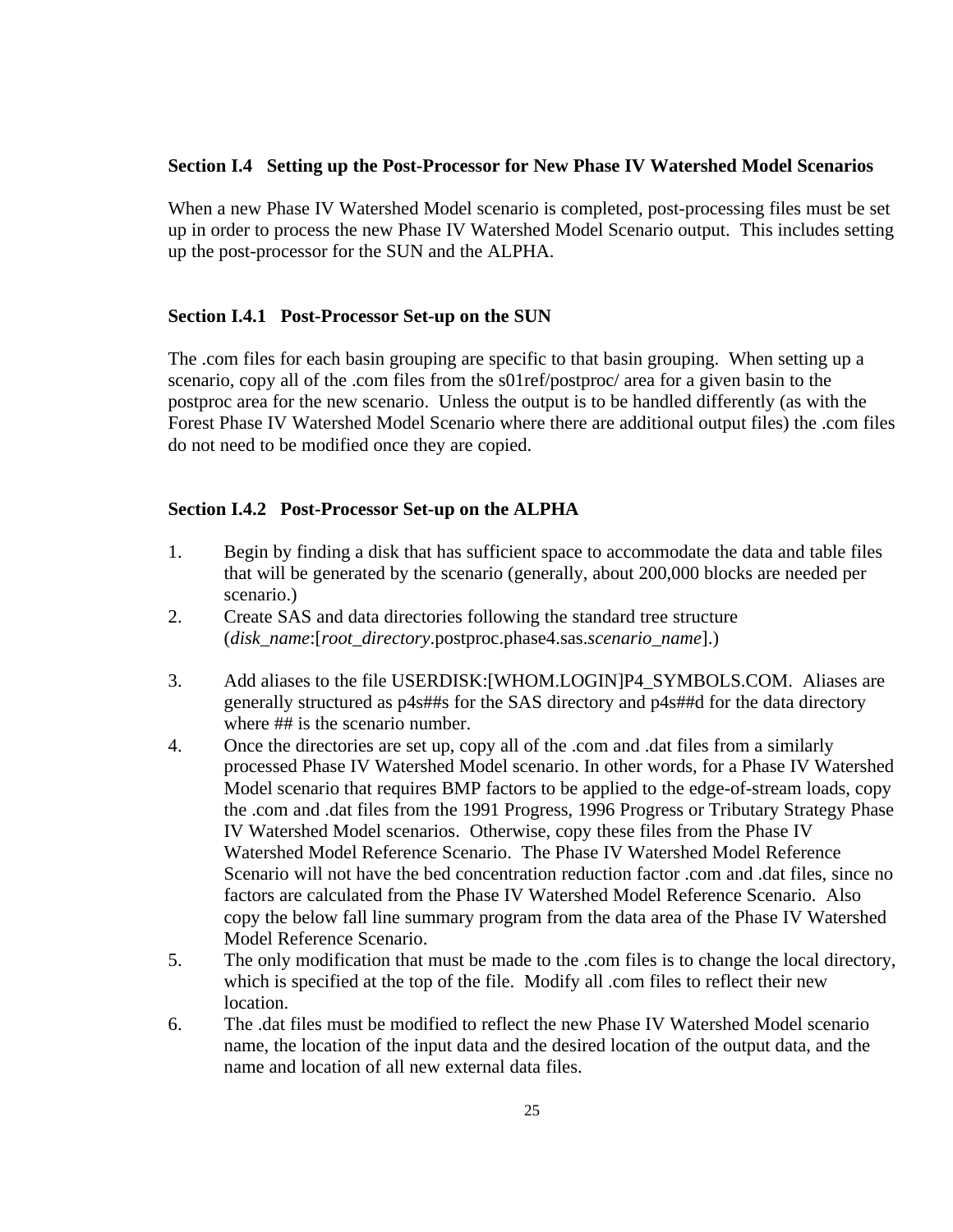7. Once these modifications have been made, begin establishing the external data sets prior to processing the Phase IV Watershed Model scenario. Directions on how to establish each of the new external data sets were given in section III A above.

# **Section I.5 Check External Data Sets**

Once the post-processor is set up, external data sets need to be checked. These external data sources consist of the following:

Land use; Point source loads; Atmospheric deposition loads; Septic system loads; Best management practice reduction factors (used to date in the Tributary Strategy and Progress Phase IV Watershed Model scenarios only); and Delivery factors (Phase IV Watershed Model Reference Scenario delivery factors are applied to all Phase IV Watershed Model edge-of-stream loads).

These external data sets need to be updated with changes made for a given Phase IV Watershed Model scenario. Comparisons need to be made between the creation date of the original data source and the creation date of the data being read by the post-processor. If the original data source has been modified more recently than the data in the post-processor, then the data in the post-processor should be updated to ensure consistency between what is being used in the Phase IV Watershed Model scenario and what is being used in the post-processor. Specific information on how to update each data type follows.

# **Section I.5.1 Land Use**

The original land use data used by the Chesapeake Bay Program Office Modeling Team to update the SCHEMATIC section of the input decks are located on the LAN in the following directory:

# F:\WORK\DPI\PHASE4A\UTIL\BIN

The files are 8 column fixed width files (\*.prn) FILES named after the year of data that they contain as follows: lu\_XXXXm.xls (where XXXX is the year of data) and are in Microsoft Excel spreadsheet format (i.e. lu\_1996m.xls contains the 1996 land use with manure acres).

To update the land use data read by the post-processor:

- a. Import the appropriate land use spreadsheet into Microsoft Access.
- b. Delete any extraneous columns or rows. The columns remaining should be limited to the following eleven categories: Phase IV Watershed Model segment number, forest acres, high till acres, low till acres, pasture acres, pervious urban acres, hayland acres, manure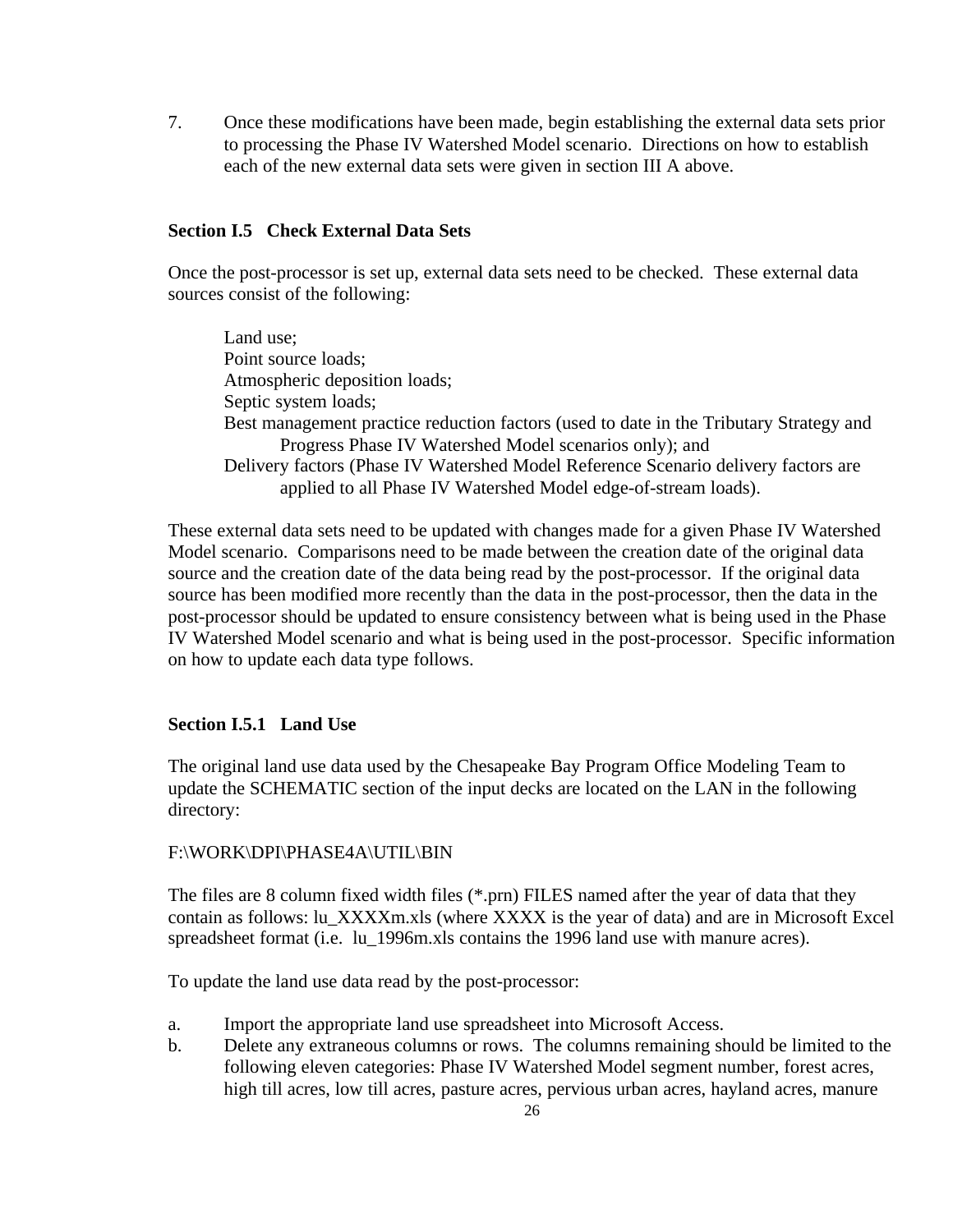acres, impervious urban acres, water acres and total acres. The rows remaining should be limited to a single header row that identifies the contents of each column and the rows of data.

- c. Export the spreadsheet as a caret-delimited text file.
- d. Transfer the delimited file to the following directory on the ALPHA: RDBDISK:[CBWMODEL .POSTPROC.PHASE4.DATA.S2.P4LANDUSE]. This directory contains .dat files (delimited text files) and SAS programs, .log and .lis files which list Phase IV Watershed Model scenarios completed to date. The SAS programs read in the delimited data, split Phase IV Watershed Model segment 960 into Phase IV Watershed Model segments 960 and 965 and output the resulting data into a SAS database.
- e. Before running the land use program, check to be sure that the order in which the data are being read in and assigned matches the order in which the data appear in the delimited file.
- f. After running the SAS program, check the log file for errors and look at the lis file to verify that the data were read in correctly.
- g. When the program runs successfully, copy the resulting SAS database up one directory to RDBDISK:[CBWMODEL .POSTPROC.PHASE4.DATA.S2]. This directory contains, among other things, the land use SAS databases and a series of land use SAS fragments. The post-processor reads the SAS fragment which in turn identifies the land use SAS database to be used in the scenario.
- h. Make sure that the SAS fragment read by the post-processor is present and that it points to the correct land use database.
- i. Run split  $s(XX)$  (scenario)lu.sas to run state split land use data set. Follow the directions above for existing scenarios.

If you are establishing a new land use database for a scenario that has not yet been run, follow the steps outlined above to generate a caret delimited text file and transfer that file to the ALPHA (steps a through d). Then:

- e. Copy the SAS program that reads land use from the Phase IV Watershed Model Reference Scenario.
- f. Modify the program to read in the appropriate delimited file, to read the columns in the appropriate order, and to output the data to the appropriately named SAS database.
- g. Generate the new SAS database.
- h. Copy the new database up one directory.
- i. Copy the SAS fragment from the Phase IV Watershed Model Reference Scenario.
- j. Modify the new SAS fragment to call the new SAS database.

# **Section I.5.2 Point Source Loads**

The post-processor reads the point source and atmospheric deposition loads from a single data set that contains both the point source and atmospheric deposition loads. The databases are developed separately and concatenated into a single database that is read by the post-processor.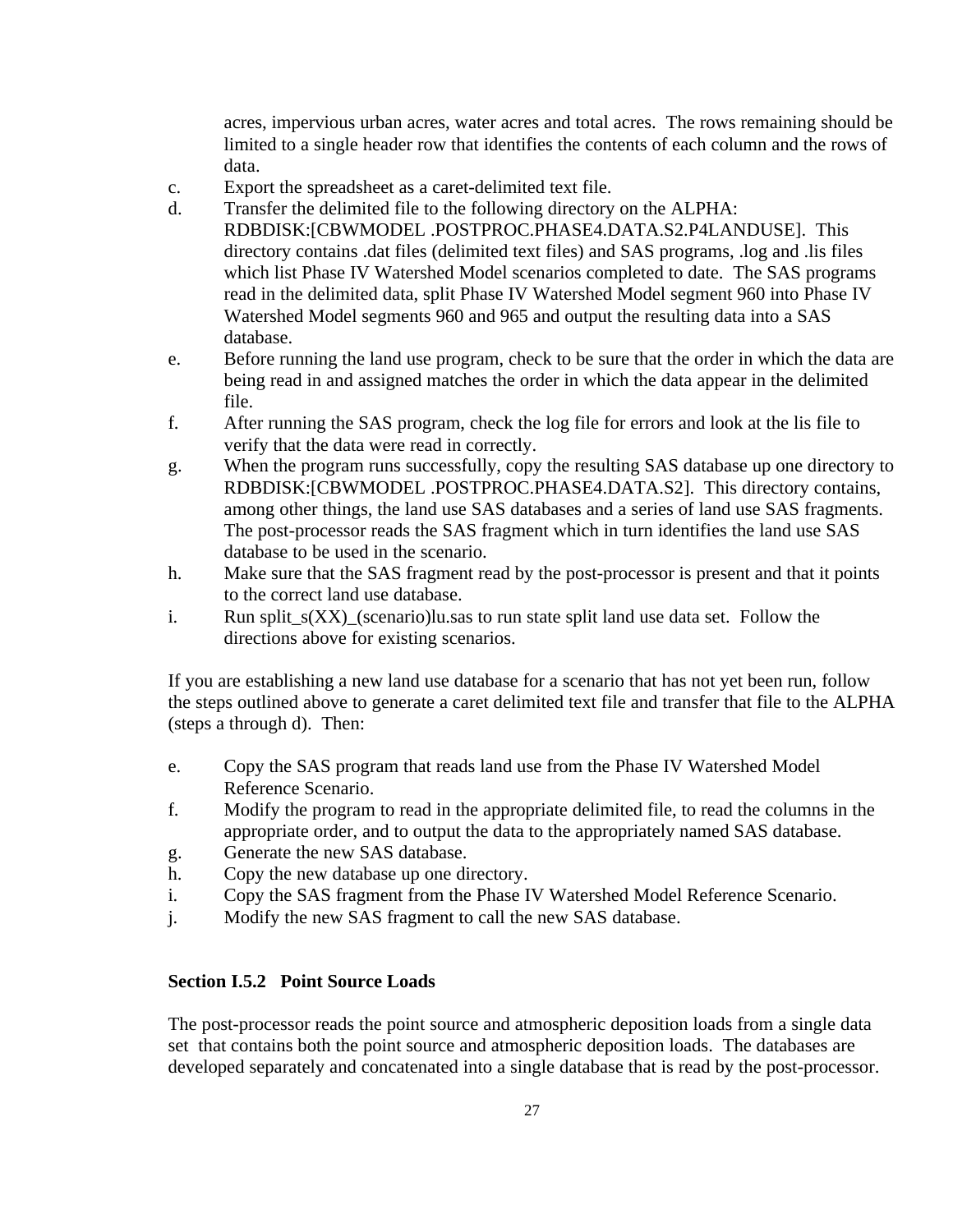The point source data are developed and maintained by the Chesapeake Bay Program point source team.

For the Phase IV Watershed Model Reference Scenario, the data are delivered to the Chesapeake Bay Program Office Modeling Team in two fixed format files, one for above fall line point sources and one for below fall line point sources, that contain monthly loads on a facility basis with each facility assigned to a Phase IV Watershed Model segment. The files are located on the LAN in the following directory: F:\SHARED\MODEL ING\POINTSRC and are called FACLD#A.TXT and FACLD#B.TXT where the # is a number representing the version of the point source data. The latest version of the data should be used. The facility-level data are then aggregated to the Phase IV Watershed Model segment level by the Chesapeake Bay Program Office Modeling Team and put into a format that is read into the Watershed Data Management files (WDMs) used by the Phase IV Watershed Model . This format consists of individual files for each point source parameter (FLOW, BOD, DO, NO3, NH3, ORGN, PO4 and ORGP) and for above and below fall line point sources. The files are maintained on the CRAY in a series of subdirectories located in the directory /work/dpi/phase4a/refdat/ptsrc/. The subdirectories correspond to the date on which the data were received, so that multiple versions of the point source data are maintained and the latest version can be used. The /work/dpi/phase4a/refdat/ptsrc/scripts subdirectory contains a program called

g20\_combine\_ptsrc.com that combines the individual files into a single file that is then transferred to the ALPHA and placed in the directory

VOLUME:[WSM.POSTPROC.PHASE4.DATA.S2.PTSRC]. This directory contains a program called P03\_PSREAD.SAS that reads in the file generated on the CRAY, calculates annual values for each Phase IV Watershed Model segment, drops the data for all years except 1985, assigns the 1985 data to all of the other years of the Phase IV Watershed Model simulation, and applies reduction factors to the point sources in Phase IV Watershed Model segment 550 which contains the Occoquan Reservoir. The resulting database must then be combined with the atmospheric deposition database using the program c03\_combine.sas and copied into one directory where it is read by the post-processor.

For the Forest Phase IV Watershed Model Scenario, a special program called S02 FORES PS.SAS was written that splits out the Phase IV Watershed Model Reference Scenario point sources by signatory and non-signatory boundaries. The signatory point sources are then set to zero while the non-signatory point sources are maintained.

For all other Phase IV Watershed Model scenarios, the point source team provides the Chesapeake Bay Program Office Modeling Team with Microsoft Excel spreadsheets that contain the ratio of the scenario point sources to the Phase IV Watershed Model Reference Scenario point sources. The spreadsheets are located in the F:\SHARED\MODEL ING\POINTSRC directory and are named after the scenario to which they should be applied. Factors broken out by state and Phase IV Watershed Model segment are located in the directories F:\SHARED\MODEL ING\POINTSRC\FACTORS and F:\SHARED\MODEL ING\POINTSRC\FACTORS2. To update the point source factors:

a. Read the appropriate spreadsheet into Microsoft Access and output it as a caret-delimited text file.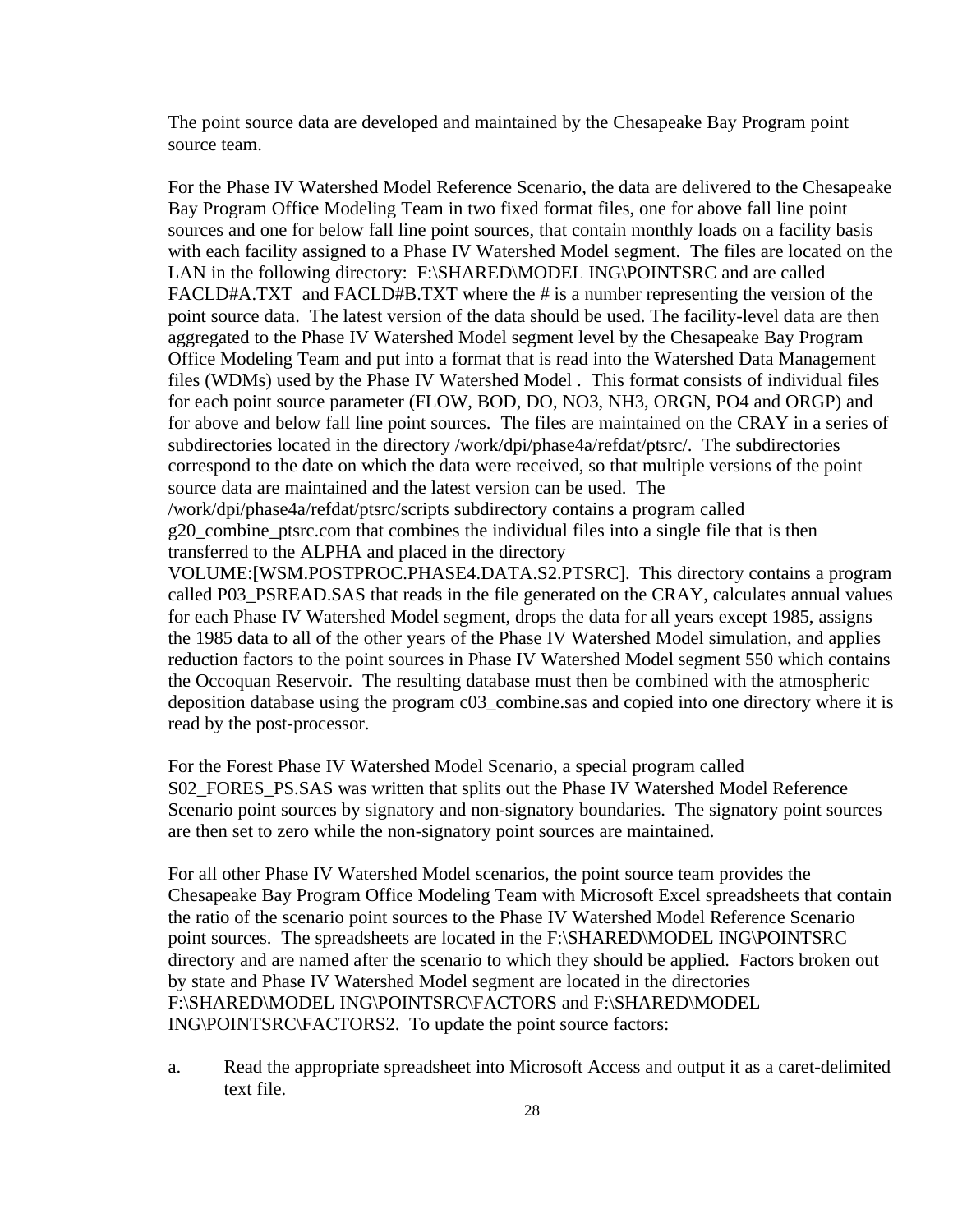- b. Transfer the delimited file to the ALPHA and place it in the following directory: RDBDISK:[CBWMODEL .POSTPROC.PHASE4.DATA.S2.P4PTSRC].
- c. Verify that the SAS program for the scenario in question is reading the point source factors in the same order in which they are found in the delimited file.
- d. Run the SAS program for the scenario in question. The SAS programs in this directory read in the point source factors, read in the Phase IV Watershed Model Reference Scenario point source loads from the SAS database containing point source and atmospheric deposition loads, multiplies the Phase IV Watershed Model Reference Scenario loads by the factors, appends the updated point source loads to the existing atmospheric deposition data and outputs the resulting data to a new SAS database named for the Phase IV Watershed Model Scenario.
- e. Check that the program has run successfully by looking for errors in the log file and checking the values in the lis file.
- f. Once the program has run successfully, copy the new database up one directory where it will be read by the post-processor.
- g. Run spl\_s(XX)\_(scenario)\_ps.sas to generate state split point source/atmospheric deposition data.

If you are establishing a new point source database for a Phase IV Watershed Model scenario that has not yet been completed, follow the steps outlined above to generate a caret delimited text file and transfer that file to the ALPHA (steps a and b). Then:

- c. Copy the SAS program the point source factors from a scenario that has already been completed
- d. Modify the program to read in the appropriate delimited file, to read the columns in the appropriate order, and to output the data to the appropriately named SAS database
- e. Generate the new SAS database, checking that the programs were successful.
- f. Copy the new database up one directory.

# **Section I.5.3 Atmospheric Deposition Loads**

The Chesapeake Bay Program Office Modeling Team in coordination with the Chesapeake Bay Program Air Quality Subcommittee developed the atmospheric deposition data. The data are broken out into wet and dry deposition and processed into a format that is read into the WDMs. This format consists of an individual file for each precipitation Phase IV Watershed Model segment for daily wet deposition and of a single file for annual dry deposition of NO<sub>3</sub>, for a total of 45 files in all. The files are maintained on the CRAY in the directory /work/dpi/phase4a/refdat/atmdep/96oct/. The /postproc subdirectory in the same area contains a series of three command files called a03\_d2monthindeck.com, a05\_calcmonthly.com and e01\_combine\_allmonthly.com that use some of the same programs used in the post-processor. The first command file creates a file called daily2monthly.dat that serves as an input deck for the second program by listing all of the files that need to be summarized from daily to monthly. The second command file uses the dat file just created and creates monthly versions of each file listed in the dat file. The final command file combines all of the monthly files into a single file called atmdep\_monload.dat. The atmdep\_monload.dat and the dry deposition file are then transferred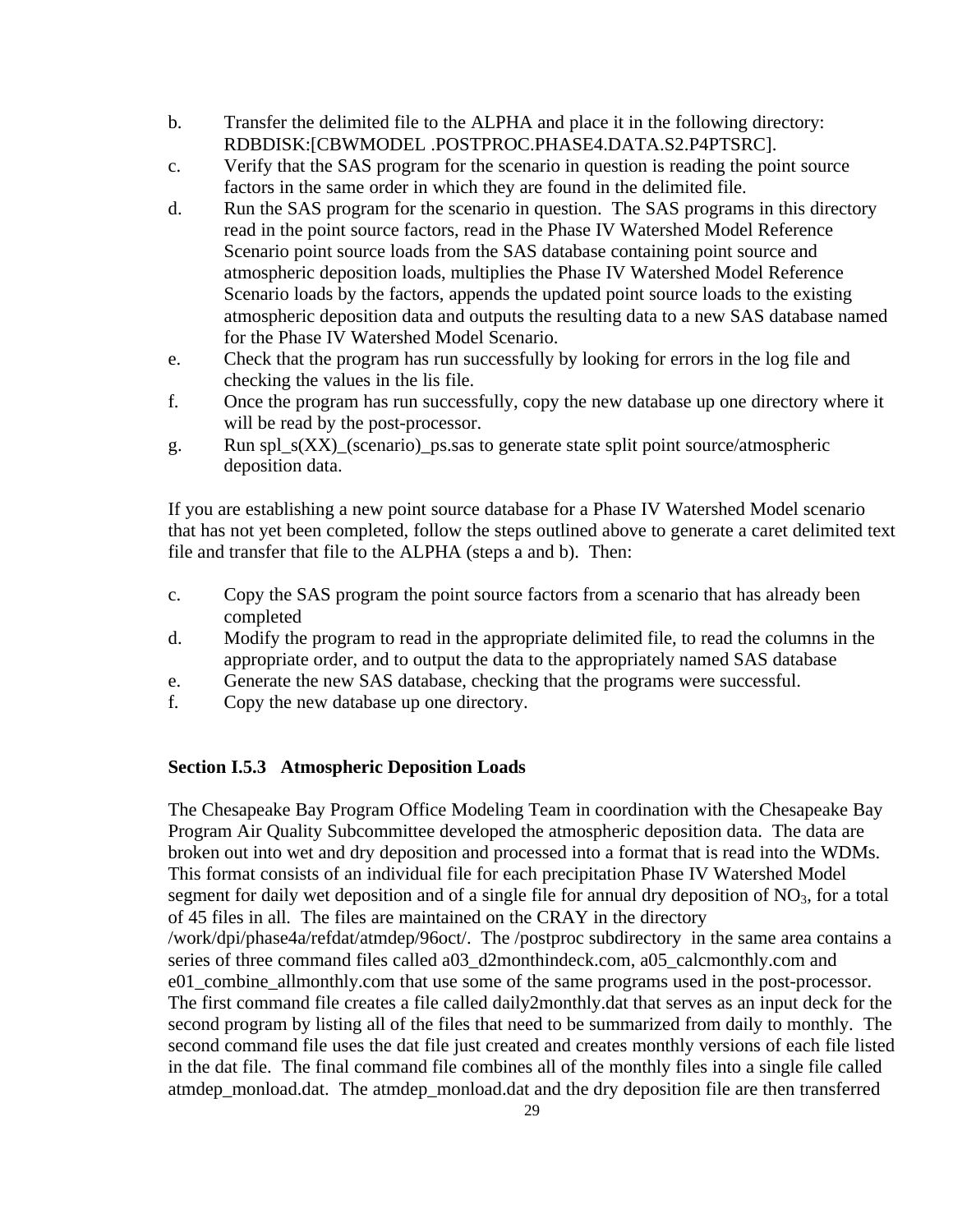#### to the ALPHA and placed in the directory

VOLUME:[WSM.POSTPROC.PHASE4.DATA.S2.P4PTSRC]. This directory contains a program called a03\_read\_atmdep.sas that reads in the two files, summarizes the monthly wet deposition values to annual values, sums the wet and dry deposition, assigns the data for each precipitation Phase IV Watershed Model segment to the appropriate Phase IV Watershed Model segments, brings in the water acres for each Phase IV Watershed Model segment to calculate the Phase IV Watershed Model segment load and applies reduction factors to the atmospheric deposition load to Phase IV Watershed Model segment 550 which contains the Occoquan Reservoir. The resulting SAS database must then be combined with the point source database using the program c03\_combine.sas and the combination must be copied up one directory where it will be read by the post-processor. In summary, to incorporate the Phase IV Watershed Model Reference Scenario atmospheric deposition loads into the post-processor, the following steps were taken:

- a. The daily wet and annual dry deposition data were obtained from the Chesapeake Bay Program Office Modeling Team
- b. The daily loads were summarized to monthly and combined into a single file.
- c. The monthly wet and annual dry loading files were transferred to the ALPHA and placed in the directory VOLUME:[WSM.POSTPROC.PHASE4.DATA.S2.P4PTSRC].
- d. The files are read in further summarized, multiplied through by water acres and output into a SAS data set using the program a03\_read\_atmdep.sas.
- e. The atmospheric deposition and point source data are combined into a single SAS data set using the program c03\_combine.sas.
- f. The combined data set is copied up one directory where it will be read by the postprocessor.

The No Atmospheric Deposition Scenario requires modification to the atmospheric deposition data. This was done in the data area for this scenario

(MODEL1:[WSM.POSTPROC.PHASE4.DATA.S12NOAIR], shortcut p4s12d) in a subdirectory called ATMDEP. This subdirectory contains a program called a01\_noair\_atmdep.sas that takes the Phase IV Watershed Model Reference Scenario atmospheric deposition loads and sets the inorganic loads (NO3 and NH3) to zero. It is also important to note that the atmospheric deposition row in the post-processor output tables represents atmospheric deposition to water surfaces only. Atmospheric deposition to land surfaces are handled within the Phase IV Watershed Model and these loads are incorporated into the load from each land use type.

OTC and CAA scenarios require  $NO<sub>3</sub>$  to be reduced. This is done using modified SAS programs that normally reduce point source loads. These programs modify the point source/atmospheric deposition data in the data directory for a given scenario

(MODEL1:[WSM.POSTPROC.PHASE4.DATA.*scenario.*ATMDEP]. The two programs run are (1)  $s(XX)$  redux atm.sas for the A series (segment processing), and (2)

split\_ $s(XX)$ \_redux\_atm.sas for the A series. Then copy the resulting SAS data bases up one directory.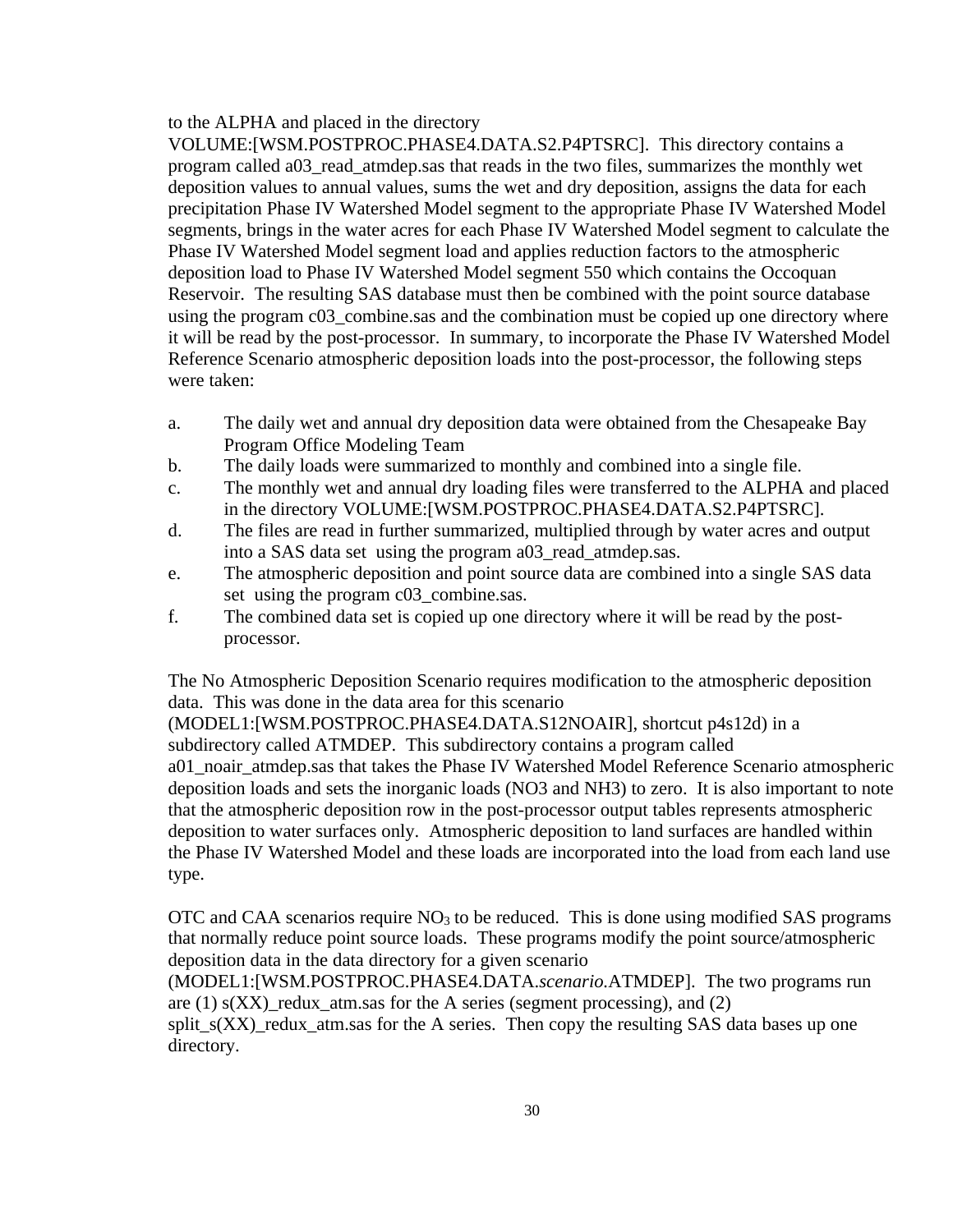#### **Section I.5.4 Onsite Wastewater Management System Loads**

The Chesapeake Bay Program Office Modeling Team has developed spreadsheets that contain attenuated septic system loads in pounds/day for each Phase IV Watershed Model segment for the years 1985, 1990, 1991, 1992, 1993, 1994, 1995, 1996, 2000, 2005, 2010, 2015 and 2020. These spreadsheets are located on the LAN in the directory F:\USER\SHARED\MODEL ING\SEPTIC. These spreadsheet was imported into Microsoft Access, exported in caret-delimited format, transferred to the ALPHA and placed in the following directory: VOLUME:[WSM.POSTPROC.PHASE4.DATA.S2.SEPTIC]. The data file is called SEP\_LOAD.TXT and is read by the program A03\_SEPTIC\_READ\_SCENARIO.SAS. This program reads in all of the years of data in the delimited file, breaks Phase IV Watershed Model segment 960 into Phase IV Watershed Model segments 960 and 965, calculates annual values from the daily values, applies a reduction factor to the septic load in Phase IV Watershed Model segment 550 which contains the Occoquan Reservoir, and outputs a data set for the given year required for a Phase IV Watershed Model scenario (i.e. for the Phase IV Watershed Model Reference Scenario, a data set is created that contains the 1985 septic loads copied to all of the years of the simulation (1984 through 1991)). To output septic loads for a different scenario, the a03\_septic\_read\_scenario.sas program must be modified to output a different year of data to a differently named data set . In summary, to create a septic data set for a given year of data:

- a. Edit the a03 septic read scenario.sas program to output the desired year of data. To do this, go to the bottom of the program. The final data step names the output file and selects the year of the data output. Change the file name and data year appropriately.
- b. Run the a03\_septic\_read\_scenario.sas program. Check the log file for errors and the lis file to see that the values were read in and handled correctly.
- c. Copy the resulting data set up one directory where it will be read by the post-processor.
- d. Run split\_s(XX)\_(scenario)\_septic.sas for state split septic data.

In some cases, as for the Tributary Scenario, the Chesapeake Bay Program Office Modeling Team may modify the original septic data to reflect anticipated reductions in the septic system loads due to nutrient controls. Check with whoever executed the Phase IV Watershed Model scenario to see if this is the case. If a new septic data set is created, a new program will have to be written to read the data. This new program should include the split of Phase IV Watershed Model segment 960 and the Occoquan reduction factors that are included in the a03\_septic\_read\_scenario.sas program.

# **Section I.5.5 Best Management Practice Reduction Factors**

Best management practice nutrient reduction factors are currently only applied in the Progress and Tributary Strategy Phase IV Watershed Model Scenarios. They represent nutrient reductions that are applied to the MASS-LINKS in the Phase IV Watershed Model, and are therefore reflected in the fall line loads, but not in the edge-of-stream output. To update the BMP factors: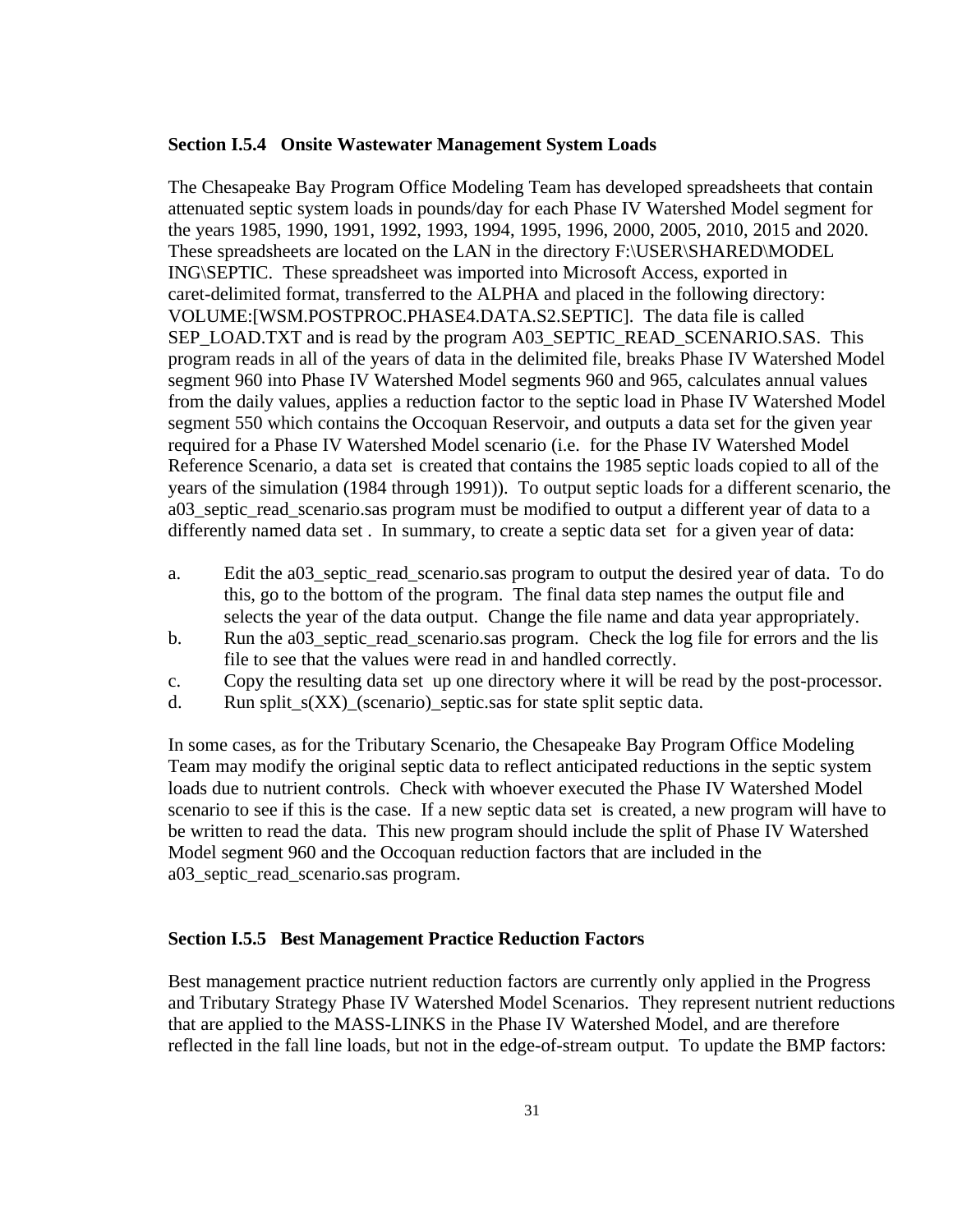- a. Obtain BMP factors from the Chesapeake Bay Program Office Modeling Team. They are generally obtained in a Microsoft Excel spreadsheet format.
- b. Import the BMP factors into Microsoft Access and export them to a caret delimited text file.
- c. Transfer the delimited file to the ALPHA. For Phase IV Watershed Model scenarios that have been processed previously, there will be a directory in the data area that contains a program to read in the factors and output them in a SAS data set. The program will be called SXX\_READ\_FACTORS.SAS where XX is the Phase IV Watershed Model scenario number. Shortcuts to the data areas are structured as p4sXXd where XX is the number of the Phase IV Watershed Model scenario (i.e. 03 for Progress 95). Once in the data area, there will be a subdirectory called SXXFACTORS where XX is again the number of the scenario. Place the delimited file in the appropriate factors subdirectory.
- d. Check to be sure that the SXX\_READ\_FACTORS.SAS program that reads the factors is reading them in the same order as they appear in the delimited file.
- e. Run the program. Check the .log file for errors and the .lis file to be sure that the factors were read correctly.
- f. When the program is completed, copy the resulting SAS data set up one directory level where it will be read by the post-processor.
- g. Run s(XX)\_split\_factors.sas to generate state split BMP reduction factors.

If you are establishing a factors database for a Phase IV Watershed Model scenario that has not been previously completed, follow the above procedure for steps a and b. Then create an SXXFACTORS in the scenarios data area and copy the SXX\_READ\_FACTORS.SAS from a Phase IV Watershed Model scenario that has previously been completed. Modify the program to work within the new directory, to read the new delimited file and to output a new factors SAS data set. Then follow steps c through f.

For the Progress and Tributary Strategy Phase IV Watershed Model Scenarios, the non-signatory edge-of-stream loading are read from the Phase IV Watershed Model Reference Scenario output and applied to the appropriate land use. In addition, the BMP factors are divided by Phase IV Watershed Model segment and state to reflect the differences between the rates of BMP implementation in the signatory and non-signatory states.

# **Section I.5.6 Delivery Factors**

The Phase IV Watershed Model Reference Scenario delivery factors are applied to all scenario output in order to estimate the transport of loads from different point and non-point nutrient sources. Once the Phase IV Watershed Model Reference Scenario is finalized, the delivery factors should not require any further updates.

The delivery factors are calculated by the Chesapeake Bay Program Office Modeling Team and delivered in a spreadsheet format. Delivery factors are only calculated for above fall line Phase IV Watershed Model segments and are assumed equal to one for below fall line Phase IV Watershed Model segments. If delivery factors for suspended sediment are not provided, they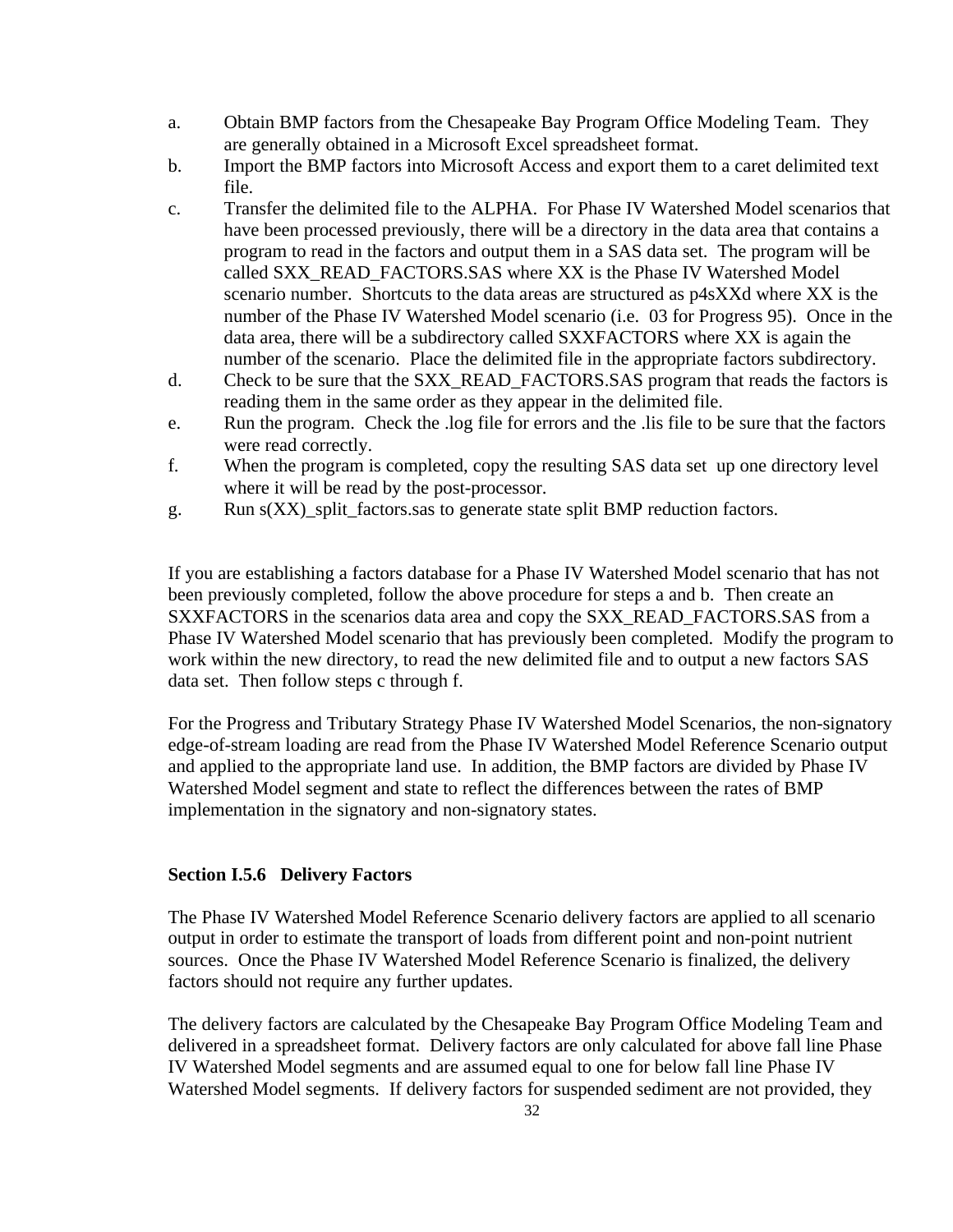are assumed equal to the delivery factors for total phosphorus. Delivery factors for total nitrogen are calculated for each Phase IV Watershed Model segment while basin-wide delivery factors are calculated for total phosphorus (so that all Phase IV Watershed Model segments in the Susquehanna have the same delivery factor for total phosphorus, but a different factor from Phase IV Watershed Model segments in the Potomac, etc.)

To update the delivery factors:

- a. Obtain a Microsoft Excel spreadsheet with the latest delivery factors for total nitrogen, total phosphorous and total suspended sediment from the Chesapeake Bay Program Office Modeling Team. Add rows for the below fall line Phase IV Watershed Model segments with values equal to one.
- b. Import the spreadsheet into Microsoft Access and export it in a caret-delimited format.
- c. Transfer the delimited file to the ALPHA and place it in the directory VOLUME:[WSM.POSTPROC.PHASE4.DATA.S2.TRANSFACT].
- d. In this directory you will find a SAS program called S01 READ FACTORS.SAS. Check to be sure that the program is reading in the data in the same order in which they appear in the delimited file.
- e. Run the S01\_READ\_FACTORS.SAS program. Check the log file for errors and the lis file to be sure that the factors have been read in correctly.
- f. Once the program is completed, copy the resulting SAS data set up one directory where it will be read by the post-processor.
- g. Follow the same set-up for state split D series using SAS program s(XX)\_read\_split.sas and copy SAS data base up one directory.

Now that all of the external data sets are in place, the post-processing run can begin.

# **Section I.6 Running the Post-Processor**

The post-processor groups the Phase IV Watershed Model segments simulated by the Phase IV Watershed Model into four major basins as shown in Table I.6.1:

#### **Table I.6.1 Major Basins and Reaches Contained in Phase IV Watershed Model Segments**

| <b>Basin</b>        | Reach                   | <b>Phase IV Watershed Model</b> |  |  |
|---------------------|-------------------------|---------------------------------|--|--|
|                     |                         | Segments                        |  |  |
| Susquehanna (susq): | Conowingo (conow)       | 120 140 720                     |  |  |
|                     | East Branch 1 (ebsus1)  | 10 20 700                       |  |  |
|                     | East Branch 2 (ebsus2)  | 30 40                           |  |  |
|                     | Juniata (junia)         | 90 100                          |  |  |
|                     | Lower Susquehanna       | 80 110 710                      |  |  |
|                     | (loss)                  |                                 |  |  |
|                     | West Branch Susquehanna | 50 60 70                        |  |  |
|                     | 33                      |                                 |  |  |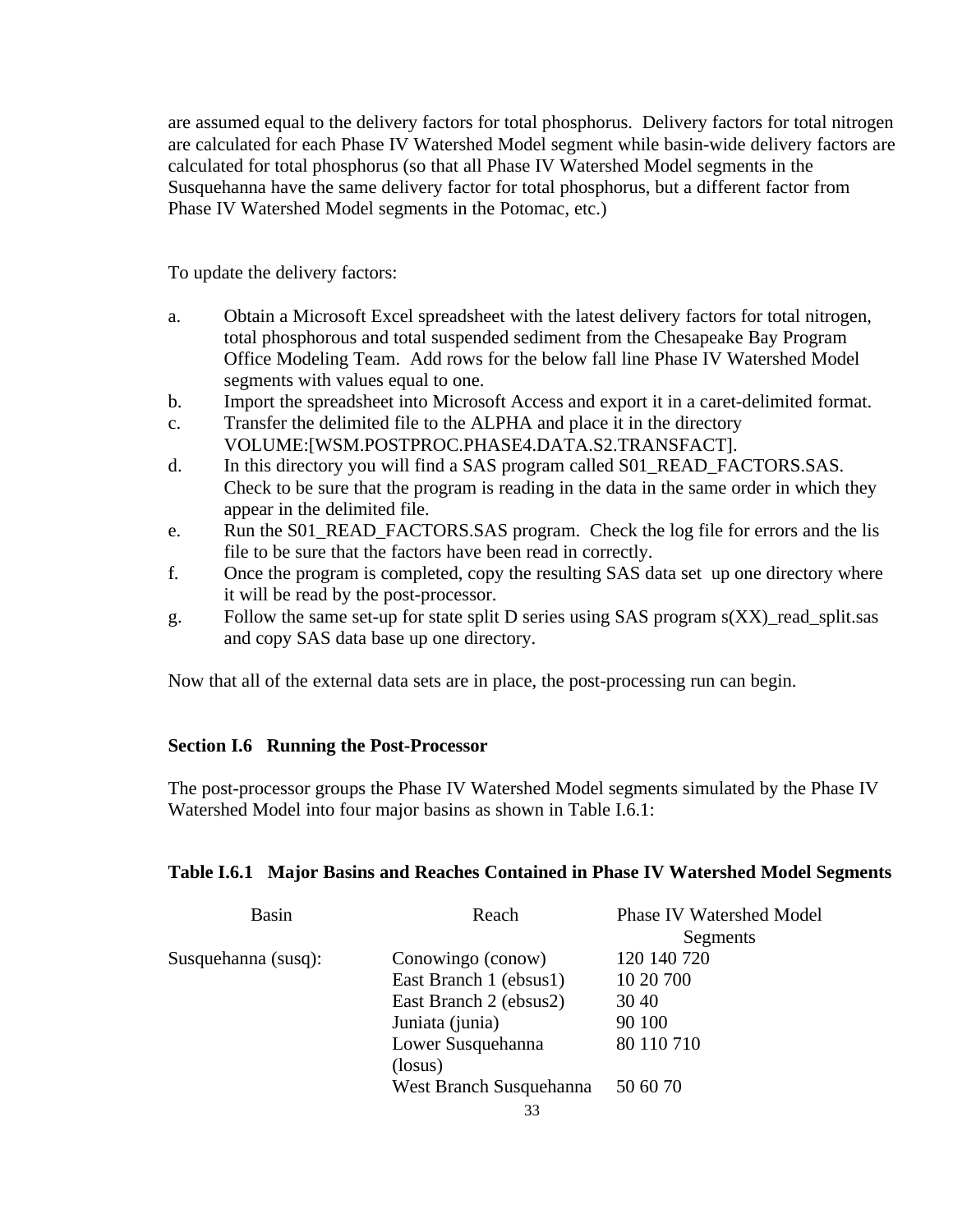(wbsus)

| Potomac (potm) | Lower Potomac (lopot)        | 210 220 750     |
|----------------|------------------------------|-----------------|
|                | Middle Potomac (midpot)      | 180 730 740     |
|                | Patuxent (patux)             | 330 340         |
|                | Rappahannock (rappa)         | 230             |
|                | Shenendoah (shena)           | 190 200         |
|                | <b>Upper Potomac (uppot)</b> | 160 170 175     |
| James (james)  | Appomattox (appom)           | 300 310         |
|                | James 1 (james1)             | 265 270         |
|                | James 2 (james2)             | 280 290         |
|                | Mattaponi (matta)            | 235 240         |
|                | Pamunkey (pamun)             | 250 260         |
| Coast (coast)  | bfl1a                        | 370 800 810     |
|                | bf11b                        | 380 390 400     |
|                | bf11c                        | 820 830 840     |
|                | bfl2                         | 410 420 430 440 |
|                | bfl3a                        | 450 850 870     |
|                | bf13b                        | 470 480 490     |
|                | bfl3c                        | 510 860 890     |
|                | bfl4                         | 500 880 990     |
|                | bfl5a                        | 550 900 970     |
|                | bf15b                        | 540 910 920     |
|                | bfl6a                        | 560 940 950     |
|                | bfl6b                        | 580 930 980     |
|                | bfl7a                        | 590 600 610     |
|                | bf17b                        | 620 630 960     |
|                | Choptank (choptank)          | 770             |
|                | Nanticoke (nanticoke)        | 780             |
|                | Patapsco (patapsco)          | 760             |

The Susquehanna, Potomac and James groupings consist entirely of Phase IV Watershed Model segments with reaches. The Coast grouping consist mainly of below fall line Phase IV Watershed Model segments that do not have reaches (their loads are assumed to drain directly into the tidal Bay) except for the Choptank, Nanticoke, and Patapsco rivers. Before running the post-processor on these four Phase IV Watershed Model segment groupings, all of the external data sets must be checked and updated where appropriate.

The Phase IV Watershed Model post-processor is run on two platforms:

- · The Chesapeake Bay Program Office's SUN (UNIX)
- · The Chesapeake Bay Program Office's ALPHA (Open VMS)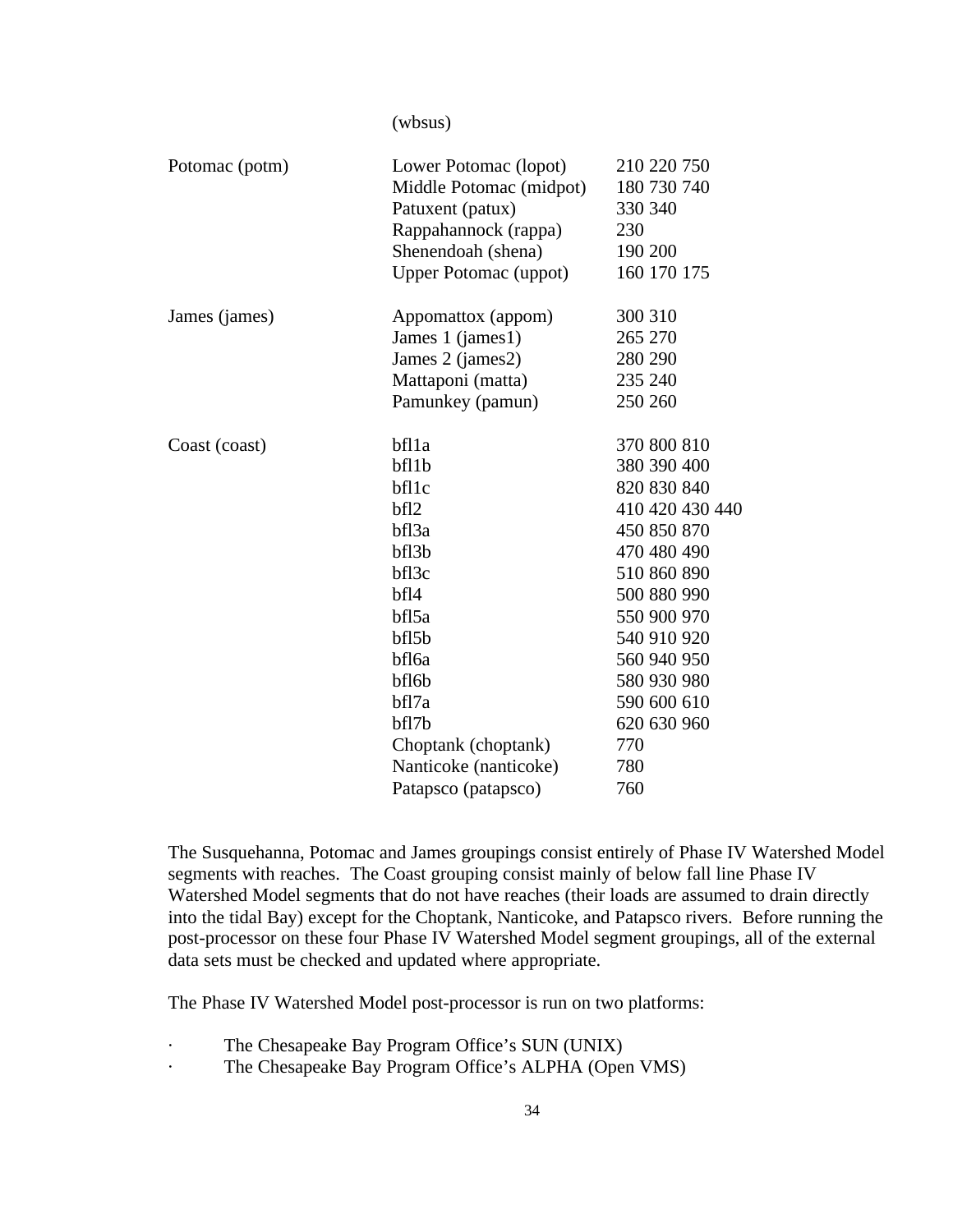Before running the post-processor, the output files must be checked to make certain that they are of the correct size (daily output for eight years) and that all output files required by the postprocessor are present (files with the extensions .fores, .hayla, .hitil, .imura, .lotil, .onp, .pastu, .purba, .sedim). For each basin, there should be an equal number of files of identical size for each extension. If the output files are not in order for a given Phase IV Watershed Model segment, the Chesapeake Bay Program Office Modeling Team member charged with running that Phase IV Watershed Model segment must be notified and the problem must be corrected before post-processing. The post-processing files are located in the directory /work/dpi/phase4a/outputs/*[basin]*/*[scenario]*/postproc for each basin and scenario (i.e. the Susquehanna basin post-processing files for the Phase IV Watershed Model Reference Scenario are located in the directory /work/dpi/phase4a/outputs/susq/s01ref/postproc.)

#### **Section I.6.1 SUN Post-Processing Steps**

a. Run f01\_list\_files.com: This program will generate the file f02\_filenames.lis, which lists the size and number of output files for each extension used in the post-processor. The Phase IV Watershed Model output files read by the post-processor are structured in what HSPF calls a "pltgen" format. Pltgen file types are identified by the file's extension  $(fores = forest, hayla = hay, hitil = high till, imura = impervious urban and animal waste,$  $\text{Iotil} = \text{low till}, \text{onp} = \text{organic nitrogen}$  and phosphorus, pastu = pasture, purba = pervious urban, sedim  $=$  sediment). Table I.6.2 lists the standard structure of each type of pltgen file read by the post-processor.

| pltgen extension                                         | Mean            | Contents                                      | units       |
|----------------------------------------------------------|-----------------|-----------------------------------------------|-------------|
| .fores<br>.hayla<br>.hitil<br>.lotil<br>.pastu<br>.purba | 1               | surface flow                                  | Inches      |
|                                                          | $\overline{c}$  | surface NH <sub>4</sub>                       | Pounds/acre |
|                                                          | 3               | surface $NO3$                                 | Pounds/acre |
|                                                          | $\overline{4}$  | surface PO <sub>4</sub>                       | Pounds/acre |
|                                                          | 5               | surface BOD                                   | Pounds/acre |
|                                                          | 6               | subsurface flow                               | Inches      |
|                                                          | $7\phantom{.0}$ | subsurface NH <sub>4</sub>                    | pounds/acre |
|                                                          | 8               | subsurface $NO3$                              | pounds/acre |
|                                                          | $\mathbf{Q}$    | subsurface PO <sub>4</sub>                    | pounds/acre |
|                                                          | 10              | subsurface BOD                                | pounds/acre |
| .imura                                                   | 1               | surface flow from impervious urban            | inches      |
|                                                          | $\overline{2}$  | surface NH <sub>4</sub> from impervious urban | pounds/acre |
|                                                          | 3               | surface $NO3$ from impervious urban           | pounds/acre |

**Table I.6.2 Structure of PLTGEN Files Used by the Post-Processor**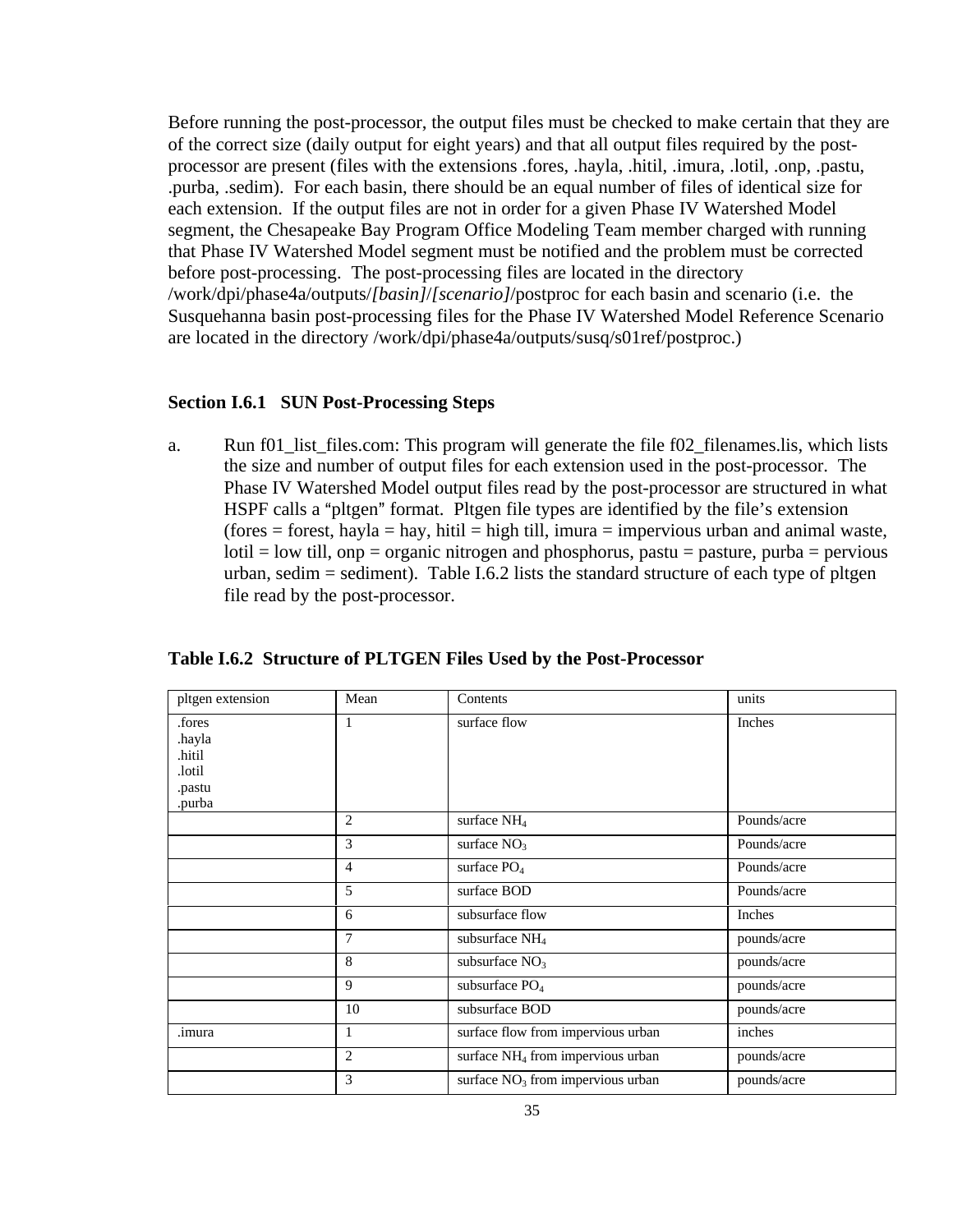|        | $\overline{4}$ | surface PO <sub>4</sub> from impervious urban | pounds/acre |
|--------|----------------|-----------------------------------------------|-------------|
|        | 5              | surface BOD from impervious urban             | pounds/acre |
|        | 6              | surface flow from manure acres                | inches      |
|        | $\tau$         | <b>Blank</b>                                  | blank       |
|        | 8              | Blank                                         | blank       |
|        | 9              | <b>Blank</b>                                  | blank       |
|        | 10             | <b>Blank</b>                                  | blank       |
| .onp   | $\mathbf{1}$   | ORGN from high till                           | pounds/acre |
|        | $\overline{2}$ | ORGP from high till                           | pounds/acre |
|        | $\overline{3}$ | ORGN from low till                            | pounds/acre |
|        | $\overline{4}$ | ORGP from low till                            | pounds/acre |
|        | 5              | ORGN from hay                                 | pounds/acre |
|        | 6              | ORGP from hay                                 | pounds/acre |
|        | $\overline{7}$ | ORGN from forest                              | pounds/acre |
|        | 8              | <b>ORGP</b> from forest                       | pounds/acre |
|        | 9              | ORGN from pasture                             | pounds/acre |
|        | 10             | ORGN from pervious urban                      | pounds/acre |
| .sedim | $\mathbf{1}$   | sediment from forest                          | pounds/acre |
|        | $\overline{c}$ | sediment from high till                       | pounds/acre |
|        | 3              | sediment from low till                        | pounds/acre |
|        | $\overline{4}$ | sediment from pasture                         | pounds/acre |
|        | 5              | sediment from pervious urban                  | pounds/acre |
|        | $\overline{6}$ | sediment from hay                             | pounds/acre |
|        | $\overline{7}$ | <b>Blank</b>                                  | blank       |
|        | 8              | <b>Blank</b>                                  | blank       |
|        | $\overline{9}$ | <b>Blank</b>                                  | blank       |
|        | 10             | <b>Blank</b>                                  | blank       |
|        |                |                                               |             |

If you are post-processing the Phase IV Watershed Model Forest Scenario, there will also be a series of files with extensions ending in "ns" for the non-signatory states. There are 19 non-signatory Phase IV Watershed Model segments in all, two in the Susquehanna, six in the Potomac, one in the James and ten in Coast. Impervious land surfaces are not simulated in the signatory Phase IV Watershed Model segments in the Phase IV Watershed Model Forest Scenario. As a result, a "dummy" .imura file was generated that consists of six columns of zeros and was copied into the signatory Phase IV Watershed Model segment areas. There are dummy .imura files in each of the four basins' root directories in the Phase IV Watershed Model Forest Scenario (/work/dpi/phase4a/outputs/*[basin]*/s02fores/). This is only done once, and the files are not overwritten with each new Phase IV Watershed Model simulation because the Phase IV Watershed Model does not generate them. Sometimes, however, a faulty .com file will overwrite the dummy imura file with some other pltgen. If you see a signatory

.imura file with a creation date that matches that of the rest of the Phase IV Watershed Model output for a given Phase IV Watershed Model scenario, check it to be sure that it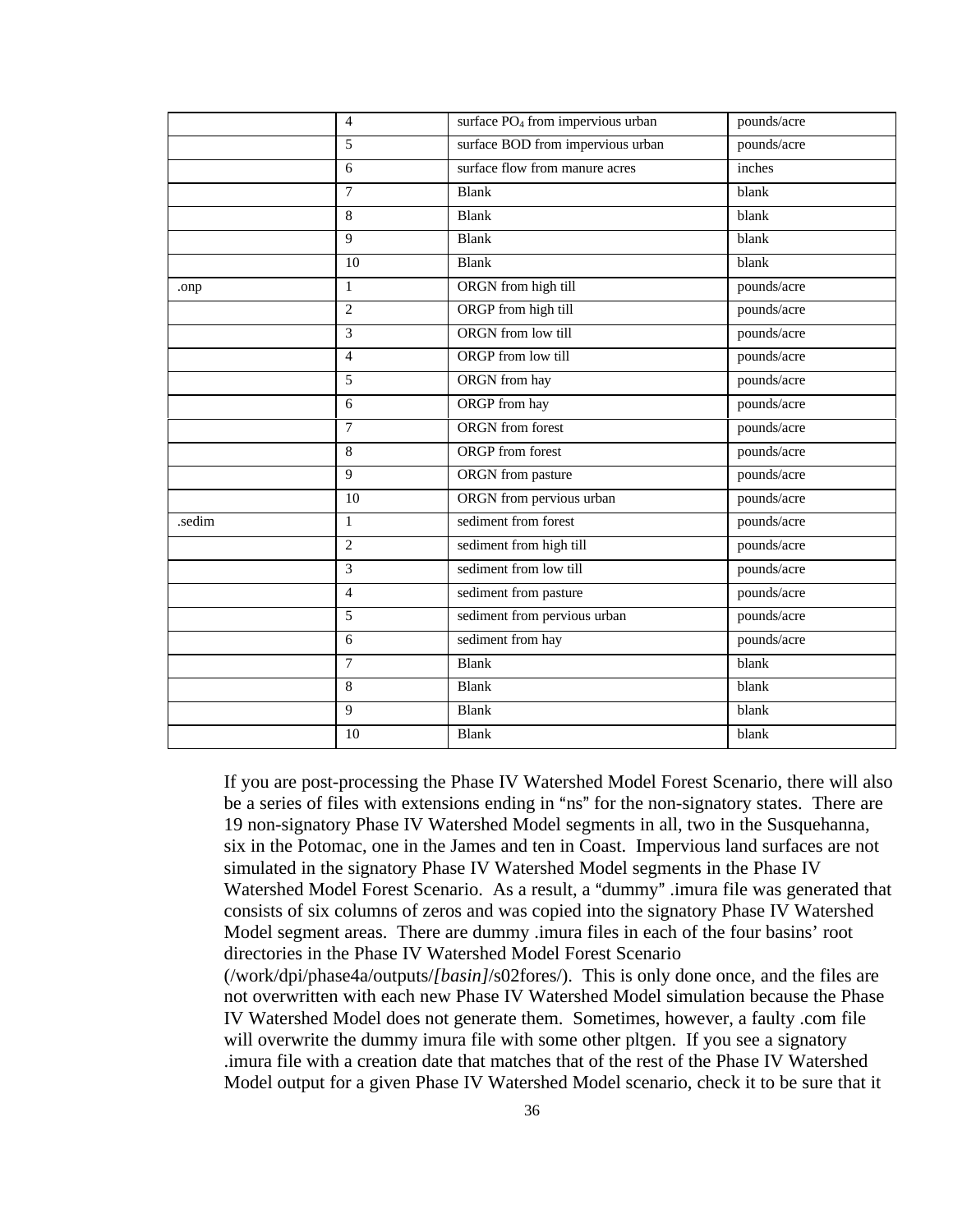is all zeros. If it is not, notify the person who executed the Phase IV Watershed Model scenario that some output is being misdirected. Do not simply overwrite the file with a fresh copy of the dummy file because the output might be needed elsewhere.

b. vi f02 filenames.lis: Check f02 filenames.lis thoroughly to be sure that the output files are all present and of the correct size. If the output files are not in order for a given Phase IV Watershed Model segment, the Chesapeake Bay Program Office Modeling Team member charged with running that Phase IV Watershed Model segment must be notified and the problem must be corrected. If the output files are in order, proceed to step c.

When running the Phase IV Watershed Model Forest Scenario be sure to check that the .imura files contain zeros and that all of the non-signatory files are present.

- c. Run a03\_d2monthindeck.com: This program generates the file daily2monthly.dat that will be used as an input deck in step e. The file daily2monthly.dat lists all of the output files that are to be summarized from daily to monthly by the post-processor, as well as how many columns are to be summarized. The top two lines of the file indicate the beginning and end years of the simulation, generally 1984 and 1991.
- d. vi daily2monthly.dat: Check that this file has been properly generated and includes all of the sub-basins and Phase IV Watershed Model segments to be processed. Do not alter this file.

When running the Phase IV Watershed Model Forest Scenario, check to be sure that all of the non-signatory files were captured in the daily2monthly.dat file.

- e. Run a05 calcmonthly.com: The file daily2monthly.exe summarizes the daily output files into monthly output files and places the new monthly files in the directory /work/dpi/phase4a/outputs/*[basin]*/*[scenario]*/*[sub-basin]*/monthly (i.e. the monthly summary of Phase IV Watershed Model output from the calibration of the West Branch of the Susquehanna are located in the directory /work/dpi/phase4a/outputs/susq/calib/wbsus/monthly.) The monthly files are given the same name as the daily files from which they are created. Check the daily2monthly.log file for errors before continuing.
- f. Run f03\_list\_monthly\_files.com: This program will generate the file f04\_monthly\_filenames.lis, which lists the size and number of summarized monthly output files for each extension.
- g. vi f04\_monthly\_filenames.lis: Check f04\_monthly\_filenames.lis thoroughly to be sure that the monthly files are all present and of the correct size. If the monthly files are in order, proceed to step h.
- h. Run a09 make othermonthdecks.com: This program generates the files c03\_calc\_organic\_np.dat, c05\_calc\_urbanloads.dat, c07\_calc\_animalwaste.dat and c09\_calc\_onp\_pervimperv.dat which will be used as input decks in step j. Each file is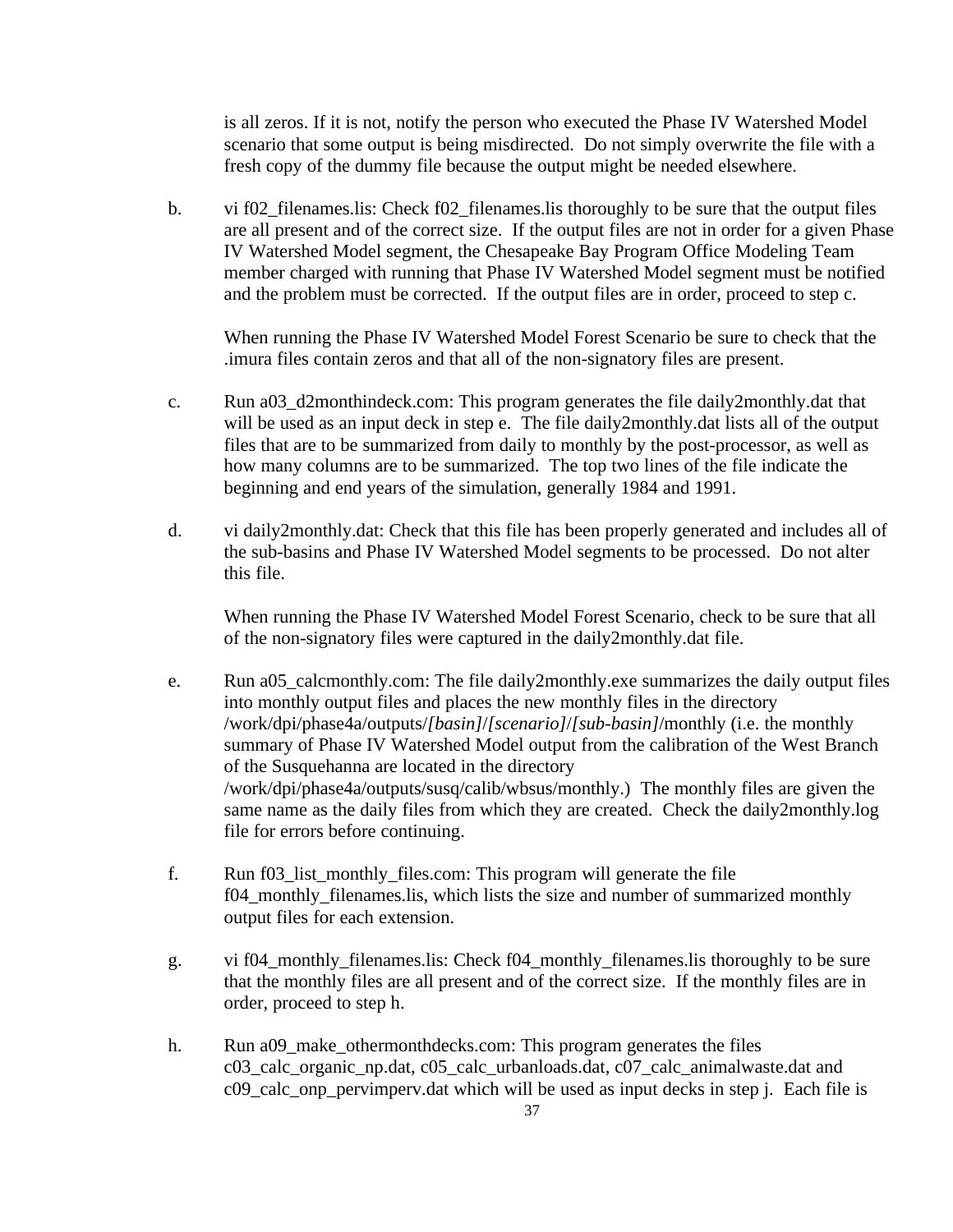used as an input deck by a separate program. c03\_calc\_organic\_np.dat specifies how the .fores, .hayla, .hitil, .lotil, .onp and .pastu files should be used to calculate orgn and orgp from BOD as well as the names of the files to which the results should be output. c05\_calc\_urbanloads.dat specifies how the .imura and .purba files should be used to calculate the total urban loads and that the results should be output to the .urbloads file. c07\_calc\_animalwaste.dat specifies the factors that are applied to the flow from manure acres to calculate the nh3, no3, orgn, po4 and orgp loads from this land use, as well as the output of the results to the .anwaste file. And finally, c09\_calc\_onp\_pervimperv.dat specifies the columns of the .imura and .purba files that are to be used in the calculation of orgn and orgp from BOD, as well as the output of the results to the .onpip file. At the top of each file, several lines specifying the beginning and end months and years of the period are summarized.

If one wants to post-process the Phase IV Watershed Model Forest Scenario, there will be a second command file called b09\_make\_othermonthdecks.com that creates files analogous to the c03\_calc\_organic\_np.dat, c05\_calc\_urbanloads.dat, c07\_calc\_animalwaste.dat and c09\_calc\_onp\_pervimperv.dat files only they are called f03\_calc\_organic\_np.dat, f05\_calc\_urbanloads.dat, f07\_calc\_animalwaste.dat and f09\_calc\_onp\_pervimperv.dat. The output files listed in these input decks are the output from signatory Phase IV Watershed Model segments. The output files listed in the c\*.dat files in the Phase IV Watershed Model Forest Scenario are the output files with extensions ending in "ns" for non-signatory. The non-signatory files are processed using the standard post-processing programs. The signatory files are processed using a series of executables analogous to the standard executables, but with the difference that no organic nitrogen is calculated from BOD, since the forest simulation calculates the entire organic nitrogen load within the Phase IV Watershed Model .

i. vi c03\_calc\_organic\_np.dat, c05\_calc\_urbanloads.dat, c07\_calc\_animalwaste.dat and c09 calc onp pervimperv.dat: Check that these files have been properly generated and include all of the sub-basins and Phase IV Watershed Model segments to be processed. Do not alter these files.

If you are processing the Phase IV Watershed Model Forest Scenario, vi f03\_calc\_organic\_np.dat, f05\_calc\_urbanloads.dat, f07\_calc\_animalwaste.dat and f09\_calc\_onp\_pervimperv.dat to check that these files have been properly generated and include all of the sub-basins and Phase IV Watershed Model segments to be processed. Do not alter these files.

j. Run a11\_calc\_othermonthlyloads.com: This file calls the four programs that calculate the six additional monthly files (.anwaste, .onpip, .or1np, .or2np, .or3np and .urbloads). The c03\_calc\_organic\_np.exe program calculates orgn and orgp from BOD (orgn=0.050\*BOD and orgp=0.0055\*BOD), adds the calculated values to the simulated values contained in the .onp file and outputs the results to the .or1np, .or2np and .or3np files. The c05 calc urbanloads.exe program adds the pervious and impervious urban loading rates (in pounds/acre) for surface and subsurface nh3, no3, po4, orgn and orgp and outputs the results to the .urbloads file. The post-processor does not use these results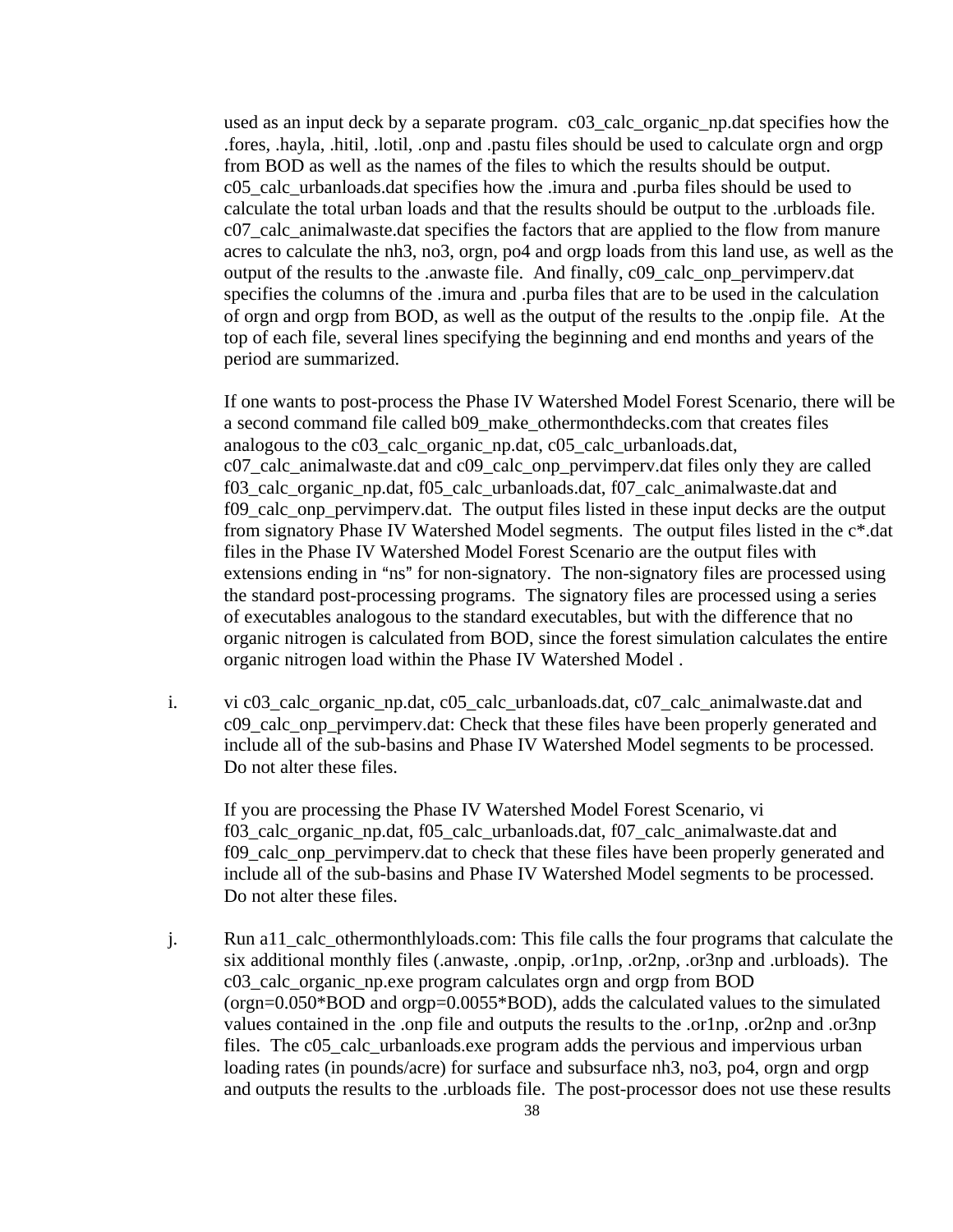because their calculation assumes a 50/50 split of pervious and impervious urban land, which is not accurate. The c07\_calc\_animalwaste.exe program calculates the loads from manure acres by multiplying the simulated flow from the .imura file by a conversion factor and the following concentrations:

 $NH_4 = 40$  mg/L  $NO<sub>3</sub> = 10$  mg/L  $ORGN = 331$  mg/L  $PO_4 = 10$  mg/L  $ORGP = 19.2$  mg/L

The output from these calculations is directed to the .anwaste file. The c09\_calc\_onp\_pervimperv.exe program calculates ORGN and ORGP from BOD for the pervious and impervious urban land uses and directs the output to the .onpip file. For details on the structure of these calculated pltgen files and the method by which each mean is calculated, see Table I.6.3.

| pltgen<br>extension | mean           | Contents                                                                        | Units            |
|---------------------|----------------|---------------------------------------------------------------------------------|------------------|
| .onpip              | 1              | surface ORGN from pervious urban $(= 0.050*$ surface BOD)                       | Pounds/acre      |
|                     | $\overline{2}$ | surface ORGP from pervious urban $(= 0.0055*$ surface BOD)                      | Pounds/acre      |
|                     | 3              | subsurface ORGN from pervious urban $(= 0.050*$ subsurface BOD)                 | Pounds/acre      |
|                     | $\overline{4}$ | subsurface ORGP from pervious urban $(= 0.0055*$ subsurface BOD)                | Pounds/acre      |
|                     | 5              | surface ORGN from impervious urban $(= 0.050*$ surface BOD)                     | Pounds/acre      |
|                     | 6              | surface ORGP from impervious urban $(= 0.0055)$ *surface BOD)                   | Pounds/acre      |
|                     | $\overline{7}$ | <b>Blank</b>                                                                    | <b>Blank</b>     |
|                     | 8              | <b>Blank</b>                                                                    | <b>Blank</b>     |
|                     | 9              | <b>Blank</b>                                                                    | <b>Blank</b>     |
|                     | 10             | <b>Blank</b>                                                                    | <b>Blank</b>     |
| .orlnp              | 1              | surface ORGN from low till $(=$ simulated surface ORGN +<br>0.050*surface BOD)  | <b>BOD</b> /acre |
|                     | $\overline{c}$ | subsurface ORGN low till $(= 0.050*$ subsurface BOD)                            | Pounds/acre      |
|                     | 3              | surface ORGP from low till $(=$ simulated surface ORGP +<br>0.0055*surface BOD) | Pounds/acre      |
|                     | $\overline{4}$ | subsurface ORGP from low till $(= 0.0055*$ subsurface BOD)                      | Pounds/acre      |
|                     | 5              | surface ORGN from forest (= simulated surface ORGN)                             | Pounds/acre      |
|                     | 6              | subsurface ORGN from forest $(=$ simulated subsurface ORGN)                     | Pounds/acre      |
|                     | 7              | surface ORGP from forest $(= 0.0055*$ surface BOD)                              | Pounds/acre      |
|                     | 8              | subsurface ORGP from forest $(= 0.0055*$ subsurface BOD)                        | Pounds/acre      |
|                     | $\mathbf Q$    | surface ORGN from hay (= simulated surface ORGN + $0.050*$ surface<br>BOD)      | Pounds/acre      |
|                     | 10             | subsurface ORGN from hay $(= 0.050*$ subsurface BOD)                            | Pounds/acre      |
| .or2np              | 1              | surface ORGP from hay $(=$ simulated surface ORGP + $0.0055$ *surface           | Pounds/acre      |

# **Table I.6.3 Structure of Calculated PLTGEN Files and Method Used for Mean Calculation**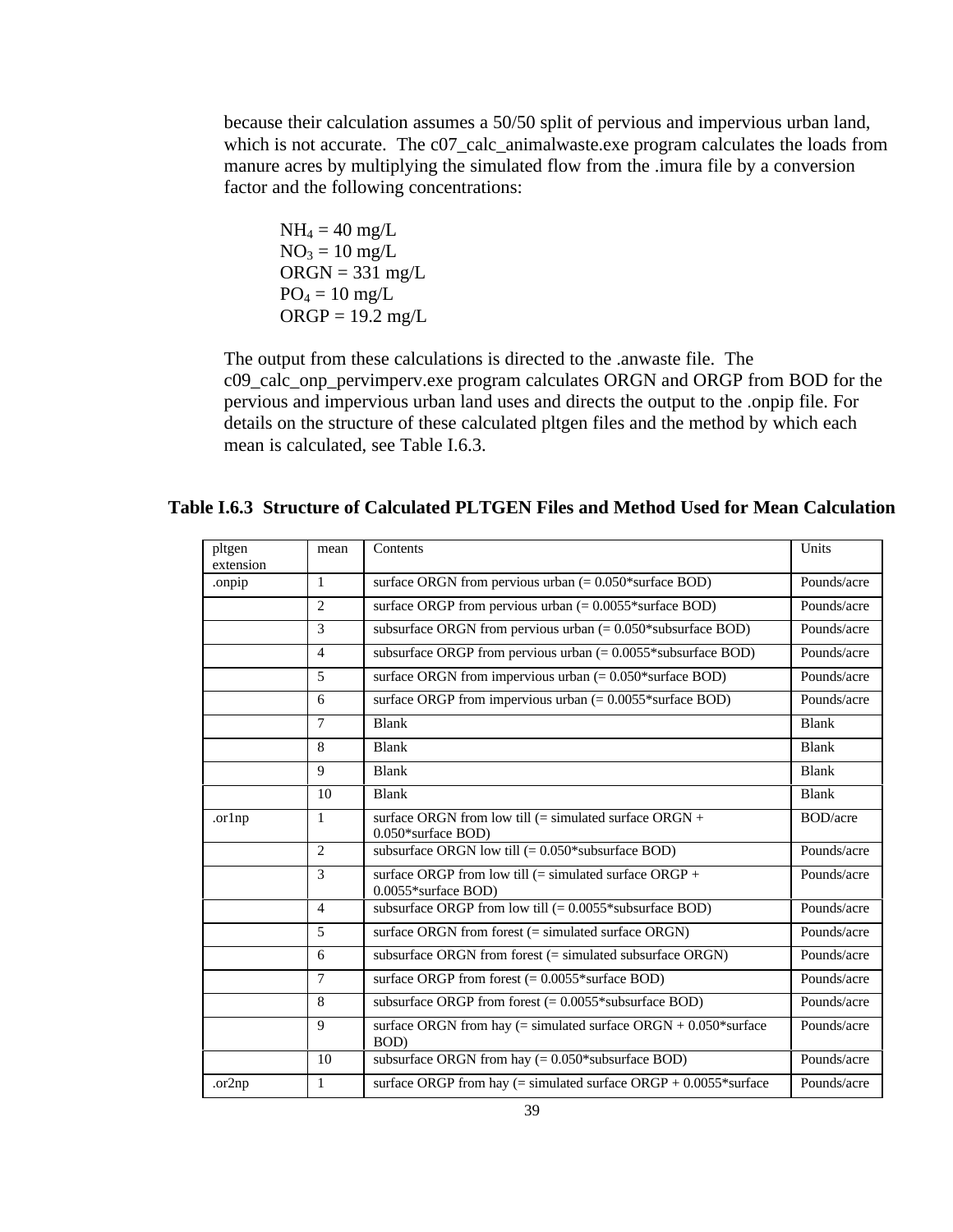|                                                                                                                                                                                 |                | BOD)                                                                                                    |              |
|---------------------------------------------------------------------------------------------------------------------------------------------------------------------------------|----------------|---------------------------------------------------------------------------------------------------------|--------------|
|                                                                                                                                                                                 | 2              | subsurface ORGP from hay $(= 0.0055*$ subsurface BOD)                                                   | Pounds/acre  |
|                                                                                                                                                                                 | 3              | surface ORGN from high till (= simulated surface $\overline{ORGN}$ +<br>0.050*surface BOD)              | Pounds/acre  |
|                                                                                                                                                                                 | $\overline{4}$ | subsurface ORGN from high till $(= 0.050*$ subsurface BOD)                                              | Pounds/acre  |
|                                                                                                                                                                                 | 5              | surface ORGP from high till (= simulated surface ORGP +<br>0.0055*surface BOD)                          | Pounds/acre  |
|                                                                                                                                                                                 | 6              | subsurface ORGP from high till $(= 0.050*$ subsurface BOD)                                              | Pounds/acre  |
|                                                                                                                                                                                 | $\tau$         | surface ORGN from pasture (= simulated surface ORGN +<br>0.050*surface BOD)                             | Pounds/acre  |
|                                                                                                                                                                                 | 8              | subsurface ORGN from pasture $(= 0.050*$ subsurface BOD)                                                | Pounds/acre  |
|                                                                                                                                                                                 | 9              | surface ORGP from pasture $(= 0.050*$ surface BOD)                                                      | Pounds/acre  |
|                                                                                                                                                                                 | 10             | subsurface ORGP from pasture $(= 0.050*$ subsurface BOD)                                                | Pounds/acre  |
| .or3np                                                                                                                                                                          | $\mathbf{1}$   | surface ORGN from pervious urban (= simulated ORGN)                                                     | Pounds/acre  |
|                                                                                                                                                                                 | $\overline{2}$ | subsurface ORGN from pervious urban $(= 0)$                                                             | Pounds/acre  |
|                                                                                                                                                                                 | 3              | <b>Blank</b>                                                                                            | <b>Blank</b> |
|                                                                                                                                                                                 | $\overline{4}$ | <b>Blank</b>                                                                                            | Blank        |
|                                                                                                                                                                                 | 5              | Blank                                                                                                   | <b>Blank</b> |
|                                                                                                                                                                                 | 6              | <b>Blank</b>                                                                                            | <b>Blank</b> |
|                                                                                                                                                                                 | 7              | <b>Blank</b>                                                                                            | <b>Blank</b> |
|                                                                                                                                                                                 | 8              | Blank                                                                                                   | <b>Blank</b> |
|                                                                                                                                                                                 | 9              | <b>Blank</b>                                                                                            | <b>Blank</b> |
|                                                                                                                                                                                 | 10             | <b>Blank</b>                                                                                            | <b>Blank</b> |
| .anwaste                                                                                                                                                                        | $\mathbf{1}$   | surface NH <sub>4</sub> from manure acres (= $40mg/L*$ simulated flow*conv.<br>factor)                  | Pounds/acre  |
|                                                                                                                                                                                 | $\overline{c}$ | surface $NO_3$ from manure acres (= $10mg/L*$ simulated flow*conv.<br>factor)                           | Pounds/acre  |
|                                                                                                                                                                                 | 3              | surface ORGN from manure acres $(= 331mg/L*$ simulated flow*conv.<br>Factor)                            | Pounds/acre  |
|                                                                                                                                                                                 | 4              | surface PO <sub>4</sub> from manure acres (= $10mg/L*$ simulated flow*conv. factor)                     | Pounds/acre  |
|                                                                                                                                                                                 | 5              | surface ORGP from manure acres $(= 19.2 \text{mg/L}^* \text{simulated flow}^* \text{conv.})$<br>Factor) | Pounds/acre  |
|                                                                                                                                                                                 | 6              | <b>Blank</b>                                                                                            | <b>Blank</b> |
|                                                                                                                                                                                 | $\overline{7}$ | <b>Blank</b>                                                                                            | <b>Blank</b> |
|                                                                                                                                                                                 | 8              | Blank                                                                                                   | Blank        |
|                                                                                                                                                                                 | 9              | <b>Blank</b>                                                                                            | <b>Blank</b> |
|                                                                                                                                                                                 | 10             | <b>Blank</b>                                                                                            | Blank        |
| .urbloads<br>(this pltgen is<br>created by the<br>post-processor<br>but is not used<br>because it<br>assumes a<br>$50/50$ split of<br>pervious and<br>impervious<br>urban land) | $\mathbf{1}$   | surface $NO_3$ from urban (perv + imperv)                                                               | Pounds/acre  |
|                                                                                                                                                                                 | $\mathfrak{2}$ | surface $NH_4$ from urban (perv + imperv)                                                               | Pounds/acre  |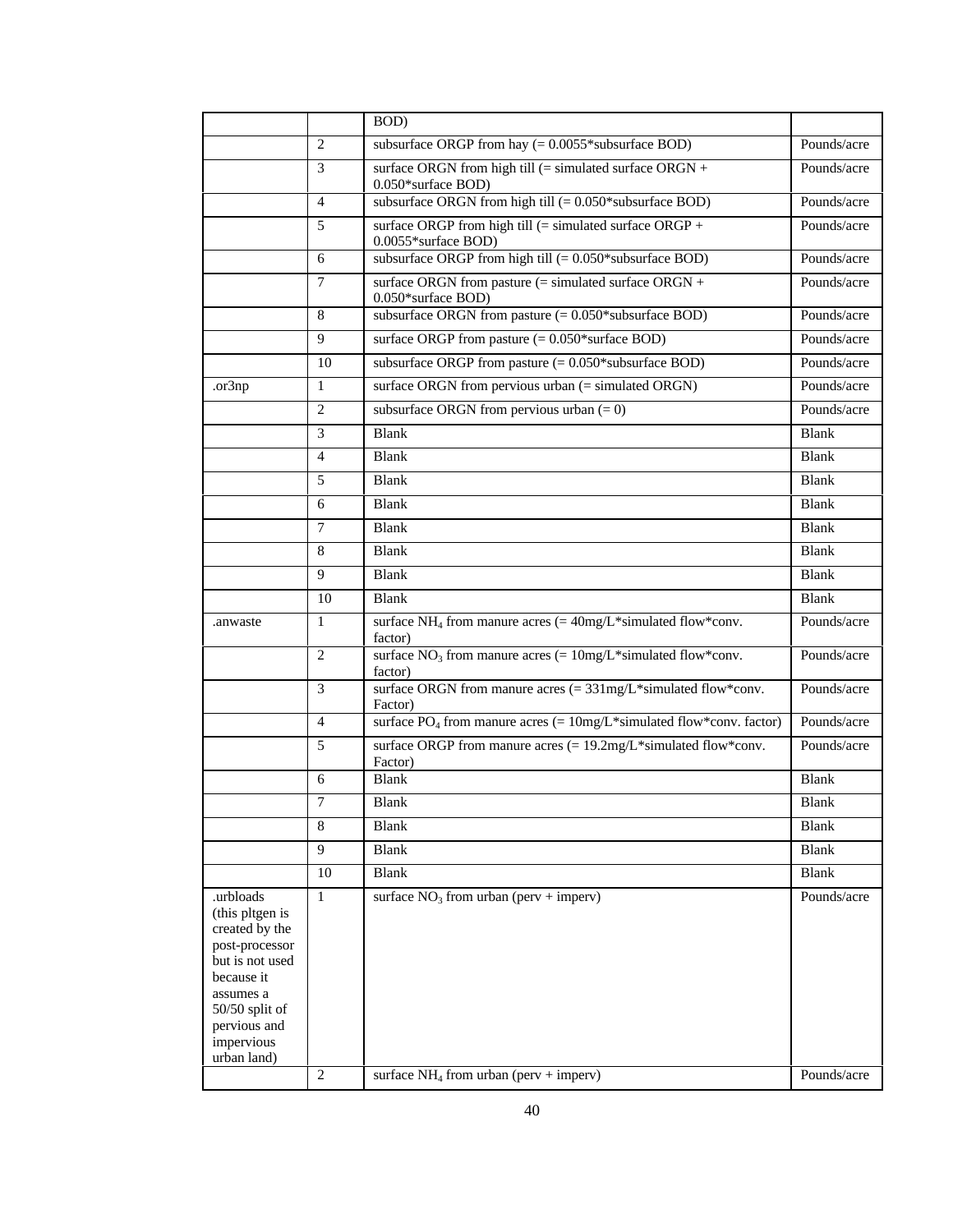| 3           | surface $PO_4$ from urban (perv + imperv)                                          | Pounds/acre |
|-------------|------------------------------------------------------------------------------------|-------------|
| 4           | subsurface $NO_3$ from urban (perv + imperv)                                       | Pounds/acre |
| 5           | subsurface $NH_4$ from urban (perv + imperv)                                       | Pounds/acre |
| 6           | subsurface $PO_4$ from urban (perv + imperv)                                       | Pounds/acre |
|             | surface ORGN from urban (perv + imperv)                                            | Pounds/acre |
| 8           | surface ORGP from urban (perv + imperv)<br>surface ORGN from urban (perv + imperv) | Pounds/acre |
| $\mathbf Q$ | subsurface ORGN from urban (perv + imperv)                                         | Pounds/acre |
| 10          | subsurface ORGP from urban (perv $+$ imperv)                                       | Pounds/acre |

If you are processing the Phase IV Watershed Model Forest Scenario, a similar set of files will be generated, but their extensions will all end with the letters "ns" for nonsignatory, the values in the .imura files will have been set to zero, and no ORGN will be calculated from BOD. The programs that perform the calculations for the signatory Phase IV Watershed Model segments in the Phase IV Watershed Model Forest Scenario are called f03 calc organic np.exe, f05 calc urbanloads.exe, f07 calc animalwaste.exe, and f09\_calc\_onp\_pervimperv.exe

k. grep c03\_calc\_organic\_np.log, c05\_calc\_urbanloads.log, c07\_calc\_animalwaste.log and c09\_calc\_onp\_pervimperv.log for ERR: Check to be sure that c03\_calc\_organic\_np.dat, c05\_calc\_urbanloads.dat, c07\_calc\_animalwaste.dat and c09\_calc\_onp\_pervimperv.dat were used properly in the execution of a11\_calc\_othermonthlyloads.com.

When processing the Phase IV Watershed Model Forest Scenario, perform the same checks on the f03\_calc\_organic\_np.log, f05\_calc\_urbanloads.log, f07 calc animalwaste.log, and f09 calc onp pervimperv.log files.

- l. Run f05\_list\_calcd\_files.com: This program will generate the file f06\_filenames.lis, which lists the size and number of calculated monthly files for each extension.
- m. vi f06\_filenames.lis: Check f06\_filenames.lis thoroughly to be sure that the calculated monthly files are all present and of the correct size. If the calculated monthly files are in order, proceed to step n.

When processing the Phase IV Watershed Model Forest Scenario, check all of that all of the non-signatory files are present as well.

n. Run e01\_combine\_allmonthly.com: This program will generate the file *[basin]* monload.dat by combining all of the monthly files generated into a single file (i.e. the Susquehanna monthly loading file will be called susq\_monload.dat) The *[basin]*\_monload.dat file is then transferred to the ALPHA for further post-processing. A *[basin]*\_monload.dat is generated for each of the four major basin groupings used by the post-processor: Susquehanna (susq), Potomac (potm), James (james) and Coast (coast).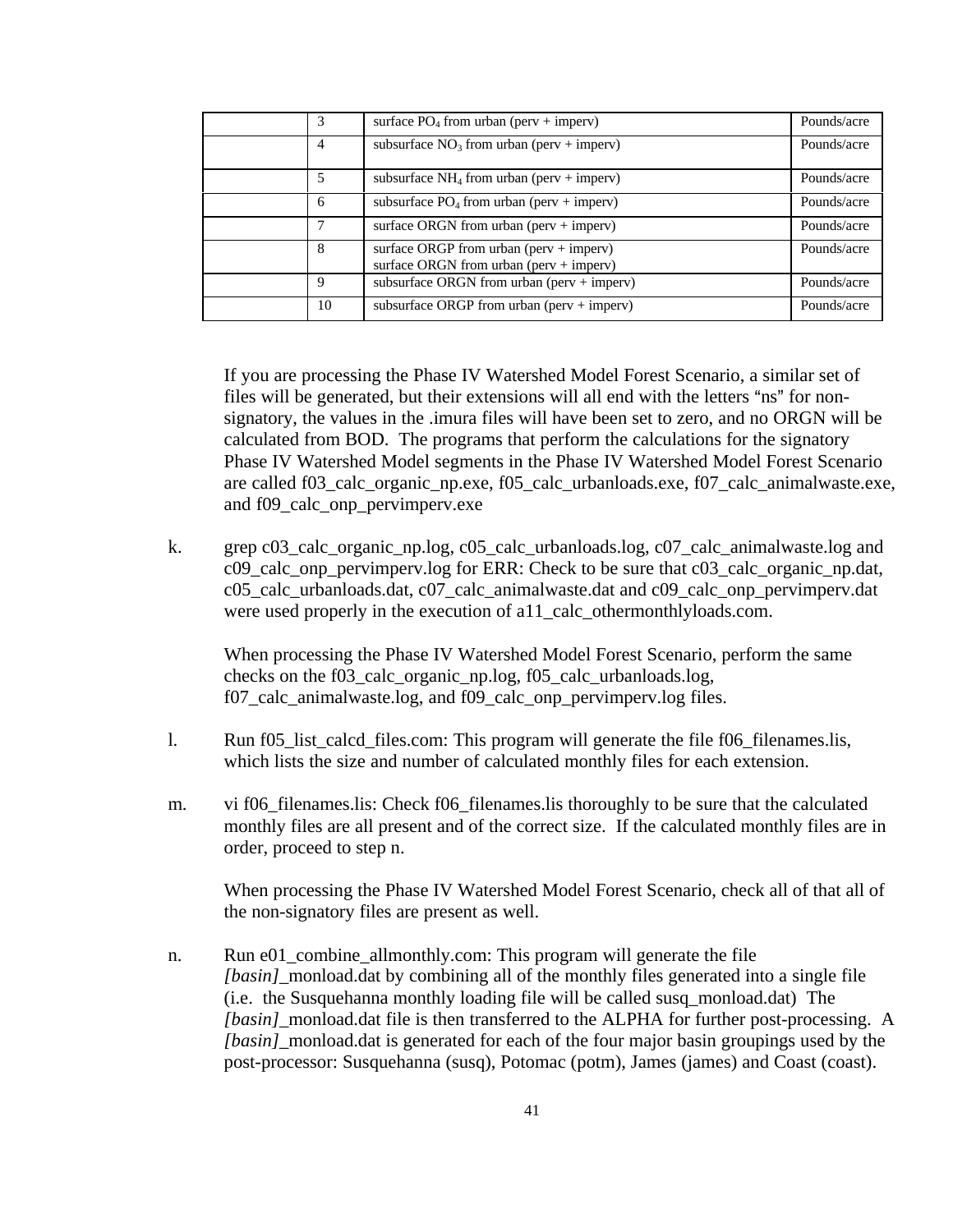#### **Section I.6.2 ALPHA Post-Processing Steps**

- a. Transfer the *[basin]*\_monload.dat file generated on the SUN to the appropriate directory on CHESIE. Shortcuts are used to navigate from one Phase IV Watershed Model Forest Scenario to another. They are structured as  $p4s$  and SAS directories and  $p4s$  and or p4s##da, db, dc for the data directories where ## is the scenario number (i.e. 01 for Phase IV Watershed Model Reference Scenario). When space is limited, multiple data directories may need to be created. To check to see if this is the case for a given Phase IV Watershed Model scenario, type sh sym p4s##\* at the \$ prompt. Transfer the *[basin]*\_monload.dat to the appropriate directory.
- b. Before running the first program, check the input decks (named *[b]*01\_input.dat as an input deck where *[b]* is the first letter of the basin being post-processed (i.e. s01 input.dat to post-process the Susquehanna basin, p01 input.dat to post-process the Potomac basin, etc.)) to be sure that they are pointing to the appropriate directory or directories for the input and output data.

When processing the Phase IV Watershed Model Forest Scenario, be sure that the %let s02fores option is set equal to "YES." This will allow the post-processor to read in the non-signatory files and assign them to new Phase IV Watershed Model segment numbers (their existing Phase IV Watershed Model segment number +1000) so that the signatory and non-signatory portions of a given Phase IV Watershed Model segment can be tracked separately.

c. Run a02readraw.com using *[b]*01\_input.dat as an input deck: This command file calls a SAS program called a01\_read\_potm\_monthly.sas that reads the data from the *[basin]* monload.dat file into a SAS data set . It also splits Phase IV Watershed Model segment 960 into two Phase IV Watershed Model segments, 960 and 965, one of which drains into the Bay (960) and the other into the James (965). Both 960 and 965 are assigned the same edge-of-stream pounds/acre loads. To run this program in batch mode, type:

> sub15/param=*[b]*01\_input.dat a02readraw at the \$ prompt. To run it interactively, type: @a02readraw *[b]*01\_input.dat

For state split series, run d02readraw.com using *[b]*11\_input.dat as an input deck.

d. tpu *[b]*01\_input.log: Check *[b]*01\_input.log to be sure that no errors occurred. The most common error that occurs is that we run out of space on the disk to which the data sets are being written. If this is the case, purge down as many files as possible and if that does not provide sufficient space, look for a disk that has enough space and redirect the output to that disk. Be sure to track the location of any new data areas that are established by creating a shared alias that takes the user directly to that area and by following the standard directory tree structure (i.e. *disk\_name*:[*root\_directory*.postproc.phase4.data.*scenario\_name*]. If a02readraw.com was executed properly, proceed to step e. For state split, check *[b]*11.input.log for errors.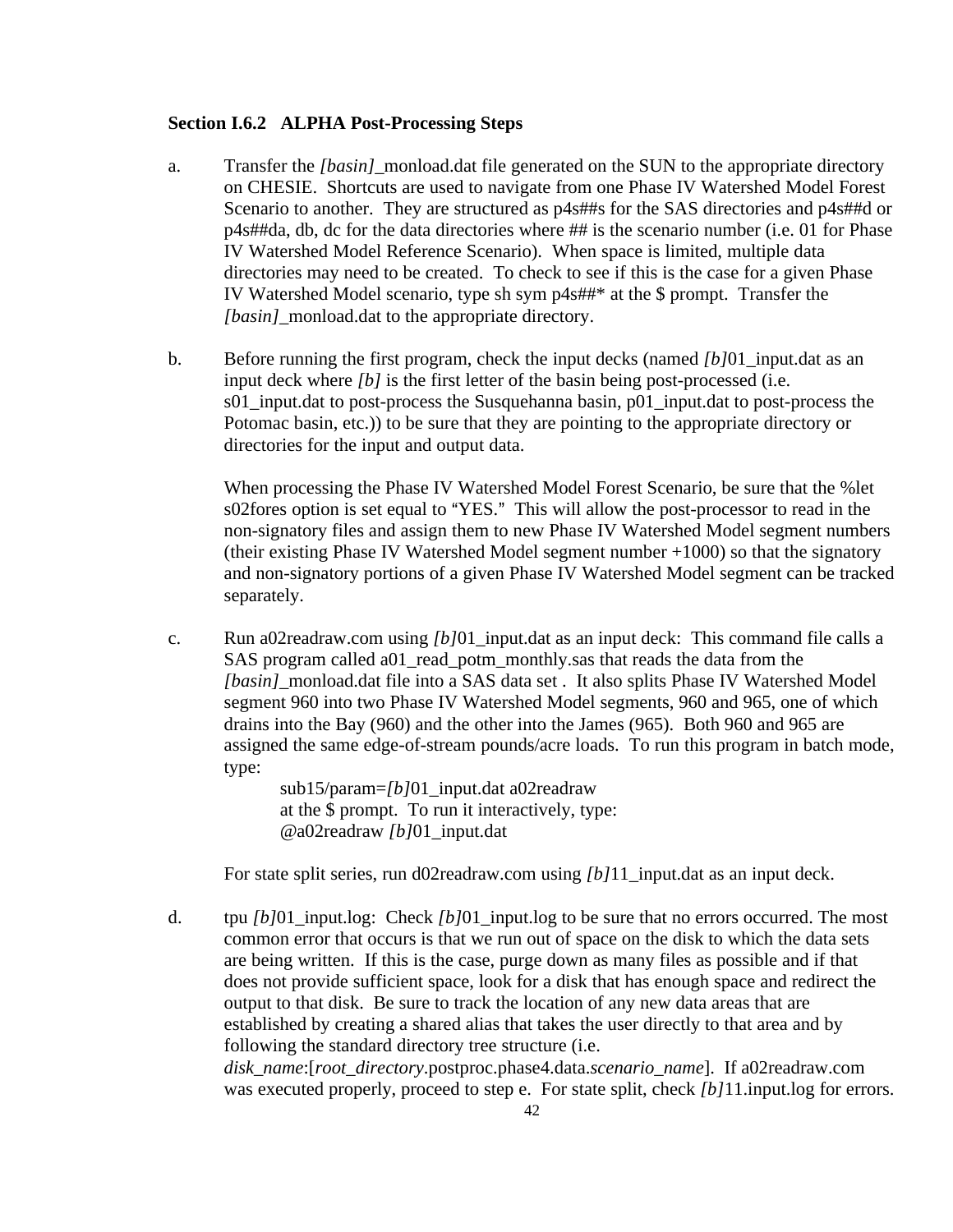If the desired product of the post-processing run is tables presenting the pounds/acre loading rate for each Phase IV Watershed Model segment and land use, then the program that generates these tables may be run as soon as the a02readraw.com file has been run. The pounds/acre tables can also be generated after the rest of the post-processing sequence has been completed. A detailed description of how these tables are generated is presented below.

- e. Before running a03annual.com, check the *[b]*02\_annual.dat input decks to be sure that they are pointing to the appropriate directory or directories for the input and output data. Also check that they are reading the right land use and septic databases from the correct directories.
- f. Run a03annual.com using *[b]*02\_annual.dat as an input deck: This command file calls the a02\_calc\_potm\_annual.sas program that calculates the annual totals of the monthly data contained in the SAS data set generated using a02readraw.com and brings in the land use and septic data sets . It is at this stage that the loads go from pounds/acre to pounds/ Phase IV Watershed Model segment. To run this program in batch mode, type: sub15/param=*[b]*02\_annual.dat a03annual at the \$ prompt. To run it interactively, type:

@a03annual *[b]*02\_annual.dat

For state split, run d03annual.com with *[b]*12.annual.dat as the input file.

- g. tpu *[b]*02\_annual.log: Check *[b]*02\_annual.log to be sure that no errors have occurred. If a03annual.com was executed properly, proceed to step h. Check *[b]*12.annual.log for state split series errors.
- h. Before running a04totals.com, check the *[b]*03\_totals.dat input decks to be sure that they are pointing to the appropriate directory or directories for the input and output data. Also check that they are reading the right land use and septic databases from the correct directories.

When processing the Progress or Tributary scenarios, the BMP factors must be applied in a step before the totals are calculated. For these scenarios the next step is to run a04factors.com which calls the program a06\_eos\_factors.sas. Prior to running this, check the *[b]*03\_factors.dat input decks to be sure that they are pointing to the appropriate directory or directories for the input and output data. Also check that they are reading the right BMP factor databases from the correct directories. Then run a04factors.com using *[b]*03 factors.dat as an input deck. This program applies the BMP factors to the load from each land use type. To run this program in batch mode, type

sub15/param=*[b]*03 factors.dat a04factors at the \$ prompt. To run it interactively, type @a04factors *[b]*03\_factors.dat

For state split series, run d04factors.com with *[b]*13.factors.dat as the input deck.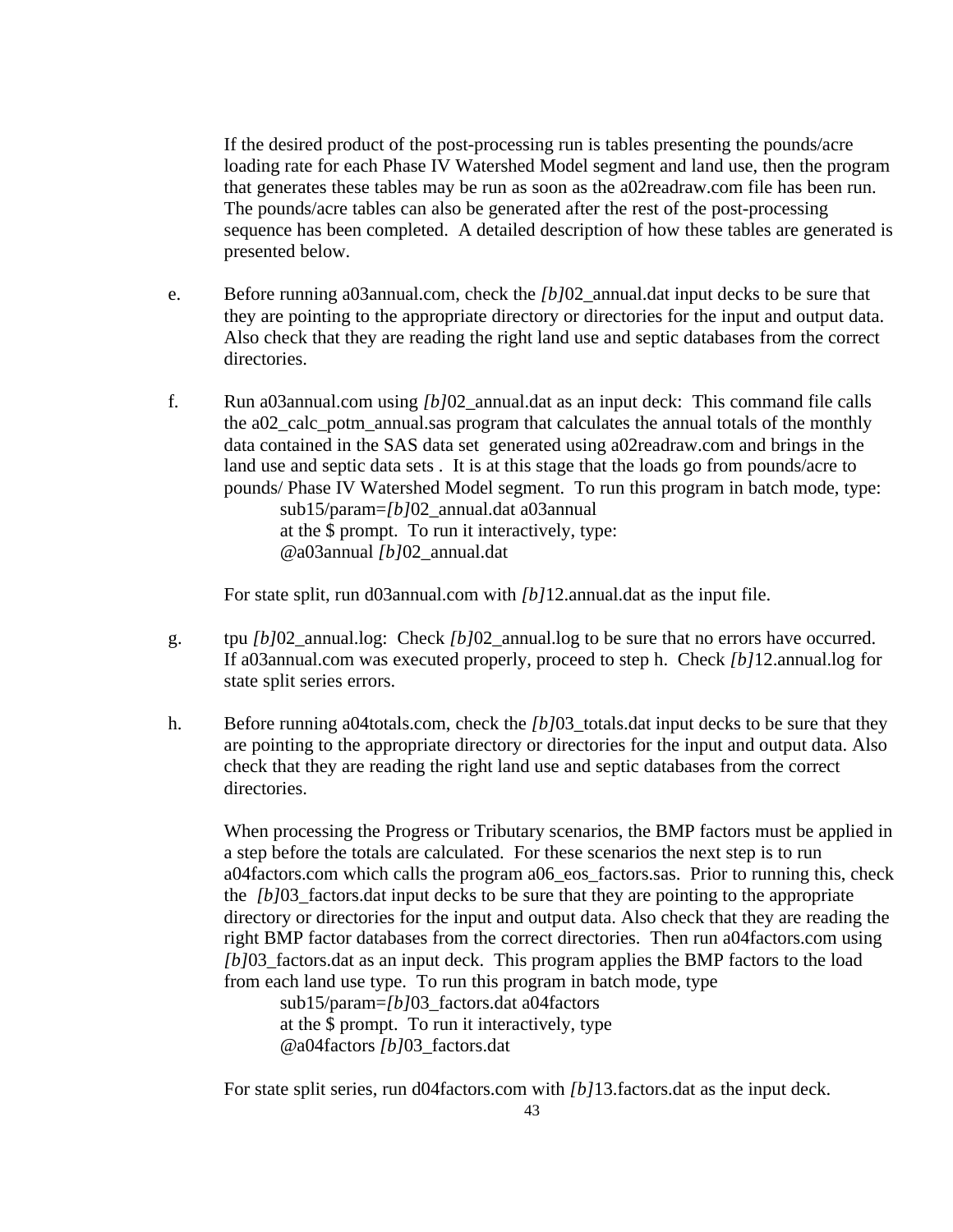Check *[b]*03\_factors.log to be sure that no errors occurred. If a04factors.com was executed properly, check the *[b]*04\_totals.dat input decks to be sure that they are pointing to the appropriate directory or directories for the input and output data. Also check that they are reading the right land use and septic databases from the correct directories. Then proceed to step i. Check *[b]*13.factors.log for errors in the state split series.

i. Run a04totals.com using *[b]*03\_totals.dat as an input deck: This file calls the program a03\_calc\_potm\_totals.sas, which calculates totals by parameter and land use type using the annual totals generated using a03annual.com. This program also brings in the point source and atmospheric deposition data sets. To run this program in batch mode, type sub15/param=*[b]*03\_totals.dat a04totals at the \$ prompt. To run it interactively, type @a04totals *[b]*03\_totals.dat

For the state split series, run d04totals.com with *[b]*14.totals.dat as the input deck. When post-processing the Progress or Tributary Strategy Phase IV Watershed Model scenarios, the totals programs and input decks will be offset by one step due to the additional step of applying the BMP factors. So for these scenarios, you will be running a05totals.com using *[b]*04\_totals.dat as an input deck. Both totals command files are calling the same SAS program to perform their calculations.

j. tpu *[b]*03\_totals.log: Check *[b]*03\_totals.log to be sure that no errors occurred. If a04totals.com was executed properly, proceed to step k.

Check *[b]*13.totals.log for errors when running the state split series. When processing the Progress or Tributary Strategy Phase IV Watershed Model Scenarios, check *[b]*04 totals.log to be sure that no errors occurred.

At this point in the post-processing sequence, the following products can be generated:

- standard edge-of-stream tables,
- · total edge-of-stream tables,
- bed concentration reduction factors and
- below fall line total edge-of-stream summary

A detailed description of how each of these products is generated is presented below.

- k. Before running a06trans.com, check the *[b]*05\_transported.dat input decks to be sure that they are pointing to the correct input and output directories and that the data set containing the Phase IV Watershed Model Reference Scenario transport factors is correctly identified and located.
- l. Run a06trans.com using *[b]*05\_totals.dat as an input deck: This file calls the program a07\_trans\_factors.sas, which applies the Phase IV Watershed Model Reference Scenario transport factors to the data sets generated by a04totals.com. To run this program in batch mode, type

sub15/param=*[b]*05\_transported.dat a06trans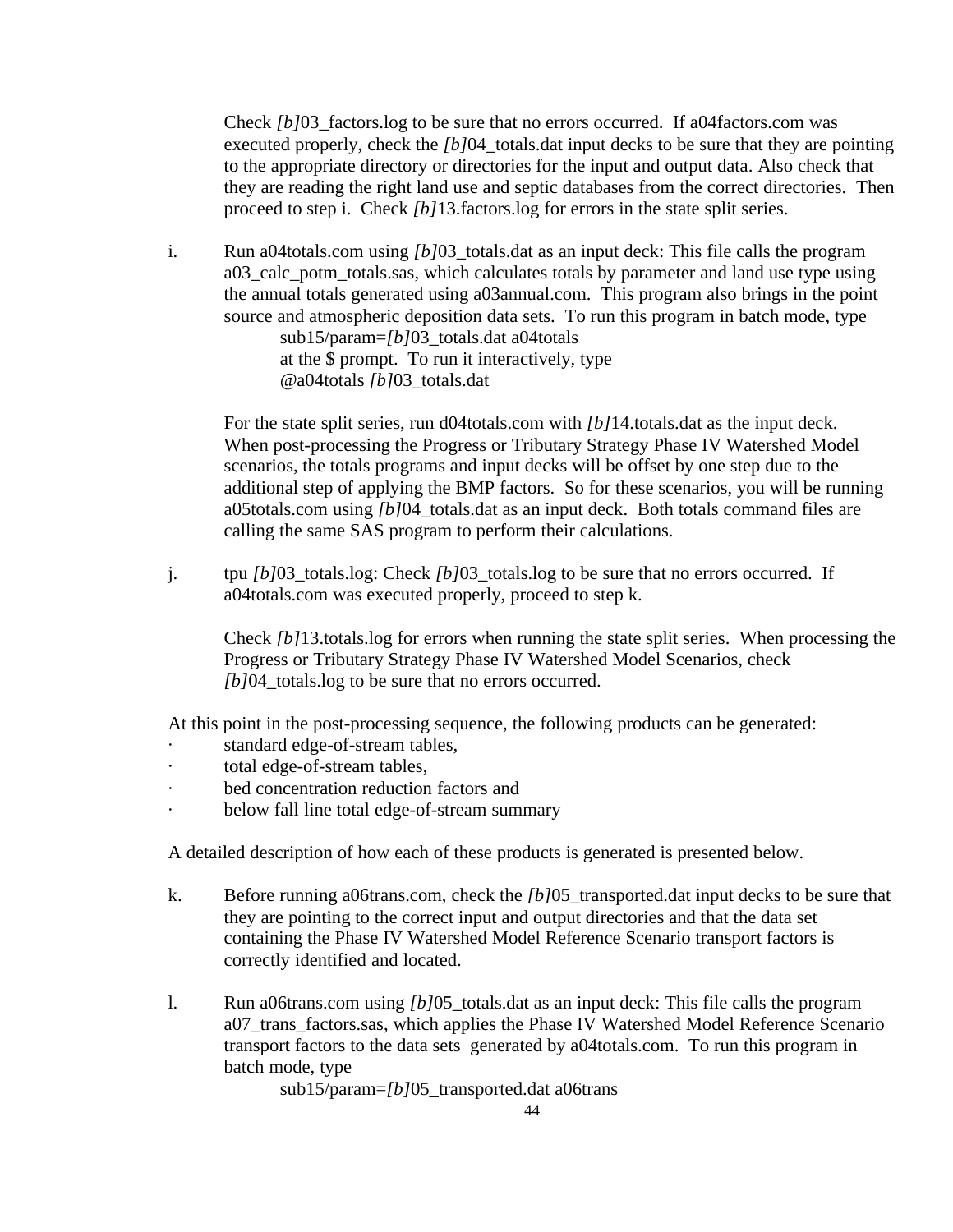at the \$ prompt. To run it interactively, type @a04trans *[b]*03\_transported.dat

For the state split series, run d06trans.com with *[b]*15.transported.dat as the input deck.

m. tpu *[b]*05\_transported.log: Check *[b]*05\_transported.log to be sure that no errors occurred.

Check *[b]*15.transported for errors when running the state split series.

At this point in the post-processing sequence, the delivered edge-of-stream tables can be generated. A detailed description of how each of these products is generated is presented below. Step m concludes the data processing steps of the post-processor. The remaining steps generate various products:

< Loading Tables

The pound per acre, standard edge-of-stream, total edge-of-stream and delivered edge-of-stream loads are generated using very similar programs and procedures. The programs used take the post-processed data sets and calculate a four year average (1984-1987). These data are displayed in a variety of formats and the procedure for generating standard edge-of-stream loading tables follows:

- a. Before running m03tbl2.com to generate the standard edge-of-stream loading tables, check the m03 input deck.dat file to be sure that it is pointing to the appropriate directory or directories for input needs. Also check that it is reading in all of the basin data sets that are necessary to create the desired tables. If %let bigtbl0 is set equal to 4, then data will be read from all four basins. The m03\_region\_xreport.dat file can be used to specify the desired tables for generation by placing the ENDREPORTS lines below the desired tables. It may be desirable on occasion to generate tables only for a given basin. For the Susquehanna, this is fairly straightforward: set bigtbl0=1 in m03\_input\_deck.dat and place the ENDREPORTS after table 1 in m03 region xreport.dat. To generate tables only for the James, the Coast data must also be read in because the James basin contains some below fall line Phase IV Watershed Model segments. As a result, bigtbl0 must be set equal to 2 and the James and Coast basins must be associated with bigtbl1 and bigtbl2 in m03\_input\_deck.dat, while in m03\_region\_xreport.dat the James table (table 6) must be moved to the top of the file and the ENDREPORTS lines must be placed beneath it. Minimizing the number of data sets being read by the table generating program can reduce Phase IV Watershed Model scenario run time substantially when tables are only desired for a few basins.
- b. Run m03tbl2.com using m03\_input\_deck.dat and m03\_region\_xreport.dat as input decks: m03tbl2.com calls the program m03\_region\_xreport.sas which generates the final tables in three formats: printer control language (.pcl), fixed column format (.lss) and ASCII (.lst). The files are named using the format m03*[##][scenario]*.pcl (or .lss or .lst), where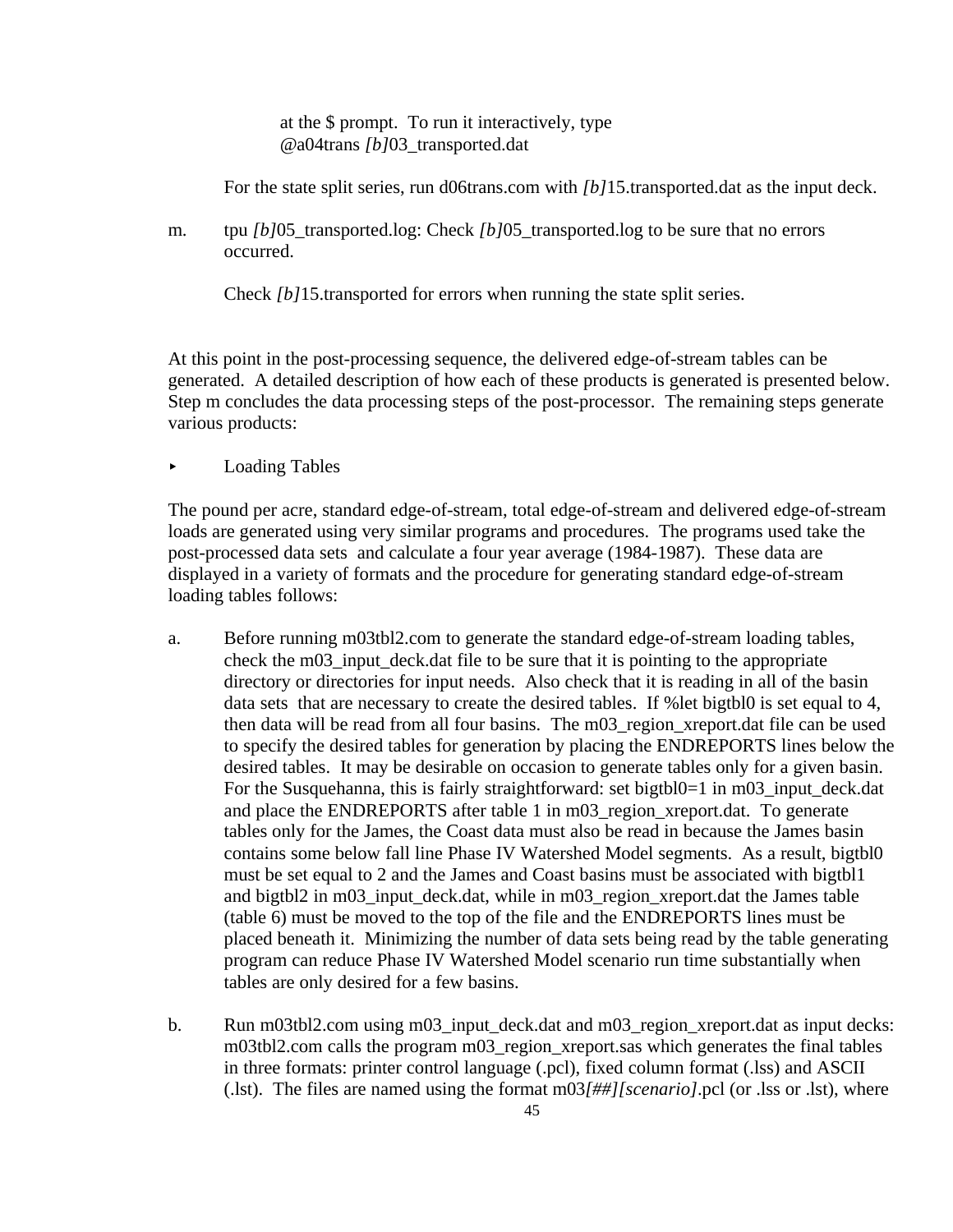*[##]* designates the table number (from \_1 through 11) and *[scenario]* indicates the scenario being summarized (i.e. the file m03\_3s01.pcl tabulates summary data on Phase IV Watershed Model segments within the Potomac basin for the Phase IV Watershed Model Reference Scenario) The final tables present the four year average edge-of-stream loads (1984-1987). To run this program in batch mode, type sub15/param=m03\_input\_deck.dat m03tbl2

at the \$ prompt. To run it interactively, type @m03tbl2 m03\_input\_deck.dat

c. tpu m03\_input\_deck.log: Check m03\_input\_deck.log for errors. If there are not any, the desired tables will be available in the Phase IV Watershed Model scenario's SAS directory.

A similar procedure is followed to generate the pound per acre, total edge-of-stream and transported edge-of-stream loading tables. To generate the pound per acre tables, run m23lbac.com with the m23\_input\_deck.dat and m23\_report\_list.dat input files. m23lbac.com calls the program m23\_lbperac.sas, which calculates the four year average pound per acre loading rate for each parameter and land use type by Phase IV Watershed Model segment. To generate the total edge-of-stream loading tables, run m43segto.com with the m43\_input\_deck.dat and m43\_seg\_total.dat input files. m43segto.com calls the program m43\_seg\_total.sas, which selects only the grand total by parameter for each Phase IV Watershed Model segment and calculates the four year average total edge-of-stream loading. To generate the transported edgeof-stream loading tables, run m53tbl2.com with the m53\_input\_deck.dat and m53 region xreport.dat input files. m53tbl2.com calls the program m53 region xreport.sas, which calculates the four year average transported edge-of-stream loads for each parameter and land use type by Phase IV Watershed Model segment. To generate the edge-of-stream loads by state, run m63tbl2.com with m63 input dck.dat and m63 region xreport.dat as the input decks. Then generate the transported edge-of-stream loads by state by running m73tbl2.com with the input decks being m73\_input.deck.dat and m73\_region\_xreport.dat.

- ▶ Bed Concentration Reduction Factors
- a. Before running r30bedconc.com to generate the bed concentration reduction factors, check the r30\_input\_deck.dat file to be sure that it is pointing to the appropriate Phase IV Watershed Model scenario directories. The r30\_input\_deck.dat has a section to specify the location of the Phase IV Watershed Model Reference scenario data sets and a second section to specify the location of the Phase IV Watershed Model scenario data sets used to generate these factors. The r30\_bed\_seg.dat file does not need to be modified. This file specifies what Phase IV Watershed Model segments are above stream of any given Phase IV Watershed Model segment. Above stream Phase IV Watershed Model segments are used in the calculation of bed concentration reduction factors for below stream Phase IV Watershed Model segments.
- b. Run r30bedconc.com using r30\_input\_deck.dat and r30\_bed\_seg.dat as input files: r30bedconc.com calls the program r30\_bed\_conc.sas, which calculates the bed concentration reduction factors for a given Phase IV Watershed Model scenario.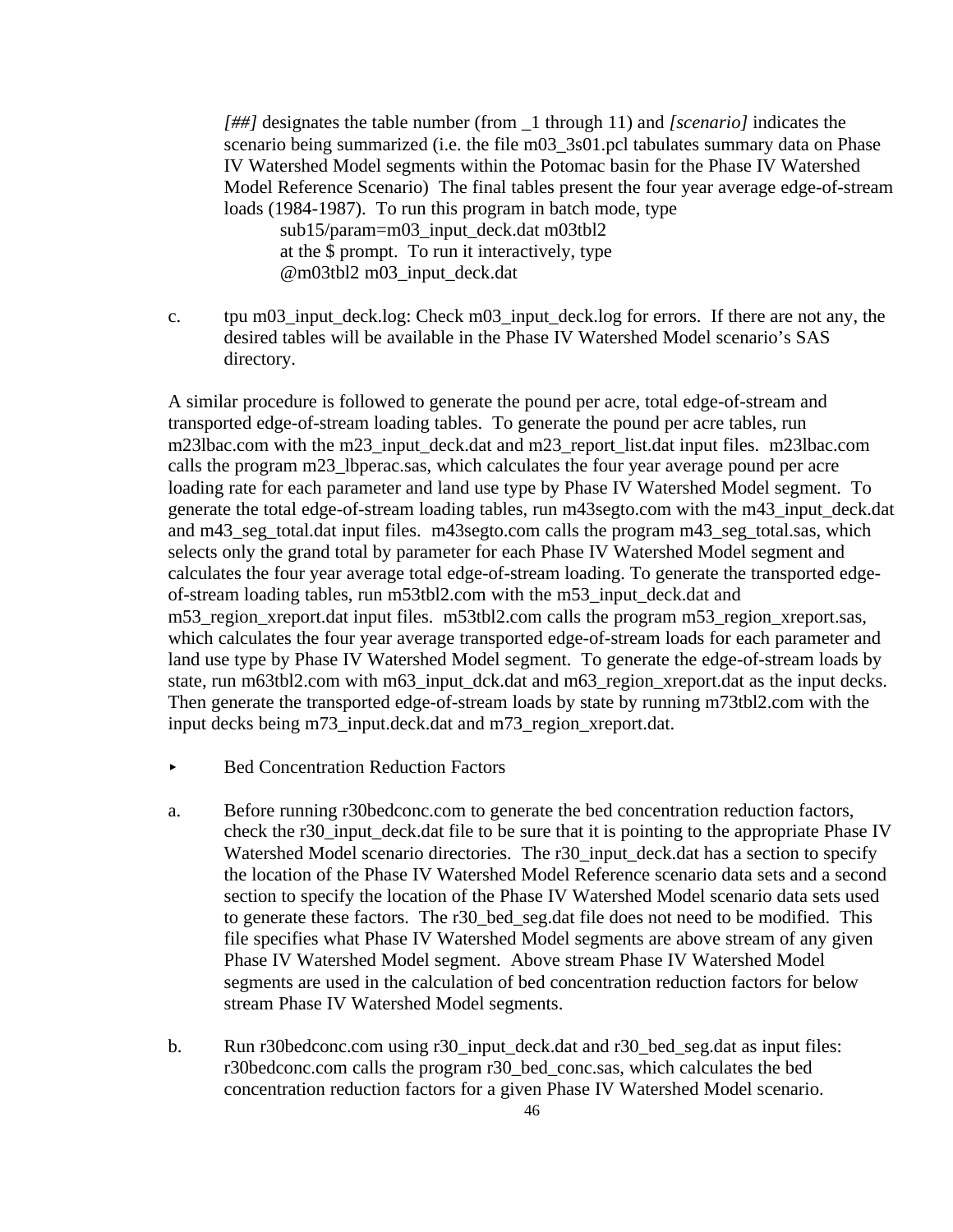Reduction factors are calculated, per Phase IV Watershed Model segment, for all Phase IV Watershed Model segments with reaches. The reduction factors are calculated as the ratio of the sum of the edge-of-stream loads and the edge-of-stream loads for all Phase IV Watershed Model segments upstream of that Phase IV Watershed Model segment for a given Phase IV Watershed Model scenario. This is completed in order to sum the edgeof-stream loads for a given Phase IV Watershed Model segment and the edge-of-stream loads for all Phase IV Watershed Model segments upstream of that Phase IV Watershed Model segment for the Phase IV Watershed Model Reference Scenario. Reduction factors are calculated for total nitrogen and total phosphorous and are applied to the Phase IV Watershed Model scenario input deck reach simulation.

- c. tpu r30\_input\_deck.log: Check r30\_input\_deck.log for errors. If there are no errors, bed concentration reduction factor tables for total nitrogen and total phosphorous will be available in the scenario's SAS directory and will be named r30\_tn.lst and r30\_tp.lst respectively.
- < Below Fall Line Edge-of-stream Summary

Part of the Phase IV Watershed Model documentation includes total loading tables for each basin which present annual loads for the years of the simulation (1984 through 1991) by parameter. All of the below fall line Phase IV Watershed Model segments are grouped together. To prepare this table, a delimited file is generated and transmitted to the Chesapeake Bay Program Office Modeling Team using a program called bfl\_annual.sas which is located in the directory containing the Coast post-processing data sets for each Phase IV Watershed Model scenario. This program simply outputs the total load for each Phase IV Watershed Model segment and parameter into a delimited ASCII file called sXXann b.txt, where XX is the Phase IV Watershed Model scenario number (i.e. s03ann\_b.txt contains the annual Phase IV Watershed Model segment totals by parameter for the 1996 Phase IV Watershed Model Progress Scenario).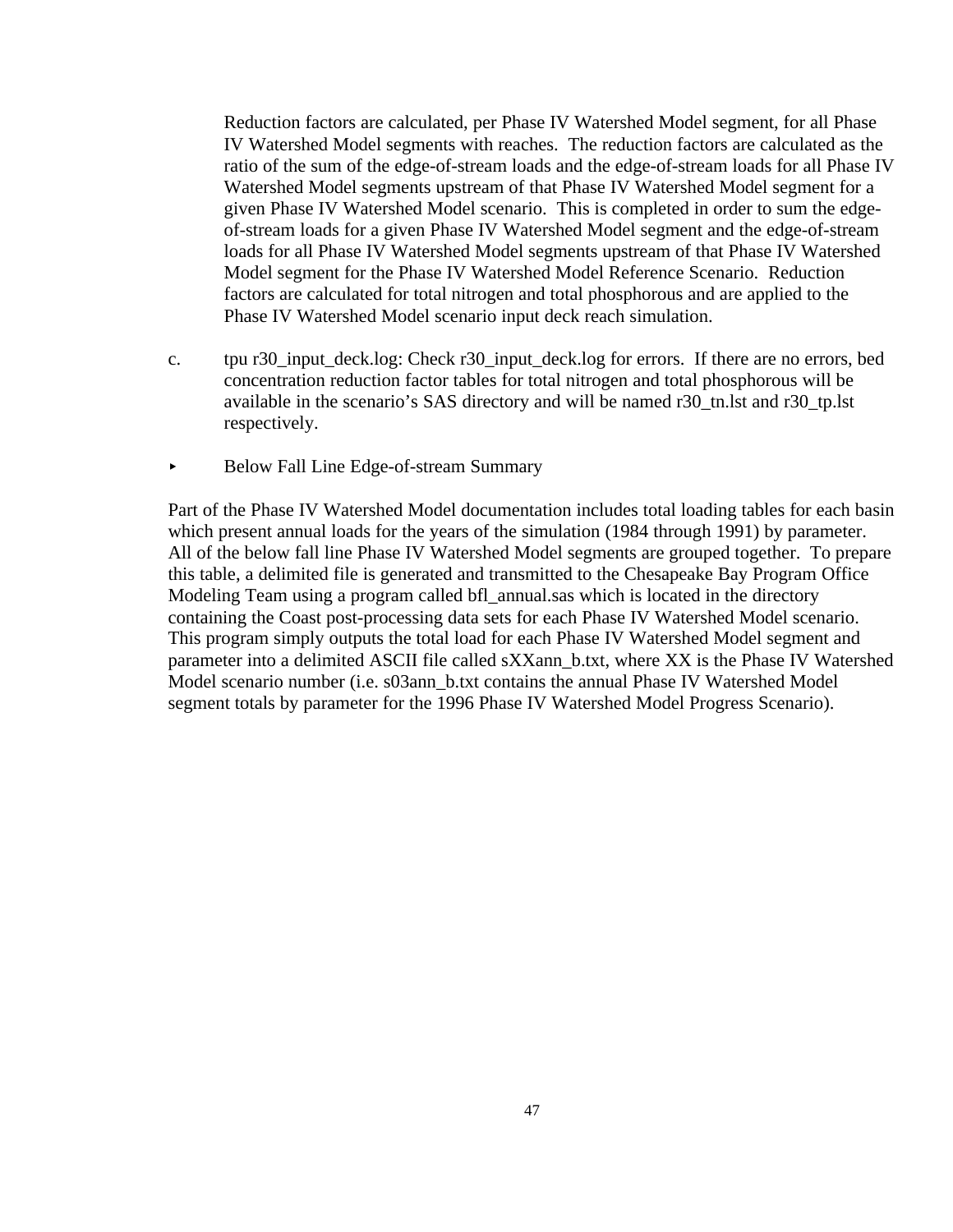#### **REFERENCES**

- Beaulac, M.N. and K.H. Reckhow. 1982. An Examination of the Land Use-Nutrient Export Relationship. Water Resources Bulletin 18(6): 1013-1024.
- Donigian, A.S. Jr., Linker, L.C., C. Chang. 1991. Chesapeake Bay Program Watershed Model Application To Calculate Bay Nutrient Loadings: Final Findings and Recommendations, U.S. Environmental Protection Agency, Annapolis, Maryland.
- Evanylo, G.K.. 1995. Mineralization and Availability of Nitrogen In Organic Waste-Amended Mid-Atlantic Soils, STAC Literature Synthesis, CRC Publication, Edgewater, Maryland.
- Gilbertson, C.B. (Ed.). 1979. Animal Waste Utilization on Cropland And Pastureland: A Manual For Evaluating Agronomic And Environmental Effects, U.S. Department of Agriculture and U.S. Environmental Protection Agency.
- Graves, R.E. 1986. Field Application of Manure: A Supplement to Manure Management For Environmental Protection. Commonwealth of Pennsylvania, Department of Environmental Resources, Harrisburg, Pennsylvania.
- Haith, D.A. and L.L. Shoemaker. 1987. Generalized Watershed Loading Functions For Streamflow Nutrients. Water Resources Bulletin 23(3):471- 478.
- Johnson, T.J. and J.C. Parker. 1993. A Model Of Nitrate Leaching From Agricultural Systems In Virginia's Northern Neck. Virginia Water Resources Research Center, Virginia Polytechnic Institute and State University, Blacksburg, Virginia.
- Krider, J.N (Ed.). 1992. Agricultural Waste Management Handbook. National Engineering Handbook, United States Department of Agriculture, Soil conservation Service.
- Lauer, D.A., D.R. Bouldin, and S.D. Klausner. 1976. Ammonia Volatilization From Dairy Spread On The Soil Surface. Journal of Environmental Quality 5:134-141.
- Maizel, M.S., G. Muehlbach, P. Baynham, J. Zoerkler, D. Monds, T. Iivari, P. Welle, J. Robbin, J. Wiles. 1997. The Potential For Nutrient Loading From Septic Systems To Ground And Surface Water Resources And The Chesapeake Bay. Report of the Chesapeake Bay Program Office, Annapolis, MD.
- Novotny, V. and H. Olem. 1994. Water Quality: Prevention, Identification, And Management Of Diffuse Pollution. 311-332. Van Norstrand Reinhold, New York.
- Palace, M.W. 1997. An Animal Waste Nutrient Mass Balance For The Chesapeake Bay Watershed Model. Coastal Zone 97, Boston, Massachusetts. July 19-25, 1997.
- Reedy, K.R., R. Khaleel, M.R. Overcash, and P.W. Westerman. 1979a. A Nonpoint Source Model for Land Areas Receiving Animal Waste: Ammonia Volatilization. Trans. ASAE 22(6): 1398-1405.
- Reedy, K.R., R. Khaleel, M.R. Overcash, and P.W. Westerman. 1979b. A Nonpoint Source Model for Land Areas Receiving Animal Waste: Mineralization of Organic Nitrogen. Trans. ASAE 22(4): 863-872.
- Ritler, W.F. and J.N. Scarbourgh. 1996. An Evaluation Of Animal Waste Management Systems And Nutrient Management Strategies For The Chesapeake Bay; Cooperative Agreement.
- Robillard, P.D. and K.S. Martin. 1990a. Septic Tank Pumping. The Pennsylvania State University, College of Agricultural Sciences-Cooperative Extension. F-162.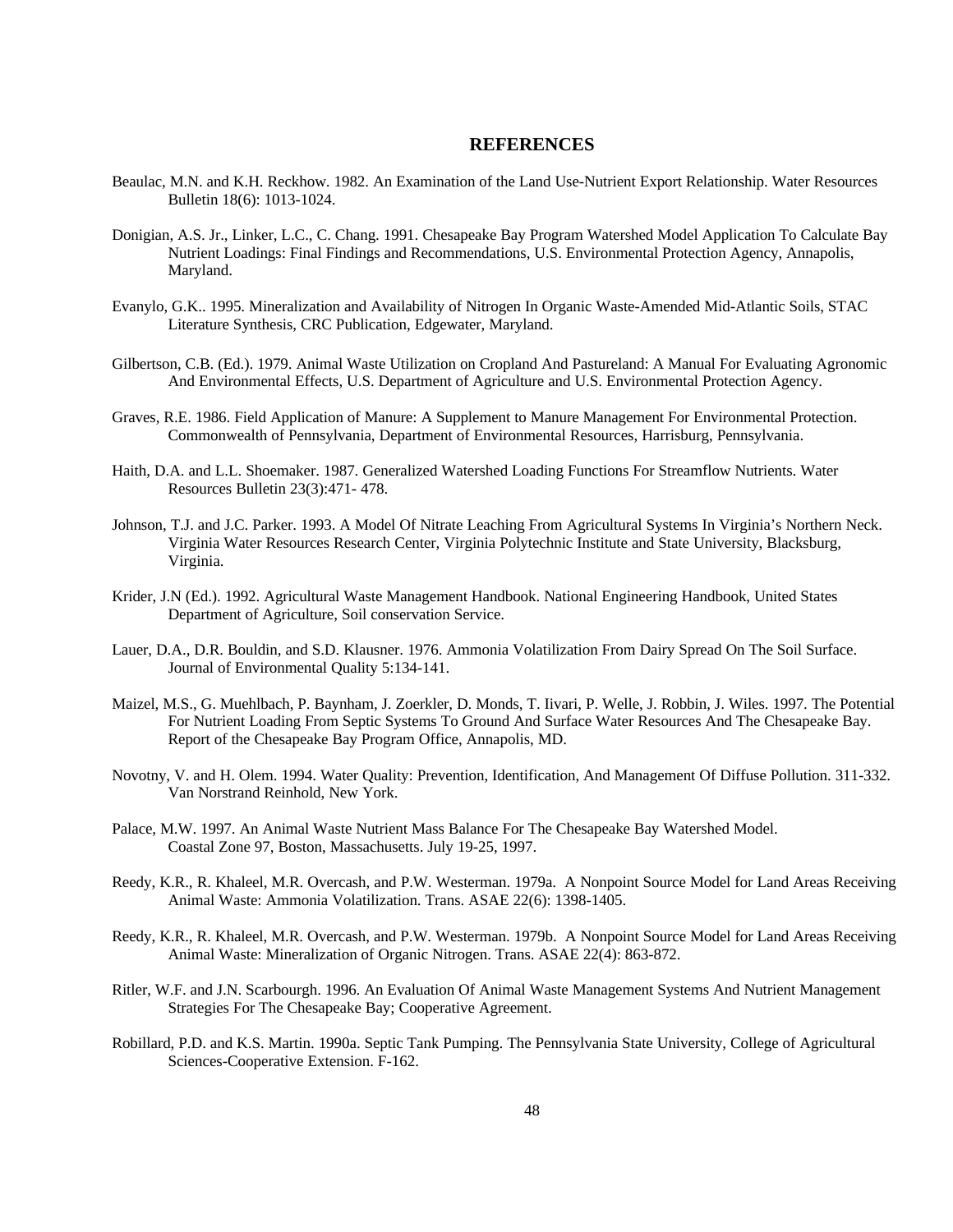Robillard, P.D. and K.S. Martin. 1990b. Preventing On-lot Septic System Failures. The Pennsylvania State University, College of Agricultural Sciences-Cooperative Extension. SW- 163.

Salvato, J.A. 1982. Environmental Engineering And Sanitation (Third Edition). Wiley-Interscience, New York, New York.

Thompson, R.B., J.C. Ryden, and D.R. Lockyer. 1987. Fate Of Nitrogen In Cattle Slurry Following Surface Application Injection To Grassland. Journal of Soil Science, 38: 689-700.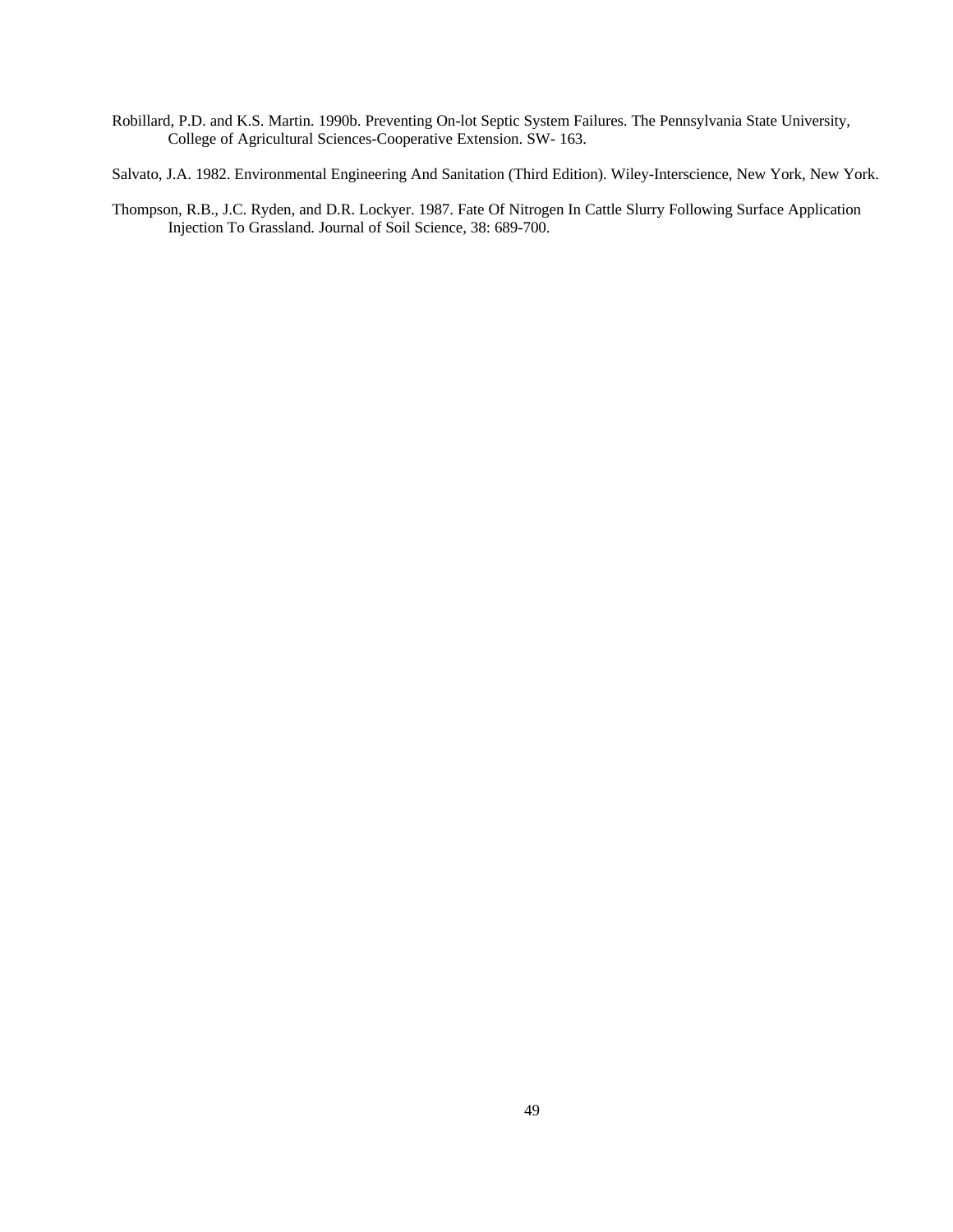# Attachment A

A-1 Land Use and Pasture Fortran Program A-2 Land Use and Pasture Data File A-3 Land Use and Pasture Script File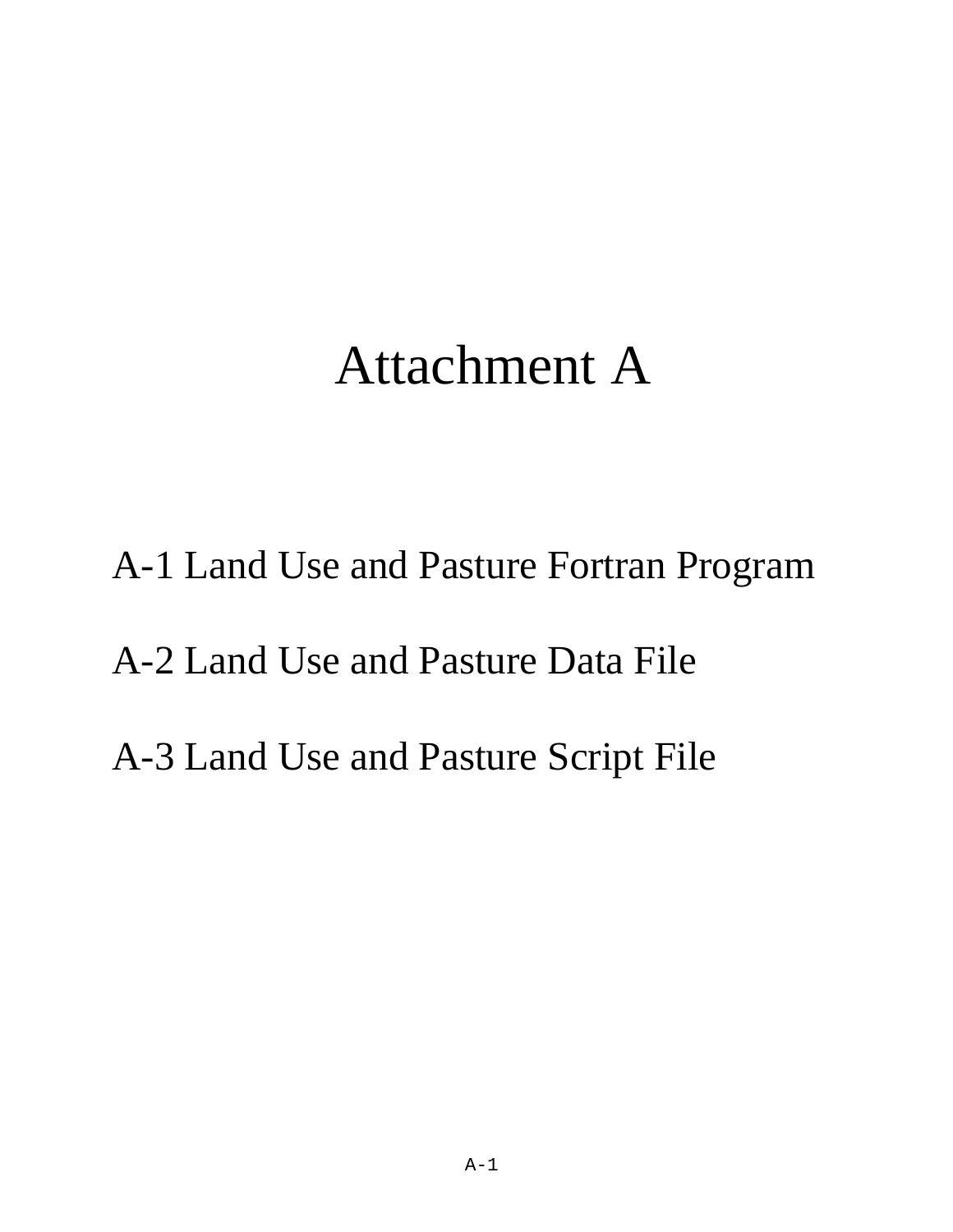# A-1 Land Use and Pasture Change Fortran Program

```
 PROGRAM LUSE
*************************************72*********72**********************
***** LINE = VARIABLE USED TO STORE A LINE
***** FNAM = NAME OF THE FILE TO MODIFY
***** xLUSE(I,J)= ACRES OF LAND USE SEGMENT I LAND USE J
***** JJSEG(I) = NAME OF SEGMENT I
***** AMON(I) = AMMONIA APPLIED TO PASTURE FOR SEGMENT I
***** ORGN(I) = ORGANIC NITROGEN APPLIED TO PASTURE FOR SEGMENT
***** LTYPE = PERLND, IMPLND, OR RCHRES
***** TARGET = STORAGE FOR TARGET PORTION OF SCHEMATIC LINE
      CHARACTER*9,AMON(3),ORGN(3)
      CHARACTER*25,FNAM 
      DIMENSION xLUSE(3,8),JJSEG(3)
      CHARACTER*90,LINE
      CHARACTER*6,LTYPE
      CHARACTER*17,TARGET
******* open old and new input files
      READ*,FNAM
      OPEN(11,FILE=FNAM,STATUS='OLD')
      OPEN(13,FILE='n'//FNAM,STATUS='NEW')
******* read and write to INGRP
      READ(11,'(A90)')LINE
      DO WHILE (LINE(:9).NE.' INGRP')
     CALL RITE(LINE)
     READ(11,'(A90)')LINE
      END DO
******* store segment numbers for this file in memory
     I=0 DO WHILE (LINE(:9).NE.' END I')
        CALL RITE(LINE)
        READ(11,'(A90)')LINE
        IF ((LINE(7:12).EQ.'RCHRES').OR.(LINE(7:10).EQ.'COPY')) THEN
        BACKSPACE 11
       I = I + 1 READ(11,'(17X,I3)')JJSEG(I)
      END IF
      END DO
******* store number of segments in INBASN and get the land use and pasture 
         applications
     INBASN=I
       CALL GETLU(INBASN,JJSEG,xLUSE,AMON,ORGN)
******* correct for nonstandard segment numbering
      DO 10 J=1,INBASN
        IF (JJSEG(J).EQ.235) JJSEG(J)=230
        IF (JJSEG(J).EQ.265) JJSEG(J)=260
         IF (JJSEG(J).EQ.175) JJSEG(J)=180
```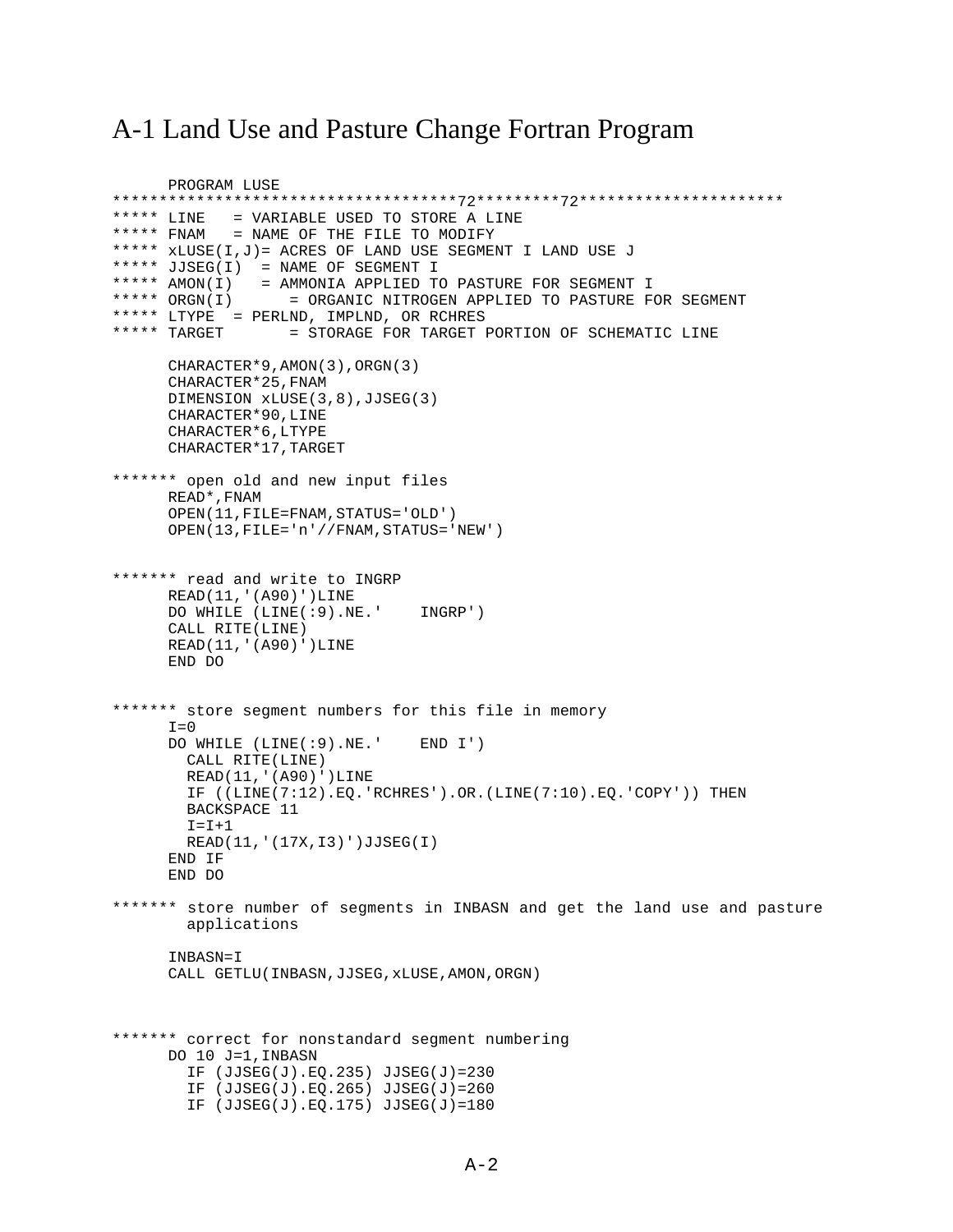#### 10 CONTINUE

```
******* find pasture application and replace with correct pasture load
       DO WHILE (LINE(:8).NE.'END SPEC')
         CALL RITE(LINE)
         READ(11,'(A90)')LINE
        IF ((\text{LINE}(3:8), \text{EO. 'PERLND'}).AND.(\text{LINE}(11:11), \text{EO. '4'})) THEN
           BACKSPACE 11
           READ(11,'(8X,I2)')JSEG
          DO 20 II = 1, INBASN
 IF (JSEG.EQ.(JJSEG(II)/10)) J=II
          CONTINUE
           IF (LINE(44:47).EQ.'AMAD') LINE(62:70)=AMON(J)
          IF (LINE(44:47).EQ.'ORGN') LINE(62:70)=ORGN(J)
         END IF
       END DO
******* search for schematic
       DO WHILE (LINE(:9).NE.'SCHEMATIC')
         CALL RITE(LINE)
         READ(11,'(A90)')LINE
       END DO
       CALL RITE(LINE)
******** while in schematic, search for land uses and change to current
       DO WHILE (LINE(:13).NE.'END SCHEMATIC')
100 CONTINUE
        READ(11,'(A90)')LINE
********* if not land use line just pass through to new file
         IF (ICMMNT(LINE).EQ.1.OR.
      + (LINE(:6).NE.'PERLND'.AND.LINE(:6).NE.'IMPLND')) THEN
           CALL RITE(LINE)
         ELSE
********* if land use line find the segment and land use associated and write to new
           file
           IF (LINE(:13).EQ.'END SCHEMATIC') GOTO 300
           READ(LINE,1000,ERR=100)LTYPE,JSEG,LUNUM,TARGET
        DO 200 II = 1, INBASN
           IF (JSEG.EQ.(JJSEG(II)/10)) J=II
200 CONTINUE
           I = LUNUM
           IF (LTYPE.EQ.'IMPLND') I = LUNUM +3
           WRITE(13,2000)LTYPE,JSEG,LUNUM,xLUSE(J,I),TARGET
         END IF
END DO<br>300 CONTIN
      CONTINUE
******* close out
       DO WHILE (LINE(:7).NE.'END RUN')
      READ(11,'(A90)')LINE
      CALL RITE(LINE)
       END DO
999 CONTINUE 
1000 FORMAT(A6,1X,I2,I1,33X,A17)
```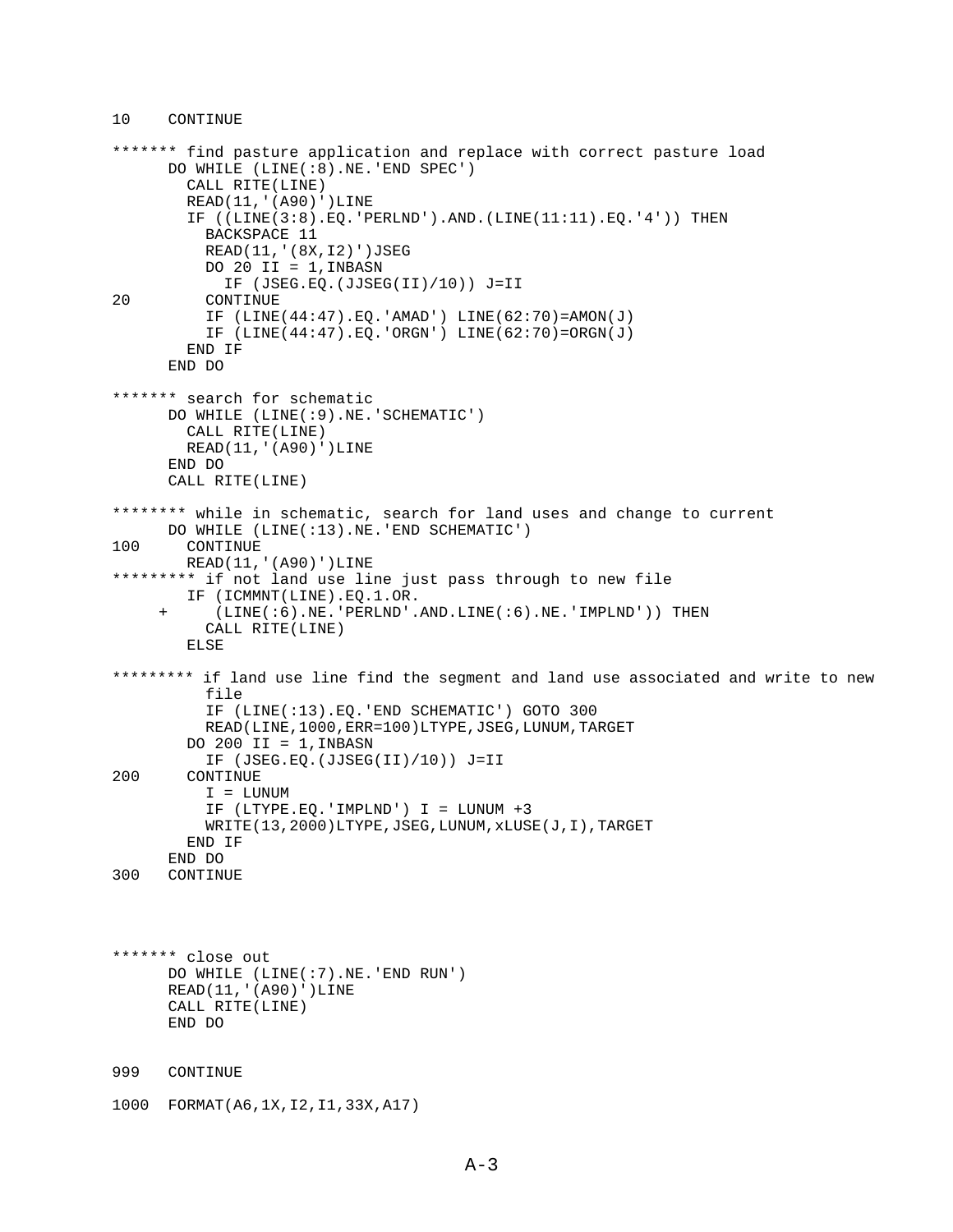```
2000 FORMAT(A6,1X,I2,I1,16X,F10.0,7X,A17)
3000 FORMAT(A6,1X,I2,I1,16X,17X,A17)
       END
       SUBROUTINE GETLU(INBASN,JJSEG,xLUSE,AMON,ORGN)
*********************************************************
** This subroutine uses the file lu_????.prn to find **
** the land use acreages for each segment in the basin **<br>** The acreages are stored in yUISF
** The acreages are stored in xLUSE **
*********************************************************
       CHARACTER*9,AMON(3),ORGN(3)
       DIMENSION xLUSE(3,8),JJSEG(3)
       OPEN(99,FILE='lu_1996.prn',STATUS='OLD')
       DO 10 I=1,INBASN
      ISEGM=0
      DO WHILE (ISEGM.NE.JJSEG(I))
         READ(99,100)ISEGM
      END DO
      BACKSPACE 99
         READ(99,200) (xLUSE(I,J),J=1,8),AMON(I),ORGN(I)
      REWIND 99
10 CONTINUE
       CLOSE(99)
100 FORMAT(5X,I3)
200 FORMAT(8X,8F8.0,16X,2A8)
```
END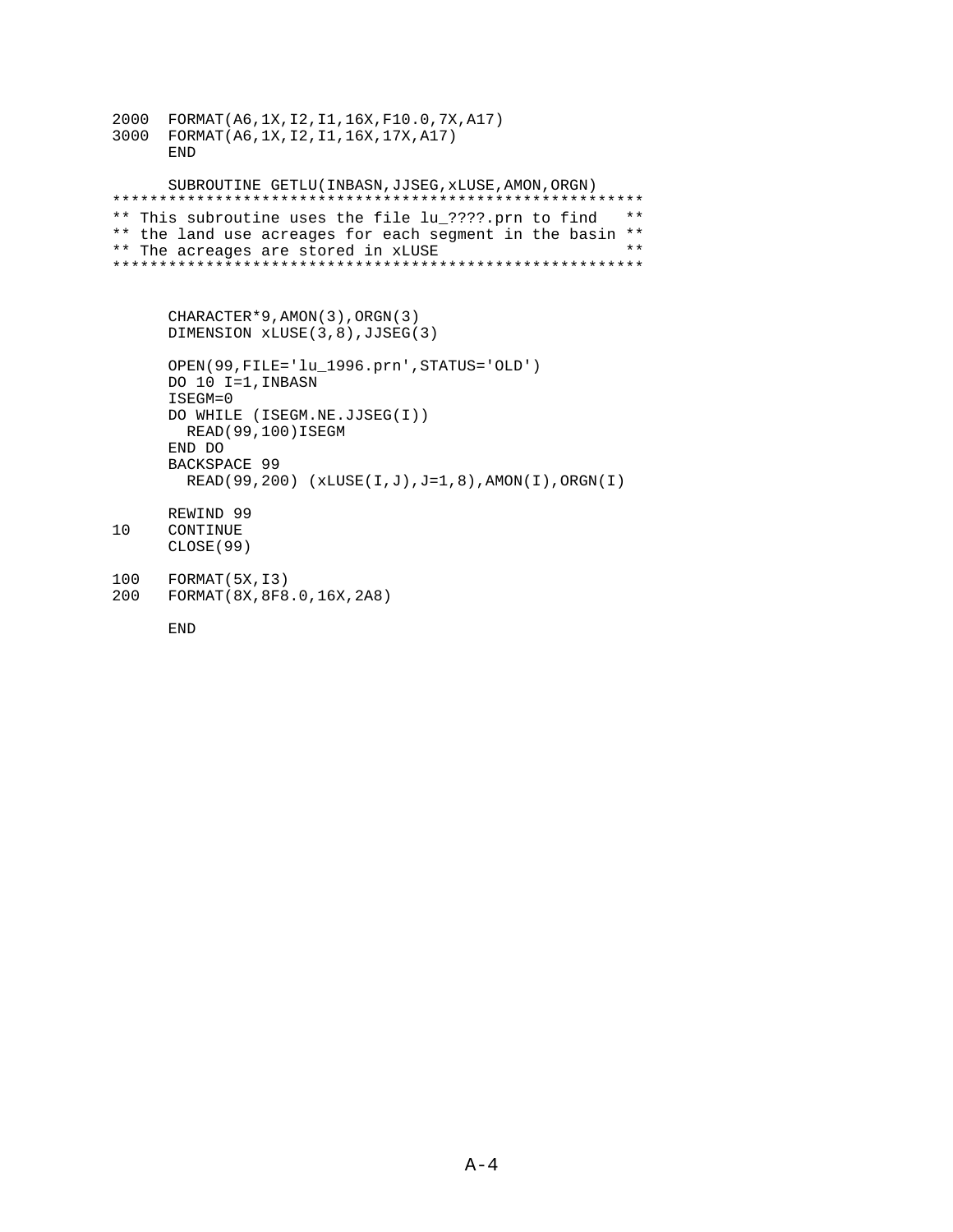```
SUBROUTINE RITE(LINE)
        CHARACTER*90,LINE
          IF (LINE(:37).EQ.' ') THEN
           WRITE(13,*) GOTO 2002
          END IF
          DO 1001 I=1,90
 IF (LINE(I:I).NE.' ') LAST = I
         CONTINUE
WRITE(13, '(A)') LINE(:LAST)<br>2002 CONTINUE
          CONTINUE
       END
       FUNCTION iCMMNT(LINE)
******************************************************************
********** this function determine whether LINE contains '***' **
******** it returns 0 if not, 1 if yes **************************
******************************************************************
      CHARACTER*90,LINE
      iCMMNT = 0
      DO 10 I=1,88
        IF (LINE(I:I+3).EQ.'***') THEN
          iCMMNT=1
        END IF
10 CONTINUE
      RETURN
      END
```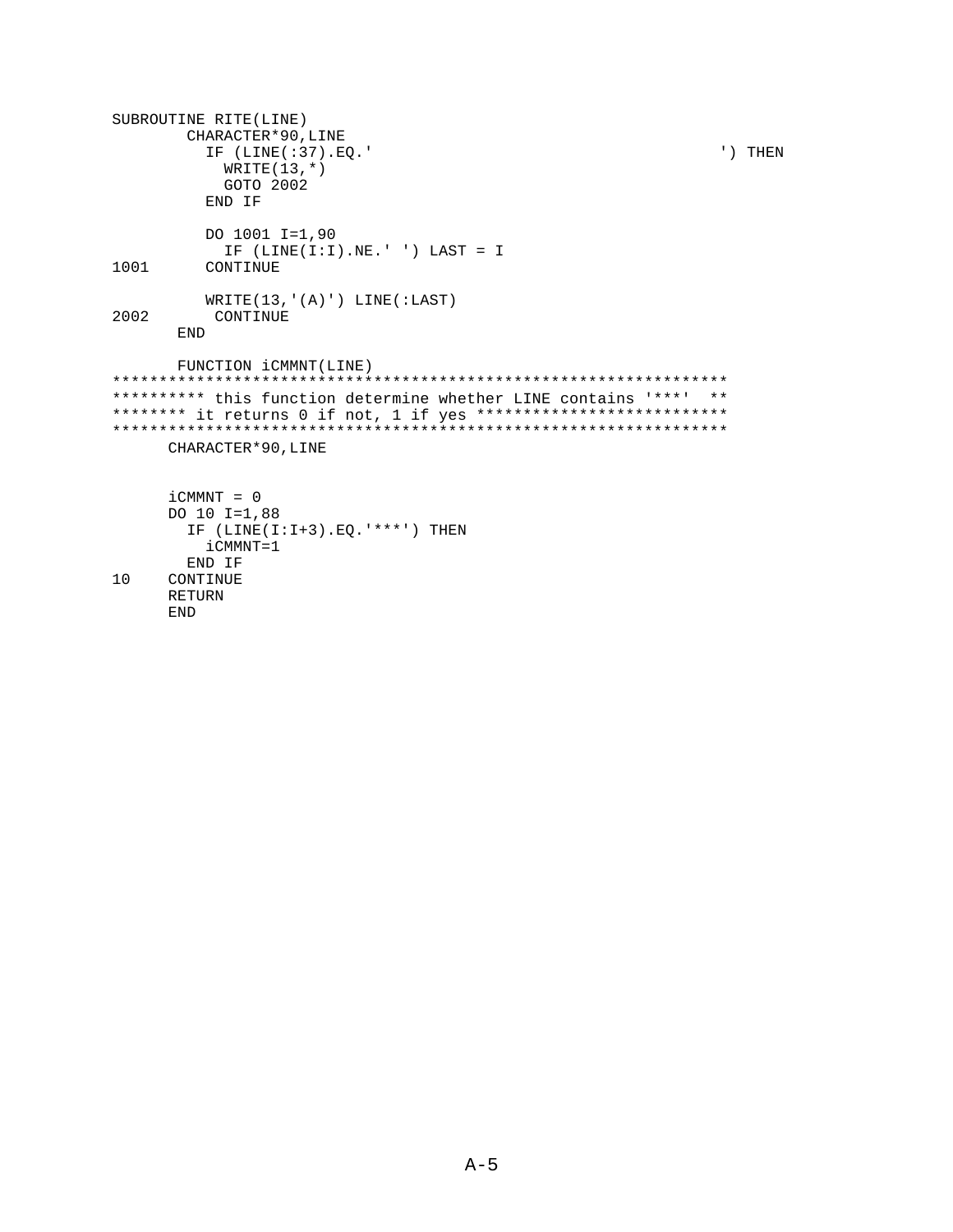# A-2 Land Use and Pasture Data File

|     | 999 FOREST  | HITIL  |        | LOTIL PASTURE |        | PURBAN HAYLAND | MANURE         | IURBAN | WATER |                      | TOTAL Pld NH3 Pld ORN |        |
|-----|-------------|--------|--------|---------------|--------|----------------|----------------|--------|-------|----------------------|-----------------------|--------|
|     | 10 1030311  | 141286 | 13462  | 173557        | 60036  | 228834         | 560.75         | 31709  |       | 11288 1691043        | 0.0425                | 0.0520 |
|     | 20 1875262  | 244841 | 12890  | 373334        | 97748  |                | 494100 1706.51 | 45905  |       | 30627 3176414 0.0477 |                       | 0.0583 |
| 30  | 815071      | 64111  | 14022  | 161028        | 85753  | 198367         | 511.27         | 40792  |       | 20687 1400343        | 0.0434                | 0.0530 |
| 40  | 571435      | 125103 | 51598  | 52491         | 45575  | 67782          | 157.35         | 24828  | 12267 | 951237               | 0.0481                | 0.0588 |
| 50  | 752445      | 38268  | 6910   | 37011         | 17336  | 48071          | 87.26          | 7831   | 6471  | 914429               | 0.0435                | 0.0532 |
|     | 60 2288762  | 78436  | 60825  | 101775        | 32552  | 128767         | 375.90         | 15999  |       | 17915 2725407        | 0.0545                | 0.0666 |
| 70  | 527985      | 84676  | 62370  | 61045         | 18300  | 77265          | 236.40         | 9253   | 8174  | 849303               | 0.0553                | 0.0676 |
| 80  | 774542      | 164182 | 158937 | 112921        | 41884  | 157394         | 680.25         | 22806  |       | 26617 1459963        | 0.0800                | 0.0978 |
|     |             |        |        |               |        |                |                |        |       |                      |                       |        |
| 90  | 412307      | 25047  | 29845  | 50545         | 7986   | 60287          | 203.40         | 3059   |       | 10812 600090         | 0.0615                | 0.0752 |
|     | 100 1064972 | 111329 | 75127  | 102936        | 33732  | 137778         | 614.75         | 13350  |       | 7391 1547229         | 0.0752                | 0.0919 |
| 110 | 400488      | 172501 | 203746 | 94701         | 75337  | 125190         | 599.93         | 42227  |       | 17672 1132463        | 0.1380                | 0.1686 |
| 120 | 44259       | 26688  | 23263  | 12168         | 3565   | 16849          | 229.49         | 2051   | 2867  | 131938               | 0.3322                | 0.4061 |
| 140 | 66757       | 27341  | 41272  | 19011         | 1534   | 19060          | 143.42         | 746    | 10033 | 185897               | 0.1551                | 0.1895 |
| 160 | 653824      | 15266  | 9893   | 99444         | 23564  | 46238          | 128.07         | 11456  | 4795  | 864608               | 0.0370                | 0.0452 |
| 170 | 682746      | 12674  | 5088   | 192860        | 9575   | 39259          | 33.91          | 4998   | 2965  | 950198               | 0.0354                | 0.0432 |
| 175 | 644384      | 16104  | 11925  | 86195         | 6803   | 32700          | 115.81         | 3396   | 4164  | 805788               | 0.0477                | 0.0583 |
| 180 | 147859      | 23393  | 86631  | 69883         | 16521  | 51843          | 248.28         | 9874   | 3094  | 409346               | 0.0848                | 0.1037 |
| 190 | 527352      | 25385  | 56565  | 251845        | 61635  | 94831          | 304.62         | 17641  |       | 4772 1040330         | 0.0855                | 0.1045 |
| 200 | 473858      | 33535  | 57023  | 200685        | 43731  | 73897          | 235.03         | 11905  | 5899  | 900768               | 0.0801                | 0.0979 |
| 210 | 189483      | 35613  | 116323 | 74690         | 18495  | 65843          | 383.72         | 10243  | 1952  | 513026               | 0.0945                | 0.1155 |
| 220 | 226598      | 10640  | 101047 | 114778        | 68918  | 45122          | 83.57          | 35865  | 7525  | 610577               | 0.0613                | 0.0749 |
| 230 | 518789      | 42317  | 59725  | 248081        | 38935  | 108416         | 136.22         | 7346   |       | 3124 1026871         | 0.0756                | 0.0925 |
| 235 | 117924      | 10694  | 10967  | 12289         | 2634   | 8253           | 10.11          | 677    | 976   | 164424               | 0.0638                | 0.0779 |
|     |             |        |        |               |        |                |                |        |       |                      |                       |        |
| 240 | 144987      | 7364   | 41735  | 10668         | 4653   | 4029           | 4.28           | 1404   | 1033  | 215877               | 0.0381                | 0.0465 |
| 250 | 116295      | 12997  | 7358   | 37517         | 4633   | 19680          | 17.77          | 1221   | 14144 | 213864               | 0.0689                | 0.0842 |
| 260 | 292159      | 22616  | 41130  | 64376         | 11856  | 34240          | 24.52          | 3066   | 1903  | 471369               | 0.0558                | 0.0682 |
| 265 | 174067      | 365    | 709    | 35336         | 1932   | 7522           | 0.94           | 858    | 2612  | 223401               | 0.0232                | 0.0284 |
|     | 270 1459340 | 3243   | 15676  | 261779        | 47399  | 59302          | 88.90          | 19267  |       | 7300 1873394         | 0.0648                | 0.0792 |
|     | 280 1255376 | 26535  | 43973  | 341088        | 89989  | 127837         | 79.43          | 32874  |       | 14368 1932119        | 0.0545                | 0.0666 |
| 290 | 187292      | 16271  | 19540  | 50339         | 17723  | 24825          | 25.91          | 7695   | 5540  | 329249               | 0.0448                | 0.0548 |
| 300 | 468344      | 45767  | 54635  | 118876        | 17052  | 48582          | 81.79          | 6566   | 4294  | 764198               | 0.0453                | 0.0554 |
| 310 | 71072       | 12296  | 2765   | 7006          | 1172   | 2743           | 5.63           | 551    | 3532  | 101143               | 0.0442                | 0.0541 |
| 330 | 37643       | 4087   | 19876  | 12272         | 4036   | 4164           | 13.49          | 1496   | 1491  | 85080                | 0.0453                | 0.0553 |
| 340 | 57021       | 6018   | 12532  | 10230         | 28945  | 5844           | 14.58          | 16629  | 271   | 137505               | 0.0705                | 0.0862 |
| 370 | 9749        | 6297   | 12783  | 4640          | 368    | 3209           | 8.42           | 125    | 651   | 37831                | 0.0409                | 0.0500 |
| 380 | 75685       | 30839  | 131641 | 10021         | 4621   | 6671           | 61.01          | 1347   | 4292  | 265178               | 0.0963                | 0.1178 |
| 390 | 14854       | 12079  | 23293  | 1911          | 2214   | 1103           | 9.05           | 565    | 1500  | 57528                | 0.0830                | 0.1014 |
| 400 | 83684       | 85165  | 103179 | 9278          | 9123   | 4805           | 45.94          | 2727   | 3298  | 301304               | 0.0841                | 0.1028 |
| 410 | 212556      | 80078  | 131354 | 13199         | 13977  | 3800           | 87.94          | 4792   | 3361  | 463205               | 0.0741                | 0.0906 |
| 420 | 69490       | 27889  | 15510  | 4290          | 11563  | 652            | 25.17          | 5304   | 1860  | 136584               | 0.0415                | 0.0507 |
|     |             |        |        |               |        |                |                |        | 7326  |                      |                       | 0.0774 |
| 430 | 302636      | 50613  | 91200  | 10178         | 10574  | 2701           | 87.55          | 2597   |       | 477912               | 0.0633                |        |
| 440 | 90021       | 54689  | 38171  | 3062          | 9496   | 522            | 4.80           | 2495   | 6924  | 205385               | 0.0348                | 0.0425 |
| 450 | 184707      | 51282  | 92358  | 54925         | 24145  | 48832          | 281.10         | 11181  | 6513  | 474224               | 0.1070                | 0.1308 |
| 470 | 130647      | 23727  | 41251  | 32351         | 25422  | 18354          | 48.13          | 14014  | 5086  | 290899               | 0.0500                | 0.0611 |
| 480 | 14098       | 1530   | 2482   | 2163          | 32085  | 1128           | 6.10           | 24970  | 293   | 78756                | 0.1032                | 0.1261 |
| 490 | 31124       | 1665   | 4014   | 2940          | 32472  | 1544           | 6.44           | 23816  | 1679  | 99261                | 0.1188                | 0.1452 |
| 500 | 161676      | 39689  | 18107  | 31225         | 55415  | 7956           | 9.42           | 14735  | 5099  | 333911               | 0.0214                | 0.0262 |
| 510 | 13724       | 499    | 1189   | 831           | 8572   | 375            | 0.47           | 4112   | 975   | 30276                | 0.0750                | 0.0916 |
| 540 | 19735       | 2348   | 2802   | 2801          | 45269  | 421            | 6.77           | 29826  | 201   | 103410               | 0.1036                | 0.1266 |
| 550 | 167413      | 6129   | 32838  | 68897         | 63649  | 35026          | 37.79          | 23454  | 3091  | 400535               | 0.0594                | 0.0726 |
| 560 | 381134      | 117567 | 51347  | 23302         | 23981  | 10483          | 25.98          | 7907   | 9840  | 625586               | 0.1563                | 0.1911 |
| 580 | 27654       | 7005   | 2498   | 399           | 1897   | 67             | 0.49           | 263    | 1637  | 41420                | 0.1079                | 0.1318 |
| 590 | 375487      | 74208  | 67379  | 21108         | 21465  | 9804           | 28.07          | 8938   | 10233 | 588652               | 0.0716                | 0.0875 |
| 600 | 446048      | 83496  | 75684  | 36039         | 110266 | 12904          | 34.08          | 65917  | 23749 | 854137               | 0.0401                | 0.0490 |
| 610 | 77035       | 7150   | 15715  | 7453          | 31852  | 3085           | 4.55           | 15335  | 1008  | 158639               | 0.0682                | 0.0834 |
| 620 | 58651       | 19162  | 26638  | 4387          | 16642  | 390            | 13.54          | 8654   | 7034  | 141572               | 0.0625                | 0.0764 |
| 630 | 4626        | 757    | 908    | 69            | 6983   | 34             | 0.51           | 4298   | 562   | 18238                | 0.1802                | 0.2203 |
|     |             |        |        |               |        |                |                |        | 2585  |                      |                       | 0.0000 |
| 650 | 41793       | 11757  | 20209  | 11428         | 4776   | 9234           | 0.00<br>74.51  | 2168   |       | 103950               | 0.0000                |        |
| 700 | 87676       | 11560  | 319    | 20163         | 3157   | 28383          |                | 1890   | 1851  | 155073               | 0.0867                | 0.1059 |
| 710 | 37750       | 30873  | 31245  | 14936         | 8034   | 19290          | 209.20         | 4621   | 8062  | 155020               | 0.2551                | 0.3118 |
| 720 | 72297       | 65234  | 48550  | 27396         | 28782  | 40233          | 603.38         | 18768  | 1907  | 303770               | 0.3813                | 0.4660 |
| 730 | 131448      | 36846  | 47837  | 33042         | 12211  | 49598          | 280.60         | 6514   | 1079  | 318855               | 0.1368                | 0.1673 |
| 740 | 454577      | 25895  | 54715  | 217281        | 25967  | 78584          | 202.39         | 12854  | 5469  | 875545               | 0.0394                | 0.0482 |
| 750 | 36721       | 11627  | 30311  | 8271          | 3849   | 13563          | 41.27          | 2292   | 632   | 107307 0.1389        |                       | 0.1698 |
| 760 | 34370       | 7321   | 13246  | 10626         | 4705   | 6161           | 69.27          | 2136   | 386   | 79021                | 0.1954                | 0.2388 |
| 770 | 30535       | 13224  | 22686  | 1807          | 1612   | 1280           | 12.27          | 182    | 56    | 71396                | 0.1350                | 0.1650 |
| 780 | 16489       | 6472   | 18580  | 1494          | 1516   | 498            | 9.93           | 355    | 0     | 45414                | 0.0824                | 0.1007 |
|     |             |        |        |               |        |                |                |        |       |                      |                       |        |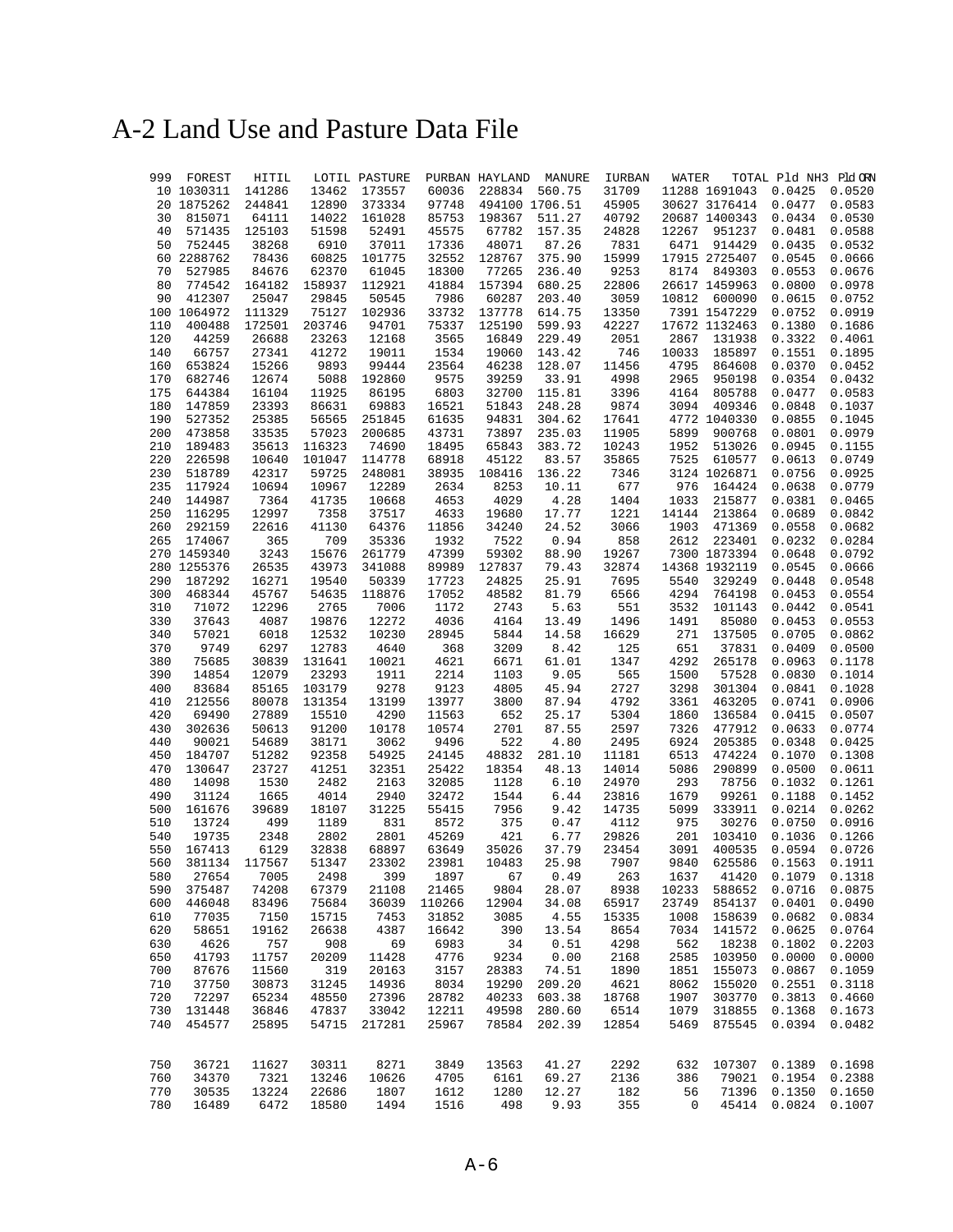| 800 | 26536  | 4543  | 9211  | 3273  | 3180  | 2271 | 11.72 | 998   | 977   | 51001  | 0.0808 | 0.0988 |
|-----|--------|-------|-------|-------|-------|------|-------|-------|-------|--------|--------|--------|
| 810 | 30496  | 5905  | 53361 | 6918  | 1901  | 4896 | 31.74 | 713   | 3787  | 108009 | 0.0770 | 0.0941 |
| 820 | 6074   | 3680  | 8228  | 655   | 4127  | 379  | 4.73  | 1603  | 2113  | 26864  | 0.1167 | 0.1427 |
| 830 | 23303  | 17094 | 26142 | 2254  | 8718  | 1298 | 10.74 | 2867  | 5366  | 87052  | 0.0999 | 0.1222 |
| 840 | 193758 | 23778 | 34550 | 2700  | 4730  | 742  | 21.00 | 1184  | 15407 | 276872 | 0.0395 | 0.0482 |
| 850 | 27398  | 1453  | 4688  | 3195  | 10534 | 1879 | 15.12 | 4018  | 1752  | 54933  | 0.1497 | 0.1829 |
| 860 | 4429   | 513   | 832   | 723   | 24331 | 378  | 4.70  | 26103 | 1740  | 59053  | 0.2380 | 0.2909 |
| 870 | 9168   | 523   | 1245  | 871   | 8795  | 393  | 0.42  | 4515  | 1748  | 27257  | 0.0644 | 0.0787 |
| 880 | 61223  | 4796  | 7762  | 6221  | 20502 | 2279 | 1.43  | 9312  | 3355  | 115451 | 0.0380 | 0.0465 |
| 890 | 9565   | 351   | 3872  | 1996  | 22090 | 98   | 5.27  | 19519 | 648   | 58144  | 0.0956 | 0.1168 |
| 900 | 26245  | 947   | 1532  | 5841  | 66940 | 2352 | 1.37  | 37042 | 997   | 141898 | 0.0217 | 0.0265 |
| 910 | 72181  | 11294 | 1270  | 7530  | 46883 | 1836 | 3.91  | 18885 | 995   | 160878 | 0.0361 | 0.0442 |
| 920 | 229068 | 47268 | 22734 | 30628 | 38203 | 8402 | 22.64 | 9098  | 7875  | 393299 | 0.0293 | 0.0358 |
| 930 | 17415  | 7651  | 2471  | 644   | 1279  | 81   | 0.42  | 241   | 2018  | 31801  | 0.0496 | 0.0606 |
| 940 | 163492 | 45478 | 13485 | 8672  | 6981  | 2604 | 6.09  | 2880  | 7054  | 250653 | 0.0318 | 0.0388 |
| 950 | 21573  | 2749  | 1006  | 1686  | 18318 | 1105 | 0.00  | 13070 | 3535  | 63043  | 0.0187 | 0.0229 |
| 960 | 29549  | 4171  | 9626  | 548   | 56928 | 229  | 26.65 | 44573 | 8114  | 153765 | 0.2025 | 0.2475 |
| 970 | 27818  | 112   | 872   | 1148  | 3952  | 697  | 2.63  | 1882  | 249   | 36732  | 0.2035 | 0.2487 |
| 980 | 241184 | 54163 | 25735 | 14973 | 25673 | 6331 | 5.30  | 6621  | 9139  | 383823 | 0.0832 | 0.1017 |
| 990 | 9668   | 1600  | 1383  | 1062  | 3550  | 340  | 1.92  | 1272  | 2100  | 20978  | 0.0548 | 0.0670 |

# A-3 Land Use and Pasture Script File

cp /work/dpi/phase4a/util/bin/lu\_1985.prn .

/work/dpi/phase4a/util/bin/land\_use\_and\_pasture\_1985.exe

rm lu\_1985.prn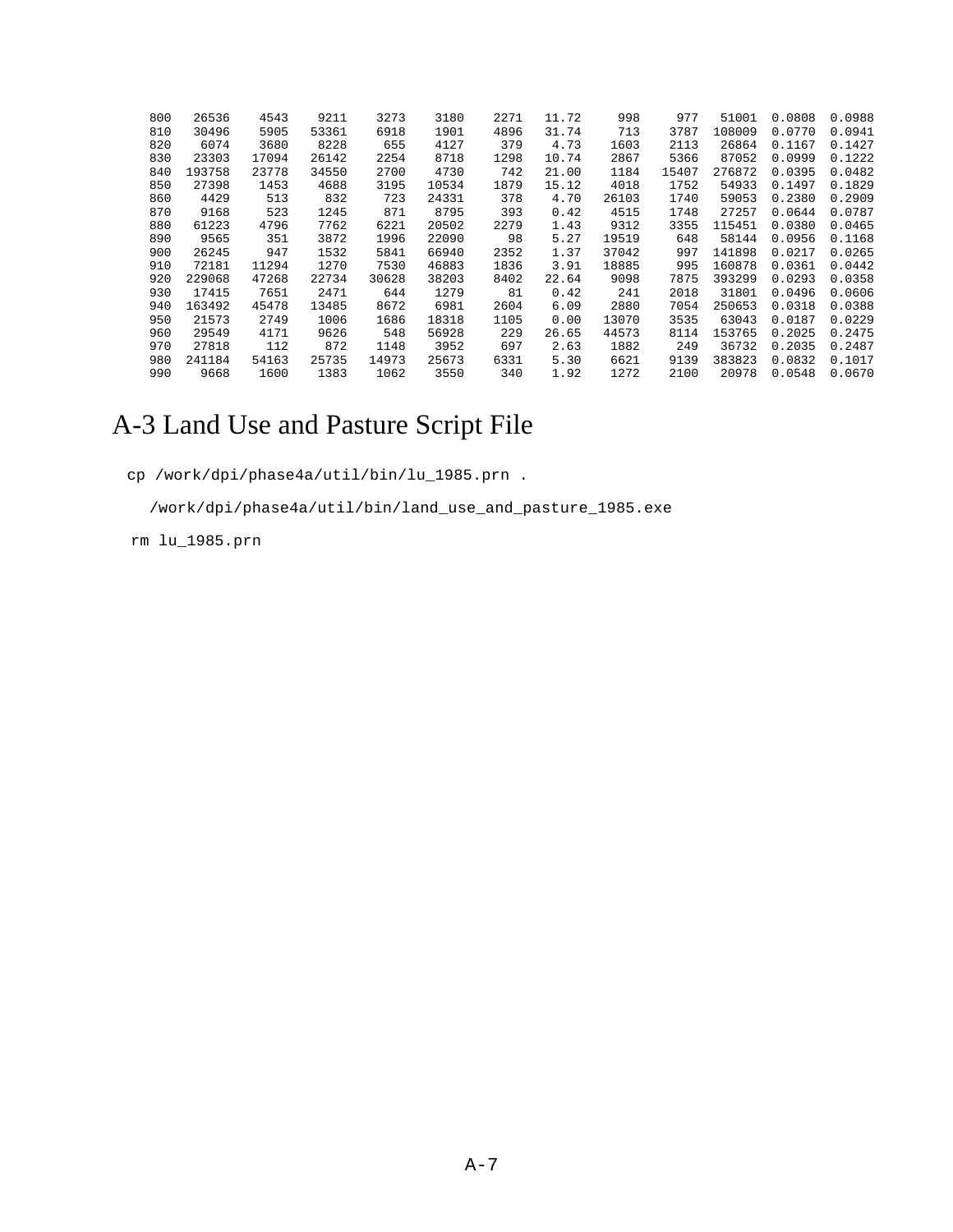# Attachment B

B-1 MASS-LINK Update Fortran Program B-2 MASS-LINK Data File Above Fall Line B-3 MASS-LINK Data File Below Fall Line B-4 MASS-LINK Data File Conowingo B-5 MASS-LINK Update Script File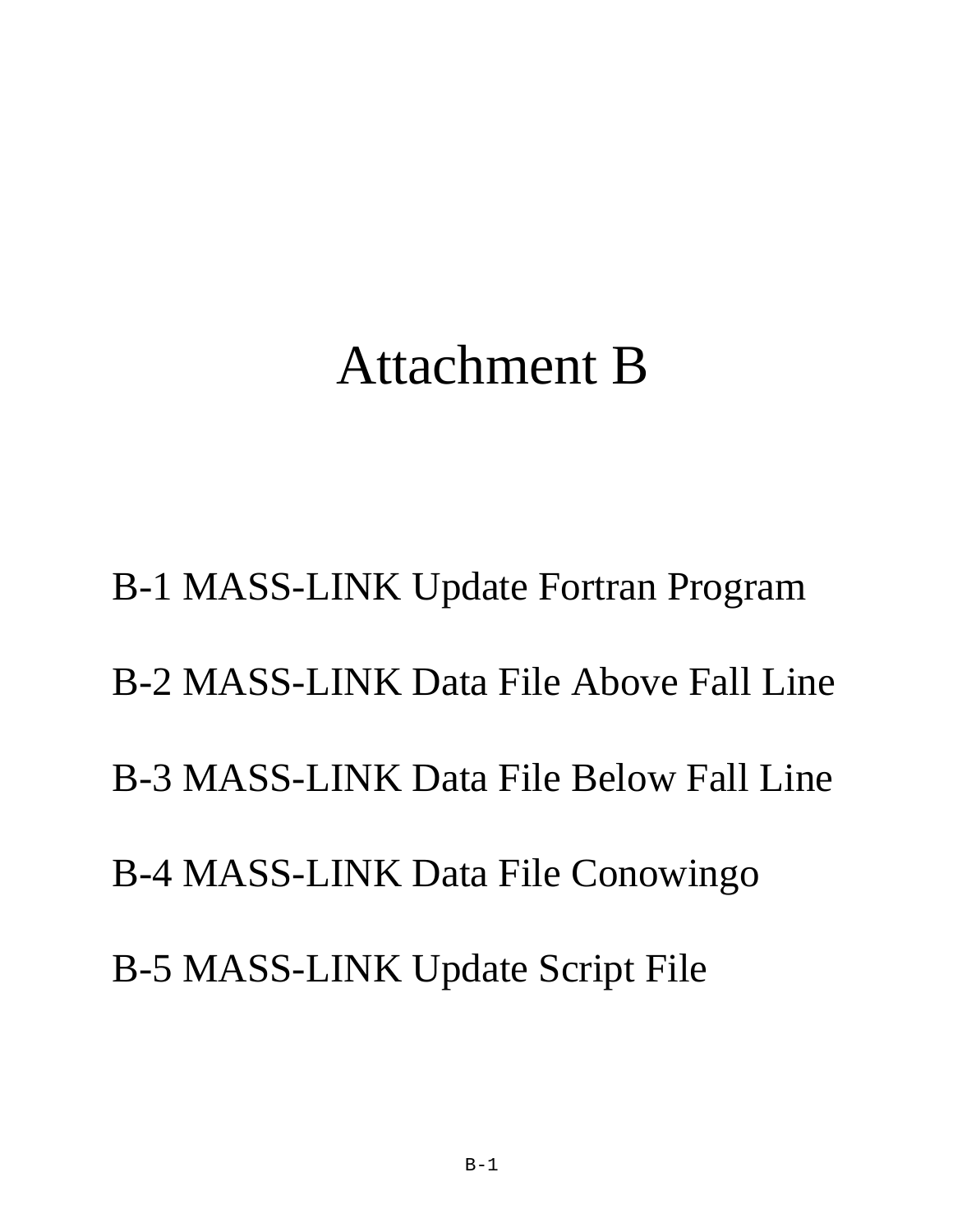# **B-1 MASS-LINK Update Fortran Program**

PROGRAM MLADD \*\*\*\*\*\*\*\*\*\*\*\*\*\*\*\*\*\*\*\*\*\*\*\*\*\*\*\*\*\*\*\*\*\*\*\*\*72\*\*\*\*\*\*\*\*\*72\*\*\*\*\*\*\*\*\*\*\*\*\*\*\*\*\*\*\*\*\*\* \*\* VARIABLE NAMES \*\*\*\*\*\*\*\*\*\*\*\*\*\*\*\*\*\*\*\* \*\*\*\*\*\*\*\*\* this program changes the mass links of above fall line basins \*\*\*\*\*\*\*\*\* so that each land use has its own mass link \*\*\*\*\*\*\*\* mass links are not shared between land uses or segments allowing \*\*\*\*\*\*\* different factors to be applied to each to simulate BMPs \*\*\*\*\*\*\*\* similar programs were used to change the below fall line and conowingo mass links CHARACTER\*25,FNAM DIMENSION JJSEG(3) CHARACTER\*90,LINE CHARACTER\*6,LTYPE CHARACTER\*50,TARGET \*\*\*\*\*\*\* read in file name and open source file, data file, and target file READ\*,FNAM OPEN(11,FILE=FNAM,STATUS='OLD') DO 50 I =  $1,22$  IF (FNAM(I:I).EQ.'\_') LAST=I-1 50 CONTINUE \*\*\*\*\*\*\* open data file and target file OPEN(12,FILE='aflmasslinks',STATUS='OLD') OPEN(13,FILE='ml'//FNAM,STATUS='NEW') READ(11,'(A90)')LINE \*\*\*\*\*\*\*\*\*\* read to ingrp DO WHILE (LINE(:9).NE.' INGRP') CALL RITE(LINE) READ(11,'(A90)')LINE END DO \*\*\*\*\*\*\* find the number of segments and the segment numbers  $T = 0$  DO WHILE (LINE(:9).NE.' END I') CALL RITE(LINE) READ(11,'(A90)')LINE IF ((LINE(7:12).EQ.'COPY ').OR.(LINE(7:12).EQ.'RCHRES')) THEN BACKSPACE 11  $T = T + 1$  READ(11,'(17X,I3)')JJSEG(I) END IF END DO INBASN=I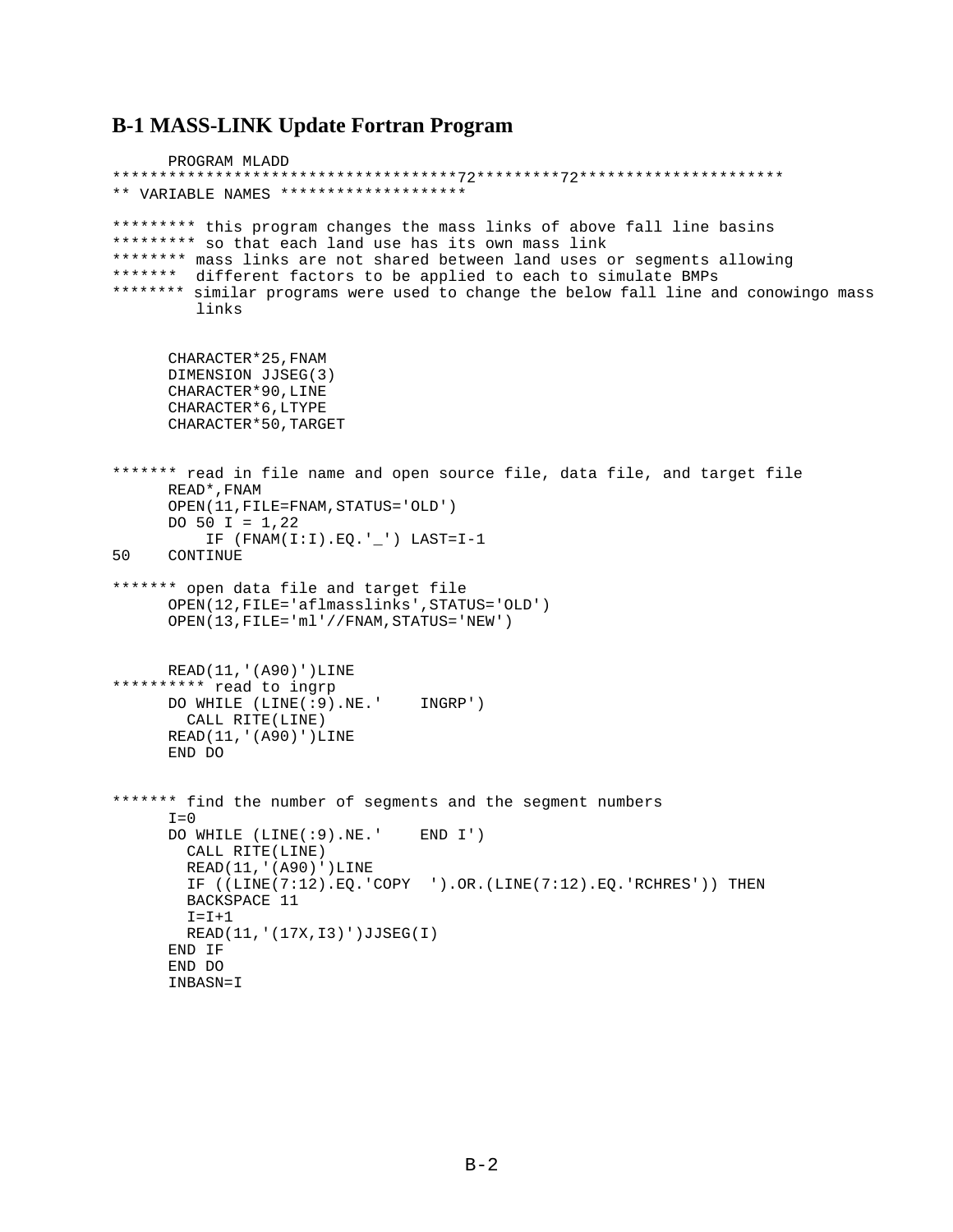```
DO 10 J=1,INBASN
         IF (JJSEG(J).EQ.235) JJSEG(J)=230
        IF (JJSEG(J).EQ.265) JJSEG(J)=260
         IF (JJSEG(J).EQ.175) JJSEG(J)=180
10 CONTINUE
******** read to schematic
      DO WHILE (LINE(:9).NE.'SCHEMATIC')
        CALL RITE(LINE)
        READ(11,'(A90)')LINE
       END DO
      DO WHILE (LINE(:6).NE.'PERLND')
     CALL RITE(LINE)
     READ(11,'(A90)')LINE
      END DO
      BACKSPACE 11
******** read land use type (eg PERLND), segment,
******** land use number (eg 1=FOREST), and the rest of the line
      READ(11,1000)LTYPE,JSEG,LUNUM,TARGET
      DO WHILE (LTYPE.NE.'RCHRES')
********* decide what land use to input
     DO 200 II = 1, INBASN
        IF (JSEG.EQ.(JJSEG(II)/10)) J=II
200 CONTINUE
      I = LUNUM
      IF (LTYPE.EQ.'IMPLND') I = LUNUM +3
********* if not a reach write land use type, segment land use number,
******* target reach and then name the new mass link number the same as the segment
     IF (LUNUM.NE.0) WRITE(13,2000)LTYPE,JSEG,LUNUM,
 + TARGET(:47),JSEG,I
       CONTINUE
        READ(11,'(A6)',ERR=100)LTYPE
        IF (LTYPE.EQ.'END SC') GOTO 222
        BACKSPACE 11
        READ(11,1000,ERR=100)LTYPE,JSEG,LUNUM,TARGET
      END DO
222 CONTINUE
      BACKSPACE 11
       DO WHILE (LINE(:9).NE.'MASS-LINK')
        READ(11,'(A90)')LINE
      CALL RITE(LINE)
       END DO
********* read to end of mass links, writing only RCHRES masslinks
      DO WHILE (LINE(:9).NE.'END MASS-')
        READ(11,'(A90)')LINE
```

```
B-3
```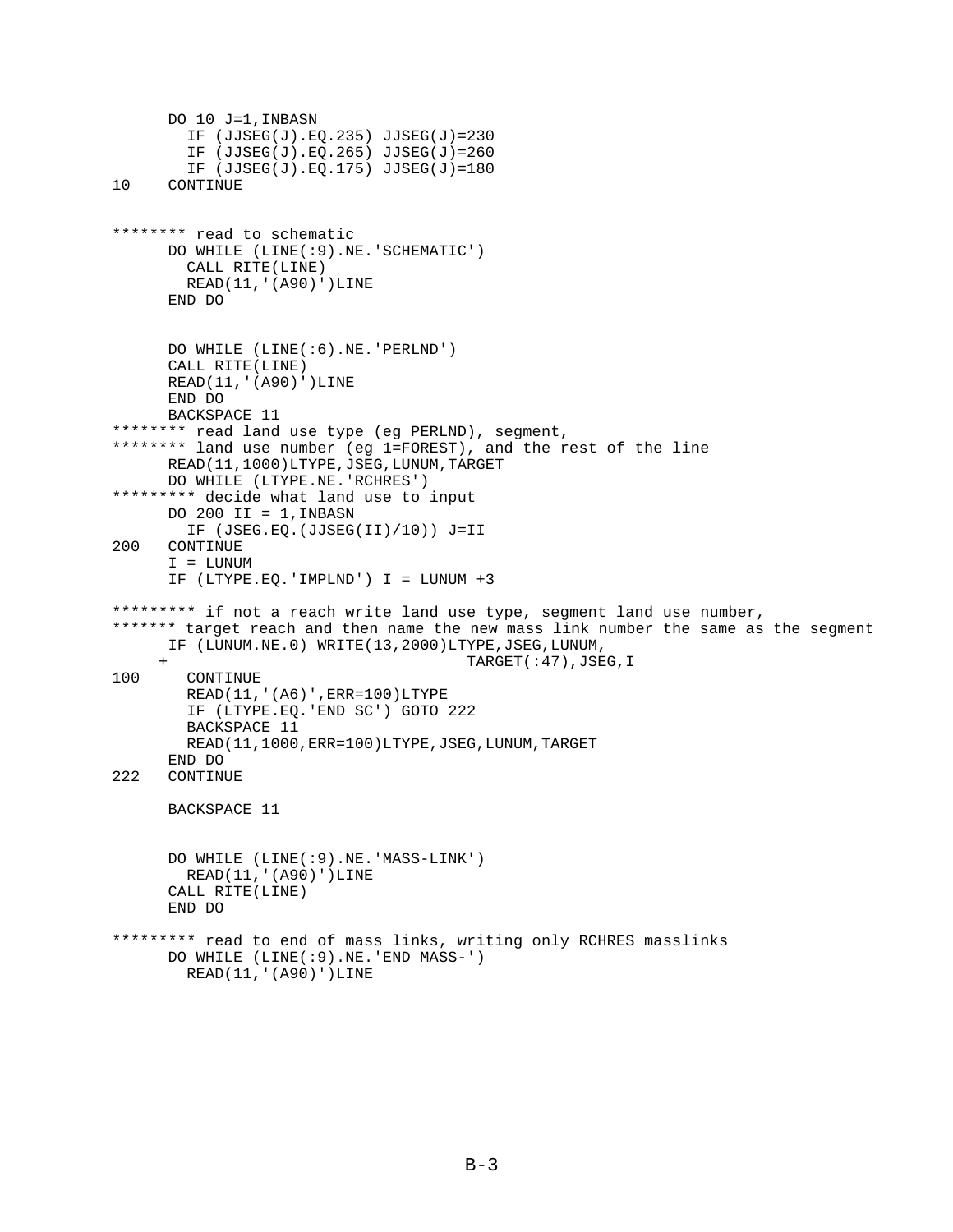```
 IF (LINE(:6).EQ.'RCHRES') THEN
           DO WHILE (LINE(3:11).NE.'MASS-LINK')
             BACKSPACE 11
            BACKSPACE 11
            READ(11,'(A90)')LINE
           END DO
           CALL RITE(LINE)
           DO WHILE (LINE(3:11).NE.'END MASS-')
            READ(11,'(A90)')LINE
           CALL RITE(LINE)
          END DO
         END IF
       END DO
********** read in mass links from mass link file from unit 12
     DO 555 I = 1, INBASN
         READ(12,'(A90)')LINE
         DO WHILE (LINE(:9).NE.'END MASS-')
           IF ((LINE(3:11).EQ.'MASS-LINK').OR.
      + (LINE(3:11).EQ.'END MASS-')) THEN
             WRITE(13,'(A17,I2,A1)')LINE(:17),JJSEG(I)/10,LINE(20:20)
           ELSE
             CALL RITE(LINE)
           END IF
          READ(12,'(A90)')LINE
         END DO
        REWIND 12
555 CONTINUE
      CALL RITE(LINE)
       DO WHILE (LINE(:7).NE.'END RUN')
        READ(11,'(A90)')LINE
        CALL RITE(LINE)
       END DO
1000 FORMAT(A6,1X,I2,I1,A50)
2000 FORMAT(A6,1X,I2,I1,A47,I2,I1)
3000 FORMAT(A6,1X,I2,I1,16X,17X,A17)
       END
       SUBROUTINE RITE(LINE)
         CHARACTER*90,LINE
           IF (LINE(:37).EQ.' ') THEN
            WRITE(13, * ) GOTO 2002
          END IF
           DO 1001 I=1,90
            IF (LINE(I:I).NE.' ') LAST = I
1001 CONTINUE
```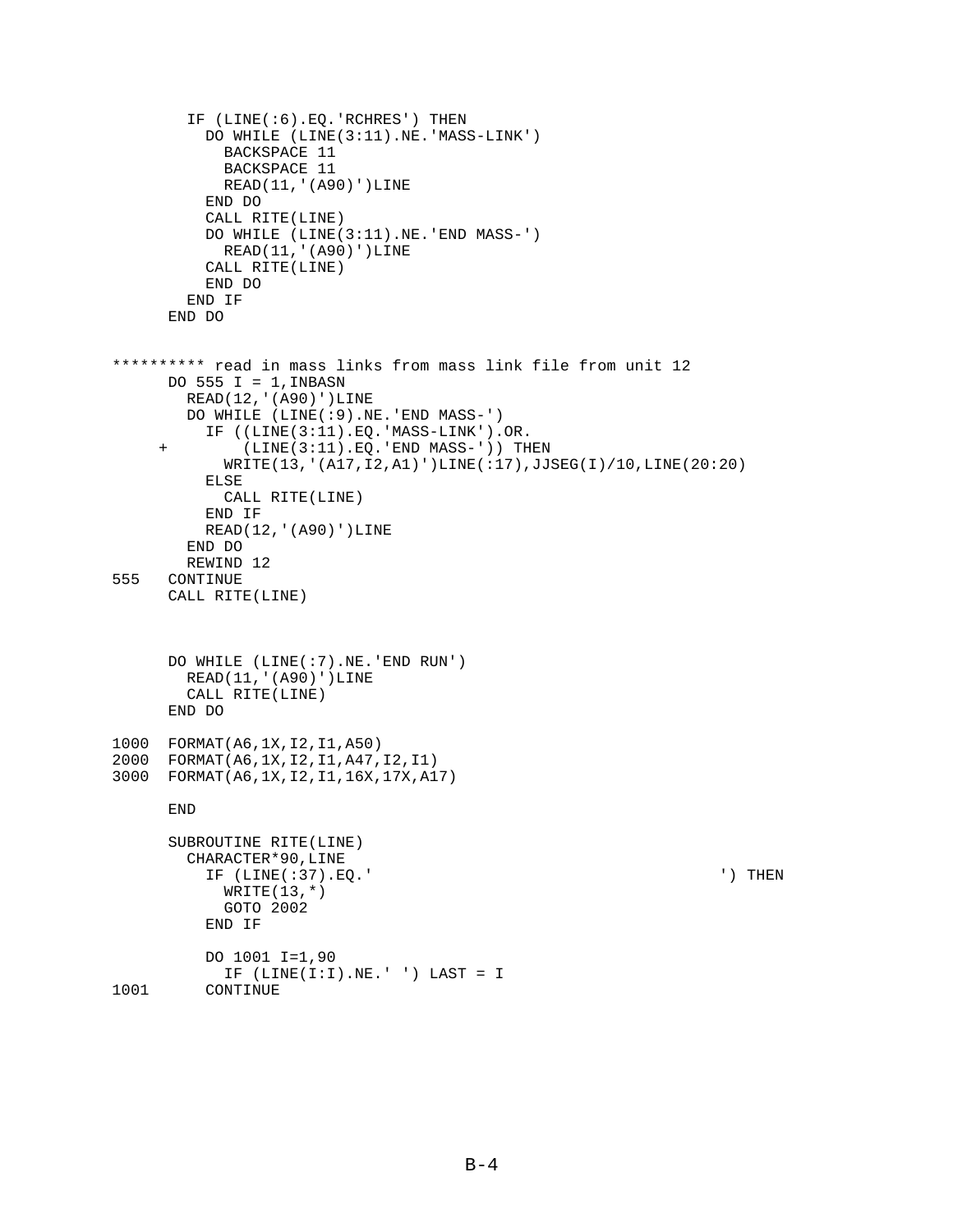WRITE(13,'(A)') LINE(:LAST) 2002 CONTINUE END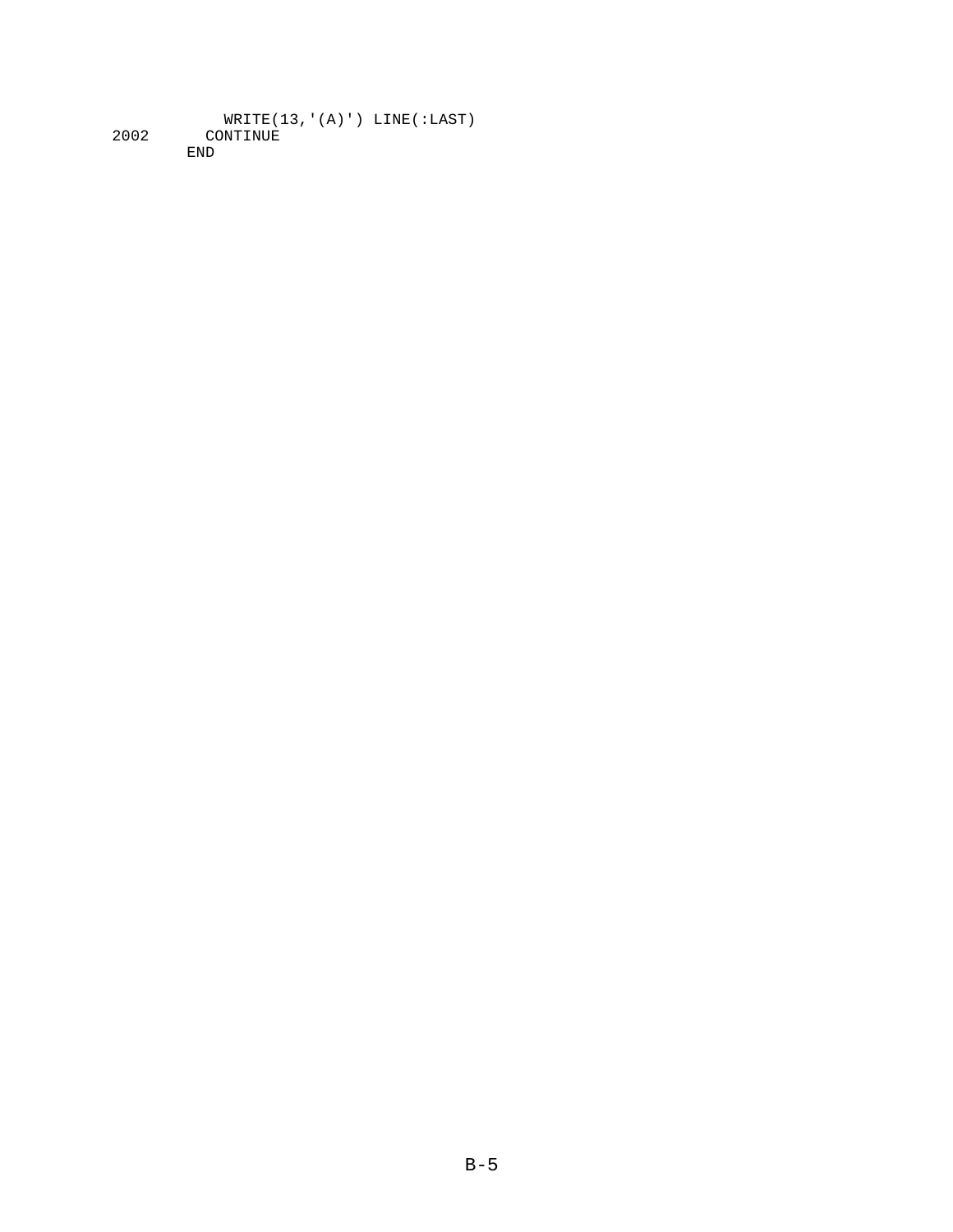# **B-2 MASS-LINK Data File Above Fall Line**

| ***** forest            |               |                     |              |                                                 |               |              |                                     |                |  |
|-------------------------|---------------|---------------------|--------------|-------------------------------------------------|---------------|--------------|-------------------------------------|----------------|--|
| MASS-LINK               |               | 1                   |              |                                                 |               |              |                                     |                |  |
| <srce></srce>           |               |                     |              | <-Grp> <-Member-><--Mult-->                     | <targ></targ> |              | <-Grp> <-Member-> ***               |                |  |
| <name></name>           |               |                     |              | <name> <name> # #&lt;-factor-&gt;</name></name> | $<$ Name $>$  |              | <name> <name> # # ***</name></name> |                |  |
| PERLND                  | PWATER PERO   |                     |              | 0.0833333                                       | <b>RCHRES</b> | INFLOW IVOL  |                                     |                |  |
| PERLND                  |               | SEDMNT SOSED        | 1            | 0.04                                            | RCHRES        | INFLOW ISED  |                                     | $\mathbf{1}$   |  |
| PERLND                  | SEDMNT SOSED  |                     | 1            | 0.69                                            | RCHRES        | INFLOW ISED  |                                     | 2              |  |
| PERLND                  | SEDMNT SOSED  |                     | $\mathbf{1}$ | 0.27                                            | <b>RCHRES</b> | INFLOW ISED  |                                     | 3              |  |
| PERLND                  | PWTGAS POHT   |                     |              |                                                 | <b>RCHRES</b> | INFLOW IHEAT |                                     |                |  |
| PERLND                  | PWTGAS PODOXM |                     |              |                                                 | <b>RCHRES</b> | INFLOW OXIF  |                                     | 1              |  |
|                         |               |                     |              |                                                 |               |              |                                     |                |  |
| PERLND                  | <b>NITR</b>   | PONO3               |              |                                                 | <b>RCHRES</b> | INFLOW NUIF1 |                                     | 1              |  |
| PERLND                  | NITR          | TSAMS               | 1            |                                                 | RCHRES        | INFLOW NUIF1 |                                     | 2              |  |
| PERLND                  | NITR          | TSAMS               | 5            |                                                 | RCHRES        | INFLOW NUIF1 |                                     | 2              |  |
| PERLND                  | NITR          | SSAMS               | 3            |                                                 | <b>RCHRES</b> | INFLOW NUIF1 |                                     | 2              |  |
| PERLND                  | NITR          | SEDN                | 2            | 0.70                                            | <b>RCHRES</b> | INFLOW NUIF2 |                                     | 2 <sub>1</sub> |  |
| PERLND                  | NITR          | SEDN                | 2            | 0.30                                            | <b>RCHRES</b> | INFLOW NUIF2 |                                     | 3 <sub>1</sub> |  |
|                         |               |                     |              |                                                 |               |              |                                     |                |  |
| PERLND                  | POUAL         | POOUAL 1            |              |                                                 | <b>RCHRES</b> | INFLOW NUIF1 |                                     | 4              |  |
| PERLND                  | NITR          | TSSLN               | 1            | 18.9                                            | RCHRES        | INFLOW OXIF  |                                     | 2              |  |
| PERLND                  | NITR          | <b>TSSLN</b>        | 5            | 18.9                                            | <b>RCHRES</b> | INFLOW OXIF  |                                     | 2              |  |
| PERLND                  | NITR          | SSSLN               | 3            | 18.9                                            | <b>RCHRES</b> | INFLOW OXIF  |                                     | 2              |  |
| PERLND                  | NITR          | SEDN                | 1            | 18.9                                            | <b>RCHRES</b> | INFLOW OXIF  |                                     | 2              |  |
|                         |               |                     |              |                                                 |               |              |                                     |                |  |
| PERLND                  | NITR          | TSSRN               | 1            |                                                 | RCHRES        | INFLOW PKIF  |                                     | 3              |  |
| PERLND                  | NITR          | TSSRN               | 5            |                                                 | RCHRES        | INFLOW PKIF  |                                     | 3              |  |
| PERLND                  | NITR          | SSSRN               | 3            |                                                 | <b>RCHRES</b> | INFLOW PKIF  |                                     | 3              |  |
| PERLND                  | NITR          | SEDN                | 3            |                                                 | <b>RCHRES</b> | INFLOW PKIF  |                                     | 3              |  |
|                         |               |                     |              |                                                 |               |              |                                     |                |  |
| PERLND                  | PQUAL         | POQUAL 2            |              | 0.0037                                          | RCHRES        | INFLOW PKIF  |                                     | 4              |  |
| PERLND<br>END MASS-LINK | PQUAL         | POQUAL 2<br>1       |              | 0.6                                             | RCHRES        | INFLOW PKIF  |                                     | 5              |  |
| ***** hitil             |               |                     |              |                                                 |               |              |                                     |                |  |
| MASS-LINK               |               | 2                   |              |                                                 |               |              |                                     |                |  |
| <srce></srce>           |               |                     |              | <-Grp> <-Member-><--Mult-->                     | <targ></targ> |              | <-Grp> <-Member-> ***               |                |  |
|                         |               |                     |              |                                                 |               |              | <name> <name> # # ***</name></name> |                |  |
| $<$ Name $>$            |               |                     |              | <name> <name> # #&lt;-factor-&gt;</name></name> | $<$ Name $>$  |              |                                     |                |  |
| PERLND                  | PWATER PERO   |                     |              | 0.0833333                                       | <b>RCHRES</b> | INFLOW IVOL  |                                     |                |  |
| PERLND                  |               | SEDMNT SOSED 1      |              | 0.04                                            | <b>RCHRES</b> | INFLOW ISED  |                                     | $\mathbf{1}$   |  |
| PERLND                  |               | SEDMNT SOSED 1 0.69 |              |                                                 | RCHRES        | INFLOW ISED  |                                     | 2              |  |
| PERLND                  |               | SEDMNT SOSED 1      |              | 0.27                                            | RCHRES        | INFLOW ISED  |                                     | 3              |  |
|                         |               |                     |              |                                                 |               |              |                                     |                |  |
| PERLND                  | PWTGAS POHT   |                     |              |                                                 | RCHRES        | INFLOW IHEAT |                                     |                |  |
| PERLND                  | PWTGAS PODOXM |                     |              |                                                 | <b>RCHRES</b> | INFLOW OXIF  |                                     | 1              |  |
|                         |               |                     |              |                                                 |               |              |                                     |                |  |
| PERLND                  | NITR          | PONO3               |              |                                                 | RCHRES        | INFLOW NUIF1 |                                     | 1              |  |
|                         |               |                     |              |                                                 |               |              |                                     |                |  |
| PERLND                  | NITR          | TSAMS               | 1            |                                                 | RCHRES        | INFLOW NUIF1 |                                     | 2              |  |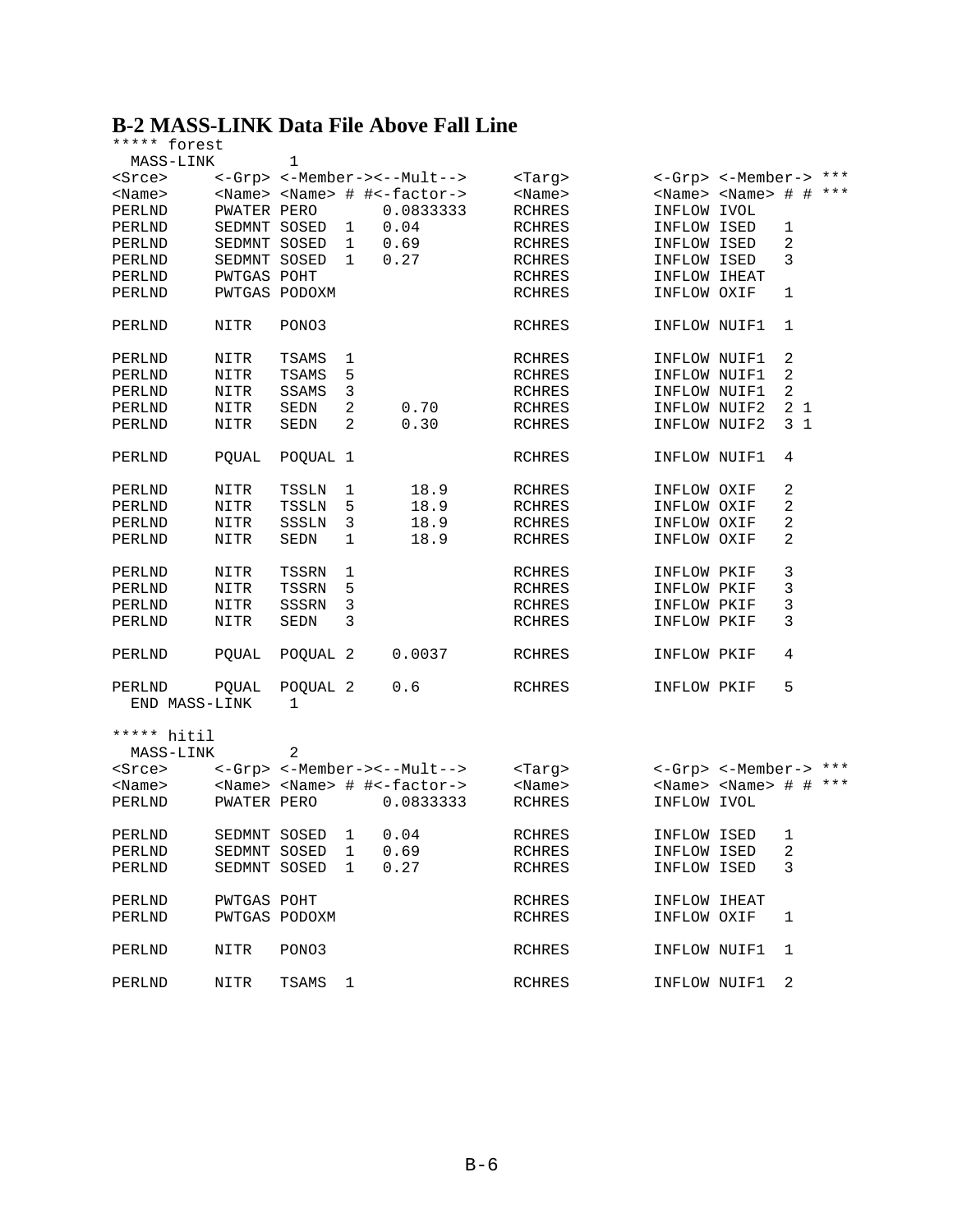| PERLND         | NITR         | <b>TSAMS</b>  | 5              |                                                 | <b>RCHRES</b> | INFLOW NUIF1                    | 2              |    |       |
|----------------|--------------|---------------|----------------|-------------------------------------------------|---------------|---------------------------------|----------------|----|-------|
| PERLND         | NITR         | SSAMS         | 3              |                                                 | <b>RCHRES</b> | INFLOW NUIF1                    | $\overline{a}$ |    |       |
| PERLND         | NITR         | <b>SEDN</b>   | 2              | 0.70                                            | RCHRES        | INFLOW NUIF2                    | 2 <sub>1</sub> |    |       |
| PERLND         | <b>NITR</b>  | <b>SEDN</b>   | 2              | 0.30                                            | <b>RCHRES</b> | INFLOW NUIF2                    | 3 <sub>1</sub> |    |       |
| PERLND         | PHOS         | TSP4S         | 1              |                                                 | <b>RCHRES</b> | INFLOW NUIF1                    | 4              |    |       |
| PERLND         | PHOS         | TSP4S         | 5              |                                                 | <b>RCHRES</b> | INFLOW NUIF1                    | 4              |    |       |
| PERLND         | PHOS         | SSP4S         | 3              |                                                 | <b>RCHRES</b> | INFLOW NUIF1                    | 4              |    |       |
| PERLND         | PHOS         | SEDP          | 2              | .70                                             | <b>RCHRES</b> | INFLOW NUIF2                    | 2 <sub>2</sub> |    |       |
| PERLND         | PHOS         | SEDP          | $\overline{2}$ | .30                                             | <b>RCHRES</b> | INFLOW NUIF2                    | 3              | -2 |       |
|                |              |               |                |                                                 |               |                                 |                |    |       |
| PERLND         | POUAL        | POQUAL 1      |                | 0.30                                            | <b>RCHRES</b> | INFLOW OXIF                     | 2              |    |       |
| PERLND         | POUAL        | POQUAL 1      |                | 0.037                                           | RCHRES        | INFLOW PKIF                     | 3              |    |       |
| PERLND         | NITR         | SEDN          | 1              |                                                 | <b>RCHRES</b> | INFLOW PKIF                     | 3              |    |       |
| PERLND         | PHOS         | SEDP          | $\mathbf{1}$   |                                                 | RCHRES        | INFLOW PKIF                     | 4              |    |       |
| PERLND         | PQUAL        | POQUAL 1      |                | 0.0037                                          | <b>RCHRES</b> | INFLOW PKIF                     | 4              |    |       |
| PERLND         | POUAL        | POQUAL 1      |                | 0.6                                             | RCHRES        | INFLOW PKIF                     | 5              |    |       |
| END MASS-LINK  |              | 2             |                |                                                 |               |                                 |                |    |       |
| *****<br>lotil |              |               |                |                                                 |               |                                 |                |    |       |
| MASS-LINK      |              | 3             |                |                                                 |               |                                 |                |    |       |
| <srce></srce>  |              |               |                | <-Grp> <-Member-><--Mult-->                     | <tarq></tarq> | <-Grp> <-Member-> ***           |                |    |       |
| $<$ Name $>$   |              |               |                | <name> <name> # #&lt;-factor-&gt;</name></name> | $<$ Name $>$  | <name> <name> # #</name></name> |                |    | $***$ |
| PERLND         | PWATER PERO  |               |                | 0.0833333                                       | <b>RCHRES</b> | INFLOW IVOL                     |                |    |       |
|                |              |               |                |                                                 |               |                                 |                |    |       |
| PERLND         | SEDMNT SOSED |               | 1              | 0.04                                            | <b>RCHRES</b> | INFLOW ISED                     | $\mathbf{1}$   |    |       |
| PERLND         | SEDMNT SOSED |               | $\mathbf 1$    | 0.69                                            | <b>RCHRES</b> | INFLOW ISED                     | 2              |    |       |
| PERLND         | SEDMNT SOSED |               | 1              | 0.27                                            | <b>RCHRES</b> | INFLOW ISED                     | 3              |    |       |
| PERLND         | PWTGAS POHT  |               |                |                                                 | <b>RCHRES</b> | INFLOW IHEAT                    |                |    |       |
| PERLND         |              | PWTGAS PODOXM |                |                                                 | <b>RCHRES</b> | INFLOW OXIF                     | 1              |    |       |
|                |              |               |                |                                                 |               |                                 |                |    |       |
| PERLND         | NITR         | PONO3         |                |                                                 | <b>RCHRES</b> | INFLOW NUIF1                    | 1              |    |       |
| PERLND         | NITR         | TSAMS         | 1              |                                                 | RCHRES        | INFLOW NUIF1                    | 2              |    |       |
| PERLND         | NITR         | TSAMS         | 5              |                                                 | <b>RCHRES</b> | INFLOW NUIF1                    | $\sqrt{2}$     |    |       |
| PERLND         | NITR         | SSAMS         | 3              |                                                 | RCHRES        | INFLOW NUIF1                    | $\sqrt{2}$     |    |       |
| PERLND         | NITR         | SEDN          | $\sqrt{2}$     | 0.70                                            | <b>RCHRES</b> | INFLOW NUIF2                    | 21             |    |       |
| PERLND         | NITR         | SEDN          | 2              | 0.30                                            | <b>RCHRES</b> | INFLOW NUIF2                    | 3 <sub>1</sub> |    |       |
| PERLND         | PHOS         | TSP4S         | 1              |                                                 | RCHRES        | INFLOW NUIF1                    | 4              |    |       |
| PERLND         | PHOS         | TSP4S         | 5              |                                                 | <b>RCHRES</b> | INFLOW NUIF1                    | $\,4$          |    |       |
| PERLND         | PHOS         | SSP4S         | 3              |                                                 | <b>RCHRES</b> | INFLOW NUIF1                    | 4              |    |       |
| PERLND         | PHOS         | SEDP          | $\overline{2}$ | .70                                             | RCHRES        | INFLOW NUIF2                    | 2 <sub>2</sub> |    |       |
| PERLND         | PHOS         | SEDP          | 2              | .30                                             | RCHRES        | INFLOW NUIF2                    | 3 <sub>2</sub> |    |       |
|                |              |               |                |                                                 |               |                                 |                |    |       |
| PERLND         | POUAL        | POQUAL 1      |                | 0.30                                            | RCHRES        | INFLOW OXIF                     | 2              |    |       |
| PERLND         | <b>POUAL</b> | POQUAL 1      |                | 0.037                                           | RCHRES        | INFLOW PKIF                     | 3              |    |       |
| PERLND         | NITR         | SEDN          | 1              |                                                 | RCHRES        | INFLOW PKIF                     | 3              |    |       |
| PERLND         | PHOS         | SEDP          | $\mathbf{1}$   |                                                 | <b>RCHRES</b> | INFLOW PKIF                     | 4              |    |       |
| PERLND         | POUAL        | POQUAL 1      |                | 0.0037                                          | RCHRES        | INFLOW PKIF                     | 4              |    |       |
| PERLND         | <b>POUAL</b> | POQUAL 1      |                | 0.6                                             | <b>RCHRES</b> | INFLOW PKIF                     | 5              |    |       |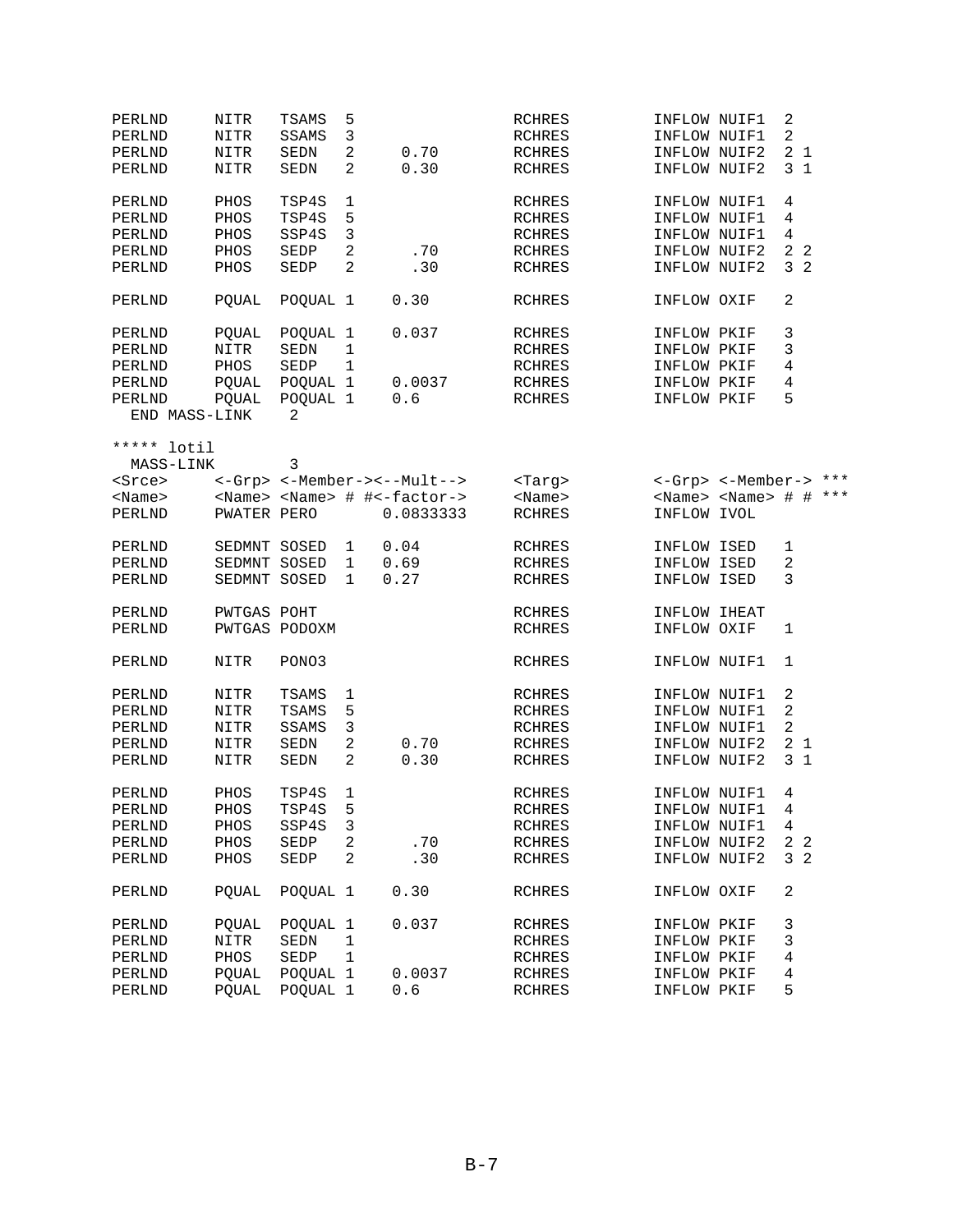|                         | ***** pasture                |                     |              |                                                 |                                |                             |                                     |                |       |
|-------------------------|------------------------------|---------------------|--------------|-------------------------------------------------|--------------------------------|-----------------------------|-------------------------------------|----------------|-------|
| MASS-LINK               |                              | 4                   |              |                                                 |                                |                             |                                     |                |       |
| <srce></srce>           |                              |                     |              | <-Grp> <-Member-><--Mult-->                     | <targ></targ>                  |                             | <-Grp> <-Member-> ***               |                |       |
| $<$ Name $>$            |                              |                     |              | <name> <name> # #&lt;-factor-&gt;</name></name> | $<$ Name $>$                   |                             | <name> <name> # # ***</name></name> |                |       |
| PERLND                  | PWATER PERO                  |                     |              | 0.0833333                                       | <b>RCHRES</b>                  | INFLOW IVOL                 |                                     |                |       |
| PERLND                  | SEDMNT SOSED                 |                     | 1            | 0.04                                            | RCHRES                         | INFLOW ISED                 |                                     | 1              |       |
| PERLND                  | SEDMNT SOSED                 |                     | 1            | 0.69                                            | RCHRES                         | INFLOW ISED                 |                                     | 2              |       |
| PERLND                  | SEDMNT SOSED                 |                     | $\mathbf{1}$ | 0.27                                            | <b>RCHRES</b>                  | INFLOW ISED                 |                                     | 3              |       |
| PERLND                  | PWTGAS POHT                  |                     |              |                                                 | <b>RCHRES</b>                  | INFLOW IHEAT                |                                     |                |       |
| PERLND                  | PWTGAS PODOXM                |                     |              |                                                 | <b>RCHRES</b>                  | INFLOW OXIF                 |                                     | 1              |       |
| PERLND                  | NITR                         | PONO3               |              |                                                 | <b>RCHRES</b>                  | INFLOW NUIF1                |                                     | 1              |       |
| PERLND                  | NITR                         | TSAMS               | 1            |                                                 | RCHRES                         | INFLOW NUIF1                |                                     | 2              |       |
| PERLND                  | NITR                         | TSAMS               | 5            |                                                 | <b>RCHRES</b>                  | INFLOW NUIF1                |                                     | 2              |       |
| PERLND                  | NITR                         | SSAMS               | 3            |                                                 | <b>RCHRES</b>                  | INFLOW NUIF1                |                                     | 2              |       |
| PERLND                  | NITR                         | SEDN                | 2            | 0.70                                            | RCHRES                         | INFLOW NUIF2                |                                     | 21             |       |
| PERLND                  | NITR                         | SEDN                | 2            | 0.30                                            | <b>RCHRES</b>                  | INFLOW NUIF2                |                                     | 3 <sub>1</sub> |       |
| PERLND                  | POUAL                        | POQUAL 1            |              |                                                 | <b>RCHRES</b>                  | INFLOW NUIF1                |                                     | 4              |       |
| PERLND                  | PQUAL                        | POQUAL 2            |              | 0.037                                           | RCHRES                         | INFLOW PKIF                 |                                     | 3              |       |
| PERLND                  | POUAL                        | POQUAL 2            |              | 0.0037                                          | RCHRES                         | INFLOW PKIF                 |                                     | 4              |       |
| PERLND                  | PQUAL                        | POQUAL 2            |              | 0.6                                             | RCHRES                         | INFLOW PKIF                 |                                     | 5              |       |
| PERLND<br>END MASS-LINK | POUAL                        | POQUAL 2<br>4       |              | 0.3                                             | <b>RCHRES</b>                  | INFLOW OXIF                 |                                     | 2              |       |
|                         |                              |                     |              |                                                 |                                |                             |                                     |                |       |
|                         |                              |                     |              |                                                 |                                |                             |                                     |                |       |
| ***** P urban           |                              |                     |              |                                                 |                                |                             |                                     |                |       |
| MASS-LINK               |                              | 5                   |              |                                                 |                                |                             |                                     |                | $***$ |
| <srce></srce>           |                              |                     |              | <-Grp> <-Member-><--Mult-->                     | <tarq></tarq>                  |                             | <-Grp> <-Member->                   |                |       |
| <name></name>           |                              |                     |              | <name> <name> # #&lt;-factor-&gt;</name></name> | $<$ Name $>$                   |                             | <name> <name> # # ***</name></name> |                |       |
| PERLND                  | PWATER PERO                  |                     |              | 0.0833333                                       | <b>RCHRES</b>                  | INFLOW IVOL                 |                                     |                |       |
| PERLND                  | SEDMNT SOSED                 |                     | 1            | 0.04                                            | <b>RCHRES</b>                  | INFLOW ISED                 |                                     | 1              |       |
| PERLND                  | SEDMNT SOSED                 |                     | 1            | 0.69                                            | <b>RCHRES</b>                  | INFLOW ISED                 |                                     | 2              |       |
| PERLND                  | SEDMNT SOSED                 |                     | 1            | 0.27                                            | <b>RCHRES</b>                  | INFLOW ISED                 |                                     | 3              |       |
| PERLND<br>PERLND        | PWTGAS POHT<br>PWTGAS PODOXM |                     |              |                                                 | <b>RCHRES</b><br><b>RCHRES</b> | INFLOW IHEAT<br>INFLOW OXIF |                                     | 1              |       |
| PERLND                  | NITR                         | PONO3               |              |                                                 | <b>RCHRES</b>                  | INFLOW NUIF1                |                                     | 1              |       |
| PERLND                  | NITR                         | TSAMS               | ı            |                                                 | RCHRES                         | INFLOW NUIF1                |                                     | 2              |       |
| PERLND                  | NITR                         | TSAMS               | 5            |                                                 | <b>RCHRES</b>                  | INFLOW NUIF1                |                                     | 2              |       |
| PERLND                  | NITR                         | SSAMS               | 3            |                                                 | RCHRES                         | INFLOW NUIF1                |                                     | 2              |       |
| PERLND                  | NITR                         | SEDN                | 2            | 0.70                                            | <b>RCHRES</b>                  | INFLOW NUIF2                |                                     | 21             |       |
| PERLND                  | NITR                         | SEDN                | 2            | 0.30                                            | <b>RCHRES</b>                  | INFLOW NUIF2                |                                     | 3 <sub>1</sub> |       |
| PERLND                  | POUAL                        | POQUAL 1            |              |                                                 | <b>RCHRES</b>                  | INFLOW NUIF1                |                                     | 4              |       |
| PERLND                  | POUAL                        | POOUAL <sub>2</sub> |              | 0.037                                           | <b>RCHRES</b>                  | INFLOW PKIF                 |                                     | 3              |       |
| PERLND                  | <b>POUAL</b>                 | POQUAL 2            |              | 0.0037                                          | <b>RCHRES</b>                  | INFLOW PKIF                 |                                     | 4              |       |
| PERLND                  | POUAL                        | POQUAL 2            |              | 0.6                                             | <b>RCHRES</b>                  | INFLOW PKIF                 |                                     | 5              |       |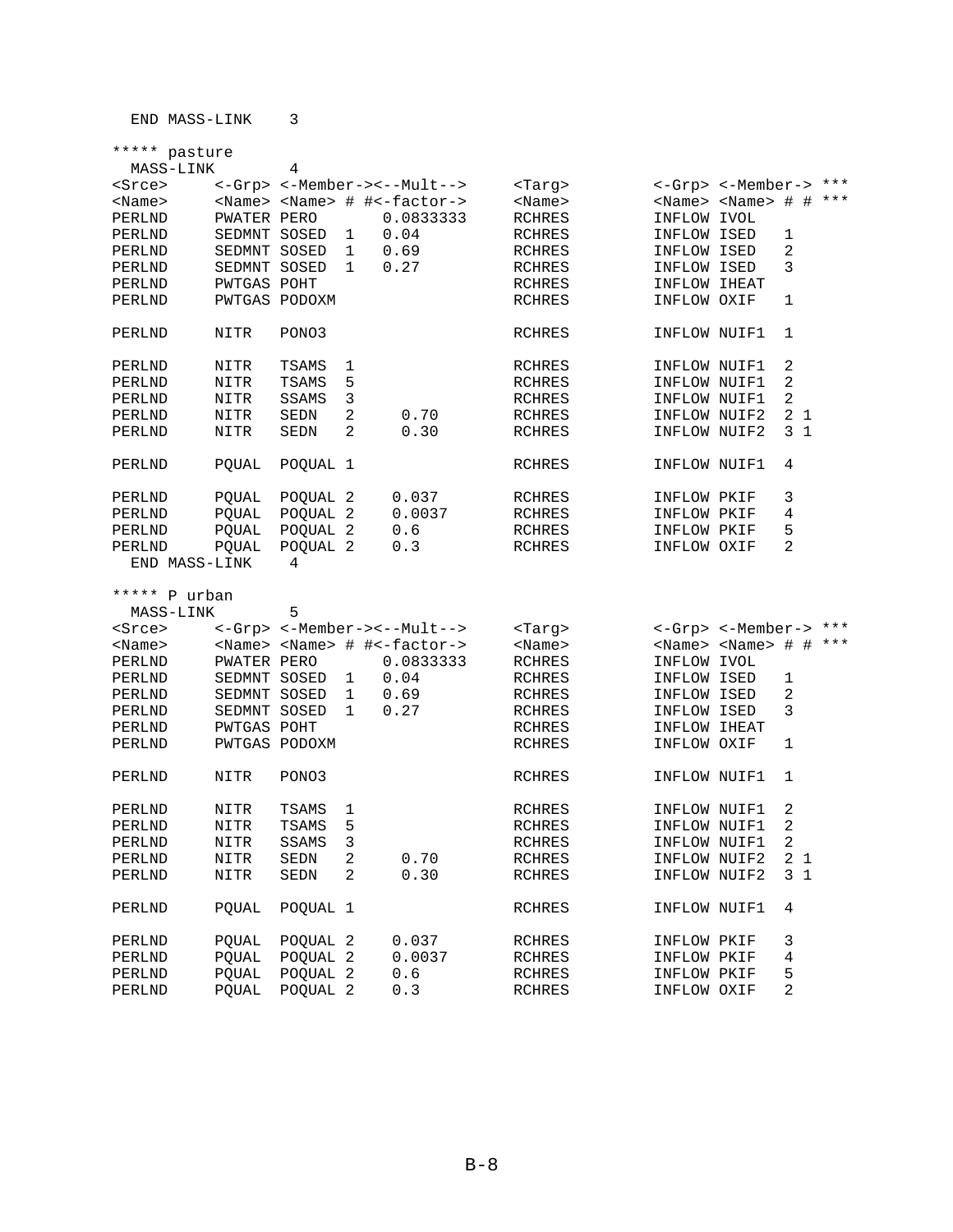END MASS-LINK 7

| MASS-LINK         |              | 6                   |                |                                                 |               |              |                                     |                |  |
|-------------------|--------------|---------------------|----------------|-------------------------------------------------|---------------|--------------|-------------------------------------|----------------|--|
| <srce></srce>     |              |                     |                | <-Grp> <-Member-><--Mult-->                     | <targ></targ> |              | <-Grp> <-Member-> ***               |                |  |
| $<$ Name $>$      |              |                     |                | <name> <name> # #&lt;-factor-&gt;</name></name> | <name></name> |              | <name> <name> # # ***</name></name> |                |  |
| PERLND            | PWATER PERO  |                     |                | 0.0833333                                       | <b>RCHRES</b> | INFLOW IVOL  |                                     |                |  |
|                   |              |                     |                |                                                 |               |              |                                     |                |  |
| PERLND            | SEDMNT SOSED |                     | 1              | 0.04                                            | <b>RCHRES</b> | INFLOW ISED  |                                     | 1              |  |
| PERLND            | SEDMNT SOSED |                     | $\mathbf{1}$   | 0.69                                            | RCHRES        | INFLOW ISED  |                                     | 2              |  |
| PERLND            | SEDMNT SOSED |                     | $\mathbf{1}$   | 0.27                                            | RCHRES        | INFLOW ISED  |                                     | 3              |  |
|                   |              |                     |                |                                                 |               |              |                                     |                |  |
| PERLND            | PWTGAS POHT  |                     |                |                                                 | RCHRES        | INFLOW IHEAT |                                     |                |  |
| PERLND            |              | PWTGAS PODOXM       |                |                                                 | <b>RCHRES</b> | INFLOW OXIF  |                                     | 1              |  |
|                   |              |                     |                |                                                 |               |              |                                     |                |  |
|                   |              |                     |                |                                                 |               |              |                                     |                |  |
| PERLND            | NITR         | PONO3               |                |                                                 | <b>RCHRES</b> | INFLOW NUIF1 |                                     | 1              |  |
|                   |              |                     |                |                                                 |               |              |                                     |                |  |
| PERLND            | NITR         | TSAMS               | 1              |                                                 | <b>RCHRES</b> | INFLOW NUIF1 |                                     | 2              |  |
| PERLND            | NITR         | TSAMS               | 5              |                                                 | RCHRES        | INFLOW NUIF1 |                                     | 2              |  |
| PERLND            | NITR         | SSAMS               | 3              |                                                 | RCHRES        | INFLOW NUIF1 |                                     | 2              |  |
| PERLND            | <b>NITR</b>  | <b>SEDN</b>         | 2              | 0.70                                            | <b>RCHRES</b> | INFLOW NUIF2 |                                     | 2 <sub>1</sub> |  |
| PERLND            | NITR         | SEDN                | 2              | 0.30                                            | RCHRES        | INFLOW NUIF2 |                                     | 3 <sub>1</sub> |  |
|                   |              |                     |                |                                                 |               |              |                                     |                |  |
| PERLND            | PHOS         | TSP4S               | 1              |                                                 | RCHRES        | INFLOW NUIF1 |                                     | 4              |  |
| PERLND            | PHOS         | TSP4S               | 5              |                                                 | RCHRES        | INFLOW NUIF1 |                                     | 4              |  |
| PERLND            | PHOS         | SSP4S               | 3              |                                                 | RCHRES        | INFLOW NUIF1 |                                     | 4              |  |
| PERLND            | PHOS         | SEDP                | $\overline{2}$ | .70                                             | RCHRES        | INFLOW NUIF2 |                                     | 2 <sub>2</sub> |  |
| PERLND            | PHOS         | SEDP                | 2              | .30                                             | <b>RCHRES</b> | INFLOW NUIF2 |                                     | 32             |  |
|                   |              |                     |                |                                                 |               |              |                                     |                |  |
| PERLND            | PQUAL        | POQUAL 1            |                | 0.30                                            | <b>RCHRES</b> | INFLOW OXIF  |                                     | 2              |  |
|                   |              |                     |                |                                                 |               |              |                                     |                |  |
| PERLND            | PQUAL        | POQUAL 1            |                | 0.037                                           | RCHRES        | INFLOW PKIF  |                                     | 3              |  |
| PERLND            | NITR         | SEDN                | 1              |                                                 | RCHRES        | INFLOW PKIF  |                                     | 3              |  |
| PERLND            | PHOS         | SEDP                | 1              |                                                 | RCHRES        | INFLOW PKIF  |                                     | 4              |  |
| PERLND            | PQUAL        | POQUAL 1            |                | 0.0037                                          | RCHRES        | INFLOW PKIF  |                                     | 4              |  |
| PERLND            | PQUAL        | POOUAL <sub>1</sub> |                | 0.6                                             | RCHRES        | INFLOW PKIF  |                                     | 5              |  |
| END MASS-LINK     |              | 6                   |                |                                                 |               |              |                                     |                |  |
|                   |              |                     |                |                                                 |               |              |                                     |                |  |
|                   |              |                     |                |                                                 |               |              |                                     |                |  |
| *****Animal Waste |              |                     |                |                                                 |               |              |                                     |                |  |
| MASS-LINK         |              | 7                   |                |                                                 |               |              |                                     |                |  |
| <srce></srce>     |              |                     |                | <-Grp> <-Member-><--Mult-->                     | <tarq></tarq> |              | <-Grp> <-Member-> ***               |                |  |
| <name></name>     |              |                     |                | <name> <name> # #&lt;-factor-&gt;</name></name> | <name></name> |              | <name> <name> # # ***</name></name> |                |  |
| IMPLND            | IWATER SURO  |                     |                | 0.0833333                                       | RCHRES        | INFLOW IVOL  |                                     |                |  |
| IMPLND            | IWTGAS SOHT  |                     |                |                                                 | RCHRES        | INFLOW IHEAT |                                     |                |  |
| IMPLND            |              | IWTGAS SODOXM       |                |                                                 | RCHRES        | INFLOW OXIF  |                                     | 1              |  |
| IMPLND            | IWATER SURO  |                     |                | 9.040                                           | <b>RCHRES</b> | INFLOW NUIF1 |                                     | 2              |  |
| IMPLND            | IWATER SURO  |                     |                | 2.260                                           | RCHRES        | INFLOW NUIF1 |                                     | $\mathbf 1$    |  |
| IMPLND            | IWATER SURO  |                     |                | 2.260                                           | RCHRES        | INFLOW NUIF1 |                                     | 4              |  |
| IMPLND            | IWATER SURO  |                     |                | 158.2                                           | RCHRES        | INFLOW OXIF  |                                     | 2              |  |
| IMPLND            | IWATER SURO  |                     |                | 47.6                                            | <b>RCHRES</b> | INFLOW PKIF  |                                     | 5              |  |
| IMPLND            | IWATER SURO  |                     |                | 67.80                                           | <b>RCHRES</b> | INFLOW PKIF  |                                     | 3              |  |

IMPLND IWATER SURO 3.39 RCHRES INFLOW PKIF 4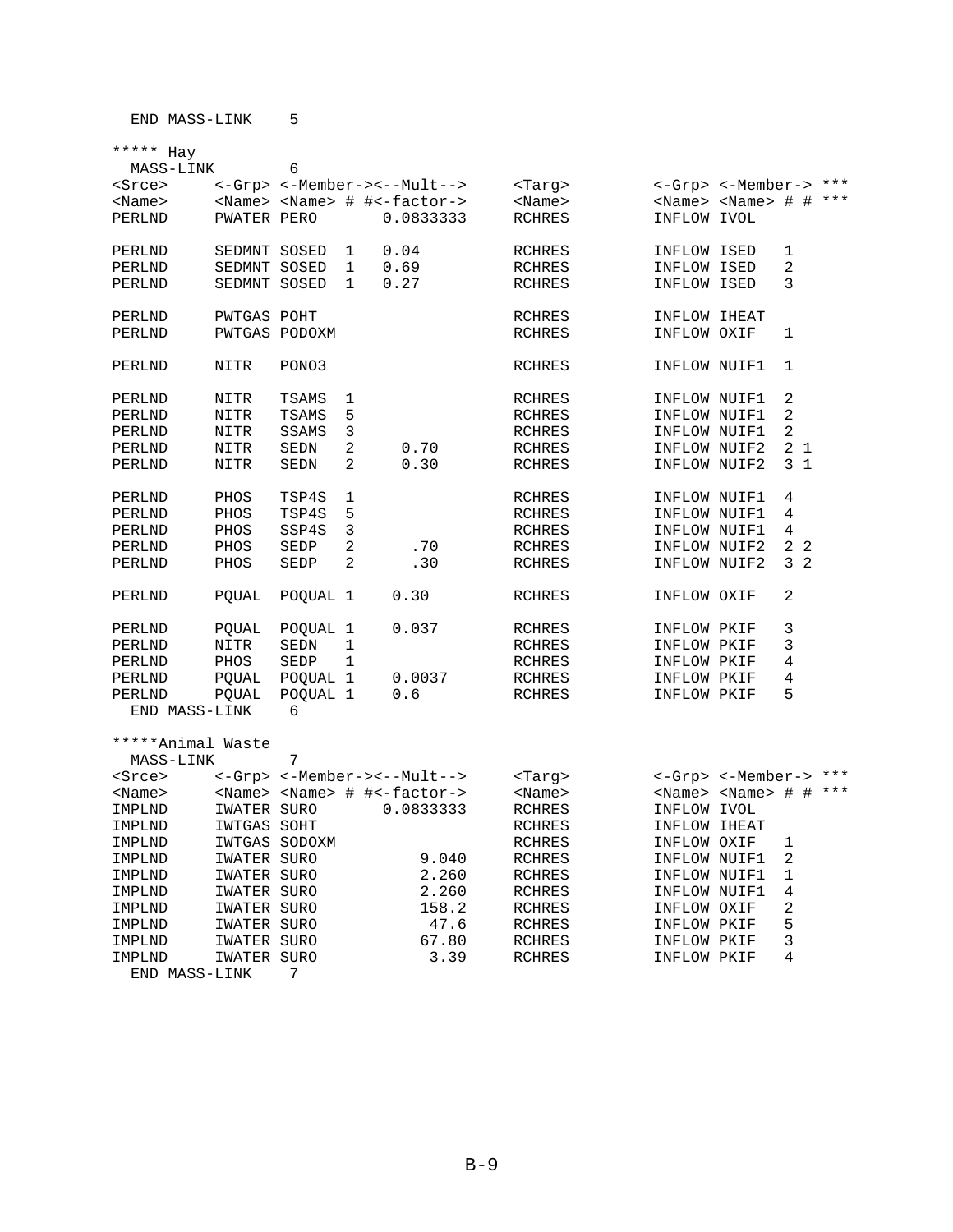| *****<br>T<br>urban |               |                     |                                   |               |               |                   |        |     |
|---------------------|---------------|---------------------|-----------------------------------|---------------|---------------|-------------------|--------|-----|
| MASS-LINK           |               | 8                   |                                   |               |               |                   |        |     |
| <srce></srce>       |               |                     | <-Grp> <-Member-><--Mult-->       | <targ></targ> |               | <-Grp> <-Member-> |        | *** |
| $<$ Name $>$        | <name></name> |                     | $<$ Name> $\#$ $\#$ < $factor$ -> | $<$ Name $>$  | <name></name> | <name></name>     | #<br># | *** |
| IMPLND              | IWATER        | SURO                | 0.0833333                         | <b>RCHRES</b> | INFLOW        | IVOL              |        |     |
| IMPLND              | IWTGAS        | SOHT                |                                   | <b>RCHRES</b> | INFLOW IHEAT  |                   |        |     |
| IMPLND              | IWTGAS        | SODOXM              |                                   | <b>RCHRES</b> | INFLOW OXIF   |                   |        |     |
| IMPLND              | IOUAL         | SOOUAL 1            |                                   | <b>RCHRES</b> | INFLOW NUIF1  |                   | 2      |     |
| IMPLND              | IOUAL         | SOOUAL <sub>2</sub> |                                   | RCHRES        | INFLOW NUIF1  |                   |        |     |
| IMPLND              | IOUAL         | SOOUAL 3            |                                   | <b>RCHRES</b> | INFLOW        | NUTF1             | 4      |     |
| IMPLND              | IOUAL         | SOOUAL 4            | 0.3                               | <b>RCHRES</b> | INFLOW OXIF   |                   | 2      |     |
| IMPLND              | IOUAL         | SOOUAL 4            | 0.037                             | <b>RCHRES</b> | INFLOW PKIF   |                   | 3      |     |
| IMPLND              | IOUAL         | SOOUAL 4            | 0.0037                            | <b>RCHRES</b> | INFLOW PKIF   |                   | 4      |     |
| IMPLND              | IOUAL         | SOOUAL 4            | 0.6                               | <b>RCHRES</b> | INFLOW        | PKIF              | 5      |     |

END MASS-LINK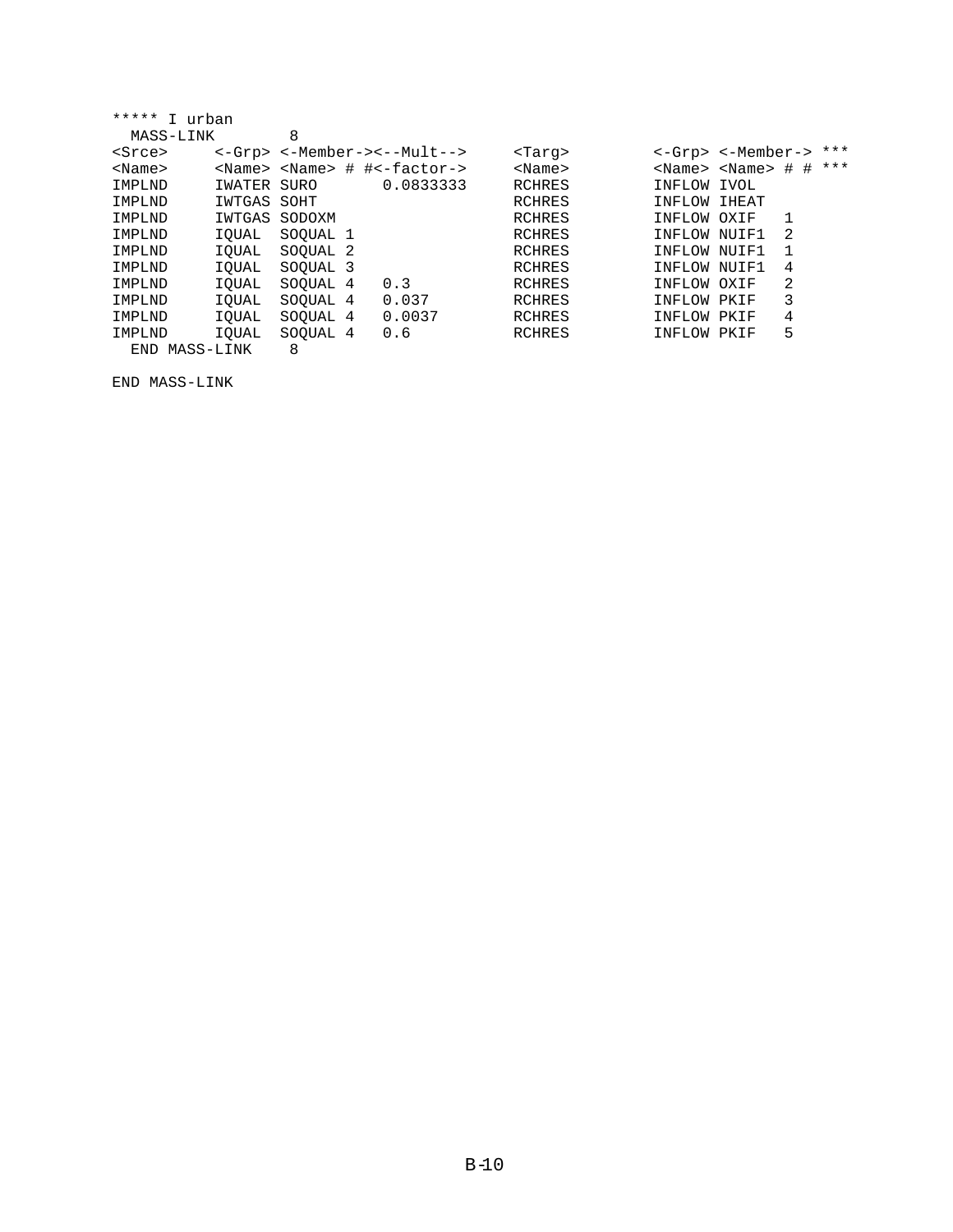#### **B-3 MASS-LINK Data File Below Fall Line**

| ****          | FOREST       |               |              |                                                 |               |                                     |             |              |       |
|---------------|--------------|---------------|--------------|-------------------------------------------------|---------------|-------------------------------------|-------------|--------------|-------|
| MASS-LINK     |              | 1             |              |                                                 |               |                                     |             |              |       |
| <srce></srce> |              |               |              | <-Grp> <-Member-><--Mult-->                     | <targ></targ> | <-Grp> <-Member-> ***               |             |              |       |
| $<$ Name $>$  |              |               |              | <name> <name> # #&lt;-factor-&gt;</name></name> | $<$ Name $>$  | <name> <name> #</name></name>       |             |              | # *** |
| PERLND        | PWATER PERO  |               |              | 0.0833333                                       | COPY          | INPUT                               | MEAN        | $\mathbf{1}$ |       |
| PERLND        | NITR         | TSAMS         | 1            |                                                 | COPY          | INPUT                               | MEAN        | 2            |       |
| PERLND        | NITR         | TSAMS         | 5            |                                                 | COPY          | INPUT                               | MEAN        | 2            |       |
| PERLND        | NITR         | SSAMS         | 3            |                                                 | COPY          | INPUT                               | MEAN        | 2            |       |
| PERLND        | NITR         | SEDN          | 2            |                                                 | COPY          | INPUT                               | <b>MEAN</b> | 2            |       |
| PERLND        | NITR         | PONO3         |              |                                                 | COPY          | INPUT                               | MEAN        | 3            |       |
| PERLND        | NITR         | TSSRN         | 1            |                                                 | COPY          | INPUT                               | MEAN        | 4            |       |
| PERLND        | NITR         | TSSRN         | 5            |                                                 | COPY          | INPUT                               | MEAN        | 4            |       |
| PERLND        | NITR         | SSSLN         | 3            |                                                 | COPY          | INPUT                               | MEAN        | 4            |       |
| PERLND        | NITR         | SEDN          | 3            |                                                 | COPY          | INPUT                               | MEAN        | 4            |       |
| PERLND        | POUAL        | POQUAL 1      |              |                                                 | COPY          | INPUT                               | MEAN        | 5            |       |
| PERLND        | POUAL        | POQUAL 2      |              | 0.0053                                          | COPY          | INPUT                               | MEAN        | 6            |       |
| PERLND        | POUAL        | POQUAL 2      |              | 0.60                                            | COPY          | INPUT                               | MEAN        | 7            |       |
| PERLND        |              | PWTGAS PODOXM |              |                                                 | COPY          | INPUT                               | MEAN        | 8            |       |
| PERLND        | PWTGAS POHT  |               |              |                                                 | COPY          | INPUT                               | MEAN        | 9            |       |
| PERLND        | SEDMNT SOSED |               | 1            |                                                 | COPY          | INPUT                               | MEAN        | 10           |       |
| END MASS-LINK |              | 1             |              |                                                 |               |                                     |             |              |       |
| ****          | HIGH TILL    |               |              |                                                 |               |                                     |             |              |       |
| MASS-LINK     |              | 2             |              |                                                 |               |                                     |             |              |       |
| <srce></srce> |              |               |              | <-Grp> <-Member-><--Mult-->                     | <tarq></tarq> | <-Grp> <-Member-> ***               |             |              |       |
| $<$ Name $>$  |              |               |              | <name> <name> # #&lt;-factor-&gt;</name></name> | $<$ Name $>$  | <name> <name> # # ***</name></name> |             |              |       |
| PERLND        | PWATER PERO  |               |              | 0.0833333                                       | COPY          | INPUT                               | MEAN        | 1            |       |
| PERLND        | NITR         | TSAMS         | 1            |                                                 | COPY          | INPUT                               | MEAN        | 2            |       |
| PERLND        | NITR         | <b>TSAMS</b>  | 5            |                                                 | COPY          | INPUT                               | MEAN        | 2            |       |
| PERLND        | NITR         | SSAMS         | 3            |                                                 | COPY          | INPUT                               | MEAN        | 2            |       |
| PERLND        | NITR         | <b>SEDN</b>   | 2            |                                                 | COPY          | INPUT                               | MEAN        | 2            |       |
| PERLND        | NITR         | PONO3         |              |                                                 | COPY          | INPUT                               | MEAN        | 3            |       |
| PERLND        | PQUAL        | POQUAL        | $\mathbf{1}$ | 0.053                                           | COPY          | INPUT                               | MEAN        | 4            |       |
| PERLND        | <b>NITR</b>  | SEDN          | $\sqrt{2}$   |                                                 | COPY          | INPUT                               | MEAN        | 4            |       |
| PERLND        | NITR         | SEDN          | $\mathbf 1$  |                                                 | COPY          | INPUT                               | MEAN        | 4            |       |
| PERLND        | PHOS         | TSP4S         | 1            |                                                 | COPY          | INPUT                               | MEAN        | 5            |       |
| PERLND        | PHOS         | TSP4S         | 5            |                                                 | COPY          | INPUT                               | MEAN        | 5            |       |
| PERLND        | PHOS         | SSP4S         | 3            |                                                 | COPY          | INPUT                               | MEAN        | 5            |       |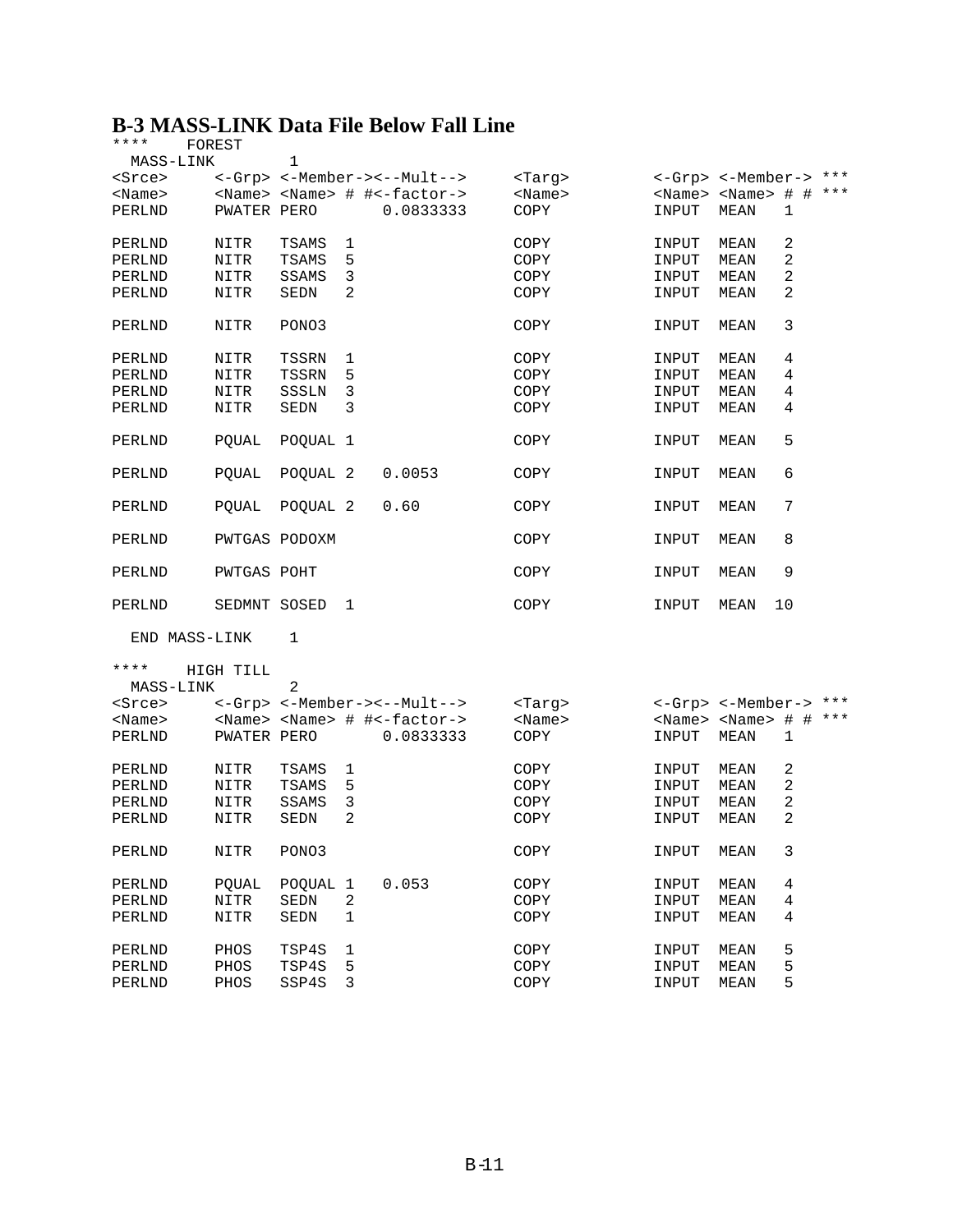| PERLND<br>PERLND<br>PERLND           | <b>POUAL</b><br>PHOS<br>PHOS | POQUAL 1<br>SEDP<br>SEDP | 2<br>$\mathbf 1$ | 0.0053<br>0.00<br>0.00                          | COPY<br>COPY<br>COPY |               | INPUT<br>INPUT<br>INPUT             | MEAN<br>MEAN<br>MEAN | 6<br>6<br>6 |  |
|--------------------------------------|------------------------------|--------------------------|------------------|-------------------------------------------------|----------------------|---------------|-------------------------------------|----------------------|-------------|--|
| PERLND                               | POUAL                        | POQUAL 1                 |                  | 0.60                                            | COPY                 |               | INPUT                               | MEAN                 | 7           |  |
| PERLND                               | PWTGAS PODOXM                |                          |                  |                                                 | COPY                 |               | INPUT                               | MEAN                 | 8           |  |
| PERLND                               | PWTGAS POHT                  |                          |                  |                                                 | COPY                 |               | INPUT                               | MEAN                 | 9           |  |
| PERLND<br>END MASS-LINK<br>$***$ * * | SEDMNT SOSED                 | 2                        | 1                | LOWTILL CROPLAND                                | COPY                 |               | INPUT                               | MEAN                 | 10          |  |
| MASS-LINK                            |                              | 3                        |                  |                                                 |                      |               |                                     |                      |             |  |
| <srce></srce>                        |                              |                          |                  | <-Grp> <-Member-><--Mult-->                     |                      | <targ></targ> | <-Grp> <-Member-> ***               |                      |             |  |
| $<$ Name $>$                         |                              |                          |                  | <name> <name> # #&lt;-factor-&gt;</name></name> |                      | $<$ Name $>$  | <name> <name> # # ***</name></name> |                      |             |  |
| PERLND                               | PWATER PERO                  |                          |                  | 0.0833333                                       | COPY                 |               | INPUT                               | MEAN                 | 1           |  |
| PERLND                               | NITR                         | TSAMS                    | $\mathbf{1}$     |                                                 | COPY                 |               | INPUT                               | MEAN                 | $\sqrt{2}$  |  |
| PERLND                               | <b>NITR</b>                  | TSAMS                    | 5                |                                                 | COPY                 |               | INPUT                               | MEAN                 | 2           |  |
| PERLND                               | NITR                         | SSAMS                    | 3                |                                                 | COPY                 |               | INPUT                               | MEAN                 | 2           |  |
| PERLND                               | NITR                         | SEDN                     | 2                |                                                 | COPY                 |               | INPUT                               | MEAN                 | 2           |  |
| PERLND                               | NITR                         | PONO3                    |                  |                                                 | COPY                 |               | INPUT                               | MEAN                 | 3           |  |
| PERLND                               | PQUAL                        | POQUAL 1                 |                  | 0.053                                           | COPY                 |               | INPUT                               | MEAN                 | 4           |  |
| PERLND                               | NITR                         | SEDN                     | 2                |                                                 | COPY                 |               | INPUT                               | MEAN                 | 4           |  |
| PERLND                               | NITR                         | SEDN                     | $\mathbf 1$      |                                                 | COPY                 |               | INPUT                               | MEAN                 | 4           |  |
| PERLND                               | PHOS                         | TSP4S                    | 1                |                                                 | COPY                 |               | INPUT                               | MEAN                 | 5           |  |
| PERLND                               | $PHOS$                       | TSP4S                    | 5                |                                                 | COPY                 |               | INPUT                               | MEAN                 | 5           |  |
| PERLND                               | PHOS                         | SSP4S                    | 3                |                                                 | COPY                 |               | INPUT                               | MEAN                 | 5           |  |
| PERLND                               | POUAL                        | POQUAL                   | $\mathbf{1}$     | 0.0053                                          | COPY                 |               | INPUT                               | MEAN                 | 6           |  |
| PERLND                               | PHOS                         | SEDP                     | $\sqrt{2}$       | 0.00                                            | COPY                 |               | INPUT                               | MEAN                 | 6           |  |
| PERLND                               | PHOS                         | SEDP                     | 1                | 0.00                                            | COPY                 |               | INPUT                               | MEAN                 | 6           |  |
| PERLND                               | POUAL                        | POQUAL 1                 |                  | 0.60                                            | COPY                 |               | INPUT                               | MEAN                 | 7           |  |
| PERLND                               | PWTGAS PODOXM                |                          |                  |                                                 | COPY                 |               | INPUT                               | <b>MEAN</b>          | 8           |  |
| PERLND                               | PWTGAS POHT                  |                          |                  |                                                 | COPY                 |               | INPUT                               | MEAN                 | 9           |  |
| PERLND<br>END MASS-LINK              | SEDMNT SOSED                 | 3                        | 1                |                                                 | COPY                 |               | INPUT                               | MEAN                 | 10          |  |
| ****                                 |                              |                          |                  |                                                 | HAY                  |               |                                     |                      |             |  |
| MASS-LINK                            |                              | 6                        |                  |                                                 |                      |               |                                     |                      |             |  |
| $s$ rce $>$                          |                              |                          |                  | <-Grp> <-Member-><--Mult-->                     |                      | <tarq></tarq> | <-Grp> <-Member-> ***               |                      |             |  |
| $<$ Name $>$                         |                              |                          |                  | <name> <name> # #&lt;-factor-&gt;</name></name> |                      | <name></name> | <name> <name> # # ***</name></name> |                      |             |  |
| PERLND                               | PWATER PERO                  |                          |                  | 0.0833333                                       | COPY                 |               | INPUT                               | MEAN                 | 1           |  |
| PERLND                               | NITR                         | TSAMS                    | 1                |                                                 | COPY                 |               | INPUT                               | MEAN                 | 2           |  |

PERLND NITR TSAMS 5 COPY INPUT MEAN 2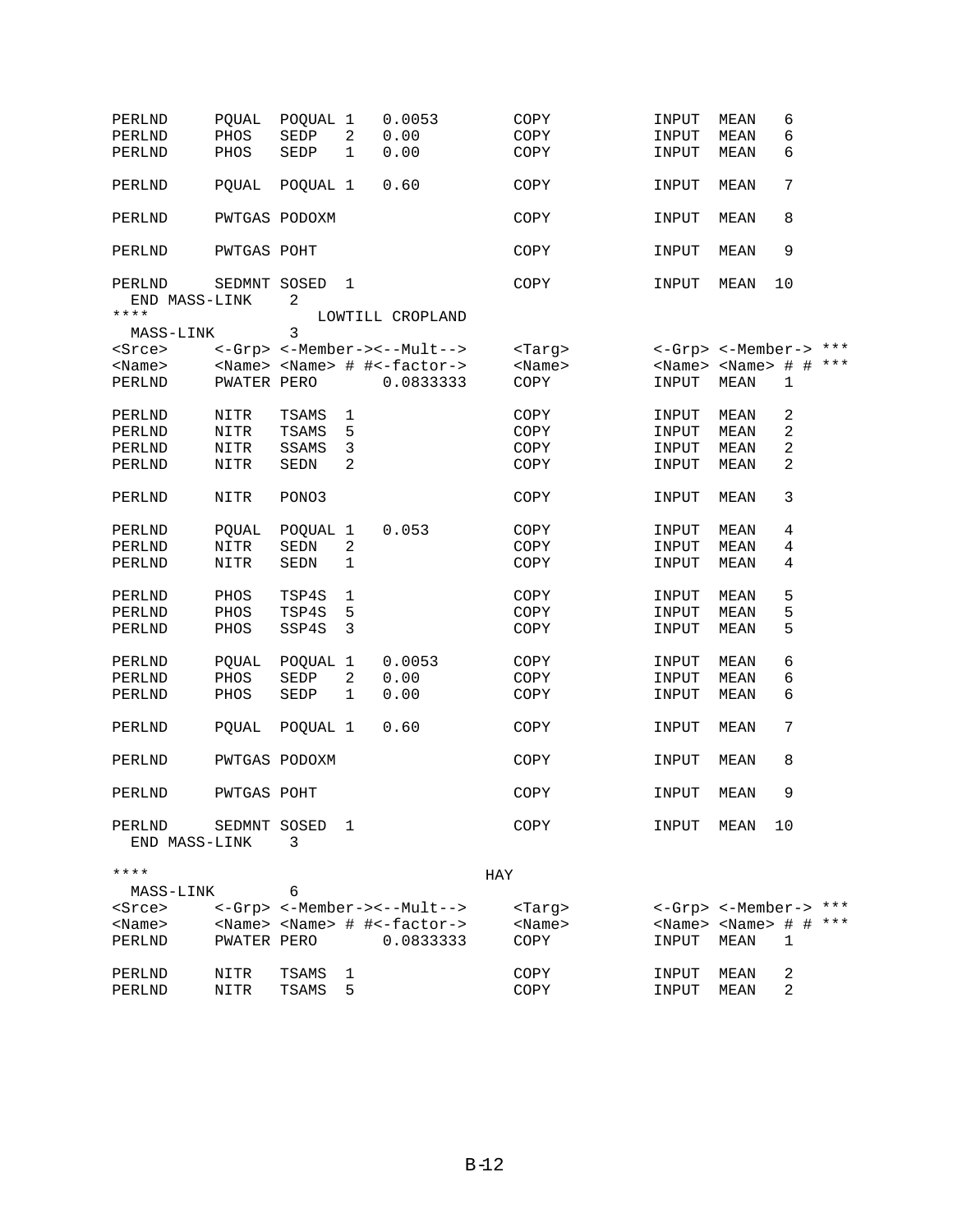| PERLND                                                                                                                                           | NITR             | SSAMS                                                                                                            | 3              |                                                 | COPY          | INPUT                               | MEAN | 2          |  |
|--------------------------------------------------------------------------------------------------------------------------------------------------|------------------|------------------------------------------------------------------------------------------------------------------|----------------|-------------------------------------------------|---------------|-------------------------------------|------|------------|--|
| PERLND                                                                                                                                           | NITR             | <b>SEDN</b>                                                                                                      | $\overline{2}$ |                                                 | COPY          | INPUT                               | MEAN | 2          |  |
| PERLND                                                                                                                                           | NITR             | PONO3                                                                                                            |                |                                                 | COPY          | INPUT                               | MEAN | 3          |  |
| PERLND                                                                                                                                           | POUAL            | POOUAL 1                                                                                                         |                | 0.053                                           | COPY          | INPUT                               | MEAN | 4          |  |
| PERLND                                                                                                                                           | NITR             | SEDN                                                                                                             | 2              |                                                 | COPY          | INPUT                               | MEAN | 4          |  |
| PERLND                                                                                                                                           | NITR             | SEDN                                                                                                             | 1              |                                                 | COPY          | INPUT                               | MEAN | 4          |  |
| PERLND                                                                                                                                           | PHOS             | TSP4S                                                                                                            | 1              |                                                 | COPY          | INPUT                               | MEAN | 5          |  |
| PERLND                                                                                                                                           | PHOS             | TSP4S                                                                                                            | 5              |                                                 | COPY          | INPUT                               | MEAN | 5          |  |
| PERLND                                                                                                                                           | PHOS             | SSP4S                                                                                                            | 3              |                                                 | COPY          | INPUT                               | MEAN | 5          |  |
|                                                                                                                                                  |                  |                                                                                                                  |                |                                                 |               |                                     |      |            |  |
| PERLND                                                                                                                                           | POUAL            | POQUAL 1                                                                                                         |                | 0.0053                                          | COPY          | INPUT                               | MEAN | 6          |  |
| PERLND                                                                                                                                           | PHOS             | SEDP                                                                                                             | 2              | 0.00                                            | COPY          | INPUT                               | MEAN | 6          |  |
| PERLND                                                                                                                                           | PHOS             | SEDP                                                                                                             | 1              | 0.00                                            | COPY          | INPUT                               | MEAN | 6          |  |
| PERLND                                                                                                                                           | <b>POUAL</b>     | POQUAL 1                                                                                                         |                | 0.60                                            | COPY          | INPUT                               | MEAN | 7          |  |
| PERLND                                                                                                                                           |                  | PWTGAS PODOXM                                                                                                    |                |                                                 | COPY          | INPUT                               | MEAN | 8          |  |
| PERLND                                                                                                                                           | PWTGAS POHT      |                                                                                                                  |                |                                                 | COPY          | INPUT                               | MEAN | 9          |  |
| PERLND<br>END MASS-LINK                                                                                                                          | SEDMNT SOSED     | 6                                                                                                                | 1              |                                                 | COPY          | INPUT                               | MEAN | 10         |  |
| ****<br>**** NH4<br>**** NO3<br>**** ORG N (300 MG/L * .226) = 67.8<br>**** $PO4$<br>**** ORG P (60 MG/L * .226) = 13.6<br>**** TOC<br>MASS-LINK | ANIMAL WASTE     | $(40 \text{ MG/L} * .226) = 9.04$<br>$(10 \text{ MG/L} * .226) = 2.26$<br>$(10 \text{ MG/L} * .226) = 2.26$<br>7 |                | $(700 \text{ MG/L} (BOD) * .602 * .226) = 95.1$ |               |                                     |      |            |  |
| <srce></srce>                                                                                                                                    |                  |                                                                                                                  |                | <-Grp> <-Member-><--Mult-->                     | <targ></targ> | <-Grp> <-Member-> ***               |      |            |  |
| $<$ Name $>$                                                                                                                                     |                  |                                                                                                                  |                | <name> <name> # #&lt;-factor-&gt;</name></name> | $<$ Name $>$  | <name> <name> # # ***</name></name> |      |            |  |
| IMPLND                                                                                                                                           | IWATER SURO      |                                                                                                                  |                | 0.0833333                                       | COPY          | INPUT                               | MEAN | 1          |  |
| IMPLND                                                                                                                                           | IWATER SURO      |                                                                                                                  |                | 9.04                                            | COPY          | INPUT                               | MEAN | $\sqrt{2}$ |  |
| IMPLND                                                                                                                                           | IWATER SURO      |                                                                                                                  |                | 2.26                                            | COPY          | INPUT                               | MEAN | 3          |  |
| IMPLND                                                                                                                                           | IWATER SURO      |                                                                                                                  |                | 67.8                                            | COPY          | INPUT                               | MEAN | 4          |  |
| IMPLND                                                                                                                                           | IWATER SURO      |                                                                                                                  |                | 2.26                                            | COPY          | INPUT                               | MEAN | 5          |  |
| IMPLND                                                                                                                                           | IWATER SURO      |                                                                                                                  |                | 3.39                                            | COPY          | INPUT                               | MEAN | 6          |  |
|                                                                                                                                                  |                  |                                                                                                                  |                |                                                 |               |                                     |      | 7          |  |
| IMPLND                                                                                                                                           | IWATER SURO      |                                                                                                                  |                | 47.6                                            | COPY          | INPUT                               | MEAN |            |  |
| IMPLND                                                                                                                                           |                  | IWTGAS SODOXM                                                                                                    |                |                                                 | COPY          | INPUT                               | MEAN | 8          |  |
| IMPLND<br>END MASS-LINK                                                                                                                          | IWTGAS SOHT      | 7                                                                                                                |                |                                                 | COPY          | INPUT                               | MEAN | 9          |  |
|                                                                                                                                                  |                  |                                                                                                                  |                |                                                 |               |                                     |      |            |  |
| ****                                                                                                                                             | URBAN IMPERVIOUS |                                                                                                                  |                |                                                 |               |                                     |      |            |  |
| MASS-LINK                                                                                                                                        |                  | 8                                                                                                                |                |                                                 |               |                                     |      |            |  |
| <srce></srce>                                                                                                                                    |                  |                                                                                                                  |                | <-Grp> <-Member-><--Mult-->                     | <targ></targ> | <-Grp> <-Member-> ***               |      |            |  |
| <name></name>                                                                                                                                    |                  |                                                                                                                  |                | <name> <name> # #&lt;-factor-&gt;</name></name> | $<$ Name $>$  | <name> <name> # # ***</name></name> |      |            |  |
| IMPLND                                                                                                                                           | IWATER SURO      |                                                                                                                  |                | 0.0833333                                       | COPY          | INPUT                               | MEAN | 1          |  |
| IMPLND                                                                                                                                           | IQUAL            | SOQUAL 1                                                                                                         |                |                                                 | COPY          | INPUT                               | MEAN | 2          |  |
| IMPLND                                                                                                                                           | IQUAL            | SOQUAL 2                                                                                                         |                |                                                 | COPY          | INPUT                               | MEAN | 3          |  |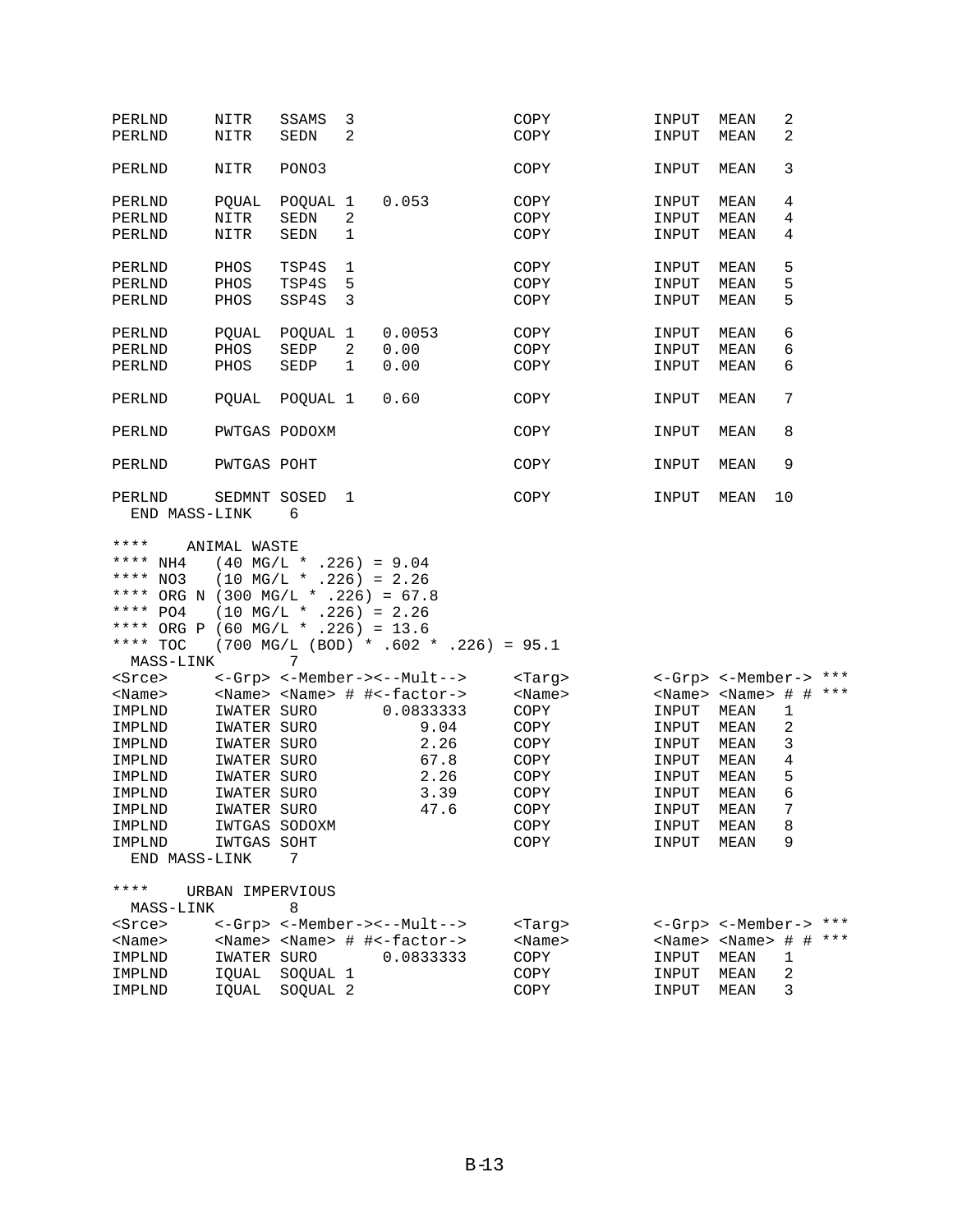| IMPLND                  | IQUAL         | SOQUAL 4    |                | 0.053                                           | COPY          | INPUT | MEAN                                | 4            |  |
|-------------------------|---------------|-------------|----------------|-------------------------------------------------|---------------|-------|-------------------------------------|--------------|--|
| IMPLND                  | IQUAL         | SOQUAL 3    |                |                                                 | COPY          | INPUT | <b>MEAN</b>                         | 5            |  |
| IMPLND                  | IQUAL         | SOQUAL 4    |                | 0.0053                                          | COPY          | INPUT | MEAN                                | б            |  |
| IMPLND                  | IOUAL         | SOQUAL 4    |                | 0.60                                            | COPY          | INPUT | MEAN                                | 7            |  |
| IMPLND                  | IWTGAS SODOXM |             |                |                                                 | COPY          | INPUT | MEAN                                | 8            |  |
| IMPLND                  | IWTGAS SOHT   |             |                |                                                 | COPY          | INPUT | MEAN                                | 9            |  |
| END MASS-LINK           |               | 8           |                |                                                 |               |       |                                     |              |  |
| ****                    | PASTURE       |             |                |                                                 |               |       |                                     |              |  |
| MASS-LINK               |               | 4           |                |                                                 |               |       |                                     |              |  |
| <srce></srce>           |               |             |                | <-Grp> <-Member-><--Mult-->                     | <tarq></tarq> |       | <-Grp> <-Member-> ***               |              |  |
| $<$ Name $>$            |               |             |                | <name> <name> # #&lt;-factor-&gt;</name></name> | $<$ Name $>$  |       | <name> <name> # # ***</name></name> |              |  |
| PERLND                  | PWATER PERO   |             |                | 0.0833333                                       | COPY          | INPUT | MEAN                                | $\mathbf 1$  |  |
| PERLND                  | NITR          | TSAMS       | 1              |                                                 | COPY          | INPUT | MEAN                                | 2            |  |
| PERLND                  | NITR          | TSAMS       | 5              |                                                 | COPY          | INPUT | MEAN                                | 2            |  |
| PERLND                  | NITR          | SSAMS       | 3              |                                                 | COPY          | INPUT | MEAN                                | 2            |  |
| PERLND                  | NITR          | SEDN        | $\overline{2}$ |                                                 | COPY          | INPUT | MEAN                                | $\sqrt{2}$   |  |
| PERLND                  | NITR          | PONO3       |                |                                                 | COPY          | INPUT | MEAN                                | 3            |  |
| PERLND                  | PQUAL         | POQUAL 2    |                | 0.053                                           | COPY          | INPUT | MEAN                                | 4            |  |
| PERLND                  | NITR          | SEDN        | 1              |                                                 | COPY          | INPUT | MEAN                                | 4            |  |
|                         |               |             |                |                                                 |               |       |                                     |              |  |
| PERLND                  | POUAL         | POQUAL 1    |                |                                                 | COPY          | INPUT | MEAN                                | 5            |  |
| PERLND                  | POUAL         | POQUAL 2    |                | 0.0053                                          | COPY          | INPUT | MEAN                                | 6            |  |
| PERLND                  | POUAL         | POQUAL 2    |                | 0.60                                            | COPY          | INPUT | MEAN                                | 7            |  |
| PERLND                  | PWTGAS PODOXM |             |                |                                                 | COPY          | INPUT | MEAN                                | 8            |  |
| PERLND                  | PWTGAS POHT   |             |                |                                                 | COPY          | INPUT | MEAN                                | 9            |  |
| PERLND<br>END MASS-LINK | SEDMNT SOSED  | 4           | 1              |                                                 | COPY          | INPUT | MEAN                                | 10           |  |
| ****                    |               | P.URBAN     |                |                                                 |               |       |                                     |              |  |
| MASS-LINK               |               | 5           |                |                                                 |               |       |                                     |              |  |
| <srce></srce>           |               |             |                | <-Grp> <-Member-><--Mult-->                     | <targ></targ> |       | <-Grp> <-Member-> ***               |              |  |
| $<$ Name $>$            |               |             |                | <name> <name> # #&lt;-factor-&gt;</name></name> | $<$ Name $>$  |       | <name> <name> # # ***</name></name> |              |  |
| PERLND                  | PWATER PERO   |             |                | 0.0833333                                       | COPY          | INPUT | <b>MEAN</b>                         | $\mathbf{1}$ |  |
| PERLND                  | NITR          | TSAMS       | 1              |                                                 | COPY          | INPUT | MEAN                                | 2            |  |
| PERLND                  | NITR          | TSAMS       | 5              |                                                 | COPY          | INPUT | MEAN                                | $\sqrt{2}$   |  |
| PERLND                  | NITR          | SSAMS       | 3              |                                                 | COPY          | INPUT | <b>MEAN</b>                         | $\sqrt{2}$   |  |
| PERLND                  | NITR          | <b>SEDN</b> | 2              |                                                 | COPY          | INPUT | MEAN                                | 2            |  |
| PERLND                  | NITR          | PONO3       |                |                                                 | COPY          | INPUT | MEAN                                | 3            |  |
| PERLND                  | PQUAL         | POQUAL 2    |                | 0.053                                           | COPY          | INPUT | MEAN                                | 4            |  |
| PERLND                  | NITR          | SEDN        | $\mathbf 1$    |                                                 | COPY          | INPUT | MEAN                                | 4            |  |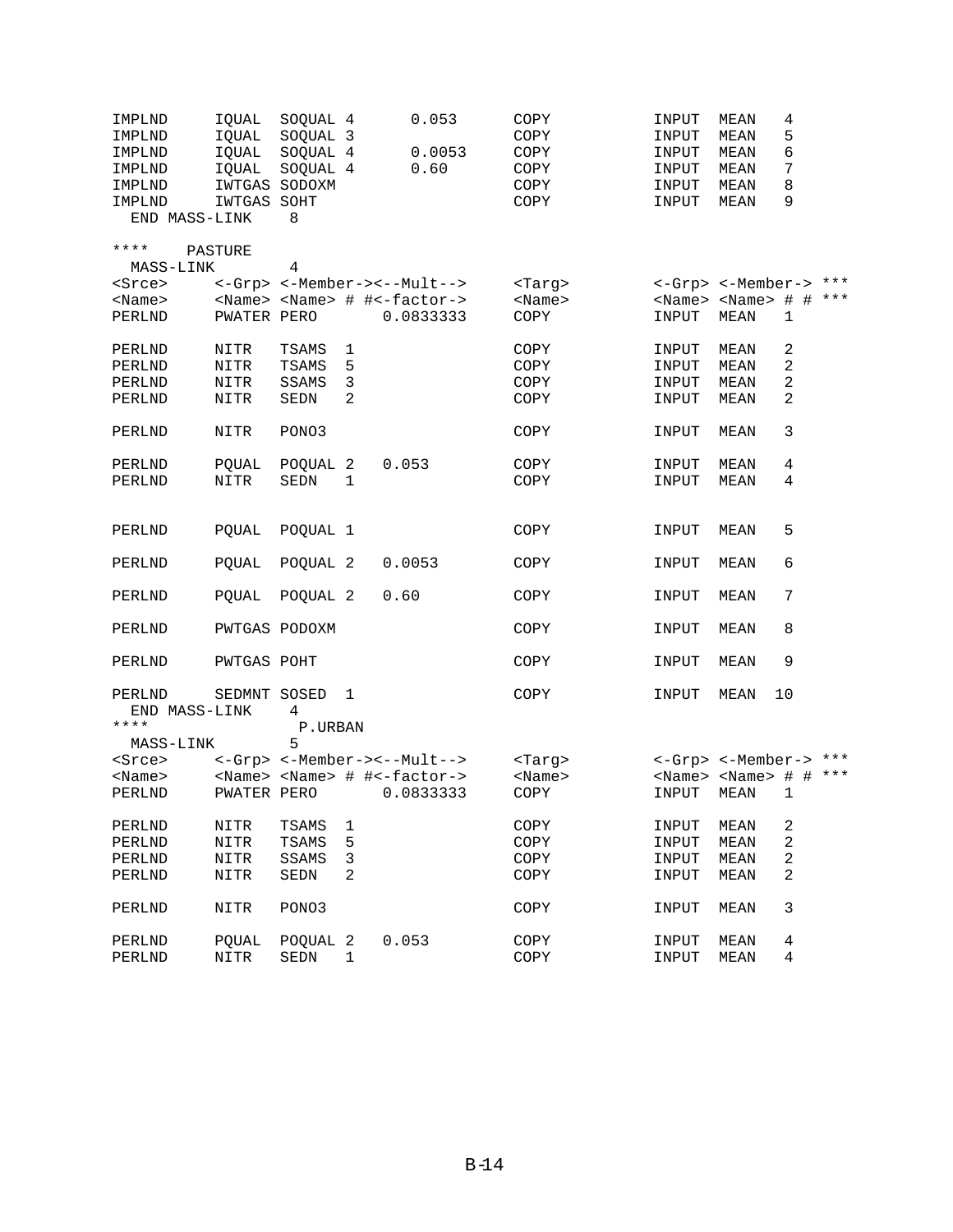| PERLND |               | PQUAL         | POQUAL 1   |    |        | COPY | INPUT | MEAN | 5  |
|--------|---------------|---------------|------------|----|--------|------|-------|------|----|
| PERLND |               | POUAL         | POQUAL 2   |    | 0.0053 | COPY | INPUT | MEAN | 6  |
| PERLND |               | POUAL         | POQUAL 2   |    | 0.60   | COPY | INPUT | MEAN | 7  |
| PERLND |               | PWTGAS PODOXM |            |    |        | COPY | INPUT | MEAN | 8  |
| PERLND |               | PWTGAS POHT   |            |    |        | COPY | INPUT | MEAN | 9  |
| PERLND | END MASS-LINK | SEDMNT        | SOSED<br>5 | -1 |        | COPY | INPUT | MEAN | 10 |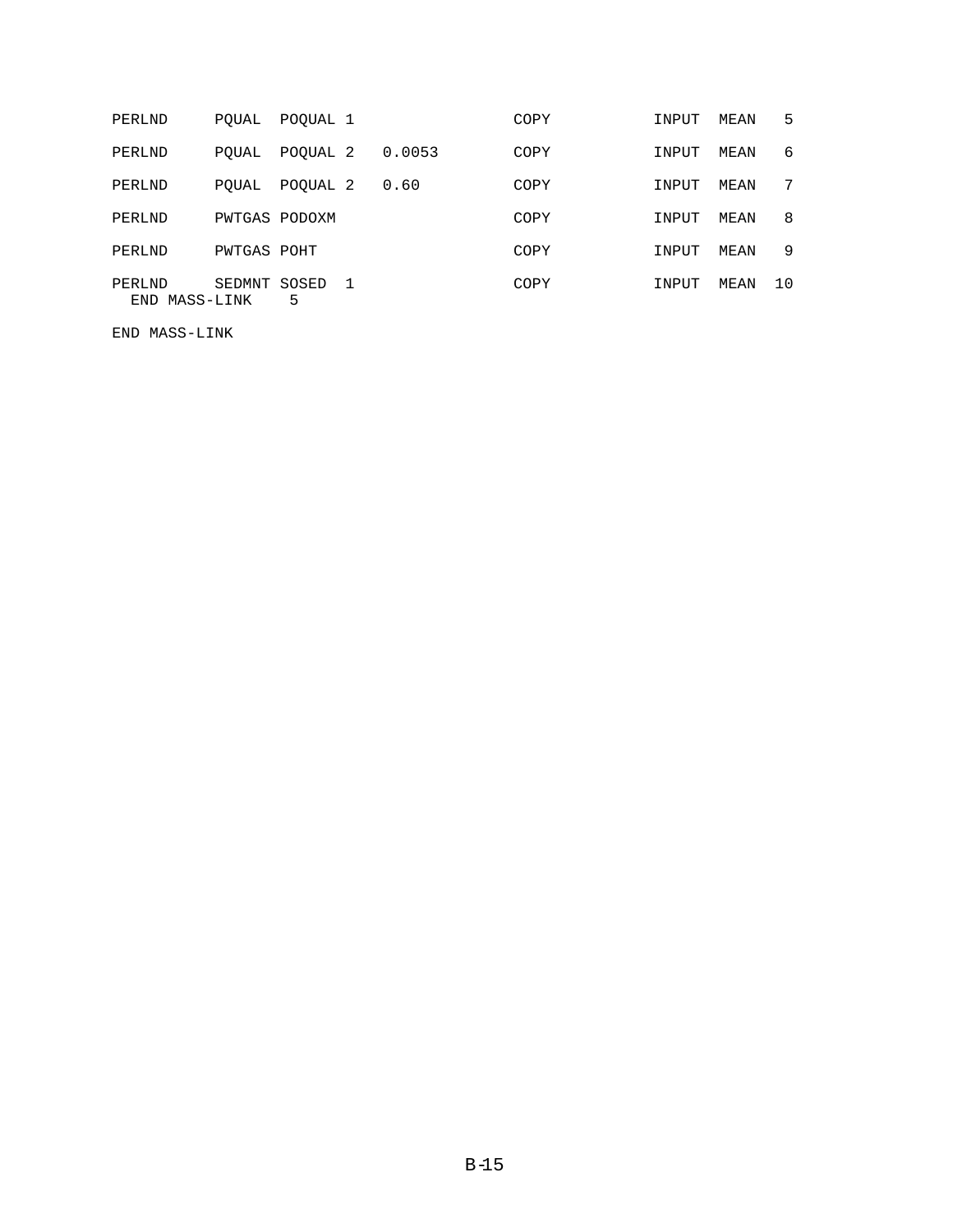#### **B-4 MASS-LINK Data File Conowingo**

END MASS-LINK 1

```
*** COPY timeseries are following:
*** 1=flow,2=sediment,3=heat,4=oxygen,5=nh3,6=no3,7=po4,8=bod,9=orgn,10=orgp
*** assume all nh3, po4 = dissolved;
*** sediment is distributed on input to reach
*** toc is also done on input to reach
 MASS-LINK 1
<Srce> <-Grp> <-Member-><--Mult--> <Targ> <-Grp> <-Member-> ***<br>
<Name> <Name> <Name> <Name> + #<-factor-> <Name> <Name> <Name> + # ***
<Name> <Name> <Name> # #<-factor-> <Name> <Name> <Name> # # ***
PERLND PWATER PERO 0.0833333 COPY INPUT MEAN 1
PERLND SEDMNT SOSED COPY INPUT MEAN 2
PERLND PWTGAS POHT COPY INPUT MEAN 3
PERLND PWTGAS PODOXM COPY TINPUT MEAN 4
PERLND NITR TSAMS 1 COPY TINPUT MEAN 5<br>PERLND NITR TSAMS 5 COPY TINPUT MEAN 5
\begin{tabular}{lcccccc} PERLND & NITR & TSAMS & 1 & & & \text{COPY} & & & \text{input} & MEAN & 5 \\ \text{PERLND} & NITR & TSAMS & 5 & & & \text{COPY} & & & \text{input} & MEAN & 5 \\ \text{PERLND} & NITR & SSAMS & 3 & & & \text{COPY} & & & \text{input} & MEAN & 5 \\ \end{tabular}PERLND NITR SSAMS 3 COPY INPUT MEAN 5<br>PERLND NITR SEDN 2 COPY INPUT MEAN 5
                                                         INPUT MEAN 5
PERLND NITR PONO3 COPY INPUT MEAN 6
PERLND PQUAL POQUAL 1 COPY INPUT MEAN 7
PERLND NITR TSSLN 1 18.9 COPY INPUT MEAN 8<br>PERLND NITR TSSLN 5 18.9 COPY INPUT MEAN 8
PERLND NITR TSSLN 5 18.9 COPY INPUT MEAN 8<br>PERLND NITR SSSLN 3 18.9 COPY INPUT MEAN 8
PERLND NITR SSSLN 3 18.9 COPY INPUT MEAN 8<br>PERLND NITR SEDN 1 18.9 COPY INPUT MEAN 8
PERLND NITR SEDN 1 18.9 COPY INPUT MEAN 8
PERLND NITR TSSRN 1 COPY INPUT MEAN 9
PERLND NITR TSSRN 5 COPY INPUT MEAN 9
PERLND NITR SSSRN 3 COPY INPUT MEAN 9<br>PERLND NITR SEDN 3 COPY INPUT MEAN 9
                                                        INPUT MEAN
PERLND PQUAL POQUAL 2 0.0037 COPY INPUT MEAN 10
```

| MASS-LINK     |               | 2                   |                             |           |               |                   |              |        |     |
|---------------|---------------|---------------------|-----------------------------|-----------|---------------|-------------------|--------------|--------|-----|
| <srce></srce> | <-Grp>        |                     | <-Member-><--Mult-->        |           | <tarq></tarq> | $\texttt{<-Grp>}$ | <-Member->   |        | *** |
| $<$ Name $>$  | $<$ Name $>$  |                     | $<$ Name> # # < - factor -> |           | $<$ Name $>$  | $<$ Name $>$      | $<$ Name $>$ | #<br># | *** |
| PERLND        | PWATER        | PERO                |                             | 0.0833333 | COPY          | INPUT             | MEAN         | 1      |     |
| PERLND        | SEDMNT        | SOSED               |                             |           | COPY          | INPUT             | MEAN         | 2      |     |
| PERLND        | PWTGAS POHT   |                     |                             |           | COPY          | INPUT             | MEAN         | 3      |     |
| PERLND        | PWTGAS PODOXM |                     |                             |           | COPY          | INPUT             | MEAN         | 4      |     |
|               |               |                     |                             |           |               |                   |              |        |     |
| PERLND        | POUAL         | POOUAL <sub>1</sub> |                             | 0.30      | COPY          | INPUT             | MEAN         | 8      |     |
| PERLND        | POUAL         | POOUAL <sub>1</sub> |                             | 0.037     | COPY          | INPUT             | MEAN         | 9      |     |
| PERLND        | NITR          | <b>SEDN</b>         |                             |           | COPY          | INPUT             | MEAN         | 9      |     |
| PERLND        | POUAL         | POOUAL 1            |                             | 0.0037    | COPY          | INPUT             | MEAN         | 10     |     |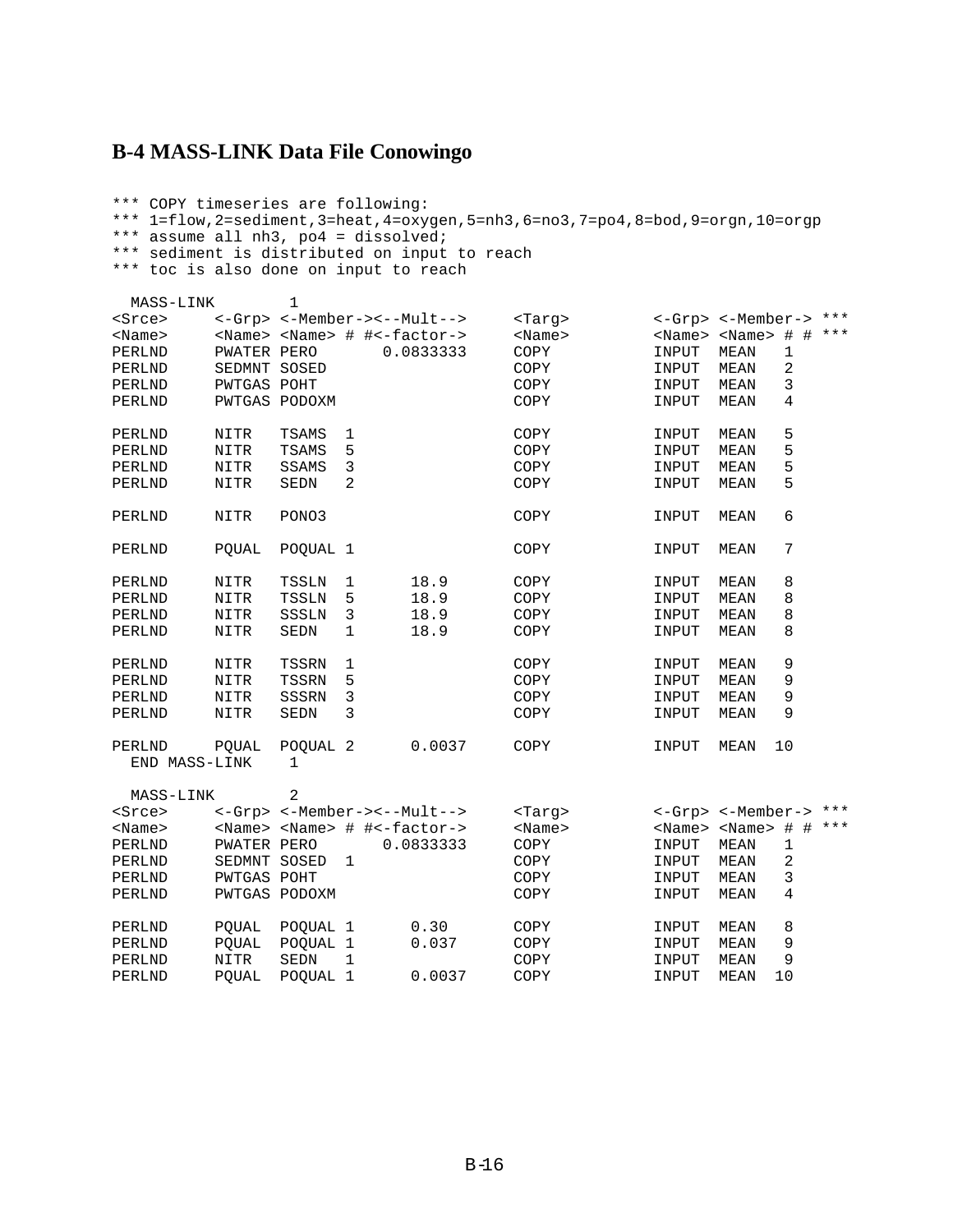| PERLND        | NITR          | PONO3          |                                                 | COPY          | INPUT | 6<br>MEAN                           |  |
|---------------|---------------|----------------|-------------------------------------------------|---------------|-------|-------------------------------------|--|
| PERLND        | NITR          | TSAMS          | 1                                               | COPY          | INPUT | 5<br>MEAN                           |  |
| PERLND        | NITR          | TSAMS          | 5                                               | COPY          | INPUT | 5<br>MEAN                           |  |
| PERLND        | NITR          | SSAMS          | 3                                               | COPY          | INPUT | 5<br>MEAN                           |  |
| PERLND        | NITR          | SEDN           | 2                                               | COPY          | INPUT | 5<br>MEAN                           |  |
|               |               |                |                                                 |               |       |                                     |  |
| PERLND        | PHOS          | TSP4S          | 1                                               | COPY          | INPUT | 7<br>MEAN                           |  |
| PERLND        | PHOS          | TSP4S          | 5                                               | COPY          | INPUT | 7<br>MEAN                           |  |
| PERLND        | PHOS          | SSP4S          | 3                                               | COPY          | INPUT | 7<br>MEAN                           |  |
| PERLND        | PHOS          | <b>SEDP</b>    | 2                                               | COPY          | INPUT | 7<br>MEAN                           |  |
| END MASS-LINK |               | 2              |                                                 |               |       |                                     |  |
| MASS-LINK     |               | 3              |                                                 |               |       |                                     |  |
|               |               |                | <-Grp> <-Member-><--Mult-->                     |               |       | <-Grp> <-Member-> ***               |  |
| <srce></srce> |               |                |                                                 | <targ></targ> |       |                                     |  |
| $<$ Name $>$  |               |                | <name> <name> # #&lt;-factor-&gt;</name></name> | $<$ Name $>$  |       | <name> <name> # # ***</name></name> |  |
| PERLND        | PWATER PERO   |                | 0.0833333                                       | COPY          | INPUT | MEAN<br>$\mathbf 1$                 |  |
| PERLND        | SEDMNT SOSED  |                | 1                                               | COPY          | INPUT | 2<br>MEAN                           |  |
| PERLND        | PWTGAS POHT   |                |                                                 | COPY          | INPUT | 3<br>MEAN                           |  |
| PERLND        | PWTGAS PODOXM |                |                                                 | COPY          | INPUT | MEAN<br>4                           |  |
| PERLND        | PQUAL         | POQUAL 1       | 0.30                                            | COPY          | INPUT | 8<br>MEAN                           |  |
|               |               |                |                                                 |               |       |                                     |  |
| PERLND        | PQUAL         | POQUAL 1       | 0.037                                           | COPY          | INPUT | 9<br>MEAN                           |  |
| PERLND        | <b>NITR</b>   | <b>SEDN</b>    | 1                                               | COPY          | INPUT | MEAN<br>9                           |  |
| PERLND        | PQUAL         | POQUAL 1       | 0.0037                                          | COPY          | INPUT | MEAN<br>10                          |  |
| PERLND        | NITR          | PONO3          |                                                 | COPY          | INPUT | 6<br>MEAN                           |  |
| PERLND        | NITR          | TSAMS          | 1                                               | COPY          | INPUT | 5<br>MEAN                           |  |
| PERLND        | NITR          | TSAMS          | 5                                               | COPY          | INPUT | 5<br>MEAN                           |  |
| PERLND        | NITR          | SSAMS          | 3                                               | COPY          | INPUT | 5<br>MEAN                           |  |
|               |               |                | 2                                               |               |       | 5                                   |  |
| PERLND        | NITR          | SEDN           |                                                 | COPY          | INPUT | MEAN                                |  |
| PERLND        | PHOS          | TSP4S          | $\mathbf 1$                                     | COPY          | INPUT | 7<br>MEAN                           |  |
| PERLND        | PHOS          | TSP4S          | 5                                               | COPY          | INPUT | 7<br>MEAN                           |  |
| PERLND        | PHOS          | SSP4S          | 3                                               | COPY          | INPUT | 7<br>MEAN                           |  |
| PERLND        | PHOS          | SEDP           | 2                                               | COPY          | INPUT | 7<br>MEAN                           |  |
| END MASS-LINK |               | 3              |                                                 |               |       |                                     |  |
| MASS-LINK     |               | 4              |                                                 |               |       |                                     |  |
| <srce></srce> |               |                | <-Grp> <-Member-><--Mult-->                     | <targ></targ> |       | <-Grp> <-Member-> ***               |  |
|               |               |                |                                                 |               |       |                                     |  |
| $<$ Name $>$  |               |                | <name> <name> # #&lt;-factor-&gt;</name></name> | $<$ Name $>$  |       | <name> <name> # # ***</name></name> |  |
| PERLND        |               |                | PWATER PERO 0.0833333                           | COPY          |       | INPUT MEAN 1                        |  |
| PERLND        |               | SEDMNT SOSED 1 |                                                 | COPY          | INPUT | 2<br>MEAN                           |  |
| PERLND        | PWTGAS POHT   |                |                                                 | COPY          | INPUT | MEAN<br>3                           |  |
| PERLND        | PWTGAS PODOXM |                |                                                 | COPY          | INPUT | MEAN<br>4                           |  |
| PERLND        |               | POUAL POQUAL 1 |                                                 | COPY          | INPUT | 7<br>MEAN                           |  |
|               |               | PQUAL POQUAL 2 |                                                 |               |       | 8                                   |  |
| PERLND        |               |                | 0.30                                            | COPY          | INPUT | MEAN                                |  |
| PERLND        |               | PQUAL POQUAL 2 | 0.037                                           | COPY          | INPUT | 9<br>MEAN                           |  |
| PERLND        | NITR          | SEDN           | 1                                               | COPY          | INPUT | 9<br>MEAN                           |  |
| PERLND        | POUAL         | POQUAL 2       | 0.0037                                          | COPY          | INPUT | MEAN<br>10                          |  |
| PERLND        | NITR          | PONO3          |                                                 | COPY          | INPUT | 6<br>MEAN                           |  |
|               |               |                |                                                 |               |       |                                     |  |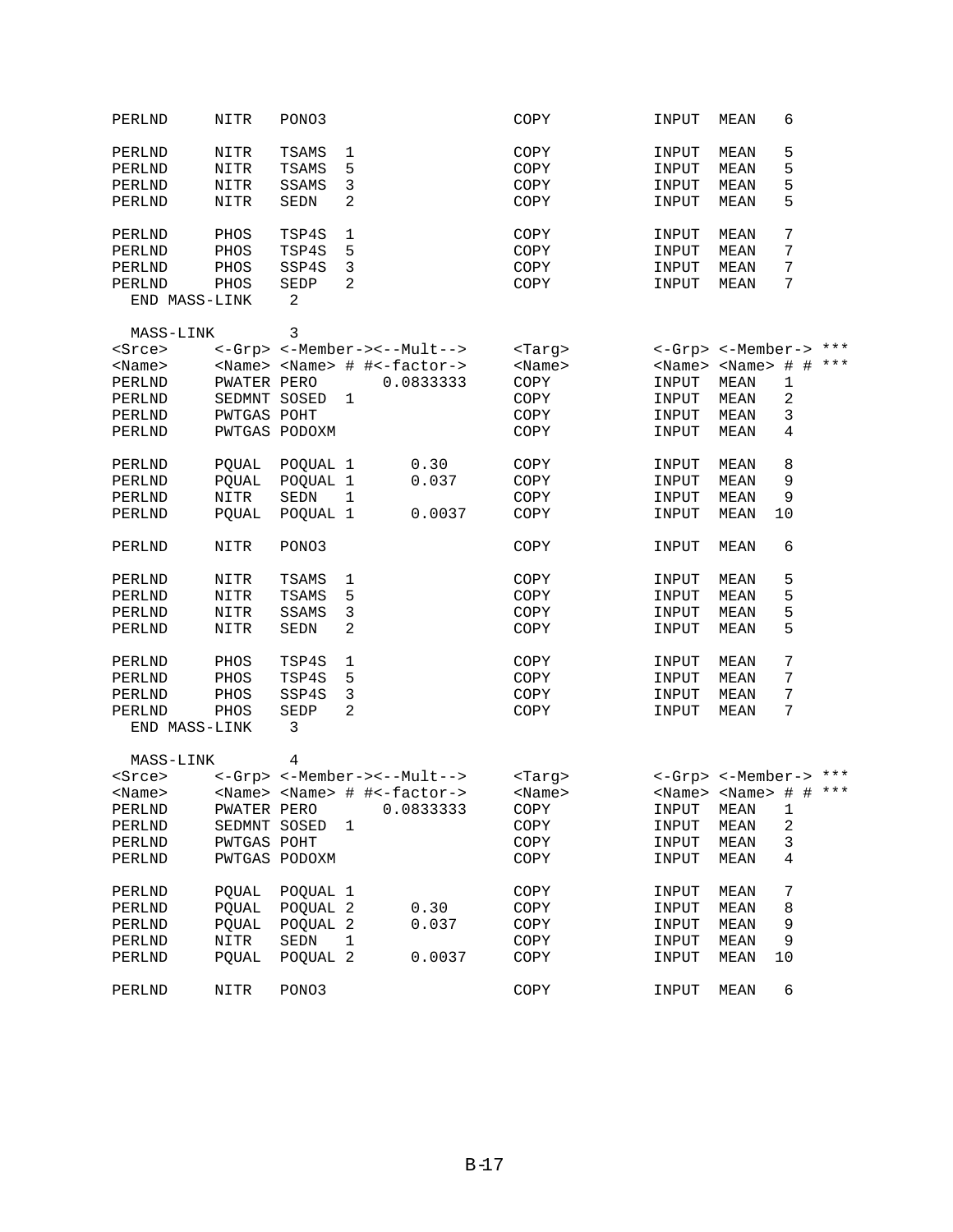| PERLND        | NITR         | TSAMS         | 1                                               | COPY          | INPUT | 5<br><b>MEAN</b>                    |   |
|---------------|--------------|---------------|-------------------------------------------------|---------------|-------|-------------------------------------|---|
| PERLND        | NITR         | TSAMS         | 5                                               | COPY          | INPUT | 5<br>MEAN                           |   |
| PERLND        | NITR         | SSAMS         | 3                                               | COPY          | INPUT | 5<br>MEAN                           |   |
| PERLND        | NITR         | SEDN          | 2                                               | COPY          | INPUT | 5<br>MEAN                           |   |
| END MASS-LINK |              | 4             |                                                 |               |       |                                     |   |
| MASS-LINK     |              | 5             |                                                 |               |       |                                     |   |
| <srce></srce> |              |               | <-Grp> <-Member-><--Mult-->                     | <targ></targ> |       | <-Grp> <-Member-> ***               |   |
| $<$ Name $>$  |              |               | <name> <name> # #&lt;-factor-&gt;</name></name> | $<$ Name $>$  |       | <name> <name> # # ***</name></name> |   |
| PERLND        | PWATER PERO  |               | 0.0833333                                       | COPY          | INPUT | <b>MEAN</b><br>$\mathbf{1}$         |   |
| PERLND        | SEDMNT SOSED |               | $\mathbf{1}$                                    | COPY          | INPUT | 2<br>MEAN                           |   |
| PERLND        | PWTGAS POHT  |               |                                                 | COPY          | INPUT | $\mathsf 3$<br>MEAN                 |   |
| PERLND        |              | PWTGAS PODOXM |                                                 | COPY          | INPUT | 4<br>MEAN                           |   |
| PERLND        | POUAL        | POQUAL 1      |                                                 | COPY          | INPUT | 7<br>MEAN                           |   |
| PERLND        | PQUAL        | POQUAL 2      | 0.30                                            | COPY          | INPUT | 8<br>MEAN                           |   |
| PERLND        | PQUAL        | POQUAL 2      | 0.037                                           | COPY          | INPUT | 9<br>MEAN                           |   |
| PERLND        | NITR         | <b>SEDN</b>   | $\mathbf{1}$                                    | COPY          | INPUT | 9<br>MEAN                           |   |
| PERLND        | POUAL        | POQUAL 2      | 0.0037                                          | COPY          | INPUT | 10<br>MEAN                          |   |
| PERLND        | NITR         | PONO3         |                                                 | COPY          | INPUT | 6<br>MEAN                           |   |
| PERLND        | NITR         | TSAMS         | 1                                               | COPY          | INPUT | 5<br>MEAN                           |   |
| PERLND        | <b>NITR</b>  | TSAMS         | 5                                               | COPY          | INPUT | 5<br>MEAN                           |   |
| PERLND        | NITR         | SSAMS         | 3                                               | COPY          | INPUT | 5<br>MEAN                           |   |
| PERLND        | NITR         | SEDN          | 2                                               | COPY          | INPUT | 5<br>MEAN                           |   |
| END MASS-LINK |              | 5             |                                                 |               |       |                                     |   |
| MASS-LINK     |              | 6             |                                                 |               |       |                                     |   |
| <srce></srce> |              |               | <-Grp> <-Member-><--Mult-->                     | <targ></targ> |       | <-Grp> <-Member-> ***               |   |
| $<$ Name $>$  |              |               | <name> <name> # #&lt;-factor-&gt;</name></name> | $<$ Name $>$  |       | <name> <name> # # ***</name></name> |   |
| PERLND        | PWATER PERO  |               | 0.0833333                                       | COPY          | INPUT | MEAN                                | 1 |
| PERLND        | SEDMNT SOSED |               | 1                                               | COPY          | INPUT | 2<br>MEAN                           |   |
| PERLND        | PWTGAS POHT  |               |                                                 | COPY          | INPUT | 3<br>MEAN                           |   |
| PERLND        |              | PWTGAS PODOXM |                                                 | COPY          | INPUT | 4<br>MEAN                           |   |
| PERLND        | POUAL        | POQUAL 1      | 0.30                                            | COPY          | INPUT | 8<br>MEAN                           |   |
| PERLND        | PQUAL        | POQUAL 1      | 0.037                                           |               |       | MEAN                                | 9 |
| PERLND        |              |               |                                                 | COPY          | INPUT |                                     |   |
| PERLND        | NITR         | SEDN          | $\mathbf{1}$                                    | COPY          | INPUT | 9<br>MEAN                           |   |
|               | <b>POUAL</b> | POQUAL 1      | 0.0037                                          | COPY          | INPUT | 10<br>MEAN                          |   |
| PERLND        | NITR         | PONO3         |                                                 | COPY          | INPUT | 6<br>MEAN                           |   |
| PERLND        | NITR         | TSAMS         | 1                                               | COPY          | INPUT | 5<br>MEAN                           |   |
| PERLND        | NITR         | TSAMS         | 5                                               | COPY          | INPUT | 5<br><b>MEAN</b>                    |   |
| PERLND        | NITR         | SSAMS         | 3                                               | COPY          | INPUT | 5<br>MEAN                           |   |
| PERLND        | <b>NITR</b>  | SEDN          | 2                                               | COPY          | INPUT | 5<br>MEAN                           |   |
| PERLND        | PHOS         | TSP4S         | 1                                               | COPY          | INPUT | 7<br>MEAN                           |   |
| PERLND        | PHOS         | TSP4S         | 5                                               | COPY          | INPUT | 7<br>MEAN                           |   |
| PERLND        | PHOS         | SSP4S         | 3                                               | COPY          | INPUT | 7<br>MEAN                           |   |
| PERLND        | PHOS         | SEDP<br>6     | 2                                               | COPY          | INPUT | 7<br>MEAN                           |   |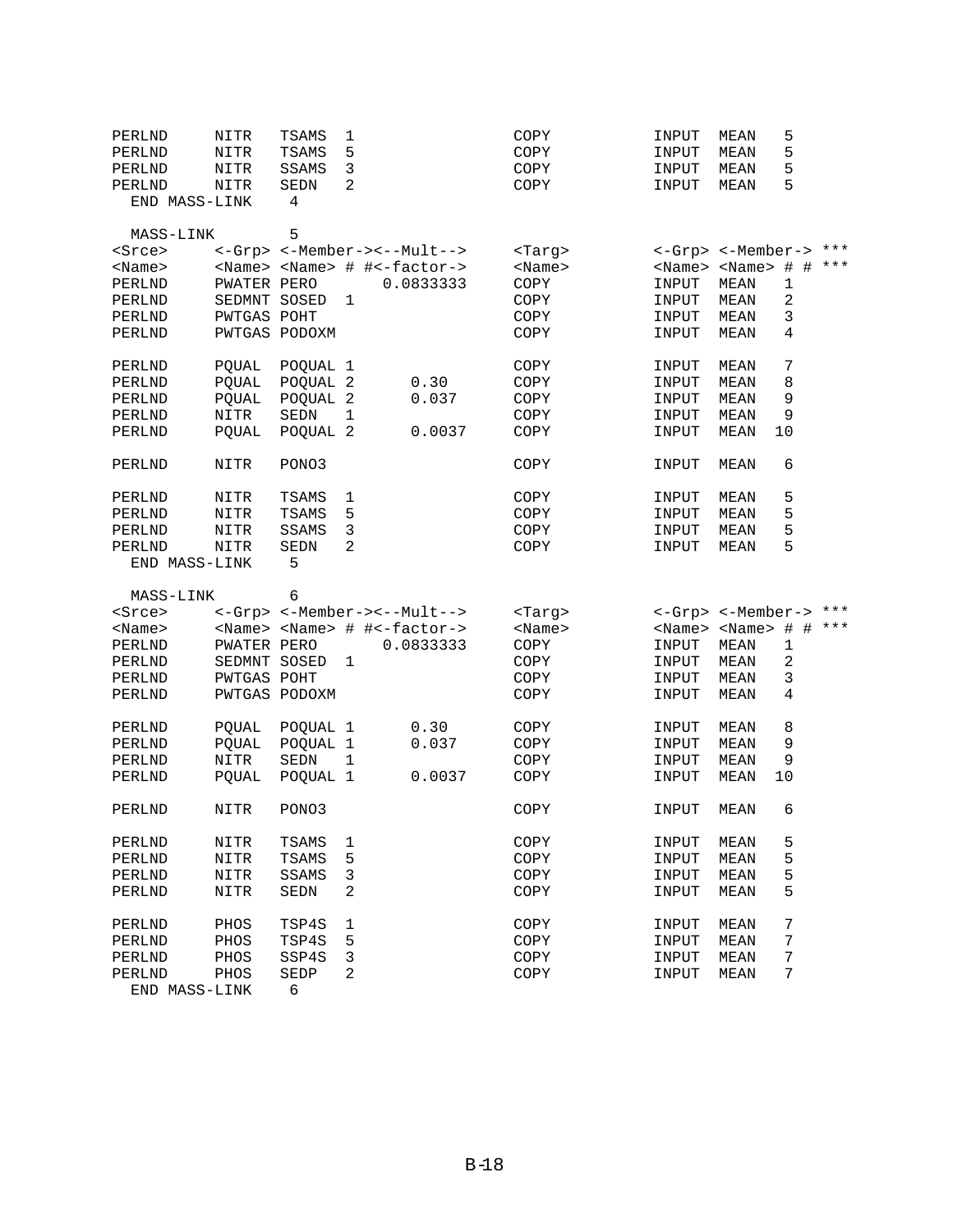| MASS-LINK     |             | 7           |                                                 |               |                             |             |       |       |
|---------------|-------------|-------------|-------------------------------------------------|---------------|-----------------------------|-------------|-------|-------|
| $s$ rce $>$   |             |             | <-Grp> <-Member-><--Mult-->                     | <tarq></tarq> | <-Grp> <-Member->           |             |       | $***$ |
| $<$ Name $>$  |             |             | <name> <name> # #&lt;-factor-&gt;</name></name> | $<$ Name $>$  | <name> <name></name></name> |             | $#$ # | $***$ |
| IMPLND        | IWATER SURO |             | 0.0833333                                       | COPY          | INPUT                       | <b>MEAN</b> | 1     |       |
| IMPLND        | IWTGAS SOHT |             |                                                 | COPY          | INPUT                       | MEAN        | 3     |       |
| IMPLND        | IWTGAS      | SODOXM      |                                                 | COPY          | INPUT                       | MEAN        | 4     |       |
| IMPLND        | IWATER      | SURO        | 9.040                                           | COPY          | INPUT                       | MEAN        | 5     |       |
| IMPLND        | IWATER SURO |             | 2.260                                           | COPY          | INPUT                       | <b>MEAN</b> | 6     |       |
| IMPLND        | IWATER SURO |             | 2.260                                           | COPY          | INPUT                       | MEAN        | 7     |       |
| IMPLND        | IWATER      | <b>SURO</b> | 158.2                                           | COPY          | INPUT                       | <b>MEAN</b> | 8     |       |
| IMPLND        | IWATER      | SURO        | 67.80                                           | COPY          | INPUT                       | MEAN        | 9     |       |
| IMPLND        | IWATER      | <b>SURO</b> | 3.39                                            | COPY          | INPUT                       | <b>MEAN</b> | 10    |       |
| END MASS-LINK |             | 7           |                                                 |               |                             |             |       |       |
| MASS-LINK     |             | 8           |                                                 |               |                             |             |       |       |
| $s$ rce $>$   |             |             | <-Grp> <-Member-><--Mult-->                     | <tarq></tarq> | <-Grp> <-Member->           |             |       | $***$ |
| $<$ Name $>$  |             |             | <name> <name> # #&lt;-factor-&gt;</name></name> | $<$ Name $>$  | <name> <name></name></name> |             | $#$ # | $***$ |
| IMPLND        | IWATER      | SURO        | 0.0833333                                       | COPY          | INPUT                       | MEAN        | 1     |       |
| IMPLND        | IWTGAS      | SOHT        |                                                 | COPY          | INPUT                       | MEAN        | 3     |       |
| IMPLND        | IWTGAS      | SODOXM      |                                                 | COPY          | INPUT                       | <b>MEAN</b> | 4     |       |
| IMPLND        | IOUAL       | SOOUAL 1    |                                                 | COPY          | INPUT                       | MEAN        | 5     |       |
| IMPLND        | IQUAL       | SOQUAL 2    |                                                 | COPY          | INPUT                       | MEAN        | 6     |       |
| IMPLND        | IQUAL       | SOQUAL 3    |                                                 | COPY          | INPUT                       | <b>MEAN</b> | 7     |       |
| IMPLND        | IQUAL       | SOQUAL 4    | 0.3                                             | COPY          | INPUT                       | <b>MEAN</b> | 8     |       |
| IMPLND        | IQUAL       | SOQUAL 4    | 0.037                                           | COPY          | INPUT                       | MEAN        | 9     |       |
| IMPLND        | IOUAL       | SOQUAL 4    | 0.0037                                          | COPY          | INPUT                       | <b>MEAN</b> | 10    |       |
| END MASS-LINK |             | 8           |                                                 |               |                             |             |       |       |

### **B-5 MASS-LINK Update Script file**

cp /work/dpi/phase4a/util/bin/ml\_fac\_ts.prn .

/work/dpi/phase4a/util/bin/masslink\_factor\_change\_ts.exe

rm ml\_fac\_ts.prn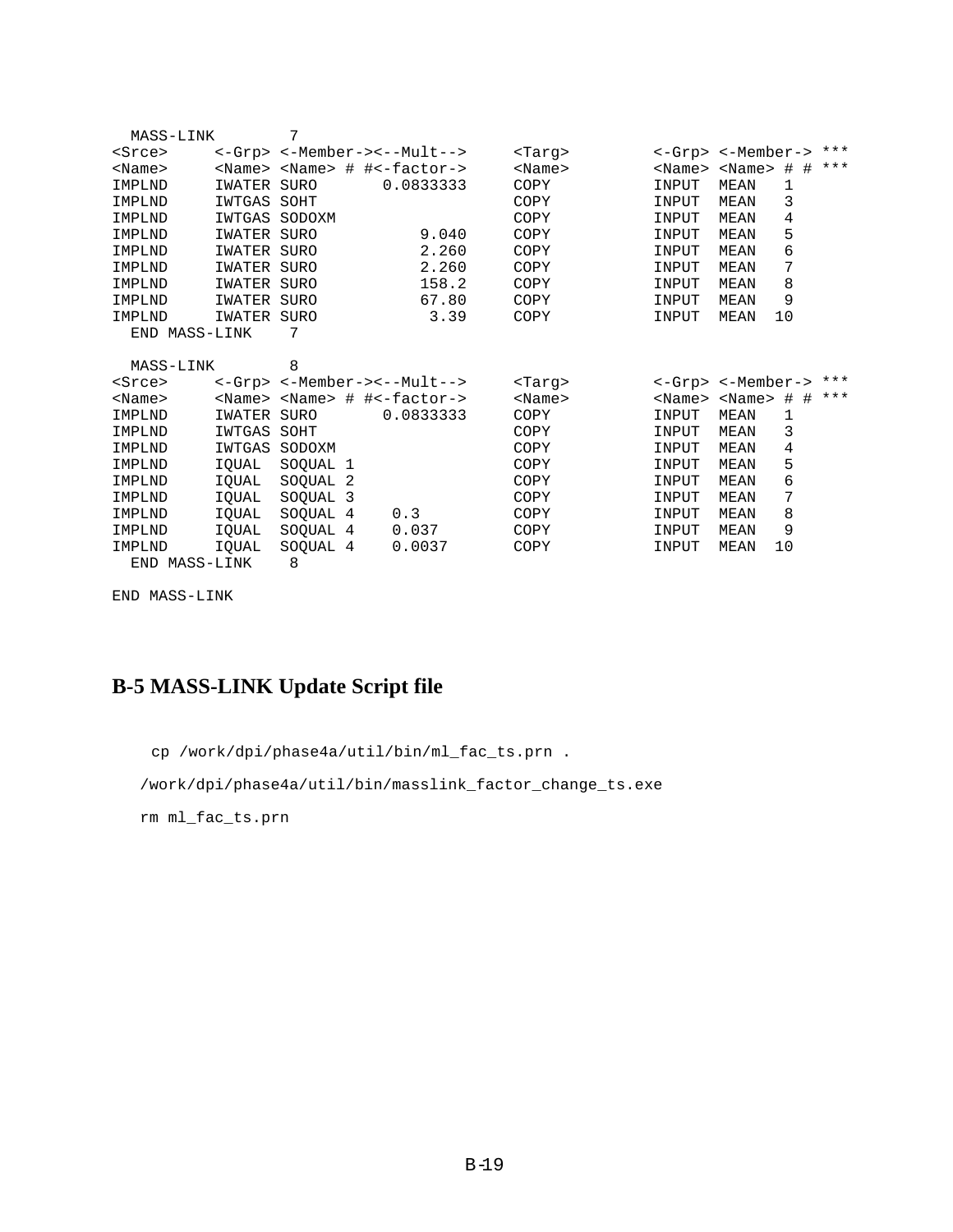# Attachment C

C-1 Nutrient Management Fortran Program C-2 Nutrient Management Data File C-3 Nutrient Management Script File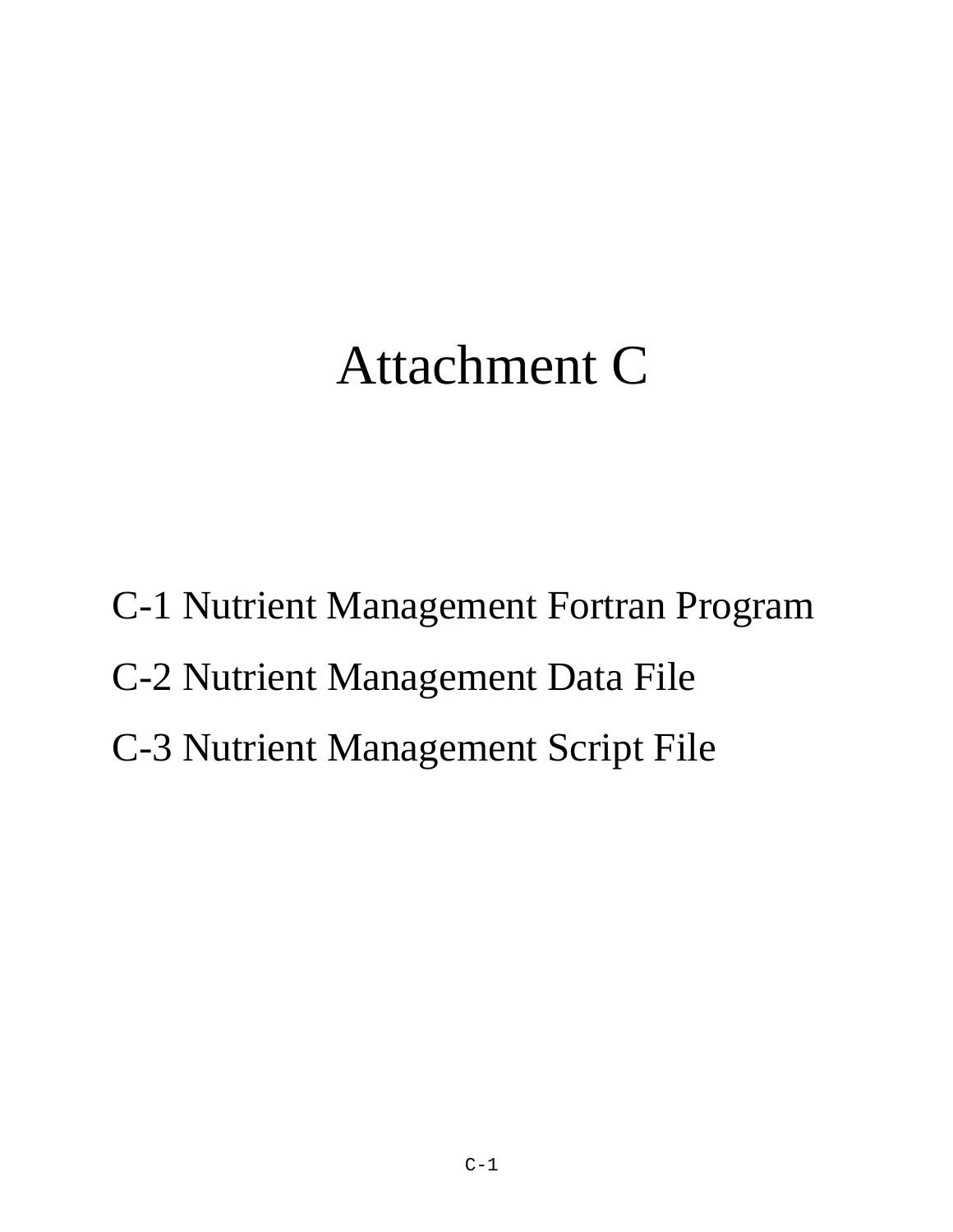### C-1 Nutrient Management Fortran Program

```
PROGRAM SPEC
*************************************72*********72**********************
** VARIABLE NAMES ********************
********* this program looks for fertilizer special actions and
********* replaces the applications with modified applications
********* according to the file spec_??.inp
      CHARACTER*25,FNAM 
      DIMENSION JJSEG(3),REDUX(3,3,5)
      CHARACTER*90,LINE
      CHARACTER*1,TYPE,FLAG
************************************************************************
******* REDUX INDICES: REDUX(a,b,c) ******** REDUX 1NDICES: REDUX(a,b,c) ***
******** a = JJSEG NUMBER **
******* b = 1 for dummy, 2 for N, 3 for P **
************ c = 2 for hitil, 3 for lotil, 4 for hay, 5 for urban **
************************************************************************
******* read in source file name and open target file
      READ*,FNAM
      OPEN(11,FILE=FNAM,STATUS='OLD')
      OPEN(13,FILE='f'//FNAM,STATUS='NEW')
       READ(11,'(A90)')LINE
********** read to ingrp and change wdm
      DO WHILE (LINE(:9).NE.' INGRP')
        IF (LINE(:3).EQ.'WDM') THEN
          DO 33 I=1,50
            IF (LINE(I:I+5).EQ.'s01ref') LAST=I-1
33 CONTINUE
          WRITE(13,'(A,A7,A)')LINE(:LAST),'s19pr96',LINE(LAST+7:80)
        ELSE
          CALL RITE(LINE)
        END IF
        READ(11,'(A90)')LINE
      END DO
     I=0********* read to end of ingrp and get segments
      DO WHILE (LINE(:9).NE.' END I')
        CALL RITE(LINE)
        READ(11,'(A90)')LINE
        IF ((LINE(7:12).EQ.'COPY ').OR.(LINE(7:12).EQ.'RCHRES')) THEN
        BACKSPACE 11
       T = T + 1 READ(11,'(17X,I3)')JJSEG(I)
     END IF
      END DO
      INBASN=I
      CALL GETRDX(INBASN,JJSEG,REDUX)
      DO 54 I=1,INBASN
        REDUX(I,1,1)=1.0
```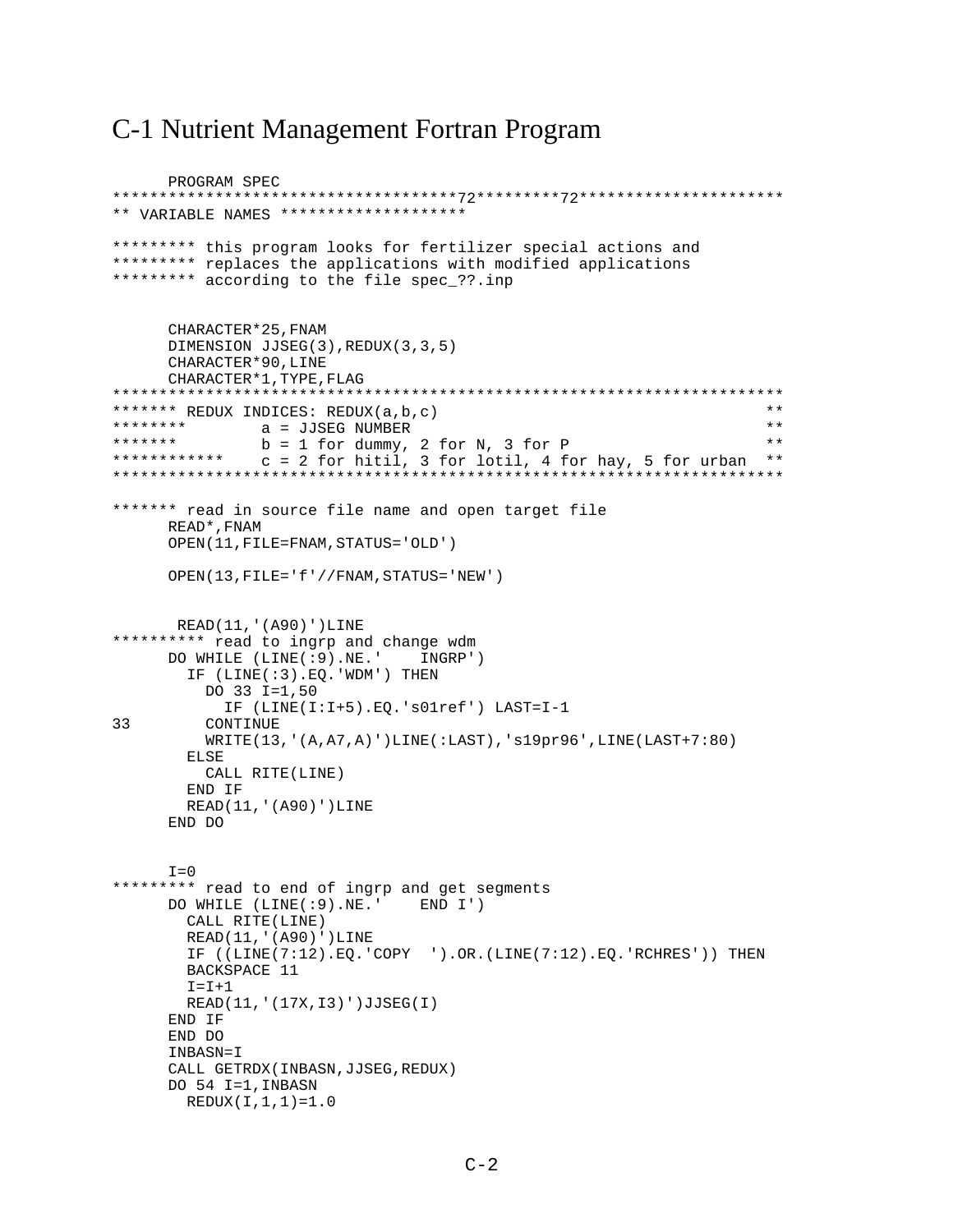```
REDUX(I,1,2)=1.0REDUX(I,1,3)=1.0 REDUX(I,1,4)=1.0
54 CONTINUE
       DO 10 J=1,INBASN
         IF (JJSEG(J).EQ.235) JJSEG(J)=230
         IF (JJSEG(J).EQ.265) JJSEG(J)=260
IF (JJSEG(J).EQ.175) JJSEG(J)=180<br>10 CONTINUE
      CONTINUE
       CALL RITE(LINE)
********* begin searching for special actions for fertilizer
******** the value of FLAG determines the type of application
******* extreme care must be used to make sure that the type of
****** application is specified somewhere above the line
****** future hspf applications should use different user-defined
****** variables for manure and fertilizer
       DO WHILE (LINE(:8).NE.'END SPEC')
         READ(11,'(A90)')LINE
         IF (iCNTAN(LINE,'MANU').EQ.1) FLAG='M'
         IF ((iCNTAN(LINE,'FERT').EQ.1).OR.
      + (iCNTAN(LINE,'fert').EQ.1).OR.
            + (iCNTAN(LINE,'Fert').EQ.1)) FLAG='F'
         IF ((LINE(3:8).EQ.'PERLND').AND.(FLAG.EQ.'F')) THEN
           BACKSPACE 11
************ if the line is a fertilizer application to PERLND
*********** read the segment and land use, nutrient, and application value
           READ(11,1234)JSEG,LUNUM,TYPE,APP
          I=1J=1 IF (TYPE.EQ.'N') I=2
           IF (TYPE.EQ.'P') I=3
           IF (LUNUM.EQ.2) J=2
           IF (LUNUM.EQ.3) J=3
           IF (LUNUM.EQ.6) J=4
           IF (LUNUM.EQ.5) J=5
          DO 200 II = 1, INBASN
             IF (JSEG.EQ.(JJSEG(II)/10)) JJ=II
200 CONTINUE
*********** modify the application and write the new line
           APP=APP*REDUX(JJ,I,J)
           WRITE(13,1235)LINE(:60),APP,LINE(71:80)
         ELSE
           CALL RITE(LINE)
         END IF
      END DO
******** read until the end
       DO WHILE (LINE(:7).NE.'END RUN')
         READ(11,'(A90)')LINE
         CALL RITE(LINE)
       END DO
1234 FORMAT(8X,I2,I1,31X,A1,17X,F10.0)
1235 FORMAT(A60,F10.3,A10)
       END
      SUBROUTINE GETRDX (INBASN, JJSEG, REDUX)
```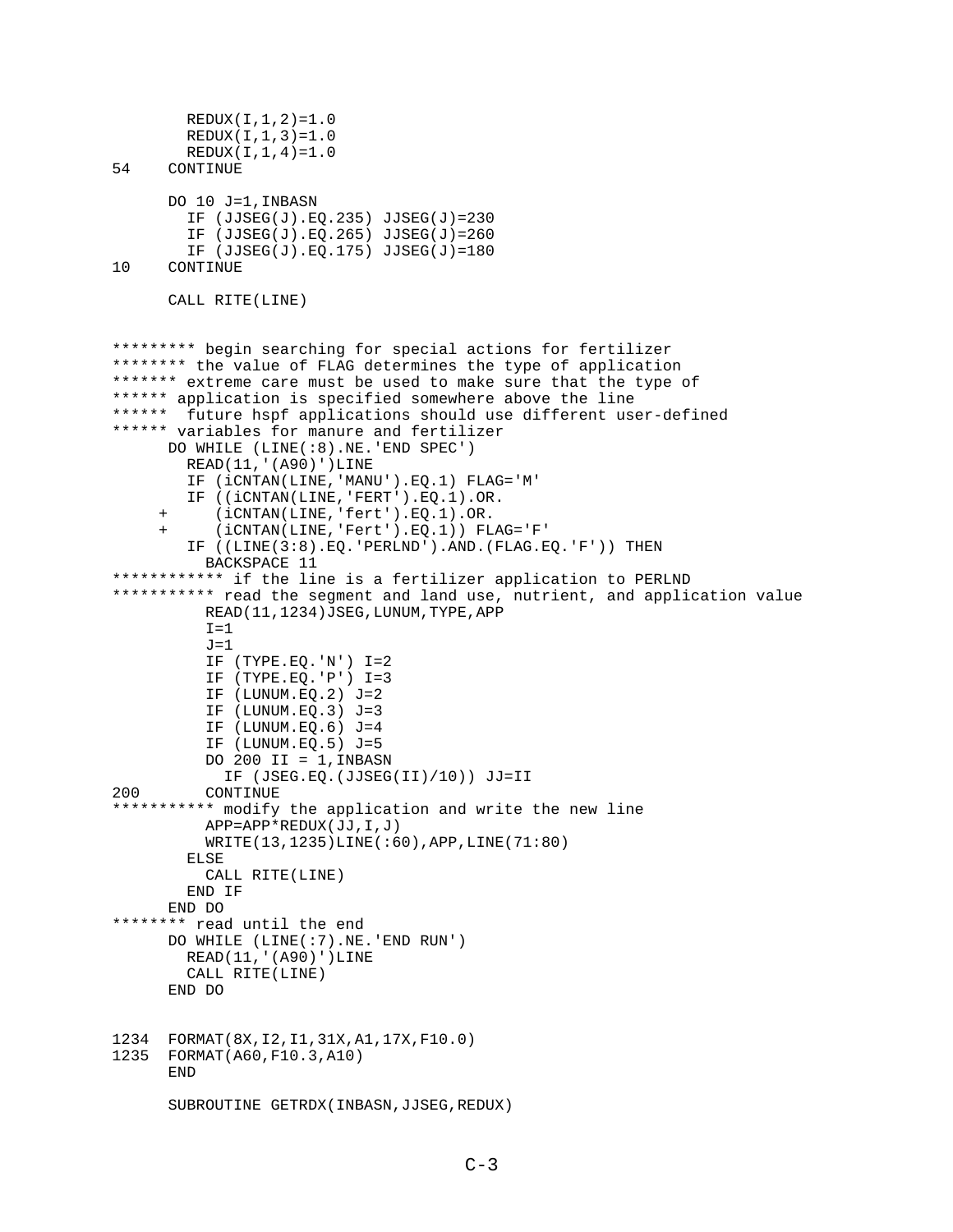```
*********************************************************
** This subroutine uses the file ps_fac.prn to find **<br>** the point source factors for the seqment in 'seq' **
** the point source factors for the segment in 'seg' **<br>** The point source factors are stored in psfac **
** The point source factors are stored in psfac
*********************************************************
       DIMENSION JJSEG(3),REDUX(3,3,5)
       OPEN(98,FILE='spec_pr96.prn',STATUS='OLD')
       DO 10 I=1,INBASN
      ISEGM='0'
      DO WHILE (ISEGM.NE.JJSEG(I))
         READ(98,100)ISEGM
      END DO
      BACKSPACE 98
      READ(98,200) (REDUX(I,2,J),J=2,5),(REDUX(I,3,J),J=2,4)
      REWIND 98
10 CONTINUE
       CLOSE(98)
100 FORMAT(5X, 13)<br>200 FORMAT(8X, 7F8
    200 FORMAT(8X,7F8.0)
       END
       SUBROUTINE RITE(LINE)
         CHARACTER*90,LINE
            IF (LINE(:37).EQ.' ') THEN
             WRITE(13,*) GOTO 2002
           END IF
            DO 1001 I=1,90
 IF (LINE(I:I).NE.' ') LAST = I
          CONTINUE
            WRITE(13,'(A)') LINE(:LAST)
2002 CONTINUE
        END
        FUNCTION iCNTAN(LINE,TARGET)
******************************************************************
********** this function determine whether LINE contains TARGET **
******** it returns 0 if not, 1 if yes ***************************
******************************************************************
       CHARACTER*90,LINE
       CHARACTER*4, TARGET
       iCNTAN = 0
       DO 10 I=1,87
         IF (LINE(I:I+3).EQ.TARGET) THEN
            iCNTAN=1
END IF<br>10 CONTINUE
      CONTINUE
       RETURN
       END
```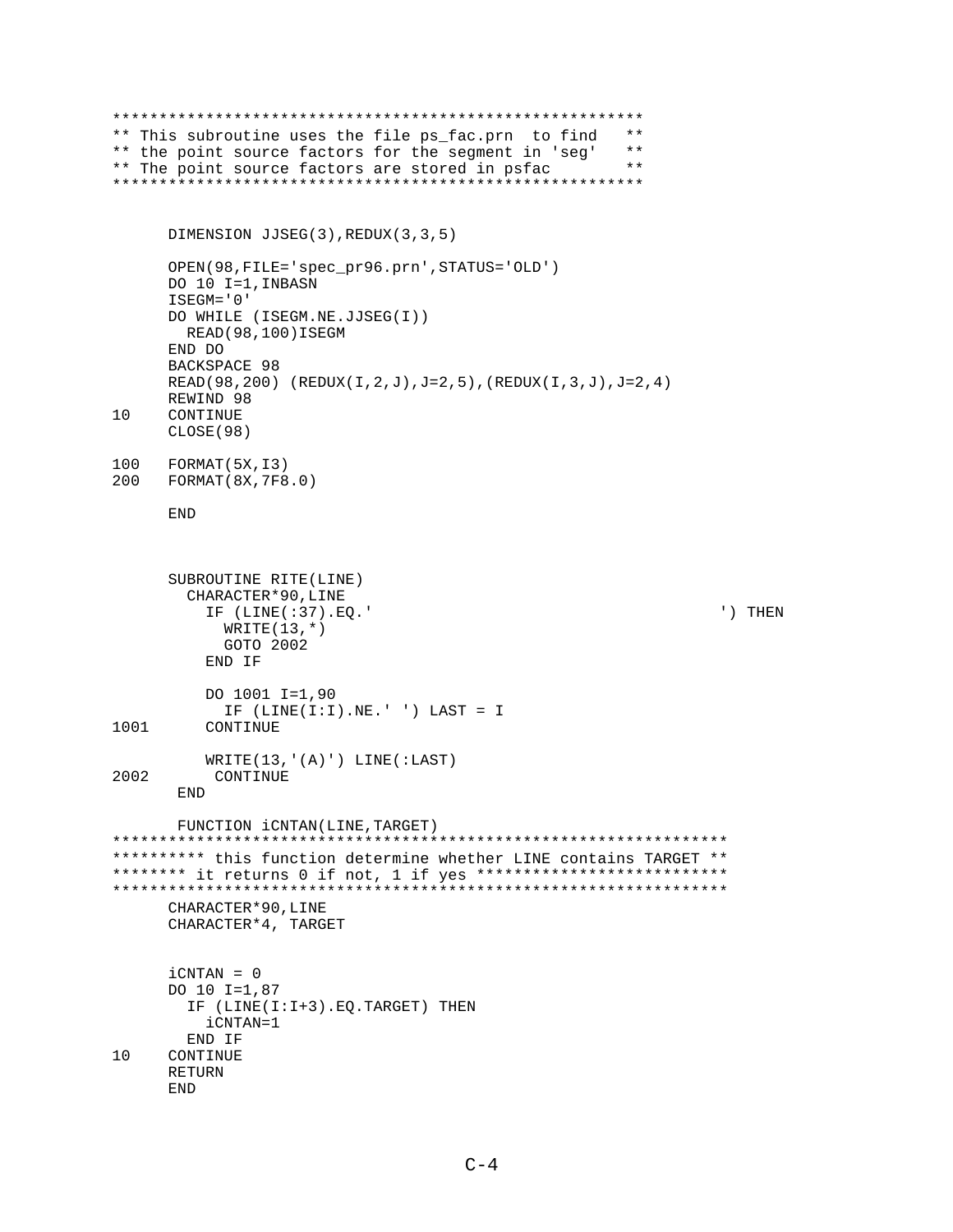## C-2 Nutrient Management Data File

| 999        |        | hitil n lotil n |                 |        | hay n urban n hitil p lotil p |        | hay p  |
|------------|--------|-----------------|-----------------|--------|-------------------------------|--------|--------|
| 10         | 0.9446 | 0.7649          | 0.8239          | 1.0000 | 0.9662                        | 0.7837 | 0.8829 |
| 20         | 0.9956 | 0.9343          | 0.9579          | 1.0000 | 0.9924                        | 0.8958 | 0.9579 |
| 30         | 0.9341 | 0.9145          | 0.9377          | 1.0000 | 0.7874                        | 0.8104 | 0.7327 |
| 40         | 0.8415 | 0.8538          | 0.9232          | 1.0000 | 0.8878                        | 0.8078 | 0.7546 |
| 50         | 0.7590 | 0.6651          | 0.6772          | 1.0000 | 0.9171                        | 0.7155 | 0.7736 |
| 60         | 0.7046 | 0.7615          | 0.8648          | 1.0000 | 0.9334                        | 0.7851 | 0.8084 |
| 70         | 0.6201 | 0.5999          | 0.6745          | 1.0000 | 0.9220                        | 0.4239 | 0.7631 |
| 80         | 0.3113 | 0.0440          | 0.2765          | 1.0000 | 0.7509                        | 0.7057 | 0.7732 |
| 90         | 0.6359 | 0.7231          | 0.9390          | 1.0000 | 0.7727                        | 0.6990 | 0.7013 |
| 100        | 0.4389 | 0.4156          | 0.9285          | 1.0000 | 0.6900                        | 0.3029 | 0.3100 |
| 110        | 0.0154 | 0.0087          | 0.1791          | 1.0000 | 0.4724                        | 0.4076 | 0.4527 |
| 120        | 0.0027 | 0.1907          | 0.0823          | 1.0000 | 0.8376                        | 0.9002 | 0.9082 |
| 140        | 0.2476 | 0.3541          | 0.2046          | 1.0000 | 0.9119                        | 0.9211 | 0.9205 |
| 160        | 0.9477 | 0.8686          | 0.6858          | 1.0000 | 0.9844                        | 0.9579 | 0.9686 |
| 170        | 1.0000 | 1.0000          | 0.9972          | 1.0000 | 1.0000                        | 1.0000 | 0.9972 |
| 175        | 0.9567 | 0.9534          | 0.9856          | 1.0000 | 0.9557                        | 0.9681 | 0.9508 |
| 180        | 0.8785 | 0.8288          | 0.9558          | 1.0000 | 0.9545                        | 0.7737 | 0.6060 |
| 190        | 0.0207 | 0.0207          | 0.9021          | 1.0000 | 0.0207                        | 0.0207 | 0.0207 |
| 200        | 0.3044 | 0.4043          | 0.9262          | 1.0000 | 0.3044                        | 0.3735 | 0.2619 |
| 210        | 0.8233 | 0.8327          | 0.9610          | 1.0000 | 0.7385                        | 0.7559 | 0.6104 |
|            |        |                 | 0.9496          | 1.0000 | 0.7311                        | 0.6553 | 0.5288 |
| 220<br>230 | 0.7961 | 0.8034          |                 | 1.0000 |                               |        | 0.7636 |
|            | 0.9319 | 0.9284          | 0.9391          |        | 0.7712                        | 0.7805 |        |
| 235        | 0.9706 | 0.9824          | 0.9865          | 1.0000 | 0.9865                        | 0.9865 | 0.9801 |
| 240        | 0.9915 | 0.9915          | 0.9915          | 1.0000 | 0.9865                        | 0.9915 | 0.9861 |
| 250        | 0.9851 | 0.9851          | 0.9851          | 1.0000 | 0.9851                        | 0.9831 | 0.9720 |
| 260        | 0.9936 | 0.9631          | 0.9936          | 1.0000 | 0.9936                        | 0.9812 | 0.9922 |
| 265        | 0.9490 | 0.9602          | 0.9602          | 1.0000 | 0.8956                        | 0.9593 | 0.6978 |
| 270        | 0.9281 | 0.9263          | 0.7251          | 1.0000 | 0.8478                        | 0.8360 | 0.7761 |
| 280        | 0.9725 | 0.9772          | 0.9626          | 1.0000 | 0.9742                        | 0.9716 | 0.9450 |
| 290        | 0.9465 | 0.9459          | 0.9664          | 1.0000 | 0.9433                        | 0.9397 | 0.8872 |
| 300        | 0.9827 | 0.9864          | 0.9884          | 1.0000 | 0.9815                        | 0.9671 | 0.9803 |
| 310        | 0.9880 | 0.9941          | 0.9941          | 1.0000 | 0.9941                        | 0.9941 | 0.9877 |
| 330        | 0.7230 | 0.7174          | 0.9398          | 1.0000 | 0.9398                        | 0.9305 | 0.9398 |
| 340        | 0.7602 | 0.7427          | 0.9305          | 1.0000 | 0.9305                        | 0.9305 | 0.9305 |
| 370        | 0.8919 | 0.8234          | 0.9281          | 1.0000 | 0.9636                        | 0.9334 | 0.9281 |
| 380        | 0.7204 | 0.6549          | 0.9105          | 1.0000 | 0.9364                        | 0.9135 | 0.9357 |
| 390        | 0.5756 | 0.5557          | 0.3263          | 1.0000 | 0.9326                        | 0.9326 | 0.9326 |
| 400        | 0.6158 | 0.6881          | 0.9277          | 1.0000 | 0.9298                        | 0.8686 | 0.8691 |
| 410        | 0.9031 | 0.9011          | 0.9907          | 1.0000 | 0.9031                        | 0.9011 | 0.9071 |
| 420        | 0.6966 | 0.6946          | 0.6944          | 1.0000 | 0.6966                        | 0.6946 | 0.6944 |
| 430        | 0.7330 | 0.7237          | 0.9715          | 1.0000 | 0.7330                        | 0.7237 | 0.9715 |
| 440        | 0.9625 |                 | $0.9654$ 0.9882 |        | 1.0000 0.9882                 | 0.9845 | 0.9389 |
| 450        | 0.6086 | 0.3354          | 0.3461          | 1.0000 | 0.5067                        | 0.3479 | 0.3461 |
| 470        | 0.6978 | 0.5961          | 0.9122          | 1.0000 | 0.9189                        | 0.9104 | 0.9122 |
| 480        | 0.6105 | 0.5031          | 0.2359          | 1.0000 | 0.9000                        | 0.9000 | 0.9000 |
| 490        | 0.5080 | 0.6623          | 0.2633          | 1.0000 | 0.9000                        | 0.9000 | 0.9000 |
| 500        | 0.7342 | 0.7890          | 0.5423          | 1.0000 | 0.9358                        | 0.9300 | 0.9404 |
| 510        | 0.6698 | 0.5774          | 0.9240          | 1.0000 | 0.9240                        | 0.9240 | 0.9240 |
| 540        | 0.4433 | 0.4526          | 0.0000          | 1.0000 | 0.6269                        | 0.5844 | 0.5483 |
| 550        | 0.8341 | 0.9078          | 0.7238          | 1.0000 | 0.9618                        | 0.9618 | 0.7898 |
| 560        | 0.8841 | 0.8845          | 0.8202          | 1.0000 | 0.9758                        | 0.9641 | 0.9110 |
| 580        | 0.7141 | 0.7050          | 0.5441          | 1.0000 | 0.8326                        | 0.8161 | 0.7563 |
| 590        | 0.9277 | 0.9237          | 0.8747          | 1.0000 | 0.9696                        | 0.9742 | 0.9399 |
| 600        | 0.9013 | 0.8997          | 0.8458          | 1.0000 | 0.9846                        | 0.9846 | 0.9283 |
| 610        | 0.9347 | 0.9304          | 0.8817          | 1.0000 | 0.9882                        | 0.9882 | 0.9416 |
| 620        | 0.9508 | 0.9522          | 0.8881          | 1.0000 | 0.9666                        | 0.9624 | 0.9464 |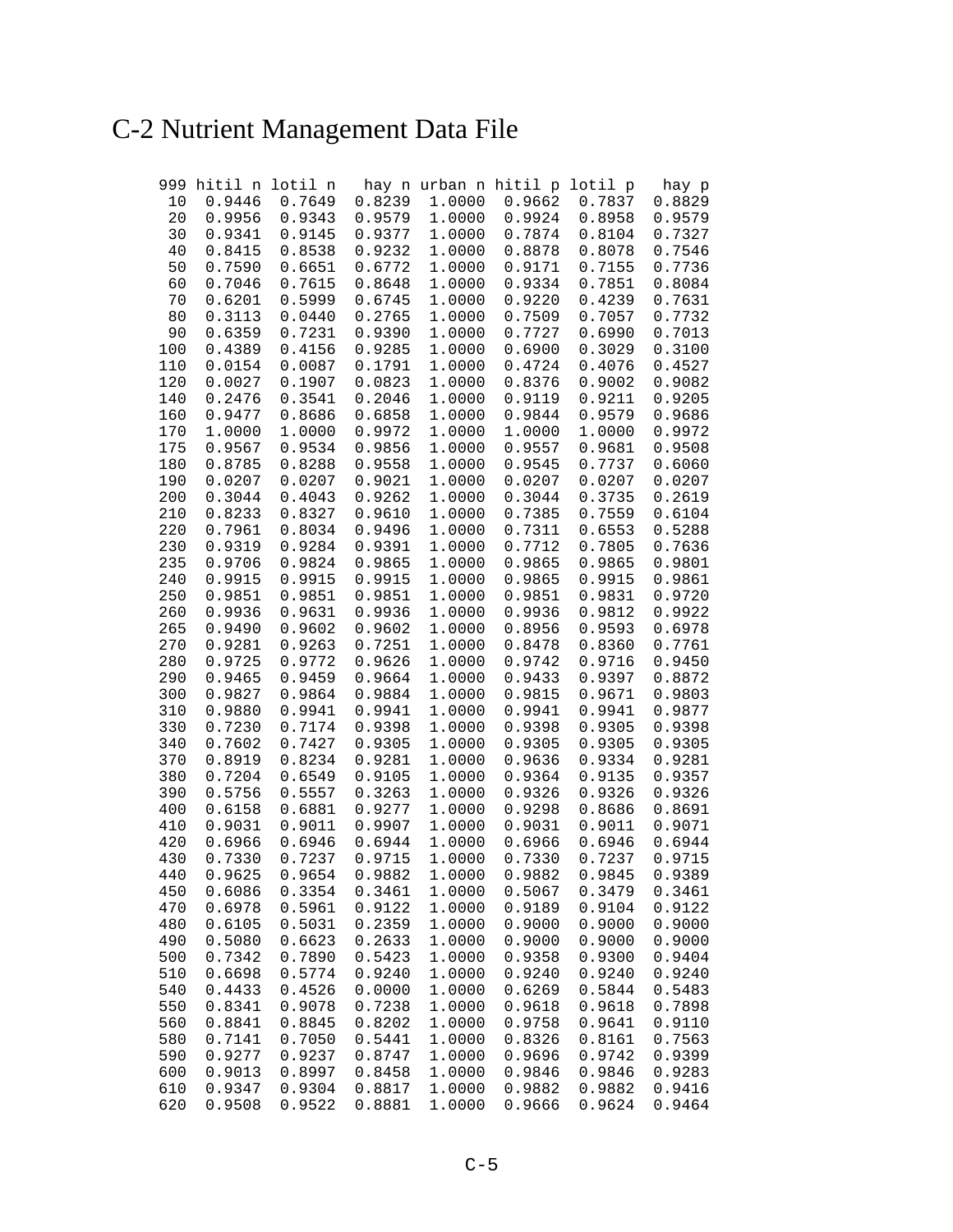| 630 | 0.9807 | 0.9782 | 0.9731 | 1.0000 | 0.9899 | 0.9884 | 0.9871 |
|-----|--------|--------|--------|--------|--------|--------|--------|
| 650 | 1.0000 | 1.0000 | 1.0000 | 1.0000 | 1.0000 | 1.0000 | 1.0000 |
| 700 | 0.5123 | 0.6240 | 0.4135 | 1.0000 | 0.5329 | 0.7927 | 0.4135 |
| 710 | 0.1209 | 0.1284 | 0.1482 | 1.0000 | 0.6966 | 0.5145 | 0.6146 |
| 720 | 0.4967 | 0.2999 | 0.0823 | 1.0000 | 0.8320 | 0.7023 | 0.9082 |
| 730 | 0.5982 | 0.6768 | 0.9256 | 1.0000 | 0.9168 | 0.8245 | 0.8581 |
| 740 | 0.7509 | 0.8408 | 0.9688 | 1.0000 | 0.8649 | 0.9132 | 0.9098 |
| 750 | 0.7506 | 0.7032 | 0.9396 | 1.0000 | 0.6898 | 0.6971 | 0.3956 |
| 760 | 0.5846 | 0.7088 | 0.9078 | 1.0000 | 0.7759 | 0.9078 | 0.9078 |
| 770 | 0.9439 | 0.8689 | 0.9763 | 1.0000 | 0.9397 | 0.8598 | 0.8349 |
| 780 | 1.0000 | 1.0000 | 1.0000 | 1.0000 | 1.0000 | 1.0000 | 1.0000 |
| 800 | 0.9242 | 0.8618 | 0.9238 | 1.0000 | 0.9639 | 0.9301 | 0.9238 |
| 810 | 0.9305 | 0.8188 | 0.9260 | 1.0000 | 0.9305 | 0.9251 | 0.9260 |
| 820 | 0.9000 | 0.9000 | 0.9000 | 1.0000 | 0.9000 | 0.8259 | 0.9000 |
| 830 | 0.9351 | 0.9351 | 0.9351 | 1.0000 | 0.9351 | 0.9351 | 0.9351 |
| 840 | 0.9696 | 0.9696 | 0.9696 | 1.0000 | 0.9696 | 0.9696 | 0.9696 |
| 850 | 0.9236 | 0.9025 | 0.2360 | 1.0000 | 0.8776 | 0.8590 | 0.9236 |
| 860 | 0.8234 | 0.8165 | 0.9146 | 1.0000 | 0.8106 | 0.7863 | 0.9146 |
| 870 | 0.9481 | 0.9438 | 0.4814 | 1.0000 | 0.8835 | 0.8685 | 0.9481 |
| 880 | 0.7665 | 0.7936 | 0.5030 | 1.0000 | 0.9324 | 0.9324 | 0.9324 |
| 890 | 0.5339 | 0.5950 | 0.5767 | 1.0000 | 0.9000 | 0.9000 | 0.9000 |
| 900 | 1.0000 | 1.0000 | 0.0000 | 1.0000 | 1.0000 | 1.0000 | 0.9000 |
| 910 | 0.6345 | 0.7086 | 0.3657 | 1.0000 | 0.9000 | 0.9000 | 0.9000 |
| 920 | 0.6555 | 0.7843 | 0.1796 | 1.0000 | 0.9123 | 0.9123 | 0.9123 |
| 930 | 0.8424 | 0.8387 | 0.7454 | 1.0000 | 0.9104 | 0.8982 | 0.8637 |
| 940 | 0.7616 | 0.7785 | 0.6187 | 1.0000 | 0.9619 | 0.9532 | 0.8224 |
| 950 | 1.0000 | 1.0000 | 1.0000 | 1.0000 | 1.0000 | 1.0000 | 1.0000 |
| 960 | 0.9009 | 0.8975 | 0.9304 | 1.0000 | 0.9415 | 0.9403 | 0.9300 |
| 970 | 0.6021 | 0.6462 | 0.0444 | 1.0000 | 0.9044 | 0.8588 | 0.9044 |
| 980 | 0.7678 | 0.9400 | 0.6425 | 1.0000 | 0.8682 | 0.8414 | 0.9400 |
| 990 | 0.7609 | 0.7594 | 0.4487 | 1.0000 | 0.9449 | 0.9449 | 0.9449 |

## C-3 Nutrient Management Script File

cp /work/dpi/phase4a/util/bin/spec\_lot.prn .

/work/dpi/phase4a/util/bin/change\_spec\_nutrient\_management\_.exe

rm spec\_lot.prn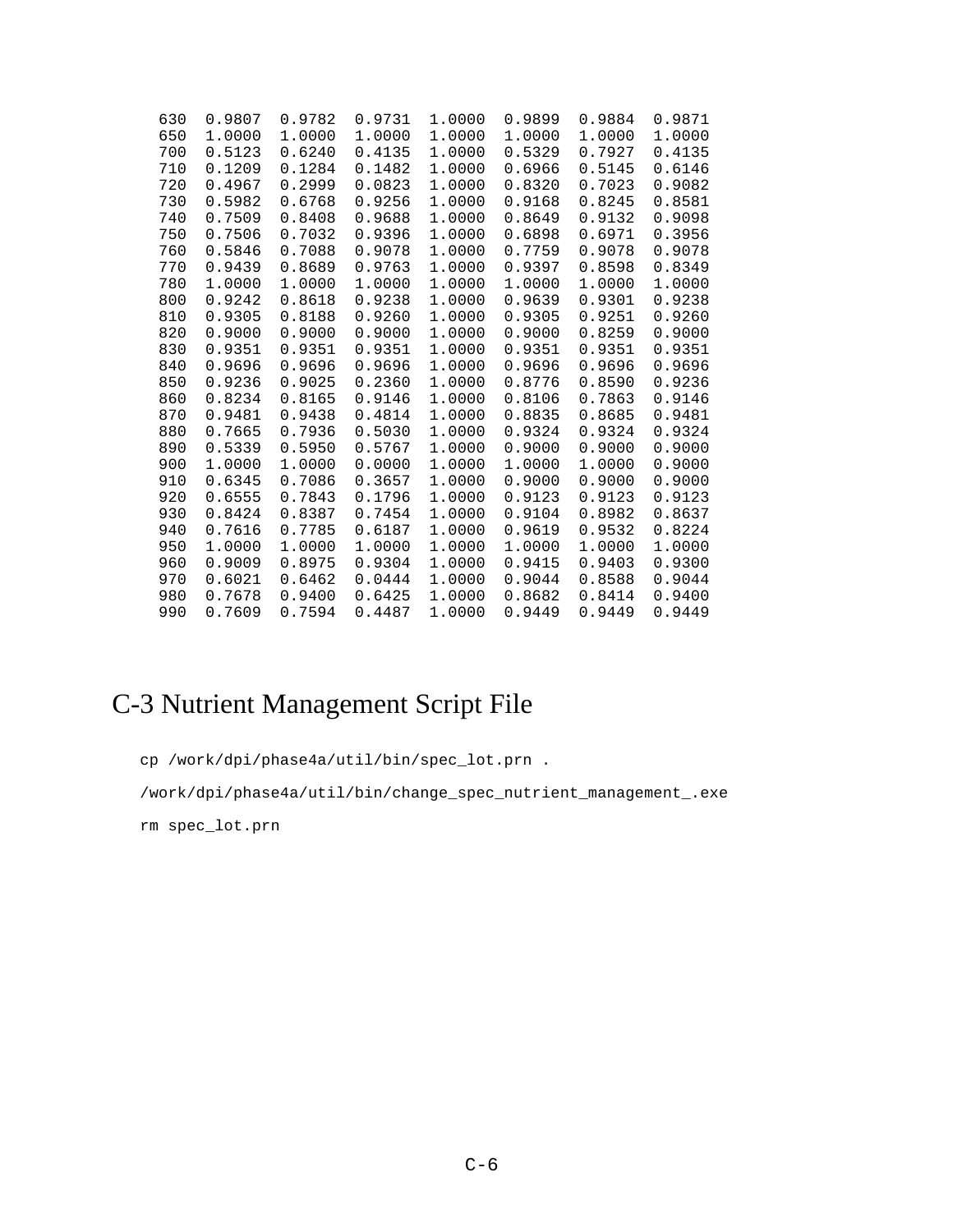# Attachment D

D-1 Mass Link Change Fortran Program D-2 Mass Link Change Data File D-3 Mass Link Change Script File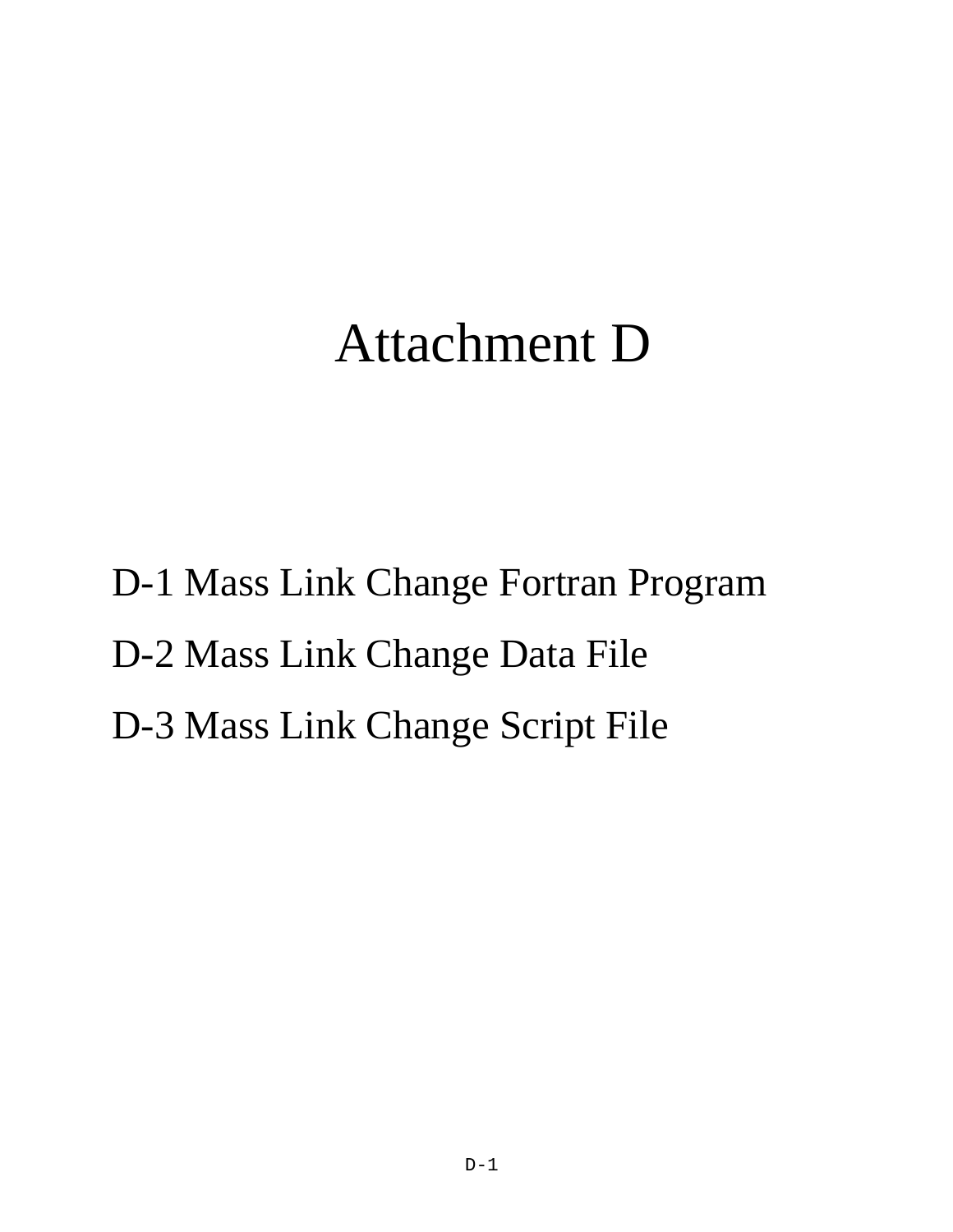### D-1 Mass Link Change Fortran Program

PROGRAM MASS \*\*\*\*\*\*\*\*\*\*\*\*\*\*\*\*\*\*\*\*\*\*\*\*\*\*\*\*\*\*\*\*\*\*\*\*\*72\*\*\*\*\*\*\*\*\*72\*\*\*\*\*\*\*\*\*\*\*\*\*\*\*\*\*\*\*\*\*\* \*\* VARIABLE NAMES \*\*\*\*\*\*\*\*\*\*\*\*\*\*\*\*\*\*\*\* \*\*\*\*\*\*\*\*\* CHARACTER\*25,FNAM DIMENSION JJSEG(3) CHARACTER\*90,LINE CHARACTER\*6,LTYPE CHARACTER\*3,ML(3,8),MLNUM REAL MLFAC(3,24) \*\*\*\*\*\*\*\* read file name and open source and target files READ\*,FNAM OPEN(11,FILE=FNAM,STATUS='OLD') OPEN(13,FILE='m'//FNAM,STATUS='NEW') \*\*\*\*\*\*\*\* read to INGRP and find segments READ(11,'(A90)')LINE DO WHILE (LINE(:9).NE.' INGRP') CALL RITE(LINE) READ(11,'(A90)')LINE END DO  $T=0$  DO WHILE (LINE(:9).NE.' END I') CALL RITE(LINE) READ(11,'(A90)')LINE IF ((LINE(7:12).EQ.'COPY ').OR.(LINE(7:12).EQ.'RCHRES')) THEN BACKSPACE 11  $I = I + 1$  READ(11,'(17X,I3)')JJSEG(I) END IF END DO INBASN=I CALL GETML(INBASN,JJSEG,MLFAC) DO 10 J=1,INBASN IF (JJSEG(J).EQ.235) JJSEG(J)=230 IF (JJSEG(J).EQ.265) JJSEG(J)=260 IF (JJSEG(J).EQ.175) JJSEG(J)=180<br>10 CONTINUE **CONTINUE** \*\*\*\*\*\*\*\* read to schematic DO WHILE (LINE(:9).NE.'SCHEMATIC') CALL RITE(LINE) READ(11,'(A90)')LINE END DO \*\*\*\*\*\*\*\*\*\*\*\* once in SCHEMATIC read perlnd and implnd lines and determine the \*\*\*\*\*\*\*\* mass link number for each individual land use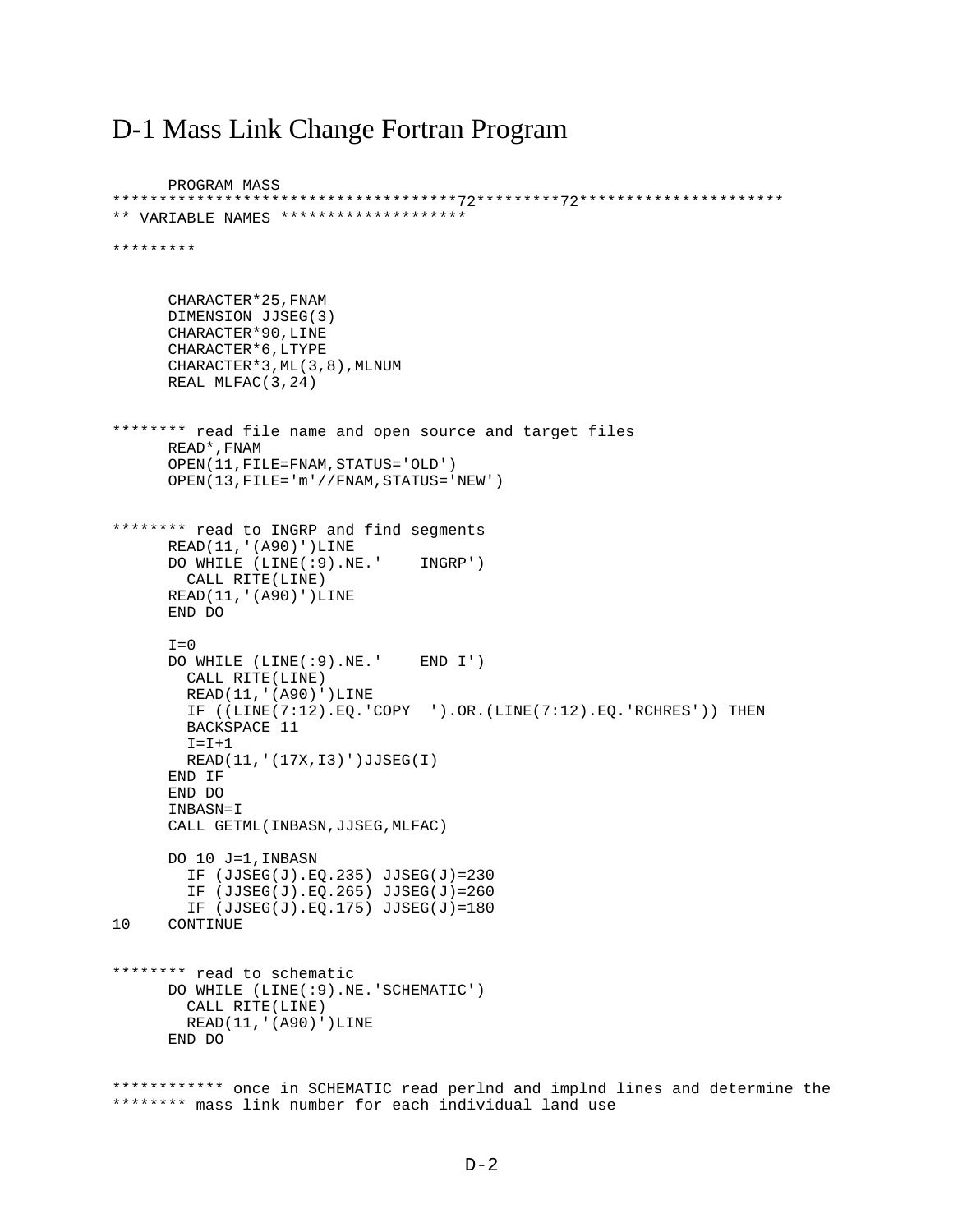```
*********** store in variable ML(segment,landuse)
      DO WHILE (LINE(:6).NE.'PERLND')
      CALL RITE(LINE)
     READ(11,'(A90)')LINE
      END DO
      BACKSPACE 11
     READ(11,1000)LTYPE, JSEG, LUNUM, MLNUM
       DO WHILE (LTYPE.NE.'RCHRES')
        CALL RITE(LINE)
     READ(11,'(A90)')LINE
        BACKSPACE 11
********* decide what land use to input
     DO 200 II = 1, INBASN
        IF (JSEG.EQ.(JJSEG(II)/10)) J=II
200 CONTINUE
      I = LUNUM
      IF (LTYPE.EQ.'IMPLND') I = LUNUM +3
        ML(J,I)=MLNUM
100 CONTINUE
        READ(11,'(A6)',ERR=100)LTYPE
        IF (LTYPE.EQ.'END SC') GOTO 222
         BACKSPACE 11
        READ(11,1000)LTYPE, JSEG, LUNUM, MLNUM
END DO<br>222 CONTIN
     CONTINUE
      BACKSPACE 11
      READ(11,'(A90)')LINE
*********'do while in mass link section
      DO WHILE (LINE(:13).NE.'END MASS-LINK')
****************** section to read mass link number and quit if
**************** current mass links are not compatible with this program
********* read down to mass link section
         DO WHILE (LINE(3:11).NE.'MASS-LINK')
           CALL RITE(LINE)
         READ(11,'(A90)')LINE
           IF (LINE(:13).EQ.'END MASS-LINK') GOTO 990
         END DO
********** find mass link number of current mass link
         MLNUM=LINE(18:20)
********** initialize mass links to 1.0 in case no previous factor exists
         DO 332 I=1,INBASIN
           DO 333 J=1,24
MLFAC(I,J)=1.0<br>333 CONTINUE
          CONTINUE
332 CONTINUE
********** the following section will kick out to line 999 if the current mass
********** link has the same mass link number as any other segment and the mass
********** link factors for those segments are not identical. If the mass link
********** is shared, but the factors are the same, the program should still work
********** even though it has not been tested for this purpose. If no problem is
********** found factors are set here for the remainder of the current mass link.
        T=0 DO 343 J=1,INBASN
           DO 344 K=1,8
             IF (ML(J,K).EQ.MLNUM) THEN
```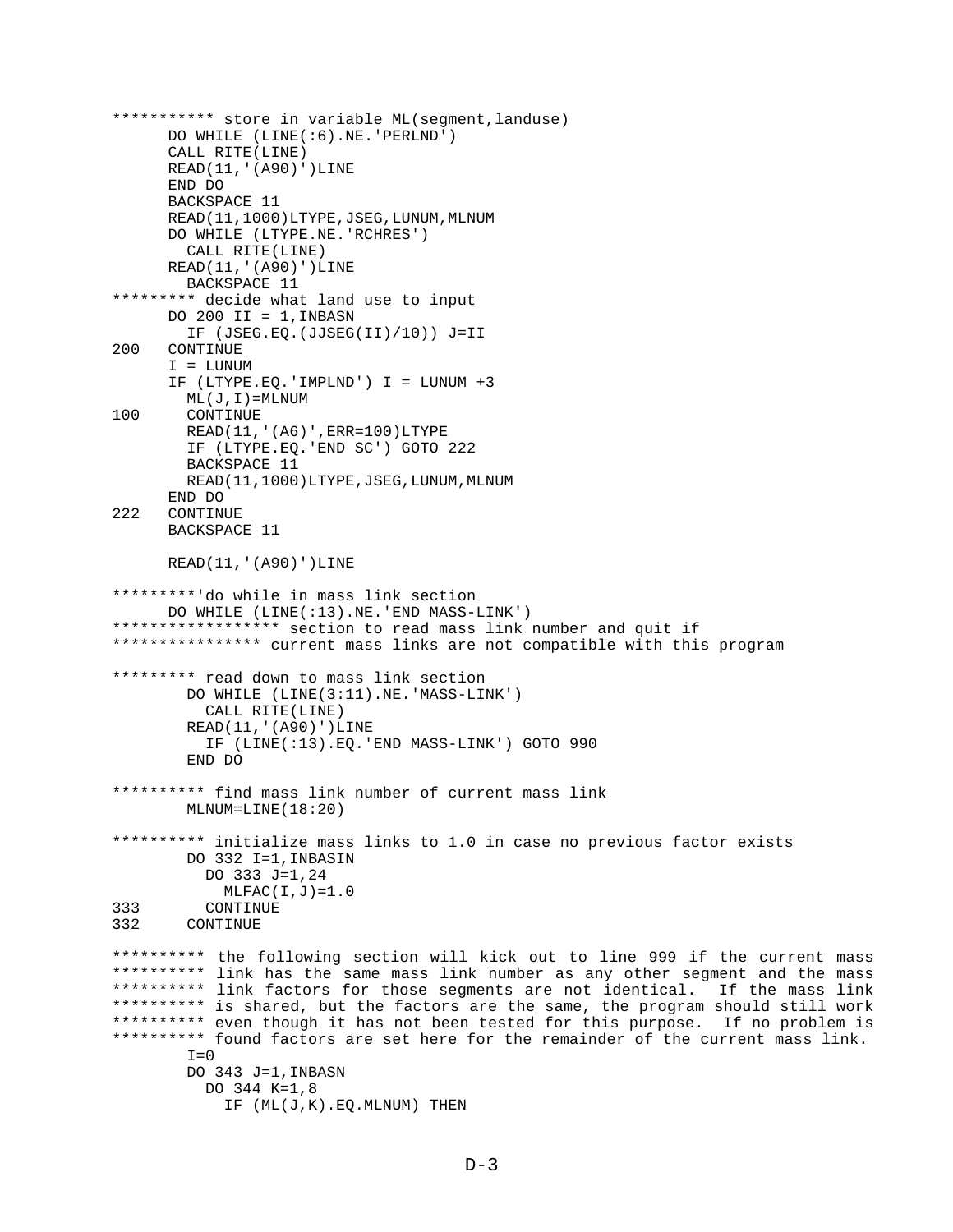```
I = I + 1*************** increment I to see if multiple land use for this number and test for
agreement
              IF ((I.GT.1).AND.((xNFAC.NE.MLFAC(J,K))
     + .OR.(xPFAC.NE.MLFAC(J,K+8))
     + .OR.(xSFAC.NE.MLFAC(J,K+16))))
     + GOTO 999
*************** if no kick out, set N, P, and Sed factors for current mass link
              xNFAC=MLFAC(J,K)
             XPFAC=MLFAC(J,K+8) xSFAC=MLFAC(J,K+16)
            END IF
344 CONTINUE
343 CONTINUE
        CALL RITE(LINE)
********** IF MASS LINK FOUND THEN CHANGE MASS LINK UNTIL END MASS LINK
********* method of mass link change is to find the target variable and decide
********* whether it is nitrogen, phosphorus, or sediment.
********* the current multiplier is read and multiplied by the mass link factor
        IF (I.GT.0) THEN
          READ(11,'(A90)')LINE
*********** do while still in current mass link
          DO WHILE (LINE(3:15).NE.'END MASS-LINK')
*************** if no comment then
            IF (iCMMNT(LINE).EQ.0) THEN
              FACTOR=1.0
*************** this section finds the type of nutrient of sediment
**************** and sets the factor appropriately
**************** iFLAG turns to 1 if N,P, or Sed found
              iFLAG=0
              IF ((LINE(66:73).EQ.'NUIF1 1').OR.
     + (LINE(66:73).EQ.'NUIF1 2').OR.
     + (LINE(66:73).EQ.'NUIF2 2').OR.
     + (LINE(66:73).EQ.'NUIF2 3').OR.
     + (LINE(66:73).EQ.'PKIF 3')) THEN
                FACTOR=xNFAC
                iFLAG=1
              END IF
              IF ((LINE(66:73).EQ.'NUIF1 4').OR.
     + (LINE(66:73).EQ.'PKIF 4')) THEN
                FACTOR=xPFAC
                iFLAG=1
              END IF
              IF (LINE(66:69).EQ.'ISED') THEN
                FACTOR=xSFAC
                iFLAG=1
              END IF
***************** since BOD has N and P components, set the mass link factor
**************** at the average on N and P
              IF (LINE(66:73).EQ.'OXIF 2') THEN
               FACTOR=(xPFAC+xNFAC)/2
                iFLAG=1
              END IF
*************** if N,P,Sed found make the change
```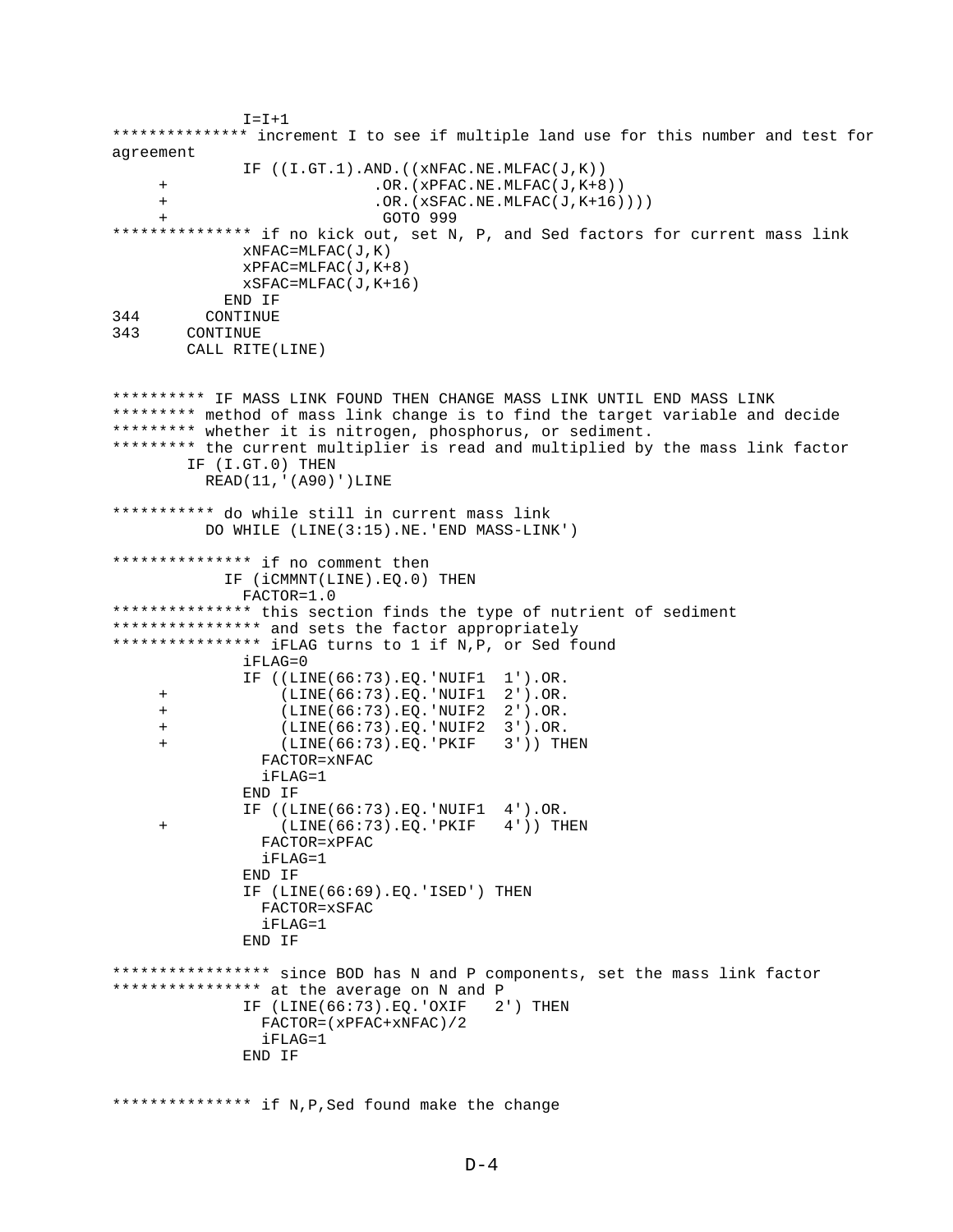IF (iFLAG.EQ.1) THEN \*\*\*\*\*\*\*\*\*\*\*\*\*\*\*\*\*\* check for blank meaning unity IF (LINE(29:38).EQ.' ') THEN OLDFAC=1.0 ELSE BACKSPACE 11 READ(11,'(28X,F10.0)')OLDFAC END IF XFAC=OLDFAC\*FACTOR WRITE(13,'(A28,F10.4,A52)')LINE(:28),XFAC,LINE(39:) **ELSE** \*\*\*\*\*\*\*\*\*\*\*\*\*\*\*\*\* else if not N,P,Sed write the line CALL RITE(LINE) END IF ELSE \*\*\*\*\*\*\*\*\*\*\*\*\*\*\* else if comment copy the line CALL RITE(LINE) END IF READ(11,'(A90)')LINE END DO \*\*\*\*\*\*\*\*\*\*\*\*\* end do while in current mass link CALL RITE(LINE) \*\*\*\*\*\*\*\*\*\*\*\* write the END MASS-LINK line END IF \*\*\*\*\*\*\*\*\*\*\*\* end if current mass link has a corresponding land use \*\*\*\*\*\*\*\*\*\*\* this mass link will simply be copied if it is a reach mass link READ(11,'(A90)')LINE END DO \*\*\*\*\*\*\*\*\* end 'do while in mass link section' \*\*\*\*\*\*\*\*\*\*\*\* copy rest of file to target file 990 CALL RITE(LINE) DO WHILE (LINE(:7).NE.'END RUN') READ(11,'(A90)')LINE CALL RITE(LINE) END DO \*\*\*\*\*\*\*\*\* if normal operation skip next section GOTO 1001 \*\*\*\*\*\*\*\*\*\* if mass links not well structured quit the program 999 PRINT\*,'\*\*\*\*\*\*\*\*\*\*\*\*\*\*\*\*\*\*\*\*\*\*\*\*\*\*\*\*\*\*\*\*\*\*\*\*\*\*\*\*\*\*\*\*\*\*' PRINT\*, '\*\* THE MASS LINKS IN THIS FILE DO NOT HAVE \*\*' PRINT\*,'\*\* A STRUCTURE AMENABLE TO THIS PROGRAM \*\*' PRINT\*,'\*\* USE THE MASS LINK GENERATOR PROGRAM \*\*'<br>PRINT\*.'\*\* BEFORE TRYING THIS AGAIN PRINT\*, '\*\* BEFORE TRYING THIS AGAIN PRINT\*,'\*\*\*\*\*\*\*\*\*\*\*\*\*\*\*\*\*\*\*\*\*\*\*\*\*\*\*\*\*\*\*\*\*\*\*\*\*\*\*\*\*\*\*\*\*\*' 1000 FORMAT(A6,1X,I2,I1,47X,A3) 1001 CONTINUE END

SUBROUTINE GETML(INBASN,JJSEG,MLFAC)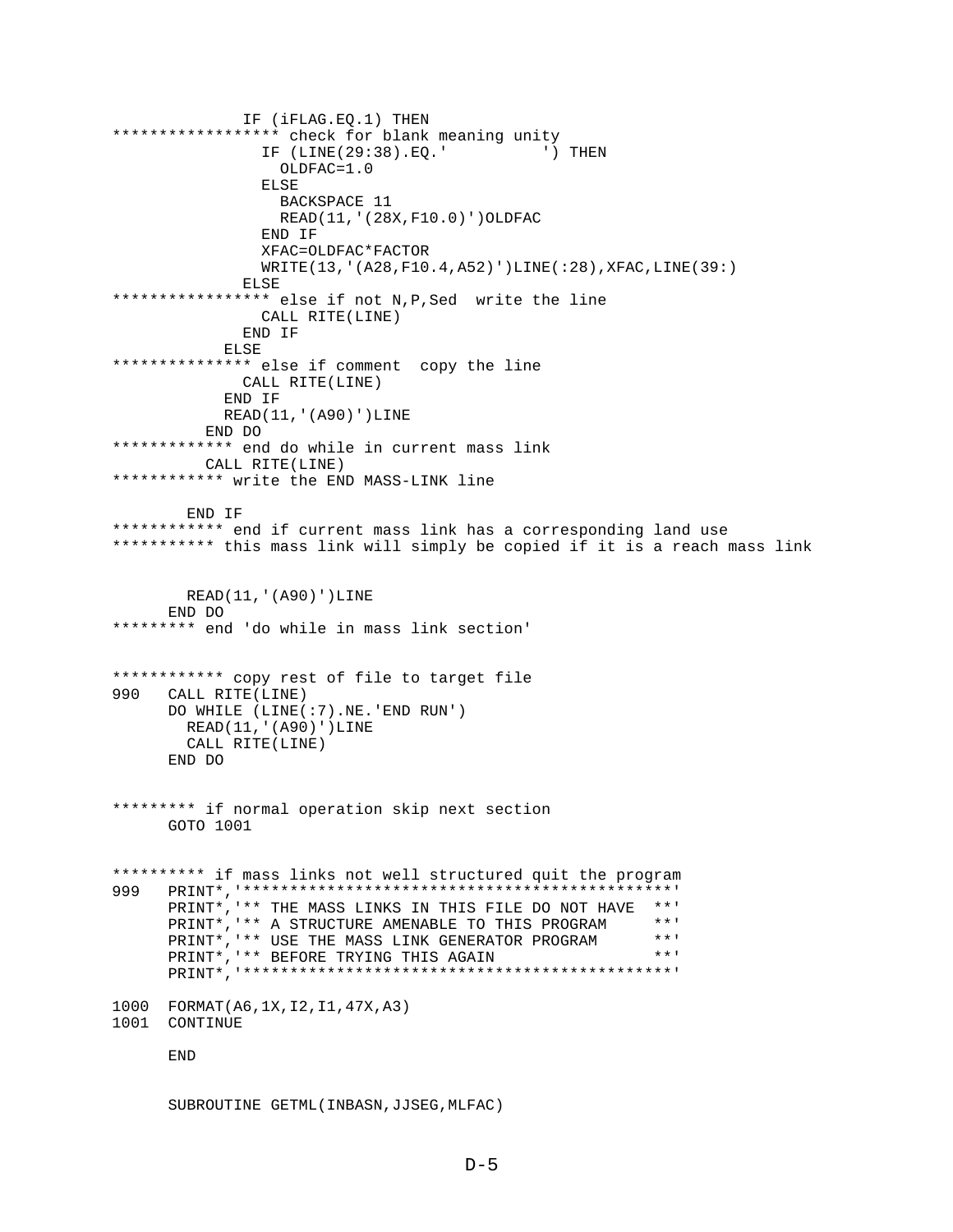```
*********************************************************
** This subroutine uses the file ps_fac.prn to find **<br>** the point source factors for the sequent in 'seq' **
** the point source factors for the segment in 'seg' **<br>** The point source factors are stored in psfac **
** The point source factors are stored in psfac
*********************************************************
       DIMENSION JJSEG(3)
       REAL MLFAC(3,24)
       OPEN(98,FILE='ml_fac_pr96.prn',STATUS='OLD')
       DO 10 I=1,INBASN
      ISEGM='0'
      DO WHILE (ISEGM.NE.JJSEG(I))
         READ(98,100)ISEGM
      END DO
      BACKSPACE 98
      READ(98,200) (MLFAC(I,J),J=1,24)
      REWIND 98
10 CONTINUE
       CLOSE(98)
100 FORMAT(5X,13)<br>200 FORMAT(8X,24F
    200 FORMAT(8X,24F8.0)
       END
       SUBROUTINE RITE(LINE)
         CHARACTER*90,LINE
           IF (LINE(:37).EQ.' ') THEN
             WRITE(13, * ) GOTO 2002
           END IF
           DO 1001 I=1,90
 IF (LINE(I:I).NE.' ') LAST = I
           CONTINUE
WRITE(13, '(A)') LINE(:LAST)<br>2002 CONTINUE
           CONTINUE
        END
        FUNCTION iCMMNT(LINE)
******************************************************************
********** this function determine whether LINE contains '***' **
******** it returns 0 if not, 1 if yes ***************************
******************************************************************
       CHARACTER*90,LINE
      iCMMNT = 0 DO 10 I=1,88
        IF (LINE(I:I+3).EQ.'***') THEN
           iCMMNT=1
         END IF
10 CONTINUE
       RETURN
```

```
D-6
```
END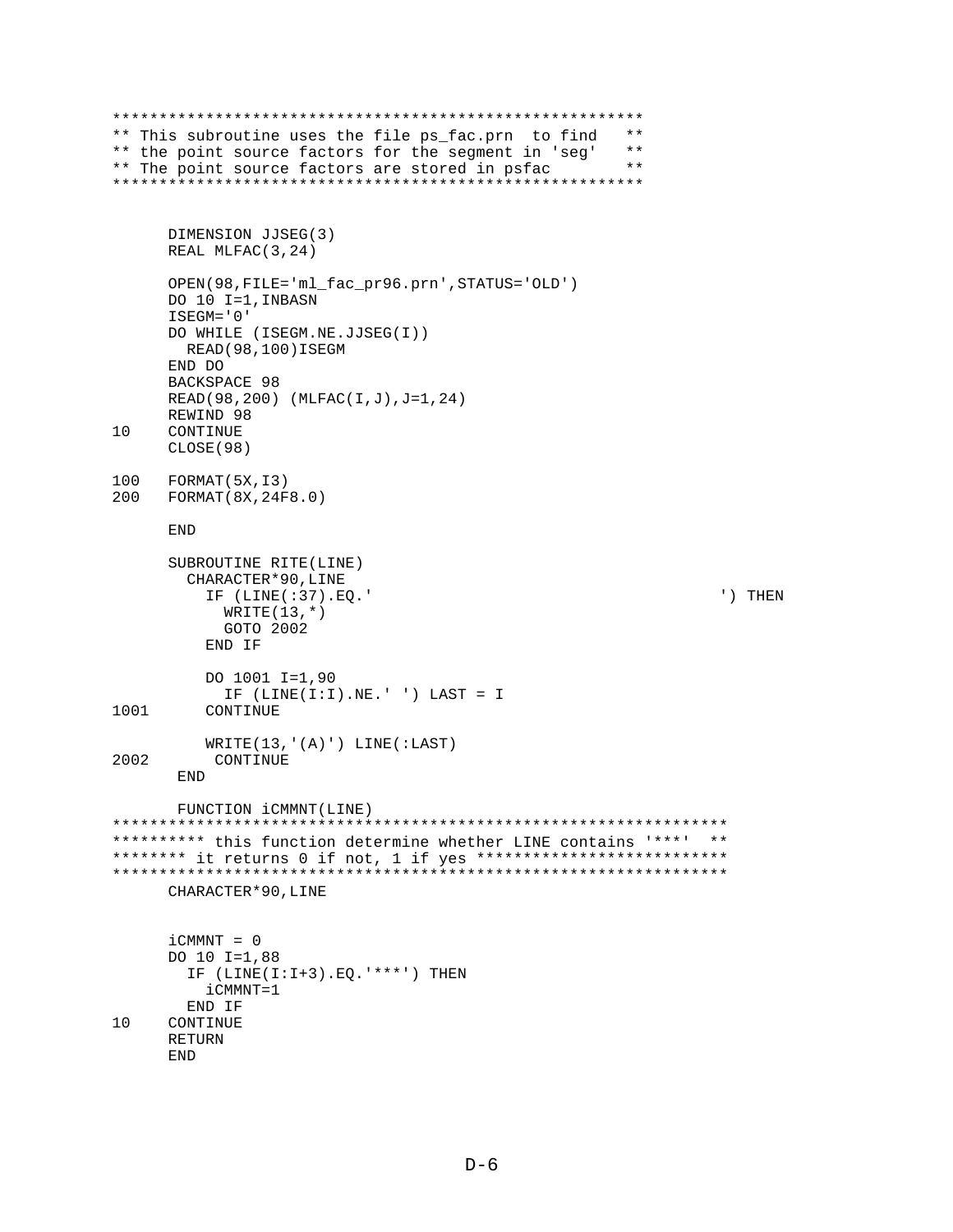## D-2 Mass Link Change Data File

| 999TN      | 999forest hitil      | TN                      | TN                      | TN               | TN                                                                              | TN                      | TN                             | TN<br>manure I urban forest hitil lotil pasture purban hay                                                             | TP<br>TP                              |               | TP     | TP                   | TP                   | TP                                                                                                                               | TP               | TP                             | SED                                | SED                                   | SED                            | SED                                                                                                                                                                                                                                                                                                                                                                             | SED<br>SED |                                | SED              | SED                            |
|------------|----------------------|-------------------------|-------------------------|------------------|---------------------------------------------------------------------------------|-------------------------|--------------------------------|------------------------------------------------------------------------------------------------------------------------|---------------------------------------|---------------|--------|----------------------|----------------------|----------------------------------------------------------------------------------------------------------------------------------|------------------|--------------------------------|------------------------------------|---------------------------------------|--------------------------------|---------------------------------------------------------------------------------------------------------------------------------------------------------------------------------------------------------------------------------------------------------------------------------------------------------------------------------------------------------------------------------|------------|--------------------------------|------------------|--------------------------------|
|            |                      |                         | lotil                   |                  | pasture purban hay                                                              |                         |                                |                                                                                                                        |                                       |               |        |                      |                      |                                                                                                                                  |                  | manure I urban forest hitil    |                                    |                                       | lotil                          | pasture purban hay<br>10 0.9974 0.9007 0.9686 0.9624 0.9996 0.9657 0.8611 0.9996 1.0002 1.4978 0.5491 0.8478 0.9901 0.9823 1.1416 0.9901 1.0002 1.4978 0.5491 0.8478 0.9901 0.9823 1.1416                                                                                                                                                                                       |            |                                | manure           | I urban<br>0.9901              |
| 20         | 0.9939               |                         |                         |                  |                                                                                 |                         |                                | 0.9042 0.9303 0.9877 0.9999 0.9941 0.9690 0.9998 1.0008                                                                |                                       |               |        |                      |                      | 1.7304 0.6665 0.8119 0.9842 0.9800 1.5023 0.9842 1.0008                                                                          |                  |                                |                                    |                                       |                                | 1.7304 0.6665 0.8119 0.9842 0.9800 1.5023                                                                                                                                                                                                                                                                                                                                       |            |                                |                  | 0.9842                         |
| 30         | 1.0000<br>1.0000     | 0.9118                  |                         |                  |                                                                                 |                         |                                |                                                                                                                        |                                       |               |        |                      |                      |                                                                                                                                  |                  |                                |                                    |                                       |                                | 0.9384 0.9754 0.8780 0.9982 0.9754 0.5145 0.9982 0.9975 3.8850 0.2832 0.9792 1.0249 0.9526 1.2350 1.0249 0.9975 3.8850 0.2832 0.9792 1.0249 0.9526 1.2350<br>0.9647 0.8044 0.9952 0.9647 0.4944 0.9952 0.9983 2.5097 0.4662 0.7322 1.0211 1.0382 1.2192 1.0211 0.9983 2.5097 0.4662 0.7322 1.0211 1.0382 1.2192                                                                 |            |                                |                  | 1.0249<br>1.0211               |
| 50         | 1.0000               | 0.9198                  | 0.9679                  |                  |                                                                                 |                         |                                | 0.8386 0.9201 0.9679 0.5287 0.9201 0.9989                                                                              |                                       |               |        |                      |                      | 3.5289 0.2124 1.0101 1.0384 0.9540 1.1191 1.0384 0.9989                                                                          |                  |                                |                                    |                                       |                                | 3.5289 0.2124 1.0101 1.0384 0.9540 1.1191                                                                                                                                                                                                                                                                                                                                       |            |                                |                  | 1.0384                         |
| 60         | 1.0000               | 0.9269                  | 0.9708                  | 0.8682           | 0.9848                                                                          | 0.9708                  | 0.5783                         | 0.9848                                                                                                                 | 1.0012 2.3354 0.6587 0.9389           |               |        |                      |                      | 0.9363 0.9535 1.0839                                                                                                             |                  | 0.9363 1.0012                  |                                    |                                       | 2.3354 0.6587                  | 0.9389 0.9363                                                                                                                                                                                                                                                                                                                                                                   |            | 0.9535                         | 1.0839           | 0.9363                         |
| 70<br>80   | 1.0000<br>1.0000     | 0.9309<br>0.9132        | 0.9724<br>0 9653 0 8370 | 0.8500           | 0.9987                                                                          | 0 9871 0 9653 0 3729    | $0.9724$ 0.5216                |                                                                                                                        | 0.9987 1.0016<br>0.9871 1.0039        |               |        | 2.1416 0.6911 0.9529 | 0.9236               | 1.3163 0.8881 0.9465 0.9544 0.8995<br>0.9485                                                                                     | 1.3586<br>0.9690 |                                | 0.9544 1.0016<br>0.9236 1.0039     |                                       |                                | 1.3163 0.8881 0.9465 0.9544<br>2 1416 0 6911 0 9529 0 9236                                                                                                                                                                                                                                                                                                                      |            | 0.8995<br>0.9485               | 1.3586<br>0.9690 | 0.9544<br>0 9236               |
| 90         | 1.0000               | 0.9307                  | 0.9723                  | 0.8748           | 0.9910                                                                          | 0.9723                  | 0.7012                         | 0.9910                                                                                                                 | 1.0010                                | 2.0339        | 0.8078 | 1.0649               | 0.9494               | 0.8759                                                                                                                           | 0.9764           | 0.9494                         | 1.0010                             | 2.0339                                | 0.8078                         | 1.0649                                                                                                                                                                                                                                                                                                                                                                          | 0.9494     | 0.8759                         | 0.9764           | 0.9494                         |
| 100        | 1.0000               | 0.9273                  | 0.9709                  | 0.8622           | 0.9914                                                                          |                         | 0.9709 0.6406                  |                                                                                                                        |                                       |               |        |                      |                      | 0.9914 1.0012 2.6545 0.5971 1.0113 0.9639 0.8771 0.9473                                                                          |                  |                                |                                    |                                       |                                | 0.9639 1.0012 2.6545 0.5971 1.0113 0.9639                                                                                                                                                                                                                                                                                                                                       |            | 0.8771                         | 0 9473           | 0.9639                         |
| 110<br>120 | 1.0000<br>1,0000     | 0.9180<br>0.9085        | 0.9634                  | 0.8444           | 0 9671 0 8472 0 9835<br>0.9334                                                  |                         | 0.9673 0.2747<br>0.9634 0.5044 |                                                                                                                        | 0.9334 1.0094                         | 1.3050        | 0.8309 | 0.9665               |                      | 0.8296 0.9810                                                                                                                    | 0.9477           | 0.8296                         | 1.0094                             | 1.3050                                | 0.8309                         | 0.9835 1.0115 1.3012 0.9042 0.9632 0.9118 0.9408 0.9637 0.9118 1.0115 1.3012 0.9042 0.9632 0.9118<br>0.9665 0.8296                                                                                                                                                                                                                                                              |            | 0.9408<br>0.9810               | 0.9637<br>0.9477 | 0.9118<br>0.8296               |
| 140        | 0.9990               |                         |                         |                  | 0.9286 0.9615 0.8452 0.8453 0.9704 0.5628                                       |                         |                                |                                                                                                                        |                                       |               |        |                      |                      |                                                                                                                                  |                  |                                |                                    |                                       |                                | 0.8429 1.0018 0.6193 1.7956 1.0117 0.8516 0.9312 0.9846 0.8404 1.0018 0.6193 1.7956 1.0117 0.8516 0.9312 0.9846                                                                                                                                                                                                                                                                 |            |                                |                  | 0.8404                         |
| 700        | 1,0000               |                         |                         |                  |                                                                                 |                         |                                |                                                                                                                        |                                       |               |        |                      |                      |                                                                                                                                  |                  |                                |                                    |                                       |                                | 0.9381 0.9753 0.8807 0.9951 0.9753 0.5932 0.9951 1.0002 2.3100 0.0601 0.9999 0.9933 0.9478 1.2246 0.9933 1.0002 2.3100 0.0601 0.9999 0.9933                                                                                                                                                                                                                                     |            | 0.9478                         | 1.2246           | 0.9933                         |
| 710<br>720 | 1,0000<br>1,0000     | 0.9149<br>0.9087        | 0.9660<br>0.9635        | 0.8471           | 0.9743<br>0.8430 0.9819                                                         | 0.9660                  | 0.5564<br>0.9635 0.5498        | 0.9743                                                                                                                 | 1.0161                                | 1.0529        |        |                      | 1.0172 1.0006 0.8561 | 0.9724 0.9445                                                                                                                    |                  |                                | $0.8561$ 1.0161                    |                                       | 1.0529 1.0172                  | 1.0006 0.8561<br>0.9819 1.0402 1.4574 0.7774 0.9966 0.8287 1.0150 0.9457 0.8287 1.0402 1.4574 0.7774 0.9966 0.8287                                                                                                                                                                                                                                                              |            | 0.9724 0.9445                  |                  | 0.8561<br>1.0150 0.9457 0.8287 |
| 160        | 0.9983               |                         |                         |                  |                                                                                 |                         |                                |                                                                                                                        |                                       |               |        |                      |                      |                                                                                                                                  |                  |                                |                                    |                                       |                                | 0.9154 0.9139 0.9376 0.9306 0.9696 0.6891 0.9378 0.9984 1.8416 0.9239 1.0172 1.0137 0.8662 1.0586 1.0043 0.9984 1.8416 0.9239 1.0172 1.0137 0.8662 1.0586                                                                                                                                                                                                                       |            |                                |                  | 1,0043                         |
| 170        | 0.9984               | 0.9322                  | 0.9551                  | 0.9536           | 0.9999                                                                          | 0.9841                  | 0.9455                         | 1.0000                                                                                                                 | 1.0010                                |               |        | 1.5981 2.0371 1.0030 | 0.9420               |                                                                                                                                  |                  | 0.8323 0.8213 0.9420 1.0010    |                                    |                                       | 1.5981 2.0371                  | 1.0030 0.9420                                                                                                                                                                                                                                                                                                                                                                   |            | 0.8323 0.8213                  |                  | 0.9420                         |
| 175<br>180 | 0.9973<br>0.9973     |                         |                         |                  |                                                                                 |                         |                                |                                                                                                                        |                                       |               |        |                      |                      |                                                                                                                                  |                  |                                |                                    |                                       |                                | 0.9401 0.9381 0.9317 0.9853 0.9809 0.8838 0.9853 1.0017 1.2625 1.5541 1.0174 0.8771 0.7894 1.0216 0.8756 1.0017 1.2625 1.5541 1.0174 0.8771 0.7894 1.0216 0.8756<br>0.8841 0.9355 0.9414 0.9323 0.9651 0.4597 0.9345 1.0094 1.0975 1.2937 0.8843 0.8340 0.8570 1.1013 0.8274 1.0094 1.0975 1.2937 0.8843 0.8340                                                                 |            |                                |                  | 0.8570 1.1013 0.8274           |
| 190        | 0 9944               | 0.8192                  | 0.8511                  |                  | 0.9591 0.9952                                                                   | 0.9753                  | 0.2500                         | 0.9966                                                                                                                 | 1.0103                                | 0.7638        | 1.3437 | 0.9880               | 0.8888               | 1.0109                                                                                                                           |                  | 0.9394 0.8888 1.0103           |                                    |                                       | 0.7638 1.3437                  | 0.9880 0.8888                                                                                                                                                                                                                                                                                                                                                                   |            | 1.0109 0.9394                  |                  | 0.8888                         |
| 200<br>210 | 0.9948               | 0.8344 0.8717           |                         | 0.9090           | 0.9978                                                                          | 0.9709                  | 0.3232                         |                                                                                                                        |                                       |               |        |                      |                      |                                                                                                                                  |                  |                                |                                    |                                       |                                | 0.9989 1.0143 2.3317 1.6325 0.9234 0.8130 0.7997 1.0884 0.8130 1.0143 2.3317 1.6325 0.9234 0.8130                                                                                                                                                                                                                                                                               |            | 0.7997 1.0884                  |                  | 0.8130                         |
| 220        | 0.9973<br>0.9955     | 0.8891<br>0.8878        | 0.9369<br>0.9463        | 0.9708<br>0.9739 | 0.9270<br>0.9539                                                                |                         | 0.9661 0.2940<br>0.9583 0.6617 |                                                                                                                        | 0.9683 1.0698                         | 0.6299        | 1.9939 | 0.9220               |                      | 0.9315 1.0221 0.8187 0.8930 1.7683 0.6880 0.9755 1.2849<br>0.7551 0.7513 1.9369                                                  |                  |                                | 0.7501 1.0698                      | 0.6819 1.0221 0.8187 0.8930           | 0.6299 1.9939                  | 1.7683 0.6880<br>0.9220 0.7551 0.7513                                                                                                                                                                                                                                                                                                                                           |            | 0.9755                         | 1.2849<br>1.9369 | 0.6819<br>0.7501               |
| 730        | 1.0000               | 0.9344                  | 0.9735                  | 0.8895           | 0.9996                                                                          | 0.9739                  | 0.6908                         | 0.9996                                                                                                                 | 1.0058                                | 1.8966 0.8208 |        |                      | 1.0857 0.9155        | 0.8528                                                                                                                           | 0.8537           |                                | 0.9154 1.0058                      |                                       | 1.8966 0.8208                  | 1.0857 0.9155                                                                                                                                                                                                                                                                                                                                                                   |            | 0.8528                         | 0.8537           | 0.9154                         |
| 740<br>750 | 0.9976<br>0.9998     | 0.9335<br>0.9349        | 0.9571                  | 0 9467           | 0.9798<br>0.9631 0.8869 0.9990                                                  |                         | 0.9786 0.8434<br>0.9738 0.8904 | 0.9770<br>0.9996                                                                                                       | 1.0118<br>1 0124 0 5386 2 4464 0 5983 |               |        |                      | 0 8318               | 0.7584 0.9331 1.2359 0.7862 0.7660 0.9825                                                                                        | 0.8937 1.0559    |                                | 0.7840 1.0118<br>$0.8317$ $1.0124$ |                                       | 0.7584 0.9331                  | 1.2359 0.7862<br>0.5386 2.4464 0.5983 0.8318                                                                                                                                                                                                                                                                                                                                    |            | 0.7660 0.9825<br>0.8937 1.0559 |                  | 0.7840<br>0.8317               |
| 230        | 1.0000               | 0.9303                  | 0.9711                  | 0.9719           | 0.9952                                                                          |                         | 0.9723 0.8799                  | 0.9952                                                                                                                 | 1.0167                                | 2.0400        | 1.2339 | 0.9818               | 0.7377               | 0.8416 1.3633                                                                                                                    |                  | 0.7377                         | 1.0167                             | 2.0400                                | 1.2339                         | 0.9818 0.7377                                                                                                                                                                                                                                                                                                                                                                   |            | 0.8416                         | 1.3633           | 0.7377                         |
| 235        | 1,0000               | 0.9320                  | 0.9728                  |                  | 0.9934 0.9917                                                                   | 0.9728                  | 1,0000                         |                                                                                                                        |                                       |               |        |                      |                      | 0.9917 1.0123 2.6278 1.1550 0.7288 0.6296 0.7324 2.6664 0.6296 1.0123                                                            |                  |                                |                                    |                                       | 2.6278 1.1550                  | 0.7288 0.6296                                                                                                                                                                                                                                                                                                                                                                   |            | 0.7324 2.6664                  |                  | 0.6296                         |
| 240<br>250 | 1.0000<br>1.0000     | 0.9241 0.9646<br>0.9306 | 0.9715                  | 0.9985<br>0.9919 | 0.9928                                                                          | 0.9996 0.9728<br>0.9727 | 1,0000<br>0.9174               | 0.9928                                                                                                                 | 1.0083                                | 3.8686 0.9386 |        |                      |                      | 0.9996 1.0036 0.5324 1.2932 0.9345 0.8905 0.6657 1.0000<br>0.9155 0.7852 0.7954                                                  | 1.9566           | 0.8905 1.0036<br>0.7852        | 1.0083                             |                                       | 3.8686 0.9386                  | 0.5324 1.2932 0.9345 0.8905<br>0.9155 0.7852                                                                                                                                                                                                                                                                                                                                    |            | $0.6657$ 1.0000<br>0.7954      |                  | 0.8905<br>0.7852               |
| 260        | 1,0000               |                         |                         |                  |                                                                                 |                         |                                |                                                                                                                        |                                       |               |        |                      |                      |                                                                                                                                  |                  |                                |                                    |                                       |                                | 0.9236 0.9641 0.9896 0.9947 0.9726 0.7415 0.9947 1.0090 1.4334 1.1172 0.9801 0.7823 0.8044 2.1132 0.7823 1.0090 1.4334 1.1172 0.9801 0.7823 0.8044 2.1132 0.7823                                                                                                                                                                                                                |            |                                | 1.9566           |                                |
| 265        | 1.0000               |                         |                         |                  | 0.9494 0.9794 0.9982 0.9993 0.9794 1.0000                                       |                         |                                |                                                                                                                        |                                       |               |        |                      |                      |                                                                                                                                  |                  |                                |                                    |                                       |                                | 0.9993 0.9982 1.5878 1.3238 1.0150 1.1655 0.8921 3.9452 1.1655 0.9982 1.5878 1.3238 1.0150 1.1655 0.8921 3.9452 1.1655                                                                                                                                                                                                                                                          |            |                                |                  |                                |
| 270<br>280 | 1,0000<br>1.0000     | 0.9542<br>0.9497        | 0.9806<br>0.9797        | 0.9876           | 0.9974<br>0.9926 0.9923 0.9798                                                  | 0.9803                  | 0.8842<br>0.6141               | 0.9974                                                                                                                 |                                       |               |        |                      |                      | 0.9994 0.6261 1.3722 1.0795 1.0160 0.7311 1.1441 1.0160                                                                          |                  |                                | 0.9994                             |                                       | 0.6261 1.3722                  | 1.0795 1.0160<br>0.9923 1.0078 2.3976 1.7028 1.0179 0.8983 0.7831 1.9459 0.8983 1.0078 2.3976 1.7028 1.0179 0.8983 0.7831 1.9459 0.8983                                                                                                                                                                                                                                         |            | $0.7311$ $1.1441$              |                  | 1.0160                         |
| 290        | 1.0000               |                         |                         |                  | 0.9483 0.9783 0.9986 0.9952 0.9800 0.2500                                       |                         |                                |                                                                                                                        |                                       |               |        |                      |                      | 0.9952 1.0229 2.1101 1.0861 0.9741 0.7918 0.7974 24.2377 0.7918 1.0229                                                           |                  |                                |                                    |                                       |                                | 2.1101 1.0861 0.9741 0.7918                                                                                                                                                                                                                                                                                                                                                     |            |                                |                  | 0.7974 24.2377 0.7918          |
| 300        | 1,0000               | 0.9482                  | 0.9781                  | 0.9962           | 0.9947                                                                          | 0.9800                  | 0.3549                         | 0.9947                                                                                                                 | 1.0026                                | 2.8306        | 1.4482 | 0.8367               | 0.9247               | 0.6822 1.4656                                                                                                                    |                  | 0.9247                         | 1.0026                             | 2.8306                                | 1.4482                         | 0.8367 0.9247                                                                                                                                                                                                                                                                                                                                                                   |            | 0.6822 1.4656                  |                  | 0.9247                         |
| 310<br>330 | 1.0000<br>0.9957     | 0.9500<br>0.8773        | 0.9800                  |                  | 1.0000 0.9980<br>0.9224 0.9326 0.9437                                           |                         | 0.9800 0.4940<br>0.9668 0.2500 | 0.9980 1.0040                                                                                                          |                                       |               |        |                      |                      | 3.7764 0.3640 0.7033 0.8190 0.7038 1.2663 0.8190 1.0040                                                                          |                  |                                |                                    |                                       |                                | 3.7764 0.3640 0.7033 0.8190 0.7038 1.2663 0.8190<br>0.9463 1.0197 0.4036 1.9955 1.0652 0.7493 0.5461 2.8656 0.7299 1.0197 0.4036 1.9955 1.0652 0.7493 0.5461 2.8656                                                                                                                                                                                                             |            |                                |                  | 0.7299                         |
| 340        | 0.9953               | 0.8601                  | 0.9118                  | 0.9203           | 0.9320                                                                          | 0.9617                  | 0.2500                         | 0.9356                                                                                                                 | 1.1973                                | 0.9318        | 1.5595 | 1.2894               |                      | 0.7435 1.1557 2.9243                                                                                                             |                  |                                | 0.7171 1.1973                      |                                       | 0.9318 1.5595                  | 1.2894 0.7435                                                                                                                                                                                                                                                                                                                                                                   |            | 1.1557                         | 2.9243           | 0.7171                         |
| 760        | 0.9949               | 0.8753                  | 0 9336                  | 0.8709           |                                                                                 | 0.9747 0.9590           | 0.2500                         | 0.9782                                                                                                                 | 1 0262                                |               |        |                      |                      | 1.3137 0.9334 1.0135 0.7773 1.0246 1.4039                                                                                        |                  | 0.7689                         | 1 0262                             |                                       |                                | 1 3137 0 9334 1 0135 0 7773                                                                                                                                                                                                                                                                                                                                                     |            | 1 0 2 4 6                      | 1 4039           | 0.7689                         |
| 770<br>780 | 0.9977<br>0 9742     | 0.9626<br>0.9817        | 0 9525<br>0 9835        | 1.0000           | 1.0000 0.9876 0.9895 0.7567<br>1.0000                                           | 0.9983                  | 1.0000                         | 1.0000                                                                                                                 | 0.9886 0.9970<br>1.0117               | 0.6116        | 1.2955 | 1.1735               | 0.7628               | 0.8300 1.2284 0.6047 0.8030 1.1879 1.2114 0.8010 0.9970                                                                          | 1.0964 0.8967    |                                | 0.7628 1.0117                      |                                       | 0.6116 1.2955                  | 0.8300 1.2284 0.6047 0.8030<br>1.1735 0.7628                                                                                                                                                                                                                                                                                                                                    |            | 1.1879<br>1.0964 0.8967        | 1.2114           | 0.8010<br>0.7628               |
|            | 370 0.9973           | 0.9449                  | 0.9493                  |                  | 0.9975 0.9317                                                                   |                         |                                |                                                                                                                        |                                       |               |        |                      |                      |                                                                                                                                  |                  |                                |                                    |                                       |                                | 0.9730 0.4362 0.9372 0.9917 0.8836 1.0952 0.9246 0.8193 1.0979 1.8923 0.8047 0.9917 0.8836 1.0952 0.9246 0.8193                                                                                                                                                                                                                                                                 |            | 1.0979 1.8923                  |                  | 0.8047                         |
| 380        | 0.9966               | 0 9267                  | 0 9549                  | 0 9939           | 0 9386                                                                          | 0.9755                  | 0.3056                         |                                                                                                                        | 0.9394 0.9914 0.4876 1.4175           |               |        |                      |                      | 0.6007 0.8144 1.5337 1.3987                                                                                                      |                  |                                |                                    |                                       |                                | 0.8015 0.9914 0.4876 1.4175 0.6007 0.8144                                                                                                                                                                                                                                                                                                                                       |            | 1 5337 1 3987                  |                  | 0.8015                         |
| 390<br>400 | 0.9965<br>0.9957     | 0.9247<br>0.8783        | 0.9560<br>0.8996        | 0.9928<br>1.0000 | 0.9508<br>0.9613                                                                |                         | 0.9747 0.2500                  | 0.9535<br>0.9781 0.2841 0.9652 0.9899                                                                                  | 0.9993                                | 0.8379        | 1.2102 |                      |                      | 0.6121 0.7500 1.6781 1.8439<br>1.6542 0.7840 0.7417 0.8855 1.0856                                                                | 1.1169           | 0.7408<br>0.8780               | 0.9993<br>0.9899                   |                                       | 1.6542 0.7840                  | 0.8379 1.2102 0.6121 0.7500<br>0.7417 0.8855                                                                                                                                                                                                                                                                                                                                    |            | 1.6781<br>1.0856               | 1.8439<br>1.1169 | 0.7408<br>0.8780               |
| 410        | 0.9861               | 0.9516                  | 0.9659                  | 1,0000           | 0.9865                                                                          | 0.9898                  | 0.8758                         | 0.9878                                                                                                                 |                                       |               |        |                      |                      | 1.0088 0.8972 1.0846 1.1703 0.7955 1.0055 0.9329                                                                                 |                  | 0.7899 1.0088                  |                                    |                                       | 0.8972 1.0846                  | 1.1703 0.7955                                                                                                                                                                                                                                                                                                                                                                   |            | 1.0055 0.9329                  |                  | 0.7899                         |
| 420        | 0.9966               | 0.8899                  | 0 9309                  | 1,0000           |                                                                                 | 0.9572 0.9707 0.6719    |                                |                                                                                                                        |                                       |               |        |                      |                      | 0.9607 1.0163 2.1561 0.5232 1.5269 0.8463 0.7696 1.1182                                                                          |                  |                                |                                    |                                       |                                | 0.8257 1.0163 2.1561 0.5232 1.5269 0.8463 0.7696 1.1182                                                                                                                                                                                                                                                                                                                         |            |                                |                  | 0.8257                         |
| 430<br>440 | 0.9961<br>1.0000     | 0.8977<br>0.9187        | 0.9348<br>0 9581        | 1,0000           | 0.9585<br>1.0000 0.9978                                                         | 0.9723                  | 0.6684<br>0.9680 0.2500        | 0.9607                                                                                                                 | 1.0037 1.1672 0.9391                  |               |        |                      |                      | 0.9970 0.8326 1.1139                                                                                                             | 1.1977           | 0.8156                         | 1.0037                             |                                       | 1.1672 0.9391                  | 0.9970 0.8326<br>0.9978 0.9862 2.0263 0.6061 0.5865 1.0196 2.2654 1.2663 1.0196 0.9862 2.0263 0.6061 0.5865 1.0196                                                                                                                                                                                                                                                              |            | 1.1139<br>2.2654 1.2663        | 1.1977           | 0.8156<br>1.0196               |
| 450        | 0.9972               |                         |                         |                  |                                                                                 |                         |                                | 0.9231 0.9474 0.8638 0.9224 0.9694 0.5320 0.9258 1.0151 0.9191 1.1492 0.9840 0.7880 1.0123 1.1576                      |                                       |               |        |                      |                      |                                                                                                                                  |                  |                                |                                    |                                       |                                | 0.7632 1.0151 0.9191 1.1492 0.9840 0.7880                                                                                                                                                                                                                                                                                                                                       |            | 1.0123 1.1576                  |                  | 0.7632                         |
| 470<br>480 | 0.9965<br>0.9954     | 0.8880<br>0.8733        | 0.9362<br>0 9315        | 0.8485<br>0.8829 | 0.9019<br>0.9693                                                                | 0.9598<br>0.9589        | 0.2801<br>0.2500               | 0.9076                                                                                                                 | 1.0046                                | 1.4232 0.9170 |        | 0.9628               |                      | $0.9411$ 1.0273                                                                                                                  | 1.5571           | 0.8983                         | 1.0046                             |                                       | 1.4232 0.9170                  | 0.9628 0.9411<br>0.9743 0.8610 1.4626 0.7911 0.8199 1.0622 0.9576 1.6362 1.0457 0.8610 1.4626 0.7911 0.8199 1.0622 0.9576                                                                                                                                                                                                                                                       |            | 1.0273                         | 1.5571<br>1.6362 | 0.8983<br>1.0457               |
|            | 490 0.9950           | 0.8722                  |                         |                  | 0.9304 0.8734 0.9761 0.9590 0.2500                                              |                         |                                |                                                                                                                        |                                       |               |        |                      |                      | 0.9799 1.2754 1.7034 1.3689 1.2354 0.8631 1.1554 2.6908                                                                          |                  |                                |                                    | 0.8528 1.2754 1.7034 1.3689           |                                | 1.2354 0.8631 1.1554 2.6908                                                                                                                                                                                                                                                                                                                                                     |            |                                |                  | 0.8528                         |
| 500        | 0.9957               | 0.8843                  | 0.9292                  | 0.9285           | 0.9316                                                                          | 0.9671                  | 0.2500                         | 0.9345                                                                                                                 | 1.0622                                | 1.2706        | 0.7953 | 1.2541               | 0.8067               | 0.7804                                                                                                                           | 1.4555           | 0.7834                         | 1.0622                             |                                       | 1.2706 0.7953                  | 1.2541 0.8067                                                                                                                                                                                                                                                                                                                                                                   |            | 0.7804                         | 1.4555           | 0.7834                         |
| 540        | 510 0.9960<br>0.9950 | 0.8288<br>0.8809        |                         |                  | 0.8841 0.8999 0.9346<br>0.9396 0.9990 0.9103                                    | 0.9426<br>0.9569        | 1.0000<br>0.2500               |                                                                                                                        |                                       |               |        |                      |                      | 0.9641 1.1493 1.1554 1.5973 1.0647 0.8514 0.9658 1.0000<br>0.9430 1.4385 3.5033 1.3934 1.7956 0.8948 0.5476 2.6382 0.8801 1.4385 |                  |                                |                                    |                                       | 3.5033 1.3934                  | 0.8309 1.1493 1.1554 1.5973 1.0647 0.8514 0.9658 1.0000<br>1.7956 0.8948                                                                                                                                                                                                                                                                                                        |            | 0.5476 2.6382                  |                  | 0.8309<br>0.8801               |
| 550        | 0.9943               | 0.9043                  | 0.9585                  | 0 9759           | 0.9886                                                                          | 0.9595                  | 0.5762                         | 0.9931                                                                                                                 | 1.1578                                | 1.2629        | 2.2553 |                      | 0.9771 0.6715        | 1.0560                                                                                                                           | 1.4239           |                                | 0.6715 1.1578                      | 1.2629                                | 2.2553                         | 0.9771 0.6715                                                                                                                                                                                                                                                                                                                                                                   |            | 1.0560                         | 1.4239           | 0.6715                         |
| 560        | 1.0000               | 0.9073                  | 0 9486                  |                  | 0 9882 0 9917                                                                   | 0 9641                  | 1.0000                         |                                                                                                                        | 0.9917 1.0118                         |               |        |                      |                      | 2 7208 0 5093 0 6181 0 7387 0 7410 1 0000                                                                                        |                  |                                | 0.7387 1.0118                      |                                       | 2 7208 0 5093                  | 0.6181 0.7387                                                                                                                                                                                                                                                                                                                                                                   |            | 0.7410                         | 1.0000           | 0.7387                         |
| 580<br>590 | 1.0000<br>1,0000     | 0.9219<br>0.9242        | 0.9610<br>0.9648        | 0.9779<br>0.9969 | 0.9923<br>0.9920                                                                | 0.9728<br>0.9718        | 1.0000<br>0.8472               | 0.9920                                                                                                                 | 0.9923 1.0061 2.6614 0.4068<br>1.0187 | 1.9327        | 0.7521 | 0.7100               | 0.7436               | 0.3913 0.8956 0.7134 1.0000<br>0.8741                                                                                            | 1.9063           | 0.7436                         | 1.0187                             | 0.8956 1.0061 2.6614 0.4068<br>1.9327 | 0.7521                         | 0.3913 0.8956<br>0.7100                                                                                                                                                                                                                                                                                                                                                         | 0.7436     | 0.7134<br>0.8741               | 1.0000<br>1.9063 | 0.8956<br>0.7436               |
| 600        | 1.0000               | 0 9426                  | 0 9723                  |                  | 0.9994 0.9960                                                                   |                         | 0.9800 0.9473                  |                                                                                                                        |                                       |               |        |                      |                      | 0.9960 1.0472 2.0097 0.7807 0.8194 0.8567 0.7939 0.5991 0.8567 1.0472 2.0097 0.7807                                              |                  |                                |                                    |                                       |                                | 0.8194 0.8567                                                                                                                                                                                                                                                                                                                                                                   |            | 0.7939 0.5991                  |                  | 0.8567                         |
| 610        | 1,0000               | 0.9471 0.9770           |                         |                  | 1.0000 0.9944                                                                   |                         | 0.9800 0.4500                  |                                                                                                                        |                                       |               |        |                      |                      | 0.9944 1.1138 1.2919 1.2169 1.0242 0.8071 0.7228 3.3397 0.8071 1.1138                                                            |                  |                                |                                    |                                       | 1.2919 1.2169                  | 1.0242 0.8071 0.7228                                                                                                                                                                                                                                                                                                                                                            |            |                                | 3.3397           | 0.8071                         |
| 620<br>630 | 1,0000<br>1.0000     | 0.9063<br>0.9500        | 0.9350<br>0.9800        | 0.9946<br>1,0000 | 0.9987                                                                          | 0.9800<br>0.9883 0.9800 | 1,0000<br>1,0000               | 0.9987                                                                                                                 | 1.0390                                | 1.5072 0.8980 |        | 0.7876               |                      | 0.8605 0.5353 0.8455<br>0.9883 1.3263 2.1061 1.0825 0.6418 0.8776 1.2494 1.4522                                                  |                  | 0.8776 1.3263                  | 0.8605 1.0390                      |                                       | 1,5072 0.8980<br>2.1061 1.0825 | 0.7876 0.8605<br>0.6418 0.8776                                                                                                                                                                                                                                                                                                                                                  |            | 0.5353 0.8455<br>1.2494 1.4522 |                  | 0.8605<br>0.8776               |
| 650        | 0.9948               | 0.8793                  | 0.9379                  | 0.7005           | 0.9750                                                                          | 0.9592                  | 1.0000                         |                                                                                                                        |                                       |               |        |                      |                      | 0.9785 1.0197 0.8440 0.9615 1.7084 0.7772 0.9444 1.0000 0.7690 1.0197 0.8440 0.9615                                              |                  |                                |                                    |                                       |                                | 1.7084 0.7772                                                                                                                                                                                                                                                                                                                                                                   |            | 0.9444 1.0000                  |                  | 0.7690                         |
| 800<br>810 | 0.9964<br>0.9960     | 0.9387                  | 0.9446                  |                  | 0.9973 0.9443                                                                   |                         | 0.9713 0.4559                  | 0.9458                                                                                                                 | 1.0135                                | 0.8780 1.1490 |        | 0.9516               |                      | 0.8046 1.1390 1.8915 0.7929                                                                                                      |                  |                                | 1.0135                             |                                       | 0.8780 1.1490                  | 0.9516 0.8046                                                                                                                                                                                                                                                                                                                                                                   |            |                                |                  | 1.1390 1.8915 0.7929           |
| 820        | 0.9939               | 0.9189                  |                         |                  | 0.9495 0.9951 0.9346 0.9722 0.2828<br>0.8673 0.9220 0.9891 0.9313 0.9549 0.2500 |                         |                                |                                                                                                                        |                                       |               |        |                      |                      | $0.9382 \quad 0.9898 \quad 0.3062 \quad 1.3887 \quad 0.7812 \quad 0.8878 \quad 1.2672 \quad 1.3431 \quad 0.8721 \quad 0.9898$    |                  |                                |                                    |                                       |                                | 0.3062 1.3887 0.7812 0.8878<br>0.9355 1.0435 1.5125 1.1273 0.6156 0.7283 1.7079 1.7230 0.7146 1.0435 1.5125 1.1273 0.6156 0.7283                                                                                                                                                                                                                                                |            | 1.7079 1.7230                  |                  | 1.2672 1.3431 0.8721<br>0.7146 |
| 830        | 0.9962               | 0.9045                  |                         |                  | 0.9315 0.9963 0.9550 0.9785 0.2500                                              |                         |                                |                                                                                                                        |                                       |               |        |                      |                      | 0.9588 0.9995 0.9926 1.0904 0.7735 0.8498 2.2144 2.2515 0.8406 0.9995                                                            |                  |                                |                                    |                                       |                                | 0.9926 1.0904 0.7735 0.8498                                                                                                                                                                                                                                                                                                                                                     |            | 2.2144 2.2515                  |                  | 0.8406                         |
| 840<br>850 | 0.9975<br>0.9972     | 0.9145<br>0.8790        | 0.9435<br>0 9376        | 1.0000           | 0.9487<br>$0.8691$ $0.9260$                                                     |                         | 0.9794 0.4478<br>0.9587 0.2500 | 0.9528                                                                                                                 | 0.9983 0.8437 1.1556 0.9347           |               |        |                      |                      | 1.0063 1.5124 1.1981<br>0.9301 1.1388 0.9240 1.4392 1.1297 0.7470 1.0416 2.0448                                                  |                  | 0.9863 0.9983<br>0.7239 1.1388 |                                    |                                       | 0.8437 1.1556                  | 0.9347<br>0.9240 1.4392 1.1297 0.7470                                                                                                                                                                                                                                                                                                                                           | 1.0063     | 1.5124 1.1981<br>1.0416 2.0448 |                  | 0.9863<br>0.7239               |
| 860        | 0.9969               | 0.8775                  | 0.9360                  |                  |                                                                                 |                         |                                |                                                                                                                        |                                       |               |        |                      |                      |                                                                                                                                  |                  |                                |                                    |                                       |                                | 0.9008 0.9677 0.9591 0.2500 0.9737 0.7652 0.9472 0.9339 0.8027 1.0439 0.9380 1.6362 1.0245 0.7652 0.9472 0.9339 0.8027 1.0439 0.9380 1.6362 1.0245                                                                                                                                                                                                                              |            |                                |                  |                                |
| 870        | 0.9964               | 0.8707                  | 0.9158                  | 0.9311           | 0.9233                                                                          | 0.9563                  | 1,0000                         | 0.9583                                                                                                                 | 1.2183                                | 0.8090        | 2.5127 | 1.1596               | 0.8554               | 1.0443                                                                                                                           | 1.0000           | 0.8309                         | 1.2183                             | 0.8090                                | 2.5127                         | 1.1596                                                                                                                                                                                                                                                                                                                                                                          | 0.8554     | 1.0443                         | 1,0000           | 0.8309                         |
| 880<br>890 | 0 9954<br>0.9972     | 0.8385<br>0.8854        |                         |                  | 0 8944 0 9055 0 9139<br>0.9444 0.9993 0.9116 0.9578                             | 0.9446                  |                                |                                                                                                                        |                                       |               |        |                      |                      |                                                                                                                                  |                  |                                |                                    |                                       |                                | $1.0000 \quad 0.9522 \quad 1.0903 \quad 1.0903 \quad 1.4544 \quad 1.0639 \quad 0.8000 \quad 0.8398 \quad 1.0000 \quad 0.7749 \quad 1.0903 \quad 1.0903 \quad 1.4544 \quad 1.0639 \quad 0.8000 \quad 0.8398 \quad 1.00000 \quad 0.00000 \quad 0.00000 \quad 0.00010$<br>0.2500 0.9428 0.9314 0.4557 1.6753 0.9704 1.0256 0.0788 2.9140 1.0109 0.9314 0.4557 1.6753 0.9704 1.0256 |            | 0.0788 2.9140                  |                  | 0.7749<br>1.0109               |
| 900        | 0.9691               | 1.0000                  | 1.0000                  | 0 9938           | 0 9928                                                                          | 0.8045                  | 1.0000                         | 0.9963                                                                                                                 | 4.6203                                | 1.0000        | 1.0000 | 3.1388               | 0.7820               | 6.0517                                                                                                                           | 1.0000           | 0.7820                         | 4.6203                             | 1.0000                                | 1.0000                         | 3.1388                                                                                                                                                                                                                                                                                                                                                                          | 0.7820     | 6.0517                         | 1.0000           | 0.7820                         |
| 910        | 0.9955               | 0.8676                  | 0.9254                  |                  | 0.9882 0.9167 0.9575 0.2500                                                     |                         |                                | 0.9369                                                                                                                 | 1.0478                                | 3.9180 0.1468 |        |                      |                      | 1.2166 0.9339 0.8528 1.7541 0.9027 1.0478                                                                                        |                  |                                |                                    |                                       | 3.9180 0.1468                  | 1.2166 0.9339                                                                                                                                                                                                                                                                                                                                                                   |            | 0.8528                         | 1.7541           | 0.9027                         |
| 920<br>930 | 0.9958<br>1.0000     | 0.8596<br>0.9263        | 0 9169<br>0.9656        | 0.9933<br>0.9943 | 0.9270<br>1.0000                                                                | 0.9732                  | 0.9577 0.2500<br>1,0000        | 1,0000                                                                                                                 | 1.0057                                | 2.7226        | 0.3769 | 0.4889               | 0.8977               | 0.9292 1.0408 2.2852 0.5619 0.9896 0.7560 0.8516 1.0648<br>0.9172                                                                | 1.0000           | 0.8977                         | 0.7096 1.0408<br>1.0057            |                                       | 2.7226 0.3769                  | 2.2852 0.5619 0.9896 0.7560<br>0.4889                                                                                                                                                                                                                                                                                                                                           | 0.8977     | 0.8516 1.0648<br>0.9172        | 1,0000           | 0.7096<br>0.8977               |
| 940        | 1.0000               | 0.9322                  | 0.9719                  | 0.9989           | 0.9889                                                                          | 0.9731                  | 1,0000                         | 0.9889                                                                                                                 | 1.0136                                |               |        |                      |                      | 2.6888 0.3417 0.9487 0.7536 0.7037 1.0000                                                                                        |                  | 0.7536 1.0136                  |                                    |                                       |                                | 2.6888 0.3417 0.9487 0.7536                                                                                                                                                                                                                                                                                                                                                     |            | 0.7037 1.0000                  |                  | 0.7536                         |
| 950        | 1,0000               | 0.9340                  | 0.9736                  | 1,0000           | 0.9944                                                                          | 0.9736                  | 1.0000                         |                                                                                                                        |                                       |               |        |                      |                      | 0.9944 1.2220 3.3478 0.5253 0.7779 0.8600 2.4394 1.0000                                                                          |                  | 0.8600 1.2220                  |                                    |                                       |                                | 3.3478 0.5253 0.7779 0.8600                                                                                                                                                                                                                                                                                                                                                     |            | 2.4394 1.0000                  |                  | 0.8600                         |
| 960<br>970 | 1,0000<br>0.9960     | 0.9340<br>0.8813        | 0.9736<br>0 9395        | 1.0000<br>0.9786 | 0.9967<br>0.9659                                                                | 0.9736<br>0.9395        | 1.0000<br>1.0000               | 0.9967                                                                                                                 | 1.9760                                | 2.1047 2.0815 |        |                      |                      | 0.8722 0.8232 1.6593<br>0.9761 1.1140 1.6636 4.3250 0.7765 0.6490 0.8999 1.7784 0.6490 1.1140                                    |                  | 1.6241 0.8232 1.9760           |                                    |                                       |                                | 2.1047 2.0815 0.8722 0.8232<br>1.6636 4.3250 0.7765 0.6490                                                                                                                                                                                                                                                                                                                      |            | 1.6593<br>0.8999               | 1.6241<br>1.7784 | 0.8232<br>0.6490               |
| 980        |                      |                         |                         |                  |                                                                                 |                         |                                | 0.9950 0.8757 0.9290 0.9883 0.9823 0.9554 1.0000 0.9858 1.0408 2.9435 0.6442 0.5278 0.6883 0.6789 1.0000 0.6883 1.0408 |                                       |               |        |                      |                      |                                                                                                                                  |                  |                                |                                    |                                       |                                | 2.9435 0.6442 0.5278 0.6883 0.6789 1.0000 0.6883                                                                                                                                                                                                                                                                                                                                |            |                                |                  |                                |
| 990        | 0.9964               | 0.8945                  | 0.9363                  | 0.9094           | 0.9409                                                                          | 0.9696                  | 0.2500                         | 0.9436                                                                                                                 | 1.1407                                |               |        | 0.9826 1.4531 1.2899 | 0.7285               | 1.0349                                                                                                                           |                  | 0.9685 0.7089                  | 1.1407                             |                                       | 0.9826 1.4531                  | 1.2899 0.7285                                                                                                                                                                                                                                                                                                                                                                   |            | 1.0349                         | 0.9685           | 0.7089                         |

## D-3 Mass Link Change Script File

cp /work/dpi/phase4a/util/bin/ml\_fac\_pr00.prn .

/work/dpi/phase4a/util/bin/masslink\_factor\_change\_pr00.exe

rm ml\_fac\_pr00.prn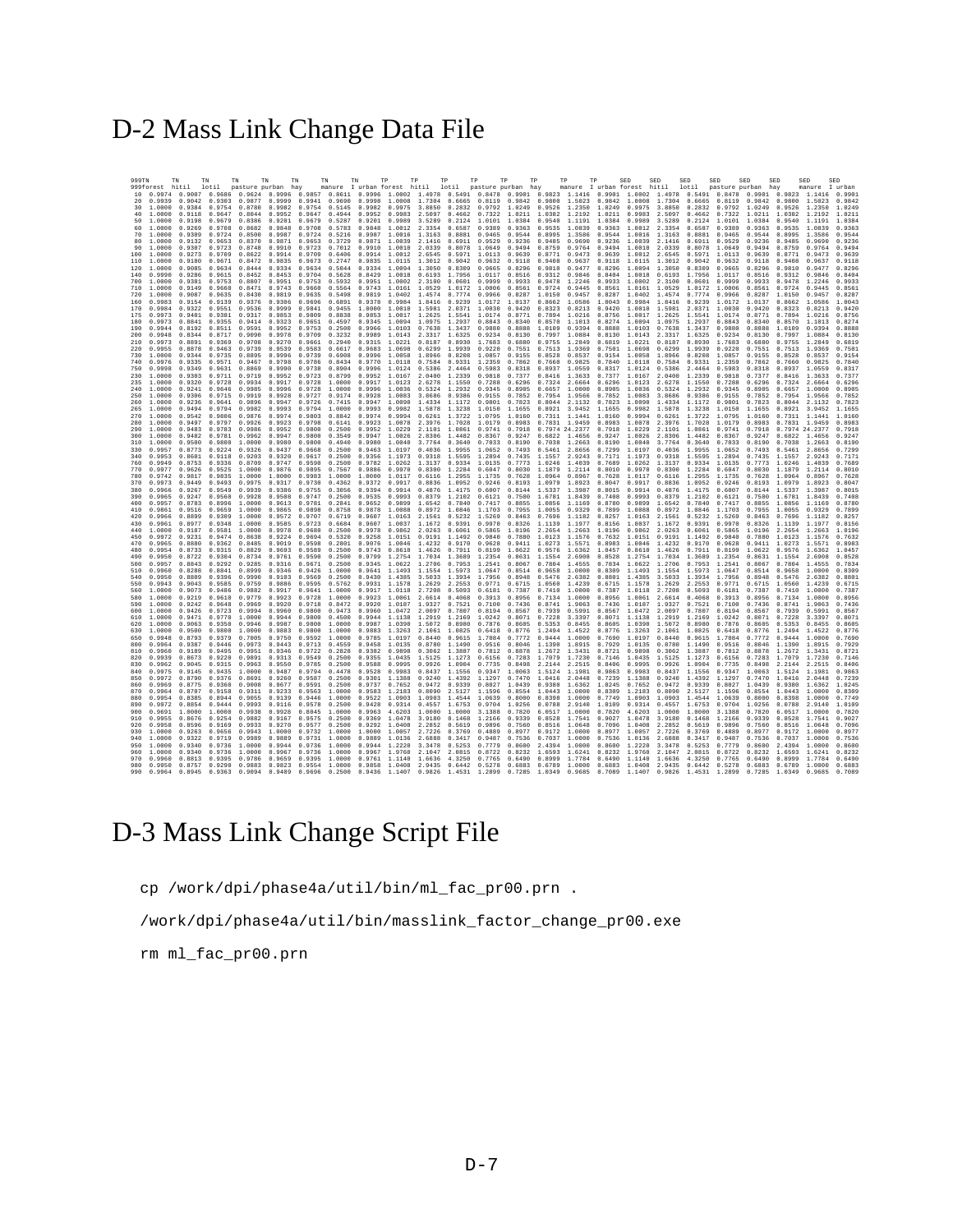# Attachment E

- E-1 Point Source and Septic Change Fortran Program
- E-2 Point Source Change Data File
- E-3 Septic Change Data File
- E-4 Point Source and Septic Change Script File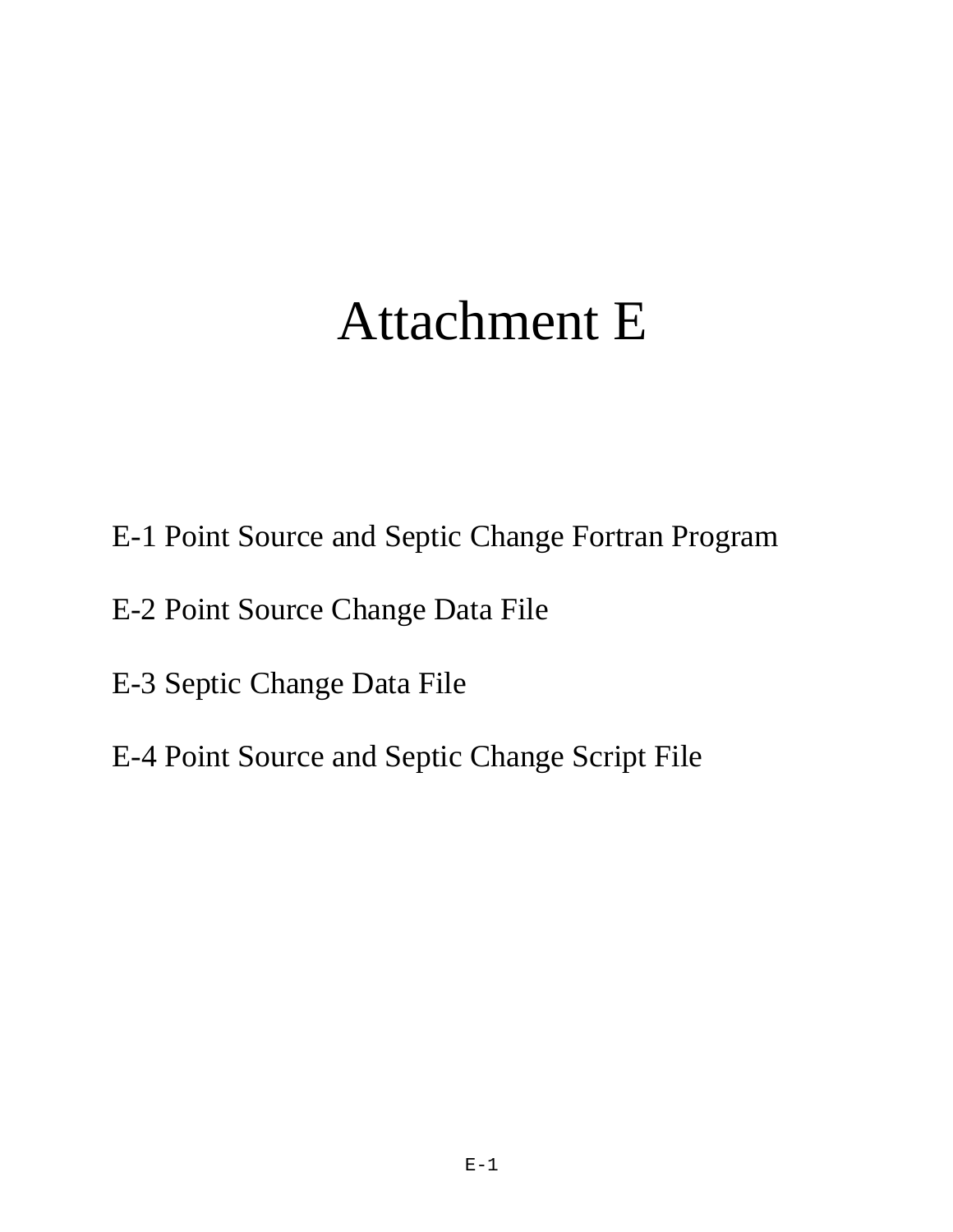### E-1 Point Source and Septic Change Fortran Program

```
PROGRAM PSSEP
*************************************72*********72**********************
** VARIABLE NAMES ********************
       CHARACTER*25,FNAM 
       CHARACTER*90,LINE
       CHARACTER*3,SEG
       CHARACTER*8,PSFAC(7),SEPFAC
********* get file name and open source and target files
      READ*,FNAM
       OPEN(11,FILE=FNAM,STATUS='OLD')
       OPEN(13,FILE='p'//FNAM,STATUS='NEW')
*************** very simple program, read whole file, and search each line
*********** for septic or point source specification
      READ(11,'(A90)')LINE
       DO WHILE (LINE(:7).NE.'END RUN')
************* if septic, read the correct septic information from the data file
*********** replace factor with every two day poundage
         IF (LINE(:10).eq.'WDM 1') THEN
           SEG= LINE(51:53)
           CALL GETSEP(SEG,SEPFAC)
          LINE(30:37)=SEPFAC************ else if first point source line start putting factors vs base case
        ELSE IF ((LINE(:3).EQ.'WDM').AND.
      + (LINE(7:7).EQ.'8').AND.
           + ((LINE(10:10).EQ.'0').OR.
      + (LINE(10:10).EQ.'5'))) THEN
          SEG=LINE(8:10)
*************** get the point source factors from file
           CALL GETPS(SEG,PSFAC)
***************** until last point source line read lines and determine the type
************* of point source input, substitute the appropriate factor
           DO WHILE (LINE(:1).NE.' ')
            LINE(29:29) = ' 'LINE(35:38) = ' IF (LINE(12:15).EQ.'FLOW')LINE(30:37)=PSFAC(1)
             IF (LINE(12:15).EQ.'NH3X')LINE(30:37)=PSFAC(2)
             IF (LINE(12:15).EQ.'NO3X')LINE(30:37)=PSFAC(3)
             IF (LINE(12:15).EQ.'PO4X')LINE(30:37)=PSFAC(4)
             IF (LINE(12:15).EQ.'HEAT')LINE(30:37)=PSFAC(5)
             IF (LINE(12:15).EQ.'ORGN')LINE(30:37)=PSFAC(6)
             IF (LINE(12:15).EQ.'ORGP')LINE(30:37)=PSFAC(7)
                 CALL RITE(LINE)
                 READ(11,'(A90)')LINE
           END DO
        END IF
*********** if neither point source or septic, write line to target
         CALL RITE(LINE)
         READ(11,'(A90)')LINE
```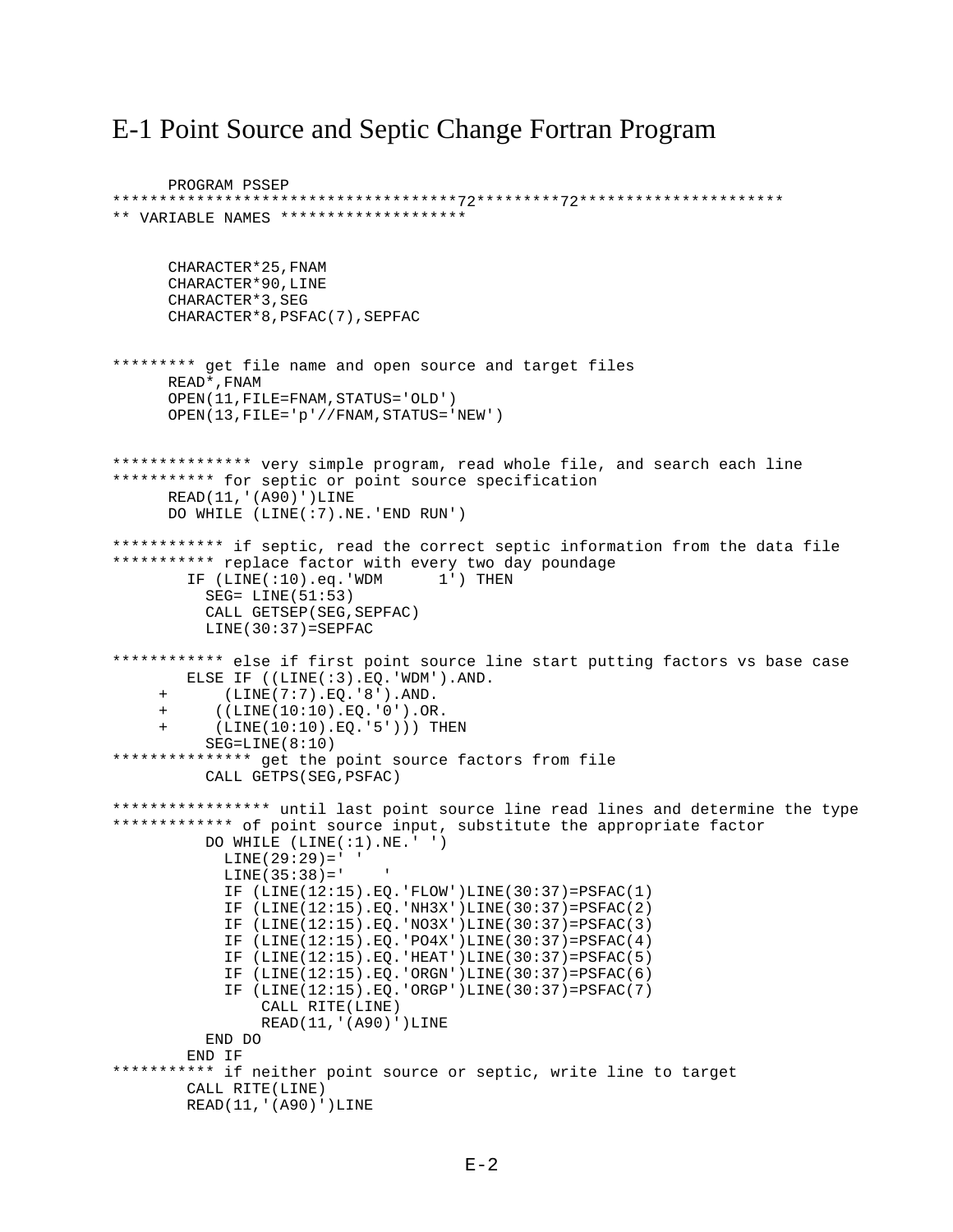```
 END DO
       CALL RITE(LINE)
       END
       SUBROUTINE GETSEP(SEG,SEPFAC)
*********************************************************
** This subroutine uses the file ps_fac.prn to find **
** the point source factors for the segment in 'seg' **<br>** The point source factors are stored in psfac **
** The point source factors are stored in psfac
*********************************************************
       CHARACTER*3,SEG,ISEGM
       CHARACTER*8,SEPFAC
       OPEN(98,FILE='septicts.prn',STATUS='OLD')
      ISEGM='0'
      DO WHILE (ISEGM.NE.SEG)
        READ(98,100)ISEGM
      END DO
      BACKSPACE 98
      READ(98,200) SEPFAC
       CLOSE(98)
100 FORMAT(5X,A3)
200 FORMAT(8X,A8)
       END
      SUBROUTINE GETPS(SEG,PSFAC)
*********************************************************
** This subroutine uses the file ps_fac.prn to find **
** the point source factors for the segment in 'seg' **<br>** The point source factors are stored in psfac **
** The point source factors are stored in psfac
*********************************************************
       CHARACTER*3,SEG,ISEGM
       CHARACTER*8,PSFAC(7)
       OPEN(99,FILE='ps_fac_nts.prn',STATUS='OLD')
      ISEGM='0'
      DO WHILE (ISEGM.NE.SEG)
        READ(99,100)ISEGM
      END DO
      BACKSPACE 99
     READ(99,200) (PSFAC(J),J=1,7)
     REWIND 99
10 CONTINUE
      CLOSE(99)
100 FORMAT(5X,A3)
200 FORMAT(8X,7(A8))
       END
       SUBROUTINE RITE(LINE)
         CHARACTER*90,LINE
           IF (LINE(:37).EQ.' ') THEN
            WRITE(13, * ) GOTO 2002
```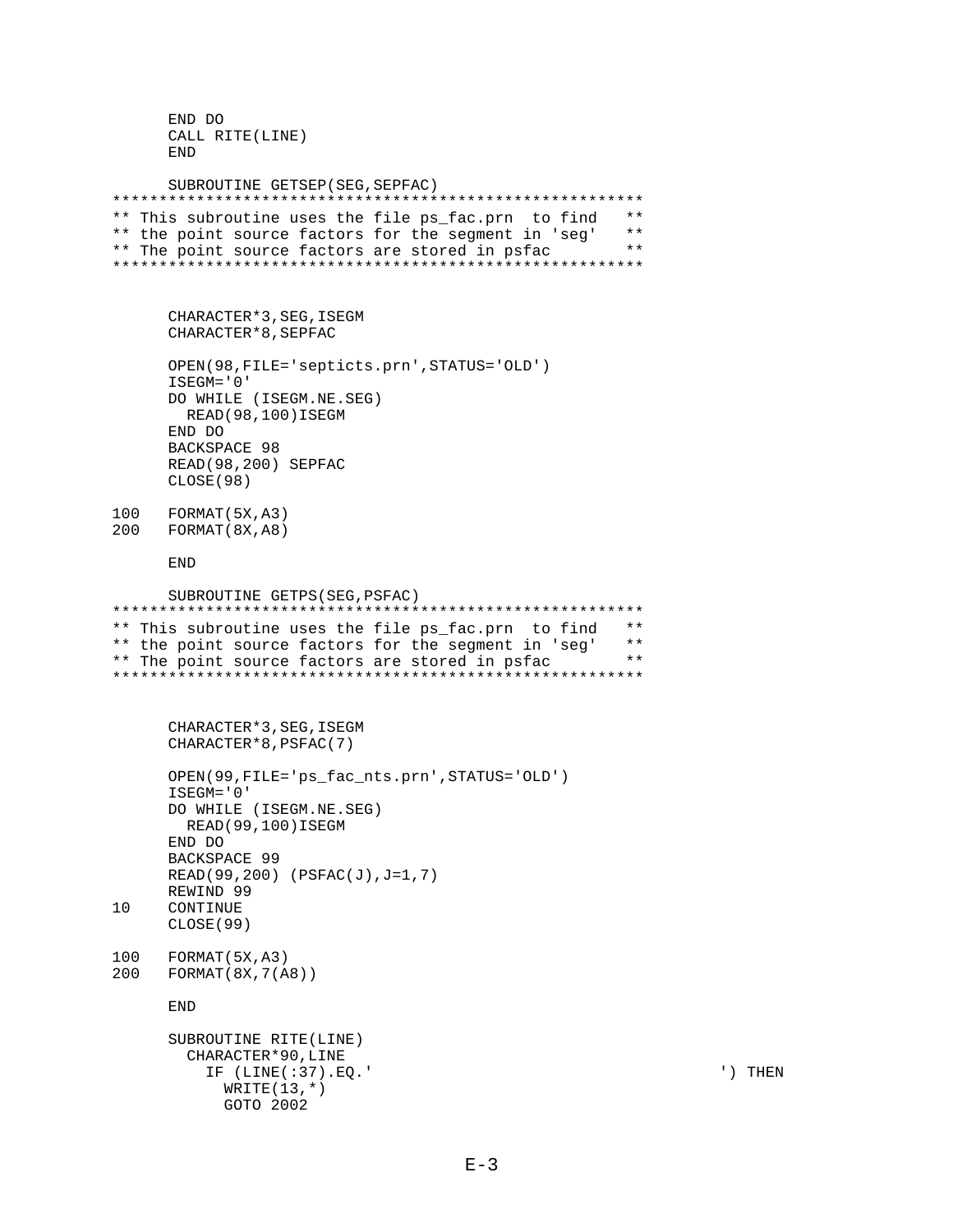END IF DO 1001 I=1,90 IF (LINE(I:I).NE.' ') LAST = I CONTINUE WRITE(13, '(A)') LINE(:LAST)<br>2002 CONTINUE **CONTINUE** END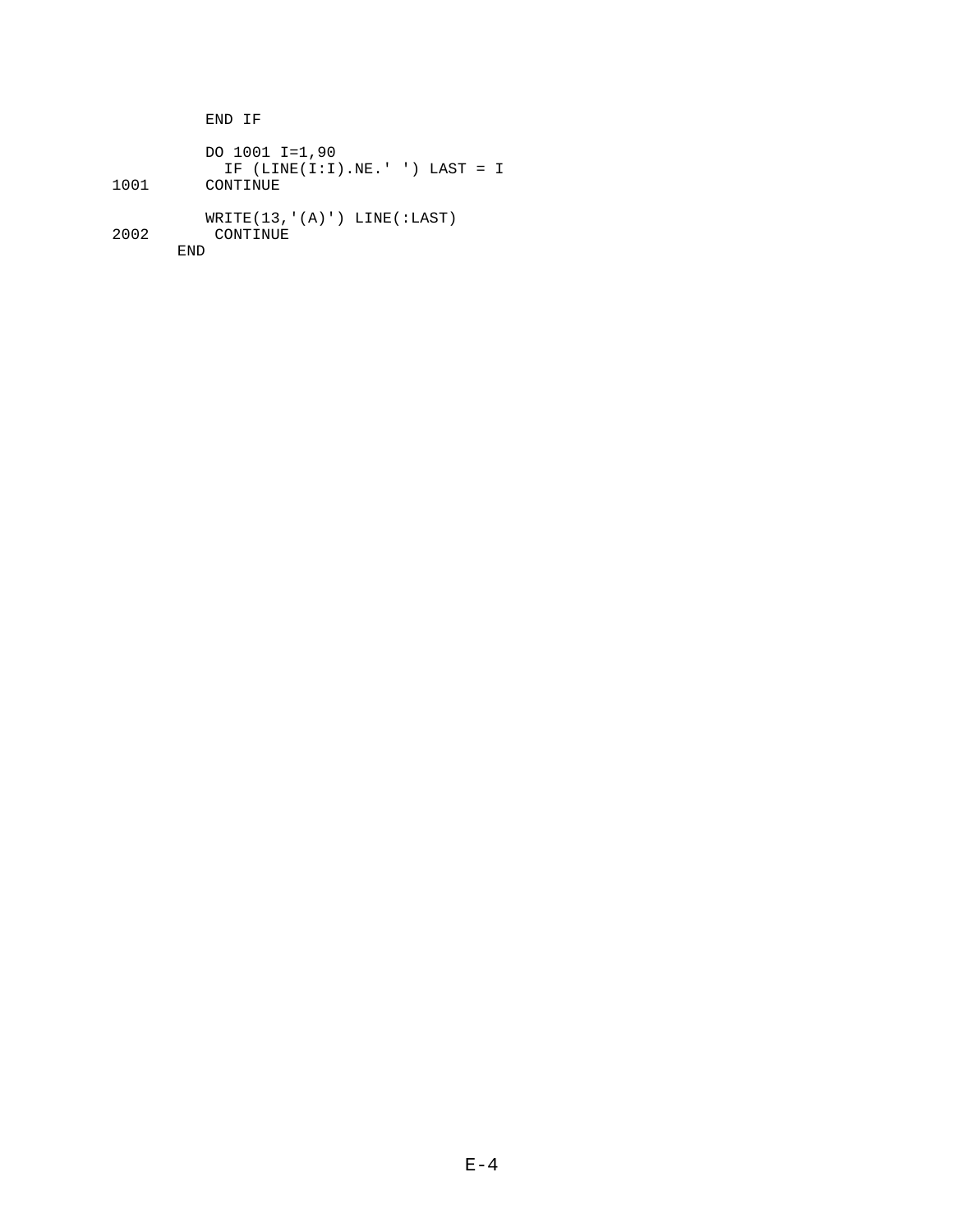## E-2 Point Source Change Data File

| 010        | 1.3271           | 0.4231           | 2.9377           | 1.3231           | 1.3271           | 0.9681                      | 1.3234           |
|------------|------------------|------------------|------------------|------------------|------------------|-----------------------------|------------------|
| 020        | 0.8362           | 0.8001           | 0.9915           | 0.8448           | 0.8362           | 0.4755                      | 0.845            |
| 030        | 1.6315           | 1.1825           | 1.7311           | 1.5202           | 1.6315           | 1.7311                      | 1.5201           |
| 040        | 1.3089           | 1.2965           | 1.3243           | 1.2992           | 1.3089           | 1.3243                      | 1.2992           |
| 050        | 1.1316           | 1.084            | 1.0902           | 1.0956           | 1.1316           | 1.0903                      | 1.0956           |
| 060        | 1.448            | 1.2783           | 1.4189           | 1.2127           | 1.448            | 1.4188                      | 1.2126           |
| 070        | 1.2336           | 1.2501           | 1.2515           | 1.2763           | 1.2336           | 1.2515                      | 1.2764           |
| 080        | 1.5217           | 1.5353           | 1.5353           | 1.562            | 1.5217           | 1.5353                      | 1.5706           |
| 090        | 1.2242           | 1.2242           | 1.2242           | 1.224            | 1.2242           | 1.2242                      | 1.2253<br>1.3802 |
| 100<br>110 | 1.3865<br>1.6717 | 1.3861<br>1.7137 | 1.3784<br>1.728  | 1.3804<br>1.9051 | 1.3865<br>1.6717 | 1.3784<br>1.7279            | 1.9051           |
| 120        | 0.9552           | 0.9475           | 1.013            | 0.8997           | 0.9552           | 0.9433                      | 0.9545           |
| 140        | 0.9552           | 0.9475           | 1.013            | 0.8997           | 0.9552           | 0.9433                      | 0.9545           |
| 150        | 0.9552           | 0.9475           | 1.013            | 0.8997           | 0.9552           | 0.9433                      | 0.9545           |
| 160        | 1.154            | 2.0886           | 0.782            | 1.1              | 1.154            | 1.3336                      | 0.9967           |
| 170        | 0.8354           | 0.5847           | 1.3128           | 0.8355           | 0.8354           | 0.5572                      | 0.835            |
| 175        | 1.4421           | 1.4996           | 1.3979           | 1.388            | 1.4421           | 1.2912                      | 1.4155           |
| 180        | 1.2202           | 1.2225           | 1.3227           | 1.2219           | 1.2202           | 1.2131                      | 1.4651           |
| 190        | 1.6422           | 0.8623           | 1.3185           | 1.0707           | 1.6422           | 1.6115                      | 1.4232           |
| 200        | 1.01             | 0.1487           | 2.1201           | 0.5277           | 1.01             | 0.8004                      | 0.6509           |
| 210        | 1.7155           | 0.4359           | 4.7324           | 1.7729           | 1.7155           | 0.8666                      | 1.4691           |
| 220        | 1.2989           | 0.4379           | 1.3564           | 1.1953           | 1.2989           | 0.8924                      | 2.0483           |
| 230        | 1.4424           | 1.4651           | 1.1669           | 1.3943           | 1.4424           | 1.4262                      | 1.8532           |
| 235        | 1                | $\mathbf 1$      | 1                | $\mathbf{1}$     | $\mathbf 1$      | 1                           | 1                |
| 250        | 1.2274           | 1.261            | 1.0043           | 1.1697           | 1.2274           | 1.2274                      | 1.555            |
| 260        | 3.9408           | 4.7922           | 3.8172           | 2.9271           | 3.9408           | 4.6637                      | 3.8886           |
| 270        | 1.0312           | 0.2925           | 0.8437           | 0.5478           | 1.0312           | 1.0312                      | 0.7282           |
| 280        | 1.0343           | 0.4548           | 0.8438           | 0.9616           | 1.0343           | 1.0313                      | 1.2781           |
| 300        | 3.8212           | 3.9386           | 3.1373           | 1.4339           | 3.8212           | 3.8313                      | 1.9034           |
| 330        |                  | 0.2517 21.1427   | 0                | 0.4437           | 0.2517           | 0                           | 0.1082           |
| 340        | 1.3763           | 0.7267           | 1.456            | 1.1184           | 1.3763           | 2.1841                      | 1.0972           |
| 370        | 1.3096           | 1.4297           | 0                | 1.2665           | 1.3096           | 1.4335                      | 1.5943           |
| 380        | 1.4022           | 0.768            | 4.3435           | 1.2327           | 1.4022           | 2.2501                      | 2.3916           |
| 390        | 3.6057           | 3.6587           | 3.7319           | 3.8477           | 3.6057           | 3.3172                      | 5.5167           |
| 400        | 1.2517           | 0.5765           | 7.6775           | 1.1884           | 1.2517           | 0.8272                      | 1.7375           |
| 410        | 0.9787           | 0.731            | 1.3743           | 0.8918           | 0.9787           | 0.912                       | 0.8896           |
| 420        | 0.972            | 0.9372           | 1.5065           | 0.8528           | 0.972            | 0.8608                      | 1.7318           |
| 430        | 1.6638           | 0.9935           | 2.7168           | 1.4724           | 1.6638           | 2.8637                      | 4.1297           |
| 440<br>450 | 2.0348<br>1.2255 | 0.0519<br>1.212  | 1.6628<br>1.2457 | 0.8486<br>0.9879 | 2.0348<br>1.2255 | 2.0358<br>1.3307            | 1.1293<br>1.8485 |
| 470        | 1.5549           | 0.6166           | 36.7792          | 0.7394           | 1.5549           | 1.1454                      | 2.4475           |
| 480        | 0.8147           | 0.8799           | $\mathbf 0$      | 0.8063           | 0.8147           | 0.9526                      | 0.8587           |
| 490        | 1.3081           | 0.8786           | 4.2563           |                  |                  | 1.0373 1.3081 0.9829 1.8714 |                  |
| 500        | 1.534            | 3.0948           | 1.409            | 1.4734           | 1.534            | 3.3412                      | 2.1568           |
| 510        | 0.5898           | 7.2822           | 0.0689           | 0.544            | 0.5898           | 0.561                       | 1.0027           |
| 540        | 0.4596           | 1.2037           | 0.0017           | 0.4925           | 0.4596           | 0.2248                      | 0.1004           |
| 550        | 2.121            | 2.1436           | 1.7071           | 1.6013           | 2.121            | 2.0865                      | 2.8145           |
| 560        | 1.8035           | 1.2734           | 1.1315           | 0.9993           | 1.8035           | 1.3828                      | 1.3274           |
| 580        | 1.3621           | 1.3979           | 1.1249           | 1.314            | 1.3621           | 1.3599                      | 1.6345           |
| 590        | 1.3386           | 0.4591           | 1.0958           | 0.5092           | 1.3386           | 1.3393                      | 0.6768           |
| 600        | 1.2112           | 0.7916           | 0.9908           | 0.8933           | 1.2112           | 1.211                       | 1.1874           |
| 610        | 1                | 1                | 1                | 1                | 1                | 1                           | 1                |
| 620        | 1.7046           | 1.7513           | 1.3947           | 1.6244           | 1.7046           | 1.7046                      | 2.1593           |
| 630        | 1.0686           | 1.0861           | 0.9094           | 0.8465           | 1.0686           | 1.1114                      | 1.1252           |
| 700        | $\mathbf{1}$     | 1.4913           | $\mathbf{1}$     | 1.4953           | $\mathbf{1}$     | 1                           | 1.4686           |
| 710        | 1.8277           | 1.8396           | 1.8396           | 2.1275           | 1.8277           | 1.8396                      | 2.1282           |
| 720        | 2.135            | 1.75             | 2.0948           | 3.0198           | 2.135            | 2.0948                      | 3.0198           |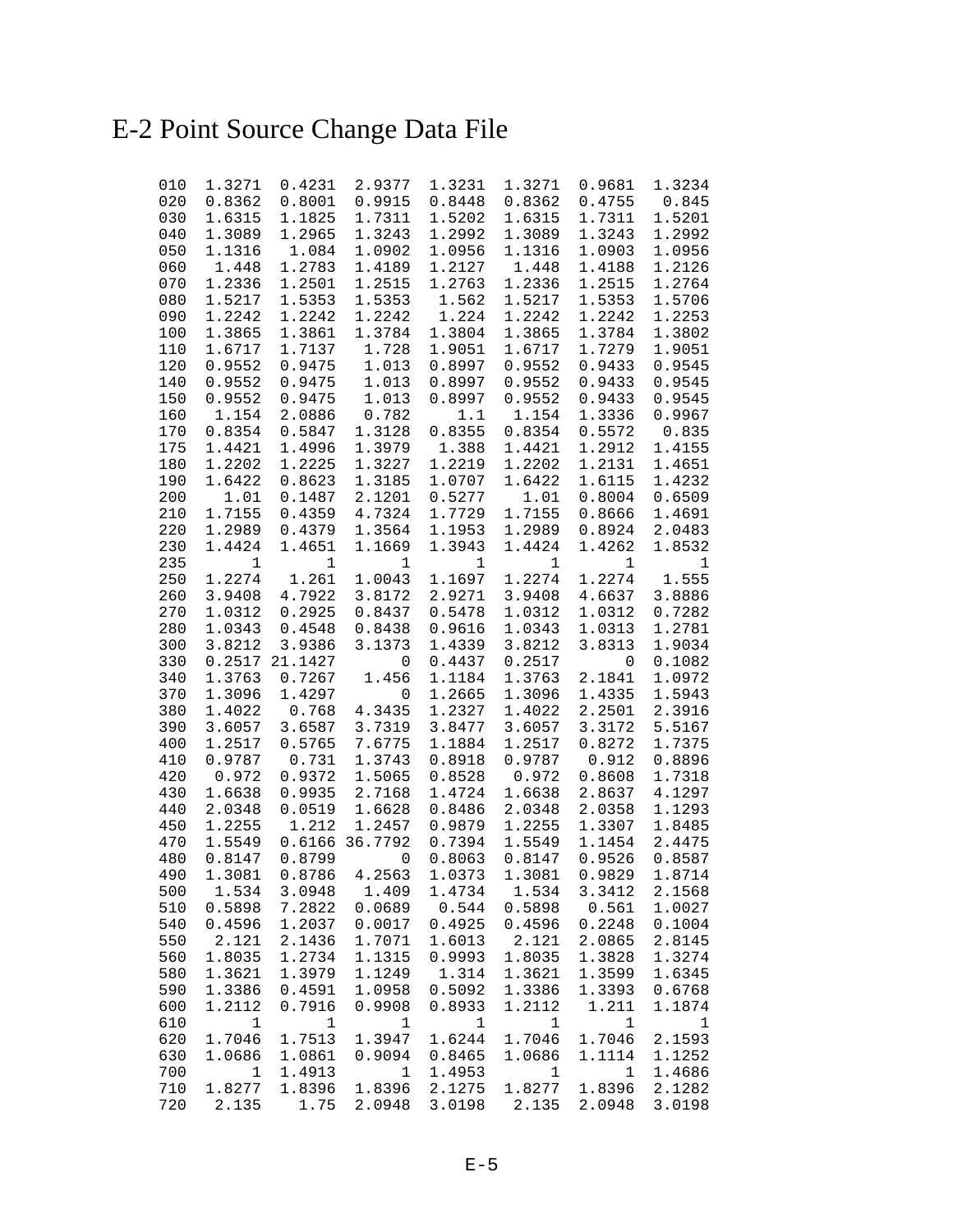| 730 | 1.9132  | 2.105   | 2.1051 | 1.9499         | 1.9132  | 2.1048  | 1.9501 |
|-----|---------|---------|--------|----------------|---------|---------|--------|
| 740 | 1.2113  | 0.125   | 1.4985 | 0.3593         | 1.2113  | 1.8347  | 0.6069 |
| 750 | 1.8346  | 2.203   | 2.2031 | 2.3143         | 1.8346  | 2.2036  | 2.3138 |
| 760 | 1.6465  | 0.3598  | 6.5922 | 1.5279         | 1.6465  | 0.5388  | 4.3374 |
| 770 | 26.0687 | 27.2063 | 0      | 26.2773        | 26.0687 | 32.8466 | 25.026 |
| 780 | 1.6465  | 0.3598  | 6.5922 | 1.5279         | 1.6465  | 0.5388  | 4.3374 |
| 800 | 1.2338  | 1.3665  | 0.6775 | 1.1743         | 1.2338  | 1.291   | 1.4893 |
| 810 | 0.9777  | 1.1408  | 0.8611 | 0.9304         | 0.9777  | 0.7584  | 1.1226 |
| 820 | 2.1954  | 1.409   | 3.9032 | 1.4456         | 2.1954  | 1.2519  | 9.5255 |
| 830 | 0.9441  | 0.9389  | 0.994  | 0.9203         | 0.9441  | 0.9144  | 1.1401 |
| 850 | 1.4869  | 1.7219  | 1.5804 | 1.3621         | 1.4869  | 1.128   | 1.1439 |
| 860 | 0.2695  | 0.3374  |        | 1.5335441.1579 | 0.2695  | 1.6491  | 0.0987 |
| 870 | 0.9357  | 0.3117  | 4.8434 | 0.6752         | 0.9357  | 1.7629  | 2.0047 |
| 880 | 1.3446  | 0.9705  | 1.4517 | 1.025          | 1.3446  | 2.7513  | 3.8315 |
| 890 | 1.0842  | 1.0651  | 1.161  | 1.0795         | 1.0842  | 1.0771  | 1.083  |
| 900 | 1.2098  | 1.2333  | 0.9821 | 1.108          | 1.2098  | 1.2004  | 1.9268 |
| 910 | 1.0992  | 0.7847  | 1.2021 | 1.2442         | 1.0992  | 1.1413  | 1.7703 |
| 920 | 1.1268  | 2.6213  | 0.8091 | 0.8948         | 1.1268  | 1.0062  | 2.4596 |
| 930 | 1.2207  | 1.2543  | 0.9974 | 1.1628         | 1.2207  | 1.2211  | 1.5496 |
| 940 | 0.2904  | 0.2984  | 0.238  | 0.2689         | 0.2904  | 0.2907  | 0.3338 |
| 960 | 1.3608  | 1.3981  | 1.1134 | 1.2968         | 1.3608  | 1.3608  | 1.7237 |
| 970 | 1.1034  | 1.1337  | 0.9027 | 1.037          | 1.1034  | 1.1035  | 1.4835 |
| 980 | 4.0755  | 4.1869  | 3.3434 | 2.4321         | 4.0755  | 4.0743  | 3.0782 |
| 990 | 1.6181  | 1.4303  | 1.5454 | 1.5952         | 1.6181  | 2.1769  | 1.7768 |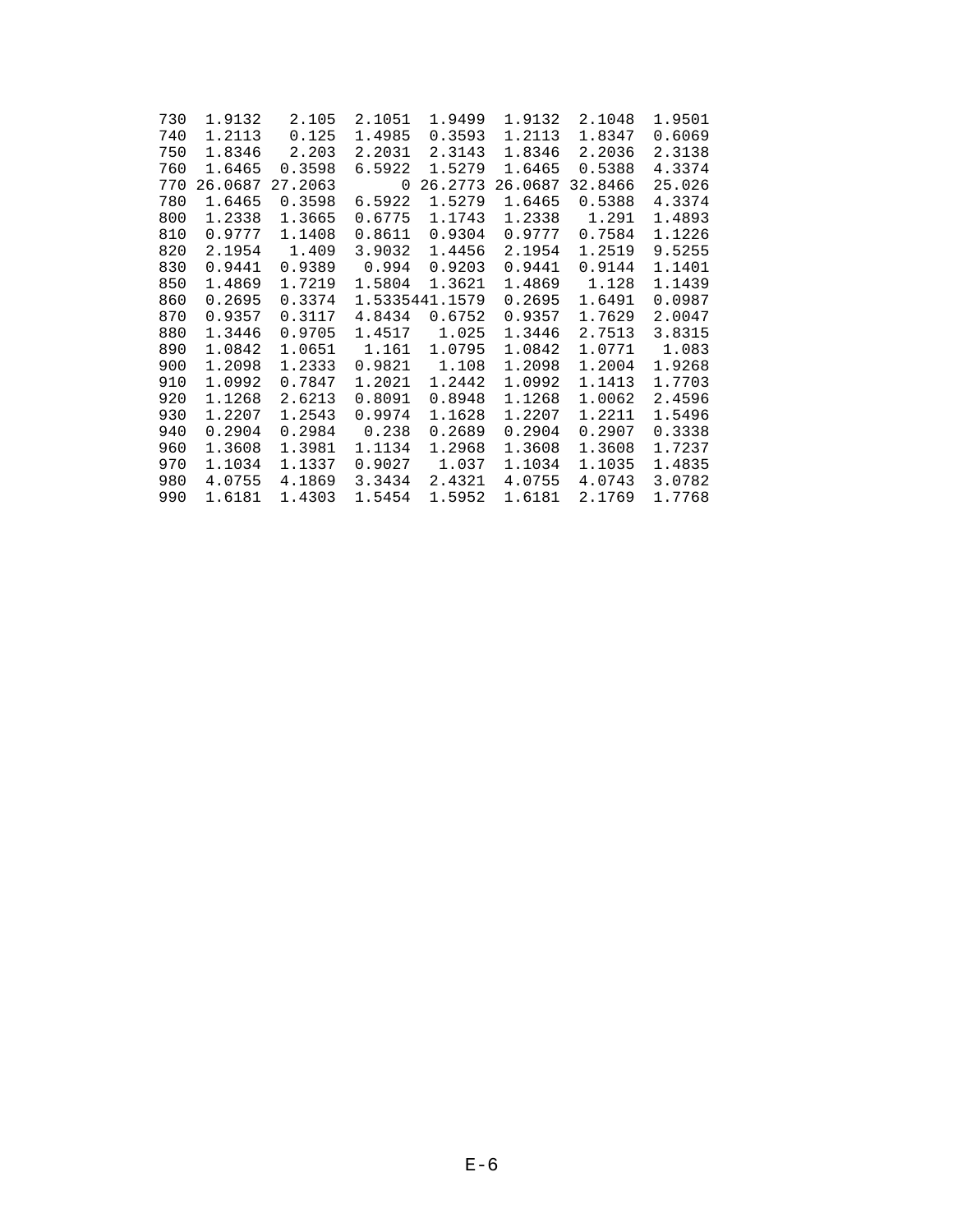## E-3 Septic Change Data File

| 10<br>20          | 96<br>1201<br>2576<br>18                                                |
|-------------------|-------------------------------------------------------------------------|
| 30<br>40<br>50    | 1024<br>97<br>994<br>76<br>$\ddot{\cdot}$<br>599<br>93                  |
| 60<br>70          | 849<br>01<br>710<br>38                                                  |
| 80<br>90          | 20<br>1568<br>367<br>54                                                 |
| 100<br>110<br>120 | 66<br>1140<br>2322<br>$\ddot{\phantom{0}}$<br>79<br>386<br>48           |
| 140<br>160        | 324<br>99<br>$\ddot{\phantom{0}}$<br>377<br>61                          |
| 170<br>175        | 20<br>203<br>249<br>93                                                  |
| 180<br>190<br>200 | 738<br>63<br>$\ddot{\phantom{0}}$<br>922<br>0 <sub>0</sub><br>776<br>48 |
| 210<br>220        | 1139<br>53<br>$\ddot{\phantom{0}}$<br>957<br>72                         |
| 230<br>235        | $\ddot{\cdot}$<br>776<br>36<br>148<br>$\ddot{\phantom{0}}$<br>65        |
| 240<br>250<br>260 | 126<br>$\ddot{\phantom{0}}$<br>89<br>126<br>43<br>359<br>52             |
| 265<br>270        | 37<br>18<br>35<br>$\ddot{\phantom{0}}$<br>520                           |
| 280<br>290        | 29<br>1528<br>$\ddot{\phantom{0}}$<br>318<br>65<br>383<br>85            |
| 300<br>310<br>330 | 83<br>69<br>231<br>08                                                   |
| 340<br>370<br>380 | 255<br>46<br>25<br>26                                                   |
| 390<br>400        | 33<br>209<br>12<br>51<br>256<br>07                                      |
| 410<br>420        | ---<br>536<br>337<br>298<br>16<br>49                                    |
| 430<br>440        | 22<br>230<br>44                                                         |
| 450<br>470<br>480 | 1362<br>26<br>832.31<br>223.93                                          |
| 490<br>500        | 316.54<br>804.23                                                        |
| 510<br>540        | 239.87<br>122.39                                                        |
| 550<br>560<br>580 | 841.75<br>10<br>534.<br>34.28                                           |
| 590<br>600        | 640.43<br>1131.75                                                       |
| 610<br>620<br>630 | 340.41<br>228.84<br>2.48                                                |
| 650               | 299.48                                                                  |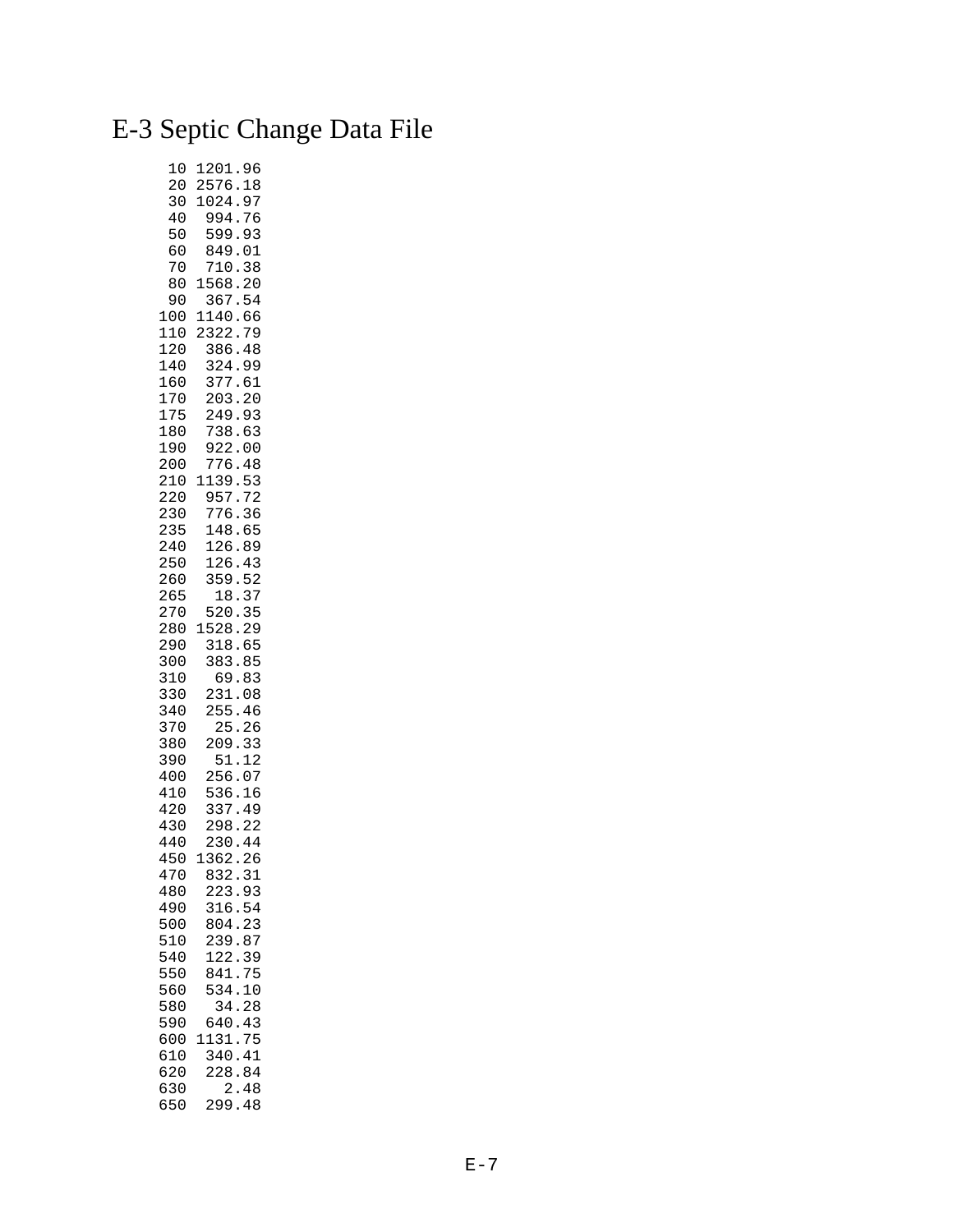| 700 | 90.86   |
|-----|---------|
| 710 | 404.42  |
| 720 | 868.44  |
| 730 | 352.46  |
| 740 | 1151.84 |
| 750 | 155.82  |
| 760 | 290.04  |
| 770 | 116.75  |
| 780 | 55.14   |
| 800 | 125.09  |
| 810 | 67.38   |
| 820 | 127.44  |
| 830 | 119.38  |
| 840 | 55.23   |
| 850 | 40.66   |
| 860 | 96.31   |
| 870 | 343.16  |
| 880 | 506.17  |
| 890 | 69.44   |
| 900 | 174.37  |
| 910 | 236.34  |
| 920 | 768.05  |
| 930 | 32.70   |
| 940 | 290.19  |
| 950 | 149.49  |
| 960 | 278.70  |
| 970 | 46.12   |
| 980 | 529.07  |
| 990 | 31.02   |

## E-4 Point Source and Septic Change Script File

```
 cp /work/dpi/phase4a/util/bin/ps_fac_ts.prn .
 cp /work/dpi/phase4a/util/bin/septicts.prn .
```
/work/dpi/phase4a/util/bin/psadd\_s04.exe

 rm ps\_fac\_ts.prn rm septicts.prn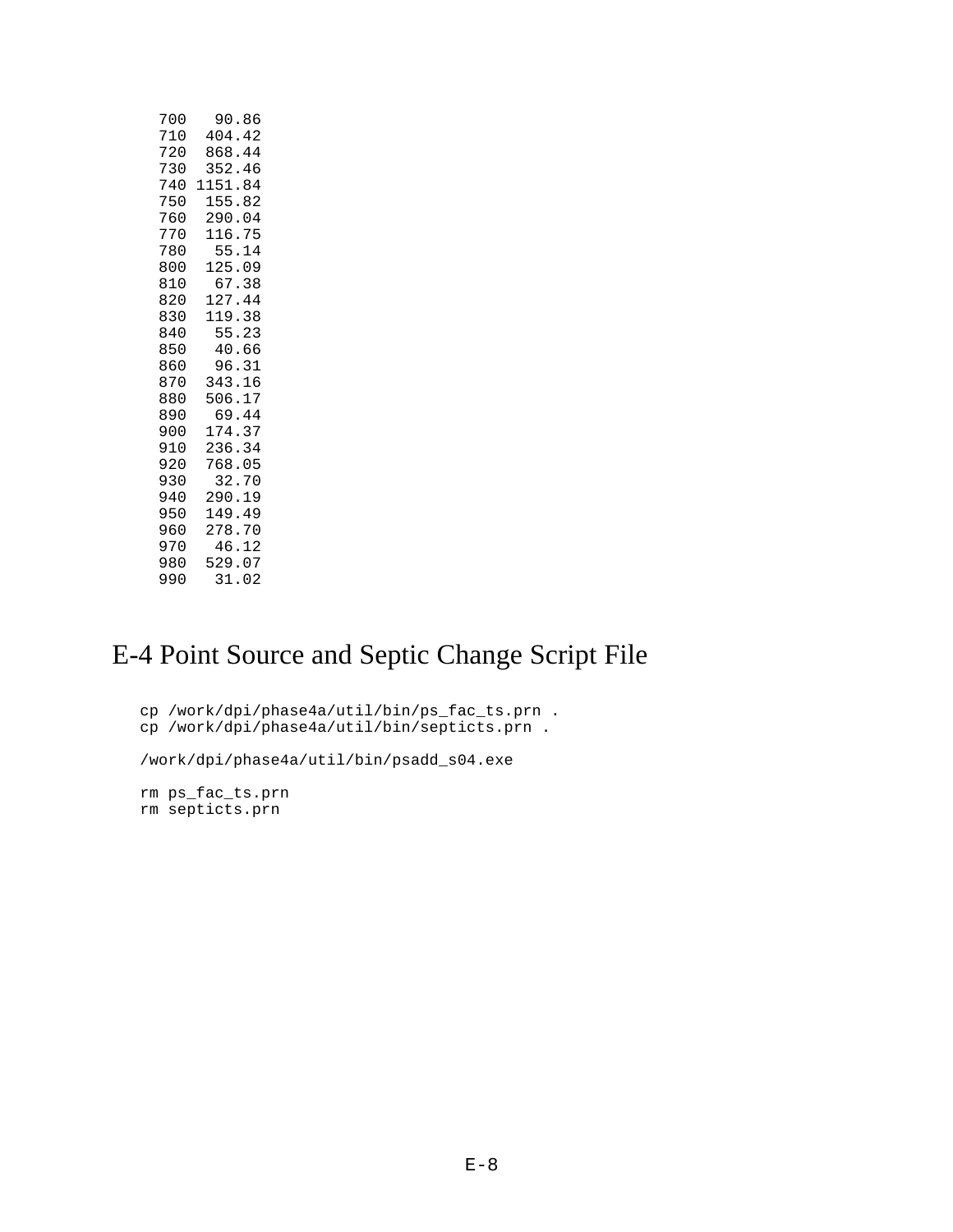# Attachment F

- F-1 Atmospheric Deposition UCI Change Program
- F-2 Atmospheric Deposition Change Data File
- F-3 Atmospheric Deposition Change Script File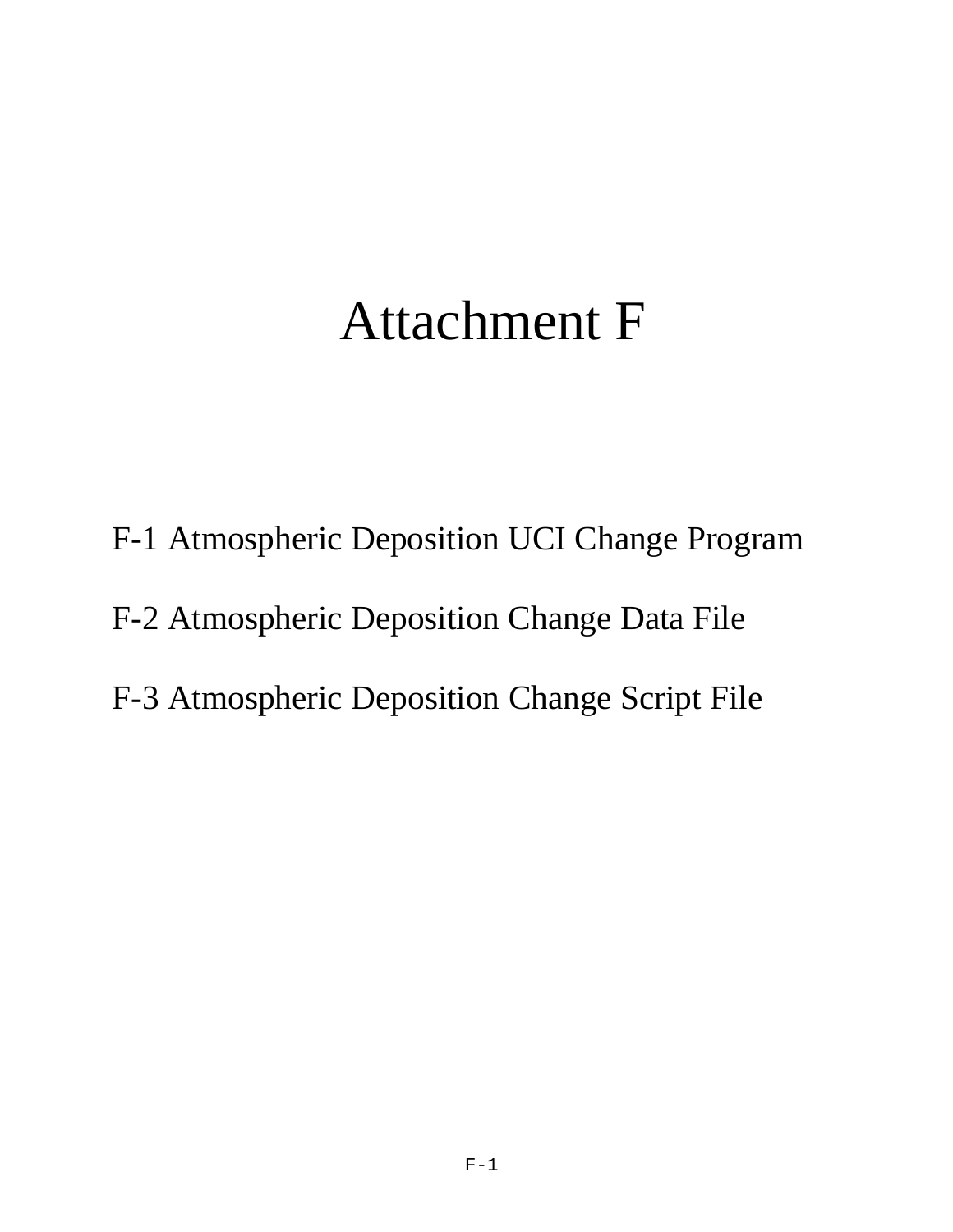### F-1 Atmospheric Deposition UCI Change Program

```
PROGRAM AIR 
*************************************72*********72**********************
** VARIABLE NAMES ********************
       CHARACTER*25,FNAM 
      DIMENSION JJSEG(4),FADFAC(4,2)
      CHARACTER*90,LINE
      CHARACTER*3,SEG(4),SEG1
******** read file name and open source and target files
      READ*,FNAM
      OPEN(11,FILE=FNAM,STATUS='OLD')
      OPEN(13,FILE='d'//FNAM,STATUS='NEW')
       READ(11,'(A90)')LINE
********** read to ingrp and change wdm
      DO WHILE (LINE(:9).NE.' INGRP')
        CALL RITE(LINE)
        READ(11,'(A90)')LINE
       END DO
******** read segments in input file and get the reduction factors for
****** wet and dry deposition. Store atmospheric deposition factors
      I=0 DO WHILE (LINE(:9).NE.' END I')
        CALL RITE(LINE)
         READ(11,'(A90)')LINE
         IF ((LINE(7:12).EQ.'RCHRES').OR.(LINE(7:12).EQ.'COPY')) THEN
           BACKSPACE 11
         I = I + 1 READ(11,'(17X,I3)')JJSEG(I)
         SEG(I)=LINE(18:20) END IF
       END DO
      INBASN=I
      CALL GETATM(INBASN,JJSEG,FADFAC)
      CALL RITE(LINE)
      DO 10 J=1,INBASN
         IF (JJSEG(J).EQ.235) SEG(J)='230'
         IF (JJSEG(J).EQ.265) SEG(J)='260'
IF (JJSEG(J).EQ.175) SEG(J)='180'<br>10 CONTINUE
     CONTINUE
```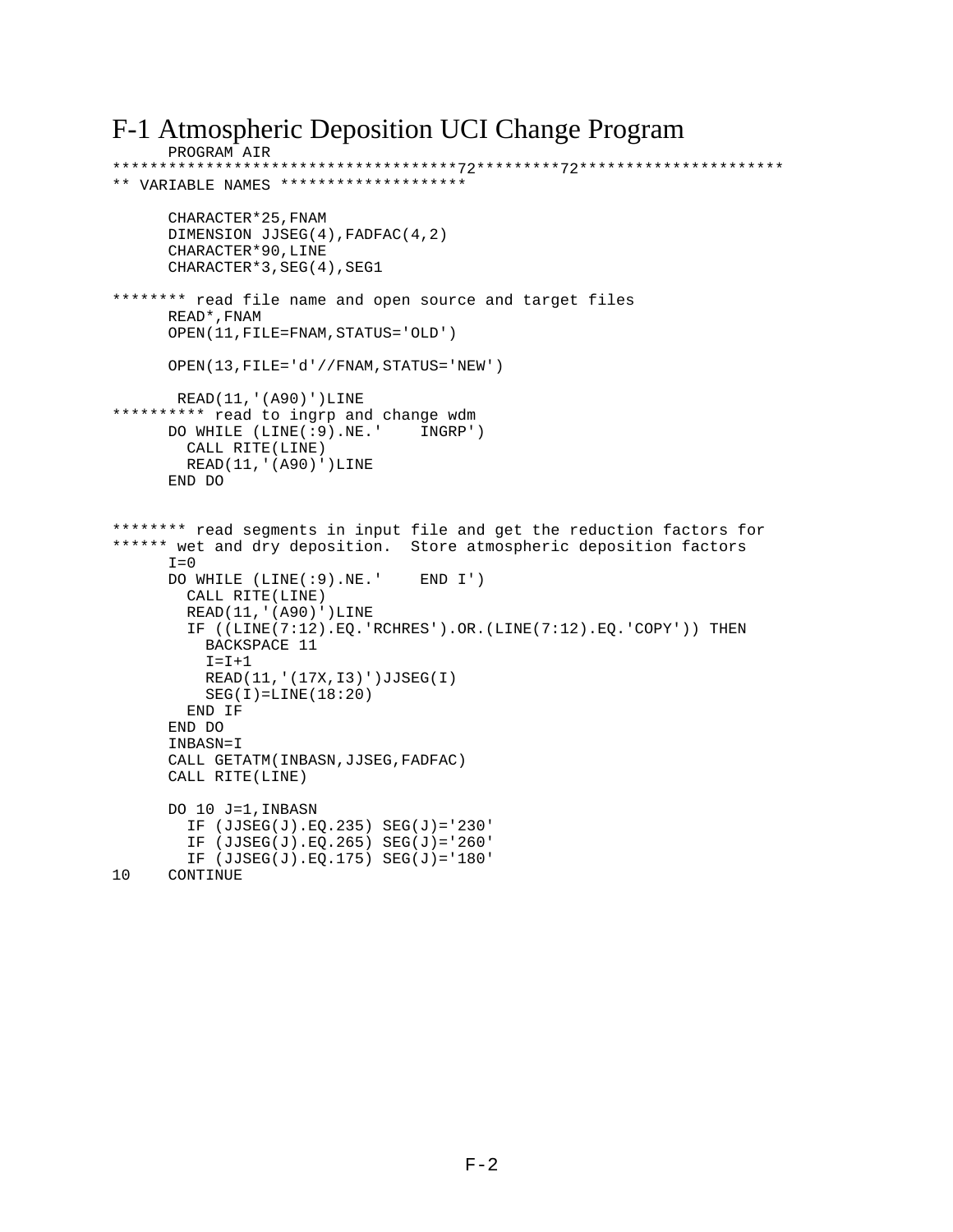```
******* the following section deals with changing the daily load and initial load
******* by an amount proportional to the reduction in dry atmospheric deposition
******* for impervious urban land impervious urban is different from all other
******* land uses in that the dry deposition is parameterized instead of input
******* from an external source
************* find second qual-inputs section by looking for first end
       DO WHILE (LINE(3:14).NE.'END QUAL-INP')
         READ(11,'(A90)')LINE
         IF (LINE(:11).EQ.'EXT SOURCES') GOTO 1001
         CALL RITE(LINE)
       END DO
       DO WHILE (LINE(3:12).NE.'QUAL-INPUT')
         READ(11,'(A90)')LINE
         CALL RITE(LINE)
       END DO
       READ(11,'(A90)')LINE
       DO WHILE (LINE(3:14).NE.'END QUAL-INP')
         IF (ICMMNT(LINE).EQ.0) THEN
           BACKSPACE 11
READ(11,2000)SEG1, SQO, POTFW, ACQOP, SQOLIM, WSQOP<br>2000 PORMAT(2X.A3.5X.5F8.0)
2000 FORMAT(2X,A3,5X,5F8.0)
          2001 FORMAT(2X,A3,5X,5F8.5)
           DO 100 I=1,INBASN
            IF (SEG1(1:2).EQ.SEG(I)(1:2)) THEN
               SQO=SQO*FADFAC(I,2)
               ACQOP=ACQOP*FADFAC(I,2)
             END IF
100 CONTINUE
           WRITE(13,2001)SEG1,SQO,POTFW,ACQOP,SQOLIM,WSQOP
         ELSE
           CALL RITE(LINE)
         END IF
         READ(11,'(A90)')LINE
       END DO
1001 CONTINUE
       CALL RITE(LINE)
********** close out
       DO WHILE (LINE(:7).NE.'END RUN')
         READ(11,'(A90)')LINE
         CALL RITE(LINE)
       END DO
1234 FORMAT(8X,I2,I1,31X,A1,17X,F10.0)
1235 FORMAT(A60,F10.3,A10)
```
END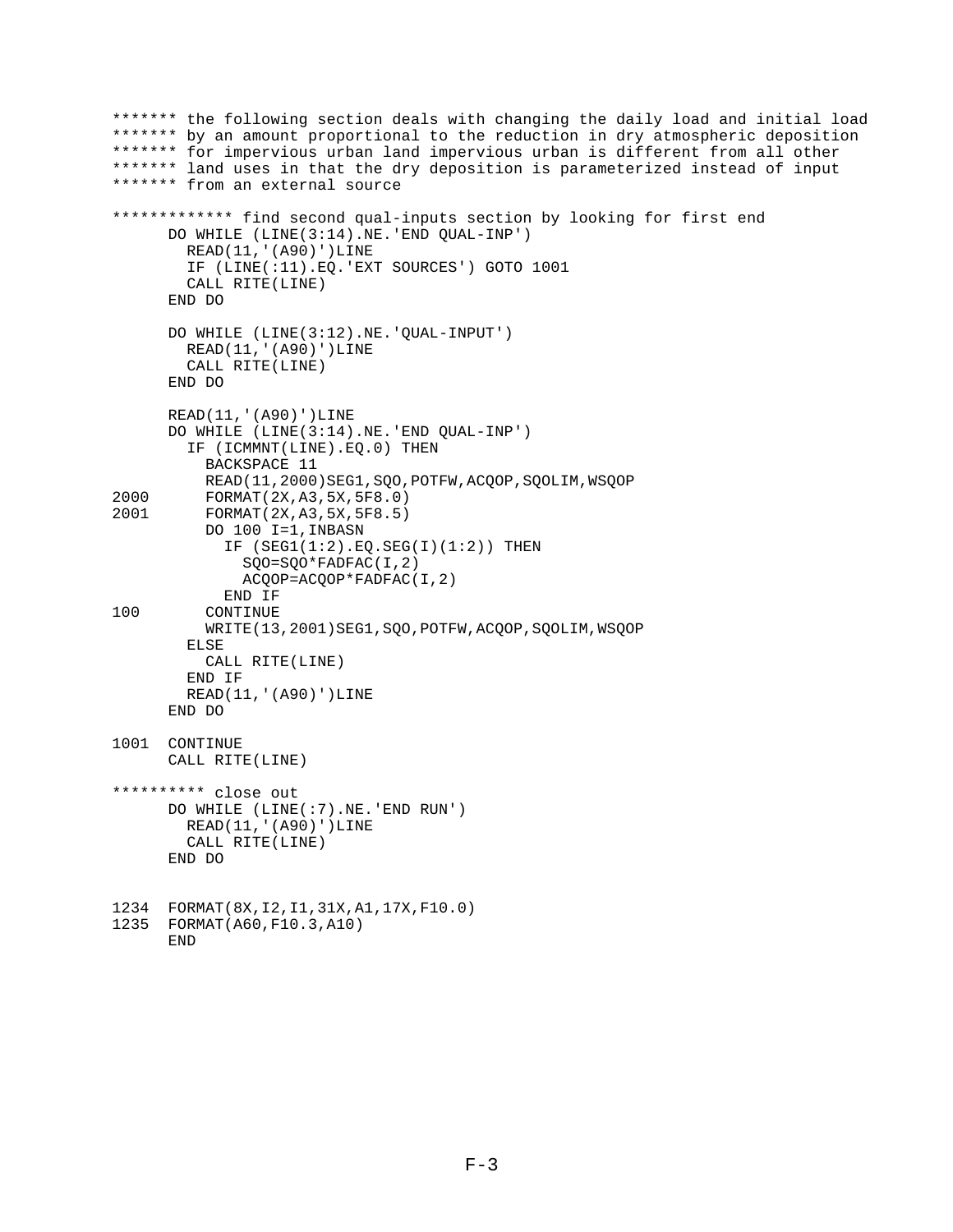```
 SUBROUTINE GETATM(INBASN,JJSEG,FADFAC)
*********************************************************
** This subroutine uses the file atm_xx.prn to find **
** the atmospheric deposition percentages for wet and **<br>** dry deposition by segment
** dry deposition by segment **
*********************************************************
DIMENSION JJSEG(4), FADFAC(4,2)
   FADFAC*, 1 = WET DEPOSITION, 2 = DRY DEPOSITION & OF BASE
       OPEN(98,FILE='atm_s08otca_cd.prn',STATUS='OLD')
       OPEN(99,FILE='atm_s08otca_wm.prn',STATUS='OLD')
       DO 10 I=1,INBASN
         ISEGM=0
         DO WHILE (ISEGM.NE.JJSEG(I))
          READ(98,100)ISEGM
         END DO
         BACKSPACE 98
         READ(98,201) CD_WET,CD_DRY 
        REWIND 98
         ISEGM=0
         DO WHILE (ISEGM.NE.JJSEG(I))
          READ(99,100)ISEGM
         END DO
         BACKSPACE 99
         READ(99,201) WM_WET,WM_DRY
         REWIND 99
********* have to take a yearly average for this since it's going
****** in the input file rather than in the wdm
        FADFAC(I, 1) = (7.*CDWET+5.*WMWET)/12.
       FADFAC(I, 2) = (7.*CD DRY+5.*WM DRY)/12.
10 CONTINUE
      CLOSE(99)
100 FORMAT(5X,I3)
201 FORMAT(8X,2F8.0)
       END
       SUBROUTINE RITE(LINE)
         CHARACTER*90,LINE
           IF (LINE(:37).EQ.' ') THEN
            WRITE(13,*) GOTO 2002
           END IF
           DO 1001 I=1,90
            IF (LINE(I:I).NE.' ' ) LAST = I1001 CONTINUE
          WRITE(13,'(A)') LINE(:LAST)
2002 CONTINUE
       END
      FUNCTION iCMMNT(LINE)
******************************************************************
********** this function determine whether LINE contains '***' **
```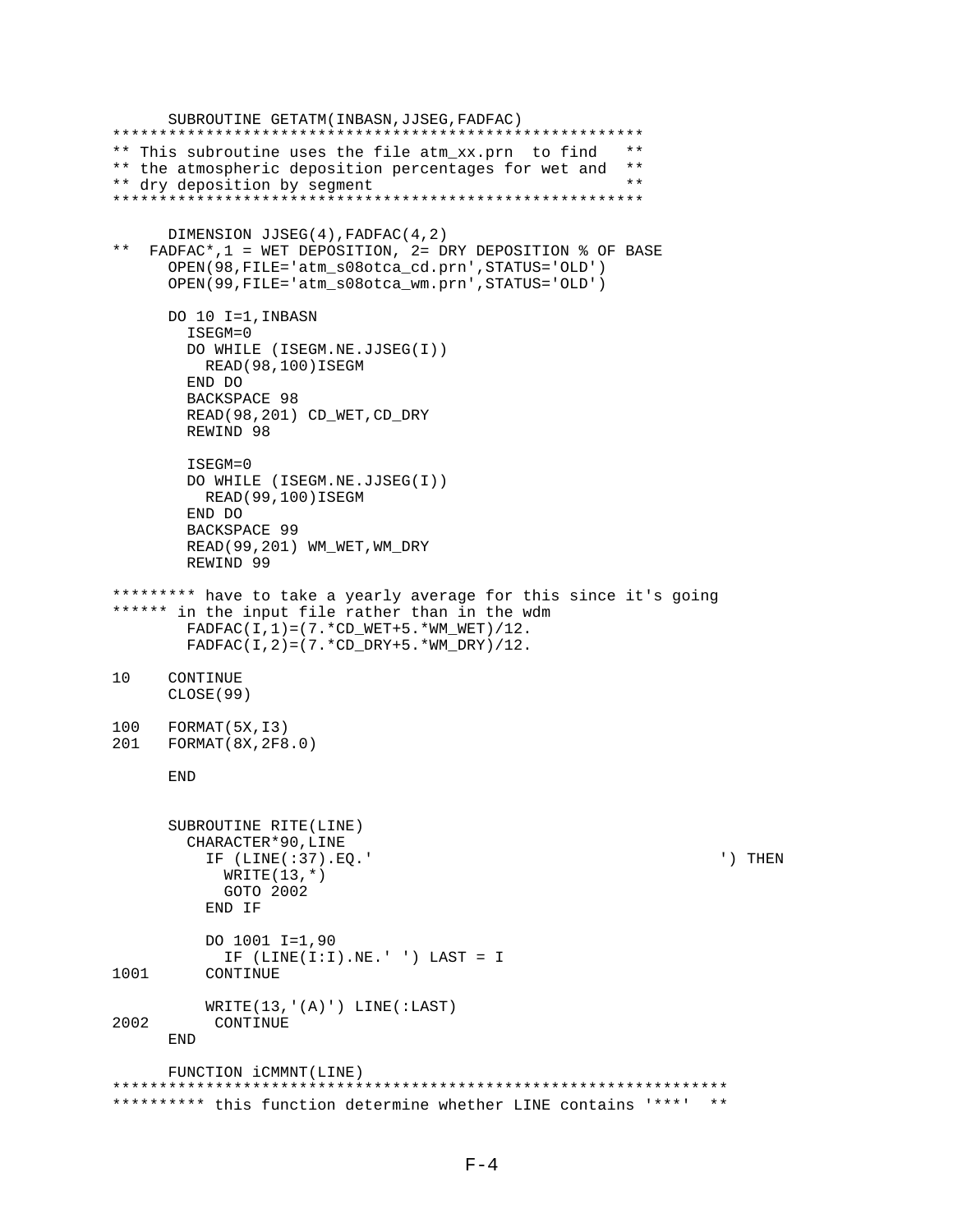```
******** it returns 0 if not, 1 if yes ***************************
CHARACTER*90, LINE
    iCMMNT = 0DO 10 I=1,88
     IF (LINE(I:I+2).EQ.****') THEN
       iCMMNT=1
     END IF
10CONTINUE
    RETURN
    END
```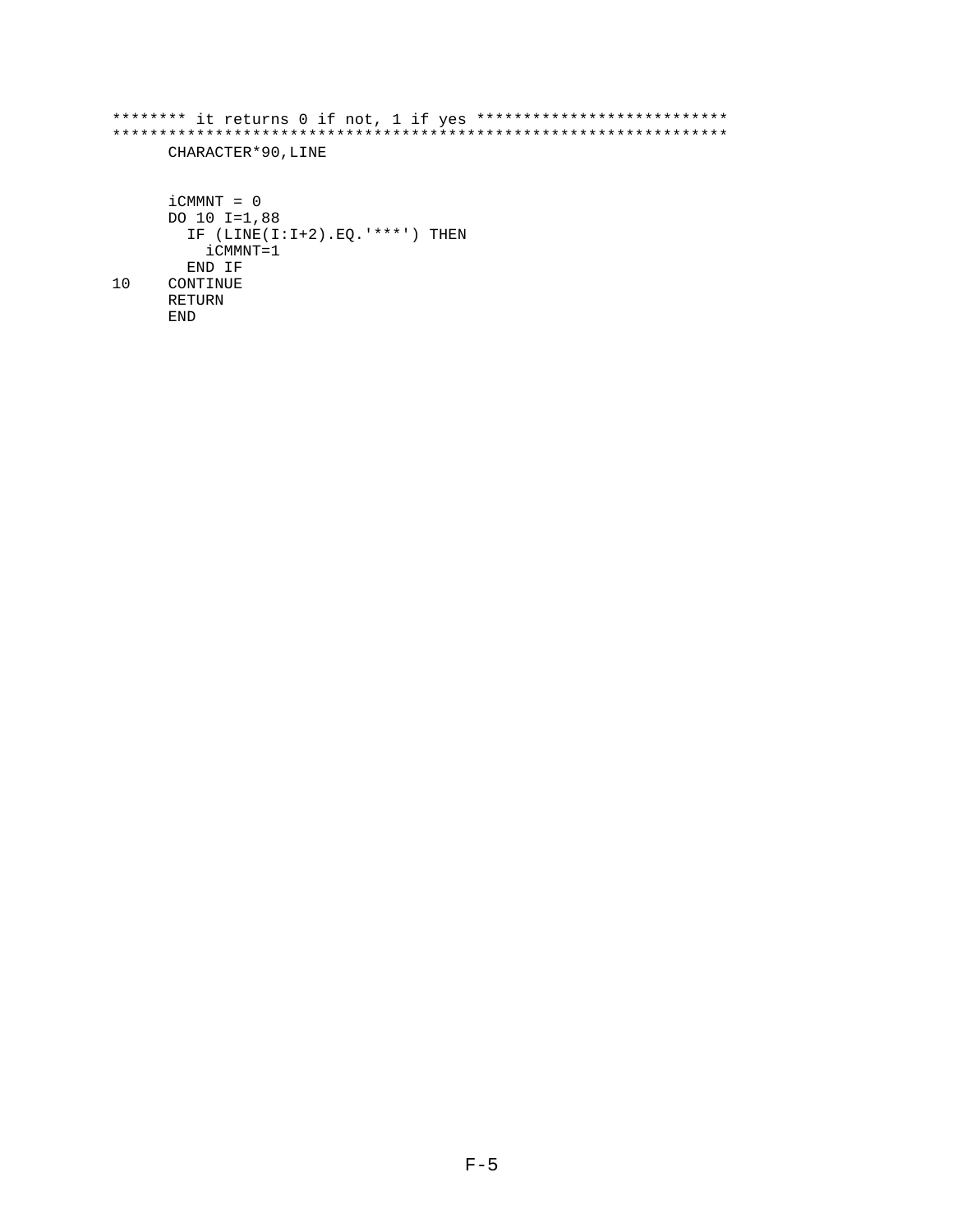### F-2 Atmospheric Deposition Change Data Files

999%wet pas%dry passeasonal otc warm

| 10<br>20<br>30<br>40<br>50<br>60<br>70<br>80<br>90<br>100<br>110<br>120<br>140<br>160<br>170<br>175<br>180<br>190<br>200<br>210<br>220<br>230<br>235<br>240<br>250<br>260<br>265<br>270<br>280<br>290<br>300<br>310<br>330<br>340<br>370<br>380<br>390<br>400<br>410<br>420<br>430<br>440<br>450<br>470<br>480<br>490<br>500<br>510<br>540<br>550<br>560<br>580<br>590<br>600 | 7750<br>0<br>7579<br>0<br>7376<br>0<br>$\ddot{\phantom{0}}$<br>0<br>7224<br>$\ddot{\phantom{0}}$<br>7253<br>0<br>$\ddot{\phantom{a}}$<br>7502<br>0<br>7247<br>$\ddot{\phantom{0}}$<br>0<br>7158<br>0<br>$\ddot{\phantom{0}}$<br>0<br>7359<br>$\ddot{\phantom{0}}$<br>7150<br>0<br>$\ddot{\phantom{0}}$<br>7160<br>0<br>$\ddot{\phantom{0}}$<br>7317<br>0<br>$\ddot{\phantom{0}}$<br>0<br>7264<br>7659<br>0<br>$\ddot{\phantom{0}}$<br>0<br>$\ddot{\phantom{0}}$<br>7781<br>0<br>7712<br>$\ddot{\phantom{0}}$<br>0<br>7488<br>$\ddot{\phantom{0}}$<br>7982<br>0<br>$\ddot{\phantom{0}}$<br>7836<br>0<br>7430<br>0<br>$\ddot{\phantom{0}}$<br>0<br>7645<br>7964<br>0<br>.8091<br>0<br>0<br>.8288<br>0<br>.8190<br>.8408<br>0<br>.8124<br>0<br>0<br>.8421<br>0<br>.8515<br>.8700<br>0<br>.8901<br>0<br>.8917<br>0<br>7484<br>0<br>$\ddot{\phantom{0}}$<br>0<br>7507<br>7396<br>0<br>$\ddot{\phantom{0}}$<br>7491<br>0<br>$\ddot{\phantom{0}}$<br>7399<br>0<br>0<br>7596<br>7871<br>0<br>$\ddot{\phantom{a}}$<br>8217<br>0<br>0<br>.8286<br>0<br>.8680<br>7396<br>$\boldsymbol{0}$ .<br>0.7485<br>0.7521<br>0.7523<br>7641<br>$\boldsymbol{0}$ .<br>$\overline{0}$ .<br>7547<br>0.7547<br>0.7765<br>0.8053<br>0.7875<br>0.8485<br>0.8810 | 7700<br>0<br>7579<br>0<br>7497<br>0<br>$\ddot{\phantom{0}}$<br>0<br>7404<br>$\ddot{\phantom{0}}$<br>7355<br>0<br>$\ddot{\phantom{0}}$<br>$0$ .<br>7519<br>0<br>$\ddot{\phantom{0}}$<br>7522<br>0<br>7671<br>$\ddot{\phantom{0}}$<br>0<br>7474<br>$\ddot{\phantom{0}}$<br>7459<br>0<br>$\ddot{\phantom{a}}$<br>0<br>$\ddot{\phantom{0}}$<br>7635<br>7960<br>0<br>$\ddot{\phantom{0}}$<br>0<br>7975<br>$\ddot{\phantom{0}}$<br>0<br>7569<br>$\ddot{\phantom{a}}$<br>0<br>7823<br>0<br>7689<br>$\ddot{\phantom{0}}$<br>0.7687<br>8208<br>0<br>$\ddot{\phantom{0}}$<br>$\ddot{\phantom{0}}$<br>0<br>7950<br>$\ddot{\phantom{0}}$<br>7770<br>0<br>0<br>7795<br>$\ddot{\phantom{0}}$<br>7979<br>0<br>$\ddot{\phantom{0}}$<br>0<br>$\ddot{\phantom{a}}$<br>7654<br>7846<br>0<br>$\ddot{\phantom{0}}$<br>0<br>.8027<br>0<br>.8043<br>0.8040<br>0<br>.8345<br>0.8357<br>0.8214<br>0.8366<br>0<br>$\ddot{\phantom{a}}$<br>8343<br>0<br>7713<br>$\ddot{\phantom{0}}$<br>0<br>7671<br>$\ddot{\phantom{0}}$<br>8146<br>0<br>$\ddot{\phantom{0}}$<br>0<br>$\ddot{\phantom{0}}$<br>7508<br>7561<br>0<br>$\ddot{\phantom{0}}$<br>0<br>7619<br>$\ddot{\phantom{0}}$<br>7678<br>0<br>0<br>$\ddot{\phantom{0}}$<br>7727<br>7733<br>0<br>$\ddot{\phantom{0}}$<br>0<br>7865<br>0.8037<br>0.7847<br>0.7706<br>0.7629<br>7476<br>$\boldsymbol{0}$ .<br>$\overline{0}$ .<br>7564<br>0.7667<br>0.7644<br>0.7808<br>0.7954<br>0.8237<br>0.8464 |
|-------------------------------------------------------------------------------------------------------------------------------------------------------------------------------------------------------------------------------------------------------------------------------------------------------------------------------------------------------------------------------|--------------------------------------------------------------------------------------------------------------------------------------------------------------------------------------------------------------------------------------------------------------------------------------------------------------------------------------------------------------------------------------------------------------------------------------------------------------------------------------------------------------------------------------------------------------------------------------------------------------------------------------------------------------------------------------------------------------------------------------------------------------------------------------------------------------------------------------------------------------------------------------------------------------------------------------------------------------------------------------------------------------------------------------------------------------------------------------------------------------------------------------------------------------------------------------------------------------------------------------|----------------------------------------------------------------------------------------------------------------------------------------------------------------------------------------------------------------------------------------------------------------------------------------------------------------------------------------------------------------------------------------------------------------------------------------------------------------------------------------------------------------------------------------------------------------------------------------------------------------------------------------------------------------------------------------------------------------------------------------------------------------------------------------------------------------------------------------------------------------------------------------------------------------------------------------------------------------------------------------------------------------------------------------------------------------------------------------------------------------------------------------------------------------------------------------------------------------------------------------------------------------------------------------------------------------------------------------------------------------------------------------------------------------------|
| 610                                                                                                                                                                                                                                                                                                                                                                           | 0.8676                                                                                                                                                                                                                                                                                                                                                                                                                                                                                                                                                                                                                                                                                                                                                                                                                                                                                                                                                                                                                                                                                                                                                                                                                               | 0.8345                                                                                                                                                                                                                                                                                                                                                                                                                                                                                                                                                                                                                                                                                                                                                                                                                                                                                                                                                                                                                                                                                                                                                                                                                                                                                                                                                                                                               |
| 620                                                                                                                                                                                                                                                                                                                                                                           | 0.8936                                                                                                                                                                                                                                                                                                                                                                                                                                                                                                                                                                                                                                                                                                                                                                                                                                                                                                                                                                                                                                                                                                                                                                                                                               | 0.8559                                                                                                                                                                                                                                                                                                                                                                                                                                                                                                                                                                                                                                                                                                                                                                                                                                                                                                                                                                                                                                                                                                                                                                                                                                                                                                                                                                                                               |
| 630                                                                                                                                                                                                                                                                                                                                                                           | 0.9139                                                                                                                                                                                                                                                                                                                                                                                                                                                                                                                                                                                                                                                                                                                                                                                                                                                                                                                                                                                                                                                                                                                                                                                                                               | 0.8653                                                                                                                                                                                                                                                                                                                                                                                                                                                                                                                                                                                                                                                                                                                                                                                                                                                                                                                                                                                                                                                                                                                                                                                                                                                                                                                                                                                                               |
| 700                                                                                                                                                                                                                                                                                                                                                                           | 0.7547                                                                                                                                                                                                                                                                                                                                                                                                                                                                                                                                                                                                                                                                                                                                                                                                                                                                                                                                                                                                                                                                                                                                                                                                                               | 0.7552                                                                                                                                                                                                                                                                                                                                                                                                                                                                                                                                                                                                                                                                                                                                                                                                                                                                                                                                                                                                                                                                                                                                                                                                                                                                                                                                                                                                               |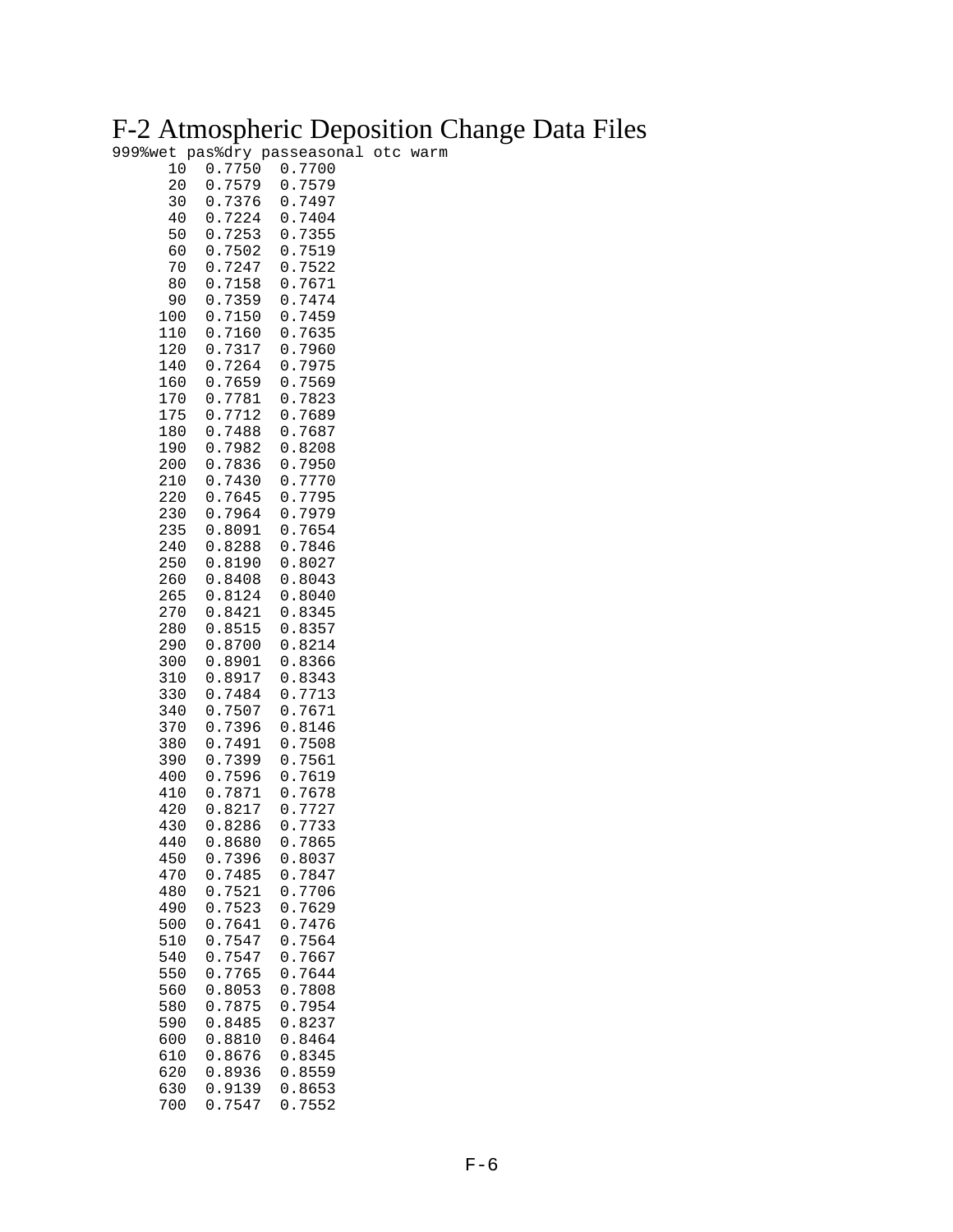| 710 | 0.7056 | 0.7652 |
|-----|--------|--------|
| 720 | 0.7237 | 0.7888 |
| 730 | 0.7386 | 0.7611 |
| 740 | 0.7581 | 0.7683 |
| 750 | 0.7344 | 0.7735 |
| 760 | 0.7506 | 0.7721 |
| 770 | 0.7861 | 0.7547 |
| 780 | 0.7697 | 0.7617 |
| 800 | 0.7305 | 0.8143 |
| 810 | 0.7396 | 0.7822 |
| 820 | 0.7430 | 0.7521 |
| 830 | 0.7480 | 0.7590 |
| 840 | 0.7871 | 0.7710 |
| 850 | 0.7404 | 0.7969 |
| 860 | 0.7528 | 0.7617 |
| 870 | 0.7521 | 0.7531 |
| 880 | 0.7598 | 0.7471 |
| 890 | 0.7545 | 0.7700 |
| 900 | 0.7696 | 0.7647 |
| 910 | 0.7634 | 0.7428 |
| 920 | 0.7855 | 0.7400 |
| 930 | 0.7914 | 0.8029 |
| 940 | 0.8360 | 0.8210 |
| 950 | 0.9113 | 0.8549 |
| 960 | 0.9257 | 0.8425 |
| 970 | 0.7854 | 0.7424 |
| 980 | 0.7983 | 0.7605 |
| 990 | 0.8256 | 0.7667 |

999%wet pas%dry pasannual otc cold

| 10  | 0.8526     | 0.7770 |
|-----|------------|--------|
| 20  | 0.8545     | 0.7841 |
| 30  | 0.8516     | 0.7584 |
| 40  | 0.8544     | 0.7454 |
| 50  | 0.8709     | 0.7677 |
| 60  | 0.8704     | 0.7645 |
| 70  | 0.8659     | 0.7281 |
| 80  | 0.8778     | 0.7175 |
| 90  | 0.8771     | 0.7461 |
| 100 | 0.8807     | 0.7392 |
| 110 | 0.8767     | 0.7034 |
| 120 | 0.8701     | 0.7082 |
| 140 | 0.8739     | 0.7105 |
| 160 | 0.9082     | 0.7713 |
| 170 | 0.9378     | 0.7513 |
| 175 | 0.9175     | 0.7589 |
| 180 | 0.8937     | 0.7362 |
| 190 | 0.9434     | 0.7447 |
| 200 | 0.9297     | 0.7414 |
| 210 | 0.8905     | 0.7162 |
| 220 | 0.8936     | 0.7549 |
| 230 | 0.9118     | 0.6996 |
| 235 | 0.9144     | 0.7560 |
| 240 | 0.9203     | 0.7747 |
| 250 | 0.9242     | 0.7278 |
| 260 | 0.9224     | 0.7889 |
| 265 | 0.9517     | 0.8424 |
| 270 | 0.9358     | 0.8487 |
| 280 | .9313<br>0 | 0.7924 |
| 290 | .9249<br>0 | 0.8004 |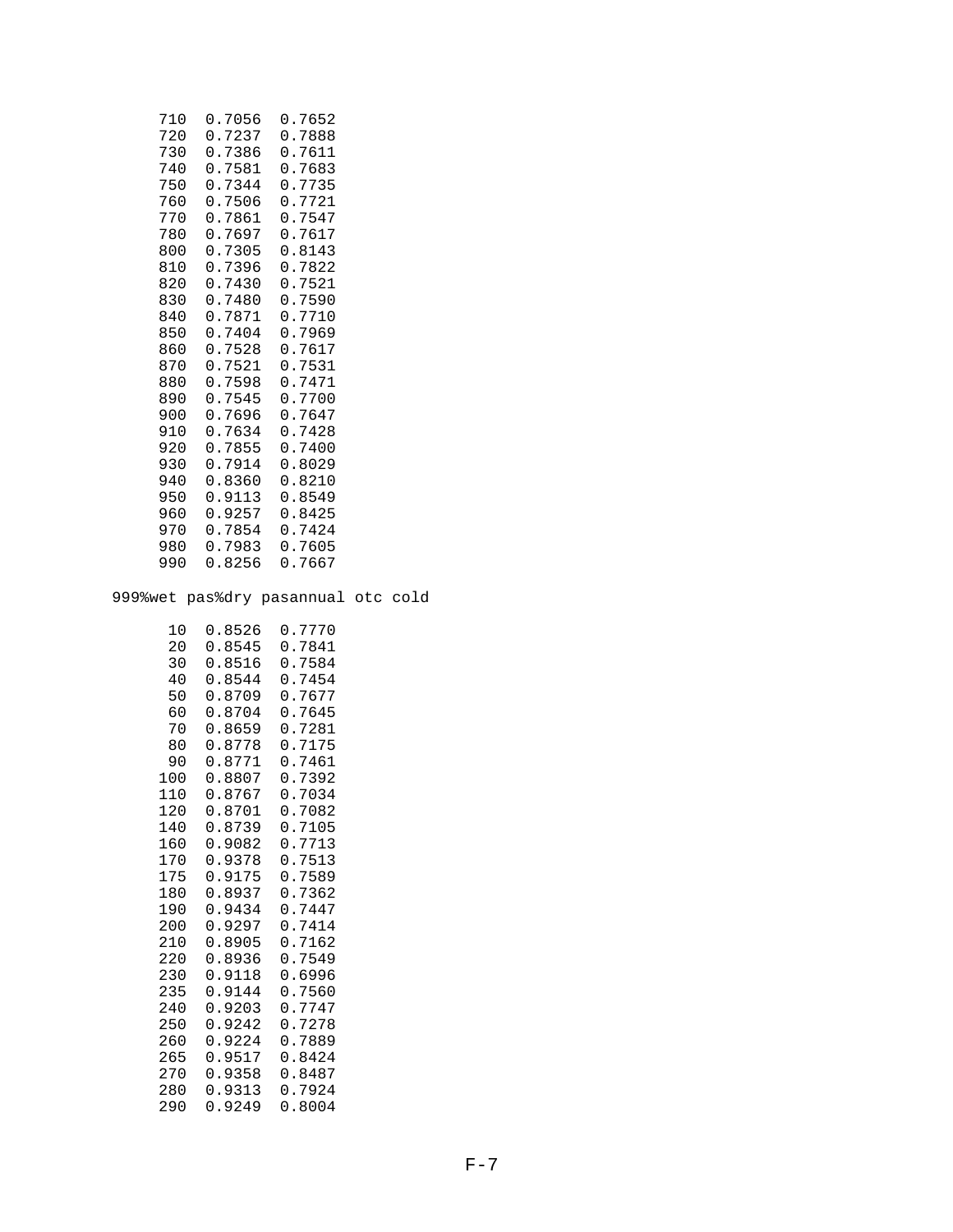| 300<br>310<br>330<br>340<br>370<br>380<br>390        | 0<br>9178<br>0<br>9311<br>$\ddot{\phantom{0}}$<br>0<br>8851<br>8857<br>0<br>8759<br>$\ddot{\phantom{a}}$<br>0<br>8693<br>0<br>$\ddot{\phantom{0}}$<br>0<br>8775<br>$\ddot{\phantom{0}}$                                                              | 0<br>.8071<br>0<br>8474<br>$\ddot{\phantom{0}}$<br>0<br>7515<br>7594<br>0<br>7044<br>0<br>0<br>7663<br>$\ddot{\phantom{0}}$<br>0<br>7700<br>$\ddot{\phantom{0}}$                                                                                                             |
|------------------------------------------------------|------------------------------------------------------------------------------------------------------------------------------------------------------------------------------------------------------------------------------------------------------|------------------------------------------------------------------------------------------------------------------------------------------------------------------------------------------------------------------------------------------------------------------------------|
| 400<br>410<br>420<br>430<br>440<br>450<br>470<br>480 | 8814<br>0<br>8975<br>$\ddot{\phantom{0}}$<br>0<br>0<br>$\ddot{\phantom{0}}$<br>9045<br>0<br>9000<br>$\ddot{\phantom{0}}$<br>9278<br>0<br>8754<br>0<br>$\ddot{\phantom{a}}$<br>8839<br>0<br>$\ddot{\phantom{0}}$<br>0<br>8888<br>$\ddot{\phantom{0}}$ | 7732<br>0<br>0<br>7679<br>7716<br>0<br>7690<br>0<br>7931<br>0<br>7119<br>0<br>$\ddot{\phantom{0}}$<br>7159<br>0<br>$\ddot{\phantom{0}}$<br>0<br>7630<br>$\ddot{\phantom{0}}$                                                                                                 |
| 490<br>500<br>510<br>540<br>550<br>560<br>580        | 0<br>8839<br>8831<br>0<br>$\ddot{\phantom{a}}$<br>0<br>$\ddot{\phantom{0}}$<br>8820<br>.8899<br>0<br>8989<br>0<br>$\ddot{\phantom{0}}$<br>0<br>$\ddot{\phantom{a}}$<br>9288<br>$\ddot{\phantom{0}}$<br>9437<br>0                                     | 7799<br>0<br>7688<br>0<br>$\ddot{\phantom{0}}$<br>7900<br>0<br>7557<br>0<br>$\ddot{\phantom{0}}$<br>7515<br>0<br>7700<br>0<br>$\ddot{\phantom{0}}$<br>7921<br>0                                                                                                              |
| 590<br>600<br>610<br>620<br>630<br>700<br>710<br>720 | .9517<br>0<br>0<br>9457<br>$\ddot{\phantom{0}}$<br>9484<br>0<br>$\ddot{\phantom{0}}$<br>9611<br>0<br>9529<br>0<br>$\ddot{\phantom{0}}$<br>.8537<br>0<br>8724<br>0<br>8636<br>$\ddot{\phantom{0}}$<br>0                                               | 8026<br>0<br>$\ddot{\phantom{a}}$<br>8237<br>0<br>$\ddot{\phantom{0}}$<br>8110<br>0<br>$\ddot{\phantom{a}}$<br>8247<br>0<br>$\ddot{\phantom{0}}$<br>8262<br>0<br>$\ddot{\phantom{0}}$<br>0<br>7406<br>$\ddot{\phantom{0}}$<br>7047<br>0<br>7262<br>$\ddot{\phantom{a}}$<br>0 |
| 730<br>740<br>750<br>760<br>770<br>780<br>800        | 9050<br>0<br>$\ddot{\phantom{0}}$<br>0<br>.9110<br>8845<br>0<br>8907<br>$\ddot{\phantom{0}}$<br>0<br>0<br>$\ddot{\phantom{0}}$<br>8706<br>0<br>8907<br>$\ddot{\phantom{0}}$<br>8783<br>0                                                             | 7215<br>0<br>$\ddot{\phantom{0}}$<br>0<br>7510<br>$\ddot{\phantom{0}}$<br>6977<br>0<br>$\ddot{\phantom{a}}$<br>7312<br>0<br>7655<br>0<br>$\ddot{\phantom{0}}$<br>7655<br>0<br>7118<br>0                                                                                      |
| 810<br>820<br>830<br>840<br>850<br>860<br>870        | 8775<br>0<br>$\ddot{\phantom{0}}$<br>8777<br>0<br>$\ddot{\phantom{0}}$<br>8834<br>0<br>$\ddot{\phantom{0}}$<br>9053<br>0<br>8781<br>0<br>8846<br>0<br>0.8811                                                                                         | 7331<br>0<br>7760<br>0<br>7733<br>0<br>7782<br>0<br>7172<br>0<br>8039<br>0<br>0.7894                                                                                                                                                                                         |
| 880<br>890<br>900<br>910<br>920<br>930<br>940        | 0.8853<br>0.8912<br>0.8926<br>0.8798<br>0.8829<br>0.9458<br>0.9483                                                                                                                                                                                   | $\boldsymbol{0}$ .<br>7776<br>0.7569<br>0.7576<br>0.7480<br>0.7536<br>0.7978<br>0.8041                                                                                                                                                                                       |
| 950<br>960<br>970<br>980<br>990                      | 0.9411<br>0.9485<br>0.8899<br>0.8960<br>0.9105                                                                                                                                                                                                       | 0.8201<br>0.8222<br>0.7545<br>$\boldsymbol{0}$ .<br>7545<br>0.7673                                                                                                                                                                                                           |

### F-3 Atmospheric Deposition Change Script File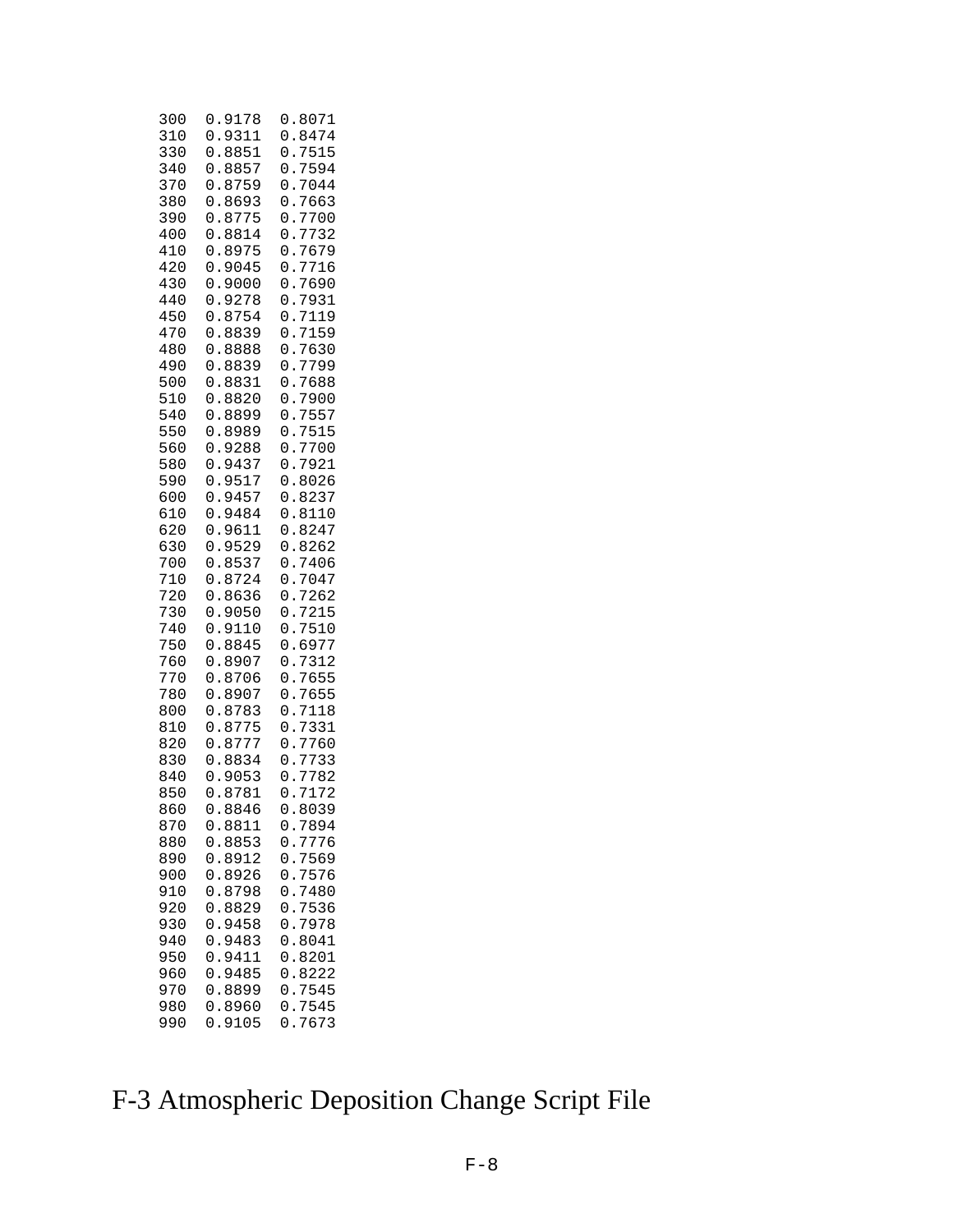cp /work/dpi/phase4a/util/bin/atm\_s08otca\_cd.prn . cp /work/dpi/phase4a/util/bin/atm\_s08otca\_wm.prn .

/work/dpi/phase4a/util/bin/make\_otca.exe

 rm atm\_s08otca\_cd.prn rm atm\_s08otca\_wm.prn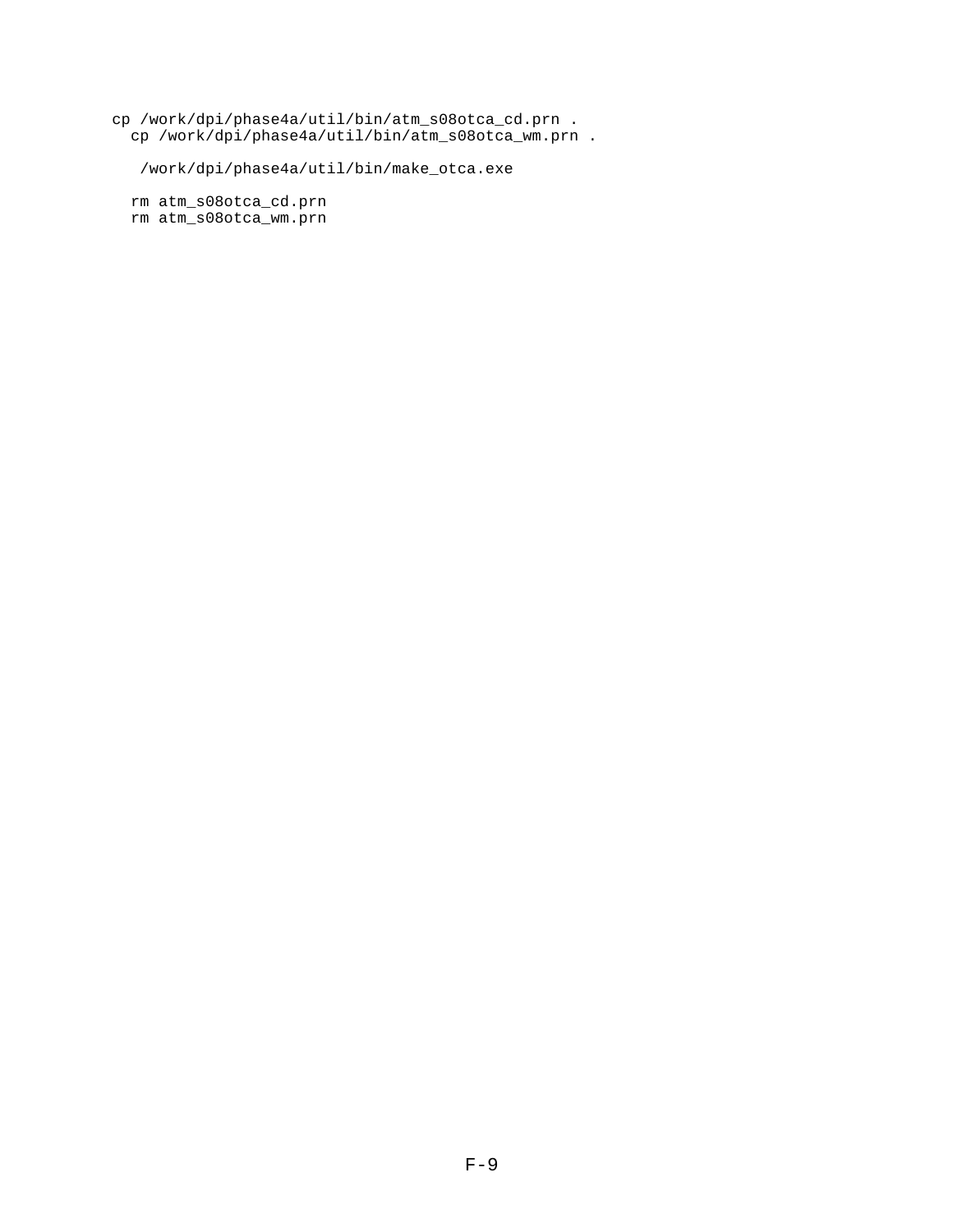# Attachment G

G-1 Bed Concentration Change Program G-2 Bed Concentration Change Data File G-3 Bed Concentration Change Script File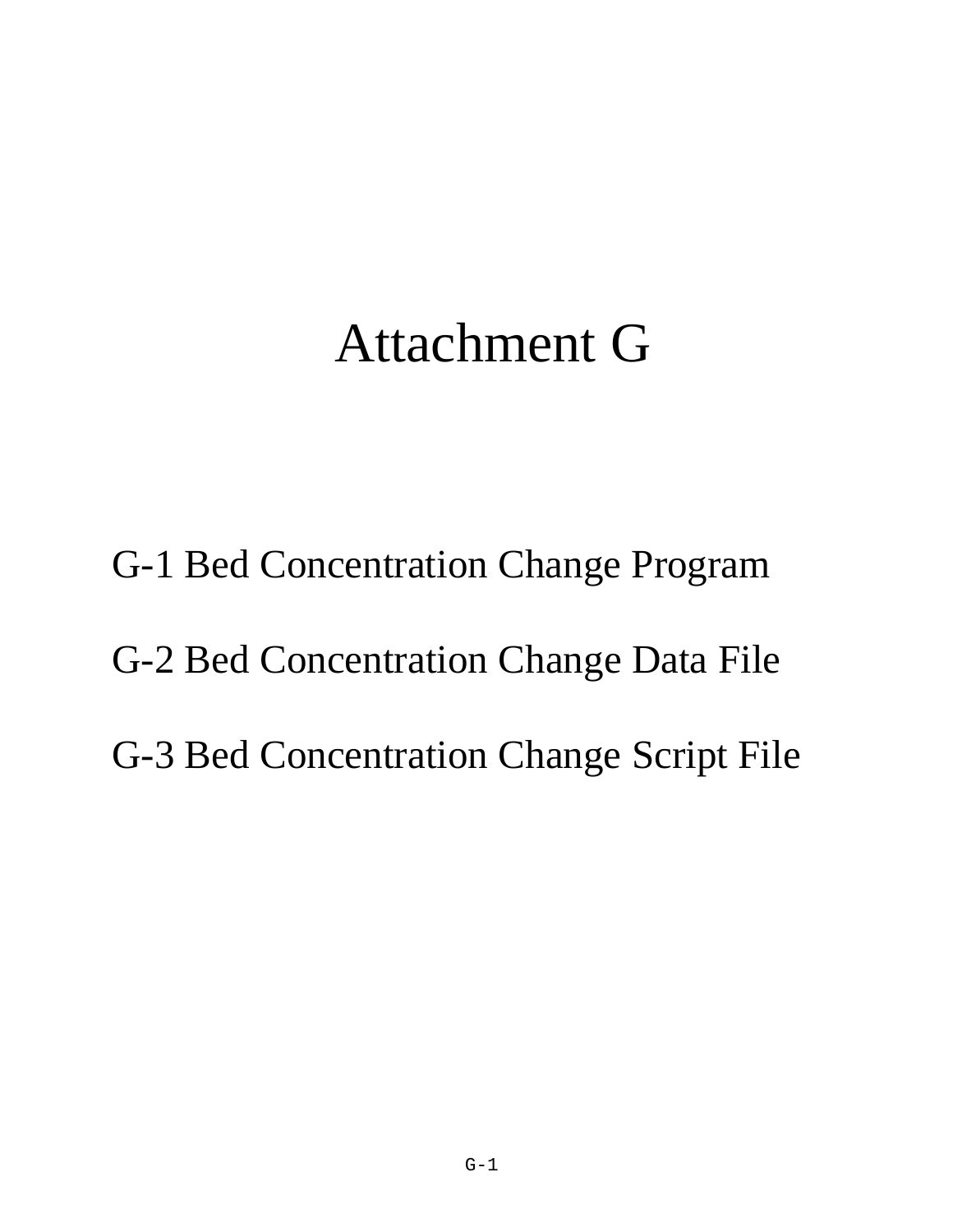#### G-1 Bed Concentration Change Program PROGRAM BEDCON

```
*************************************72*********72**********************
** VARIABLE NAMES ********************
       CHARACTER*25,FNAM 
      DIMENSION JJSEG(4),FACTOR(4,2),BEDCON(4,6)
      CHARACTER*90,LINE
      READ*,FNAM
      OPEN(11,FILE=FNAM,STATUS='OLD')
       OPEN(13,FILE='n'//FNAM,STATUS='NEW')
********* get segments
     READ(11,'(A90)')LINE
      DO WHILE (LINE(:9).NE.' INGRP')
     READ(11,'(A90)')LINE
      END DO
     T=0 DO WHILE (LINE(:9).NE.' END I')
        READ(11,'(A90)')LINE
      IF (LINE(7:12).EQ.'RCHRES') THEN
        BACKSPACE 11
       I = I + 1 READ(11,'(17X,I3)')JJSEG(I)
     END IF
      END DO
      INBASN=I
     CALL GETFAC(INBASN,JJSEG,FACTOR)
         CALL GETBDC(INBASN,JJSEG,BEDCON)
      REWIND 11
******* rewind the input file and start writing
      IF ((JJSEG(1).EQ.140).OR.(JJSEG(2).EQ.140).OR.
      + (JJSEG(3).EQ.140).OR.(JJSEG(4).EQ.140)) THEN 
         DO WHILE (LINE(:13).NE.' NUT-BENPARM')
          READ(11,'(A90)')LINE
           CALL RITE(LINE)
         END DO
         READ(11,'(A90)')LINE
         DO WHILE (LINE(:13).NE.' END NUT-BEN')
           IGOOD=0
           DO 455 I=1,88
 IF (LINE(I:I+2).EQ.'***') IGOOD=1
          CONTINUE
           IF (IGOOD.EQ.1) CALL RITE(LINE)
           READ(11,'(A90)')LINE
         END DO
******** at end nut-bedconc write all bedconcs before continuing
           WRITE(13,3332)120,4.6 * FACTOR(2,1),
      + 6. * FACTOR(2,1),0.0,0.0,1.0
           WRITE(13,3332)140,4.6 * FACTOR(3,1),
            + 6. * FACTOR(3,1),0.0,0.0,1.0
3332 FORMAT(2X,I3,5X,5F10.2)
         CALL RITE(LINE)
```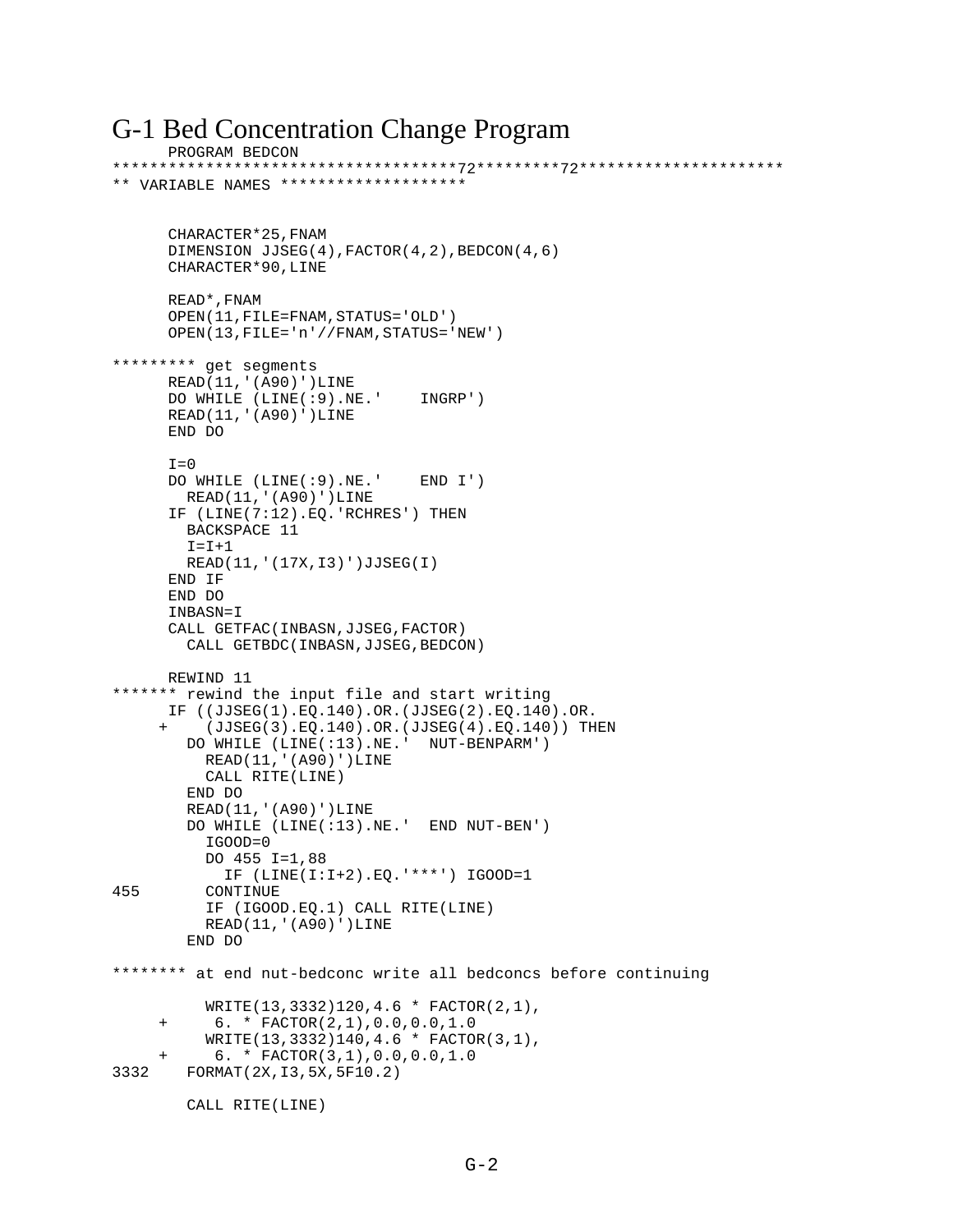END IF

```
 DO WHILE (LINE(:13).NE.' NUT-BEDCONC')
        READ(11,'(A90)')LINE
     CALL RITE(LINE)
      END DO
      READ(11,'(A90)')LINE
      DO WHILE (LINE(:13).NE.' END NUT-BED')
        IGOOD=0
        DO 456 I=1,88
          IF (LINE(I:I+2).EQ.'***') IGOOD=1
456 CONTINUE
        IF (IGOOD.EQ.1) CALL RITE(LINE)
        READ(11,'(A90)')LINE
       END DO
******** at end nut-bedconc write all bedconcs before continuing
     DO 135 I = 1, INBASN
       WRITE(13,3333)JJSEG(I),BEDCON(I,1) * FACTOR(I,1), + BEDCON(I,2) * FACTOR(I,1),
      + BEDCON(I,3) * FACTOR(I,1),
      + BEDCON(I,4) * FACTOR(I,2),
      + BEDCON(I,5) * FACTOR(I,2),
                               BEDCON(I,6) * FACTOR(I,2)3333 FORMAT(2X,I3,5X,6F10.0)
    CONTINUE
      CALL RITE(LINE)
      DO WHILE (LINE(:7).NE.'END RUN')
     READ(11,'(A90)')LINE
     CALL RITE(LINE)
      END DO
999 CONTINUE 
1000 FORMAT(A6,1X,I2,I1,33X,A17)
2000 FORMAT(A6,1X,I2,I1,16X,F10.0,7X,A17)
3000 FORMAT(A6,1X,I2,I1,16X,17X,A17)
      END
 SUBROUTINE GETFAC(INBASN,JJSEG,FACTOR)
                                            *********************************************************
** This subroutine uses the file lu_2000.txt to find **
** the land use acreages for each segment in the basin **<br>** The acreages are stored in yUISE
** The acreages are stored in xLUSE **
*********************************************************
```
DIMENSION JJSEG(4),FACTOR(4,2)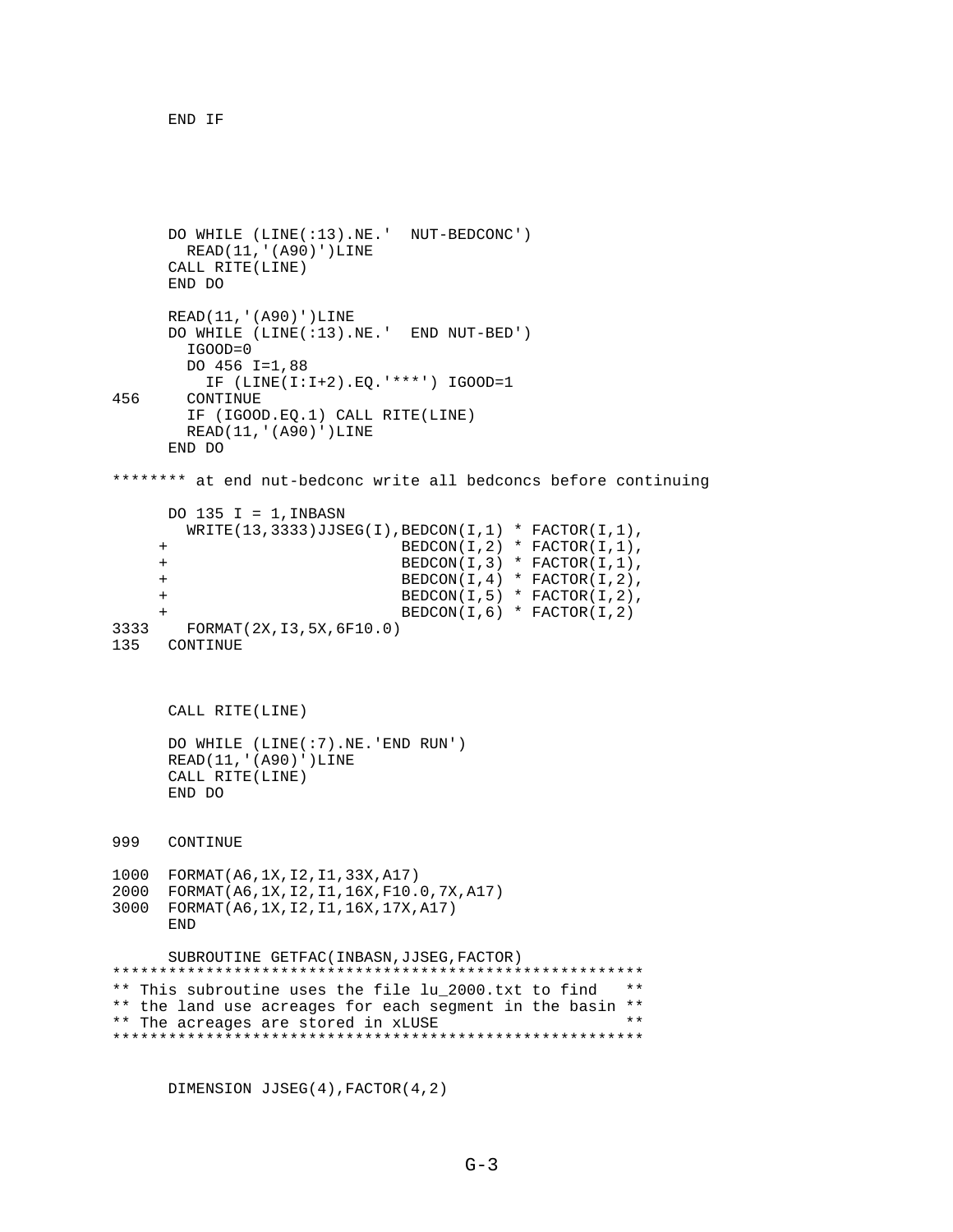```
OPEN(99, FILE='bedc_s19.txt', STATUS='OLD')
     DO 10 I=1, INBASN
     ISEGM=0
     DO WHILE (ISEGM.NE.JJSEG(I))
       READ (99,100) ISEGM
     END DO
     BACKSPACE 99
     READ(99,200) (FACTOR(I,J), J=1,2)
     REWIND 99
10CONTINUE
     CLOSE (99)
100
     FORMAT(5X, I3)200
    FORMAT (8X, 2F8.0)
     END
     SUBROUTINE GETBDC (INBASN, JJSEG, BEDCON)
** This subroutine uses the file lu 2000.txt to find **
** the land use acreages for each segment in the basin **
                                                   + +** The acreages are stored in xLUSE
DIMENSION JJSEG(4), BEDCON(4,6)
     OPEN(98, FILE='refbedconcs.prn', STATUS='OLD')
     DO 10 I=1, INBASN
     ISEGM=0
     DO WHILE (ISEGM.NE.JJSEG(I))
       READ (98,100) ISEGM
     END DO
     BACKSPACE 98
     READ(98,200) (BEDCON(I,J), J=1,6)
     REWIND 98
10CONTINUE
     CLOSE (98)
100
    FORMAT (5X, I3)
200
    FORMAT(8X, 6F8.0)END
     SUBROUTINE RITE(LINE)
       CHARACTER*90, LINE
         IF (LINE(:37).EO.'
                                                             ') THEN
           WRITE(13,*)GOTO 2002
         END IF
         DO 1001 I=1,90
           IF (LINE(I:I).NE.'') LAST = I1001
         CONTINUE
         WRITE(13,' (A)') LINE(iLAST)2002
          CONTINUE
      \ensuremath{\mathrm{END}}
```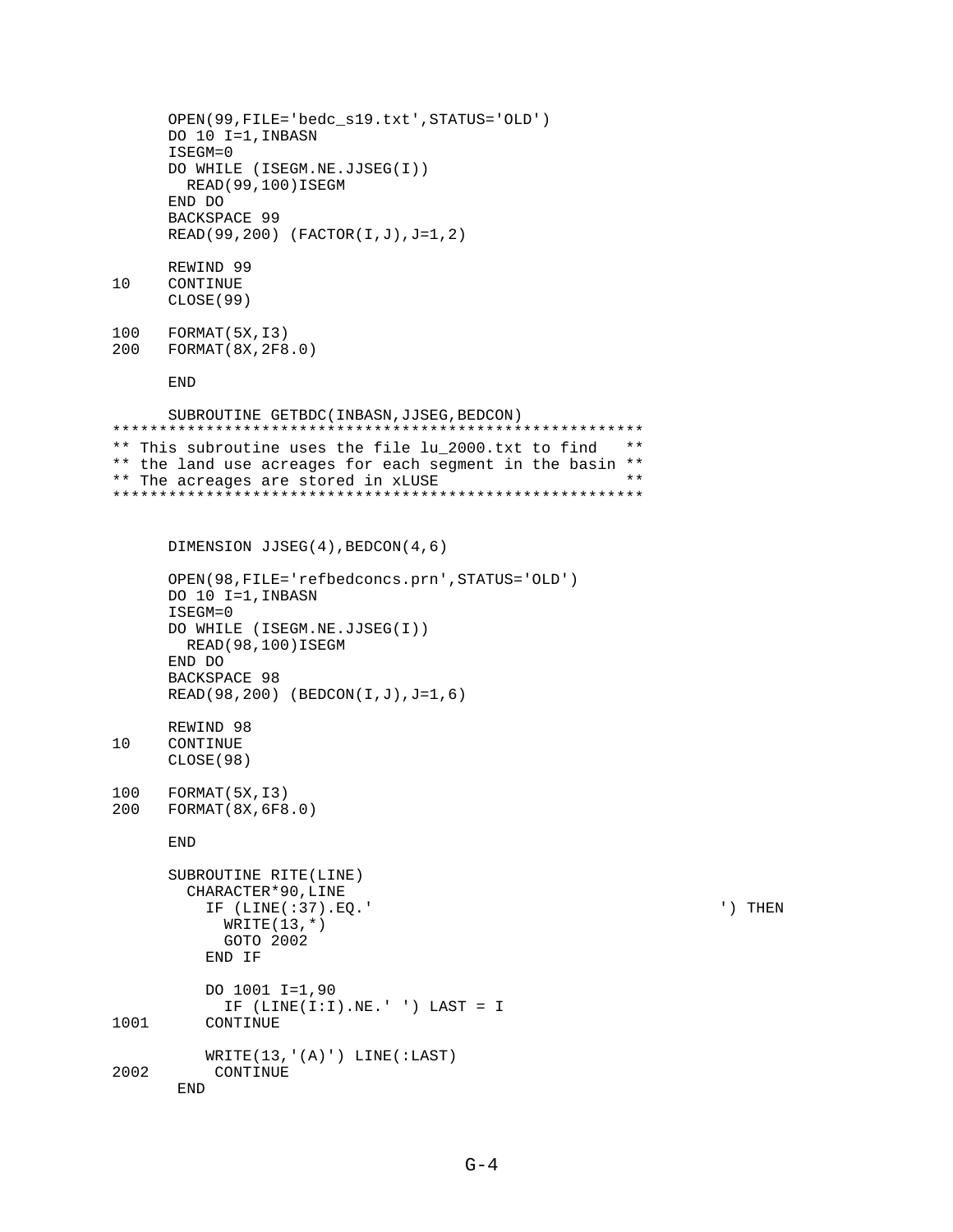```
FUNCTION iCNTAN(LINE, TARGET)
********** this function determine whether LINE contains TARGET **
******** it returns 0 if not, 1 if yes ****************************
CHARACTER*90, LINE
    CHARACTER*4, TARGET
    iCNTAN = 0
    DO 10 I=1,87
     IF (LINE(I:I+3). EQ. TARGET) THEN
       iCNTAN=1
     END IF
10CONTINUE
    RETURN
    \mathop{\rm END}
```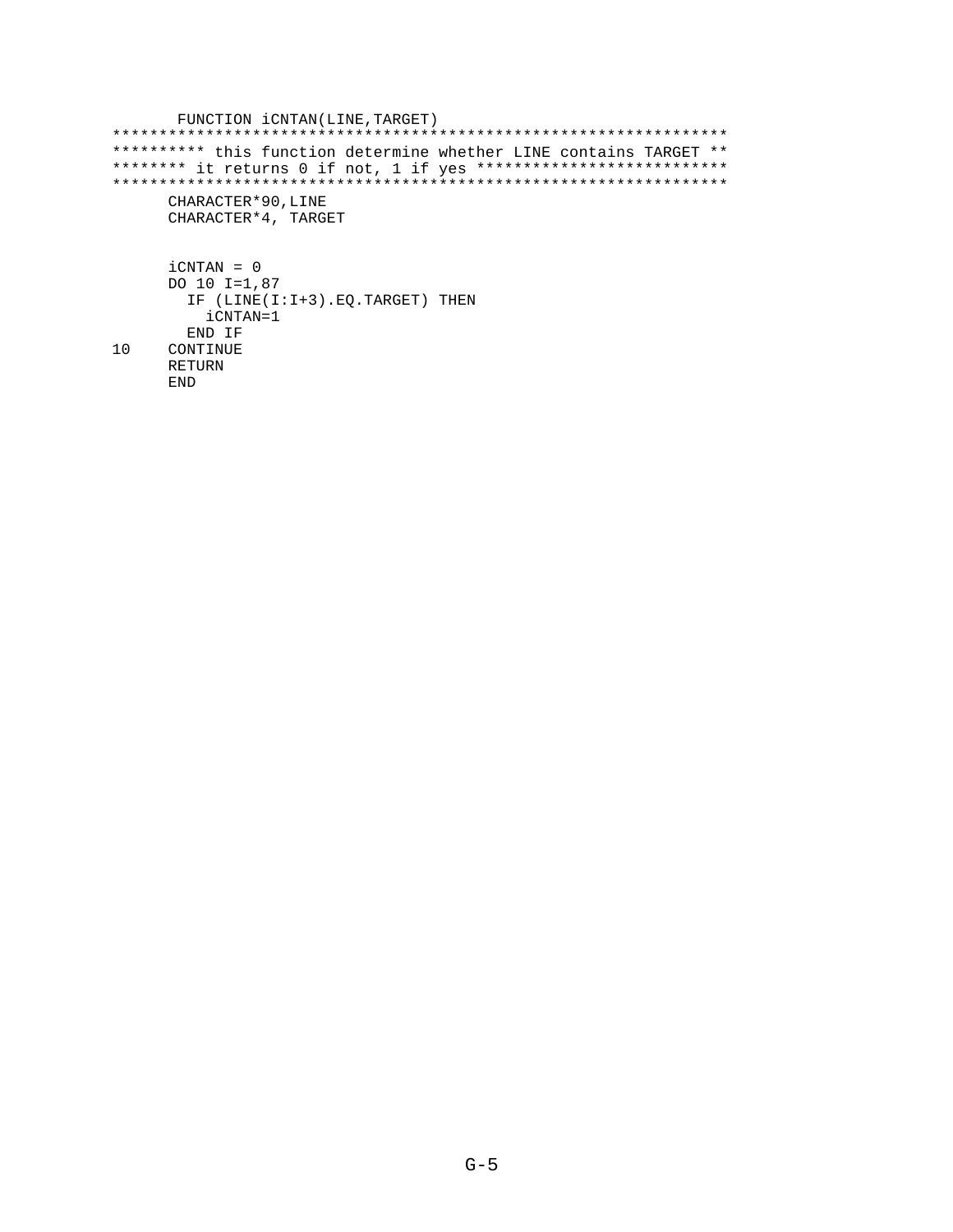### G-2 Bed Concentration Change Data Files

#### 999nitrogenphosphorus

| 10<br>20<br>30<br>40<br>50<br>60<br>70<br>80<br>90<br>100<br>110<br>120<br>140<br>150<br>160                        | 7218<br>0<br>6672<br>0<br>$\ddot{\phantom{0}}$<br>0<br>7018<br>$\ddot{\phantom{0}}$<br>6978<br>0<br>0<br>7964<br>$\ddot{\phantom{0}}$<br>7839<br>0<br>0<br>7462<br>7046<br>0<br>7038<br>0<br>0<br>6735<br>$\ddot{\phantom{0}}$<br>6963<br>0<br>$\ddot{\phantom{0}}$<br>0<br>6875<br>$\ddot{\phantom{0}}$<br>6862<br>0<br>$\ddot{\phantom{0}}$<br>$\ddot{\phantom{0}}$<br>6862<br>0<br>7500<br>0<br>$\ddot{\phantom{0}}$                                                                                                   | 5649<br>0<br>0<br>$\ddot{\phantom{0}}$<br>4172<br>0<br>4934<br>$\ddot{\phantom{0}}$<br>4786<br>0<br>$\ddot{\phantom{a}}$<br>5559<br>0<br>$\ddot{\phantom{a}}$<br>5127<br>0<br>5406<br>0<br>$\ddot{\phantom{0}}$<br>4879<br>0<br>$\ddot{\phantom{0}}$<br>4229<br>0<br>$\ddot{\phantom{a}}$<br>0<br>3803<br>4818<br>0<br>$\ddot{\phantom{0}}$<br>4835<br>0<br>$\ddot{\phantom{0}}$<br>4869<br>0<br>.4869<br>0<br>.4513<br>0                                                                                                     |
|---------------------------------------------------------------------------------------------------------------------|---------------------------------------------------------------------------------------------------------------------------------------------------------------------------------------------------------------------------------------------------------------------------------------------------------------------------------------------------------------------------------------------------------------------------------------------------------------------------------------------------------------------------|-------------------------------------------------------------------------------------------------------------------------------------------------------------------------------------------------------------------------------------------------------------------------------------------------------------------------------------------------------------------------------------------------------------------------------------------------------------------------------------------------------------------------------|
| 170<br>175<br>180<br>190<br>200<br>210<br>220<br>230<br>235<br>240<br>250<br>260<br>265<br>270<br>280<br>290<br>300 | 0<br>7916<br>$\ddot{\phantom{0}}$<br>7762<br>0<br>$\ddot{\phantom{0}}$<br>6799<br>0<br>6279<br>0<br>$\ddot{\phantom{0}}$<br>0<br>6063<br>$\ddot{\phantom{0}}$<br>5851<br>0<br>$\ddot{\phantom{0}}$<br>$\ddot{\phantom{0}}$<br>6665<br>0<br>6431<br>0<br>$\ddot{\phantom{0}}$<br>0<br>8363<br>$\ddot{\phantom{0}}$<br>8423<br>0<br>6931<br>0<br>$\ddot{\phantom{a}}$<br>$\ddot{\phantom{0}}$<br>8023<br>0<br>0<br>7635<br>$\ddot{\phantom{0}}$<br>7426<br>0<br>7524<br>0<br>7501<br>$\ddot{\phantom{0}}$<br>0<br>7350<br>0 | 0<br>.6727<br>5150<br>0<br>$\ddot{\phantom{0}}$<br>5832<br>0<br>$\ddot{\phantom{0}}$<br>6071<br>0<br>$\overline{0}$<br>5796<br>5006<br>0<br>$\ddot{\phantom{a}}$<br>5700<br>0<br>5912<br>$\ddot{\phantom{0}}$<br>0<br>0<br>6788<br>$\ddot{\phantom{0}}$<br>6829<br>0<br>$\ddot{\phantom{0}}$<br>$\ddot{\phantom{a}}$<br>0<br>6025<br>$\ddot{\phantom{0}}$<br>0<br>7178<br>$\overline{0}$<br>8292<br>$\ddot{\phantom{0}}$<br>0<br>8012<br>$\ddot{\phantom{a}}$<br>7383<br>0<br>$\ddot{\phantom{0}}$<br>7310<br>0<br>.6155<br>0 |
| 310<br>330<br>340<br>370<br>380<br>390<br>400<br>410<br>420<br>430<br>440<br>450<br>470<br>480<br>490               | 0<br>7358<br>6029<br>0<br>0<br>6245<br>$\ddot{\phantom{0}}$<br>4990<br>0<br>$\ddot{\phantom{0}}$<br>.4515<br>0<br>4199<br>0<br>$\ddot{\phantom{0}}$<br>5294<br>0<br>4757<br>0<br>$\ddot{\phantom{0}}$<br>5721<br>0<br>5170<br>0<br>6184<br>0.6147<br>0.5946<br>7242<br>$\boldsymbol{0}$ .<br>0.3759                                                                                                                                                                                                                       | 0<br>6145<br>$\ddot{\phantom{0}}$<br>6371<br>0<br>$\ddot{\phantom{0}}$<br>4309<br>0<br>$\ddot{\phantom{0}}$<br>6625<br>0<br>$\ddot{\phantom{0}}$<br>6551<br>0<br>$\ddot{\phantom{0}}$<br>6251<br>0<br>$\ddot{\phantom{a}}$<br>5281<br>0<br>$\ddot{\phantom{0}}$<br>5416<br>0<br>3199<br>0<br>$\ddot{\phantom{0}}$<br>4552<br>0<br>0.8498<br>0.4837<br>0.2944<br>0.6772<br>0.5119                                                                                                                                              |
| 500<br>510<br>540<br>550<br>560<br>580<br>590<br>600<br>610<br>620                                                  | 0.6965<br>0.8886<br>0.6421<br>1.0909<br>0.4953<br>0.4340<br>0.5853<br>0.6911<br>0.7472<br>0.5254                                                                                                                                                                                                                                                                                                                                                                                                                          | 0.5407<br>0.6756<br>0.6665<br>0.6707<br>0.4654<br>0.3903<br>0.3918<br>0.3257<br>0.7392<br>0.4378                                                                                                                                                                                                                                                                                                                                                                                                                              |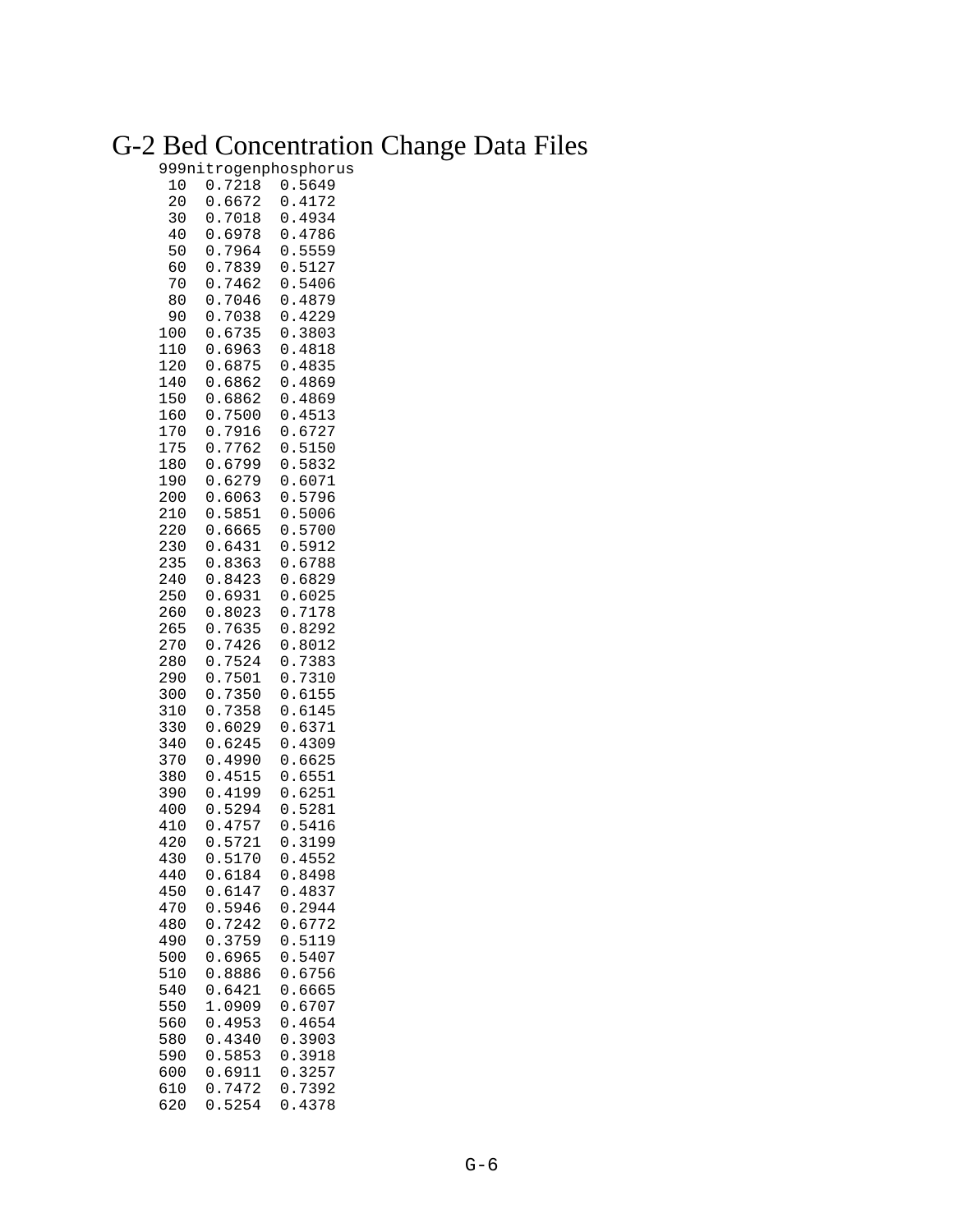| 630 | 0.6262 | 0.3791 |
|-----|--------|--------|
| 700 | 0.6978 | 0.4603 |
| 710 | 0.6935 | 0.4811 |
| 720 | 0.6217 | 0.4944 |
| 730 | 0.6470 | 0.7191 |
| 740 | 0.7431 | 0.6230 |
| 750 | 0.5391 | 0.4666 |
| 760 | 0.6675 | 0.3262 |
| 770 | 0.5534 | 0.4734 |
| 780 | 0.4290 | 0.5014 |
| 800 | 0.7016 | 0.6851 |
| 810 | 0.6951 | 0.7120 |
| 820 | 0.7288 | 0.5060 |
| 830 | 0.6585 | 0.5165 |
| 840 | 0.5511 | 0.3070 |
| 850 | 0.6319 | 0.6923 |
| 860 | 0.2634 | 0.2724 |
| 870 | 0.9290 | 0.4321 |
| 880 | 0.7760 | 0.5352 |
| 890 | 0.7929 | 0.8986 |
| 900 | 0.5641 | 0.5091 |
| 910 | 0.5490 | 0.5858 |
| 920 | 0.6679 | 0.5541 |
| 930 | 0.3723 | 0.3347 |
| 940 | 0.5281 | 0.4268 |
| 950 | 0.7473 | 0.5810 |
| 960 | 1.0142 | 0.4266 |
| 970 | 0.7387 | 0.7193 |
| 980 | 0.6957 | 0.5394 |
| 990 | 0.7630 | 0.4388 |
|     |        |        |

### G-3 Bed Concentration Change Script File

cp /work/dpi/phase4a/util/bin/bedc\_s04.txt . cp /work/dpi/phase4a/util/bin/refbedconcs.prn .

/work/dpi/phase4a/util/bin/bedconc\_s04.exe

 rm bedc\_s04.txt rm refbedconcs.prn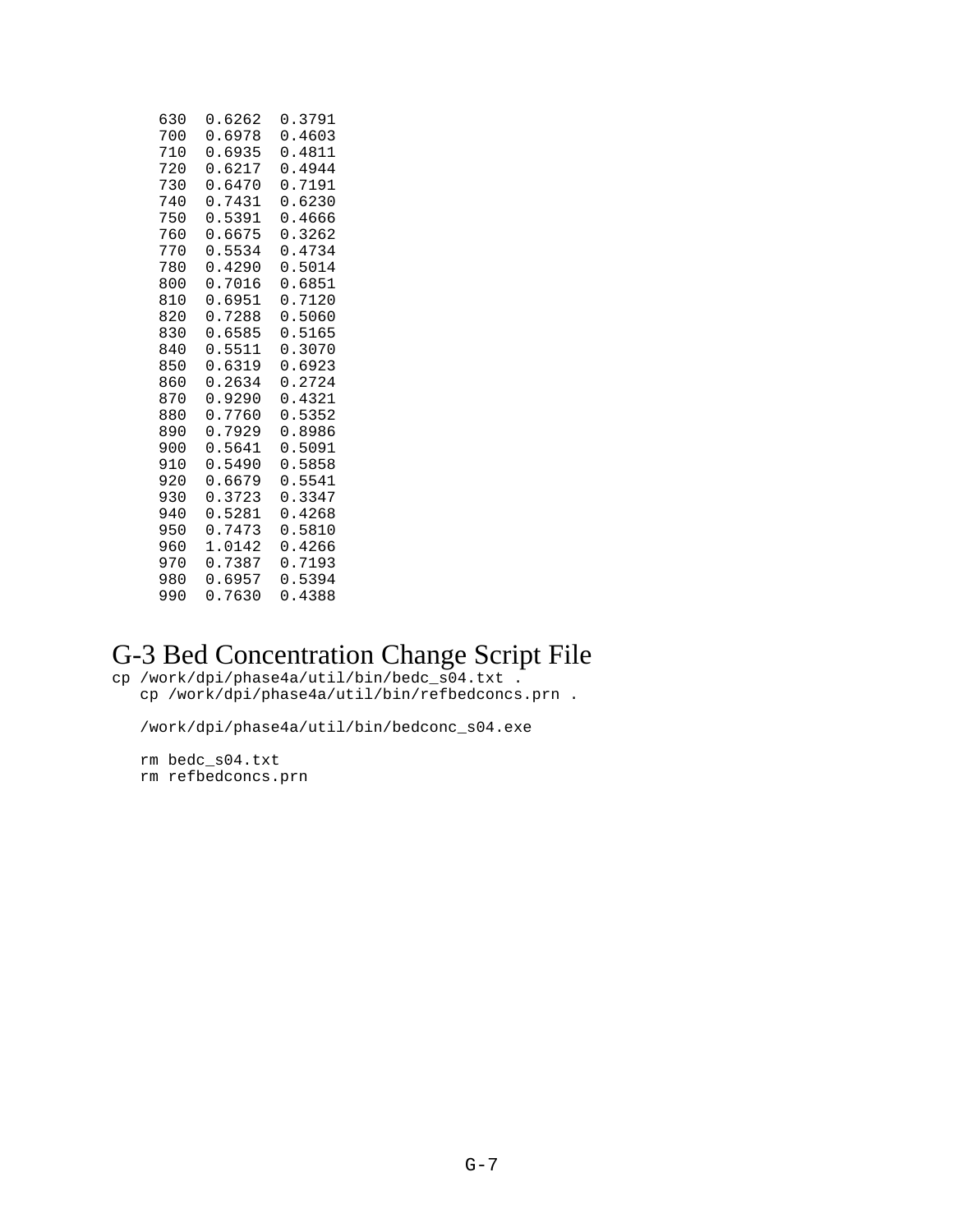## Attachment H

H-1 All UCI Change Script File H-2 Wdm Name in UCI Change Script File H-3 Wdm Name in UCI Change ed File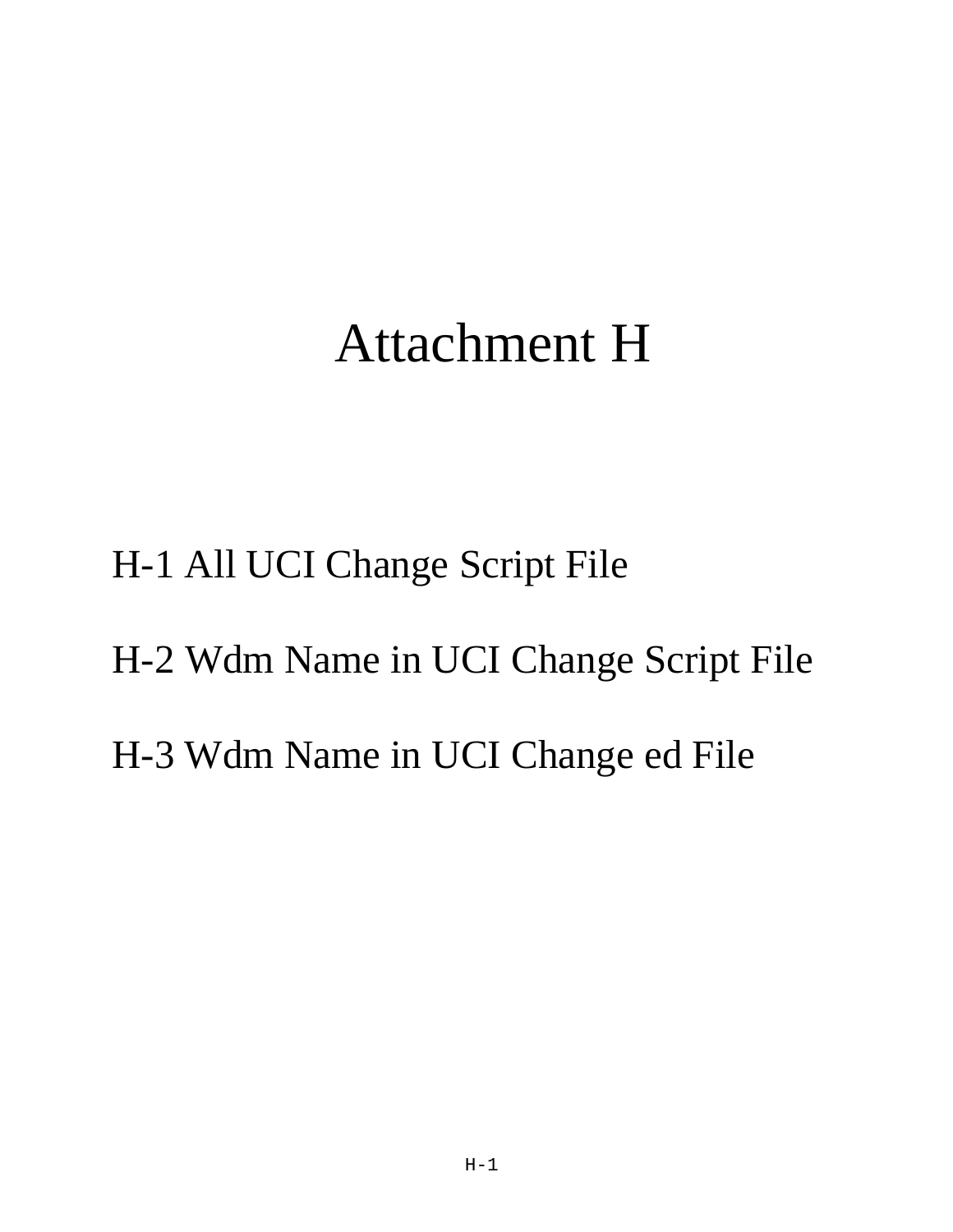### H-1 All UCI Change Script File

```
#!/bin/csh
####### THIS FILE CHANGES ALL INPUTS TO THE CURRENT SCENARIO
                                                                        #####
####### EXTREME CAUTION SHOULD BE EXERCISED IN ITS USE
                                                                        #####
####### TO USE THIS FILE:
                                                                        #####
      1: CHANGE THE SCENARIO i.e. : q/s04trib/s//NEWSCEN/q
######
                                                                        #####
####### 2: CHANGE THE LAND USE i.e. :q/luts/s//NEWLU
                                                                        #####
###### 3: CHANGE THE MASS LINK FACTOR i.e. :q/mlfacts/s//NEWMLFAC
                                                                        #####
###### 4: CHANGE THE NUTRIENT MANAGEMENT FACTOR i.e. :q/nmts/s//NEWNM
                                                                        #####
###### 5: CHANGE THE POINT SOURCE AND SEPTIC i.e. :g/pssep04/s//NEWPS
                                                                        #####
echo 'afl land use s04trib'
cd james/s04trib/
echo appom_p4.inp | luts
cd \ldots / acd james/s04trib/
echo james1 p4.inp | luts
cd \ldots / acd james/s04trib/
echo james2_p4.inp | luts
cd \ldots / acd james/s04trib/
echo pamun_p4.inp | luts
cd \ldots / acd james/s04trib/
echo matta_p4.inp | luts
cd \ldots / \ldots /cd potm/s04trib/
echo lopot_p4.inp | luts
cd \ldots / acd potm/s04trib/
echo midpot_p4.inp | luts
cd \ldots / acd potm/s04trib/
echo shena_p4.inp | luts
cd \ldots / \ldots /cd potm/s04trib/
echo uppot_p4.inp | luts
cd \ldots / \ldots /cd potm/s04trib/patux/
echo patux p4.inp | luts
cd \ldots / a \ldots /cd potm/s04trib/rappa/
echo rappa p4.inp | luts
cd \ldots / \ldots /cd susq/s04trib/
echo ebsus1 p4.inp | luts
cd \ldots / acd susq/s04trib/
echo ebsus2_p4.inp | luts
cd \ldots / \ldots /cd susq/s04trib/
echo junia p4.inp | luts
cd \ldots / acd susg/s04trib/
echo losus_p4.inp | luts
cd \ldots /cd susq/s04trib/
```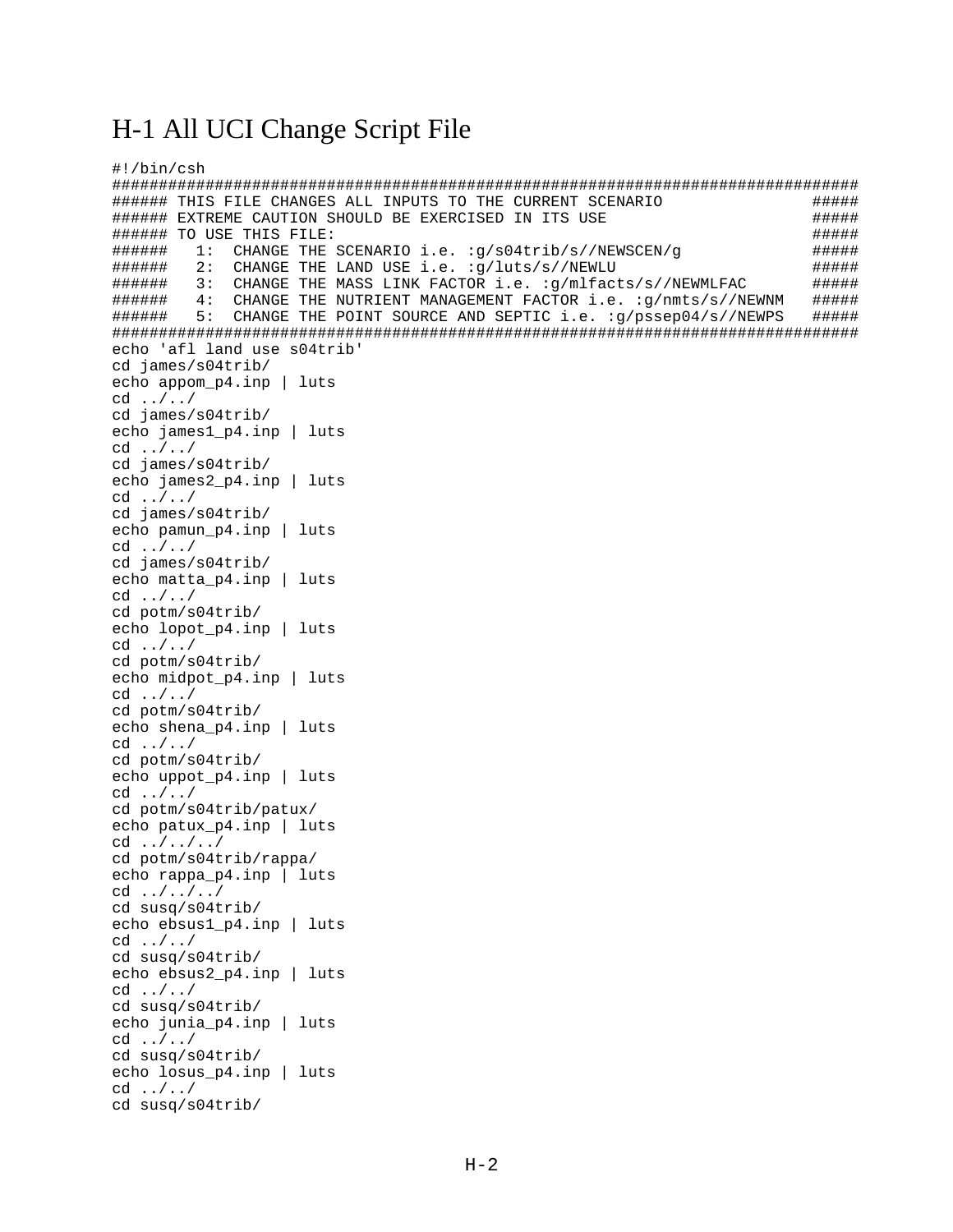```
echo wbsus_p4.inp | luts
echo conownps_p4.inp | luts
mv nconownps_p4.inp conownps_p4.inp
cd ../../
cd coast/s04trib/patapsco
echo pataps_p4.inp | luts
cd ../../../
cd coast/s04trib/nanticoke
echo nant p4.inp | luts
cd ../../../
cd coast/s04trib/choptank
echo chop_p4.inp | luts
cd ../../../
echo 'afl mlfacs'
cd james/s04trib/
echo nappom_p4.inp | amlfacts
cd ../../
cd james/s04trib/
echo njames1_p4.inp | amlfacts
cd \ldots / acd james/s04trib/
echo njames2_p4.inp | amlfacts
cd \ldots / acd james/s04trib/
echo npamun_p4.inp | amlfacts
cd ../../
cd james/s04trib/
echo nmatta_p4.inp | amlfacts
cd ../../
cd potm/s04trib/
echo nlopot_p4.inp | amlfacts
cd \ldots / acd potm/s04trib/
echo nmidpot_p4.inp | amlfacts
cd \ldots / acd potm/s04trib/
echo nshena_p4.inp | amlfacts
cd ../../
cd potm/s04trib/
echo nuppot_p4.inp | amlfacts
cd ../../
cd potm/s04trib/patux/
echo npatux_p4.inp | amlfacts
cd ../../../
cd potm/s04trib/rappa/
echo nrappa_p4.inp | amlfacts
cd ../../../
cd susq/s04trib/
echo nebsus1_p4.inp | amlfacts
cd \ldots / acd susq/s04trib/
echo nebsus2_p4.inp | amlfacts
cd ../../
cd susq/s04trib/
echo njunia_p4.inp | amlfacts
cd \ldots / acd susq/s04trib/
echo nlosus_p4.inp | amlfacts
cd \ldots / acd susq/s04trib/
echo nwbsus_p4.inp | amlfacts
```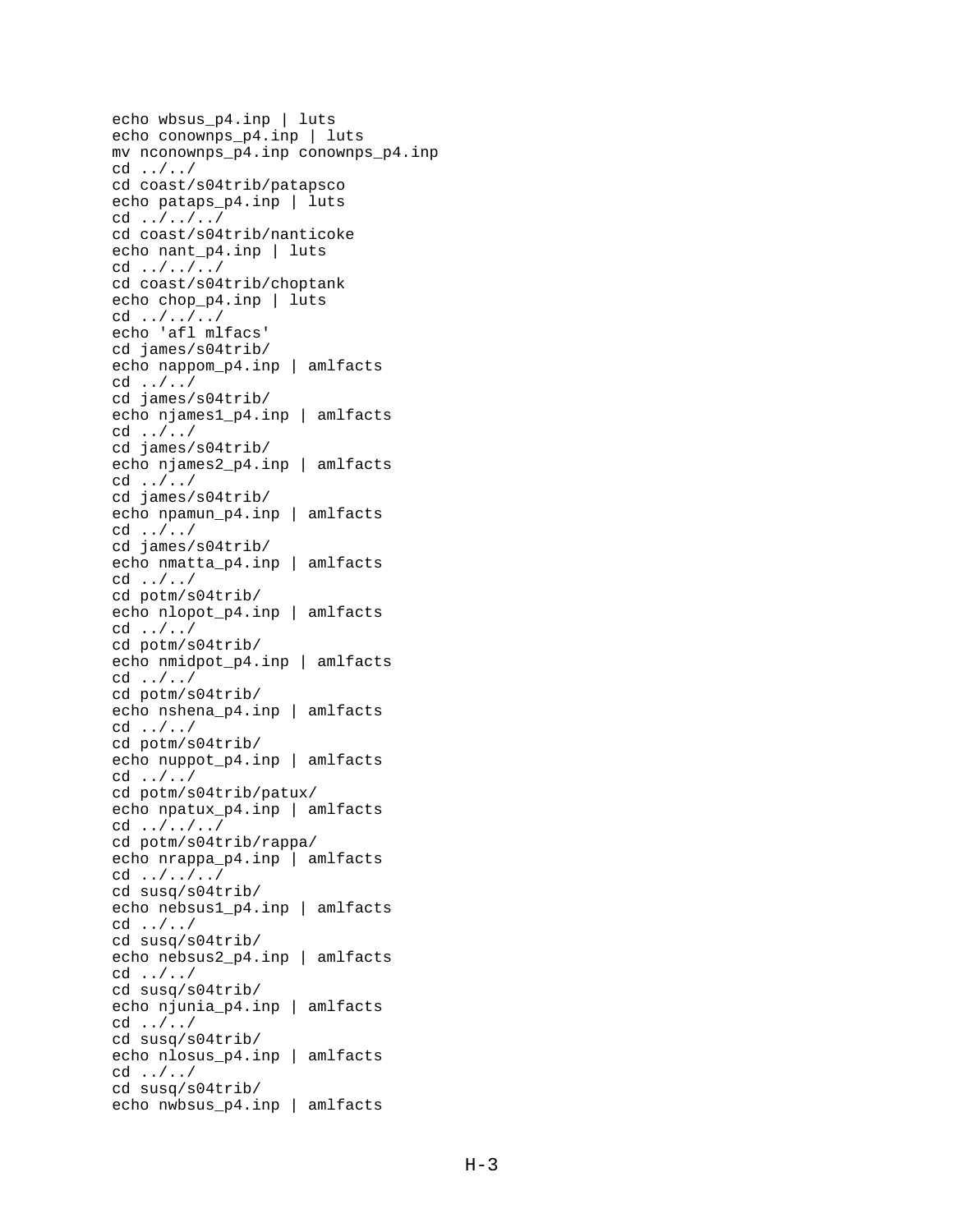```
echo conownps_p4.inp | cmlfacts
mv mconownps_p4.inp conownps_p4.inp
cd ../../
cd coast/s04trib/patapsco
echo npataps_p4.inp | amlfacts
cd ../../../
cd coast/s04trib/nanticoke
echo nnant_p4.inp | amlfacts
cd ../../../
cd coast/s04trib/choptank
echo nchop_p4.inp | amlfacts
cd ../../../
echo 'afl nut management'
cd james/s04trib/
echo mnappom_p4.inp | nmts
cd ../../
cd james/s04trib/
echo mnjames1_p4.inp | nmts
cd \ldots / acd james/s04trib/
echo mnjames2_p4.inp | nmts
cd \ldots / acd james/s04trib/
echo mnpamun_p4.inp | nmts
cd ../../
cd james/s04trib/
echo mnmatta_p4.inp | nmts
cd ../../
cd potm/s04trib/
echo mnlopot_p4.inp | nmts
cd ../../
cd potm/s04trib/
echo mnmidpot_p4.inp | nmts
cd \ldots / acd potm/s04trib/
echo mnshena_p4.inp | nmts
cd ../../
cd potm/s04trib/
echo mnuppot_p4.inp | nmts
cd ../../
cd potm/s04trib/patux/
echo mnpatux_p4.inp | nmts
cd ../../../
cd potm/s04trib/rappa/
echo mnrappa_p4.inp | nmts
cd \ldots / \ldots /cd susq/s04trib/
echo mnebsus1_p4.inp | nmts
cd \ldots / acd susq/s04trib/
echo mnebsus2_p4.inp | nmts
cd ../../
cd susq/s04trib/
echo mnjunia_p4.inp | nmts
cd ../../
cd susq/s04trib/
echo mnlosus_p4.inp | nmts
cd \ldots / acd susq/s04trib/
echo mnwbsus_p4.inp | nmts
echo conownps_p4.inp | nmts
```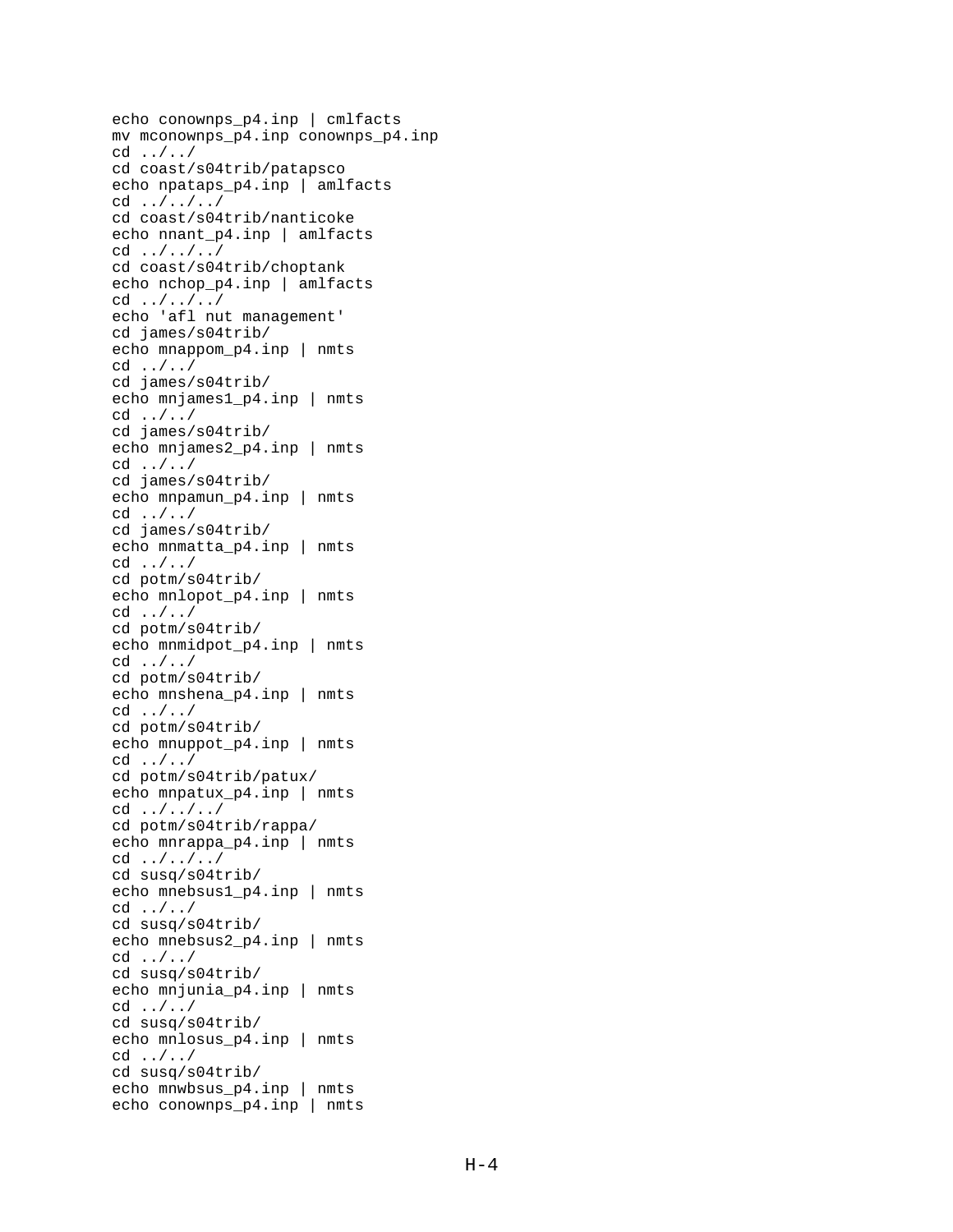```
mv fconownps_p4.inp conownps_p4.inp
cd ../../
cd coast/s04trib/patapsco
echo mnpataps_p4.inp | nmts
cd ../../../
cd coast/s04trib/nanticoke
echo mnnant p4.inp | nmts
cd ../../../
cd coast/s04trib/choptank
echo mnchop p4.inp | nmts
cd ../../../
echo 'afl septic'
cd james/s04trib/
echo fmnappom_p4.inp | pssep04
cd ../../
cd james/s04trib/
echo fmnjames1_p4.inp | pssep04
cd ../../
cd james/s04trib/
echo fmnjames2_p4.inp | pssep04
cd \ldots / acd james/s04trib/
echo fmnpamun_p4.inp | pssep04
cd ../../
cd james/s04trib/
echo fmnmatta_p4.inp | pssep04
cd ../../
cd potm/s04trib/
echo fmnlopot_p4.inp | pssep04
cd \ldots / acd potm/s04trib/
echo fmnmidpot_p4.inp | pssep04
cd \ldots / acd potm/s04trib/
echo fmnshena_p4.inp | pssep04
cd \ldots / acd potm/s04trib/
echo fmnuppot_p4.inp | pssep04
cd ../../
cd potm/s04trib/patux/
echo fmnpatux_p4.inp | pssep04
cd ../../../
cd potm/s04trib/rappa/
echo fmnrappa_p4.inp | pssep04
cd \ldots / \ldots /cd susq/s04trib/
echo fmnebsus1_p4.inp | pssep04
cd ../../
cd susq/s04trib/
echo fmnebsus2_p4.inp | pssep04
cd ../../
cd susq/s04trib/
echo fmnjunia_p4.inp | pssep04
cd ../../
cd susq/s04trib/
echo fmnlosus_p4.inp | pssep04
cd \ldots / acd susq/s04trib/
echo fmnwbsus_p4.inp | pssep04
echo conowrch p4.inp | pssep04
mv pconowrch_p4.inp conowrch_p4.inp
```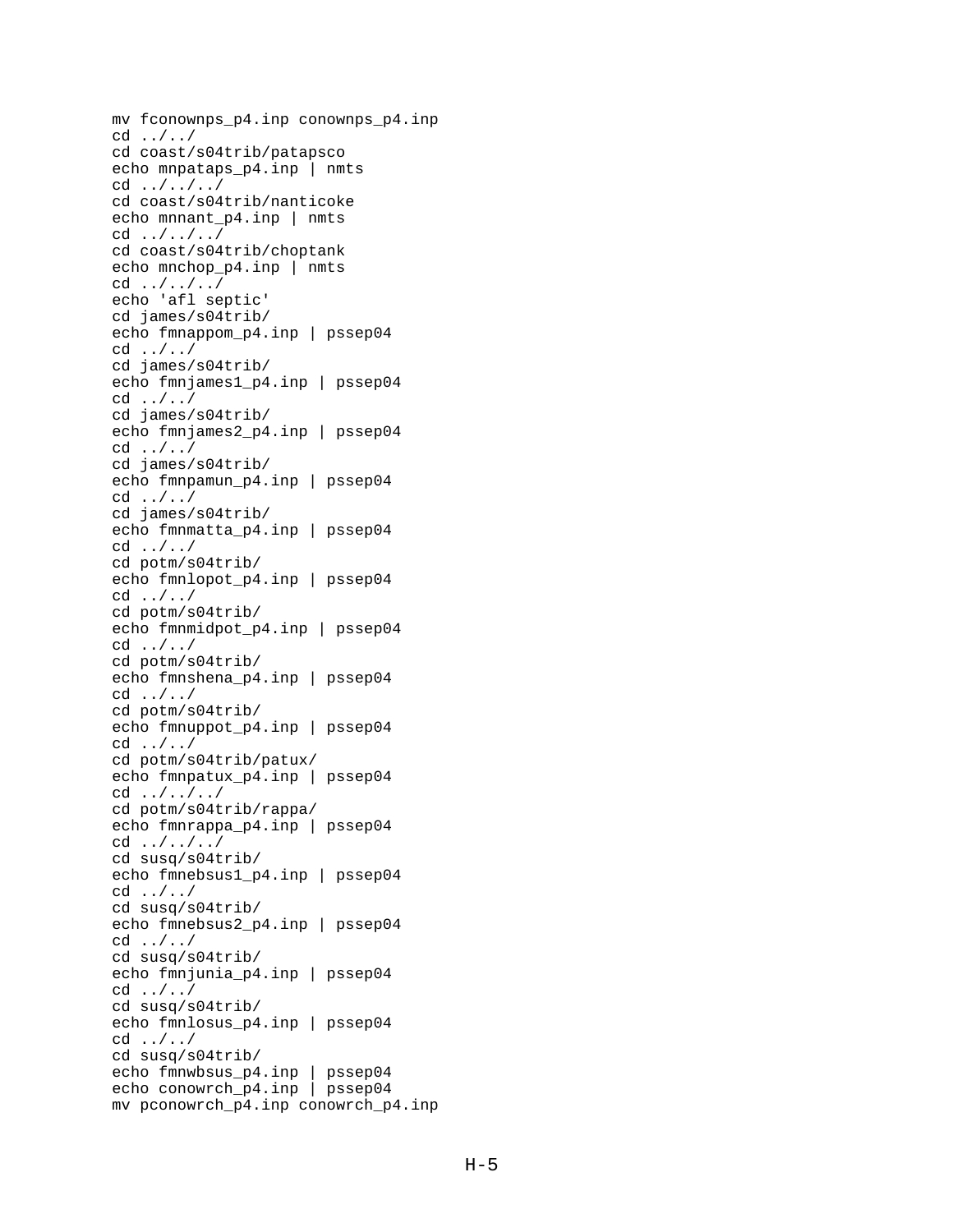```
cd ../../
cd coast/s04trib/patapsco
echo fmnpataps_p4.inp | pssep04
cd ../../../
cd coast/s04trib/nanticoke
echo fmnnant p4.inp | pssep04
cd ../../../
cd coast/s04trib/choptank
echo fmnchop p4.inp | pssep04
cd ../../../
echo 'moving afl'
mv potm/s04trib/pfmnlopot_p4.inp potm/s04trib/lopot_p4.inp
mv potm/s04trib/pfmnmidpot_p4.inp potm/s04trib/midpot_p4.inp
mv potm/s04trib/pfmnshena_p4.inp potm/s04trib/shena_p4.inp
mv potm/s04trib/pfmnuppot_p4.inp potm/s04trib/uppot_p4.inp
mv susq/s04trib/pfmnebsus1_p4.inp susq/s04trib/ebsus1_p4.inp
mv susq/s04trib/pfmnebsus2_p4.inp susq/s04trib/ebsus2_p4.inp
mv susq/s04trib/pfmnjunia_p4.inp susq/s04trib/junia_p4.inp
mv susq/s04trib/pfmnlosus_p4.inp susq/s04trib/losus_p4.inp
mv susq/s04trib/pfmnwbsus_p4.inp susq/s04trib/wbsus_p4.inp
mv james/s04trib/pfmnappom_p4.inp james/s04trib/appom_p4.inp
mv james/s04trib/pfmnjames1_p4.inp james/s04trib/james1_p4.inp
mv james/s04trib/pfmnjames2_p4.inp james/s04trib/james2_p4.inp
mv james/s04trib/pfmnpamun_p4.inp james/s04trib/pamun_p4.inp
mv james/s04trib/pfmnmatta_p4.inp james/s04trib/matta_p4.inp
mv potm/s04trib/patux/pfmnpatux_p4.inp potm/s04trib/patux/patux_p4.inp
mv potm/s04trib/rappa/pfmnrappa_p4.inp potm/s04trib/rappa/rappa_p4.inp
mv coast/s04trib/patapsco/pfmnpataps_p4.inp coast/s04trib/patapsco/pataps_p4.inp
mv coast/s04trib/choptank/pfmnchop_p4.inp coast/s04trib/choptank/chop_p4.inp
mv coast/s04trib/nanticoke/pfmnnant_p4.inp coast/s04trib/nanticoke/nant_p4.inp
echo 'bfl land use'
cd coast/s04trib/bfl1a/
echo bfl1a p4.inp | luts
cd ../../../
cd coast/s04trib/bfl1ac/
echo bfllac p4.inp | luts
cd ../../../
cd coast/s04trib/bfl1b/
echo bfl1b_p4.inp | luts
cd ../../../
cd coast/s04trib/bfl1c/
echo bfl1c p4.inp | luts
cd \ldots / a \ldots /cd coast/s04trib/bfl2b/
echo bfl2b p4.inp | luts
cd ../../../
cd coast/s04trib/bfl2a/
echo bfl2a p4.inp | luts
cd ../../../
cd coast/s04trib/bfl3a/
echo bfl3a_p4.inp | luts
cd ../../../
cd coast/s04trib/bfl3b/
echo bfl3b p4.inp | luts
cd ../../../
cd coast/s04trib/bfl3c/
echo bfl3c p4.inp | luts
cd \ldots / a \ldots /cd coast/s04trib/bfl4/
echo bfl4 p4.inp | luts
cd ../../../
```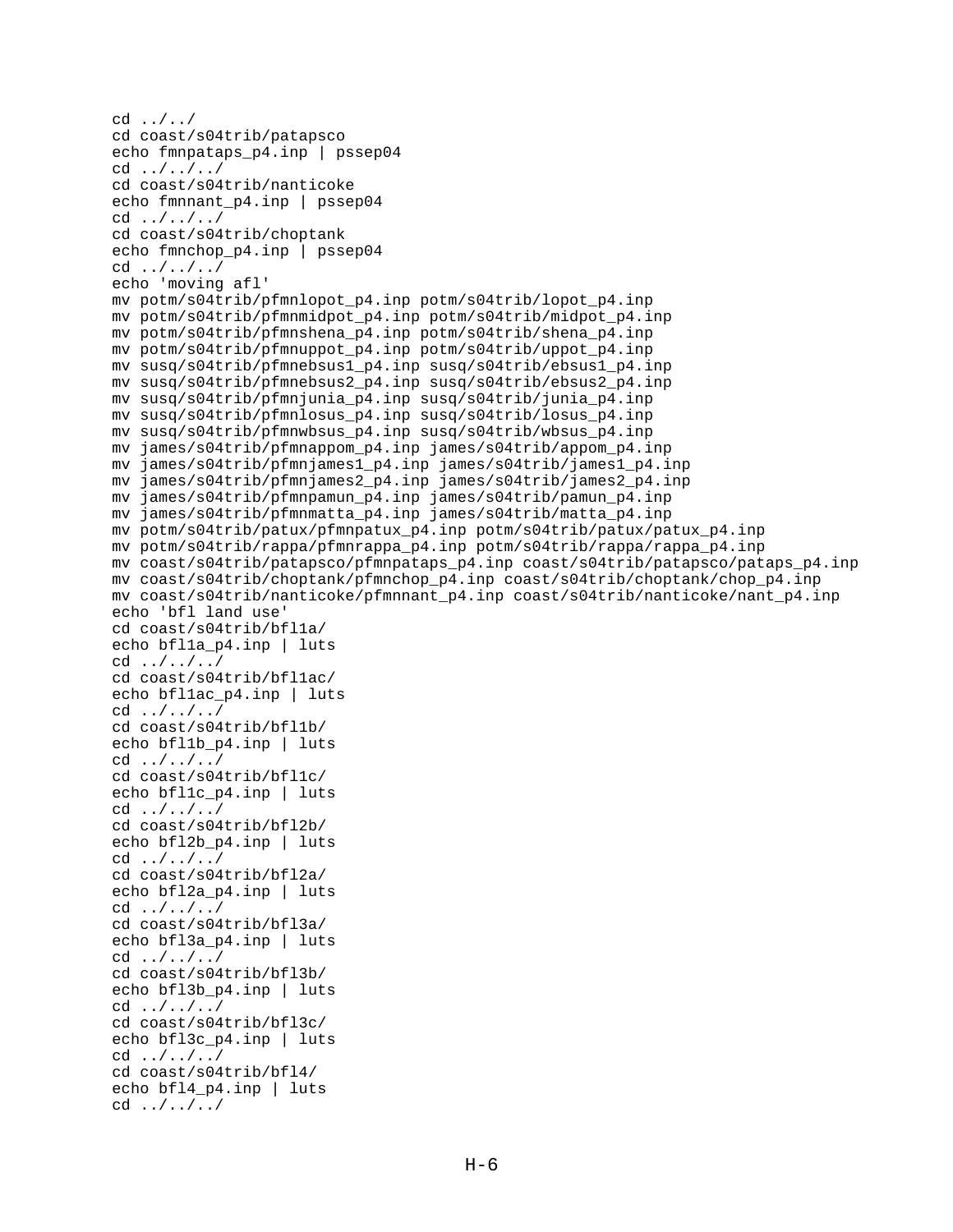```
cd coast/s04trib/bfl5a/
echo bfl5a_p4.inp | luts
cd ../../../
cd coast/s04trib/bfl6a/
echo bfl6a_p4.inp | luts
cd ../../../
cd coast/s04trib/bfl5b/
echo bfl5b_p4.inp | luts
cd ../../../
cd coast/s04trib/bfl6b/
echo bfl6b_p4.inp | luts
cd ../../../
cd coast/s04trib/bfl7a/
echo bfl7a_p4.inp | luts
cd ../../../
cd coast/s04trib/bfl7bc/
echo bfl7bc_p4.inp | luts
cd ../../../
cd coast/s04trib/bfl7b/
echo bfl7b_p4.inp | luts
cd ../../../
echo 'bfl mlfacs'
cd coast/s04trib/bfl1a/
echo nbfl1a_p4.inp | bmlfacts
cd ../../../
cd coast/s04trib/bfl1ac/
echo nbfl1ac_p4.inp | bmlfacts
cd ../../../
cd coast/s04trib/bfl1b/
echo nbfl1b_p4.inp | bmlfacts
cd ../../../
cd coast/s04trib/bfl1c/
echo nbfl1c_p4.inp | bmlfacts
cd ../../../
cd coast/s04trib/bfl2b/
echo nbfl2b_p4.inp | bmlfacts
cd ../../../
cd coast/s04trib/bfl2a/
echo nbfl2a_p4.inp | bmlfacts
cd ../../../
cd coast/s04trib/bfl3a/
echo nbfl3a_p4.inp | bmlfacts
cd ../../../
cd coast/s04trib/bfl3b/
echo nbfl3b_p4.inp | bmlfacts
cd ../../../
cd coast/s04trib/bfl3c/
echo nbfl3c_p4.inp | bmlfacts
cd ../../../
cd coast/s04trib/bfl4/
echo nbfl4_p4.inp | bmlfacts
cd ../../../
cd coast/s04trib/bfl5a/
echo nbfl5a_p4.inp | bmlfacts
cd ../../../
cd coast/s04trib/bfl6a/
echo nbfl6a_p4.inp | bmlfacts
cd ../../../
cd coast/s04trib/bfl5b/
echo nbfl5b p4.inp | bmlfacts
cd ../../../
```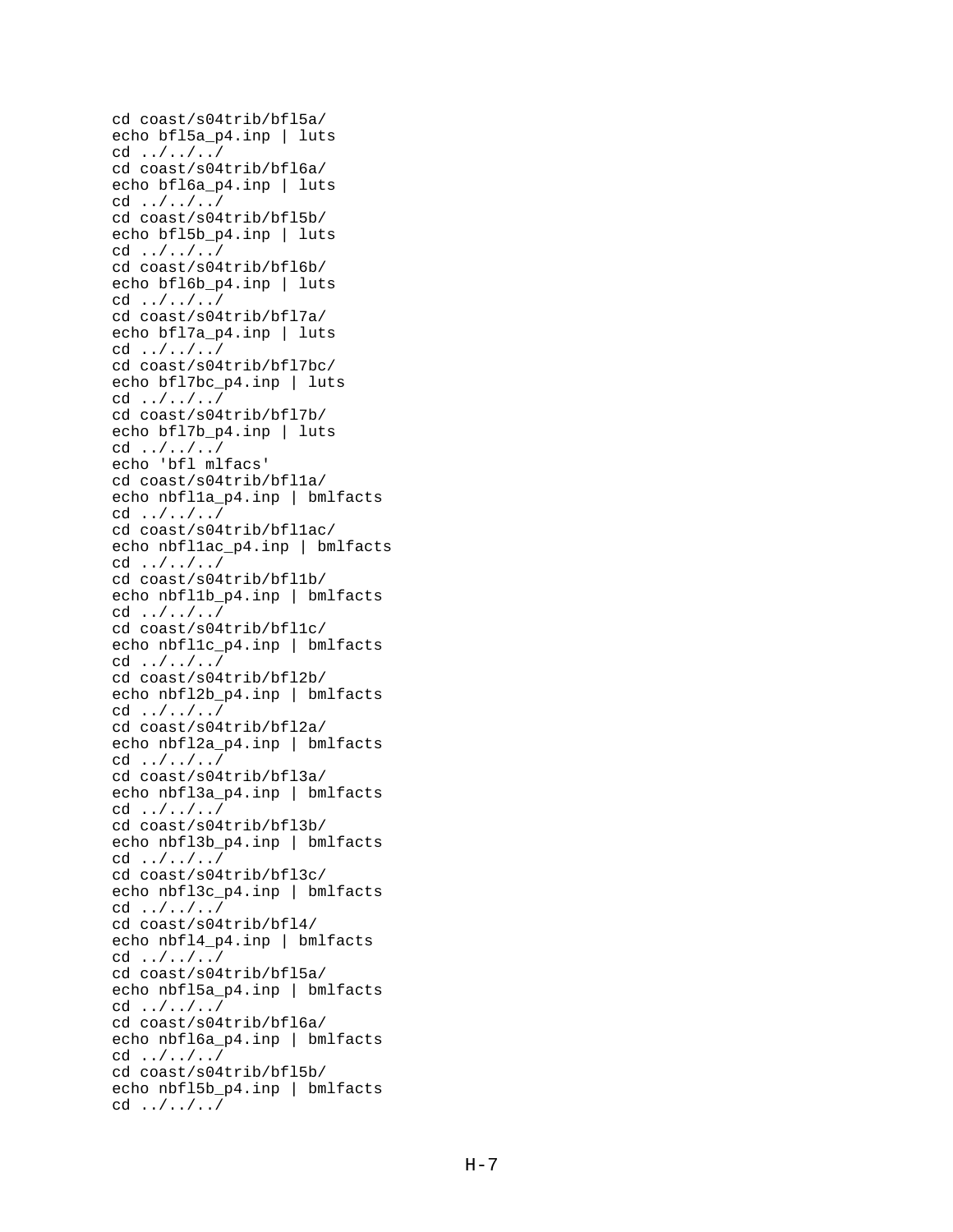```
cd coast/s04trib/bfl6b/
echo nbfl6b_p4.inp | bmlfacts
cd ../../../
cd coast/s04trib/bfl7a/
echo nbfl7a_p4.inp | bmlfacts
cd ../../../
cd coast/s04trib/bfl7bc/
echo nbfl7bc_p4.inp | bmlfacts
cd ../../../
cd coast/s04trib/bfl7b/
echo nbfl7b_p4.inp | bmlfacts
cd ../../../
echo 'bfl nut management'
cd coast/s04trib/bfl1a/
echo mnbfl1a_p4.inp | nmts
cd ../../../
cd coast/s04trib/bfl1ac/
echo mnbfl1ac_p4.inp | nmts
cd ../../../
cd coast/s04trib/bfl1b/
echo mnbfl1b p4.inp | nmts
cd ../../../
cd coast/s04trib/bfl1c/
echo mnbfl1c_p4.inp | nmts
cd ../../../
cd coast/s04trib/bfl2b/
echo mnbfl2b_p4.inp | nmts
cd ../../../
cd coast/s04trib/bfl2a/
echo mnbfl2a_p4.inp | nmts
cd ../../../
cd coast/s04trib/bfl3a/
echo mnbfl3a_p4.inp | nmts
cd ../../../
cd coast/s04trib/bfl3b/
echo mnbfl3b_p4.inp | nmts
cd ../../../
cd coast/s04trib/bfl3c/
echo mnbfl3c_p4.inp | nmts
cd ../../../
cd coast/s04trib/bfl4/
echo mnbfl4_p4.inp | nmts
cd ../../../
cd coast/s04trib/bfl5a/
echo mnbfl5a_p4.inp | nmts
cd ../../../
cd coast/s04trib/bfl6a/
echo mnbfl6a_p4.inp | nmts
cd ../../../
cd coast/s04trib/bfl5b/
echo mnbfl5b_p4.inp | nmts
cd ../../../
cd coast/s04trib/bfl6b/
echo mnbfl6b_p4.inp | nmts
cd ../../../
cd coast/s04trib/bfl7a/
echo mnbfl7a_p4.inp | nmts
cd ../../../
cd coast/s04trib/bfl7bc/
echo mnbfl7bc p4.inp | nmts
cd ../../../
```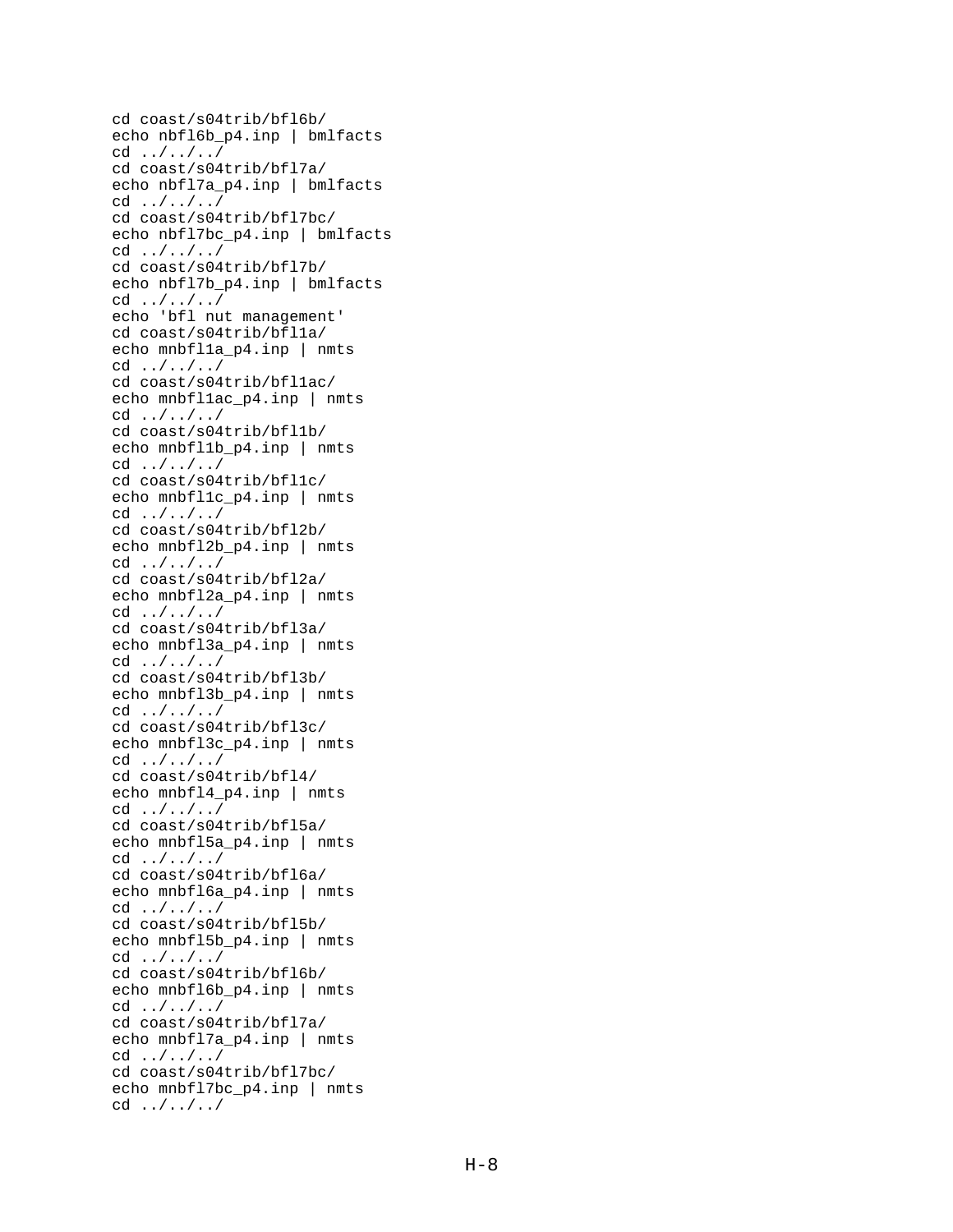```
cd coast/s04trib/bfl7b/
echo mnbfl7b_p4.inp | nmts
cd ../../../
echo 'moving bfl'
mv coast/s04trib/bfl1a/fmnbfl1a_p4.inp coast/s04trib/bfl1a/bfl1a_p4.inp
mv coast/s04trib/bfl1ac/fmnbfl1ac_p4.inp coast/s04trib/bfl1ac/bfl1ac_p4.inp
mv coast/s04trib/bfl1b/fmnbfl1b_p4.inp coast/s04trib/bfl1b/bfl1b_p4.inp
mv coast/s04trib/bfl1c/fmnbfl1c_p4.inp coast/s04trib/bfl1c/bfl1c_p4.inp
mv coast/s04trib/bfl2b/fmnbfl2b_p4.inp coast/s04trib/bfl2b/bfl2b_p4.inp
mv coast/s04trib/bfl2a/fmnbfl2a_p4.inp coast/s04trib/bfl2a/bfl2a_p4.inp
mv coast/s04trib/bfl3a/fmnbfl3a_p4.inp coast/s04trib/bfl3a/bfl3a_p4.inp
mv coast/s04trib/bfl3b/fmnbfl3b_p4.inp coast/s04trib/bfl3b/bfl3b_p4.inp
mv coast/s04trib/bfl3c/fmnbfl3c_p4.inp coast/s04trib/bfl3c/bfl3c_p4.inp
mv coast/s04trib/bfl4/fmnbfl4_p4.inp coast/s04trib/bfl4/bfl4_p4.inp
mv coast/s04trib/bfl5a/fmnbfl5a_p4.inp coast/s04trib/bfl5a/bfl5a_p4.inp
mv coast/s04trib/bfl6a/fmnbfl6a_p4.inp coast/s04trib/bfl6a/bfl6a_p4.inp
mv coast/s04trib/bfl5b/fmnbfl5b_p4.inp coast/s04trib/bfl5b/bfl5b_p4.inp
mv coast/s04trib/bfl6b/fmnbfl6b_p4.inp coast/s04trib/bfl6b/bfl6b_p4.inp
mv coast/s04trib/bfl7a/fmnbfl7a_p4.inp coast/s04trib/bfl7a/bfl7a_p4.inp
mv coast/s04trib/bfl7bc/fmnbfl7bc_p4.inp coast/s04trib/bfl7bc/bfl7bc_p4.inp
mv coast/s04trib/bfl7b/fmnbfl7b_p4.inp coast/s04trib/bfl7b/bfl7b_p4.inp
echo 'cleaning up deadwood'
rm james/s04trib/nappom_p4.inp
rm james/s04trib/njames1_p4.inp
rm james/s04trib/njames2_p4.inp
rm james/s04trib/npamun_p4.inp
rm james/s04trib/nmatta_p4.inp
rm potm/s04trib/nlopot_p4.inp
rm potm/s04trib/nmidpot_p4.inp
rm potm/s04trib/nshena_p4.inp
rm potm/s04trib/nuppot_p4.inp
rm susq/s04trib/nebsus1_p4.inp
rm susq/s04trib/nebsus2_p4.inp
rm susq/s04trib/njunia_p4.inp
rm susq/s04trib/nlosus_p4.inp
rm susq/s04trib/nwbsus_p4.inp
rm james/s04trib/mnappom_p4.inp
rm james/s04trib/mnjames1_p4.inp
rm james/s04trib/mnjames2_p4.inp
rm james/s04trib/mnpamun_p4.inp
rm james/s04trib/mnmatta_p4.inp
rm potm/s04trib/mnlopot_p4.inp
rm potm/s04trib/mnmidpot_p4.inp
rm potm/s04trib/mnshena_p4.inp
rm potm/s04trib/mnuppot_p4.inp
rm susq/s04trib/mnebsus1_p4.inp
rm susq/s04trib/mnebsus2_p4.inp
rm susq/s04trib/mnjunia_p4.inp
rm susq/s04trib/mnlosus_p4.inp
rm susq/s04trib/mnwbsus_p4.inp
rm james/s04trib/fmnappom_p4.inp
rm james/s04trib/fmnjames1_p4.inp
rm james/s04trib/fmnjames2_p4.inp
rm james/s04trib/fmnpamun_p4.inp
rm james/s04trib/fmnmatta_p4.inp
rm potm/s04trib/fmnlopot_p4.inp
rm potm/s04trib/fmnmidpot_p4.inp
rm potm/s04trib/fmnshena_p4.inp
rm potm/s04trib/fmnuppot_p4.inp
rm susq/s04trib/fmnebsus1_p4.inp
rm susq/s04trib/fmnebsus2_p4.inp
```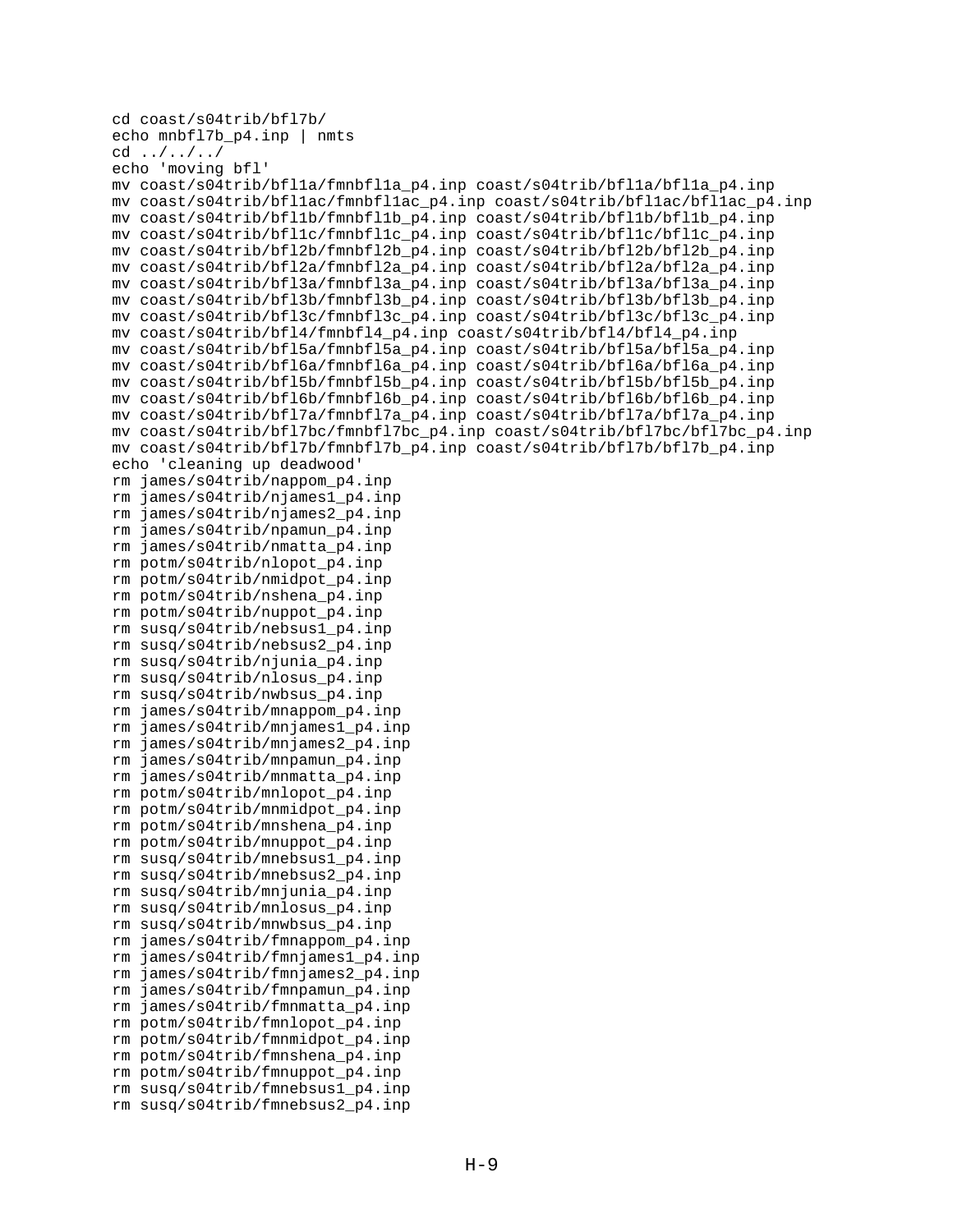rm susq/s04trib/fmnjunia\_p4.inp rm susq/s04trib/fmnlosus\_p4.inp rm susq/s04trib/fmnwbsus\_p4.inp rm potm/s04trib/patux/npatux\_p4.inp rm potm/s04trib/rappa/nrappa\_p4.inp rm coast/s04trib/patapsco/npataps\_p4.inp rm coast/s04trib/nanticoke/nnant\_p4.inp rm coast/s04trib/choptank/nchop\_p4.inp rm coast/s04trib/bfl1a/nbfl1a\_p4.inp rm coast/s04trib/bfl1ac/nbfl1ac\_p4.inp rm coast/s04trib/bfl1b/nbfl1b\_p4.inp rm coast/s04trib/bfl1c/nbfl1c\_p4.inp rm coast/s04trib/bfl2b/nbfl2b\_p4.inp rm coast/s04trib/bfl2a/nbfl2a\_p4.inp rm coast/s04trib/bfl3a/nbfl3a\_p4.inp rm coast/s04trib/bfl3b/nbfl3b\_p4.inp rm coast/s04trib/bfl3c/nbfl3c\_p4.inp rm coast/s04trib/bfl4/nbfl4\_p4.inp rm coast/s04trib/bfl5a/nbfl5a\_p4.inp rm coast/s04trib/bfl6a/nbfl6a\_p4.inp rm coast/s04trib/bfl5b/nbfl5b\_p4.inp rm coast/s04trib/bfl6b/nbfl6b\_p4.inp rm coast/s04trib/bfl7a/nbfl7a\_p4.inp rm coast/s04trib/bfl7bc/nbfl7bc\_p4.inp rm coast/s04trib/bfl7b/nbfl7b\_p4.inp rm potm/s04trib/patux/mnpatux\_p4.inp rm potm/s04trib/rappa/mnrappa\_p4.inp rm coast/s04trib/patapsco/mnpataps\_p4.inp rm coast/s04trib/nanticoke/mnnant\_p4.inp rm coast/s04trib/choptank/mnchop\_p4.inp rm coast/s04trib/bfl1a/mnbfl1a\_p4.inp rm coast/s04trib/bfl1ac/mnbfl1ac\_p4.inp rm coast/s04trib/bfl1b/mnbfl1b\_p4.inp rm coast/s04trib/bfl1c/mnbfl1c\_p4.inp rm coast/s04trib/bfl2b/mnbfl2b\_p4.inp rm coast/s04trib/bfl2a/mnbfl2a\_p4.inp rm coast/s04trib/bfl3a/mnbfl3a\_p4.inp rm coast/s04trib/bfl3b/mnbfl3b\_p4.inp rm coast/s04trib/bfl3c/mnbfl3c\_p4.inp rm coast/s04trib/bfl4/mnbfl4\_p4.inp rm coast/s04trib/bfl5a/mnbfl5a\_p4.inp rm coast/s04trib/bfl6a/mnbfl6a\_p4.inp rm coast/s04trib/bfl5b/mnbfl5b\_p4.inp rm coast/s04trib/bfl6b/mnbfl6b\_p4.inp rm coast/s04trib/bfl7a/mnbfl7a\_p4.inp rm coast/s04trib/bfl7bc/mnbfl7bc\_p4.inp rm coast/s04trib/bfl7b/mnbfl7b\_p4.inp rm potm/s04trib/patux/fmnpatux\_p4.inp rm potm/s04trib/rappa/fmnrappa\_p4.inp rm coast/s04trib/patapsco/fmnpataps\_p4.inp rm coast/s04trib/nanticoke/fmnnant\_p4.inp rm coast/s04trib/choptank/fmnchop\_p4.inp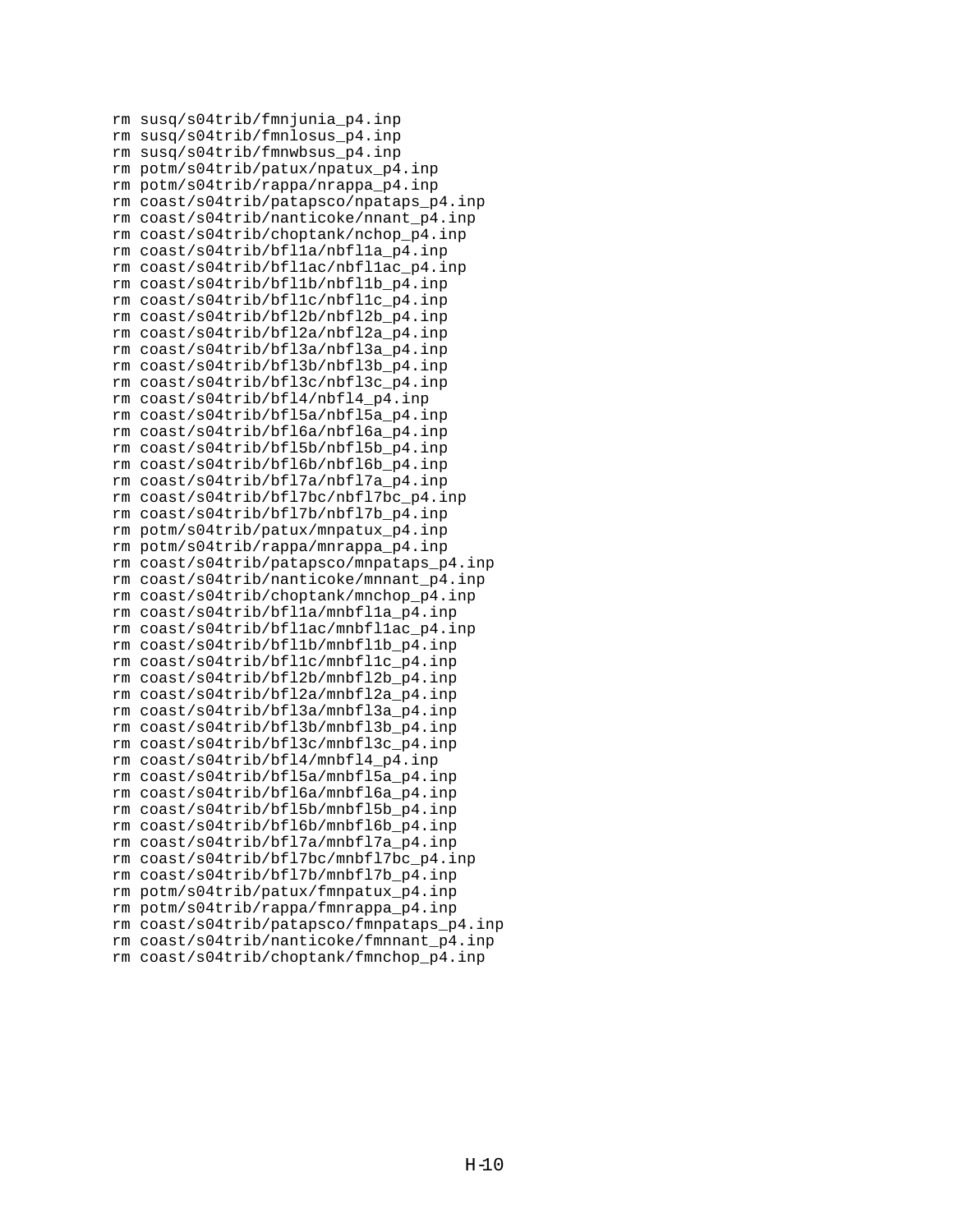#### H-2 Wdm Name in UCI Change Script File

ed james/s19pr96/pltgen\_appom.inp <ed\_wdm\_line.edp ed james/s19pr96/pltgen\_james2.inp <ed\_wdm\_line.edp ed james/s19pr96/pltgen\_matta.inp <ed\_wdm\_line.edp ed james/s19pr96/pltgen\_pamun.inp <ed\_wdm\_line.edp ed potm/s19pr96/pltgen\_lopot.inp <ed\_wdm\_line.edp ed potm/s19pr96/pltgen\_midpot.inp <ed\_wdm\_line.edp ed potm/s19pr96/pltgen\_shena.inp <ed\_wdm\_line.edp ed potm/s19pr96/pltgen\_uppot.inp <ed\_wdm\_line.edp ed susq/s19pr96/pltgen\_ebsus1.inp <ed\_wdm\_line.edp ed susq/s19pr96/pltgen\_ebsus2.inp <ed\_wdm\_line.edp ed susq/s19pr96/pltgen\_junia.inp <ed\_wdm\_line.edp ed susq/s19pr96/pltgen\_losus.inp <ed\_wdm\_line.edp ed susq/s19pr96/pltgen\_wbsus.inp <ed\_wdm\_line.edp ed susq/s19pr96/conowwdp\_p4.inp <ed\_wdm\_line.edp ed susq/s19pr96/conowinf\_p4.inp <ed\_wdm\_line.edp ed james/s19pr96/appom\_p4.inp <ed\_wdm\_line.edp ed james/s19pr96/james1\_p4.inp <ed\_wdm\_line.edp ed james/s19pr96/james2\_p4.inp <ed\_wdm\_line.edp ed james/s19pr96/pamun\_p4.inp <ed\_wdm\_line.edp ed james/s19pr96/matta\_p4.inp <ed\_wdm\_line.edp ed potm/s19pr96/lopot\_p4.inp <ed\_wdm\_line.edp ed potm/s19pr96/midpot\_p4.inp <ed\_wdm\_line.edp ed potm/s19pr96/shena\_p4.inp <ed\_wdm\_line.edp ed potm/s19pr96/uppot\_p4.inp <ed\_wdm\_line.edp ed susq/s19pr96/ebsus1\_p4.inp <ed\_wdm\_line.edp ed susq/s19pr96/ebsus2\_p4.inp <ed\_wdm\_line.edp ed susq/s19pr96/junia\_p4.inp <ed\_wdm\_line.edp ed susq/s19pr96/losus\_p4.inp <ed\_wdm\_line.edp ed susq/s19pr96/wbsus\_p4.inp <ed\_wdm\_line.edp ed susq/s19pr96/conownps\_p4.inp <ed\_wdm\_line.edp ed susq/s19pr96/conowrch\_p4.inp <ed\_wdm\_line.edp ed coast/s19pr96/bfl1a/pltlds1a\_p4.inp <ed\_wdm\_line.edp ed coast/s19pr96/bfl1ac/pltlds1ac\_p4.inp <ed\_wdm\_line.edp ed coast/s19pr96/bfl1b/pltlds1b\_p4.inp <ed\_wdm\_line.edp ed coast/s19pr96/bfl1c/pltlds1c\_p4.inp <ed\_wdm\_line.edp ed coast/s19pr96/bfl2a/pltlds2a\_p4.inp <ed\_wdm\_line.edp ed coast/s19pr96/bfl2b/pltlds2b\_p4.inp <ed\_wdm\_line.edp ed coast/s19pr96/bfl3a/pltlds3a\_p4.inp <ed\_wdm\_line.edp ed coast/s19pr96/bfl3b/pltlds3b\_p4.inp <ed\_wdm\_line.edp ed coast/s19pr96/bfl3c/pltlds3c\_p4.inp <ed\_wdm\_line.edp ed coast/s19pr96/bfl4/pltlds4\_p4.inp <ed\_wdm\_line.edp ed coast/s19pr96/bfl5a/pltlds5a\_p4.inp <ed\_wdm\_line.edp ed coast/s19pr96/bfl5b/pltlds5b\_p4.inp <ed\_wdm\_line.edp ed coast/s19pr96/bfl6a/pltlds6a\_p4.inp <ed\_wdm\_line.edp ed coast/s19pr96/bfl6b/pltlds6b\_p4.inp <ed\_wdm\_line.edp ed coast/s19pr96/bfl7a/pltlds7a\_p4.inp <ed\_wdm\_line.edp ed coast/s19pr96/bfl7b/pltlds7b\_p4.inp <ed\_wdm\_line.edp ed coast/s19pr96/bfl7bc/pltlds7bc\_p4.inp <ed\_wdm\_line.edp ed coast/s19pr96/patapsco/pltgen\_patapsco.inp <ed\_wdm\_line.edp ed potm/s19pr96/patux/pltgen\_patux.inp <ed\_wdm\_line.edp ed potm/s19pr96/rappa/pltgen\_rappa.inp <ed\_wdm\_line.edp ed coast/s19pr96/choptank/pltgen\_chop\_p4.inp <ed\_wdm\_line.edp ed coast/s19pr96/nanticoke/pltgen\_nat\_p4.inp <ed\_wdm\_line.edp ed coast/s19pr96/bfl1a/bfl1a\_p4.inp <ed\_wdm\_line.edp ed coast/s19pr96/bfllac/bfllac p4.inp <ed wdm line.edp ed coast/s19pr96/bfl1b/bfl1b\_p4.inp <ed\_wdm\_line.edp ed coast/s19pr96/bfl1c/bfl1c\_p4.inp <ed\_wdm\_line.edp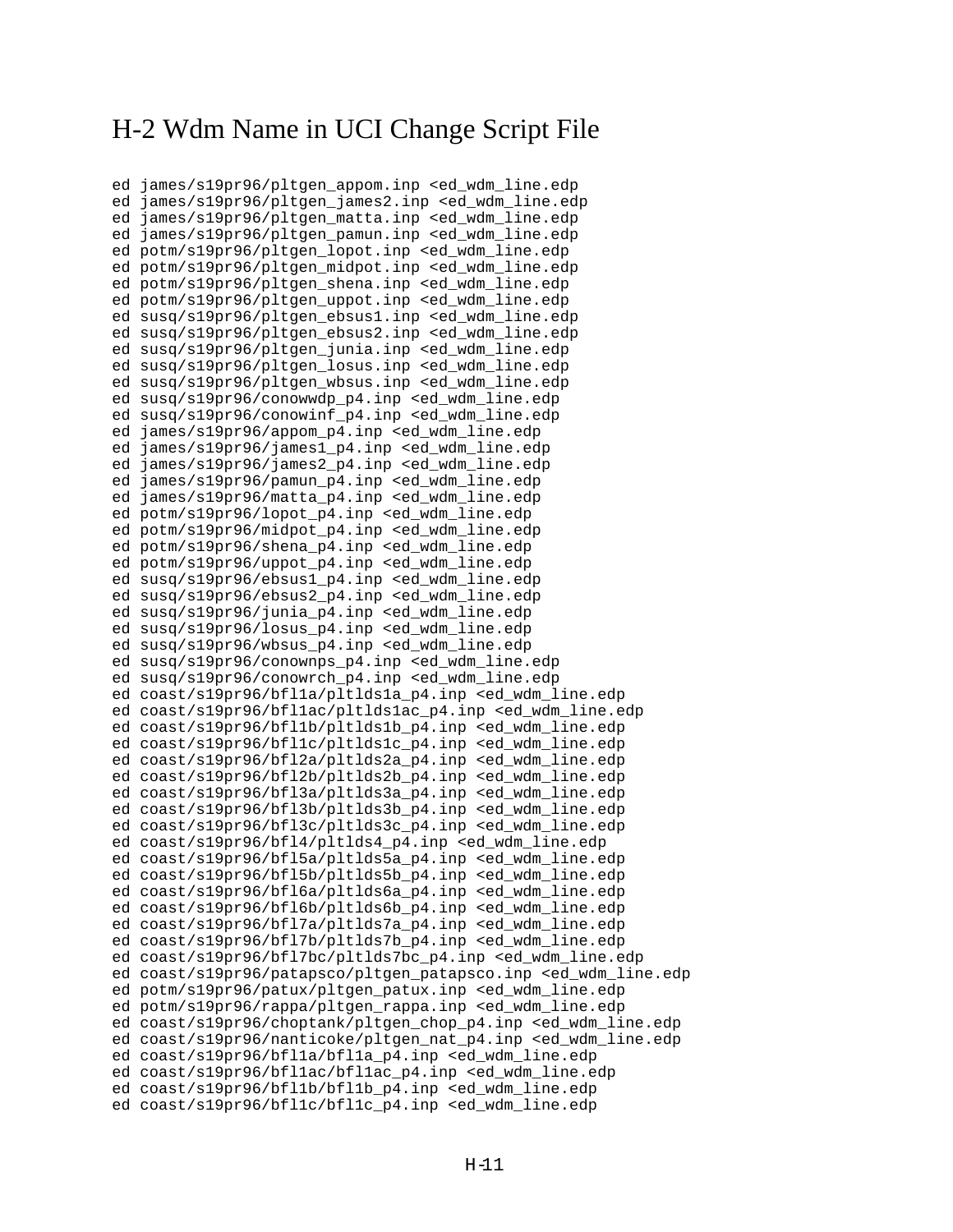ed coast/s19pr96/bfl2b/bfl2b\_p4.inp <ed\_wdm\_line.edp ed coast/s19pr96/bfl2a/bfl2a\_p4.inp <ed\_wdm\_line.edp ed coast/s19pr96/bfl3a/bfl3a\_p4.inp <ed\_wdm\_line.edp ed coast/s19pr96/bfl3b/bfl3b\_p4.inp <ed\_wdm\_line.edp ed coast/s19pr96/bfl3c/bfl3c\_p4.inp <ed\_wdm\_line.edp ed coast/s19pr96/bfl4/bfl4\_p4.inp <ed\_wdm\_line.edp ed coast/s19pr96/bfl5a/bfl5a\_p4.inp <ed\_wdm\_line.edp ed coast/s19pr96/bfl6a/bfl6a p4.inp <ed wdm line.edp ed coast/s19pr96/bfl5b/bfl5b\_p4.inp <ed\_wdm\_line.edp ed coast/s19pr96/bfl6b/bfl6b p4.inp <ed wdm line.edp ed coast/s19pr96/bfl7a/bfl7a\_p4.inp <ed\_wdm\_line.edp ed coast/s19pr96/bfl7bc/bfl7bc\_p4.inp <ed\_wdm\_line.edp ed coast/s19pr96/bfl7b/bfl7b\_p4.inp <ed\_wdm\_line.edp ed potm/s19pr96/rappa/rappa\_p4.inp <ed\_wdm\_line.edp ed potm/s19pr96/patux/patux\_p4.inp <ed\_wdm\_line.edp ed coast/s19pr96/patapsco/pataps\_p4.inp <ed\_wdm\_line.edp ed coast/s19pr96/nanticoke/nant\_p4.inp <ed\_wdm\_line.edp ed coast/s19pr96/choptank/chop\_p4.inp <ed\_wdm\_line.edp

### H-3 Wdm Name in UCI Change ed File

```
/WDM 21
s/s01ref/s19pr96
w
q
```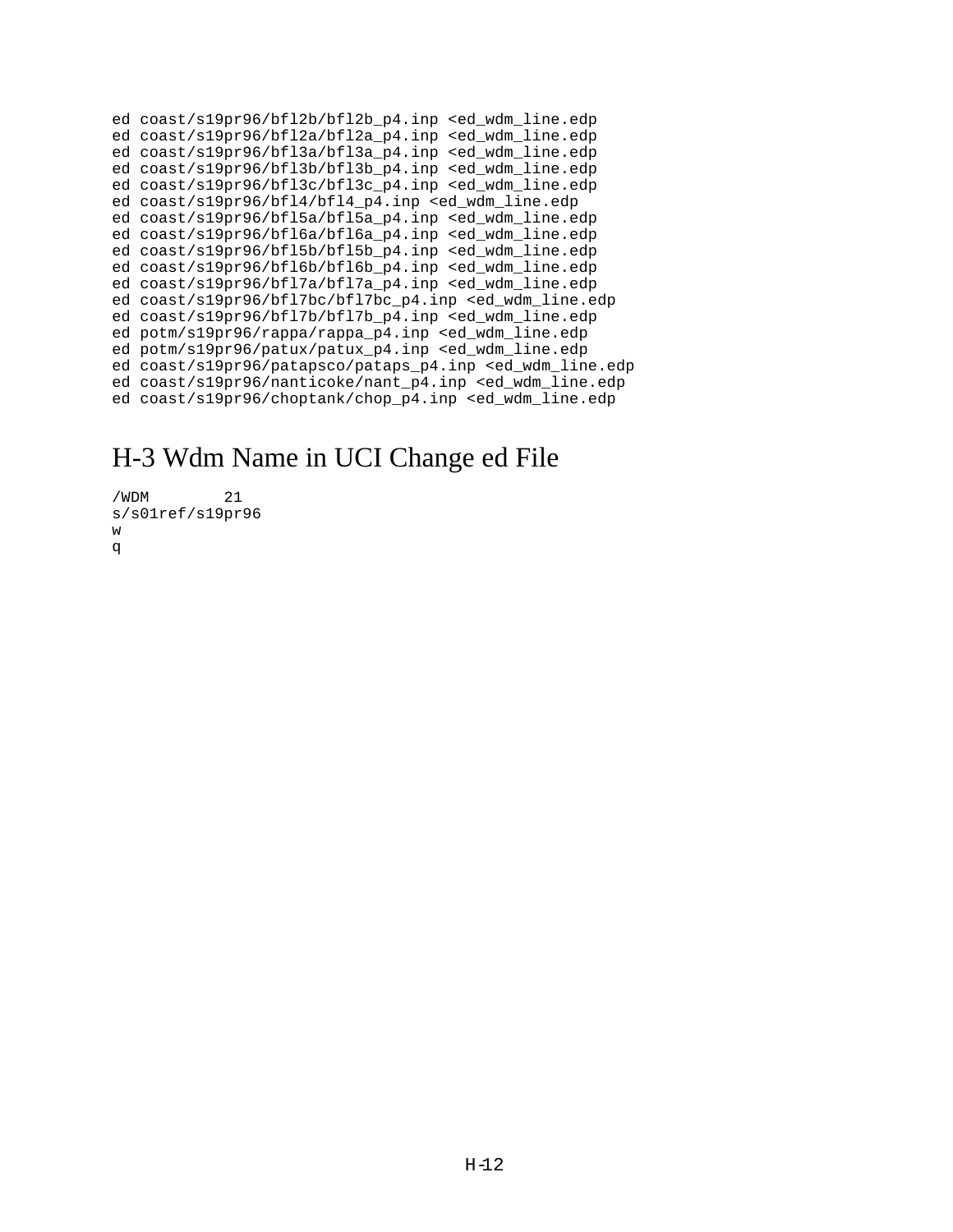# Attachment I

- I-1 Sample Run 1 Script File
- I-2 Sample Run 2 Script File
- I-3 Sample Run 3 Script File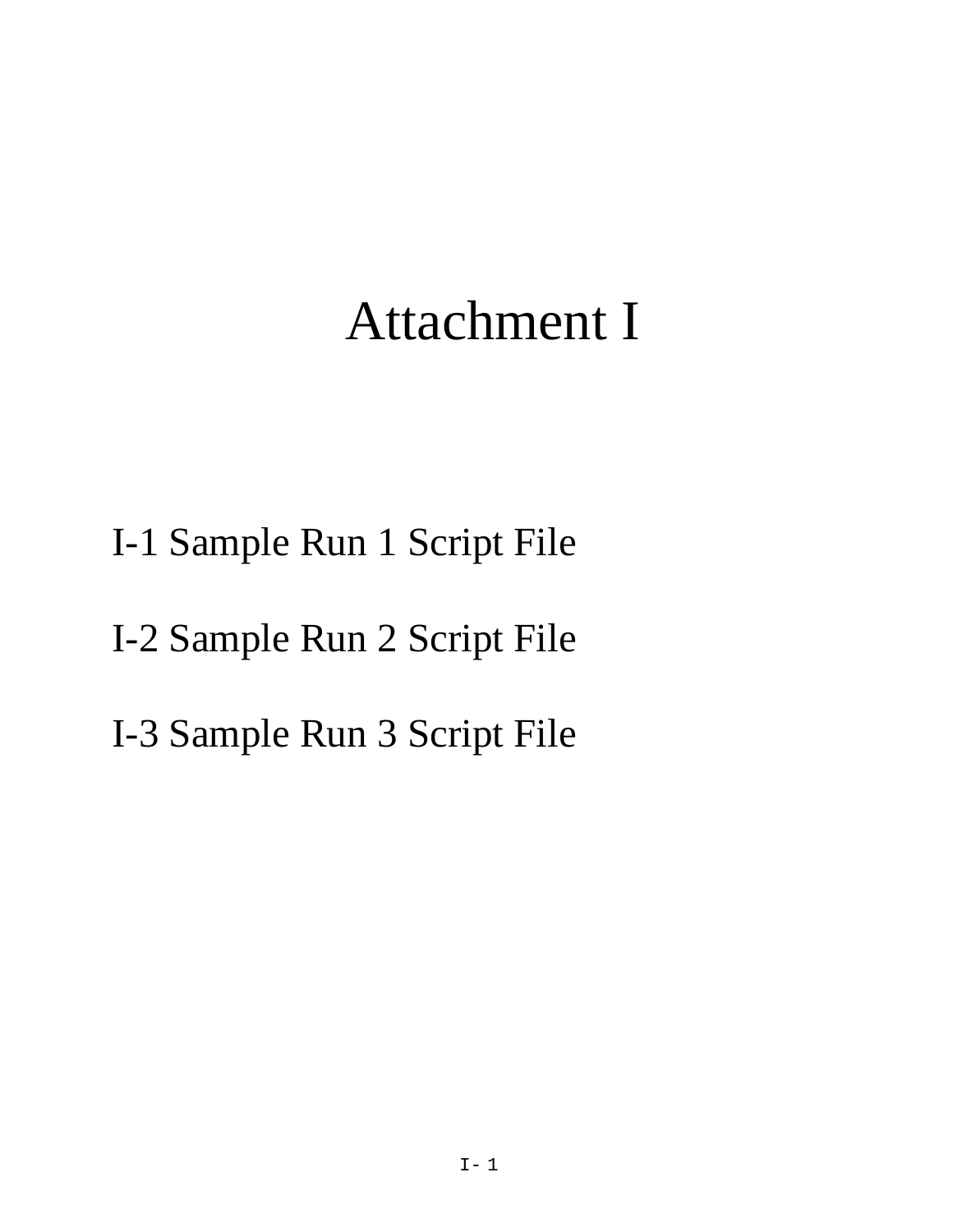### I-1 Sample Run 1 Script File

| #!/bin/csh<br>#QSUB -lT 27000 -lt 8600 -lM 12MW -eo -s /bin/csh                           |
|-------------------------------------------------------------------------------------------|
|                                                                                           |
|                                                                                           |
|                                                                                           |
| #######<br>SCENARIO OPERATIONS SYNOPSIS:                                                  |
| #######<br>STEP 1:<br>MAKE INPUTS USING /work/dpi/phase4a/scripts/abc mv kill.com ###     |
| CHANGE WDM USING /work/dpi/phase4a/scripts/ed_wdm_line.com<br>#######<br>STEP 2:<br>###   |
| CHANGE THIS SCRIPT FILE TO CURRENT SCENARIO BY ISSUING<br>STEP 3:<br>###<br>######        |
| THE VI COMMAND :g/oldscenario/s//newscenario/g<br>###<br>#######                          |
| RUN THIS SCRIPT TO GET THE EDGE OF STREAM LOADS<br>#######<br>###<br>STEP 4:              |
| USE SPREADSHEET TO DETERMINE BED CONCENTRATION REDUCTIONS<br>###<br>#######<br>STEP 5:    |
| RUN /work/dpi/phase4a/inputs/bed.com<br>#######<br>STEP 6:<br>###                         |
| AND /work/dpi/phase4a/inputs/mvbed FOR THIS SCENARIO<br>###<br>#######                    |
| RUN SECOND SCRIPT TO GET FINAL DELIVERED LOADS<br>#######<br>STEP 7:<br>###               |
| #######<br>STEP 8:<br>RUN THIRD SCRIPT TO GET LOADS TO BAY MODEL<br>###                   |
|                                                                                           |
|                                                                                           |
| ####### THIS SCRIPT CHECKS THE INPUT FILES FOR 8 YEAR RUN AND COPIES THE 8 YEAR WDM ###   |
| IT THEN RUNS ALL INPUT FILES AND THE INITIAL<br>######## TO THE WORKING DIRECTORY.<br>### |
| ######## POSTPROCESSOR TO MAKE EDGE OF STREAM LOADS<br>###                                |
|                                                                                           |
|                                                                                           |
|                                                                                           |
|                                                                                           |
| ###### SETTING OF VARIABLES TO BE USED THROUGHOUT THE SCRIPT                              |
| set awkprogl="/work/dpi/phase4a/hspf/programs/a01_strip_cmnts_special.awk"                |
| set tempinput=zzztempfile.1                                                               |
| set hspf11="/usr/opt/wrdapp/hspf11.1/bin/hspf"                                            |
|                                                                                           |
| ###### SECTION TO MAKE SURE ALL INPUT FILES HAVE THE CORRECT STOP TIME                    |
|                                                                                           |
| set timeprog="/work/dpi/phase4a/util/ed_files/ed_time_8year.edp"                          |
|                                                                                           |
| cd /work/dpi/phase4a/inputs/                                                              |
| ed james/s04trib/pltgen_appom.inp <\$timeprog                                             |
| ed james/s04trib/pltgen_james2.inp <\$timeprog                                            |
| ed james/s04trib/pltgen_matta.inp <\$timeprog                                             |
|                                                                                           |
| ed james/s04trib/pltgen_pamun.inp <\$timeprog                                             |
| ed potm/s04trib/pltgen_lopot.inp <\$timeprog                                              |
| ed potm/s04trib/pltgen_midpot.inp <\$timeprog                                             |
| ed potm/s04trib/pltgen_shena.inp <\$timeprog                                              |
| ed potm/s04trib/pltgen_uppot.inp <\$timeprog                                              |
| ed susq/s04trib/pltgen_ebsus1.inp <\$timeprog                                             |
| ed susq/s04trib/pltgen_ebsus2.inp <\$timeprog                                             |
| ed susq/s04trib/pltgen_junia.inp <\$timeprog                                              |
| ed susq/s04trib/pltgen_losus.inp <\$timeprog                                              |
| ed susq/s04trib/pltgen_wbsus.inp <\$timeprog                                              |
| ed susq/s04trib/conowwdp_p4.inp <\$timeprog                                               |
| ed susq/s04trib/conowinf_p4.inp <\$timeprog                                               |
| ed james/s04trib/appom_p4.inp <\$timeprog                                                 |
| ed james/s04trib/james1_p4.inp <\$timeprog                                                |
| ed james/s04trib/james2_p4.inp <\$timeprog                                                |
| ed james/s04trib/pamun_p4.inp <\$timeprog                                                 |
| ed james/s04trib/matta_p4.inp <\$timeprog                                                 |
| ed potm/s04trib/lopot_p4.inp <\$timeprog                                                  |
| ed potm/s04trib/midpot_p4.inp <\$timeprog                                                 |
| ed potm/s04trib/shena_p4.inp <\$timeprog                                                  |
| ed potm/s04trib/uppot_p4.inp <\$timeprog                                                  |
| ed susq/s04trib/ebsus1_p4.inp <\$timeprog                                                 |
| ed susq/s04trib/ebsus2_p4.inp <\$timeprog                                                 |
| ed susq/s04trib/junia_p4.inp <\$timeprog                                                  |
| ed susq/s04trib/losus_p4.inp <\$timeprog                                                  |
| ed susq/s04trib/wbsus_p4.inp <\$timeprog                                                  |
| ed susq/s04trib/conownps_p4.inp <\$timeprog                                               |
| ed susq/s04trib/conowrch_p4.inp <\$timeprog                                               |
| ed coast/s04trib/bflla/pltldsla_p4.inp <\$timeprog                                        |
| ed coast/s04trib/bfllac/pltldslac_p4.inp <\$timeprog                                      |
| ed coast/s04trib/bfl1b/pltlds1b_p4.inp <\$timeprog                                        |
| ed coast/s04trib/bfl1c/pltlds1c_p4.inp <\$timeprog                                        |
| ed coast/s04trib/bfl2a/pltlds2a_p4.inp <\$timeprog                                        |
| ed coast/s04trib/bfl2b/pltlds2b_p4.inp <\$timeprog                                        |
| ed coast/s04trib/bfl3a/pltlds3a_p4.inp <\$timeprog                                        |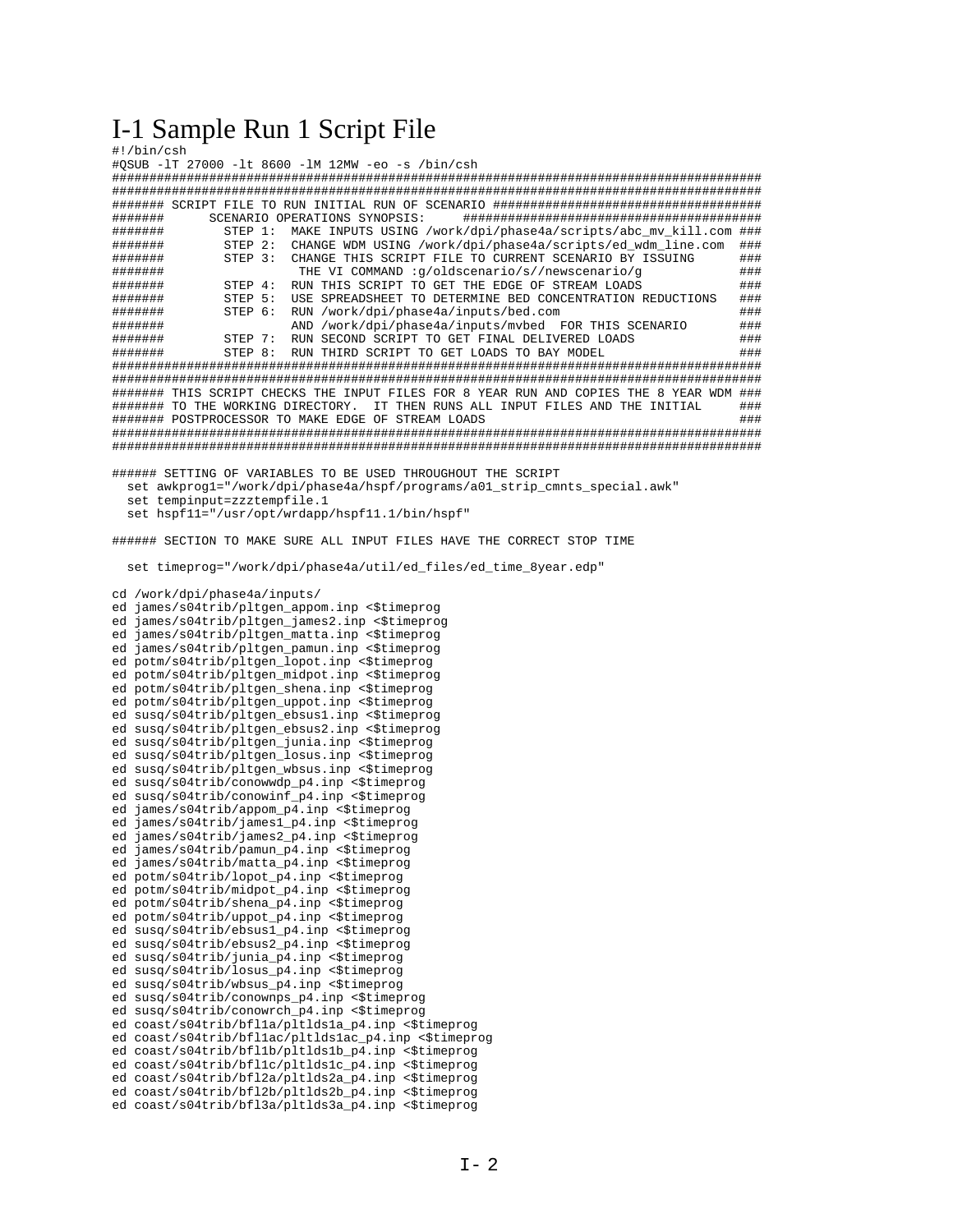```
ed coast/s04trib/bfl3b/pltlds3b_p4.inp <$timeprog
ed coast/s04trib/bfl3c/pltlds3c_p4.inp <$timeprog
ed coast/s04trib/bfl4/pltlds4_p4.inp <$timeprog
ed coast/s04trib/bfl5a/pltlds5a_p4.inp <$timeprog
ed coast/s04trib/bfl5b/pltlds5b_p4.inp <$timeprog
ed coast/s04trib/bfl6a/pltlds6a_p4.inp <$timeprog
ed coast/s04trib/bfl6b/pltlds6b_p4.inp <$timeprog
ed coast/s04trib/bfl7a/pltlds7a_p4.inp <$timeprog
ed coast/s04trib/bfl7b/pltlds7b_p4.inp <$timeprog
ed coast/s04trib/bfl7bc/pltlds7bc_p4.inp <$timeprog
ed coast/s04trib/patapsco/pltgen_patapsco.inp <$timeprog
ed potm/s04trib/patux/pltgen_patux.inp <$timeprog
ed potm/s04trib/rappa/pltgen_rappa.inp <$timeprog
ed coast/s04trib/choptank/pltgen_chop_p4.inp <$timeprog
ed coast/s04trib/nanticoke/pltgen_nat_p4.inp <$timeprog
ed coast/s04trib/bfl1a/bfl1a_p4.inp <$timeprog
ed coast/s04trib/bfl1ac/bfl1ac_p4.inp <$timeprog
ed coast/s04trib/bfl1b/bfl1b_p4.inp <$timeprog
ed coast/s04trib/bfl1c/bfl1c_p4.inp <$timeprog
ed coast/s04trib/bfl2b/bfl2b_p4.inp <$timeprog
ed coast/s04trib/bfl2a/bfl2a_p4.inp <$timeprog
ed coast/s04trib/bfl3a/bfl3a_p4.inp <$timeprog
ed coast/s04trib/bfl3b/bfl3b_p4.inp <$timeprog
ed coast/s04trib/bfl3c/bfl3c_p4.inp <$timeprog
ed coast/s04trib/bfl4/bfl4_p4.inp <$timeprog
ed coast/s04trib/bfl5a/bfl5a_p4.inp <$timeprog
ed coast/s04trib/bfl6a/bfl6a_p4.inp <$timeprog
ed coast/s04trib/bfl5b/bfl5b_p4.inp <$timeprog
ed coast/s04trib/bfl6b/bfl6b_p4.inp <$timeprog
ed coast/s04trib/bfl7a/bfl7a_p4.inp <$timeprog
ed coast/s04trib/bfl7bc/bfl7bc_p4.inp <$timeprog
ed coast/s04trib/bfl7b/bfl7b_p4.inp <$timeprog
ed potm/s04trib/rappa/rappa_p4.inp <$timeprog
ed potm/s04trib/patux/patux_p4.inp <$timeprog
ed coast/s04trib/patapsco/pataps_p4.inp <$timeprog
ed coast/s04trib/nanticoke/nant_p4.inp <$timeprog
ed coast/s04trib/choptank/chop_p4.inp <$timeprog
######### BEGINNING OF RUN SECTION
cp /work/dpi/phase4a/wdm/freshwdm/s01ref/susq.wdm /work/dpi/phase4a/wdm/susq/s04trib/susq.wdm
cd /work/dpi/phase4a/scripts/susq/s04trib/wbsus/
  set inp="/work/dpi/phase4a/inputs/susq/s04trib/wbsus_p4.inp"
   if (-e $tempinput) then
     rm $tempinput
     echo ".. existing $tempinput removed, new version written(wbsus).."
     endif
  awk -f $awkprog1 <$inp >$tempinput
  echo $tempinput | $hspf11
mv hspf91.dat ../../../../outputs/susq/s04trib/wbsus/s50_p4.concs
mv hspf92.dat ../../../../outputs/susq/s04trib/wbsus/s60_p4.concs
mv hspf93.dat ../../../../outputs/susq/s04trib/wbsus/s70_p4.concs
echo ../../../../inputs/susq/s04trib/pltgen_wbsus.inp | $hspf11
mv hspf50.dat ../../../../outputs/susq/s04trib/wbsus/s50_p4.fores
mv hspf51.dat ../../../../outputs/susq/s04trib/wbsus/s50_p4.hitil
mv hspf52.dat ../../../../outputs/susq/s04trib/wbsus/s50_p4.lotil
mv hspf53.dat ../../../../outputs/susq/s04trib/wbsus/s50_p4.pastu
mv hspf54.dat ../../../../outputs/susq/s04trib/wbsus/s50_p4.purba
mv hspf55.dat ../../../../outputs/susq/s04trib/wbsus/s50_p4.hayla
mv hspf56.dat ../../../../outputs/susq/s04trib/wbsus/s50_p4.imura
mv hspf71.dat ../../../../outputs/susq/s04trib/wbsus/s50_p4.onp
mv hspf57.dat ../../../../outputs/susq/s04trib/wbsus/s60_p4.fores
mv hspf58.dat ../../../../outputs/susq/s04trib/wbsus/s60_p4.hitil
mv hspf59.dat ../../../../outputs/susq/s04trib/wbsus/s60_p4.lotil
mv hspf60.dat ../../../../outputs/susq/s04trib/wbsus/s60_p4.pastu
mv hspf61.dat ../../../../outputs/susq/s04trib/wbsus/s60_p4.purba
mv hspf62.dat ../../../../outputs/susq/s04trib/wbsus/s60_p4.hayla
mv hspf63.dat ../../../../outputs/susq/s04trib/wbsus/s60_p4.imura
mv hspf72.dat ../../../../outputs/susq/s04trib/wbsus/s60_p4.onp
mv hspf64.dat ../../../../outputs/susq/s04trib/wbsus/s70_p4.fores
```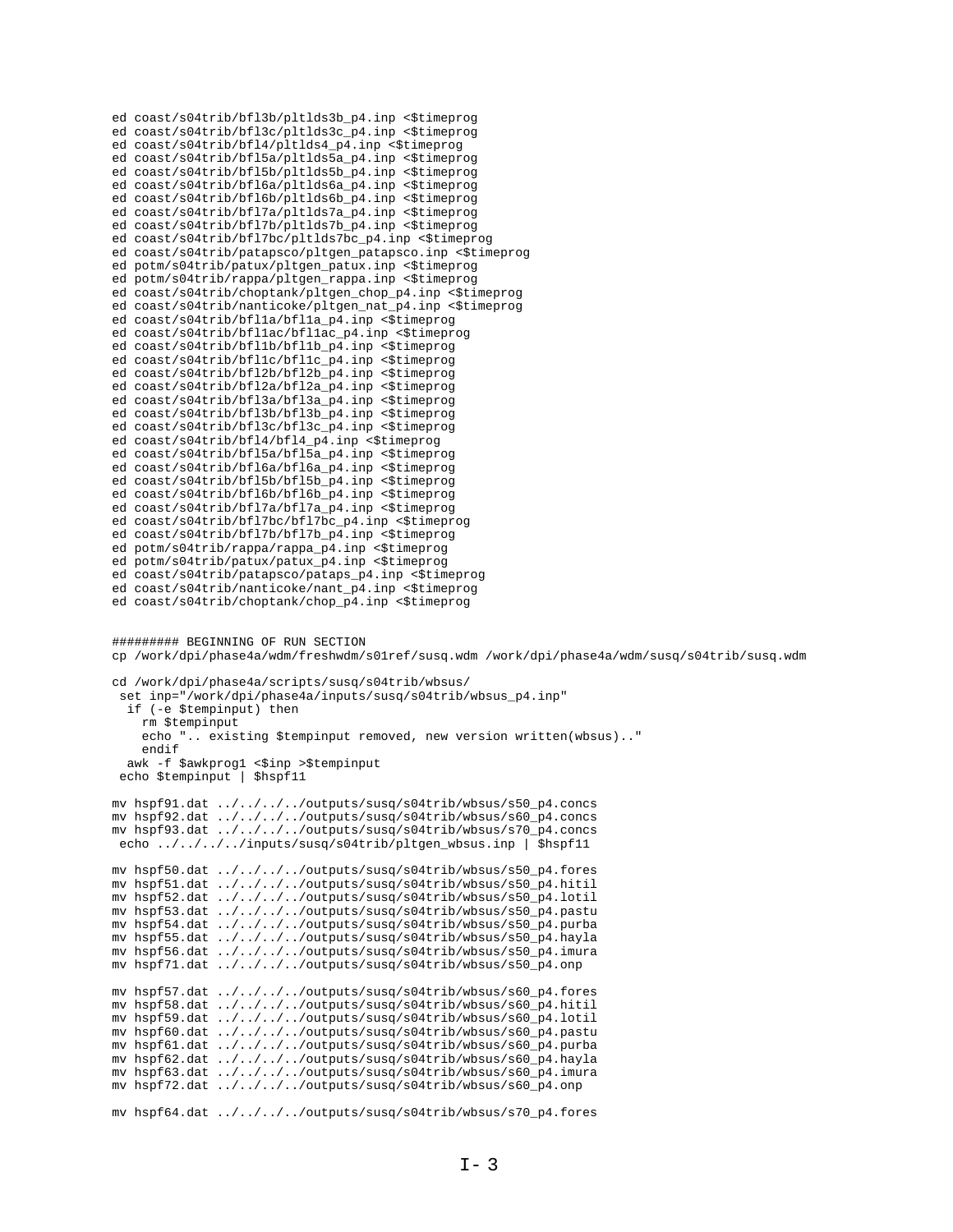| mv hspf70.dat<br>mv hspf73.dat<br>mv hspf81.dat<br>mv hspf82.dat | mv hspf65.dat ////outputs/susq/s04trib/wbsus/s70_p4.hitil<br>mv hspf66.dat ////outputs/susq/s04trib/wbsus/s70_p4.lotil<br>mv hspf67.dat ////outputs/susq/s04trib/wbsus/s70_p4.pastu<br>mv hspf68.dat ////outputs/susq/s04trib/wbsus/s70_p4.purba<br>mv hspf69.dat ////outputs/susq/s04trib/wbsus/s70_p4.hayla<br>$\ldots/\ldots/\ldots$ /outputs/susq/s04trib/wbsus/s70_p4.imura<br>$\ldots/\ldots/\ldots$ /outputs/susq/s04trib/wbsus/s70_p4.onp<br>$\ldots/\ldots/\ldots$ /outputs/susq/s04trib/wbsus/seg50_p4.all<br>$\ldots/\ldots/\ldots$ /outputs/susq/s04trib/wbsus/seg60_p4.all<br>mv hspf83.dat ////outputs/susq/s04trib/wbsus/seg70_p4.all<br>mv hspf85.dat ////outputs/susq/s04trib/wbsus/s70_p4.load<br>mv hspf86.dat ////outputs/susq/s04trib/wbsus/s60_p4.load<br>mv hspf87.dat ////outputs/susq/s04trib/wbsus/s50_p4.load                                                                             |
|------------------------------------------------------------------|----------------------------------------------------------------------------------------------------------------------------------------------------------------------------------------------------------------------------------------------------------------------------------------------------------------------------------------------------------------------------------------------------------------------------------------------------------------------------------------------------------------------------------------------------------------------------------------------------------------------------------------------------------------------------------------------------------------------------------------------------------------------------------------------------------------------------------------------------------------------------------------------------------------------|
|                                                                  | mv hspf74.dat ////outputs/susq/s04trib/wbsus/pltgen-s70_p4.tssx<br>mv hspf44.dat ////outputs/susq/s04trib/wbsus/pltgen-s70_p4.taux                                                                                                                                                                                                                                                                                                                                                                                                                                                                                                                                                                                                                                                                                                                                                                                   |
|                                                                  | mv hspf96.dat ////outputs/susq/s04trib/wbsus/s50_p4.sedim<br>mv hspf97.dat ////outputs/susq/s04trib/wbsus/s60_p4.sedim<br>mv hspf98.dat ////outputs/susq/s04trib/wbsus/s70_p4.sedim                                                                                                                                                                                                                                                                                                                                                                                                                                                                                                                                                                                                                                                                                                                                  |
| my hspf30.dat<br>mv hspf31.dat<br>mv hspf32.dat<br>mv hspf35.dat | mv hspf78.dat ////outputs/susq/s04trib/wbsus/benal.wbsus<br>$\ldots/\ldots/\ldots$ /outputs/susq/s04trib/wbsus/pltgen-s70_p4.nh3x<br>$\ldots/\ldots/\ldots$ /outputs/susq/s04trib/wbsus/pltgen-s70_p4.no3x<br>$\ldots/\ldots/\ldots$ /outputs/susq/s04trib/wbsus/pltgen-s70_p4.orgn<br>mv hspf33.dat ////outputs/susq/s04trib/wbsus/pltgen-s70_p4.totn<br>mv hspf34.dat ////outputs/susq/s04trib/wbsus/pltgen-s70_p4.po4x<br>$\ldots/\ldots/\ldots$ /outputs/susq/s04trib/wbsus/pltgen-s70_p4.orgp<br>mv hspf36.dat ////outputs/susq/s04trib/wbsus/pltgen-s70_p4.totp<br>mv hspf37.dat ////outputs/susq/s04trib/wbsus/pltgen-s70_p4.doxx<br>mv hspf38.dat ////outputs/susq/s04trib/wbsus/pltgen-s70_p4.chla<br>mv hspf39.dat ////outputs/susq/s04trib/wbsus/pltgen-s70_p4.wtmp<br>mv hspf40.dat ////outputs/susq/s04trib/wbsus/pltgen-s70_p4.tocx<br>mv hspf41.dat ////outputs/susq/s04trib/wbsus/pltgen-s70_p4.flow |
| rm \$tempinput<br>endif                                          | cd /work/dpi/phase4a/scripts/susq/s04trib/junia/<br>set inp="/work/dpi/phase4a/inputs/susq/s04trib/junia_p4.inp"<br>if (-e \$tempinput) then<br>echo " existing \$tempinput removed, new version written(junia)"<br>awk -f \$awkprog1 <\$inp >\$tempinput<br>echo \$tempinput   \$hspf11                                                                                                                                                                                                                                                                                                                                                                                                                                                                                                                                                                                                                             |
|                                                                  | mv hspf91.dat ////outputs/susq/s04trib/junia/s90_p4.concs<br>mv hspf92.dat ////outputs/susq/s04trib/junia/s100_p4.concs<br>echo ////inputs/susq/s04trib/pltgen_junia.inp $\frac{1}{2}$ \$hspf11                                                                                                                                                                                                                                                                                                                                                                                                                                                                                                                                                                                                                                                                                                                      |
|                                                                  | mv hspf49.dat ////outputs/susq/s04trib/junia/s90_p4.fores<br>mv hspf50.dat ////outputs/susq/s04trib/junia/s90_p4.hitil<br>mv hspf51.dat ////outputs/susq/s04trib/junia/s90_p4.lotil<br>mv hspf52.dat ////outputs/susq/s04trib/junia/s90_p4.pastu<br>mv hspf53.dat ////outputs/susq/s04trib/junia/s90_p4.purba<br>mv hspf54.dat ////outputs/susq/s04trib/junia/s90_p4.hayla<br>mv hspf55.dat ////outputs/susq/s04trib/junia/s90_p4.imura<br>mv hspf63.dat ////outputs/susq/s04trib/junia/s90_p4.onp<br>mv hspf67.dat ////outputs/susq/s04trib/junia/s90_p4.load                                                                                                                                                                                                                                                                                                                                                       |
|                                                                  | mv hspf56.dat ////outputs/susq/s04trib/junia/s100_p4.fores<br>mv hspf57.dat ////outputs/susq/s04trib/junia/s100_p4.hitil<br>mv hspf58.dat ////outputs/susq/s04trib/junia/s100_p4.lotil<br>mv hspf59.dat ////outputs/susq/s04trib/junia/s100_p4.pastu<br>mv hspf60.dat ////outputs/susq/s04trib/junia/s100_p4.purba<br>mv hspf61.dat ////outputs/susq/s04trib/junia/s100_p4.hayla<br>mv hspf62.dat ////outputs/susq/s04trib/junia/s100_p4.imura<br>mv hspf64.dat ////outputs/susq/s04trib/junia/s100_p4.onp<br>mv hspf65.dat ////outputs/susq/s04trib/junia/s100_p4.concl<br>mv hspf66.dat ////outputs/susq/s04trib/junia/s100_p4.conc2<br>mv hspf68.dat ////outputs/susq/s04trib/junia/s100_p4.load                                                                                                                                                                                                                  |
|                                                                  | mv hspf96.dat ////outputs/susq/s04trib/junia/s90_p4.sedim<br>mv hspf97.dat ////outputs/susq/s04trib/junia/s100_p4.sedim                                                                                                                                                                                                                                                                                                                                                                                                                                                                                                                                                                                                                                                                                                                                                                                              |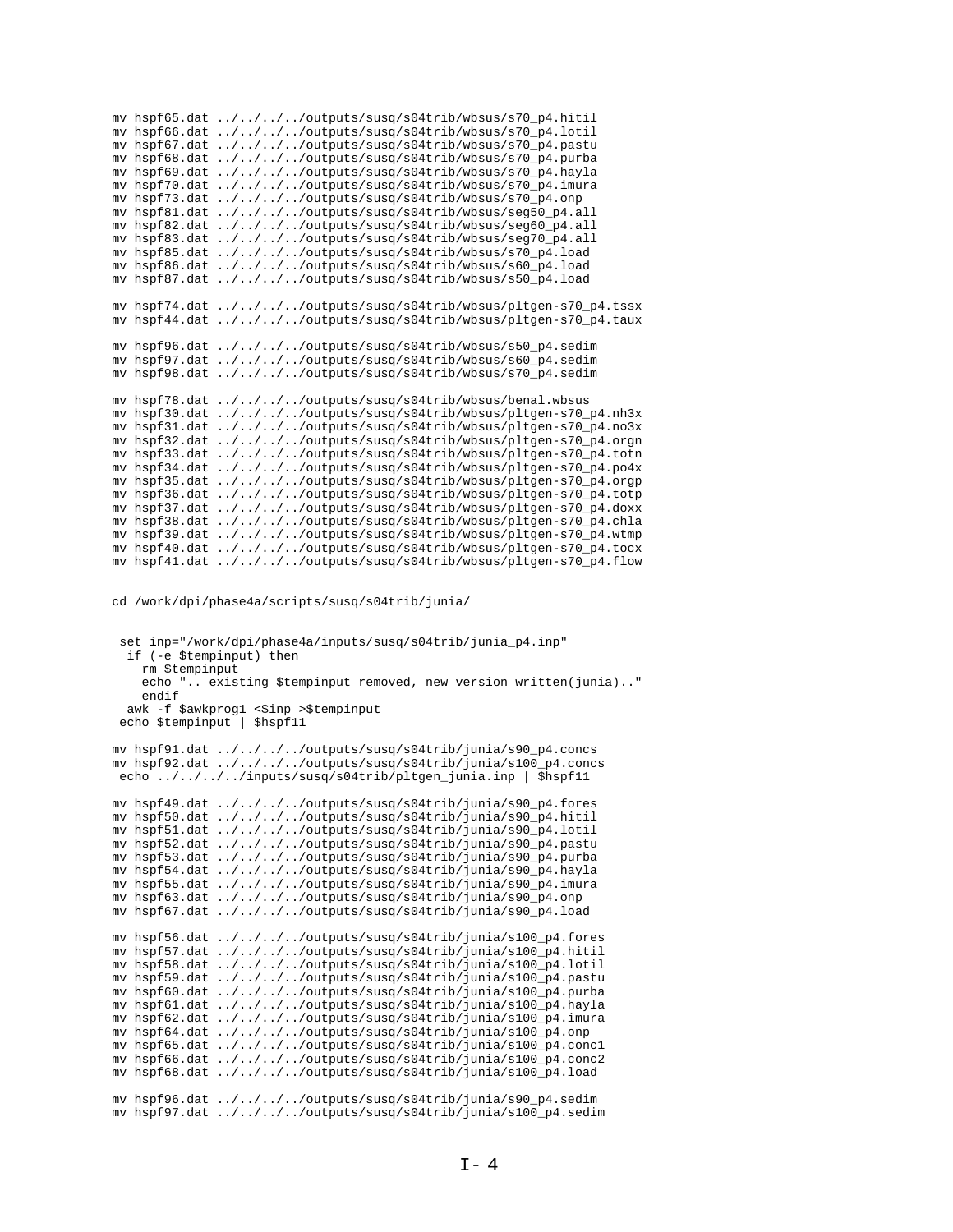mv hspf32.dat ../../../../outputs/susq/s04trib/junia/pltgen-s100\_p4.tssx mv hspf34.dat ../../../../outputs/susq/s04trib/junia/s90.shearvel mv hspf35.dat ../../../../outputs/susq/s04trib/junia/s100.shearvel mv hspf44.dat ../../../../outputs/susq/s04trib/junia/s90\_p4.all mv hspf45.dat ../../../../outputs/susq/s04trib/junia/s100\_p4.all mv hspf80.dat ../../../../outputs/susq/s04trib/junia/pltgen-s100\_p4.nh3x mv hspf81.dat ../../../../outputs/susq/s04trib/junia/pltgen-s100\_p4.no3x mv hspf82.dat ../../../../outputs/susq/s04trib/junia/pltgen-s100\_p4.orgn mv hspf83.dat ../../../../outputs/susq/s04trib/junia/pltgen-s100\_p4.totn mv hspf84.dat ../../../../outputs/susq/s04trib/junia/pltgen-s100\_p4.po4x mv hspf85.dat ../../../../outputs/susq/s04trib/junia/pltgen-s100\_p4.orgp mv hspf86.dat ../../../../outputs/susq/s04trib/junia/pltgen-s100\_p4.totp mv hspf87.dat ../../../../outputs/susq/s04trib/junia/pltgen-s100\_p4.doxx mv hspf88.dat ../../../../outputs/susq/s04trib/junia/pltgen-s100\_p4.chla mv hspf89.dat ../../../../outputs/susq/s04trib/junia/pltgen-s100\_p4.wtmp mv hspf92.dat ../../../../outputs/susq/s04trib/junia/pltgen-s100\_p4.tocx mv hspf91.dat ../../../../outputs/susq/s04trib/junia/pltgen-s100\_p4.flow

cd /work/dpi/phase4a/scripts/susq/s04trib/ebsus1/

```
 set inp="/work/dpi/phase4a/inputs/susq/s04trib/ebsus1_p4.inp"
   if (-e $tempinput) then
     rm $tempinput
     echo ".. existing $tempinput removed, new version written(junia).."
     endif
  awk -f $awkprog1 <$inp >$tempinput
  echo $tempinput | $hspf11
mv hspf91.dat ../../../../outputs/susq/s04trib/ebsus1/s10_p4.concs
mv hspf92.dat ../../../../outputs/susq/s04trib/ebsus1/s20_p4.concs
mv hspf93.dat ../../../../outputs/susq/s04trib/ebsus1/s700_p4.concs
 echo ../../../../inputs/susq/s04trib/pltgen_ebsus1.inp | $hspf11
mv hspf31.dat ../../../../outputs/susq/s04trib/ebsus1/s10_p4.fores
mv hspf32.dat ../../../../outputs/susq/s04trib/ebsus1/s10_p4.hitil
mv hspf33.dat ../../../../outputs/susq/s04trib/ebsus1/s10_p4.lotil
mv hspf34.dat ../../../../outputs/susq/s04trib/ebsus1/s10_p4.pastu
mv hspf35.dat ../../../../outputs/susq/s04trib/ebsus1/s10_p4.purba
mv hspf36.dat ../../../../outputs/susq/s04trib/ebsus1/s10_p4.hayla
mv hspf37.dat ../../../../outputs/susq/s04trib/ebsus1/s10_p4.imura
mv hspf55.dat ../../../../outputs/susq/s04trib/ebsus1/s10_p4.onp
mv hspf61.dat ../../../../outputs/susq/s04trib/ebsus1/s10_p4.load
mv hspf38.dat ../../../../outputs/susq/s04trib/ebsus1/s20_p4.fores
mv hspf39.dat ../../../../outputs/susq/s04trib/ebsus1/s20_p4.hitil
mv hspf40.dat ../../../../outputs/susq/s04trib/ebsus1/s20_p4.lotil
mv hspf41.dat ../../../../outputs/susq/s04trib/ebsus1/s20_p4.pastu
mv hspf42.dat ../../../../outputs/susq/s04trib/ebsus1/s20_p4.purba
mv hspf43.dat ../../../../outputs/susq/s04trib/ebsus1/s20_p4.hayla
mv hspf44.dat ../../../../outputs/susq/s04trib/ebsus1/s20_p4.imura
mv hspf56.dat ../../../../outputs/susq/s04trib/ebsus1/s20_p4.onp
mv hspf62.dat ../../../../outputs/susq/s04trib/ebsus1/s20_p4.load
mv hspf45.dat ../../../../outputs/susq/s04trib/ebsus1/s700_p4.fores
mv hspf46.dat ../../../../outputs/susq/s04trib/ebsus1/s700_p4.hitil
mv hspf47.dat \ldots/\ldots/\ldots/outputs/susq/s04trib/ebsus1/s700_p4.lotil
mv hspf48.dat ../../../../outputs/susq/s04trib/ebsus1/s700_p4.pastu
mv hspf49.dat ../../../../outputs/susq/s04trib/ebsus1/s700_p4.purba
mv hspf50.dat ../../../../outputs/susq/s04trib/ebsus1/s700_p4.hayla
mv hspf51.dat ../../../../outputs/susq/s04trib/ebsus1/s700_p4.imura
mv hspf57.dat ../../../../outputs/susq/s04trib/ebsus1/s700_p4.onp
mv hspf63.dat ../../../../outputs/susq/s04trib/ebsus1/s700_p4.load
mv hspf64.dat ../../../../outputs/susq/s04trib/ebsus1/s10_p4.sedim
mv hspf65.dat ../../../../outputs/susq/s04trib/ebsus1/s20_p4.sedim
mv hspf66.dat ../../../../outputs/susq/s04trib/ebsus1/s700_p4.sedim
mv hspf67.dat ../../../../outputs/susq/s04trib/ebsus1/s10_p4.all
mv hspf68.dat ../../../../outputs/susq/s04trib/ebsus1/s20_p4.all
mv hspf69.dat ../../../../outputs/susq/s04trib/ebsus1/s700_p4.all
```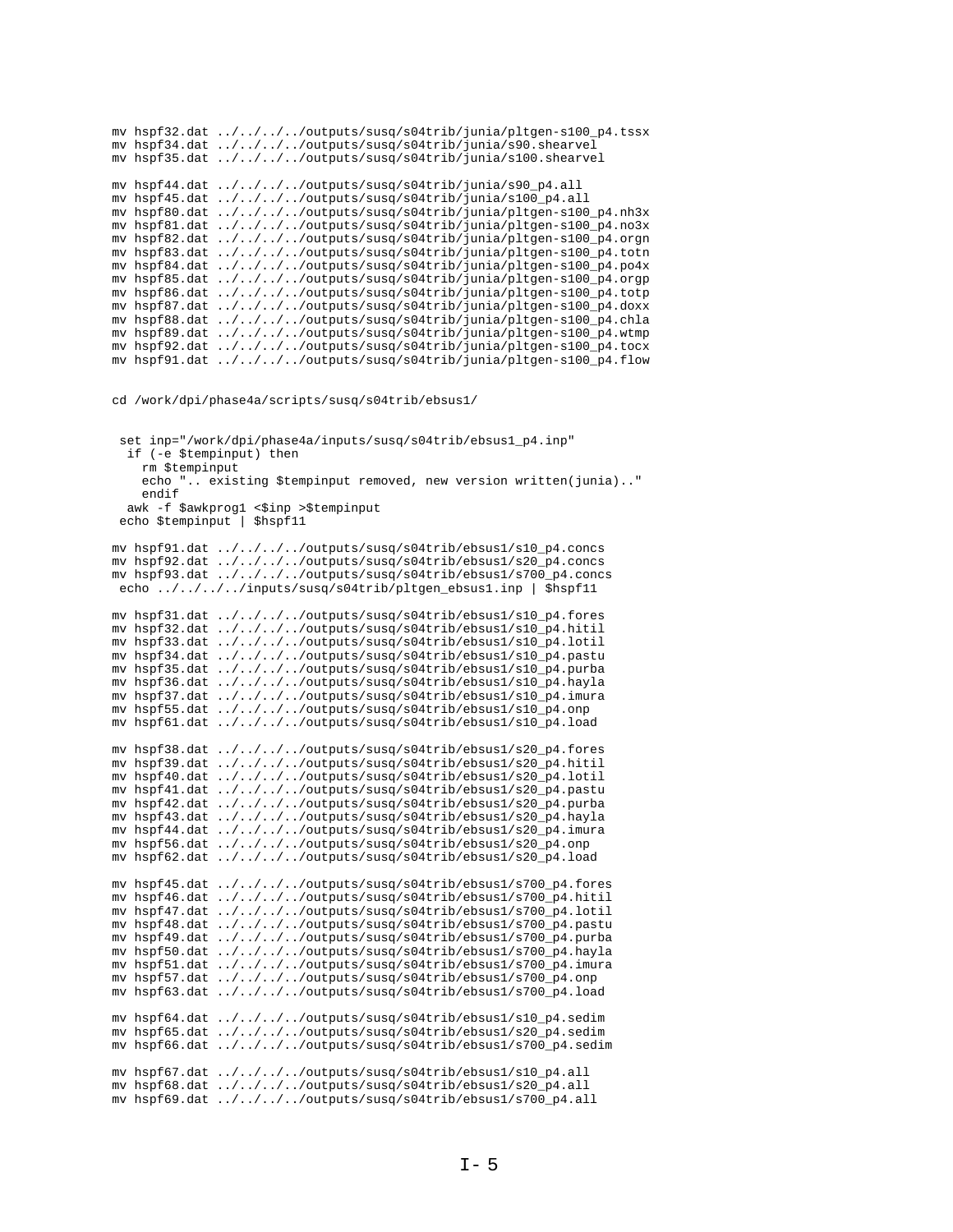```
mv hspf75.dat ../../../../outputs/susq/s04trib/ebsus1/benal.ebsus1
mv hspf80.dat ../../../../outputs/susq/s04trib/ebsus1/pltgen-s700_p4.nh3x
mv hspf81.dat ../../../../outputs/susq/s04trib/ebsus1/pltgen-s700_p4.no3x
mv hspf82.dat ../../../../outputs/susq/s04trib/ebsus1/pltgen-s700_p4.orgn
mv hspf83.dat ../../../../outputs/susq/s04trib/ebsus1/pltgen-s700_p4.totn
mv hspf84.dat ../../../../outputs/susq/s04trib/ebsus1/pltgen-s700_p4.po4x
mv hspf85.dat ../../../../outputs/susq/s04trib/ebsus1/pltgen-s700_p4.orgp
mv hspf86.dat ../../../../outputs/susq/s04trib/ebsus1/pltgen-s700_p4.totp
mv hspf87.dat ../../../../outputs/susq/s04trib/ebsus1/pltgen-s700_p4.doxx
mv hspf88.dat ../../../../outputs/susq/s04trib/ebsus1/pltgen-s700_p4.chla
mv hspf89.dat ../../../../outputs/susq/s04trib/ebsus1/pltgen-s700_p4.wtmp
mv hspf92.dat ../../../../outputs/susq/s04trib/ebsus1/pltgen-s700_p4.tocx
mv hspf91.dat ../../../../outputs/susq/s04trib/ebsus1/pltgen-s700_p4.flow
```
cd /work/dpi/phase4a/scripts/susq/s04trib/ebsus2/

```
 set inp="/work/dpi/phase4a/inputs/susq/s04trib/ebsus2_p4.inp"
  if (-e $tempinput) then
     rm $tempinput
     echo ".. existing $tempinput removed, new version written(junia).."
     endif
 awk -f $awkprog1 <$inp >$tempinput
 echo $tempinput | $hspf11
mv hspf91.dat ../../../../outputs/susq/s04trib/ebsus2/s30_p4.concs
mv hspf92.dat ../../../../outputs/susq/s04trib/ebsus2/s40_p4.concs
mv hspf87.dat ../../../../outputs/susq/s04trib/ebsus2/benal.eb2
  echo ../../../../inputs/susq/s04trib/pltgen_ebsus2.inp | $hspf11
mv hspf31.dat ../../../../outputs/susq/s04trib/ebsus2/s30_p4.fores
mv hspf32.dat ../../../../outputs/susq/s04trib/ebsus2/s30_p4.hitil
mv hspf33.dat ../../../../outputs/susq/s04trib/ebsus2/s30_p4.lotil
mv hspf34.dat ../../../../outputs/susq/s04trib/ebsus2/s30_p4.pastu
mv hspf35.dat ../../../../outputs/susq/s04trib/ebsus2/s30_p4.purba
mv hspf36.dat ../../../../outputs/susq/s04trib/ebsus2/s30_p4.hayla
mv hspf37.dat ../../../../outputs/susq/s04trib/ebsus2/s30_p4.imura
mv hspf48.dat ../../../../outputs/susq/s04trib/ebsus2/s30_p4.onp
mv hspf53.dat ../../../../outputs/susq/s04trib/ebsus2/s30_p4.load
mv hspf38.dat ../../../../outputs/susq/s04trib/ebsus2/s40_p4.fores
mv hspf39.dat ../../../../outputs/susq/s04trib/ebsus2/s40_p4.hitil
mv hspf40.dat ../../../../outputs/susq/s04trib/ebsus2/s40_p4.lotil
mv hspf41.dat ../../../../outputs/susq/s04trib/ebsus2/s40_p4.pastu
mv hspf42.dat ../../../../outputs/susq/s04trib/ebsus2/s40_p4.purba
mv hspf43.dat ../../../../outputs/susq/s04trib/ebsus2/s40_p4.hayla
mv hspf44.dat ../../../../outputs/susq/s04trib/ebsus2/s40_p4.imura
mv hspf49.dat ../../../../outputs/susq/s04trib/ebsus2/s40_p4.onp
mv hspf51.dat ../../../../outputs/susq/s04trib/ebsus2/s40_p4.conc1
mv hspf52.dat ../../../../outputs/susq/s04trib/ebsus2/s40_p4.conc2
mv hspf54.dat ../../../../outputs/susq/s04trib/ebsus2/s40_p4.load
mv hspf55.dat ../../../../outputs/susq/s04trib/ebsus2/s30_p4.sedim
mv hspf56.dat ../../../../outputs/susq/s04trib/ebsus2/s40_p4.sedim
mv hspf76.dat ../../../../outputs/susq/s04trib/ebsus2/s30_p4.all
mv hspf77.dat \ldots/\ldots/\ldots/outputs/susq/s04trib/ebsus2/s40_p4.all
mv hspf78.dat ../../../../outputs/susq/s04trib/ebsus2/pltgen-s30_p4.benal
mv hspf79.dat ../../../../outputs/susq/s04trib/ebsus2/pltgen-s40_p4.benal
mv hspf80.dat ../../../../outputs/susq/s04trib/ebsus2/pltgen-s40_p4.nh3x
mv hspf60.dat ../../../../outputs/susq/s04trib/ebsus2/pltgen-s40_p4.tssx
mv hspf81.dat ../../../../outputs/susq/s04trib/ebsus2/pltgen-s40_p4.no3x
mv hspf82.dat ../../../../outputs/susq/s04trib/ebsus2/pltgen-s40_p4.orgn
mv hspf83.dat ../../../../outputs/susq/s04trib/ebsus2/pltgen-s40_p4.totn
mv hspf84.dat ../../../../outputs/susq/s04trib/ebsus2/pltgen-s40_p4.po4x
mv hspf85.dat ../../../../outputs/susq/s04trib/ebsus2/pltgen-s40_p4.orgp
mv hspf86.dat ../../../../outputs/susq/s04trib/ebsus2/pltgen-s40_p4.totp
mv hspf87.dat ../../../../outputs/susq/s04trib/ebsus2/pltgen-s40_p4.doxx
mv hspf88.dat ../../../../outputs/susq/s04trib/ebsus2/pltgen-s40_p4.chla
mv hspf89.dat ../../../../outputs/susq/s04trib/ebsus2/pltgen-s40_p4.wtmp
mv hspf90.dat ../../../../outputs/susq/s04trib/ebsus2/pltgen-s40_p4.tocx
mv hspf91.dat ../../../../outputs/susq/s04trib/ebsus2/pltgen-s40_p4.flow
mv hspf92.dat ../../../../outputs/susq/s04trib/ebsus2/pltgen-s40_p4.tocx
```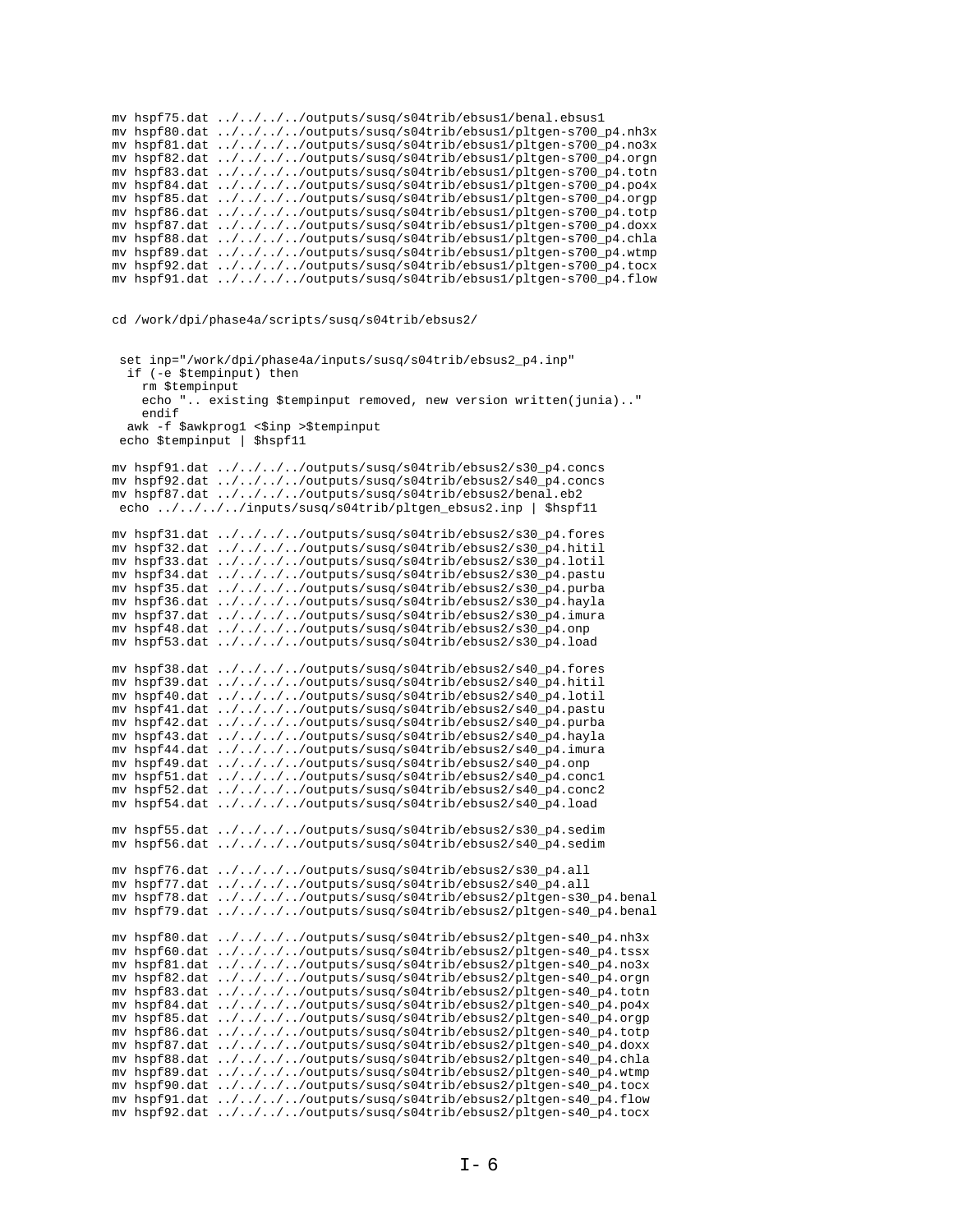```
mv hspf61.dat ../../../../outputs/susq/s04trib/ebsus2/shear.s30
mv hspf62.dat ../../../../outputs/susq/s04trib/ebsus2/shear.s40
cd /work/dpi/phase4a/scripts/susq/s04trib/losus/
 set inp="/work/dpi/phase4a/inputs/susq/s04trib/losus_p4.inp"
  if (-e $tempinput) then
    rm $tempinput
    echo ".. existing $tempinput removed, new version written(junia).."
    endif
  awk -f $awkprog1 <$inp >$tempinput
 echo $tempinput | $hspf11
my hspf91.dat ../../../../outputs/susq/s04trib/losus/s80 p4.concs
mv hspf92.dat ../../../../outputs/susq/s04trib/losus/s110_p4.concs
mv hspf93.dat ../../../../outputs/susq/s04trib/losus/s710_p4.concs
 echo ../../../../inputs/susq/s04trib/pltgen_losus.inp | $hspf11
mv hspf31.dat ../../../../outputs/susq/s04trib/losus/s80_p4.fores
mv hspf32.dat ../../../../outputs/susq/s04trib/losus/s80_p4.hitil
mv hspf33.dat ../../../../outputs/susq/s04trib/losus/s80_p4.lotil
mv hspf34.dat ../../../../outputs/susq/s04trib/losus/s80_p4.pastu mv hspf35.dat ../../../outputs/susq/s04trib/losus/s80_p4.purba
mv hspf36.dat ../../../../outputs/susq/s04trib/losus/s80_p4.hayla
mv hspf37.dat ../../../../outputs/susq/s04trib/losus/s80_p4.imura
mv hspf55.dat ../../../../outputs/susq/s04trib/losus/s80_p4.onp
mv hspf61.dat ../../../../outputs/susq/s04trib/losus/s80_p4.load
mv hspf64.dat ../../../../outputs/susq/s04trib/losus/pltgen-s710_p4.concl
mv hspf65.dat ../../../../outputs/susq/s04trib/losus/pltgen-s710_p4.conc2
mv hspf38.dat ../../../../outputs/susq/s04trib/losus/s110_p4.fores
mv hspf39.dat ../../../../outputs/susq/s04trib/losus/s110_p4.hitil
mv hspf40.dat ../../../../outputs/susq/s04trib/losus/s110_p4.lotil
mv hspf41.dat ../../../../outputs/susq/s04trib/losus/s110_p4.pastu
mv hspf42.dat ../../../../outputs/susq/s04trib/losus/s110_p4.purba
mv hspf43.dat ../../../../outputs/susq/s04trib/losus/s110_p4.hayla
my hspf44.dat \ldots/\ldots/\ldots/outputs/susq/s04trib/losus/s110 p4.imura
mv hspf56.dat ../../../../outputs/susq/s04trib/losus/s110_p4.onp
mv hspf62.dat ../../../../outputs/susq/s04trib/losus/s110_p4.load
mv hspf45.dat ../../../../outputs/susq/s04trib/losus/s710_p4.fores
my hspf46.dat ../../../../outputs/susq/s04trib/losus/s710_p4.hitil
mv hspf47.dat ../../../../outputs/susq/s04trib/losus/s710_p4.lotil
mv hspf48.dat ../../../../outputs/susq/s04trib/losus/s710_p4.pastu
mv hspf49.dat ../../../../outputs/susq/s04trib/losus/s710_p4.purba
mv hspf50.dat ../../../../outputs/susq/s04trib/losus/s710_p4.hayla
mv hspf51.dat ../../../../outputs/susq/s04trib/losus/s710_p4.imura
mv hspf57.dat ../../../../outputs/susq/s04trib/losus/s710_p4.onp
mv hspf63.dat ../../../../outputs/susq/s04trib/losus/s710_p4.load
mv hspf72.dat ../../../../outputs/susq/s04trib/losus/s80_p4.all
mv hspf73.dat ../../../../outputs/susq/s04trib/losus/s110_p4.all<br>mv hspf73.dat ../../../../outputs/susq/s04trib/losus/s110_p4.all
mv hspf96.dat ../../../../outputs/susq/s04trib/losus/s80_p4.sedim<br>mv hspf97.dat ../../../../outputs/susq/s04trib/losus/s110_p4.sedim
mv hspf98.dat ../../../../outputs/susq/s04trib/losus/s710_p4.sedim
mv hspf80.dat ../../../../outputs/susq/s04trib/losus/pltgen-s710_p4.nh3x
mv hspf81.dat ../../../../outputs/susq/s04trib/losus/pltgen-s710_p4.no3x
mv hspf82.dat ../../../../outputs/susq/s04trib/losus/pltgen-s710_p4.orgn
mv hspf83.dat ../../../../outputs/susq/s04trib/losus/pltgen-s710_p4.totn
mv hspf84.dat ../../../../outputs/susq/s04trib/losus/pltgen-s710_p4.po4x
mv hspf85.dat ../../../../outputs/susq/s04trib/losus/pltgen-s710_p4.orgp
mv hspf86.dat ../../../../outputs/susq/s04trib/losus/pltgen-s710_p4.totp
mv hspf87.dat ../../../../outputs/susq/s04trib/losus/pltgen-s710_p4.doxx
mv hspf88.dat ../../../../outputs/susq/s04trib/losus/pltgen-s710_p4.chla
mv hspf89.dat ../../../../outputs/susq/s04trib/losus/pltgen-s710_p4.wtmp
mv hspf92.dat ../../../../outputs/susq/s04trib/losus/pltgen-s710_p4.tocx
mv hspf91.dat ../../../../outputs/susq/s04trib/losus/pltgen-s710_p4.flow
mv hspf71.dat ../../../../outputs/susq/s04trib/losus/pltgen-s710_p4.tssx
```
mv hspf67.dat ../../../../outputs/susq/s04trib/losus/s80\_p4.shear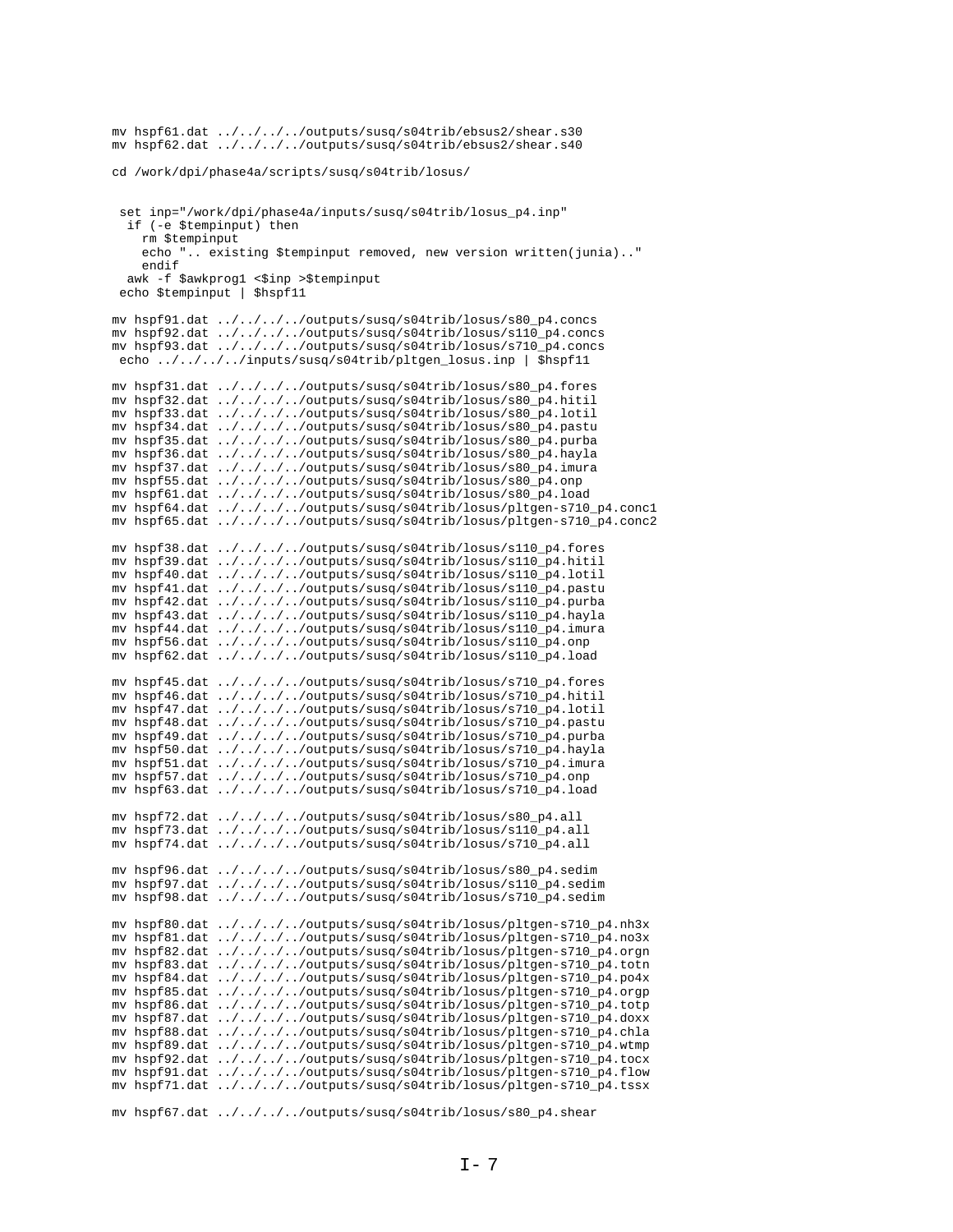```
mv hspf68.dat ../../../../outputs/susq/s04trib/losus/s110_p4.shear
mv hspf69.dat ../../../../outputs/susq/s04trib/losus/s710_p4.shear
cd /work/dpi/phase4a/scripts/susq/s04trib/conow/
 set inp="/work/dpi/phase4a/inputs/susq/s04trib/conownps_p4.inp"
  if (-e $tempinput) then
    rm $tempinput
    echo ". existing $tempinput removed, new version written(junia).."
    endif
  awk -f $awkprog1 <$inp >$tempinput
 echo $tempinput | $hspf11
mv hspf31.dat \ldots/\ldots/\ldots/outputs/susq/s04trib/conow/s120_p4.fores
mv hspf32.dat ../../../../outputs/susq/s04trib/conow/s120_p4.hitil
mv hspf33.dat ../../../../outputs/susq/s04trib/conow/s120_p4.lotil
mv hspf34.dat ../../../../outputs/susq/s04trib/conow/s120_p4.pastu
mv hspf35.dat ../../../../outputs/susq/s04trib/conow/s120_p4.purba
mv hspf36.dat ../../../../outputs/susq/s04trib/conow/s120_p4.hayla
mv hspf37.dat ../../../../outputs/susq/s04trib/conow/s120_p4.imura
mv hspf45.dat ../../../../outputs/susq/s04trib/conow/s120_p4.onp
mv hspf38.dat ../../../../outputs/susq/s04trib/conow/s140_p4.fores<br>mv hspf39.dat ../../../../outputs/susq/s04trib/conow/s140_p4.hitil
\verb|mv hspf40.dat | .. / .. / .. / .. / outputs/susq/s04trib/conv/s140_p4.lotilmv hspf41.dat ../../../../outputs/susq/s04trib/conow/s140_p4.pastu
mv hspf42.dat ../../../../outputs/susq/s04trib/conow/s140_p4.purba
mv hspf43.dat ../../../../outputs/susq/s04trib/conow/s140_p4.hayla
mv hspf44.dat ../../../../outputs/susq/s04trib/conow/s140_p4.imura
mv hspf46.dat ../../../../outputs/susq/s04trib/conow/s140_p4.onp
mv hspf48.dat ../../../../outputs/susq/s04trib/conow/s720_p4.fores
mv hspf49.dat ../../../../outputs/susq/s04trib/conow/s720_p4.hitil
mv hspf50.dat ../../../../outputs/susq/s04trib/conow/s720_p4.lotil
mv hspf51.dat ../../../../outputs/susq/s04trib/conow/s720_p4.pastu
mv hspf52.dat ../../../../outputs/susq/s04trib/conow/s720_p4.purba
mv hspf53.dat ../../../../outputs/susq/s04trib/conow/s720_p4.hayla
mv hspf54.dat ../../../../outputs/susq/s04trib/conow/s720_p4.imura
mv hspf47.dat ../../../../outputs/susq/s04trib/conow/s720_p4.onp
mv hspf95.dat ../../../../outputs/susq/s04trib/conow/s120_p4.sedim
mv hspf96.dat ../../../../outputs/susq/s04trib/conow/s140_p4.sedim
my hspf97.dat ../../../../outputs/susg/s04trib/conow/s720 p4.sedim
#---Generate conowingo reservoir inflow ---
 echo ../../../../inputs/susq/s04trib/conowinf_p4.inp | $hspf11
mv hspf61.dat ../../../../outputs/susq/s04trib/conow/RESIN.DAT
#---Generate conowingo reservoir outflow ---
cp../../../../outputs/susq/s04trib/conow/RESIN.DAT ../../../../scripts/susq/s04trib/conow/RESIN.PLT
cd /work/dpi/phase4a/scripts/susq/s04trib/conow/
echo "conowp3.reg":
\overline{1} s
rm RESOUT.PLT
cp /work/dpi/phase4a/scripts/susq/conowp3.reg .
cp /work/dpi/phase4a/scripts/susq/RULE*.DAT
conowp3.reg
mv RESOUT.PLT hspf91.dat
 echo ../../../../inputs/susq/s04trib/conowwdp_p4.inp | $hspf11
mv *.plt ../../../../outputs/susq/s04trib/conow
 echo ../../../../inputs/susq/s04trib/conowrch_p4.inp | $hspf11
mv hspf91.dat ../../../../outputs/susq/s04trib/conow/s720_p4.concs
mv hspf92.dat ../../../../outputs/susq/s04trib/conow/s120_p4.concs
```

```
I - 8
```
mv hspf93.dat ../../../../outputs/susq/s04trib/conow/s140\_p4.concs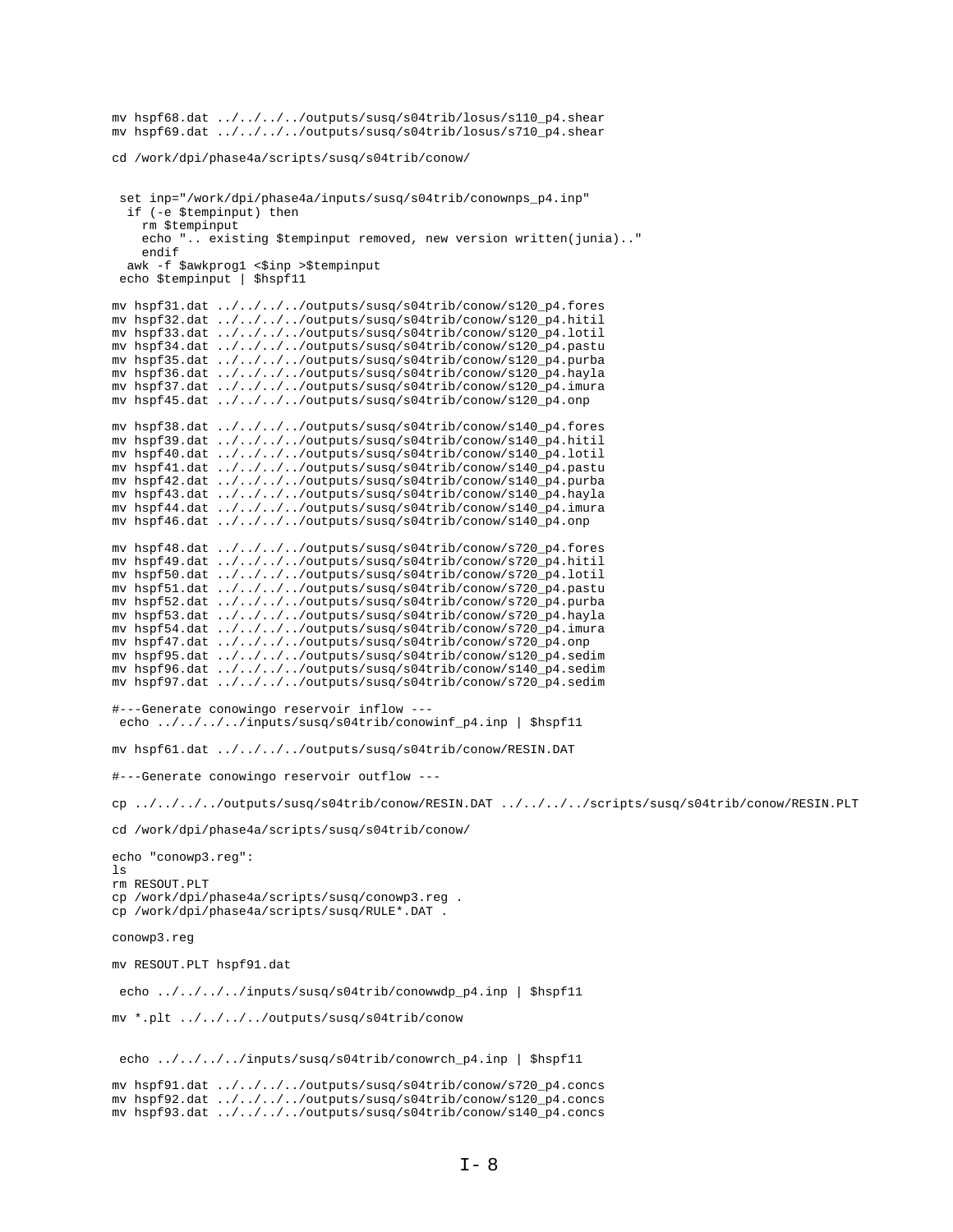|                          | mv hspf94.dat ////outputs/susq/s04trib/conow/s150_p4.concs                                     |
|--------------------------|------------------------------------------------------------------------------------------------|
| mv hspf89.dat s140vd.prn |                                                                                                |
| mv hspf88.dat s140.3flow |                                                                                                |
|                          | cp hspf31.dat pltgen-s150_p4.flow                                                              |
|                          | cp hspf71.dat pltgen-s120_p4.flow                                                              |
|                          | mv hspf31.dat ////outputs/susq/s04trib/conow/pltgen-s150_p4.flow                               |
|                          | mv hspf32.dat ////outputs/susq/s04trib/conow/pltgen-s150_p4.tssx                               |
|                          |                                                                                                |
|                          | mv hspf33.dat ////outputs/susq/s04trib/conow/pltgen-s150_p4.no3x                               |
|                          | mv hspf34.dat ////outputs/susq/s04trib/conow/pltgen-s150_p4.nh3x                               |
|                          | mv hspf35.dat ////outputs/susq/s04trib/conow/pltgen-s150_p4.orgn                               |
|                          | mv hspf36.dat ////outputs/susq/s04trib/conow/pltgen-s150_p4.totn                               |
|                          | mv hspf37.dat ////outputs/susq/s04trib/conow/pltgen-s150_p4.po4x                               |
|                          | mv hspf38.dat ////outputs/susq/s04trib/conow/pltgen-s150_p4.orgp                               |
|                          | mv hspf39.dat ////outputs/susq/s04trib/conow/pltgen-s150_p4.totp                               |
|                          | mv hspf40.dat ////outputs/susq/s04trib/conow/pltgen-s150_p4.tocx                               |
|                          | mv hspf41.dat ////outputs/susq/s04trib/conow/pltgen-s150_p4.chla                               |
|                          |                                                                                                |
|                          | mv hspf42.dat ////outputs/susq/s04trib/conow/pltgen-s150_p4.doxx                               |
|                          | mv hspf43.dat ////outputs/susq/s04trib/conow/pltgen-s150_p4.wtmp                               |
|                          | mv hspf45.dat ////outputs/susq/s04trib/conow/pltgen-s150_p4.bodx                               |
|                          | mv hspf46.dat ////outputs/susq/s04trib/conow/pltgen-s150_p4.loads                              |
|                          | mv hspf51.dat ////outputs/susq/s04trib/conow/pltgen-s150_p4.concl                              |
|                          | mv hspf52.dat ////outputs/susq/s04trib/conow/pltgen-s150_p4.conc2                              |
|                          | mv hspf53.dat ////outputs/susq/s04trib/conow/s120_p4.load                                      |
|                          | mv hspf54.dat ////outputs/susq/s04trib/conow/s140_p4.load                                      |
|                          | mv hspf69.dat ////outputs/susq/s04trib/conow/s720_p4.load                                      |
|                          |                                                                                                |
|                          | mv hspf55.dat ////outputs/susq/s04trib/conow/s120_p4.shear                                     |
|                          | mv hspf56.dat ////outputs/susq/s04trib/conow/s140_p4.shear                                     |
|                          | mv hspf57.dat ////outputs/susq/s04trib/conow/s150_p4.shear                                     |
|                          | mv hspf58.dat ////outputs/susq/s04trib/conow/s720_p4.shear                                     |
|                          | mv hspf59.dat ////outputs/susq/s04trib/conow/s720_p4.flow                                      |
|                          | mv hspf60.dat ////outputs/susq/s04trib/conow/s120_p4.flow                                      |
|                          |                                                                                                |
|                          | $mv$ hspf85.dat ////outputs/susq/s04trib/conow/s120_p4.all                                     |
|                          |                                                                                                |
|                          | mv hspf86.dat ////outputs/susq/s04trib/conow/s140_p4.all                                       |
|                          |                                                                                                |
|                          | mv hspf71.dat ////outputs/susq/s04trib/conow/pltgen-s120_p4.flow                               |
|                          | mv hspf72.dat ////outputs/susq/s04trib/conow/pltgen-s120_p4.tssx                               |
|                          | mv hspf73.dat ////outputs/susq/s04trib/conow/pltgen-s120_p4.no3x                               |
|                          | mv hspf74.dat ////outputs/susq/s04trib/conow/pltgen-s120_p4.nh3x                               |
|                          | mv hspf75.dat ////outputs/susq/s04trib/conow/pltgen-s120_p4.orgn                               |
|                          |                                                                                                |
|                          | mv hspf76.dat ////outputs/susq/s04trib/conow/pltgen-s120_p4.totn                               |
|                          | mv hspf77.dat ////outputs/susq/s04trib/conow/pltgen-s120_p4.po4x                               |
|                          | mv hspf78.dat ////outputs/susq/s04trib/conow/pltgen-s120_p4.orgp                               |
|                          | mv hspf79.dat ////outputs/susq/s04trib/conow/pltgen-s120_p4.totp                               |
|                          | mv hspf80.dat ////outputs/susq/s04trib/conow/pltgen-s120_p4.tocx                               |
|                          | mv hspf81.dat ////outputs/susq/s04trib/conow/pltgen-s120_p4.chla                               |
|                          | mv hspf82.dat ////outputs/susq/s04trib/conow/pltgen-s120_p4.doxx                               |
|                          | mv hspf83.dat ////outputs/susq/s04trib/conow/pltgen-s120_p4.wtmp                               |
|                          |                                                                                                |
|                          | mv hspf85.dat ////outputs/susq/s04trib/conow/s120_p4.all                                       |
|                          | mv hspf86.dat ////outputs/susq/s04trib/conow/s120_p4.all                                       |
|                          | mv hspf87.dat ////outputs/susq/s04trib/conow/pltgen-s150_p4.ccload                             |
|                          | ---------------------------------                                                              |
|                          |                                                                                                |
|                          | cp /work/dpi/phase4a/wdm/freshwdm/s01ref/potm.wdm /work/dpi/phase4a/wdm/potm/s04trib/patux.wdm |
|                          | cd /work/dpi/phase4a/scripts/potm/s04trib/patux/                                               |
|                          |                                                                                                |
|                          |                                                                                                |
|                          | set pgeninp="/work/dpi/phase4a/inputs/potm/s04trib/patux/pltgen_patux.inp"                     |
|                          | set inp="/work/dpi/phase4a/inputs/potm/s04trib/patux/patux_p4.inp"                             |
|                          |                                                                                                |
|                          | if (-e \$tempinput) then                                                                       |
| rm \$tempinput           |                                                                                                |
|                          | echo " existing \$tempinput removed, new version written(patux)"                               |
| endif                    |                                                                                                |
|                          | awk -f \$awkprog1 <\$inp >\$tempinput                                                          |
|                          | echo \$tempinput   \$hspf11                                                                    |
|                          |                                                                                                |
|                          |                                                                                                |
|                          | mv hspf91.dat ////outputs/potm/s04trib/patux/s330_p4.concs                                     |
|                          | mv hspf92.dat ////outputs/potm/s04trib/patux/s340_p4.concs                                     |
|                          | echo \$pgeninp   \$hspf11                                                                      |
|                          |                                                                                                |
|                          |                                                                                                |
|                          | mv *.out ////outputs/potm/s04trib/patux/                                                       |
|                          | mv *.stats ////outputs/potm/s04trib/patux/                                                     |
|                          |                                                                                                |
|                          |                                                                                                |
|                          | mv hspf31.dat ////outputs/potm/s04trib/patux/s330_p4.fores                                     |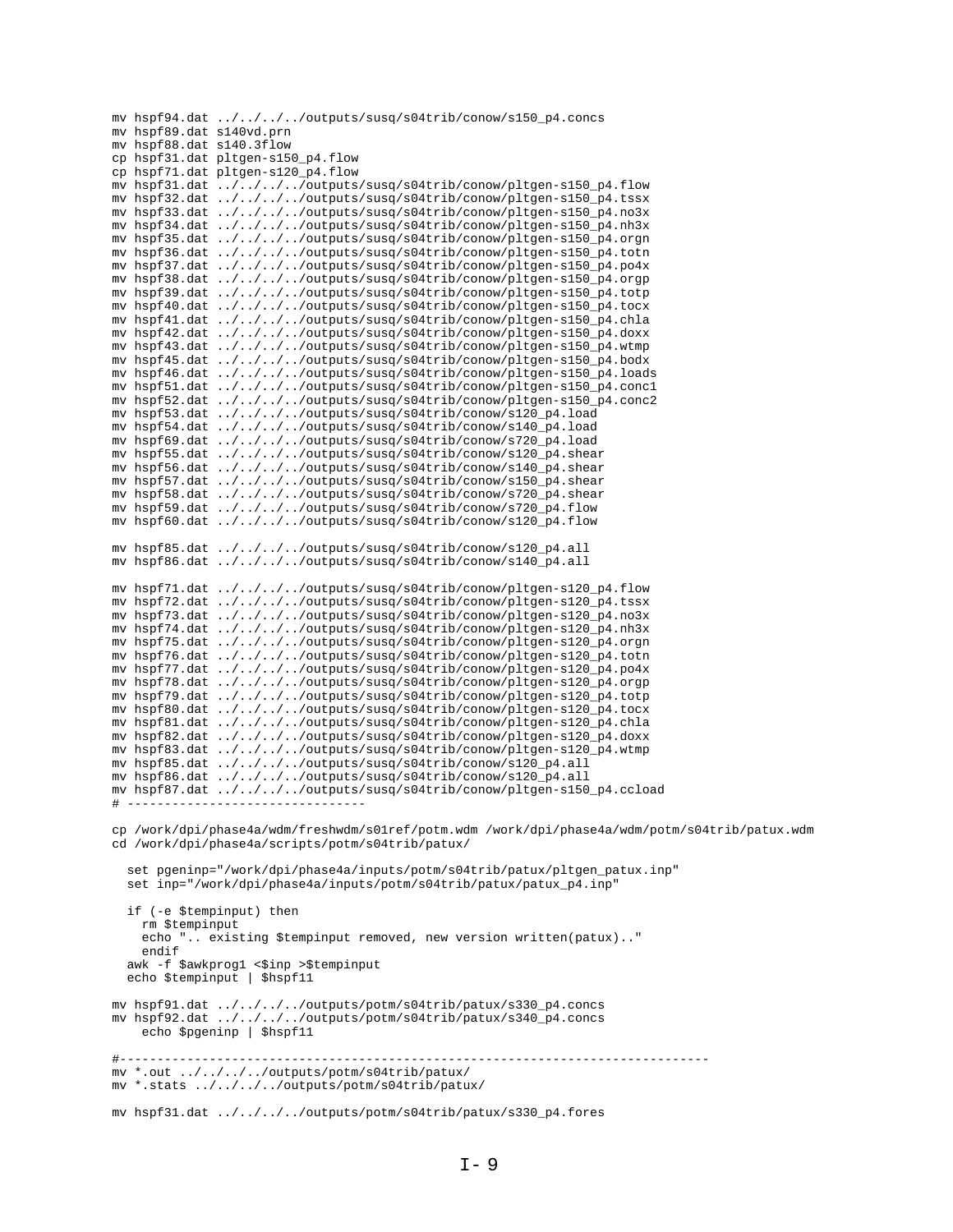mv hspf32.dat ../../../../outputs/potm/s04trib/patux/s330\_p4.hitil mv hspf33.dat ../../../../outputs/potm/s04trib/patux/s330\_p4.lotil mv hspf34.dat ../../../../outputs/potm/s04trib/patux/s330\_p4.pastu mv hspf35.dat ../../../../outputs/potm/s04trib/patux/s330\_p4.purba mv hspf36.dat ../../../../outputs/potm/s04trib/patux/s330\_p4.hayla mv hspf37.dat ../../../../outputs/potm/s04trib/patux/s330\_p4.imura mv hspf48.dat ../../../../outputs/potm/s04trib/patux/s330\_p4.onp mv hspf50.dat ../../../../outputs/potm/s04trib/patux/s330\_p4.load my hspf96.dat ../../../../outputs/potm/s04trib/patux/s330 p4.sedim mv hspf38.dat ../../../../outputs/potm/s04trib/patux/s340\_p4.fores mv hspf39.dat ../../../../outputs/potm/s04trib/patux/s340\_p4.hitil<br>mv hspf40.dat ../../../../outputs/potm/s04trib/patux/s340\_p4.hitil mv hspf41.dat ../../../../outputs/potm/s04trib/patux/s340\_p4.pastu my hspf42.dat ../../../../outputs/potm/s04trib/patux/s340 p4.purba mv hspf43.dat ../../../../outputs/potm/s04trib/patux/s340\_p4.hayla mv hspf44.dat ../../../../outputs/potm/s04trib/patux/s340\_p4.imura mv hspf49.dat ../../../../outputs/potm/s04trib/patux/s340\_p4.onp mv hspf51.dat ../../../../outputs/potm/s04trib/patux/s340\_p4.load mv hspf57.dat ../../../../outputs/potm/s04trib/patux/s330\_p4.shear mv hspf58.dat ../../../../outputs/potm/s04trib/patux/s340\_p4.shear mv hspf97.dat ../../../../outputs/potm/s04trib/patux/s340\_p4.sedim mv hspf80.dat ../../../../outputs/potm/s04trib/patux/patux\_p4.nh3x mv hspf81.dat ../../../../outputs/potm/s04trib/patux/patux\_p4.no3x mv hspf82.dat ../../../../outputs/potm/s04trib/patux/patux\_p4.orgn mv hspf83.dat ../../../../outputs/potm/s04trib/patux/patux\_p4.totn mv hspf84.dat ../../../../outputs/potm/s04trib/patux/patux\_p4.po4x mv hspf85.dat ../../../../outputs/potm/s04trib/patux/patux\_p4.orpx mv hspf86.dat ../../../../outputs/potm/s04trib/patux/patux\_p4.tpxx mv hspf87.dat ../../../../outputs/potm/s04trib/patux/patux\_p4.doxx mv hspf88.dat ../../../../outputs/potm/s04trib/patux/patux\_p4.chla mv hspf89.dat ../../../../outputs/potm/s04trib/patux/patux\_p4.wtmp mv hspf94.dat ../../../../outputs/potm/s04trib/patux/patux\_p4.tocx mv hspf91.dat ../../../../outputs/potm/s04trib/patux/patux\_p4.flow mv hspf45.dat ../../../../outputs/potm/s04trib/patux/patux\_p4.tssx mv hspf54.dat ../../../../outputs/potm/s04trib/patux/patux\_p4.orgp mv hspf55.dat ../../../../outputs/potm/s04trib/patux/patux\_p4.totp mv hspf59.dat ../../../../outputs/potm/s04trib/patux/patux\_p4.bal mv hspf46.dat ../../../../outputs/potm/s04trib/patux/patux\_p4.bodx mv hspf47.dat ../../../../outputs/potm/s04trib/patux/fall.load mv hspf60.dat ../../../../outputs/potm/s04trib/patux/patux\_p4.ccload cd /work/dpi/phase4a/scripts/potm/s04trib/shena/ cp /work/dpi/phase4a/wdm/freshwdm/s01ref/potm.wdm /work/dpi/phase4a/wdm/potm/s04trib/potm.wdm set inp="/work/dpi/phase4a/inputs/potm/s04trib/shena\_p4.inp" if (-e \$tempinput) then rm \$tempinput echo ".. existing \$tempinput removed, new version written(shena).." endif awk -f \$awkprog1 <\$inp >\$tempinput echo \$tempinput | \$hspf11 mv hspf91.dat ../../../../outputs/potm/s04trib/shena/s190\_p4.concs mv hspf92.dat ../../../../outputs/potm/s04trib/shena/s200\_p4.concs<br>echo ../../.../.../outputs/potm/s04trib/shena/s200\_p4.concs<br>echo ../../.../.inputs/potm/s04trib/pltgen\_shena.inp | \$hspf11 mv \*.stats ../../../../outputs/potm/s04trib/shena/  $\#$  ----mv hspf31.dat ../../../../outputs/potm/s04trib/shena/s190\_p4.fores mv hspf32.dat ../../../../outputs/potm/s04trib/shena/s190\_p4.hitil mv hspf33.dat ../../../../outputs/potm/s04trib/shena/s190\_p4.lotil mv hspf34.dat ../../../../outputs/potm/s04trib/shena/s190\_p4.pastu mv hspf35.dat ../../../../outputs/potm/s04trib/shena/s190\_p4.purba mv hspf36.dat ../../../../outputs/potm/s04trib/shena/s190\_p4.hayla mv hspf37.dat ../../../../outputs/potm/s04trib/shena/s190\_p4.imura mv hspf48.dat ../../../../outputs/potm/s04trib/shena/s190\_p4.onp mv hspf53.dat ../../../../outputs/potm/s04trib/shena/s190\_p4.load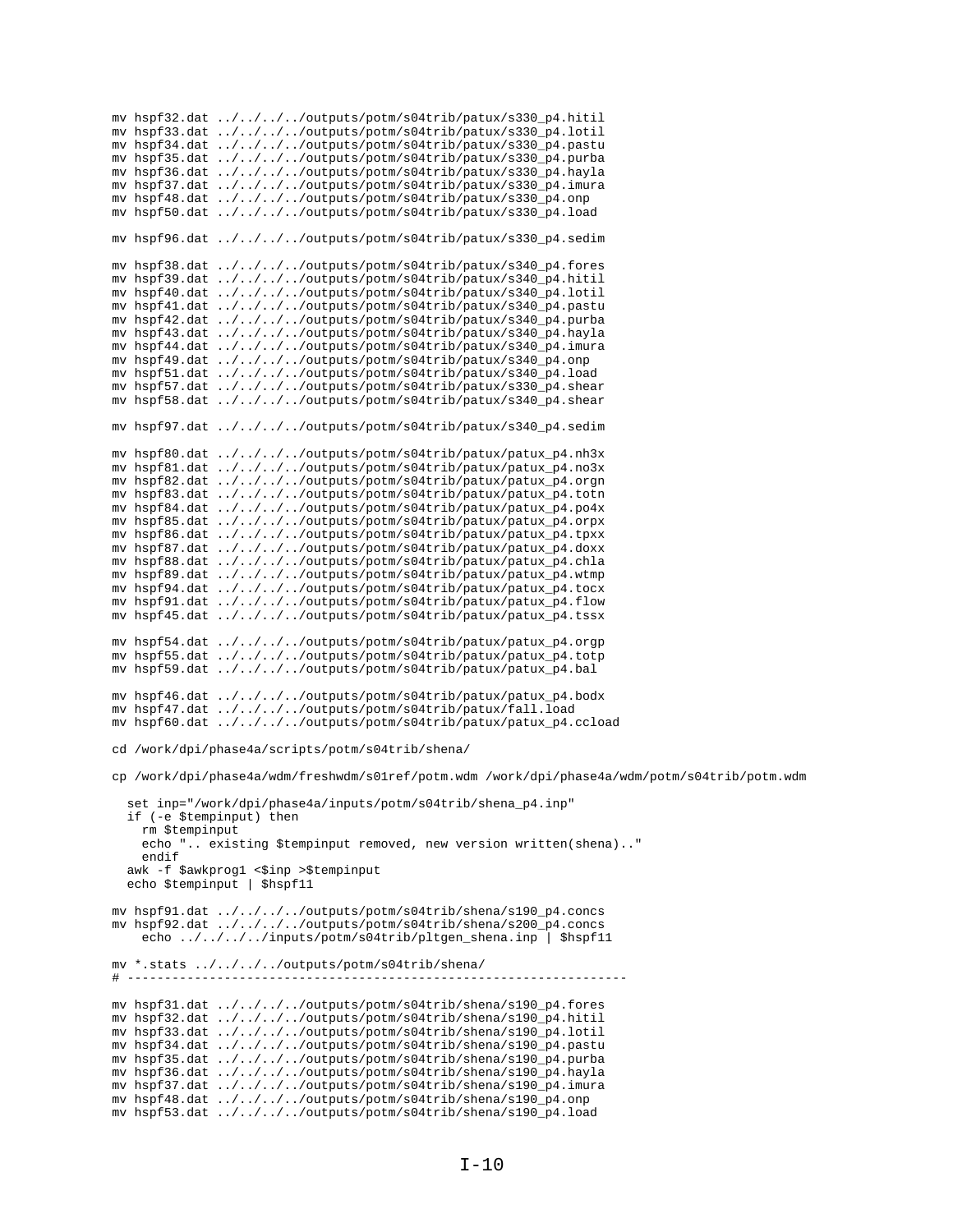```
mv hspf38.dat ../../../../outputs/potm/s04trib/shena/s200_p4.fores
mv hspf39.dat ../../../../outputs/potm/s04trib/shena/s200_p4.hitil
mv hspf40.dat ../../../../outputs/potm/s04trib/shena/s200_p4.lotil
mv hspf41.dat ../../../../outputs/potm/s04trib/shena/s200_p4.pastu
mv hspf42.dat ../../../../outputs/potm/s04trib/shena/s200_p4.purba
mv hspf43.dat ../../../../outputs/potm/s04trib/shena/s200_p4.hayla
mv hspf44.dat ../../../../outputs/potm/s04trib/shena/s200_p4.imura
mv hspf49.dat ../../../../outputs/potm/s04trib/shena/s200_p4.onp
mv hspf51.dat ../../../../outputs/potm/s04trib/shena/s200_p4.conc1
mv hspf52.dat ../../../../outputs/potm/s04trib/shena/s200_p4.conc2
mv hspf54.dat ../../../../outputs/potm/s04trib/shena/s200_p4.load
mv hspf55.dat ../../../../outputs/potm/s04trib/shena/s190_p4.sedim
mv hspf56.dat ../../../../outputs/potm/s04trib/shena/s200_p4.sedim
mv hspf80.dat ../../../../outputs/potm/s04trib/shena/shena_p4.nh3x
mv hspf81.dat ../../../../outputs/potm/s04trib/shena/shena_p4.no3x
mv hspf82.dat ../../../../outputs/potm/s04trib/shena/shena_p4.orgn
mv hspf83.dat ../../../../outputs/potm/s04trib/shena/shena_p4.totn
mv hspf84.dat ../../../../outputs/potm/s04trib/shena/shena_p4.po4x
mv hspf85.dat ../../../../outputs/potm/s04trib/shena/shena_p4.orpx
mv hspf86.dat ../../../../outputs/potm/s04trib/shena/shena_p4.tpxx
mv hspf87.dat ../../../../outputs/potm/s04trib/shena/shena_p4.doxx
mv hspf88.dat ../../../../outputs/potm/s04trib/shena/shena_p4.chla
mv hspf89.dat ../../../../outputs/potm/s04trib/shena/shena_p4.wtmp
mv hspf91.dat ../../../../outputs/potm/s04trib/shena/shena_p4.tocx
mv hspf92.dat ../../../../outputs/potm/s04trib/shena/shena_p4.flow
mv hspf57.dat ../../../../outputs/potm/s04trib/shena/shena_p4.tssx
mv hspf58.dat ../../../../outputs/potm/s04trib/shena/shena_p4.orgp
mv hspf59.dat ../../../../outputs/potm/s04trib/shena/shena_p4.totp
mv hspf61.dat ../../../../outputs/potm/s04trib/shena/seg190_p4.transect
mv hspf62.dat ../../../../outputs/potm/s04trib/shena/seg200_p4.transect
mv hspf63.dat ../../../../outputs/potm/s04trib/shena/vs190_p4.visual
mv hspf64.dat ../../../../outputs/potm/s04trib/shena/vs200_p4.visual
mv hspf71.dat ../../../../outputs/potm/s04trib/uppot/s190.shear
mv hspf72.dat ../../../../outputs/potm/s04trib/uppot/s200.shear
mv *.out ../../../../outputs/potm/s04trib/shena/
mv *.stats ../../../../outputs/potm/s04trib/shena/
# ------------------------------------------------------------
cd /work/dpi/phase4a/scripts/potm/s04trib/uppot
   echo "====BEGIN UPPOT===="
   set inp="/work/dpi/phase4a/inputs/potm/s04trib/uppot_p4.inp"
   if (-e $tempinput) then
    rm $tempinput
     echo ".. existing $tempinput removed, new version written(uppot).."
     endif
  awk -f $awkprog1 <$inp >$tempinput
   echo $tempinput | $hspf11
mv hspf91.dat ../../../../outputs/potm/s04trib/uppot/s160_p4.concs
mv hspf92.dat ../../../../outputs/potm/s04trib/uppot/s170_p4.concs
mv hspf93.dat ../../../../outputs/potm/s04trib/uppot/s175_p4.concs
    echo ../../../../inputs/potm/s04trib/pltgen_uppot.inp | $hspf11
mv *.stats ../../../../outputs/potm/s04trib/uppot/
\# -----------
mv hspf44.dat ../../../../outputs/potm/s04trib/uppot/s170_p4.load
mv hspf50.dat ../../../../outputs/potm/s04trib/uppot/s160_p4.fores
mv hspf51.dat ../../../../outputs/potm/s04trib/uppot/s160_p4.hitil
mv hspf52.dat ../../../../outputs/potm/s04trib/uppot/s160_p4.lotil
mv hspf53.dat ../../../../outputs/potm/s04trib/uppot/s160_p4.pastu
mv hspf54.dat ../../../../outputs/potm/s04trib/uppot/s160_p4.purba
mv hspf55.dat ../../../../outputs/potm/s04trib/uppot/s160_p4.hayla
mv hspf56.dat ../../../../outputs/potm/s04trib/uppot/s160_p4.imura
mv hspf57.dat ../../../../outputs/potm/s04trib/uppot/s170_p4.fores
mv hspf58.dat ../../../../outputs/potm/s04trib/uppot/s170_p4.hitil
```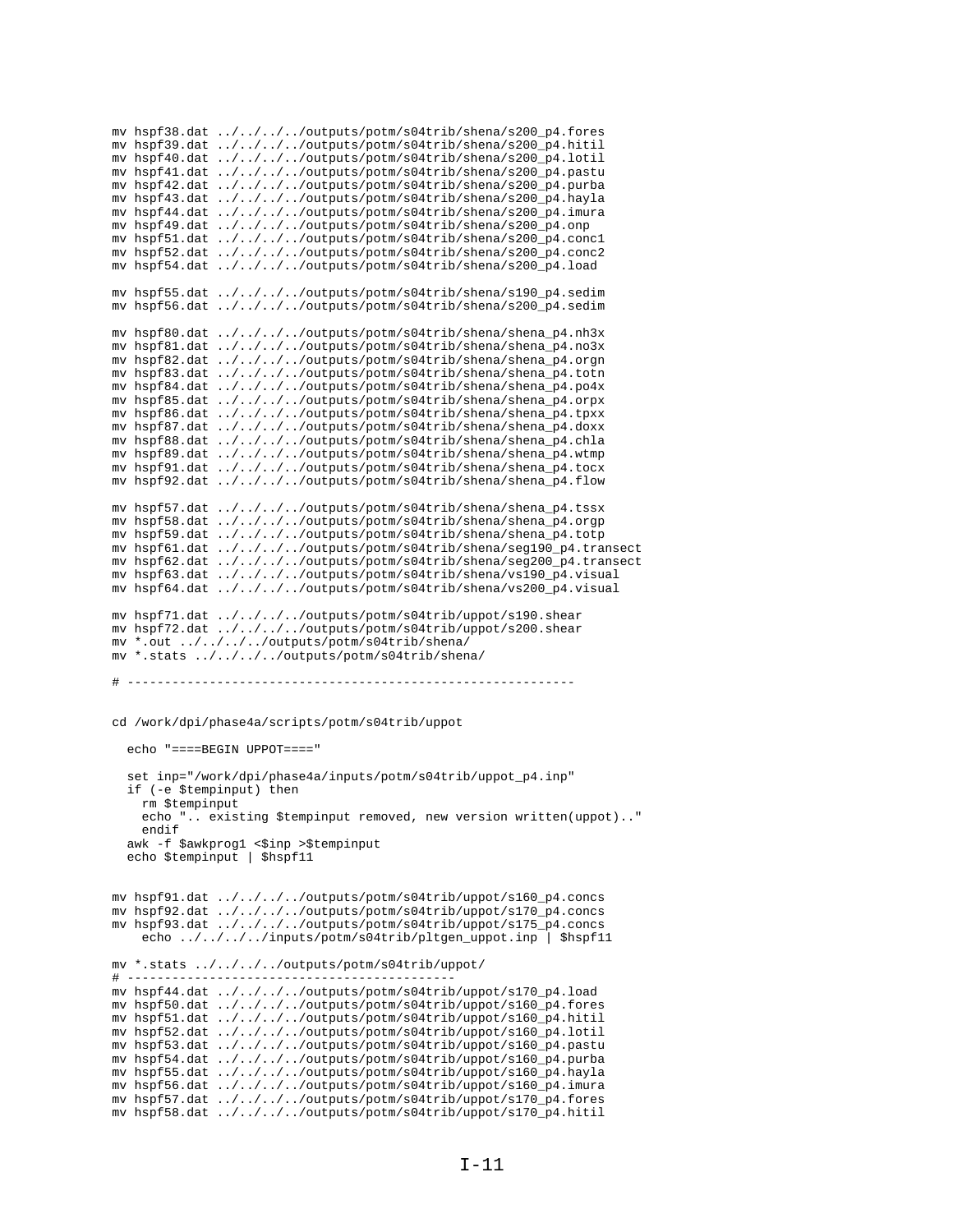```
mv hspf59.dat ../../../../outputs/potm/s04trib/uppot/s170_p4.lotil
mv hspf60.dat ../../../../outputs/potm/s04trib/uppot/s170_p4.pastu
mv hspf61.dat ../../../../outputs/potm/s04trib/uppot/s170_p4.purba
mv hspf62.dat ../../../../outputs/potm/s04trib/uppot/s170_p4.hayla
mv hspf63.dat ../../../../outputs/potm/s04trib/uppot/s170_p4.imura
mv hspf64.dat ../../../../outputs/potm/s04trib/uppot/s175_p4.fores
mv hspf65.dat ../../../../outputs/potm/s04trib/uppot/s175_p4.hitil
mv hspf66.dat ../../../../outputs/potm/s04trib/uppot/s175_p4.lotil
mv hspf67.dat ../../../../outputs/potm/s04trib/uppot/s175_p4.pastu
mv hspf68.dat ../../../../outputs/potm/s04trib/uppot/s175_p4.purba
mv hspf69.dat ../../../../outputs/potm/s04trib/uppot/s175_p4.hayla
mv hspf70.dat ../../../../outputs/potm/s04trib/uppot/s175_p4.imura
mv hspf72.dat ../../../../outputs/potm/s04trib/uppot/s170_p4.onp
mv hspf73.dat ../../../../outputs/potm/s04trib/uppot/s175_p4.onp
mv hspf41.dat ../../../../outputs/potm/s04trib/uppot/s175_p4.conc1
mv hspf42.dat ../../../../outputs/potm/s04trib/uppot/s175_p4.conc2
mv hspf45.dat ../../../../outputs/potm/s04trib/uppot/s175_p4.load
mv hspf96.dat ../../../../outputs/potm/s04trib/uppot/s170_p4.sedim
mv hspf97.dat ../../../../outputs/potm/s04trib/uppot/s175_p4.sedim
mv hspf98.dat ../../../../outputs/potm/s04trib/uppot/s160_p4.sedim
mv hspf80.dat ../../../../outputs/potm/s04trib/uppot/uppot_p4.flow
mv hspf81.dat ../../../../outputs/potm/s04trib/uppot/uppot_p4.nh3x
mv hspf82.dat ../../../../outputs/potm/s04trib/uppot/uppot_p4.no3x
mv hspf83.dat ../../../../outputs/potm/s04trib/uppot/uppot_p4.orgn
mv hspf84.dat ../../../../outputs/potm/s04trib/uppot/uppot_p4.totn
mv hspf85.dat ../../../../outputs/potm/s04trib/uppot/uppot_p4.po4x
mv hspf86.dat ../../../../outputs/potm/s04trib/uppot/uppot_p4.orpx
mv hspf87.dat ../../../../outputs/potm/s04trib/uppot/uppot_p4.tpxx
mv hspf88.dat ../../../../outputs/potm/s04trib/uppot/uppot_p4.doxx
mv hspf89.dat ../../../../outputs/potm/s04trib/uppot/uppot_p4.chla
mv hspf91.dat ../../../../outputs/potm/s04trib/uppot/uppot_p4.wtmp
mv hspf92.dat ../../../../outputs/potm/s04trib/uppot/uppot_p4.tocx
mv hspf76.dat ../../../../outputs/potm/s04trib/uppot/uppot_p4.orgp
mv hspf77.dat ../../../../outputs/potm/s04trib/uppot/uppot_p4.totp
mv hspf71.dat ../../../../outputs/potm/s04trib/uppot/s160_p4.onp
mv hspf43.dat ../../../../outputs/potm/s04trib/uppot/s160_p4.load
mv hspf31.dat ../../../../outputs/potm/s04trib/uppot/s160_p4.shear
mv hspf32.dat ../../../../outputs/potm/s04trib/uppot/s170_p4.shear
mv hspf33.dat ../../../../outputs/potm/s04trib/uppot/s175_p4.shear
mv hspf78.dat ../../../../outputs/potm/s04trib/uppot/uppot_p4.tssx
mv hspf46.dat ../../../../outputs/potm/s04trib/uppot/seg160_p4.transect
mv hspf47.dat ../../../../outputs/potm/s04trib/uppot/seg170_p4.transect
mv hspf48.dat ../../../../outputs/potm/s04trib/uppot/seg175_p4.transect
mv hspf93.dat ../../../../outputs/potm/s04trib/uppot/vs160_p4.visual
mv hspf94.dat ../../../../outputs/potm/s04trib/uppot/vs170_p4.visual
mv hspf95.dat ../../../../outputs/potm/s04trib/uppot/vs175_p4.visual
mv *.out ../../../../outputs/potm/s04trib/uppot/
# ===========================================================
cd /work/dpi/phase4a/scripts/potm/s04trib/midpot
   echo "====BEGIN MIDPOT===="
   set inp="/work/dpi/phase4a/inputs/potm/s04trib/midpot_p4.inp"
   if (-e $tempinput) then
    rm $tempinput
     echo ".. existing $tempinput removed, new version written(midpot).."
     endif
   awk -f $awkprog1 <$inp >$tempinput
   echo $tempinput | $hspf11
   echo "====END MIDPOT===="
```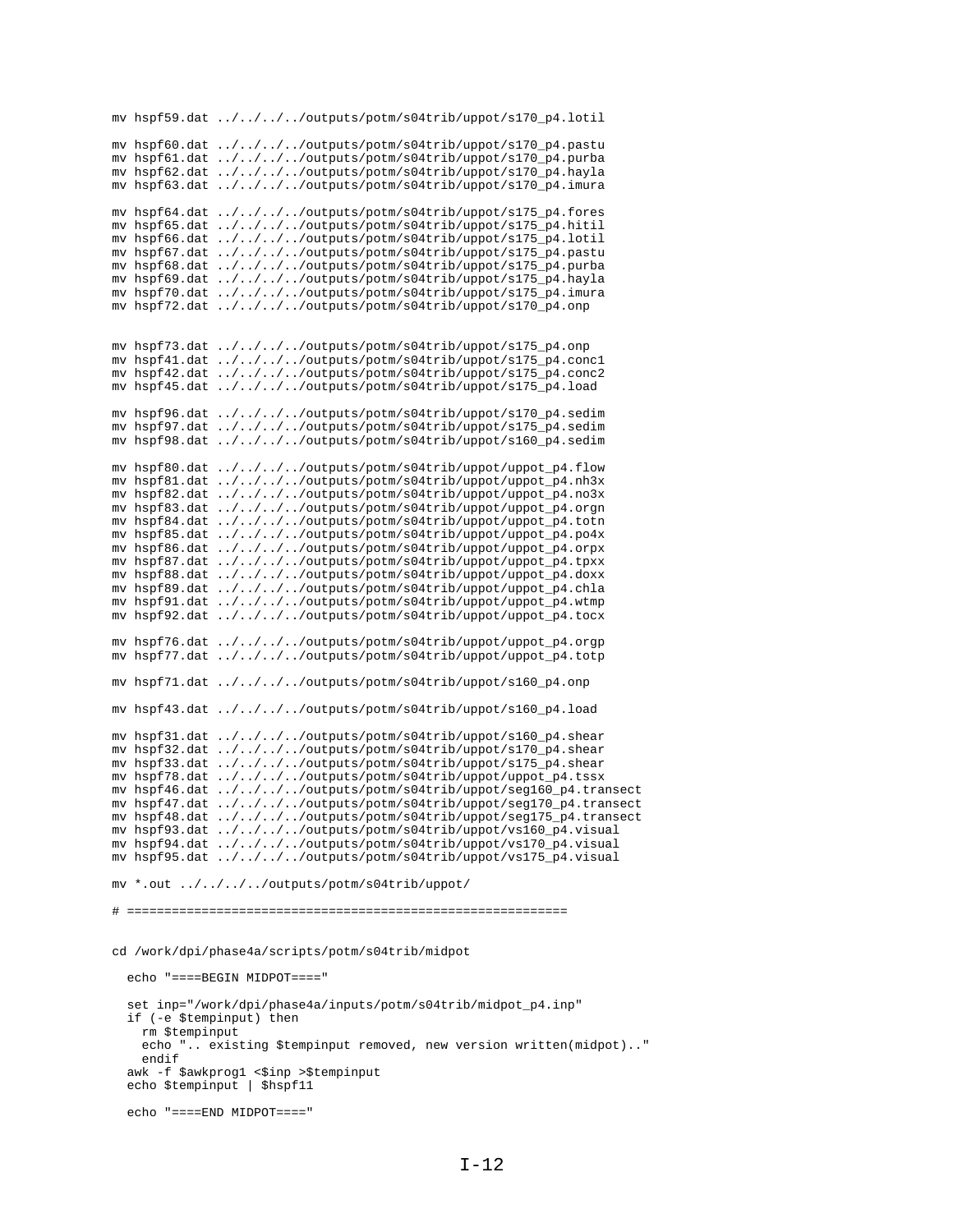|   | mv hspf91.dat ////outputs/potm/s04trib/midpot/s730_p4.concs                                                                             |
|---|-----------------------------------------------------------------------------------------------------------------------------------------|
|   | mv hspf92.dat ////outputs/potm/s04trib/midpot/s740_p4.concs                                                                             |
|   | mv hspf93.dat ////outputs/potm/s04trib/midpot/s180_p4.concs<br>echo ////inputs/potm/s04trib/pltgen_midpot.inp   \$hspf11                |
|   |                                                                                                                                         |
| # |                                                                                                                                         |
|   | mv hspf31.dat ////outputs/potm/s04trib/midpot/s730_p4.fores                                                                             |
|   | mv hspf32.dat ////outputs/potm/s04trib/midpot/s730_p4.hitil                                                                             |
|   | mv hspf33.dat ////outputs/potm/s04trib/midpot/s730_p4.lotil                                                                             |
|   | mv hspf34.dat ////outputs/potm/s04trib/midpot/s730_p4.pastu                                                                             |
|   | mv hspf35.dat ////outputs/potm/s04trib/midpot/s730_p4.purba                                                                             |
|   | mv hspf36.dat ////outputs/potm/s04trib/midpot/s730_p4.hayla                                                                             |
|   | mv hspf37.dat ////outputs/potm/s04trib/midpot/s730_p4.imura<br>mv hspf55.dat ////outputs/potm/s04trib/midpot/s730_p4.onp                |
|   | mv hspf63.dat ////outputs/potm/s04trib/midpot/s730_p4.load                                                                              |
|   |                                                                                                                                         |
|   | mv hspf38.dat ////outputs/potm/s04trib/midpot/s740_p4.fores                                                                             |
|   | mv hspf39.dat ////outputs/potm/s04trib/midpot/s740_p4.hitil                                                                             |
|   | mv hspf40.dat ////outputs/potm/s04trib/midpot/s740_p4.lotil                                                                             |
|   | mv hspf41.dat ////outputs/potm/s04trib/midpot/s740_p4.pastu                                                                             |
|   | mv hspf42.dat ////outputs/potm/s04trib/midpot/s740_p4.purba                                                                             |
|   | mv hspf43.dat ////outputs/potm/s04trib/midpot/s740_p4.hayla<br>mv hspf44.dat ////outputs/potm/s04trib/midpot/s740_p4.imura              |
|   | mv hspf56.dat ////outputs/potm/s04trib/midpot/s740_p4.onp                                                                               |
|   | mv hspf64.dat ////outputs/potm/s04trib/midpot/s740_p4.load                                                                              |
|   |                                                                                                                                         |
|   | mv hspf45.dat ////outputs/potm/s04trib/midpot/s180_p4.fores                                                                             |
|   | mv hspf46.dat ////outputs/potm/s04trib/midpot/s180_p4.hitil                                                                             |
|   | mv hspf47.dat ////outputs/potm/s04trib/midpot/s180_p4.lotil                                                                             |
|   | mv hspf48.dat ////outputs/potm/s04trib/midpot/s180_p4.pastu<br>mv hspf49.dat ////outputs/potm/s04trib/midpot/s180_p4.purba              |
|   | mv hspf50.dat ////outputs/potm/s04trib/midpot/s180_p4.hayla                                                                             |
|   | mv hspf51.dat ////outputs/potm/s04trib/midpot/s180_p4.imura                                                                             |
|   | mv hspf57.dat ////outputs/potm/s04trib/midpot/s180_p4.onp                                                                               |
|   | mv hspf61.dat ////outputs/potm/s04trib/midpot/s180_p4.concl                                                                             |
|   | mv hspf62.dat ////outputs/potm/s04trib/midpot/s180_p4.conc2                                                                             |
|   | mv hspf65.dat ////outputs/potm/s04trib/midpot/s180_p4.load                                                                              |
|   |                                                                                                                                         |
|   | mv hspf80.dat ////outputs/potm/s04trib/midpot/midpot_p4.flow<br>mv hspf81.dat ////outputs/potm/s04trib/midpot/midpot_p4.nh3x            |
|   | mv hspf82.dat ////outputs/potm/s04trib/midpot/midpot_p4.no3x                                                                            |
|   | mv hspf83.dat ////outputs/potm/s04trib/midpot/midpot_p4.orgn                                                                            |
|   | mv hspf84.dat ////outputs/potm/s04trib/midpot/midpot_p4.totn                                                                            |
|   | mv hspf85.dat ////outputs/potm/s04trib/midpot/midpot_p4.po4x                                                                            |
|   | mv hspf86.dat ////outputs/potm/s04trib/midpot/midpot_p4.orpx                                                                            |
|   | mv hspf87.dat ////outputs/potm/s04trib/midpot/midpot_p4.tpxx                                                                            |
|   | mv hspf88.dat ////outputs/potm/s04trib/midpot/midpot_p4.doxx                                                                            |
|   | mv hspf89.dat ////outputs/potm/s04trib/midpot/midpot_p4.chla<br>mv hspf91.dat ////outputs/potm/s04trib/midpot/midpot_p4.wtmp            |
|   | mv hspf92.dat ////outputs/potm/s04trib/midpot/midpot_p4.tocx                                                                            |
|   |                                                                                                                                         |
|   | mv hspf68.dat ////outputs/potm/s04trib/midpot/midpot_p4.orgp                                                                            |
|   | mv hspf69.dat ////outputs/potm/s04trib/midpot/midpot_p4.totp                                                                            |
|   |                                                                                                                                         |
|   | mv hspf96.dat ////outputs/potm/s04trib/midpot/s730_p4.sedim                                                                             |
|   | mv hspf97.dat ////outputs/potm/s04trib/midpot/s740_p4.sedim                                                                             |
|   | mv hspf98.dat ////outputs/potm/s04trib/midpot/s180_p4.sedim<br>mv hspf54.dat ////outputs/potm/s04trib/midpot/fall_line.load             |
|   | mv hspf58.dat ////outputs/potm/s04trib/midpot/seg730_p4.transect                                                                        |
|   | mv hspf59.dat ////outputs/potm/s04trib/midpot/seg740_p4.transect                                                                        |
|   | mv hspf60.dat ////outputs/potm/s04trib/midpot/seg180_p4.transect                                                                        |
|   | mv hspf93.dat ////outputs/potm/s04trib/midpot/vs730_p4.visual                                                                           |
|   | mv hspf94.dat ////outputs/potm/s04trib/midpot/vs740_p4.visual                                                                           |
|   | mv hspf95.dat ////outputs/potm/s04trib/midpot/vs180_p4.visual                                                                           |
|   |                                                                                                                                         |
|   | mv hspf70.dat ////outputs/potm/s04trib/midpot/midpot_p4.tssx<br>mv hspf71.dat ////outputs/potm/s04trib/midpot/midpot_p4.sedpointofrocks |
|   | mv hspf72.dat ////outputs/potm/s04trib/midpot/s730_p4.shear                                                                             |
|   | mv hspf73.dat ////outputs/potm/s04trib/midpot/s740_p4.shear                                                                             |
|   | mv hspf74.dat ////outputs/potm/s04trib/midpot/s180_p4.shear                                                                             |
|   |                                                                                                                                         |

 $\label{eq:1} \begin{aligned} &\text{mv} \text{ *.out } \dots / \dots / \dots / \text{ outputs}/\text{potm/s04trib/midpot/} \end{aligned}$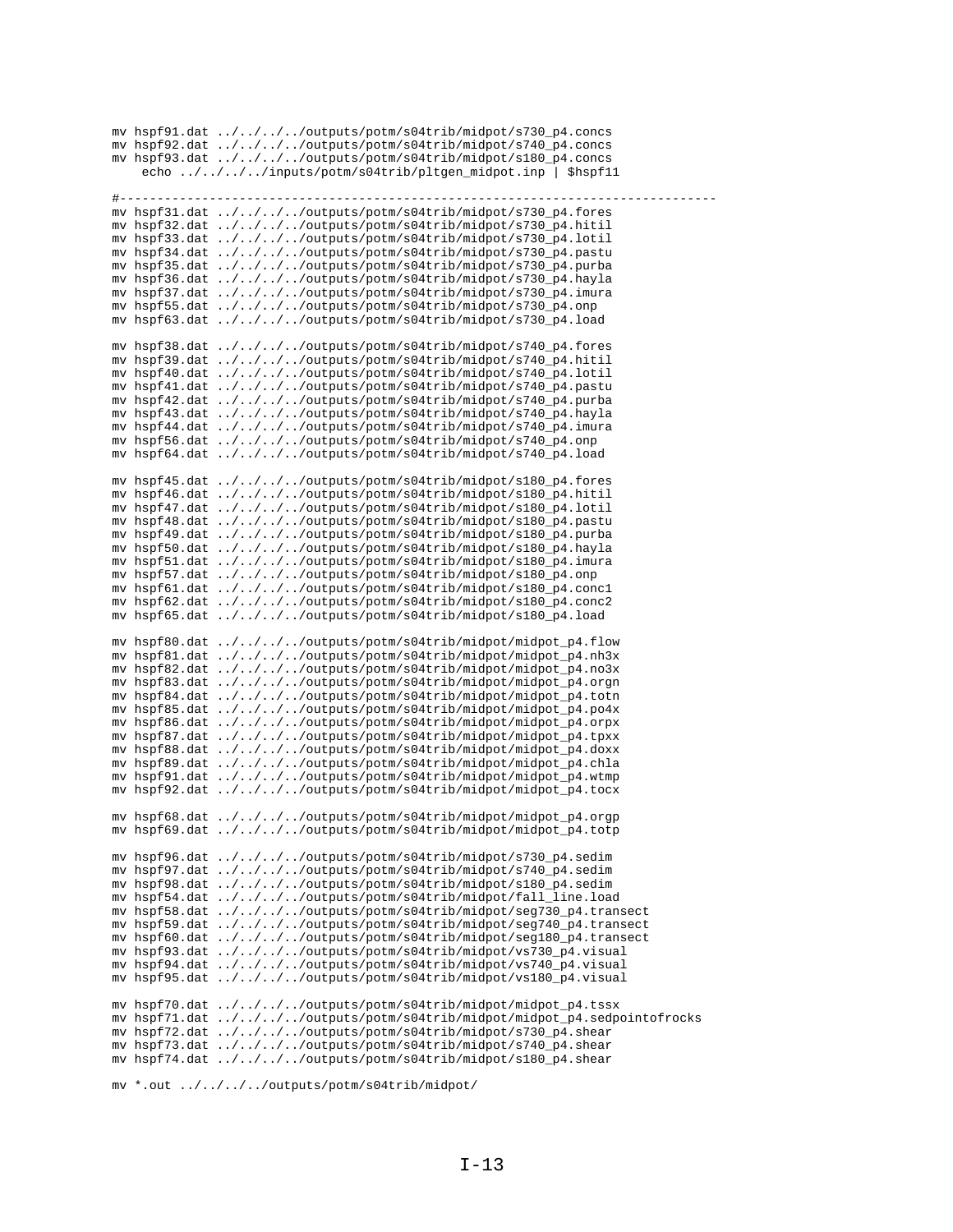# ================================================================== cd /work/dpi/phase4a/scripts/potm/s04trib/lopot echo "====BEGIN LOPOT====" set inp="/work/dpi/phase4a/inputs/potm/s04trib/lopot\_p4.inp" if (-e \$tempinput) then rm \$tempinput echo ".. existing \$tempinput removed, new version written(lopot).." endif awk -f \$awkprog1 <\$inp >\$tempinput echo \$tempinput | \$hspf11 echo "====END LOPOT====" mv hspf91.dat ../../../../outputs/potm/s04trib/lopot/s750\_p4.concs mv hspf92.dat ../../../../outputs/potm/s04trib/lopot/s210\_p4.concs mv hspf93.dat ../../../../outputs/potm/s04trib/lopot/s220\_p4.concs echo ../../../../inputs/potm/s04trib/pltgen\_lopot.inp | \$hspf11 mv \*.stats ../../../../outputs/potm/s04trib/lopot/ #---------------------------------------------------------------------------- mv hspf38.dat ../../../../outputs/potm/s04trib/lopot/s210\_p4.fores mv hspf39.dat ../../../../outputs/potm/s04trib/lopot/s210\_p4.hitil mv hspf40.dat ../../../../outputs/potm/s04trib/lopot/s210\_p4.lotil mv hspf41.dat ../../../../outputs/potm/s04trib/lopot/s210\_p4.pastu mv hspf42.dat ../../../../outputs/potm/s04trib/lopot/s210\_p4.purba mv hspf43.dat ../../../../outputs/potm/s04trib/lopot/s210\_p4.hayla mv hspf44.dat ../../../../outputs/potm/s04trib/lopot/s210\_p4.imura mv hspf56.dat ../../../../outputs/potm/s04trib/lopot/s210\_p4.onp mv hspf64.dat ../../../../outputs/potm/s04trib/lopot/s210\_p4.load mv hspf45.dat ../../../../outputs/potm/s04trib/lopot/s220\_p4.fores mv hspf46.dat ../../../../outputs/potm/s04trib/lopot/s220\_p4.hitil mv hspf47.dat ../../../../outputs/potm/s04trib/lopot/s220\_p4.lotil mv hspf48.dat ../../../../outputs/potm/s04trib/lopot/s220\_p4.pastu mv hspf49.dat ../../../../outputs/potm/s04trib/lopot/s220\_p4.purba mv hspf50.dat ../../../../outputs/potm/s04trib/lopot/s220\_p4.hayla mv hspf51.dat ../../../../outputs/potm/s04trib/lopot/s220\_p4.imura mv hspf57.dat ../../../../outputs/potm/s04trib/lopot/s220\_p4.onp mv hspf61.dat ../../../../outputs/potm/s04trib/lopot/s220\_p4.conc1 mv hspf62.dat ../../../../outputs/potm/s04trib/lopot/s220\_p4.conc2 mv hspf65.dat ../../../../outputs/potm/s04trib/lopot/s220\_p4.load mv hspf31.dat ../../../../outputs/potm/s04trib/lopot/s750\_p4.fores mv hspf32.dat ../../../../outputs/potm/s04trib/lopot/s750\_p4.hitil mv hspf33.dat ../../../../outputs/potm/s04trib/lopot/s750\_p4.lotil mv hspf34.dat ../../../../outputs/potm/s04trib/lopot/s750\_p4.pastu mv hspf35.dat ../../../../outputs/potm/s04trib/lopot/s750\_p4.purba mv hspf36.dat ../../../../outputs/potm/s04trib/lopot/s750\_p4.hayla mv hspf37.dat ../../../../outputs/potm/s04trib/lopot/s750\_p4.imura mv hspf55.dat ../../../../outputs/potm/s04trib/lopot/s750\_p4.onp mv hspf63.dat ../../../../outputs/potm/s04trib/lopot/s750\_p4.load mv hspf66.dat ../../../../outputs/potm/s04trib/lopot/s210\_p4.sedim mv hspf67.dat ../../../../outputs/potm/s04trib/lopot/s220\_p4.sedim mv hspf68.dat ../../../../outputs/potm/s04trib/lopot/s750\_p4.sedim mv hspf80.dat ../../../../outputs/potm/s04trib/lopot/lopot\_p4.nh3x mv hspf81.dat ../../../../outputs/potm/s04trib/lopot/lopot\_p4.no3x mv hspf82.dat ../../../../outputs/potm/s04trib/lopot/lopot\_p4.orgn mv hspf83.dat ../../../../outputs/potm/s04trib/lopot/lopot\_p4.totn mv hspf84.dat ../../../../outputs/potm/s04trib/lopot/lopot\_p4.po4x mv hspf85.dat ../../../../outputs/potm/s04trib/lopot/lopot\_p4.orpx mv hspf86.dat ../../../../outputs/potm/s04trib/lopot/lopot\_p4.tpxx mv hspf87.dat ../../../../outputs/potm/s04trib/lopot/lopot\_p4.doxx mv hspf88.dat ../../../../outputs/potm/s04trib/lopot/lopot\_p4.chla mv hspf89.dat ../../../../outputs/potm/s04trib/lopot/lopot\_p4.wtmp mv hspf91.dat ../../../../outputs/potm/s04trib/lopot/lopot\_p4.tocx mv hspf92.dat ../../../../outputs/potm/s04trib/lopot/lopot\_p4.flow mv hspf69.dat ../../../../outputs/potm/s04trib/lopot/lopot\_p4.ccload mv hspf73.dat ../../../../outputs/potm/s04trib/lopot/lopot\_p4.orgp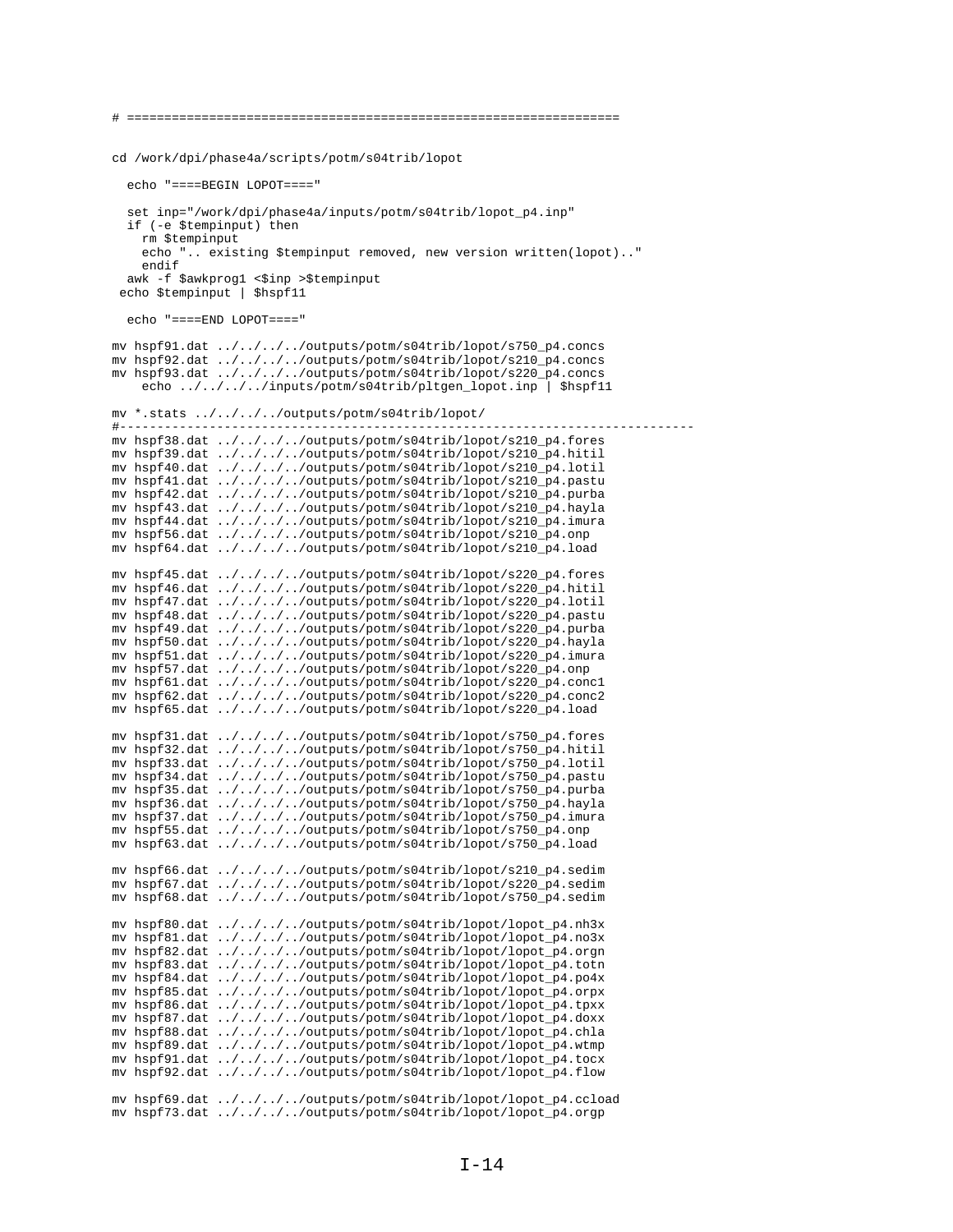```
mv hspf74.dat ../../../../outputs/potm/s04trib/lopot/lopot_p4.totp
mv hspf75.dat ../../../../outputs/potm/s04trib/lopot/lopot_p4.tssx
mv hspf70.dat ../../../../outputs/potm/s04trib/lopot/s210_p4.shear
mv hspf71.dat ../../../../outputs/potm/s04trib/lopot/s220_p4.shear
mv hspf72.dat ../../../../outputs/potm/s04trib/lopot/s750_p4.shear
mv hspf76.dat ../../../../outputs/potm/s04trib/lopot/lopot_p4.falline_loads
mv hspf78.dat ../../../../outputs/potm/s04trib/lopot/lopot_p4.bal
mv hspf77.dat ../../../../outputs/potm/s04trib/lopot/lopot_p4.amvol
mv hspf58.dat ../../../../outputs/potm/s04trib/lopot/seg750_p4.transect
mv hspf59.dat ../../../../outputs/potm/s04trib/lopot/seg210_p4.transect
mv hspf60.dat ../../../../outputs/potm/s04trib/lopot/seg220_p4.transect
mv hspf93.dat ../../../../outputs/potm/s04trib/lopot/vs750_p4.visual
mv hspf94.dat ../../../../outputs/potm/s04trib/lopot/vs210_p4.visual
mv hspf95.dat ../../../../outputs/potm/s04trib/lopot/vs220_p4.visual
mv hspf54.dat ../../../../outputs/potm/s04trib/lopot/load
mv *.out ../../../../outputs/potm/s04trib/lopot/
mv *.stats ../../../../outputs/potm/s04trib/lopot/
\# ------
cd /work/dpi/phase4a/scripts/potm/s04trib/rappa/
cp /work/dpi/phase4a/wdm/freshwdm/s01ref/potm.wdm /work/dpi/phase4a/wdm/potm/s04trib/potm_rappa.wdm
   set inp="/work/dpi/phase4a/inputs/potm/s04trib/rappa/rappa_p4.inp"
   if (-e $tempinput) then
    rm $tempinput
     echo ".. existing $tempinput removed, new version written(rappa).."
    endif
   awk -f $awkprog1 <$inp >$tempinput
  echo $tempinput | $hspf11
rm $tempinput
mv hspf91.dat ../../../../outputs/potm/s04trib/rappa/s230_p4.concs
     echo ../../../../inputs/potm/s04trib/rappa/pltgen_rappa.inp | $hspf11
mv *.stats ../../../../outputs/potm/s04trib/rappa/
# --------------------------------------------
mv *.out ../../../../outputs/potm/s04trib/rappa/
mv hspf31.dat ../../../../outputs/potm/s04trib/rappa/s230_p4.fores
mv hspf32.dat ../../../../outputs/potm/s04trib/rappa/s230_p4.hitil
mv hspf33.dat ../../../../outputs/potm/s04trib/rappa/s230_p4.lotil
mv hspf34.dat ../../../../outputs/potm/s04trib/rappa/s230_p4.pastu
mv hspf35.dat ../../../../outputs/potm/s04trib/rappa/s230_p4.purba
mv hspf36.dat ../../../../outputs/potm/s04trib/rappa/s230_p4.hayla
mv hspf37.dat ../../../../outputs/potm/s04trib/rappa/s230_p4.imura
mv hspf38.dat ../../../../outputs/potm/s04trib/rappa/s230_p4.onp
mv hspf49.dat ../../../../outputs/potm/s04trib/rappa/s230_loads.visual
mv hspf40.dat ../../../../outputs/potm/s04trib/rappa/s230_p4.load 
mv hspf43.dat ../../../../outputs/potm/s04trib/rappa/s230_p4.load_annual
mv hspf44.dat ../../../../outputs/potm/s04trib/rappa/rappa_p4.ccload
mv hspf47.dat ../../../../outputs/potm/s04trib/rappa/rappa_p4.tssx
mv hspf48.dat ../../../../outputs/potm/s04trib/rappa/shear_stress
mv hspf60.dat ../../../../outputs/potm/s04trib/rappa/rappa_p4.bal
mv hspf61.dat ../../../../outputs/potm/s04trib/rappa/s230_p4.all
mv hspf73.dat ../../../../outputs/potm/s04trib/rappa/rappa_p4.orgp
mv hspf74.dat ../../../../outputs/potm/s04trib/rappa/rappa_p4.totp
mv hspf45.dat ../../../../outputs/potm/s04trib/rappa/s230_p4.sedim
mv hspf80.dat ../../../../outputs/potm/s04trib/rappa/rappa_p4.nh3x
mv hspf81.dat ../../../../outputs/potm/s04trib/rappa/rappa_p4.no3x
mv hspf82.dat ../../../../outputs/potm/s04trib/rappa/rappa_p4.orgn
mv hspf83.dat ../../../../outputs/potm/s04trib/rappa/rappa_p4.totn
mv hspf84.dat ../../../../outputs/potm/s04trib/rappa/rappa_p4.po4x
mv hspf85.dat ../../../../outputs/potm/s04trib/rappa/rappa_p4.orpx
mv hspf86.dat ../../../../outputs/potm/s04trib/rappa/rappa_p4.tpx
mv hspf87.dat ../../../../outputs/potm/s04trib/rappa/rappa_p4.doxx
mv hspf88.dat ../../../../outputs/potm/s04trib/rappa/rappa_p4.chla
```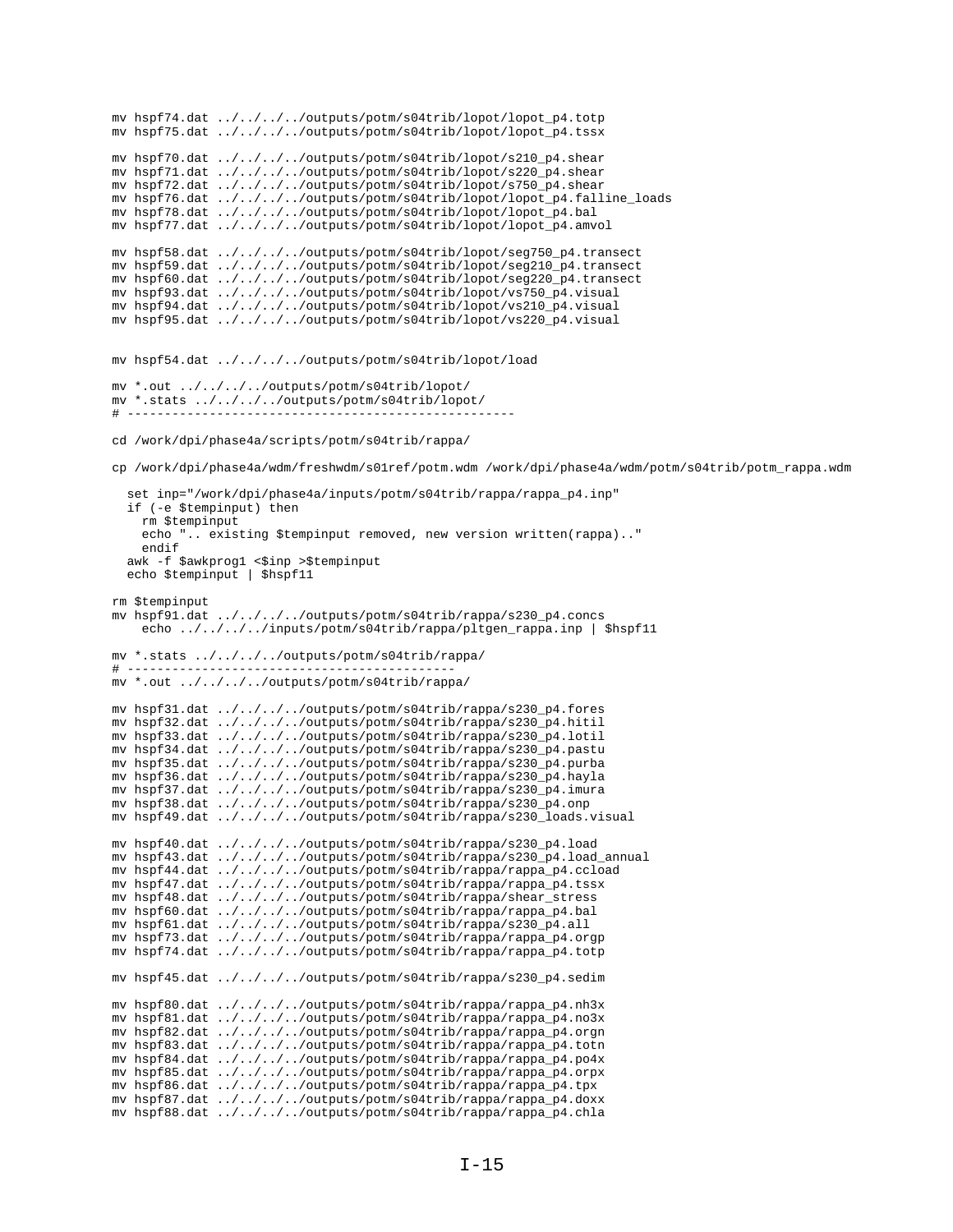```
mv hspf89.dat ../../../../outputs/potm/s04trib/rappa/rappa_p4.wtmp
mv hspf92.dat ../../../../outputs/potm/s04trib/rappa/rappa_p4.tocx
mv hspf91.dat ../../../../outputs/potm/s04trib/rappa/rappa_p4.flow
mv *.out ../../../../outputs/potm/s04trib/rappa/
mv *.stats ../../../../outputs/potm/s04trib/rappa/
#--------------------------------------------------
cd /work/dpi/phase4a/scripts/james/s04trib/appom/
cp /work/dpi/phase4a/wdm/freshwdm/s01ref/james.wdm /work/dpi/phase4a/wdm/james/s04trib/appom.wdm
   set inp="/work/dpi/phase4a/inputs/james/s04trib/appom_p4.inp"
   if (-e $tempinput) then
     rm $tempinput
     echo ".. existing $tempinput removed, new version written(appom).."
     endif
  awk -f $awkprog1 <$inp >$tempinput
  echo $tempinput | $hspf11
mv hspf91.dat ../../../../outputs/james/s04trib/appom/s300_p4.concs
mv hspf92.dat ../../../../outputs/james/s04trib/appom/s310_p4.concs
mv *.out ../../../../outputs/james/s04trib/appom/
mv *.stats ../../../../outputs/james/s04trib/appom/
mv hspf31.dat ../../../../outputs/james/s04trib/appom/s300_p4.fores
mv hspf32.dat ../../../../outputs/james/s04trib/appom/s300_p4.hitil
mv hspf33.dat ../../../../outputs/james/s04trib/appom/s300_p4.lotil
mv hspf34.dat ../../../../outputs/james/s04trib/appom/s300_p4.pastu
mv hspf35.dat ../../../../outputs/james/s04trib/appom/s300_p4.purba
mv hspf36.dat ../../../../outputs/james/s04trib/appom/s300_p4.hayla
mv hspf37.dat ../../../../outputs/james/s04trib/appom/s300_p4.imura
mv hspf48.dat ../../../../outputs/james/s04trib/appom/s300_p4.onp
mv hspf76.dat ../../../../outputs/james/s04trib/appom/s300_p4.sedim
mv hspf38.dat ../../../../outputs/james/s04trib/appom/s310_p4.fores
mv hspf39.dat ../../../../outputs/james/s04trib/appom/s310_p4.hitil
mv hspf40.dat \ldots/\ldots/\ldots/outputs/james/s04trib/appom/s310_p4.lotil
mv hspf41.dat ../../../../outputs/james/s04trib/appom/s310_p4.pastu
mv hspf42.dat ../../../../outputs/james/s04trib/appom/s310_p4.purba
mv hspf43.dat ../../../../outputs/james/s04trib/appom/s310_p4.hayla
mv hspf44.dat ../../../../outputs/james/s04trib/appom/s310_p4.imura
mv hspf49.dat ../../../../outputs/james/s04trib/appom/s310_p4.onp
mv hspf75.dat ../../../../outputs/james/s04trib/appom/s310_p4.sedim
mv hspf74.dat ../../../../outputs/james/s04trib/appom/s310_p4.bal
mv hspf62.dat ../../../../outputs/james/s04trib/appom/s300_p4.all
mv hspf63.dat ../../../../outputs/james/s04trib/appom/s310_p4.all
mv hspf64.dat ../../../../outputs/james/s04trib/appom/s300_loads.visual
mv hspf65.dat ../../../../outputs/james/s04trib/appom/s310_loads.visual
mv hspf45.dat ../../../../outputs/james/s04trib/appom/pltgen_appom.tssx
mv hspf46.dat ../../../../outputs/james/s04trib/appom/pltgen_appom.bodx
mv hspf47.dat ../../../../outputs/james/s04trib/appom/pltgen_appom.loads
mv hspf50.dat ../../../../outputs/james/s04trib/appom/s300_p4.load
mv hspf51.dat ../../../../outputs/james/s04trib/appom/s310_p4.load
mv hspf72.dat ../../../../outputs/james/s04trib/appom/s310_p4.load_annual
mv hspf73.dat ../../../../outputs/james/s04trib/appom/pltgen_appom.ccload
    echo ../../../../inputs/james/s04trib/pltgen_appom.inp | $hspf11
mv *.out ../../../../outputs/james/s04trib/appom/
mv *.stats ../../../../outputs/james/s04trib/appom/
mv hspf80.dat ../../../../outputs/james/s04trib/appom/pltgen_appom.nh3x
mv hspf81.dat ../../../../outputs/james/s04trib/appom/pltgen_appom.no3x
mv hspf82.dat ../../../../outputs/james/s04trib/appom/pltgen_appom.orgn
mv hspf83.dat ../../../../outputs/james/s04trib/appom/pltgen_appom.totn
mv hspf84.dat ../../../../outputs/james/s04trib/appom/pltgen_appom.po4x
mv hspf54.dat ../../../../outputs/james/s04trib/appom/pltgen_appom.orgp
mv hspf55.dat ../../../../outputs/james/s04trib/appom/pltgen_appom.totp
mv hspf85.dat ../../../../outputs/james/s04trib/appom/pltgen_appom.orpx
mv hspf86.dat ../../../../outputs/james/s04trib/appom/pltgen_appom.tpxx
mv hspf87.dat ../../../../outputs/james/s04trib/appom/pltgen_appom.doxx
```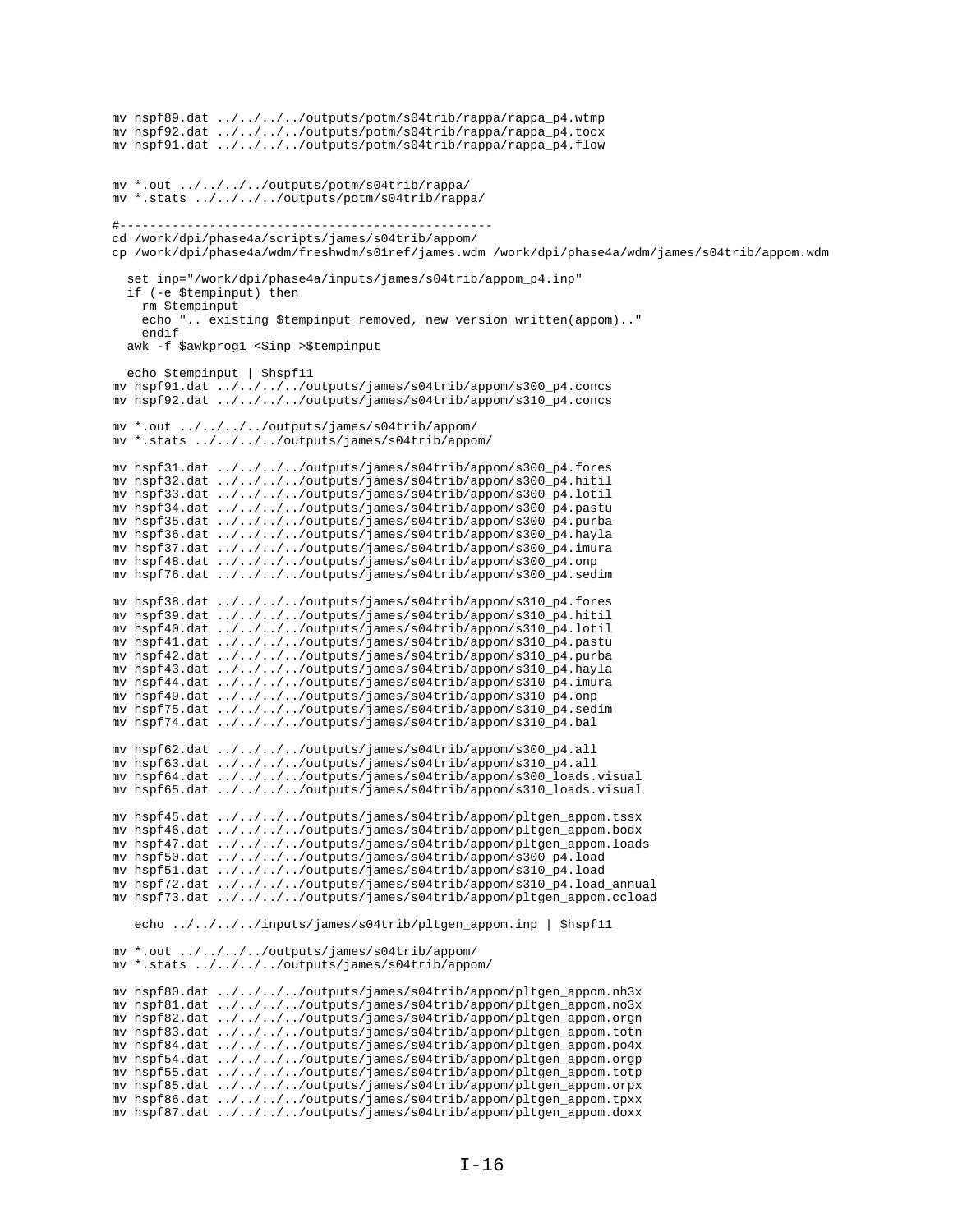```
mv hspf88.dat ../../../../outputs/james/s04trib/appom/pltgen_appom.chla
mv hspf89.dat ../../../../outputs/james/s04trib/appom/pltgen_appom.wtmp
mv hspf79.dat ../../../../outputs/james/s04trib/appom/pltgen_appom.tocx
mv hspf91.dat ../../../../outputs/james/s04trib/appom/pltgen_appom.flow
cd /work/dpi/phase4a/scripts/james/s04trib/matta/
cp /work/dpi/phase4a/wdm/freshwdm/s01ref/james.wdm /work/dpi/phase4a/wdm/james/s04trib/matta.wdm
   set inp="/work/dpi/phase4a/inputs/james/s04trib/matta_p4.inp"
   if (-e $tempinput) then
    rm $tempinput
     echo ".. existing $tempinput removed, new version written(matta).."
     endif
  awk -f $awkprog1 <$inp >$tempinput
   echo $tempinput | $hspf11
mv hspf91.dat ../../../../outputs/james/s04trib/matta/s235_p4.concs
mv hspf92.dat ../../../../outputs/james/s04trib/matta/s240_p4.concs
     echo ../../../../inputs/james/s04trib/pltgen_matta.inp | $hspf11
#---------------------------------------------------------------------
mv hspf31.dat ../../../../outputs/james/s04trib/matta/s235_p4.fores
mv hspf32.dat ../../../../outputs/james/s04trib/matta/s235_p4.hitil
mv hspf33.dat ../../../../outputs/james/s04trib/matta/s235_p4.lotil
mv hspf34.dat ../../../../outputs/james/s04trib/matta/s235_p4.pastu
mv hspf35.dat ../../../../outputs/james/s04trib/matta/s235_p4.purba
mv hspf36.dat ../../../../outputs/james/s04trib/matta/s235_p4.hayla
mv hspf37.dat ../../../../outputs/james/s04trib/matta/s235_p4.imura
mv hspf48.dat ../../../../outputs/james/s04trib/matta/s235_p4.onp
mv hspf96.dat ../../../../outputs/james/s04trib/matta/s235_p4.sedim
mv hspf38.dat ../../../../outputs/james/s04trib/matta/s240_p4.fores
mv hspf39.dat ../../../../outputs/james/s04trib/matta/s240_p4.hitil
mv hspf40.dat ../../../../outputs/james/s04trib/matta/s240_p4.lotil
mv hspf41.dat \ldots/\ldots/\ldots/outputs/james/s04trib/matta/s240_p4.pastu
mv hspf42.dat ../../../../outputs/james/s04trib/matta/s240_p4.purba
mv hspf43.dat ../../../../outputs/james/s04trib/matta/s240_p4.hayla
mv hspf44.dat ../../../../outputs/james/s04trib/matta/s240_p4.imura
mv hspf49.dat ../../../../outputs/james/s04trib/matta/s240_p4.onp
mv hspf97.dat ../../../../outputs/james/s04trib/matta/s240_p4.sedim
mv hspf60.dat ../../../../outputs/james/s04trib/matta/matta_anual.loads
mv hspf61.dat ../../../../outputs/james/s04trib/matta/matta_p4.bal
mv hspf62.dat ../../../../outputs/james/s04trib/matta/s235_p4.all
mv hspf63.dat ../../../../outputs/james/s04trib/matta/s240_p4.all
mv hspf64.dat ../../../../outputs/james/s04trib/matta/s235_loads.visual
mv hspf65.dat ../../../../outputs/james/s04trib/matta/s240_loads.visual
mv hspf47.dat ../../../../outputs/james/s04trib/matta/s240_fall.loads
mv hspf57.dat ../../../../outputs/james/s04trib/matta/matta_p4.ccload
mv hspf50.dat ../../../../outputs/james/s04trib/matta/s235_p4.load
mv hspf51.dat ../../../../outputs/james/s04trib/matta/s240_p4.load
mv hspf52.dat ../../../../outputs/james/s04trib/matta/s240_p4.shear
mv hspf53.dat ../../../../outputs/james/s04trib/matta/s240_p4.shear
mv hspf70.dat ../../../../outputs/james/s04trib/matta/matta_p4.nh3x
mv hspf71.dat ../../../../outputs/james/s04trib/matta/matta_p4.no3x
mv hspf72.dat ../../../../outputs/james/s04trib/matta/matta_p4.orgn
mv hspf73.dat ../../../../outputs/james/s04trib/matta/matta_p4.totn
mv hspf74.dat ../../../../outputs/james/s04trib/matta/matta_p4.po4x
mv hspf75.dat ../../../../outputs/james/s04trib/matta/matta_p4.orpx
mv hspf76.dat ../../../../outputs/james/s04trib/matta/matta_p4.tpss
mv hspf77.dat ../../../../outputs/james/s04trib/matta/matta_p4.doxx
mv hspf78.dat ../../../../outputs/james/s04trib/matta/matta_p4.chla
mv hspf79.dat ../../../../outputs/james/s04trib/matta/matta_p4.wtmp
mv hspf80.dat ../../../../outputs/james/s04trib/matta/matta_p4.tocx
mv hspf81.dat ../../../../outputs/james/s04trib/matta/matta_p4.flow
mv hspf54.dat ../../../../outputs/james/s04trib/matta/matta_p4.orgp
mv hspf55.dat ../../../../outputs/james/s04trib/matta/matta_p4.totp
mv hspf56.dat ../../../../outputs/james/s04trib/matta/matta_p4.tssx
```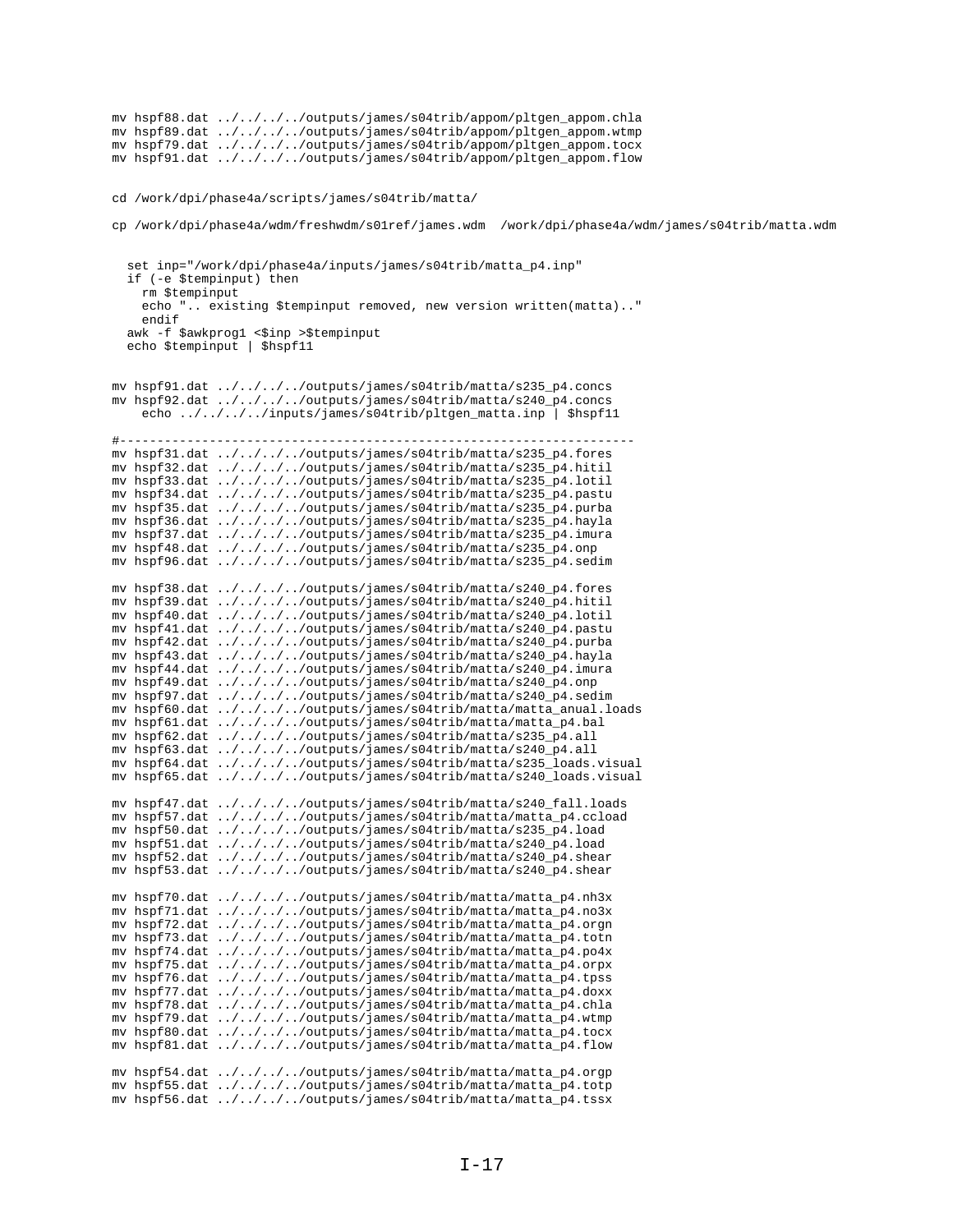mv \*.out ../../../../outputs/james/s04trib/matta mv \*.stats ../../../../outputs/james/s04trib/matta # -----------------------------------------------------

cd /work/dpi/phase4a/scripts/james/s04trib/pamun/

cp /work/dpi/phase4a/wdm/freshwdm/s01ref/james.wdm /work/dpi/phase4a/wdm/james/s04trib/pamun.wdm set inp="/work/dpi/phase4a/inputs/james/s04trib/pamun\_p4.inp" echo \$inp | \$hspf11 mv hspf91.dat ../../../../outputs/james/s04trib/pamun/s250\_p4.concs mv hspf92.dat ../../../../outputs/james/s04trib/pamun/s260\_p4.concs echo ../../../../inputs/james/s04trib/pltgen\_pamun.inp | \$hspf11 mv \*.stats ../../../../outputs/james/s04trib/pamun/ mv \*.out ../../../../outputs/james/s04trib/pamun/ #------------------------------------------------------------------------ mv hspf31.dat ../../../../outputs/james/s04trib/pamun/s250\_p4.fores mv hspf32.dat ../../../../outputs/james/s04trib/pamun/s250\_p4.hitil mv hspf33.dat ../../../../outputs/james/s04trib/pamun/s250\_p4.lotil mv hspf34.dat ../../../../outputs/james/s04trib/pamun/s250\_p4.pastu mv hspf35.dat ../../../../outputs/james/s04trib/pamun/s250\_p4.purba mv hspf36.dat ../../../../outputs/james/s04trib/pamun/s250\_p4.hayla mv hspf37.dat ../../../../outputs/james/s04trib/pamun/s250\_p4.imura mv hspf48.dat ../../../../outputs/james/s04trib/pamun/s250\_p4.onp mv hspf96.dat ../../../../outputs/james/s04trib/pamun/s250\_p4.sedim mv hspf60.dat ../../../../outputs/james/s04trib/pamun/pamun\_annual.loads mv hspf38.dat ../../../../outputs/james/s04trib/pamun/s260\_p4.fores mv hspf39.dat ../../../../outputs/james/s04trib/pamun/s260\_p4.hitil mv hspf40.dat ../../../../outputs/james/s04trib/pamun/s260\_p4.lotil mv hspf41.dat ../../../../outputs/james/s04trib/pamun/s260\_p4.pastu mv hspf42.dat ../../../../outputs/james/s04trib/pamun/s260\_p4.purba mv hspf43.dat ../../../../outputs/james/s04trib/pamun/s260\_p4.hayla mv hspf44.dat ../../../../outputs/james/s04trib/pamun/s260\_p4.imura mv hspf49.dat ../../../../outputs/james/s04trib/pamun/s260\_p4.onp mv hspf97.dat ../../../../outputs/james/s04trib/pamun/s260\_p4.sedim mv hspf62.dat ../../../../outputs/james/s04trib/pamun/s250\_p4.all mv hspf63.dat ../../../../outputs/james/s04trib/pamun/s260\_p4.all mv hspf46.dat ../../../../outputs/james/s04trib/pamun/pamun\_p4.bodx mv hspf47.dat ../../../../outputs/james/s04trib/pamun/pamun\_fall.loads mv hspf58.dat ../../../../outputs/james/s04trib/pamun/pamun\_p4.ccload mv hspf50.dat ../../../../outputs/james/s04trib/pamun/s250\_p4.load mv hspf51.dat ../../../../outputs/james/s04trib/pamun/s260\_p4.load mv hspf61.dat ../../../../outputs/james/s04trib/pamun/pamun\_p4.bal mv hspf56.dat ../../../../outputs/james/s04trib/pamun/s250\_loads.visual mv hspf57.dat ../../../../outputs/james/s04trib/pamun/s260\_loads.visual mv hspf80.dat ../../../../outputs/james/s04trib/pamun/pamun\_p4.nh3x mv hspf81.dat ../../../../outputs/james/s04trib/pamun/pamun\_p4.no3x mv hspf82.dat ../../../../outputs/james/s04trib/pamun/pamun\_p4.orgn mv hspf83.dat ../../../../outputs/james/s04trib/pamun/pamun\_p4.totn mv hspf84.dat ../../../../outputs/james/s04trib/pamun/pamun\_p4.po4x mv hspf85.dat ../../../../outputs/james/s04trib/pamun/pamun\_p4.orpx mv hspf86.dat ../../../../outputs/james/s04trib/pamun/pamun\_p4.tpxx mv hspf87.dat ../../../../outputs/james/s04trib/pamun/pamun\_p4.doxx mv hspf88.dat ../../../../outputs/james/s04trib/pamun/pamun\_p4.chla mv hspf89.dat ../../../../outputs/james/s04trib/pamun/pamun\_p4.wtmp mv hspf91.dat ../../../../outputs/james/s04trib/pamun/pamun\_p4.tocx mv hspf92.dat ../../../../outputs/james/s04trib/pamun/pamun\_p4.flow mv hspf45.dat ../../../../outputs/james/s04trib/pamun/pamun\_p4.tssx mv hspf54.dat ../../../../outputs/james/s04trib/pamun/pamun\_p4.orgp mv hspf55.dat ../../../../outputs/james/s04trib/pamun/pamun\_p4.totp mv \*.stats ../../../../outputs/james/s04trib/pamun/ mv \*.out ../../../../outputs/james/s04trib/pamun/

cd /work/dpi/phase4a/scripts/james/s04trib/james1/

cp /work/dpi/phase4a/wdm/freshwdm/s01ref/james.wdm /work/dpi/phase4a/wdm/james/s04trib/james.wdm set inp="/work/dpi/phase4a/inputs/james/s04trib/james1\_p4.inp"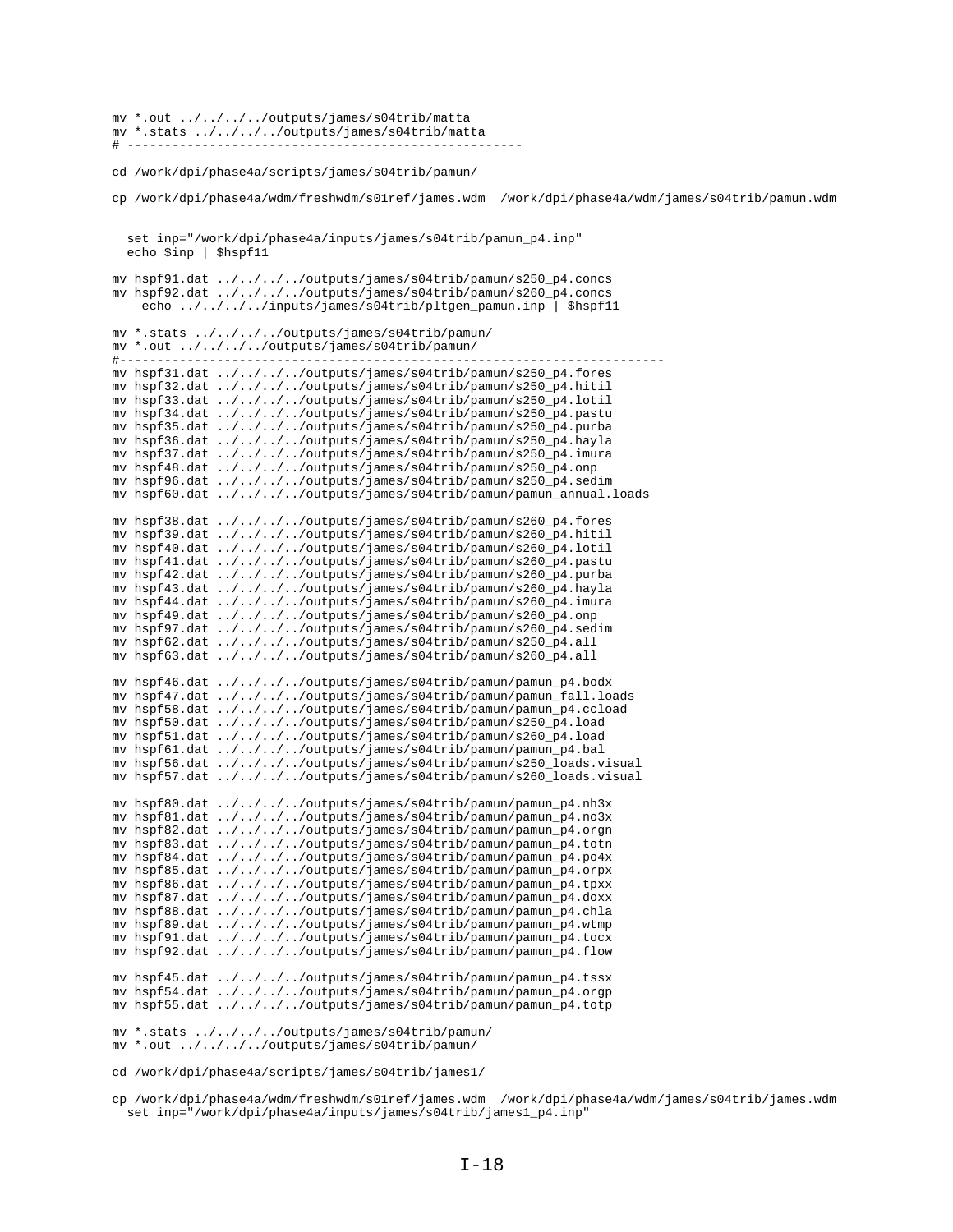```
 if (-e $tempinput) then
     rm $tempinput
     echo ".. existing $tempinput removed, new version written(james1).."
     endif
  awk -f $awkprog1 <$inp >$tempinput
   echo $tempinput | $hspf11
mv hspf91.dat ../../../../outputs/james/s04trib/james1/s265_p4.concs
mv hspf92.dat ../../../../outputs/james/s04trib/james1/s270_p4.concs
mv hspf31.dat ../../../../outputs/james/s04trib/james1/s265_p4.fores
mv hspf32.dat ../../../../outputs/james/s04trib/james1/s265_p4.hitil
mv hspf33.dat ../../../../outputs/james/s04trib/james1/s265_p4.lotil
mv hspf34.dat ../../../../outputs/james/s04trib/james1/s265_p4.pastu
mv hspf35.dat ../../../../outputs/james/s04trib/james1/s265_p4.purba
mv hspf36.dat ../../../../outputs/james/s04trib/james1/s265_p4.hayla
mv hspf37.dat ../../../../outputs/james/s04trib/james1/s265_p4.imura
mv hspf47.dat ../../../../outputs/james/s04trib/james1/s265_p4.onp
mv hspf96.dat ../../../../outputs/james/s04trib/james1/s265_p4.sedim
mv hspf38.dat ../../../../outputs/james/s04trib/james1/s270_p4.fores
mv hspf39.dat ../../../../outputs/james/s04trib/james1/s270_p4.hitil
mv hspf40.dat ../../../../outputs/james/s04trib/james1/s270_p4.lotil
mv hspf41.dat ../../../../outputs/james/s04trib/james1/s270_p4.pastu
mv hspf42.dat ../../../../outputs/james/s04trib/james1/s270_p4.purba
mv hspf43.dat ../../../../outputs/james/s04trib/james1/s270_p4.hayla
mv hspf44.dat ../../../../outputs/james/s04trib/james1/s270_p4.imura
mv hspf48.dat ../../../../outputs/james/s04trib/james1/s270_p4.onp
mv hspf94.dat ../../../../outputs/james/s04trib/james1/james1_p4.bal
mv hspf51.dat ../../../../outputs/james/s04trib/james1/s265_loads.visual
mv hspf52.dat ../../../../outputs/james/s04trib/james1/s270_loads.visual
mv hspf97.dat ../../../../outputs/james/s04trib/james1/s270_p4.sedim
mv hspf45.dat ../../../../outputs/james/s04trib/james1/s270_p4.shearvel
mv hspf46.dat ../../../../outputs/james/s04trib/james1/s270_p4.shearvel
# shearvel = shear stress and mean velocities
mv hspf49.dat ../../../../outputs/james/s04trib/james1/s265_p4.load
mv hspf50.dat ../../../../outputs/james/s04trib/james1/s270_p4.load
mv *.out ../../../../outputs/james/s04trib/james1/
mv *.stats ../../../../outputs/james/s04trib/james1/
cd /work/dpi/phase4a/scripts/james/s04trib/james2/
   set inp="/work/dpi/phase4a/inputs/james/s04trib/james2_p4.inp"
   if (-e $tempinput) then
     rm $tempinput
     echo ".. existing $tempinput removed, new version written(james2).."
     endif
  awk -f $awkprog1 <$inp >$tempinput
   echo $tempinput | $hspf11
mv hspf56.dat ../../../../outputs/james/s04trib/james2/james_290.nh3x
mv hspf57.dat ../../../../outputs/james/s04trib/james2/james_290.no3x
mv hspf58.dat ../../../../outputs/james/s04trib/james2/james_290.po4x
mv hspf59.dat ../../../../outputs/james/s04trib/james2/james_290.tocx
mv hspf60.dat ../../../../outputs/james/s04trib/james2/james_290.orgn
mv hspf63.dat ../../../../outputs/james/s04trib/james2/james_290.totn
mv hspf64.dat ../../../../outputs/james/s04trib/james2/james_290.orgp
mv hspf65.dat ../../../../outputs/james/s04trib/james2/james_290.totp
mv hspf71.dat ../../../../outputs/james/s04trib/james2/james_290.tssx
mv hspf91.dat ../../../../outputs/james/s04trib/james2/s280_p4.concs
mv hspf92.dat ../../../../outputs/james/s04trib/james2/s290_p4.concs
mv hspf31.dat ../../../../outputs/james/s04trib/james2/s280_p4.fores
mv hspf32.dat ../../../../outputs/james/s04trib/james2/s280_p4.hitil
```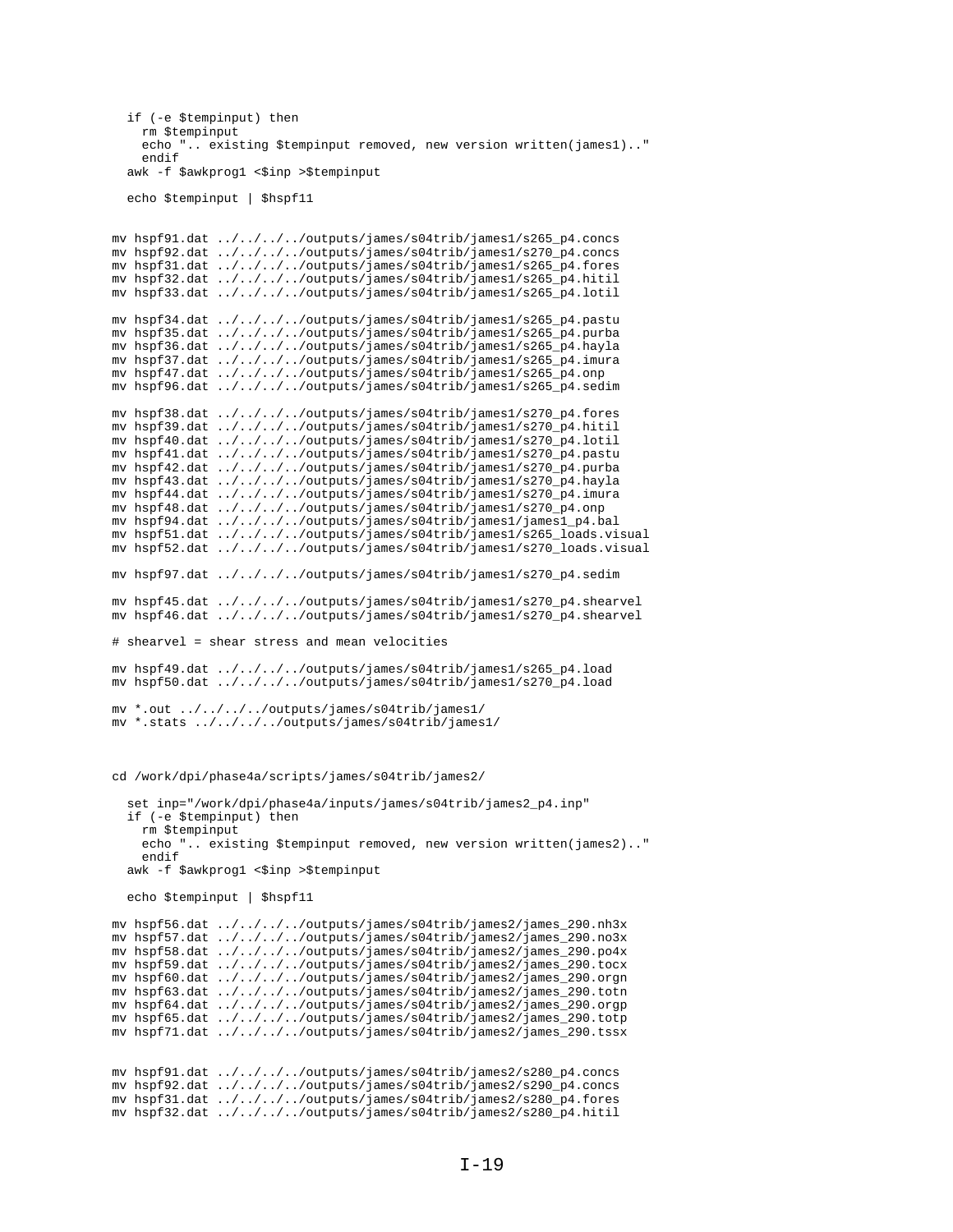mv hspf33.dat ../../../../outputs/james/s04trib/james2/s280\_p4.lotil mv hspf34.dat ../../../../outputs/james/s04trib/james2/s280\_p4.pastu mv hspf35.dat ../../../../outputs/james/s04trib/james2/s280\_p4.purba mv hspf36.dat ../../../../outputs/james/s04trib/james2/s280\_p4.hayla mv hspf37.dat ../../../../outputs/james/s04trib/james2/s280\_p4.imura mv hspf49.dat ../../../../outputs/james/s04trib/james2/s280\_p4.onp mv hspf76.dat ../../../../outputs/james/s04trib/james2/s280\_p4.sedim mv hspf98.dat ../../../../outputs/james/s04trib/james2/james2\_p4.bal mv hspf38.dat ../../../../outputs/james/s04trib/james2/s290\_p4.fores mv hspf39.dat ../../../../outputs/james/s04trib/james2/s290\_p4.hitil mv hspf40.dat ../../../../outputs/james/s04trib/james2/s290\_p4.lotil mv hspf41.dat ../../../../outputs/james/s04trib/james2/s290\_p4.pastu mv hspf42.dat ../../../../outputs/james/s04trib/james2/s290\_p4.purba mv hspf43.dat ../../../../outputs/james/s04trib/james2/s290\_p4.hayla mv hspf44.dat ../../../../outputs/james/s04trib/james2/s290\_p4.imura mv hspf50.dat ../../../../outputs/james/s04trib/james2/s290\_p4.onp mv hspf77.dat  $\ldots/\ldots/\ldots$ /outputs/james/s04trib/james2/s290\_p4.sedim mv hspf45.dat ../../../../outputs/james/s04trib/james2/james2\_p4.tssx mv hspf46.dat ../../../../outputs/james/s04trib/james2/s280\_p4.shearvel mv hspf47.dat ../../../../outputs/james/s04trib/james2/s290\_p4.shearvel mv hspf48.dat ../../../../outputs/james/s04trib/james2/james2\_p4.loads mv hspf51.dat ../../../../outputs/james/s04trib/james2/s280\_p4.load mv hspf52.dat ../../../../outputs/james/s04trib/james2/s290\_p4.load mv hspf55.dat ../../../../outputs/james/s04trib/james2/james\_290.ccload mv hspf53.dat ../../../../outputs/james/s04trib/james1/s280\_loads.visual mv hspf54.dat ../../../../outputs/james/s04trib/james1/s290\_loads.visual mv hspf67.dat ../../../../outputs/james/s04trib/james2/james2\_p4.orgn mv hspf68.dat ../../../../outputs/james/s04trib/james2/james2\_p4.totn mv hspf69.dat ../../../../outputs/james/s04trib/james2/james2\_p4.orgp mv hspf70.dat ../../../../outputs/james/s04trib/james2/james2\_p4.totp #mv hspf71.dat ../../../../outputs/james/s04trib/james2/280\_eos.conc #mv hspf72.dat ../../../../outputs/james/s04trib/james2/290\_eos.conc #mv hspf73.dat ../../../../outputs/james/s04trib/james2/280\_air.temp #mv hspf74.dat ../../../../outputs/james/s04trib/james2/290\_air.temp #mv \*.out ../../../../outputs/james/s04trib/james2/

echo ../../../../inputs/james/s04trib/pltgen\_james2.inp | \$hspf11

mv hspf80.dat ../../../../outputs/james/s04trib/james2/james2\_p4.nh3x mv hspf81.dat ../../../../outputs/james/s04trib/james2/james2\_p4.no3x mv hspf82.dat ../../../../outputs/james/s04trib/james2/james2\_p4.orgn mv hspf83.dat ../../../../outputs/james/s04trib/james2/james2\_p4.totn mv hspf84.dat ../../../../outputs/james/s04trib/james2/james2\_p4.po4x \*\*\*mv hspf85.dat ../../../../outputs/james/s04trib/james2/james2\_p4.orgp \*\*\*mv hspf86.dat ../../../../outputs/james/s04trib/james2/james2\_p4.totp mv hspf87.dat ../../../../outputs/james/s04trib/james2/james2\_p4.doxx mv hspf88.dat ../../../../outputs/james/s04trib/james2/james2\_p4.chla mv hspf89.dat ../../../../outputs/james/s04trib/james2/james2\_p4.wtmp mv hspf79.dat ../../../../outputs/james/s04trib/james2/james2\_p4.tocx mv hspf74.dat ../../../../outputs/james/s04trib/james2/james2\_p4.flow mv hspf75.dat ../../../../outputs/james/s04trib/james2/james\_290.flow mv hspf56.dat ../../../../outputs/james/s04trib/james2/james\_290.nh3x mv hspf57.dat ../../../../outputs/james/s04trib/james2/james\_290.no3x mv hspf58.dat ../../../../outputs/james/s04trib/james2/james\_290.po4x mv hspf59.dat  $\ldots/\ldots/\ldots$ /outputs/james/s04trib/james2/james\_290.tocx mv hspf60.dat ../../../../outputs/james/s04trib/james2/james\_290.orgn mv hspf63.dat ../../../../outputs/james/s04trib/james2/james\_290.totn mv hspf64.dat ../../../../outputs/james/s04trib/james2/james\_290.orgp mv hspf65.dat ../../../../outputs/james/s04trib/james2/james\_290.totp mv hspf71.dat  $\ldots/\ldots/\ldots$ /outputs/james/s04trib/james2/james\_290.tssx

mv \*.out ../../../../outputs/james/s04trib/james2/ mv \*.stats ../../../../outputs/james/s04trib/james2/

#-----------------------------------------------------

cd /work/dpi/phase4a/scripts/coast/s04trib/bfl1a/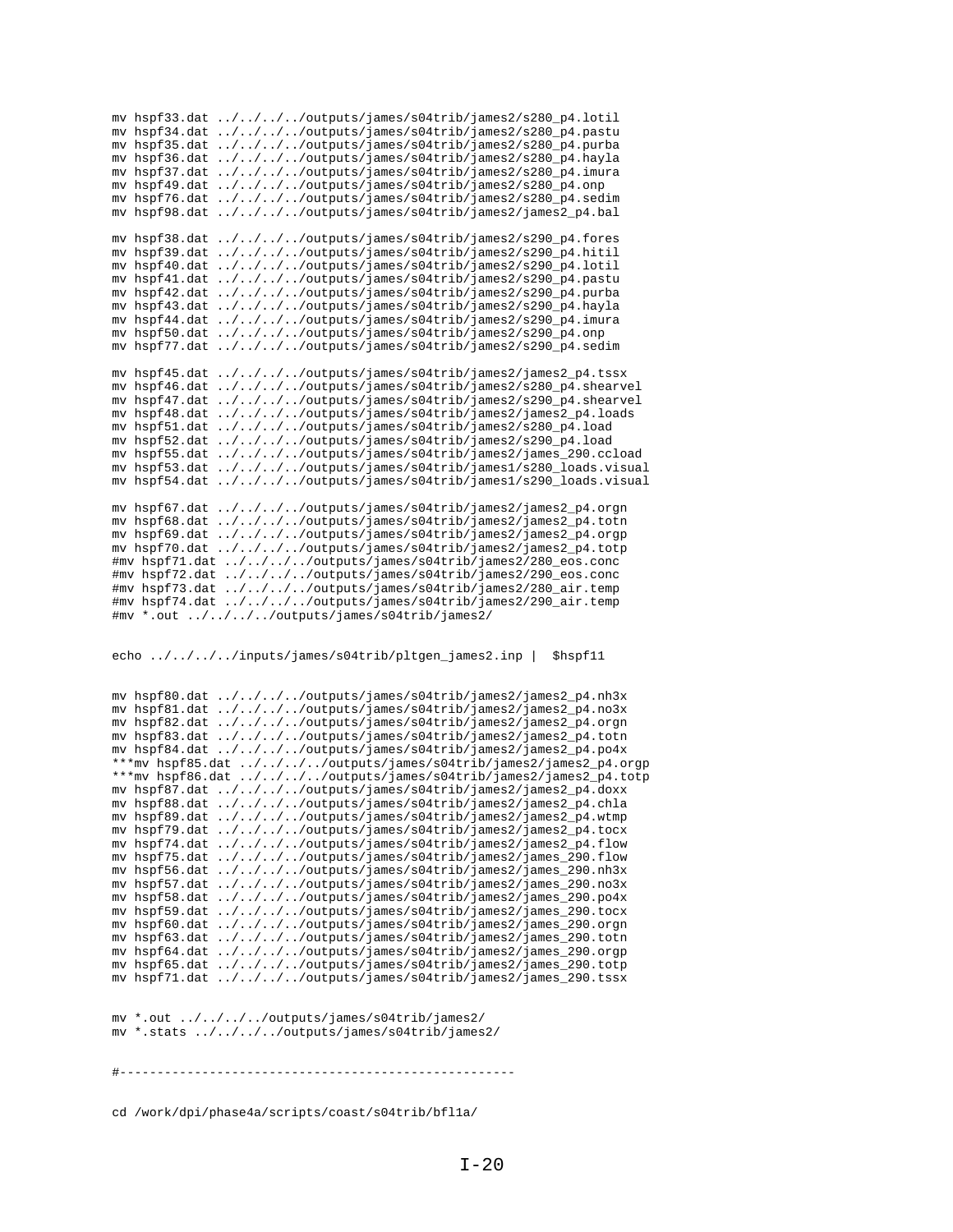```
cp /work/dpi/phase4a/wdm/freshwdm/s01ref/coast.wdm /work/dpi/phase4a/wdm/coast/s04trib/coast1a.wdm
  set inp="/work/dpi/phase4a/inputs/coast/s04trib/bflla/bflla_p4.inp"
  if (-e $tempinput) then
    rm $tempinput
    echo ".. existing $tempinput removed, new version written(bflla).."
    endifawk -f $awkprog1 <$inp >$tempinput
 echo $tempinput | $hspf11
    rm Stempinput
mv hspf31.dat ../../../../outputs/coast/s04trib/bfl1a/s370_p4.fores
my hspf32.dat ../../../../outputs/coast/s04trib/bflla/s370 p4.hitil
mv hspf33.dat ../../../../outputs/coast/s04trib/bflla/s370_p4.lotil
mv hspf34.dat ../../../../outputs/coast/s04trib/bflla/s370_p4.pastu
mv hspf35.dat ../../../../outputs/coast/s04trib/bflla/s370_p4.purba
mv hspf36.dat ../../../../outputs/coast/s04trib/bflla/s370_p4.hayla
mv hspf37.dat ../../../../outputs/coast/s04trib/bflla/s370_p4.imura
mv hspf56.dat ../../../../outputs/coast/s04trib/bflla/s370_p4.onp
mv hspf51.dat ../../../../outputs/coast/s04trib/bflla/baylds_p4.370
mv hspf38.dat ../../../../outputs/coast/s04trib/bflla/s800_p4.fores
mv hspf39.dat ../../../../outputs/coast/s04trib/bfl1a/s800_p4.hitil
mv hspf40.dat ../../../../outputs/coast/s04trib/bflla/s800_p4.lotil
mv hspf41.dat ../../../../outputs/coast/s04trib/bf11a/s800_p4.pastu
mv hspf42.dat ../../../../outputs/coast/s04trib/bfl1a/s800_p4.purba
mv hspf43.dat ../../../../outputs/coast/s04trib/bflla/s800_p4.hayla
mv hspf44.dat ../../../../outputs/coast/s04trib/bflla/s800_p4.imura
mv hspf57.dat ../../../../outputs/coast/s04trib/bfl1a/s800_p4.onp<br>mv hspf52.dat ../../../../outputs/coast/s04trib/bfl1a/baylds_p4.800
mv hspf45.dat ../../../../outputs/coast/s04trib/bflla/s370_p4.sedim
mv hspf46.dat ../../../../outputs/coast/s04trib/bfl1a/s800_p4.sedim
mv hspf47.dat ../../../../outputs/coast/s04trib/bflla/s370_loads.visual
mv hspf48.dat ../../../../outputs/coast/s04trib/bflla/s800_loads.visual
cp ../../../../outputs/coast/s04trib/bflla/baylds_p4.370 hspf51.dat
cp ../../../../outputs/coast/s04trib/bflla/baylds_p4.800 hspf52.dat
echo ../../../../inputs/coast/s04trib/bfl1a/plt1ds1a p4.inp | $hspf11
mv hspf58.dat ../../../../outputs/coast/s04trib/bflla/pltgen-seg370.flow
mv hspf59.dat ../../../../outputs/coast/s04trib/bfl1a/pltgen-seg370.nh4x
mv hspf60.dat ../../../../outputs/coast/s04trib/bflla/pltgen-seg370.no3x
mv hspf61.dat ../../../../outputs/coast/s04trib/bfl1a/pltgen-seg370.orgn
mv hspf62.dat ../../../../outputs/coast/s04trib/bfl1a/pltgen-seg370.totn
mv hspf63.dat ../../../../outputs/coast/s04trib/bfl1a/pltgen-seg370.po4x
mv hspf64.dat ../../../../outputs/coast/s04trib/bflla/pltgen-seg370.orgp
mv hspf65.dat ../../../../outputs/coast/s04trib/bfl1a/pltgen-seg370.totp
mv hspf66.dat ../../../../outputs/coast/s04trib/bfl1a/pltgen-seg370.tocx
mv hspf67.dat \ldots/.../../outputs/coast/s04trib/bflla/pltgen-seg370.chla<br>mv hspf68.dat \ldots/.../.../outputs/coast/s04trib/bflla/pltgen-seg370.chla
mv hspf69.dat ../../../../outputs/coast/s04trib/bflla/pltgen-seg800.flow<br>mv hspf70.dat ../../../../outputs/coast/s04trib/bflla/pltgen-seg800.nh4x
mv hspf71.dat ../../../../outputs/coast/s04trib/bfl1a/pltgen-seg800.no3x
mv hspf72.dat ../../../../outputs/coast/s04trib/bfl1a/pltgen-seg800.orgn
mv hspf73.dat ../../../../outputs/coast/s04trib/bfl1a/pltgen-seg800.totn
mv hspf74.dat ../../../../outputs/coast/s04trib/bflla/pltgen-seq800.po4x
mv hspf75.dat ../../../../outputs/coast/s04trib/bflla/pltgen-seg800.orgp
mv hspf76.dat ../../../../outputs/coast/s04trib/bflla/pltgen-seg800.totp
mv hspf77.dat ../../../../outputs/coast/s04trib/bflla/pltgen-seg800.tocx
mv hspf78.dat ../../../../outputs/coast/s04trib/bflla/pltgen-seq800.chla
mv hspf79.dat ../../../../outputs/coast/s04trib/bflla/pltgen-seg800.wtmp
#mv *.out ../../../../outputs/coast/s04trib/bflla
#mv *.ech ../../../../outputs/coast/s04trib/bflla
#mv *.stats ../../../../outputs/coast/s04trib/bflla
```

```
cd /work/dpi/phase4a/scripts/coast/s04trib/bfllac/
```
rm /work/dpi/phase4a/wdm/coast/s04trib/co\*.wdm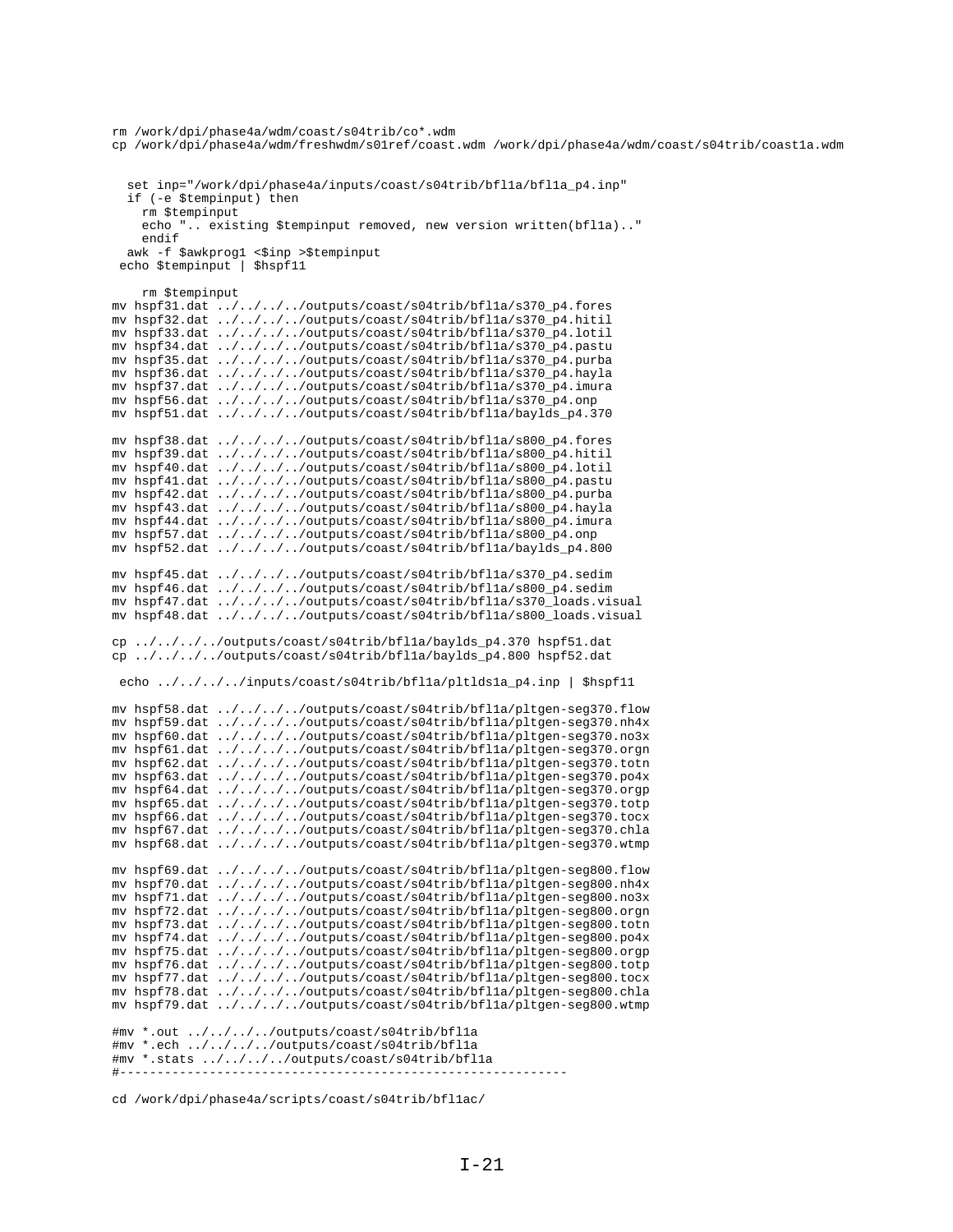```
rm /work/dpi/phase4a/wdm/coast/s04trib/co*.wdm
cp /work/dpi/phase4a/wdm/freshwdm/s01ref/coast.wdm /work/dpi/phase4a/wdm/coast/s04trib/coast1ac.wdm
   set inp="/work/dpi/phase4a/inputs/coast/s04trib/bfl1ac/bfl1ac_p4.inp"
   if (-e $tempinput) then
     rm $tempinput
    echo ".. existing $tempinput removed, new version written(bflla).."
     endif
  awk -f $awkprog1 <$inp >$tempinput
  echo $tempinput | $hspf11
mv hspf40.dat ../../../../outputs/coast/s04trib/bfl1a/s810_loads.visual
mv hspf41.dat ../../../../outputs/coast/s04trib/bfl1a/s810_p4.fores
mv hspf42.dat ../../../../outputs/coast/s04trib/bfl1a/s810_p4.hitil
mv hspf43.dat ../../../../outputs/coast/s04trib/bfl1a/s810_p4.lotil
mv hspf44.dat ../../../../outputs/coast/s04trib/bfl1a/s810_p4.pastu
mv hspf45.dat ../../../../outputs/coast/s04trib/bfl1a/s810_p4.purba
mv hspf46.dat ../../../../outputs/coast/s04trib/bfl1a/s810_p4.hayla
mv hspf47.dat ../../../../outputs/coast/s04trib/bfl1a/s810_p4.imura
mv hspf48.dat ../../../../outputs/coast/s04trib/bfl1a/s810_p4.onp
mv hspf49.dat ../../../../outputs/coast/s04trib/bfl1a/baylds_p4.810
mv hspf74.dat ../../../../outputs/coast/s04trib/bfl1a/s810_p4.sedim
cp ../../../../outputs/coast/s04trib/bfl1a/baylds_p4.810 hspf50.dat
 echo ../../../../inputs/coast/s04trib/bfl1ac/pltlds1ac_p4.inp | $hspf11
mv hspf51.dat ../../../../outputs/coast/s04trib/bfl1a/pltgen-seg810.flow
mv hspf52.dat ../../../../outputs/coast/s04trib/bfl1a/pltgen-seg810.nh4x
mv hspf53.dat ../../../../outputs/coast/s04trib/bfl1a/pltgen-seg810.no3x
mv hspf54.dat ../../../../outputs/coast/s04trib/bfl1a/pltgen-seg810.orgn
mv hspf55.dat ../../../../outputs/coast/s04trib/bfl1a/pltgen-seg810.totn
mv hspf56.dat ../../../../outputs/coast/s04trib/bfl1a/pltgen-seg810.po4x
mv hspf57.dat ../../../../outputs/coast/s04trib/bfl1a/pltgen-seg810.orgp
mv hspf58.dat ../../../../outputs/coast/s04trib/bfl1a/pltgen-seg810.totp
mv hspf59.dat ../../../../outputs/coast/s04trib/bfl1a/pltgen-seg810.tocx
mv hspf61.dat ../../../../outputs/coast/s04trib/bfl1a/pltgen-seg810.chla
mv hspf62.dat ../../../../outputs/coast/s04trib/bfl1a/pltgen-seg810.wtmp
#mv *.out ../../../../outputs/coast/s04trib/bfl1a
#mv *.ech ../../../../outputs/coast/s04trib/bfl1a
#mv *.stats ../../../../outputs/coast/s04trib/bfl1a
#------------------------------------------------------------
cd /work/dpi/phase4a/scripts/coast/s04trib/bfl1b/
rm /work/dpi/phase4a/wdm/coast/s04trib/co*.wdm
cp /work/dpi/phase4a/wdm/freshwdm/s01ref/coast.wdm /work/dpi/phase4a/wdm/coast/s04trib/coast1b.wdm
   set inp="/work/dpi/phase4a/inputs/coast/s04trib/bfl1b/bfl1b_p4.inp"
   if (-e $tempinput) then
     rm $tempinput
     echo ".. existing $tempinput removed, new version written(bfl1b).."
     endif
  awk -f $awkprog1 <$inp >$tempinput
  echo $tempinput | $hspf11
mv hspf31.dat ../../../../outputs/coast/s04trib/bfl1b/s380_p4.fores
mv hspf32.dat ../../../../outputs/coast/s04trib/bfl1b/s380_p4.hitil
mv hspf33.dat ../../../../outputs/coast/s04trib/bfl1b/s380_p4.lotil
mv hspf34.dat ../../../../outputs/coast/s04trib/bfl1b/s380_p4.pastu
mv hspf35.dat ../../../../outputs/coast/s04trib/bfl1b/s380_p4.purba
mv hspf36.dat ../../../../outputs/coast/s04trib/bfl1b/s380_p4.hayla
mv hspf37.dat ../../../../outputs/coast/s04trib/bfl1b/s380_p4.imura
mv hspf55.dat ../../../../outputs/coast/s04trib/bfl1b/s380_p4.onp
mv hspf52.dat ../../../../outputs/coast/s04trib/bfl1b/baylds_p4.380
mv hspf38.dat ../../../../outputs/coast/s04trib/bfl1b/s390_p4.fores
mv hspf39.dat ../../../../outputs/coast/s04trib/bfl1b/s390_p4.hitil
mv hspf40.dat ../../../../outputs/coast/s04trib/bfl1b/s390_p4.lotil
mv hspf41.dat ../../../../outputs/coast/s04trib/bfl1b/s390_p4.pastu
```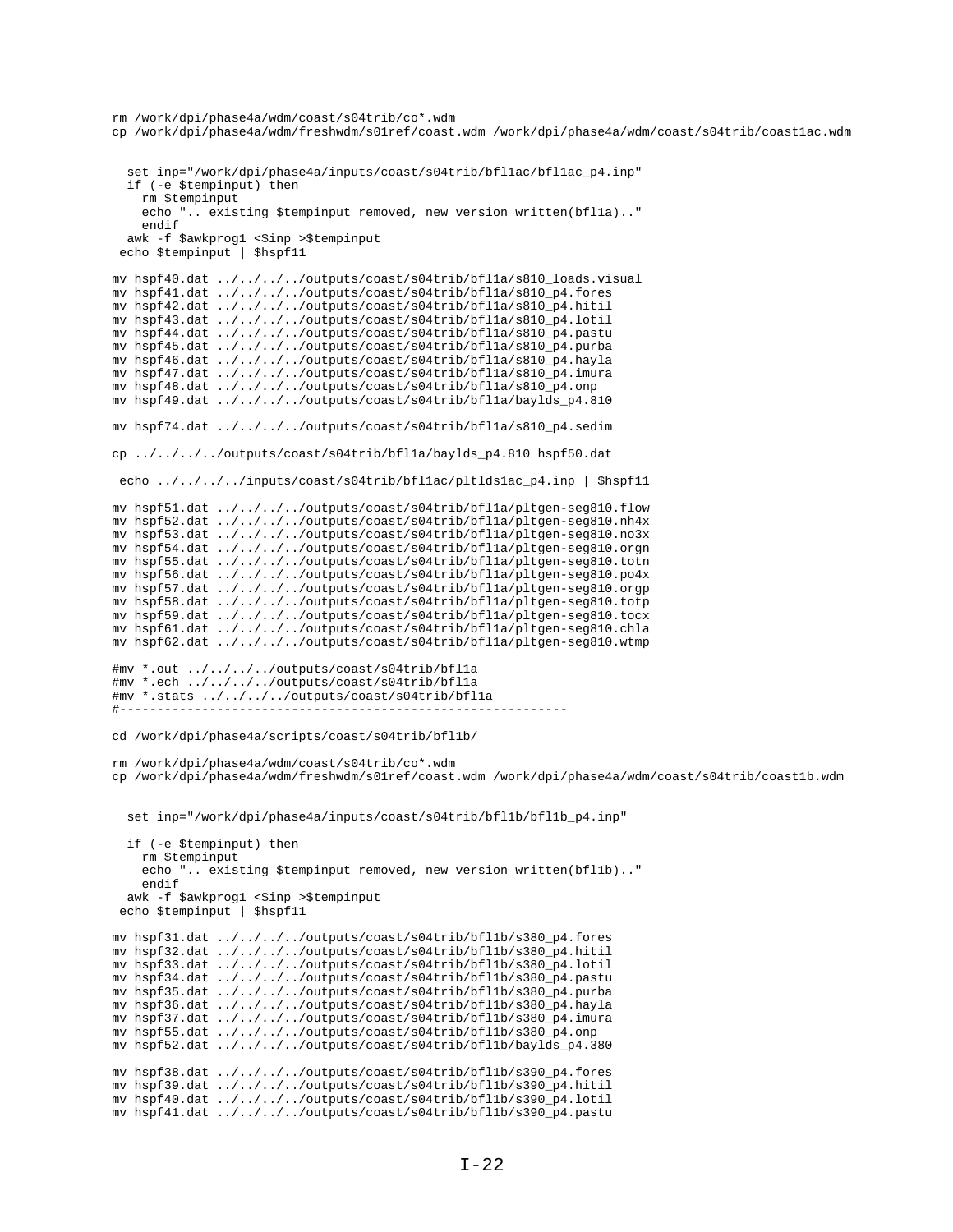mv hspf42.dat ../../../../outputs/coast/s04trib/bfl1b/s390\_p4.purba mv hspf43.dat ../../../../outputs/coast/s04trib/bfl1b/s390\_p4.hayla mv hspf44.dat ../../../../outputs/coast/s04trib/bfl1b/s390\_p4.imura mv hspf56.dat ../../../../outputs/coast/s04trib/bfl1b/s390\_p4.onp mv hspf53.dat ../../../../outputs/coast/s04trib/bfl1b/baylds\_p4.390 mv hspf45.dat ../../../../outputs/coast/s04trib/bfl1b/s400\_p4.fores mv hspf46.dat ../../../../outputs/coast/s04trib/bfl1b/s400\_p4.hitil mv hspf47.dat ../../../../outputs/coast/s04trib/bfl1b/s400\_p4.lotil mv hspf48.dat ../../../../outputs/coast/s04trib/bfl1b/s400\_p4.pastu mv hspf49.dat ../../../../outputs/coast/s04trib/bfl1b/s400\_p4.purba mv hspf50.dat ../../../../outputs/coast/s04trib/bfl1b/s400\_p4.hayla mv hspf51.dat ../../../../outputs/coast/s04trib/bfl1b/s400\_p4.imura mv hspf57.dat ../../../../outputs/coast/s04trib/bfl1b/s400\_p4.onp mv hspf54.dat ../../../../outputs/coast/s04trib/bfl1b/baylds\_p4.400 mv hspf61.dat ../../../../outputs/coast/s04trib/bfl1b/s380\_p4.sedim mv hspf62.dat ../../../../outputs/coast/s04trib/bfl1b/s390\_p4.sedim mv hspf63.dat ../../../../outputs/coast/s04trib/bfl1b/s400\_p4.sedim cp ../../../../outputs/coast/s04trib/bfl1b/baylds\_p4.380 hspf44.dat cp ../../../../outputs/coast/s04trib/bfl1b/baylds\_p4.390 hspf45.dat cp ../../../../outputs/coast/s04trib/bfl1b/baylds\_p4.400 hspf46.dat echo ../../../../inputs/coast/s04trib/bfl1b/pltlds1b\_p4.inp | \$hspf11 mv hspf58.dat ../../../../outputs/coast/s04trib/bfl1b/pltgen-seg380.flow mv hspf59.dat ../../../../outputs/coast/s04trib/bfl1b/pltgen-seg380.nh4x mv hspf60.dat ../../../../outputs/coast/s04trib/bfl1b/pltgen-seg380.no3x mv hspf61.dat ../../../../outputs/coast/s04trib/bfl1b/pltgen-seg380.orgn mv hspf62.dat ../../../../outputs/coast/s04trib/bfl1b/pltgen-seg380.totn mv hspf63.dat ../../../../outputs/coast/s04trib/bfl1b/pltgen-seg380.po4x mv hspf64.dat ../../../../outputs/coast/s04trib/bfl1b/pltgen-seg380.orgp mv hspf65.dat ../../../../outputs/coast/s04trib/bfl1b/pltgen-seg380.totp mv hspf66.dat ../../../../outputs/coast/s04trib/bfl1b/pltgen-seg380.tocx mv hspf67.dat ../../../../outputs/coast/s04trib/bfl1b/pltgen-seg380.chla mv hspf68.dat ../../../../outputs/coast/s04trib/bfl1b/pltgen-seg380.wtmp mv hspf69.dat ../../../../outputs/coast/s04trib/bfl1b/pltgen-seg390.flow mv hspf70.dat ../../../../outputs/coast/s04trib/bfl1b/pltgen-seg390.nh4x mv hspf71.dat ../../../../outputs/coast/s04trib/bfl1b/pltgen-seg390.no3x mv hspf72.dat ../../../../outputs/coast/s04trib/bfl1b/pltgen-seg390.orgn mv hspf73.dat ../../../../outputs/coast/s04trib/bfl1b/pltgen-seg390.totn mv hspf74.dat ../../../../outputs/coast/s04trib/bfl1b/pltgen-seg390.po4x mv hspf75.dat ../../../../outputs/coast/s04trib/bfl1b/pltgen-seg390.orgp mv hspf76.dat ../../../../outputs/coast/s04trib/bfl1b/pltgen-seg390.totp mv hspf77.dat ../../../../outputs/coast/s04trib/bfl1b/pltgen-seg390.tocx mv hspf78.dat ../../../../outputs/coast/s04trib/bfl1b/pltgen-seg390.chla mv hspf79.dat ../../../../outputs/coast/s04trib/bfl1b/pltgen-seg390.wtmp mv hspf80.dat ../../../../outputs/coast/s04trib/bfl1b/pltgen-seg400.flow mv hspf81.dat ../../../../outputs/coast/s04trib/bfl1b/pltgen-seg400.nh4x mv hspf82.dat ../../../../outputs/coast/s04trib/bfl1b/pltgen-seg400.no3x mv hspf83.dat ../../../../outputs/coast/s04trib/bfl1b/pltgen-seg400.orgn mv hspf84.dat ../../../../outputs/coast/s04trib/bfl1b/pltgen-seg400.totn mv hspf85.dat ../../../../outputs/coast/s04trib/bfl1b/pltgen-seg400.po4x mv hspf86.dat ../../../../outputs/coast/s04trib/bfl1b/pltgen-seg400.orgp mv hspf87.dat ../../../../outputs/coast/s04trib/bfl1b/pltgen-seg400.totp mv hspf88.dat ../../../../outputs/coast/s04trib/bfl1b/pltgen-seg400.tocx mv hspf89.dat ../../../../outputs/coast/s04trib/bfl1b/pltgen-seg400.chla mv hspf92.dat ../../../../outputs/coast/s04trib/bfl1b/pltgen-seg400.wtmp #mv \*.out ../../../../outputs/coast/s04trib/bfl1b #mv \*.ech ../../../../outputs/coast/s04trib/bfl1b #mv \*.stats ../../../../outputs/coast/s04trib/bfl1b #----------------------------------------------------------- cd /work/dpi/phase4a/scripts/coast/s04trib/bfl1c/ rm /work/dpi/phase4a/wdm/coast/s04trib/co\*.wdm cp /work/dpi/phase4a/wdm/freshwdm/s01ref/coast.wdm /work/dpi/phase4a/wdm/coast/s04trib/coast1c.wdm

 set inp="/work/dpi/phase4a/inputs/coast/s04trib/bfl1c/bfl1c\_p4.inp" if (-e \$tempinput) then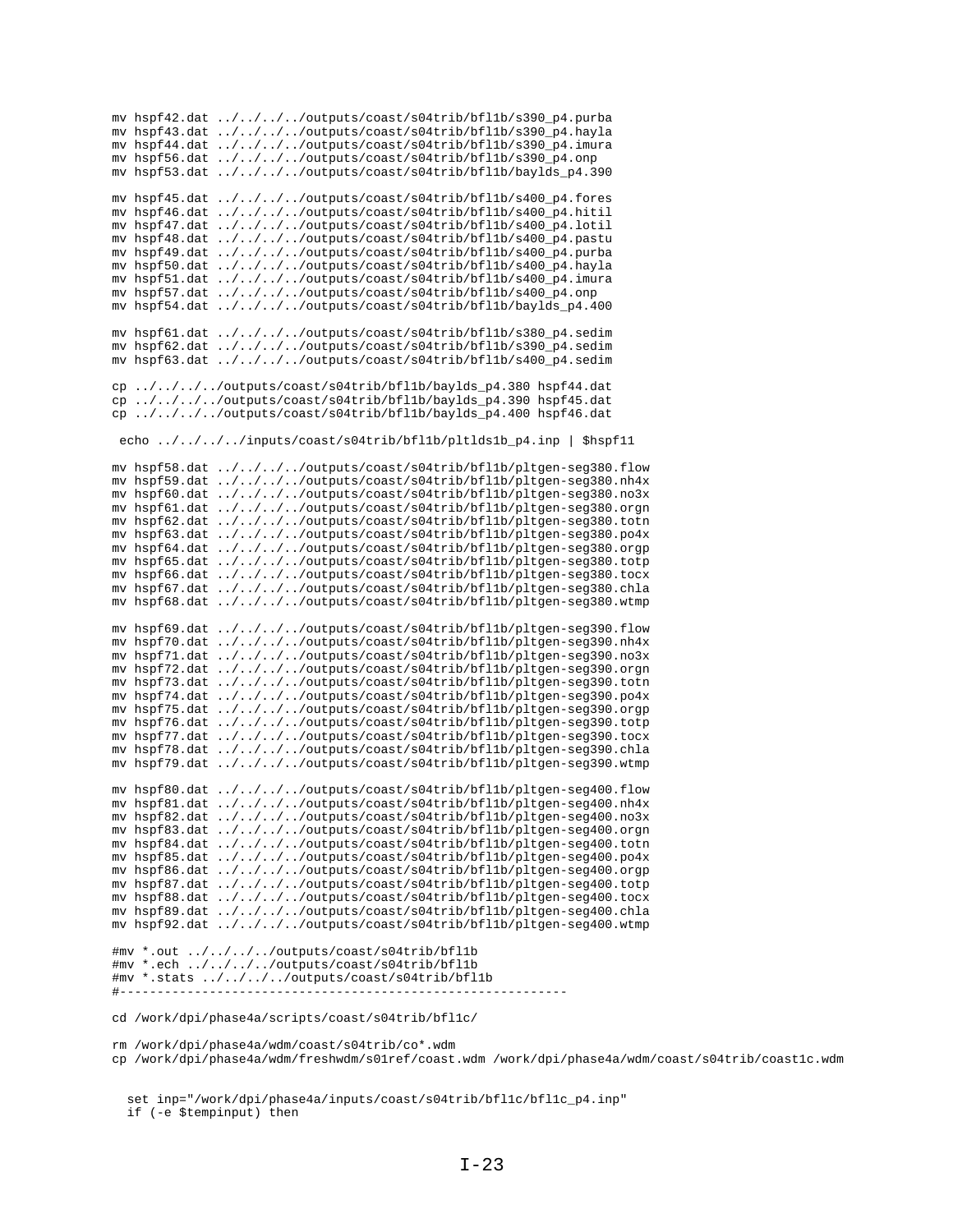```
rm $tempinput
    echo ".. existing $tempinput removed, new version written(bfllc).."
    endif
  awk -f $awkprog1 <$inp >$tempinput
 echo $tempinput | $hspf11
mv hspf31.dat ../../../../outputs/coast/s04trib/bfllc/s820_p4.fores
mv hspf32.dat ../../../../outputs/coast/s04trib/bfl1c/s820_p4.hitil
mv hspf33.dat ../../../../outputs/coast/s04trib/bfllc/s820_p4.lotil
mv hspf34.dat ../../../../outputs/coast/s04trib/bfllc/s820_p4.pastu
mv hspf35.dat ../../../../outputs/coast/s04trib/bfllc/s820_p4.purba
mv hspf36.dat ../../../../outputs/coast/s04trib/bfl1c/s820_p4.hayla
mv hspf37.dat ../../../../outputs/coast/s04trib/bfl1c/s820_p4.imura
mv hspf55.dat ../../../../outputs/coast/s04trib/bfl1c/s820_p4.onp
mv hspf52.dat ../../../../outputs/coast/s04trib/bfllc/baylds_p4.820
mv hspf38.dat ../../../../outputs/coast/s04trib/bfl1c/s830_p4.fores
mv hspf39.dat ../../../../outputs/coast/s04trib/bfl1c/s830_p4.hitil
mv hspf40.dat ../../../../outputs/coast/s04trib/bfllc/s830_p4.lotil
mv hspf41.dat ../../../../outputs/coast/s04trib/bfllc/s830_p4.pastu
mv hspf42.dat ../../../../outputs/coast/s04trib/bfllc/s830_p4.purba
mv hspf43.dat ../../../../outputs/coast/s04trib/bfllc/s830_p4.hayla
mv hspf44.dat ../../../../outputs/coast/s04trib/bfllc/s830_p4.imura
mv hspf56.dat ../../../../outputs/coast/s04trib/bfl1c/s830_p4.onp<br>mv hspf53.dat ../../../../outputs/coast/s04trib/bfl1c/baylds_p4.830
mv hspf45.dat ../../../../outputs/coast/s04trib/bfllc/s840_p4.fores
mv hspf46.dat ../../../../outputs/coast/s04trib/bfl1c/s840_p4.hitil
mv hspf47.dat ../../../../outputs/coast/s04trib/bfllc/s840_p4.lotil
mv hspf48.dat ../../../../outputs/coast/s04trib/bfllc/s840_p4.pastu
mv hspf49.dat ../../../../outputs/coast/s04trib/bfllc/s840_p4.purba
mv hspf50.dat ../../../../outputs/coast/s04trib/bfl1c/s840_p4.hayla<br>mv hspf51.dat ../../../../outputs/coast/s04trib/bfl1c/s840_p4.hayla
mv hspf57.dat ../../../../outputs/coast/s04trib/bfl1c/s840_p4.onp
mv hspf54.dat ../../../../outputs/coast/s04trib/bfl1c/baylds_p4.840
mv hspf96.dat ../../../../outputs/coast/s04trib/bfllc/s820_p4.sedim
mv hspf97.dat ../../../../outputs/coast/s04trib/bfl1c/s830_p4.sedim<br>mv hspf97.dat ../../../../outputs/coast/s04trib/bfl1c/s830_p4.sedim<br>mv hspf98.dat ../../../../outputs/coast/s04trib/bfl1c/s840_p4.sedim
cp.../.../.../outputs/coast/s04trib/bfllc/baylds_p4.820 hspf93.dat
cp ../../../../outputs/coast/s04trib/bfllc/baylds_p4.830 hspf94.dat
\overline{cp} ../../../../outputs/coast/s04trib/bfl1c/baylds p4.840 hspf95.dat
 echo /work/dpi/phase4a/inputs/coast/s04trib/bfl1c/pltlds1c_p4.inp | $hspf11
mv hspf58.dat ../../../../outputs/coast/s04trib/bfl1c/pltgen-seg820.flow
mv hspf59.dat ../../../../outputs/coast/s04trib/bfllc/pltgen-seg820.nh4x
mv hspf60.dat ../../../../outputs/coast/s04trib/bfl1c/pltgen-seg820.no3x
mv hspf61.dat ../../../../outputs/coast/s04trib/bfl1c/pltgen-seg820.orgn
mv hspf62.dat ../../../../outputs/coast/s04trib/bfl1c/pltgen-seg820.totn
mv hspf63.dat ../../../../outputs/coast/s04trib/bfl1c/pltgen-seg820.po4x
mv hspf64.dat ../../../../outputs/coast/s04trib/bfl1c/pltgen-seg820.orgp
mv hspf65.dat ../../../../outputs/coast/s04trib/bfl1c/pltgen-seg820.totp
mv hspf66.dat ../../../../outputs/coast/s04trib/bfllc/pltgen-seg820.tocx
mv hspf67.dat ../../../../outputs/coast/s04trib/bfl1c/pltgen-seg820.chla
mv hspf68.dat ../../../../outputs/coast/s04trib/bfllc/pltgen-seg820.wtmp
mv hspf69.dat ../../../../outputs/coast/s04trib/bfl1c/pltgen-seg830.flow
mv hspf70.dat ../../../../outputs/coast/s04trib/bfl1c/pltgen-seg830.nh4x
mv hspf71.dat ../../../../outputs/coast/s04trib/bfl1c/pltgen-seg830.no3x
mv hspf72.dat ../../../../outputs/coast/s04trib/bfl1c/pltgen-seq830.orgn
mv hspf73.dat ../../../../outputs/coast/s04trib/bfl1c/pltgen-seg830.totn
mv hspf74.dat ../../../../outputs/coast/s04trib/bfllc/pltgen-seg830.po4x
mv hspf75.dat ../../../../outputs/coast/s04trib/bfllc/pltgen-seg830.orgp
mv hspf76.dat ../../../../outputs/coast/s04trib/bfl1c/pltgen-seg830.totp
mv hspf77.dat ../../../../outputs/coast/s04trib/bfl1c/pltgen-seg830.tocx
mv hspf78.dat ../../../../outputs/coast/s04trib/bfllc/pltgen-seg830.chla
mv hspf79.dat ../../../../outputs/coast/s04trib/bfllc/pltgen-seg830.wtmp
mv hspf80.dat ../../../../outputs/coast/s04trib/bfl1c/pltgen-seg840.flow
mv hspf81.dat ../../../../outputs/coast/s04trib/bfl1c/pltgen-seg840.nh4x
mv hspf82.dat ../../../../outputs/coast/s04trib/bfl1c/pltgen-seg840.no3x
mv hspf83.dat ../../../../outputs/coast/s04trib/bfl1c/pltgen-seg840.orgn
mv hspf84.dat ../../../../outputs/coast/s04trib/bfllc/pltgen-seg840.totn
```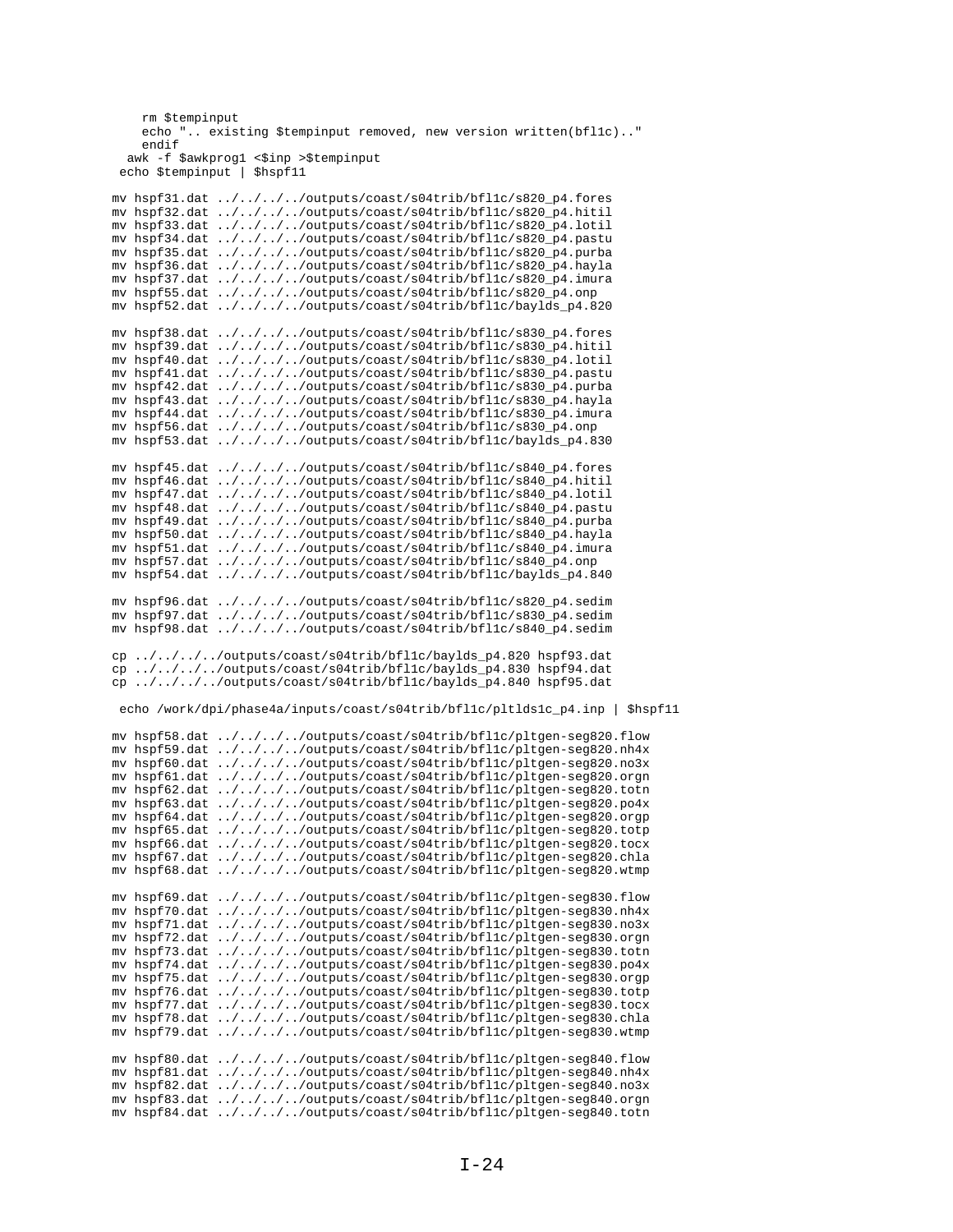```
mv hspf85.dat ../../../../outputs/coast/s04trib/bfl1c/pltgen-seg840.po4x
mv hspf86.dat ../../../../outputs/coast/s04trib/bfl1c/pltgen-seg840.orgp
mv hspf87.dat ../../../../outputs/coast/s04trib/bfl1c/pltgen-seg840.totp
mv hspf88.dat ../../../../outputs/coast/s04trib/bfl1c/pltgen-seg840.tocx
mv hspf89.dat ../../../../outputs/coast/s04trib/bfl1c/pltgen-seg840.chla
mv hspf92.dat ../../../../outputs/coast/s04trib/bfl1c/pltgen-seg840.wtmp
#mv *.out ../../../../outputs/coast/s04trib/bfl1c
#mv *.ech ../../../../outputs/coast/s04trib/bfl1c
#mv *.stats ../../../../outputs/coast/s04trib/bfl1c
#------------------------------------------------------------
cd /work/dpi/phase4a/scripts/coast/s04trib/bfl2a/
rm /work/dpi/phase4a/wdm/coast/s04trib/co*.wdm
cp /work/dpi/phase4a/wdm/freshwdm/s01ref/coast.wdm /work/dpi/phase4a/wdm/coast/s04trib/coast2a.wdm
   set inp="/work/dpi/phase4a/inputs/coast/s04trib/bfl2a/bfl2a_p4.inp"
   if (-e $tempinput) then
     rm $tempinput
     echo ".. existing $tempinput removed, new version written(bfl5a).."
     endif
 awk -f $awkprog1 <$inp >$tempinput
 echo $tempinput | $hspf11
mv hspf31.dat ../../../../outputs/coast/s04trib/bfl2/s410_p4.fores
mv hspf32.dat ../../../../outputs/coast/s04trib/bfl2/s410_p4.hitil
mv hspf33.dat ../../../../outputs/coast/s04trib/bfl2/s410_p4.lotil
mv hspf34.dat ../../../../outputs/coast/s04trib/bfl2/s410_p4.pastu
mv hspf35.dat ../../../../outputs/coast/s04trib/bfl2/s410_p4.purba
mv hspf36.dat ../../../../outputs/coast/s04trib/bfl2/s410_p4.hayla
mv hspf37.dat ../../../../outputs/coast/s04trib/bfl2/s410_p4.imura
mv hspf55.dat ../../../../outputs/coast/s04trib/bfl2/s410_p4.onp
mv hspf52.dat ../../../../outputs/coast/s04trib/bfl2/baylds_p4.410
mv hspf38.dat ../../../../outputs/coast/s04trib/bfl2/s420_p4.fores
mv hspf39.dat ../../../../outputs/coast/s04trib/bfl2/s420_p4.hitil
mv hspf40.dat \ldots/\ldots/\ldots/outputs/coast/s04trib/bfl2/s420_p4.lotil
mv hspf41.dat ../../../../outputs/coast/s04trib/bfl2/s420_p4.pastu
mv hspf42.dat ../../../../outputs/coast/s04trib/bfl2/s420_p4.purba
mv hspf43.dat ../../../../outputs/coast/s04trib/bfl2/s420_p4.hayla
mv hspf44.dat ../../../../outputs/coast/s04trib/bfl2/s420_p4.imura
mv hspf56.dat ../../../../outputs/coast/s04trib/bfl2/s420_p4.onp
mv hspf53.dat ../../../../outputs/coast/s04trib/bfl2/baylds_p4.420
mv hspf45.dat ../../../../outputs/coast/s04trib/bfl2/s430_p4.fores
mv hspf46.dat ../../../../outputs/coast/s04trib/bfl2/s430_p4.hitil
mv hspf47.dat ../../../../outputs/coast/s04trib/bfl2/s430_p4.lotil
mv hspf48.dat ../../../../outputs/coast/s04trib/bfl2/s430_p4.pastu
mv hspf49.dat ../../../../outputs/coast/s04trib/bfl2/s430_p4.purba
mv hspf50.dat ../../../../outputs/coast/s04trib/bfl2/s430_p4.hayla
mv hspf51.dat ../../../../outputs/coast/s04trib/bfl2/s430_p4.imura
mv hspf57.dat ../../../../outputs/coast/s04trib/bfl2/s430_p4.onp
mv hspf54.dat ../../../../outputs/coast/s04trib/bfl2/baylds_p4.430
mv hspf91.dat ../../../../outputs/coast/s04trib/bfl2/s410_p4.sedim
mv hspf92.dat ../../../../outputs/coast/s04trib/bfl2/s420_p4.sedim
mv hspf93.dat ../../../../outputs/coast/s04trib/bfl2/s430_p4.sedim
mv hspf67.dat ../../../../outputs/coast/s04trib/bfl2/s410_loads.visual
mv hspf68.dat ../../../../outputs/coast/s04trib/bfl2/s420_loads.visual
mv hspf69.dat ../../../../outputs/coast/s04trib/bfl2/s430_loads.visual
cp ../../../../outputs/coast/s04trib/bfl2/baylds_p4.410 hspf31.dat
cp ../../../../outputs/coast/s04trib/bfl2/baylds_p4.420 hspf32.dat
cp ../../../../outputs/coast/s04trib/bfl2/baylds_p4.430 hspf34.dat 
 echo ../../../../inputs/coast/s04trib/bfl2a/pltlds2a_p4.inp | $hspf11
mv hspf58.dat ../../../../outputs/coast/s04trib/bfl2/pltgen-seg410.flow
mv hspf59.dat ../../../../outputs/coast/s04trib/bfl2/pltgen-seg410.nh4x
mv hspf60.dat ../../../../outputs/coast/s04trib/bfl2/pltgen-seg410.no3x
mv hspf61.dat ../../../../outputs/coast/s04trib/bfl2/pltgen-seg410.orgn
mv hspf62.dat ../../../../outputs/coast/s04trib/bfl2/pltgen-seg410.totn
mv hspf63.dat ../../../../outputs/coast/s04trib/bfl2/pltgen-seg410.po4x
```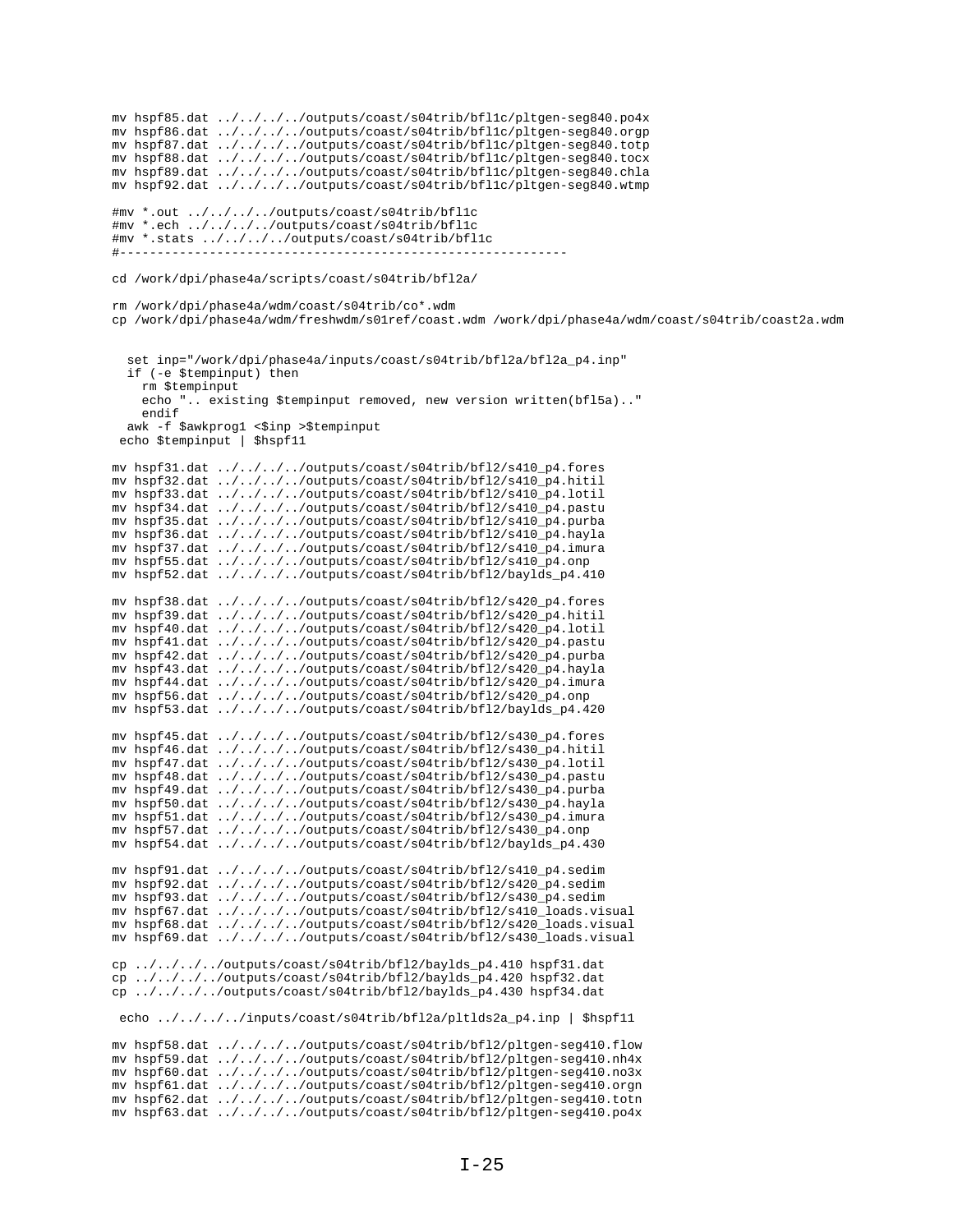```
mv hspf64.dat ../../../../outputs/coast/s04trib/bfl2/pltgen-seg410.orgp
mv hspf65.dat ../../../../outputs/coast/s04trib/bfl2/pltgen-seg410.totp
mv hspf66.dat ../../../../outputs/coast/s04trib/bfl2/pltgen-seg410.tocx
mv hspf67.dat ../../../../outputs/coast/s04trib/bfl2/pltgen-seg410.chla
mv hspf68.dat ../../../../outputs/coast/s04trib/bfl2/pltgen-seg410.wtmp
mv hspf69.dat ../../../../outputs/coast/s04trib/bfl2/pltgen-seg420.flow
mv hspf70.dat ../../../../outputs/coast/s04trib/bfl2/pltgen-seg420.nh4x
mv hspf71.dat ../../../../outputs/coast/s04trib/bfl2/pltgen-seg420.no3x
mv hspf72.dat ../../../../outputs/coast/s04trib/bfl2/pltgen-seg420.orgn
mv hspf73.dat ../../../../outputs/coast/s04trib/bfl2/pltgen-seg420.totn
mv hspf74.dat ../../../../outputs/coast/s04trib/bfl2/pltgen-seg420.po4x
mv hspf75.dat ../../../../outputs/coast/s04trib/bfl2/pltgen-seg420.orgp
mv hspf76.dat ../../../../outputs/coast/s04trib/bfl2/pltgen-seg420.totp
mv hspf77.dat ../../../../outputs/coast/s04trib/bfl2/pltgen-seg420.tocx
mv hspf78.dat ../../../../outputs/coast/s04trib/bfl2/pltgen-seg420.chla
mv hspf79.dat ../../../../outputs/coast/s04trib/bfl2/pltgen-seg420.wtmp
mv hspf80.dat ../../../../outputs/coast/s04trib/bfl2/pltgen-seg430.flow
mv hspf81.dat ../../../../outputs/coast/s04trib/bfl2/pltgen-seg430.nh4x
mv hspf82.dat ../../../../outputs/coast/s04trib/bfl2/pltgen-seg430.no3x
mv hspf83.dat ../../../../outputs/coast/s04trib/bfl2/pltgen-seg430.orgn
mv hspf84.dat ../../../../outputs/coast/s04trib/bfl2/pltgen-seg430.totn
mv hspf85.dat ../../../../outputs/coast/s04trib/bfl2/pltgen-seg430.po4x
mv hspf86.dat ../../../../outputs/coast/s04trib/bfl2/pltgen-seg430.orgp
mv hspf87.dat ../../../../outputs/coast/s04trib/bfl2/pltgen-seg430.totp
mv hspf88.dat ../../../../outputs/coast/s04trib/bfl2/pltgen-seg430.tocx
mv hspf89.dat ../../../../outputs/coast/s04trib/bfl2/pltgen-seg430.chla
mv hspf94.dat ../../../../outputs/coast/s04trib/bfl2/pltgen-seg430.wtmp
#mv *.out ../../../../outputs/coast/s04trib/bfl2
#mv *.ech ../../../../outputs/coast/s04trib/bfl2
#mv *.stats ../../../../outputs/coast/s04trib/bfl2
#------------------------------------------------------------
cd /work/dpi/phase4a/scripts/coast/s04trib/bfl2b/
rm /work/dpi/phase4a/wdm/coast/s04trib/co*.wdm
cp /work/dpi/phase4a/wdm/freshwdm/s01ref/coast.wdm /work/dpi/phase4a/wdm/coast/s04trib/coast2b.wdm
   set inp="/work/dpi/phase4a/inputs/coast/s04trib/bfl2b/bfl2b_p4.inp"
   if (-e $tempinput) then
    rm $tempinput
     echo ".. existing $tempinput removed, new version written(bfl2b).."
     endif
  awk -f $awkprog1 <$inp >$tempinput
 echo $tempinput | $hspf11
mv hspf31.dat ../../../../outputs/coast/s04trib/bfl2/s440_p4.fores
mv hspf32.dat ../../../../outputs/coast/s04trib/bfl2/s440_p4.hitil
mv hspf33.dat ../../../../outputs/coast/s04trib/bfl2/s440_p4.lotil
mv hspf34.dat ../../../../outputs/coast/s04trib/bfl2/s440_p4.pastu
mv hspf35.dat ../../../../outputs/coast/s04trib/bfl2/s440_p4.purba
mv hspf36.dat ../../../../outputs/coast/s04trib/bfl2/s440_p4.hayla
mv hspf37.dat ../../../../outputs/coast/s04trib/bfl2/s440_p4.imura
mv hspf66.dat ../../../../outputs/coast/s04trib/bfl2/s440_p4.onp
mv hspf62.dat ../../../../outputs/coast/s04trib/bfl2/baylds_p4.440
mv hspf94.dat ../../../../outputs/coast/s04trib/bfl2/s440_p4.sedim
cp ../../../../outputs/coast/s04trib/bfl2/baylds_p4.440 hspf34.dat
 echo ../../../../inputs/coast/s04trib/bfl2b/pltlds2b_p4.inp | $hspf11 
mv hspf44.dat ../../../../outputs/coast/s04trib/bfl2/pltgen-seg440.flow
mv hspf45.dat ../../../../outputs/coast/s04trib/bfl2/pltgen-seg440.nh4x
mv hspf46.dat ../../../../outputs/coast/s04trib/bfl2/pltgen-seg440.no3x
mv hspf47.dat ../../../../outputs/coast/s04trib/bfl2/pltgen-seg440.orgn
mv hspf48.dat ../../../../outputs/coast/s04trib/bfl2/pltgen-seg440.totn
mv hspf49.dat ../../../../outputs/coast/s04trib/bfl2/pltgen-seg440.po4x
mv hspf50.dat ../../../../outputs/coast/s04trib/bfl2/pltgen-seg440.orgp
```
mv hspf51.dat ../../../../outputs/coast/s04trib/bfl2/pltgen-seg440.totp mv hspf52.dat ../../../../outputs/coast/s04trib/bfl2/pltgen-seg440.tocx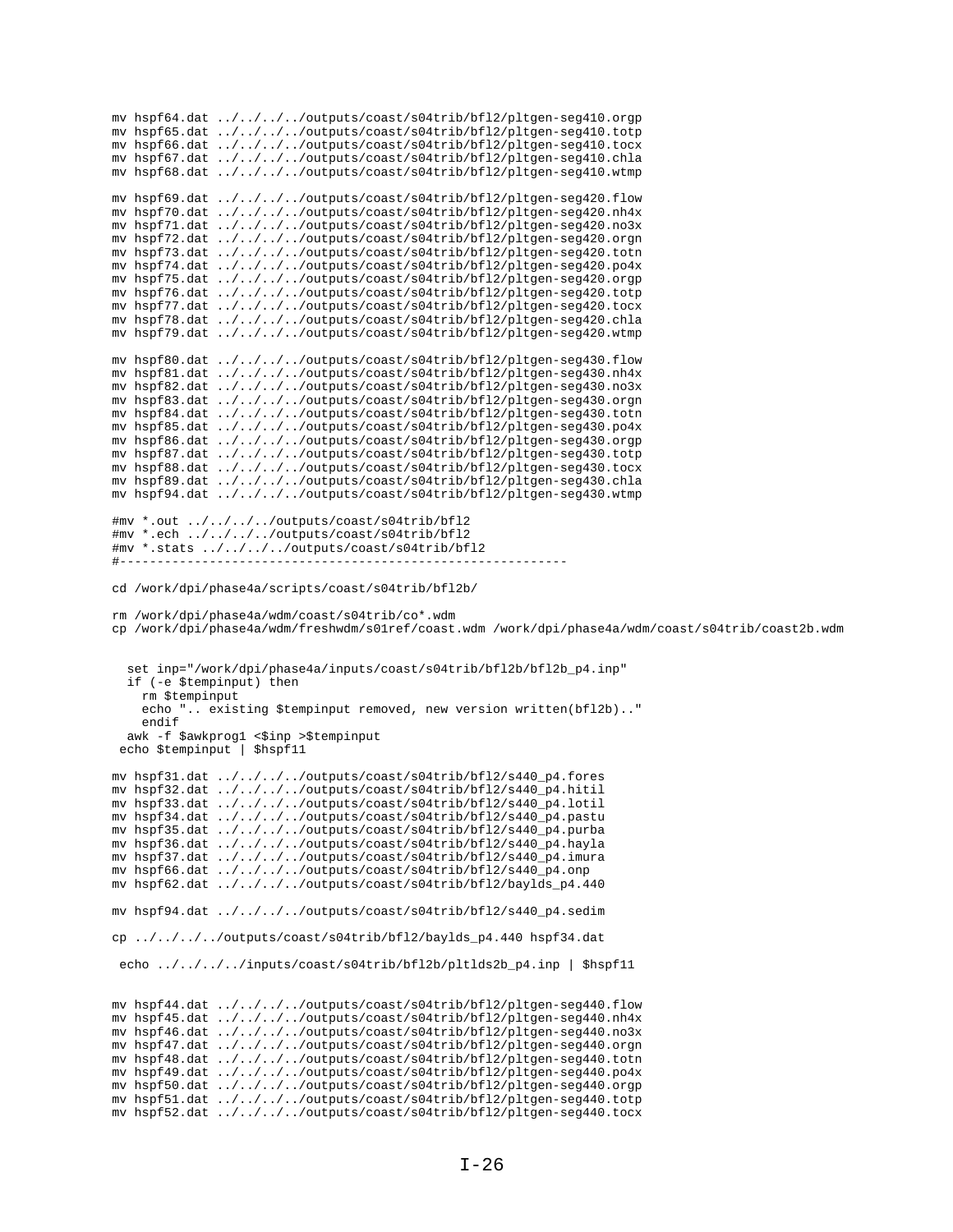```
mv hspf53.dat ../../../../outputs/coast/s04trib/bfl2/pltgen-seg440.chla
mv hspf54.dat ../../../../outputs/coast/s04trib/bf12/pltgen-seg440.wtmp
#mv *.out ../../../../outputs/coast/s04trib/bfl2/
#mv *.ech ../../../../outputs/coast/s04trib/bf12/
#mv *.stats ../../../../outputs/coast/s04trib/bfl2/
cd /work/dpi/phase4a/scripts/coast/s04trib/bfl3a/
rm /work/dpi/phase4a/wdm/coast/s04trib/co*.wdm
cp /work/dpi/phase4a/wdm/freshwdm/s01ref/coast.wdm /work/dpi/phase4a/wdm/coast/s04trib/coast3a.wdm
  set inp="/work/dpi/phase4a/inputs/coast/s04trib/bfl3a/bfl3a_p4.inp"
  if (-e $tempinput) then
    rm $tempinput
    echo ". existing $tempinput removed, new version written(bfl3a).."
    endifawk -f $awkprog1 <$inp >$tempinput
 echo $tempinput | $hspf11
mv hspf31.dat ../../../../outputs/coast/s04trib/bfl3a/s450_p4.fores
mv hspf32.dat ../../../../outputs/coast/s04trib/bfl3a/s450_p4.hitil mv hspf33.dat ../../../outputs/coast/s04trib/bfl3a/s450_p4.hitil
mv hspf34.dat ../../../../outputs/coast/s04trib/bfl3a/s450_p4.pastu
mv hspf35.dat ../../../../outputs/coast/s04trib/bfl3a/s450_p4.purba
mv hspf36.dat ../../../../outputs/coast/s04trib/bfl3a/s450_p4.hayla
mv hspf37.dat ../../../../outputs/coast/s04trib/bfl3a/s450_p4.imura
mv hspf52.dat ../../../../outputs/coast/s04trib/bfl3a/s450_p4.onp
mv hspf55.dat ../../../../outputs/coast/s04trib/bf13a/baylds_p4.450
mv hspf38.dat ../../../../outputs/coast/s04trib/bfl3a/s850_p4.fores
mv hspf39.dat ../../../../outputs/coast/s04trib/bfl3a/s850_p4.hitil
mv hspf40.dat ../../../../outputs/coast/s04trib/bfl3a/s850_p4.lotil
mv hspf41.dat ../../../../outputs/coast/s04trib/bf13a/s850_p4.pastu
mv hspf42.dat ../../../../outputs/coast/s04trib/bfl3a/s850_p4.purba
mv hspf43.dat ../../../../outputs/coast/s04trib/bf13a/s850_p4.hayla
mv hspf44.dat ../../../../outputs/coast/s04trib/bf13a/s850_p4.imura
mv hspf53.dat ../../../../outputs/coast/s04trib/bfl3a/s850_p4.onp
mv hspf56.dat ../../../../outputs/coast/s04trib/bfl3a/baylds_p4.850
mv hspf45.dat ../../../../outputs/coast/s04trib/bfl3a/s870_p4.fores
mv hspf46.dat ../../../../outputs/coast/s04trib/bf13a/s870_p4.hitil
mv hspf47.dat ../../../../outputs/coast/s04trib/bfl3a/s870_p4.lotil
mv hspf48.dat ../../../../outputs/coast/s04trib/bfl3a/s870_p4.pastu
mv hspf49.dat ../../../../outputs/coast/s04trib/bfl3a/s870_p4.purba
mv hspf50.dat ../../../../outputs/coast/s04trib/bfl3a/s870_p4.hayla
mv hspf51.dat ../../../../outputs/coast/s04trib/bf13a/s870_p4.imura
mv hspf54.dat ../../../../outputs/coast/s04trib/bfl3a/s870_p4.onp
mv hspf57.dat ../../../../outputs/coast/s04trib/bfl3a/baylds_p4.870
mv hspf96.dat ../../../../outputs/coast/s04trib/bfl3a/s450_p4.sedim
mv hspf97.dat ../../../../outputs/coast/s04trib/bf13a/s850_p4.sedim<br>mv hspf98.dat ../../../../outputs/coast/s04trib/bf13a/s850_p4.sedim<br>mv hspf98.dat ../../../../outputs/coast/s04trib/bf13a/s870_p4.sedim
cp ../../../../outputs/coast/s04trib/bfl3a/baylds_p4.450 hspf96.dat
\frac{1}{2} \frac{1}{2} \frac{1}{2} \frac{1}{2} \frac{1}{2} \frac{1}{2} \frac{1}{2} \frac{1}{2} \frac{1}{2} \frac{1}{2} \frac{1}{2} \frac{1}{2} \frac{1}{2} \frac{1}{2} \frac{1}{2} \frac{1}{2} \frac{1}{2} \frac{1}{2} \frac{1}{2} \frac{1}{2} \frac{1}{2} \frac{1}{2} cp ../../../../outputs/coast/s04trib/bfl3a/baylds_p4.870 hspf98.dat
 echo ../../../../inputs/coast/s04trib/bfl3a/pltlds3a_p4.inp | $hspf11
mv hspf58.dat ../../../../outputs/coast/s04trib/bfl3a/pltgen-seg450.flow
mv hspf59.dat ../../../../outputs/coast/s04trib/bfl3a/pltgen-seg450.nh4x
mv hspf60.dat ../../../../outputs/coast/s04trib/bfl3a/pltgen-seg450.no3x
mv hspf61.dat ../../../../outputs/coast/s04trib/bfl3a/pltgen-seg450.orgn
mv hspf62.dat ../../../../outputs/coast/s04trib/bfl3a/pltgen-seg450.totn
mv hspf63.dat ../../../../outputs/coast/s04trib/bfl3a/pltgen-seg450.po4x
mv hspf64.dat ../../../../outputs/coast/s04trib/bfl3a/pltgen-seg450.orgp
mv hspf65.dat ../../../../outputs/coast/s04trib/bfl3a/pltgen-seg450.totp
mv hspf66.dat ../../../../outputs/coast/s04trib/bfl3a/pltgen-seg450.tocx
mv hspf67.dat ../../../../outputs/coast/s04trib/bfl3a/pltgen-seg450.chla
mv hspf68.dat ../../../../outputs/coast/s04trib/bfl3a/pltgen-seg450.wtmp
mv hspf69.dat ../../../../outputs/coast/s04trib/bfl3a/pltgen-seg850.flow
```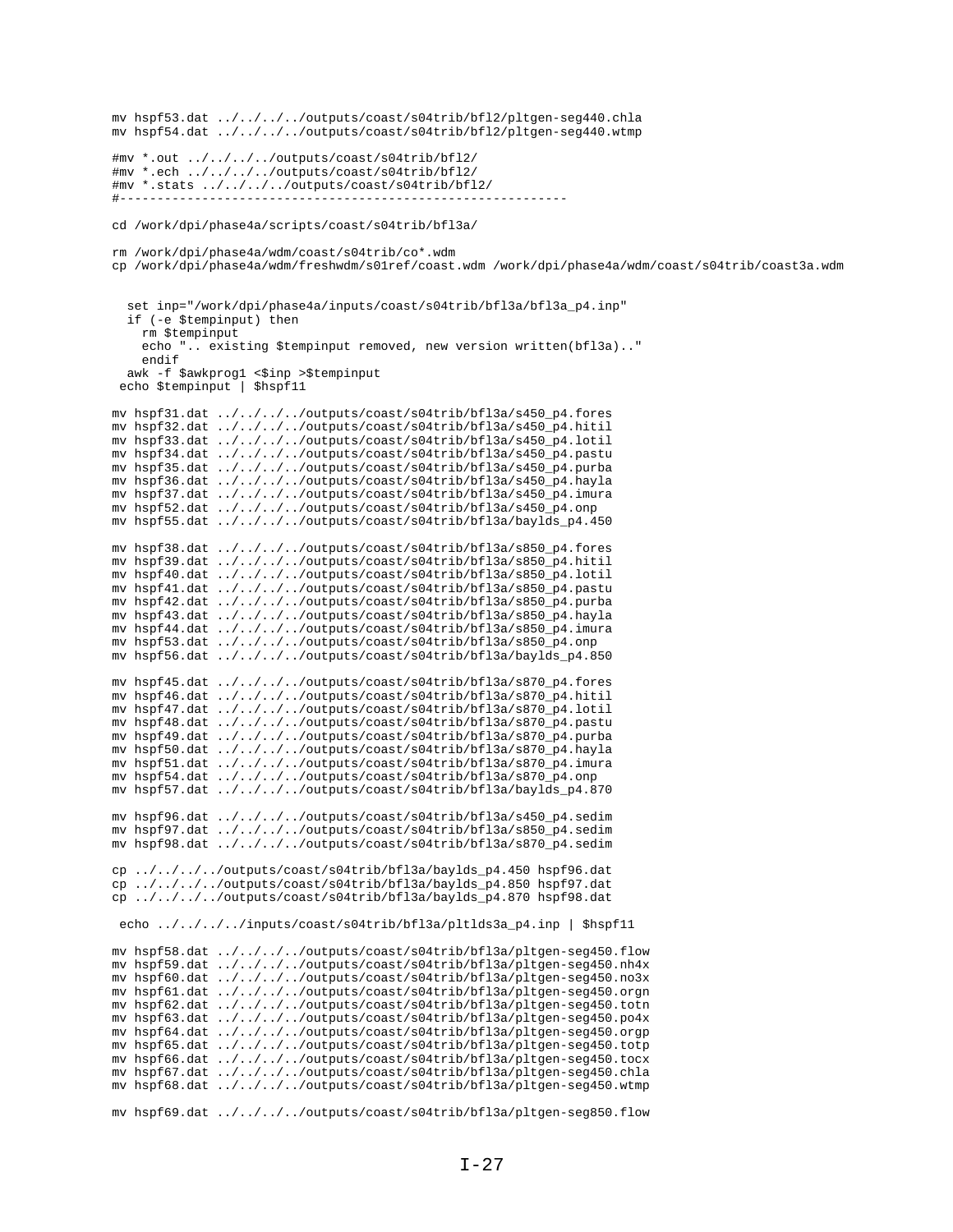mv hspf70.dat ../../../../outputs/coast/s04trib/bfl3a/pltgen-seg850.nh4x mv hspf71.dat ../../../../outputs/coast/s04trib/bfl3a/pltgen-seg850.no3x mv hspf72.dat ../../../../outputs/coast/s04trib/bfl3a/pltgen-seg850.orgn mv hspf73.dat ../../../../outputs/coast/s04trib/bfl3a/pltgen-seg850.totn mv hspf74.dat ../../../../outputs/coast/s04trib/bfl3a/pltgen-seg850.po4x mv hspf75.dat ../../../../outputs/coast/s04trib/bfl3a/pltgen-seg850.orgp mv hspf76.dat ../../../../outputs/coast/s04trib/bfl3a/pltgen-seg850.totp mv hspf77.dat ../../../../outputs/coast/s04trib/bfl3a/pltgen-seg850.tocx mv hspf78.dat ../../../../outputs/coast/s04trib/bfl3a/pltgen-seg850.chla mv hspf79.dat ../../../../outputs/coast/s04trib/bfl3a/pltgen-seg850.wtmp mv hspf80.dat ../../../../outputs/coast/s04trib/bfl3a/pltgen-seg870.flow mv hspf81.dat ../../../../outputs/coast/s04trib/bfl3a/pltgen-seg870.nh4x mv hspf82.dat ../../../../outputs/coast/s04trib/bfl3a/pltgen-seg870.no3x mv hspf83.dat ../../../../outputs/coast/s04trib/bfl3a/pltgen-seg870.orgn mv hspf84.dat ../../../../outputs/coast/s04trib/bfl3a/pltgen-seg870.totn mv hspf85.dat ../../../../outputs/coast/s04trib/bfl3a/pltgen-seg870.po4x mv hspf86.dat ../../../../outputs/coast/s04trib/bfl3a/pltgen-seg870.orgp mv hspf87.dat ../../../../outputs/coast/s04trib/bfl3a/pltgen-seg870.totp mv hspf88.dat ../../../../outputs/coast/s04trib/bfl3a/pltgen-seg870.tocx mv hspf89.dat ../../../../outputs/coast/s04trib/bfl3a/pltgen-seg870.chla mv hspf92.dat ../../../../outputs/coast/s04trib/bfl3a/pltgen-seg870.wtmp #mv \*.out ../../../../outputs/coast/s04trib/bfl3a #mv \*.ech ../../../../outputs/coast/s04trib/bfl3a #mv \*.stats ../../../../outputs/coast/s04trib/bfl3a  $\# - - - - - - - - - - -$ cd /work/dpi/phase4a/scripts/coast/s04trib/bfl3b/ rm /work/dpi/phase4a/wdm/coast/s04trib/co\*.wdm cp /work/dpi/phase4a/wdm/freshwdm/s01ref/coast.wdm /work/dpi/phase4a/wdm/coast/s04trib/coast3b.wdm set inp="/work/dpi/phase4a/inputs/coast/s04trib/bfl3b/bfl3b\_p4.inp" if (-e \$tempinput) then rm \$tempinput echo ".. existing \$tempinput removed, new version written(bfl3b).." endif awk -f \$awkprog1 <\$inp >\$tempinput echo \$tempinput | \$hspf11 mv hspf31.dat ../../../../outputs/coast/s04trib/bfl3b/s470\_p4.fores mv hspf32.dat ../../../../outputs/coast/s04trib/bfl3b/s470\_p4.hitil mv hspf33.dat ../../../../outputs/coast/s04trib/bfl3b/s470\_p4.lotil mv hspf34.dat ../../../../outputs/coast/s04trib/bfl3b/s470\_p4.pastu mv hspf35.dat ../../../../outputs/coast/s04trib/bfl3b/s470\_p4.purba mv hspf36.dat ../../../../outputs/coast/s04trib/bfl3b/s470\_p4.hayla mv hspf37.dat ../../../../outputs/coast/s04trib/bfl3b/s470\_p4.imura mv hspf55.dat ../../../../outputs/coast/s04trib/bfl3b/s470\_p4.onp mv hspf52.dat ../../../../outputs/coast/s04trib/bfl3b/baylds\_p4.470 mv hspf38.dat ../../../../outputs/coast/s04trib/bfl3b/s480\_p4.fores mv hspf39.dat ../../../../outputs/coast/s04trib/bfl3b/s480\_p4.hitil mv hspf40.dat ../../../../outputs/coast/s04trib/bfl3b/s480\_p4.lotil mv hspf41.dat ../../../../outputs/coast/s04trib/bfl3b/s480\_p4.pastu mv hspf42.dat ../../../../outputs/coast/s04trib/bfl3b/s480\_p4.purba mv hspf43.dat ../../../../outputs/coast/s04trib/bfl3b/s480\_p4.hayla mv hspf44.dat ../../../../outputs/coast/s04trib/bfl3b/s480\_p4.imura mv hspf56.dat ../../../../outputs/coast/s04trib/bfl3b/s480\_p4.onp mv hspf53.dat ../../../../outputs/coast/s04trib/bfl3b/baylds\_p4.480 mv hspf45.dat ../../../../outputs/coast/s04trib/bfl3b/s490\_p4.fores mv hspf46.dat ../../../../outputs/coast/s04trib/bfl3b/s490\_p4.hitil mv hspf47.dat ../../../../outputs/coast/s04trib/bfl3b/s490\_p4.lotil mv hspf48.dat ../../../../outputs/coast/s04trib/bfl3b/s490\_p4.pastu mv hspf49.dat ../../../../outputs/coast/s04trib/bfl3b/s490\_p4.purba mv hspf50.dat ../../../../outputs/coast/s04trib/bfl3b/s490\_p4.hayla mv hspf51.dat ../../../../outputs/coast/s04trib/bfl3b/s490\_p4.imura mv hspf57.dat ../../../../outputs/coast/s04trib/bfl3b/s490\_p4.onp mv hspf54.dat ../../../../outputs/coast/s04trib/bfl3b/baylds\_p4.490 mv hspf96.dat ../../../../outputs/coast/s04trib/bfl3b/s470\_p4.sedim mv hspf97.dat ../../../../outputs/coast/s04trib/bfl3b/s480\_p4.sedim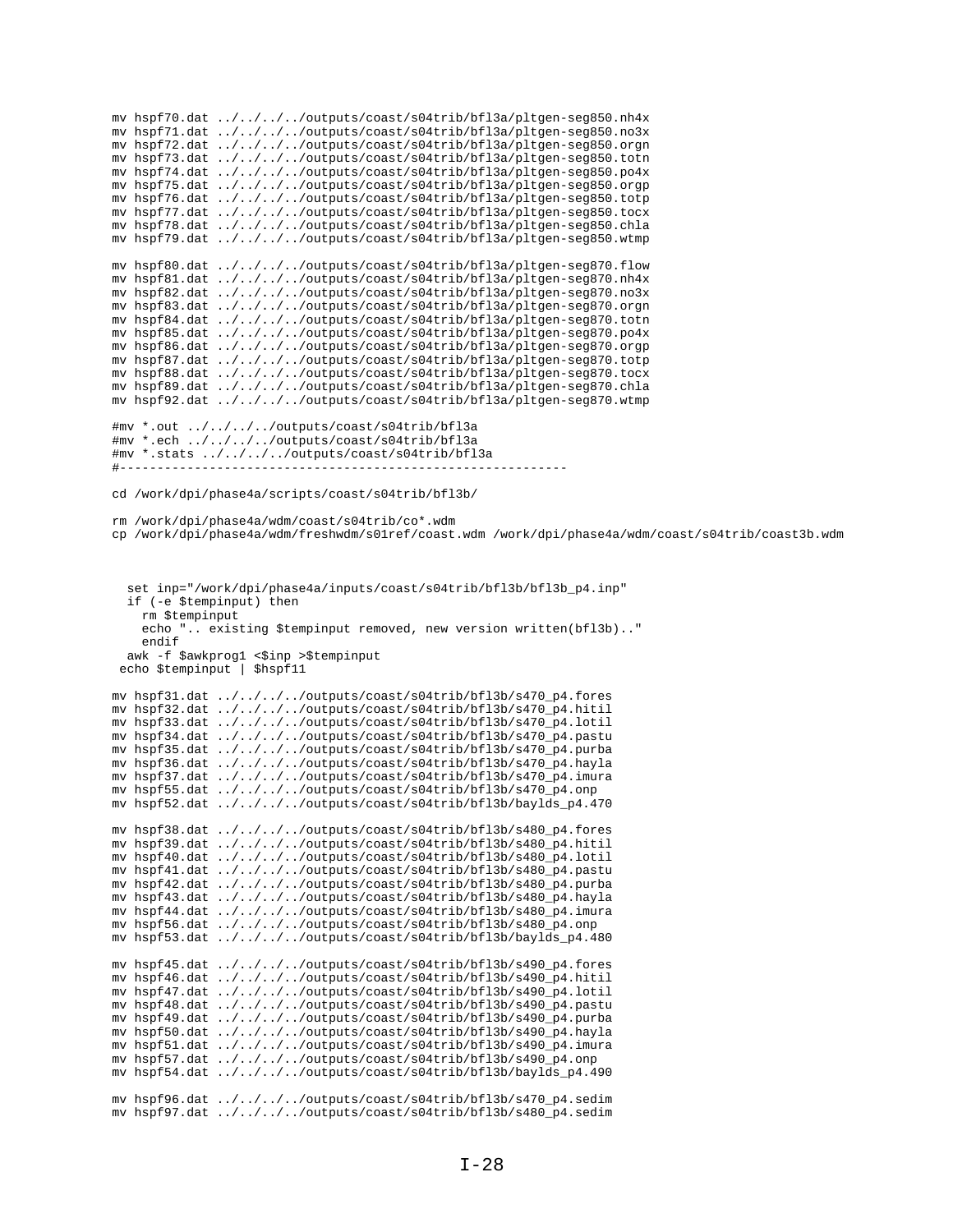mv hspf98.dat ../../../../outputs/coast/s04trib/bfl3b/s490\_p4.sedim cp ../../../../outputs/coast/s04trib/bfl3b/baylds\_p4.470 hspf96.dat cp ../../../../outputs/coast/s04trib/bfl3b/baylds\_p4.480 hspf97.dat cp ../../../../outputs/coast/s04trib/bfl3b/baylds\_p4.490 hspf98.dat echo ../../../../inputs/coast/s04trib/bfl3b/pltlds3b\_p4.inp | \$hspf11 mv hspf58.dat ../../../../outputs/coast/s04trib/bf13b/pltgen-seg470.flow mv hspf59.dat ../../../../outputs/coast/s04trib/bfl3b/pltgen-seg470.nh4x my hspf60.dat ../../../../outputs/coast/s04trib/bf13b/pltgen-seg470.no3x mv hspf61.dat ../../../../outputs/coast/s04trib/bfl3b/pltgen-seg470.orgn  $m$  hspf62.dat ../../../../outputs/coast/s04trib/bf13b/pltgen-seg470.toth<br>mv hspf63.dat ../../../../outputs/coast/s04trib/bf13b/pltgen-seg470.toth mv hspf64.dat ../../../../outputs/coast/s04trib/bfl3b/pltgen-seg470.orgp my hspf65.dat ../../../../outputs/coast/s04trib/bfl3b/pltgen-seq470.totp mv hspf66.dat ../../../../outputs/coast/s04trib/bfl3b/pltgen-seg470.tocx mv hspf67.dat ../../../../outputs/coast/s04trib/bfl3b/pltgen-seg470.chla mv hspf68.dat ../../../../outputs/coast/s04trib/bfl3b/pltgen-seg470.wtmp mv hspf69.dat ../../../../outputs/coast/s04trib/bfl3b/pltgen-seg480.flow mv hspf70.dat ../../../../outputs/coast/s04trib/bfl3b/pltgen-seg480.nh4x mv hspf71.dat ../../../../outputs/coast/s04trib/bf13b/pltgen-seq480.no3x mv hspf72.dat  $\ldots/\ldots/\ldots$ /outputs/coast/s04trib/bfl3b/pltgen-seg480.orgn mv hspf73.dat  $\ldots/\ldots/\ldots$ /outputs/coast/s04trib/bfl3b/pltgen-seg480.totn mv hspf74.dat ../../../../outputs/coast/s04trib/bfl3b/pltgen-seg480.po4x mv hspf75.dat ../../../../outputs/coast/s04trib/bfl3b/pltgen-seg480.orgp mv hspf76.dat ../../../../outputs/coast/s04trib/bfl3b/pltgen-seg480.totp mv hspf77.dat ../../../../outputs/coast/s04trib/bfl3b/pltgen-seg480.tocx mv hspf78.dat ../../../../outputs/coast/s04trib/bfl3b/pltgen-seg480.chla mv hspf79.dat ../../../../outputs/coast/s04trib/bfl3b/pltgen-seg480.wtmp mv hspf80.dat ../../../../outputs/coast/s04trib/bfl3b/pltgen-seg490.flow mv hspf81.dat ../../../../outputs/coast/s04trib/bf13b/pltgen-seg490.nh4x mv hspf82.dat ../../../../outputs/coast/s04trib/bf13b/pltgen-seg490.no3x mv hspf83.dat ../../../../outputs/coast/s04trib/bfl3b/pltgen-seg490.orgn mv hspf84.dat ../../../../outputs/coast/s04trib/bfl3b/pltgen-seq490.totn mv hspf85.dat ../../../../outputs/coast/s04trib/bfl3b/pltgen-seg490.po4x my hspf86.dat ../../../../outputs/coast/s04trib/bfl3b/pltgen-seq490.orgp mv hspf87.dat ../../../../outputs/coast/s04trib/bfl3b/pltgen-seg490.totp mv hspf88.dat ../../../../outputs/coast/s04trib/bfl3b/pltgen-seg490.tocx mv hspf89.dat ../../../../outputs/coast/s04trib/bfl3b/pltgen-seg490.chla my hspf92.dat ../../../../outputs/coast/s04trib/bf13b/pltgen-seq490.wtmp #mv \*.out ../../../../outputs/coast/s04trib/bfl3b #mv \*.ech ../../../../outputs/coast/s04trib/bfl3b #mv \*.stats ../../../../outputs/coast/s04trib/bfl3b cd /work/dpi/phase4a/scripts/coast/s04trib/bfl3c/ rm /work/dpi/phase4a/wdm/coast/s04trib/co\*.wdm cp /work/dpi/phase4a/wdm/freshwdm/s01ref/coast.wdm /work/dpi/phase4a/wdm/coast/s04trib/coast3c.wdm set inp="/work/dpi/phase4a/inputs/coast/s04trib/bfl3c/bfl3c\_p4.inp" if (-e \$tempinput) then rm \$tempinput echo ".. existing \$tempinput removed, new version written(bfl3c).." endif awk -f \$awkprog1 <\$inp >\$tempinput echo \$tempinput | \$hspf11 mv hspf31.dat ../../../../outputs/coast/s04trib/bfl3c/s510\_p4.fores mv hspf32.dat ../../../../outputs/coast/s04trib/bf13c/s510\_p4.hitil mv hspf33.dat ../../../../outputs/coast/s04trib/bfl3c/s510\_p4.lotil mv hspf34.dat ../../../../outputs/coast/s04trib/bfl3c/s510\_p4.pastu mv hspf35.dat ../../../../outputs/coast/s04trib/bf13c/s510\_p4.purba mv hspf36.dat ../../../../outputs/coast/s04trib/bfl3c/s510\_p4.hayla mv hspf37.dat ../../../../outputs/coast/s04trib/bfl3c/s510\_p4.imura mv hspf55.dat ../../../../outputs/coast/s04trib/bfl3c/s510\_p4.onp mv hspf52.dat ../../../../outputs/coast/s04trib/bfl3c/baylds\_p4.510 mv hspf38.dat ../../../../outputs/coast/s04trib/bfl3c/s860\_p4.fores mv hspf39.dat ../../../../outputs/coast/s04trib/bfl3c/s860\_p4.hitil mv hspf40.dat ../../../../outputs/coast/s04trib/bfl3c/s860\_p4.lotil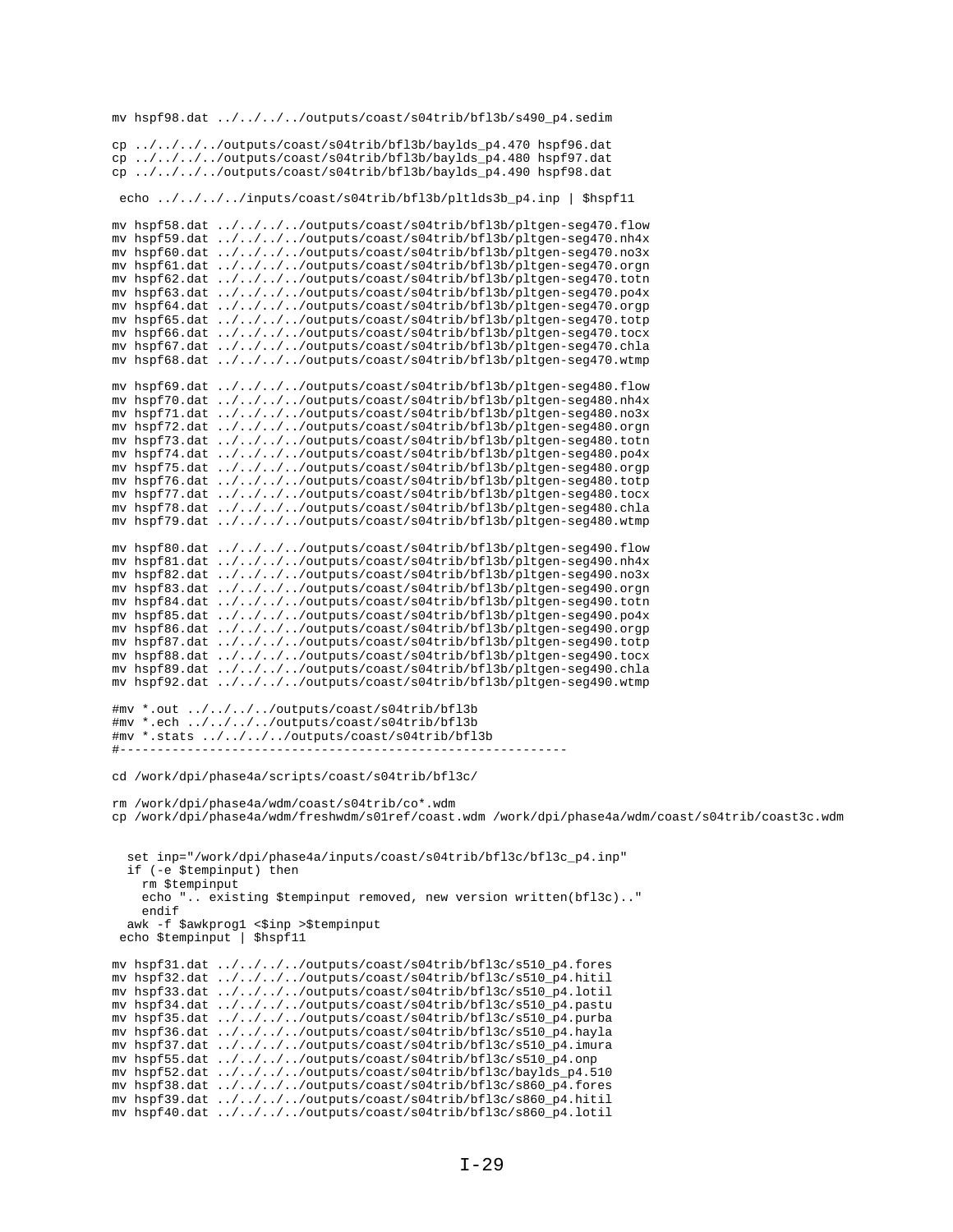|    |               | mv hspf41.dat ////outputs/coast/s04trib/bf13c/s860_p4.pastu                   |
|----|---------------|-------------------------------------------------------------------------------|
|    | mv hspf42.dat | $\ldots / \ldots / \ldots /$ outputs/coast/s04trib/bfl3c/s860_p4.purba        |
|    | mv hspf43.dat | $\ldots / \ldots / \ldots /$ outputs/coast/s04trib/bfl3c/s860_p4.hayla        |
|    | mv hspf44.dat | $\ldots / \ldots / \ldots /$ outputs/coast/s04trib/bfl3c/s860_p4.imura        |
|    | mv hspf56.dat | ////outputs/coast/s04trib/bfl3c/s860_p4.onp                                   |
|    | mv hspf53.dat | ////outputs/coast/s04trib/bfl3c/baylds_p4.860                                 |
|    | mv hspf45.dat | ////outputs/coast/s04trib/bfl3c/s890_p4.fores                                 |
|    | my hspf46.dat | $\ldots/\ldots/\ldots$ /outputs/coast/s04trib/bfl3c/s890_p4.hitil             |
|    | mv hspf47.dat | $\ldots/\ldots/\ldots$ /outputs/coast/s04trib/bfl3c/s890_p4.lotil             |
|    | mv hspf48.dat | $\ldots/\ldots/\ldots$ /outputs/coast/s04trib/bfl3c/s890_p4.pastu             |
|    | mv hspf49.dat | $\ldots/\ldots/\ldots$ /outputs/coast/s04trib/bfl3c/s890_p4.purba             |
|    | mv hspf50.dat | ////outputs/coast/s04trib/bfl3c/s890_p4.hayla                                 |
|    | mv hspf51.dat | ////outputs/coast/s04trib/bfl3c/s890_p4.imura                                 |
|    | mv hspf57.dat | ////outputs/coast/s04trib/bfl3c/s890_p4.onp                                   |
|    |               | mv hspf54.dat ////outputs/coast/s04trib/bfl3c/baylds_p4.890                   |
|    |               |                                                                               |
|    |               | mv hspf96.dat ////outputs/coast/s04trib/bfl3c/s510_p4.sedim                   |
|    |               | mv hspf97.dat ////outputs/coast/s04trib/bfl3c/s860_p4.sedim                   |
|    |               | mv hspf98.dat ////outputs/coast/s04trib/bfl3c/s890_p4.sedim                   |
|    |               |                                                                               |
| сp |               | $\ldots/\ldots/\ldots$ /outputs/coast/s04trib/bfl3c/baylds_p4.510 hspf51.dat  |
|    |               | cp ////outputs/coast/s04trib/bfl3c/baylds_p4.860 hspf52.dat                   |
|    |               | cp ////outputs/coast/s04trib/bfl3c/baylds_p4.890 hspf53.dat                   |
|    |               |                                                                               |
|    |               | echo /work/dpi/phase4a/inputs/coast/s04trib/bfl3c/pltlds3c_p4.inp<br>\$hspf11 |
|    |               |                                                                               |
|    |               | mv hspf58.dat ////outputs/coast/s04trib/bfl3c/pltgen-seg510.flow              |
|    |               | mv hspf59.dat ////outputs/coast/s04trib/bfl3c/pltgen-seg510.nh4x              |
|    |               | mv hspf60.dat ////outputs/coast/s04trib/bfl3c/pltgen-seg510.no3x              |
|    |               | mv hspf61.dat ////outputs/coast/s04trib/bf13c/pltgen-seg510.orgn              |
|    |               | mv hspf62.dat ////outputs/coast/s04trib/bfl3c/pltgen-seg510.totn              |
|    | my hspf63.dat | ////outputs/coast/s04trib/bfl3c/pltgen-seg510.po4x                            |
|    | my hspf64.dat | ////outputs/coast/s04trib/bfl3c/pltgen-seg510.orgp                            |
|    | mv hspf65.dat | $\ldots/\ldots/\ldots$ /outputs/coast/s04trib/bfl3c/pltgen-seg510.totp        |
|    | mv hspf66.dat | $\ldots/\ldots/\ldots$ /outputs/coast/s04trib/bfl3c/pltgen-seg510.tocx        |
|    | my hspf67.dat | ////outputs/coast/s04trib/bfl3c/pltgen-seg510.chla                            |
|    | mv hspf68.dat | ////outputs/coast/s04trib/bfl3c/pltgen-seg510.wtmp                            |
|    | my hspf69.dat | ////outputs/coast/s04trib/bfl3c/pltgen-seg860.flow                            |
|    | mv hspf70.dat | ////outputs/coast/s04trib/bfl3c/pltgen-seg860.nh4x                            |
|    | mv hspf71.dat | $\ldots/\ldots/\ldots$ /outputs/coast/s04trib/bfl3c/pltgen-seg860.no3x        |
|    | mv hspf72.dat | $\ldots / \ldots / \ldots /$ outputs/coast/s04trib/bfl3c/pltgen-seg860.orgn   |
|    | mv hspf73.dat | $\ldots/\ldots/\ldots$ /outputs/coast/s04trib/bfl3c/pltgen-seg860.totn        |
|    | mv hspf74.dat | $\ldots / \ldots / \ldots /$ outputs/coast/s04trib/bfl3c/pltgen-seg860.po4x   |
|    |               | ////outputs/coast/s04trib/bfl3c/pltgen-seg860.orgp                            |
|    | mv hspf75.dat |                                                                               |
|    | my hspf76.dat | $\ldots/\ldots/\ldots$ /outputs/coast/s04trib/bfl3c/pltgen-seg860.totp        |
|    | mv hspf77.dat | $\ldots/\ldots/\ldots$ /outputs/coast/s04trib/bfl3c/pltgen-seg860.tocx        |
|    | mv hspf78.dat | ////outputs/coast/s04trib/bfl3c/pltgen-seg860.chla                            |
|    | mv hspf79.dat | ////outputs/coast/s04trib/bfl3c/pltgen-seg860.wtmp                            |
|    | mv hspf80.dat | $\ldots / \ldots / \ldots /$ outputs/coast/s04trib/bfl3c/pltgen-seg890.flow   |
|    | mv hspf81.dat | ////outputs/coast/s04trib/bfl3c/pltgen-seg890.nh4x                            |
|    | mv hspf82.dat | $\ldots/\ldots/\ldots$ /outputs/coast/s04trib/bfl3c/pltgen-seg890.no3x        |
|    |               | mv hspf83.dat ////outputs/coast/s04trib/bfl3c/pltgen-seg890.orgn              |
|    |               | mv hspf84.dat ////outputs/coast/s04trib/bfl3c/pltgen-seg890.totn              |
|    |               | mv hspf85.dat ////outputs/coast/s04trib/bfl3c/pltgen-seq890.po4x              |
|    |               | mv hspf86.dat ////outputs/coast/s04trib/bfl3c/pltgen-seg890.orgp              |
|    |               | mv hspf87.dat ////outputs/coast/s04trib/bfl3c/pltgen-seg890.totp              |
|    |               | mv hspf88.dat ////outputs/coast/s04trib/bfl3c/pltgen-seg890.tocx              |
|    |               | mv hspf89.dat ////outputs/coast/s04trib/bfl3c/pltgen-seg890.chla              |
|    |               | mv hspf92.dat ////outputs/coast/s04trib/bfl3c/pltgen-seg890.wtmp              |
|    |               | #mv *.out ////outputs/coast/s04trib/bfl3c                                     |
|    |               | #mv *.ech ////outputs/coast/s04trib/bfl3c                                     |
|    |               | #mv *.stats ////outputs/coast/s04trib/bfl3c                                   |
|    |               |                                                                               |

cd /work/dpi/phase4a/scripts/coast/s04trib/bfl4/

rm /work/dpi/phase4a/wdm/coast/s04trib/co\*.wdm

cp /work/dpi/phase4a/wdm/freshwdm/s01ref/coast.wdm /work/dpi/phase4a/wdm/coast/s04trib/coast4.wdm

 set inp="/work/dpi/phase4a/inputs/coast/s04trib/bfl4/bfl4\_p4.inp" if (-e \$tempinput) then rm \$tempinput echo ".. existing \$tempinput removed, new version written(bfl4).." endif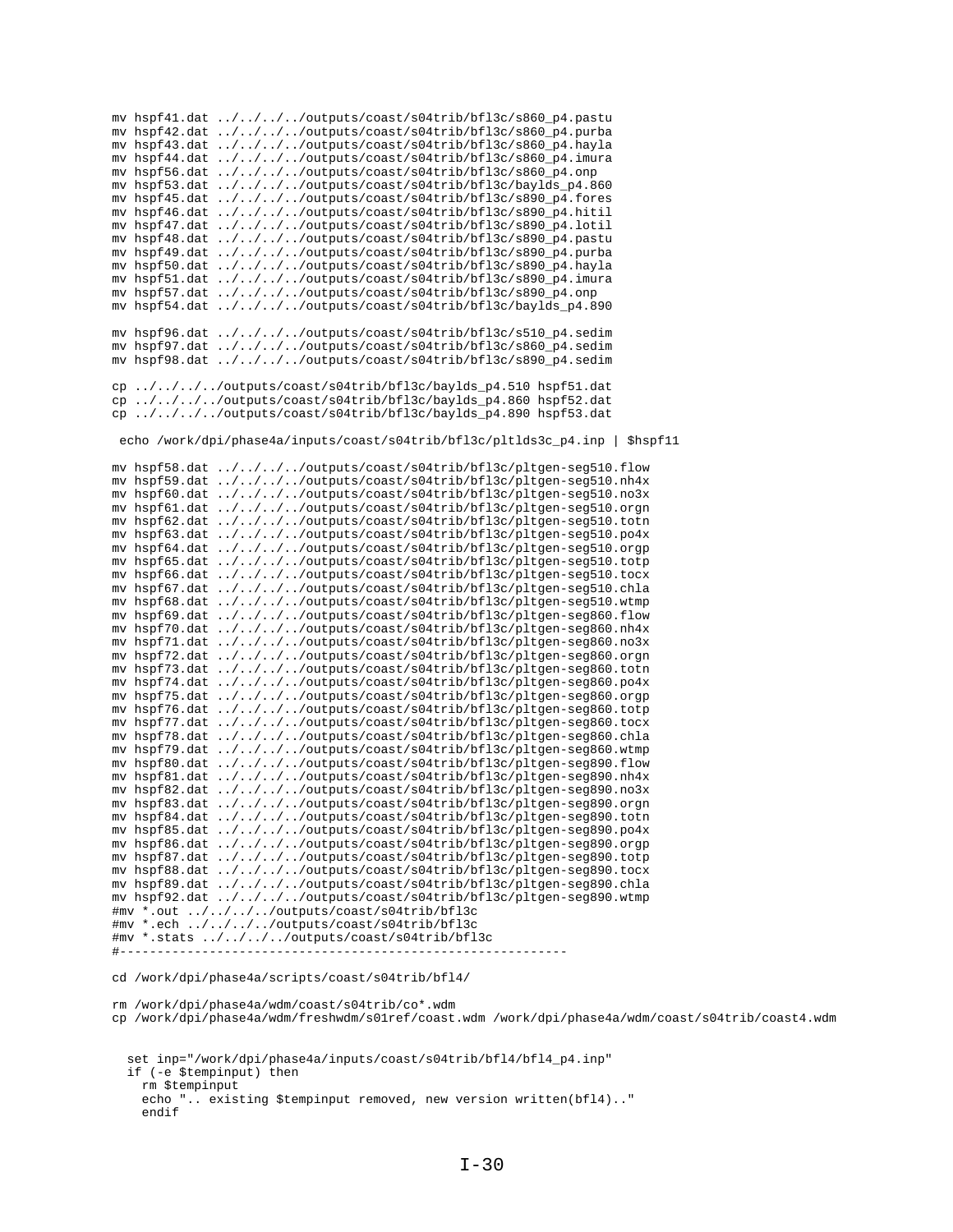awk -f \$awkprog1 <\$inp >\$tempinput echo \$tempinput | \$hspf11

| mv hspf31.dat                                              |  |  |  |                                                                |  |  | $\ldots/\ldots/\ldots$ /outputs/coast/s04trib/bf14/s500_p4.fores                                       |  |
|------------------------------------------------------------|--|--|--|----------------------------------------------------------------|--|--|--------------------------------------------------------------------------------------------------------|--|
|                                                            |  |  |  |                                                                |  |  |                                                                                                        |  |
| my hspf32.dat                                              |  |  |  |                                                                |  |  | $\ldots/\ldots/\ldots$ /outputs/coast/s04trib/bfl4/s500_p4.hitil                                       |  |
| mv hspf33.dat                                              |  |  |  |                                                                |  |  | ////outputs/coast/s04trib/bfl4/s500_p4.lotil                                                           |  |
| mv hspf34.dat                                              |  |  |  |                                                                |  |  | $\ldots/\ldots/\ldots$ /outputs/coast/s04trib/bfl4/s500_p4.pastu                                       |  |
| mv hspf35.dat                                              |  |  |  |                                                                |  |  | $\ldots/\ldots/\ldots$ /outputs/coast/s04trib/bfl4/s500_p4.purba                                       |  |
| my hspf36.dat                                              |  |  |  |                                                                |  |  | $\ldots/\ldots/\ldots$ /outputs/coast/s04trib/bfl4/s500_p4.hayla                                       |  |
| my hspf37.dat                                              |  |  |  |                                                                |  |  | ////outputs/coast/s04trib/bfl4/s500_p4.imura                                                           |  |
|                                                            |  |  |  |                                                                |  |  |                                                                                                        |  |
| mv hspf55.dat                                              |  |  |  | $\ldots/\ldots/\ldots$ /outputs/coast/s04trib/bf14/s500_p4.onp |  |  |                                                                                                        |  |
| mv hspf52.dat                                              |  |  |  |                                                                |  |  | $\ldots/\ldots/\ldots$ /outputs/coast/s04trib/bfl4/baylds_p4.500                                       |  |
|                                                            |  |  |  |                                                                |  |  |                                                                                                        |  |
| mv hspf38.dat                                              |  |  |  |                                                                |  |  | $\ldots/\ldots/\ldots$ /outputs/coast/s04trib/bfl4/s880_p4.fores                                       |  |
| mv hspf39.dat                                              |  |  |  |                                                                |  |  | $\ldots/\ldots/\ldots$ /outputs/coast/s04trib/bfl4/s880_p4.hitil                                       |  |
| my hspf40.dat                                              |  |  |  |                                                                |  |  | ////outputs/coast/s04trib/bf14/s880_p4.lotil                                                           |  |
| mv hspf41.dat                                              |  |  |  |                                                                |  |  | $\ldots/\ldots/\ldots$ /outputs/coast/s04trib/bfl4/s880_p4.pastu                                       |  |
|                                                            |  |  |  |                                                                |  |  |                                                                                                        |  |
| mv hspf42.dat                                              |  |  |  |                                                                |  |  | $\ldots/\ldots/\ldots$ /outputs/coast/s04trib/bfl4/s880_p4.purba                                       |  |
| my hspf43.dat                                              |  |  |  |                                                                |  |  | $\ldots/\ldots/\ldots$ /outputs/coast/s04trib/bfl4/s880_p4.hayla                                       |  |
| mv hspf44.dat                                              |  |  |  |                                                                |  |  | $\ldots / \ldots / \ldots /$ outputs/coast/s04trib/bfl4/s880_p4.imura                                  |  |
| mv hspf56.dat                                              |  |  |  | $\ldots/\ldots/\ldots$ /outputs/coast/s04trib/bfl4/s880_p4.onp |  |  |                                                                                                        |  |
| mv hspf53.dat                                              |  |  |  |                                                                |  |  | $\ldots/\ldots/\ldots$ /outputs/coast/s04trib/bfl4/baylds_p4.880                                       |  |
|                                                            |  |  |  |                                                                |  |  |                                                                                                        |  |
|                                                            |  |  |  |                                                                |  |  |                                                                                                        |  |
| mv hspf45.dat                                              |  |  |  |                                                                |  |  | $\ldots/\ldots/\ldots$ /outputs/coast/s04trib/bfl4/s990_p4.fores                                       |  |
| mv hspf46.dat                                              |  |  |  |                                                                |  |  | $\ldots / \ldots / \ldots /$ outputs/coast/s04trib/bf14/s990_p4.hitil                                  |  |
| my hspf47.dat                                              |  |  |  |                                                                |  |  | $\ldots/\ldots/\ldots$ /outputs/coast/s04trib/bfl4/s990_p4.lotil                                       |  |
| mv hspf48.dat                                              |  |  |  |                                                                |  |  | $\ldots/\ldots/\ldots$ /outputs/coast/s04trib/bfl4/s990_p4.pastu                                       |  |
| mv hspf49.dat                                              |  |  |  |                                                                |  |  | $\ldots/\ldots/\ldots$ /outputs/coast/s04trib/bfl4/s990_p4.purba                                       |  |
| mv hspf50.dat                                              |  |  |  |                                                                |  |  | $\ldots/\ldots/\ldots$ /outputs/coast/s04trib/bfl4/s990_p4.hayla                                       |  |
|                                                            |  |  |  |                                                                |  |  |                                                                                                        |  |
| mv hspf51.dat                                              |  |  |  |                                                                |  |  | $\ldots/\ldots/\ldots$ /outputs/coast/s04trib/bfl4/s990_p4.imura                                       |  |
| mv hspf57.dat                                              |  |  |  | $\ldots/\ldots/\ldots$ /outputs/coast/s04trib/bfl4/s990_p4.onp |  |  |                                                                                                        |  |
| my hspf54.dat                                              |  |  |  |                                                                |  |  | $\ldots/\ldots/\ldots$ /outputs/coast/s04trib/bfl4/baylds_p4.990                                       |  |
|                                                            |  |  |  |                                                                |  |  |                                                                                                        |  |
| my hspf96.dat                                              |  |  |  |                                                                |  |  | $\ldots/\ldots/\ldots$ /outputs/coast/s04trib/bf14/s500_p4.sedim                                       |  |
| mv hspf97.dat ////outputs/coast/s04trib/bf14/s880_p4.sedim |  |  |  |                                                                |  |  |                                                                                                        |  |
|                                                            |  |  |  |                                                                |  |  |                                                                                                        |  |
| mv hspf98.dat ////outputs/coast/s04trib/bf14/s990_p4.sedim |  |  |  |                                                                |  |  |                                                                                                        |  |
|                                                            |  |  |  |                                                                |  |  |                                                                                                        |  |
|                                                            |  |  |  |                                                                |  |  |                                                                                                        |  |
| cp ////outputs/coast/s04trib/bfl4/baylds_p4.500 hspf31.dat |  |  |  |                                                                |  |  |                                                                                                        |  |
|                                                            |  |  |  |                                                                |  |  |                                                                                                        |  |
| cp ////outputs/coast/s04trib/bfl4/baylds_p4.880 hspf32.dat |  |  |  |                                                                |  |  |                                                                                                        |  |
| cp ////outputs/coast/s04trib/bfl4/baylds_p4.990 hspf33.dat |  |  |  |                                                                |  |  |                                                                                                        |  |
|                                                            |  |  |  |                                                                |  |  |                                                                                                        |  |
| echo ////inputs/coast/s04trib/bfl4/pltlds4_p4.inp          |  |  |  |                                                                |  |  | \$hspf11                                                                                               |  |
|                                                            |  |  |  |                                                                |  |  |                                                                                                        |  |
| mv hspf58.dat                                              |  |  |  |                                                                |  |  | ////outputs/coast/s04trib/bfl4/pltgen-seg500.flow                                                      |  |
| mv hspf59.dat                                              |  |  |  |                                                                |  |  | ////outputs/coast/s04trib/bfl4/pltgen-seg500.nh4x                                                      |  |
| mv hspf60.dat                                              |  |  |  |                                                                |  |  | ////outputs/coast/s04trib/bfl4/pltgen-seg500.no3x                                                      |  |
|                                                            |  |  |  |                                                                |  |  |                                                                                                        |  |
| mv hspf61.dat                                              |  |  |  |                                                                |  |  | ////outputs/coast/s04trib/bfl4/pltgen-seg500.orgn                                                      |  |
| mv hspf62.dat                                              |  |  |  |                                                                |  |  | ////outputs/coast/s04trib/bfl4/pltgen-seg500.totn                                                      |  |
| mv hspf63.dat                                              |  |  |  |                                                                |  |  | ////outputs/coast/s04trib/bfl4/pltgen-seg500.po4x                                                      |  |
| mv hspf64.dat                                              |  |  |  |                                                                |  |  | ////outputs/coast/s04trib/bfl4/pltgen-seg500.orgp                                                      |  |
| my hspf65.dat                                              |  |  |  |                                                                |  |  | ////outputs/coast/s04trib/bfl4/pltgen-seg500.totp                                                      |  |
| mv hspf66.dat                                              |  |  |  |                                                                |  |  | ////outputs/coast/s04trib/bfl4/pltgen-seg500.tocx                                                      |  |
| mv hspf67.dat                                              |  |  |  |                                                                |  |  |                                                                                                        |  |
|                                                            |  |  |  |                                                                |  |  | ////outputs/coast/s04trib/bfl4/pltgen-seg500.chla                                                      |  |
| mv hspf68.dat                                              |  |  |  |                                                                |  |  | ////outputs/coast/s04trib/bfl4/pltgen-seg500.wtmp                                                      |  |
|                                                            |  |  |  |                                                                |  |  |                                                                                                        |  |
| mv hspf69.dat                                              |  |  |  |                                                                |  |  | ////outputs/coast/s04trib/bfl4/pltgen-seg880.flow                                                      |  |
| mv hspf70.dat                                              |  |  |  |                                                                |  |  | ////outputs/coast/s04trib/bf14/pltgen-seg880.nh4x                                                      |  |
| mv hspf71.dat                                              |  |  |  |                                                                |  |  | ////outputs/coast/s04trib/bfl4/pltgen-seg880.no3x                                                      |  |
| my hspf72.dat                                              |  |  |  |                                                                |  |  | ////outputs/coast/s04trib/bfl4/pltgen-seg880.orgn                                                      |  |
|                                                            |  |  |  |                                                                |  |  |                                                                                                        |  |
| mv hspf73.dat                                              |  |  |  |                                                                |  |  | ////outputs/coast/s04trib/bfl4/pltgen-seg880.totn                                                      |  |
| mv hspf74.dat                                              |  |  |  |                                                                |  |  | ////outputs/coast/s04trib/bfl4/pltgen-seg880.po4x                                                      |  |
| mv hspf75.dat                                              |  |  |  |                                                                |  |  | ////outputs/coast/s04trib/bfl4/pltgen-seg880.orgp                                                      |  |
| mv hspf76.dat                                              |  |  |  |                                                                |  |  | ////outputs/coast/s04trib/bfl4/pltgen-seg880.totp                                                      |  |
| mv hspf77.dat                                              |  |  |  |                                                                |  |  | ////outputs/coast/s04trib/bfl4/pltgen-seg880.tocx                                                      |  |
| mv hspf78.dat                                              |  |  |  |                                                                |  |  | ////outputs/coast/s04trib/bfl4/pltgen-seg880.chla                                                      |  |
|                                                            |  |  |  |                                                                |  |  |                                                                                                        |  |
| mv hspf79.dat                                              |  |  |  |                                                                |  |  | ////outputs/coast/s04trib/bfl4/pltgen-seg880.wtmp                                                      |  |
|                                                            |  |  |  |                                                                |  |  |                                                                                                        |  |
| mv hspf80.dat                                              |  |  |  |                                                                |  |  | ////outputs/coast/s04trib/bfl4/pltgen-seg990.flow                                                      |  |
| mv hspf81.dat                                              |  |  |  |                                                                |  |  | ////outputs/coast/s04trib/bfl4/pltgen-seg990.nh4x                                                      |  |
| mv hspf82.dat                                              |  |  |  |                                                                |  |  | ////outputs/coast/s04trib/bfl4/pltgen-seg990.no3x                                                      |  |
| mv hspf83.dat                                              |  |  |  |                                                                |  |  | ////outputs/coast/s04trib/bfl4/pltgen-seg990.orgn                                                      |  |
| mv hspf84.dat                                              |  |  |  |                                                                |  |  | ////outputs/coast/s04trib/bfl4/pltgen-seg990.totn                                                      |  |
|                                                            |  |  |  |                                                                |  |  |                                                                                                        |  |
| mv hspf85.dat                                              |  |  |  |                                                                |  |  | ////outputs/coast/s04trib/bfl4/pltgen-seg990.po4x                                                      |  |
| mv hspf86.dat<br>mv hspf87.dat                             |  |  |  |                                                                |  |  | ////outputs/coast/s04trib/bfl4/pltgen-seg990.orgp<br>////outputs/coast/s04trib/bfl4/pltgen-seg990.totp |  |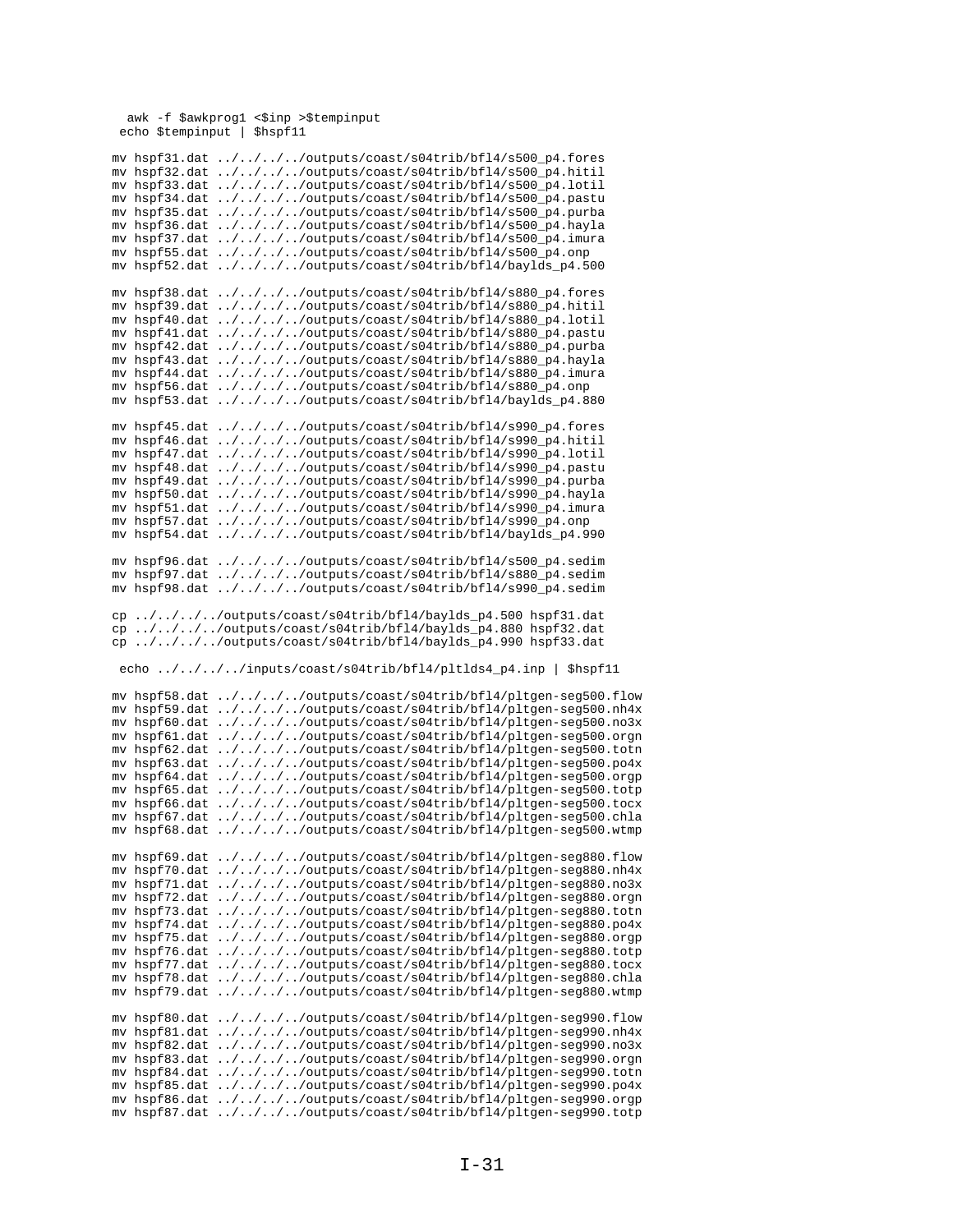mv hspf88.dat ../../../../outputs/coast/s04trib/bfl4/pltgen-seg990.tocx mv hspf89.dat ../../../../outputs/coast/s04trib/bfl4/pltgen-seg990.chla mv hspf92.dat ../../../../outputs/coast/s04trib/bfl4/pltgen-seg990.wtmp #mv \*.out ../../../../outputs/coast/s04trib/bfl4 #mv \*.ech ../../../../outputs/coast/s04trib/bfl4 #mv \*.stats ../../../../outputs/coast/s04trib/bfl4 #----------------------------------------------------------- cd /work/dpi/phase4a/scripts/coast/s04trib/bfl5a/ rm /work/dpi/phase4a/wdm/coast/s04trib/co\*.wdm cp /work/dpi/phase4a/wdm/freshwdm/s01ref/coast.wdm /work/dpi/phase4a/wdm/coast/s04trib/coast5a.wdm set inp="/work/dpi/phase4a/inputs/coast/s04trib/bfl5a/bfl5a\_p4.inp" if (-e \$tempinput) then rm \$tempinput echo ".. existing \$tempinput removed, new version written(bfl5a).." endif awk -f \$awkprog1 <\$inp >\$tempinput echo \$tempinput | \$hspf11 mv hspf31.dat ../../../../outputs/coast/s04trib/bfl5a/s550\_p4.fores mv hspf32.dat ../../../../outputs/coast/s04trib/bfl5a/s550\_p4.hitil mv hspf33.dat ../../../../outputs/coast/s04trib/bfl5a/s550\_p4.lotil mv hspf34.dat ../../../../outputs/coast/s04trib/bfl5a/s550\_p4.pastu mv hspf35.dat ../../../../outputs/coast/s04trib/bfl5a/s550\_p4.purba mv hspf36.dat ../../../../outputs/coast/s04trib/bfl5a/s550\_p4.hayla mv hspf37.dat ../../../../outputs/coast/s04trib/bfl5a/s550\_p4.imura mv hspf55.dat ../../../../outputs/coast/s04trib/bfl5a/s550\_p4.onp mv hspf52.dat ../../../../outputs/coast/s04trib/bfl5a/baylds\_p4.550 mv hspf38.dat ../../../../outputs/coast/s04trib/bfl5a/s900\_p4.fores mv hspf39.dat ../../../../outputs/coast/s04trib/bfl5a/s900\_p4.hitil mv hspf40.dat ../../../../outputs/coast/s04trib/bfl5a/s900\_p4.lotil mv hspf41.dat ../../../../outputs/coast/s04trib/bfl5a/s900\_p4.pastu mv hspf42.dat ../../../../outputs/coast/s04trib/bfl5a/s900\_p4.purba mv hspf43.dat ../../../../outputs/coast/s04trib/bfl5a/s900\_p4.hayla mv hspf44.dat ../../../../outputs/coast/s04trib/bfl5a/s900\_p4.imura mv hspf56.dat ../../../../outputs/coast/s04trib/bfl5a/s900\_p4.onp mv hspf53.dat ../../../../outputs/coast/s04trib/bfl5a/baylds\_p4.900 mv hspf45.dat ../../../../outputs/coast/s04trib/bfl5a/s970\_p4.fores mv hspf46.dat ../../../../outputs/coast/s04trib/bfl5a/s970\_p4.hitil mv hspf47.dat ../../../../outputs/coast/s04trib/bfl5a/s970\_p4.lotil mv hspf48.dat ../../../../outputs/coast/s04trib/bfl5a/s970\_p4.pastu mv hspf49.dat ../../../../outputs/coast/s04trib/bfl5a/s970\_p4.purba mv hspf50.dat ../../../../outputs/coast/s04trib/bfl5a/s970\_p4.hayla mv hspf51.dat ../../../../outputs/coast/s04trib/bfl5a/s970\_p4.imura mv hspf57.dat ../../../../outputs/coast/s04trib/bfl5a/s970\_p4.onp mv hspf54.dat ../../../../outputs/coast/s04trib/bfl5a/baylds\_p4.970 mv hspf96.dat ../../../../outputs/coast/s04trib/bfl5a/s550\_p4.sedim mv hspf97.dat ../../../../outputs/coast/s04trib/bfl5a/s900\_p4.sedim mv hspf98.dat ../../../../outputs/coast/s04trib/bfl5a/s970\_p4.sedim cp ../../../../outputs/coast/s04trib/bfl5a/baylds\_p4.550 hspf50.dat cp ../../../../outputs/coast/s04trib/bfl5a/baylds\_p4.900 hspf51.dat cp ../../../../outputs/coast/s04trib/bfl5a/baylds\_p4.970 hspf52.dat echo ../../../../inputs/coast/s04trib/bfl5a/pltlds5a\_p4.inp | \$hspf11 mv hspf58.dat ../../../../outputs/coast/s04trib/bfl5a/pltgen-seg550.flow mv hspf59.dat ../../../../outputs/coast/s04trib/bfl5a/pltgen-seg550.nh4x mv hspf60.dat ../../../../outputs/coast/s04trib/bfl5a/pltgen-seg550.no3x mv hspf61.dat ../../../../outputs/coast/s04trib/bfl5a/pltgen-seg550.orgn mv hspf62.dat ../../../../outputs/coast/s04trib/bfl5a/pltgen-seg550.totn mv hspf63.dat ../../../../outputs/coast/s04trib/bfl5a/pltgen-seg550.po4x mv hspf64.dat ../../../../outputs/coast/s04trib/bfl5a/pltgen-seg550.orgp mv hspf65.dat ../../../../outputs/coast/s04trib/bfl5a/pltgen-seg550.totp mv hspf66.dat ../../../../outputs/coast/s04trib/bfl5a/pltgen-seg550.tocx mv hspf67.dat ../../../../outputs/coast/s04trib/bfl5a/pltgen-seg550.chla mv hspf68.dat ../../../../outputs/coast/s04trib/bfl5a/pltgen-seg550.wtmp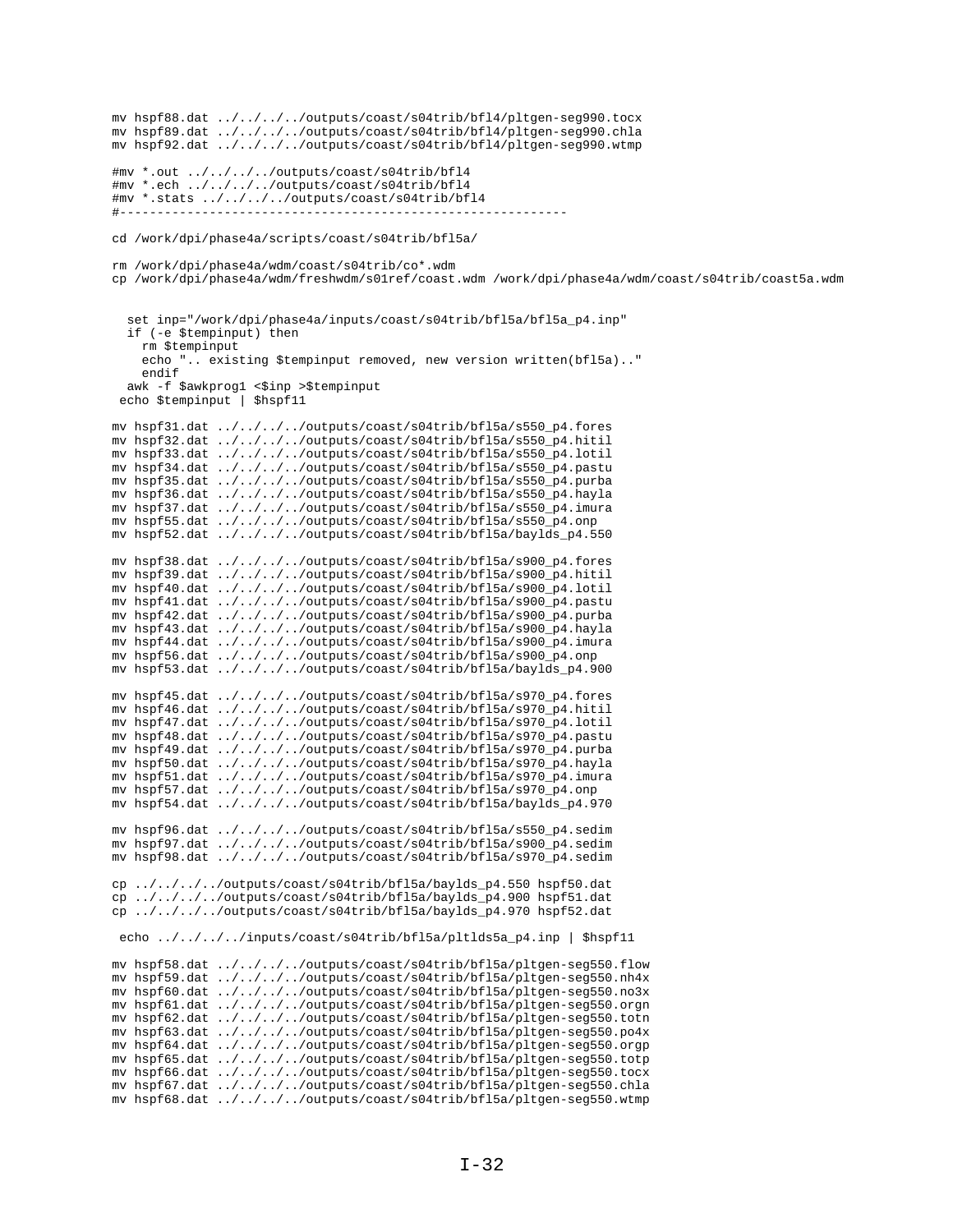mv hspf69.dat ../../../../outputs/coast/s04trib/bfl5a/pltgen-seg900.flow mv hspf70.dat ../../../../outputs/coast/s04trib/bfl5a/pltgen-seg900.nh4x mv hspf71.dat ../../../../outputs/coast/s04trib/bfl5a/pltgen-seg900.no3x mv hspf72.dat ../../../../outputs/coast/s04trib/bfl5a/pltgen-seg900.orgn mv hspf73.dat ../../../../outputs/coast/s04trib/bfl5a/pltgen-seg900.totn mv hspf74.dat ../../../../outputs/coast/s04trib/bfl5a/pltgen-seg900.po4x mv hspf75.dat ../../../../outputs/coast/s04trib/bfl5a/pltgen-seg900.orgp mv hspf76.dat ../../../../outputs/coast/s04trib/bfl5a/pltgen-seg900.totp mv hspf77.dat ../../../../outputs/coast/s04trib/bfl5a/pltgen-seg900.tocx mv hspf78.dat ../../../../outputs/coast/s04trib/bfl5a/pltgen-seg900.chla mv hspf79.dat ../../../../outputs/coast/s04trib/bfl5a/pltgen-seg900.wtmp mv hspf80.dat ../../../../outputs/coast/s04trib/bfl5a/pltgen-seg970.flow mv hspf81.dat ../../../../outputs/coast/s04trib/bfl5a/pltgen-seg970.nh4x mv hspf82.dat ../../../../outputs/coast/s04trib/bfl5a/pltgen-seg970.no3x mv hspf83.dat ../../../../outputs/coast/s04trib/bfl5a/pltgen-seg970.orgn mv hspf84.dat ../../../../outputs/coast/s04trib/bfl5a/pltgen-seg970.totn mv hspf85.dat ../../../../outputs/coast/s04trib/bfl5a/pltgen-seg970.po4x mv hspf86.dat ../../../../outputs/coast/s04trib/bfl5a/pltgen-seg970.orgp mv hspf87.dat ../../../../outputs/coast/s04trib/bfl5a/pltgen-seg970.totp mv hspf88.dat ../../../../outputs/coast/s04trib/bfl5a/pltgen-seg970.tocx mv hspf89.dat ../../../../outputs/coast/s04trib/bfl5a/pltgen-seg970.chla mv hspf92.dat ../../../../outputs/coast/s04trib/bfl5a/pltgen-seg970.wtmp mv \*.stats ../../../../outputs/coast/s04trib/bfl5a #----------------------------------------------------------- cd /work/dpi/phase4a/scripts/coast/s04trib/bfl5b/ rm /work/dpi/phase4a/wdm/coast/s04trib/co\*.wdm cp /work/dpi/phase4a/wdm/freshwdm/s01ref/coast.wdm /work/dpi/phase4a/wdm/coast/s04trib/coast5b.wdm set inp="/work/dpi/phase4a/inputs/coast/s04trib/bfl5b/bfl5b\_p4.inp" if (-e \$tempinput) then rm \$tempinput echo ".. existing \$tempinput removed, new version written(bfl5b).." endif awk -f \$awkprog1 <\$inp >\$tempinput echo \$tempinput | \$hspf11 mv hspf31.dat ../../../../outputs/coast/s04trib/bfl5b/s540\_p4.fores mv hspf32.dat ../../../../outputs/coast/s04trib/bfl5b/s540\_p4.hitil mv hspf33.dat ../../../../outputs/coast/s04trib/bfl5b/s540\_p4.lotil mv hspf34.dat ../../../../outputs/coast/s04trib/bfl5b/s540\_p4.pastu mv hspf35.dat ../../../../outputs/coast/s04trib/bfl5b/s540\_p4.purba mv hspf36.dat ../../../../outputs/coast/s04trib/bfl5b/s540\_p4.hayla mv hspf37.dat ../../../../outputs/coast/s04trib/bfl5b/s540\_p4.imura mv hspf55.dat ../../../../outputs/coast/s04trib/bfl5b/s540\_p4.onp mv hspf52.dat ../../../../outputs/coast/s04trib/bfl5b/baylds\_p4.540 mv hspf38.dat ../../../../outputs/coast/s04trib/bfl5b/s910\_p4.fores mv hspf39.dat ../../../../outputs/coast/s04trib/bfl5b/s910\_p4.hitil mv hspf40.dat ../../../../outputs/coast/s04trib/bfl5b/s910\_p4.lotil mv hspf41.dat ../../../../outputs/coast/s04trib/bfl5b/s910\_p4.pastu mv hspf42.dat ../../../../outputs/coast/s04trib/bfl5b/s910\_p4.purba mv hspf43.dat ../../../../outputs/coast/s04trib/bfl5b/s910\_p4.hayla mv hspf44.dat ../../../../outputs/coast/s04trib/bfl5b/s910\_p4.imura mv hspf56.dat ../../../../outputs/coast/s04trib/bfl5b/s910\_p4.onp mv hspf53.dat  $\ldots/\ldots/\ldots$ /outputs/coast/s04trib/bfl5b/baylds p4.910 mv hspf45.dat ../../../../outputs/coast/s04trib/bfl5b/s920\_p4.fores mv hspf46.dat ../../../../outputs/coast/s04trib/bfl5b/s920\_p4.hitil mv hspf47.dat ../../../../outputs/coast/s04trib/bfl5b/s920\_p4.lotil mv hspf48.dat ../../../../outputs/coast/s04trib/bfl5b/s920\_p4.pastu mv hspf49.dat ../../../../outputs/coast/s04trib/bfl5b/s920\_p4.purba mv hspf50.dat ../../../../outputs/coast/s04trib/bfl5b/s920\_p4.hayla mv hspf51.dat ../../../../outputs/coast/s04trib/bfl5b/s920\_p4.imura mv hspf57.dat ../../../../outputs/coast/s04trib/bfl5b/s920\_p4.onp mv hspf54.dat ../../../../outputs/coast/s04trib/bfl5b/baylds\_p4.920 mv hspf96.dat ../../../../outputs/coast/s04trib/bfl5b/s540\_p4.sedim mv hspf97.dat ../../../../outputs/coast/s04trib/bfl5b/s910\_p4.sedim mv hspf98.dat ../../../../outputs/coast/s04trib/bfl5b/s920\_p4.sedim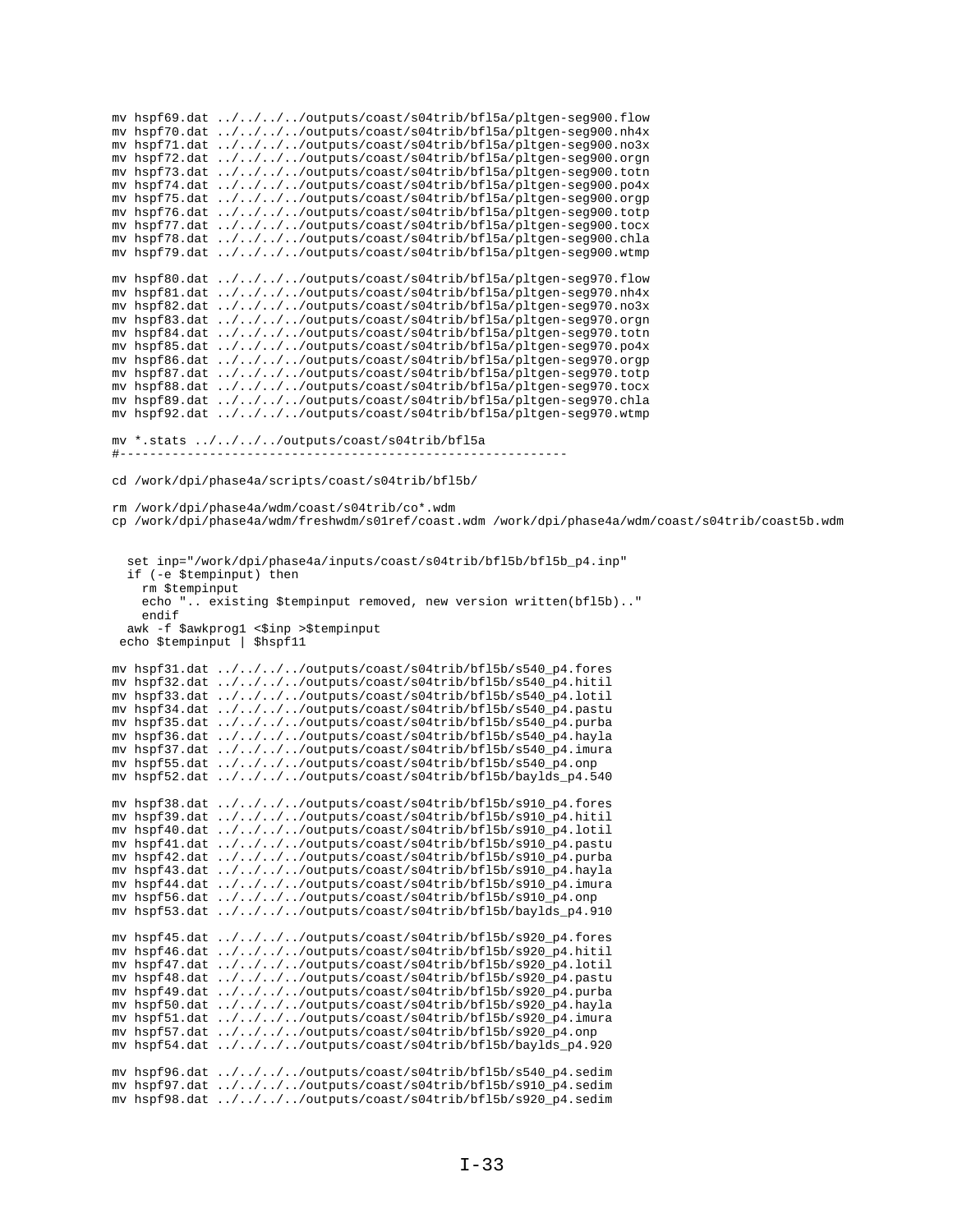cp ../../../../outputs/coast/s04trib/bfl5b/baylds\_p4.540 hspf47.dat cp.../.../.../outputs/coast/s04trib/bf15b/baylds\_p4.910 hspf48.dat cp ../../../../outputs/coast/s04trib/bfl5b/baylds\_p4.920 hspf49.dat echo ../../../../inputs/coast/s04trib/bf15b/pltlds5b\_p4.inp | \$hspf11 mv hspf58.dat ../../../../outputs/coast/s04trib/bfl5b/pltgen-seg540.flow mv hspf59.dat ../../../../outputs/coast/s04trib/bf15b/pltgen-seg540.nh4x mv hspf60.dat ../../../../outputs/coast/s04trib/bf15b/pltgen-seg540.no3x mv hspf61.dat ../../../../outputs/coast/s04trib/bf15b/pltgen-seg540.orgn mv hspf62.dat ../../../../outputs/coast/s04trib/bf15b/pltgen-seg540.totn mv hspf63.dat ../../../../outputs/coast/s04trib/bf15b/pltgen-seg540.po4x mv hspf64.dat ../../../../outputs/coast/s04trib/bf15b/pltgen-seg540.orgp<br>mv hspf65.dat ../../../../outputs/coast/s04trib/bf15b/pltgen-seg540.orgp mv hspf66.dat ../../../../outputs/coast/s04trib/bf15b/pltgen-seg540.tocx my hspf67.dat ../../../../outputs/coast/s04trib/bf15b/pltgen-seq540.chla mv hspf68.dat ../../../../outputs/coast/s04trib/bf15b/pltgen-seg540.wtmp mv hspf69.dat ../../../../outputs/coast/s04trib/bfl5b/pltgen-seg910.flow mv hspf70.dat ../../../../outputs/coast/s04trib/bf15b/pltgen-seg910.nh4x mv hspf71.dat ../../../../outputs/coast/s04trib/bf15b/pltgen-seg910.no3x mv hspf72.dat ../../../../outputs/coast/s04trib/bf15b/pltgen-seg910.orgn mv hspf73.dat ../../../../outputs/coast/s04trib/bfl5b/pltgen-seg910.totn mv hspf74.dat ../../../../outputs/coast/s04trib/bf15b/pltgen-seg910.po4x<br>mv hspf75.dat ../../../../outputs/coast/s04trib/bf15b/pltgen-seg910.orgp mv hspf76.dat ../../../../outputs/coast/s04trib/bf15b/pltgen-seg910.totp mv hspf77.dat ../../../../outputs/coast/s04trib/bf15b/pltgen-seg910.tocx mv hspf78.dat ../../../../outputs/coast/s04trib/bf15b/pltgen-seg910.chla mv hspf79.dat ../../../../outputs/coast/s04trib/bf15b/pltgen-seg910.wtmp mv hspf80.dat ../../../../outputs/coast/s04trib/bf15b/pltgen-seg920.flow mv hspf81.dat ../../../../outputs/coast/s04trib/bf15b/pltgen-seg920.nh4x<br>mv hspf82.dat ../../../../outputs/coast/s04trib/bf15b/pltgen-seg920.no3x mv hspf83.dat ../../../../outputs/coast/s04trib/bf15b/pltgen-seg920.orgn mv hspf84.dat ../../../../outputs/coast/s04trib/bf15b/pltgen-seg920.totn mv hspf85.dat ../../../../outputs/coast/s04trib/bf15b/pltgen-seg920.po4x mv hspf86.dat ../../../../outputs/coast/s04trib/bf15b/pltgen-seg920.orgp mv hspf87.dat ../../../../outputs/coast/s04trib/bf15b/pltgen-seg920.totp mv hspf88.dat ../../../../outputs/coast/s04trib/bf15b/pltgen-seg920.tocx mv hspf89.dat ../../../../outputs/coast/s04trib/bf15b/pltgen-seg920.chla mv hspf92.dat ../../../../outputs/coast/s04trib/bf15b/pltgen-seg920.wtmp #mv \*.out ../../../../outputs/coast/s04trib/bf15b #mv \*.ech ../../../../outputs/coast/s04trib/bf15b #mv \*.stats ../../../../outputs/coast/s04trib/bf15b cd /work/dpi/phase4a/scripts/coast/s04trib/bf16a/ rm /work/dpi/phase4a/wdm/coast/s04trib/co\*.wdm cp /work/dpi/phase4a/wdm/freshwdm/s0lref/coast.wdm /work/dpi/phase4a/wdm/coast/s04trib/coast6a.wdm set inp="/work/dpi/phase4a/inputs/coast/s04trib/bfl6a/bfl6a\_p4.inp" if (-e \$tempinput) then rm \$tempinput echo ".. existing \$tempinput removed, new version written(bfl6a).." endif awk -f \$awkprog1 <\$inp >\$tempinput echo \$tempinput | \$hspf11 mv hspf31.dat ../../../../outputs/coast/s04trib/bfl6a/s560\_p4.fores mv hspf32.dat ../../../../outputs/coast/s04trib/bf16a/s560\_p4.hitil mv hspf33.dat ../../../../outputs/coast/s04trib/bfl6a/s560\_p4.lotil mv hspf34.dat ../../../../outputs/coast/s04trib/bf16a/s560\_p4.pastu mv hspf35.dat ../../../../outputs/coast/s04trib/bf16a/s560\_p4.purba mv hspf36.dat ../../../../outputs/coast/s04trib/bf16a/s560\_p4.hayla mv hspf37.dat ../../../../outputs/coast/s04trib/bfl6a/s560\_p4.imura mv hspf55.dat ../../../../outputs/coast/s04trib/bf16a/s560\_p4.onp<br>mv hspf52.dat ../../../../outputs/coast/s04trib/bf16a/baylds\_p4.560 mv hspf38.dat ../../../../outputs/coast/s04trib/bf16a/s940\_p4.fores mv hspf39.dat ../../../../outputs/coast/s04trib/bf16a/s940\_p4.hitil mv hspf40.dat ../../../../outputs/coast/s04trib/bf16a/s940\_p4.lotil mv hspf41.dat ../../../../outputs/coast/s04trib/bf16a/s940\_p4.pastu mv hspf42.dat ../../../../outputs/coast/s04trib/bf16a/s940\_p4.purba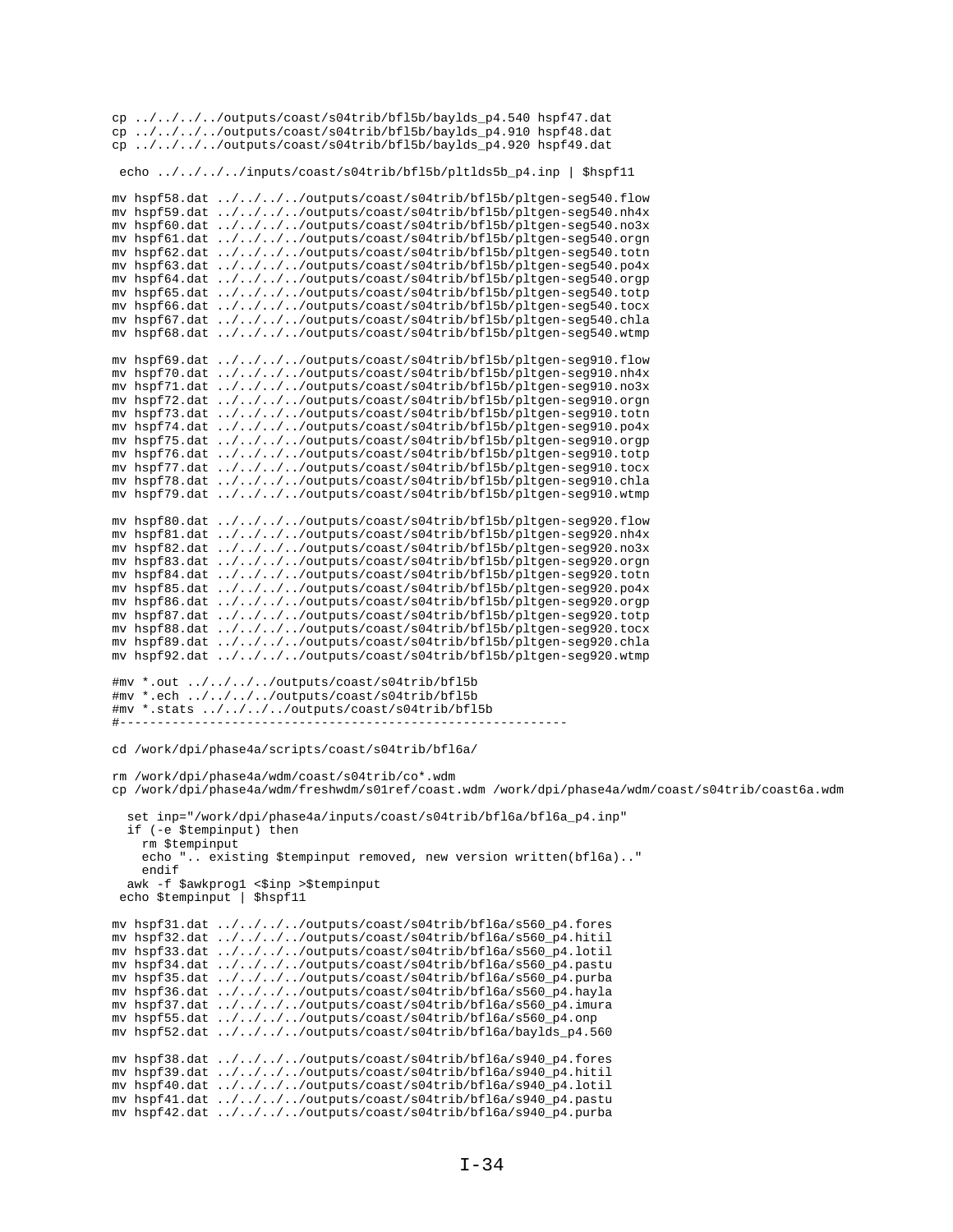|               | mv hspf43.dat ////outputs/coast/s04trib/bf16a/s940_p4.hayla            |
|---------------|------------------------------------------------------------------------|
|               | mv hspf44.dat ////outputs/coast/s04trib/bf16a/s940_p4.imura            |
|               | mv hspf56.dat ////outputs/coast/s04trib/bf16a/s940_p4.onp              |
| mv hspf53.dat | $\ldots/\ldots/\ldots$ /outputs/coast/s04trib/bfl6a/baylds_p4.940      |
|               |                                                                        |
| mv hspf45.dat | $\ldots/\ldots/\ldots$ /outputs/coast/s04trib/bfl6a/s950_p4.fores      |
| mv hspf46.dat | $\ldots/\ldots/\ldots$ /outputs/coast/s04trib/bf16a/s950_p4.hitil      |
| my hspf47.dat |                                                                        |
|               | ////outputs/coast/s04trib/bfl6a/s950_p4.lotil                          |
| my hspf48.dat | $\ldots/\ldots/\ldots$ /outputs/coast/s04trib/bfl6a/s950_p4.pastu      |
| mv hspf49.dat | $\ldots / \ldots / \ldots /$ outputs/coast/s04trib/bfl6a/s950_p4.purba |
| my hspf50.dat | $\ldots / \ldots / \ldots /$ outputs/coast/s04trib/bfl6a/s950_p4.hayla |
| mv hspf51.dat | $\ldots / \ldots / \ldots /$ outputs/coast/s04trib/bfl6a/s950_p4.imura |
| my hspf57.dat | ////outputs/coast/s04trib/bfl6a/s950_p4.onp                            |
| my hspf54.dat | ////outputs/coast/s04trib/bfl6a/baylds_p4.950                          |
|               |                                                                        |
| mv hspf96.dat | $\ldots/\ldots/\ldots$ /outputs/coast/s04trib/bfl6a/s560_p4.sedim      |
| my hspf97.dat | $\ldots/\ldots/\ldots$ /outputs/coast/s04trib/bfl6a/s940_p4.sedim      |
| mv hspf98.dat | $\ldots/\ldots/\ldots$ /outputs/coast/s04trib/bfl6a/s950_p4.sedim      |
| mv hspf58.dat | ////outputs/coast/s04trib/bfl6a/s560_loads.visual                      |
| mv hspf59.dat | ////outputs/coast/s04trib/bfl6a/s940_loads.visual                      |
|               |                                                                        |
| mv hspf60.dat | ////outputs/coast/s04trib/bfl6a/s950_loads.visual                      |
|               |                                                                        |
|               | cp ////outputs/coast/s04trib/bfl6a/baylds_p4.560 hspf47.dat            |
|               | cp ////outputs/coast/s04trib/bfl6a/baylds_p4.940 hspf48.dat            |
|               | cp ////outputs/coast/s04trib/bfl6a/baylds_p4.950 hspf49.dat            |
|               | echo ////inputs/coast/s04trib/bfl6a/pltlds6a_p4.inp   \$hspf11         |
|               |                                                                        |
| mv hspf58.dat | ////outputs/coast/s04trib/bfl6a/pltgen-seg560.flow                     |
| my hspf59.dat | ////outputs/coast/s04trib/bfl6a/pltgen-seg560.nh4x                     |
| mv hspf60.dat | ////outputs/coast/s04trib/bfl6a/pltgen-seg560.no3x                     |
|               | mv hspf61.dat ////outputs/coast/s04trib/bfl6a/pltgen-seg560.orgn       |
| mv hspf62.dat |                                                                        |
|               | ////outputs/coast/s04trib/bfl6a/pltgen-seg560.totn                     |
| mv hspf63.dat | ////outputs/coast/s04trib/bfl6a/pltgen-seg560.po4x                     |
| mv hspf64.dat | ////outputs/coast/s04trib/bfl6a/pltgen-seg560.orgp                     |
| mv hspf65.dat | ////outputs/coast/s04trib/bfl6a/pltgen-seg560.totp                     |
| mv hspf66.dat | ////outputs/coast/s04trib/bfl6a/pltgen-seg560.tocx                     |
| mv hspf67.dat | ////outputs/coast/s04trib/bfl6a/pltgen-seg560.chla                     |
| mv hspf68.dat | ////outputs/coast/s04trib/bfl6a/pltgen-seg560.wtmp                     |
|               |                                                                        |
| mv hspf69.dat | $\ldots/\ldots/\ldots$ /outputs/coast/s04trib/bfl6a/pltgen-seg940.flow |
| mv hspf70.dat | ////outputs/coast/s04trib/bfl6a/pltgen-seg940.nh4x                     |
| mv hspf71.dat | ////outputs/coast/s04trib/bfl6a/pltgen-seg940.no3x                     |
| mv hspf72.dat | ////outputs/coast/s04trib/bfl6a/pltgen-seg940.orgn                     |
| mv hspf73.dat | ////outputs/coast/s04trib/bfl6a/pltgen-seg940.totn                     |
|               |                                                                        |
| mv hspf74.dat | ////outputs/coast/s04trib/bfl6a/pltgen-seg940.po4x                     |
| my hspf75.dat | ////outputs/coast/s04trib/bfl6a/pltgen-seg940.orgp                     |
| mv hspf76.dat | ////outputs/coast/s04trib/bfl6a/pltgen-seg940.totp                     |
| mv hspf77.dat | ////outputs/coast/s04trib/bfl6a/pltgen-seg940.tocx                     |
| mv hspf78.dat | ////outputs/coast/s04trib/bfl6a/pltgen-seg940.chla                     |
| mv hspf79.dat | ////outputs/coast/s04trib/bfl6a/pltgen-seg940.wtmp                     |
|               |                                                                        |
|               | mv hspf80.dat ////outputs/coast/s04trib/bfl6a/pltgen-seg950.flow       |
|               | mv hspf81.dat ////outputs/coast/s04trib/bfl6a/pltgen-seg950.nh4x       |
|               | mv hspf82.dat ////outputs/coast/s04trib/bfl6a/pltgen-seg950.no3x       |
|               | mv hspf83.dat ////outputs/coast/s04trib/bfl6a/pltgen-seg950.orgn       |
|               | mv hspf84.dat ////outputs/coast/s04trib/bfl6a/pltgen-seq950.totn       |
|               |                                                                        |
|               | mv hspf85.dat ////outputs/coast/s04trib/bf16a/pltgen-seg950.po4x       |
|               | mv hspf86.dat ////outputs/coast/s04trib/bfl6a/pltgen-seg950.orgp       |
|               | mv hspf87.dat ////outputs/coast/s04trib/bf16a/pltgen-seg950.totp       |
|               | mv hspf88.dat ////outputs/coast/s04trib/bfl6a/pltgen-seq950.tocx       |
|               | mv hspf89.dat ////outputs/coast/s04trib/bf16a/pltgen-seg950.chla       |
|               | mv hspf92.dat ////outputs/coast/s04trib/bfl6a/pltgen-seg950.wtmp       |
|               |                                                                        |
|               | #mv *.out ////outputs/coast/s04trib/bfl6a                              |
|               | #mv *.ech ////outputs/coast/s04trib/bfl6a                              |
|               | #mv *.stats ////outputs/coast/s04trib/bfl6a                            |
|               |                                                                        |
|               |                                                                        |

cd /work/dpi/phase4a/scripts/coast/s04trib/bfl6b/

rm /work/dpi/phase4a/wdm/coast/s04trib/co\*.wdm

cp /work/dpi/phase4a/wdm/freshwdm/s01ref/coast.wdm /work/dpi/phase4a/wdm/coast/s04trib/coast6b.wdm

set inp="/work/dpi/phase4a/inputs/coast/s04trib/bfl6b/bfl6b\_p4.inp"

if (-e \$tempinput) then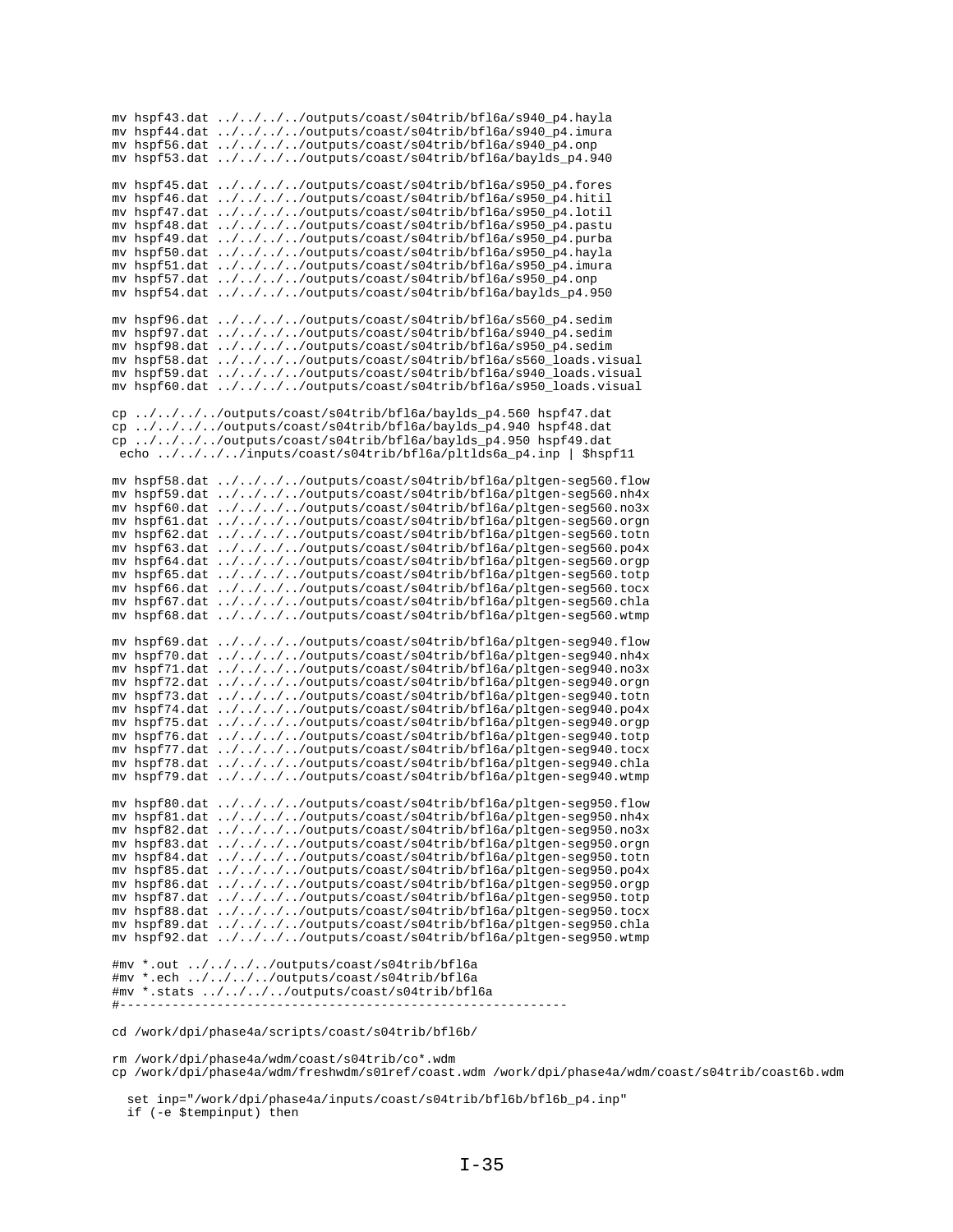```
rm $tempinput
    echo ".. existing $tempinput removed, new version written(bfl6b).."
    endif
  awk -f $awkprog1 <$inp >$tempinput
 echo $tempinput | $hspf11
mv hspf31.dat ../../../../outputs/coast/s04trib/bf16b/s580_p4.fores
mv hspf32.dat ../../../../outputs/coast/s04trib/bf16b/s580_p4.hitil
mv hspf33.dat ../../../../outputs/coast/s04trib/bf16b/s580_p4.lotil
mv hspf34.dat ../../../../outputs/coast/s04trib/bf16b/s580_p4.pastu
mv hspf35.dat ../../../../outputs/coast/s04trib/bf16b/s580_p4.purba
mv hspf36.dat ../../../../outputs/coast/s04trib/bf16b/s580_p4.hayla
mv hspf37.dat ../../../../outputs/coast/s04trib/bf16b/s580_p4.imura
mv hspf55.dat ../../../../outputs/coast/s04trib/bf16b/s580_p4.onp
mv hspf52.dat ../../../../outputs/coast/s04trib/bf16b/baylds_p4.580
mv hspf38.dat ../../../../outputs/coast/s04trib/bf16b/s930_p4.fores
mv hspf39.dat ../../../../outputs/coast/s04trib/bf16b/s930_p4.hitil
mv hspf40.dat ../../../../outputs/coast/s04trib/bf16b/s930_p4.lotil
mv hspf41.dat ../../../../outputs/coast/s04trib/bf16b/s930_p4.pastu
mv hspf42.dat ../../../../outputs/coast/s04trib/bf16b/s930_p4.purba
mv hspf43.dat ../../../../outputs/coast/s04trib/bf16b/s930_p4.hayla
mv hspf44.dat ../../../../outputs/coast/s04trib/bf16b/s930_p4.imura
mv hspf56.dat ../../../../outputs/coast/s04trib/bf16b/s930_p4.onp<br>mv hspf53.dat ../../../../outputs/coast/s04trib/bf16b/baylds_p4.930
mv hspf45.dat ../../../../outputs/coast/s04trib/bf16b/s980_p4.fores
mv hspf46.dat ../../../../outputs/coast/s04trib/bf16b/s980_p4.hitil
mv hspf47.dat ../../../../outputs/coast/s04trib/bf16b/s980_p4.lotil
mv hspf48.dat ../../../../outputs/coast/s04trib/bf16b/s980_p4.pastu
mv hspf49.dat ../../../../outputs/coast/s04trib/bf16b/s980_p4.purba
mv hspf50.dat ../../../../outputs/coast/s04trib/bf16b/s980_p4.hayla<br>mv hspf51.dat ../../../../outputs/coast/s04trib/bf16b/s980_p4.hayla
mv hspf57.dat ../../../../outputs/coast/s04trib/bf16b/s980_p4.onp
mv hspf54.dat ../../../../outputs/coast/s04trib/bf16b/baylds_p4.980
mv hspf61.dat ../../../../outputs/coast/s04trib/bf16b/s580_p4.sedim
mv hspf62.dat ../../../../outputs/coast/s04trib/bf16b/s930_p4.sedim
my hspf63.dat ../../../../outputs/coast/s04trib/bf16b/s980_p4.sedim
mv hspf58.dat ../../../../outputs/coast/s04trib/bf16b/s580_loads.visual
mv hspf59.dat ../../../../outputs/coast/s04trib/bf16b/s930_loads.visual
mv hspf60.dat ../../../../outputs/coast/s04trib/bf16b/s980_loads.visual
cp ../../../../outputs/coast/s04trib/bfl6b/baylds_p4.580 hspf47.dat
cp ../../../../outputs/coast/s04trib/bfl6b/baylds_p4.930 hspf48.dat
cp.../../../outputs/coast/s04trib/bf16b/baylds_p4.980 hspf49.dat
 echo ../../../../inputs/coast/s04trib/bfl6b/pltlds6b_p4.inp | $hspf11
mv hspf58.dat ../../../../outputs/coast/s04trib/bf16b/pltgen-seg580.flow
mv hspf59.dat ../../../../outputs/coast/s04trib/bf16b/pltgen-seg580.nh4x
mv hspf60.dat ../../../../outputs/coast/s04trib/bf16b/pltgen-seg580.no3x
mv hspf61.dat ../../../../outputs/coast/s04trib/bfl6b/pltgen-seg580.orgn
mv hspf62.dat ../../../../outputs/coast/s04trib/bfl6b/pltgen-seg580.totn
mv hspf63.dat ../../../../outputs/coast/s04trib/bf16b/pltgen-seg580.po4x
mv hspf64.dat ../../../../outputs/coast/s04trib/bf16b/pltgen-seg580.orgp
mv hspf65.dat ../../../../outputs/coast/s04trib/bf16b/pltgen-seg580.totp
mv hspf66.dat ../../../../outputs/coast/s04trib/bf16b/pltgen-seg580.tocx<br>mv hspf67.dat ../../../../outputs/coast/s04trib/bf16b/pltgen-seg580.chla
mv hspf68.dat ../../../../outputs/coast/s04trib/bf16b/pltgen-seg580.wtmp
mv hspf69.dat ../../../../outputs/coast/s04trib/bf16b/pltgen-seg930.flow
mv hspf70.dat ../../../../outputs/coast/s04trib/bf16b/pltgen-seq930.nh4x
mv hspf71.dat ../../../../outputs/coast/s04trib/bf16b/pltgen-seg930.no3x
mv hspf72.dat ../../../../outputs/coast/s04trib/bf16b/pltgen-seg930.orgn
mv hspf73.dat ../../../../outputs/coast/s04trib/bf16b/pltgen-seg930.totn
mv hspf74.dat ../../../../outputs/coast/s04trib/bf16b/pltgen-seg930.po4x
mv hspf75.dat ../../../../outputs/coast/s04trib/bf16b/pltgen-seg930.orgp
mv hspf76.dat ../../../../outputs/coast/s04trib/bf16b/pltgen-seg930.totp
mv hspf77.dat ../../../../outputs/coast/s04trib/bf16b/pltgen-seg930.tocx
mv hspf78.dat ../../../../outputs/coast/s04trib/bf16b/pltgen-seg930.chla
mv hspf79.dat ../../../../outputs/coast/s04trib/bf16b/pltgen-seg930.wtmp
mv hspf80.dat ../../../../outputs/coast/s04trib/bf16b/pltgen-seg980.flow
mv hspf81.dat ../../../../outputs/coast/s04trib/bf16b/pltgen-seg980.nh4x
mv hspf82.dat ../../../../outputs/coast/s04trib/bf16b/pltgen-seg980.no3x
```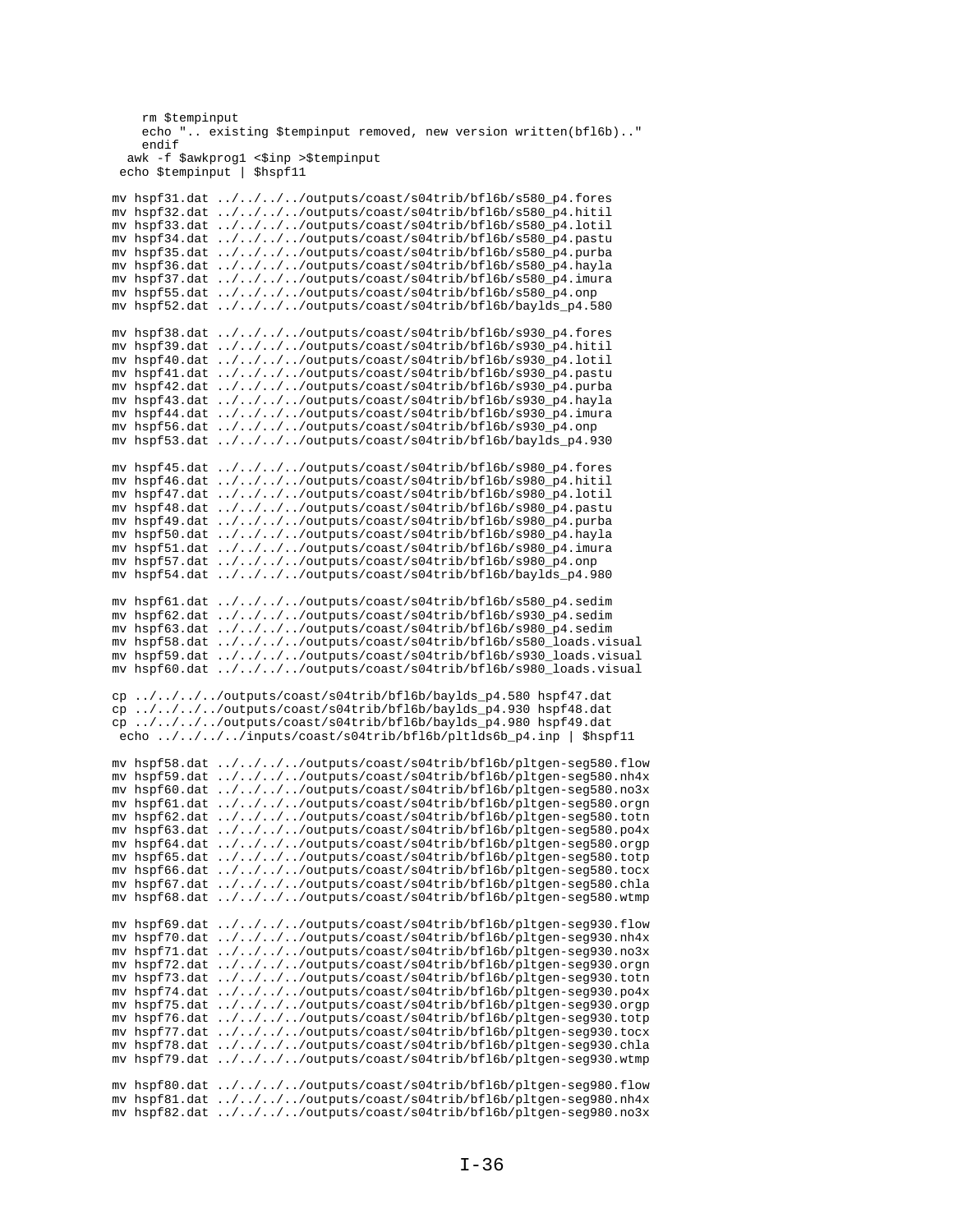mv hspf83.dat ../../../../outputs/coast/s04trib/bf16b/pltgen-seg980.orgn mv hspf84.dat ../../../../outputs/coast/s04trib/bf16b/pltgen-seg980.totn mv hspf85.dat ../../../../outputs/coast/s04trib/bf16b/pltgen-seg980.po4x mv hspf86.dat ../../../../outputs/coast/s04trib/bf16b/pltgen-seg980.orgp mv hspf87.dat ../../../../outputs/coast/s04trib/bf16b/pltgen-seg980.totp mv hspf88.dat ../../../../outputs/coast/s04trib/bfl6b/pltgen-seg980.tocx mv hspf89.dat ../../../../outputs/coast/s04trib/bf16b/pltgen-seg980.chla mv hspf92.dat ../../../../outputs/coast/s04trib/bf16b/pltgen-seg980.wtmp #mv \*.out ../../../../outputs/coast/s04trib/bf16b #mv \*.ech ../../../../outputs/coast/s04trib/bf16b #mv \*.stats ../../../../outputs/coast/s04trib/bf16b  $\#$  - - - - - - - cd /work/dpi/phase4a/scripts/coast/s04trib/bfl7a/ rm /work/dpi/phase4a/wdm/coast/s04trib/co\*.wdm cp /work/dpi/phase4a/wdm/freshwdm/s01ref/coast.wdm /work/dpi/phase4a/wdm/coast/s04trib/coast7a.wdm set inp="/work/dpi/phase4a/inputs/coast/s04trib/bfl7a/bfl7a\_p4.inp" if (-e \$tempinput) then rm \$tempinput echo ".. existing \$tempinput removed, new version written(bfl7a).." endif awk -f \$awkprog1 <\$inp >\$tempinput echo \$tempinput | \$hspf11 mv hspf31.dat ../../../../outputs/coast/s04trib/bfl7a/s590\_p4.fores mv hspf32.dat ../../../../outputs/coast/s04trib/bfl7a/s590\_p4.hitil mv hspf33.dat ../../../../outputs/coast/s04trib/bfl7a/s590\_p4.lotil mv hspf34.dat ../../../../outputs/coast/s04trib/bfl7a/s590\_p4.pastu mv hspf35.dat ../../../../outputs/coast/s04trib/bf17a/s590\_p4.purba mv hspf36.dat ../../../../outputs/coast/s04trib/bfl7a/s590\_p4.hayla mv hspf37.dat ../../../../outputs/coast/s04trib/bfl7a/s590\_p4.imura mv hspf55.dat ../../../../outputs/coast/s04trib/bfl7a/s590\_p4.onp mv hspf52.dat ../../../../outputs/coast/s04trib/bf17a/baylds\_p4.590 my hspf38.dat ../../../../outputs/coast/s04trib/bfl7a/s600 p4.fores mv hspf39.dat ../../../../outputs/coast/s04trib/bfl7a/s600\_p4.hitil mv hspf40.dat ../../../../outputs/coast/s04trib/bfl7a/s600\_p4.lotil mv hspf41.dat ../../../../outputs/coast/s04trib/bf17a/s600\_p4.pastu mv hspf42.dat ../../../../outputs/coast/s04trib/bf17a/s600\_p4.purba<br>mv hspf43.dat ../../../../outputs/coast/s04trib/bf17a/s600\_p4.hayla mv hspf44.dat ../../../../outputs/coast/s04trib/bfl7a/s600\_p4.imura mv hspf56.dat ../../../../outputs/coast/s04trib/bfl7a/s600 $p$ 4.onp<br>mv hspf53.dat ../../../../outputs/coast/s04trib/bfl7a/baylds\_p4.600 mv hspf45.dat ../../../../outputs/coast/s04trib/bf17a/s610\_p4.fores mv hspf46.dat ../../../../outputs/coast/s04trib/bf17a/s610\_p4.hitil mv hspf47.dat ../../../../outputs/coast/s04trib/bfl7a/s610\_p4.lotil mv hspf48.dat ../../../../outputs/coast/s04trib/bfl7a/s610\_p4.pastu mv hspf49.dat ../../../../outputs/coast/s04trib/bfl7a/s610\_p4.purba mv hspf50.dat ../../../../outputs/coast/s04trib/bf17a/s610\_p4.hayla mv hspf51.dat ../../../../outputs/coast/s04trib/bf17a/s610\_p4.imura mv hspf57.dat ../../../../outputs/coast/s04trib/bf17a/s610\_p4.onp mv hspf54.dat ../../../../outputs/coast/s04trib/bfl7a/baylds\_p4.610 mv hspf61.dat ../../../../outputs/coast/s04trib/bf17a/s590\_p4.sedim mv hspf62.dat ../../../../outputs/coast/s04trib/bfl7a/s600\_p4.sedim mv hspf63.dat ../../../../outputs/coast/s04trib/bfl7a/s610\_p4.sedim mv hspf58.dat ../../../../outputs/coast/s04trib/bf17a/s590\_loads.visual mv hspf59.dat ../../../../outputs/coast/s04trib/bfl7a/s600\_loads.visual mv hspf60.dat ../../../../outputs/coast/s04trib/bfl7a/s610\_loads.visual cp ../../../../outputs/coast/s04trib/bfl7a/baylds\_p4.590 hspf42.dat cp ../../../../outputs/coast/s04trib/bfl7a/baylds\_p4.600 hspf43.dat cp ../../../../outputs/coast/s04trib/bfl7a/baylds\_p4.610 hspf44.dat echo ../../../../inputs/coast/s04trib/bfl7a/pltlds7a\_p4.inp | \$hspf11 mv hspf58.dat ../../../../outputs/coast/s04trib/bfl7a/pltgen-seg590.flow mv hspf59.dat ../../../../outputs/coast/s04trib/bfl7a/pltgen-seg590.nh4x mv hspf60.dat ../../../../outputs/coast/s04trib/bf17a/pltgen-seg590.no3x

mv hspf61.dat ../../../../outputs/coast/s04trib/bf17a/pltgen-seg590.orgn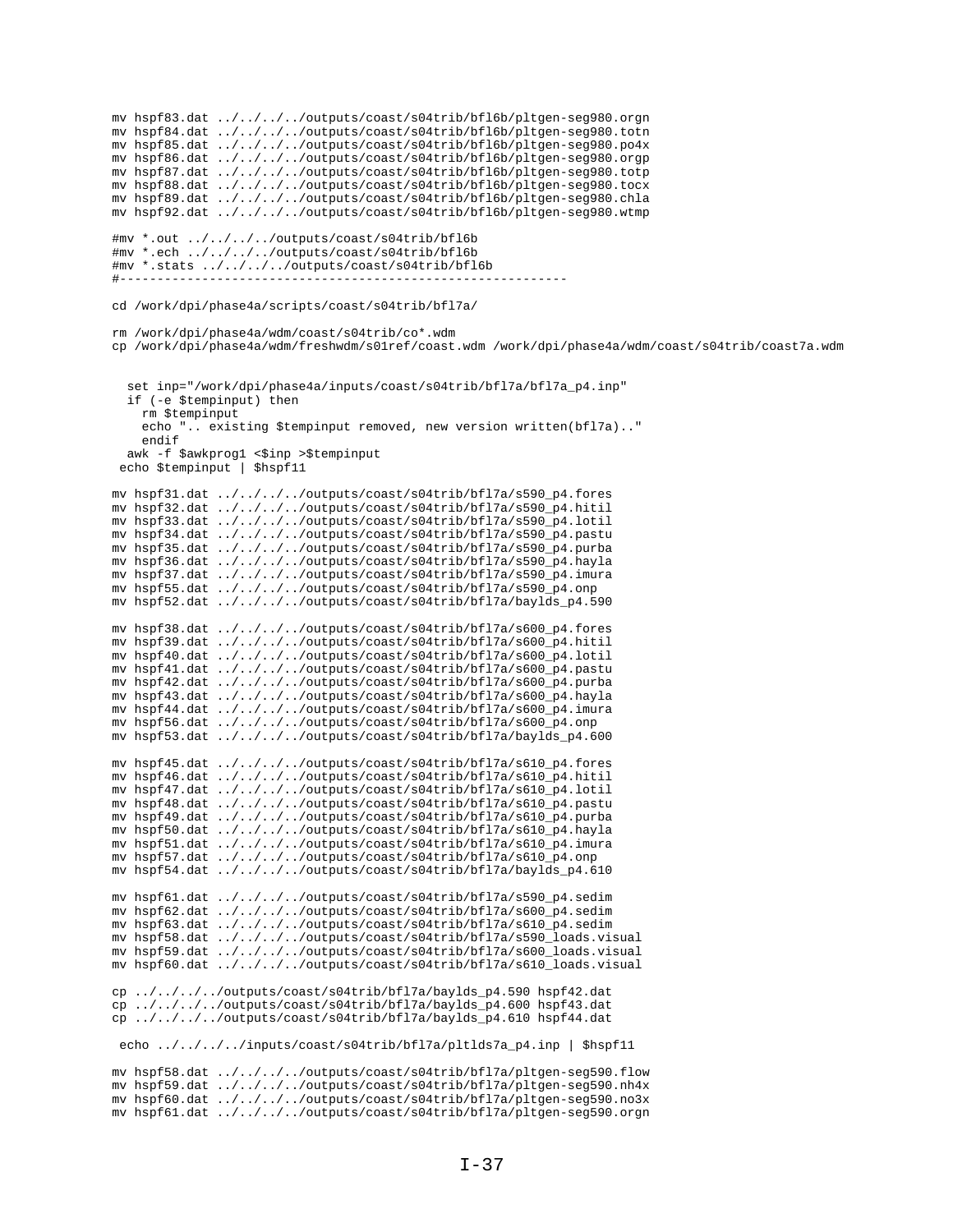mv hspf62.dat ../../../../outputs/coast/s04trib/bfl7a/pltgen-seg590.totn mv hspf63.dat ../../../../outputs/coast/s04trib/bfl7a/pltgen-seg590.po4x mv hspf64.dat ../../../../outputs/coast/s04trib/bfl7a/pltgen-seg590.orgp mv hspf65.dat ../../../../outputs/coast/s04trib/bfl7a/pltgen-seg590.totp mv hspf66.dat ../../../../outputs/coast/s04trib/bfl7a/pltgen-seg590.tocx mv hspf67.dat ../../../../outputs/coast/s04trib/bfl7a/pltgen-seg590.chla mv hspf68.dat ../../../../outputs/coast/s04trib/bfl7a/pltgen-seg590.wtmp mv hspf69.dat ../../../../outputs/coast/s04trib/bfl7a/pltgen-seg600.flow mv hspf70.dat ../../../../outputs/coast/s04trib/bfl7a/pltgen-seg600.nh4x mv hspf71.dat ../../../../outputs/coast/s04trib/bfl7a/pltgen-seg600.no3x mv hspf72.dat ../../../../outputs/coast/s04trib/bfl7a/pltgen-seg600.orgn mv hspf73.dat ../../../../outputs/coast/s04trib/bfl7a/pltgen-seg600.totn mv hspf74.dat ../../../../outputs/coast/s04trib/bfl7a/pltgen-seg600.po4x mv hspf75.dat ../../../../outputs/coast/s04trib/bfl7a/pltgen-seg600.orgp mv hspf76.dat ../../../../outputs/coast/s04trib/bfl7a/pltgen-seg600.totp mv hspf77.dat ../../../../outputs/coast/s04trib/bfl7a/pltgen-seg600.tocx mv hspf78.dat ../../../../outputs/coast/s04trib/bfl7a/pltgen-seg600.chla mv hspf79.dat ../../../../outputs/coast/s04trib/bfl7a/pltgen-seg600.wtmp mv hspf80.dat ../../../../outputs/coast/s04trib/bfl7a/pltgen-seg610.flow mv hspf81.dat ../../../../outputs/coast/s04trib/bfl7a/pltgen-seg610.nh4x mv hspf82.dat ../../../../outputs/coast/s04trib/bfl7a/pltgen-seg610.no3x mv hspf83.dat ../../../../outputs/coast/s04trib/bfl7a/pltgen-seg610.orgn mv hspf84.dat ../../../../outputs/coast/s04trib/bfl7a/pltgen-seg610.totn mv hspf85.dat ../../../../outputs/coast/s04trib/bfl7a/pltgen-seg610.po4x mv hspf86.dat ../../../../outputs/coast/s04trib/bfl7a/pltgen-seg610.orgp mv hspf87.dat ../../../../outputs/coast/s04trib/bfl7a/pltgen-seg610.totp mv hspf88.dat ../../../../outputs/coast/s04trib/bfl7a/pltgen-seg610.tocx mv hspf89.dat ../../../../outputs/coast/s04trib/bfl7a/pltgen-seg610.chla mv hspf92.dat ../../../../outputs/coast/s04trib/bfl7a/pltgen-seg610.wtmp #mv \*.out ../../../../outputs/coast/s04trib/bfl7a #mv \*.ech ../../../../outputs/coast/s04trib/bfl7a #mv \*.stats ../../../../outputs/coast/s04trib/bfl7a #----------------------------------------------------------- cd /work/dpi/phase4a/scripts/coast/s04trib/bfl7b/ rm /work/dpi/phase4a/wdm/coast/s04trib/co\*.wdm cp /work/dpi/phase4a/wdm/freshwdm/s01ref/coast.wdm /work/dpi/phase4a/wdm/coast/s04trib/coast7b.wdm set inp="/work/dpi/phase4a/inputs/coast/s04trib/bfl7b/bfl7b\_p4.inp" if (-e \$tempinput) then rm \$tempinput echo ".. existing \$tempinput removed, new version written(bfl7b).." endif awk -f \$awkprog1 <\$inp >\$tempinput echo \$tempinput | \$hspf11 mv hspf31.dat ../../../../outputs/coast/s04trib/bfl7b/s620\_p4.fores mv hspf32.dat ../../../../outputs/coast/s04trib/bfl7b/s620\_p4.hitil mv hspf33.dat ../../../../outputs/coast/s04trib/bfl7b/s620\_p4.lotil mv hspf34.dat ../../../../outputs/coast/s04trib/bfl7b/s620\_p4.pastu mv hspf35.dat ../../../../outputs/coast/s04trib/bfl7b/s620\_p4.purba mv hspf36.dat ../../../../outputs/coast/s04trib/bfl7b/s620\_p4.hayla mv hspf37.dat ../../../../outputs/coast/s04trib/bfl7b/s620\_p4.imura mv hspf55.dat ../../../../outputs/coast/s04trib/bfl7b/s620\_p4.onp mv hspf52.dat  $\ldots/\ldots/\ldots$ /outputs/coast/s04trib/bfl7b/baylds p4.620 mv hspf38.dat ../../../../outputs/coast/s04trib/bfl7b/s630\_p4.fores mv hspf39.dat ../../../../outputs/coast/s04trib/bfl7b/s630\_p4.hitil mv hspf40.dat ../../../../outputs/coast/s04trib/bfl7b/s630\_p4.lotil mv hspf41.dat ../../../../outputs/coast/s04trib/bfl7b/s630\_p4.pastu mv hspf42.dat ../../../../outputs/coast/s04trib/bfl7b/s630\_p4.purba mv hspf43.dat ../../../../outputs/coast/s04trib/bfl7b/s630\_p4.hayla mv hspf44.dat ../../../../outputs/coast/s04trib/bfl7b/s630\_p4.imura mv hspf56.dat ../../../../outputs/coast/s04trib/bfl7b/s630\_p4.onp mv hspf53.dat ../../../../outputs/coast/s04trib/bfl7b/baylds\_p4.630 mv hspf80.dat ../../../../outputs/coast/s04trib/bfl7b/s620\_p4.sedim mv hspf81.dat ../../../../outputs/coast/s04trib/bfl7b/s630\_p4.sedim

cp ../../../../outputs/coast/s04trib/bfl7b/baylds\_p4.620 hspf51.dat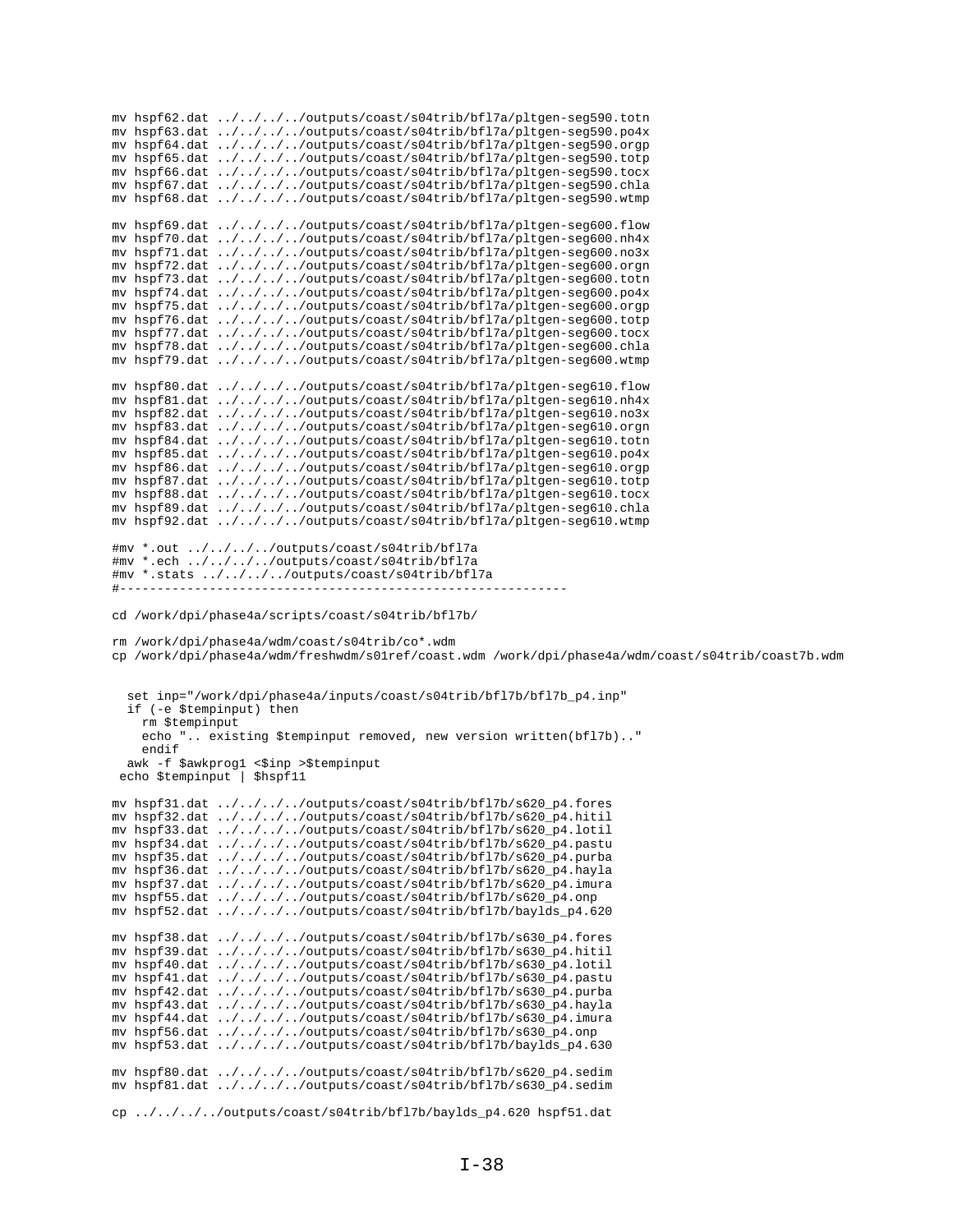cp ../../../../outputs/coast/s04trib/bfl7b/baylds\_p4.630 hspf52.dat

echo ../../../../inputs/coast/s04trib/bfl7b/pltlds7b\_p4.inp | \$hspf11

```
mv hspf58.dat ../../../../outputs/coast/s04trib/bf17b/pltgen-seg620.flow
mv hspf59.dat ../../../../outputs/coast/s04trib/bfl7b/pltgen-seg620.nh4x
mv hspf60.dat ../../../../outputs/coast/s04trib/bfl7b/pltgen-seg620.no3x
mv hspf61.dat ../../../../outputs/coast/s04trib/bfl7b/pltgen-seg620.orgn
mv hspf62.dat ../../../../outputs/coast/s04trib/bfl7b/pltgen-seg620.totn
mv hspf63.dat ../../../../outputs/coast/s04trib/bfl7b/pltgen-seg620.po4x
mv hspf64.dat ../../../../outputs/coast/s04trib/bfl7b/pltgen-seg620.orgp
mv hspf65.dat ../../../../outputs/coast/s04trib/bfl7b/pltgen-seg620.totp
mv hspf66.dat ../../../../outputs/coast/s04trib/bfl7b/pltgen-seg620.tocx
mv hspf67.dat ../../../../outputs/coast/s04trib/bf17b/pltgen-seg620.chla
mv hspf68.dat ../../../../outputs/coast/s04trib/bfl7b/pltgen-seg620.wtmp
mv hspf69.dat ../../../../outputs/coast/s04trib/bfl7b/pltgen-seg630.flow
mv hspf70.dat ../../../../outputs/coast/s04trib/bfl7b/pltgen-seg630.nh4x
mv hspf71.dat ../../../../outputs/coast/s04trib/bfl7b/pltgen-seg630.no3x
mv hspf72.dat ../../../../outputs/coast/s04trib/bfl7b/pltgen-seg630.orgn
mv hspf73.dat ../../../../outputs/coast/s04trib/bfl7b/pltgen-seg630.totn
mv hspf74.dat ../../../../outputs/coast/s04trib/bfl7b/pltgen-seg630.po4x
mv hspf75.dat ../../../../outputs/coast/s04trib/bfl7b/pltgen-seg630.orgp
\verb|mv hspf76.dat | ../../../outputs/coast/s04trib/bf17b/pltgen-seg630.totpmv hspf77.dat ../../../../outputs/coast/s04trib/bfl7b/pltgen-seg630.tocx
mv hspf78.dat ../../../../outputs/coast/s04trib/bfl7b/pltgen-seg630.chla
mv hspf79.dat ../../../../outputs/coast/s04trib/bfl7b/pltgen-seg630.wtmp
#mv *.out ../../../../outputs/coast/s04trib/bfl7b
#mv *.ech ../../../../outputs/coast/s04trib/bf17b
#mv *.stats ../../../../outputs/coast/s04trib/bfl7b
# - - - - - - - -
            cd /work/dpi/phase4a/scripts/coast/s04trib/bfl7bc/
rm /work/dpi/phase4a/wdm/coast/s04trib/co*.wdm
cp /work/dpi/phase4a/wdm/freshwdm/s01ref/coast.wdm /work/dpi/phase4a/wdm/coast/s04trib/coast7bc.wdm
  set inp="/work/dpi/phase4a/inputs/coast/s04trib/bfl7bc/bfl7bc_p4.inp"
  if (-e $tempinput) then
   rm $tempinput
    echo ". existing $tempinput removed, new version written(bfl7c).."
   endif
  awk -f $awkprog1 <$inp >$tempinput
echo $tempinput | $hspf11
mv hspf41.dat ../../../../outputs/coast/s04trib/bf17b/s960_p4.fores
mv hspf42.dat ../../../../outputs/coast/s04trib/bf17b/s960_p4.hitil
mv hspf43.dat ../../../../outputs/coast/s04trib/bf17b/s960_p4.lotil
mv hspf44.dat ../../../../outputs/coast/s04trib/bf17b/s960_p4.pastu
mv hspf45.dat ../../../../outputs/coast/s04trib/bfl7b/s960_p4.purba
mv hspf46.dat ../../../../outputs/coast/s04trib/bfl7b/s960_p4.hayla
mv hspf47.dat ../../../../outputs/coast/s04trib/bfl7b/s960_p4.imura
\verb|mv hspf48.dat | .. / .. / .. / .. / outputs / coast / s04trib/bf17b / s960_p4. on pmv hspf49.dat ../../../../outputs/coast/s04trib/bfl7b/baylds_p4.960
mv hspf74.dat ../../../../outputs/coast/s04trib/bfl7b/s960_p4.sedim<br>mv hspf40.dat ../../../../outputs/coast/s04trib/bfl7b/s960_loads.visual
cp../../../../outputs/coast/s04trib/bfl7b/baylds p4.960 hspf48.dat
echo ../../../../inputs/coast/s04trib/bfl7bc/pltlds7bc_p4.inp | $hspf11
mv hspf63.dat ../../../../outputs/coast/s04trib/bfl7b/pltgen-seg960.flow
mv hspf64.dat ../../../../outputs/coast/s04trib/bf17b/pltgen-seg960.nh4x
mv hspf65.dat ../../../../outputs/coast/s04trib/bfl7b/pltgen-seg960.no3x
mv hspf66.dat ../../../../outputs/coast/s04trib/bf17b/pltgen-seg960.orgn
mv hspf67.dat ../../../../outputs/coast/s04trib/bf17b/pltgen-seg960.totn
mv hspf68.dat ../../../../outputs/coast/s04trib/bf17b/pltgen-seg960.po4x
mv hspf69.dat ../../../../outputs/coast/s04trib/bfl7b/pltgen-seg960.orgp
mv hspf70.dat ../../../../outputs/coast/s04trib/bf17b/pltgen-seg960.totp
mv hspf71.dat ../../../../outputs/coast/s04trib/bf17b/pltgen-seg960.tocx
mv hspf72.dat ../../../../outputs/coast/s04trib/bfl7b/pltgen-seg960.chla
mv hspf73.dat ../../../../outputs/coast/s04trib/bfl7b/pltgen-seg960.wtmp
```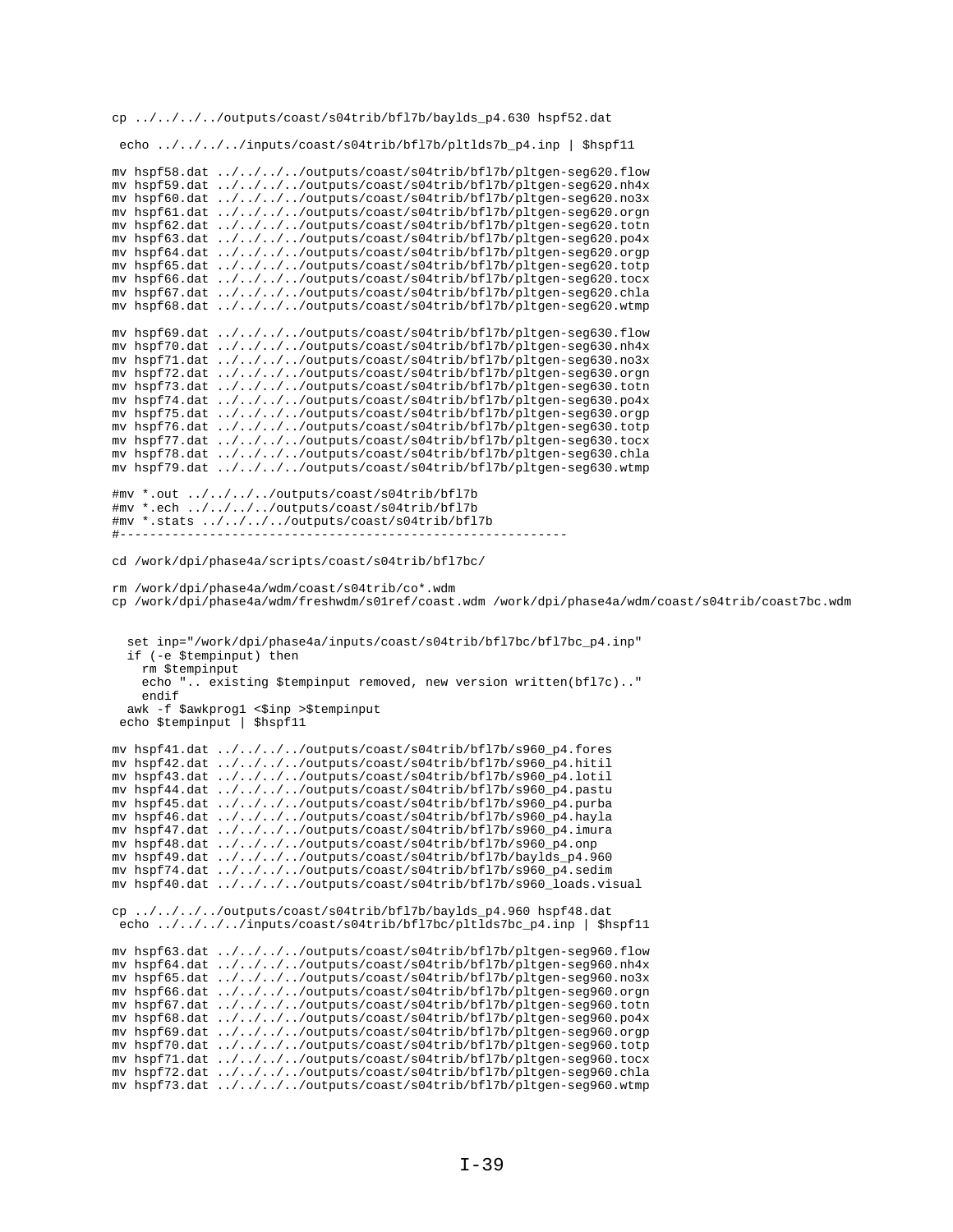cp /work/dpi/phase4a/wdm/freshwdm/s01ref/coast.wdm /work/dpi/phase4a/wdm/coast/s04trib/patapsco.wdm

```
 echo ../../../../inputs/coast/s04trib/patapsco/pataps_p4.inp | $hspf11
```
echo "====END PATAPSCO===="

mv hspf91.dat ../../../../outputs/coast/s04trib/patapsco/s760\_p4.concs mv hspf31.dat ../../../../outputs/coast/s04trib/patapsco/s760\_p4.fores mv hspf32.dat ../../../../outputs/coast/s04trib/patapsco/s760\_p4.hitil mv hspf33.dat ../../../../outputs/coast/s04trib/patapsco/s760\_p4.lotil mv hspf34.dat ../../../../outputs/coast/s04trib/patapsco/s760\_p4.pastu mv hspf35.dat ../../../../outputs/coast/s04trib/patapsco/s760\_p4.purba mv hspf36.dat ../../../../outputs/coast/s04trib/patapsco/s760\_p4.hayla mv hspf37.dat ../../../../outputs/coast/s04trib/patapsco/s760\_p4.imura mv hspf38.dat ../../../../outputs/coast/s04trib/patapsco/s760\_p4.onp mv hspf64.dat ../../../../outputs/coast/s04trib/patapsco/s760\_p4.sedim mv hspf61.dat ../../../../outputs/coast/s04trib/patapsco/s760\_p4.all mv hspf46.dat ../../../../outputs/coast/s04trib/patapsco/patapsco\_p4.bal mv hspf51.dat ../../../../outputs/coast/s04trib/patapsco/s760\_loads.visual mv hspf47.dat ../../../../outputs/coast/s04trib/patapsco/s760\_p4.shearvel mv hspf48.dat ../../../../outputs/coast/s04trib/patapsco/patapsco\_p4.tssx # shearvel = shear stress and mean velocities mv hspf40.dat ../../../../outputs/coast/s04trib/patapsco/s760\_fall\_line.load mv hspf41.dat ../../../../outputs/coast/s04trib/patapsco/N\_P\_.conc mv hspf43.dat ../../../../outputs/coast/s04trib/patapsco/s760\_p4.load mv hspf44.dat ../../../../outputs/coast/s04trib/patapsco/patapsco\_p4.ccload mv hspf45.dat ../../../../outputs/coast/s04trib/patapsco/s760\_annual.load mv hspf51.dat ../../../../outputs/coast/s04trib/patapsco/s760.visual mv hspf73.dat ../../../../outputs/coast/s04trib/patapsco/patapsco\_p4.orgp mv hspf74.dat ../../../../outputs/coast/s04trib/patapsco/patapsco\_p4.totp mv \*.out ../../../../outputs/coast/s04trib/patapsco/ mv \*.stats ../../../../outputs/coast/s04trib/patapsco/ # ----------------------------------------------- echo "====BEGIN PLTGEN====" echo ../../../../inputs/coast/s04trib/patapsco/pltgen\_patapsco.inp | \$hspf11 echo "====END PLTGEN====" mv hspf80.dat ../../../../outputs/coast/s04trib/patapsco/patapsco\_p4.nh3x mv hspf81.dat ../../../../outputs/coast/s04trib/patapsco/patapsco\_p4.no3x mv hspf82.dat ../../../../outputs/coast/s04trib/patapsco/patapsco\_p4.orgn mv hspf83.dat ../../../../outputs/coast/s04trib/patapsco/patapsco\_p4.totn mv hspf84.dat ../../../../outputs/coast/s04trib/patapsco/patapsco\_p4.po4x mv hspf85.dat ../../../../outputs/coast/s04trib/patapsco/patapsco\_p4.orpx mv hspf86.dat ../../../../outputs/coast/s04trib/patapsco/patapsco\_p4.tpxx mv hspf87.dat ../../../../outputs/coast/s04trib/patapsco/patapsco\_p4.doxx mv hspf88.dat ../../../../outputs/coast/s04trib/patapsco/patapsco\_p4.chla mv hspf89.dat ../../../../outputs/coast/s04trib/patapsco/patapsco\_p4.wtmp mv hspf79.dat ../../../../outputs/coast/s04trib/patapsco/patapsco\_p4.tocx mv hspf74.dat ../../../../outputs/coast/s04trib/patapsco/patapsco\_p4.flow mv \*.out ../../../../outputs/coast/s04trib/patapsco/

mv \*.stats ../../../../outputs/coast/s04trib/patapsco/

cd /work/dpi/phase4a/scripts/coast/s04trib/nanticoke/

cp /work/dpi/phase4a/wdm/freshwdm/s01ref/coast.wdm /work/dpi/phase4a/wdm/coast/s04trib/nanticoke.wdm

 echo ../../../../inputs/coast/s04trib/nanticoke/nant\_p4.inp | \$hspf11 mv hspf91.dat ../../../../outputs/coast/s04trib/nanticoke/s780\_p4.concs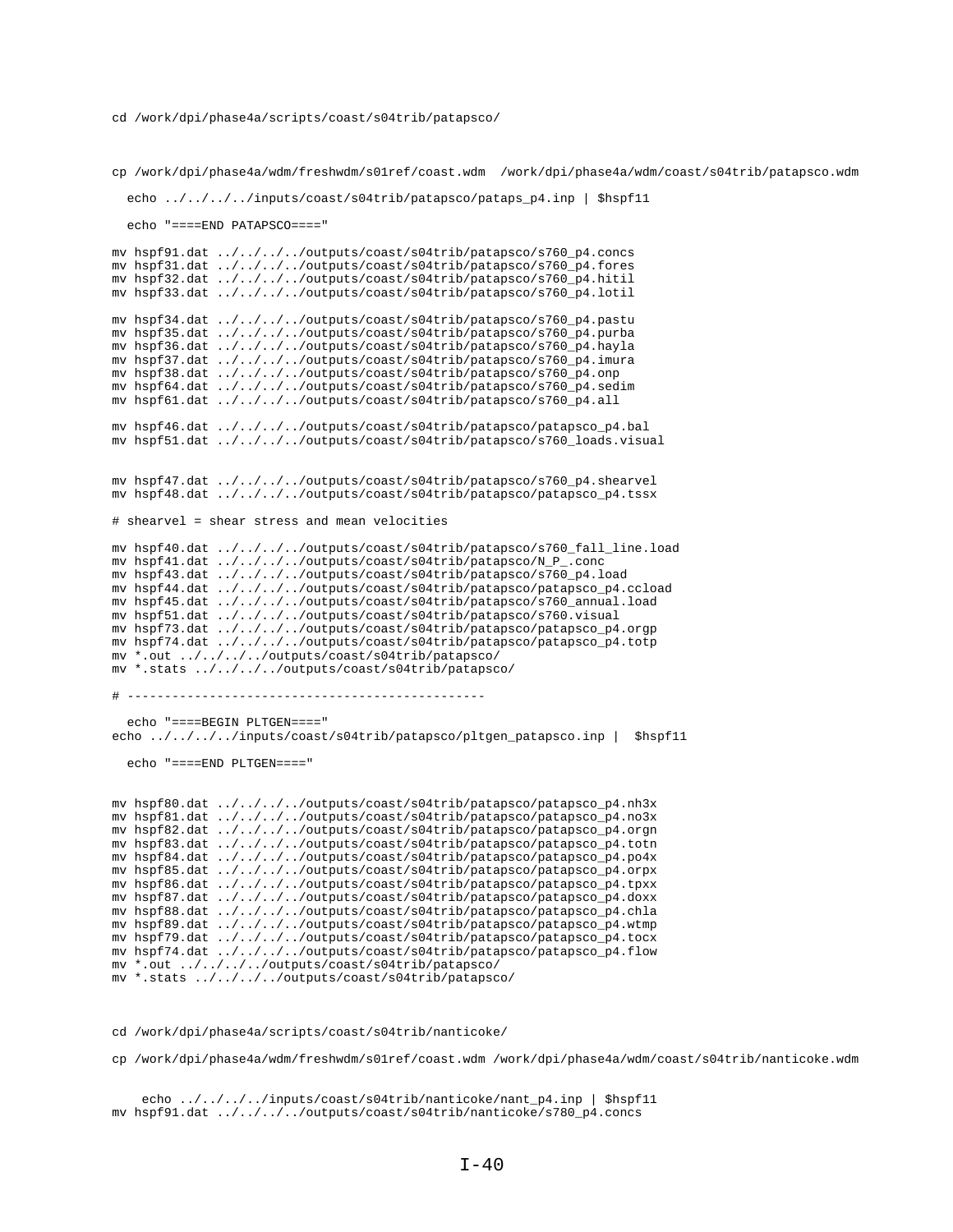echo ../../../../inputs/coast/s04trib/nanticoke/pltgen\_nat\_p4.inp | \$hspf11

mv \*.stats ../../../../outputs/coast/s04trib/nanticoke/  $#$  -----. \_ \_ \_ \_ \_ \_ \_ \_ \_ \_ \_ \_ \_ \_ mv hspf31.dat ../../../../outputs/coast/s04trib/nanticoke/s780\_p4.fores mv hspf32.dat ../../../../outputs/coast/s04trib/nanticoke/s780\_p4.hitil mv hspf33.dat ../../../../outputs/coast/s04trib/nanticoke/s780\_p4.lotil mv hspf34.dat ../../../../outputs/coast/s04trib/nanticoke/s780\_p4.pastu mv hspf35.dat ../../../../outputs/coast/s04trib/nanticoke/s780\_p4.purba mv hspf36.dat ../../../../outputs/coast/s04trib/nanticoke/s780\_p4.hayla mv hspf37.dat ../../../../outputs/coast/s04trib/nanticoke/s780\_p4.imura<br>mv hspf38.dat ../../../../outputs/coast/s04trib/nanticoke/s780\_p4.onp mv hspf43.dat ../../../../outputs/coast/s04trib/nanticoke/s780\_p4.load1 #mv hspf40.dat ../../../../outputs/coast/s04trib/nanticoke/s780\_p4.load2 mv hspf41.dat ../../../../outputs/coast/s04trib/nanticoke/s780\_p4.conc1 mv hspf42.dat ../../../../outputs/coast/s04trib/nanticoke/s780\_p4.conc2  $\verb|mv hspf60.dat | ../../../../outputs/coast/s04trib/nanticoke/pltgen\_nanticoke.tssx$ mv hspf64.dat ../../../../outputs/coast/s04trib/nanticoke/s780\_p4.bal mv hspf65.dat ../../../../outputs/coast/s04trib/nanticoke/s780\_p4.shear mv hspf61.dat ../../../../outputs/coast/s04trib/nanticoke/s780\_p4.nit1 mv hspf62.dat ../../../outputs/coast/s04trib/nanticoke/s780\_p4.nit2 mv hspf63.dat ../../../../outputs/coast/s04trib/nanticoke/s780\_p4.nit3 mv hspf96.dat ../../../../outputs/coast/s04trib/nanticoke/s780\_p4.sedim mv hspf44.dat ../../../../outputs/coast/s04trib/nanticoke/pltgen\_nanticoke.ccload mv hspf73.dat ../../../../outputs/coast/s04trib/nanticoke/pltgen\_nanticoke.orgp mv hspf74.dat ../../../../outputs/coast/s04trib/nanticoke/pltgen\_nanticoke.totp mv hspf80.dat ../../../../outputs/coast/s04trib/nanticoke/pltgen\_nanticoke.nh3x mv hspf81.dat ../../../../outputs/coast/s04trib/nanticoke/pltgen\_nanticoke.no3x mv hspf82.dat ../../../../outputs/coast/s04trib/nanticoke/pltgen\_nanticoke.orgn mv hspf83.dat ../../../../outputs/coast/s04trib/nanticoke/pltgen\_nanticoke.totn mv hspf84.dat ../../../../outputs/coast/s04trib/nanticoke/pltgen\_nanticoke.po4x mv hspf85.dat ../../../../outputs/coast/s04trib/nanticoke/pltgen\_nanticoke.orpx mv hspf86.dat ../../../../outputs/coast/s04trib/nanticoke/pltgen\_nanticoke.tpxx mv hspf87.dat ../../../../outputs/coast/s04trib/nanticoke/pltgen\_nanticoke.doxx mv hspf88.dat ../../../../outputs/coast/s04trib/nanticoke/pltgen\_nanticoke.chla mv hspf89.dat ../../../../outputs/coast/s04trib/nanticoke/pltgen\_nanticoke.wtmp mv hspf90.dat ../../../../outputs/coast/s04trib/nanticoke/pltgen\_nanticoke.tocx<br>mv hspf91.dat ../../../../outputs/coast/s04trib/nanticoke/pltgen\_nanticoke.flow mv \*.out ../../../../outputs/coast/s04trib/nanticoke/ cd /work/dpi/phase4a/scripts/coast/s04trib/choptank/ cp /work/dpi/phase4a/wdm/freshwdm/s01ref/coast.wdm /work/dpi/phase4a/wdm/coast/s04trib/choptank.wdm set inp="/work/dpi/phase4a/inputs/coast/s04trib/choptank/chop\_p4.inp" if (-e \$tempinput) then rm \$tempinput echo ".. existing \$tempinput removed, new version written (choptank) .." endif awk -f \$awkprog1 <\$inp >\$tempinput echo \$tempinput | \$hspf11 mv hspf91.dat ../../../../outputs/coast/s04trib/choptank/s770\_p4.concs echo ../../../inputs/coast/s04trib/choptank/pltgen\_chop\_p4.inp | \$hspf11 mv \*.stats ../../../../outputs/coast/s04trib/choptank/  $\#$  ----mv hspf96.dat ../../../../outputs/coast/s04trib/choptank/s770\_p4.sedim mv hspf31.dat ../../../../outputs/coast/s04trib/choptank/s770\_p4.fores mv hspf32.dat ../../../../outputs/coast/s04trib/choptank/s770\_p4.hitil mv hspf33.dat ../../../../outputs/coast/s04trib/choptank/s770\_p4.lotil mv hspf34.dat ../../../../outputs/coast/s04trib/choptank/s770\_p4.pastu mv hspf35.dat ../../../../outputs/coast/s04trib/choptank/s770\_p4.purba mv hspf36.dat ../../../../outputs/coast/s04trib/choptank/s770\_p4.hayla mv hspf37.dat ../../../../outputs/coast/s04trib/choptank/s770\_p4.imura mv hspf38.dat ../../../../outputs/coast/s04trib/choptank/s770\_p4.onp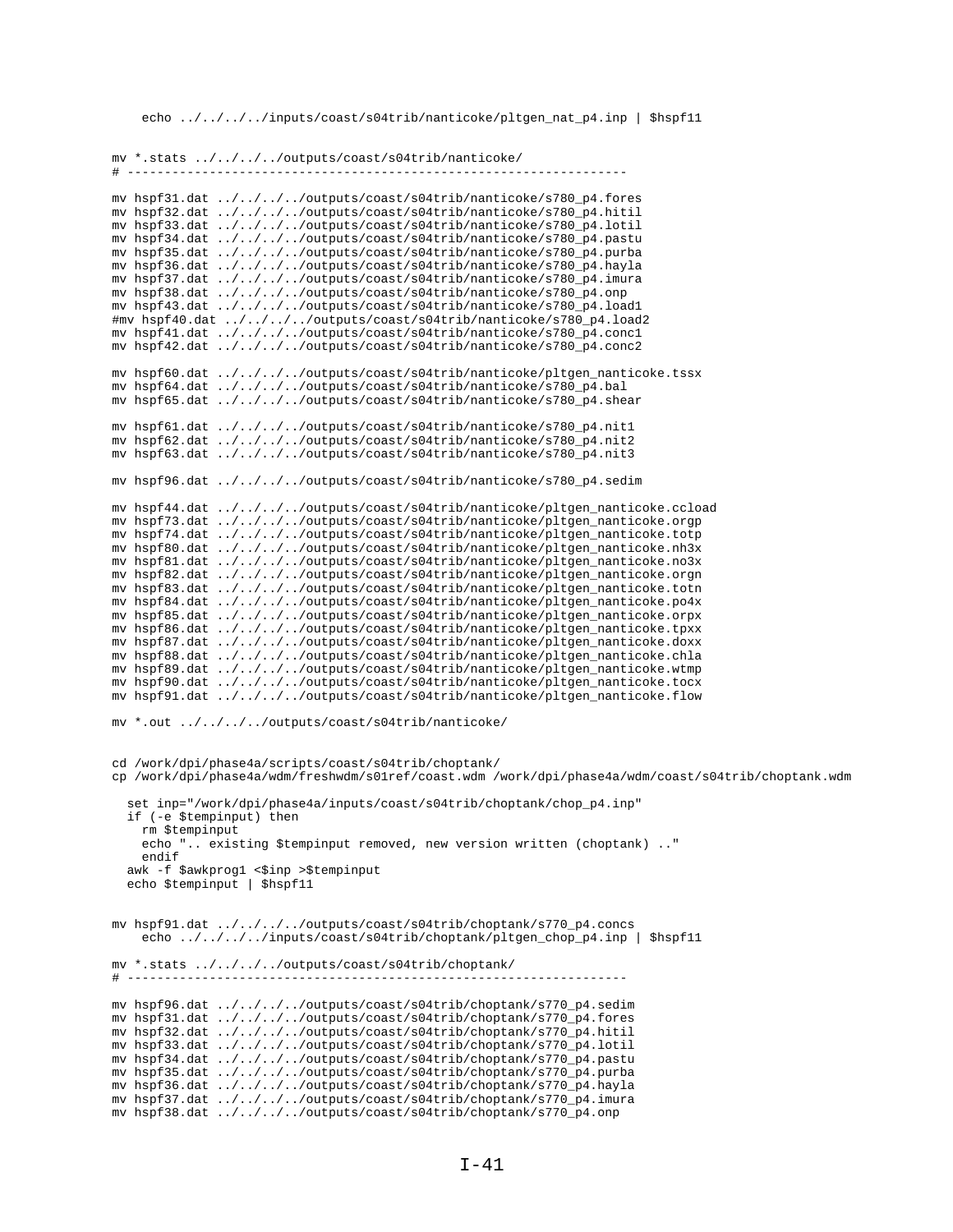mv hspf43.dat ../../../../outputs/coast/s04trib/choptank/s770\_p4.load #mv hspf40.dat ../../../../outputs/coast/s04trib/choptank/s770\_p4.load2 mv hspf41.dat ../../../../outputs/coast/s04trib/choptank/s770\_p4.conc1 mv hspf42.dat ../../../../outputs/coast/s04trib/choptank/s770\_p4.conc2 mv hspf60.dat ../../../../outputs/coast/s04trib/choptank/pltgen\_choptank.tssx mv hspf76.dat ../../../../outputs/coast/s04trib/choptank/s770\_p4.benal mv hspf77.dat ../../../../outputs/coast/s04trib/choptank/s770\_p4.depth mv hspf78.dat ../../../../outputs/coast/s04trib/choptank/s770\_p4.sedim mv hspf44.dat ../../../../outputs/coast/s04trib/choptank/pltgen\_choptank.ccload mv hspf73.dat ../../../../outputs/coast/s04trib/choptank/pltgen\_choptank.orgp mv hspf74.dat ../../../../outputs/coast/s04trib/choptank/pltgen\_choptank.totp mv hspf80.dat ../../../../outputs/coast/s04trib/choptank/pltgen\_choptank.nh3x mv hspf81.dat ../../../../outputs/coast/s04trib/choptank/pltgen\_choptank.no3x mv hspf82.dat ../../../../outputs/coast/s04trib/choptank/pltgen\_choptank.orgn mv hspf83.dat ../../../../outputs/coast/s04trib/choptank/pltgen\_choptank.totn mv hspf84.dat ../../../../outputs/coast/s04trib/choptank/pltgen\_choptank.po4x mv hspf85.dat ../../../../outputs/coast/s04trib/choptank/pltgen\_choptank.orpx mv hspf86.dat ../../../../outputs/coast/s04trib/choptank/pltgen\_choptank.tpxx mv hspf87.dat ../../../../outputs/coast/s04trib/choptank/pltgen\_choptank.doxx mv hspf88.dat ../../../../outputs/coast/s04trib/choptank/pltgen\_choptank.chla mv hspf89.dat ../../../../outputs/coast/s04trib/choptank/pltgen\_choptank.wtmp mv hspf90.dat ../../../../outputs/coast/s04trib/choptank/pltgen\_choptank.tocx mv hspf91.dat ../../../../outputs/coast/s04trib/choptank/pltgen\_choptank.flow

mv \*.out ../../../../outputs/coast/s04trib/choptank/

```
######################################################################
####### SECTION TO MAKE .eos FILES, COPY THEM TO THE APPROPRIATE ###
####### OUTPUT POSTPROCCESSOR DIRECTORY, AND MAKE THE eos.prn FILE ###
######################################################################
```

```
cd /work/dpi/phase4a/outputs
rm /work/dpi/phase4a/outputs/*/s04trib/*/s???_p4.eos
```
cd coast/s04trib/bfl1a/ echo 800 | gp  $cd \ldots / ... / ... /$ cd coast/s04trib/bfl1a/ echo 370 | gp cd ../../../ cd coast/s04trib/bfl1a/ echo 810 | gp cd ../../../ cd potm/s04trib/patux/ echo 340 | gp cd ../../../ cd potm/s04trib/patux/ echo 330 | gp cd ../../../ cd susq/s04trib/wbsus/ echo 50 | gp cd  $\ldots$ ,  $\ldots$ , cd susq/s04trib/wbsus/ echo 70 | gp cd ../../../ cd susq/s04trib/wbsus/ echo 60 | gp cd ../../../ cd coast/s04trib/bfl1b/ echo 400 | gp cd ../../../ cd coast/s04trib/bfl1b/ echo 390 | gp cd ../../../ cd coast/s04trib/bfl1b/ echo 380 | gp cd ../../../ cd james/s04trib/appom/ echo 310 | gp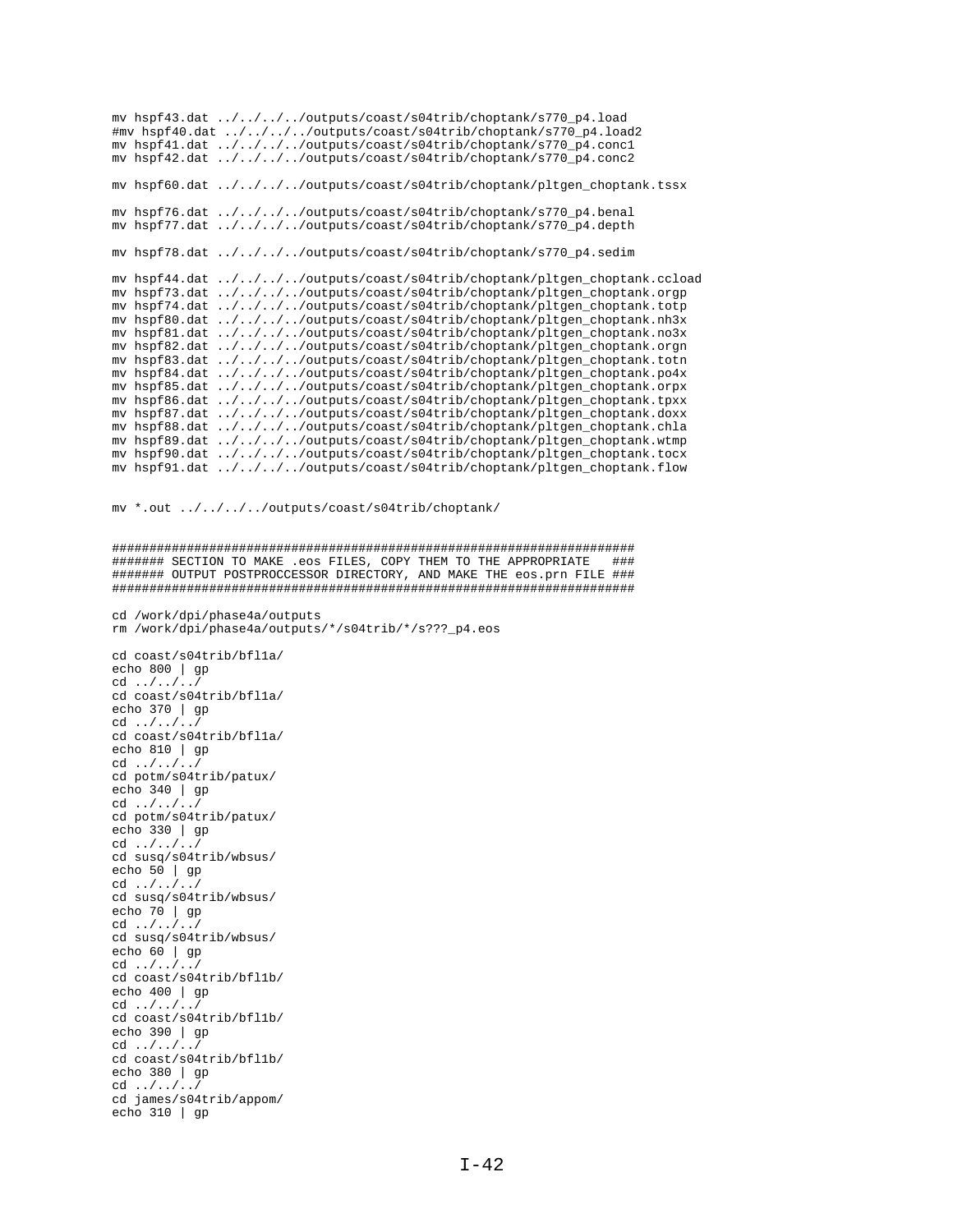cd ../../../ cd james/s04trib/appom/ echo 300 | gp cd ../../../ cd potm/s04trib/shena/ echo 190 | gp cd ../../../ cd potm/s04trib/shena/ echo 200 | gp cd ../../../ cd coast/s04trib/bfl1c/ echo 840 | gp cd ../../../ cd coast/s04trib/bfl1c/ echo 830 | gp cd ../../../ cd coast/s04trib/bfl1c/ echo 820 | gp cd ../../../ cd susq/s04trib/junia/ echo 90 | gp cd ../../../ cd susq/s04trib/junia/ echo 100 | gp cd ../../../ cd james/s04trib/matta/ echo 240 | gp cd ../../../ cd james/s04trib/matta/ echo 235 | gp cd ../../../ cd coast/s04trib/bfl2/ echo 430 | gp cd ../../../ cd coast/s04trib/bfl2/ echo 420 | gp cd ../../../ cd coast/s04trib/bfl2/ echo 410 | gp cd ../../../ cd coast/s04trib/bfl2/ echo 440 | gp cd ../../../ cd potm/s04trib/uppot/ echo 175 | gp cd ../../../ cd potm/s04trib/uppot/ echo 170 | gp cd ../../../ cd potm/s04trib/uppot/ echo 160 | gp cd ../../../ cd james/s04trib/pamun/ echo 260 | gp cd ../../../ cd james/s04trib/pamun/ echo 250 | gp cd ../../../ cd susq/s04trib/ebsus1/ echo 700 | gp cd ../../../ cd susq/s04trib/ebsus1/ echo 20 | gp cd ../../../ cd susq/s04trib/ebsus1/ echo  $10$  | gp cd ../../../ cd coast/s04trib/bfl3a/ echo 870 | gp cd ../../../ cd coast/s04trib/bfl3a/ echo 850 | gp cd ../../../ cd coast/s04trib/bfl3a/ echo 450 | gp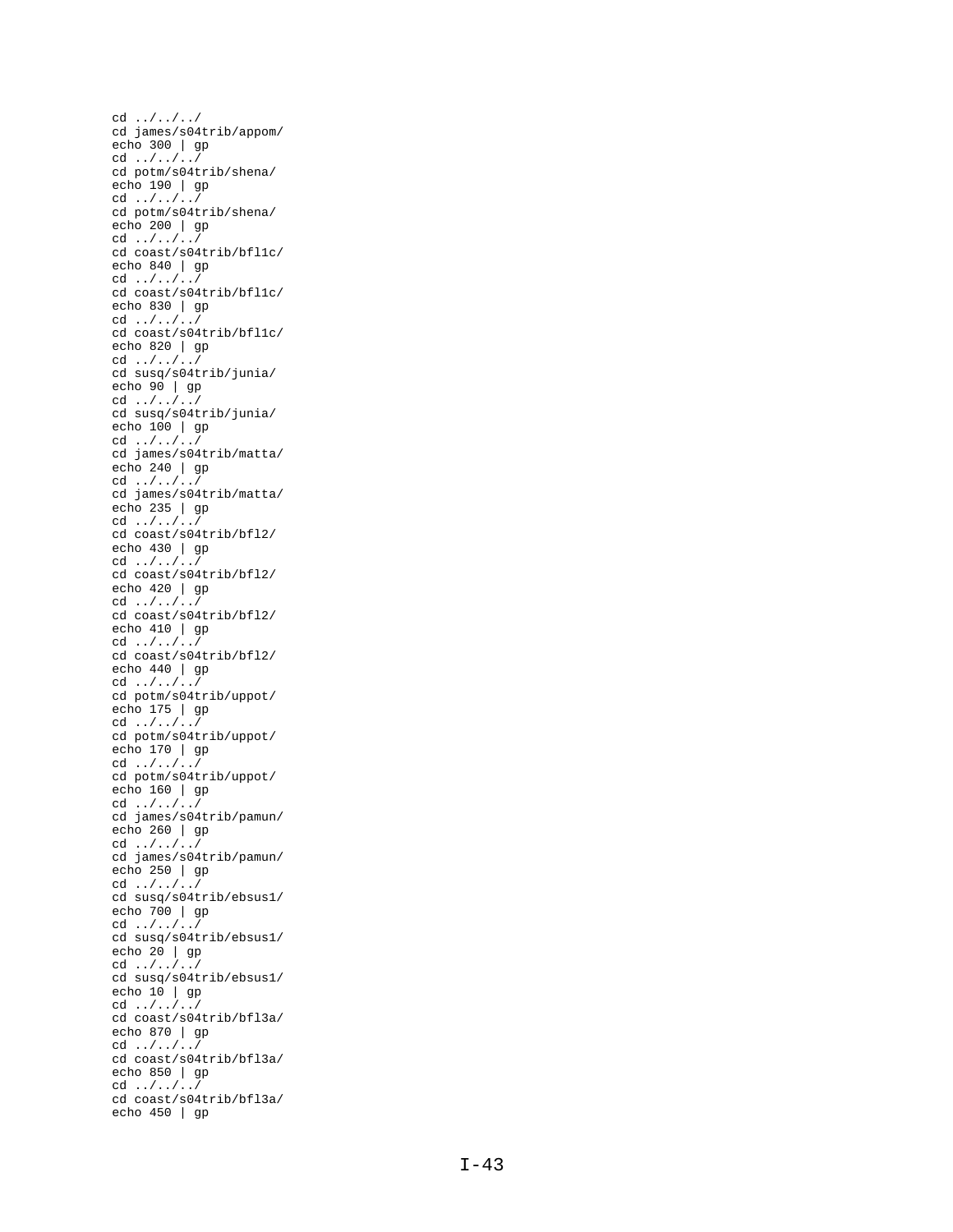cd ../../../ cd james/s04trib/james1/ echo 270 | gp cd ../../../ cd james/s04trib/james1/ echo 265 | gp cd ../../../ cd susq/s04trib/ebsus2/ echo 30 | gp cd ../../../ cd susq/s04trib/ebsus2/ echo 40 | gp cd ../../../ cd potm/s04trib/midpot/ echo 740 | gp cd ../../../ cd potm/s04trib/midpot/ echo 730 | gp cd ../../../ cd potm/s04trib/midpot/ echo 180 | gp cd ../../../ cd coast/s04trib/bfl3b/ echo 490 | gp cd ../../../ cd coast/s04trib/bfl3b/ echo 480 | gp cd ../../../ cd coast/s04trib/bfl3b/ echo 470 | gp cd ../../../ cd james/s04trib/james2/ echo 290 | gp cd ../../../ cd james/s04trib/james2/ echo 280 | gp cd ../../../ cd coast/s04trib/bfl3c/ echo 890 | gp cd ../../../ cd coast/s04trib/bfl3c/ echo 860 | gp cd ../../../ cd coast/s04trib/bfl3c/ echo 510 | gp cd ../../../ cd potm/s04trib/lopot/ echo 750 | gp cd ../../../ cd potm/s04trib/lopot/ echo 220 | gp cd ../../../ cd potm/s04trib/lopot/ echo 210 | gp cd ../../../ cd coast/s04trib/bfl4/ echo 990 | gp cd  $\dots/$ .../ cd coast/s04trib/bfl4/ echo 880 | gp cd ../../../ cd coast/s04trib/bfl4/ echo 500 | gp cd ../../../ cd susq/s04trib/losus/ echo 80 | gp cd ../../../ cd susq/s04trib/losus/ echo 710 | gp cd ../../../ cd susq/s04trib/losus/ echo 110 | gp cd ../../../ cd potm/s04trib/rappa/ echo 230 | gp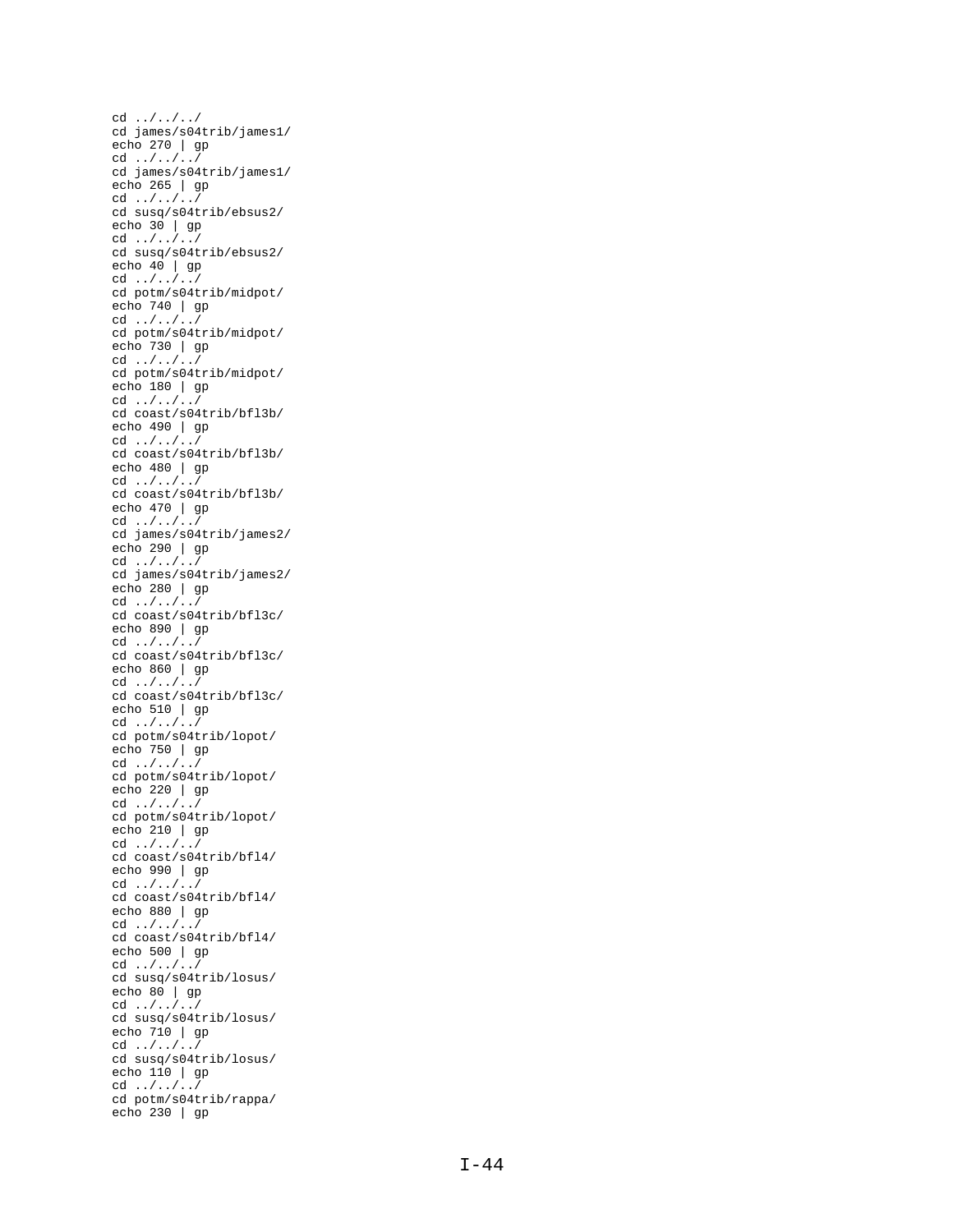cd ../../../ cd coast/s04trib/bfl5a/ echo 970 | gp cd ../../../ cd coast/s04trib/bfl5a/ echo 900 | gp cd ../../../ cd coast/s04trib/bfl5a/ echo 550 | gp cd ../../../ cd susq/s04trib/conow/ echo 720 | gp cd ../../../ cd susq/s04trib/conow/ echo 140 | gp cd ../../../ cd susq/s04trib/conow/ echo 120 | gp cd ../../../ cd coast/s04trib/bfl5b/ echo 540 | gp cd ../../../ cd coast/s04trib/bfl5b/ echo 920 | gp cd ../../../ cd coast/s04trib/bfl5b/ echo 910 | gp cd ../../../ cd coast/s04trib/bfl6a/ echo 950 | gp cd ../../../ cd coast/s04trib/bfl6a/ echo 940 | gp cd ../../../ cd coast/s04trib/bfl6a/ echo 560 | gp cd ../../../ cd coast/s04trib/bfl6b/ echo 980 | gp cd ../../../ cd coast/s04trib/bfl6b/ echo 930 | gp cd ../../../ cd coast/s04trib/bfl6b/ echo 580 | gp cd ../../../ cd coast/s04trib/bfl7a/ echo 610 | gp cd ../../../ cd coast/s04trib/bfl7a/ echo 600 | gp cd ../../../ cd coast/s04trib/bfl7a/ echo 590 | gp cd ../../../ cd coast/s04trib/bfl7b/ echo 630 | gp cd  $\dots/$ ...<sup>3</sup> cd coast/s04trib/bfl7b/ echo 620 | gp cd ../../../ cd coast/s04trib/bfl7b/ echo 960 | gp cd ../../../ cd coast/s04trib/patapsco/ echo 760 | gp cd ../../../ cd coast/s04trib/choptank/ echo 770 | gp cd ../../../ cd coast/s04trib/nanticoke/ echo 780 | gp cd ../../../

##### NOW COPY THEM TO THE APPROPRIATE LOCATION AND MAKE THE eos.prn #####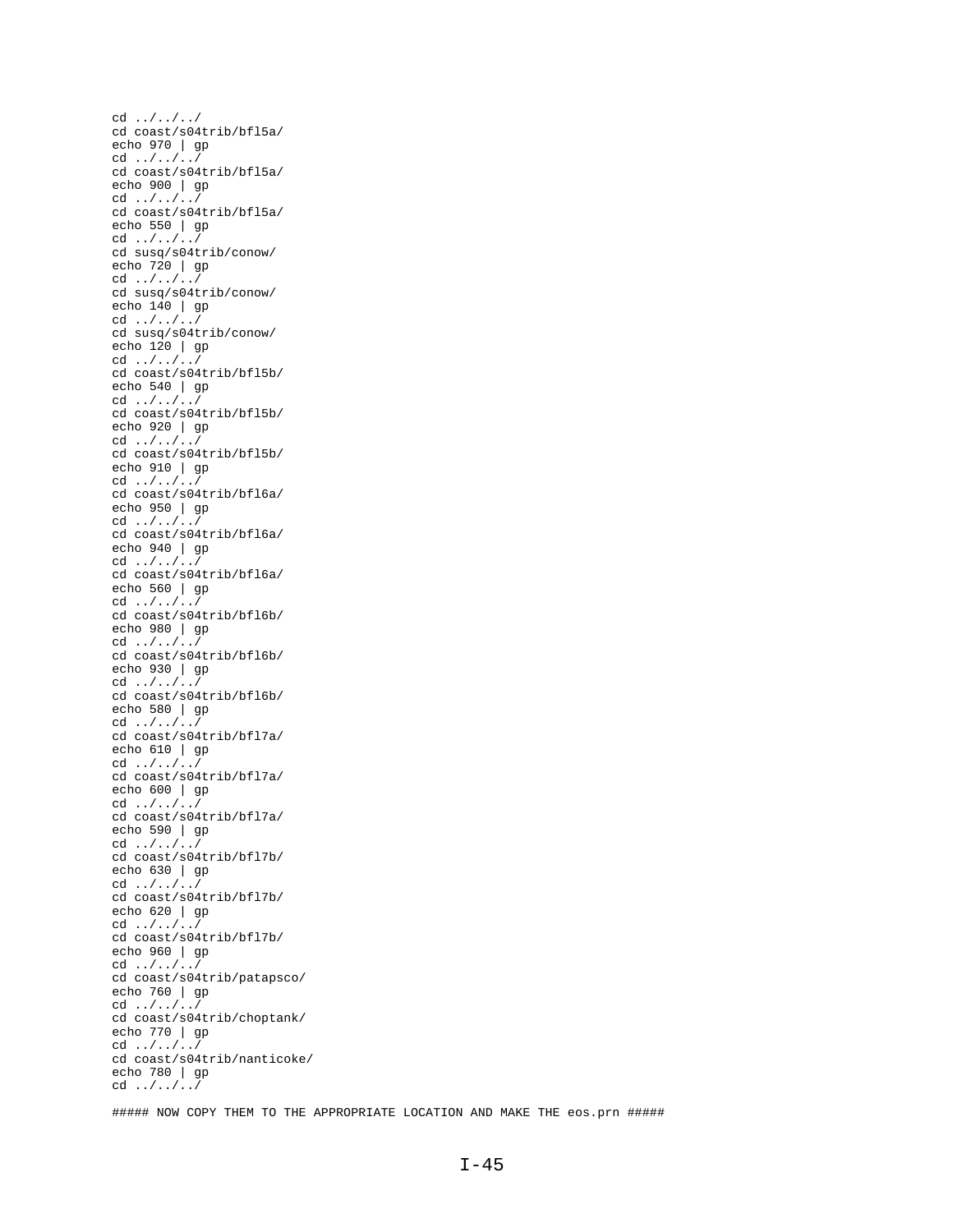cp /work/dpi/phase4a/outputs/\*/s04trib/\*/\*.eos /work/dpi/phase4a/outputs/eos\_ppoc/s04trib/

cd /work/dpi/phase4a/outputs/eos\_ppoc/s04trib/

../all.com

###### LAST PART CHECK THE ECHO FILES TO MAKE SURE COMPLETE ###### IT WOULD BE A GOOD IDEA TO SCRIPT THE CHECK SO AN ERROR WOULD APPEAR

cd /work/dpi/phase4a/scripts/

ls -l coast/s04trib/bfl1a/bfl1a\_p4.ech >all\_s04trib\_echs tail -1 coast/s04trib/bfl1a/bfl1a\_p4.ech >>all\_s04trib\_echs ls -l coast/s04trib/bfl1a/pltlds1a\_p4.ech >>all\_s04trib\_echs tail -1 coast/s04trib/bfl1a/pltlds1a\_p4.ech >>all\_s04trib\_echs ls -l coast/s04trib/bfl1ac/bfl1ac\_p4.ech >>all\_s04trib\_echs tail -1 coast/s04trib/bfl1ac/bfl1ac\_p4.ech >>all\_s04trib\_echs ls -l coast/s04trib/bfl1ac/pltlds1ac\_p4.ech >>all\_s04trib\_echs tail -1 coast/s04trib/bfl1ac/pltlds1ac\_p4.ech >>all\_s04trib\_echs ls -l coast/s04trib/bfl1b/bfl1b\_p4.ech >>all\_s04trib\_echs tail -1 coast/s04trib/bfl1b/bfl1b\_p4.ech >>all\_s04trib\_echs ls -l coast/s04trib/bfl1b/pltlds1b\_p4.ech >>all\_s04trib\_echs tail -1 coast/s04trib/bfl1b/pltlds1b\_p4.ech >>all\_s04trib\_echs ls -l coast/s04trib/bfl1c/bfl1c\_p4.ech >>all\_s04trib\_echs tail -1 coast/s04trib/bfl1c/bfl1c\_p4.ech >>all\_s04trib\_echs ls -l coast/s04trib/bfl1c/pltlds1c\_p4.ech >>all\_s04trib\_echs tail -1 coast/s04trib/bfl1c/pltlds1c\_p4.ech >>all\_s04trib\_echs ls -l coast/s04trib/bfl2a/bfl2a\_p4.ech >>all\_s04trib\_echs tail -1 coast/s04trib/bfl2a/bfl2a\_p4.ech >>all\_s04trib\_echs ls -l coast/s04trib/bfl2a/pltlds2a\_p4.ech >>all\_s04trib\_echs tail -1 coast/s04trib/bfl2a/pltlds2a\_p4.ech >>all\_s04trib\_echs ls -l coast/s04trib/bfl2b/bfl2b\_p4.ech >>all\_s04trib\_echs tail -1 coast/s04trib/bfl2b/bfl2b\_p4.ech >>all\_s04trib\_echs ls -l coast/s04trib/bfl2b/pltlds2b\_p4.ech >>all\_s04trib\_echs tail -1 coast/s04trib/bfl2b/pltlds2b p4.ech >>all s04trib echs ls -l coast/s04trib/bfl3a/bfl3a\_p4.ech >>all\_s04trib\_echs tail -1 coast/s04trib/bfl3a/bfl3a\_p4.ech >>all\_s04trib\_echs ls -l coast/s04trib/bfl3a/pltlds3a\_p4.ech >>all\_s04trib\_echs tail -1 coast/s04trib/bfl3a/pltlds3a p4.ech >>all s04trib echs ls -l coast/s04trib/bfl3b/bfl3b\_p4.ech >>all\_s04trib\_echs tail -1 coast/s04trib/bfl3b/bfl3b\_p4.ech >>all\_s04trib\_echs ls -l coast/s04trib/bfl3b/pltlds3b\_p4.ech >>all\_s04trib\_echs tail -1 coast/s04trib/bfl3b/pltlds3b\_p4.ech >>all\_s04trib\_echs ls -l coast/s04trib/bfl3c/bfl3c\_p4.ech >>all\_s04trib\_echs tail -1 coast/s04trib/bfl3c/bfl3c\_p4.ech >>all\_s04trib\_echs ls -l coast/s04trib/bfl3c/pltlds3c\_p4.ech >>all\_s04trib\_echs tail -1 coast/s04trib/bfl3c/pltlds3c\_p4.ech >>all\_s04trib\_echs ls -l coast/s04trib/bfl4/bfl4\_p4.ech >>all\_s04trib\_echs tail -1 coast/s04trib/bfl4/bfl4\_p4.ech >>all\_s04trib\_echs ls -l coast/s04trib/bfl4/pltlds4\_p4.ech >>all\_s04trib\_echs tail -1 coast/s04trib/bfl4/pltlds4\_p4.ech >>all\_s04trib\_echs ls -l coast/s04trib/bfl5a/bfl5a\_p4.ech >>all\_s04trib\_echs tail -1 coast/s04trib/bfl5a/bfl5a\_p4.ech >>all\_s04trib\_echs ls -l coast/s04trib/bfl5a/pltlds5a\_p4.ech >>all\_s04trib\_echs tail -1 coast/s04trib/bfl5a/pltlds5a\_p4.ech >>all\_s04trib\_echs ls -l coast/s04trib/bfl5b/bfl5b\_p4.ech >>all\_s04trib\_echs tail -1 coast/s04trib/bfl5b/bfl5b\_p4.ech >>all\_s04trib\_echs ls -l coast/s04trib/bfl5b/pltlds5b\_p4.ech >>all\_s04trib\_echs tail -1 coast/s04trib/bfl5b/pltlds5b\_p4.ech >>all\_s04trib\_echs ls -l coast/s04trib/bfl6a/bfl6a\_p4.ech >>all\_s04trib\_echs tail -1 coast/s04trib/bfl6a/bfl6a\_p4.ech >>all\_s04trib\_echs ls -l coast/s04trib/bfl6a/pltlds6a\_p4.ech >>all\_s04trib\_echs tail -1 coast/s04trib/bfl6a/pltlds6a\_p4.ech >>all\_s04trib\_echs ls -l coast/s04trib/bfl6b/bfl6b\_p4.ech >>all\_s04trib\_echs tail -1 coast/s04trib/bfl6b/bfl6b\_p4.ech >>all\_s04trib\_echs ls -l coast/s04trib/bfl6b/pltlds6b\_p4.ech >>all\_s04trib\_echs tail -1 coast/s04trib/bfl6b/pltlds6b\_p4.ech >>all\_s04trib\_echs ls -l coast/s04trib/bfl7a/bfl7a\_p4.ech >>all\_s04trib\_echs tail -1 coast/s04trib/bfl7a/bfl7a\_p4.ech >>all\_s04trib\_echs ls -l coast/s04trib/bfl7a/pltlds7a\_p4.ech >>all\_s04trib\_echs tail -1 coast/s04trib/bfl7a/pltlds7a\_p4.ech >>all\_s04trib\_echs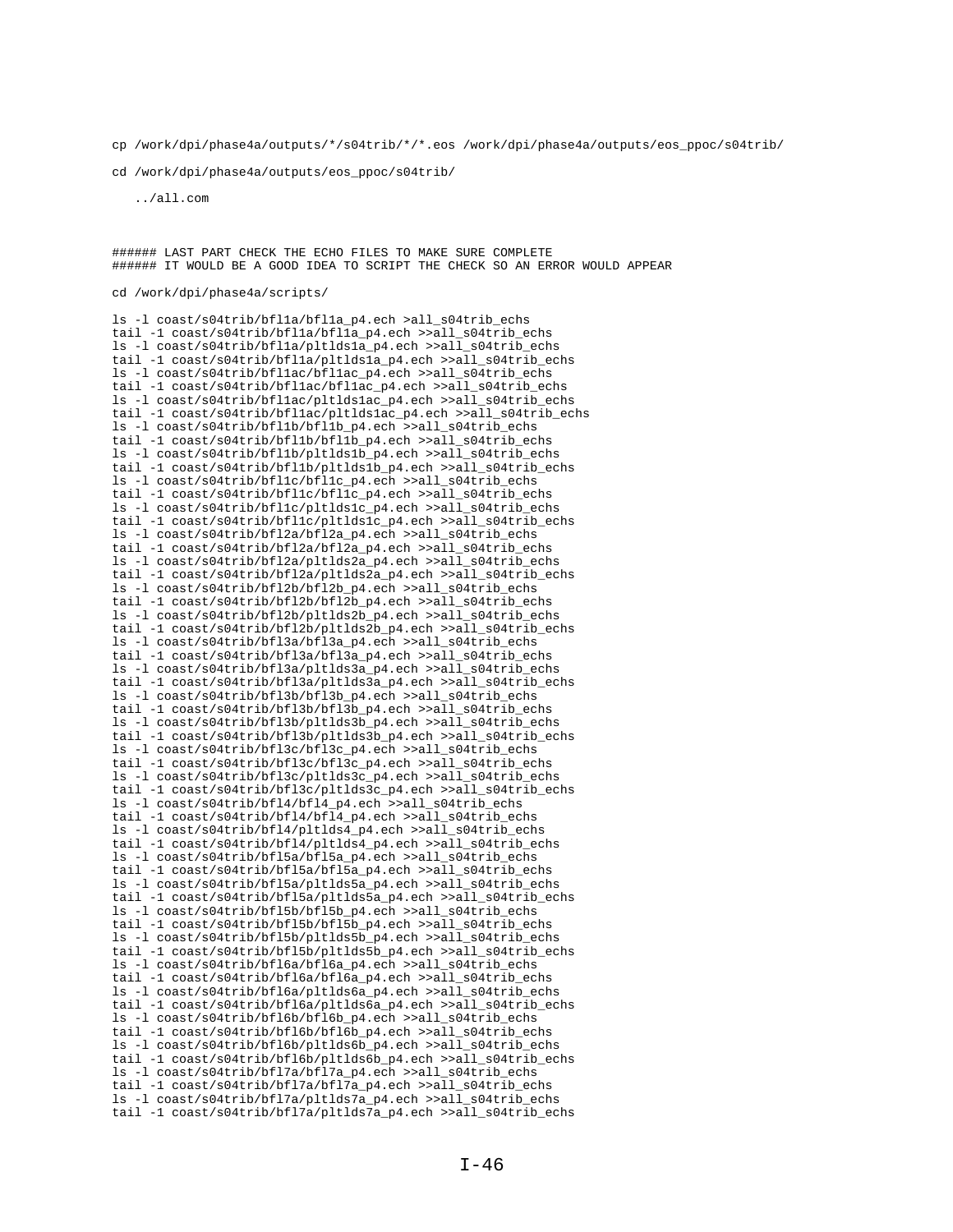ls -l coast/s04trib/bfl7b/bfl7b\_p4.ech >>all\_s04trib\_echs tail -1 coast/s04trib/bfl7b/bfl7b\_p4.ech >>all\_s04trib\_echs ls -l coast/s04trib/bfl7b/pltlds7b\_p4.ech >>all\_s04trib\_echs tail -1 coast/s04trib/bfl7b/pltlds7b\_p4.ech >>all\_s04trib\_echs ls -l coast/s04trib/bfl7bc/bfl7bc\_p4.ech >>all\_s04trib\_echs tail -1 coast/s04trib/bfl7bc/bfl7bc\_p4.ech >>all\_s04trib\_echs ls -l coast/s04trib/bfl7bc/pltlds7c\_p4.ech >>all\_s04trib\_echs tail -1 coast/s04trib/bfl7bc/pltlds7c\_p4.ech >>all\_s04trib\_echs ls -l coast/s04trib/patapsco/patapsco\_calib.ech >>all\_s04trib\_echs tail -1 coast/s04trib/patapsco/patapsco\_calib.ech >>all s04trib\_echs ls -l coast/s04trib/patapsco/pltgen\_calib.ech >>all\_s04trib\_echs tail -1 coast/s04trib/patapsco/pltgen\_calib.ech >>all\_s04trib\_echs ls -l coast/s04trib/nanticoke/nanticoke\_p4.ech >>all\_s04trib\_echs tail -1 coast/s04trib/nanticoke/nanticoke\_p4.ech >>all\_s04trib\_echs ls -l coast/s04trib/nanticoke/nanplt.ech >>all\_s04trib\_echs tail -1 coast/s04trib/nanticoke/nanplt.ech >>all s04trib echs ls -l coast/s04trib/choptank/choptank\_p4.ech >>all\_s04trib\_echs tail -1 coast/s04trib/choptank/choptank\_p4.ech >>all\_s04trib\_echs ls -l coast/s04trib/choptank/chpplt.ech >>all\_s04trib\_echs tail -1 coast/s04trib/choptank/chpplt.ech >>all\_s04trib\_echs ls -l james/s04trib/appom/appom.ech >>all\_s04trib\_echs tail -1 james/s04trib/appom/appom.ech >>all\_s04trib\_echs ls -l james/s04trib/appom/pltgen\_p4.ech >>all\_s04trib\_echs tail -1 james/s04trib/appom/pltgen\_p4.ech >>all\_s04trib\_echs ls -l james/s04trib/matta/matta\_p4.ech >>all\_s04trib\_echs tail -1 james/s04trib/matta/matta\_p4.ech >>all\_s04trib\_echs ls -l james/s04trib/matta/pltgen\_p4.ech >>all\_s04trib\_echs tail -1 james/s04trib/matta/pltgen\_p4.ech >>all\_s04trib\_echs ls -l james/s04trib/pamun/pamun.ech >>all\_s04trib\_echs tail -1 james/s04trib/pamun/pamun.ech >>all\_s04trib\_echs ls -l james/s04trib/pamun/pltgen\_pamun\_p4.ech >>all\_s04trib\_echs tail -1 james/s04trib/pamun/pltgen\_pamun\_p4.ech >>all\_s04trib\_echs ls -l james/s04trib/james1/james1.ech >>all\_s04trib\_echs tail -1 james/s04trib/james1/james1.ech >>all\_s04trib\_echs ls -l james/s04trib/james2/james2.ech >>all\_s04trib\_echs tail -1 james/s04trib/james2/james2.ech >>all\_s04trib\_echs ls -l james/s04trib/james2/pltgen\_james2.ech >>all\_s04trib\_echs tail -1 james/s04trib/james2/pltgen\_james2.ech >>all\_s04trib\_echs ls -l potm/s04trib/patux/patux\_calib.ech >>all\_s04trib\_echs tail -1 potm/s04trib/patux/patux\_calib.ech >>all\_s04trib\_echs ls -l potm/s04trib/patux/patux\_plt.ech >>all\_s04trib\_echs tail -1 potm/s04trib/patux/patux\_plt.ech >>all\_s04trib\_echs ls -l potm/s04trib/rappa/rappa.ech >>all\_s04trib\_echs tail -1 potm/s04trib/rappa/rappa.ech >>all\_s04trib\_echs ls -l potm/s04trib/rappa/plot\_rappa.ech >>all\_s04trib\_echs tail -1 potm/s04trib/rappa/plot\_rappa.ech >>all\_s04trib\_echs ls -l potm/s04trib/shena/shena.ech >>all\_s04trib\_echs tail -1 potm/s04trib/shena/shena.ech >>all\_s04trib\_echs ls -l potm/s04trib/shena/shena\_plt\_p4.ech >>all\_s04trib\_echs tail -1 potm/s04trib/shena/shena\_plt\_p4.ech >>all\_s04trib\_echs ls -l potm/s04trib/uppot/uppot.ech >>all\_s04trib\_echs tail -1 potm/s04trib/uppot/uppot.ech >>all\_s04trib\_echs ls -l potm/s04trib/uppot/uppot\_plt\_scour.ech >>all\_s04trib\_echs tail -1 potm/s04trib/uppot/uppot\_plt\_scour.ech >>all\_s04trib\_echs ls -l potm/s04trib/midpot/midpot.ech >>all\_s04trib\_echs tail -1 potm/s04trib/midpot/midpot.ech >>all\_s04trib\_echs ls -l potm/s04trib/midpot/midpot\_plt\_scour.ech >>all\_s04trib\_echs tail -1 potm/s04trib/midpot/midpot\_plt\_scour.ech >>all\_s04trib\_echs ls -l potm/s04trib/lopot/lopot.ech >>all\_s04trib\_echs tail -1 potm/s04trib/lopot/lopot.ech >>all s04trib echs ls -l potm/s04trib/lopot/lopot-plt.ech >>all\_s04trib\_echs tail -1 potm/s04trib/lopot/lopot-plt.ech >>all\_s04trib\_echs ls -l susq/s04trib/wbsus/wbsus\_p4.ech >>all\_s04trib\_echs tail -1 susq/s04trib/wbsus/wbsus\_p4.ech >>all\_s04trib\_echs ls -l susq/s04trib/wbsus/wbsus\_p4\_plt.ech >>all\_s04trib\_echs tail -1 susq/s04trib/wbsus/wbsus\_p4\_plt.ech >>all\_s04trib\_echs ls -l susq/s04trib/junia/junia\_p4.ech >>all\_s04trib\_echs tail -1 susq/s04trib/junia/junia\_p4.ech >>all\_s04trib\_echs ls -l susq/s04trib/junia/junia\_p4\_plt.ech >>all\_s04trib\_echs tail -1 susq/s04trib/junia/junia\_p4\_plt.ech >>all\_s04trib\_echs ls -l susq/s04trib/ebsus1/ebsus1\_p4.ech >>all\_s04trib\_echs tail -1 susq/s04trib/ebsus1/ebsus1\_p4.ech >>all\_s04trib\_echs ls -l susq/s04trib/ebsus1/ebsus1\_p4\_plt.ech >>all\_s04trib\_echs tail -1 susq/s04trib/ebsus1/ebsus1\_p4\_plt.ech >>all\_s04trib\_echs ls -l susq/s04trib/ebsus2/ebsus2\_p4.ech >>all\_s04trib\_echs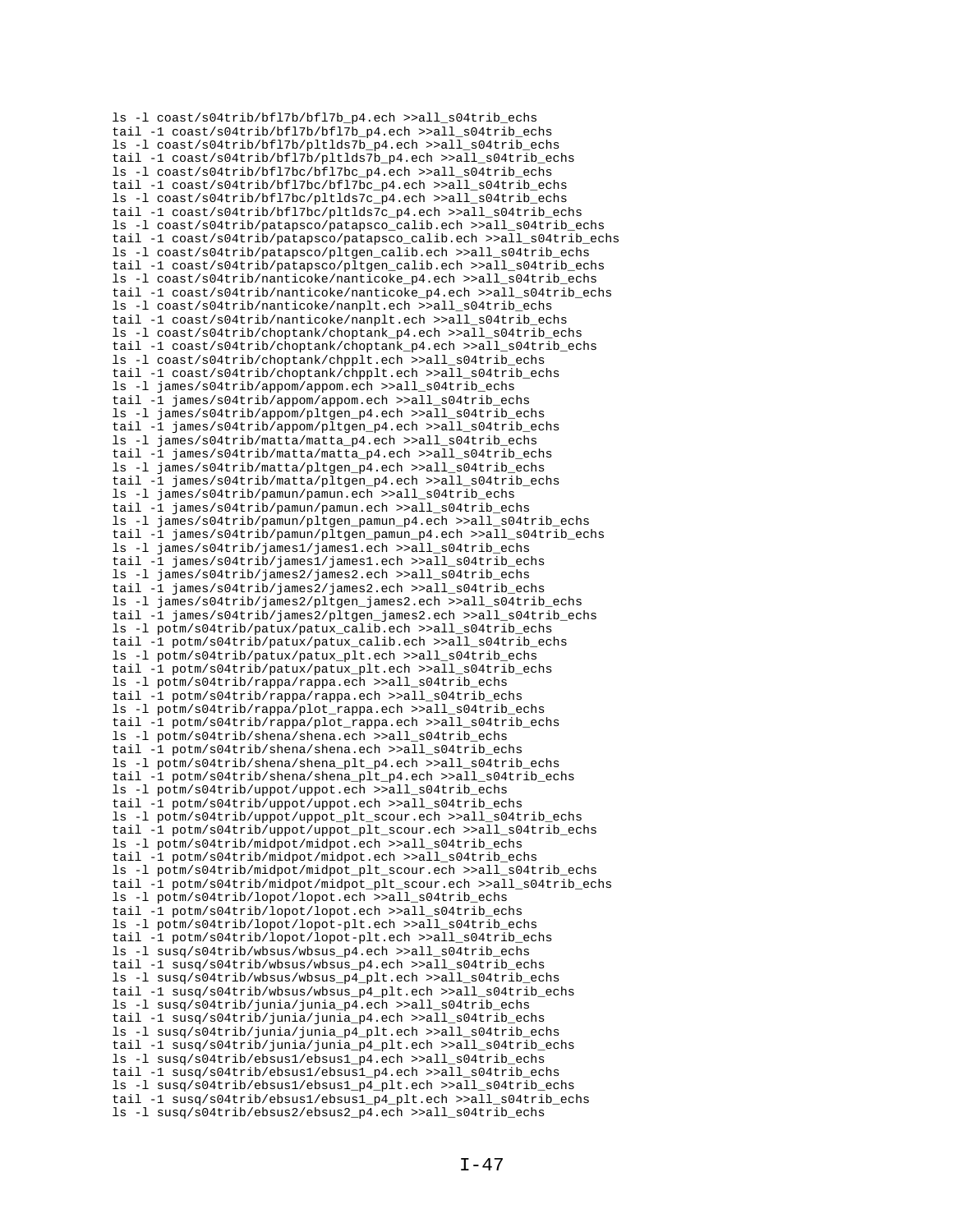```
tail -1 susq/s04trib/ebsus2/ebsus2_p4.ech >>all_s04trib_echs
ls -l susq/s04trib/ebsus2/ebsus2_plt_p4.ech >>all_s04trib_echs
tail -1 susq/s04trib/ebsus2/ebsus2_plt_p4.ech >>all_s04trib_echs
ls -l susq/s04trib/losus/losus_p4.ech >>all_s04trib_echs
tail -1 susq/s04trib/losus/losus_p4.ech >>all_s04trib_echs
ls -l susq/s04trib/losus/losus_p4_plt.ech >>all_s04trib_echs
tail -1 susq/s04trib/losus/losus_p4_plt.ech >>all_s04trib_echs
ls -l susq/s04trib/conow/conownps_p4.ech >>all_s04trib_echs
tail -1 susq/s04trib/conow/conownps_p4.ech >>all_s04trib_echs
ls -l susq/s04trib/conow/conowinf_p4.ech >>all_s04trib_echs
tail -1 susq/s04trib/conow/conowinf_p4.ech >>all_s04trib_echs
ls -l susq/s04trib/conow/conowwdp_p4.ech >>all_s04trib_echs
tail -1 susq/s04trib/conow/conowwdp_p4.ech >>all_s04trib_echs
ls -l susq/s04trib/conow/conowrch_p4.ech >>all_s04trib_echs
tail -1 susq/s04trib/conow/conowrch_p4.ech >>all_s04trib_echs
```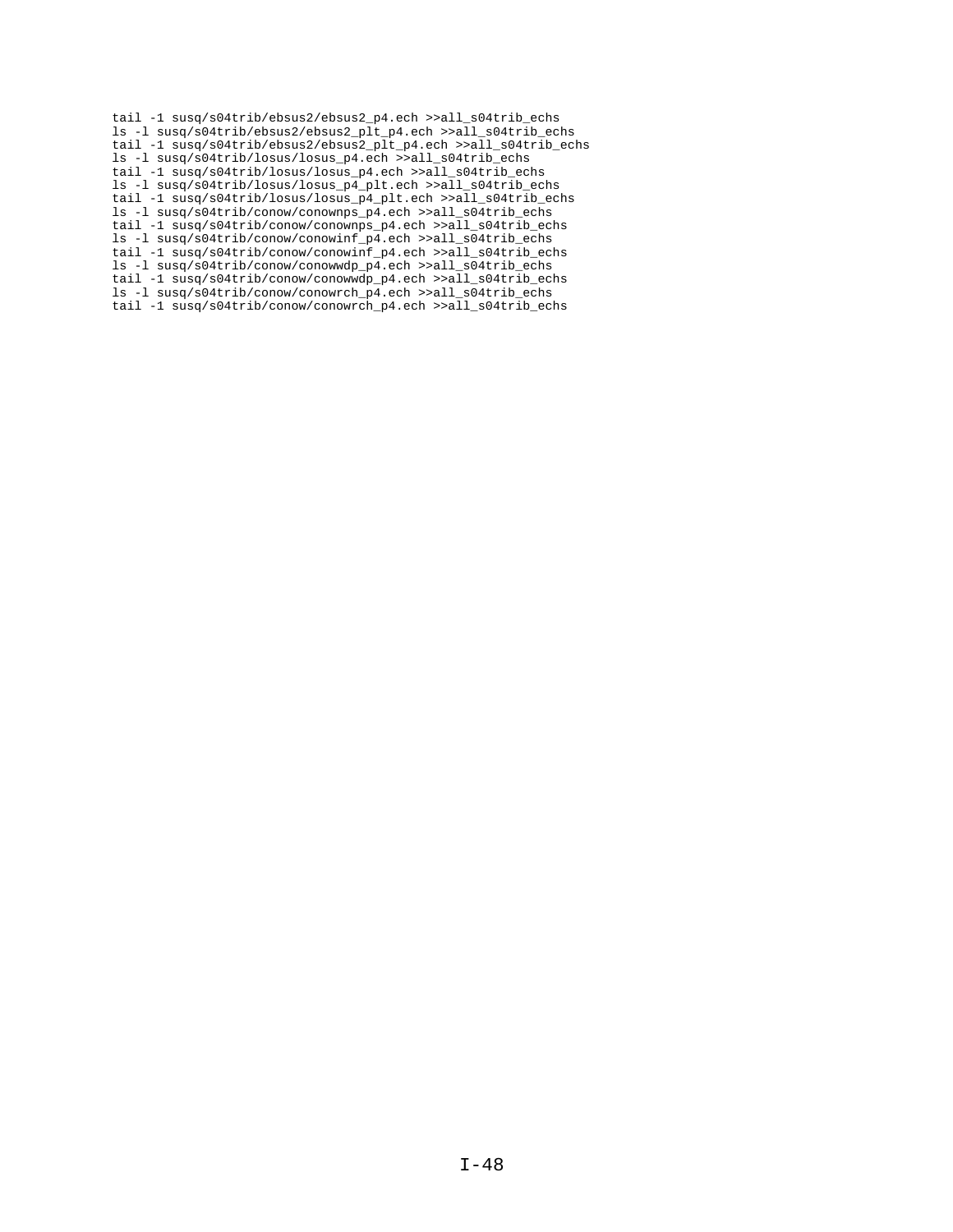## I-2 Sample Run 2 Script File

```
#!/bin/csh
#OSUB -1T 27000 -1t 8600 -1M 12MW -eo -s /bin/csh
#######
          SCENARIO OPERATIONS SYNOPSIS:
                                       STEP 1: MAKE INPUTS USING /work/dpi/phase4a/scripts/abc_mv_kill.com ###
#######
#######
            STEP 2: CHANGE WDM USING /work/dpi/phase4a/scripts/ed_wdm_line.com ###
#######
           STEP 3: CHANGE THIS SCRIPT FILE TO CURRENT SCENARIO BY ISSUING
                                                                        # #########
                     THE VI COMMAND : q/oldscenario/s//newscenario/q
                                                                        # ##STEP 4: RUN THIS SCRIPT TO GET THE EDGE OF STREAM LOADS
#######
                                                                        # #########
           STEP 5: USE SPREADSHEET TO DETERMINE BED CONCENTRATION REDUCTIONS
                                                                        ##########
            STEP 6:
                    RUN /work/dpi/phase4a/inputs/bed.com
                                                                        # #########
                    AND /work/dpi/phase4a/inputs/mvbed FOR THIS SCENARIO
                                                                        # ##STEP 7: RUN SECOND SCRIPT TO GET FINAL DELIVERED LOADS
#######
                                                                        # ##STEP 8: RUN THIRD SCRIPT TO GET LOADS TO BAY MODEL
#######
                                                                        # ######### THIS SCRIPT RERUNS THE FILES AFTER THEY HAVE BEEN UPDATED USING THE
                                                                        \pm \pm \pm####### BED CONCENTRATION FILES DESCRIBED IN STEP 6 ABOVE
                                                                        # ######## SETTING OF VARIABLES TO BE USED THROUGHOUT THE SCRIPT
 set awkprog1="/work/dpi/phase4a/hspf/programs/a01 strip cmnts special.awk"
 set tempinput=zzztempfile.1
 set hspf11="/usr/opt/wrdapp/hspf11.1/bin/hspf"
########## BEGINNING OF RUN SECTION
cp /work/dpi/phase4a/wdm/freshwdm/s01ref/susq.wdm /work/dpi/phase4a/wdm/susq/s04trib/susq.wdm
cd /work/dpi/phase4a/scripts/susq/s04trib/wbsus/
set inp="/work/dpi/phase4a/inputs/susq/s04trib/wbsus_p4.inp"
 if (-e $tempinput) then
   rm $tempinput
   echo ".. existing $tempinput removed, new version written(wbsus).."
   endif
 awk -f $awkprog1 <$inp >$tempinput
echo $tempinput | $hspf11
mv hspf91.dat ../../../../outputs/susq/s04trib/wbsus/s50_p4.concs
mv hspf92.dat ../../../../outputs/susq/s04trib/wbsus/s60_p4.concs
mv hspf93.dat ../../../../outputs/susq/s04trib/wbsus/s70_p4.concs
echo ../../../../inputs/susq/s04trib/pltgen_wbsus.inp | $hspf11
mv hspf50.dat \ldots/\ldots/\ldots/outputs/susq/s04trib/wbsus/s50_p4.fores
mv hspf51.dat ../../../../outputs/susq/s04trib/wbsus/s50_p4.hitil
mv hspf52.dat ../../../../outputs/susq/s04trib/wbsus/s50_p4.lotil
my hspf53.dat \ldots/\ldots/\ldots/outputs/susq/s04trib/wbsus/s50 p4.pastu
mv hspf54.dat ../../../../outputs/susq/s04trib/wbsus/s50_p4.purba
mv hspf55.dat ../../../../outputs/susq/s04trib/wbsus/s50_p4.hayla
mv hspf56.dat ../../../../outputs/susq/s04trib/wbsus/s50_p4.imura
mv hspf71.dat ../../../../outputs/susq/s04trib/wbsus/s50_p4.onp
mv hspf57.dat ../../../../outputs/susq/s04trib/wbsus/s60_p4.fores
mv hspf58.dat ../../../../outputs/susq/s04trib/wbsus/s60_p4.hitil
mv hspf59.dat ../../../../outputs/susq/s04trib/wbsus/s60_p4.lotil
mv hspf60.dat ../../../../outputs/susq/s04trib/wbsus/s60_p4.pastu
mv hspf61.dat ../../../../outputs/susq/s04trib/wbsus/s60_p4.purba
mv hspf62.dat ../../../../outputs/susq/s04trib/wbsus/s60_p4.hayla
mv hspf63.dat ../../../../outputs/susq/s04trib/wbsus/s60_p4.imura
mv hspf72.dat ../../../../outputs/susq/s04trib/wbsus/s60_p4.onp
mv hspf64.dat ../../../../outputs/susq/s04trib/wbsus/s70_p4.fores
mv hspf65.dat ../../../../outputs/susq/s04trib/wbsus/s70_p4.hitil
mv hspf66.dat ../../../../outputs/susq/s04trib/wbsus/s70_p4.lotil
mv hspf67.dat ../../../../outputs/susq/s04trib/wbsus/s70-p4.pastu mv hspf68.dat ../../../outputs/susq/s04trib/wbsus/s70-p4.purba
mv hspf69.dat ../../../../outputs/susq/s04trib/wbsus/s70_p4.hayla
```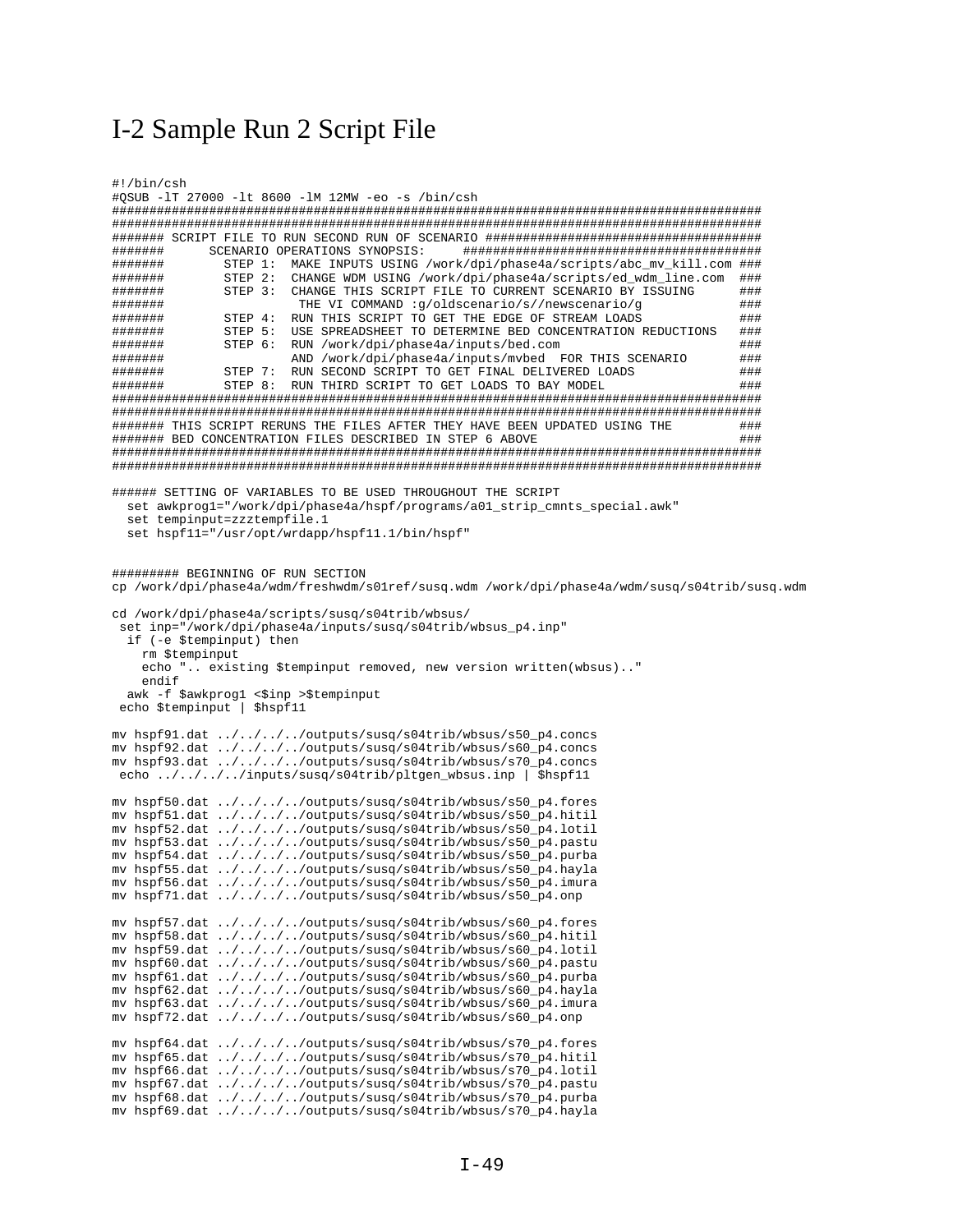| mv hspf70.dat | $\ldots/\ldots/\ldots$ /outputs/susq/s04trib/wbsus/s70_p4.imura                                                                                     |
|---------------|-----------------------------------------------------------------------------------------------------------------------------------------------------|
| mv hspf73.dat | $\ldots/\ldots/\ldots$ /outputs/susq/s04trib/wbsus/s70_p4.onp                                                                                       |
| mv hspf81.dat | $\ldots/\ldots/\ldots$ /outputs/susq/s04trib/wbsus/seg50_p4.all                                                                                     |
| mv hspf82.dat | $\ldots/\ldots/\ldots$ /outputs/susq/s04trib/wbsus/seg60_p4.all                                                                                     |
| mv hspf83.dat | $\ldots/\ldots/\ldots$ /outputs/susq/s04trib/wbsus/seg70_p4.all                                                                                     |
| mv hspf85.dat | $\ldots/\ldots/\ldots$ /outputs/susq/s04trib/wbsus/s70_p4.load                                                                                      |
| mv hspf86.dat | $\ldots/\ldots/\ldots$ /outputs/susq/s04trib/wbsus/s60_p4.load                                                                                      |
| mv hspf87.dat | $\ldots/\ldots/\ldots$ /outputs/susq/s04trib/wbsus/s50_p4.load                                                                                      |
|               |                                                                                                                                                     |
| my hspf74.dat | $\ldots/\ldots/\ldots$ /outputs/susq/s04trib/wbsus/pltgen-s70_p4.tssx                                                                               |
| mv hspf44.dat | ////outputs/susq/s04trib/wbsus/pltgen-s70_p4.taux                                                                                                   |
|               |                                                                                                                                                     |
| mv hspf96.dat | $\ldots/\ldots/\ldots$ /outputs/susq/s04trib/wbsus/s50_p4.sedim                                                                                     |
| mv hspf97.dat | $\ldots/\ldots/\ldots$ /outputs/susq/s04trib/wbsus/s60_p4.sedim                                                                                     |
| mv hspf98.dat | $\ldots/\ldots/\ldots$ /outputs/susq/s04trib/wbsus/s70_p4.sedim                                                                                     |
|               |                                                                                                                                                     |
|               |                                                                                                                                                     |
| mv hspf78.dat |                                                                                                                                                     |
| mv hspf30.dat | $\ldots/\ldots/\ldots$ /outputs/susq/s04trib/wbsus/benal.wbsus                                                                                      |
| mv hspf31.dat | $\ldots/\ldots/\ldots$ /outputs/susq/s04trib/wbsus/pltgen-s70_p4.nh3x<br>$\ldots / \ldots / \ldots /$ outputs/susq/s04trib/wbsus/pltgen-s70_p4.no3x |
| mv hspf32.dat | $\ldots/\ldots/\ldots$ /outputs/susq/s04trib/wbsus/pltgen-s70_p4.orgn                                                                               |
| mv hspf33.dat | ////outputs/susq/s04trib/wbsus/pltgen-s70_p4.totn                                                                                                   |
| mv hspf34.dat | ////outputs/susq/s04trib/wbsus/pltgen-s70_p4.po4x                                                                                                   |
| mv hspf35.dat | ////outputs/susq/s04trib/wbsus/pltgen-s70_p4.orgp                                                                                                   |
| mv hspf36.dat | ////outputs/susq/s04trib/wbsus/pltgen-s70_p4.totp                                                                                                   |
| mv hspf37.dat | ////outputs/susq/s04trib/wbsus/pltgen-s70_p4.doxx                                                                                                   |
| mv hspf38.dat | ////outputs/susq/s04trib/wbsus/pltgen-s70_p4.chla                                                                                                   |
| mv hspf39.dat | ////outputs/susq/s04trib/wbsus/pltgen-s70_p4.wtmp                                                                                                   |
| mv hspf40.dat | ////outputs/susq/s04trib/wbsus/pltgen-s70_p4.tocx                                                                                                   |

cd /work/dpi/phase4a/scripts/susq/s04trib/junia/

```
 set inp="/work/dpi/phase4a/inputs/susq/s04trib/junia_p4.inp"
  if (-e $tempinput) then
    rm $tempinput
     echo ".. existing $tempinput removed, new version written(junia).."
     endif
 awk -f $awkprog1 <$inp >$tempinput
 echo $tempinput | $hspf11
mv hspf91.dat ../../../../outputs/susq/s04trib/junia/s90_p4.concs
mv hspf92.dat ../../../../outputs/susq/s04trib/junia/s100_p4.concs
echo ../../../../inputs/susq/s04trib/pltgen_junia.inp | $hspf11
mv hspf49.dat ../../../../outputs/susq/s04trib/junia/s90_p4.fores
mv hspf50.dat ../../../../outputs/susq/s04trib/junia/s90_p4.hitil
mv hspf51.dat ../../../../outputs/susq/s04trib/junia/s90_p4.lotil
mv hspf52.dat ../../../../outputs/susq/s04trib/junia/s90_p4.pastu
mv hspf53.dat ../../../../outputs/susq/s04trib/junia/s90_p4.purba
mv hspf54.dat ../../../../outputs/susq/s04trib/junia/s90_p4.hayla
mv hspf55.dat ../../../../outputs/susq/s04trib/junia/s90_p4.imura
mv hspf63.dat ../../../../outputs/susq/s04trib/junia/s90_p4.onp
mv hspf67.dat ../../../../outputs/susq/s04trib/junia/s90_p4.load
mv hspf56.dat ../../../../outputs/susq/s04trib/junia/s100_p4.fores
mv hspf57.dat ../../../../outputs/susq/s04trib/junia/s100_p4.hitil
mv hspf58.dat ../../../../outputs/susq/s04trib/junia/s100_p4.lotil
mv hspf59.dat ../../../../outputs/susq/s04trib/junia/s100_p4.pastu
mv hspf60.dat ../../../../outputs/susq/s04trib/junia/s100_p4.purba
mv hspf61.dat ../../../../outputs/susq/s04trib/junia/s100_p4.hayla
mv hspf62.dat ../../../../outputs/susq/s04trib/junia/s100_p4.imura
mv hspf64.dat ../../../../outputs/susq/s04trib/junia/s100_p4.onp
mv hspf65.dat ../../../../outputs/susq/s04trib/junia/s100_p4.conc1
mv hspf66.dat ../../../../outputs/susq/s04trib/junia/s100_p4.conc2
mv hspf68.dat ../../../../outputs/susq/s04trib/junia/s100_p4.load
mv hspf96.dat ../../../../outputs/susq/s04trib/junia/s90_p4.sedim
mv hspf97.dat ../../../../outputs/susq/s04trib/junia/s100_p4.sedim
mv hspf32.dat ../../../../outputs/susq/s04trib/junia/pltgen-s100_p4.tssx
mv hspf34.dat ../../../../outputs/susq/s04trib/junia/s90.shearvel
mv hspf35.dat ../../../../outputs/susq/s04trib/junia/s100.shearvel
```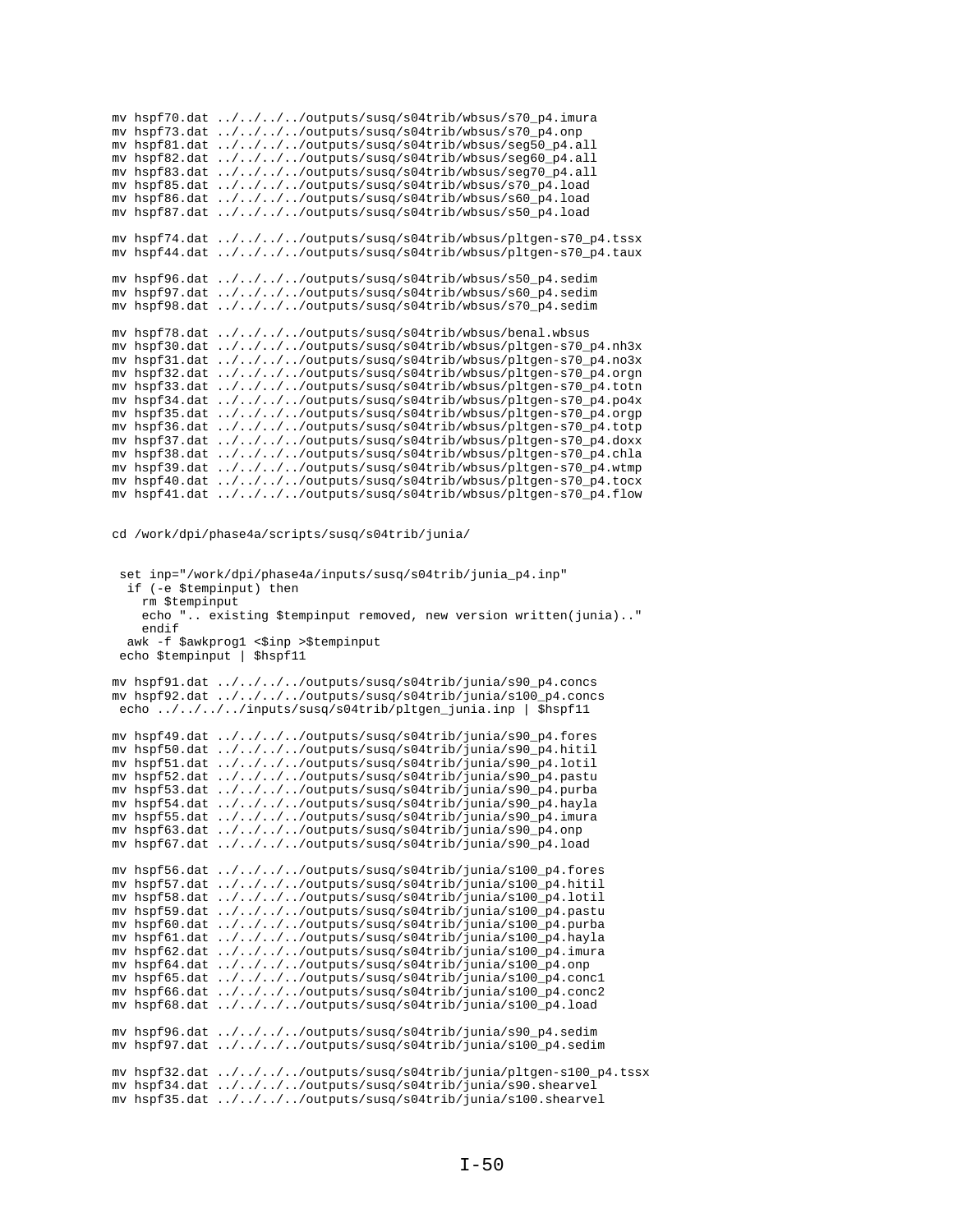```
mv hspf44.dat ../../../../outputs/susq/s04trib/junia/s90_p4.all
mv hspf45.dat ../../../../outputs/susq/s04trib/junia/s100_p4.all
mv hspf80.dat ../../../../outputs/susq/s04trib/junia/pltgen-s100_p4.nh3x
mv hspf81.dat ../../../../outputs/susq/s04trib/junia/pltgen-s100_p4.no3x
mv hspf82.dat ../../../../outputs/susq/s04trib/junia/pltgen-s100_p4.orgn
mv hspf83.dat ../../../../outputs/susq/s04trib/junia/pltgen-s100_p4.totn
mv hspf84.dat ../../../../outputs/susq/s04trib/junia/pltgen-s100_p4.po4x
mv hspf85.dat ../../../../outputs/susq/s04trib/junia/pltgen-s100_p4.orgp
mv hspf86.dat ../../../../outputs/susq/s04trib/junia/pltgen-s100_p4.totp
mv hspf87.dat ../../../../outputs/susq/s04trib/junia/pltgen-s100_p4.doxx
mv hspf88.dat ../../../../outputs/susq/s04trib/junia/pltgen-s100_p4.chla
mv hspf89.dat ../../../../outputs/susq/s04trib/junia/pltgen-s100_p4.wtmp
mv hspf92.dat ../../../../outputs/susq/s04trib/junia/pltgen-s100_p4.tocx
mv hspf91.dat ../../../../outputs/susq/s04trib/junia/pltgen-s100_p4.flow
```
cd /work/dpi/phase4a/scripts/susq/s04trib/ebsus1/

```
set inp="/work/dpi/phase4a/inputs/susq/s04trib/ebsus1_p4.inp"
   if (-e $tempinput) then
     rm $tempinput
     echo ".. existing $tempinput removed, new version written(junia).."
     endif
  awk -f $awkprog1 <$inp >$tempinput
 echo $tempinput | $hspf11
mv hspf91.dat ../../../../outputs/susq/s04trib/ebsus1/s10_p4.concs
mv hspf92.dat ../../../../outputs/susq/s04trib/ebsus1/s20_p4.concs
mv hspf93.dat ../../../../outputs/susq/s04trib/ebsus1/s700_p4.concs
echo ../../../../inputs/susq/s04trib/pltgen_ebsus1.inp | $hspf11
mv hspf31.dat ../../../../outputs/susq/s04trib/ebsus1/s10_p4.fores
mv hspf32.dat ../../../../outputs/susq/s04trib/ebsus1/s10_p4.hitil
mv hspf33.dat ../../../../outputs/susq/s04trib/ebsus1/s10_p4.lotil
mv hspf34.dat ../../../../outputs/susq/s04trib/ebsus1/s10_p4.pastu
mv hspf35.dat ../../../../outputs/susq/s04trib/ebsus1/s10_p4.purba
mv hspf36.dat ../../../../outputs/susq/s04trib/ebsus1/s10_p4.hayla
mv hspf37.dat ../../../../outputs/susq/s04trib/ebsus1/s10_p4.imura
mv hspf55.dat ../../../../outputs/susq/s04trib/ebsus1/s10_p4.onp
mv hspf61.dat ../../../../outputs/susq/s04trib/ebsus1/s10_p4.load
mv hspf38.dat ../../../../outputs/susq/s04trib/ebsus1/s20_p4.fores
mv hspf39.dat ../../../../outputs/susq/s04trib/ebsus1/s20_p4.hitil
mv hspf40.dat ../../../../outputs/susq/s04trib/ebsus1/s20_p4.lotil
mv hspf41.dat ../../../../outputs/susq/s04trib/ebsus1/s20_p4.pastu
mv hspf42.dat ../../../../outputs/susq/s04trib/ebsus1/s20_p4.purba
mv hspf43.dat ../../../../outputs/susq/s04trib/ebsus1/s20_p4.hayla
mv hspf44.dat ../../../../outputs/susq/s04trib/ebsus1/s20_p4.imura
mv hspf56.dat ../../../../outputs/susq/s04trib/ebsus1/s20_p4.onp
mv hspf62.dat ../../../../outputs/susq/s04trib/ebsus1/s20_p4.load
mv hspf45.dat ../../../../outputs/susq/s04trib/ebsus1/s700_p4.fores
mv hspf46.dat ../../../../outputs/susq/s04trib/ebsus1/s700_p4.hitil
mv hspf47.dat ../../../../outputs/susq/s04trib/ebsus1/s700_p4.lotil
mv hspf48.dat ../../../../outputs/susq/s04trib/ebsus1/s700_p4.pastu
mv hspf49.dat ../../../../outputs/susq/s04trib/ebsus1/s700_p4.purba
mv hspf50.dat ../../../../outputs/susq/s04trib/ebsus1/s700_p4.hayla
mv hspf51.dat ../../../../outputs/susq/s04trib/ebsus1/s700_p4.imura
mv hspf57.dat ../../../../outputs/susq/s04trib/ebsus1/s700_p4.onp
mv hspf63.dat ../../../../outputs/susq/s04trib/ebsus1/s700_p4.load
mv hspf64.dat ../../../../outputs/susq/s04trib/ebsus1/s10_p4.sedim
mv hspf65.dat ../../../../outputs/susq/s04trib/ebsus1/s20_p4.sedim
mv hspf66.dat ../../../../outputs/susq/s04trib/ebsus1/s700_p4.sedim
mv hspf67.dat ../../../../outputs/susq/s04trib/ebsus1/s10_p4.all
mv hspf68.dat ../../../../outputs/susq/s04trib/ebsus1/s20_p4.all
mv hspf69.dat ../../../../outputs/susq/s04trib/ebsus1/s700_p4.all
mv hspf75.dat ../../../../outputs/susq/s04trib/ebsus1/benal.ebsus1
mv hspf80.dat ../../../../outputs/susq/s04trib/ebsus1/pltgen-s700_p4.nh3x
mv hspf81.dat ../../../../outputs/susq/s04trib/ebsus1/pltgen-s700_p4.no3x
mv hspf82.dat ../../../../outputs/susq/s04trib/ebsus1/pltgen-s700_p4.orgn
mv hspf83.dat ../../../../outputs/susq/s04trib/ebsus1/pltgen-s700_p4.totn
```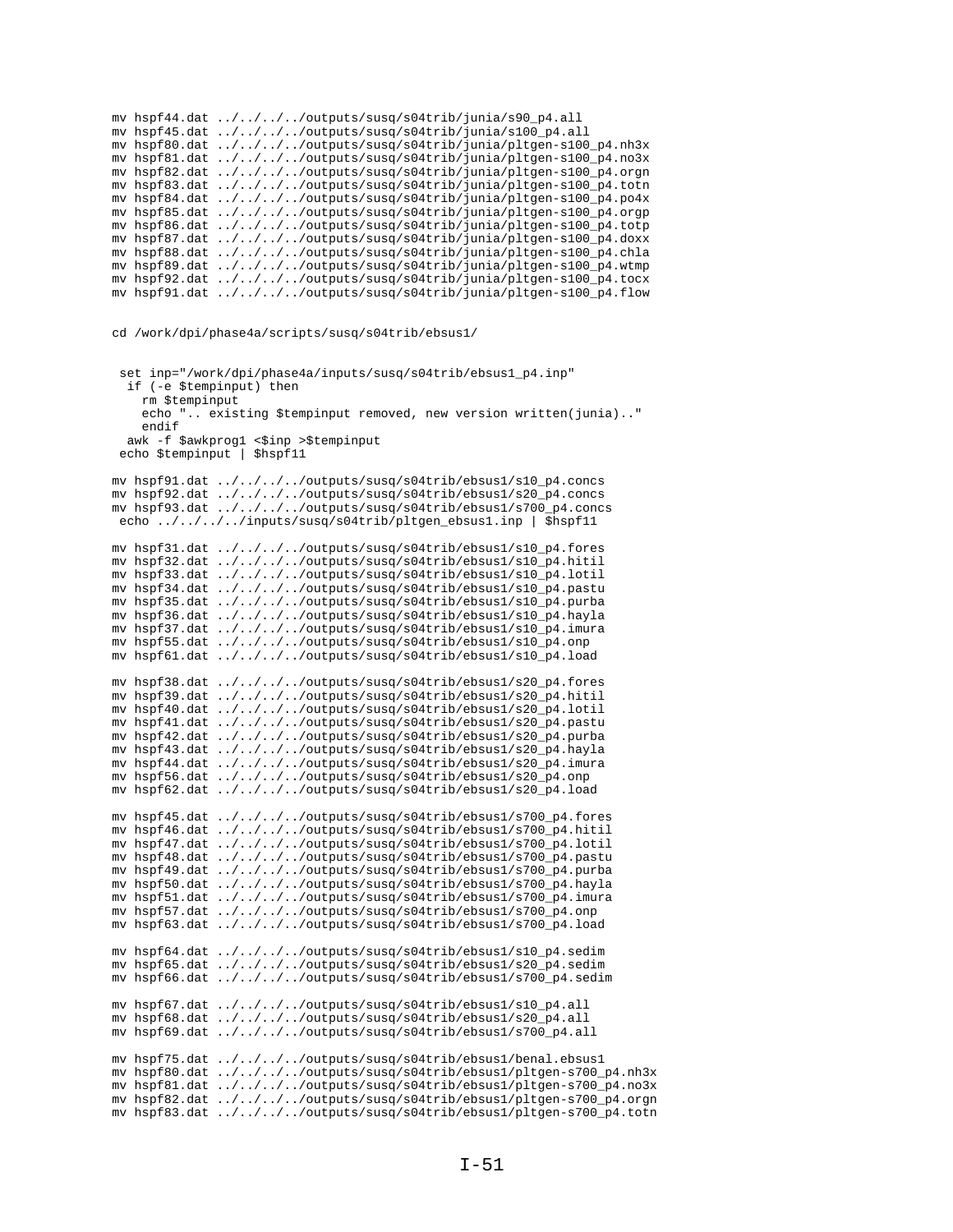|  | mv hspf84.dat ////outputs/susq/s04trib/ebsus1/pltgen-s700_p4.po4x |
|--|-------------------------------------------------------------------|
|  | my hspf85.dat ////outputs/susq/s04trib/ebsus1/pltqen-s700 p4.orgp |
|  | my hspf86.dat ////outputs/susq/s04trib/ebsus1/pltqen-s700 p4.totp |
|  | mv hspf87.dat ////outputs/susq/s04trib/ebsus1/pltgen-s700_p4.doxx |
|  | my hspf88.dat ////outputs/susq/s04trib/ebsus1/pltqen-s700 p4.chla |
|  | mv hspf89.dat ////outputs/susq/s04trib/ebsus1/pltgen-s700_p4.wtmp |
|  | my hspf92.dat ////outputs/susq/s04trib/ebsus1/pltqen-s700 p4.tocx |
|  | mv hspf91.dat ////outputs/susq/s04trib/ebsus1/pltgen-s700_p4.flow |

cd /work/dpi/phase4a/scripts/susq/s04trib/ebsus2/

```
set inp="/work/dpi/phase4a/inputs/susq/s04trib/ebsus2_p4.inp"
   if (-e $tempinput) then
     rm $tempinput
     echo ".. existing $tempinput removed, new version written(junia).."
     endif
  awk -f $awkprog1 <$inp >$tempinput
  echo $tempinput | $hspf11
mv hspf91.dat ../../../../outputs/susq/s04trib/ebsus2/s30_p4.concs
mv hspf92.dat ../../../../outputs/susq/s04trib/ebsus2/s40_p4.concs
mv hspf87.dat ../../../../outputs/susq/s04trib/ebsus2/benal.eb2
echo ../../../../inputs/susq/s04trib/pltgen_ebsus2.inp | $hspf11
mv hspf31.dat ../../../../outputs/susq/s04trib/ebsus2/s30_p4.fores
mv hspf32.dat ../../../../outputs/susq/s04trib/ebsus2/s30_p4.hitil
mv hspf33.dat ../../../../outputs/susq/s04trib/ebsus2/s30_p4.lotil
mv hspf34.dat ../../../../outputs/susq/s04trib/ebsus2/s30_p4.pastu
mv hspf35.dat ../../../../outputs/susq/s04trib/ebsus2/s30_p4.purba
mv hspf36.dat ../../../../outputs/susq/s04trib/ebsus2/s30_p4.hayla
mv hspf37.dat ../../../../outputs/susq/s04trib/ebsus2/s30_p4.imura
mv hspf48.dat ../../../../outputs/susq/s04trib/ebsus2/s30_p4.onp
mv hspf53.dat ../../../../outputs/susq/s04trib/ebsus2/s30_p4.load
mv hspf38.dat ../../../../outputs/susq/s04trib/ebsus2/s40_p4.fores
mv hspf39.dat ../../../../outputs/susq/s04trib/ebsus2/s40_p4.hitil
mv hspf40.dat \ldots/\ldots/\ldots/outputs/susq/s04trib/ebsus2/s40_p4.lotil
mv hspf41.dat ../../../../outputs/susq/s04trib/ebsus2/s40_p4.pastu
mv hspf42.dat ../../../../outputs/susq/s04trib/ebsus2/s40_p4.purba
mv hspf43.dat ../../../../outputs/susq/s04trib/ebsus2/s40_p4.hayla
mv hspf44.dat ../../../../outputs/susq/s04trib/ebsus2/s40_p4.imura
mv hspf49.dat ../../../../outputs/susq/s04trib/ebsus2/s40_p4.onp
mv hspf51.dat ../../../../outputs/susq/s04trib/ebsus2/s40_p4.conc1
mv hspf52.dat ../../../../outputs/susq/s04trib/ebsus2/s40_p4.conc2
mv hspf54.dat ../../../../outputs/susq/s04trib/ebsus2/s40_p4.load
mv hspf55.dat ../../../../outputs/susq/s04trib/ebsus2/s30_p4.sedim
mv hspf56.dat ../../../../outputs/susq/s04trib/ebsus2/s40_p4.sedim
mv hspf76.dat ../../../../outputs/susq/s04trib/ebsus2/s30_p4.all
mv hspf77.dat ../../../../outputs/susq/s04trib/ebsus2/s40_p4.all
mv hspf78.dat ../../../../outputs/susq/s04trib/ebsus2/pltgen-s30_p4.benal
mv hspf79.dat ../../../../outputs/susq/s04trib/ebsus2/pltgen-s40_p4.benal
mv hspf80.dat ../../../../outputs/susq/s04trib/ebsus2/pltgen-s40_p4.nh3x
mv hspf60.dat ../../../../outputs/susq/s04trib/ebsus2/pltgen-s40_p4.tssx
mv hspf81.dat ../../../../outputs/susq/s04trib/ebsus2/pltgen-s40_p4.no3x
mv hspf82.dat ../../../../outputs/susq/s04trib/ebsus2/pltgen-s40_p4.orgn
mv hspf83.dat ../../../../outputs/susq/s04trib/ebsus2/pltgen-s40_p4.totn
mv hspf84.dat ../../../../outputs/susq/s04trib/ebsus2/pltgen-s40_p4.po4x
mv hspf85.dat ../../../../outputs/susq/s04trib/ebsus2/pltgen-s40_p4.orgp
mv hspf86.dat ../../../../outputs/susq/s04trib/ebsus2/pltgen-s40_p4.totp
mv hspf87.dat ../../../../outputs/susq/s04trib/ebsus2/pltgen-s40_p4.doxx
mv hspf88.dat ../../../../outputs/susq/s04trib/ebsus2/pltgen-s40_p4.chla
mv hspf89.dat ../../../../outputs/susq/s04trib/ebsus2/pltgen-s40_p4.wtmp
mv hspf90.dat ../../../../outputs/susq/s04trib/ebsus2/pltgen-s40_p4.tocx
mv hspf91.dat ../../../../outputs/susq/s04trib/ebsus2/pltgen-s40_p4.flow
mv hspf92.dat ../../../../outputs/susq/s04trib/ebsus2/pltgen-s40_p4.tocx
mv hspf61.dat ../../../../outputs/susq/s04trib/ebsus2/shear.s30
mv hspf62.dat ../../../../outputs/susq/s04trib/ebsus2/shear.s40
```
cd /work/dpi/phase4a/scripts/susq/s04trib/losus/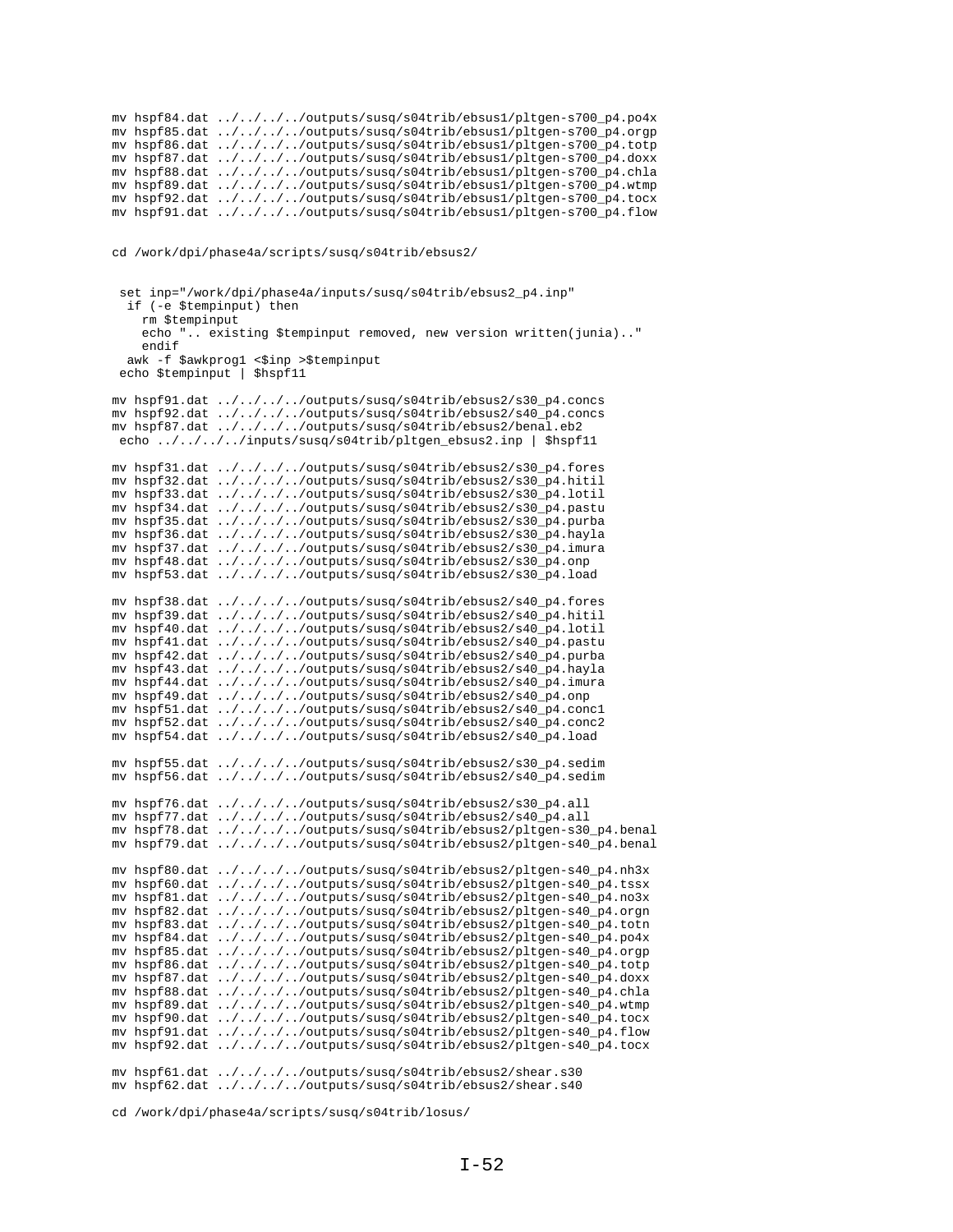```
set inp="/work/dpi/phase4a/inputs/susq/s04trib/losus_p4.inp"
  if (-e $tempinput) then
     rm $tempinput
    echo ".. existing $tempinput removed, new version written(junia).."
    endifawk -f $awkprog1 <$inp >$tempinput
 echo $tempinput | $hspf11
mv hspf91.dat ../../../../outputs/susq/s04trib/losus/s80_p4.concs
mv hspf92.dat ../../../../outputs/susq/s04trib/losus/s110_p4.concs
mv hspf93.dat ../.../.../.../outputs/susq/s04trib/losus/s710_p4.concs<br>echo ../../.../inputs/susq/s04trib/pltgen_losus.inp | $hspf11
my hspf31.dat ../../../../outputs/susq/s04trib/losus/s80 p4.fores
mv hspf32.dat ../../../../outputs/susq/s04trib/losus/s80_p4.hitil
mv hspf33.dat ../../../../outputs/susq/s04trib/losus/s80_p4.lotil
mv hspf34.dat ../../../../outputs/susq/s04trib/losus/s80_p4.pastu
mv hspf35.dat ../../../../outputs/susq/s04trib/losus/s80_p4.purba
mv hspf36.dat ../../../../outputs/susq/s04trib/losus/s80_p4.hayla
mv hspf37.dat ../../../../outputs/susq/s04trib/losus/s80_p4.imura
mv hspf55.dat ../../../../outputs/susq/s04trib/losus/s80_p4.onp
mv hspf61.dat ../../../../outputs/susq/s04trib/losus/s80_p4.load<br>mv hspf64.dat ../../../../outputs/susq/s04trib/losus/pltgen-s710_p4.concl
mv hspf65.dat ../../../../outputs/susq/s04trib/losus/pltgen-s710_p4.conc2
mv hspf38.dat \ldots/\ldots/\ldots/outputs/susq/s04trib/losus/s110_p4.fores
mv hspf39.dat ../../../../outputs/susq/s04trib/losus/s110_p4.hitil
mv hspf40.dat ../../../../outputs/susq/s04trib/losus/s110_p4.lotil
mv hspf41.dat ../../../../outputs/susq/s04trib/losus/s110_p4.pastu
\verb|mv hspf42.dat | .. / .. / .. / .. / outputs/susq/s04trib/lossus/s110_p4.purbamv hspf43.dat ../../../../outputs/susq/s04trib/losus/s110_p4.hayla
mv hspf44.dat ../../../../outputs/susq/s04trib/losus/s110_p4.imura
mv hspf56.dat ../../../../outputs/susq/s04trib/losus/s110_p4.onp
mv hspf62.dat ../../../../outputs/susq/s04trib/losus/s110_p4.load
mv hspf45.dat ../../../../outputs/susq/s04trib/losus/s710_p4.fores
my hspf46.dat \ldots/\ldots/\ldots/outputs/susq/s04trib/losus/s710 p4.hitil
mv hspf47.dat ../../../../outputs/susq/s04trib/losus/s710_p4.lotil
mv hspf48.dat ../../../../outputs/susq/s04trib/losus/s710_p4.pastu
mv hspf49.dat ../../../../outputs/susq/s04trib/losus/s710_p4.purba
mv hspf50.dat ../../../../outputs/susq/s04trib/losus/s710_p4.hayla<br>mv hspf51.dat ../../../../outputs/susq/s04trib/losus/s710_p4.hayla
mv hspf57.dat ../../../../outputs/susq/s04trib/losus/s710_p4.onp
mv hspf63.dat ../../../../outputs/susq/s04trib/losus/s710_p4.load
mv hspf72.dat ../../../../outputs/susq/s04trib/losus/s80_p4.all
mv hspf73.dat ../../../../outputs/susq/s04trib/losus/s110_p4.all mv hspf74.dat ../../../outputs/susq/s04trib/losus/s710_p4.all
mv hspf96.dat ../../../../outputs/susq/s04trib/losus/s80_p4.sedim
mv hspf97.dat ../../../../outputs/susq/s04trib/losus/s110_p4.sedim
mv hspf98.dat ../../../../outputs/susq/s04trib/losus/s710_p4.sedim
mv hspf80.dat ../../../../outputs/susq/s04trib/losus/pltgen-s710_p4.nh3x
mv hspf81.dat ../../../../outputs/susq/s04trib/losus/pltgen-s710_p4.no3x<br>mv hspf82.dat ../../../../outputs/susq/s04trib/losus/pltgen-s710_p4.orgn
mv hspf83.dat ../../../../outputs/susq/s04trib/losus/pltgen-s710_p4.totn
mv hspf84.dat ../../../../outputs/susq/s04trib/losus/pltgen-s710_p4.po4x
mv hspf85.dat ../../../../outputs/susq/s04trib/losus/pltgen-s710_p4.orgp
mv hspf86.dat ../../../../outputs/susq/s04trib/losus/pltgen-s710_p4.totp
mv hspf87.dat ../../../../outputs/susq/s04trib/losus/pltgen-s710_p4.doxx
mv hspf88.dat ../../../../outputs/susq/s04trib/losus/pltgen-s710_p4.chla
mv hspf89.dat ../../../../outputs/susq/s04trib/losus/pltgen-s710_p4.wtmp
mv hspf92.dat ../../../../outputs/susq/s04trib/losus/pltgen-s710_p4.tocx
mv hspf91.dat ../../../../outputs/susq/s04trib/losus/pltgen-s710_p4.flow
mv hspf71.dat ../../../../outputs/susq/s04trib/losus/pltgen-s710_p4.tssx
mv hspf67.dat ../../../../outputs/susq/s04trib/losus/s80_p4.shear
mv hspf68.dat ../../../../outputs/susq/s04trib/losus/s110_p4.shear<br>mv hspf69.dat ../../../../outputs/susq/s04trib/losus/s710_p4.shear
```
cd /work/dpi/phase4a/scripts/susq/s04trib/conow/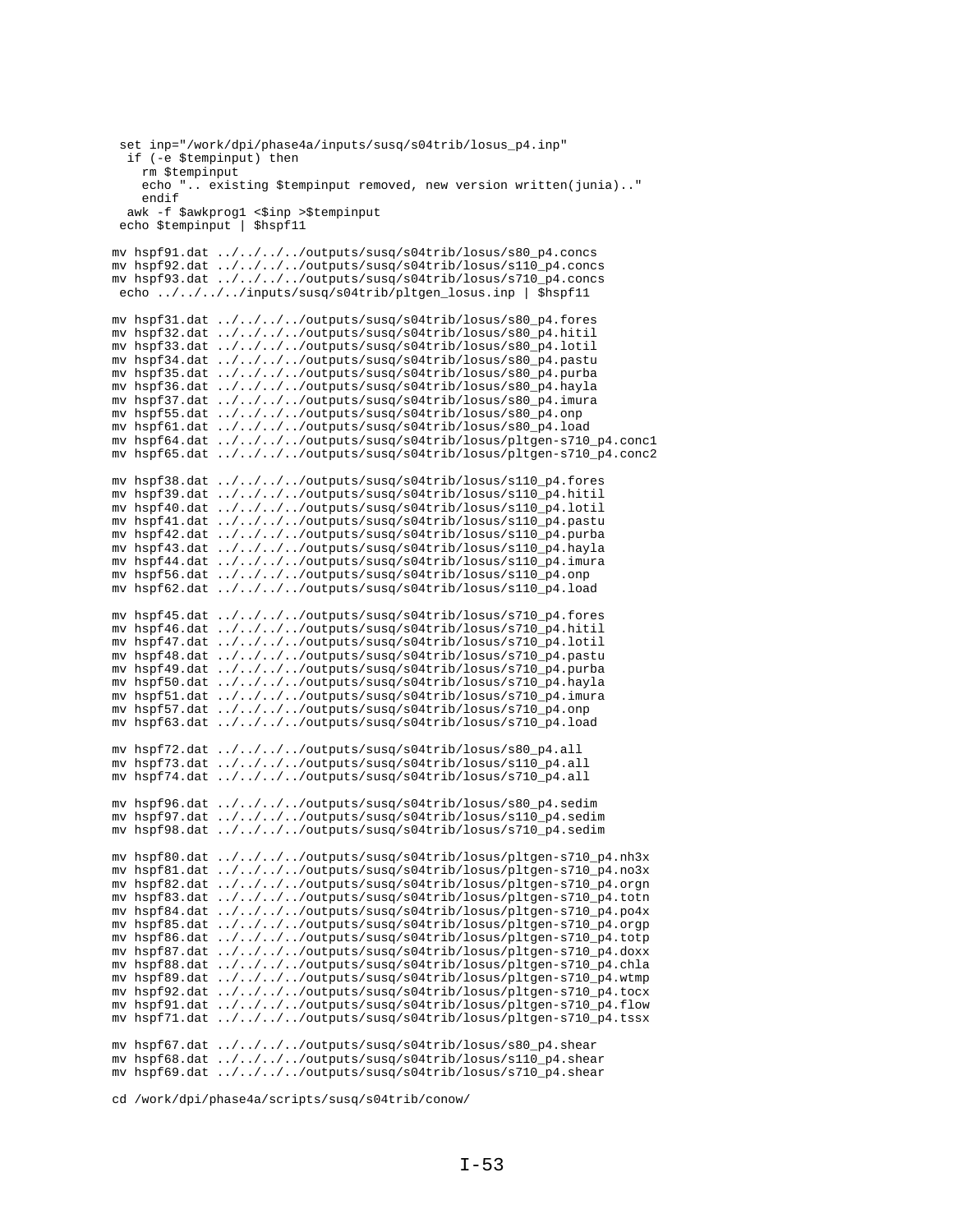```
set inp="/work/dpi/phase4a/inputs/susq/s04trib/conownps_p4.inp"
 if (-e $tempinput) then
    rm $tempinput
    echo ".. existing $tempinput removed, new version written(junia).."
    endif
awk -f $awkprog1 <$inp >$tempinput<br>echo $tempinput | $hspf11
mv hspf31.dat ../../../../outputs/susq/s04trib/conow/s120_p4.fores
mv hspf32.dat ../../../../outputs/susq/s04trib/conow/s120_p4.hitil
mv hspf33.dat ../../../../outputs/susq/s04trib/conow/s120_p4.lotil
mv hspf34.dat ../../../../outputs/susq/s04trib/conow/s120_p4.pastu<br>mv hspf35.dat ../../../../outputs/susq/s04trib/conow/s120_p4.purba
mv hspf36.dat ../../../../outputs/susq/s04trib/conow/s120_p4.hayla
my hspf37.dat ../../../../outputs/susq/s04trib/conow/s120 p4.imura
mv hspf45.dat ../../../../outputs/susq/s04trib/conow/s120_p4.onp
mv hspf38.dat ../../../../outputs/susq/s04trib/conow/s140_p4.fores
mv hspf39.dat ../../../../outputs/susq/s04trib/conow/s140_p4.hitil
mv hspf40.dat ../../../../outputs/susq/s04trib/conow/s140_p4.lotil
mv hspf41.dat ../../../../outputs/susq/s04trib/conow/s140_p4.pastu
mv hspf42.dat ../../../../outputs/susq/s04trib/conow/s140_p4.purba
mv hspf43.dat ../../../../outputs/susq/s04trib/conow/s140_p4.hayla<br>mv hspf44.dat ../../../../outputs/susq/s04trib/conow/s140_p4.imura
mv hspf46.dat ../../../../outputs/susq/s04trib/conow/s140_p4.onp
mv hspf48.dat ../../../../outputs/susq/s04trib/conow/s720_p4.fores
mv hspf49.dat ../../../../outputs/susq/s04trib/conow/s720_p4.hitil
mv hspf50.dat ../../../../outputs/susq/s04trib/conow/s720_p4.lotil
mv hspf51.dat ../../../../outputs/susq/s04trib/conow/s720_p4.pastu
mv hspf52.dat ../../../../outputs/susq/s04trib/conow/s720_p4.purba
mv hspf53.dat ../../../../outputs/susq/s04trib/conow/s720_p4.hayla
mv hspf54.dat ../../../../outputs/susq/s04trib/conow/s720_p4.imura
mv hspf47.dat ../../../../outputs/susq/s04trib/conow/s720_p4.onp
mv hspf95.dat ../../../../outputs/susq/s04trib/conow/s120_p4.sedim
mv hspf96.dat ../../../../outputs/susq/s04trib/conow/s140_p4.sedim
mv hspf97.dat ../../../../outputs/susq/s04trib/conow/s720_p4.sedim
#---Generate conowingo reservoir inflow ---
echo ../../../../inputs/susq/s04trib/conowinf_p4.inp | $hspf11
my hspf61.dat ../../../../outputs/susq/s04trib/conow/RESIN.DAT
#---Generate conowingo reservoir outflow ---
cp ../../../../outputs/susq/s04trib/conow/RESIN.DAT ../../../scripts/susq/s04trib/conow/RESIN.PLT
cd /work/dpi/phase4a/scripts/susq/s04trib/conow/
echo "conowp3.reg":
\logrm RESOUT.PLT
cp /work/dpi/phase4a/scripts/susq/conowp3.reg.
cp /work/dpi/phase4a/scripts/susq/RULE*.DAT .
conowp3.reg
mv RESOUT.PLT hspf91.dat
echo ../../../../inputs/susq/s04trib/conowwdp_p4.inp | $hspf11
mv *.plt ../../../../outputs/susq/s04trib/conow
echo ../../../../inputs/susq/s04trib/conowrch_p4.inp | $hspf11
mv hspf91.dat ../../../../outputs/susq/s04trib/conow/s720_p4.concs
mv hspf92.dat ../../../../outputs/susq/s04trib/conow/s120_p4.concs
mv hspf93.dat ../../../../outputs/susq/s04trib/conow/s140_p4.concs
mv hspf94.dat ../../../../outputs/susq/s04trib/conow/s150_p4.concs
my hspf89.dat s140vd.prn
mv hspf88.dat s140.3flow
cp hspf31.dat pltgen-s150_p4.flow
cp hspf71.dat pltgen-s120_p4.flow
```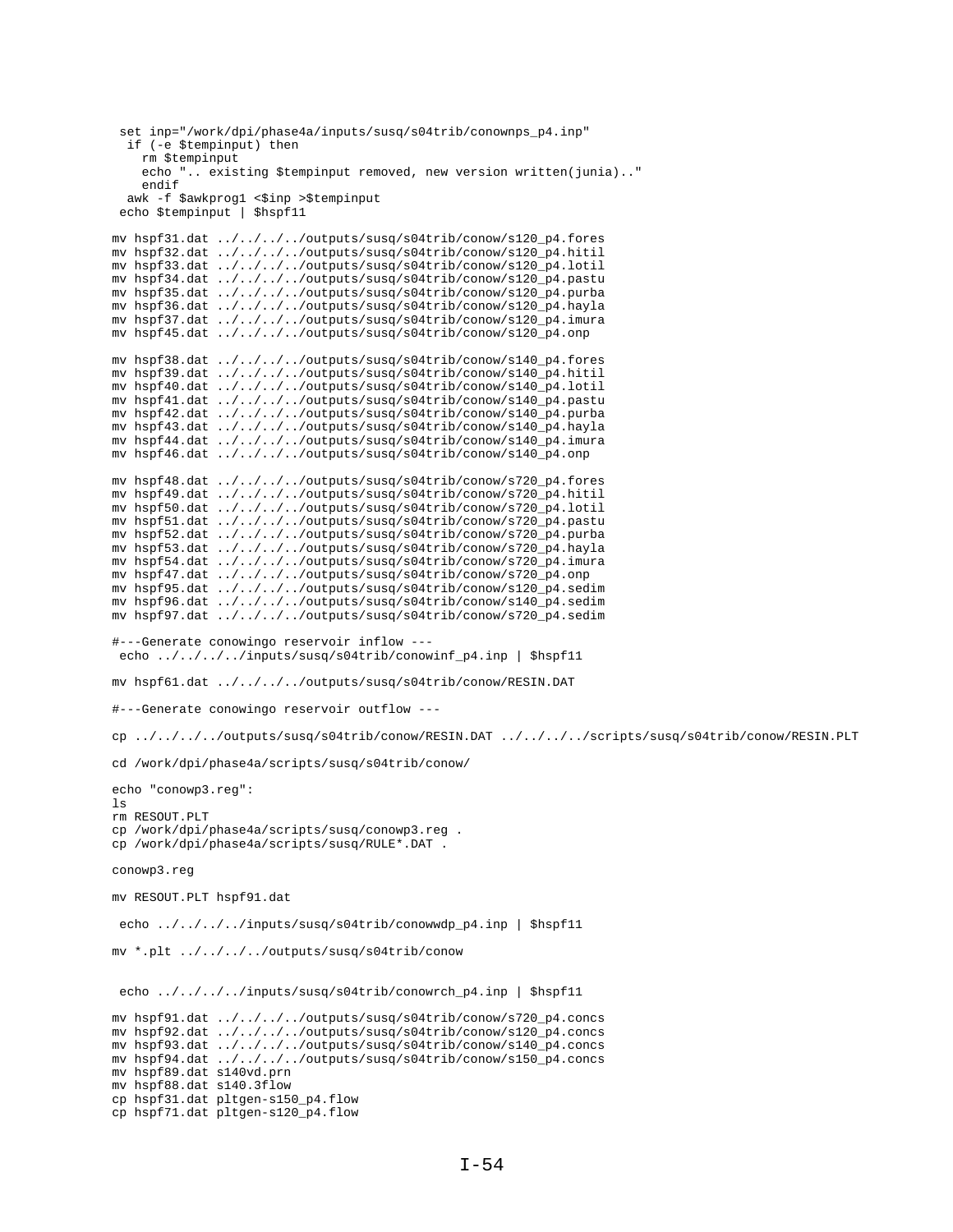mv hspf31.dat ../../../../outputs/susq/s04trib/conow/pltgen-s150\_p4.flow mv hspf32.dat ../../../../outputs/susq/s04trib/conow/pltgen-s150\_p4.tssx mv hspf33.dat ../../../../outputs/susq/s04trib/conow/pltgen-s150\_p4.no3x mv hspf34.dat ../../../../outputs/susq/s04trib/conow/pltgen-s150\_p4.nh3x mv hspf35.dat ../../../../outputs/susq/s04trib/conow/pltgen-s150\_p4.orgn mv hspf36.dat ../../../../outputs/susq/s04trib/conow/pltgen-s150\_p4.totn mv hspf37.dat ../../../../outputs/susq/s04trib/conow/pltgen-s150\_p4.po4x mv hspf38.dat ../../../../outputs/susq/s04trib/conow/pltgen-s150\_p4.orgp mv hspf39.dat ../../../../outputs/susq/s04trib/conow/pltgen-s150\_p4.totp mv hspf40.dat ../../../../outputs/susq/s04trib/conow/pltgen-s150\_p4.tocx mv hspf41.dat ../../../../outputs/susq/s04trib/conow/pltgen-s150\_p4.chla mv hspf42.dat ../../../../outputs/susq/s04trib/conow/pltgen-s150\_p4.doxx mv hspf43.dat ../../../../outputs/susq/s04trib/conow/pltgen-s150\_p4.wtmp<br>mv hspf45.dat ../../../../outputs/susq/s04trib/conow/pltgen-s150\_p4.bodx mv hspf46.dat ../../../../outputs/susq/s04trib/conow/pltgen-s150\_p4.loads my hspf51.dat ../../../../outputs/susq/s04trib/conow/pltgen-s150 p4.concl mv hspf52.dat ../../../../outputs/susq/s04trib/conow/pltgen-s150\_p4.conc2 mv hspf53.dat ../../../../outputs/susq/s04trib/conow/s120\_p4.load mv hspf54.dat ../../../../outputs/susq/s04trib/conow/s140\_p4.load mv hspf69.dat ../../../../outputs/susq/s04trib/conow/s720\_p4.load mv hspf55.dat ../../../../outputs/susq/s04trib/conow/s120\_p4.shear mv hspf56.dat ../../../../outputs/susq/s04trib/conow/s140\_p4.shear mv hspf57.dat ../../../../outputs/susq/s04trib/conow/s150\_p4.shear mv hspf58.dat ../../../../outputs/susq/s04trib/conow/s720\_p4.shear<br>mv hspf59.dat ../../../../outputs/susq/s04trib/conow/s720\_p4.flow mv hspf60.dat ../../../../outputs/susq/s04trib/conow/s120\_p4.flow mv hspf85.dat ../../../../outputs/susq/s04trib/conow/s120\_p4.all mv hspf86.dat ../../../../outputs/susq/s04trib/conow/s140\_p4.all mv hspf71.dat ../../../../outputs/susq/s04trib/conow/pltgen-s120\_p4.flow mv hspf72.dat ../../../../outputs/susq/s04trib/conow/pltgen-s120\_p4.tssx<br>mv hspf73.dat ../../../../outputs/susq/s04trib/conow/pltgen-s120\_p4.no3x mv hspf74.dat ../../../../outputs/susq/s04trib/conow/pltgen-s120\_p4.nh3x mv hspf75.dat ../../../../outputs/susq/s04trib/conow/pltgen-s120\_p4.orgn mv hspf76.dat ../../../../outputs/susq/s04trib/conow/pltgen-s120\_p4.totn mv hspf77.dat ../../../../outputs/susq/s04trib/conow/pltgen-s120\_p4.po4x mv hspf78.dat ../../../../outputs/susq/s04trib/conow/pltgen-s120\_p4.orgp my hspf79.dat  $\ldots/\ldots/\ldots$ /outputs/susq/s04trib/conow/pltgen-s120 p4.totp mv hspf80.dat ../../../../outputs/susq/s04trib/conow/pltgen-s120\_p4.tocx mv hspf81.dat ../../../../outputs/susq/s04trib/conow/pltgen-s120\_p4.chla mv hspf82.dat ../../../../outputs/susq/s04trib/conow/pltgen-s120\_p4.doxx mv hspf83.dat ../../../../outputs/susq/s04trib/conow/pltgen-s120\_p4.wtmp mv hspf85.dat ../../../../outputs/susq/s04trib/conow/s120\_p4.all mv hspf86.dat ../../../../outputs/susq/s04trib/conow/s120\_p4.all mv hspf87.dat ../../../../outputs/susq/s04trib/conow/pltgen-s150\_p4.ccload  $#$   $--$ cp /work/dpi/phase4a/wdm/freshwdm/s01ref/potm.wdm /work/dpi/phase4a/wdm/potm/s04trib/patux.wdm cd /work/dpi/phase4a/scripts/potm/s04trib/patux/ set pgeninp="/work/dpi/phase4a/inputs/potm/s04trib/patux/pltgen\_patux.inp" set inp="/work/dpi/phase4a/inputs/potm/s04trib/patux/patux\_p4.inp" if (-e \$tempinput) then rm \$tempinput echo ".. existing \$tempinput removed, new version written(patux).." endif awk -f \$awkprog1 <\$inp >\$tempinput echo \$tempinput | \$hspf11 mv hspf91.dat ../../../../outputs/potm/s04trib/patux/s330 p4.concs mv hspf92.dat ../../../../outputs/potm/s04trib/patux/s340\_p4.concs echo \$pgeninp | \$hspf11 \_\_\_\_\_\_\_\_\_\_\_\_\_\_\_\_\_\_\_\_\_\_\_\_\_\_\_\_\_\_\_\_\_\_ mv \*.out ../../../../outputs/potm/s04trib/patux/ mv \*.stats ../../../../outputs/potm/s04trib/patux/ mv hspf31.dat ../../../../outputs/potm/s04trib/patux/s330\_p4.fores mv hspf32.dat ../../../../outputs/potm/s04trib/patux/s330\_p4.hitil mv hspf33.dat ../../../../outputs/potm/s04trib/patux/s330\_p4.lotil mv hspf34.dat ../../../../outputs/potm/s04trib/patux/s330\_p4.pastu mv hspf35.dat ../../../../outputs/potm/s04trib/patux/s330\_p4.purba mv hspf36.dat ../../../../outputs/potm/s04trib/patux/s330\_p4.hayla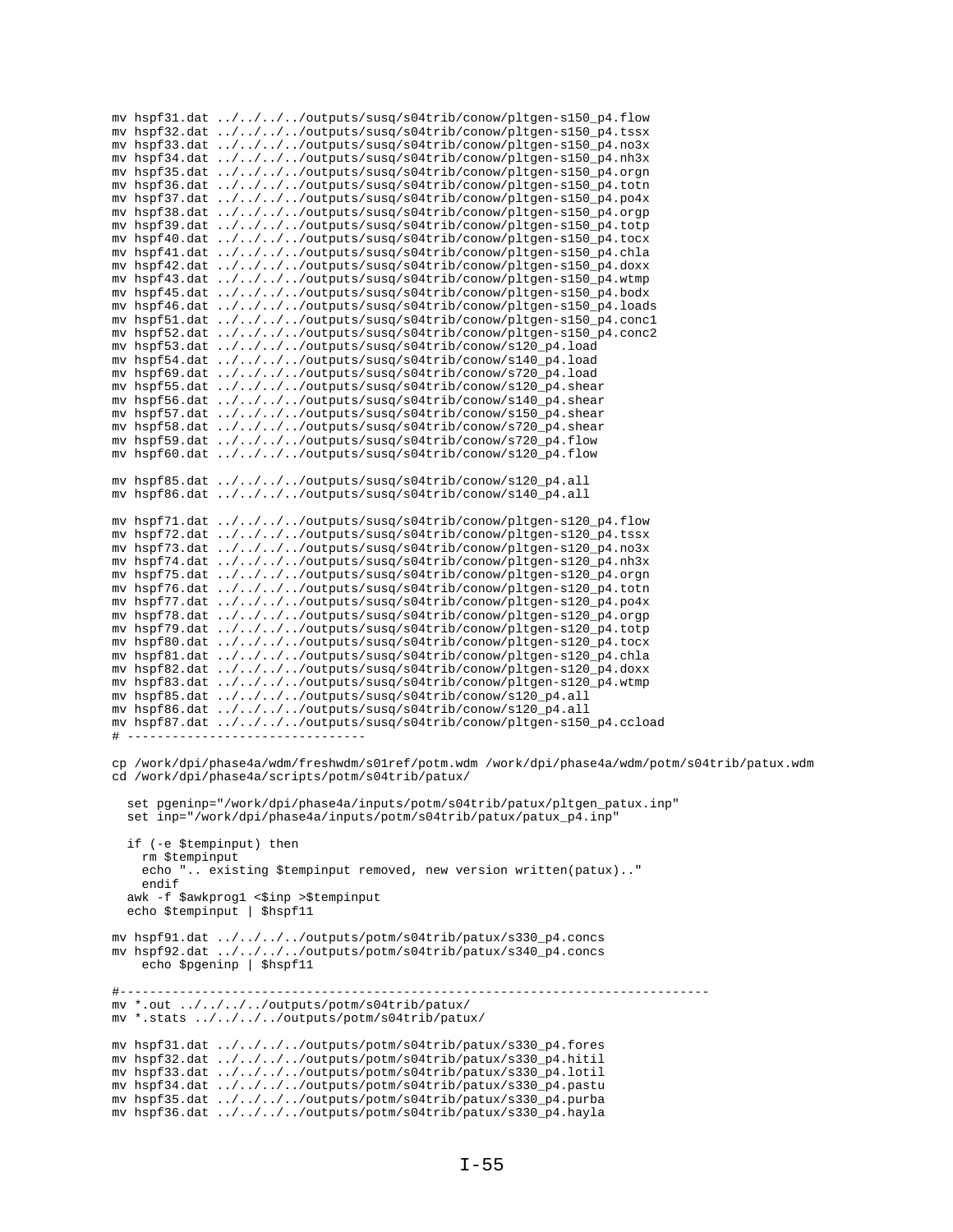mv hspf37.dat ../../../../outputs/potm/s04trib/patux/s330\_p4.imura mv hspf48.dat ../../../../outputs/potm/s04trib/patux/s330\_p4.onp mv hspf50.dat ../../../../outputs/potm/s04trib/patux/s330\_p4.load mv hspf96.dat ../../../../outputs/potm/s04trib/patux/s330\_p4.sedim mv hspf38.dat ../../../../outputs/potm/s04trib/patux/s340\_p4.fores mv hspf39.dat ../../../../outputs/potm/s04trib/patux/s340\_p4.hitil mv hspf40.dat ../../../../outputs/potm/s04trib/patux/s340\_p4.lotil mv hspf41.dat ../../../../outputs/potm/s04trib/patux/s340\_p4.pastu mv hspf42.dat ../../../../outputs/potm/s04trib/patux/s340\_p4.purba mv hspf43.dat ../../../../outputs/potm/s04trib/patux/s340\_p4.hayla mv hspf44.dat ../../../../outputs/potm/s04trib/patux/s340\_p4.imura mv hspf49.dat ../../../../outputs/potm/s04trib/patux/s340\_p4.onp mv hspf51.dat ../../../../outputs/potm/s04trib/patux/s340\_p4.load mv hspf57.dat  $. / . / . / . / . . /$ outputs/potm/s04trib/patux/s330 p4.shear mv hspf58.dat ../../../../outputs/potm/s04trib/patux/s340\_p4.shear mv hspf97.dat ../../../../outputs/potm/s04trib/patux/s340\_p4.sedim mv hspf80.dat ../../../../outputs/potm/s04trib/patux/patux\_p4.nh3x mv hspf81.dat ../../../../outputs/potm/s04trib/patux/patux\_p4.no3x mv hspf82.dat ../../../../outputs/potm/s04trib/patux/patux\_p4.orgn mv hspf83.dat ../../../../outputs/potm/s04trib/patux/patux\_p4.totn mv hspf84.dat ../../../../outputs/potm/s04trib/patux/patux\_p4.po4x mv hspf85.dat ../../../../outputs/potm/s04trib/patux/patux\_p4.orpx mv hspf86.dat ../../../../outputs/potm/s04trib/patux/patux\_p4.tpxx mv hspf87.dat ../../../../outputs/potm/s04trib/patux/patux\_p4.doxx mv hspf88.dat ../../../../outputs/potm/s04trib/patux/patux\_p4.chla mv hspf89.dat ../../../../outputs/potm/s04trib/patux/patux\_p4.wtmp mv hspf94.dat ../../../../outputs/potm/s04trib/patux/patux\_p4.tocx mv hspf91.dat ../../../../outputs/potm/s04trib/patux/patux\_p4.flow mv hspf45.dat ../../../../outputs/potm/s04trib/patux/patux\_p4.tssx mv hspf54.dat ../../../../outputs/potm/s04trib/patux/patux\_p4.orgp mv hspf55.dat ../../../../outputs/potm/s04trib/patux/patux\_p4.totp mv hspf59.dat ../../../../outputs/potm/s04trib/patux/patux\_p4.bal mv hspf46.dat  $. / . / . / . / . . /$ outputs/potm/s04trib/patux/patux p4.bodx mv hspf47.dat ../../../../outputs/potm/s04trib/patux/fall.load mv hspf60.dat ../../../../outputs/potm/s04trib/patux/patux\_p4.ccload cd /work/dpi/phase4a/scripts/potm/s04trib/shena/ cp /work/dpi/phase4a/wdm/freshwdm/s01ref/potm.wdm /work/dpi/phase4a/wdm/potm/s04trib/potm.wdm set inp="/work/dpi/phase4a/inputs/potm/s04trib/shena\_p4.inp" if (-e \$tempinput) then rm \$tempinput echo ".. existing \$tempinput removed, new version written(shena).." endif awk -f \$awkprog1 <\$inp >\$tempinput echo \$tempinput | \$hspf11 mv hspf91.dat ../../../../outputs/potm/s04trib/shena/s190\_p4.concs mv hspf92.dat ../../../../outputs/potm/s04trib/shena/s200\_p4.concs echo ../../../../inputs/potm/s04trib/pltgen\_shena.inp | \$hspf11 mv \*.stats ../../../../outputs/potm/s04trib/shena/ # ------------------------------------------------------------------ mv hspf31.dat ../../../../outputs/potm/s04trib/shena/s190\_p4.fores mv hspf32.dat ../../../../outputs/potm/s04trib/shena/s190\_p4.hitil mv hspf33.dat ../../../../outputs/potm/s04trib/shena/s190\_p4.lotil mv hspf34.dat ../../../../outputs/potm/s04trib/shena/s190\_p4.pastu mv hspf35.dat ../../../../outputs/potm/s04trib/shena/s190\_p4.purba mv hspf36.dat ../../../../outputs/potm/s04trib/shena/s190\_p4.hayla mv hspf37.dat ../../../../outputs/potm/s04trib/shena/s190\_p4.imura mv hspf48.dat ../../../../outputs/potm/s04trib/shena/s190\_p4.onp mv hspf53.dat ../../../../outputs/potm/s04trib/shena/s190\_p4.load mv hspf38.dat ../../../../outputs/potm/s04trib/shena/s200\_p4.fores mv hspf39.dat ../../../../outputs/potm/s04trib/shena/s200\_p4.hitil mv hspf40.dat ../../../../outputs/potm/s04trib/shena/s200\_p4.lotil mv hspf41.dat ../../../../outputs/potm/s04trib/shena/s200\_p4.pastu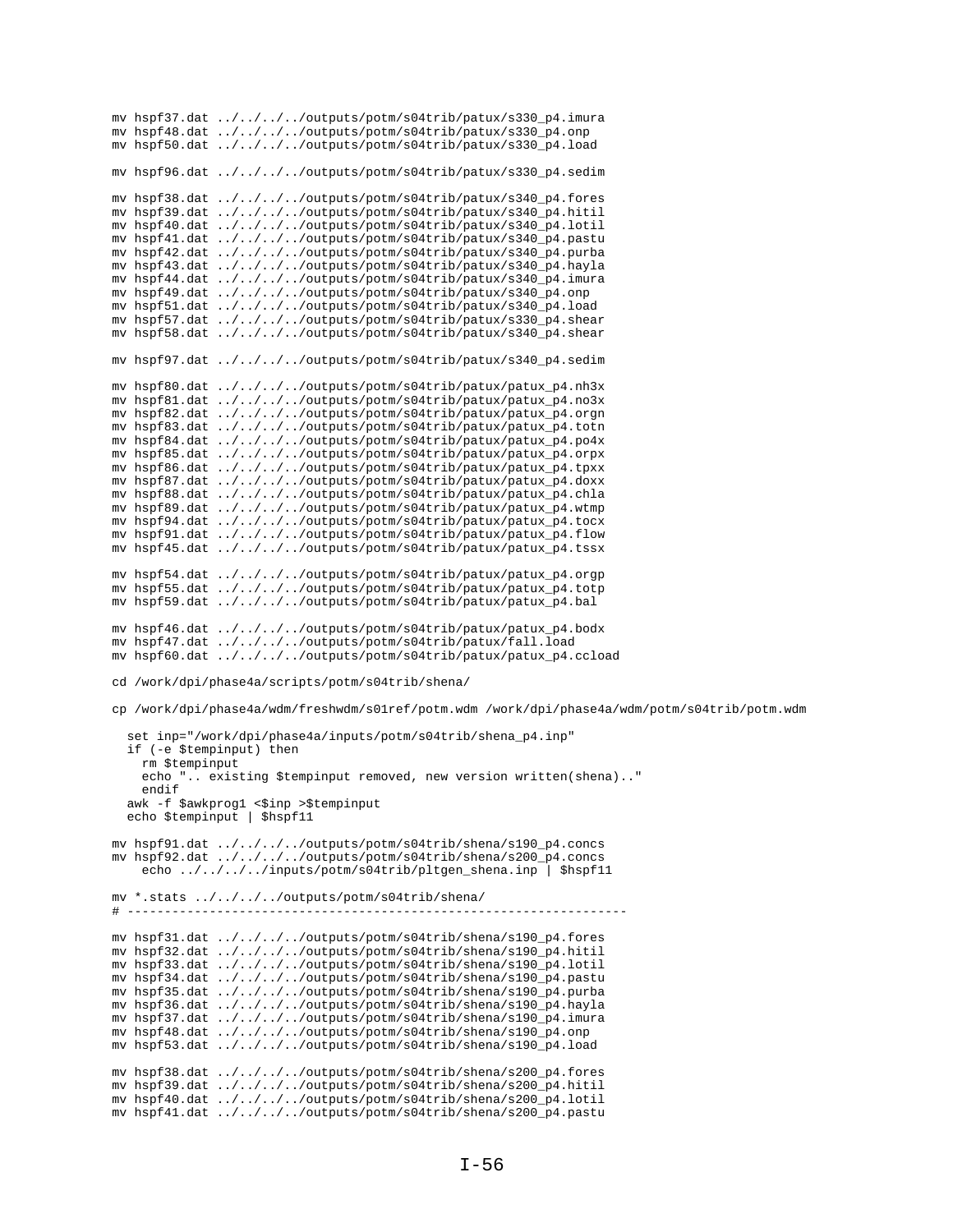```
mv hspf42.dat ../../../../outputs/potm/s04trib/shena/s200_p4.purba
mv hspf43.dat ../../../../outputs/potm/s04trib/shena/s200_p4.hayla
mv hspf44.dat ../../../../outputs/potm/s04trib/shena/s200_p4.imura
mv hspf49.dat ../../../../outputs/potm/s04trib/shena/s200_p4.onp
mv hspf51.dat ../../../../outputs/potm/s04trib/shena/s200_p4.conc1
mv hspf52.dat ../../../../outputs/potm/s04trib/shena/s200_p4.conc2
mv hspf54.dat ../../../../outputs/potm/s04trib/shena/s200_p4.load
mv hspf55.dat ../../../../outputs/potm/s04trib/shena/s190_p4.sedim
mv hspf56.dat \ldots/\ldots/\ldots/outputs/potm/s04trib/shena/s200_p4.sedim
mv hspf80.dat ../../../../outputs/potm/s04trib/shena/shena_p4.nh3x
mv hspf81.dat ../../../../outputs/potm/s04trib/shena/shena_p4.no3x
mv hspf82.dat ../../../../outputs/potm/s04trib/shena/shena_p4.orgn
mv hspf83.dat ../../../../outputs/potm/s04trib/shena/shena_p4.totn
mv hspf84.dat \ldots/\ldots/\ldots/outputs/potm/s04trib/shena/shena p4.po4x
mv hspf85.dat ../../../../outputs/potm/s04trib/shena/shena_p4.orpx
mv hspf86.dat ../../../../outputs/potm/s04trib/shena/shena_p4.tpxx
mv hspf87.dat ../../../../outputs/potm/s04trib/shena/shena_p4.doxx
mv hspf88.dat ../../../../outputs/potm/s04trib/shena/shena_p4.chla
mv hspf89.dat ../../../../outputs/potm/s04trib/shena/shena_p4.wtmp
mv hspf91.dat ../../../../outputs/potm/s04trib/shena/shena_p4.tocx
mv hspf92.dat ../../../../outputs/potm/s04trib/shena/shena_p4.flow
mv hspf57.dat ../../../../outputs/potm/s04trib/shena/shena_p4.tssx
mv hspf58.dat ../../../../outputs/potm/s04trib/shena/shena_p4.orgp
mv hspf59.dat ../../../../outputs/potm/s04trib/shena/shena_p4.totp
mv hspf61.dat ../../../../outputs/potm/s04trib/shena/seg190_p4.transect
mv hspf62.dat ../../../../outputs/potm/s04trib/shena/seg200_p4.transect
mv hspf63.dat ../../../../outputs/potm/s04trib/shena/vs190_p4.visual
mv hspf64.dat ../../../../outputs/potm/s04trib/shena/vs200_p4.visual
mv hspf71.dat ../../../../outputs/potm/s04trib/uppot/s190.shear
mv hspf72.dat ../../../../outputs/potm/s04trib/uppot/s200.shear
mv *.out ../../../../outputs/potm/s04trib/shena/
mv *.stats ../../../../outputs/potm/s04trib/shena/
# ------------------------------------------------------------
cd /work/dpi/phase4a/scripts/potm/s04trib/uppot
   echo "====BEGIN UPPOT===="
   set inp="/work/dpi/phase4a/inputs/potm/s04trib/uppot_p4.inp"
   if (-e $tempinput) then
    rm $tempinput
     echo ".. existing $tempinput removed, new version written(uppot).."
     endif
  awk -f $awkprog1 <$inp >$tempinput
   echo $tempinput | $hspf11
mv hspf91.dat ../../../../outputs/potm/s04trib/uppot/s160_p4.concs
mv hspf92.dat ../../../../outputs/potm/s04trib/uppot/s170_p4.concs
mv hspf93.dat ../../../../outputs/potm/s04trib/uppot/s175_p4.concs
    echo ../../../../inputs/potm/s04trib/pltgen_uppot.inp | $hspf11
mv *.stats ../../../../outputs/potm/s04trib/uppot/
# --------------------------------------------
mv hspf44.dat ../../../../outputs/potm/s04trib/uppot/s170_p4.load
mv hspf50.dat ../../../../outputs/potm/s04trib/uppot/s160_p4.fores
mv hspf51.dat ../../../../outputs/potm/s04trib/uppot/s160_p4.hitil
mv hspf52.dat ../../../../outputs/potm/s04trib/uppot/s160_p4.lotil
mv hspf53.dat ../../../../outputs/potm/s04trib/uppot/s160_p4.pastu
mv hspf54.dat ../../../../outputs/potm/s04trib/uppot/s160_p4.purba
mv hspf55.dat ../../../../outputs/potm/s04trib/uppot/s160_p4.hayla
mv hspf56.dat ../../../../outputs/potm/s04trib/uppot/s160_p4.imura
mv hspf57.dat ../../../../outputs/potm/s04trib/uppot/s170_p4.fores
mv hspf58.dat ../../../../outputs/potm/s04trib/uppot/s170_p4.hitil
mv hspf59.dat ../../../../outputs/potm/s04trib/uppot/s170_p4.lotil
mv hspf60.dat ../../../../outputs/potm/s04trib/uppot/s170_p4.pastu
mv hspf61.dat ../../../../outputs/potm/s04trib/uppot/s170_p4.purba
mv hspf62.dat ../../../../outputs/potm/s04trib/uppot/s170_p4.hayla
```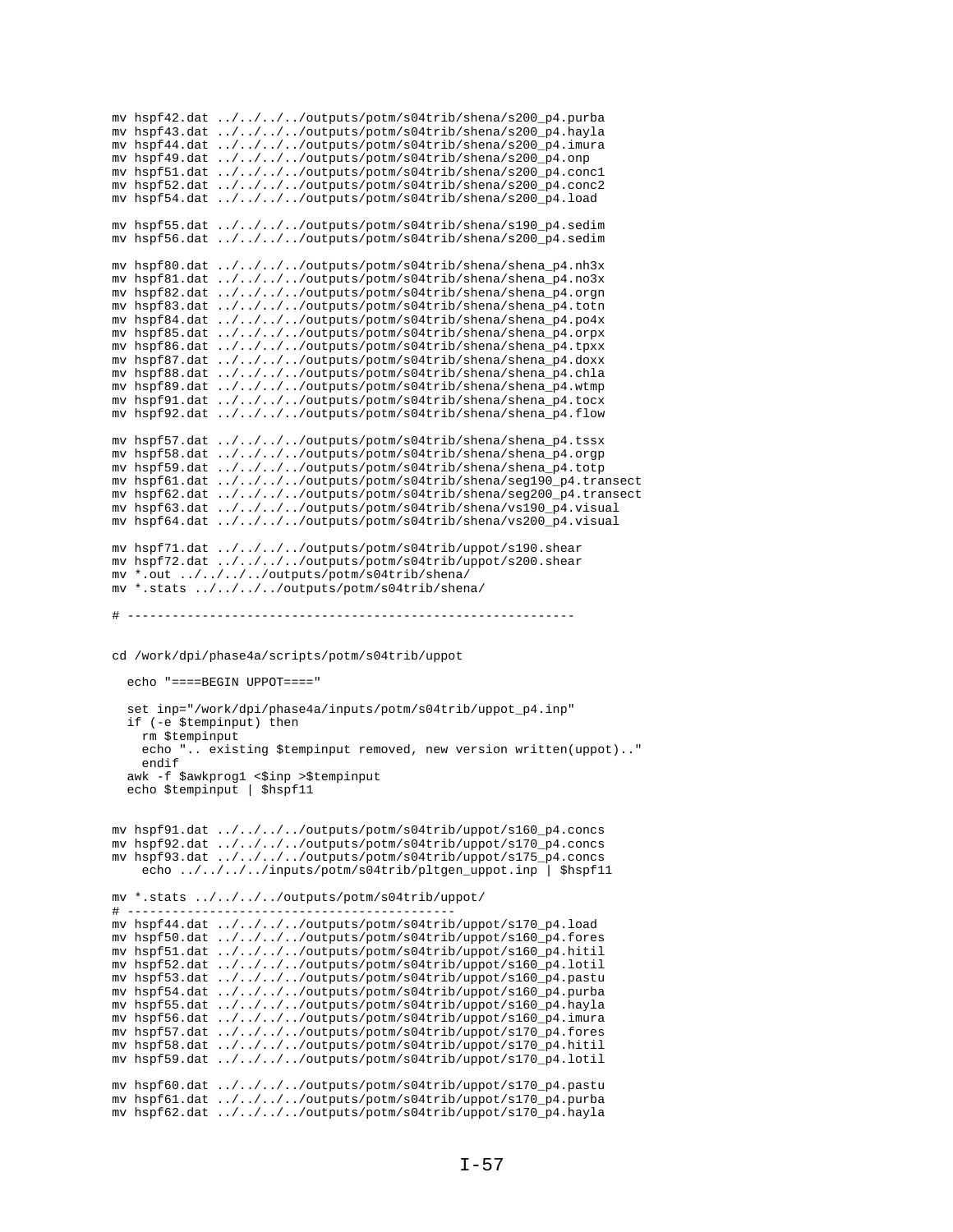```
mv hspf63.dat ../../../../outputs/potm/s04trib/uppot/s170_p4.imura
mv hspf64.dat ../../../../outputs/potm/s04trib/uppot/s175_p4.fores
mv hspf65.dat ../../../../outputs/potm/s04trib/uppot/s175_p4.hitil
mv hspf66.dat ../../../../outputs/potm/s04trib/uppot/s175_p4.lotil
mv hspf67.dat ../../../../outputs/potm/s04trib/uppot/s175_p4.pastu
mv hspf68.dat ../../../../outputs/potm/s04trib/uppot/s175_p4.purba
mv hspf69.dat ../../../../outputs/potm/s04trib/uppot/s175_p4.hayla
mv hspf70.dat ../../../../outputs/potm/s04trib/uppot/s175_p4.imura
mv hspf72.dat \ldots/\ldots/\ldots/outputs/potm/s04trib/uppot/s170_p4.onp
mv hspf73.dat ../../../../outputs/potm/s04trib/uppot/s175_p4.onp
mv hspf41.dat ../../../../outputs/potm/s04trib/uppot/s175_p4.conc1
mv hspf42.dat ../../../../outputs/potm/s04trib/uppot/s175_p4.conc2
mv hspf45.dat ../../../../outputs/potm/s04trib/uppot/s175_p4.load
mv hspf96.dat ../../../../outputs/potm/s04trib/uppot/s170_p4.sedim
mv hspf97.dat ../../../../outputs/potm/s04trib/uppot/s175_p4.sedim
mv hspf98.dat ../../../../outputs/potm/s04trib/uppot/s160_p4.sedim
mv hspf80.dat ../../../../outputs/potm/s04trib/uppot/uppot_p4.flow
mv hspf81.dat ../../../../outputs/potm/s04trib/uppot/uppot_p4.nh3x
mv hspf82.dat ../../../../outputs/potm/s04trib/uppot/uppot_p4.no3x
mv hspf83.dat ../../../../outputs/potm/s04trib/uppot/uppot_p4.orgn
mv hspf84.dat ../../../../outputs/potm/s04trib/uppot/uppot_p4.totn
mv hspf85.dat ../../../../outputs/potm/s04trib/uppot/uppot_p4.po4x
mv hspf86.dat ../../../../outputs/potm/s04trib/uppot/uppot_p4.orpx
mv hspf87.dat ../../../../outputs/potm/s04trib/uppot/uppot_p4.tpxx
mv hspf88.dat ../../../../outputs/potm/s04trib/uppot/uppot_p4.doxx
mv hspf89.dat ../../../../outputs/potm/s04trib/uppot/uppot_p4.chla
mv hspf91.dat ../../../../outputs/potm/s04trib/uppot/uppot_p4.wtmp
mv hspf92.dat ../../../../outputs/potm/s04trib/uppot/uppot_p4.tocx
mv hspf76.dat ../../../../outputs/potm/s04trib/uppot/uppot_p4.orgp
mv hspf77.dat ../../../../outputs/potm/s04trib/uppot/uppot_p4.totp
mv hspf71.dat ../../../../outputs/potm/s04trib/uppot/s160_p4.onp
mv hspf43.dat ../../../../outputs/potm/s04trib/uppot/s160_p4.load
mv hspf31.dat ../../../../outputs/potm/s04trib/uppot/s160_p4.shear
mv hspf32.dat ../../../../outputs/potm/s04trib/uppot/s170_p4.shear
mv hspf33.dat ../../../../outputs/potm/s04trib/uppot/s175_p4.shear
mv hspf78.dat ../../../../outputs/potm/s04trib/uppot/uppot_p4.tssx
mv hspf46.dat ../../../../outputs/potm/s04trib/uppot/seg160_p4.transect
mv hspf47.dat ../../../../outputs/potm/s04trib/uppot/seg170_p4.transect
mv hspf48.dat ../../../../outputs/potm/s04trib/uppot/seg175_p4.transect
mv hspf93.dat ../../../../outputs/potm/s04trib/uppot/vs160_p4.visual
mv hspf94.dat ../../../../outputs/potm/s04trib/uppot/vs170_p4.visual
mv hspf95.dat ../../../../outputs/potm/s04trib/uppot/vs175_p4.visual
mv *.out ../../../../outputs/potm/s04trib/uppot/
# ===========================================================
cd /work/dpi/phase4a/scripts/potm/s04trib/midpot
   echo "====BEGIN MIDPOT===="
  set inp="/work/dpi/phase4a/inputs/potm/s04trib/midpot_p4.inp"
   if (-e $tempinput) then
    rm $tempinput
     echo ".. existing $tempinput removed, new version written(midpot).."
    endif
  awk -f $awkprog1 <$inp >$tempinput
  echo $tempinput | $hspf11
   echo "====END MIDPOT===="
mv hspf91.dat ../../../../outputs/potm/s04trib/midpot/s730_p4.concs
mv hspf92.dat ../../../../outputs/potm/s04trib/midpot/s740_p4.concs
mv hspf93.dat ../../../../outputs/potm/s04trib/midpot/s180_p4.concs
    echo ../../../../inputs/potm/s04trib/pltgen_midpot.inp | $hspf11
```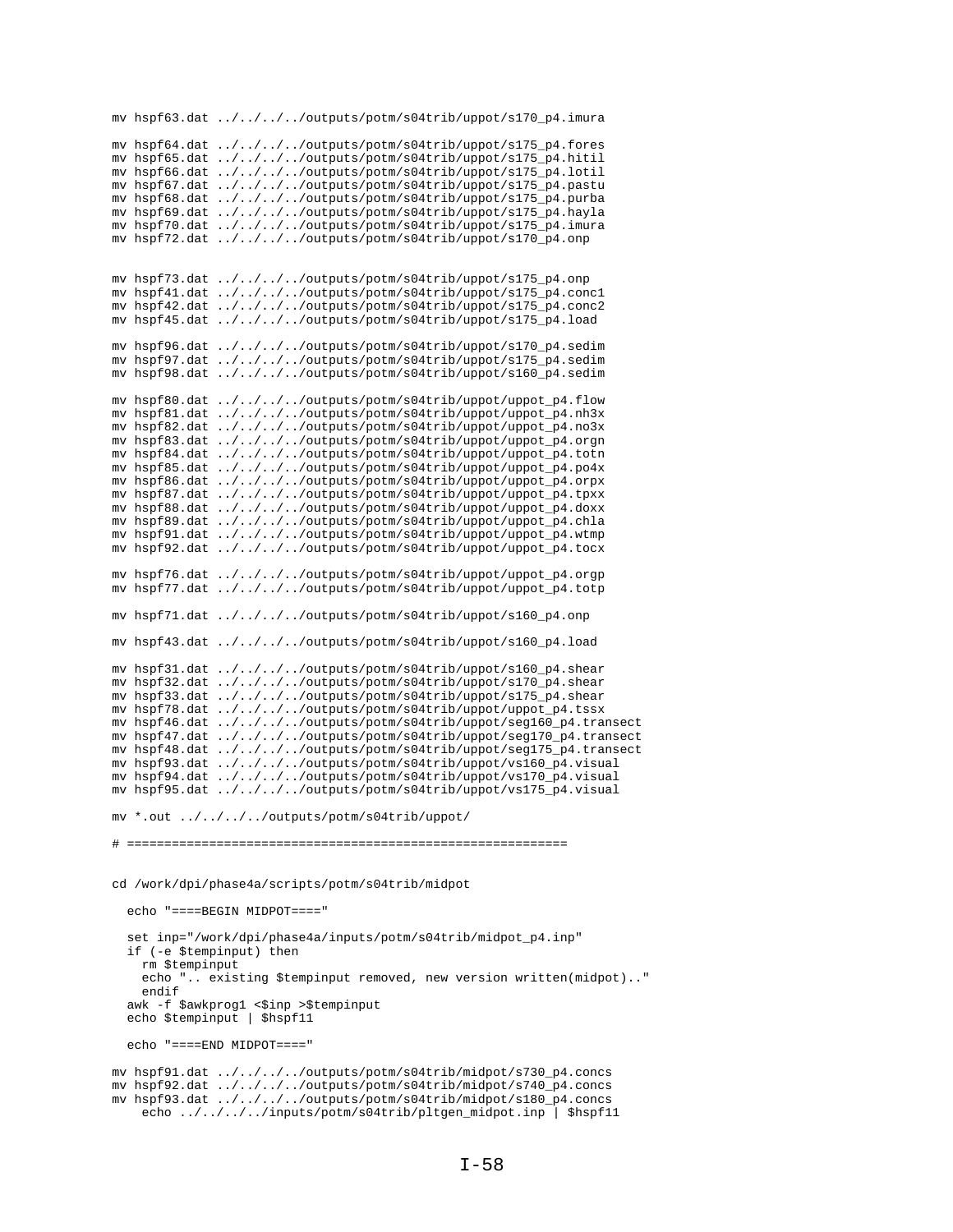| #------------------ |                                                                         |
|---------------------|-------------------------------------------------------------------------|
|                     | mv hspf31.dat ////outputs/potm/s04trib/midpot/s730_p4.fores             |
|                     | mv hspf32.dat ////outputs/potm/s04trib/midpot/s730_p4.hitil             |
|                     | mv hspf33.dat ////outputs/potm/s04trib/midpot/s730_p4.lotil             |
|                     | mv hspf34.dat ////outputs/potm/s04trib/midpot/s730_p4.pastu             |
|                     | mv hspf35.dat ////outputs/potm/s04trib/midpot/s730_p4.purba             |
|                     | mv hspf36.dat ////outputs/potm/s04trib/midpot/s730_p4.hayla             |
|                     | mv hspf37.dat ////outputs/potm/s04trib/midpot/s730_p4.imura             |
|                     | mv hspf55.dat ////outputs/potm/s04trib/midpot/s730_p4.onp               |
|                     | mv hspf63.dat ////outputs/potm/s04trib/midpot/s730_p4.load              |
|                     |                                                                         |
|                     | mv hspf38.dat ////outputs/potm/s04trib/midpot/s740_p4.fores             |
|                     | mv hspf39.dat ////outputs/potm/s04trib/midpot/s740_p4.hitil             |
|                     | mv hspf40.dat ////outputs/potm/s04trib/midpot/s740_p4.lotil             |
|                     | mv hspf41.dat ////outputs/potm/s04trib/midpot/s740_p4.pastu             |
|                     | mv hspf42.dat ////outputs/potm/s04trib/midpot/s740_p4.purba             |
|                     | mv hspf43.dat ////outputs/potm/s04trib/midpot/s740_p4.hayla             |
|                     | mv hspf44.dat ////outputs/potm/s04trib/midpot/s740_p4.imura             |
|                     | mv hspf56.dat ////outputs/potm/s04trib/midpot/s740_p4.onp               |
|                     | mv hspf64.dat ////outputs/potm/s04trib/midpot/s740_p4.load              |
|                     |                                                                         |
|                     | mv hspf45.dat ////outputs/potm/s04trib/midpot/s180_p4.fores             |
|                     | mv hspf46.dat ////outputs/potm/s04trib/midpot/s180_p4.hitil             |
|                     | mv hspf47.dat ////outputs/potm/s04trib/midpot/s180_p4.lotil             |
|                     | mv hspf48.dat ////outputs/potm/s04trib/midpot/s180_p4.pastu             |
|                     | mv hspf49.dat ////outputs/potm/s04trib/midpot/s180_p4.purba             |
|                     | mv hspf50.dat ////outputs/potm/s04trib/midpot/s180_p4.hayla             |
|                     | mv hspf51.dat ////outputs/potm/s04trib/midpot/s180_p4.imura             |
|                     | mv hspf57.dat ////outputs/potm/s04trib/midpot/s180_p4.onp               |
|                     | mv hspf61.dat ////outputs/potm/s04trib/midpot/s180_p4.concl             |
|                     | mv hspf62.dat ////outputs/potm/s04trib/midpot/s180_p4.conc2             |
|                     | mv hspf65.dat ////outputs/potm/s04trib/midpot/s180_p4.load              |
|                     |                                                                         |
|                     | mv hspf80.dat ////outputs/potm/s04trib/midpot/midpot_p4.flow            |
|                     | mv hspf81.dat ////outputs/potm/s04trib/midpot/midpot_p4.nh3x            |
|                     | mv hspf82.dat ////outputs/potm/s04trib/midpot/midpot_p4.no3x            |
|                     | mv hspf83.dat ////outputs/potm/s04trib/midpot/midpot_p4.orgn            |
|                     | mv hspf84.dat ////outputs/potm/s04trib/midpot/midpot_p4.totn            |
|                     | mv hspf85.dat ////outputs/potm/s04trib/midpot/midpot_p4.po4x            |
|                     | mv hspf86.dat ////outputs/potm/s04trib/midpot/midpot_p4.orpx            |
|                     | mv hspf87.dat ////outputs/potm/s04trib/midpot/midpot_p4.tpxx            |
|                     | mv hspf88.dat ////outputs/potm/s04trib/midpot/midpot_p4.doxx            |
|                     | mv hspf89.dat ////outputs/potm/s04trib/midpot/midpot_p4.chla            |
|                     | mv hspf91.dat ////outputs/potm/s04trib/midpot/midpot_p4.wtmp            |
|                     | mv hspf92.dat ////outputs/potm/s04trib/midpot/midpot_p4.tocx            |
|                     |                                                                         |
|                     | mv hspf68.dat ////outputs/potm/s04trib/midpot/midpot_p4.orgp            |
|                     | mv hspf69.dat ////outputs/potm/s04trib/midpot/midpot_p4.totp            |
|                     |                                                                         |
|                     | mv hspf96.dat ////outputs/potm/s04trib/midpot/s730_p4.sedim             |
|                     | mv hspf97.dat ////outputs/potm/s04trib/midpot/s740_p4.sedim             |
|                     | mv hspf98.dat ////outputs/potm/s04trib/midpot/s180_p4.sedim             |
|                     | mv hspf54.dat ////outputs/potm/s04trib/midpot/fall_line.load            |
|                     | mv hspf58.dat ////outputs/potm/s04trib/midpot/seg730_p4.transect        |
|                     | mv hspf59.dat ////outputs/potm/s04trib/midpot/seg740_p4.transect        |
|                     | mv hspf60.dat ////outputs/potm/s04trib/midpot/seg180_p4.transect        |
|                     | mv hspf93.dat ////outputs/potm/s04trib/midpot/vs730_p4.visual           |
|                     | mv hspf94.dat ////outputs/potm/s04trib/midpot/vs740_p4.visual           |
|                     | mv hspf95.dat ////outputs/potm/s04trib/midpot/vs180_p4.visual           |
|                     |                                                                         |
|                     | mv hspf70.dat ////outputs/potm/s04trib/midpot/midpot_p4.tssx            |
|                     | mv hspf71.dat ////outputs/potm/s04trib/midpot/midpot_p4.sedpointofrocks |
|                     | mv hspf72.dat ////outputs/potm/s04trib/midpot/s730_p4.shear             |
|                     | mv hspf73.dat ////outputs/potm/s04trib/midpot/s740_p4.shear             |
|                     | mv hspf74.dat ////outputs/potm/s04trib/midpot/s180_p4.shear             |
|                     | mv *.out ////outputs/potm/s04trib/midpot/                               |
|                     |                                                                         |
|                     |                                                                         |
|                     |                                                                         |

 $\begin{array}{c} \# \end{array} \begin{array}{c} \texttt{-----} \end{array} \end{array} \begin{array}{c} \texttt{-----} \end{array} \begin{array}{c} \texttt{-----} \end{array} \begin{array}{c} \texttt{-----} \end{array} \begin{array}{c} \texttt{-----} \end{array} \end{array} \begin{array}{c} \texttt{-----} \end{array} \begin{array}{c} \texttt{-----} \end{array} \begin{array}{c} \texttt{-----} \end{array} \begin{array}{c} \texttt{-----} \end{array} \end{array} \begin{array}{c} \texttt{-----} \end{array} \begin{array}{c} \texttt{$ 

cd /work/dpi/phase4a/scripts/potm/s04trib/lopot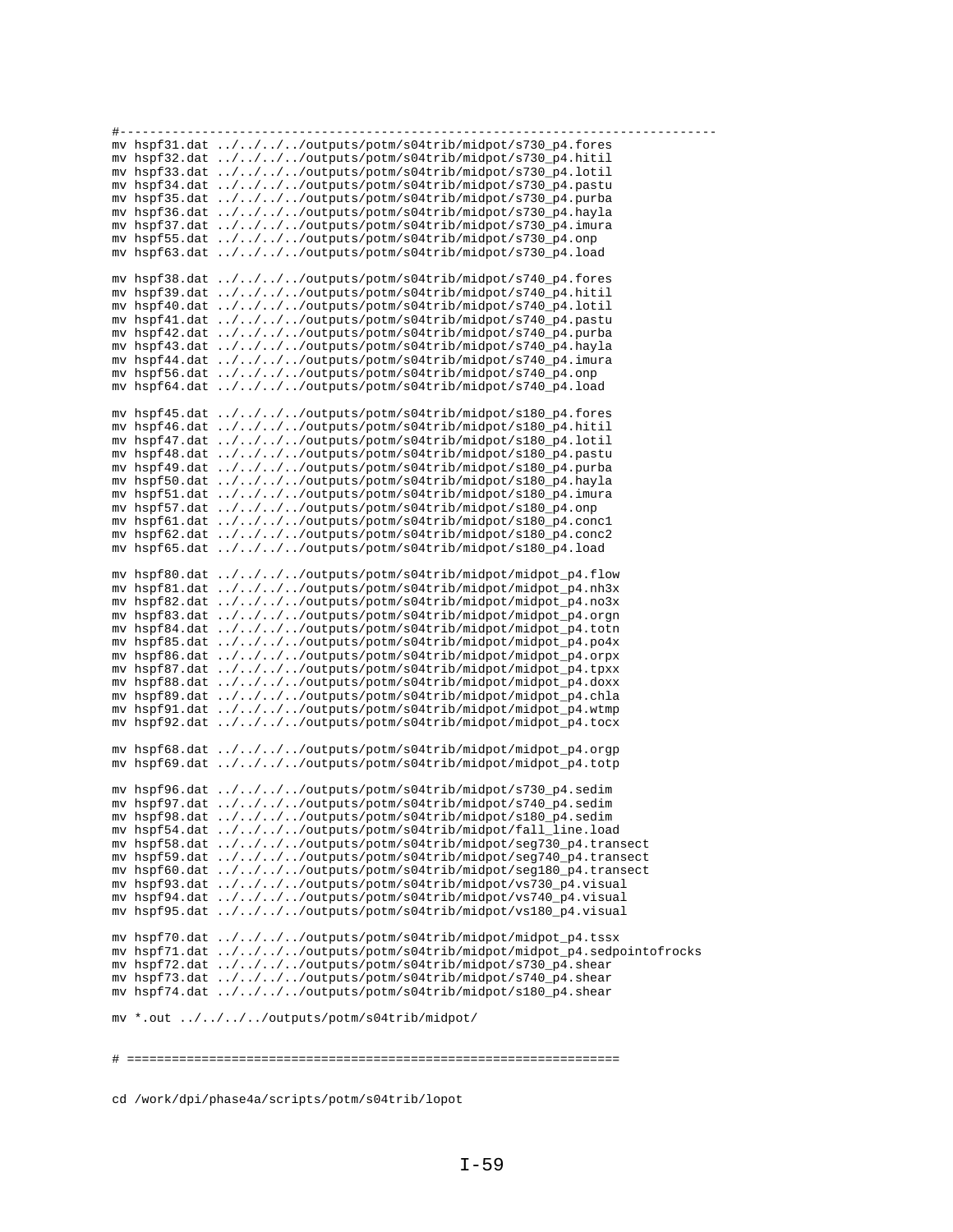```
echo "====BEGIN LOPOT===="
  set inp="/work/dpi/phase4a/inputs/potm/s04trib/lopot_p4.inp"
  if (-e $tempinput) then
    rm $tempinput
    echo ".. existing $tempinput removed, new version written(lopot).."
    endifawk -f $awkprog1 <$inp >$tempinput
 echo $tempinput | $hspf11
  echo "====END LOPOT===="
mv hspf91.dat ../../../../outputs/potm/s04trib/lopot/s750_p4.concs
mv hspf92.dat ../../../../outputs/potm/s04trib/lopot/s210_p4.concs
mv hspf93.dat ../../../../outputs/potm/s04trib/lopot/s220_p4.concs
    echo ../../../../inputs/potm/s04trib/pltgen lopot.inp | $hspf11
mv * .stats ./(./(./(.)toutputs/potm/s04trib/lopot/
# - -mv hspf38.dat ../../../../outputs/potm/s04trib/lopot/s210_p4.fores
mv hspf39.dat ../../../../outputs/potm/s04trib/lopot/s210_p4.hitil
mv hspf40.dat ../../../../outputs/potm/s04trib/lopot/s210_p4.lotil
mv hspf41.dat ../../../../outputs/potm/s04trib/lopot/s210_p4.pastu
mv hspf42.dat ../../../../outputs/potm/s04trib/lopot/s210_p4.purba<br>mv hspf43.dat ../../../../outputs/potm/s04trib/lopot/s210_p4.hayla
mv hspf44.dat ../../../../outputs/potm/s04trib/lopot/s210_p4.imura
mv hspf56.dat ../../../../outputs/potm/s04trib/lopot/s210_p4.onp
mv hspf64.dat ../../../../outputs/potm/s04trib/lopot/s210_p4.load
mv hspf45.dat ../../../../outputs/potm/s04trib/lopot/s220_p4.fores
mv hspf46.dat ../../../../outputs/potm/s04trib/lopot/s220_p4.hitil
mv hspf47.dat ../../../../outputs/potm/s04trib/lopot/s220_p4.lotil
mv hspf48.dat ../../../../outputs/potm/s04trib/lopot/s220_p4.pastu
mv hspf49.dat ../../../../outputs/potm/s04trib/lopot/s220_p4.purba
mv hspf50.dat ../../../../outputs/potm/s04trib/lopot/s220_p4.hayla
mv hspf51.dat ../../../../outputs/potm/s04trib/lopot/s220_p4.imura
mv hspf57.dat ../../../../outputs/potm/s04trib/lopot/s220_p4.onp
mv hspf61.dat ../../../../outputs/potm/s04trib/lopot/s220_p4.concl
my hspf62.dat \ldots/\ldots/\ldots/outputs/potm/s04trib/lopot/s220 p4.conc2
mv hspf65.dat ../../../../outputs/potm/s04trib/lopot/s220_p4.load
mv hspf31.dat ../../../../outputs/potm/s04trib/lopot/s750_p4.fores
mv hspf32.dat ../../../../outputs/potm/s04trib/lopot/s750_p4.hitil<br>mv hspf33.dat ../../../../outputs/potm/s04trib/lopot/s750_p4.lotil
mv hspf34.dat ../../../../outputs/potm/s04trib/lopot/s750_p4.pastu
mv hspf35.dat ../../../../outputs/potm/s04trib/lopot/s750_p4.purba
mv hspf36.dat ../../../../outputs/potm/s04trib/lopot/s750_p4.hayla
mv hspf37.dat ../../../../outputs/potm/s04trib/lopot/s750_p4.imura
mv hspf55.dat ../../../../outputs/potm/s04trib/lopot/s750_p4.onp
my hspf63.dat ../../../../outputs/potm/s04trib/lopot/s750_p4.load
mv hspf66.dat ../../../../outputs/potm/s04trib/lopot/s210_p4.sedim
mv hspf67.dat ../../../../outputs/potm/s04trib/lopot/s220_p4.sedim
mv hspf68.dat ../../../../outputs/potm/s04trib/lopot/s750_p4.sedim
mv hspf80.dat ../../../../outputs/potm/s04trib/lopot/lopot_p4.nh3x
mv hspf81.dat ../../../../outputs/potm/s04trib/lopot/lopot_p4.no3x<br>mv hspf82.dat ../../../../outputs/potm/s04trib/lopot/lopot_p4.no3x
mv hspf83.dat ../../../../outputs/potm/s04trib/lopot/lopot_p4.totn
mv hspf84.dat ../../../../outputs/potm/s04trib/lopot/lopot_p4.po4x
mv hspf85.dat ../../../../outputs/potm/s04trib/lopot/lopot_p4.orpx
mv hspf86.dat ../../../../outputs/potm/s04trib/lopot/lopot_p4.tpxx
mv hspf87.dat ../../../../outputs/potm/s04trib/lopot/lopot_p4.doxx
mv hspf88.dat ../../../../outputs/potm/s04trib/lopot/lopot_p4.chla
mv hspf89.dat ../../../../outputs/potm/s04trib/lopot/lopot_p4.wtmp
mv hspf91.dat ../../../../outputs/potm/s04trib/lopot/lopot_p4.tocx
mv hspf92.dat ../../../../outputs/potm/s04trib/lopot/lopot_p4.flow
mv hspf69.dat ../../../../outputs/potm/s04trib/lopot/lopot_p4.ccload
mv hspf73.dat ../../../../outputs/potm/s04trib/lopot/lopot_p4.orgp
mv hspf74.dat ../../../../outputs/potm/s04trib/lopot/lopot_p4.totp
mv hspf75.dat ../../../../outputs/potm/s04trib/lopot/lopot_p4.tssx
mv hspf70.dat ../../../../outputs/potm/s04trib/lopot/s210_p4.shear
mv hspf71.dat ../../../../outputs/potm/s04trib/lopot/s220_p4.shear
```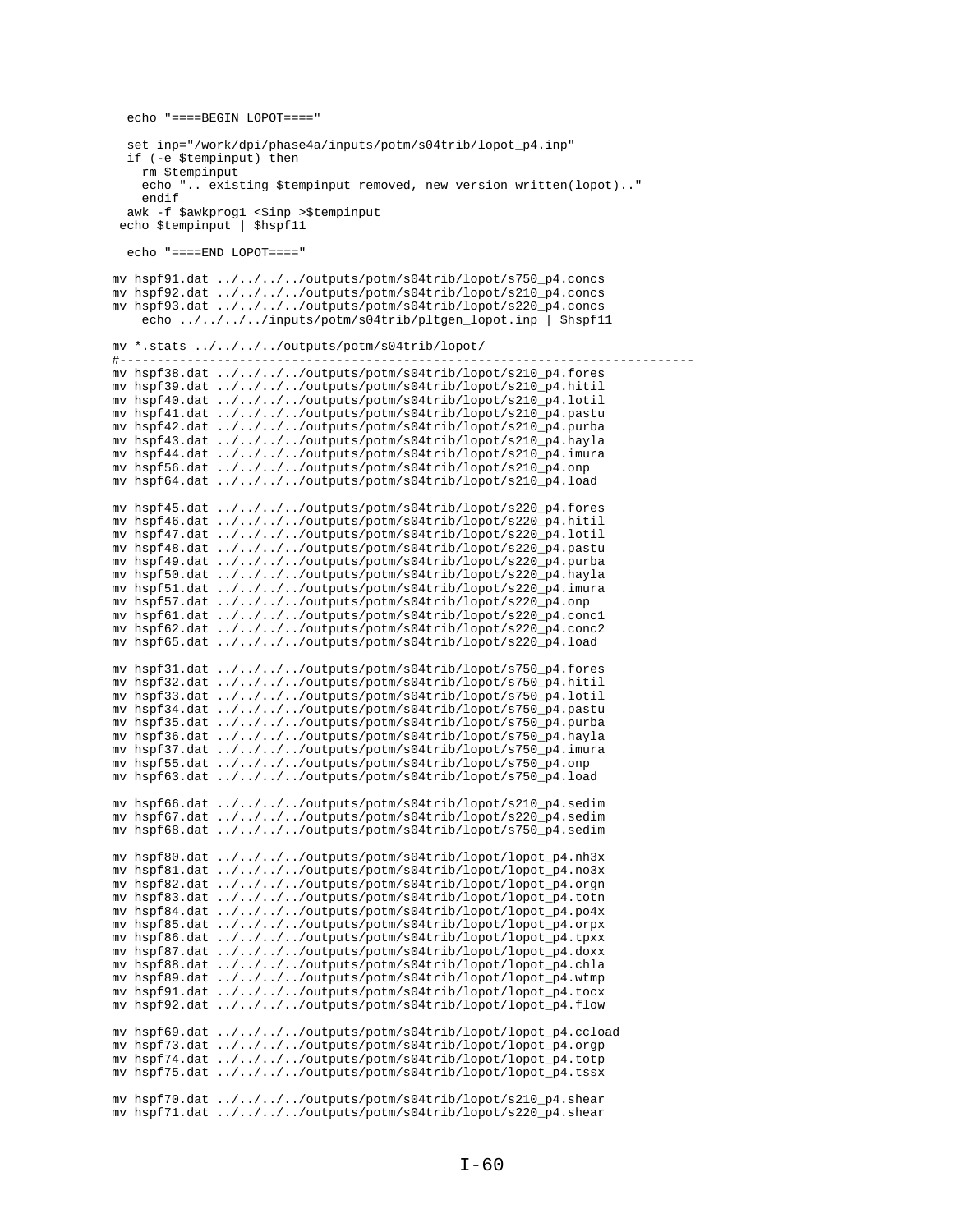```
mv hspf72.dat ../../../../outputs/potm/s04trib/lopot/s750_p4.shear
mv hspf76.dat ../../../../outputs/potm/s04trib/lopot/lopot_p4.falline_loads
mv hspf78.dat ../../../../outputs/potm/s04trib/lopot/lopot_p4.bal
mv hspf77.dat ../../../../outputs/potm/s04trib/lopot/lopot_p4.amvol
mv hspf58.dat ../../../../outputs/potm/s04trib/lopot/seg750_p4.transect
mv hspf59.dat ../../../../outputs/potm/s04trib/lopot/seg210_p4.transect
mv hspf60.dat ../../../../outputs/potm/s04trib/lopot/seg220_p4.transect
mv hspf93.dat ../../../../outputs/potm/s04trib/lopot/vs750_p4.visual
mv hspf94.dat ../../../../outputs/potm/s04trib/lopot/vs210_p4.visual
mv hspf95.dat ../../../../outputs/potm/s04trib/lopot/vs220_p4.visual
mv hspf54.dat ../../../../outputs/potm/s04trib/lopot/load
mv *.out ../../../../outputs/potm/s04trib/lopot/
mv *.stats ../../../../outputs/potm/s04trib/lopot/
# ----------------------------------------------------
cd /work/dpi/phase4a/scripts/potm/s04trib/rappa/
cp /work/dpi/phase4a/wdm/freshwdm/s01ref/potm.wdm /work/dpi/phase4a/wdm/potm/s04trib/potm_rappa.wdm
   set inp="/work/dpi/phase4a/inputs/potm/s04trib/rappa/rappa_p4.inp"
   if (-e $tempinput) then
    rm $tempinput
     echo ".. existing $tempinput removed, new version written(rappa).."
    endif
  awk -f $awkprog1 <$inp >$tempinput
   echo $tempinput | $hspf11
rm $tempinput
mv hspf91.dat ../../../../outputs/potm/s04trib/rappa/s230_p4.concs
     echo ../../../../inputs/potm/s04trib/rappa/pltgen_rappa.inp | $hspf11
mv *.stats ../../../../outputs/potm/s04trib/rappa/
\pm ------
mv *.out ../../../../outputs/potm/s04trib/rappa/
mv hspf31.dat ../../../../outputs/potm/s04trib/rappa/s230_p4.fores
mv hspf32.dat ../../../../outputs/potm/s04trib/rappa/s230_p4.hitil
mv hspf33.dat ../../../../outputs/potm/s04trib/rappa/s230_p4.lotil
mv hspf34.dat ../../../../outputs/potm/s04trib/rappa/s230_p4.pastu
mv hspf35.dat ../../../../outputs/potm/s04trib/rappa/s230_p4.purba
mv hspf36.dat ../../../../outputs/potm/s04trib/rappa/s230_p4.hayla
mv hspf37.dat ../../../../outputs/potm/s04trib/rappa/s230_p4.imura
mv hspf38.dat ../../../../outputs/potm/s04trib/rappa/s230_p4.onp
mv hspf49.dat ../../../../outputs/potm/s04trib/rappa/s230_loads.visual
mv hspf40.dat ../../../../outputs/potm/s04trib/rappa/s230_p4.load 
mv hspf43.dat ../../../../outputs/potm/s04trib/rappa/s230_p4.load_annual
mv hspf44.dat ../../../../outputs/potm/s04trib/rappa/rappa_p4.ccload
mv hspf47.dat ../../../../outputs/potm/s04trib/rappa/rappa_p4.tssx
mv hspf48.dat ../../../../outputs/potm/s04trib/rappa/shear_stress
mv hspf60.dat ../../../../outputs/potm/s04trib/rappa/rappa_p4.bal
mv hspf61.dat ../../../../outputs/potm/s04trib/rappa/s230_p4.all
mv hspf73.dat ../../../../outputs/potm/s04trib/rappa/rappa_p4.orgp
mv hspf74.dat ../../../../outputs/potm/s04trib/rappa/rappa_p4.totp
mv hspf45.dat ../../../../outputs/potm/s04trib/rappa/s230_p4.sedim
mv hspf80.dat \ldots/\ldots/\ldots/outputs/potm/s04trib/rappa/rappa_p4.nh3x
mv hspf81.dat ../../../../outputs/potm/s04trib/rappa/rappa_p4.no3x
mv hspf82.dat ../../../../outputs/potm/s04trib/rappa/rappa_p4.orgn
mv hspf83.dat ../../../../outputs/potm/s04trib/rappa/rappa_p4.totn
mv hspf84.dat ../../../../outputs/potm/s04trib/rappa/rappa_p4.po4x
mv hspf85.dat ../../../../outputs/potm/s04trib/rappa/rappa_p4.orpx
mv hspf86.dat ../../../../outputs/potm/s04trib/rappa/rappa_p4.tpx
mv hspf87.dat ../../../../outputs/potm/s04trib/rappa/rappa_p4.doxx
mv hspf88.dat ../../../../outputs/potm/s04trib/rappa/rappa_p4.chla
mv hspf89.dat ../../../../outputs/potm/s04trib/rappa/rappa_p4.wtmp
mv hspf92.dat ../../../../outputs/potm/s04trib/rappa/rappa_p4.tocx
mv hspf91.dat ../../../../outputs/potm/s04trib/rappa/rappa_p4.flow
```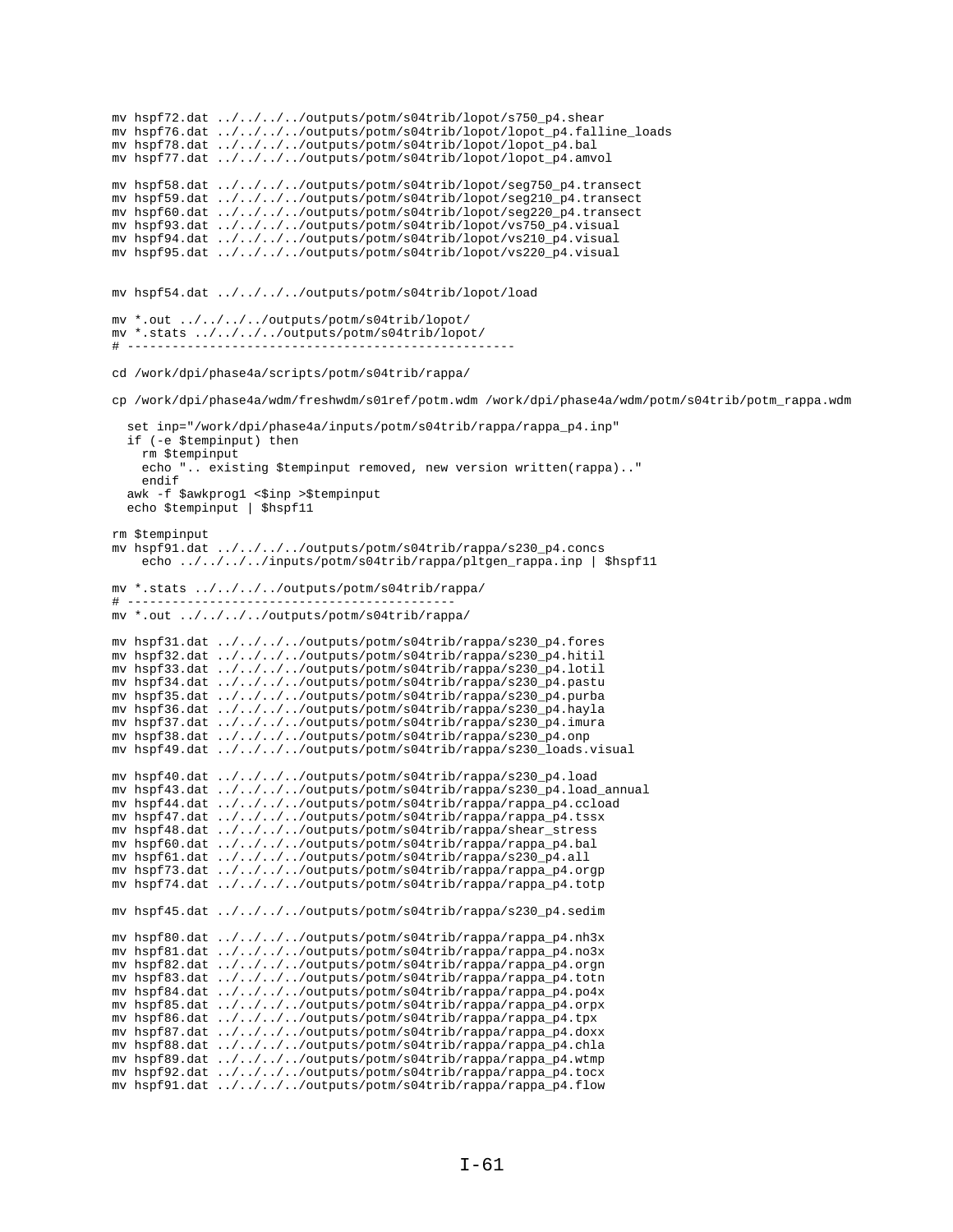```
mv *.out ../../../../outputs/potm/s04trib/rappa/
mv *.stats ../../../../outputs/potm/s04trib/rappa/
#--------------------------------------------------
cd /work/dpi/phase4a/scripts/james/s04trib/appom/
cp /work/dpi/phase4a/wdm/freshwdm/s01ref/james.wdm /work/dpi/phase4a/wdm/james/s04trib/appom.wdm
   set inp="/work/dpi/phase4a/inputs/james/s04trib/appom_p4.inp"
   if (-e $tempinput) then
     rm $tempinput
     echo ".. existing $tempinput removed, new version written(appom).."
     endif
  awk -f $awkprog1 <$inp >$tempinput
  echo $tempinput | $hspf11
mv hspf91.dat ../../../../outputs/james/s04trib/appom/s300_p4.concs
mv hspf92.dat ../../../../outputs/james/s04trib/appom/s310_p4.concs
mv *.out ../../../../outputs/james/s04trib/appom/
mv *.stats ../../../../outputs/james/s04trib/appom/
mv hspf31.dat ../../../../outputs/james/s04trib/appom/s300_p4.fores
mv hspf32.dat ../../../../outputs/james/s04trib/appom/s300_p4.hitil
mv hspf33.dat ../../../../outputs/james/s04trib/appom/s300_p4.lotil
mv hspf34.dat ../../../../outputs/james/s04trib/appom/s300_p4.pastu
mv hspf35.dat ../../../../outputs/james/s04trib/appom/s300_p4.purba
mv hspf36.dat ../../../../outputs/james/s04trib/appom/s300_p4.hayla
mv hspf37.dat ../../../../outputs/james/s04trib/appom/s300_p4.imura
mv hspf48.dat ../../../../outputs/james/s04trib/appom/s300_p4.onp
mv hspf76.dat ../../../../outputs/james/s04trib/appom/s300_p4.sedim
mv hspf38.dat ../../../../outputs/james/s04trib/appom/s310_p4.fores
mv hspf39.dat ../../../../outputs/james/s04trib/appom/s310_p4.hitil
mv hspf40.dat ../../../../outputs/james/s04trib/appom/s310_p4.lotil
mv hspf41.dat ../../../../outputs/james/s04trib/appom/s310_p4.pastu
mv hspf42.dat ../../../../outputs/james/s04trib/appom/s310_p4.purba
mv hspf43.dat ../../../../outputs/james/s04trib/appom/s310_p4.hayla
mv hspf44.dat ../../../../outputs/james/s04trib/appom/s310_p4.imura
mv hspf49.dat ../../../../outputs/james/s04trib/appom/s310_p4.onp
mv hspf75.dat ../../../../outputs/james/s04trib/appom/s310_p4.sedim
mv hspf74.dat ../../../../outputs/james/s04trib/appom/s310_p4.bal
mv hspf62.dat ../../../../outputs/james/s04trib/appom/s300_p4.all
mv hspf63.dat ../../../../outputs/james/s04trib/appom/s310_p4.all
mv hspf64.dat ../../../../outputs/james/s04trib/appom/s300_loads.visual
mv hspf65.dat ../../../../outputs/james/s04trib/appom/s310_loads.visual
mv hspf45.dat ../../../../outputs/james/s04trib/appom/pltgen_appom.tssx
mv hspf46.dat ../../../../outputs/james/s04trib/appom/pltgen_appom.bodx
mv hspf47.dat ../../../../outputs/james/s04trib/appom/pltgen_appom.loads
mv hspf50.dat ../../../../outputs/james/s04trib/appom/s300_p4.load
mv hspf51.dat ../../../../outputs/james/s04trib/appom/s310_p4.load
mv hspf72.dat ../../../../outputs/james/s04trib/appom/s310_p4.load_annual
mv hspf73.dat ../../../../outputs/james/s04trib/appom/pltgen_appom.ccload
    echo ../../../../inputs/james/s04trib/pltgen_appom.inp | $hspf11
mv *.out ../../../../outputs/james/s04trib/appom/
mv *.stats ../../../../outputs/james/s04trib/appom/
mv hspf80.dat ../../../../outputs/james/s04trib/appom/pltgen_appom.nh3x
mv hspf81.dat ../../../../outputs/james/s04trib/appom/pltgen_appom.no3x
mv hspf82.dat ../../../../outputs/james/s04trib/appom/pltgen_appom.orgn
mv hspf83.dat ../../../../outputs/james/s04trib/appom/pltgen_appom.totn
mv hspf84.dat ../../../../outputs/james/s04trib/appom/pltgen_appom.po4x
mv hspf54.dat ../../../../outputs/james/s04trib/appom/pltgen_appom.orgp
mv hspf55.dat ../../../../outputs/james/s04trib/appom/pltgen_appom.totp
mv hspf85.dat ../../../../outputs/james/s04trib/appom/pltgen_appom.orpx
mv hspf86.dat ../../../../outputs/james/s04trib/appom/pltgen_appom.tpxx
mv hspf87.dat ../../../../outputs/james/s04trib/appom/pltgen_appom.doxx
mv hspf88.dat ../../../../outputs/james/s04trib/appom/pltgen_appom.chla
mv hspf89.dat ../../../../outputs/james/s04trib/appom/pltgen_appom.wtmp
mv hspf79.dat ../../../../outputs/james/s04trib/appom/pltgen_appom.tocx
mv hspf91.dat ../../../../outputs/james/s04trib/appom/pltgen_appom.flow
```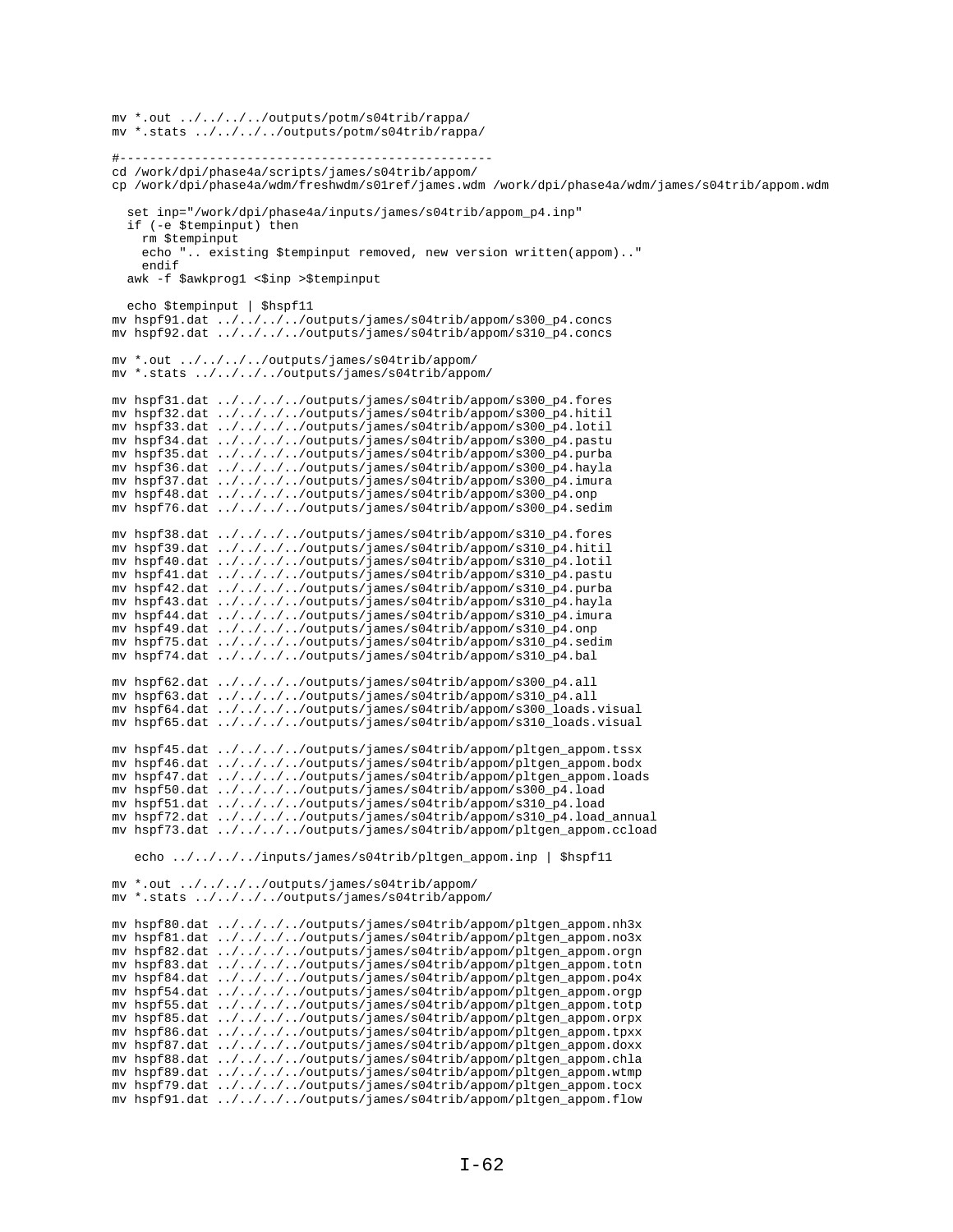cd /work/dpi/phase4a/scripts/james/s04trib/matta/

cp /work/dpi/phase4a/wdm/freshwdm/s01ref/james.wdm /work/dpi/phase4a/wdm/james/s04trib/matta.wdm set inp="/work/dpi/phase4a/inputs/james/s04trib/matta\_p4.inp" if (-e \$tempinput) then rm \$tempinput echo ".. existing \$tempinput removed, new version written(matta).." endif awk -f \$awkprog1 <\$inp >\$tempinput echo \$tempinput | \$hspf11 mv hspf91.dat ../../../../outputs/james/s04trib/matta/s235\_p4.concs mv hspf92.dat ../../../../outputs/james/s04trib/matta/s240\_p4.concs echo ../../../../inputs/james/s04trib/pltgen\_matta.inp | \$hspf11 #-------------------------------------------------------------------- mv hspf31.dat ../../../../outputs/james/s04trib/matta/s235\_p4.fores mv hspf32.dat ../../../../outputs/james/s04trib/matta/s235\_p4.hitil mv hspf33.dat ../../../../outputs/james/s04trib/matta/s235\_p4.lotil mv hspf34.dat ../../../../outputs/james/s04trib/matta/s235\_p4.pastu mv hspf35.dat ../../../../outputs/james/s04trib/matta/s235\_p4.purba mv hspf36.dat ../../../../outputs/james/s04trib/matta/s235\_p4.hayla mv hspf37.dat ../../../../outputs/james/s04trib/matta/s235\_p4.imura mv hspf48.dat ../../../../outputs/james/s04trib/matta/s235\_p4.onp mv hspf96.dat ../../../../outputs/james/s04trib/matta/s235\_p4.sedim mv hspf38.dat ../../../../outputs/james/s04trib/matta/s240\_p4.fores mv hspf39.dat ../../../../outputs/james/s04trib/matta/s240\_p4.hitil mv hspf40.dat ../../../../outputs/james/s04trib/matta/s240\_p4.lotil mv hspf41.dat ../../../../outputs/james/s04trib/matta/s240\_p4.pastu mv hspf42.dat ../../../../outputs/james/s04trib/matta/s240\_p4.purba mv hspf43.dat ../../../../outputs/james/s04trib/matta/s240\_p4.hayla mv hspf44.dat ../../../../outputs/james/s04trib/matta/s240\_p4.imura mv hspf49.dat ../../../../outputs/james/s04trib/matta/s240\_p4.onp mv hspf97.dat ../../../../outputs/james/s04trib/matta/s240\_p4.sedim mv hspf60.dat ../../../../outputs/james/s04trib/matta/matta\_anual.loads mv hspf61.dat ../../../../outputs/james/s04trib/matta/matta\_p4.bal mv hspf62.dat ../../../../outputs/james/s04trib/matta/s235\_p4.all mv hspf63.dat ../../../../outputs/james/s04trib/matta/s240\_p4.all mv hspf64.dat ../../../../outputs/james/s04trib/matta/s235\_loads.visual mv hspf65.dat ../../../../outputs/james/s04trib/matta/s240\_loads.visual mv hspf47.dat ../../../../outputs/james/s04trib/matta/s240\_fall.loads mv hspf57.dat ../../../../outputs/james/s04trib/matta/matta\_p4.ccload mv hspf50.dat ../../../../outputs/james/s04trib/matta/s235\_p4.load mv hspf51.dat ../../../../outputs/james/s04trib/matta/s240\_p4.load mv hspf52.dat ../../../../outputs/james/s04trib/matta/s240\_p4.shear mv hspf53.dat ../../../../outputs/james/s04trib/matta/s240\_p4.shear mv hspf70.dat ../../../../outputs/james/s04trib/matta/matta\_p4.nh3x mv hspf71.dat ../../../../outputs/james/s04trib/matta/matta\_p4.no3x mv hspf72.dat ../../../../outputs/james/s04trib/matta/matta\_p4.orgn mv hspf73.dat ../../../../outputs/james/s04trib/matta/matta\_p4.totn mv hspf74.dat ../../../../outputs/james/s04trib/matta/matta\_p4.po4x mv hspf75.dat ../../../../outputs/james/s04trib/matta/matta\_p4.orpx mv hspf76.dat ../../../../outputs/james/s04trib/matta/matta\_p4.tpss mv hspf77.dat ../../../../outputs/james/s04trib/matta/matta\_p4.doxx mv hspf78.dat ../../../../outputs/james/s04trib/matta/matta\_p4.chla mv hspf79.dat ../../../../outputs/james/s04trib/matta/matta\_p4.wtmp mv hspf80.dat ../../../../outputs/james/s04trib/matta/matta\_p4.tocx mv hspf81.dat ../../../../outputs/james/s04trib/matta/matta\_p4.flow mv hspf54.dat ../../../../outputs/james/s04trib/matta/matta\_p4.orgp mv hspf55.dat ../../../../outputs/james/s04trib/matta/matta\_p4.totp mv hspf56.dat ../../../../outputs/james/s04trib/matta/matta\_p4.tssx mv \*.out ../../../../outputs/james/s04trib/matta mv \*.stats ../../../../outputs/james/s04trib/matta # -----------------------------------------------------

cd /work/dpi/phase4a/scripts/james/s04trib/pamun/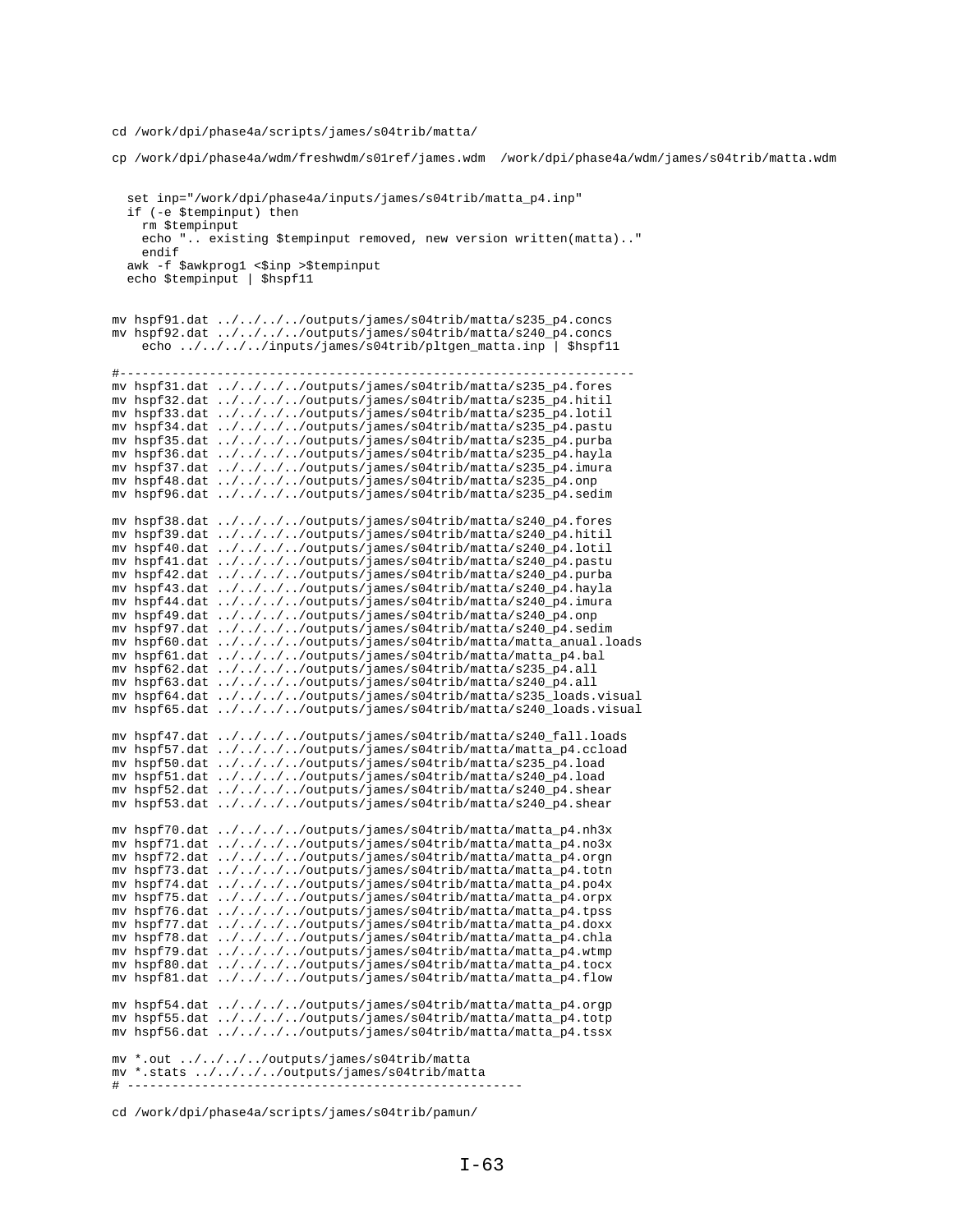cp /work/dpi/phase4a/wdm/freshwdm/s01ref/james.wdm /work/dpi/phase4a/wdm/james/s04trib/pamun.wdm

 set inp="/work/dpi/phase4a/inputs/james/s04trib/pamun\_p4.inp" echo \$inp | \$hspf11

mv hspf91.dat ../../../../outputs/james/s04trib/pamun/s250\_p4.concs mv hspf92.dat ../../../../outputs/james/s04trib/pamun/s260\_p4.concs echo ../../../../inputs/james/s04trib/pltgen\_pamun.inp | \$hspf11 mv \*.stats ../../../../outputs/james/s04trib/pamun/  $mv * . out : ./../../../outputs/james/s04trib/pamm/$ #------------------------------------------------------------------------ mv hspf31.dat ../../../../outputs/james/s04trib/pamun/s250\_p4.fores mv hspf32.dat  $\ldots/\ldots/\ldots$ /outputs/james/s04trib/pamun/s250 p4.hitil mv hspf33.dat ../../../../outputs/james/s04trib/pamun/s250\_p4.lotil mv hspf34.dat ../../../../outputs/james/s04trib/pamun/s250\_p4.pastu mv hspf35.dat ../../../../outputs/james/s04trib/pamun/s250\_p4.purba mv hspf36.dat ../../../../outputs/james/s04trib/pamun/s250\_p4.hayla mv hspf37.dat ../../../../outputs/james/s04trib/pamun/s250\_p4.imura mv hspf48.dat ../../../../outputs/james/s04trib/pamun/s250\_p4.onp mv hspf96.dat ../../../../outputs/james/s04trib/pamun/s250\_p4.sedim mv hspf60.dat ../../../../outputs/james/s04trib/pamun/pamun\_annual.loads mv hspf38.dat ../../../../outputs/james/s04trib/pamun/s260\_p4.fores mv hspf39.dat ../../../../outputs/james/s04trib/pamun/s260\_p4.hitil mv hspf40.dat ../../../../outputs/james/s04trib/pamun/s260\_p4.lotil mv hspf41.dat ../../../../outputs/james/s04trib/pamun/s260\_p4.pastu mv hspf42.dat ../../../../outputs/james/s04trib/pamun/s260\_p4.purba mv hspf43.dat ../../../../outputs/james/s04trib/pamun/s260\_p4.hayla mv hspf44.dat ../../../../outputs/james/s04trib/pamun/s260\_p4.imura mv hspf49.dat ../../../../outputs/james/s04trib/pamun/s260\_p4.onp mv hspf97.dat ../../../../outputs/james/s04trib/pamun/s260\_p4.sedim mv hspf62.dat ../../../../outputs/james/s04trib/pamun/s250\_p4.all mv hspf63.dat ../../../../outputs/james/s04trib/pamun/s260\_p4.all mv hspf46.dat ../../../../outputs/james/s04trib/pamun/pamun\_p4.bodx mv hspf47.dat ../../../../outputs/james/s04trib/pamun/pamun\_fall.loads mv hspf58.dat ../../../../outputs/james/s04trib/pamun/pamun\_p4.ccload mv hspf50.dat ../../../../outputs/james/s04trib/pamun/s250\_p4.load mv hspf51.dat ../../../../outputs/james/s04trib/pamun/s260\_p4.load mv hspf61.dat ../../../../outputs/james/s04trib/pamun/pamun\_p4.bal mv hspf56.dat ../../../../outputs/james/s04trib/pamun/s250\_loads.visual mv hspf57.dat ../../../../outputs/james/s04trib/pamun/s260\_loads.visual mv hspf80.dat ../../../../outputs/james/s04trib/pamun/pamun\_p4.nh3x mv hspf81.dat ../../../../outputs/james/s04trib/pamun/pamun\_p4.no3x mv hspf82.dat ../../../../outputs/james/s04trib/pamun/pamun\_p4.orgn mv hspf83.dat ../../../../outputs/james/s04trib/pamun/pamun\_p4.totn mv hspf84.dat ../../../../outputs/james/s04trib/pamun/pamun\_p4.po4x mv hspf85.dat ../../../../outputs/james/s04trib/pamun/pamun\_p4.orpx mv hspf86.dat ../../../../outputs/james/s04trib/pamun/pamun\_p4.tpxx mv hspf87.dat ../../../../outputs/james/s04trib/pamun/pamun\_p4.doxx mv hspf88.dat ../../../../outputs/james/s04trib/pamun/pamun\_p4.chla mv hspf89.dat ../../../../outputs/james/s04trib/pamun/pamun\_p4.wtmp mv hspf91.dat ../../../../outputs/james/s04trib/pamun/pamun\_p4.tocx mv hspf92.dat ../../../../outputs/james/s04trib/pamun/pamun\_p4.flow mv hspf45.dat ../../../../outputs/james/s04trib/pamun/pamun\_p4.tssx mv hspf54.dat ../../../../outputs/james/s04trib/pamun/pamun\_p4.orgp mv hspf55.dat ../../../../outputs/james/s04trib/pamun/pamun\_p4.totp mv \*.stats ../../../../outputs/james/s04trib/pamun/ mv \*.out ../../../../outputs/james/s04trib/pamun/ cd /work/dpi/phase4a/scripts/james/s04trib/james1/ cp /work/dpi/phase4a/wdm/freshwdm/s01ref/james.wdm /work/dpi/phase4a/wdm/james/s04trib/james.wdm set inp="/work/dpi/phase4a/inputs/james/s04trib/james1\_p4.inp" if (-e \$tempinput) then rm \$tempinput echo ".. existing \$tempinput removed, new version written(james1).." endif

awk -f \$awkprog1 <\$inp >\$tempinput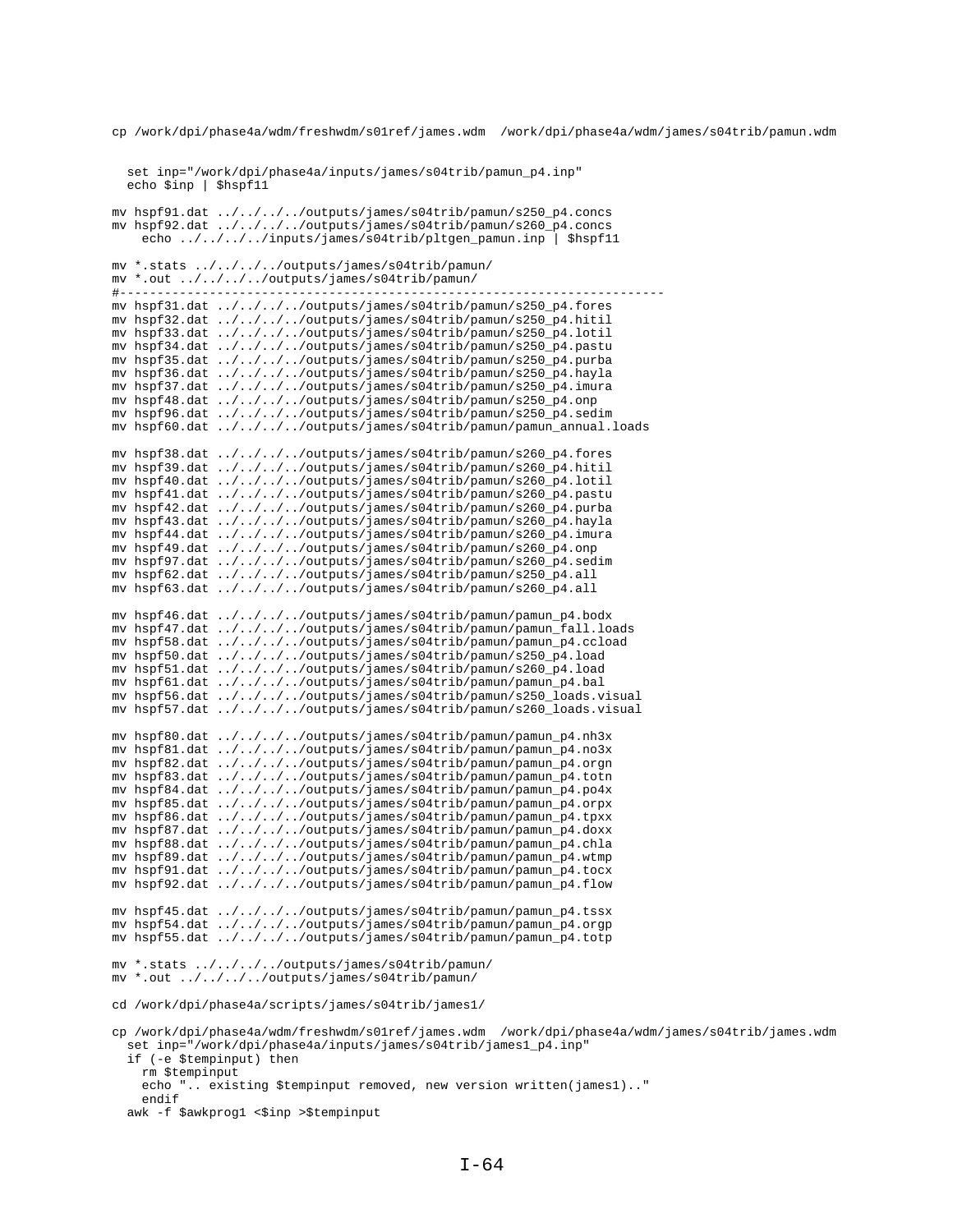## echo \$tempinput | \$hspf11

mv hspf91.dat ../../../../outputs/james/s04trib/james1/s265\_p4.concs mv hspf92.dat ../../../../outputs/james/s04trib/james1/s270\_p4.concs mv hspf31.dat ../../../../outputs/james/s04trib/james1/s265\_p4.fores mv hspf32.dat ../../../../outputs/james/s04trib/james1/s265\_p4.hitil mv hspf33.dat ../../../../outputs/james/s04trib/james1/s265\_p4.lotil mv hspf34.dat ../../../../outputs/james/s04trib/james1/s265\_p4.pastu mv hspf35.dat ../../../../outputs/james/s04trib/james1/s265\_p4.purba mv hspf36.dat ../../../../outputs/james/s04trib/james1/s265\_p4.hayla mv hspf37.dat ../../../../outputs/james/s04trib/james1/s265\_p4.imura mv hspf47.dat ../../../../outputs/james/s04trib/james1/s265\_p4.onp mv hspf96.dat  $\ldots/\ldots/\ldots$ /outputs/james/s04trib/james1/s265 p4.sedim mv hspf38.dat ../../../../outputs/james/s04trib/james1/s270\_p4.fores mv hspf39.dat ../../../../outputs/james/s04trib/james1/s270\_p4.hitil mv hspf40.dat ../../../../outputs/james/s04trib/james1/s270\_p4.lotil mv hspf41.dat ../../../../outputs/james/s04trib/james1/s270\_p4.pastu mv hspf42.dat ../../../../outputs/james/s04trib/james1/s270\_p4.purba mv hspf43.dat ../../../../outputs/james/s04trib/james1/s270\_p4.hayla mv hspf44.dat ../../../../outputs/james/s04trib/james1/s270\_p4.imura mv hspf48.dat ../../../../outputs/james/s04trib/james1/s270\_p4.onp mv hspf94.dat ../../../../outputs/james/s04trib/james1/james1\_p4.bal mv hspf51.dat ../../../../outputs/james/s04trib/james1/s265\_loads.visual mv hspf52.dat ../../../../outputs/james/s04trib/james1/s270\_loads.visual mv hspf97.dat ../../../../outputs/james/s04trib/james1/s270\_p4.sedim mv hspf45.dat ../../../../outputs/james/s04trib/james1/s270\_p4.shearvel mv hspf46.dat ../../../../outputs/james/s04trib/james1/s270\_p4.shearvel # shearvel = shear stress and mean velocities mv hspf49.dat ../../../../outputs/james/s04trib/james1/s265\_p4.load mv hspf50.dat ../../../../outputs/james/s04trib/james1/s270\_p4.load mv \*.out ../../../../outputs/james/s04trib/james1/ mv \*.stats ../../../../outputs/james/s04trib/james1/ cd /work/dpi/phase4a/scripts/james/s04trib/james2/ set inp="/work/dpi/phase4a/inputs/james/s04trib/james2\_p4.inp" if (-e \$tempinput) then rm \$tempinput echo ".. existing \$tempinput removed, new version written(james2).." endif awk -f \$awkprog1 <\$inp >\$tempinput echo \$tempinput | \$hspf11 mv hspf56.dat ../../../../outputs/james/s04trib/james2/james\_290.nh3x mv hspf57.dat ../../../../outputs/james/s04trib/james2/james\_290.no3x mv hspf58.dat ../../../../outputs/james/s04trib/james2/james\_290.po4x mv hspf59.dat ../../../../outputs/james/s04trib/james2/james\_290.tocx mv hspf60.dat ../../../../outputs/james/s04trib/james2/james\_290.orgn mv hspf63.dat ../../../../outputs/james/s04trib/james2/james\_290.totn mv hspf64.dat ../../../../outputs/james/s04trib/james2/james\_290.orgp mv hspf65.dat ../../../../outputs/james/s04trib/james2/james\_290.totp mv hspf71.dat ../../../../outputs/james/s04trib/james2/james\_290.tssx mv hspf91.dat ../../../../outputs/james/s04trib/james2/s280\_p4.concs mv hspf92.dat ../../../../outputs/james/s04trib/james2/s290\_p4.concs mv hspf31.dat ../../../../outputs/james/s04trib/james2/s280\_p4.fores mv hspf32.dat ../../../../outputs/james/s04trib/james2/s280\_p4.hitil mv hspf33.dat ../../../../outputs/james/s04trib/james2/s280\_p4.lotil mv hspf34.dat ../../../../outputs/james/s04trib/james2/s280\_p4.pastu mv hspf35.dat ../../../../outputs/james/s04trib/james2/s280\_p4.purba mv hspf36.dat ../../../../outputs/james/s04trib/james2/s280\_p4.hayla mv hspf37.dat ../../../../outputs/james/s04trib/james2/s280\_p4.imura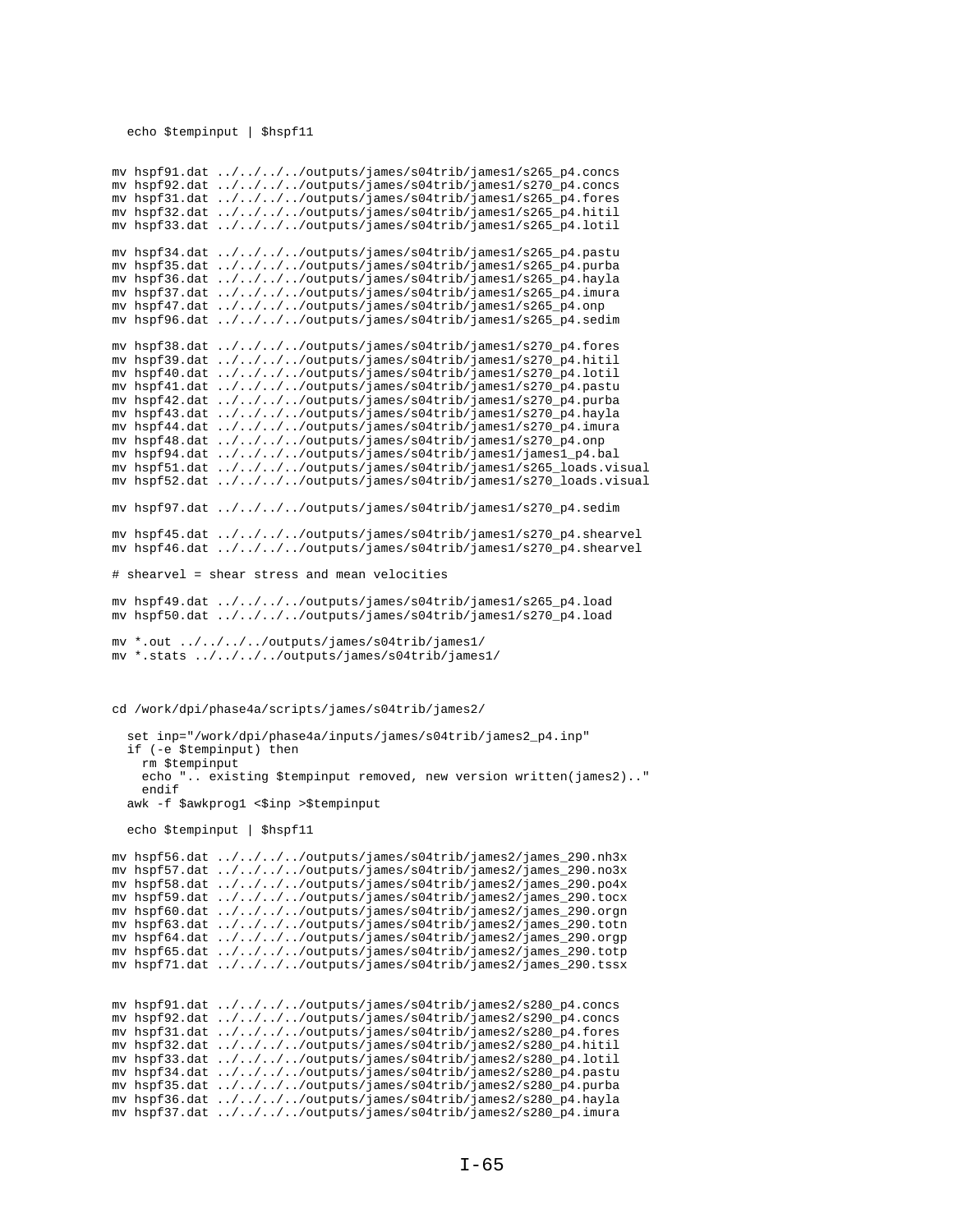|                | mv hspf49.dat ////outputs/james/s04trib/james2/s280_p4.onp              |
|----------------|-------------------------------------------------------------------------|
|                | mv hspf76.dat ////outputs/james/s04trib/james2/s280_p4.sedim            |
|                | mv hspf98.dat ////outputs/james/s04trib/james2/james2_p4.bal            |
|                |                                                                         |
| my hspf38.dat  | ////outputs/james/s04trib/james2/s290_p4.fores                          |
| mv hspf39.dat  | $\ldots / \ldots / \ldots /$ outputs/james/s04trib/james2/s290_p4.hitil |
| my hspf40.dat  | $\ldots/\ldots/\ldots$ /outputs/james/s04trib/james2/s290_p4.lotil      |
| my hspf41.dat  | ////outputs/james/s04trib/james2/s290_p4.pastu                          |
| mv hspf42.dat  | $\ldots/\ldots/\ldots$ /outputs/james/s04trib/james2/s290_p4.purba      |
| mv hspf43.dat  | $\ldots/\ldots/\ldots$ /outputs/james/s04trib/james2/s290_p4.hayla      |
| mv hspf44.dat  | ////outputs/james/s04trib/james2/s290_p4.imura                          |
| my hspf50.dat  | $\ldots/\ldots/\ldots$ /outputs/james/s04trib/james2/s290_p4.onp        |
| my hspf77.dat  | ////outputs/james/s04trib/james2/s290_p4.sedim                          |
|                |                                                                         |
| mv hspf45.dat  | ////outputs/james/s04trib/james2/james2_p4.tssx                         |
| mv hspf46.dat  | ////outputs/james/s04trib/james2/s280_p4.shearvel                       |
| mv hspf47.dat  | ////outputs/james/s04trib/james2/s290_p4.shearvel                       |
| my hspf48.dat  | ////outputs/james/s04trib/james2/james2_p4.loads                        |
| my hspf51.dat  | ////outputs/james/s04trib/james2/s280_p4.load                           |
| mv hspf52.dat  | ////outputs/james/s04trib/james2/s290_p4.load                           |
| mv hspf55.dat  | ////outputs/james/s04trib/james2/james_290.ccload                       |
| mv hspf53.dat  | ////outputs/james/s04trib/james1/s280_loads.visual                      |
| mv hspf54.dat  | $\ldots/\ldots/\ldots$ /outputs/james/s04trib/james1/s290_loads.visual  |
|                |                                                                         |
| my hspf67.dat  | $\ldots/\ldots/\ldots$ /outputs/james/s04trib/james2/james2_p4.orgn     |
| mv hspf68.dat  | ////outputs/james/s04trib/james2/james2_p4.totn                         |
| my hspf69.dat  | ////outputs/james/s04trib/james2/james2_p4.orgp                         |
| my hspf70.dat  | ////outputs/james/s04trib/james2/james2_p4.totp                         |
|                | #mv hspf71.dat ////outputs/james/s04trib/james2/280_eos.conc            |
| #mv hspf72.dat | $\ldots/\ldots/\ldots$ /outputs/james/s04trib/james2/290_eos.conc       |
|                | #mv hspf73.dat ////outputs/james/s04trib/james2/280_air.temp            |
|                | #mv hspf74.dat ////outputs/james/s04trib/james2/290_air.temp            |
|                | #mv *.out ////outputs/james/s04trib/james2/                             |

echo ../../../../inputs/james/s04trib/pltgen\_james2.inp | \$hspf11

mv hspf80.dat ../../../../outputs/james/s04trib/james2/james2\_p4.nh3x mv hspf81.dat ../../../../outputs/james/s04trib/james2/james2\_p4.no3x mv hspf82.dat ../../../../outputs/james/s04trib/james2/james2\_p4.orgn mv hspf83.dat ../../../../outputs/james/s04trib/james2/james2\_p4.totn mv hspf84.dat ../../../../outputs/james/s04trib/james2/james2\_p4.po4x \*\*\*mv hspf85.dat  $\ldots/\ldots/\ldots$ /outputs/james/s04trib/james2/james2\_p4.orgp \*\*\*mv hspf86.dat ../../../../outputs/james/s04trib/james2/james2\_p4.totp mv hspf87.dat ../../../../outputs/james/s04trib/james2/james2\_p4.doxx mv hspf88.dat ../../../../outputs/james/s04trib/james2/james2\_p4.chla mv hspf89.dat ../../../../outputs/james/s04trib/james2/james2\_p4.wtmp mv hspf79.dat ../../../../outputs/james/s04trib/james2/james2\_p4.tocx mv hspf74.dat ../../../../outputs/james/s04trib/james2/james2\_p4.flow mv hspf75.dat ../../../../outputs/james/s04trib/james2/james\_290.flow mv hspf56.dat ../../../../outputs/james/s04trib/james2/james\_290.nh3x mv hspf57.dat ../../../../outputs/james/s04trib/james2/james\_290.no3x mv hspf58.dat ../../../../outputs/james/s04trib/james2/james\_290.po4x mv hspf59.dat ../../../../outputs/james/s04trib/james2/james\_290.tocx mv hspf60.dat ../../../../outputs/james/s04trib/james2/james\_290.orgn mv hspf63.dat ../../../../outputs/james/s04trib/james2/james\_290.totn mv hspf64.dat ../../../../outputs/james/s04trib/james2/james\_290.orgp mv hspf65.dat ../../../../outputs/james/s04trib/james2/james\_290.totp mv hspf71.dat  $\ldots/\ldots/\ldots$ /outputs/james/s04trib/james2/james\_290.tssx

mv \*.out ../../../../outputs/james/s04trib/james2/ mv \*.stats ../../../../outputs/james/s04trib/james2/

cd /work/dpi/phase4a/scripts/coast/s04trib/patapsco/

cp /work/dpi/phase4a/wdm/freshwdm/s01ref/coast.wdm /work/dpi/phase4a/wdm/coast/s04trib/patapsco.wdm echo ../../../../inputs/coast/s04trib/patapsco/pataps\_p4.inp | \$hspf11

echo "====END PATAPSCO===="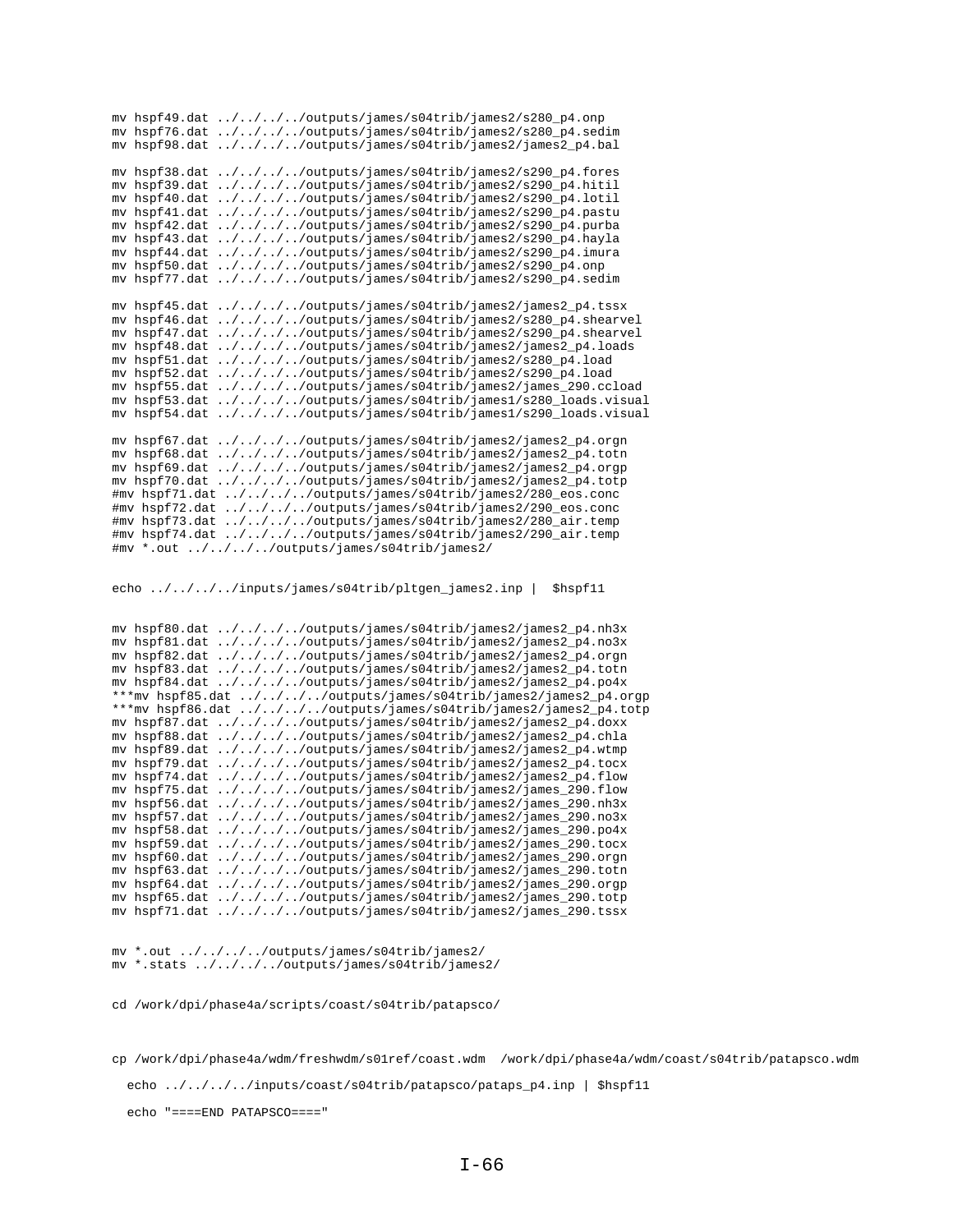```
mv hspf31.dat ../../../../outputs/coast/s04trib/patapsco/s760_p4.fores
mv hspf32.dat ../../../../outputs/coast/s04trib/patapsco/s760_p4.hitil
mv hspf33.dat ../../../../outputs/coast/s04trib/patapsco/s760_p4.lotil
mv hspf34.dat ../../../../outputs/coast/s04trib/patapsco/s760_p4.pastu
mv hspf35.dat ../../../../outputs/coast/s04trib/patapsco/s760_p4.purba
mv hspf36.dat ../../../../outputs/coast/s04trib/patapsco/s760_p4.hayla
mv hspf37.dat ../../../../outputs/coast/s04trib/patapsco/s760_p4.imura
mv hspf38.dat ../../../../outputs/coast/s04trib/patapsco/s760_p4.onp
mv hspf64.dat ../../../../outputs/coast/s04trib/patapsco/s760_p4.sedim
mv hspf61.dat ../../../../outputs/coast/s04trib/patapsco/s760_p4.all
mv hspf46.dat ../../../../outputs/coast/s04trib/patapsco/patapsco_p4.bal
mv hspf51.dat ../../../../outputs/coast/s04trib/patapsco/s760_loads.visual
mv hspf47.dat ../../../../outputs/coast/s04trib/patapsco/s760_p4.shearvel
mv hspf48.dat ../../../../outputs/coast/s04trib/patapsco/patapsco_p4.tssx
# shearvel = shear stress and mean velocities
mv hspf40.dat ../../../../outputs/coast/s04trib/patapsco/s760_fall_line.load mv hspf41.dat ../../../outputs/coast/s04trib/patapsco/N_P_.conc
mv hspf43.dat ../../../../outputs/coast/s04trib/patapsco/s760_p4.load
mv hspf44.dat ../../../../outputs/coast/s04trib/patapsco/patapsco_p4.ccload
mv hspf45.dat ../../../../outputs/coast/s04trib/patapsco/s760_annual.load
\verb|mv hspf51.dat | ../../../outputs/coast/s04trib/patapsco/s760.visual| \\mv hspf73.dat ../../../../outputs/coast/s04trib/patapsco/patapsco_p4.orgp
mv hspf74.dat ../../../../outputs/coast/s04trib/patapsco/patapsco_p4.totp
mv *.out ../../../../outputs/coast/s04trib/patapsco/
{\tt mv} *.stats ../../../../outputs/coast/s04trib/patapsco/
  echo "====BEGIN PLTGEN===="
echo ../../../inputs/coast/s04trib/patapsco/pltgen_patapsco.inp | $hspf11
  echo "====END PI.TGEN===="
mv hspf80.dat ../../../../outputs/coast/s04trib/patapsco/patapsco_p4.nh3x
mv hspf81.dat ../../../../outputs/coast/s04trib/patapsco/patapsco_p4.no3x
mv hspf82.dat ../../../../outputs/coast/s04trib/patapsco/patapsco_p4.orgn
mv hspf83.dat ../../../../outputs/coast/s04trib/patapsco/patapsco_p4.totn
\texttt{mv} \texttt{ hspf84.dat } \dots / \dots / \dots / \texttt{outputs/coast/s04trib/patapsco/patapsco_p4.po4x}mv hspf85.dat ../../../../outputs/coast/s04trib/patapsco/patapsco_p4.orpx
mv hspf86.dat ../../../../outputs/coast/s04trib/patapsco/patapsco_p4.tpxx
mv hspf87.dat ../../../../outputs/coast/s04trib/patapsco/patapsco_p4.doxx
mv hspf88.dat ../../../../outputs/coast/s04trib/patapsco/patapsco_p4.chla
mv hspf89.dat ../../../../outputs/coast/s04trib/patapsco/patapsco_p4.wtmp
mv hspf79.dat ../../../../outputs/coast/s04trib/patapsco/patapsco_p4.tocx
mv hspf74.dat ../../../../outputs/coast/s04trib/patapsco/patapsco_p4.flow
mv *.out ../../../../outputs/coast/s04trib/patapsco/
mv *.stats ../../../../outputs/coast/s04trib/patapsco/
cd /work/dpi/phase4a/scripts/coast/s04trib/nanticoke/
cp /work/dpi/phase4a/wdm/freshwdm/s0lref/coast.wdm /work/dpi/phase4a/wdm/coast/s04trib/nanticoke.wdm
    echo ../../../../inputs/coast/s04trib/nanticoke/nant_p4.inp | $hspf11
mv hspf91.dat ../../../../outputs/coast/s04trib/nanticoke/s780_p4.concs
    echo ../../../inputs/coast/s04trib/nanticoke/pltgen_nat_p4.inp | $hspf11
mv *.stats ../../../../outputs/coast/s04trib/nanticoke/
\# -----
                                                         ---------------
mv hspf31.dat ../../../../outputs/coast/s04trib/nanticoke/s780_p4.fores
mv hspf32.dat ../../../../outputs/coast/s04trib/nanticoke/s780_p4.hitil
mv hspf33.dat ../../../../outputs/coast/s04trib/nanticoke/s780_p4.lotil
```
mv hspf91.dat ../../../../outputs/coast/s04trib/patapsco/s760\_p4.concs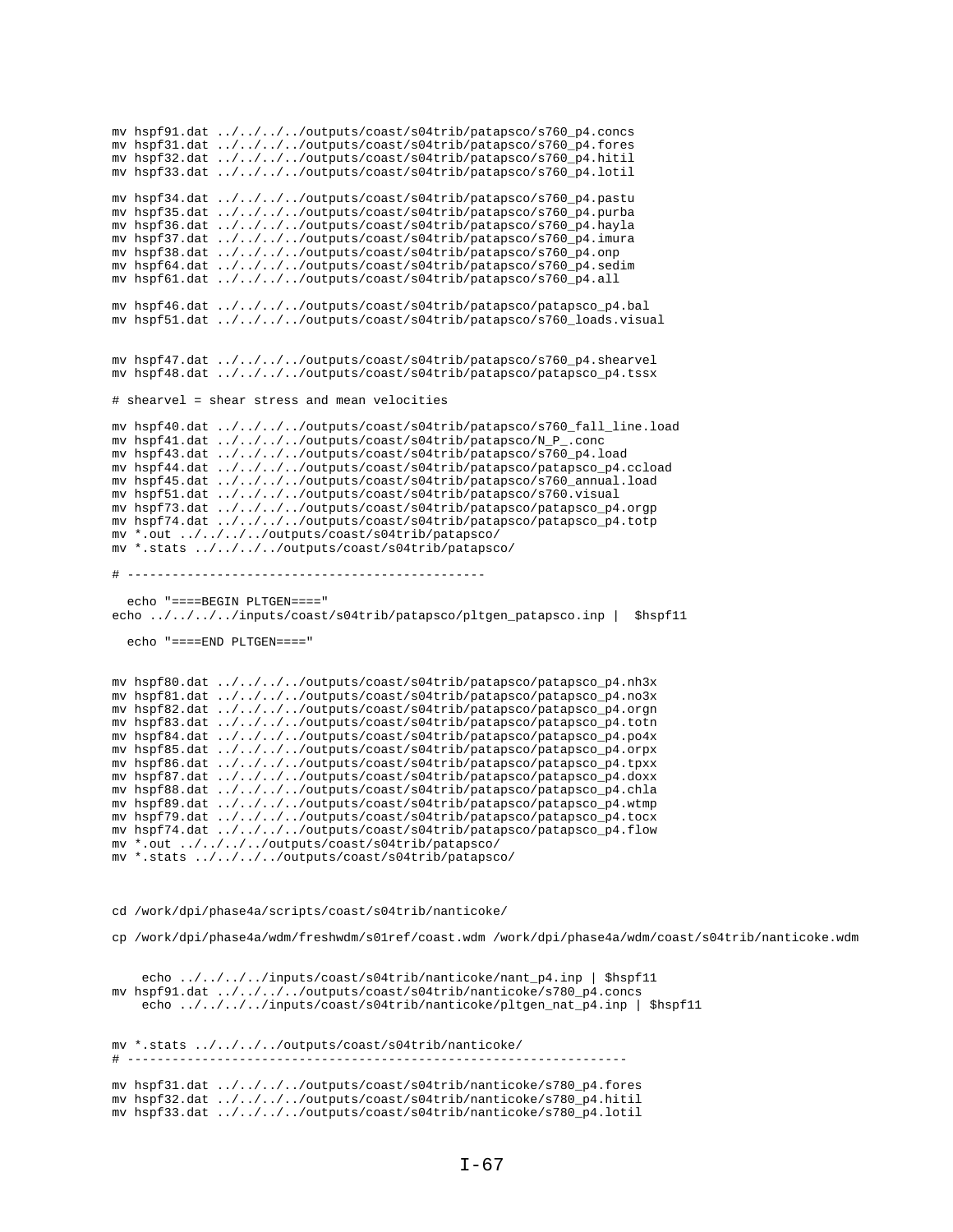mv hspf34.dat ../../../../outputs/coast/s04trib/nanticoke/s780\_p4.pastu mv hspf35.dat ../../../../outputs/coast/s04trib/nanticoke/s780\_p4.purba mv hspf36.dat ../../../../outputs/coast/s04trib/nanticoke/s780\_p4.hayla mv hspf37.dat ../../../../outputs/coast/s04trib/nanticoke/s780\_p4.imura mv hspf38.dat ../../../../outputs/coast/s04trib/nanticoke/s780\_p4.onp mv hspf43.dat ../../../../outputs/coast/s04trib/nanticoke/s780\_p4.load1 #mv hspf40.dat ../../../../outputs/coast/s04trib/nanticoke/s780\_p4.load2 mv hspf41.dat ../../../../outputs/coast/s04trib/nanticoke/s780\_p4.conc1 mv hspf42.dat ../../../../outputs/coast/s04trib/nanticoke/s780\_p4.conc2 mv hspf60.dat ../../../../outputs/coast/s04trib/nanticoke/pltgen\_nanticoke.tssx mv hspf64.dat ../../../../outputs/coast/s04trib/nanticoke/s780\_p4.bal mv hspf65.dat ../../../../outputs/coast/s04trib/nanticoke/s780\_p4.shear mv hspf61.dat ../../../../outputs/coast/s04trib/nanticoke/s780\_p4.nit1 mv hspf62.dat ../../../../outputs/coast/s04trib/nanticoke/s780\_p4.nit2 mv hspf63.dat  $\ldots/\ldots/\ldots$ /outputs/coast/s04trib/nanticoke/s780\_p4.nit3 mv hspf96.dat ../../../../outputs/coast/s04trib/nanticoke/s780\_p4.sedim mv hspf44.dat ../../../../outputs/coast/s04trib/nanticoke/pltgen\_nanticoke.ccload mv hspf73.dat ../../../../outputs/coast/s04trib/nanticoke/pltgen\_nanticoke.orgp mv hspf74.dat ../../../../outputs/coast/s04trib/nanticoke/pltgen\_nanticoke.totp mv hspf80.dat ../../../../outputs/coast/s04trib/nanticoke/pltgen\_nanticoke.nh3x mv hspf81.dat ../../../../outputs/coast/s04trib/nanticoke/pltgen\_nanticoke.no3x mv hspf82.dat ../../../../outputs/coast/s04trib/nanticoke/pltgen\_nanticoke.orgn mv hspf83.dat ../../../../outputs/coast/s04trib/nanticoke/pltgen\_nanticoke.totn mv hspf84.dat ../../../../outputs/coast/s04trib/nanticoke/pltgen\_nanticoke.po4x mv hspf85.dat ../../../../outputs/coast/s04trib/nanticoke/pltgen\_nanticoke.orpx mv hspf86.dat ../../../../outputs/coast/s04trib/nanticoke/pltgen\_nanticoke.tpxx mv hspf87.dat ../../../../outputs/coast/s04trib/nanticoke/pltgen\_nanticoke.doxx mv hspf88.dat ../../../../outputs/coast/s04trib/nanticoke/pltgen\_nanticoke.chla mv hspf89.dat ../../../../outputs/coast/s04trib/nanticoke/pltgen\_nanticoke.wtmp mv hspf90.dat ../../../../outputs/coast/s04trib/nanticoke/pltgen\_nanticoke.tocx mv hspf91.dat ../../../../outputs/coast/s04trib/nanticoke/pltgen\_nanticoke.flow mv \*.out ../../../../outputs/coast/s04trib/nanticoke/ cd /work/dpi/phase4a/scripts/coast/s04trib/choptank/ cp /work/dpi/phase4a/wdm/freshwdm/s01ref/coast.wdm /work/dpi/phase4a/wdm/coast/s04trib/choptank.wdm set inp="/work/dpi/phase4a/inputs/coast/s04trib/choptank/chop\_p4.inp" if (-e \$tempinput) then rm \$tempinput echo ".. existing \$tempinput removed, new version written (choptank) .." endif awk -f \$awkprog1 <\$inp >\$tempinput echo \$tempinput | \$hspf11 mv hspf91.dat ../../../../outputs/coast/s04trib/choptank/s770\_p4.concs echo ../../../../inputs/coast/s04trib/choptank/pltgen\_chop\_p4.inp | \$hspf11 mv \*.stats ../../../../outputs/coast/s04trib/choptank/ # ------------------------------------------------------------------ mv hspf96.dat ../../../../outputs/coast/s04trib/choptank/s770\_p4.sedim mv hspf31.dat ../../../../outputs/coast/s04trib/choptank/s770\_p4.fores mv hspf32.dat ../../../../outputs/coast/s04trib/choptank/s770\_p4.hitil mv hspf33.dat ../../../../outputs/coast/s04trib/choptank/s770\_p4.lotil mv hspf34.dat ../../../../outputs/coast/s04trib/choptank/s770\_p4.pastu mv hspf35.dat ../../../../outputs/coast/s04trib/choptank/s770\_p4.purba mv hspf36.dat ../../../../outputs/coast/s04trib/choptank/s770\_p4.hayla mv hspf37.dat ../../../../outputs/coast/s04trib/choptank/s770\_p4.imura mv hspf38.dat ../../../../outputs/coast/s04trib/choptank/s770\_p4.onp mv hspf43.dat ../../../../outputs/coast/s04trib/choptank/s770\_p4.load #mv hspf40.dat ../../../../outputs/coast/s04trib/choptank/s770\_p4.load2 mv hspf41.dat ../../../../outputs/coast/s04trib/choptank/s770\_p4.conc1 mv hspf42.dat ../../../../outputs/coast/s04trib/choptank/s770\_p4.conc2 mv hspf60.dat ../../../../outputs/coast/s04trib/choptank/pltgen\_choptank.tssx mv hspf76.dat ../../../../outputs/coast/s04trib/choptank/s770\_p4.benal mv hspf77.dat ../../../../outputs/coast/s04trib/choptank/s770\_p4.depth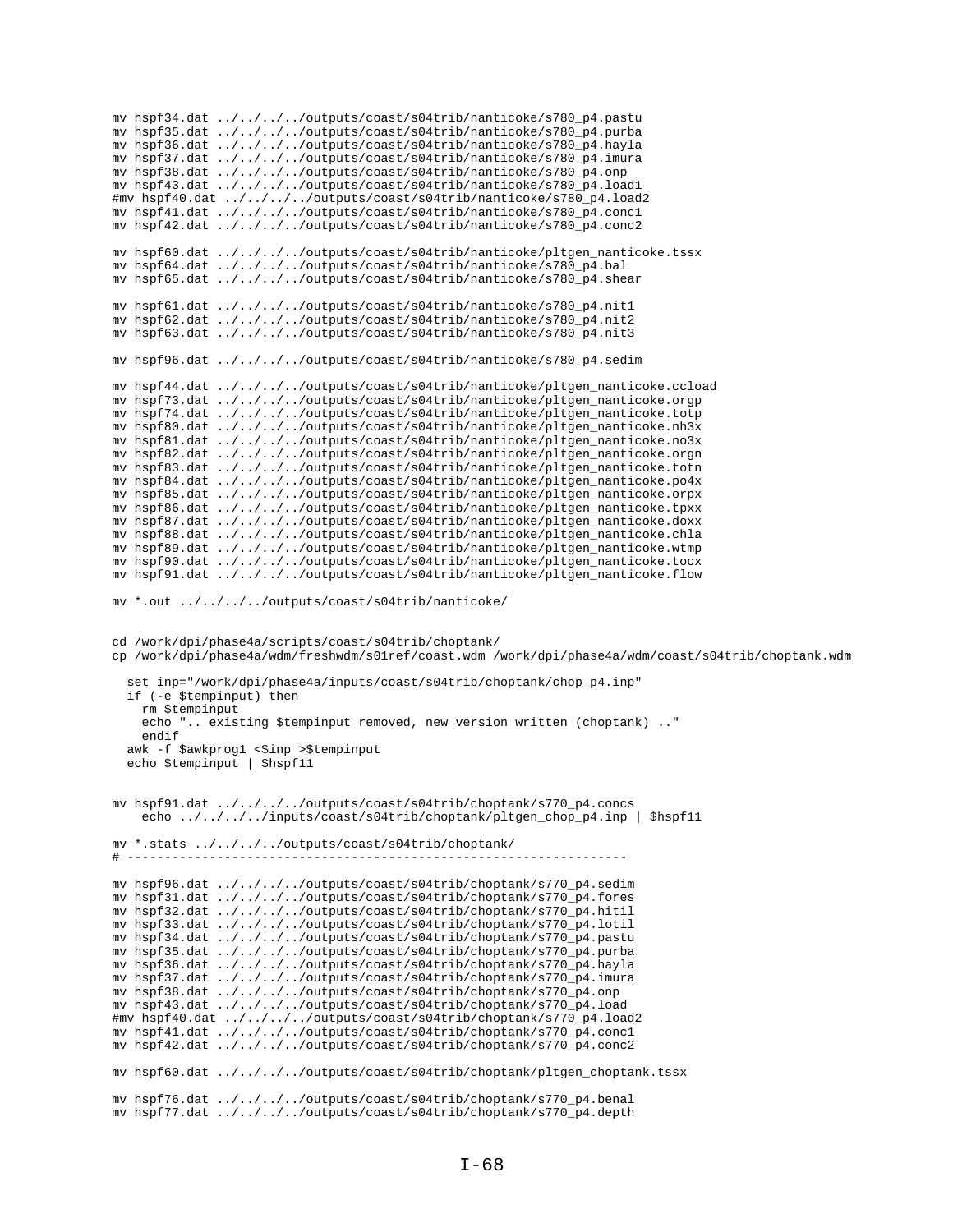mv hspf78.dat ../../../../outputs/coast/s04trib/choptank/s770\_p4.sedim mv hspf44.dat ../../../../outputs/coast/s04trib/choptank/pltgen\_choptank.ccload mv hspf73.dat ../../../../outputs/coast/s04trib/choptank/pltgen\_choptank.orgp mv hspf74.dat ../../../../outputs/coast/s04trib/choptank/pltgen\_choptank.totp mv hspf80.dat ../../../../outputs/coast/s04trib/choptank/pltgen\_choptank.nh3x mv hspf81.dat ../../../../outputs/coast/s04trib/choptank/pltgen\_choptank.no3x mv hspf82.dat ../../../../outputs/coast/s04trib/choptank/pltgen\_choptank.orgn mv hspf83.dat ../../../../outputs/coast/s04trib/choptank/pltgen\_choptank.totn mv hspf84.dat ../../../../outputs/coast/s04trib/choptank/pltgen\_choptank.po4x mv hspf85.dat ../../../../outputs/coast/s04trib/choptank/pltgen\_choptank.orpx mv hspf86.dat ../../../../outputs/coast/s04trib/choptank/pltgen\_choptank.tpxx mv hspf87.dat ../../../../outputs/coast/s04trib/choptank/pltgen\_choptank.doxx mv hspf88.dat ../../../../outputs/coast/s04trib/choptank/pltgen\_choptank.chla mv hspf89.dat ../../../../outputs/coast/s04trib/choptank/pltgen\_choptank.wtmp mv hspf90.dat ../../../../outputs/coast/s04trib/choptank/pltgen\_choptank.tocx mv hspf91.dat ../../../../outputs/coast/s04trib/choptank/pltgen\_choptank.flow

mv \*.out ../../../../outputs/coast/s04trib/choptank/

########################################################################## ####### SECTION TO MAKE .load\_tf FILES, COPY THEM TO THE APPROPRIATE ### ####### OUTPUT POSTPROCCESSOR DIRECTORY, AND MAKE THE tfloads.prn FILE ### ##########################################################################

cd /work/dpi/phase4a/outputs/

rm /work/dpi/phase4a/outputs/\*/s04trib/\*/\*load\_tf

cd coast/s04trib/patapsco/ echo s760\_p4.concs | mkload cd ../../../ cd james/s04trib/appom/ echo s310\_p4.concs | mkload cd ../../../ cd james/s04trib/appom/ echo s300\_p4.concs | mkload cd ../../../ cd coast/s04trib/nanticoke/ echo s780\_p4.concs | mkload cd ../../../ cd potm/s04trib/patux/ echo s340\_p4.concs | mkload cd ../../../ cd potm/s04trib/patux/ echo s330\_p4.concs | mkload cd ../../../ cd coast/s04trib/choptank/ echo s770\_p4.concs | mkload cd ../../../ cd susq/s04trib/wbsus/ echo s70\_p4.concs | mkload cd ../../../ cd susq/s04trib/wbsus/ echo s60\_p4.concs | mkload cd ../../../ cd susq/s04trib/wbsus/ echo s50\_p4.concs | mkload cd ../../../ cd james/s04trib/matta/ echo s240\_p4.concs | mkload  $cd \ldots / \ldots /$  cd james/s04trib/matta/ echo s235\_p4.concs | mkload cd ../../../ cd potm/s04trib/shena/ echo s200\_p4.concs | mkload cd ../../../ cd potm/s04trib/shena/ echo s190\_p4.concs | mkload cd ../../../ cd james/s04trib/pamun/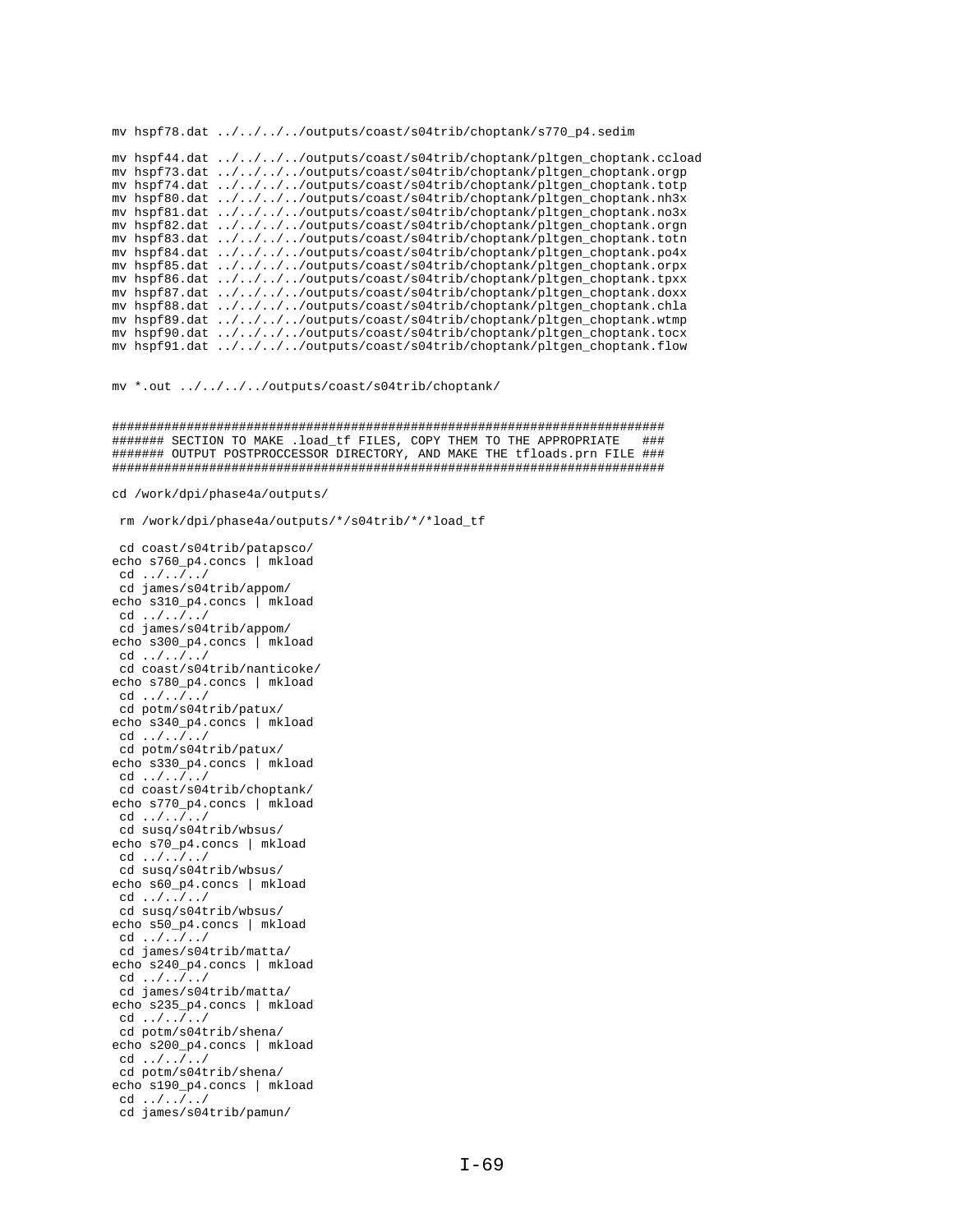echo s260\_p4.concs | mkload cd ../../../ cd james/s04trib/pamun/ echo s250\_p4.concs | mkload cd ../../../ cd potm/s04trib/uppot/ echo s175\_p4.concs | mkload cd ../../../ cd potm/s04trib/uppot/ echo s170\_p4.concs | mkload cd ../../../ cd potm/s04trib/uppot/ echo s160\_p4.concs | mkload cd ../../../ cd susq/s04trib/junia/ echo s90\_p4.concs | mkload cd ../../../ cd susq/s04trib/junia/ echo s100\_p4.concs | mkload cd ../../../ cd potm/s04trib/midpot/ echo s740\_p4.concs | mkload cd ../../../ cd potm/s04trib/midpot/ echo s730\_p4.concs | mkload cd ../../../ cd potm/s04trib/midpot/ echo s180\_p4.concs | mkload cd ../../../ cd james/s04trib/james1/ echo s270\_p4.concs | mkload cd ../../../ cd james/s04trib/james1/ echo s265\_p4.concs | mkload cd ../../../ cd susq/s04trib/ebsus1/ echo s700\_p4.concs | mkload cd ../../../ cd susq/s04trib/ebsus1/ echo s20\_p4.concs | mkload cd ../../../ cd susq/s04trib/ebsus1/ echo s10\_p4.concs | mkload cd ../../../ cd potm/s04trib/lopot/ echo s750\_p4.concs | mkload cd  $\ldots/ \ldots/ \ldots/$ cd potm/s04trib/lopot/ echo s220\_p4.concs | mkload cd ../../../ cd potm/s04trib/lopot/ echo s210\_p4.concs | mkload cd ../../../ cd james/s04trib/james2/ echo s290\_p4.concs | mkload cd ../../../ cd james/s04trib/james2/ echo s280\_p4.concs | mkload cd ../../../ cd potm/s04trib/rappa/ echo s230\_p4.concs | mkload cd ../../../ cd susq/s04trib/ebsus2/ echo s40\_p4.concs | mkload cd ../../../ cd susq/s04trib/ebsus2/ echo s30\_p4.concs | mkload cd ../../../ cd susq/s04trib/losus/ echo s80\_p4.concs | mkload cd ../../../ cd susq/s04trib/losus/ echo s710\_p4.concs | mkload cd ../../../ cd susq/s04trib/losus/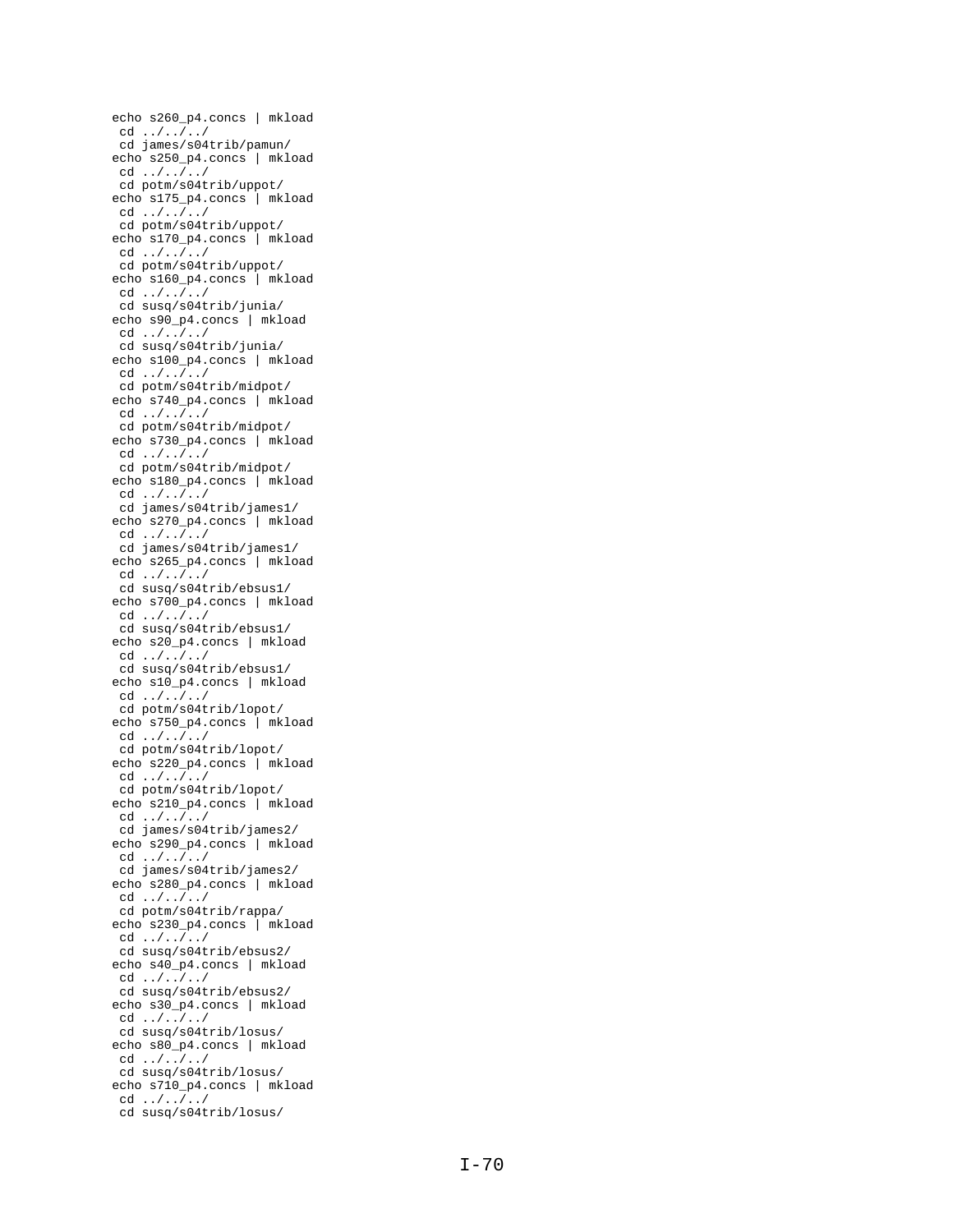```
echo s110_p4.concs | mkload
cd ../../../
cd susq/s04trib/conow/
echo s720_p4.concs | mkload
cd ../../../
cd susq/s04trib/conow/
echo s150_p4.concs | mkload
cd ../../../
cd susq/s04trib/conow/
echo s140_p4.concs | mkload
cd ../../../
cd susq/s04trib/conow/
echo s120_p4.concs | mkload
cd ../../../
```
##### NOW COPY THEM TO THE APPROPRIATE LOCATION AND MAKE THE tfloads.prn #####

cp /work/dpi/phase4a/outputs/\*/s04trib/\*/\*.load\_tf /work/dpi/phase4a/outputs/load\_pproc/s04trib/

cd /work/dpi/phase4a/outputs/load\_pproc/s04trib/

../all\_loads.com

###### LAST PART CHECK THE ECHO FILES TO MAKE SURE COMPLETE ###### IT WOULD BE A GOOD IDEA TO SCRIPT THE CHECK SO AN ERROR WOULD APPEAR

## cd /work/dpi/phase4a/scripts/

ls -l coast/s04trib/patapsco/patapsco\_calib.ech >>all\_s04trib\_echs\_tf tail -1 coast/s04trib/patapsco/patapsco\_calib.ech >>all\_s04trib\_echs\_tf ls -l coast/s04trib/patapsco/pltgen\_calib.ech >>all\_s04trib\_echs\_tf tail -1 coast/s04trib/patapsco/pltgen\_calib.ech >>all\_s04trib\_echs\_tf ls -l coast/s04trib/nanticoke/nanticoke\_p4.ech >>all\_s04trib\_echs\_tf tail -1 coast/s04trib/nanticoke/nanticoke\_p4.ech >>all\_s04trib\_echs\_tf ls -l coast/s04trib/nanticoke/nanplt.ech >>all\_s04trib\_echs\_tf tail -1 coast/s04trib/nanticoke/nanplt.ech >>all s04trib echs tf ls -l coast/s04trib/choptank/choptank\_p4.ech >>all\_s04trib\_echs\_tf tail -1 coast/s04trib/choptank/choptank\_p4.ech >>all\_s04trib\_echs\_tf ls -l coast/s04trib/choptank/chpplt.ech >>all\_s04trib\_echs\_tf tail -1 coast/s04trib/choptank/chpplt.ech >>all s04trib echs tf ls -l james/s04trib/appom/appom.ech >>all\_s04trib\_echs\_tf tail -1 james/s04trib/appom/appom.ech >>all\_s04trib\_echs\_tf ls -l james/s04trib/appom/pltgen\_p4.ech >>all\_s04trib\_echs\_tf tail -1 james/s04trib/appom/pltgen\_p4.ech >>all\_s04trib\_echs\_tf ls -l james/s04trib/matta/matta\_p4.ech >>all\_s04trib\_echs\_tf tail -1 james/s04trib/matta/matta\_p4.ech >>all\_s04trib\_echs\_tf ls -l james/s04trib/matta/pltgen\_p4.ech >>all\_s04trib\_echs\_tf tail -1 james/s04trib/matta/pltgen\_p4.ech >>all\_s04trib\_echs\_tf ls -l james/s04trib/pamun/pamun.ech >>all\_s04trib\_echs\_tf tail -1 james/s04trib/pamun/pamun.ech >>all\_s04trib\_echs\_tf ls -l james/s04trib/pamun/pltgen\_pamun\_p4.ech >>all\_s04trib\_echs\_tf tail -1 james/s04trib/pamun/pltgen\_pamun\_p4.ech >>all\_s04trib\_echs\_tf ls -l james/s04trib/james1/james1.ech >>all\_s04trib\_echs\_tf tail -1 james/s04trib/james1/james1.ech >>all\_s04trib\_echs\_tf ls -l james/s04trib/james2/james2.ech >>all\_s04trib\_echs\_tf tail -1 james/s04trib/james2/james2.ech >>all\_s04trib\_echs\_tf ls -l james/s04trib/james2/pltgen\_james2.ech >>all\_s04trib\_echs\_tf tail -1 james/s04trib/james2/pltgen\_james2.ech >>all\_s04trib\_echs\_tf ls -l potm/s04trib/patux/patux\_calib.ech >>all\_s04trib\_echs\_tf tail -1 potm/s04trib/patux/patux\_calib.ech >>all\_s04trib\_echs\_tf ls -l potm/s04trib/patux/patux\_plt.ech >>all\_s04trib\_echs\_tf tail -1 potm/s04trib/patux/patux\_plt.ech >>all\_s04trib\_echs\_tf ls -l potm/s04trib/rappa/rappa.ech >>all\_s04trib\_echs\_tf tail -1 potm/s04trib/rappa/rappa.ech >>all\_s04trib\_echs\_tf ls -l potm/s04trib/rappa/plot\_rappa.ech >>all\_s04trib\_echs\_tf tail -1 potm/s04trib/rappa/plot\_rappa.ech >>all\_s04trib\_echs\_tf ls -l potm/s04trib/shena/shena.ech >>all\_s04trib\_echs\_tf tail -1 potm/s04trib/shena/shena.ech >>all\_s04trib\_echs\_tf ls -l potm/s04trib/shena/shena\_plt\_p4.ech >>all\_s04trib\_echs\_tf tail -1 potm/s04trib/shena/shena\_plt\_p4.ech >>all\_s04trib\_echs\_tf ls -l potm/s04trib/uppot/uppot.ech >>all\_s04trib\_echs\_tf tail -1 potm/s04trib/uppot/uppot.ech >>all\_s04trib\_echs\_tf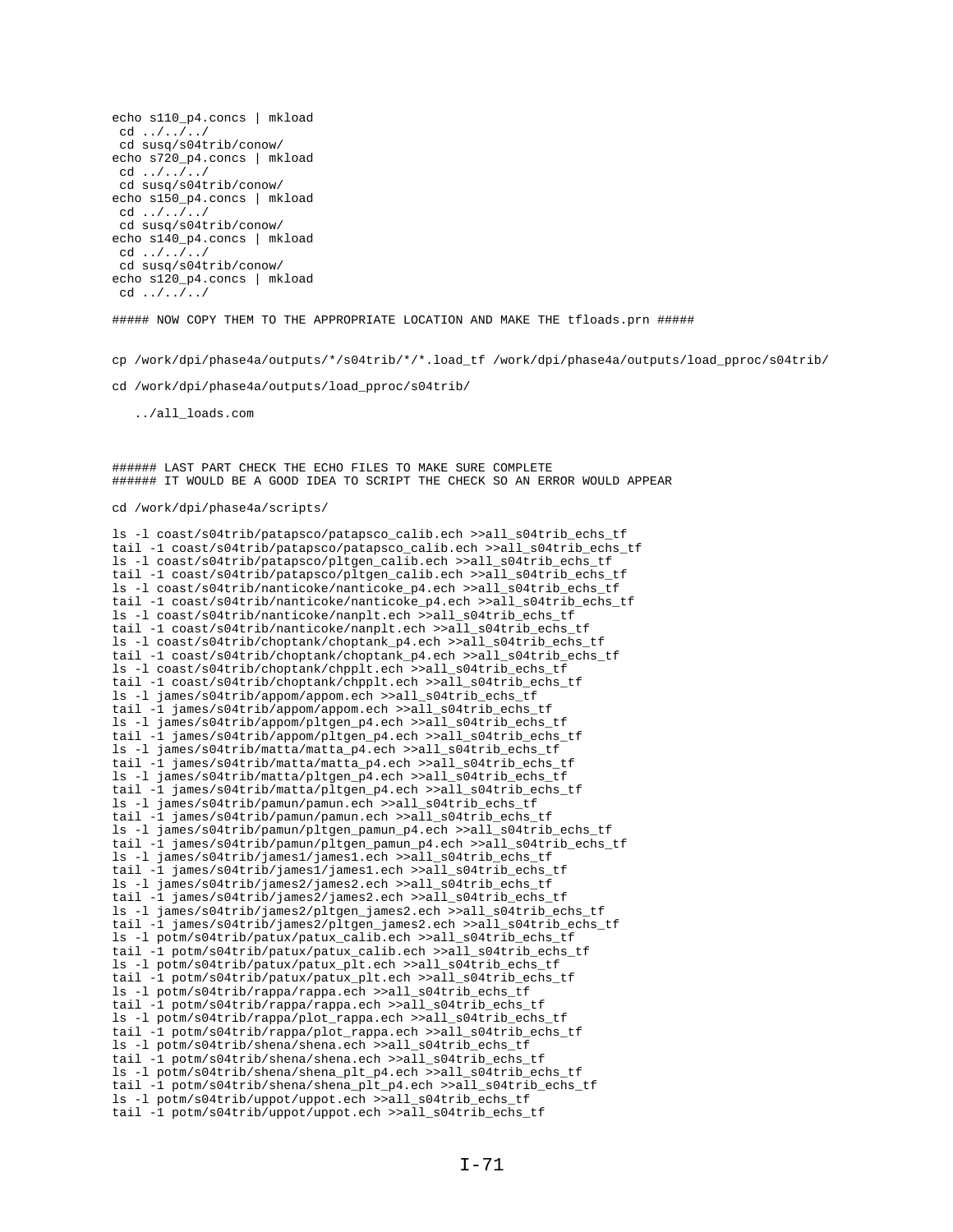ls -l potm/s04trib/uppot/uppot\_plt\_scour.ech >>all\_s04trib\_echs\_tf tail -1 potm/s04trib/uppot/uppot\_plt\_scour.ech >>all\_s04trib\_echs\_tf ls -l potm/s04trib/midpot/midpot.ech >>all\_s04trib\_echs\_tf tail -1 potm/s04trib/midpot/midpot.ech >>all\_s04trib\_echs\_tf ls -l potm/s04trib/midpot/midpot\_plt\_scour.ech >>all\_s04trib\_echs\_tf tail -1 potm/s04trib/midpot/midpot\_plt\_scour.ech >>all\_s04trib\_echs\_tf ls -l potm/s04trib/lopot/lopot.ech >>all\_s04trib\_echs\_tf tail -1 potm/s04trib/lopot/lopot.ech >>all\_s04trib\_echs\_tf ls -l potm/s04trib/lopot/lopot-plt.ech >>all\_s04trib\_echs\_tf tail -1 potm/s04trib/lopot/lopot-plt.ech >>all\_s04trib\_echs\_tf ls -l susq/s04trib/wbsus/wbsus\_p4.ech >>all\_s04trib\_echs\_tf tail -1 susq/s04trib/wbsus/wbsus\_p4.ech >>all\_s04trib\_echs\_tf ls -l susq/s04trib/wbsus/wbsus\_p4\_plt.ech >>all\_s04trib\_echs\_tf tail -1 susq/s04trib/wbsus/wbsus\_p4\_plt.ech >>all\_s04trib\_echs\_tf ls -l susq/s04trib/junia/junia\_p4.ech >>all\_s04trib\_echs\_tf tail -1 susq/s04trib/junia/junia\_p4.ech >>all\_s04trib\_echs\_tf ls -l susq/s04trib/junia/junia\_p4\_plt.ech >>all\_s04trib\_echs\_tf tail -1 susq/s04trib/junia/junia\_p4\_plt.ech >>all\_s04trib\_echs\_tf ls -l susq/s04trib/ebsus1/ebsus1\_p4.ech >>all\_s04trib\_echs\_tf tail -1 susq/s04trib/ebsus1/ebsus1\_p4.ech >>all\_s04trib\_echs\_tf ls -l susq/s04trib/ebsus1/ebsus1\_p4\_plt.ech >>all\_s04trib\_echs\_tf tail -1 susq/s04trib/ebsus1/ebsus1\_p4\_plt.ech >>all\_s04trib\_echs\_tf ls -l susq/s04trib/ebsus2/ebsus2\_p4.ech >>all\_s04trib\_echs\_tf tail -1 susq/s04trib/ebsus2/ebsus2\_p4.ech >>all\_s04trib\_echs\_tf ls -l susq/s04trib/ebsus2/ebsus2\_plt\_p4.ech >>all\_s04trib\_echs\_tf tail -1 susq/s04trib/ebsus2/ebsus2\_plt\_p4.ech >>all\_s04trib\_echs\_tf ls -l susq/s04trib/losus/losus\_p4.ech >>all\_s04trib\_echs\_tf tail -1 susq/s04trib/losus/losus\_p4.ech >>all\_s04trib\_echs\_tf ls -l susq/s04trib/losus/losus\_p4\_plt.ech >>all\_s04trib\_echs\_tf tail -1 susq/s04trib/losus/losus\_p4\_plt.ech >>all\_s04trib\_echs\_tf ls -l susq/s04trib/conow/conownps\_p4.ech >>all\_s04trib\_echs\_tf tail -1 susq/s04trib/conow/conownps\_p4.ech >>all\_s04trib\_echs\_tf ls -l susq/s04trib/conow/conowinf\_p4.ech >>all\_s04trib\_echs\_tf tail -1 susq/s04trib/conow/conowinf\_p4.ech >>all\_s04trib\_echs\_tf ls -l susq/s04trib/conow/conowwdp\_p4.ech >>all\_s04trib\_echs\_tf tail -1 susq/s04trib/conow/conowwdp\_p4.ech >>all\_s04trib\_echs\_tf ls -l susq/s04trib/conow/conowrch\_p4.ech >>all\_s04trib\_echs\_tf tail -1 susq/s04trib/conow/conowrch\_p4.ech >>all\_s04trib\_echs\_tf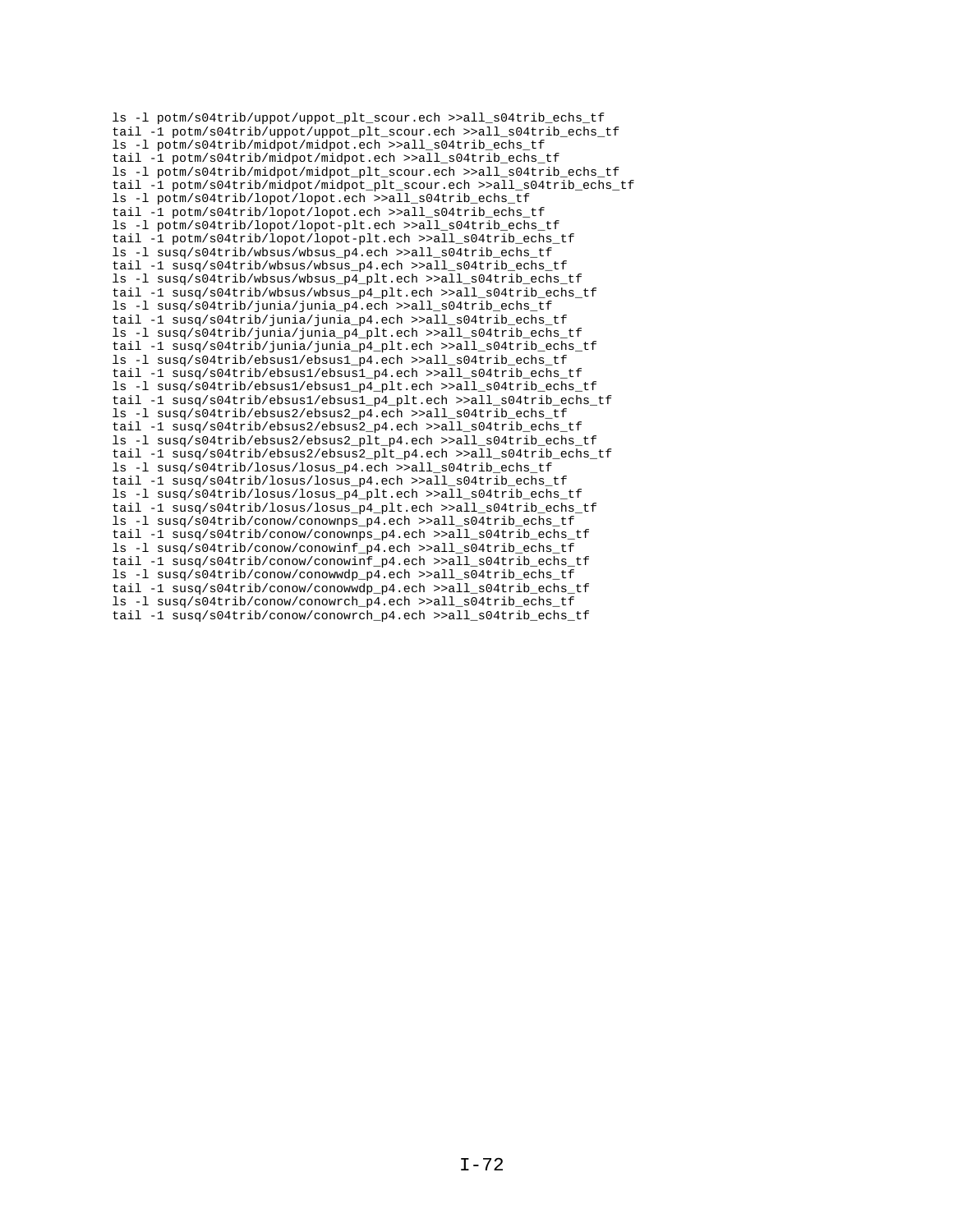## I-3 Sample Run 3 Script File

| #!/bin/csh                                                                                                                                                                       |  |
|----------------------------------------------------------------------------------------------------------------------------------------------------------------------------------|--|
| #QSUB -1T 27000 -1t 8600 -1M 12MW -eo -s /bin/csh                                                                                                                                |  |
|                                                                                                                                                                                  |  |
|                                                                                                                                                                                  |  |
|                                                                                                                                                                                  |  |
| SCENARIO OPERATIONS SYNOPSIS:<br>#######                                                                                                                                         |  |
| #######<br>MAKE INPUTS USING /work/dpi/phase4a/scripts/abc_mv_kill.com ###<br>STEP 1:<br>CHANGE WDM USING /work/dpi/phase4a/scripts/ed_wdm_line.com<br>#######<br>STEP 2:<br>### |  |
| STEP 3:<br>CHANGE THIS SCRIPT FILE TO CURRENT SCENARIO BY ISSUING<br>#######<br>###                                                                                              |  |
| THE VI COMMAND :g/oldscenario/s//newscenario/g<br>###<br>#######                                                                                                                 |  |
| RUN THIS SCRIPT TO GET THE EDGE OF STREAM LOADS<br>###<br>#######<br>STEP 4:                                                                                                     |  |
| USE SPREADSHEET TO DETERMINE BED CONCENTRATION REDUCTIONS<br>#######<br>STEP 5:<br>###                                                                                           |  |
| STEP 6:<br>RUN /work/dpi/phase4a/inputs/bed.com<br>###<br>#######                                                                                                                |  |
| AND /work/dpi/phase4a/inputs/mvbed FOR THIS SCENARIO<br>###<br>#######                                                                                                           |  |
| RUN SECOND SCRIPT TO GET FINAL DELIVERED LOADS<br>#######<br>STEP 7:<br>###                                                                                                      |  |
| RUN THIRD SCRIPT TO GET LOADS TO BAY MODEL<br>#######<br>STEP 8:<br>###                                                                                                          |  |
|                                                                                                                                                                                  |  |
| ######## THIS SCRIPT CHECKS COPIES THE 8YEAR RUN INPUT FILES TO THE ccinputs<br>###                                                                                              |  |
| ####### DIRECTORIES, CHANGES THE DATE AND WDM AND RUNS THEM FOR 12 YEARS,<br>###                                                                                                 |  |
| ####### GENERATING ONLY THOSE FILES NEEDED FOR THE WQM INPUT<br>###                                                                                                              |  |
|                                                                                                                                                                                  |  |
|                                                                                                                                                                                  |  |
|                                                                                                                                                                                  |  |
| ###### SETTING OF VARIABLES TO BE USED THROUGHOUT THE SCRIPT                                                                                                                     |  |
| set awkprogl="/work/dpi/phase4a/hspf/programs/a01_strip_cmnts_special.awk"                                                                                                       |  |
| set tempinput=zzztempfile.1<br>set hspf11="/usr/opt/wrdapp/hspf11.1/bin/hspf"                                                                                                    |  |
|                                                                                                                                                                                  |  |
| ###### SECTION TO COPY ALL INPUT FILES TO THE CC SECTION                                                                                                                         |  |
| cd /work/dpi/phase4a                                                                                                                                                             |  |
|                                                                                                                                                                                  |  |
| $set$ scen = $(s04trib)$                                                                                                                                                         |  |
|                                                                                                                                                                                  |  |
| cp inputs/james/\$scen/pltgen_appom.inp ccinputs/james/\$scen/pltgen_appom.inp                                                                                                   |  |
| cp inputs/james/\$scen/pltgen_james2.inp ccinputs/james/\$scen/pltgen_james2.inp                                                                                                 |  |
| cp inputs/james/\$scen/pltgen_pamun.inp ccinputs/james/\$scen/pltgen_pamun.inp<br>cp inputs/susq/\$scen/conowinf_p4.inp ccinputs/susq/\$scen/conowinf_p4.inp                     |  |
| cp inputs/susq/\$scen/conowwdp_p4.inp ccinputs/susq/\$scen/conowwdp_p4.inp                                                                                                       |  |
| cp inputs/susq/\$scen/pltgen_ebsus1.inp ccinputs/susq/\$scen/pltgen_ebsus1.inp                                                                                                   |  |
| cp inputs/susq/\$scen/pltgen_ebsus2.inp ccinputs/susq/\$scen/pltgen_ebsus2.inp                                                                                                   |  |
| cp inputs/susq/\$scen/pltgen_junia.inp ccinputs/susq/\$scen/pltgen_junia.inp                                                                                                     |  |
| cp inputs/susq/\$scen/pltgen_losus.inp ccinputs/susq/\$scen/pltgen_losus.inp                                                                                                     |  |
| cp inputs/susq/\$scen/pltgen_wbsus.inp ccinputs/susq/\$scen/pltgen_wbsus.inp                                                                                                     |  |
| cp inputs/james/\$scen/pltgen_matta.inp ccinputs/james/\$scen/pltgen_matta.inp                                                                                                   |  |
| cp inputs/potm/\$scen/lopot_p4.inp ccinputs/potm/\$scen/lopot_p4.inp                                                                                                             |  |
| cp inputs/susq/\$scen/ebsus1_p4.inp ccinputs/susq/\$scen/ebsus1_p4.inp<br>cp inputs/susq/\$scen/ebsus2_p4.inp ccinputs/susq/\$scen/ebsus2_p4.inp                                 |  |
| cp inputs/susq/\$scen/losus_p4.inp ccinputs/susq/\$scen/losus_p4.inp                                                                                                             |  |
| cp inputs/susq/\$scen/wbsus_p4.inp ccinputs/susq/\$scen/wbsus_p4.inp                                                                                                             |  |
| cp inputs/james/\$scen/james1_p4.inp ccinputs/james/\$scen/james1_p4.inp                                                                                                         |  |
| cp inputs/james/\$scen/james2_p4.inp ccinputs/james/\$scen/james2_p4.inp                                                                                                         |  |
| cp inputs/susq/\$scen/junia_p4.inp ccinputs/susq/\$scen/junia_p4.inp                                                                                                             |  |
| cp inputs/james/\$scen/pamun_p4.inp ccinputs/james/\$scen/pamun_p4.inp                                                                                                           |  |
| cp inputs/susq/\$scen/conowrch_p4.inp ccinputs/susq/\$scen/conowrch_p4.inp                                                                                                       |  |
| $cp$ inputs/susq/\$scen/conownps_p4.inp ccinputs/susq/\$scen/conownps_p4.inp                                                                                                     |  |
| cp inputs/potm/\$scen/midpot_p4.inp ccinputs/potm/\$scen/midpot_p4.inp<br>cp inputs/potm/\$scen/shena_p4.inp ccinputs/potm/\$scen/shena_p4.inp                                   |  |
| cp inputs/potm/\$scen/uppot_p4.inp ccinputs/potm/\$scen/uppot_p4.inp                                                                                                             |  |
| cp inputs/james/\$scen/appom_p4.inp ccinputs/james/\$scen/appom_p4.inp                                                                                                           |  |
| cp inputs/potm/\$scen/pltgen_lopot.inp ccinputs/potm/\$scen/pltgen_lopot.inp                                                                                                     |  |
| cp inputs/potm/\$scen/pltgen_midpot.inp ccinputs/potm/\$scen/pltgen_midpot.inp                                                                                                   |  |
| cp inputs/potm/\$scen/pltgen_shena.inp ccinputs/potm/\$scen/pltgen_shena.inp                                                                                                     |  |
| cp inputs/potm/\$scen/pltgen_uppot.inp ccinputs/potm/\$scen/pltgen_uppot.inp                                                                                                     |  |
| cp inputs/james/\$scen/matta_p4.inp ccinputs/james/\$scen/matta_p4.inp                                                                                                           |  |
| cp inputs/coast/\$scen/patapsco/pltgen_patapsco.inp                                                                                                                              |  |
| ccinputs/coast/\$scen/patapsco/pltgen_patapsco.inp                                                                                                                               |  |
| cp inputs/coast/\$scen/nanticoke/pltgen_nat_p4.inp ccinputs/coast/\$scen/nanticoke/pltgen_nat_p4.inp                                                                             |  |
| cp inputs/coast/\$scen/patapsco/pataps_p4.inp ccinputs/coast/\$scen/patapsco/                                                                                                    |  |

cp inputs/coast/\$scen/nanticoke/nant\_p4.inp ccinputs/coast/\$scen/nanticoke/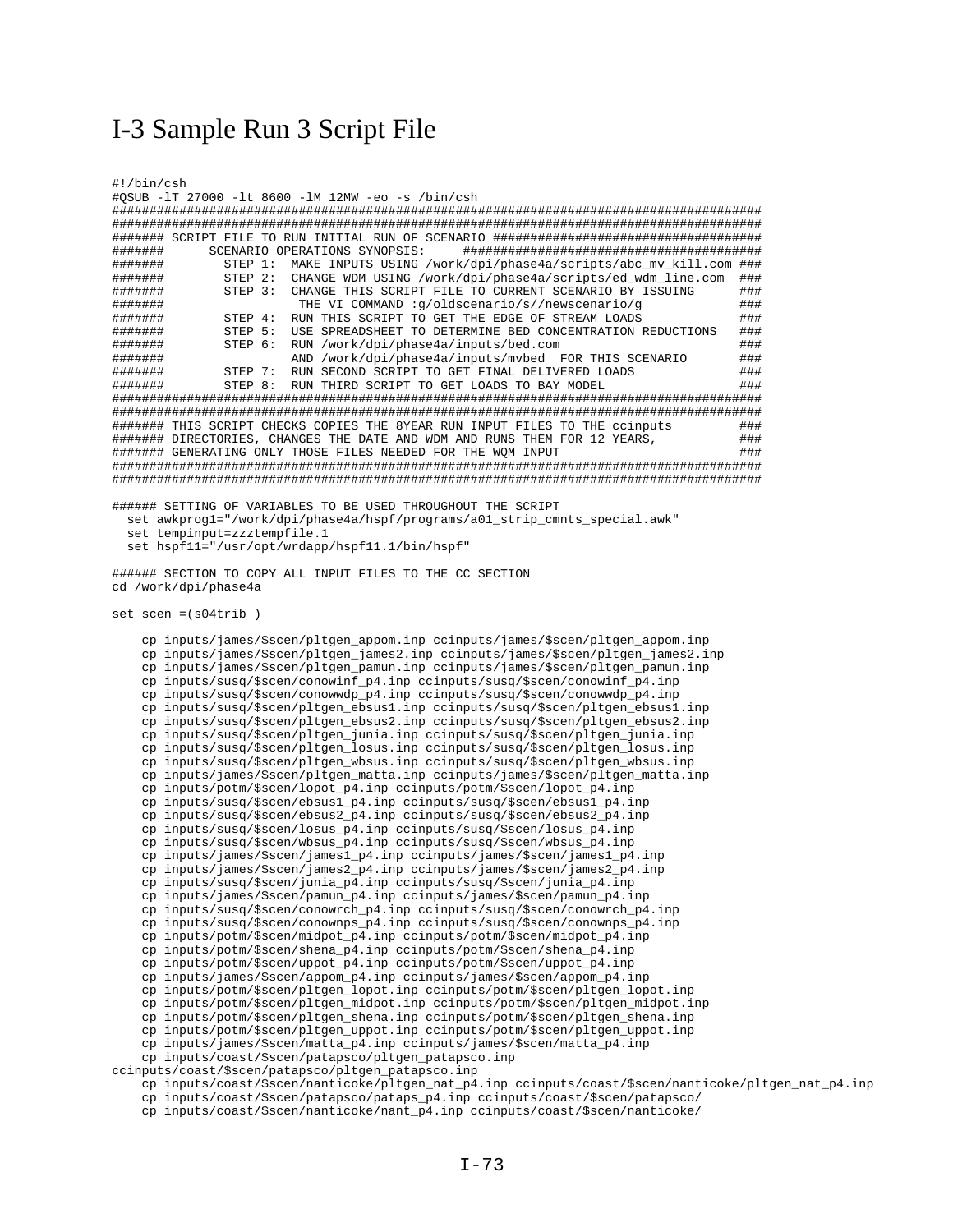cp inputs/coast/\$scen/bfl1ac/pltlds1ac\_p4.inp ccinputs/coast/\$scen/bfl1ac/pltlds1ac\_p4.inp cp inputs/coast/\$scen/bfl1b/pltlds1b\_p4.inp ccinputs/coast/\$scen/bfl1b/pltlds1b\_p4.inp cp inputs/coast/\$scen/bfl1c/pltlds1c\_p4.inp ccinputs/coast/\$scen/bfl1c/pltlds1c\_p4.inp cp inputs/coast/\$scen/bfl2a/pltlds2a\_p4.inp ccinputs/coast/\$scen/bfl2a/pltlds2a\_p4.inp cp inputs/coast/\$scen/bfl2b/pltlds2b\_p4.inp ccinputs/coast/\$scen/bfl2b/pltlds2b\_p4.inp cp inputs/coast/\$scen/bfl3a/pltlds3a\_p4.inp ccinputs/coast/\$scen/bfl3a/pltlds3a\_p4.inp cp inputs/coast/\$scen/bfl3b/pltlds3b\_p4.inp ccinputs/coast/\$scen/bfl3b/pltlds3b\_p4.inp cp inputs/coast/\$scen/bfl3c/pltlds3c\_p4.inp ccinputs/coast/\$scen/bfl3c/pltlds3c\_p4.inp cp inputs/coast/\$scen/bfl4/pltlds4\_p4.inp ccinputs/coast/\$scen/bfl4/pltlds4\_p4.inp cp inputs/coast/\$scen/bfl5a/pltlds5a\_p4.inp ccinputs/coast/\$scen/bfl5a/pltlds5a\_p4.inp cp inputs/coast/\$scen/bfl5b/pltlds5b\_p4.inp ccinputs/coast/\$scen/bfl5b/pltlds5b\_p4.inp cp inputs/coast/\$scen/bfl6a/pltlds6a\_p4.inp ccinputs/coast/\$scen/bfl6a/pltlds6a\_p4.inp cp inputs/coast/\$scen/bfl6b/pltlds6b\_p4.inp ccinputs/coast/\$scen/bfl6b/pltlds6b\_p4.inp cp inputs/coast/\$scen/bfl7a/pltlds7a\_p4.inp ccinputs/coast/\$scen/bfl7a/pltlds7a\_p4.inp cp inputs/coast/\$scen/bfl7b/pltlds7b\_p4.inp ccinputs/coast/\$scen/bfl7b/pltlds7b\_p4.inp cp inputs/coast/\$scen/bfl1a/pltlds1a\_p4.inp ccinputs/coast/\$scen/bfl1a/pltlds1a\_p4.inp cp inputs/coast/\$scen/bfl7bc/pltlds7bc\_p4.inp ccinputs/coast/\$scen/bfl7bc/pltlds7bc\_p4.inp cp inputs/potm/\$scen/rappa/pltgen\_rappa.inp ccinputs/potm/\$scen/rappa/pltgen\_rappa.inp cp inputs/coast/\$scen/bfl1a/bfl1a\_p4.inp ccinputs/coast/\$scen/bfl1a/bfl1a\_p4.inp cp inputs/coast/\$scen/bfl1ac/bfl1ac\_p4.inp ccinputs/coast/\$scen/bfl1ac/bfl1ac\_p4.inp cp inputs/coast/\$scen/bfl1b/bfl1b\_p4.inp ccinputs/coast/\$scen/bfl1b/bfl1b\_p4.inp cp inputs/coast/\$scen/bfl1c/bfl1c\_p4.inp ccinputs/coast/\$scen/bfl1c/bfl1c\_p4.inp cp inputs/coast/\$scen/bfl2a/bfl2a\_p4.inp ccinputs/coast/\$scen/bfl2a/bfl2a\_p4.inp cp inputs/coast/\$scen/bfl2b/bfl2b\_p4.inp ccinputs/coast/\$scen/bfl2b/bfl2b\_p4.inp cp inputs/coast/\$scen/bfl3a/bfl3a\_p4.inp ccinputs/coast/\$scen/bfl3a/bfl3a\_p4.inp cp inputs/coast/\$scen/bfl3b/bfl3b\_p4.inp ccinputs/coast/\$scen/bfl3b/bfl3b\_p4.inp cp inputs/coast/\$scen/bfl3c/bfl3c\_p4.inp ccinputs/coast/\$scen/bfl3c/bfl3c\_p4.inp cp inputs/coast/\$scen/bfl4/bfl4\_p4.inp ccinputs/coast/\$scen/bfl4/bfl4\_p4.inp cp inputs/coast/\$scen/bfl5a/bfl5a\_p4.inp ccinputs/coast/\$scen/bfl5a/bfl5a\_p4.inp cp inputs/coast/\$scen/bfl5b/bfl5b\_p4.inp ccinputs/coast/\$scen/bfl5b/bfl5b\_p4.inp cp inputs/coast/\$scen/bfl6a/bfl6a\_p4.inp ccinputs/coast/\$scen/bfl6a/bfl6a\_p4.inp cp inputs/coast/\$scen/bfl6b/bfl6b\_p4.inp ccinputs/coast/\$scen/bfl6b/bfl6b\_p4.inp cp inputs/coast/\$scen/bfl7a/bfl7a\_p4.inp ccinputs/coast/\$scen/bfl7a/bfl7a\_p4.inp cp inputs/coast/\$scen/bfl7b/bfl7b\_p4.inp ccinputs/coast/\$scen/bfl7b/bfl7b\_p4.inp cp inputs/coast/\$scen/bfl7bc/bfl7bc\_p4.inp ccinputs/coast/\$scen/bfl7bc/bfl7bc\_p4.inp cp inputs/potm/\$scen/patux/patux\_p4.inp ccinputs/potm/\$scen/patux/patux\_p4.inp cp inputs/potm/\$scen/patux/pltgen\_patux.inp ccinputs/potm/\$scen/patux/pltgen\_patux.inp cp inputs/potm/\$scen/rappa/rappa\_p4.inp ccinputs/potm/\$scen/rappa/rappa\_p4.inp cp inputs/coast/\$scen/choptank/pltgen\_chop\_p4.inp ccinputs/coast/\$scen/choptank/pltgen\_chop\_p4.inp

cp inputs/coast/\$scen/choptank/chop\_p4.inp ccinputs/coast/\$scen/choptank/

###### SECTION TO MAKE SURE ALL INPUT FILES HAVE THE CORRECT STOP TIME

set timeprog="/work/dpi/phase4a/util/ed\_files/ed\_time\_12year.edp"

cd /work/dpi/phase4a/ccinputs/

```
ed james/s04trib/pltgen_appom.inp <$timeprog
ed james/s04trib/pltgen_james2.inp <$timeprog
ed james/s04trib/pltgen_matta.inp <$timeprog
ed james/s04trib/pltgen_pamun.inp <$timeprog
ed potm/s04trib/pltgen_lopot.inp <$timeprog
ed potm/s04trib/pltgen_midpot.inp <$timeprog
ed potm/s04trib/pltgen_shena.inp <$timeprog
ed potm/s04trib/pltgen_uppot.inp <$timeprog
ed susq/s04trib/pltgen_ebsus1.inp <$timeprog
ed susq/s04trib/pltgen_ebsus2.inp <$timeprog
ed susq/s04trib/pltgen_junia.inp <$timeprog
ed susq/s04trib/pltgen_losus.inp <$timeprog
ed susq/s04trib/pltgen_wbsus.inp <$timeprog
ed susq/s04trib/conowwdp_p4.inp <$timeprog
ed susq/s04trib/conowinf_p4.inp <$timeprog
ed james/s04trib/appom_p4.inp <$timeprog
ed james/s04trib/james1_p4.inp <$timeprog
ed james/s04trib/james2_p4.inp <$timeprog
ed james/s04trib/pamun_p4.inp <$timeprog
ed james/s04trib/matta_p4.inp <$timeprog
ed potm/s04trib/lopot_p4.inp <$timeprog
ed potm/s04trib/midpot_p4.inp <$timeprog
ed potm/s04trib/shena_p4.inp <$timeprog
ed potm/s04trib/uppot_p4.inp <$timeprog
ed susq/s04trib/ebsus1_p4.inp <$timeprog
ed susq/s04trib/ebsus2_p4.inp <$timeprog
```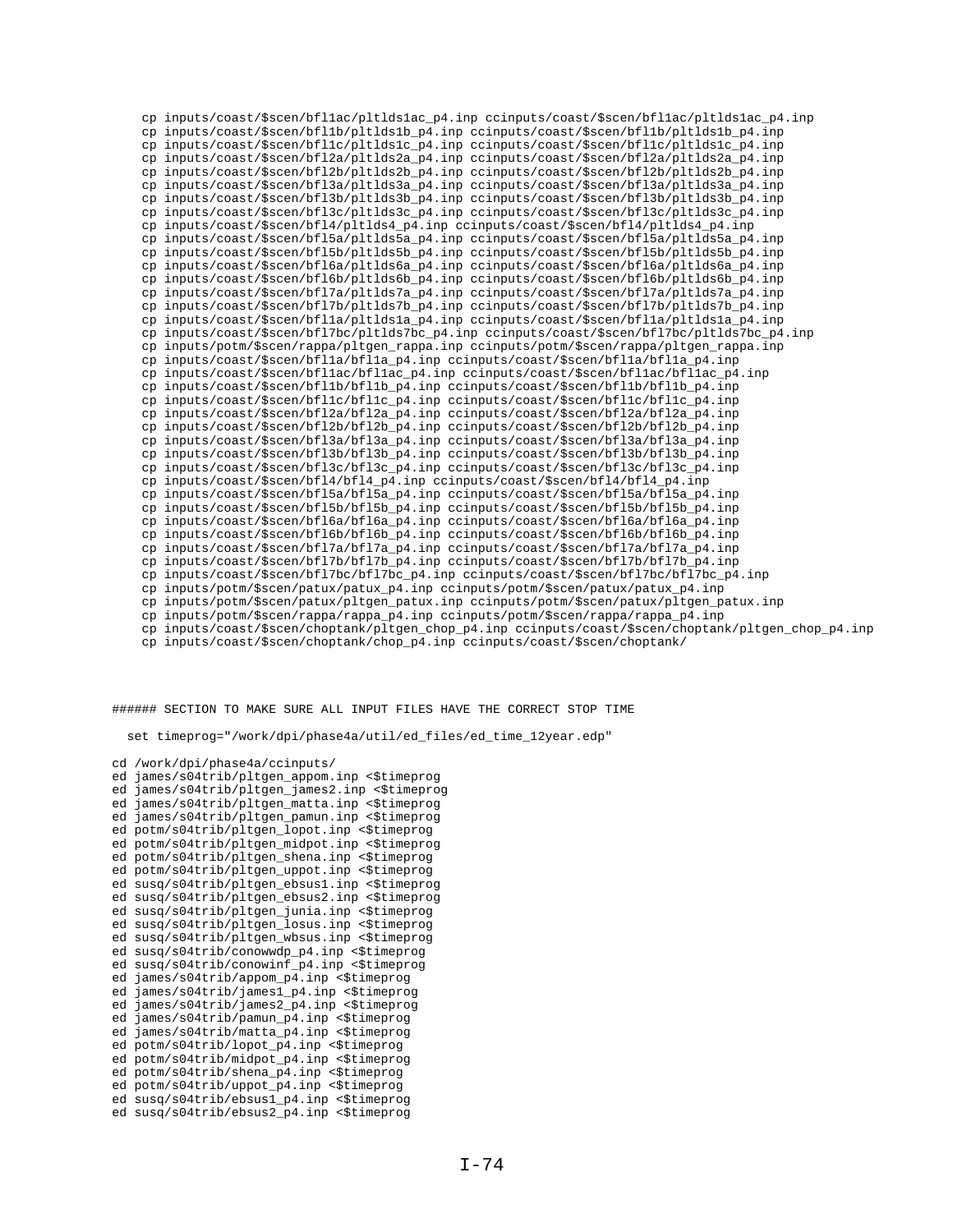ed susq/s04trib/junia\_p4.inp <\$timeprog ed susq/s04trib/losus\_p4.inp <\$timeprog ed susq/s04trib/wbsus\_p4.inp <\$timeprog ed susq/s04trib/conownps\_p4.inp <\$timeprog ed susq/s04trib/conowrch\_p4.inp <\$timeprog ed coast/s04trib/bfl1a/pltlds1a\_p4.inp <\$timeprog ed coast/s04trib/bfl1ac/pltlds1ac\_p4.inp <\$timeprog ed coast/s04trib/bfl1b/pltlds1b\_p4.inp <\$timeprog ed coast/s04trib/bfl1c/pltlds1c\_p4.inp <\$timeprog ed coast/s04trib/bfl2a/pltlds2a\_p4.inp <\$timeprog ed coast/s04trib/bfl2b/pltlds2b\_p4.inp <\$timeprog ed coast/s04trib/bfl3a/pltlds3a\_p4.inp <\$timeprog ed coast/s04trib/bfl3b/pltlds3b\_p4.inp <\$timeprog ed coast/s04trib/bfl3c/pltlds3c\_p4.inp <\$timeprog ed coast/s04trib/bfl4/pltlds4\_p4.inp <\$timeprog ed coast/s04trib/bfl5a/pltlds5a\_p4.inp <\$timeprog ed coast/s04trib/bfl5b/pltlds5b\_p4.inp <\$timeprog ed coast/s04trib/bfl6a/pltlds6a\_p4.inp <\$timeprog ed coast/s04trib/bfl6b/pltlds6b\_p4.inp <\$timeprog ed coast/s04trib/bfl7a/pltlds7a\_p4.inp <\$timeprog ed coast/s04trib/bfl7b/pltlds7b\_p4.inp <\$timeprog ed coast/s04trib/bfl7bc/pltlds7bc\_p4.inp <\$timeprog ed coast/s04trib/patapsco/pltgen\_patapsco.inp <\$timeprog ed potm/s04trib/patux/pltgen\_patux.inp <\$timeprog ed potm/s04trib/rappa/pltgen\_rappa.inp <\$timeprog ed coast/s04trib/choptank/pltgen\_chop\_p4.inp <\$timeprog ed coast/s04trib/nanticoke/pltgen\_nat\_p4.inp <\$timeprog ed coast/s04trib/bfl1a/bfl1a\_p4.inp <\$timeprog ed coast/s04trib/bfl1ac/bfl1ac\_p4.inp <\$timeprog ed coast/s04trib/bfl1b/bfl1b\_p4.inp <\$timeprog ed coast/s04trib/bfl1c/bfl1c\_p4.inp <\$timeprog ed coast/s04trib/bfl2b/bfl2b\_p4.inp <\$timeprog ed coast/s04trib/bfl2a/bfl2a\_p4.inp <\$timeprog ed coast/s04trib/bfl3a/bfl3a\_p4.inp <\$timeprog ed coast/s04trib/bfl3b/bfl3b\_p4.inp <\$timeprog ed coast/s04trib/bfl3c/bfl3c\_p4.inp <\$timeprog ed coast/s04trib/bfl4/bfl4\_p4.inp <\$timeprog ed coast/s04trib/bfl5a/bfl5a\_p4.inp <\$timeprog ed coast/s04trib/bfl6a/bfl6a\_p4.inp <\$timeprog ed coast/s04trib/bfl5b/bfl5b\_p4.inp <\$timeprog ed coast/s04trib/bfl6b/bfl6b\_p4.inp <\$timeprog ed coast/s04trib/bfl7a/bfl7a\_p4.inp <\$timeprog ed coast/s04trib/bfl7bc/bfl7bc p4.inp <\$timeprog ed coast/s04trib/bfl7b/bfl7b\_p4.inp <\$timeprog ed potm/s04trib/rappa/rappa\_p4.inp <\$timeprog ed potm/s04trib/patux/patux\_p4.inp <\$timeprog ed coast/s04trib/patapsco/pataps\_p4.inp <\$timeprog ed coast/s04trib/nanticoke/nant\_p4.inp <\$timeprog ed coast/s04trib/choptank/chop\_p4.inp <\$timeprog

###### SECTION TO CHANGE WDM TO CORRECT DIRECTORY

set wdmprog="/work/dpi/phase4a/util/ed\_files/ed\_wdm2cc.edp"

cd /work/dpi/phase4a/ccinputs/ ed james/s04trib/pltgen\_appom.inp <\$wdmprog ed james/s04trib/pltgen\_james2.inp <\$wdmprog ed james/s04trib/pltgen\_matta.inp <\$wdmprog ed james/s04trib/pltgen\_pamun.inp <\$wdmprog ed potm/s04trib/pltgen\_lopot.inp <\$wdmprog ed potm/s04trib/pltgen\_midpot.inp <\$wdmprog ed potm/s04trib/pltgen\_shena.inp <\$wdmprog ed potm/s04trib/pltgen\_uppot.inp <\$wdmprog ed susq/s04trib/pltgen\_ebsus1.inp <\$wdmprog ed susq/s04trib/pltgen\_ebsus2.inp <\$wdmprog ed susq/s04trib/pltgen\_junia.inp <\$wdmprog ed susq/s04trib/pltgen\_losus.inp <\$wdmprog ed susq/s04trib/pltgen\_wbsus.inp <\$wdmprog ed susq/s04trib/conowwdp\_p4.inp <\$wdmprog ed susq/s04trib/conowinf\_p4.inp <\$wdmprog ed james/s04trib/appom\_p4.inp <\$wdmprog ed james/s04trib/james1\_p4.inp <\$wdmprog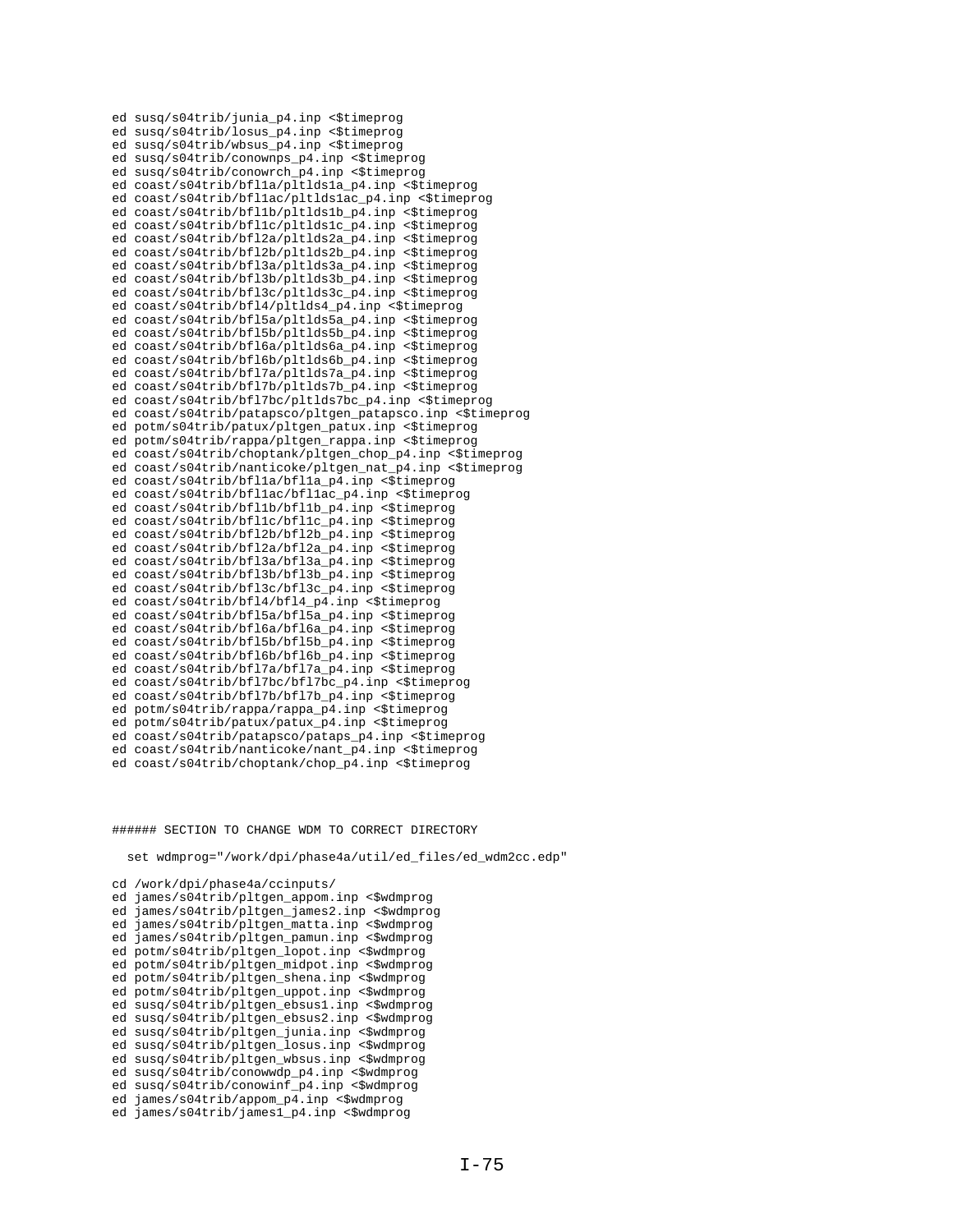```
ed james/s04trib/james2_p4.inp <$wdmprog
ed james/s04trib/pamun_p4.inp <$wdmprog
ed james/s04trib/matta_p4.inp <$wdmprog
ed potm/s04trib/lopot_p4.inp <$wdmprog
ed potm/s04trib/midpot_p4.inp <$wdmprog
ed potm/s04trib/shena_p4.inp <$wdmprog
ed potm/s04trib/uppot_p4.inp <$wdmprog
ed susq/s04trib/ebsus1_p4.inp <$wdmprog
ed susq/s04trib/ebsus2_p4.inp <$wdmprog
ed susq/s04trib/junia p4.inp <$wdmprog
ed susq/s04trib/losus_p4.inp <$wdmprog
ed susq/s04trib/wbsus_p4.inp <$wdmprog
ed susq/s04trib/conownps_p4.inp <$wdmprog
ed susq/s04trib/conowrch_p4.inp <$wdmprog
ed coast/s04trib/bfl1a/pltlds1a_p4.inp <$wdmprog
ed coast/s04trib/bfllac/pltldslac p4.inp <$wdmprog
ed coast/s04trib/bfl1b/pltlds1b_p4.inp <$wdmprog
ed coast/s04trib/bfl1c/pltlds1c p4.inp <$wdmprog
ed coast/s04trib/bfl2a/pltlds2a_p4.inp <$wdmprog
ed coast/s04trib/bfl2b/pltlds2b_p4.inp <$wdmprog
ed coast/s04trib/bfl3a/pltlds3a_p4.inp <$wdmprog
ed coast/s04trib/bfl3b/pltlds3b_p4.inp <$wdmprog
ed coast/s04trib/bfl3c/pltlds3c_p4.inp <$wdmprog
ed coast/s04trib/bfl4/pltlds4_p4.inp <$wdmprog
ed coast/s04trib/bfl5a/pltlds5a_p4.inp <$wdmprog
ed coast/s04trib/bfl5b/pltlds5b_p4.inp <$wdmprog
ed coast/s04trib/bfl6a/pltlds6a_p4.inp <$wdmprog
ed coast/s04trib/bfl6b/pltlds6b_p4.inp <$wdmprog
ed coast/s04trib/bfl7a/pltlds7a_p4.inp <$wdmprog
ed coast/s04trib/bfl7b/pltlds7b_p4.inp <$wdmprog
ed coast/s04trib/bfl7bc/pltlds7bc_p4.inp <$wdmprog
ed coast/s04trib/patapsco/pltgen_patapsco.inp <$wdmprog
ed potm/s04trib/patux/pltgen_patux.inp <$wdmprog
ed potm/s04trib/rappa/pltgen_rappa.inp <$wdmprog
ed coast/s04trib/choptank/pltgen_chop_p4.inp <$wdmprog
ed coast/s04trib/nanticoke/pltgen_nat_p4.inp <$wdmprog
ed coast/s04trib/bfl1a/bfl1a_p4.inp <$wdmprog
ed coast/s04trib/bfl1ac/bfl1ac_p4.inp <$wdmprog
ed coast/s04trib/bfl1b/bfl1b p4.inp <$wdmprog
ed coast/s04trib/bfl1c/bfl1c_p4.inp <$wdmprog
ed coast/s04trib/bfl2b/bfl2b_p4.inp <$wdmprog
ed coast/s04trib/bfl2a/bfl2a_p4.inp <$wdmprog
ed coast/s04trib/bfl3a/bfl3a_p4.inp <$wdmprog
ed coast/s04trib/bfl3b/bfl3b_p4.inp <$wdmprog
ed coast/s04trib/bfl3c/bfl3c_p4.inp <$wdmprog
ed coast/s04trib/bfl4/bfl4_p4.inp <$wdmprog
ed coast/s04trib/bfl5a/bfl5a_p4.inp <$wdmprog
ed coast/s04trib/bfl6a/bfl6a_p4.inp <$wdmprog
ed coast/s04trib/bfl5b/bfl5b_p4.inp <$wdmprog
ed coast/s04trib/bfl6b/bfl6b_p4.inp <$wdmprog
ed coast/s04trib/bfl7a/bfl7a_p4.inp <$wdmprog
ed coast/s04trib/bfl7bc/bfl7bc_p4.inp <$wdmprog
ed coast/s04trib/bfl7b/bfl7b_p4.inp <$wdmprog
ed potm/s04trib/rappa/rappa_p4.inp <$wdmprog
ed potm/s04trib/patux/patux_p4.inp <$wdmprog
ed coast/s04trib/patapsco/pataps_p4.inp <$wdmprog
ed coast/s04trib/nanticoke/nant_p4.inp <$wdmprog
ed coast/s04trib/choptank/chop_p4.inp <$wdmprog
######## it would be good to check here for bad special actions
######### BEGINNING OF RUN SECTION
cp /work/dpi/phase4a/ccwdm/freshwdm/s01ref/susq.wdm /work/dpi/phase4a/ccwdm/susq/s04trib/susq.wdm
cd /work/dpi/phase4a/ccscripts/susq/s04trib/wbsus/
 set inp="/work/dpi/phase4a/ccinputs/susq/s04trib/wbsus_p4.inp"
  if (-e $tempinput) then
    rm $tempinput
     echo ".. existing $tempinput removed, new version written(wbsus).."
     endif
  awk -f $awkprog1 <$inp >$tempinput
 echo $tempinput | $hspf11
rm hspf??.dat
```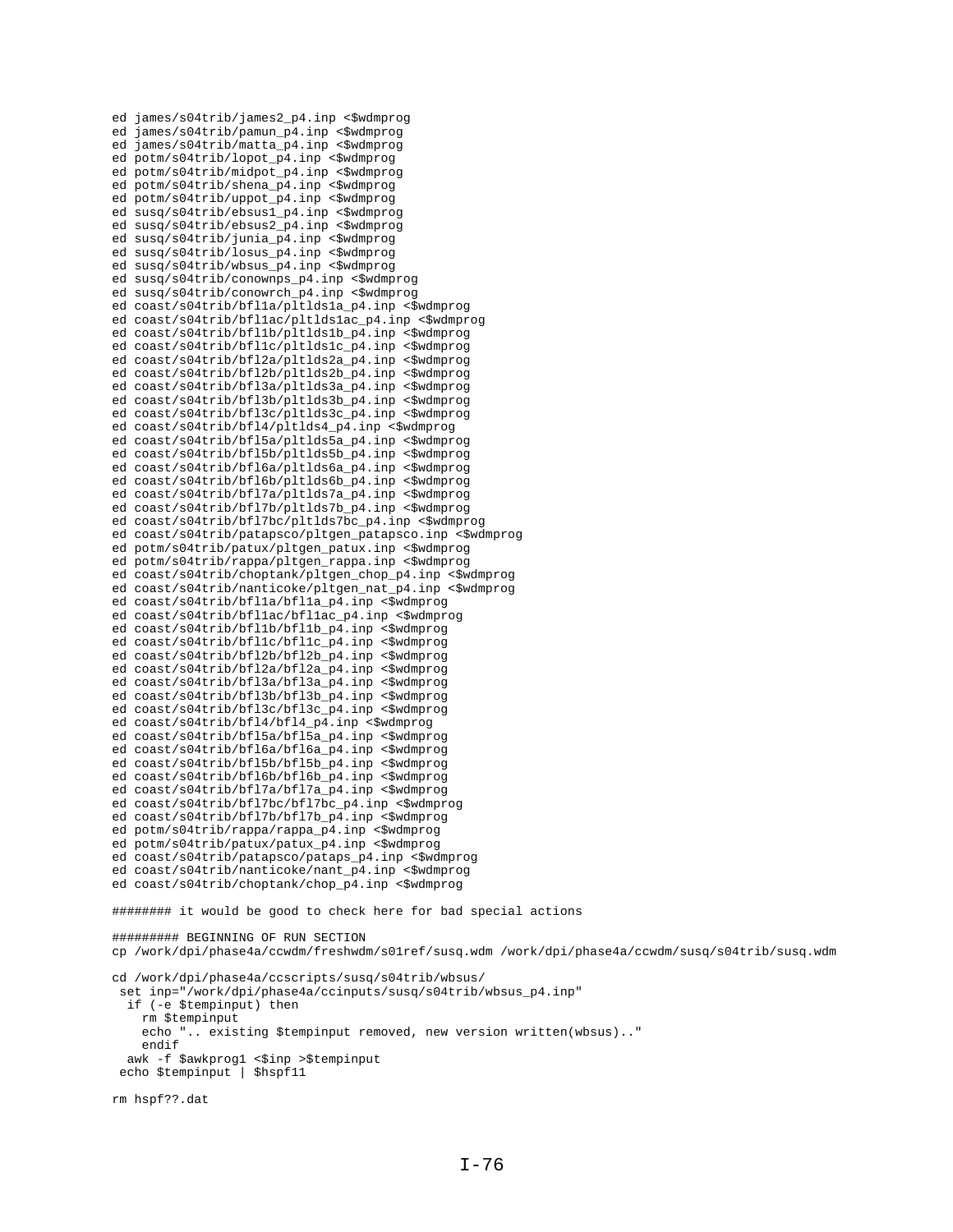```
cd /work/dpi/phase4a/ccscripts/susq/s04trib/junia/
```

```
 set inp="/work/dpi/phase4a/ccinputs/susq/s04trib/junia_p4.inp"
  if (-e $tempinput) then
    rm $tempinput
     echo ".. existing $tempinput removed, new version written(junia).."
    endif
 awk -f $awkprog1 <$inp >$tempinput
 echo $tempinput | $hspf11
rm hspf??.dat
cd /work/dpi/phase4a/ccscripts/susq/s04trib/ebsus1/
 set inp="/work/dpi/phase4a/ccinputs/susq/s04trib/ebsus1_p4.inp"
  if (-e $tempinput) then
    rm $tempinput
     echo ".. existing $tempinput removed, new version written(junia).."
     endif
 awk -f $awkprog1 <$inp >$tempinput
 echo $tempinput | $hspf11
rm hspf??.dat
cd /work/dpi/phase4a/ccscripts/susq/s04trib/ebsus2/
 set inp="/work/dpi/phase4a/ccinputs/susq/s04trib/ebsus2_p4.inp"
  if (-e $tempinput) then
     rm $tempinput
     echo ".. existing $tempinput removed, new version written(junia).."
    endif
awk -f $awkprog1 <$inp >$tempinput
 echo $tempinput | $hspf11
rm hspf??.dat
cd /work/dpi/phase4a/ccscripts/susq/s04trib/losus/
 set inp="/work/dpi/phase4a/ccinputs/susq/s04trib/losus_p4.inp"
  if (-e $tempinput) then
    rm $tempinput
     echo ".. existing $tempinput removed, new version written(junia).."
     endif
 awk -f $awkprog1 <$inp >$tempinput
 echo $tempinput | $hspf11
rm hspf??.dat
cd /work/dpi/phase4a/ccscripts/susq/s04trib/conow/
 set inp="/work/dpi/phase4a/ccinputs/susq/s04trib/conownps_p4.inp"
  if (-e $tempinput) then
    rm $tempinput
     echo ".. existing $tempinput removed, new version written(junia).."
     endif
awk -f $awkprog1 <$inp >$tempinput
 echo $tempinput | $hspf11
#---Generate conowingo reservoir inflow ---
echo ../../../../ccinputs/susq/s04trib/conowinf_p4.inp | $hspf11
mv hspf61.dat ../../../../ccoutputs/susq/s04trib/conow/RESIN.DAT
#---Generate conowingo reservoir outflow ---
cp ../../../../ccoutputs/susq/s04trib/conow/RESIN.DAT
../../../../ccscripts/susq/s04trib/conow/RESIN.PLT
rm hspf??.dat
cd /work/dpi/phase4a/ccscripts/susq/s04trib/conow/
echo "conowp3.reg":
ls
rm RESOUT.PLT
```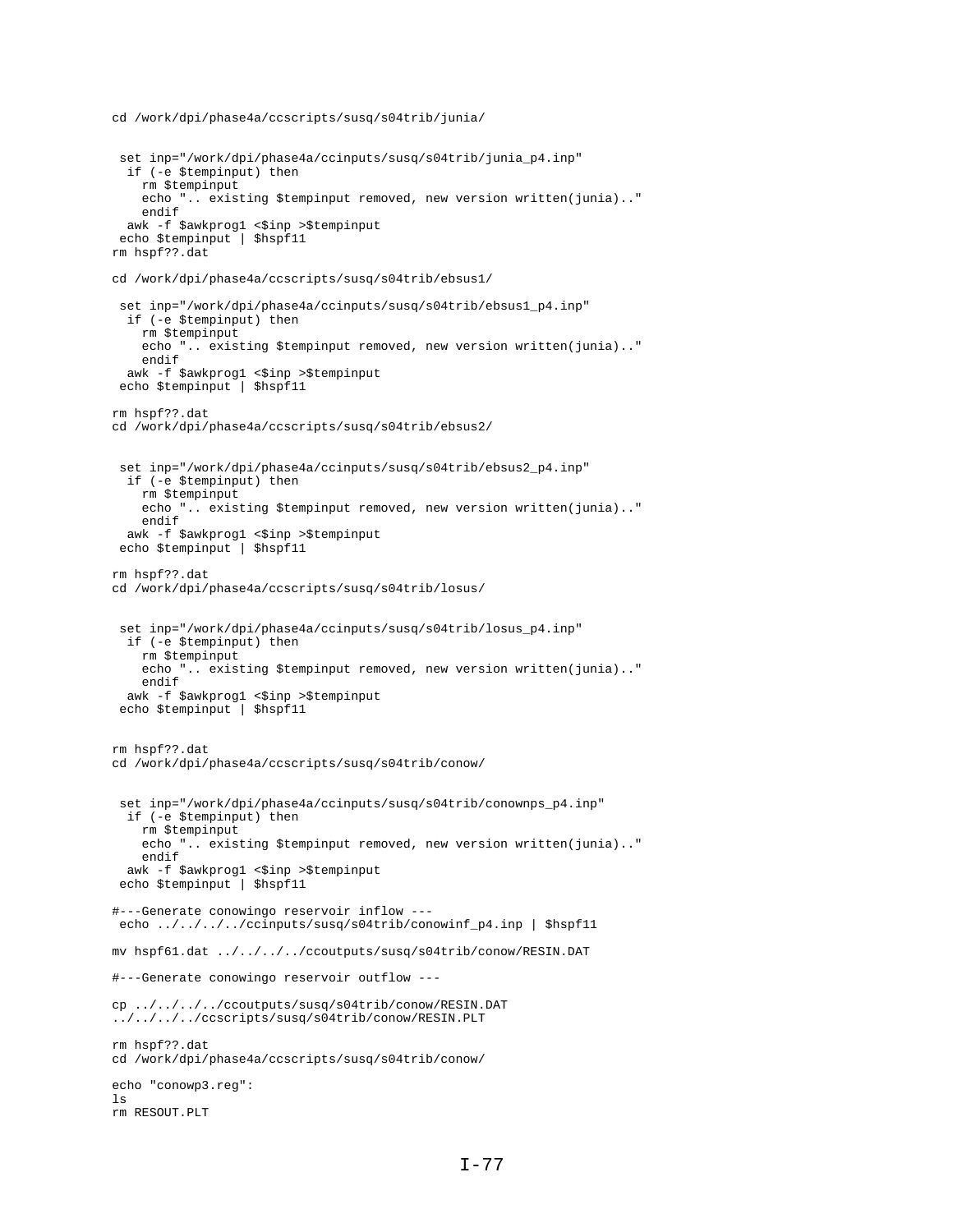```
cp /work/dpi/phase4a/scripts/susq/conowp3.reg .
cp /work/dpi/phase4a/scripts/susq/RULE*.DAT .
conowp3.reg
mv RESOUT.PLT hspf91.dat
  echo ../../../../ccinputs/susq/s04trib/conowwdp_p4.inp | $hspf11
 echo ../../../../ccinputs/susq/s04trib/conowrch_p4.inp | $hspf11
mv hspf31.dat ../../../../ccoutputs/susq/s04trib/conow/pltgen-s150_p4.flow
mv hspf41.dat ../../../../ccoutputs/susq/s04trib/conow/pltgen-s150_p4.chla
mv hspf42.dat ../../../../ccoutputs/susq/s04trib/conow/pltgen-s150_p4.doxx
mv hspf43.dat ../../../../ccoutputs/susq/s04trib/conow/pltgen-s150_p4.wtmp
mv hspf87.dat ../../../../ccoutputs/susq/s04trib/conow/pltgen-s150_p4.ccload
# --------------------------------
cp /work/dpi/phase4a/ccwdm/freshwdm/s01ref/potm.wdm /work/dpi/phase4a/ccwdm/potm/s04trib/patux.wdm
rm hspf??.dat
cd /work/dpi/phase4a/ccscripts/potm/s04trib/patux/
   set pgeninp="/work/dpi/phase4a/ccinputs/potm/s04trib/patux/pltgen_patux.inp"
   set inp="/work/dpi/phase4a/ccinputs/potm/s04trib/patux/patux_p4.inp"
   if (-e $tempinput) then
     rm $tempinput
     echo ".. existing $tempinput removed, new version written(patux).."
     endif
  awk -f $awkprog1 <$inp >$tempinput
   echo $tempinput | $hspf11
     echo $pgeninp | $hspf11
#-------------------------------------------------------------------------------
mv hspf87.dat ../../../../ccoutputs/potm/s04trib/patux/patux_p4.doxx
mv hspf88.dat ../../../../ccoutputs/potm/s04trib/patux/patux_p4.chla
mv hspf89.dat \ldots/\ldots/\ldots/ccoutputs/potm/s04trib/patux/patux_p4.wtmp
mv hspf91.dat ../../../../ccoutputs/potm/s04trib/patux/patux_p4.flow
mv hspf60.dat ../../../../ccoutputs/potm/s04trib/patux/patux_p4.ccload
rm hspf??.dat
cd /work/dpi/phase4a/ccscripts/potm/s04trib/shena/
cp /work/dpi/phase4a/ccwdm/freshwdm/s01ref/potm.wdm /work/dpi/phase4a/ccwdm/potm/s04trib/potm.wdm
   set inp="/work/dpi/phase4a/ccinputs/potm/s04trib/shena_p4.inp"
   if (-e $tempinput) then
     rm $tempinput
     echo ".. existing $tempinput removed, new version written(shena).."
     endif
  awk -f $awkprog1 <$inp >$tempinput
   echo $tempinput | $hspf11
rm hspf??.dat
cd /work/dpi/phase4a/ccscripts/potm/s04trib/uppot
   echo "====BEGIN UPPOT===="
   set inp="/work/dpi/phase4a/ccinputs/potm/s04trib/uppot_p4.inp"
   if (-e $tempinput) then
    rm $tempinput
     echo ".. existing $tempinput removed, new version written(uppot).."
     endif
  awk -f $awkprog1 <$inp >$tempinput
  echo $tempinput | $hspf11
rm hspf??.dat
cd /work/dpi/phase4a/ccscripts/potm/s04trib/midpot
   set inp="/work/dpi/phase4a/ccinputs/potm/s04trib/midpot_p4.inp"
```

```
 if (-e $tempinput) then
```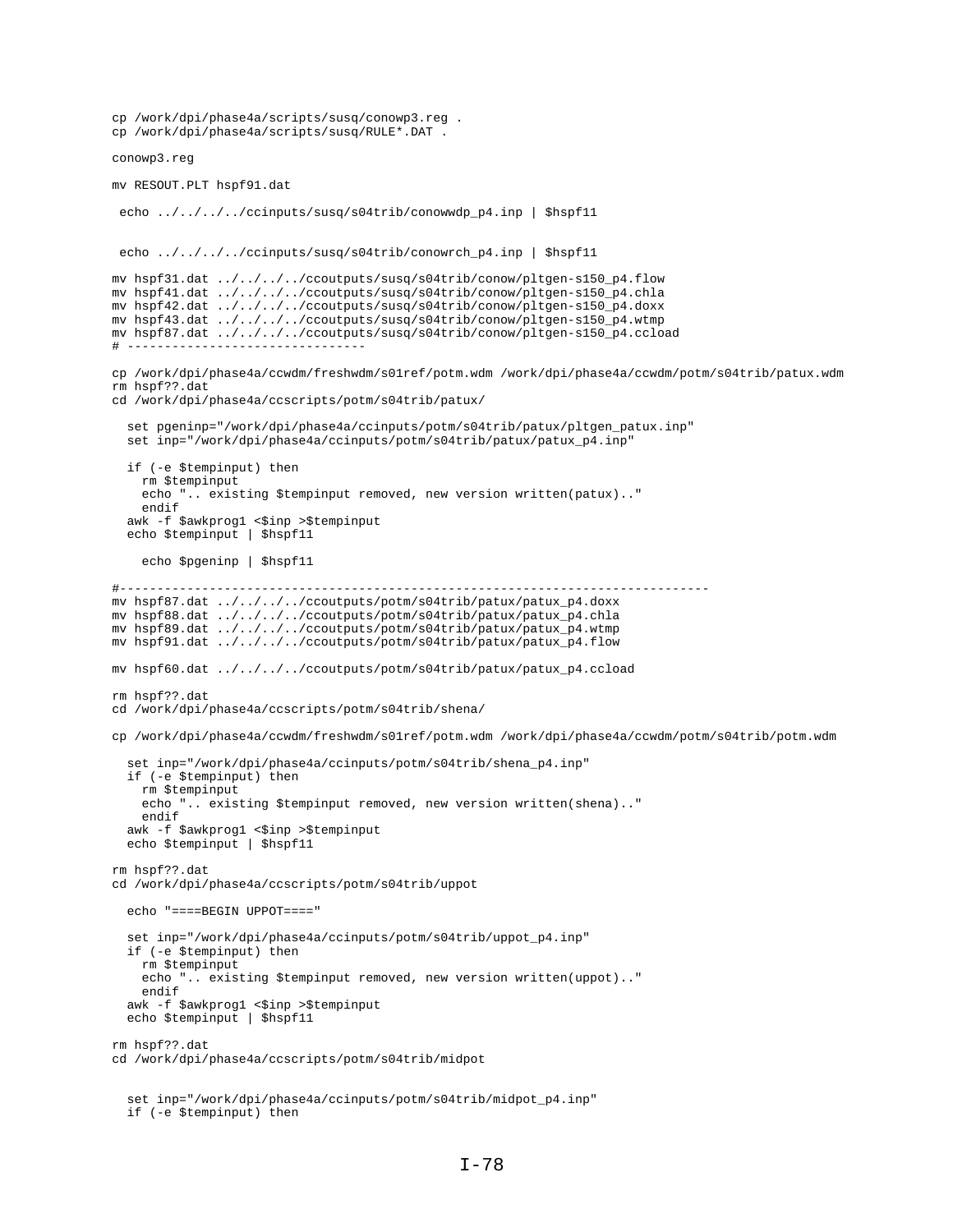```
 rm $tempinput
     echo ".. existing $tempinput removed, new version written(midpot).."
     endif
  awk -f $awkprog1 <$inp >$tempinput
   echo $tempinput | $hspf11
rm hspf??.dat
cd /work/dpi/phase4a/ccscripts/potm/s04trib/lopot
   set inp="/work/dpi/phase4a/ccinputs/potm/s04trib/lopot_p4.inp"
   if (-e $tempinput) then
     rm $tempinput
     echo ".. existing $tempinput removed, new version written(lopot).."
     endif
  awk -f $awkprog1 <$inp >$tempinput
 echo $tempinput | $hspf11
     echo ../../../../ccinputs/potm/s04trib/pltgen_lopot.inp | $hspf11
mv hspf87.dat ../../../../ccoutputs/potm/s04trib/lopot/lopot_p4.doxx
mv hspf88.dat ../../../../ccoutputs/potm/s04trib/lopot/lopot_p4.chla
mv hspf89.dat ../../../../ccoutputs/potm/s04trib/lopot/lopot_p4.wtmp
mv hspf92.dat ../../../../ccoutputs/potm/s04trib/lopot/lopot_p4.flow
mv hspf69.dat ../../../../ccoutputs/potm/s04trib/lopot/lopot_p4.ccload
# ----------------------------------------------------
rm hspf??.dat
cd /work/dpi/phase4a/ccscripts/potm/s04trib/rappa/
cp /work/dpi/phase4a/ccwdm/freshwdm/s01ref/potm.wdm
/work/dpi/phase4a/ccwdm/potm/s04trib/potm_rappa.wdm
   set inp="/work/dpi/phase4a/ccinputs/potm/s04trib/rappa/rappa_p4.inp"
   if (-e $tempinput) then
     rm $tempinput
     echo ".. existing $tempinput removed, new version written(rappa).."
     endif
  awk -f $awkprog1 <$inp >$tempinput
   echo $tempinput | $hspf11
rm $tempinput
     echo ../../../../ccinputs/potm/s04trib/rappa/pltgen_rappa.inp | $hspf11
mv hspf87.dat ../../../../ccoutputs/potm/s04trib/rappa/rappa_p4.doxx
mv hspf88.dat ../../../../ccoutputs/potm/s04trib/rappa/rappa_p4.chla
mv hspf89.dat ../../../../ccoutputs/potm/s04trib/rappa/rappa_p4.wtmp
mv hspf91.dat ../../../../ccoutputs/potm/s04trib/rappa/rappa_p4.flow
mv hspf44.dat ../../../../ccoutputs/potm/s04trib/rappa/rappa_p4.ccload
#--------------------------------------------------
rm hspf??.dat
cd /work/dpi/phase4a/ccscripts/james/s04trib/appom/
cp /work/dpi/phase4a/ccwdm/freshwdm/s01ref/james.wdm /work/dpi/phase4a/ccwdm/james/s04trib/appom.wdm
   set inp="/work/dpi/phase4a/ccinputs/james/s04trib/appom_p4.inp"
   if (-e $tempinput) then
     rm $tempinput
     echo ".. existing $tempinput removed, new version written(appom).."
     endif
  awk -f $awkprog1 <$inp >$tempinput
   echo $tempinput | $hspf11
mv hspf73.dat ../../../../ccoutputs/james/s04trib/appom/pltgen_appom.ccload
   echo ../../../../ccinputs/james/s04trib/pltgen_appom.inp | $hspf11
mv hspf87.dat ../../../../ccoutputs/james/s04trib/appom/pltgen_appom.doxx
mv hspf88.dat ../../../../ccoutputs/james/s04trib/appom/pltgen_appom.chla
mv hspf89.dat ../../../../ccoutputs/james/s04trib/appom/pltgen_appom.wtmp
mv hspf91.dat ../../../../ccoutputs/james/s04trib/appom/pltgen_appom.flow
```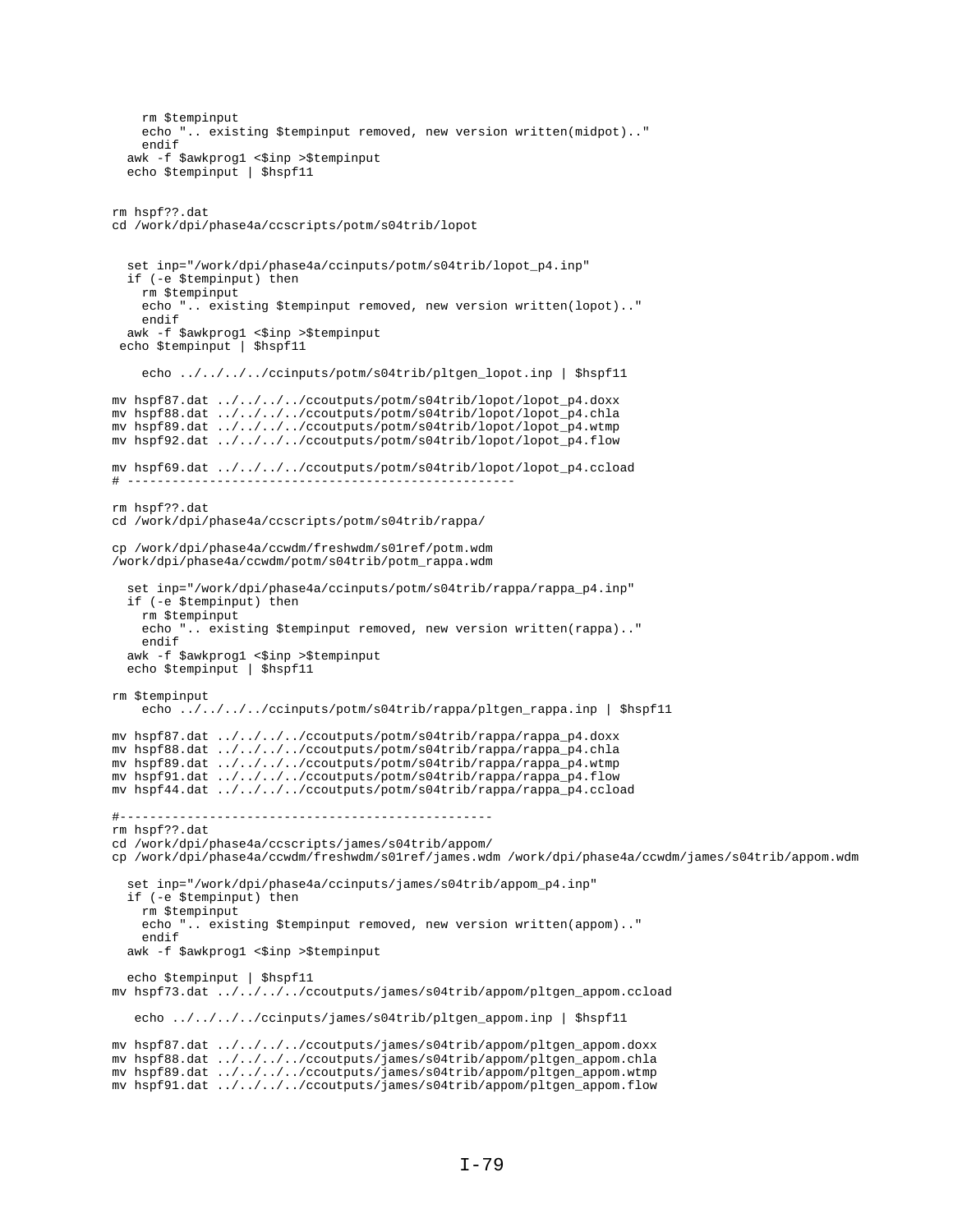```
rm hspf??.dat
cd /work/dpi/phase4a/ccscripts/james/s04trib/matta/
cp /work/dpi/phase4a/ccwdm/freshwdm/s01ref/james.wdm /work/dpi/phase4a/ccwdm/james/s04trib/matta.wdm
   set inp="/work/dpi/phase4a/ccinputs/james/s04trib/matta_p4.inp"
   if (-e $tempinput) then
    rm $tempinput
     echo ".. existing $tempinput removed, new version written(matta).."
    endif
  awk -f $awkprog1 <$inp >$tempinput
   echo $tempinput | $hspf11
    echo ../../../../ccinputs/james/s04trib/pltgen matta.inp | $hspf11
mv hspf57.dat ../../../../ccoutputs/james/s04trib/matta/matta_p4.ccload
mv hspf77.dat ../../../../ccoutputs/james/s04trib/matta/matta_p4.doxx
mv hspf78.dat ../../../../ccoutputs/james/s04trib/matta/matta_p4.chla
mv hspf79.dat ../../../../ccoutputs/james/s04trib/matta/matta_p4.wtmp
mv hspf81.dat ../../../../ccoutputs/james/s04trib/matta/matta_p4.flow
# -----------------------------------------------------
rm hspf??.dat
cd /work/dpi/phase4a/ccscripts/james/s04trib/pamun/ 
cp /work/dpi/phase4a/ccwdm/freshwdm/s01ref/james.wdm /work/dpi/phase4a/ccwdm/james/s04trib/pamun.wdm
   set inp="/work/dpi/phase4a/ccinputs/james/s04trib/pamun_p4.inp"
   echo $inp | $hspf11
    echo ../../../../ccinputs/james/s04trib/pltgen_pamun.inp | $hspf11
mv hspf58.dat ../../../../ccoutputs/james/s04trib/pamun/pamun_p4.ccload
mv hspf87.dat ../../../../ccoutputs/james/s04trib/pamun/pamun_p4.doxx
mv hspf88.dat ../../../../ccoutputs/james/s04trib/pamun/pamun_p4.chla
mv hspf89.dat ../../../../ccoutputs/james/s04trib/pamun/pamun_p4.wtmp
mv hspf92.dat ../../../../ccoutputs/james/s04trib/pamun/pamun_p4.flow
rm hspf??.dat
cd /work/dpi/phase4a/ccscripts/james/s04trib/james1/
cp /work/dpi/phase4a/ccwdm/freshwdm/s01ref/james.wdm /work/dpi/phase4a/ccwdm/james/s04trib/james.wdm
   set inp="/work/dpi/phase4a/ccinputs/james/s04trib/james1_p4.inp"
   if (-e $tempinput) then
     rm $tempinput
     echo ".. existing $tempinput removed, new version written(james1).."
     endif
  awk -f $awkprog1 <$inp >$tempinput
   echo $tempinput | $hspf11
rm hspf??.dat
cd /work/dpi/phase4a/ccscripts/james/s04trib/james2/
   set inp="/work/dpi/phase4a/ccinputs/james/s04trib/james2_p4.inp"
   if (-e $tempinput) then
     rm $tempinput
     echo ".. existing $tempinput removed, new version written(james2).."
     endif
  awk -f $awkprog1 <$inp >$tempinput
   echo $tempinput | $hspf11
mv hspf55.dat ../../../../ccoutputs/james/s04trib/james2/james_290.ccload
echo ../../../../ccinputs/james/s04trib/pltgen_james2.inp | $hspf11
mv hspf87.dat ../../../../ccoutputs/james/s04trib/james2/james2_p4.doxx
mv hspf88.dat ../../../../ccoutputs/james/s04trib/james2/james2_p4.chla
```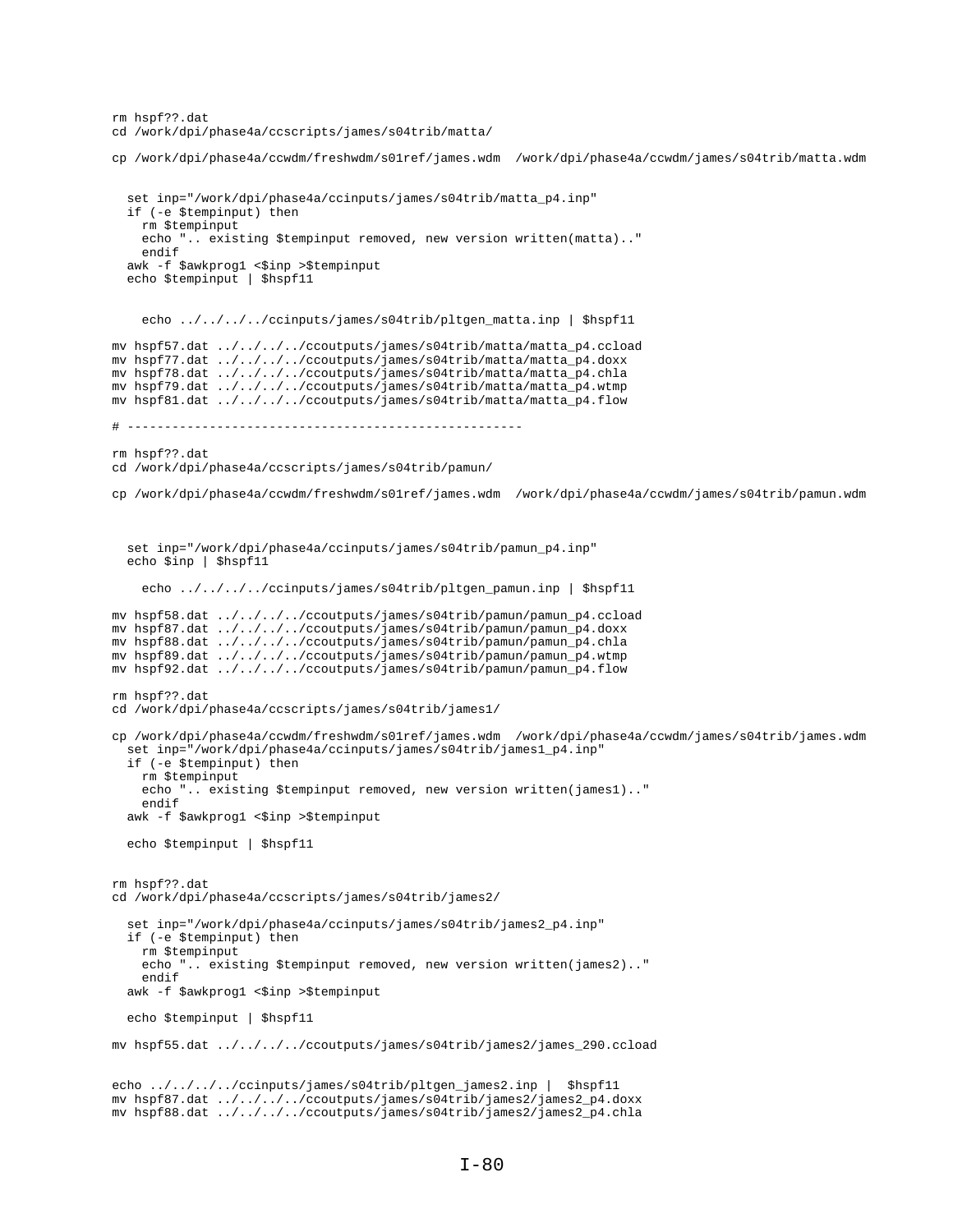```
mv hspf89.dat ../../../../ccoutputs/james/s04trib/james2/james2_p4.wtmp
mv hspf75.dat \ldots/\ldots/\ldots/ccoutputs/james/s04trib/james2/james_290.flow
mv hspf55.dat ../../../../ccoutputs/james/s04trib/james2/james_290.ccload
#-----------------------------------------------------
rm hspf??.dat
cd /work/dpi/phase4a/ccscripts/coast/s04trib/bfl1a/
rm /work/dpi/phase4a/ccwdm/coast/s04trib/co*.wdm
cp /work/dpi/phase4a/ccwdm/freshwdm/s01ref/coast.wdm /work/dpi/phase4a/ccwdm/coast/s04trib/coast1a.wdm
  set inp="/work/dpi/phase4a/ccinputs/coast/s04trib/bflla/bflla_p4.inp"
   if (-e $tempinput) then
    rm $tempinput
   echo ".. existing $tempinput removed, new version written(bflla).."
    endif
 awk -f $awkprog1 <$inp >$tempinput
 echo $tempinput | $hspf11
    rm $tempinput
mv hspf51.dat ../../../../ccoutputs/coast/s04trib/bfl1a/baylds_p4.370
mv hspf52.dat ../../../../ccoutputs/coast/s04trib/bfl1a/baylds_p4.800
cp ../../../../ccoutputs/coast/s04trib/bfl1a/baylds_p4.370 hspf51.dat
cp ../../../../ccoutputs/coast/s04trib/bfl1a/baylds_p4.800 hspf52.dat
 echo ../../../../ccinputs/coast/s04trib/bfl1a/pltlds1a_p4.inp | $hspf11
mv hspf58.dat ../../../../ccoutputs/coast/s04trib/bfl1a/pltgen-seg370.flow
mv hspf67.dat ../../../../ccoutputs/coast/s04trib/bfl1a/pltgen-seg370.chla
mv hspf68.dat ../../../../ccoutputs/coast/s04trib/bfl1a/pltgen-seg370.wtmp
mv hspf69.dat ../../../../ccoutputs/coast/s04trib/bfl1a/pltgen-seg800.flow
mv hspf78.dat ../../../../ccoutputs/coast/s04trib/bfl1a/pltgen-seg800.chla
mv hspf79.dat ../../../../ccoutputs/coast/s04trib/bfl1a/pltgen-seg800.wtmp
rm hspf??.dat
cd /work/dpi/phase4a/ccscripts/coast/s04trib/bfl1ac/
rm /work/dpi/phase4a/ccwdm/coast/s04trib/co*.wdm
cp /work/dpi/phase4a/ccwdm/freshwdm/s01ref/coast.wdm
/work/dpi/phase4a/ccwdm/coast/s04trib/coast1ac.wdm
   set inp="/work/dpi/phase4a/ccinputs/coast/s04trib/bfl1ac/bfl1ac_p4.inp"
   if (-e $tempinput) then
    rm $tempinput
    echo ".. existing $tempinput removed, new version written(bfl1a).."
    endif
 awk -f $awkprog1 <$inp >$tempinput
 echo $tempinput | $hspf11
mv hspf49.dat ../../../../ccoutputs/coast/s04trib/bfl1a/baylds_p4.810
cp ../../../../ccoutputs/coast/s04trib/bfl1a/baylds_p4.810 hspf50.dat
 echo ../../../../ccinputs/coast/s04trib/bfl1ac/pltlds1ac_p4.inp | $hspf11
mv hspf51.dat ../../../../ccoutputs/coast/s04trib/bfl1a/pltgen-seg810.flow
mv hspf61.dat ../../../../ccoutputs/coast/s04trib/bfl1a/pltgen-seg810.chla
mv hspf62.dat ../../../../ccoutputs/coast/s04trib/bfl1a/pltgen-seg810.wtmp
rm hspf??.dat
cd /work/dpi/phase4a/ccscripts/coast/s04trib/bfl1b/
```

```
rm /work/dpi/phase4a/ccwdm/coast/s04trib/co*.wdm
```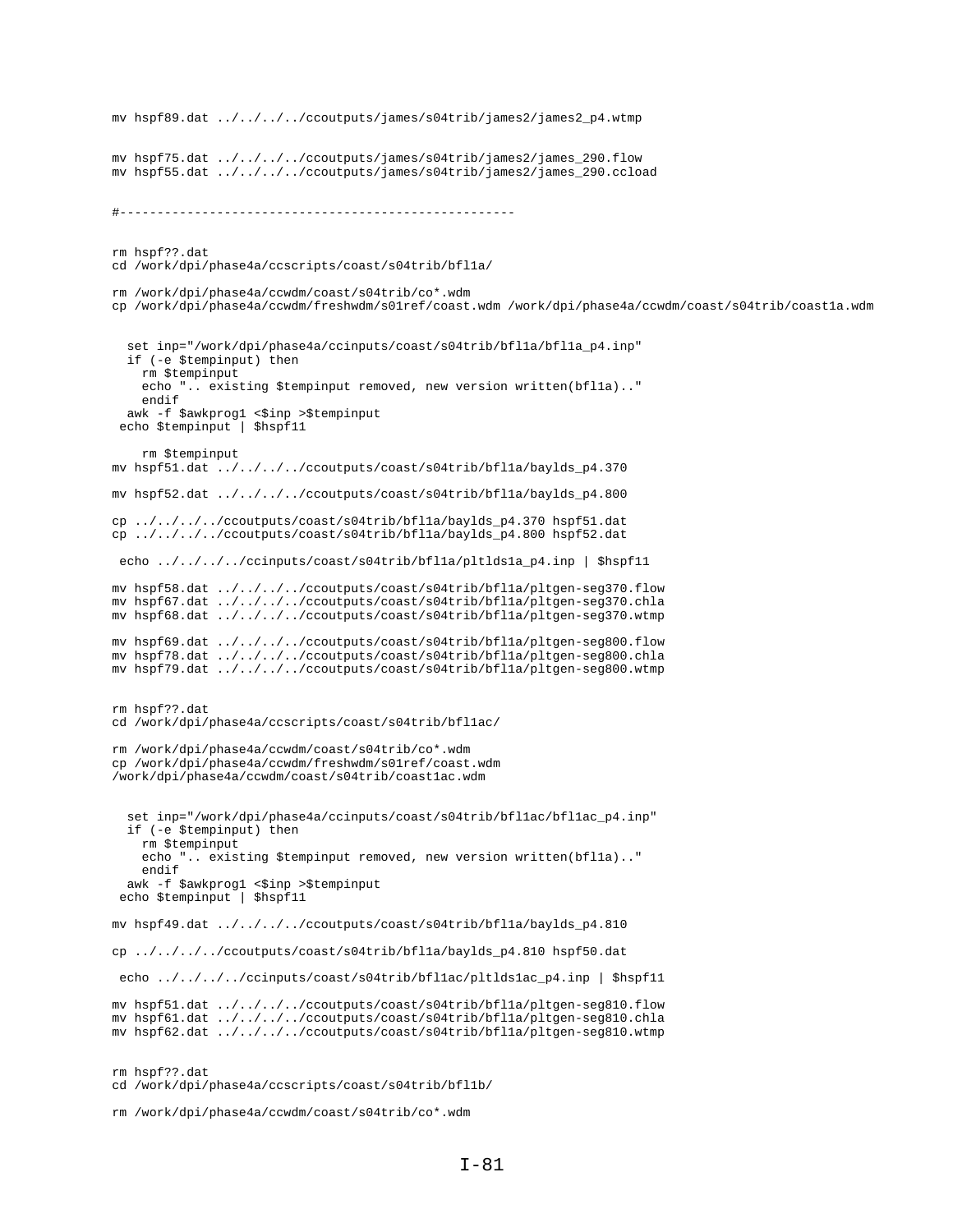cp /work/dpi/phase4a/ccwdm/freshwdm/s01ref/coast.wdm /work/dpi/phase4a/ccwdm/coast/s04trib/coast1b.wdm

set inp="/work/dpi/phase4a/ccinputs/coast/s04trib/bfl1b/bfl1b\_p4.inp"

```
 if (-e $tempinput) then
     rm $tempinput
     echo ".. existing $tempinput removed, new version written(bfl1b).."
     endif
  awk -f $awkprog1 <$inp >$tempinput
  echo $tempinput | $hspf11
mv hspf52.dat ../../../../ccoutputs/coast/s04trib/bfl1b/baylds_p4.380
mv hspf53.dat ../../../../ccoutputs/coast/s04trib/bfl1b/baylds_p4.390
mv hspf54.dat ../../../../ccoutputs/coast/s04trib/bfl1b/baylds_p4.400
cp ../../../../ccoutputs/coast/s04trib/bfl1b/baylds_p4.380 hspf44.dat
cp ../../../../ccoutputs/coast/s04trib/bfl1b/baylds_p4.390 hspf45.dat
cp ../../../../ccoutputs/coast/s04trib/bfl1b/baylds_p4.400 hspf46.dat
  echo ../../../../ccinputs/coast/s04trib/bfl1b/pltlds1b_p4.inp | $hspf11
mv hspf58.dat ../../../../ccoutputs/coast/s04trib/bfl1b/pltgen-seg380.flow
mv hspf67.dat ../../../../ccoutputs/coast/s04trib/bfl1b/pltgen-seg380.chla
mv hspf68.dat ../../../../ccoutputs/coast/s04trib/bfl1b/pltgen-seg380.wtmp
mv hspf69.dat ../../../../ccoutputs/coast/s04trib/bfl1b/pltgen-seg390.flow
mv hspf78.dat ../../../../ccoutputs/coast/s04trib/bfl1b/pltgen-seg390.chla
mv hspf79.dat ../../../../ccoutputs/coast/s04trib/bfl1b/pltgen-seg390.wtmp
mv hspf80.dat ../../../../ccoutputs/coast/s04trib/bfl1b/pltgen-seg400.flow
mv hspf89.dat ../../../../ccoutputs/coast/s04trib/bfl1b/pltgen-seg400.chla
mv hspf92.dat ../../../../ccoutputs/coast/s04trib/bfl1b/pltgen-seg400.wtmp
rm hspf??.dat
cd /work/dpi/phase4a/ccscripts/coast/s04trib/bfl1c/
rm /work/dpi/phase4a/ccwdm/coast/s04trib/co*.wdm
cp /work/dpi/phase4a/ccwdm/freshwdm/s01ref/coast.wdm /work/dpi/phase4a/ccwdm/coast/s04trib/coast1c.wdm
   set inp="/work/dpi/phase4a/ccinputs/coast/s04trib/bfl1c/bfl1c_p4.inp"
   if (-e $tempinput) then
    rm $tempinput
     echo ".. existing $tempinput removed, new version written(bfl1c).."
     endif
  awk -f $awkprog1 <$inp >$tempinput
 echo $tempinput | $hspf11
mv hspf52.dat ../../../../ccoutputs/coast/s04trib/bfl1c/baylds_p4.820
mv hspf53.dat ../../../../ccoutputs/coast/s04trib/bfl1c/baylds_p4.830
mv hspf54.dat ../../../../ccoutputs/coast/s04trib/bfl1c/baylds_p4.840
cp ../../../../ccoutputs/coast/s04trib/bfl1c/baylds_p4.820 hspf93.dat
cp ../../../../ccoutputs/coast/s04trib/bfl1c/baylds_p4.830 hspf94.dat
cp ../../../../ccoutputs/coast/s04trib/bfl1c/baylds_p4.840 hspf95.dat
 echo /work/dpi/phase4a/ccinputs/coast/s04trib/bfl1c/pltlds1c_p4.inp | $hspf11
mv hspf58.dat ../../../../ccoutputs/coast/s04trib/bfl1c/pltgen-seg820.flow
mv hspf67.dat ../../../../ccoutputs/coast/s04trib/bfl1c/pltgen-seg820.chla
mv hspf68.dat ../../../../ccoutputs/coast/s04trib/bfl1c/pltgen-seg820.wtmp
mv hspf69.dat ../../../../ccoutputs/coast/s04trib/bfl1c/pltgen-seg830.flow
mv hspf78.dat ../../../../ccoutputs/coast/s04trib/bfl1c/pltgen-seg830.chla
mv hspf79.dat ../../../../ccoutputs/coast/s04trib/bfl1c/pltgen-seg830.wtmp
mv hspf80.dat ../../../../ccoutputs/coast/s04trib/bfl1c/pltgen-seg840.flow
mv hspf89.dat ../../../../ccoutputs/coast/s04trib/bfl1c/pltgen-seg840.chla
mv hspf92.dat ../../../../ccoutputs/coast/s04trib/bfl1c/pltgen-seg840.wtmp
```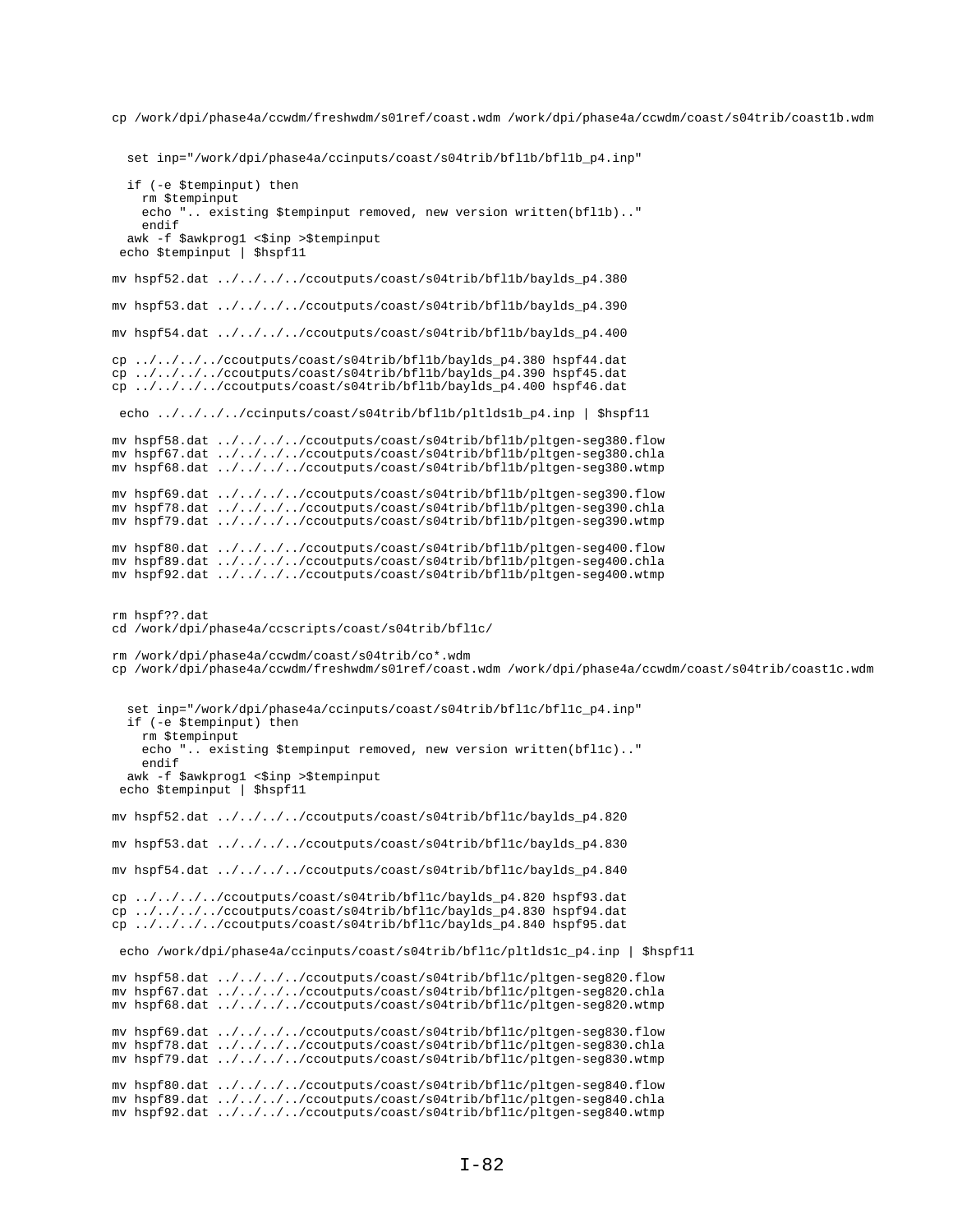```
#------------------------------------------------------------
rm hspf??.dat
cd /work/dpi/phase4a/ccscripts/coast/s04trib/bfl2a/
rm /work/dpi/phase4a/ccwdm/coast/s04trib/co*.wdm
cp /work/dpi/phase4a/ccwdm/freshwdm/s01ref/coast.wdm /work/dpi/phase4a/ccwdm/coast/s04trib/coast2a.wdm
   set inp="/work/dpi/phase4a/ccinputs/coast/s04trib/bfl2a/bfl2a_p4.inp"
   if (-e $tempinput) then
    rm $tempinput
    echo ".. existing $tempinput removed, new version written(bfl5a).."
     endif
  awk -f $awkprog1 <$inp >$tempinput
 echo $tempinput | $hspf11
mv hspf52.dat ../../../../ccoutputs/coast/s04trib/bfl2/baylds_p4.410
mv hspf53.dat ../../../../ccoutputs/coast/s04trib/bfl2/baylds_p4.420
mv hspf54.dat ../../../../ccoutputs/coast/s04trib/bfl2/baylds_p4.430
mv hspf68.dat ../../../../ccoutputs/coast/s04trib/bfl2/s420_loads.visual
mv hspf69.dat ../../../../ccoutputs/coast/s04trib/bfl2/s430_loads.visual
cp ../../../../ccoutputs/coast/s04trib/bfl2/baylds_p4.410 hspf31.dat
cp ../../../../ccoutputs/coast/s04trib/bfl2/baylds_p4.420 hspf32.dat
cp ../../../../ccoutputs/coast/s04trib/bfl2/baylds_p4.430 hspf34.dat 
 echo ../../../../ccinputs/coast/s04trib/bfl2a/pltlds2a_p4.inp | $hspf11
mv hspf58.dat ../../../../ccoutputs/coast/s04trib/bfl2/pltgen-seg410.flow
mv hspf67.dat ../../../../ccoutputs/coast/s04trib/bfl2/pltgen-seg410.chla
mv hspf68.dat ../../../../ccoutputs/coast/s04trib/bfl2/pltgen-seg410.wtmp
mv hspf69.dat ../../../../ccoutputs/coast/s04trib/bfl2/pltgen-seg420.flow
mv hspf78.dat ../../../../ccoutputs/coast/s04trib/bfl2/pltgen-seg420.chla
mv hspf79.dat ../../../../ccoutputs/coast/s04trib/bfl2/pltgen-seg420.wtmp
mv hspf80.dat ../../../../ccoutputs/coast/s04trib/bfl2/pltgen-seg430.flow
mv hspf89.dat ../../../../ccoutputs/coast/s04trib/bfl2/pltgen-seg430.chla
mv hspf94.dat ../../../../ccoutputs/coast/s04trib/bfl2/pltgen-seg430.wtmp
#------------------------------------------------------------
rm hspf??.dat
cd /work/dpi/phase4a/ccscripts/coast/s04trib/bfl2b/
rm /work/dpi/phase4a/ccwdm/coast/s04trib/co*.wdm
cp /work/dpi/phase4a/ccwdm/freshwdm/s01ref/coast.wdm /work/dpi/phase4a/ccwdm/coast/s04trib/coast2b.wdm
   set inp="/work/dpi/phase4a/ccinputs/coast/s04trib/bfl2b/bfl2b_p4.inp"
   if (-e $tempinput) then
    rm $tempinput
    echo ".. existing $tempinput removed, new version written(bfl2b).."
     endif
  awk -f $awkprog1 <$inp >$tempinput
 echo $tempinput | $hspf11
mv hspf62.dat ../../../../ccoutputs/coast/s04trib/bfl2/baylds_p4.440
cp ../../../../ccoutputs/coast/s04trib/bfl2/baylds_p4.440 hspf34.dat
 echo ../../../../ccinputs/coast/s04trib/bfl2b/pltlds2b_p4.inp | $hspf11 
mv hspf44.dat ../../../../ccoutputs/coast/s04trib/bfl2/pltgen-seg440.flow
mv hspf53.dat ../../../../ccoutputs/coast/s04trib/bfl2/pltgen-seg440.chla
mv hspf54.dat ../../../../ccoutputs/coast/s04trib/bfl2/pltgen-seg440.wtmp
#------------------------------------------------------------
```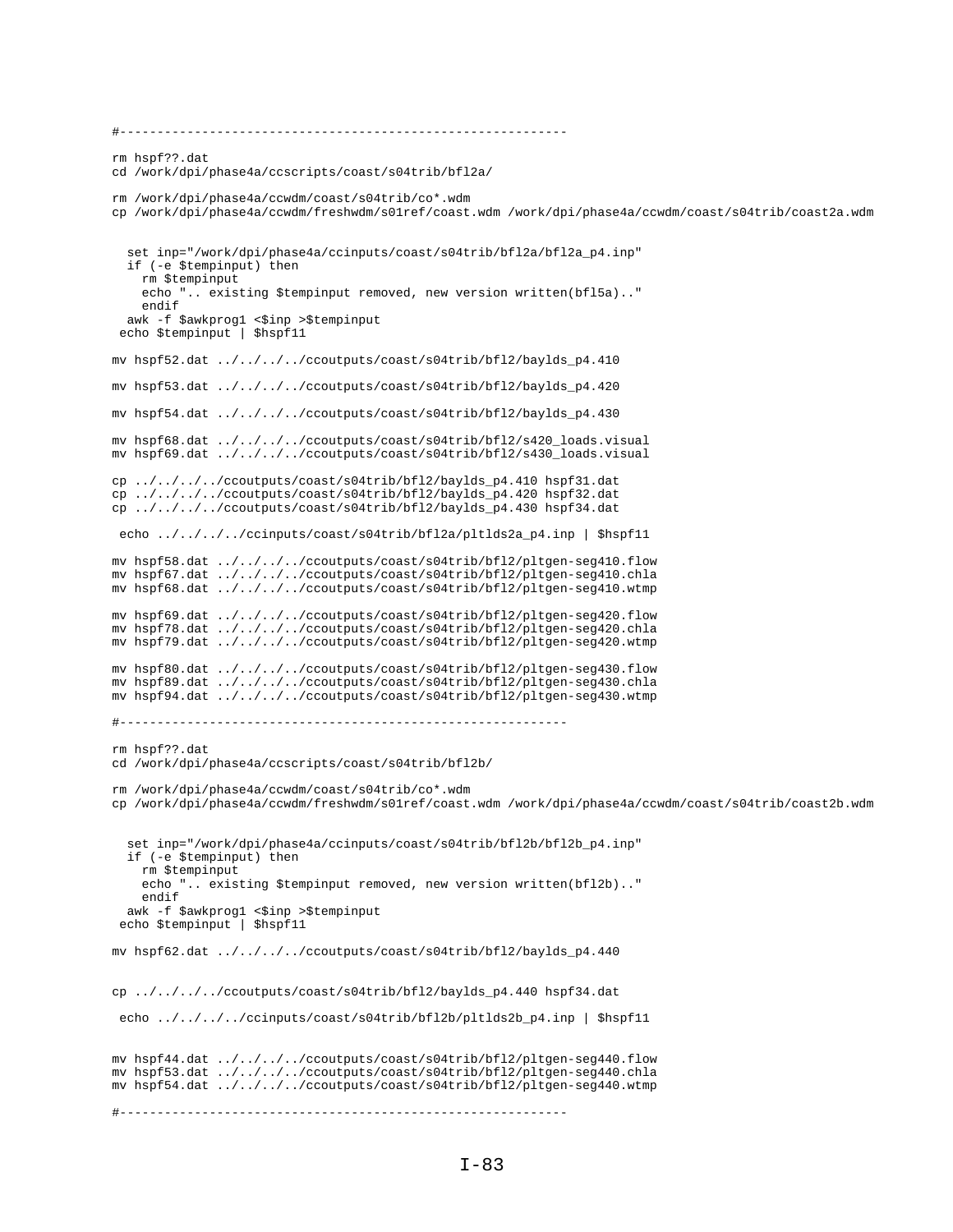```
rm hspf??.dat
cd /work/dpi/phase4a/ccscripts/coast/s04trib/bfl3a/
rm /work/dpi/phase4a/ccwdm/coast/s04trib/co*.wdm
cp /work/dpi/phase4a/ccwdm/freshwdm/s01ref/coast.wdm /work/dpi/phase4a/ccwdm/coast/s04trib/coast3a.wdm
   set inp="/work/dpi/phase4a/ccinputs/coast/s04trib/bfl3a/bfl3a_p4.inp"
   if (-e $tempinput) then
    rm $tempinput
     echo ".. existing $tempinput removed, new version written(bfl3a).."
     endif
  awk -f $awkprog1 <$inp >$tempinput
 echo $tempinput | $hspf11
mv hspf55.dat ../../../../ccoutputs/coast/s04trib/bfl3a/baylds_p4.450
mv hspf56.dat ../../../../ccoutputs/coast/s04trib/bfl3a/baylds_p4.850
mv hspf57.dat ../../../../ccoutputs/coast/s04trib/bfl3a/baylds_p4.870
cp ../../../../ccoutputs/coast/s04trib/bfl3a/baylds_p4.450 hspf96.dat
cp ../../../../ccoutputs/coast/s04trib/bfl3a/baylds_p4.850 hspf97.dat
cp ../../../../ccoutputs/coast/s04trib/bfl3a/baylds_p4.870 hspf98.dat
 echo ../../../../ccinputs/coast/s04trib/bfl3a/pltlds3a_p4.inp | $hspf11 
mv hspf58.dat ../../../../ccoutputs/coast/s04trib/bfl3a/pltgen-seg450.flow
mv hspf67.dat ../../../../ccoutputs/coast/s04trib/bfl3a/pltgen-seg450.chla
mv hspf68.dat ../../../../ccoutputs/coast/s04trib/bfl3a/pltgen-seg450.wtmp
mv hspf69.dat ../../../../ccoutputs/coast/s04trib/bfl3a/pltgen-seg850.flow
mv hspf78.dat ../../../../ccoutputs/coast/s04trib/bfl3a/pltgen-seg850.chla
mv hspf79.dat ../../../../ccoutputs/coast/s04trib/bfl3a/pltgen-seg850.wtmp
mv hspf80.dat ../../../../ccoutputs/coast/s04trib/bfl3a/pltgen-seg870.flow
mv hspf89.dat ../../../../ccoutputs/coast/s04trib/bfl3a/pltgen-seg870.chla
mv hspf92.dat ../../../../ccoutputs/coast/s04trib/bfl3a/pltgen-seg870.wtmp
#------------------------------------------------------------
rm hspf??.dat
cd /work/dpi/phase4a/ccscripts/coast/s04trib/bfl3b/
rm /work/dpi/phase4a/ccwdm/coast/s04trib/co*.wdm
cp /work/dpi/phase4a/ccwdm/freshwdm/s01ref/coast.wdm /work/dpi/phase4a/ccwdm/coast/s04trib/coast3b.wdm
   set inp="/work/dpi/phase4a/ccinputs/coast/s04trib/bfl3b/bfl3b_p4.inp"
   if (-e $tempinput) then
    rm $tempinput
     echo ".. existing $tempinput removed, new version written(bfl3b).."
    endif
  awk -f $awkprog1 <$inp >$tempinput
  echo $tempinput | $hspf11
mv hspf52.dat ../../../../ccoutputs/coast/s04trib/bfl3b/baylds_p4.470
mv hspf53.dat ../../../../ccoutputs/coast/s04trib/bfl3b/baylds_p4.480
mv hspf54.dat ../../../../ccoutputs/coast/s04trib/bfl3b/baylds_p4.490
cp ../../../../ccoutputs/coast/s04trib/bfl3b/baylds_p4.470 hspf96.dat
cp ../../../../ccoutputs/coast/s04trib/bfl3b/baylds_p4.480 hspf97.dat
cp ../../../../ccoutputs/coast/s04trib/bfl3b/baylds_p4.490 hspf98.dat
 echo ../../../../ccinputs/coast/s04trib/bfl3b/pltlds3b_p4.inp | $hspf11
mv hspf58.dat ../../../../ccoutputs/coast/s04trib/bfl3b/pltgen-seg470.flow
mv hspf67.dat ../../../../ccoutputs/coast/s04trib/bfl3b/pltgen-seg470.chla
mv hspf68.dat ../../../../ccoutputs/coast/s04trib/bfl3b/pltgen-seg470.wtmp
mv hspf69.dat ../../../../ccoutputs/coast/s04trib/bfl3b/pltgen-seg480.flow
```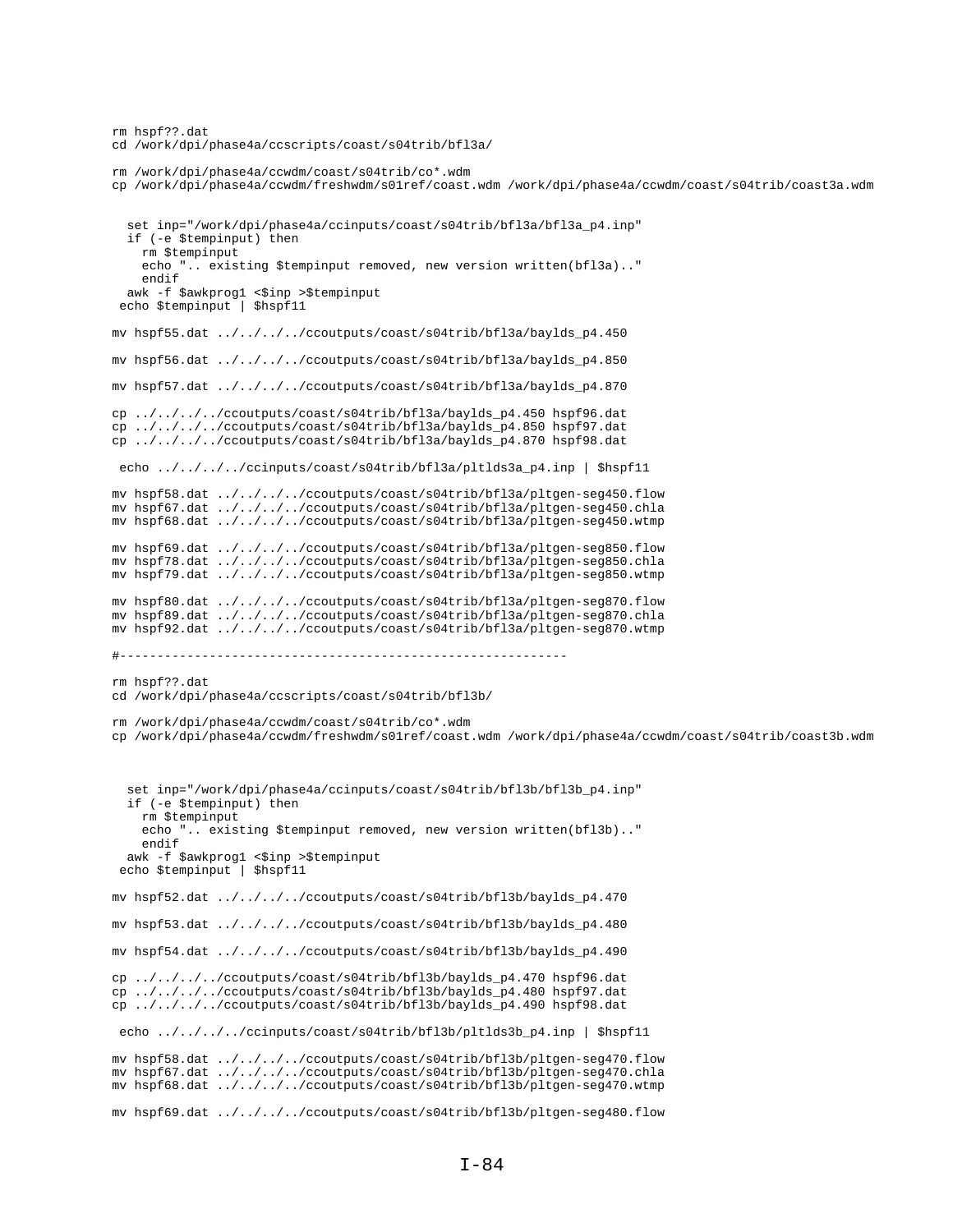```
mv hspf78.dat ../../../../ccoutputs/coast/s04trib/bfl3b/pltgen-seg480.chla
mv hspf79.dat ../../../../ccoutputs/coast/s04trib/bfl3b/pltgen-seg480.wtmp
mv hspf80.dat ../../../../ccoutputs/coast/s04trib/bfl3b/pltgen-seg490.flow
mv hspf89.dat ../../../../ccoutputs/coast/s04trib/bfl3b/pltgen-seg490.chla
mv hspf92.dat ../../../../ccoutputs/coast/s04trib/bfl3b/pltgen-seg490.wtmp
#------------------------------------------------------------
rm hspf??.dat
cd /work/dpi/phase4a/ccscripts/coast/s04trib/bfl3c/
rm /work/dpi/phase4a/ccwdm/coast/s04trib/co*.wdm
cp /work/dpi/phase4a/ccwdm/freshwdm/s01ref/coast.wdm /work/dpi/phase4a/ccwdm/coast/s04trib/coast3c.wdm
   set inp="/work/dpi/phase4a/ccinputs/coast/s04trib/bfl3c/bfl3c_p4.inp"
   if (-e $tempinput) then
     rm $tempinput
     echo ".. existing $tempinput removed, new version written(bfl3c).."
     endif
  awk -f $awkprog1 <$inp >$tempinput
  echo $tempinput | $hspf11
mv hspf52.dat ../../../../ccoutputs/coast/s04trib/bfl3c/baylds_p4.510
mv hspf53.dat ../../../../ccoutputs/coast/s04trib/bfl3c/baylds_p4.860
mv hspf54.dat ../../../../ccoutputs/coast/s04trib/bfl3c/baylds_p4.890
cp ../../../../ccoutputs/coast/s04trib/bfl3c/baylds_p4.510 hspf51.dat
cp ../../../../ccoutputs/coast/s04trib/bfl3c/baylds_p4.860 hspf52.dat
cp ../../../../ccoutputs/coast/s04trib/bfl3c/baylds_p4.890 hspf53.dat
 echo /work/dpi/phase4a/ccinputs/coast/s04trib/bfl3c/pltlds3c_p4.inp | $hspf11
mv hspf58.dat ../../../../ccoutputs/coast/s04trib/bfl3c/pltgen-seg510.flow
mv hspf67.dat ../../../../ccoutputs/coast/s04trib/bfl3c/pltgen-seg510.chla
mv hspf68.dat ../../../../ccoutputs/coast/s04trib/bfl3c/pltgen-seg510.wtmp
mv hspf69.dat ../../../../ccoutputs/coast/s04trib/bfl3c/pltgen-seg860.flow
mv hspf78.dat ../../../../ccoutputs/coast/s04trib/bfl3c/pltgen-seg860.chla
mv hspf79.dat ../../../../ccoutputs/coast/s04trib/bfl3c/pltgen-seg860.wtmp
mv hspf80.dat ../../../../ccoutputs/coast/s04trib/bfl3c/pltgen-seg890.flow
mv hspf89.dat ../../../../ccoutputs/coast/s04trib/bfl3c/pltgen-seg890.chla
mv hspf92.dat ../../../../ccoutputs/coast/s04trib/bfl3c/pltgen-seg890.wtmp
#------------------------------------------------------------
rm hspf??.dat
cd /work/dpi/phase4a/ccscripts/coast/s04trib/bfl4/
rm /work/dpi/phase4a/ccwdm/coast/s04trib/co*.wdm
cp /work/dpi/phase4a/ccwdm/freshwdm/s01ref/coast.wdm /work/dpi/phase4a/ccwdm/coast/s04trib/coast4.wdm
   set inp="/work/dpi/phase4a/ccinputs/coast/s04trib/bfl4/bfl4_p4.inp"
   if (-e $tempinput) then
    rm $tempinput
     echo ".. existing $tempinput removed, new version written(bfl4).."
     endif
  awk -f $awkprog1 <$inp >$tempinput
  echo $tempinput | $hspf11
mv hspf52.dat ../../../../ccoutputs/coast/s04trib/bfl4/baylds_p4.500
mv hspf53.dat ../../../../ccoutputs/coast/s04trib/bfl4/baylds_p4.880
mv hspf54.dat ../../../../ccoutputs/coast/s04trib/bfl4/baylds_p4.990
cp ../../../../ccoutputs/coast/s04trib/bfl4/baylds_p4.500 hspf31.dat
cp ../../../../ccoutputs/coast/s04trib/bfl4/baylds_p4.880 hspf32.dat
cp ../../../../ccoutputs/coast/s04trib/bfl4/baylds_p4.990 hspf33.dat
 echo ../../../../ccinputs/coast/s04trib/bfl4/pltlds4_p4.inp | $hspf11
mv hspf58.dat ../../../../ccoutputs/coast/s04trib/bfl4/pltgen-seg500.flow
mv hspf67.dat ../../../../ccoutputs/coast/s04trib/bfl4/pltgen-seg500.chla
mv hspf68.dat ../../../../ccoutputs/coast/s04trib/bfl4/pltgen-seg500.wtmp
```

```
I-85
```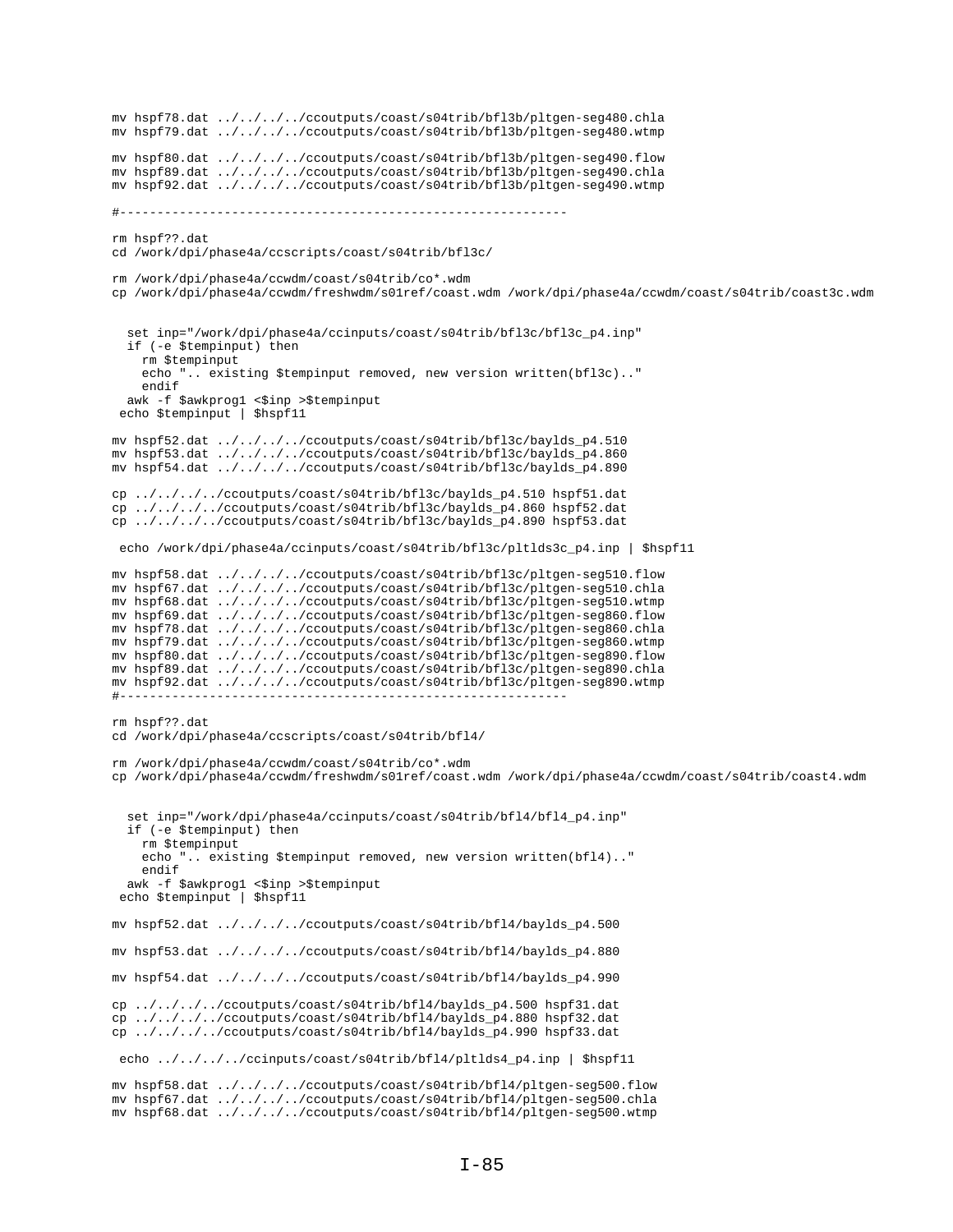mv hspf69.dat ../../../../ccoutputs/coast/s04trib/bfl4/pltgen-seg880.flow mv hspf78.dat ../../../../ccoutputs/coast/s04trib/bfl4/pltgen-seg880.chla mv hspf79.dat ../../../../ccoutputs/coast/s04trib/bfl4/pltgen-seg880.wtmp mv hspf80.dat ../../../../ccoutputs/coast/s04trib/bfl4/pltgen-seg990.flow mv hspf89.dat ../../../../ccoutputs/coast/s04trib/bfl4/pltgen-seg990.chla mv hspf92.dat ../../../../ccoutputs/coast/s04trib/bfl4/pltgen-seg990.wtmp #----------------------------------------------------------- rm hspf??.dat cd /work/dpi/phase4a/ccscripts/coast/s04trib/bfl5a/ rm /work/dpi/phase4a/ccwdm/coast/s04trib/co\*.wdm cp /work/dpi/phase4a/ccwdm/freshwdm/s01ref/coast.wdm /work/dpi/phase4a/ccwdm/coast/s04trib/coast5a.wdm set inp="/work/dpi/phase4a/ccinputs/coast/s04trib/bfl5a/bfl5a\_p4.inp" if (-e \$tempinput) then rm \$tempinput echo ".. existing \$tempinput removed, new version written(bfl5a).." endif awk -f \$awkprog1 <\$inp >\$tempinput echo \$tempinput | \$hspf11 mv hspf52.dat ../../../../ccoutputs/coast/s04trib/bfl5a/baylds\_p4.550 mv hspf53.dat ../../../../ccoutputs/coast/s04trib/bfl5a/baylds\_p4.900 mv hspf54.dat ../../../../ccoutputs/coast/s04trib/bfl5a/baylds\_p4.970 cp ../../../../ccoutputs/coast/s04trib/bfl5a/baylds\_p4.550 hspf50.dat cp ../../../../ccoutputs/coast/s04trib/bfl5a/baylds\_p4.900 hspf51.dat cp ../../../../ccoutputs/coast/s04trib/bfl5a/baylds\_p4.970 hspf52.dat echo ../../../../ccinputs/coast/s04trib/bfl5a/pltlds5a\_p4.inp | \$hspf11 mv hspf58.dat ../../../../ccoutputs/coast/s04trib/bfl5a/pltgen-seg550.flow mv hspf67.dat ../../../../ccoutputs/coast/s04trib/bfl5a/pltgen-seg550.chla mv hspf68.dat ../../../../ccoutputs/coast/s04trib/bfl5a/pltgen-seg550.wtmp mv hspf69.dat ../../../../ccoutputs/coast/s04trib/bfl5a/pltgen-seg900.flow mv hspf78.dat ../../../../ccoutputs/coast/s04trib/bfl5a/pltgen-seg900.chla mv hspf79.dat ../../../../ccoutputs/coast/s04trib/bfl5a/pltgen-seg900.wtmp mv hspf80.dat ../../../../ccoutputs/coast/s04trib/bfl5a/pltgen-seg970.flow mv hspf89.dat ../../../../ccoutputs/coast/s04trib/bfl5a/pltgen-seg970.chla mv hspf92.dat ../../../../ccoutputs/coast/s04trib/bfl5a/pltgen-seg970.wtmp mv \*.stats ../../../../ccoutputs/coast/s04trib/bfl5a #----------------------------------------------------------- rm hspf??.dat cd /work/dpi/phase4a/ccscripts/coast/s04trib/bfl5b/ rm /work/dpi/phase4a/ccwdm/coast/s04trib/co\*.wdm cp /work/dpi/phase4a/ccwdm/freshwdm/s01ref/coast.wdm /work/dpi/phase4a/ccwdm/coast/s04trib/coast5b.wdm set inp="/work/dpi/phase4a/ccinputs/coast/s04trib/bfl5b/bfl5b\_p4.inp" if (-e \$tempinput) then rm \$tempinput echo ".. existing \$tempinput removed, new version written(bfl5b).." endif awk -f \$awkprog1 <\$inp >\$tempinput echo \$tempinput | \$hspf11 mv hspf52.dat ../../../../ccoutputs/coast/s04trib/bfl5b/baylds\_p4.540 mv hspf53.dat ../../../../ccoutputs/coast/s04trib/bfl5b/baylds\_p4.910 mv hspf54.dat ../../../../ccoutputs/coast/s04trib/bfl5b/baylds\_p4.920 cp ../../../../ccoutputs/coast/s04trib/bfl5b/baylds\_p4.540 hspf47.dat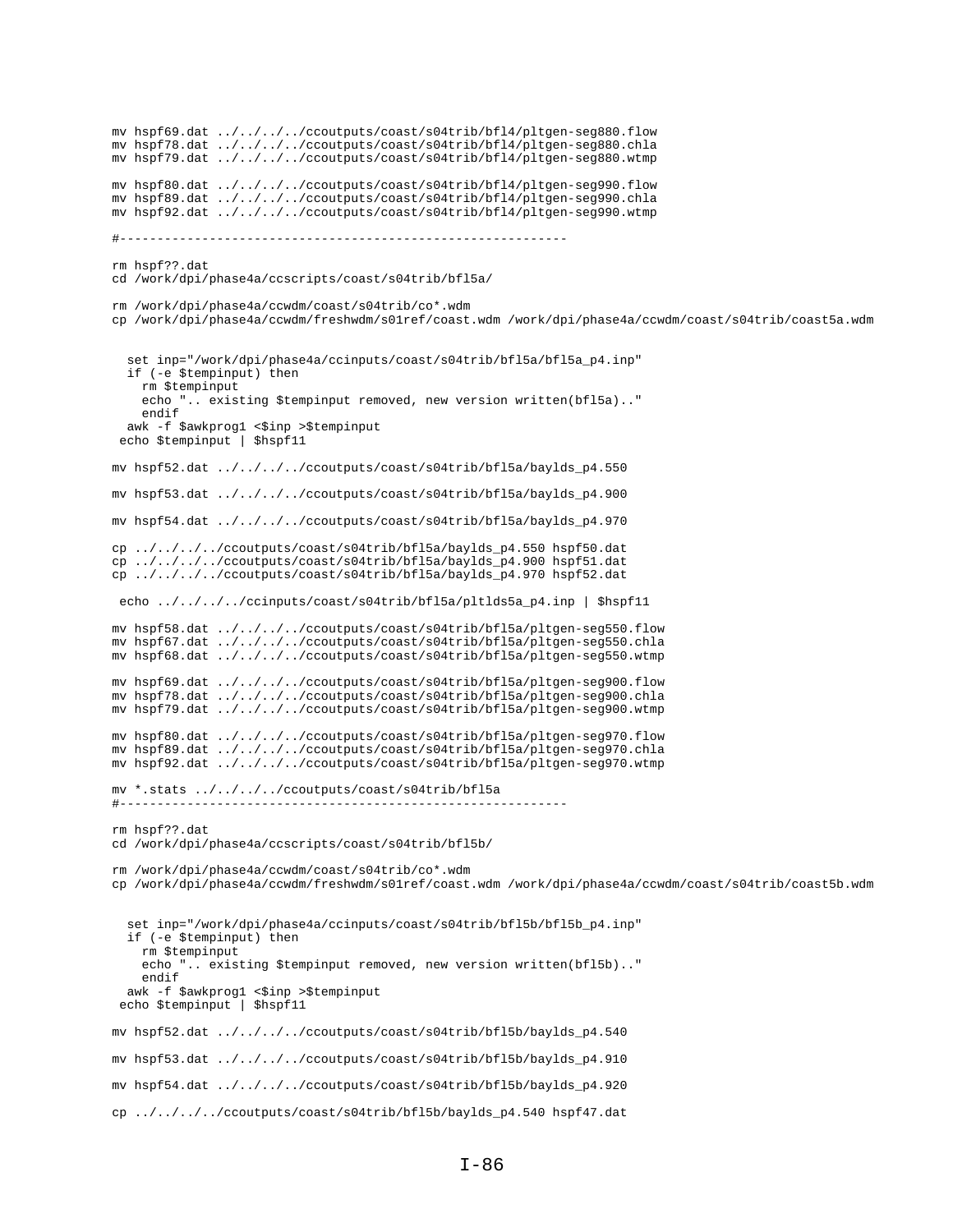```
cp ../../../../ccoutputs/coast/s04trib/bfl5b/baylds_p4.910 hspf48.dat
cp ../../../../ccoutputs/coast/s04trib/bfl5b/baylds_p4.920 hspf49.dat
 echo ../../../../ccinputs/coast/s04trib/bfl5b/pltlds5b_p4.inp | $hspf11
mv hspf58.dat ../../../../ccoutputs/coast/s04trib/bfl5b/pltgen-seg540.flow
mv hspf67.dat ../../../../ccoutputs/coast/s04trib/bfl5b/pltgen-seg540.chla
mv hspf68.dat ../../../../ccoutputs/coast/s04trib/bfl5b/pltgen-seg540.wtmp
mv hspf69.dat ../../../../ccoutputs/coast/s04trib/bfl5b/pltgen-seg910.flow
mv hspf78.dat ../../../../ccoutputs/coast/s04trib/bfl5b/pltgen-seg910.chla
mv hspf79.dat ../../../../ccoutputs/coast/s04trib/bfl5b/pltgen-seg910.wtmp
mv hspf80.dat ../../../../ccoutputs/coast/s04trib/bfl5b/pltgen-seg920.flow
mv hspf89.dat ../../../../ccoutputs/coast/s04trib/bfl5b/pltgen-seg920.chla
mv hspf92.dat ../../../../ccoutputs/coast/s04trib/bfl5b/pltgen-seg920.wtmp
#------------------------------------------------------------
rm hspf??.dat
cd /work/dpi/phase4a/ccscripts/coast/s04trib/bfl6a/
rm /work/dpi/phase4a/ccwdm/coast/s04trib/co*.wdm
cp /work/dpi/phase4a/ccwdm/freshwdm/s01ref/coast.wdm /work/dpi/phase4a/ccwdm/coast/s04trib/coast6a.wdm
   set inp="/work/dpi/phase4a/ccinputs/coast/s04trib/bfl6a/bfl6a_p4.inp"
   if (-e $tempinput) then
     rm $tempinput
     echo ".. existing $tempinput removed, new version written(bfl6a).."
     endif
  awk -f $awkprog1 <$inp >$tempinput
  echo $tempinput | $hspf11
mv hspf52.dat ../../../../ccoutputs/coast/s04trib/bfl6a/baylds_p4.560
mv hspf53.dat ../../../../ccoutputs/coast/s04trib/bfl6a/baylds_p4.940
mv hspf54.dat ../../../../ccoutputs/coast/s04trib/bfl6a/baylds_p4.950
cp ../../../../ccoutputs/coast/s04trib/bfl6a/baylds_p4.560 hspf47.dat
cp ../../../../ccoutputs/coast/s04trib/bfl6a/baylds_p4.940 hspf48.dat
cp ../../../../ccoutputs/coast/s04trib/bfl6a/baylds_p4.950 hspf49.dat
echo \ldots/\ldots/\ldots/ccinputs/coast/s04trib/bfl6a/pltlds6a_p4.inp | $hspf11
mv hspf58.dat ../../../../ccoutputs/coast/s04trib/bfl6a/pltgen-seg560.flow
mv hspf67.dat ../../../../ccoutputs/coast/s04trib/bfl6a/pltgen-seg560.chla
mv hspf68.dat ../../../../ccoutputs/coast/s04trib/bfl6a/pltgen-seg560.wtmp
mv hspf69.dat ../../../../ccoutputs/coast/s04trib/bfl6a/pltgen-seg940.flow
mv hspf78.dat ../../../../ccoutputs/coast/s04trib/bfl6a/pltgen-seg940.chla
mv hspf79.dat ../../../../ccoutputs/coast/s04trib/bfl6a/pltgen-seg940.wtmp
mv hspf80.dat ../../../../ccoutputs/coast/s04trib/bfl6a/pltgen-seg950.flow
mv hspf89.dat ../../../../ccoutputs/coast/s04trib/bfl6a/pltgen-seg950.chla
mv hspf92.dat ../../../../ccoutputs/coast/s04trib/bfl6a/pltgen-seg950.wtmp
#------------------------------------------------------------
rm hspf??.dat
cd /work/dpi/phase4a/ccscripts/coast/s04trib/bfl6b/
rm /work/dpi/phase4a/ccwdm/coast/s04trib/co*.wdm
cp /work/dpi/phase4a/ccwdm/freshwdm/s01ref/coast.wdm /work/dpi/phase4a/ccwdm/coast/s04trib/coast6b.wdm
   set inp="/work/dpi/phase4a/ccinputs/coast/s04trib/bfl6b/bfl6b_p4.inp"
   if (-e $tempinput) then
     rm $tempinput
     echo ".. existing $tempinput removed, new version written(bfl6b).."
     endif
   awk -f $awkprog1 <$inp >$tempinput
  echo $tempinput | $hspf11
mv hspf52.dat ../../../../ccoutputs/coast/s04trib/bfl6b/baylds_p4.580
mv hspf53.dat ../../../../ccoutputs/coast/s04trib/bfl6b/baylds_p4.930
```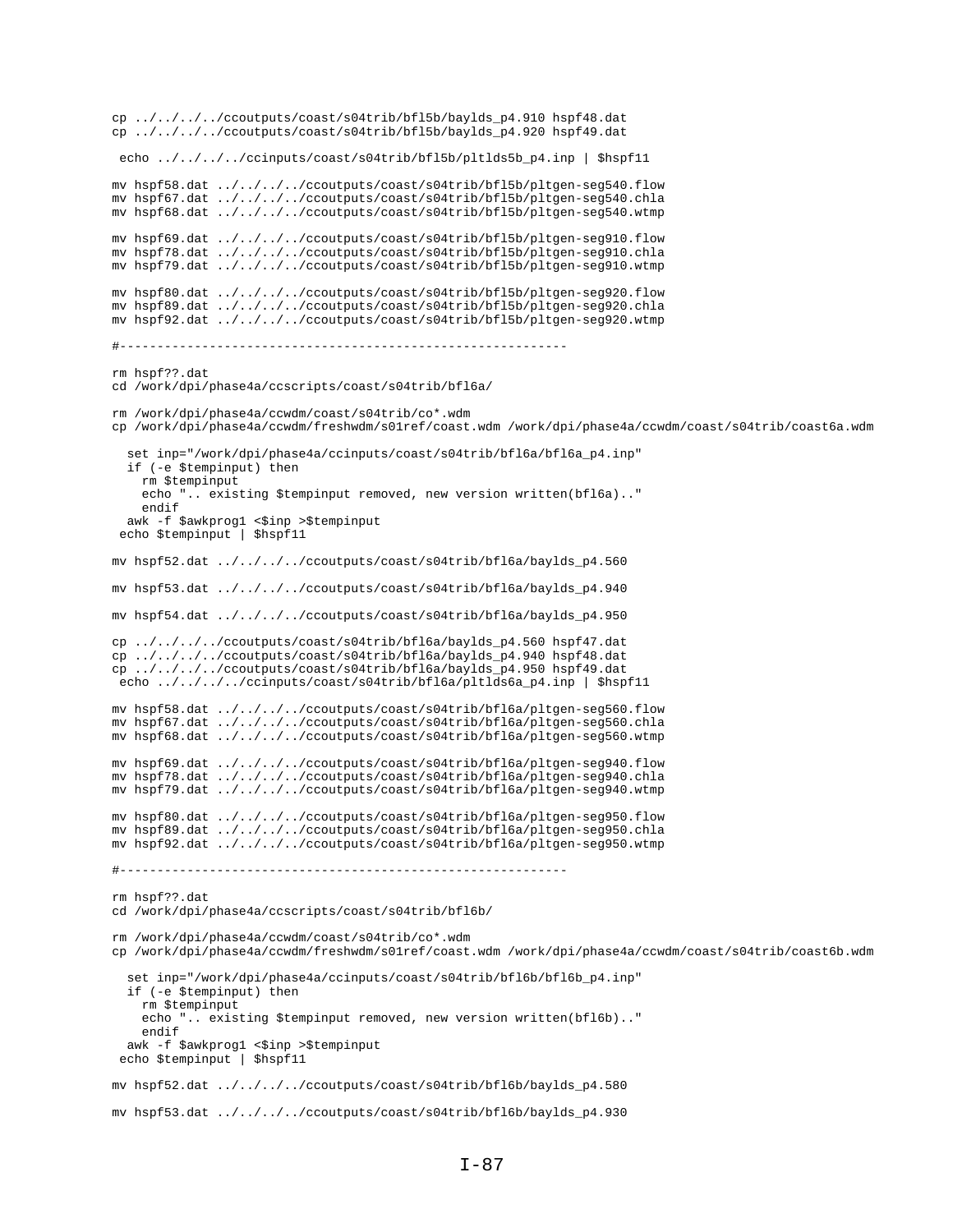```
mv hspf54.dat ../../../../ccoutputs/coast/s04trib/bfl6b/baylds_p4.980
cp ../../../../ccoutputs/coast/s04trib/bfl6b/baylds_p4.580 hspf47.dat
cp ../../../../ccoutputs/coast/s04trib/bfl6b/baylds_p4.930 hspf48.dat
cp ../../../../ccoutputs/coast/s04trib/bfl6b/baylds_p4.980 hspf49.dat
 echo ../../../../ccinputs/coast/s04trib/bfl6b/pltlds6b_p4.inp | $hspf11
mv hspf58.dat ../../../../ccoutputs/coast/s04trib/bfl6b/pltgen-seg580.flow
mv hspf67.dat ../../../../ccoutputs/coast/s04trib/bfl6b/pltgen-seg580.chla
mv hspf68.dat ../../../../ccoutputs/coast/s04trib/bfl6b/pltgen-seg580.wtmp
mv hspf69.dat ../../../../ccoutputs/coast/s04trib/bfl6b/pltgen-seg930.flow
mv hspf78.dat ../../../../ccoutputs/coast/s04trib/bfl6b/pltgen-seg930.chla
mv hspf79.dat ../../../../ccoutputs/coast/s04trib/bfl6b/pltgen-seg930.wtmp
mv hspf80.dat ../../../../ccoutputs/coast/s04trib/bfl6b/pltgen-seg980.flow
mv hspf89.dat ../../../../ccoutputs/coast/s04trib/bfl6b/pltgen-seg980.chla
mv hspf92.dat ../../../../ccoutputs/coast/s04trib/bfl6b/pltgen-seg980.wtmp
#------------------------------------------------------------
rm hspf??.dat
cd /work/dpi/phase4a/ccscripts/coast/s04trib/bfl7a/
rm /work/dpi/phase4a/ccwdm/coast/s04trib/co*.wdm
cp /work/dpi/phase4a/ccwdm/freshwdm/s01ref/coast.wdm /work/dpi/phase4a/ccwdm/coast/s04trib/coast7a.wdm
   set inp="/work/dpi/phase4a/ccinputs/coast/s04trib/bfl7a/bfl7a_p4.inp"
   if (-e $tempinput) then
    rm $tempinput
    echo ".. existing $tempinput removed, new version written(bfl7a).."
     endif
  awk -f $awkprog1 <$inp >$tempinput
 echo $tempinput | $hspf11
mv hspf52.dat ../../../../ccoutputs/coast/s04trib/bfl7a/baylds_p4.590
mv hspf53.dat ../../../../ccoutputs/coast/s04trib/bfl7a/baylds_p4.600
mv hspf54.dat ../../../../ccoutputs/coast/s04trib/bfl7a/baylds_p4.610
cp ../../../../ccoutputs/coast/s04trib/bfl7a/baylds_p4.590 hspf42.dat
cp ../../../../ccoutputs/coast/s04trib/bfl7a/baylds_p4.600 hspf43.dat
cp ../../../../ccoutputs/coast/s04trib/bfl7a/baylds_p4.610 hspf44.dat
 echo ../../../../ccinputs/coast/s04trib/bfl7a/pltlds7a_p4.inp | $hspf11
mv hspf58.dat ../../../../ccoutputs/coast/s04trib/bfl7a/pltgen-seg590.flow
mv hspf67.dat ../../../../ccoutputs/coast/s04trib/bfl7a/pltgen-seg590.chla
mv hspf68.dat ../../../../ccoutputs/coast/s04trib/bfl7a/pltgen-seg590.wtmp
mv hspf69.dat ../../../../ccoutputs/coast/s04trib/bfl7a/pltgen-seg600.flow
mv hspf78.dat ../../../../ccoutputs/coast/s04trib/bfl7a/pltgen-seg600.chla
mv hspf79.dat ../../../../ccoutputs/coast/s04trib/bfl7a/pltgen-seg600.wtmp
mv hspf80.dat ../../../../ccoutputs/coast/s04trib/bfl7a/pltgen-seg610.flow
mv hspf89.dat ../../../../ccoutputs/coast/s04trib/bfl7a/pltgen-seg610.chla
mv hspf92.dat ../../../../ccoutputs/coast/s04trib/bfl7a/pltgen-seg610.wtmp
#------------------------------------------------------------
rm hspf??.dat
cd /work/dpi/phase4a/ccscripts/coast/s04trib/bfl7b/
rm /work/dpi/phase4a/ccwdm/coast/s04trib/co*.wdm
cp /work/dpi/phase4a/ccwdm/freshwdm/s01ref/coast.wdm /work/dpi/phase4a/ccwdm/coast/s04trib/coast7b.wdm
   set inp="/work/dpi/phase4a/ccinputs/coast/s04trib/bfl7b/bfl7b_p4.inp"
   if (-e $tempinput) then
     rm $tempinput
     echo ".. existing $tempinput removed, new version written(bfl7b).."
     endif
```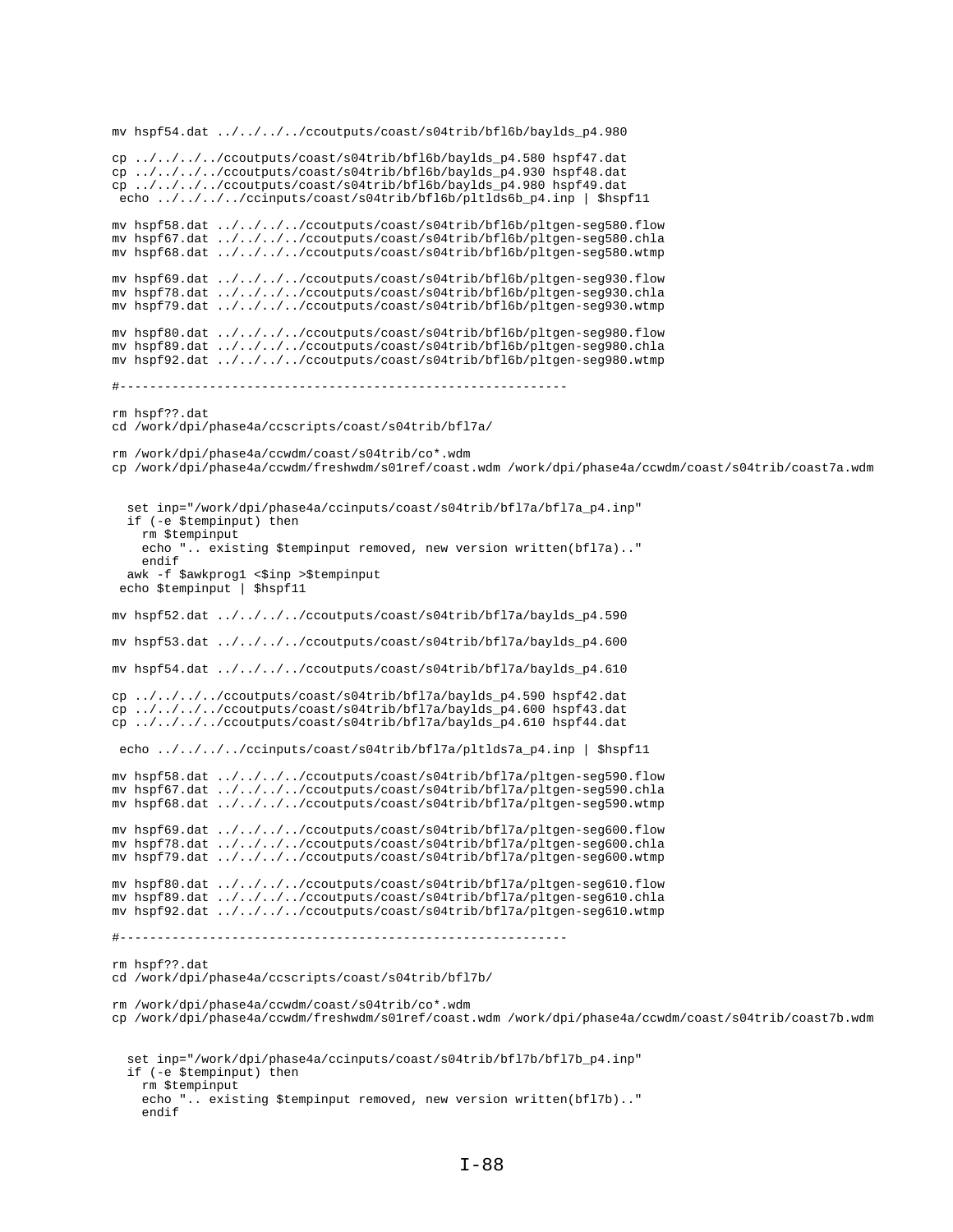```
awk -f $awkprog1 <$inp >$tempinput
  echo $tempinput | $hspf11
mv hspf52.dat ../../../../ccoutputs/coast/s04trib/bfl7b/baylds_p4.620
mv hspf53.dat ../../../../ccoutputs/coast/s04trib/bfl7b/baylds_p4.630
cp ../../../../ccoutputs/coast/s04trib/bfl7b/baylds_p4.620 hspf51.dat
cp ../../../../ccoutputs/coast/s04trib/bfl7b/baylds_p4.630 hspf52.dat
 echo ../../../../ccinputs/coast/s04trib/bfl7b/pltlds7b_p4.inp | $hspf11
mv hspf58.dat ../../../../ccoutputs/coast/s04trib/bfl7b/pltgen-seg620.flow
mv hspf67.dat ../../../../ccoutputs/coast/s04trib/bfl7b/pltgen-seg620.chla
mv hspf68.dat ../../../../ccoutputs/coast/s04trib/bfl7b/pltgen-seg620.wtmp
mv hspf69.dat ../../../../ccoutputs/coast/s04trib/bfl7b/pltgen-seg630.flow
mv hspf78.dat ../../../../ccoutputs/coast/s04trib/bfl7b/pltgen-seg630.chla
mv hspf79.dat ../../../../ccoutputs/coast/s04trib/bfl7b/pltgen-seg630.wtmp
#------------------------------------------------------------
rm hspf??.dat
cd /work/dpi/phase4a/ccscripts/coast/s04trib/bfl7bc/
rm /work/dpi/phase4a/ccwdm/coast/s04trib/co*.wdm
cp /work/dpi/phase4a/ccwdm/freshwdm/s01ref/coast.wdm
/work/dpi/phase4a/ccwdm/coast/s04trib/coast7bc.wdm
   set inp="/work/dpi/phase4a/ccinputs/coast/s04trib/bfl7bc/bfl7bc_p4.inp"
   if (-e $tempinput) then
    rm $tempinput
     echo ".. existing $tempinput removed, new version written(bfl7c).."
     endif
  awk -f $awkprog1 <$inp >$tempinput
  echo $tempinput | $hspf11
mv hspf49.dat ../../../../ccoutputs/coast/s04trib/bfl7b/baylds_p4.960
cp ../../../../ccoutputs/coast/s04trib/bfl7b/baylds_p4.960 hspf48.dat
 echo ../../../../ccinputs/coast/s04trib/bfl7bc/pltlds7bc_p4.inp | $hspf11
mv hspf63.dat ../../../../ccoutputs/coast/s04trib/bfl7b/pltgen-seg960.flow
mv hspf72.dat ../../../../ccoutputs/coast/s04trib/bfl7b/pltgen-seg960.chla
mv hspf73.dat ../../../../ccoutputs/coast/s04trib/bfl7b/pltgen-seg960.wtmp
rm hspf??.dat
cd /work/dpi/phase4a/ccscripts/coast/s04trib/patapsco/
cp /work/dpi/phase4a/ccwdm/freshwdm/s01ref/coast.wdm 
/work/dpi/phase4a/ccwdm/coast/s04trib/patapsco.wdm
   echo ../../../../ccinputs/coast/s04trib/patapsco/pataps_p4.inp | $hspf11
   echo "====END PATAPSCO===="
mv hspf44.dat ../../../../ccoutputs/coast/s04trib/patapsco/patapsco_p4.ccload
echo ../../../../ccinputs/coast/s04trib/patapsco/pltgen_patapsco.inp | $hspf11
mv hspf87.dat ../../../../ccoutputs/coast/s04trib/patapsco/patapsco_p4.doxx
mv hspf88.dat ../../../../ccoutputs/coast/s04trib/patapsco/patapsco_p4.chla
mv hspf89.dat ../../../../ccoutputs/coast/s04trib/patapsco/patapsco_p4.wtmp
mv hspf74.dat ../../../../ccoutputs/coast/s04trib/patapsco/patapsco_p4.flow
```

```
rm hspf??.dat
cd /work/dpi/phase4a/ccscripts/coast/s04trib/nanticoke/
```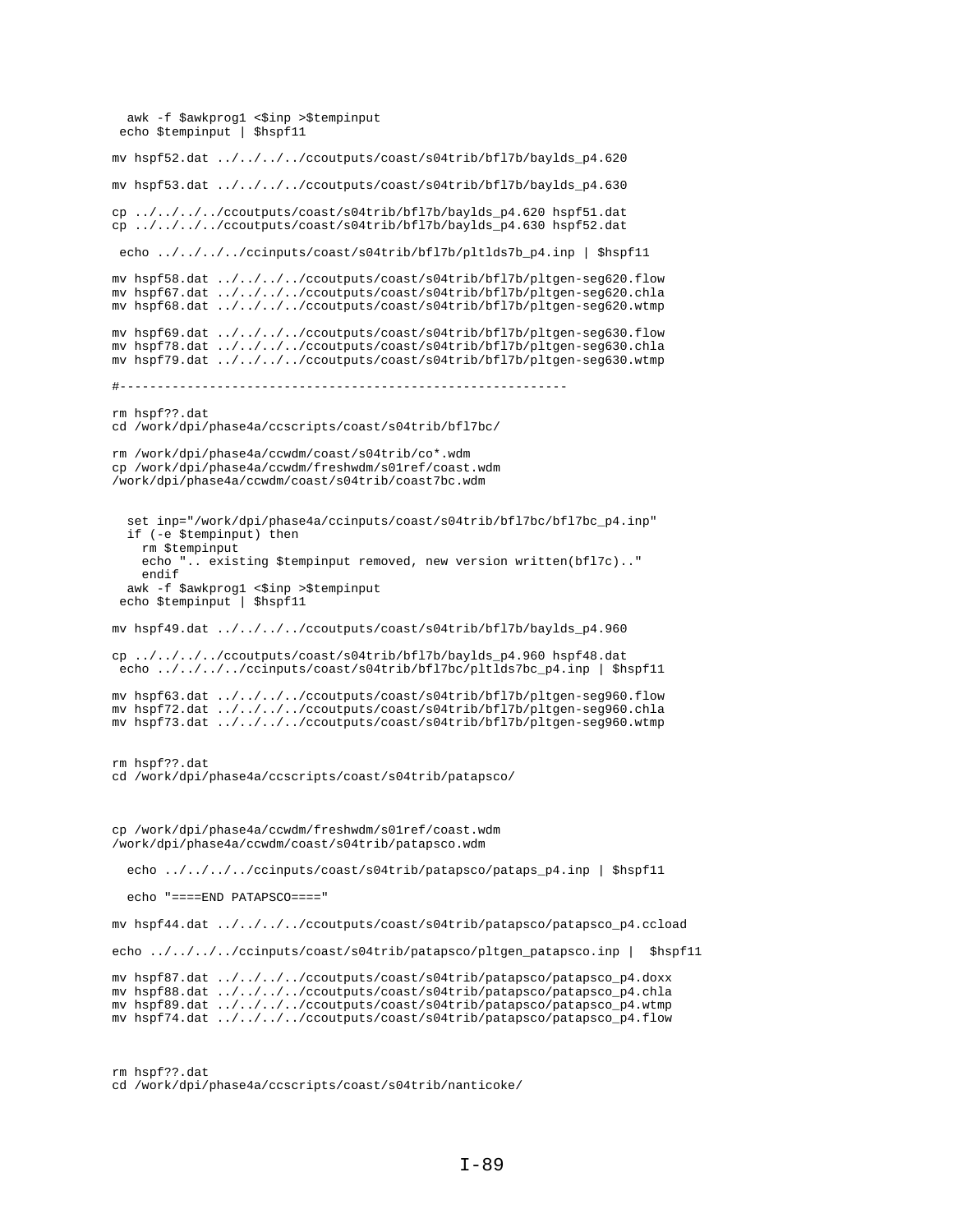```
/work/dpi/phase4a/ccwdm/coast/s04trib/nanticoke.wdm
    echo ../../../../ccinputs/coast/s04trib/nanticoke/nant_p4.inp | $hspf11
mv hspf91.dat ../../../../ccoutputs/coast/s04trib/nanticoke/s780_p4.concs
     echo ../../../../ccinputs/coast/s04trib/nanticoke/pltgen_nat_p4.inp | $hspf11
mv *.stats ../../../../ccoutputs/coast/s04trib/nanticoke/
# -------------------------------------------------------------------
mv hspf44.dat ../../../../ccoutputs/coast/s04trib/nanticoke/pltgen_nanticoke.ccload
mv hspf87.dat ../../../../ccoutputs/coast/s04trib/nanticoke/pltgen_nanticoke.doxx
mv hspf88.dat ../../../../ccoutputs/coast/s04trib/nanticoke/pltgen_nanticoke.chla
mv hspf89.dat ../../../../ccoutputs/coast/s04trib/nanticoke/pltgen_nanticoke.wtmp
mv hspf91.dat ../../../../ccoutputs/coast/s04trib/nanticoke/pltgen_nanticoke.flow
mv *.out ../../../../ccoutputs/coast/s04trib/nanticoke/
rm hspf??.dat
cd /work/dpi/phase4a/ccscripts/coast/s04trib/choptank/
cp /work/dpi/phase4a/ccwdm/freshwdm/s01ref/coast.wdm
/work/dpi/phase4a/ccwdm/coast/s04trib/choptank.wdm
   set inp="/work/dpi/phase4a/ccinputs/coast/s04trib/choptank/chop_p4.inp"
   if (-e $tempinput) then
     rm $tempinput
     echo ".. existing $tempinput removed, new version written (choptank) .."
     endif
 awk -f $awkprog1 <$inp >$tempinput
 echo $tempinput | $hspf11
mv hspf91.dat ../../../../ccoutputs/coast/s04trib/choptank/s770_p4.concs
     echo ../../../../ccinputs/coast/s04trib/choptank/pltgen_chop_p4.inp | $hspf11
# -------------------------------------------------------------------
mv hspf44.dat ../../../../ccoutputs/coast/s04trib/choptank/pltgen_choptank.ccload
mv hspf87.dat ../../../../ccoutputs/coast/s04trib/choptank/pltgen_choptank.doxx
mv hspf88.dat ../../../../ccoutputs/coast/s04trib/choptank/pltgen_choptank.chla
mv hspf89.dat ../../../../ccoutputs/coast/s04trib/choptank/pltgen_choptank.wtmp
mv hspf91.dat ../../../../ccoutputs/coast/s04trib/choptank/pltgen_choptank.flow
################################### NEW SECTION TO GENERATE PPAR FILES ON THE FLY
 rm /work/dpi/phase4a/ccinputs/coast/s04trib/*/bppar*inp
  cd /work/dpi/phase4a/ccinputs/coast/s04trib/bfl1a/
  echo bfl1a_p4.inp | mkppar
  cd /work/dpi/phase4a/ccinputs/coast/s04trib/bfl1ac/
  echo bfl1ac_p4.inp | mkppar
  cd /work/dpi/phase4a/ccinputs/coast/s04trib/bfl1b/
  echo bfl1b_p4.inp | mkppar
  cd /work/dpi/phase4a/ccinputs/coast/s04trib/bfl2b/
  echo bfl2b_p4.inp | mkppar
  cd /work/dpi/phase4a/ccinputs/coast/s04trib/bfl1c/
  echo bfl1c_p4.inp | mkppar
  cd /work/dpi/phase4a/ccinputs/coast/s04trib/bfl2a/
  echo bfl2a_p4.inp | mkppar
  cd /work/dpi/phase4a/ccinputs/coast/s04trib/bfl3a/
  echo bfl3a_p4.inp | mkppar
  cd /work/dpi/phase4a/ccinputs/coast/s04trib/bfl3c/
  echo bfl3c_p4.inp | mkppar
  cd /work/dpi/phase4a/ccinputs/coast/s04trib/bfl3b/
 echo bfl3b_p4.inp | mkppar
  cd /work/dpi/phase4a/ccinputs/coast/s04trib/bfl4/
  echo bfl4_p4.inp | mkppar
  cd /work/dpi/phase4a/ccinputs/coast/s04trib/bfl5a/
  echo bfl5a_p4.inp | mkppar
  cd /work/dpi/phase4a/ccinputs/coast/s04trib/bfl6a/
  echo bfl6a_p4.inp | mkppar
```
cp /work/dpi/phase4a/ccwdm/freshwdm/s01ref/coast.wdm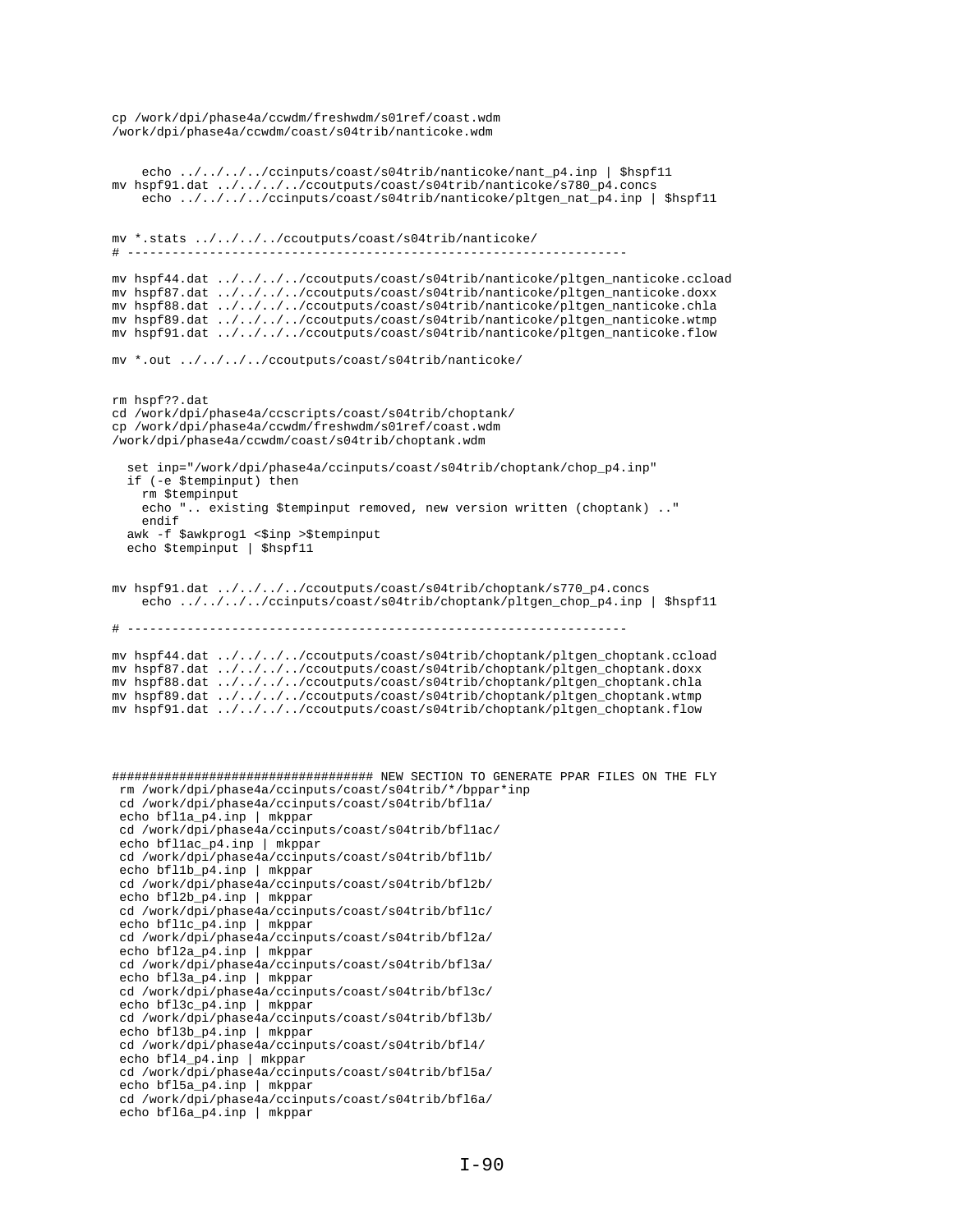cd /work/dpi/phase4a/ccinputs/coast/s04trib/bfl5b/ echo bfl5b\_p4.inp | mkppar cd /work/dpi/phase4a/ccinputs/coast/s04trib/bfl7a/ echo bfl7a\_p4.inp | mkppar cd /work/dpi/phase4a/ccinputs/coast/s04trib/bfl6b/ echo bfl6b\_p4.inp | mkppar cd /work/dpi/phase4a/ccinputs/coast/s04trib/bfl7bc/ echo bfl7bc\_p4.inp | mkppar cd /work/dpi/phase4a/ccinputs/coast/s04trib/bfl7b/ echo bfl7b\_p4.inp | mkppar rm hspf??.dat cd /work/dpi/phase4a/ccscripts/coast/s04trib/bfl1a/ rm /work/dpi/phase4a/ccwdm/coast/s04trib/co\*.wdm cp /work/dpi/phase4a/ccwdm/freshwdm/s01ref/coast.wdm /work/dpi/phase4a/ccwdm/coast/s04trib/coast1a.wdm set inp="/work/dpi/phase4a/ccinputs/coast/s04trib/bfl1a/bppar1a\_p4.inp" if (-e \$tempinput) then rm \$tempinput echo ".. existing \$tempinput removed, new version written(bfl1a).." endif awk -f \$awkprog1 <\$inp >\$tempinput echo \$tempinput | \$hspf11 rm \$tempinput mv hspf51.dat ../../../../ccoutputs/coast/s04trib/bfl1a/baylds\_p4.370 mv hspf52.dat ../../../../ccoutputs/coast/s04trib/bfl1a/baylds\_p4.800 cp ../../../../ccoutputs/coast/s04trib/bfl1a/baylds\_p4.370 hspf51.dat cp ../../../../ccoutputs/coast/s04trib/bfl1a/baylds\_p4.800 hspf52.dat echo ../../../../ccinputs/coast/s04trib/bfl1a/pltlds1a\_p4.inp | \$hspf11 mv hspf58.dat ../../../../ccoutputs/coast/s04trib/bfl1a/pltgen-seg370.flow mv hspf64.dat ../../../../ccoutputs/coast/s04trib/bfl1a/pltgen-seg370.ppar mv hspf67.dat ../../../../ccoutputs/coast/s04trib/bfl1a/pltgen-seg370.chla mv hspf68.dat ../../../../ccoutputs/coast/s04trib/bfl1a/pltgen-seg370.wtmp mv hspf69.dat ../../../../ccoutputs/coast/s04trib/bfl1a/pltgen-seg800.flow mv hspf75.dat ../../../../ccoutputs/coast/s04trib/bfl1a/pltgen-seg800.ppar mv hspf78.dat ../../../../ccoutputs/coast/s04trib/bfl1a/pltgen-seg800.chla mv hspf79.dat ../../../../ccoutputs/coast/s04trib/bfl1a/pltgen-seg800.wtmp #----------------------------------------------------------- rm hspf??.dat cd /work/dpi/phase4a/ccscripts/coast/s04trib/bfl1ac/ rm /work/dpi/phase4a/ccwdm/coast/s04trib/co\*.wdm cp /work/dpi/phase4a/ccwdm/freshwdm/s01ref/coast.wdm /work/dpi/phase4a/ccwdm/coast/s04trib/coast1ac.wdm set inp="/work/dpi/phase4a/ccinputs/coast/s04trib/bfllac/bpparlac\_p4.inp" if (-e \$tempinput) then rm \$tempinput echo ".. existing \$tempinput removed, new version written(bfl1a).." endif awk -f \$awkprog1 <\$inp >\$tempinput echo \$tempinput | \$hspf11 mv hspf40.dat ../../../../ccoutputs/coast/s04trib/bfl1a/s810\_loads.visual mv hspf49.dat ../../../../ccoutputs/coast/s04trib/bfl1a/baylds\_p4.810 cp ../../../../ccoutputs/coast/s04trib/bfl1a/baylds\_p4.810 hspf50.dat echo ../../../../ccinputs/coast/s04trib/bfl1ac/pltlds1ac\_p4.inp | \$hspf11 mv hspf51.dat ../../../../ccoutputs/coast/s04trib/bfl1a/pltgen-seg810.flow mv hspf57.dat ../../../../ccoutputs/coast/s04trib/bfl1a/pltgen-seg810.ppar mv hspf61.dat ../../../../ccoutputs/coast/s04trib/bfl1a/pltgen-seg810.chla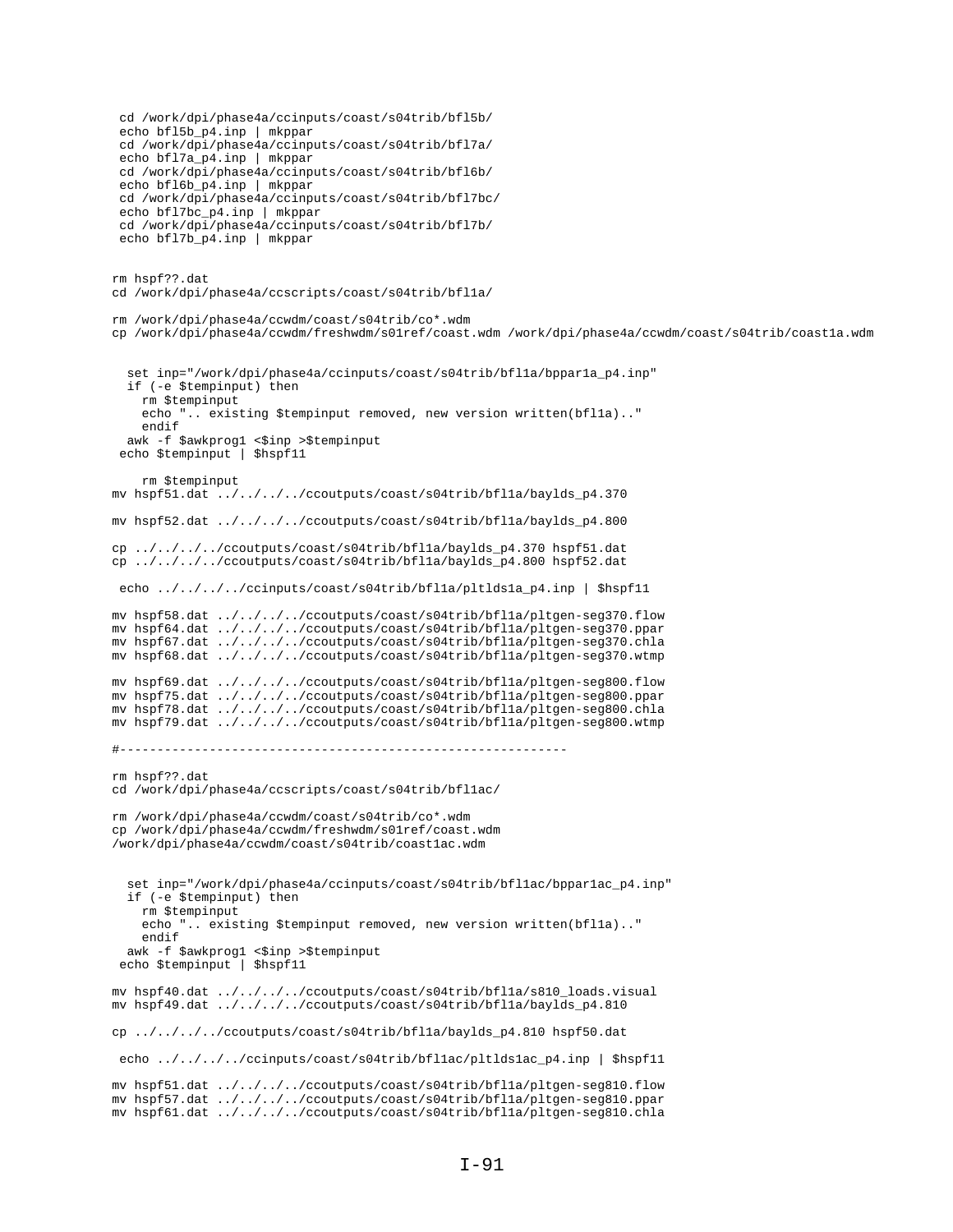#----------------------------------------------------------- rm hspf??.dat cd /work/dpi/phase4a/ccscripts/coast/s04trib/bfl1b/ rm /work/dpi/phase4a/ccwdm/coast/s04trib/co\*.wdm cp /work/dpi/phase4a/ccwdm/freshwdm/s01ref/coast.wdm /work/dpi/phase4a/ccwdm/coast/s04trib/coast1b.wdm set inp="/work/dpi/phase4a/ccinputs/coast/s04trib/bfl1b/bppar1b\_p4.inp" if (-e \$tempinput) then rm \$tempinput echo ".. existing \$tempinput removed, new version written(bfl1b).." endif awk -f \$awkprog1 <\$inp >\$tempinput echo \$tempinput | \$hspf11 mv hspf52.dat ../../../../ccoutputs/coast/s04trib/bfl1b/baylds\_p4.380 mv hspf53.dat ../../../../ccoutputs/coast/s04trib/bfl1b/baylds\_p4.390 mv hspf54.dat ../../../../ccoutputs/coast/s04trib/bfl1b/baylds\_p4.400 cp ../../../../ccoutputs/coast/s04trib/bfl1b/baylds\_p4.380 hspf44.dat cp ../../../../ccoutputs/coast/s04trib/bfl1b/baylds\_p4.390 hspf45.dat cp ../../../../ccoutputs/coast/s04trib/bfl1b/baylds\_p4.400 hspf46.dat echo ../../../../ccinputs/coast/s04trib/bfl1b/pltlds1b\_p4.inp | \$hspf11 mv hspf58.dat ../../../../ccoutputs/coast/s04trib/bfl1b/pltgen-seg380.flow mv hspf64.dat ../../../../ccoutputs/coast/s04trib/bfl1b/pltgen-seg380.ppar mv hspf67.dat ../../../../ccoutputs/coast/s04trib/bfl1b/pltgen-seg380.chla mv hspf68.dat ../../../../ccoutputs/coast/s04trib/bfl1b/pltgen-seg380.wtmp mv hspf69.dat ../../../../ccoutputs/coast/s04trib/bfl1b/pltgen-seg390.flow mv hspf75.dat ../../../../ccoutputs/coast/s04trib/bfl1b/pltgen-seg390.ppar mv hspf78.dat ../../../../ccoutputs/coast/s04trib/bfl1b/pltgen-seg390.chla mv hspf79.dat ../../../../ccoutputs/coast/s04trib/bfl1b/pltgen-seg390.wtmp mv hspf80.dat ../../../../ccoutputs/coast/s04trib/bfl1b/pltgen-seg400.flow mv hspf86.dat ../../../../ccoutputs/coast/s04trib/bfl1b/pltgen-seg400.ppar mv hspf89.dat ../../../../ccoutputs/coast/s04trib/bfl1b/pltgen-seg400.chla mv hspf92.dat ../../../../ccoutputs/coast/s04trib/bfl1b/pltgen-seg400.wtmp #----------------------------------------------------------- rm hspf??.dat cd /work/dpi/phase4a/ccscripts/coast/s04trib/bfl1c/ rm /work/dpi/phase4a/ccwdm/coast/s04trib/co\*.wdm cp /work/dpi/phase4a/ccwdm/freshwdm/s01ref/coast.wdm /work/dpi/phase4a/ccwdm/coast/s04trib/coast1c.wdm set inp="/work/dpi/phase4a/ccinputs/coast/s04trib/bfl1c/bppar1c\_p4.inp" if (-e \$tempinput) then rm \$tempinput echo ".. existing \$tempinput removed, new version written(bfl1c).." endif awk -f \$awkprog1 <\$inp >\$tempinput echo \$tempinput | \$hspf11 mv hspf52.dat ../../../../ccoutputs/coast/s04trib/bfl1c/baylds\_p4.820 mv hspf53.dat ../../../../ccoutputs/coast/s04trib/bfl1c/baylds\_p4.830 mv hspf54.dat ../../../../ccoutputs/coast/s04trib/bfl1c/baylds\_p4.840 cp ../../../../ccoutputs/coast/s04trib/bfl1c/baylds\_p4.820 hspf93.dat cp ../../../../ccoutputs/coast/s04trib/bfl1c/baylds\_p4.830 hspf94.dat cp ../../../../ccoutputs/coast/s04trib/bfl1c/baylds\_p4.840 hspf95.dat

mv hspf62.dat ../../../../ccoutputs/coast/s04trib/bfl1a/pltgen-seg810.wtmp

echo /work/dpi/phase4a/ccinputs/coast/s04trib/bfl1c/pltlds1c\_p4.inp | \$hspf11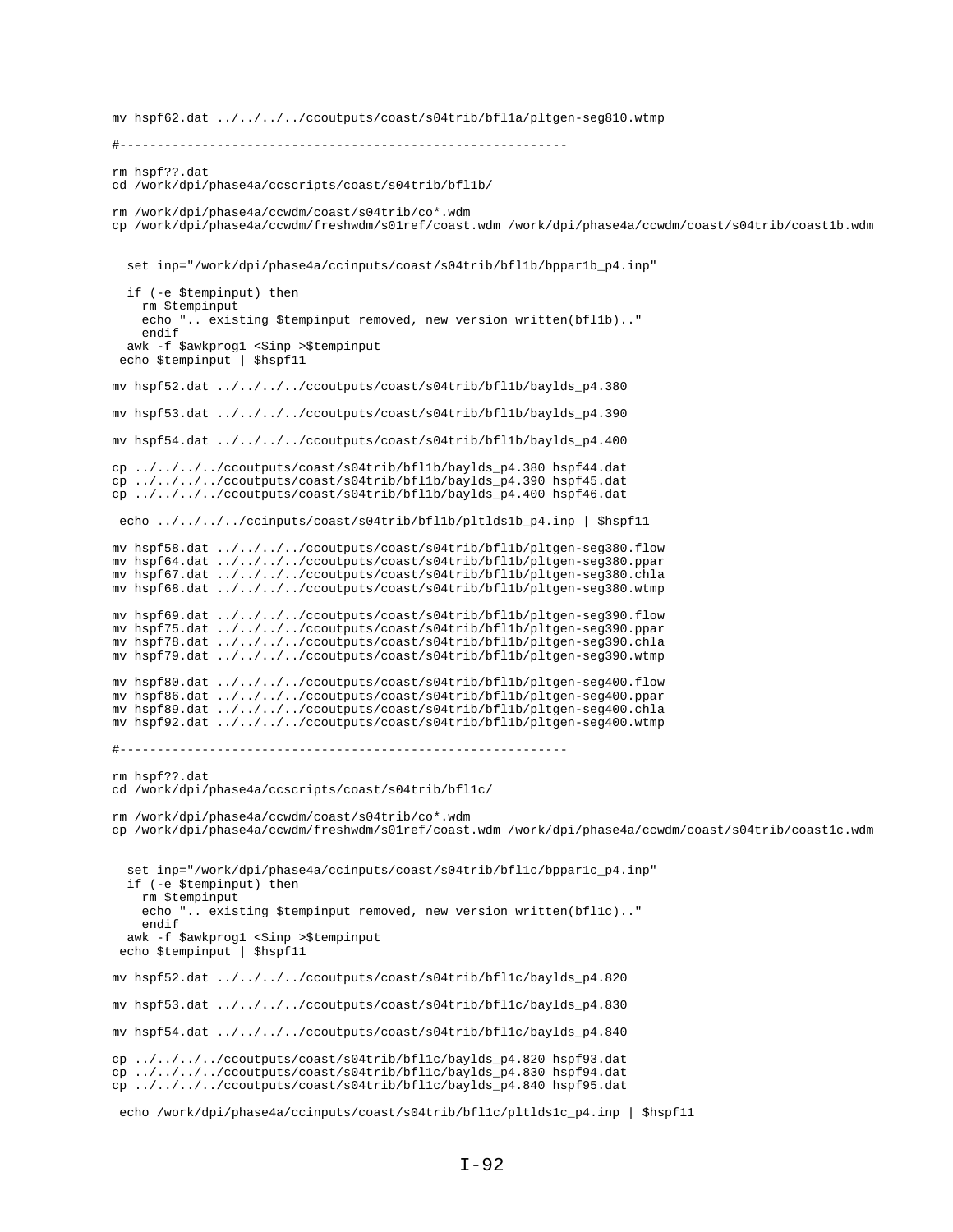mv hspf58.dat ../../../../ccoutputs/coast/s04trib/bfl1c/pltgen-seg820.flow mv hspf64.dat ../../../../ccoutputs/coast/s04trib/bfl1c/pltgen-seg820.ppar mv hspf67.dat ../../../../ccoutputs/coast/s04trib/bfl1c/pltgen-seg820.chla mv hspf68.dat ../../../../ccoutputs/coast/s04trib/bfl1c/pltgen-seg820.wtmp mv hspf69.dat ../../../../ccoutputs/coast/s04trib/bfl1c/pltgen-seg830.flow mv hspf75.dat ../../../../ccoutputs/coast/s04trib/bfl1c/pltgen-seg830.ppar mv hspf78.dat ../../../../ccoutputs/coast/s04trib/bfl1c/pltgen-seg830.chla mv hspf79.dat ../../../../ccoutputs/coast/s04trib/bfl1c/pltgen-seg830.wtmp mv hspf80.dat ../../../../ccoutputs/coast/s04trib/bfl1c/pltgen-seg840.flow mv hspf86.dat ../../../../ccoutputs/coast/s04trib/bfl1c/pltgen-seg840.ppar mv hspf89.dat ../../../../ccoutputs/coast/s04trib/bfl1c/pltgen-seg840.chla mv hspf92.dat ../../../../ccoutputs/coast/s04trib/bfl1c/pltgen-seg840.wtmp #----------------------------------------------------------- rm hspf??.dat cd /work/dpi/phase4a/ccscripts/coast/s04trib/bfl2a/ rm /work/dpi/phase4a/ccwdm/coast/s04trib/co\*.wdm cp /work/dpi/phase4a/ccwdm/freshwdm/s01ref/coast.wdm /work/dpi/phase4a/ccwdm/coast/s04trib/coast2a.wdm set inp="/work/dpi/phase4a/ccinputs/coast/s04trib/bfl2a/bppar2a\_p4.inp" if (-e \$tempinput) then rm \$tempinput echo ".. existing \$tempinput removed, new version written(bfl5a).." endif awk -f \$awkprog1 <\$inp >\$tempinput echo \$tempinput | \$hspf11 mv hspf52.dat ../../../../ccoutputs/coast/s04trib/bfl2/baylds\_p4.410 mv hspf53.dat ../../../../ccoutputs/coast/s04trib/bfl2/baylds\_p4.420 mv hspf54.dat ../../../../ccoutputs/coast/s04trib/bfl2/baylds\_p4.430 cp ../../../../ccoutputs/coast/s04trib/bfl2/baylds\_p4.410 hspf31.dat cp ../../../../ccoutputs/coast/s04trib/bfl2/baylds\_p4.420 hspf32.dat cp ../../../../ccoutputs/coast/s04trib/bfl2/baylds\_p4.430 hspf34.dat echo ../../../../ccinputs/coast/s04trib/bfl2a/pltlds2a\_p4.inp | \$hspf11 mv hspf58.dat ../../../../ccoutputs/coast/s04trib/bfl2/pltgen-seg410.flow mv hspf64.dat ../../../../ccoutputs/coast/s04trib/bfl2/pltgen-seg410.ppar mv hspf67.dat ../../../../ccoutputs/coast/s04trib/bfl2/pltgen-seg410.chla mv hspf68.dat ../../../../ccoutputs/coast/s04trib/bfl2/pltgen-seg410.wtmp mv hspf69.dat ../../../../ccoutputs/coast/s04trib/bfl2/pltgen-seg420.flow mv hspf75.dat ../../../../ccoutputs/coast/s04trib/bfl2/pltgen-seg420.ppar mv hspf78.dat ../../../../ccoutputs/coast/s04trib/bfl2/pltgen-seg420.chla mv hspf79.dat ../../../../ccoutputs/coast/s04trib/bfl2/pltgen-seg420.wtmp mv hspf80.dat ../../../../ccoutputs/coast/s04trib/bfl2/pltgen-seg430.flow mv hspf86.dat ../../../../ccoutputs/coast/s04trib/bfl2/pltgen-seg430.ppar mv hspf89.dat ../../../../ccoutputs/coast/s04trib/bfl2/pltgen-seg430.chla mv hspf94.dat ../../../../ccoutputs/coast/s04trib/bfl2/pltgen-seg430.wtmp #----------------------------------------------------------- rm hspf??.dat cd /work/dpi/phase4a/ccscripts/coast/s04trib/bfl2b/ rm /work/dpi/phase4a/ccwdm/coast/s04trib/co\*.wdm cp /work/dpi/phase4a/ccwdm/freshwdm/s01ref/coast.wdm /work/dpi/phase4a/ccwdm/coast/s04trib/coast2b.wdm set inp="/work/dpi/phase4a/ccinputs/coast/s04trib/bfl2b/bppar2b\_p4.inp" if (-e \$tempinput) then rm \$tempinput echo ".. existing \$tempinput removed, new version written(bfl2b).." endif awk -f \$awkprog1 <\$inp >\$tempinput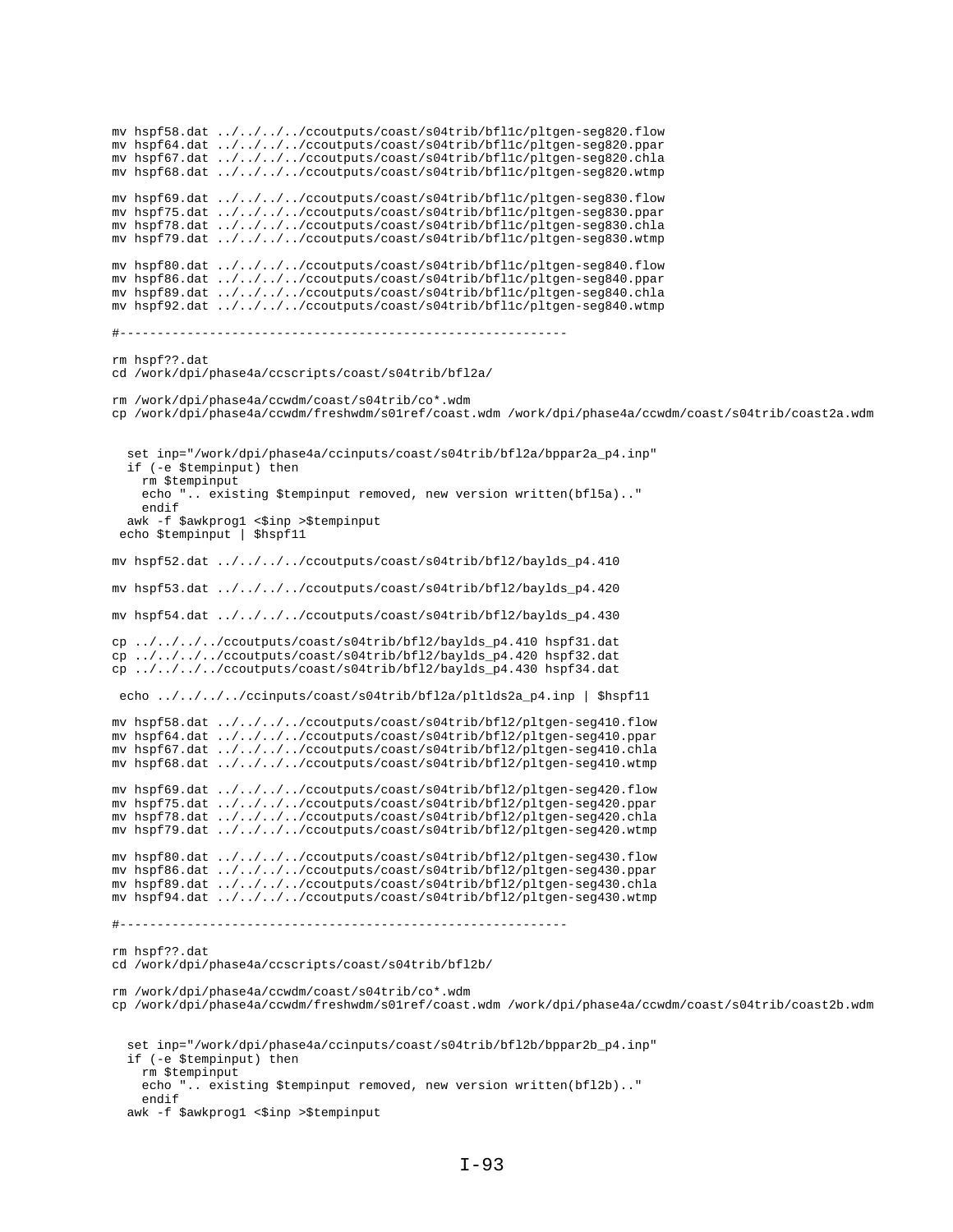echo \$tempinput | \$hspf11

```
mv hspf62.dat ../../../../ccoutputs/coast/s04trib/bfl2/baylds_p4.440
cp ../../../../ccoutputs/coast/s04trib/bfl2/baylds_p4.440 hspf34.dat
 echo ../../../../ccinputs/coast/s04trib/bfl2b/pltlds2b_p4.inp | $hspf11 
mv hspf44.dat ../../../../ccoutputs/coast/s04trib/bfl2/pltgen-seg440.flow
mv hspf50.dat ../../../../ccoutputs/coast/s04trib/bfl2/pltgen-seg440.ppar
mv hspf53.dat ../../../../ccoutputs/coast/s04trib/bfl2/pltgen-seg440.chla
mv hspf54.dat ../../../../ccoutputs/coast/s04trib/bfl2/pltgen-seg440.wtmp
#------------------------------------------------------------
rm hspf??.dat
cd /work/dpi/phase4a/ccscripts/coast/s04trib/bfl3a/
rm /work/dpi/phase4a/ccwdm/coast/s04trib/co*.wdm
cp /work/dpi/phase4a/ccwdm/freshwdm/s01ref/coast.wdm /work/dpi/phase4a/ccwdm/coast/s04trib/coast3a.wdm
   set inp="/work/dpi/phase4a/ccinputs/coast/s04trib/bfl3a/bppar3a_p4.inp"
   if (-e $tempinput) then
     rm $tempinput
     echo ".. existing $tempinput removed, new version written(bfl3a).."
     endif
 awk -f $awkprog1 <$inp >$tempinput
 echo $tempinput | $hspf11
mv hspf55.dat ../../../../ccoutputs/coast/s04trib/bfl3a/baylds_p4.450
mv hspf56.dat ../../../../ccoutputs/coast/s04trib/bfl3a/baylds_p4.850
mv hspf57.dat ../../../../ccoutputs/coast/s04trib/bfl3a/baylds_p4.870
cp ../../../../ccoutputs/coast/s04trib/bfl3a/baylds_p4.450 hspf96.dat
cp \ldots / \ldots / \ldots /ccoutputs/coast/s04trib/bfl3a/baylds_p4.850 hspf97.dat
cp ../../../../ccoutputs/coast/s04trib/bfl3a/baylds_p4.870 hspf98.dat
 echo ../../../../ccinputs/coast/s04trib/bfl3a/pltlds3a_p4.inp | $hspf11 
mv hspf58.dat ../../../../ccoutputs/coast/s04trib/bfl3a/pltgen-seg450.flow
mv hspf64.dat ../../../../ccoutputs/coast/s04trib/bfl3a/pltgen-seg450.ppar
mv hspf67.dat ../../../../ccoutputs/coast/s04trib/bfl3a/pltgen-seg450.chla
mv hspf68.dat ../../../../ccoutputs/coast/s04trib/bfl3a/pltgen-seg450.wtmp
mv hspf69.dat ../../../../ccoutputs/coast/s04trib/bfl3a/pltgen-seg850.flow
mv hspf75.dat ../../../../ccoutputs/coast/s04trib/bfl3a/pltgen-seg850.ppar
mv hspf78.dat ../../../../ccoutputs/coast/s04trib/bfl3a/pltgen-seg850.chla
mv hspf79.dat ../../../../ccoutputs/coast/s04trib/bfl3a/pltgen-seg850.wtmp
mv hspf80.dat ../../../../ccoutputs/coast/s04trib/bfl3a/pltgen-seg870.flow
mv hspf86.dat ../../../../ccoutputs/coast/s04trib/bfl3a/pltgen-seg870.ppar
mv hspf89.dat ../../../../ccoutputs/coast/s04trib/bfl3a/pltgen-seg870.chla
mv hspf92.dat ../../../../ccoutputs/coast/s04trib/bfl3a/pltgen-seg870.wtmp
#------------------------------------------------------------
rm hspf??.dat
cd /work/dpi/phase4a/ccscripts/coast/s04trib/bfl3b/
rm /work/dpi/phase4a/ccwdm/coast/s04trib/co*.wdm
cp /work/dpi/phase4a/ccwdm/freshwdm/s01ref/coast.wdm /work/dpi/phase4a/ccwdm/coast/s04trib/coast3b.wdm
   set inp="/work/dpi/phase4a/ccinputs/coast/s04trib/bfl3b/bppar3b_p4.inp"
   if (-e $tempinput) then
    rm $tempinput
     echo ".. existing $tempinput removed, new version written(bfl3b).."
     endif
   awk -f $awkprog1 <$inp >$tempinput
  echo $tempinput | $hspf11
```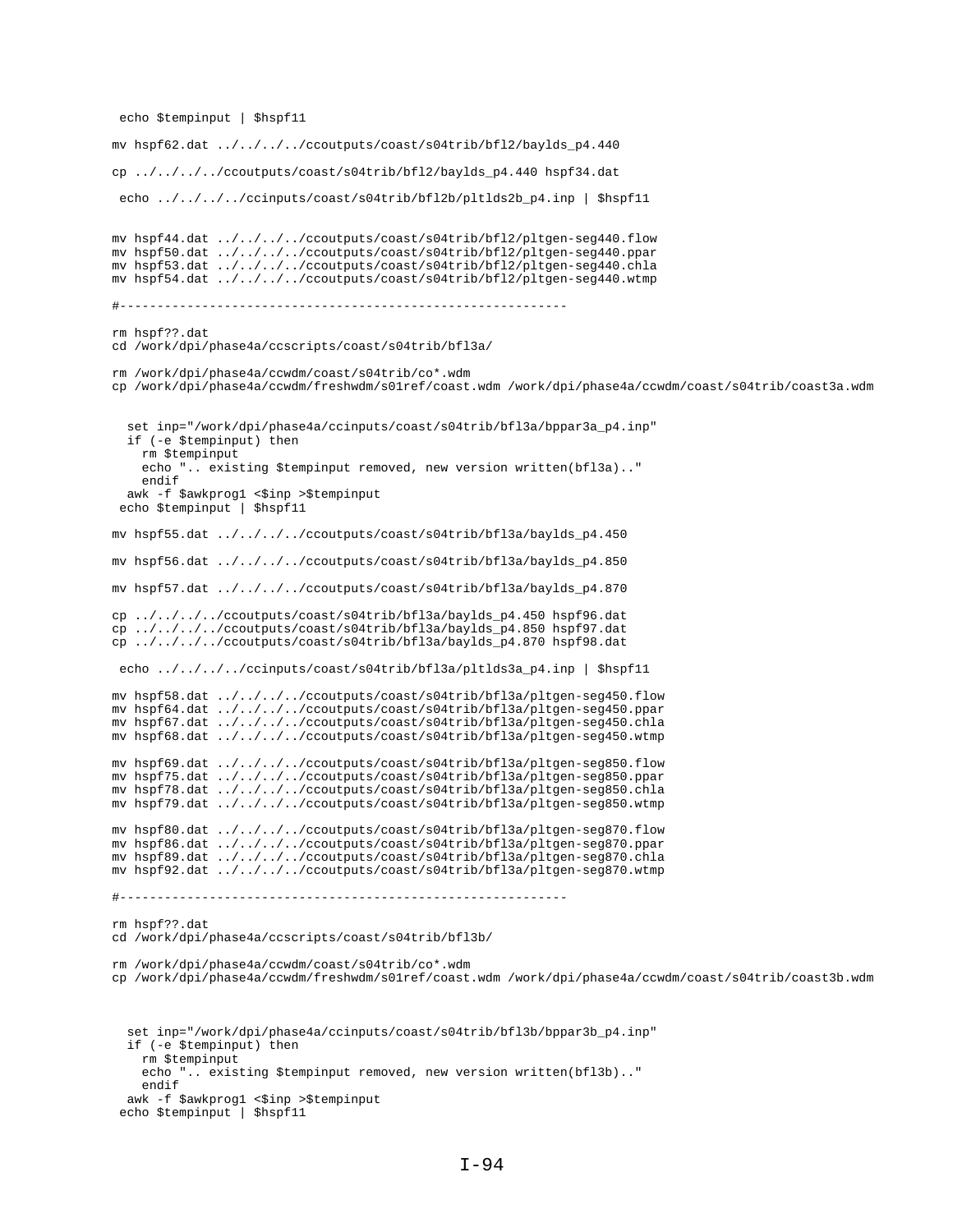```
mv hspf52.dat ../../../../ccoutputs/coast/s04trib/bfl3b/baylds_p4.470
mv hspf53.dat ../../../../ccoutputs/coast/s04trib/bfl3b/baylds_p4.480
mv hspf54.dat ../../../../ccoutputs/coast/s04trib/bfl3b/baylds_p4.490
cp ../../../../ccoutputs/coast/s04trib/bfl3b/baylds_p4.470 hspf96.dat
cp ../../../../ccoutputs/coast/s04trib/bfl3b/baylds_p4.480 hspf97.dat
cp ../../../../ccoutputs/coast/s04trib/bfl3b/baylds_p4.490 hspf98.dat
 echo ../../../../ccinputs/coast/s04trib/bfl3b/pltlds3b_p4.inp | $hspf11
mv hspf58.dat ../../../../ccoutputs/coast/s04trib/bfl3b/pltgen-seg470.flow
mv hspf64.dat ../../../../ccoutputs/coast/s04trib/bfl3b/pltgen-seg470.ppar
mv hspf67.dat ../../../../ccoutputs/coast/s04trib/bfl3b/pltgen-seg470.chla
mv hspf68.dat ../../../../ccoutputs/coast/s04trib/bfl3b/pltgen-seg470.wtmp
mv hspf69.dat ../../../../ccoutputs/coast/s04trib/bfl3b/pltgen-seg480.flow
mv hspf75.dat ../../../../ccoutputs/coast/s04trib/bfl3b/pltgen-seg480.ppar
mv hspf78.dat ../../../../ccoutputs/coast/s04trib/bfl3b/pltgen-seg480.chla
mv hspf79.dat ../../../../ccoutputs/coast/s04trib/bfl3b/pltgen-seg480.wtmp
mv hspf80.dat ../../../../ccoutputs/coast/s04trib/bfl3b/pltgen-seg490.flow
mv hspf86.dat ../../../../ccoutputs/coast/s04trib/bfl3b/pltgen-seg490.ppar
mv hspf89.dat ../../../../ccoutputs/coast/s04trib/bfl3b/pltgen-seg490.chla
mv hspf92.dat ../../../../ccoutputs/coast/s04trib/bfl3b/pltgen-seg490.wtmp
#------------------------------------------------------------
rm hspf??.dat
cd /work/dpi/phase4a/ccscripts/coast/s04trib/bfl3c/
rm /work/dpi/phase4a/ccwdm/coast/s04trib/co*.wdm
cp /work/dpi/phase4a/ccwdm/freshwdm/s01ref/coast.wdm /work/dpi/phase4a/ccwdm/coast/s04trib/coast3c.wdm
   set inp="/work/dpi/phase4a/ccinputs/coast/s04trib/bfl3c/bppar3c_p4.inp"
   if (-e $tempinput) then
    rm $tempinput
     echo ".. existing $tempinput removed, new version written(bfl3c).."
    endif
  awk -f $awkprog1 <$inp >$tempinput
  echo $tempinput | $hspf11
mv hspf52.dat ../../../../ccoutputs/coast/s04trib/bfl3c/baylds_p4.510
mv hspf53.dat ../../../../ccoutputs/coast/s04trib/bfl3c/baylds_p4.860
mv hspf54.dat ../../../../ccoutputs/coast/s04trib/bfl3c/baylds_p4.890
cp ../../../../ccoutputs/coast/s04trib/bfl3c/baylds_p4.510 hspf51.dat
cp ../../../../ccoutputs/coast/s04trib/bfl3c/baylds_p4.860 hspf52.dat
cp ../../../../ccoutputs/coast/s04trib/bfl3c/baylds_p4.890 hspf53.dat
 echo /work/dpi/phase4a/ccinputs/coast/s04trib/bfl3c/pltlds3c_p4.inp | $hspf11
mv hspf58.dat ../../../../ccoutputs/coast/s04trib/bfl3c/pltgen-seg510.flow
mv hspf64.dat ../../../../ccoutputs/coast/s04trib/bfl3c/pltgen-seg510.ppar
mv hspf67.dat ../../../../ccoutputs/coast/s04trib/bfl3c/pltgen-seg510.chla
mv hspf68.dat ../../../../ccoutputs/coast/s04trib/bfl3c/pltgen-seg510.wtmp
mv hspf69.dat ../../../../ccoutputs/coast/s04trib/bfl3c/pltgen-seg860.flow
mv hspf75.dat ../../../../ccoutputs/coast/s04trib/bfl3c/pltgen-seg860.ppar
mv hspf78.dat ../../../../ccoutputs/coast/s04trib/bfl3c/pltgen-seg860.chla
mv hspf79.dat ../../../../ccoutputs/coast/s04trib/bfl3c/pltgen-seg860.wtmp
mv hspf80.dat ../../../../ccoutputs/coast/s04trib/bfl3c/pltgen-seg890.flow
mv hspf86.dat ../../../../ccoutputs/coast/s04trib/bfl3c/pltgen-seg890.ppar
mv hspf89.dat ../../../../ccoutputs/coast/s04trib/bfl3c/pltgen-seg890.chla
mv hspf92.dat ../../../../ccoutputs/coast/s04trib/bfl3c/pltgen-seg890.wtmp
#------------------------------------------------------------
```
rm hspf??.dat

cd /work/dpi/phase4a/ccscripts/coast/s04trib/bfl4/

rm /work/dpi/phase4a/ccwdm/coast/s04trib/co\*.wdm

cp /work/dpi/phase4a/ccwdm/freshwdm/s01ref/coast.wdm /work/dpi/phase4a/ccwdm/coast/s04trib/coast4.wdm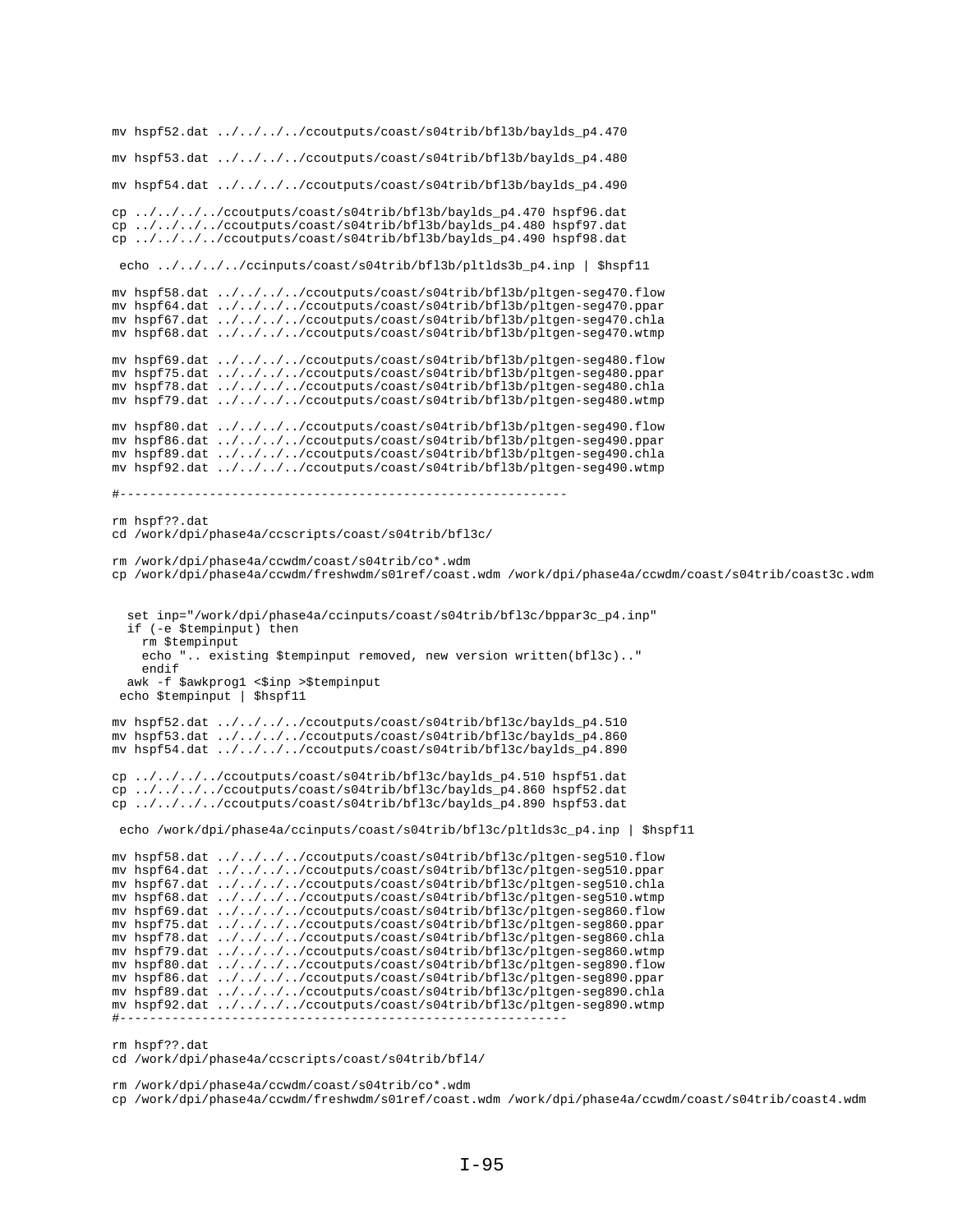```
set inp="/work/dpi/phase4a/ccinputs/coast/s04trib/bf14/bppar4_p4.inp"
  if (-e $tempinput) then
    rm Stempinput
    echo ".. existing $tempinput removed, new version written(bfl4).."
    endif
 \begin{minipage}{.4\linewidth} \textbf{awk} - \textbf{f} \textbf{ } \texttt{\$awkprog1} \textbf{ } \texttt{<}\texttt{\$imp} \textbf{ } \texttt{~\$tempinput} \\ \textbf{echo} \textbf{ } \texttt{\$tempinput} \textbf{ } | \textbf{ } \texttt{\$hspf11} \textbf{ } \texttt{\$} \end{minipage}mv hspf52.dat ../../../../ccoutputs/coast/s04trib/bf14/baylds_p4.500
mv hspf53.dat ../../../../ccoutputs/coast/s04trib/bf14/baylds_p4.880
my hspf54.dat ../../../../ccoutputs/coast/s04trib/bf14/baylds p4.990
cp ../../../../ccoutputs/coast/s04trib/bf14/baylds p4.500 hspf31.dat
cp ../../../../ccoutputs/coast/s04trib/bfl4/baylds_p4.880 hspf32.dat
\overline{cp} ../../../../ccoutputs/coast/s04trib/bf14/baylds p4.990 hspf33.dat
 echo ../../../../ccinputs/coast/s04trib/bfl4/pltlds4_p4.inp | $hspfl1
mv hspf58.dat ../../../../ccoutputs/coast/s04trib/bf14/pltgen-seg500.flow
mv hspf64.dat ../../../../ccoutputs/coast/s04trib/bf14/pltgen-seg500.ppar
mv hspf67.dat ../../../../cooutputs/coast/s04trib/bf14/pltgen-seg500.chla<br>mv hspf68.dat ../../../../cooutputs/coast/s04trib/bf14/pltgen-seg500.wtmp
mv hspf69.dat ../../../../ccoutputs/coast/s04trib/bf14/pltgen-seg880.flow
mv hspf75.dat ../../../../ccoutputs/coast/s04trib/bf14/pltgen-seg880.ppar
mv hspf78.dat ../../../../ccoutputs/coast/s04trib/bf14/pltgen-seg880.chla
mv hspf79.dat ../../../../ccoutputs/coast/s04trib/bfl4/pltgen-seg880.wtmp
mv hspf80.dat ../../../../ccoutputs/coast/s04trib/bf14/pltgen-seg990.flow<br>mv hspf86.dat ../../../../ccoutputs/coast/s04trib/bf14/pltgen-seg990.ppar
mv hspf89.dat ../../../../ccoutputs/coast/s04trib/bf14/pltgen-seg990.chla
mv hspf92.dat ../../../../ccoutputs/coast/s04trib/bf14/pltgen-seg990.wtmp
rm hspf??.dat
cd /work/dpi/phase4a/ccscripts/coast/s04trib/bfl5a/
rm /work/dpi/phase4a/ccwdm/coast/s04trib/co*.wdm
cp /work/dpi/phase4a/ccwdm/freshwdm/s01ref/coast.wdm /work/dpi/phase4a/ccwdm/coast/s04trib/coast5a.wdm
  set inp="/work/dpi/phase4a/ccinputs/coast/s04trib/bfl5a/bppar5a_p4.inp"
  if (-e $tempinput) then
    rm $tempinput
    echo ".. existing $tempinput removed, new version written(bfl5a).."
    endif
 awk -f $awkprog1 <$inp >$tempinput<br>echo $tempinput | $hspf11
mv hspf52.dat ../../../../ccoutputs/coast/s04trib/bf15a/baylds_p4.550
mv hspf53.dat ../../../../ccoutputs/coast/s04trib/bf15a/baylds_p4.900
my hspf54.dat ../../../../ccoutputs/coast/s04trib/bf15a/baylds p4.970
cp ../../../../ccoutputs/coast/s04trib/bfl5a/baylds_p4.550 hspf50.dat
cp ../../../../ccoutputs/coast/s04trib/bfl5a/baylds_p4.900 hspf51.dat
cp ../../../ccoutputs/coast/s04trib/bfl5a/baylds_p4.970 hspf52.dat
 echo ../../../../ccinputs/coast/s04trib/bfl5a/pltlds5a p4.inp | $hspf11
mv hspf58.dat ../../../../ccoutputs/coast/s04trib/bf15a/pltgen-seg550.flow
mv hspf64.dat ../../../../ccoutputs/coast/s04trib/bfl5a/pltgen-seg550.ppar
mv hspf67.dat ../../../../ccoutputs/coast/s04trib/bf15a/pltgen-seg550.chla
mv hspf68.dat ../../../../ccoutputs/coast/s04trib/bf15a/pltgen-seg550.wtmp
mv hspf69.dat ../../../../ccoutputs/coast/s04trib/bf15a/pltgen-seg900.flow
mv hspf75.dat ../../../../ccoutputs/coast/s04trib/bf15a/pltgen-seg900.ppar
mv hspf78.dat ../../../../ccoutputs/coast/s04trib/bf15a/pltgen-seg900.chla
mv hspf79.dat ../../../../ccoutputs/coast/s04trib/bfl5a/pltgen-seg900.wtmp
```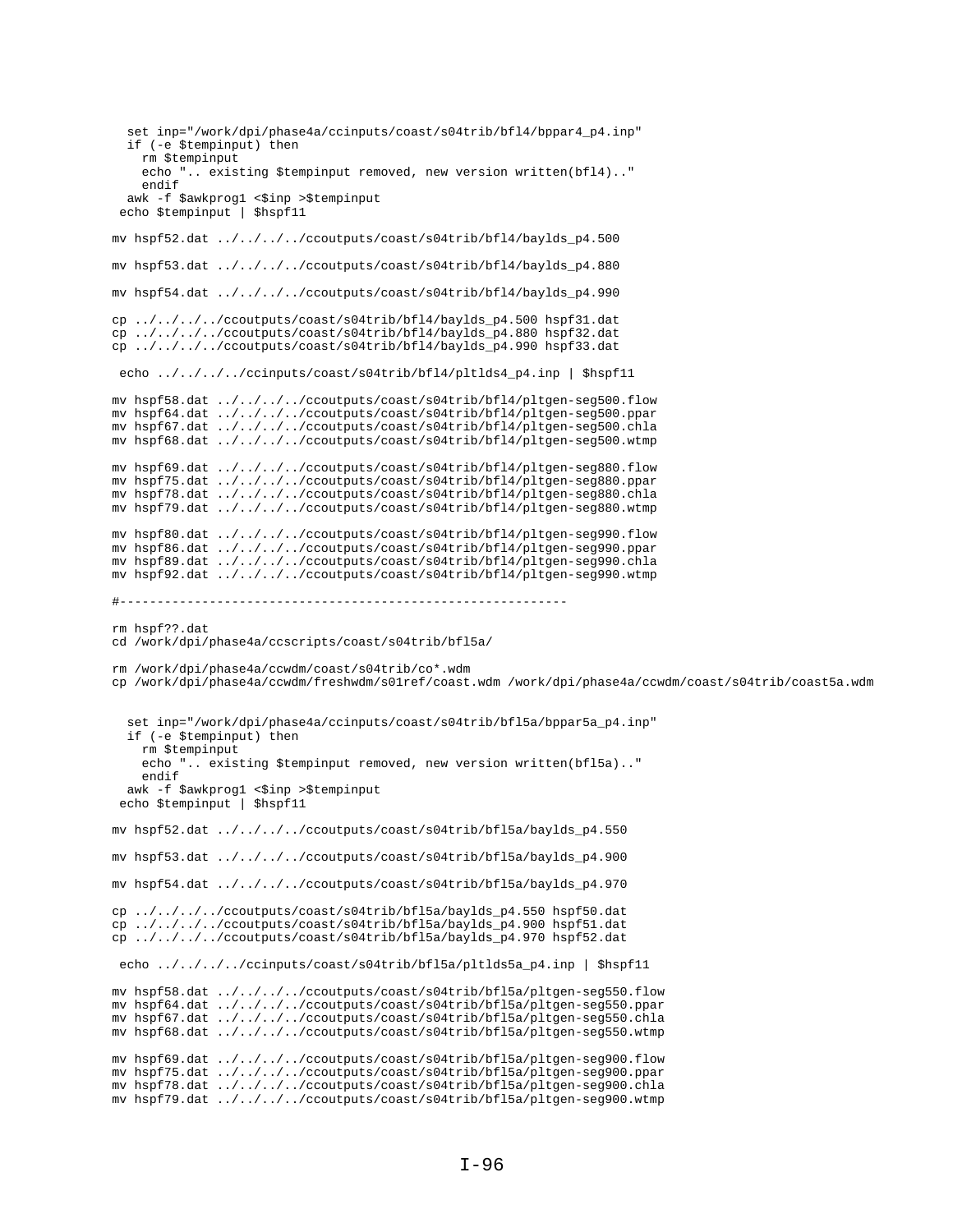```
mv hspf80.dat ../../../../ccoutputs/coast/s04trib/bfl5a/pltgen-seg970.flow
mv hspf86.dat ../../../../ccoutputs/coast/s04trib/bfl5a/pltgen-seg970.ppar
mv hspf89.dat ../../../../ccoutputs/coast/s04trib/bfl5a/pltgen-seg970.chla
mv hspf92.dat ../../../../ccoutputs/coast/s04trib/bfl5a/pltgen-seg970.wtmp
mv *.stats ../../../../ccoutputs/coast/s04trib/bfl5a
#------------------------------------------------------------
rm hspf??.dat
cd /work/dpi/phase4a/ccscripts/coast/s04trib/bfl5b/
rm /work/dpi/phase4a/ccwdm/coast/s04trib/co*.wdm
cp /work/dpi/phase4a/ccwdm/freshwdm/s01ref/coast.wdm /work/dpi/phase4a/ccwdm/coast/s04trib/coast5b.wdm
  set inp="/work/dpi/phase4a/ccinputs/coast/s04trib/bfl5b/bppar5b_p4.inp"
   if (-e $tempinput) then
     rm $tempinput
     echo ".. existing $tempinput removed, new version written(bfl5b).."
    endif
  awk -f $awkprog1 <$inp >$tempinput
  echo $tempinput | $hspf11
mv hspf52.dat ../../../../ccoutputs/coast/s04trib/bfl5b/baylds_p4.540
mv hspf53.dat ../../../../ccoutputs/coast/s04trib/bfl5b/baylds_p4.910
mv hspf54.dat ../../../../ccoutputs/coast/s04trib/bfl5b/baylds_p4.920
cp ../../../../ccoutputs/coast/s04trib/bfl5b/baylds_p4.540 hspf47.dat
cp ../../../../ccoutputs/coast/s04trib/bfl5b/baylds_p4.910 hspf48.dat
cp ../../../../ccoutputs/coast/s04trib/bfl5b/baylds_p4.920 hspf49.dat
 echo ../../../../ccinputs/coast/s04trib/bfl5b/pltlds5b_p4.inp | $hspf11
mv hspf58.dat ../../../../ccoutputs/coast/s04trib/bfl5b/pltgen-seg540.flow
mv hspf64.dat ../../../../ccoutputs/coast/s04trib/bfl5b/pltgen-seg540.ppar
mv hspf67.dat ../../../../ccoutputs/coast/s04trib/bfl5b/pltgen-seg540.chla
mv hspf68.dat ../../../../ccoutputs/coast/s04trib/bfl5b/pltgen-seg540.wtmp
mv hspf69.dat ../../../../ccoutputs/coast/s04trib/bfl5b/pltgen-seg910.flow
mv hspf75.dat ../../../../ccoutputs/coast/s04trib/bfl5b/pltgen-seg910.ppar
mv hspf78.dat ../../../../ccoutputs/coast/s04trib/bfl5b/pltgen-seg910.chla
mv hspf79.dat ../../../../ccoutputs/coast/s04trib/bfl5b/pltgen-seg910.wtmp
mv hspf80.dat ../../../../ccoutputs/coast/s04trib/bfl5b/pltgen-seg920.flow
mv hspf86.dat ../../../../ccoutputs/coast/s04trib/bfl5b/pltgen-seg920.ppar
mv hspf89.dat ../../../../ccoutputs/coast/s04trib/bfl5b/pltgen-seg920.chla
mv hspf92.dat ../../../../ccoutputs/coast/s04trib/bfl5b/pltgen-seg920.wtmp
#------------------------------------------------------------
rm hspf??.dat
cd /work/dpi/phase4a/ccscripts/coast/s04trib/bfl6a/
rm /work/dpi/phase4a/ccwdm/coast/s04trib/co*.wdm
cp /work/dpi/phase4a/ccwdm/freshwdm/s01ref/coast.wdm /work/dpi/phase4a/ccwdm/coast/s04trib/coast6a.wdm
   set inp="/work/dpi/phase4a/ccinputs/coast/s04trib/bfl6a/bppar6a_p4.inp"
   if (-e $tempinput) then
     rm $tempinput
    echo ".. existing $tempinput removed, new version written(bfl6a).."
     endif
  awk -f $awkprog1 <$inp >$tempinput
  echo $tempinput | $hspf11
mv hspf52.dat ../../../../ccoutputs/coast/s04trib/bfl6a/baylds_p4.560
mv hspf53.dat ../../../../ccoutputs/coast/s04trib/bfl6a/baylds_p4.940
mv hspf54.dat ../../../../ccoutputs/coast/s04trib/bfl6a/baylds_p4.950
cp ../../../../ccoutputs/coast/s04trib/bfl6a/baylds_p4.560 hspf47.dat
cp ../../../../ccoutputs/coast/s04trib/bfl6a/baylds_p4.940 hspf48.dat
cp ../../../../ccoutputs/coast/s04trib/bfl6a/baylds_p4.950 hspf49.dat
```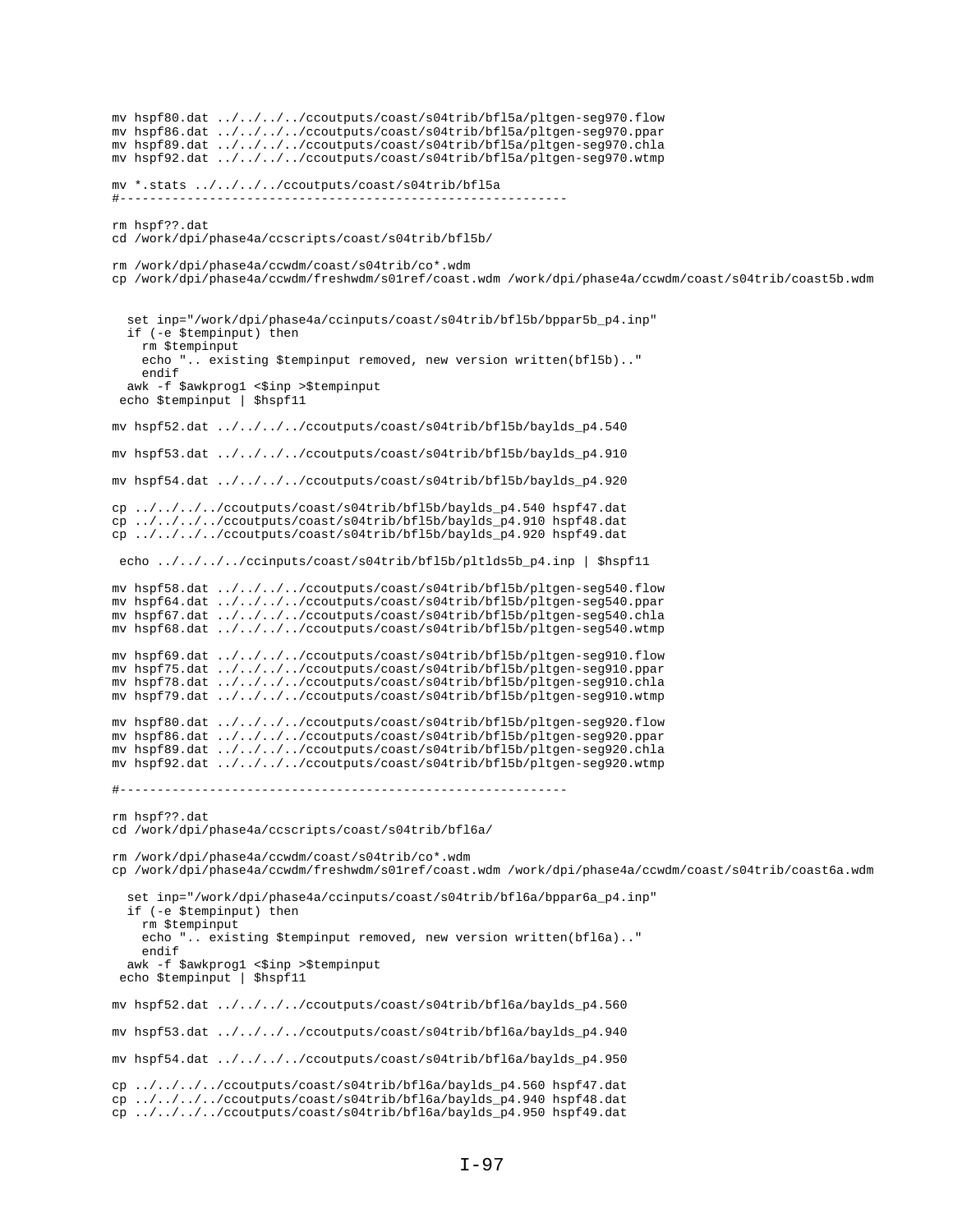```
echo ../../../../ccinputs/coast/s04trib/bfl6a/pltlds6a_p4.inp | $hspf11
mv hspf58.dat ../../../../ccoutputs/coast/s04trib/bfl6a/pltgen-seg560.flow
mv hspf64.dat ../../../../ccoutputs/coast/s04trib/bfl6a/pltgen-seg560.ppar
mv hspf67.dat ../../../../ccoutputs/coast/s04trib/bfl6a/pltgen-seg560.chla
mv hspf68.dat ../../../../ccoutputs/coast/s04trib/bfl6a/pltgen-seg560.wtmp
mv hspf69.dat ../../../../ccoutputs/coast/s04trib/bfl6a/pltgen-seg940.flow
mv hspf75.dat ../../../../ccoutputs/coast/s04trib/bfl6a/pltgen-seg940.ppar
mv hspf78.dat ../../../../ccoutputs/coast/s04trib/bfl6a/pltgen-seg940.chla
mv hspf79.dat ../../../../ccoutputs/coast/s04trib/bfl6a/pltgen-seg940.wtmp
mv hspf80.dat ../../../../ccoutputs/coast/s04trib/bfl6a/pltgen-seg950.flow
mv hspf86.dat ../../../../ccoutputs/coast/s04trib/bfl6a/pltgen-seg950.ppar
mv hspf89.dat ../../../../ccoutputs/coast/s04trib/bfl6a/pltgen-seg950.chla
mv hspf92.dat ../../../../ccoutputs/coast/s04trib/bfl6a/pltgen-seg950.wtmp
#------------------------------------------------------------
rm hspf??.dat
cd /work/dpi/phase4a/ccscripts/coast/s04trib/bfl6b/
rm /work/dpi/phase4a/ccwdm/coast/s04trib/co*.wdm
cp /work/dpi/phase4a/ccwdm/freshwdm/s01ref/coast.wdm /work/dpi/phase4a/ccwdm/coast/s04trib/coast6b.wdm
   set inp="/work/dpi/phase4a/ccinputs/coast/s04trib/bfl6b/bppar6b_p4.inp"
   if (-e $tempinput) then
    rm $tempinput
     echo ".. existing $tempinput removed, new version written(bfl6b).."
     endif
  awk -f $awkprog1 <$inp >$tempinput
  echo $tempinput | $hspf11
mv hspf52.dat ../../../../ccoutputs/coast/s04trib/bfl6b/baylds_p4.580
mv hspf53.dat ../../../../ccoutputs/coast/s04trib/bfl6b/baylds_p4.930
mv hspf54.dat ../../../../ccoutputs/coast/s04trib/bfl6b/baylds_p4.980
cp ../../../../ccoutputs/coast/s04trib/bfl6b/baylds_p4.580 hspf47.dat
cp ../../../../ccoutputs/coast/s04trib/bfl6b/baylds_p4.930 hspf48.dat
cp ../../../../ccoutputs/coast/s04trib/bfl6b/baylds_p4.980 hspf49.dat
echo \ldots/\ldots/\ldots/ccinputs/coast/s04trib/bfl6b/pltlds6b p4.inp | $hspf11
mv hspf58.dat ../../../../ccoutputs/coast/s04trib/bfl6b/pltgen-seg580.flow
mv hspf64.dat ../../../../ccoutputs/coast/s04trib/bfl6b/pltgen-seg580.ppar
mv hspf67.dat ../../../../ccoutputs/coast/s04trib/bfl6b/pltgen-seg580.chla
mv hspf68.dat ../../../../ccoutputs/coast/s04trib/bfl6b/pltgen-seg580.wtmp
mv hspf69.dat ../../../../ccoutputs/coast/s04trib/bfl6b/pltgen-seg930.flow
mv hspf75.dat ../../../../ccoutputs/coast/s04trib/bfl6b/pltgen-seg930.ppar
mv hspf78.dat ../../../../ccoutputs/coast/s04trib/bfl6b/pltgen-seg930.chla
mv hspf79.dat ../../../../ccoutputs/coast/s04trib/bfl6b/pltgen-seg930.wtmp
mv hspf80.dat ../../../../ccoutputs/coast/s04trib/bfl6b/pltgen-seg980.flow
mv hspf86.dat ../../../../ccoutputs/coast/s04trib/bfl6b/pltgen-seg980.ppar
mv hspf89.dat ../../../../ccoutputs/coast/s04trib/bfl6b/pltgen-seg980.chla
mv hspf92.dat ../../../../ccoutputs/coast/s04trib/bfl6b/pltgen-seg980.wtmp
#------------------------------------------------------------
rm hspf??.dat
cd /work/dpi/phase4a/ccscripts/coast/s04trib/bfl7a/
rm /work/dpi/phase4a/ccwdm/coast/s04trib/co*.wdm
cp /work/dpi/phase4a/ccwdm/freshwdm/s01ref/coast.wdm /work/dpi/phase4a/ccwdm/coast/s04trib/coast7a.wdm
   set inp="/work/dpi/phase4a/ccinputs/coast/s04trib/bfl7a/bppar7a_p4.inp"
   if (-e $tempinput) then
    rm $tempinput
     echo ".. existing $tempinput removed, new version written(bfl7a).."
     endif
   awk -f $awkprog1 <$inp >$tempinput
  echo $tempinput | $hspf11
```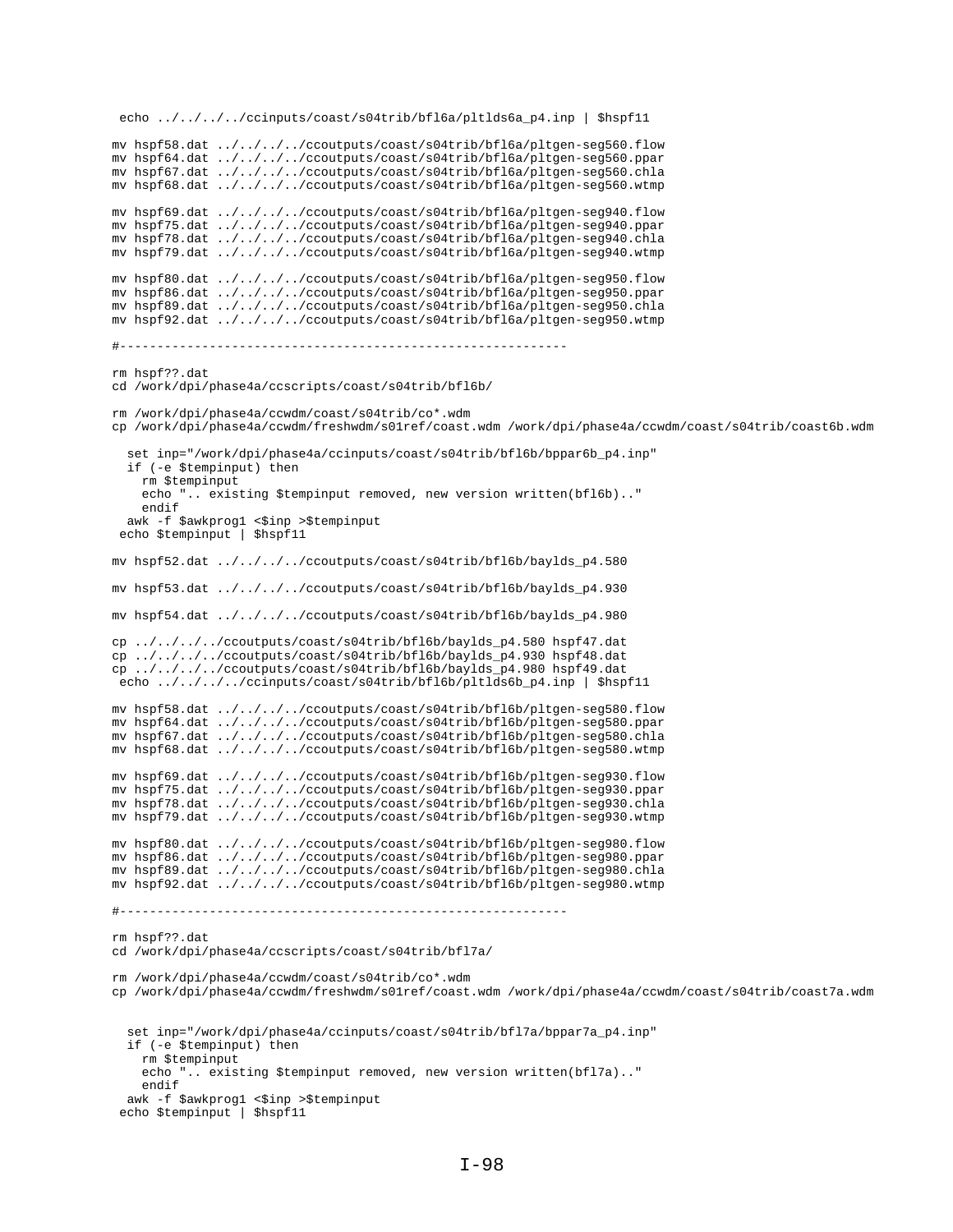```
mv hspf52.dat ../../../../ccoutputs/coast/s04trib/bfl7a/baylds_p4.590
mv hspf53.dat ../../../../ccoutputs/coast/s04trib/bfl7a/baylds_p4.600
mv hspf54.dat ../../../../ccoutputs/coast/s04trib/bfl7a/baylds_p4.610
cp ../../../../ccoutputs/coast/s04trib/bfl7a/baylds_p4.590 hspf42.dat
cp ../../../../ccoutputs/coast/s04trib/bfl7a/baylds_p4.600 hspf43.dat
cp ../../../../ccoutputs/coast/s04trib/bfl7a/baylds_p4.610 hspf44.dat
 echo ../../../../ccinputs/coast/s04trib/bfl7a/pltlds7a_p4.inp | $hspf11
mv hspf58.dat ../../../../ccoutputs/coast/s04trib/bfl7a/pltgen-seg590.flow
mv hspf64.dat ../../../../ccoutputs/coast/s04trib/bfl7a/pltgen-seg590.ppar
mv hspf67.dat ../../../../ccoutputs/coast/s04trib/bfl7a/pltgen-seg590.chla
mv hspf68.dat ../../../../ccoutputs/coast/s04trib/bfl7a/pltgen-seg590.wtmp
mv hspf69.dat ../../../../ccoutputs/coast/s04trib/bfl7a/pltgen-seg600.flow
mv hspf75.dat ../../../../ccoutputs/coast/s04trib/bfl7a/pltgen-seg600.ppar
mv hspf78.dat ../../../../ccoutputs/coast/s04trib/bfl7a/pltgen-seg600.chla
mv hspf79.dat ../../../../ccoutputs/coast/s04trib/bfl7a/pltgen-seg600.wtmp
mv hspf80.dat ../../../../ccoutputs/coast/s04trib/bfl7a/pltgen-seg610.flow
mv hspf86.dat ../../../../ccoutputs/coast/s04trib/bfl7a/pltgen-seg610.ppar
mv hspf89.dat ../../../../ccoutputs/coast/s04trib/bfl7a/pltgen-seg610.chla
mv hspf92.dat ../../../../ccoutputs/coast/s04trib/bfl7a/pltgen-seg610.wtmp
#------------------------------------------------------------
rm hspf??.dat
cd /work/dpi/phase4a/ccscripts/coast/s04trib/bfl7b/
rm /work/dpi/phase4a/ccwdm/coast/s04trib/co*.wdm
cp /work/dpi/phase4a/ccwdm/freshwdm/s01ref/coast.wdm /work/dpi/phase4a/ccwdm/coast/s04trib/coast7b.wdm
   set inp="/work/dpi/phase4a/ccinputs/coast/s04trib/bfl7b/bppar7b_p4.inp"
   if (-e $tempinput) then
    rm $tempinput
     echo ".. existing $tempinput removed, new version written(bfl7b).."
    endif
  awk -f $awkprog1 <$inp >$tempinput
 echo $tempinput | $hspf11
mv hspf52.dat ../../../../ccoutputs/coast/s04trib/bfl7b/baylds_p4.620
mv hspf53.dat ../../../../ccoutputs/coast/s04trib/bfl7b/baylds_p4.630
cp ../../../../ccoutputs/coast/s04trib/bfl7b/baylds_p4.620 hspf51.dat
cp ../../../../ccoutputs/coast/s04trib/bfl7b/baylds_p4.630 hspf52.dat
 echo ../../../../ccinputs/coast/s04trib/bfl7b/pltlds7b_p4.inp | $hspf11
mv hspf58.dat ../../../../ccoutputs/coast/s04trib/bfl7b/pltgen-seg620.flow
mv hspf64.dat ../../../../ccoutputs/coast/s04trib/bfl7b/pltgen-seg620.ppar
mv hspf67.dat ../../../../ccoutputs/coast/s04trib/bfl7b/pltgen-seg620.chla
mv hspf68.dat ../../../../ccoutputs/coast/s04trib/bfl7b/pltgen-seg620.wtmp
mv hspf69.dat ../../../../ccoutputs/coast/s04trib/bfl7b/pltgen-seg630.flow
mv hspf75.dat ../../../../ccoutputs/coast/s04trib/bfl7b/pltgen-seg630.ppar
mv hspf78.dat ../../../../ccoutputs/coast/s04trib/bfl7b/pltgen-seg630.chla
mv hspf79.dat ../../../../ccoutputs/coast/s04trib/bfl7b/pltgen-seg630.wtmp
#------------------------------------------------------------
rm hspf??.dat
cd /work/dpi/phase4a/ccscripts/coast/s04trib/bfl7bc/
rm /work/dpi/phase4a/ccwdm/coast/s04trib/co*.wdm
cp /work/dpi/phase4a/ccwdm/freshwdm/s01ref/coast.wdm
```
/work/dpi/phase4a/ccwdm/coast/s04trib/coast7bc.wdm

set inp="/work/dpi/phase4a/ccinputs/coast/s04trib/bfl7bc/bppar7bc\_p4.inp"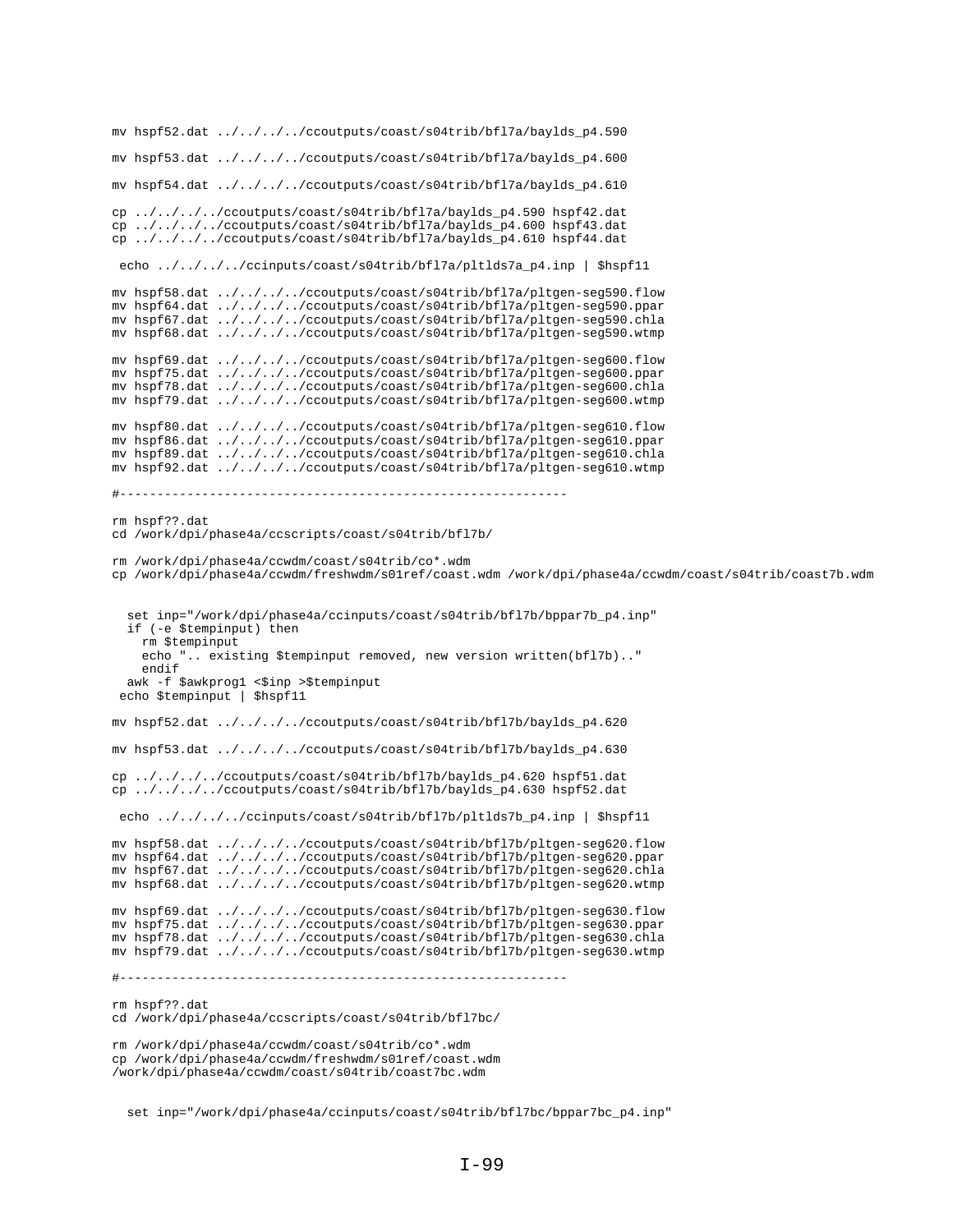```
rm $tempinput
    echo ".. existing $tempinput removed, new version written(bfl7c).."
    endif
  awk -f $awkprog1 <$inp >$tempinput
 echo $tempinput | $hspf11
mv hspf49.dat ../../../../ccoutputs/coast/s04trib/bfl7b/baylds_p4.960
cp ../../../../ccoutputs/coast/s04trib/bfl7b/baylds_p4.960 hspf48.dat
echo ../../../../ccinputs/coast/s04trib/bfl7bc/pltlds7bc_p4.inp | $hspf11
mv hspf63.dat ../../../../ccoutputs/coast/s04trib/bfl7b/pltgen-seg960.flow<br>mv hspf69.dat ../../../../ccoutputs/coast/s04trib/bfl7b/pltgen-seg960.ppar
mv hspf72.dat ../../../../ccoutputs/coast/s04trib/bf17b/pltgen-seg960.chla
my hspf73.dat ../../../../ccoutputs/coast/s04trib/bfl7b/pltqen-seq960.wtmp
rm hspf??.dat
###### LAST PART CHECK THE ECHO FILES TO MAKE SURE COMPLETE
###### IT WOULD BE A GOOD IDEA TO SCRIPT THE CHECK SO AN ERROR WOULD APPEAR
cd /work/dpi/phase4a/ccscripts/
ls -1 coast/s04trib/bfl1a/bfl1a_p4.ech >all_s04trib_ccechs
tail -1 coast/s04trib/bfl1a/bfl1a_p4.ech >>all_s04trib_ccechs
ls -1 coast/s04trib/bfl1a/plt1ds1a_p4.ech >>all_s04trib_ccechs
tail -1 coast/s04trib/bfl1a/pltlds1a_p4.ech >>all_s04trib_ccechs
ls -1 coast/s04trib/bfl1ac/bfl1ac_p4.ech >>all_s04trib_ccechs
tail -1 coast/s04trib/bfl1ac/bfl1ac_p4.ech >>all_s04trib_ccechs
ls -1 coast/s04trib/bfl1ac/pltlds1ac_p4.ech >>all_s04trib_ccechs
tail -1 coast/s04trib/bfllac/pltldslac_p4.ech >>all_s04trib_ccechs
ls -1 coast/s04trib/bfl1b/bfl1b_p4.ech >>all_s04trib_ccechs
tail -1 coast/s04trib/bfl1b/bfl1b_p4.ech >>all_s04trib_ccechs
ls -1 coast/s04trib/bfl1b/pltlds1b_p4.ech >>all_s04trib_ccechs
tail -1 coast/s04trib/bfl1b/pltlds1b_p4.ech >>all_s04trib_ccechs
ls -1 coast/s04trib/bfl1c/bfl1c p4.ech >>all s04trib coechs
tail -1 coast/s04trib/bfllc/bfllc_p4.ech >>all_s04trib_ccechs
```
if (-e \$tempinput) then

ls -1 coast/s04trib/bfl1c/pltlds1c\_p4.ech >>all\_s04trib\_ccechs tail -1 coast/s04trib/bfllc/pltldslc\_p4.ech >>all\_s04trib\_ccechs 1s -1  $\cos t / s04 \text{trib/bf12a/bf12a p4.ech}$  >>all  $s04 \text{trib ccech}$ tail -1 coast/s04trib/bfl2a/bfl2a\_p4.ech >>all\_s04trib\_ccechs ls -1 coast/s04trib/bfl2a/pltlds2a\_p4.ech >>all\_s04trib\_ccechs tail -1 coast/s04trib/bfl2a/pltlds2a\_p4.ech >>all\_s04trib\_ccechs ls -1 coast/s04trib/bfl2b/pltlds2b\_p4.ech >>all\_s04trib\_ccechs tail -1 coast/s04trib/bfl2b/pltlds2b\_p4.ech >>all\_s04trib\_ccechs ls -1 coast/s04trib/bfl3a/bfl3a\_p4.ech >>all\_s04trib\_ccechs tail -1 coast/s04trib/bfl3a/bfl3a\_p4.ech >>all\_s04trib\_ccechs ls -1 coast/s04trib/bfl3a/pltlds3a\_p4.ech >>all\_s04trib\_ccechs tail -1 coast/s04trib/bfl3a/pltlds3a\_p4.ech >>all\_s04trib\_ccechs ls -1 coast/s04trib/bf13b/bf13b\_p4.ech >>all\_s04trib\_ccechs tail -1 coast/s04trib/bf13b/bf13b\_p4.ech >>all\_s04trib\_ccechs ls -1 coast/s04trib/bfl3b/pltlds3b\_p4.ech >>all\_s04trib\_ccechs tail -1 coast/s04trib/bfl3b/pltlds3b p4.ech >>all s04trib ccechs ls -1 coast/s04trib/bfl3c/bfl3c\_p4.ech >>all\_s04trib\_ccechs tail -1 coast/s04trib/bf13c/bf13c\_p4.ech >>all\_s04trib\_ccechs ls -1 coast/s04trib/bfl3c/pltlds3c\_p4.ech >>all\_s04trib\_ccechs tail -1 coast/s04trib/bfl3c/pltlds3c\_p4.ech >>all\_s04trib\_ccechs ls -1 coast/s04trib/bf14/bf14\_p4.ech >>all\_s04trib\_ccechs tail -1 coast/s04trib/bfl4/bfl4\_p4.ech >>all\_s04trib\_ccechs ls -1 coast/s04trib/bf14/pltlds4\_p4.ech >>all\_s04trib\_ccechs tail -1 coast/s04trib/bfl4/pltlds4\_p4.ech >>all\_s04trib\_ccechs ls -1 coast/s04trib/bfl5a/bfl5a\_p4.ech >>all\_s04trib\_ccechs tail -1 coast/s04trib/bf15a/bf15a\_p4.ech >>all\_s04trib\_ccechs ls -1 coast/s04trib/bfl5a/pltlds5a\_p4.ech >>all\_s04trib\_ccechs tail -1 coast/s04trib/bfl5a/pltlds5a\_p4.ech >>all\_s04trib\_ccechs

ls -1 coast/s04trib/bf12b/bf12b\_p4.ech >>all\_s04trib\_ccechs tail -1 coast/s04trib/bf12b/bf12b\_p4.ech >>all\_s04trib\_ccechs

ls -1 coast/s04trib/bf15b/bf15b\_p4.ech >>all\_s04trib\_ccechs tail -1 coast/s04trib/bf15b/bf15b\_p4.ech >>all\_s04trib\_ccechs ls -1 coast/s04trib/bf15b/pltlds5b\_p4.ech >>all\_s04trib\_ccechs tail -1 coast/s04trib/bf15b/pltlds5b\_p4.ech >>all\_s04trib\_ccechs ls -1 coast/s04trib/bf16a/bf16a\_p4.ech >>all\_s04trib\_ccechs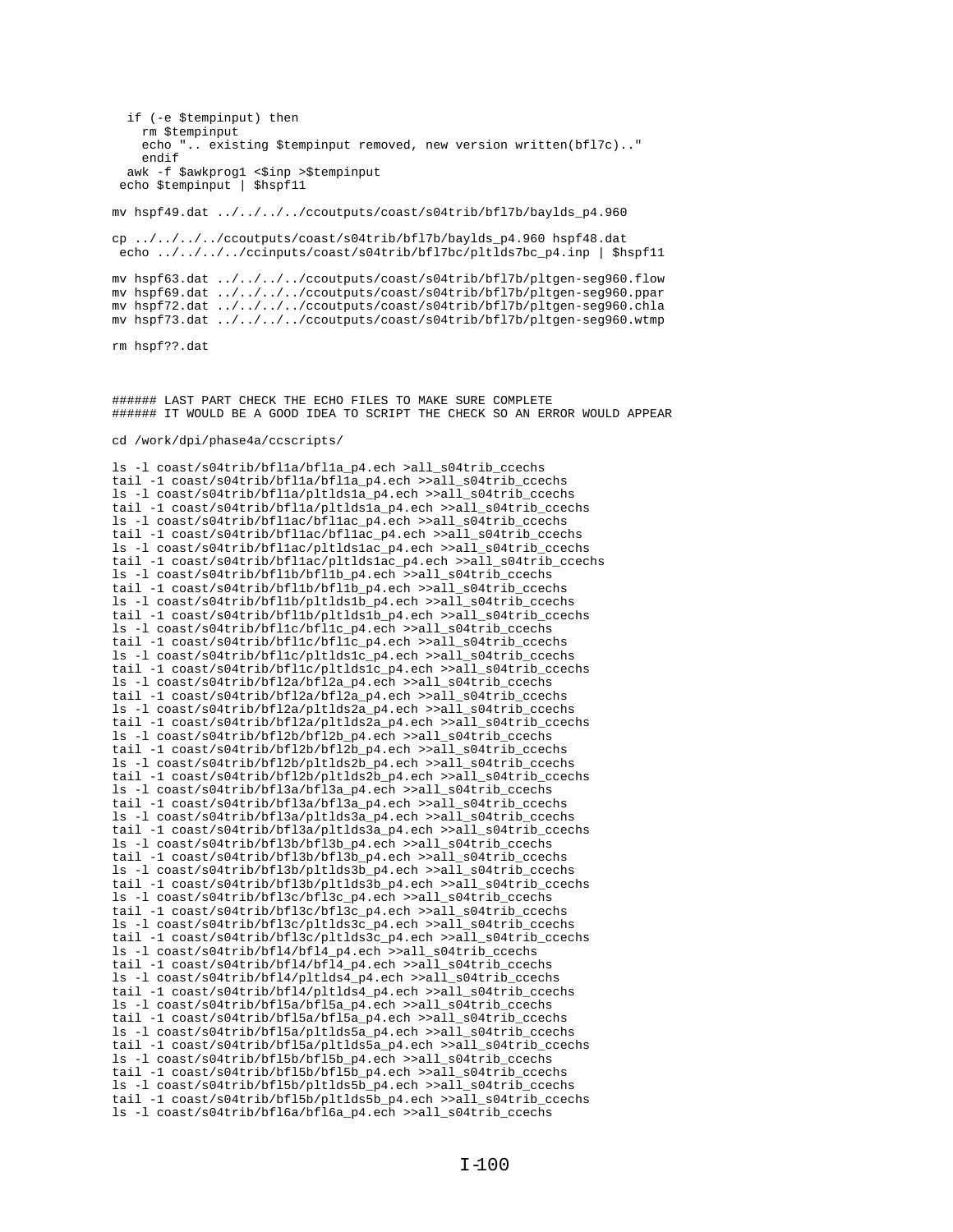tail -1 coast/s04trib/bfl6a/bfl6a\_p4.ech >>all\_s04trib\_ccechs ls -l coast/s04trib/bfl6a/pltlds6a\_p4.ech >>all\_s04trib\_ccechs tail -1 coast/s04trib/bfl6a/pltlds6a\_p4.ech >>all\_s04trib\_ccechs ls -l coast/s04trib/bfl6b/bfl6b\_p4.ech >>all\_s04trib\_ccechs tail -1 coast/s04trib/bfl6b/bfl6b\_p4.ech >>all\_s04trib\_ccechs ls -l coast/s04trib/bfl6b/pltlds6b\_p4.ech >>all\_s04trib\_ccechs tail -1 coast/s04trib/bfl6b/pltlds6b\_p4.ech >>all\_s04trib\_ccechs ls -l coast/s04trib/bfl7a/bfl7a\_p4.ech >>all\_s04trib\_ccechs tail -1 coast/s04trib/bfl7a/bfl7a\_p4.ech >>all\_s04trib\_ccechs ls -1 coast/s04trib/bfl7a/pltlds7a\_p4.ech >>all\_s04trib\_ccechs tail -1 coast/s04trib/bfl7a/pltlds7a\_p4.ech >>all\_s04trib\_ccechs ls -l coast/s04trib/bfl7b/bfl7b\_p4.ech >>all\_s04trib\_ccechs tail -1 coast/s04trib/bfl7b/bfl7b\_p4.ech >>all\_s04trib\_ccechs ls -l coast/s04trib/bfl7b/pltlds7b\_p4.ech >>all\_s04trib\_ccechs tail -1 coast/s04trib/bfl7b/pltlds7b\_p4.ech >>all\_s04trib\_ccechs ls -l coast/s04trib/bfl7bc/bfl7bc\_p4.ech >>all\_s04trib\_ccechs tail -1 coast/s04trib/bfl7bc/bfl7bc\_p4.ech >>all\_s04trib\_ccechs ls -l coast/s04trib/bfl7bc/pltlds7c\_p4.ech >>all\_s04trib\_ccechs tail -1 coast/s04trib/bfl7bc/pltlds7c\_p4.ech >>all\_s04trib\_ccechs ls -l coast/s04trib/patapsco/patapsco\_calib.ech >>all\_s04trib\_ccechs tail -1 coast/s04trib/patapsco/patapsco\_calib.ech >>all\_s04trib\_ccechs ls -l coast/s04trib/patapsco/pltgen\_calib.ech >>all\_s04trib\_ccechs tail -1 coast/s04trib/patapsco/pltgen\_calib.ech >>all\_s04trib\_ccechs ls -l coast/s04trib/nanticoke/nanticoke\_p4.ech >>all\_s04trib\_ccechs tail -1 coast/s04trib/nanticoke/nanticoke\_p4.ech >>all\_s04trib\_ccechs ls -l coast/s04trib/nanticoke/nanplt.ech >>all\_s04trib\_ccechs tail -1 coast/s04trib/nanticoke/nanplt.ech >>all\_s04trib\_ccechs ls -l coast/s04trib/choptank/choptank\_p4.ech >>all\_s04trib\_ccechs tail -1 coast/s04trib/choptank/choptank\_p4.ech >>all\_s04trib\_ccechs ls -l coast/s04trib/choptank/chpplt.ech >>all\_s04trib\_ccechs tail -1 coast/s04trib/choptank/chpplt.ech >>all\_s04trib\_ccechs ls -l james/s04trib/appom/appom.ech >>all\_s04trib\_ccechs tail -1 james/s04trib/appom/appom.ech >>all\_s04trib\_ccechs ls -l james/s04trib/appom/pltgen\_p4.ech >>all\_s04trib\_ccechs tail -1 james/s04trib/appom/pltgen\_p4.ech >>all\_s04trib\_ccechs ls -l james/s04trib/matta/matta\_p4.ech >>all\_s04trib\_ccechs tail -1 james/s04trib/matta/matta\_p4.ech >>all\_s04trib\_ccechs ls -l james/s04trib/matta/pltgen\_p4.ech >>all\_s04trib\_ccechs tail -1 james/s04trib/matta/pltgen p4.ech >>all s04trib ccechs ls -l james/s04trib/pamun/pamun.ech >>all\_s04trib\_ccechs tail -1 james/s04trib/pamun/pamun.ech >>all\_s04trib\_ccechs ls -l james/s04trib/pamun/pltgen\_pamun\_p4.ech >>all\_s04trib\_ccechs tail -1 james/s04trib/pamun/pltgen\_pamun\_p4.ech >>all\_s04trib\_ccechs ls -l james/s04trib/james1/james1.ech >>all\_s04trib\_ccechs tail -1 james/s04trib/james1/james1.ech >>all\_s04trib\_ccechs ls -l james/s04trib/james2/james2.ech >>all\_s04trib\_ccechs tail -1 james/s04trib/james2/james2.ech >>all\_s04trib\_ccechs ls -l james/s04trib/james2/pltgen\_james2.ech >>all\_s04trib\_ccechs tail -1 james/s04trib/james2/pltgen\_james2.ech >>all\_s04trib\_ccechs ls -l potm/s04trib/patux/patux\_calib.ech >>all\_s04trib\_ccechs tail -1 potm/s04trib/patux/patux\_calib.ech >>all\_s04trib\_ccechs ls -l potm/s04trib/patux/patux\_plt.ech >>all\_s04trib\_ccechs tail -1 potm/s04trib/patux/patux\_plt.ech >>all\_s04trib\_ccechs ls -l potm/s04trib/rappa/rappa.ech >>all\_s04trib\_ccechs tail -1 potm/s04trib/rappa/rappa.ech >>all\_s04trib\_ccechs ls -l potm/s04trib/rappa/plot\_rappa.ech >>all\_s04trib\_ccechs tail -1 potm/s04trib/rappa/plot\_rappa.ech >>all\_s04trib\_ccechs ls -l potm/s04trib/shena/shena.ech >>all\_s04trib\_ccechs tail -1 potm/s04trib/shena/shena.ech >>all\_s04trib\_ccechs ls -l potm/s04trib/shena/shena\_plt\_p4.ech >>all\_s04trib\_ccechs tail -1 potm/s04trib/shena/shena\_plt\_p4.ech >>all\_s04trib\_ccechs ls -l potm/s04trib/uppot/uppot.ech >>all\_s04trib\_ccechs tail -1 potm/s04trib/uppot/uppot.ech >>all\_s04trib\_ccechs ls -l potm/s04trib/uppot/uppot\_plt\_scour.ech >>all\_s04trib\_ccechs tail -1 potm/s04trib/uppot/uppot\_plt\_scour.ech >>all\_s04trib\_ccechs ls -l potm/s04trib/midpot/midpot.ech >>all\_s04trib\_ccechs tail -1 potm/s04trib/midpot/midpot.ech >>all\_s04trib\_ccechs ls -l potm/s04trib/midpot/midpot\_plt\_scour.ech >>all\_s04trib\_ccechs tail -1 potm/s04trib/midpot/midpot\_plt\_scour.ech >>all\_s04trib\_ccechs ls -l potm/s04trib/lopot/lopot.ech >>all\_s04trib\_ccechs tail -1 potm/s04trib/lopot/lopot.ech >>all\_s04trib\_ccechs ls -l potm/s04trib/lopot/lopot-plt.ech >>all\_s04trib\_ccechs tail -1 potm/s04trib/lopot/lopot-plt.ech >>all\_s04trib\_ccechs ls -l susq/s04trib/wbsus/wbsus\_p4.ech >>all\_s04trib\_ccechs tail -1 susq/s04trib/wbsus/wbsus\_p4.ech >>all\_s04trib\_ccechs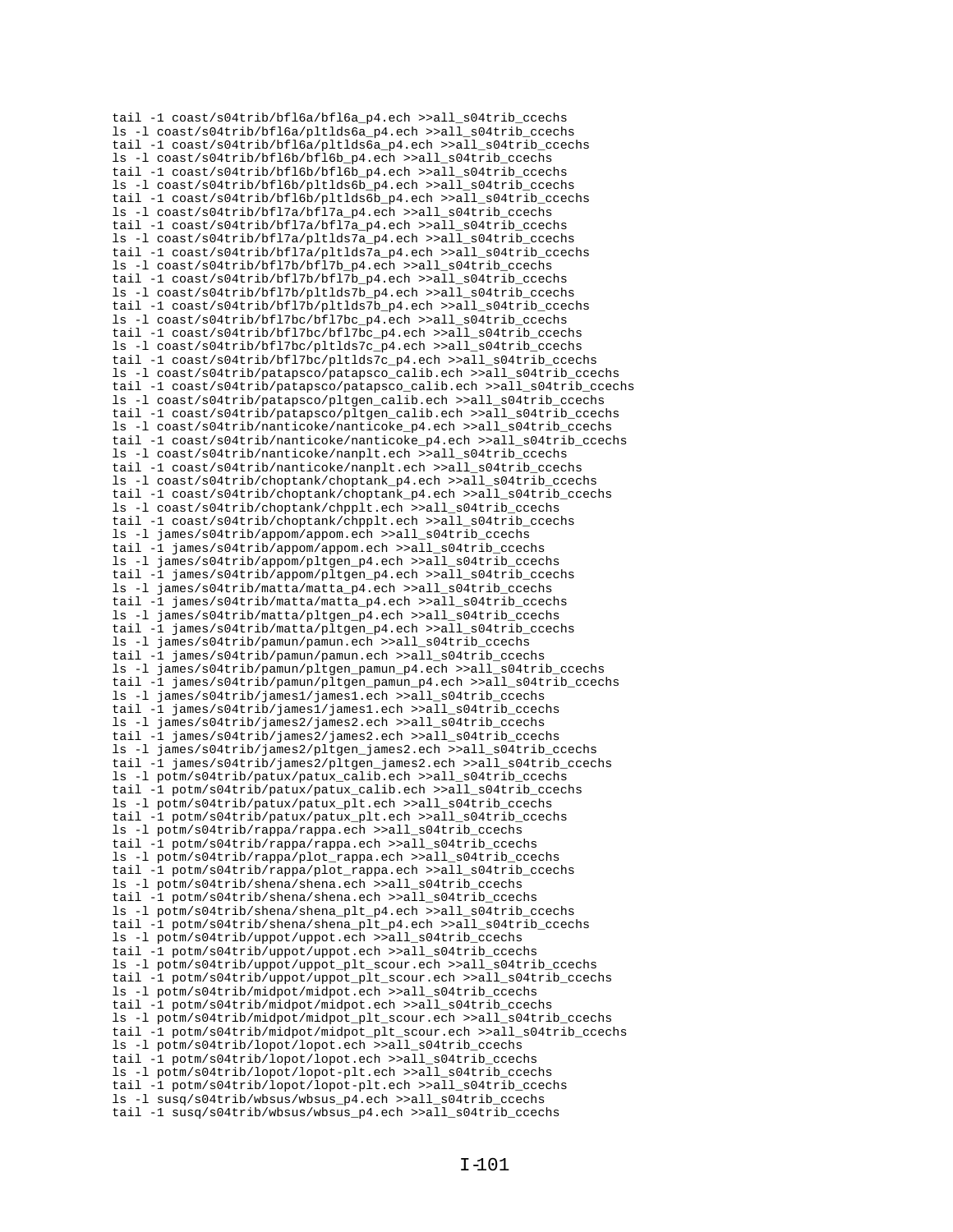ls -l susq/s04trib/wbsus/wbsus\_p4\_plt.ech >>all\_s04trib\_ccechs tail -1 susq/s04trib/wbsus/wbsus\_p4\_plt.ech >>all\_s04trib\_ccechs ls -l susq/s04trib/junia/junia\_p4.ech >>all\_s04trib\_ccechs tail -1 susq/s04trib/junia/junia\_p4.ech >>all\_s04trib\_ccechs ls -l susq/s04trib/junia/junia\_p4\_plt.ech >>all\_s04trib\_ccechs tail -1 susq/s04trib/junia/junia\_p4\_plt.ech >>all\_s04trib\_ccechs ls -l susq/s04trib/ebsus1/ebsus1\_p4.ech >>all\_s04trib\_ccechs tail -1 susq/s04trib/ebsus1/ebsus1\_p4.ech >>all\_s04trib\_ccechs ls -l susq/s04trib/ebsus1/ebsus1\_p4\_plt.ech >>all\_s04trib\_ccechs tail -1 susq/s04trib/ebsus1/ebsus1\_p4\_plt.ech >>all\_s04trib\_ccechs ls -l susq/s04trib/ebsus2/ebsus2\_p4.ech >>all\_s04trib\_ccechs tail -1 susq/s04trib/ebsus2/ebsus2\_p4.ech >>all\_s04trib\_ccechs ls -l susq/s04trib/ebsus2/ebsus2\_plt\_p4.ech >>all\_s04trib\_ccechs tail -1 susq/s04trib/ebsus2/ebsus2\_plt\_p4.ech >>all\_s04trib\_ccechs ls -l susq/s04trib/losus/losus\_p4.ech >>all\_s04trib\_ccechs tail -1 susq/s04trib/losus/losus\_p4.ech >>all\_s04trib\_ccechs ls -l susq/s04trib/losus/losus\_p4\_plt.ech >>all\_s04trib\_ccechs tail -1 susq/s04trib/losus/losus\_p4\_plt.ech >>all\_s04trib\_ccechs ls -l susq/s04trib/conow/conownps\_p4.ech >>all\_s04trib\_ccechs tail -1 susq/s04trib/conow/conownps\_p4.ech >>all\_s04trib\_ccechs ls -l susq/s04trib/conow/conowinf\_p4.ech >>all\_s04trib\_ccechs tail -1 susq/s04trib/conow/conowinf\_p4.ech >>all\_s04trib\_ccechs ls -l susq/s04trib/conow/conowwdp\_p4.ech >>all\_s04trib\_ccechs tail -1 susq/s04trib/conow/conowwdp\_p4.ech >>all\_s04trib\_ccechs ls -l susq/s04trib/conow/conowrch\_p4.ech >>all\_s04trib\_ccechs tail -1 susq/s04trib/conow/conowrch\_p4.ech >>all\_s04trib\_ccechs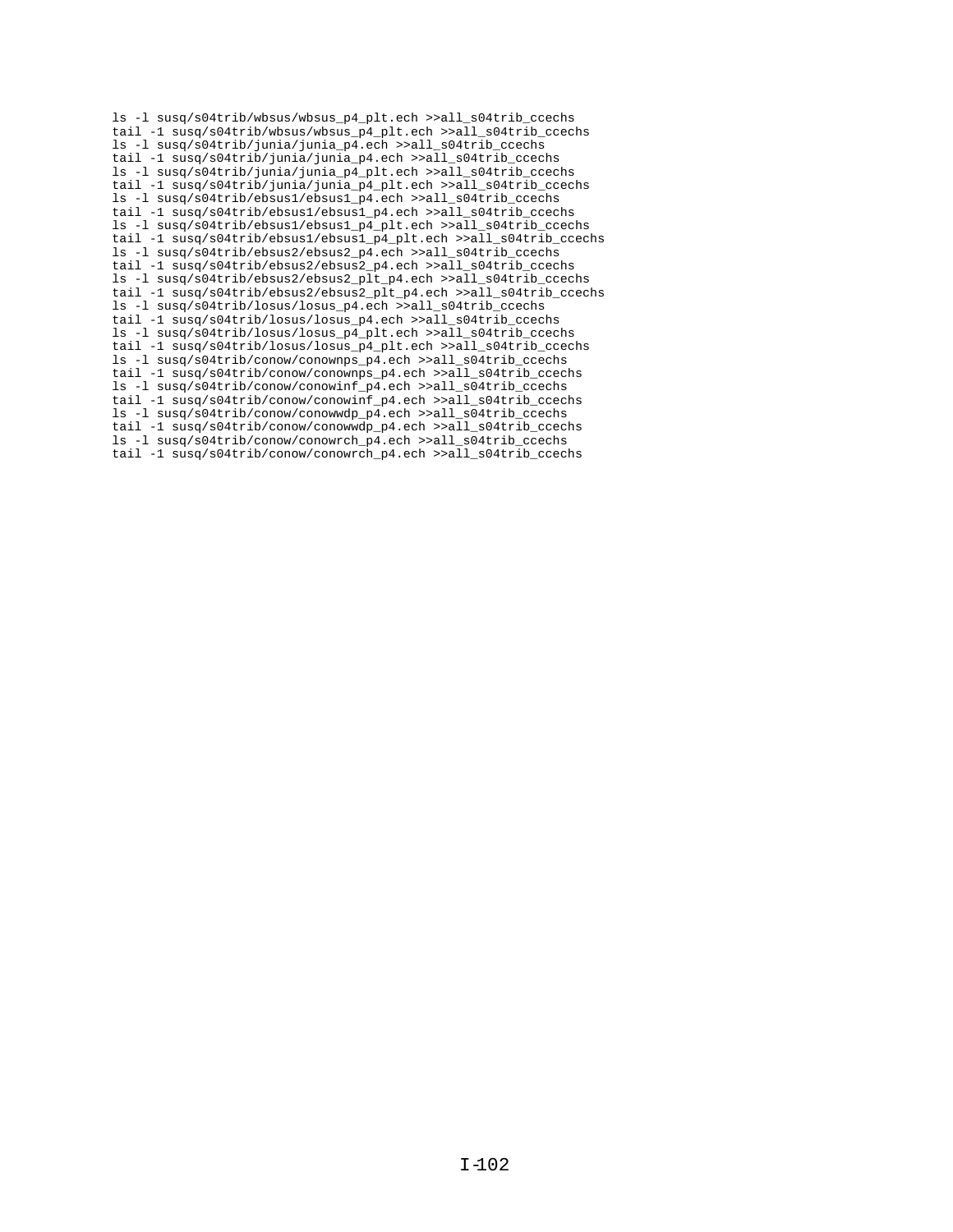# Attachment J

J-1 FORTRAN Program to Generate Edge-of- Stream Files

J-2 FORTRAN Program to Generate Load Files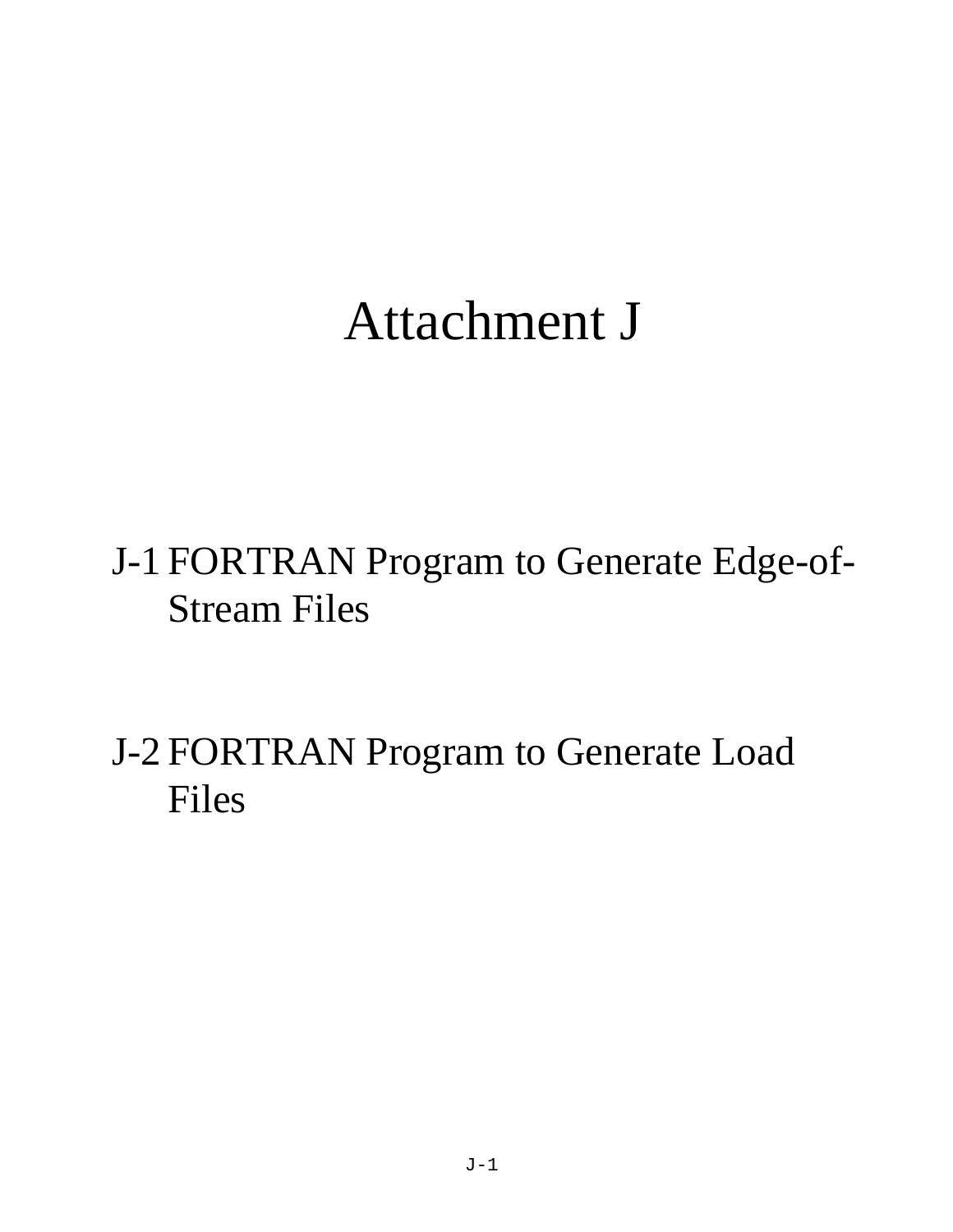J-1 FORTRAN Program to Generate Edge-of-Stream Files PROGRAM LUSE \*\*\*\*\*\*\*\*\*\*\*\*\*\*\*\*\*\*\*\*\*\*\*\*\*\*\*\*\*\*\*\*\*\*\*\*\*72\*\*\*\*\*\*\*\*\*72\*\*\*\*\*\*\*\*\*\*\*\*\*\*\*\*\*\*\*\*\*\* \*\* VARIABLE NAMES \*\*\*\*\*\*\*\*\*\*\*\*\*\*\*\*\*\*\*\* \*\*\*\*\*\*\*\*\* this program makes the transport factor scenarios \*\*\*\*\*\*\*\*\* for each scenario you must change the wdm info on lines 31 and 33 CHARACTER\*25,FNAM DIMENSION JJSEG(4) CHARACTER\*90,LINE READ\*,FNAM OPEN(11,FILE=FNAM,STATUS='OLD') DO 50 I =  $1,22$  $IF$  (FNAM(I:I).EQ.'\_') LAST=I-1<br>50 CONTINUE **CONTINUE**  OPEN(12,FILE='pltgen1',STATUS='OLD') OPEN(14,FILE='plotinfo',STATUS='OLD') OPEN(13,FILE=FNAM(:LAST)//'\_tf.inp',STATUS='NEW') READ(11,'(A90)')LINE \*\*\*\*\*\*\*\*\*\* read to ingrp and change wdm DO WHILE (LINE(:9).NE.' INGRP') IF (LINE(:3).EQ.'WDM') THEN DO 33 I=1,50 IF (LINE(I:I+6).EQ.'s04trib') LAST=I-1 33 CONTINUE WRITE(13,'(A,A5,A)')LINE(:LAST),'loads',LINE(LAST+8:80) ELSE CALL RITE(LINE) END IF READ(11,'(A90)')LINE END DO \*\*\*\*\*\*\*\*\*\*\* get segments stored in JJEG and number of segments stored in INBASN \*\*\*\*\*\*\*\*\*\* get rid of all pltgens except for one gener and one pltgen for each \*\*\*\*\*\*\*\*\*\* rch CALL RITE(LINE)  $T=0$  DO WHILE (LINE(:9).NE.' END I') READ(11,'(A90)')LINE IF  $(((LINE(7:12).EQ.^\circCOPY \t).OR.(LINE(7:12).EQ.^\circCCHRES'))$ .AND.(iCMMNT(LINE).EQ.0)) THEN CALL RITE(LINE) BACKSPACE 11  $I = I + 1$  READ(11,'(17X,I3)')JJSEG(I) WRITE(13,'(A19,I1)')' GENER ',I WRITE(13,'(A19,I1)')' PLTGEN ',I ELSE IF ((LINE(7:12).NE.'PLTGEN') .AND. (LINE(7:12).NE. 'GENER ').AND. (iCMMNT(LINE).EQ.0)) CALL RITE(LINE)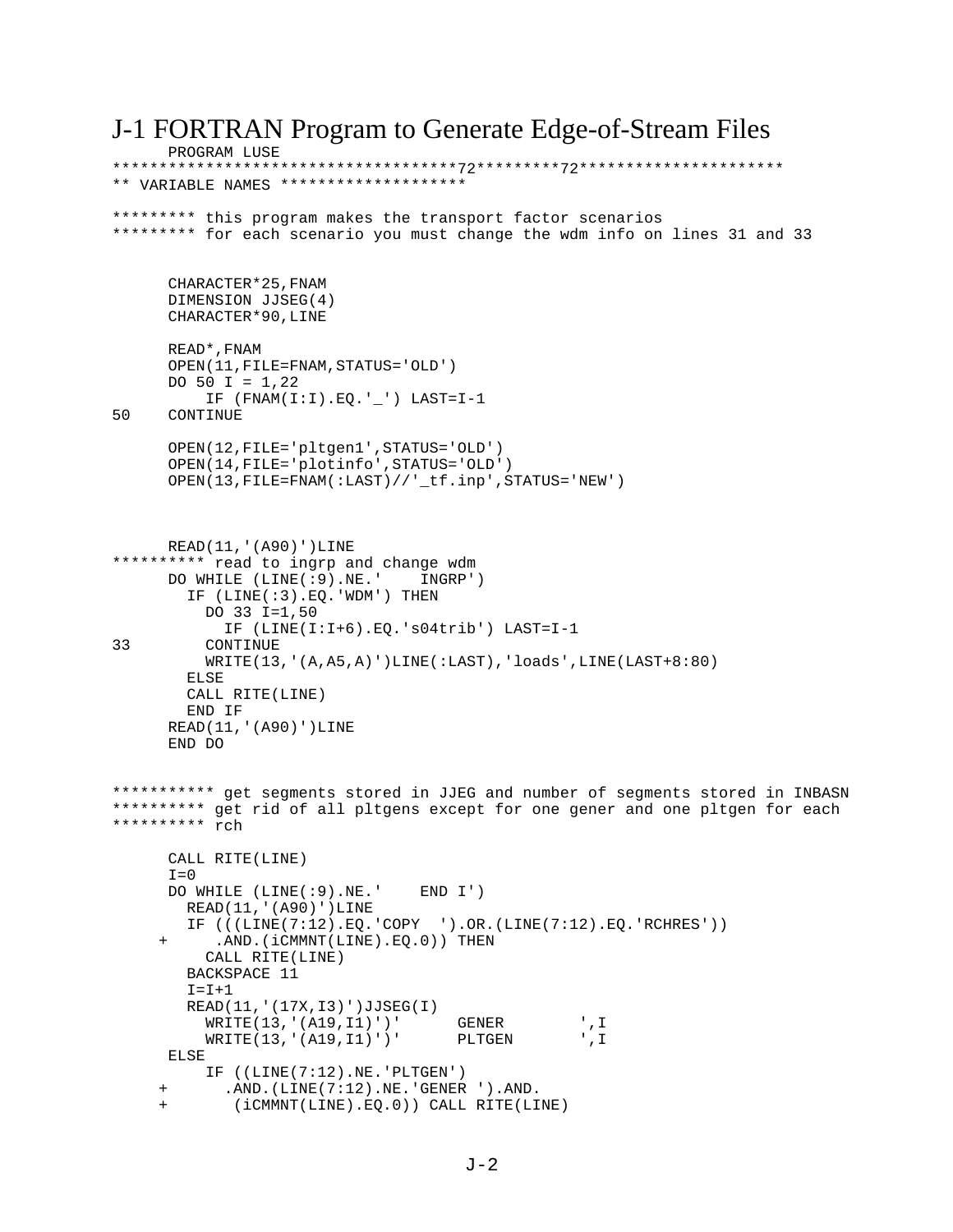```
 END IF
       END DO
       INBASN=I
      READ(11,'(A90)')LINE
********* change opcode section
      DO WHILE (LINE(:8).NE.' OPCODE')
        CALL RITE(LINE)
        READ(11,'(A90)')LINE
       END DO
      CALL RITE(LINE)
      DO WHILE (LINE(:8).NE.' END OP')
        READ(11,'(A90)')LINE
        IF (iCMMNT(LINE).EQ.1) CALL RITE(LINE)
       END DO
      WRITE(13,'(A15)')' 1 4 19'
      CALL RITE(LINE)
******** read to network 
      DO WHILE (LINE(:9).NE.'NETWORK ')
        READ(11,'(A90)')LINE
         CALL RITE(LINE)
      END DO
       DO WHILE (LINE(:9).NE.'END NETWO')
        READ(11,'(A90)')LINE
      END DO
      DO 152 I=1,INBASN
         DO 151 J=1,23
          READ(12,'(A90)')LINE
           IF (LINE(:6).EQ.'RCHRES') THEN
             WRITE(13,'(A7,I3,A42,I1,A27)')LINE(:7),JJSEG(I),LINE(11:52)
      + ,I,LINE(54:80)
          ELSEIF (LINE(:6).EQ.'GENER') THEN
             WRITE(13,'(A9,I1,A42,I1,A27)')LINE(:9),I,LINE(11:52)
      + ,I,LINE(54:80)
           ELSE
             CALL RITE(LINE)
 END IF
       CONTINUE
REWIND 12<br>152 CONTINUE
     CONTINUE
      BACKSPACE 11
      READ(11,'(A90)')LINE
      DO WHILE (LINE(:6).NE.'PLTGEN')
        CALL RITE(LINE)
        READ(11,'(A90)')LINE
      END DO
*************** no more from 11
       DO 166 I=1,10
        READ(14,'(A90)')LINE
CALL RITE(LINE)<br>166 CONTINUE
     CONTINUE
      DO 168 I=1,INBASN
```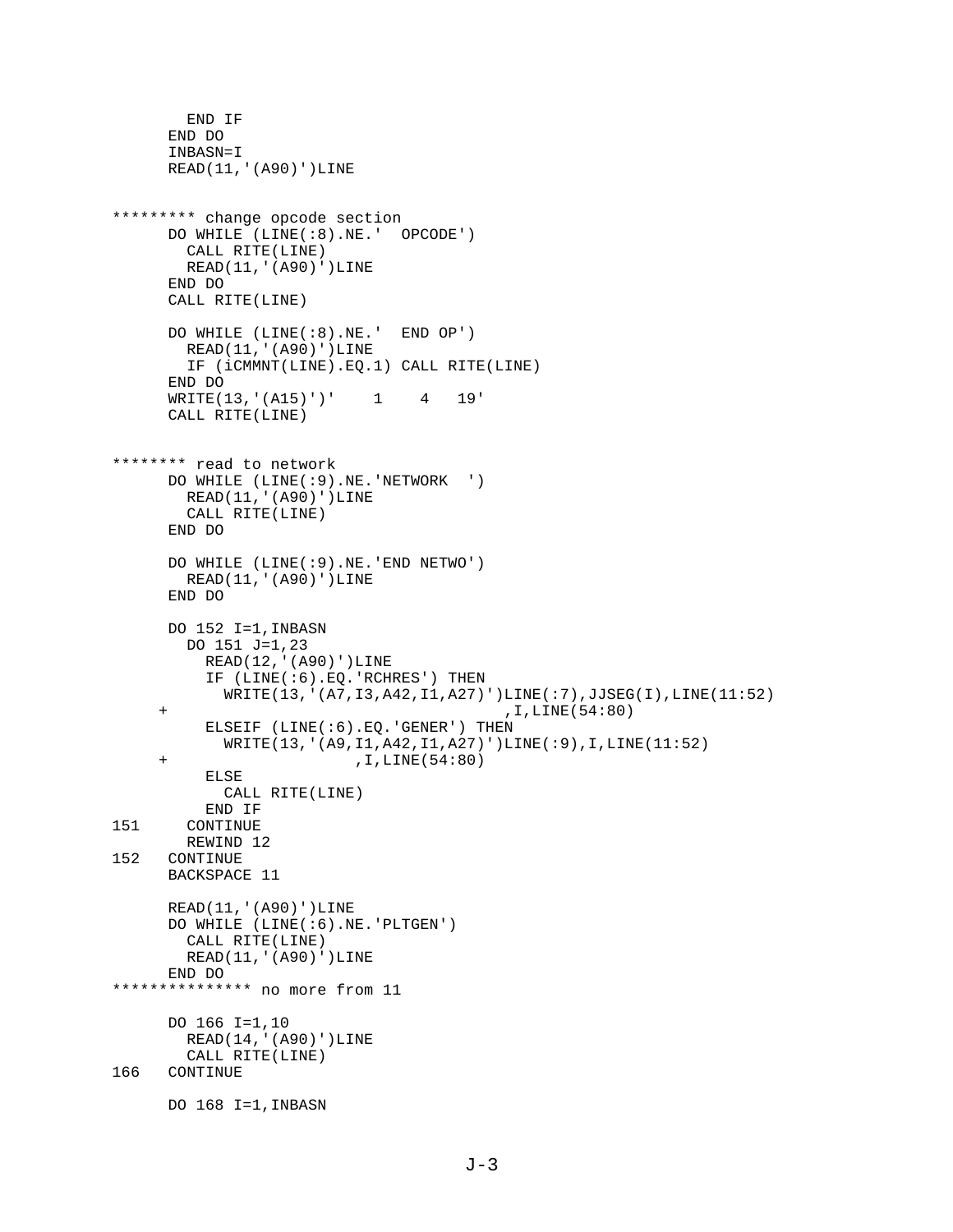```
WRITE(13,1100)I,' REACH LOADS FROM SEG. ', JJSEG(I)
168 CONTINUE
1100 FORMAT (4X, I1, A27, I3)
     DO WHILE (LINE(:7).NE.'END RUN')
      READ(14, '(A90)')LINE
      CALL RITE(LINE)
    END DO
**************
    END
     SUBROUTINE RITE(LINE)
      CHARACTER*90, LINE
        IF (LINE(:37).EQ.'
                                                      ') THEN
         WRTTE(13,*)GOTO 2002
        END IF
        DO 1001 I=1,90
         IF (LINE(I:I).NE.'') LAST = I1001
        CONTINUE
        WRITE(13,' (A)') LINE(iLAST)2002
        CONTINUE
     END
     FUNCTION iCMMNT(LINE)
********** this function determine whether LINE contains '***' **
******** it returns 0 if not, 1 if yes ***************************
CHARACTER*90, LINE
    iCMMNT = 0DO 10 I=1,88
      IF (LINE(I:I+2).EQ. '***') THEN
        iCMMNT=1
      END IF
10
    CONTINUE
    RETURN
    END
```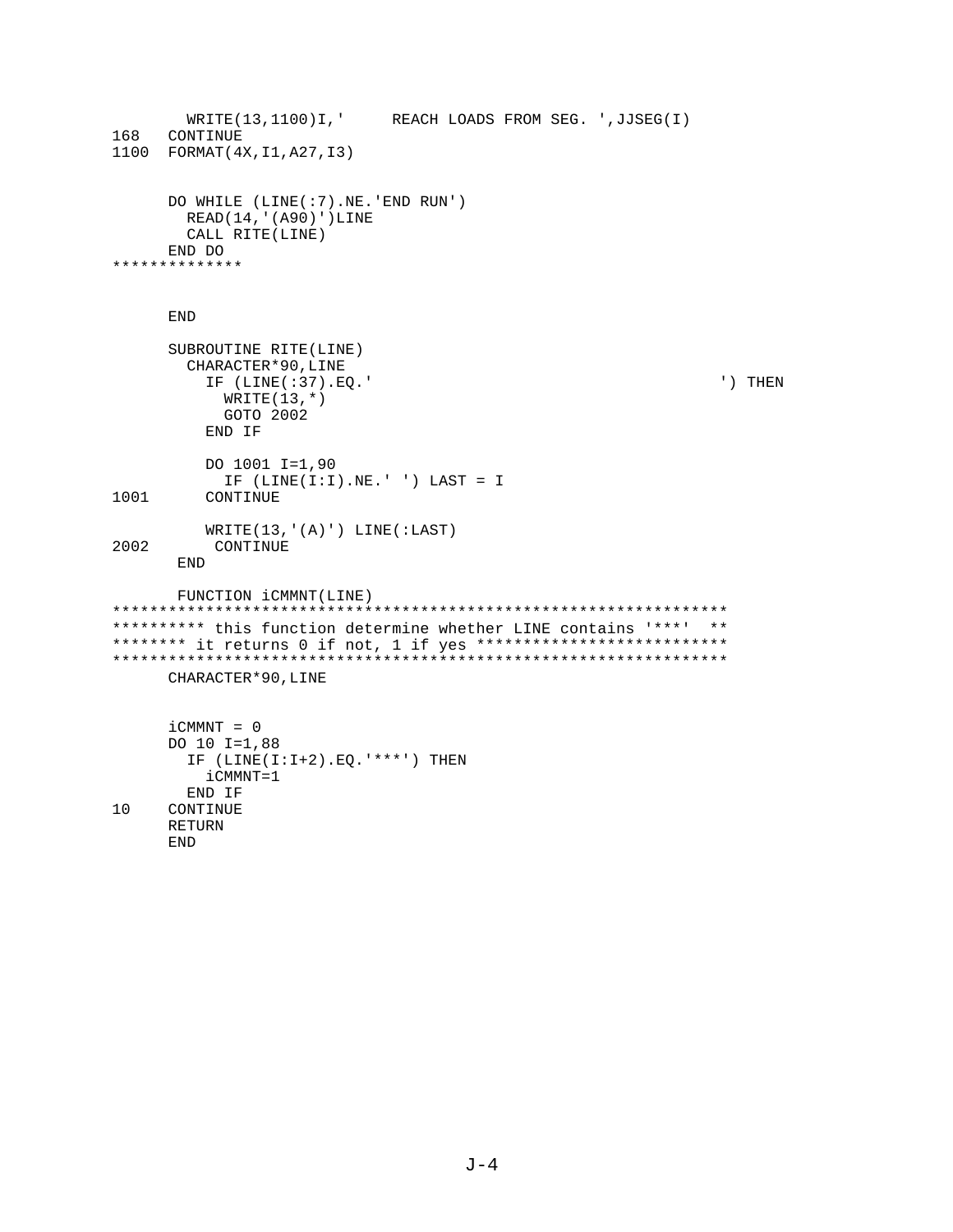```
J-2 FORTRAN Program to Generate Load Files
      PROGRAM LUSE
         *************************************72*********72**********************
** VARIABLE NAMES ********************
********* this program makes the delivered load files
       CHARACTER*25,FNAM 
       DIMENSION JJSEG(4)
       CHARACTER*90,LINE
       READ*,FNAM
       OPEN(11,FILE=FNAM,STATUS='OLD')
      DO 50 I = 1,22 IF (FNAM(I:I).EQ.'_') LAST=I-1
50 CONTINUE
       OPEN(12,FILE='pltgen1',STATUS='OLD')
       OPEN(14,FILE='plotinfo',STATUS='OLD')
       OPEN(13,FILE=FNAM(:LAST)//'_tf.inp',STATUS='NEW')
     READ(11,'(A90)')LINE
********** read to ingrp and change wdm
       DO WHILE (LINE(:9).NE.' INGRP')
         IF (LINE(:3).EQ.'WDM') THEN
           DO 33 I=1,50
             IF (LINE(I:I+6).EQ.'s04trib') LAST=I-1
33 CONTINUE
           WRITE(13,'(A,A5,A)')LINE(:LAST),'loads',LINE(LAST+8:80)
         ELSE
         CALL RITE(LINE)
         END IF
      READ(11,'(A90)')LINE
       END DO
*********** get segments stored in JJEG and number of segments stored in INBASN
********** get rid of all pltgens except for one gener and one pltgen for each
********** rch
       CALL RITE(LINE)
      T=0 DO WHILE (LINE(:9).NE.' END I')
         READ(11,'(A90)')LINE
        IF (((LINE(7:12),EO, ^COPY, ^{\prime\prime})).OR.(LINE(7:12), EO, 'RCHRES')).AND.(iCMMNT(LINE).EQ.0)) THEN
           CALL RITE(LINE)
         BACKSPACE 11
        I = I + 1 READ(11,'(17X,I3)')JJSEG(I)
           WRITE(13,'(A19,I1)')' GENER ',I
          WRITE(13,'(A19,I1)')' PLTGEN
      ELSE
           IF ((LINE(7:12).NE.'PLTGEN')
            .AND. (LINE(7:12).NE. 'GENER ').AND.
             + (iCMMNT(LINE).EQ.0)) CALL RITE(LINE)
         END IF
```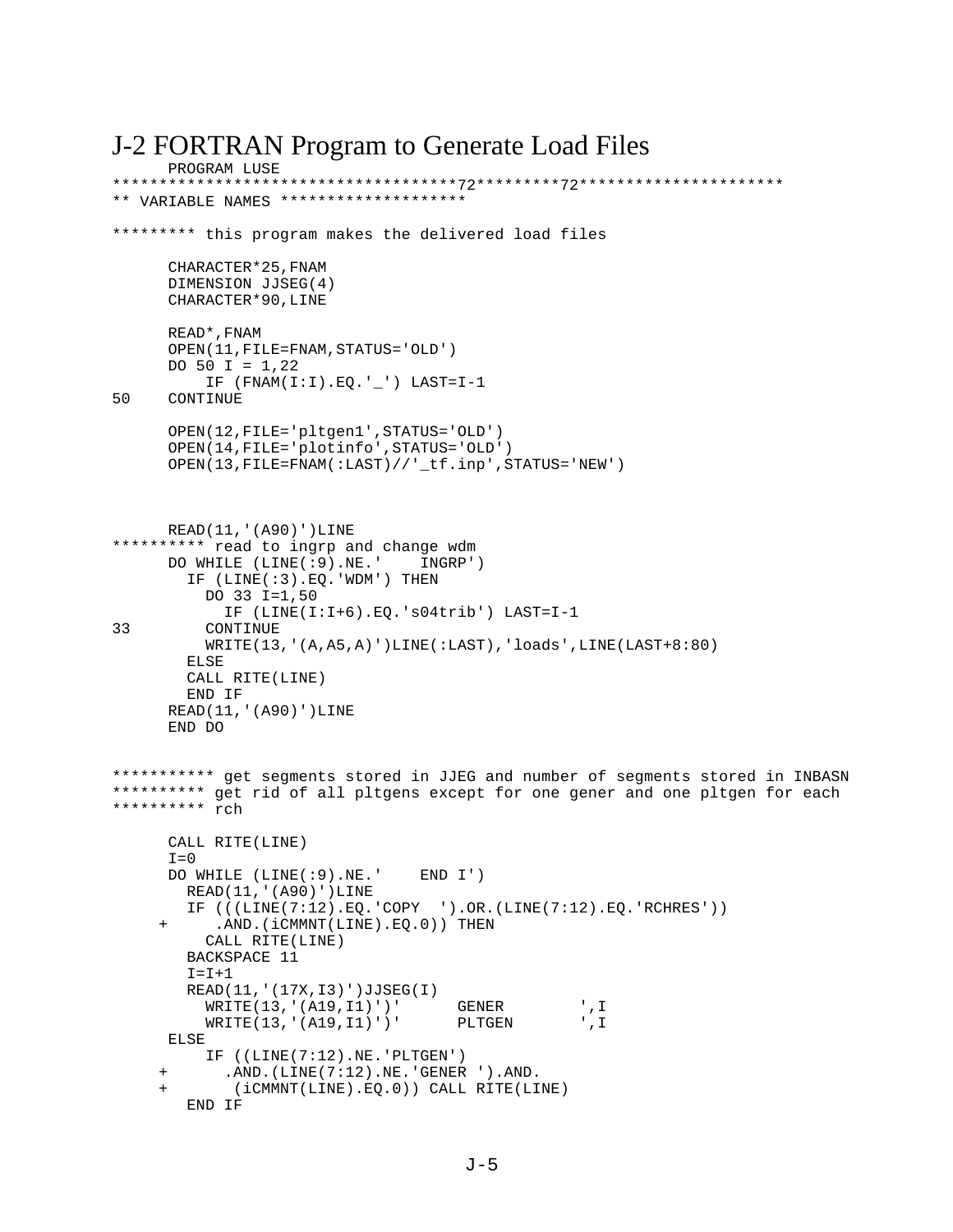```
 END DO
       INBASN=I
       READ(11,'(A90)')LINE
********* change opcode section
       DO WHILE (LINE(:8).NE.' OPCODE')
         CALL RITE(LINE)
         READ(11,'(A90)')LINE
       END DO
       CALL RITE(LINE)
       DO WHILE (LINE(:8).NE.' END OP')
         READ(11,'(A90)')LINE
         IF (iCMMNT(LINE).EQ.1) CALL RITE(LINE)
       END DO
      WRITE(13, '(A15)')' 1 4 19'
       CALL RITE(LINE)
******** read to network 
       DO WHILE (LINE(:9).NE.'NETWORK ')
         READ(11,'(A90)')LINE
         CALL RITE(LINE)
       END DO
       DO WHILE (LINE(:9).NE.'END NETWO')
        READ(11,'(A90)')LINE
       END DO
       DO 152 I=1,INBASN
         DO 151 J=1,23
           READ(12,'(A90)')LINE
           IF (LINE(:6).EQ.'RCHRES') THEN
             WRITE(13,'(A7,I3,A42,I1,A27)')LINE(:7),JJSEG(I),LINE(11:52)
      + ,I,LINE(54:80)
           ELSEIF (LINE(:6).EQ.'GENER') THEN
             WRITE(13,'(A9,I1,A42,I1,A27)')LINE(:9),I,LINE(11:52)
      + ,I,LINE(54:80)
           ELSE
             CALL RITE(LINE)
           END IF
151 CONTINUE
REWIND 12<br>152 CONTINUE
     CONTINUE
      BACKSPACE 11
       READ(11,'(A90)')LINE
       DO WHILE (LINE(:6).NE.'PLTGEN')
         CALL RITE(LINE)
        READ(11,'(A90)')LINE
      END DO
*************** no more from 11
       DO 166 I=1,10
         READ(14,'(A90)')LINE
CALL RITE(LINE)<br>166 CONTINUE
     CONTINUE
      DO 168 I=1, INBASN<br>WRITE(13,1100)I,'
                          REACH LOADS FROM SEG. ',JJSEG(I)
```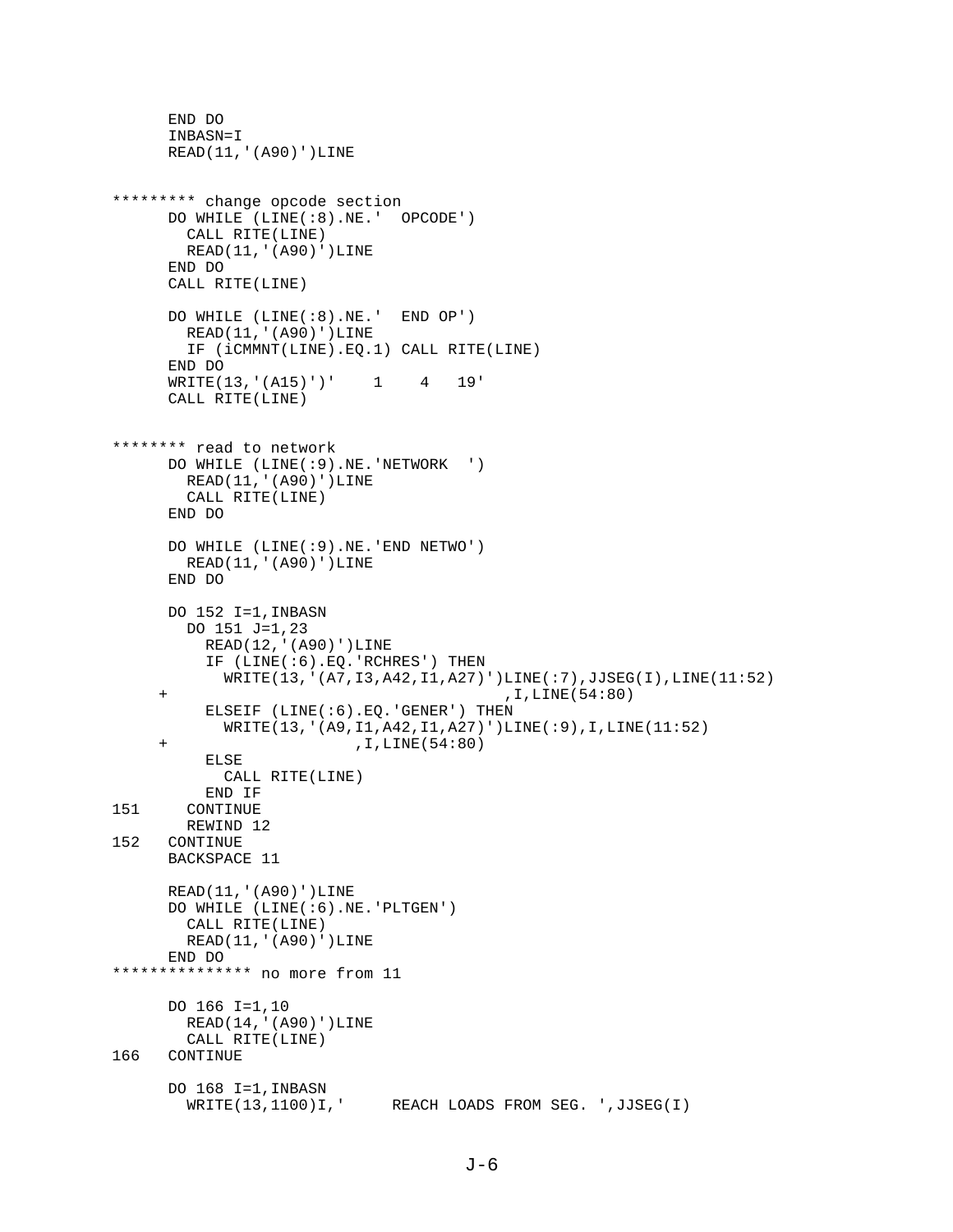```
168
   CONTINUE
1100 FORMAT (4X, I1, A27, I3)
     DO WHILE (LINE(:7).NE.'END RUN')
      READ(14, '(A90)')LINE
      CALL RITE(LINE)
    END DO
**************
     \ensuremath{\mathrm{END}}SUBROUTINE RITE(LINE)
      CHARACTER*90, LINE
        IF (LINE(:37).EQ.'
                                                        ') THEN
          WRITE(13,*)GOTO 2002
        END IF
        DO 1001 I=1,90
          IF (LINE(I:I).NE.'') LAST = I1001
        CONTINUE
        WRITE(13,' (A)') LINE(:LAST)2002
        CONTINUE
     END
     FUNCTION iCMMNT(LINE)
********** this function determine whether LINE contains '***' **
******** it returns 0 if not, 1 if yes ***************************
CHARACTER*90, LINE
     iCMMNT = 0DO 10 I=1,88
      IF (LINE(I:I+2).EQ. '***') THEN
        iCMMNT=1
      END IF
10
     CONTINUE
     RETURN
```
**END**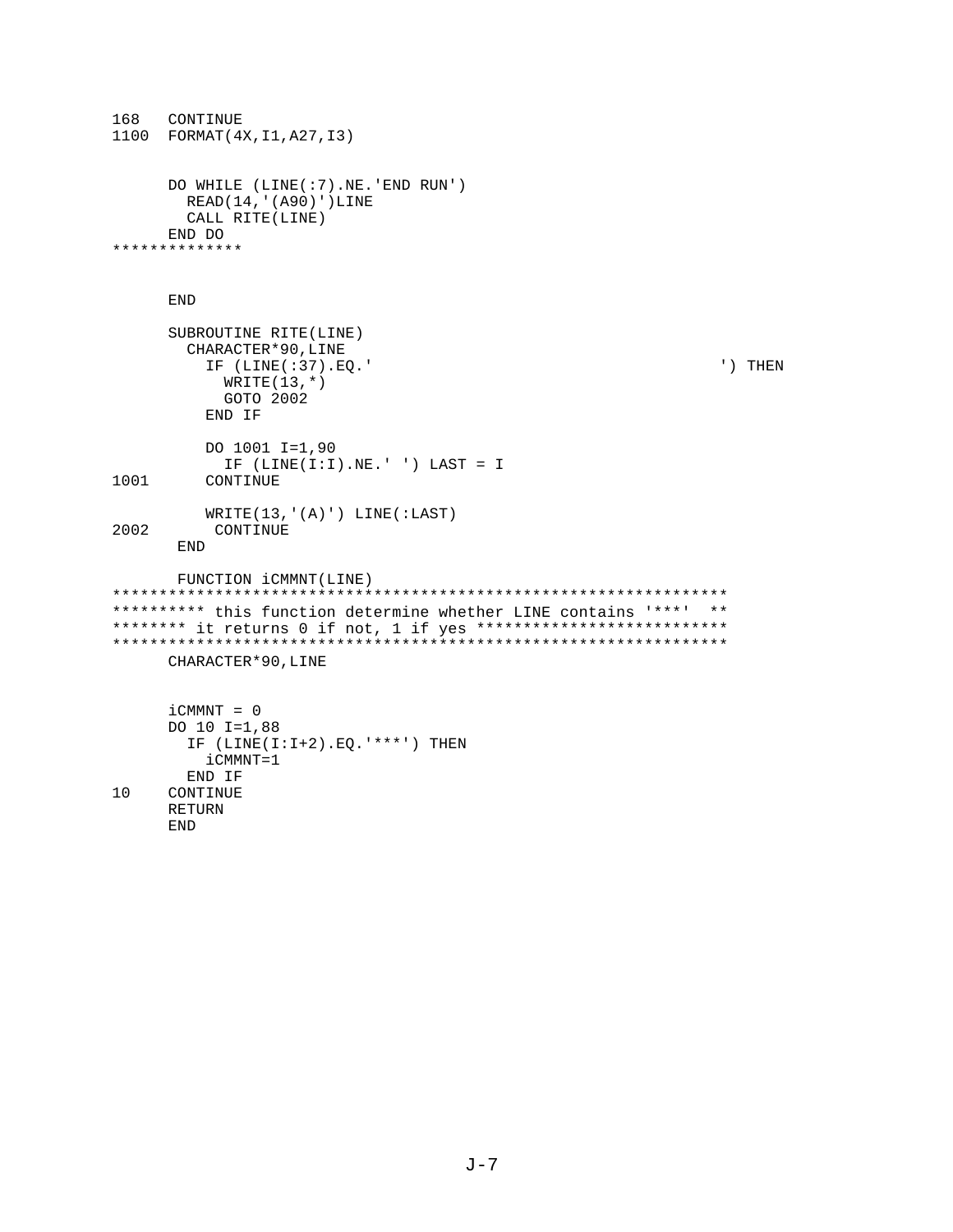# Attachment K

- K-1 Unix Script To Implement UCI and WDM Changes for Atmospheric Deposition Reduction Scenarios
- K-2 Template File To Generate Wdm Extraction UCI
- K-3 FORTRAN Program to Create Atmospheric Time Series Extraction UCI
- K-4 FORTRAN Program to Change Atmospheric Time Series
- K-5 FORTRAN Program to Create Atmospheric Time Series Import UCI
- K-6 FORTRAN Program to Change Main UCI for Conflicting DSNs
- K-7 FORTRAN Program to Create Atmospheric Time Series Import UCI With Conflicting DSNs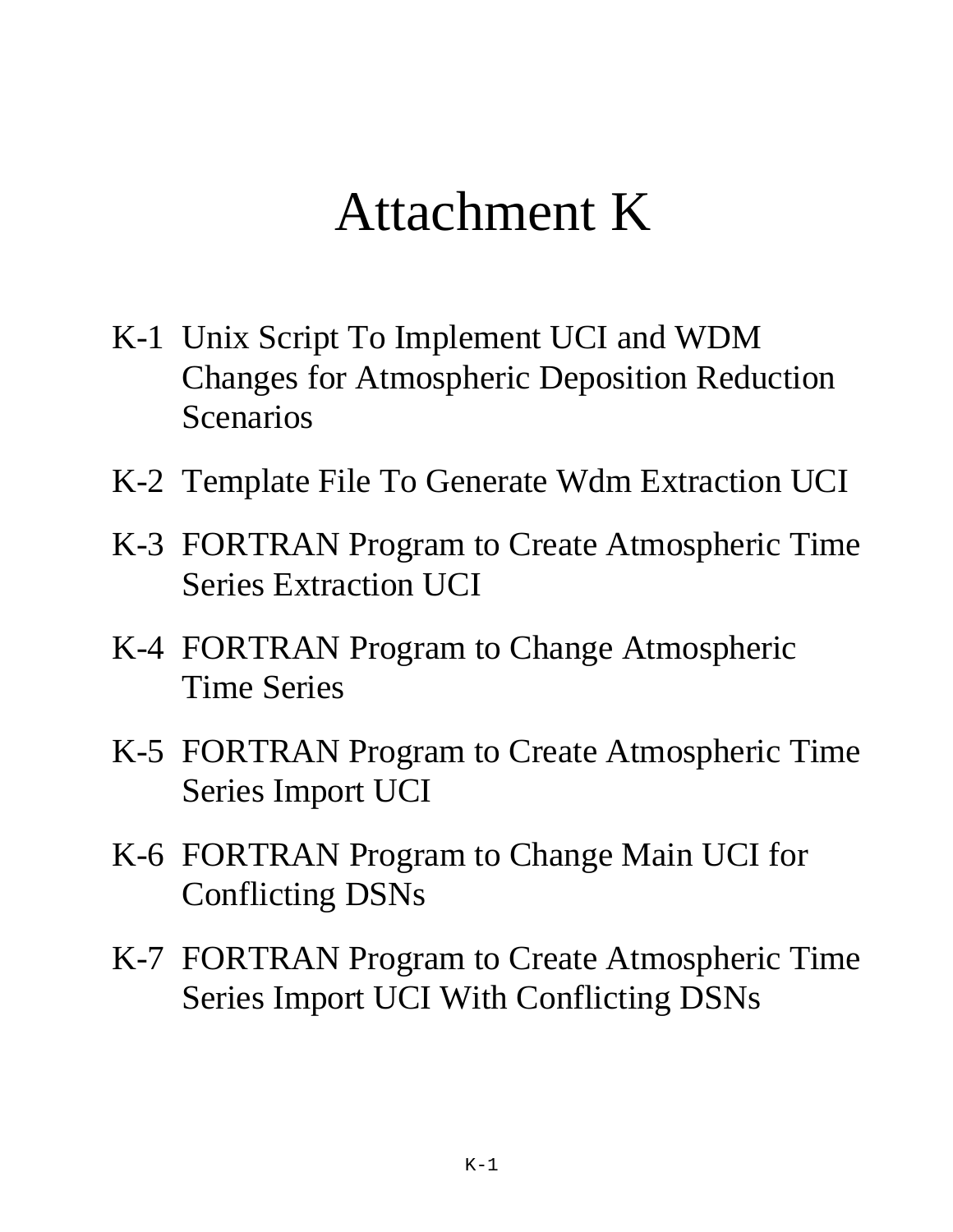## K-1 Unix Script To Implement UCI and WDM Changes for Atmospheric Deposition Reduction Scenarios

```
###### RUBE GOLDBERG AIR SECTION
############# SECTION TO GENERATE WDMs FOR AIR RUNS
### REMOVE OLD FILES, COPY THE INPUT AND TEMPLATE FILE HERE
  rm conflict
  rm hspf3?.dat
  rm hspf4?.dat
  rm *_atdep_pltgen.inp
  rm wtemp_uci
  rm temp_uci
  cp $inp temp_uci
  cp /work/dpi/phase4a/util/bin/get_ts_temp .
### MAKE THE UCI THAT EXTRACTS THE ATDEP DSN'S
  echo temp_uci | /work/dpi/phase4a/util/bin/make_atdep_uci.exe
### RUN THE EXTRACTION UCI
 echo make atdep pltgen.inp | $hspf11
### CHANGE THE EXTRACTED PLTGENS ACCORDING TO THE SCENARIO
  cp /work/dpi/phase4a/util/bin/atm_s08otca_wm.prn .
  cp /work/dpi/phase4a/util/bin/atm_s08otca_cd.prn .
  echo s08otca | /work/dpi/phase4a/util/bin/change_atdep_plt.exe
### CHECK FOR EXISTENCE OF CONFLICT FILE
### IF IT EXISTS MODIFY THE INPUT FILE AND USE THE
make_put_uci_conflict.exe
  if (-e conflict) then
   echo temp_uci | /work/dpi/phase4a/util/bin/resolve_wdm_conflict.exe
    mv wtemp_uci $inp
    cp /work/dpi/phase4a/wdm/freshwdm/s01ref/atdep_blank.wdm atdep_blank5.wdm
    cp /work/dpi/phase4a/wdm/freshwdm/s01ref/atdep_blank.wdm atdep_blank2.wdm
    cp /work/dpi/phase4a/wdm/freshwdm/s01ref/atdep_blank.wdm atdep_blank3.wdm
    cp /work/dpi/phase4a/wdm/freshwdm/s01ref/atdep_blank.wdm atdep_blank4.wdm
    echo make_atdep_pltgen.inp |
/work/dpi/phase4a/util/bin/make_put_uci_conflict.exe
  else
### ELSE CREATE THE STANDARD WDM MODIFICATION UCI
   echo make atdep pltgen.inp | /work/dpi/phase4a/util/bin/make put uci.exe
  endif
### RUN THE MODIFICATION
 echo put atdep pltgen.inp | $hspf11
########## END AIR RUN SECTION
```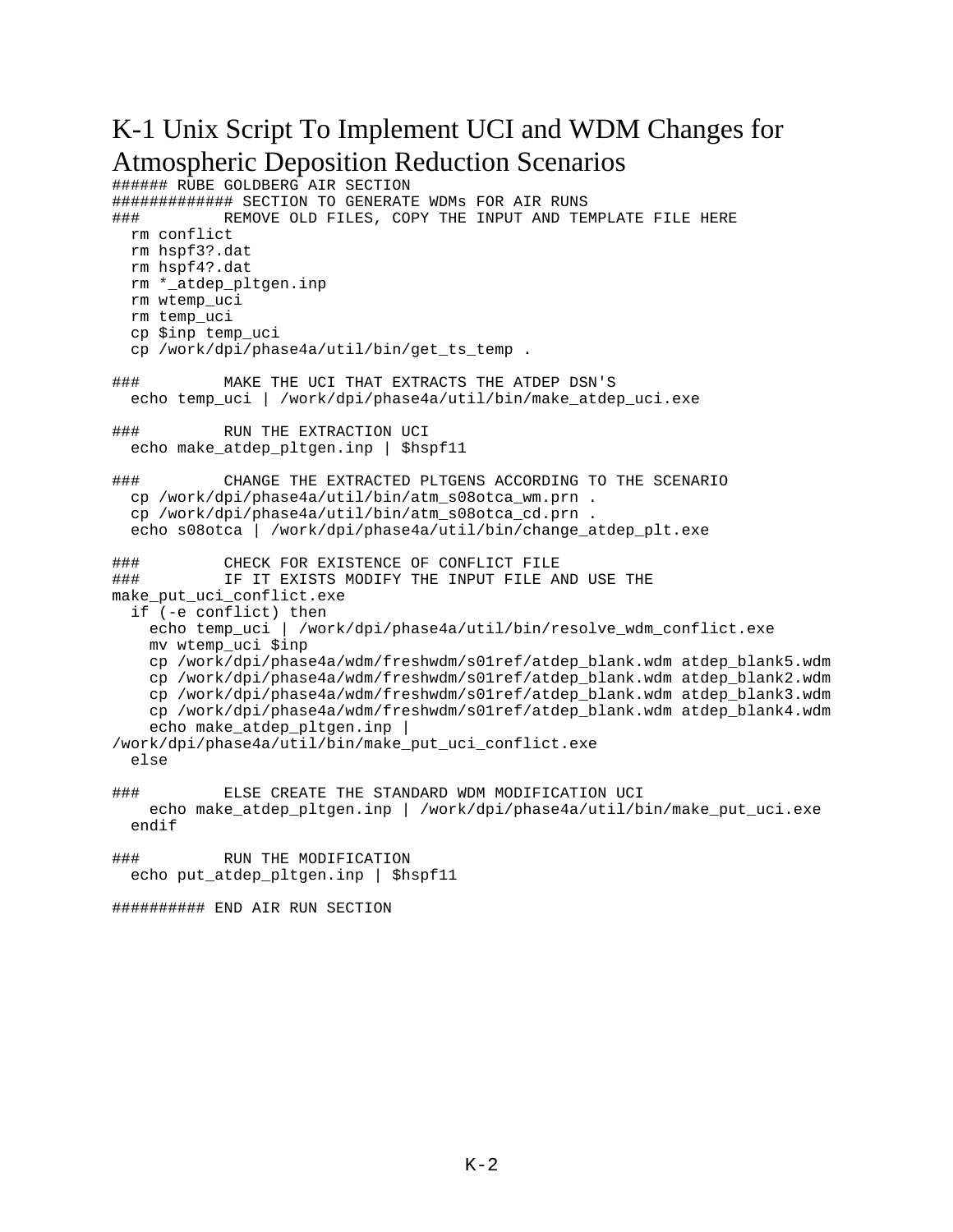# K-2 Template File To Generate Wdm Extraction UCI

END INGRP<br>END OPN SEQUENCE

| PLTGEN                                                                                                           |                                                                  |                                                                                      |                                                     |                                                  |                                       |        |   |                                                                                        |       |
|------------------------------------------------------------------------------------------------------------------|------------------------------------------------------------------|--------------------------------------------------------------------------------------|-----------------------------------------------------|--------------------------------------------------|---------------------------------------|--------|---|----------------------------------------------------------------------------------------|-------|
| PLOTINFO                                                                                                         | #thru# FILE NPT NMN Labl PYR PIVL ***                            |                                                                                      |                                                     |                                                  |                                       |        |   |                                                                                        |       |
| 1                                                                                                                | 30                                                               | $\overline{\phantom{a}}$                                                             | $\overline{0}$                                      | 12                                               | $\overline{\phantom{1}}$              |        |   |                                                                                        |       |
| $\overline{a}$                                                                                                   | 31                                                               | $\overline{\mathbf{3}}$                                                              | 0                                                   | 12                                               | 1                                     |        |   |                                                                                        |       |
| $\mathbf{3}$                                                                                                     | 32                                                               |                                                                                      | $\begin{array}{ccc} 3 & & 0 \\ 3 & & 0 \end{array}$ | $\begin{matrix} 0 && 12 \\ 0 && 12 \end{matrix}$ | $\begin{array}{c} 1 \\ 1 \end{array}$ |        |   |                                                                                        |       |
| $\overline{4}$                                                                                                   | 33                                                               |                                                                                      |                                                     |                                                  |                                       |        |   |                                                                                        |       |
| 5                                                                                                                | 34                                                               |                                                                                      | $3 \qquad 0$                                        | 12                                               | $\overline{1}$                        |        |   |                                                                                        |       |
| 6                                                                                                                | 35                                                               |                                                                                      | $\begin{matrix} 3 & 0 \end{matrix}$                 | 12                                               | $\overline{\phantom{0}}$ 1            |        |   |                                                                                        |       |
| $\sqrt{7}$                                                                                                       | 36                                                               | $\begin{array}{cccc} 3 & 0 & 12 & 1 \\ 3 & 0 & 12 & 1 \\ 3 & 0 & 12 & 1 \end{array}$ |                                                     |                                                  |                                       |        |   |                                                                                        |       |
| 8                                                                                                                | 37                                                               |                                                                                      |                                                     |                                                  |                                       |        |   |                                                                                        |       |
| 9                                                                                                                | 38                                                               | $3 \t 0 \t 12$                                                                       |                                                     |                                                  |                                       |        |   |                                                                                        |       |
| 10                                                                                                               | 39                                                               |                                                                                      |                                                     |                                                  | $\overline{\phantom{0}}$ 1            |        |   |                                                                                        |       |
| END PLOTINFO                                                                                                     |                                                                  |                                                                                      |                                                     |                                                  |                                       |        |   |                                                                                        |       |
| GEN-LABELS                                                                                                       |                                                                  |                                                                                      |                                                     |                                                  |                                       |        |   |                                                                                        |       |
|                                                                                                                  |                                                                  |                                                                                      |                                                     |                                                  |                                       |        |   |                                                                                        |       |
| END GEN-LABELS                                                                                                   |                                                                  |                                                                                      |                                                     |                                                  |                                       |        |   |                                                                                        |       |
|                                                                                                                  |                                                                  |                                                                                      |                                                     |                                                  |                                       |        |   |                                                                                        |       |
| SCALING                                                                                                          |                                                                  |                                                                                      |                                                     |                                                  |                                       |        |   |                                                                                        |       |
|                                                                                                                  | #thru# YMIN YMAX IVLIN THRESH ***                                |                                                                                      |                                                     |                                                  |                                       |        |   |                                                                                        |       |
|                                                                                                                  | $1 \t 99 \t 0. \t 50000. \t 20. \t 0.0$                          |                                                                                      |                                                     |                                                  |                                       |        |   |                                                                                        |       |
| END SCALING                                                                                                      |                                                                  |                                                                                      |                                                     |                                                  |                                       |        |   |                                                                                        |       |
|                                                                                                                  |                                                                  |                                                                                      |                                                     |                                                  |                                       |        |   |                                                                                        |       |
| CURV-DATA                                                                                                        |                                                                  |                                                                                      |                                                     |                                                  |                                       |        |   |                                                                                        |       |
|                                                                                                                  | #thru# <curve label=""> ***<br/>1 99 NH4X</curve>                |                                                                                      |                                                     |                                                  | $\mathbf{1}$                          | 1 AVER |   |                                                                                        |       |
| END CURV-DATA                                                                                                    |                                                                  |                                                                                      |                                                     |                                                  |                                       |        |   |                                                                                        |       |
|                                                                                                                  |                                                                  |                                                                                      |                                                     |                                                  |                                       |        |   |                                                                                        |       |
| CURV-DATA                                                                                                        |                                                                  |                                                                                      |                                                     |                                                  |                                       |        |   |                                                                                        |       |
|                                                                                                                  |                                                                  |                                                                                      |                                                     |                                                  |                                       |        |   |                                                                                        |       |
|                                                                                                                  |                                                                  |                                                                                      |                                                     |                                                  | $\mathbf{1}$                          | 1 AVER |   |                                                                                        |       |
| END CURV-DATA                                                                                                    |                                                                  |                                                                                      |                                                     |                                                  |                                       |        |   |                                                                                        |       |
|                                                                                                                  |                                                                  |                                                                                      |                                                     |                                                  |                                       |        |   |                                                                                        |       |
| CURV-DATA                                                                                                        |                                                                  |                                                                                      |                                                     |                                                  |                                       |        |   |                                                                                        |       |
|                                                                                                                  | #thru# <curve label=""> ***</curve>                              |                                                                                      |                                                     |                                                  |                                       |        |   |                                                                                        |       |
| $1 \quad$                                                                                                        | 99 NO3D                                                          |                                                                                      |                                                     |                                                  | $\mathbf{1}$                          | 1 AVER |   |                                                                                        |       |
| END CURV-DATA                                                                                                    |                                                                  |                                                                                      |                                                     |                                                  |                                       |        |   |                                                                                        |       |
|                                                                                                                  |                                                                  |                                                                                      |                                                     |                                                  |                                       |        |   |                                                                                        |       |
| END PLTGEN                                                                                                       |                                                                  |                                                                                      |                                                     |                                                  |                                       |        |   |                                                                                        |       |
| EXT SOURCES                                                                                                      |                                                                  |                                                                                      |                                                     |                                                  |                                       |        |   |                                                                                        |       |
| <-Volume-> <member> SsysSgap&lt;--Mult--&gt;Tran &lt;-Target vols&gt; &lt;-Grp&gt; &lt;-Member-&gt; ***</member> |                                                                  |                                                                                      |                                                     |                                                  |                                       |        |   |                                                                                        |       |
| <name></name>                                                                                                    | # <name> # tem strg&lt;-factor-&gt;strg <name> # #</name></name> |                                                                                      |                                                     |                                                  |                                       |        |   | $\langle$ Name> # # ***                                                                |       |
| END EXT SOURCES                                                                                                  |                                                                  |                                                                                      |                                                     |                                                  |                                       |        |   |                                                                                        |       |
|                                                                                                                  |                                                                  |                                                                                      |                                                     |                                                  |                                       |        |   |                                                                                        |       |
| EXT TARGETS                                                                                                      |                                                                  |                                                                                      |                                                     |                                                  |                                       |        |   |                                                                                        |       |
| <-Volume-> <-Grp> <-Member-><--Mult-->Tran <-Volume-> <member> Tsys Tgap Amd ***</member>                        |                                                                  |                                                                                      |                                                     |                                                  |                                       |        |   |                                                                                        |       |
| $<$ Name $>$<br>#                                                                                                |                                                                  |                                                                                      |                                                     |                                                  |                                       |        |   | <name> # #&lt;-factor-&gt;strg <name> # <name> # tem strg strg***</name></name></name> |       |
| END EXT TARGETS                                                                                                  |                                                                  |                                                                                      |                                                     |                                                  |                                       |        |   |                                                                                        |       |
|                                                                                                                  |                                                                  |                                                                                      |                                                     |                                                  |                                       |        |   |                                                                                        |       |
| NETWORK<br><-Volume-> <-Grp> <-Member-><--Mult-->Tran <-Target vols> <-Grp> <-Member->                           |                                                                  |                                                                                      |                                                     |                                                  |                                       |        |   |                                                                                        | $***$ |
| <name><br/>#</name>                                                                                              |                                                                  | <name> # #&lt;-factor-&gt;strg <name> #</name></name>                                |                                                     |                                                  |                                       |        | # | $<$ Name> # #                                                                          | $***$ |
| END NETWORK                                                                                                      |                                                                  |                                                                                      |                                                     |                                                  |                                       |        |   |                                                                                        |       |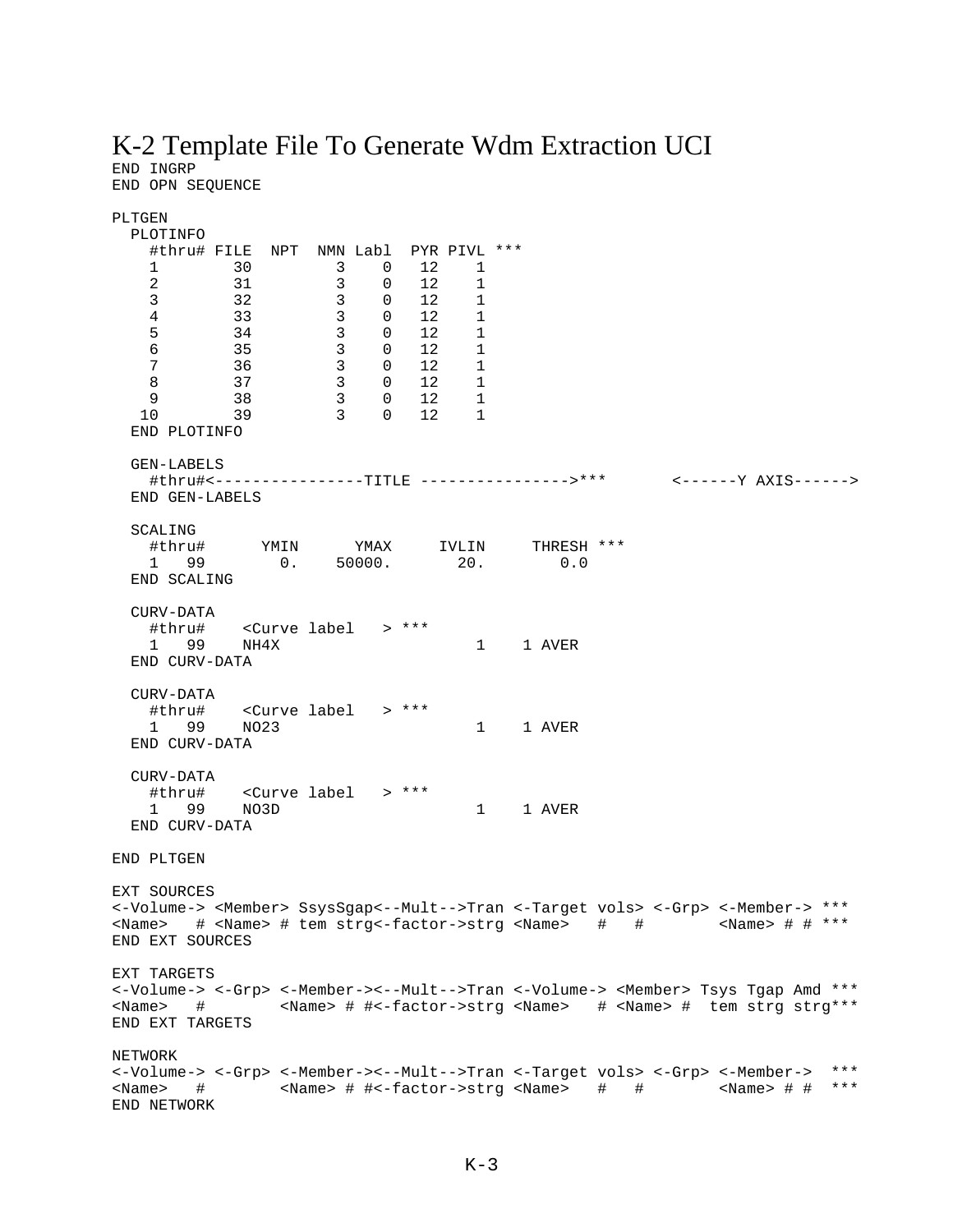END RUN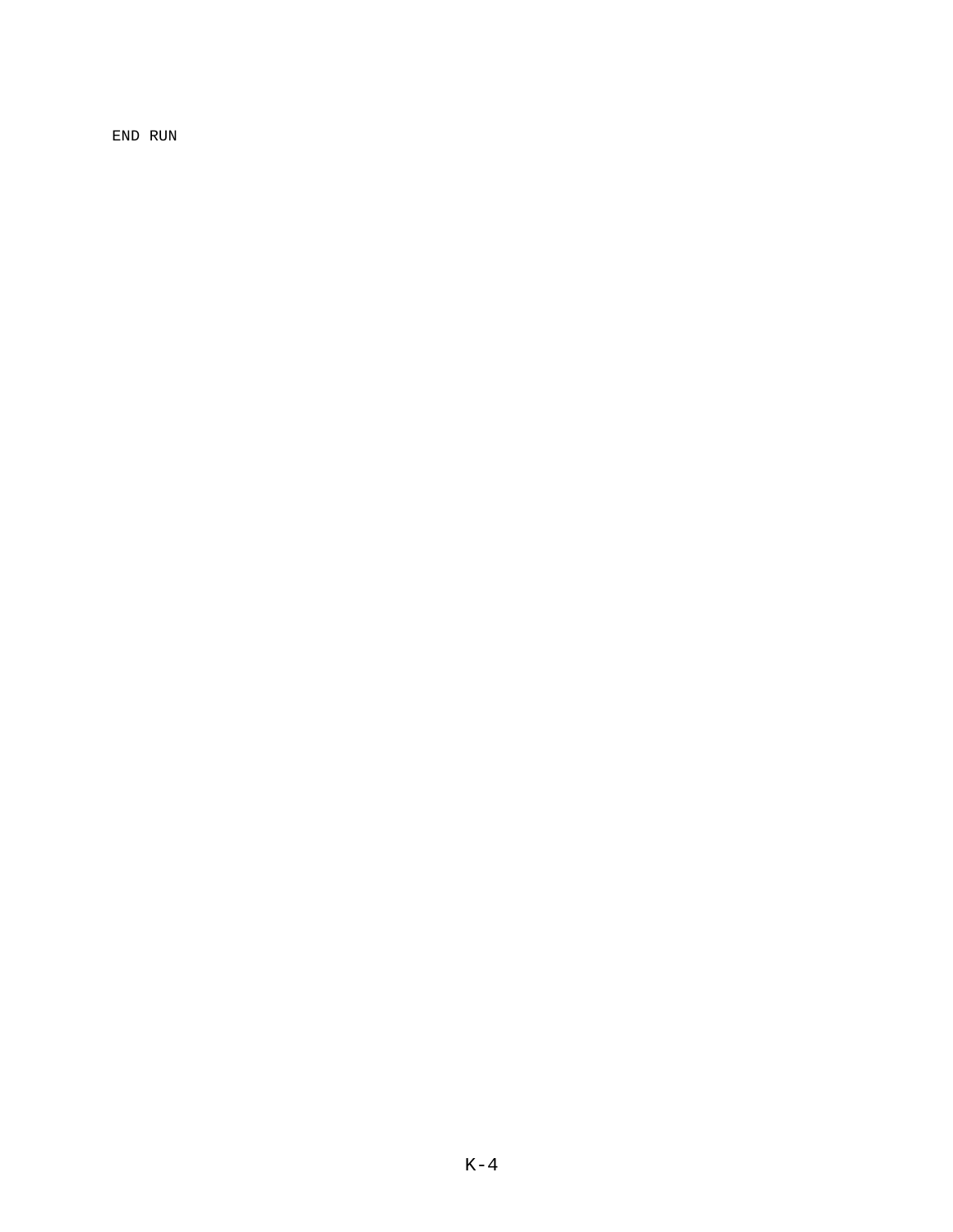### K-3 FORTRAN Program to Create Atmospheric Time Series Extraction UCI

```
PROGRAM MAKATD
*************************************72*********72**********************
***** LINE = VARIABLE USED TO STORE A LINE
***** FNAM = NAME OF THE FILE TO MODIFY
***** xLUSE(I,J)= ACRES OF LAND USE SEGMENT I LAND USE J
***** JJSEG(I) = NAME OF SEGMENT I
***** AMON(I) = AMMONIA APPLIED TO PASTURE FOR SEGMENT I
***** ORGN(I) = ORGANIC NITROGEN APPLIED TO PASTURE FOR SEGMENT I
***** LTYPE = PERLND, IMPLND, OR RCHRES
***** TARGET = STORAGE FOR TARGET PORTION OF SCHEMATIC LINE
      CHARACTER*25,FNAM 
      CHARACTER*4,DSNS(4,3)
      DIMENSION JJSEG(4)
      CHARACTER*90,LINE
******* open old and new input files
      READ*,FNAM
      OPEN(11,FILE='get_ts_temp',STATUS='OLD')
      OPEN(12,FILE=FNAM,STATUS='OLD')
      OPEN(13,FILE='make_atdep_pltgen.inp',STATUS='NEW')
******* read and write to INGRP
      READ(12,'(A90)')LINE
      DO WHILE (LINE(:9).NE.' INGRP')
       IF ((LINE(:3)).NE.'WDM').OR.(LINE(4:4).EO.' '))CAIL RITE(LINE)READ(12,'(A90)')LINE
      END DO
     WRITE(13,'(A)')' INGRP INDELT 24:00'
******* store segment numbers for this file in memory
     T=0 DO WHILE (LINE(:9).NE.' END I')
        READ(12,'(A90)')LINE
        IF ((LINE(7:12).EQ.'RCHRES').OR.(LINE(7:10).EQ.'COPY')) THEN
        BACKSPACE 12
       I = I + 1 READ(12,'(17X,I3)')JJSEG(I)
      END IF
      END DO
******* store number of segments in INBASN and get the land use and pasture
******* applications
       INBASN=I
******* correct for nonstandard segment numbering
      DO 10 J=1,INBASN
        IF (JJSEG(J).EQ.235) JJSEG(J)=230
        IF (JJSEG(J).EQ.265) JJSEG(J)=260
        IF (JJSEG(J).EQ.175) JJSEG(J)=180
10 CONTINUE
******* write ingrp of new file
      DO 20 J=1,INBASN
        WRITE(13,'(6X,A6,7X,I1)')'PLTGEN',J
```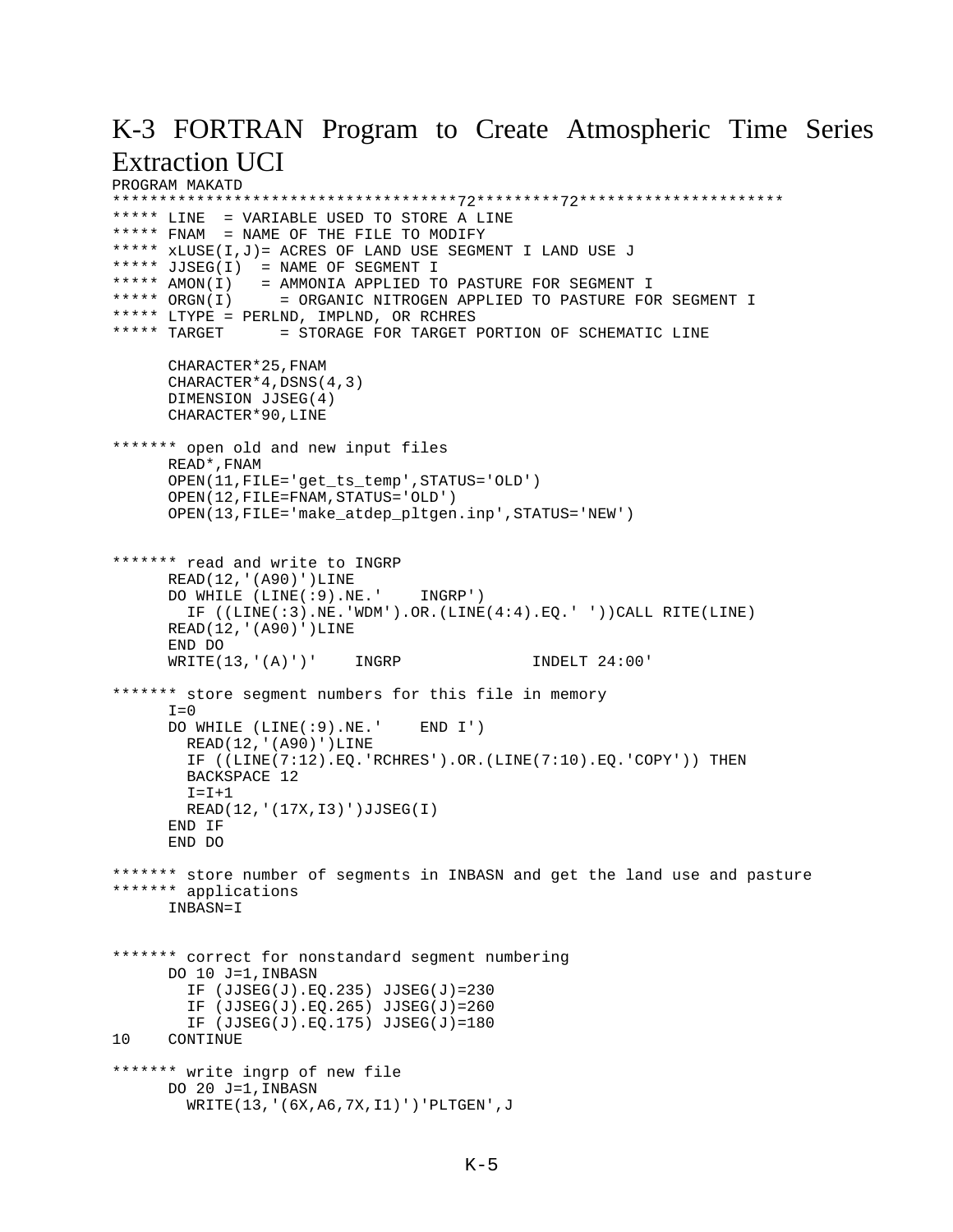```
******* copy template file to new file until GEN LABELS section
      DO WHILE (LINE(:12).NE.' GEN-LABELS')
        READ(11,'(A90)')LINE
         CALL RITE(LINE)
       END DO
       READ(11,'(A90)')LINE
       CALL RITE(LINE)
******* stick in GEN LABELS particular to this input file
       DO 50 J=1,INBASN
         WRITE(13,2000)J,JJSEG(J)
50 CONTINUE
2000 FORMAT(4X,I1,5X,'SEGMENT ',I3)
******** read down to external sources
      DO WHILE (LINE(:11).NE.'EXT SOURCES')
        READ(11,'(A90)')LINE
        CALL RITE(LINE)
       END DO
      READ(11,'(A90)')LINE
       CALL RITE(LINE)
      READ(11,'(A90)')LINE
      CALL RITE(LINE)
      iCNFLC=0
********** find DSN's from the regular input file
      DO WHILE (LINE(:7).NE.'END RUN')
     READ(12,'(A90)')LINE
*********** corrections for extra wdm's that may already be in file
        LINE(4:4) = ' IF (LINE(12:15).EQ.'NH4X') THEN
           IF (iCMMNT(LINE).EQ.0) THEN
             IF (LINE(44:49).EQ.'PERLND') THEN
               READ(LINE,'(50X,I3)')ISEGM
               DO 70 J=1,INBASN
                 IF (JJSEG(J).EQ.ISEGM-1) THEN
                   WRITE(13,1000)LINE(:38),J,'1'
                  DSNS(J,1)=LINE(7:10)
                   DO 67 JJ=1,INBASN
                     IF((JJ.NE.J).AND.(DSNS(JJ,1).EQ.DSNS(J,1)))iCNFLC=1
67 CONTINUE
END IF<br>TO CONTINUE
              CONTINUE
             END IF
           END IF
         END IF
         IF (LINE(12:15).EQ.'NO23') THEN
           IF (iCMMNT(LINE).EQ.0) THEN
             IF (LINE(44:49).EQ.'PERLND') THEN
               READ(LINE,'(50X,I3)')ISEGM
               DO 71 J=1,INBASN
                 IF (JJSEG(J).EQ.ISEGM-1) THEN
                   WRITE(13,1000)LINE(:38),J,'2'
                  DSNS(J, 2) = LINE(7:10) DO 68 JJ=1,INBASN
IF((JJ.NE.J).AND.(DSNS(JJ,2).EQ.DSNS(J,2)))iCNFLC=1<br>CONTINUE
                  CONTINUE
                 END IF
```
20 CONTINUE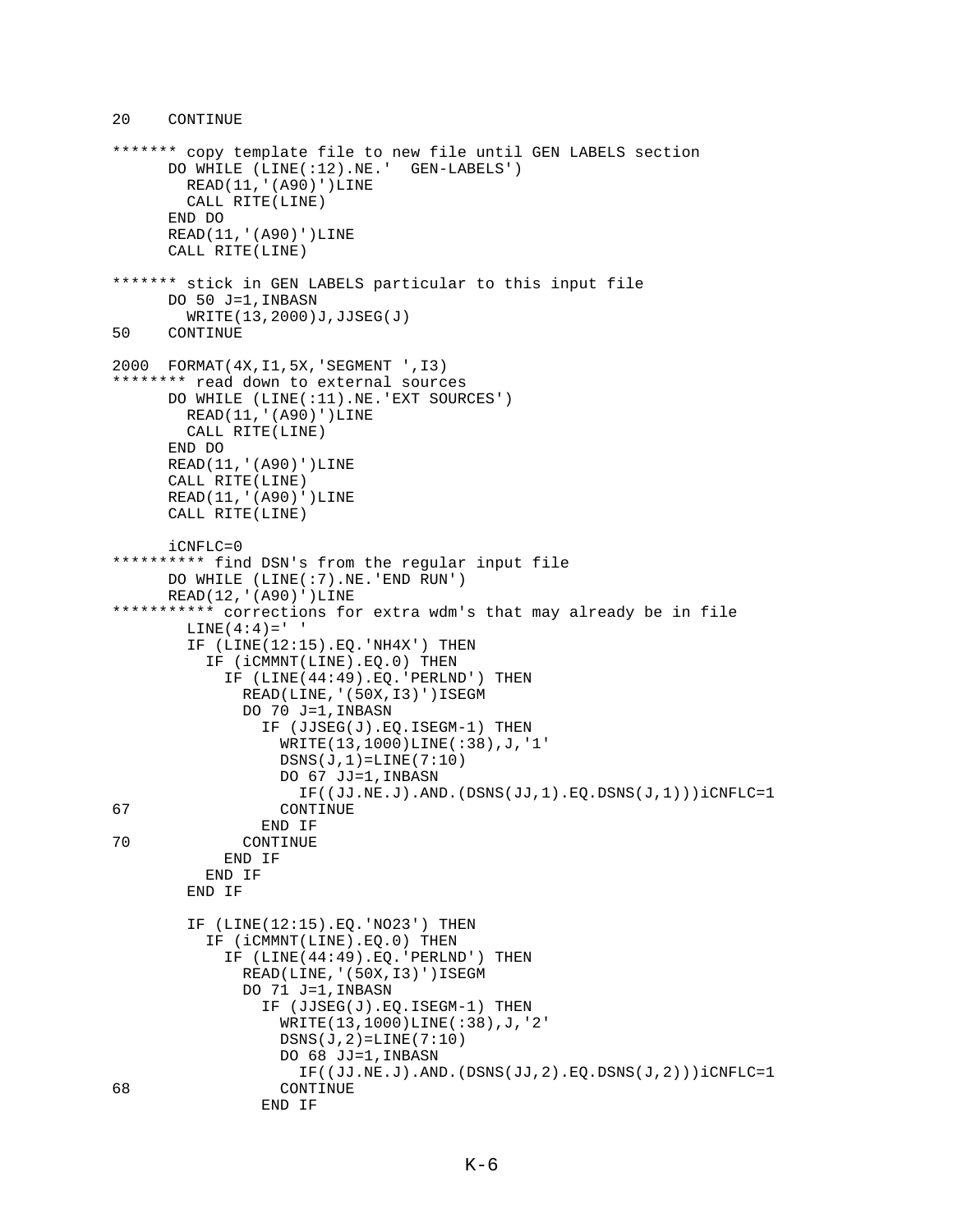```
71 CONTINUE
            END IF
          END IF
        END IF
        IF (LINE(12:15).EQ.'NO3D') THEN
          IF (iCMMNT(LINE).EQ.0) THEN
            IF (LINE(44:49).EQ.'PERLND') THEN
              READ(LINE,'(50X,I3)')ISEGM
              DO 72 J=1,INBASN
                IF (JJSEG(J).EQ.ISEGM-1) THEN
                  WRITE(13,1000)LINE(:38),J,'3'
                 DSNS(J,3)=LINE(7:10)
                  DO 69 JJ=1,INBASN
                    IF((JJ.NE.J).AND.(DSNS(JJ,3).EQ.DSNS(J,3)))iCNFLC=1
69 CONTINUE
                END IF
72 CONTINUE
            END IF
          END IF
        END IF
      END DO
      LINE='GO HOOS'
      DO WHILE (LINE(:7).NE.'END RUN')
        READ(11,'(A90)')LINE
        CALL RITE(LINE)
      END DO
******* if conflict found (iCNFLC=1) then write the conflict file
      IF (iCNFLC.EQ.1) THEN
        OPEN (14,FILE='conflict',STATUS='NEW')
        DO 123 J=1,INBASN
WRITE(14, '(A3, I1, 1X, I3)')'WDM', J+1, JJSEG(J)<br>123 CONTINUE
       CONTINUE
      END IF
1000 FORMAT(A38,'SAME PLTGEN ',I1,' INPUT MEAN ',A1)
      END
      SUBROUTINE RITE(LINE)
        CHARACTER*90,LINE
          IF (LINE(:37).EQ.' ') THEN
           WRITE(13, * ) GOTO 2002
          END IF
          DO 1001 I=1,90
           IF (LINE(I:I).NE.' ' ) LAST = I1001 CONTINUE
          WRITE(13,'(A)') LINE(:LAST)
2002 CONTINUE
       END
       FUNCTION iCMMNT(LINE)
******************************************************************
********** this function determine whether LINE contains '***' **
```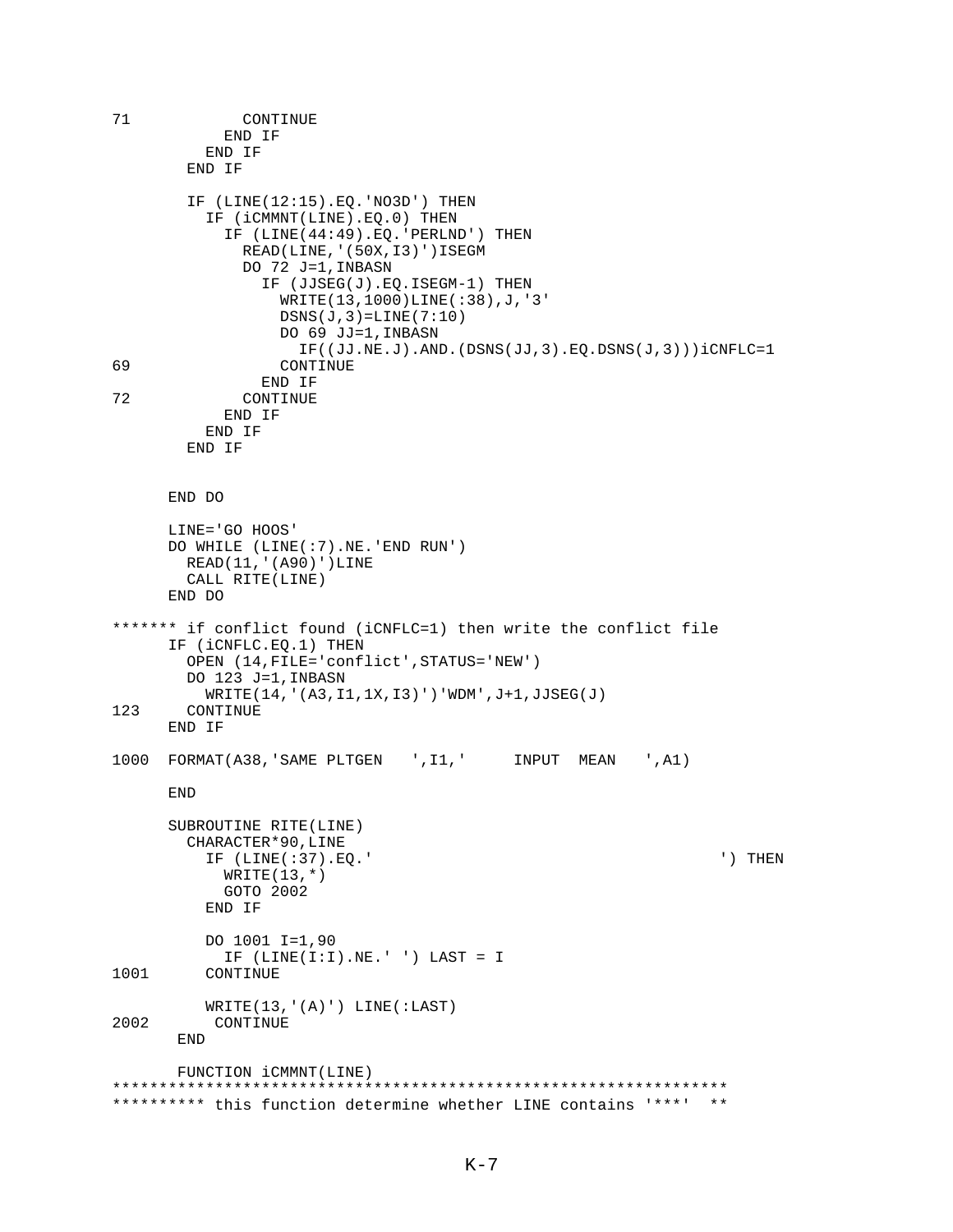```
******** it returns 0 if not, 1 if yes ***************************
CHARACTER*90, LINE
    iCMMNT = 0DO 10 I=1,88
     IF (LINE(I:I+2).EQ.****') THEN
       iCMMNT=1
     END IF
10CONTINUE
    RETURN
    END
```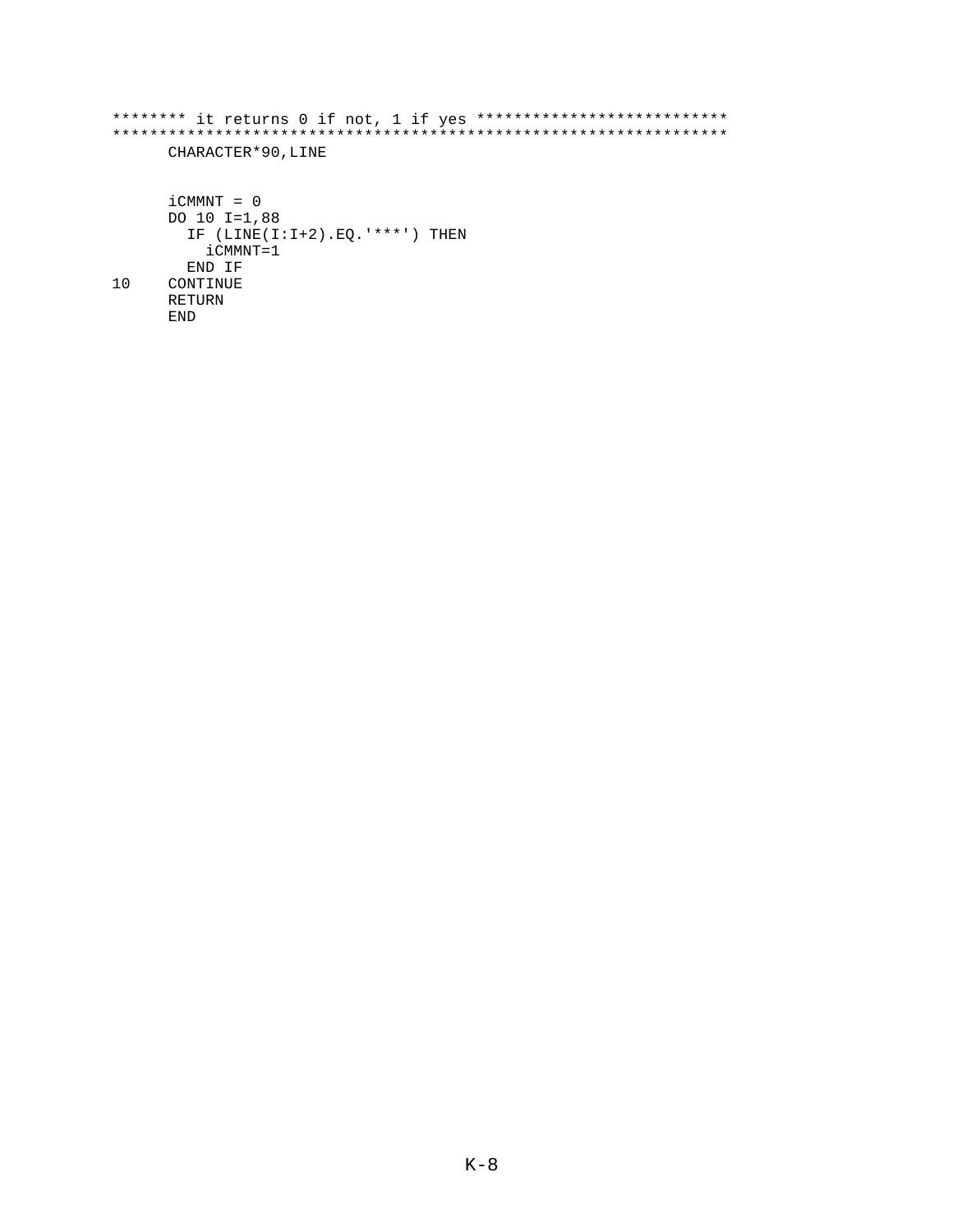#### K-4 FORTRAN Program to Change Atmospheric Time Series

```
PROGRAM ONE
```
\*\*\*\*\*\*\*\*\* this program changes pltgens according to reduction values supplied by \*\*\*\*\*\*\*\*\* RADM.

```
CHARACTER*80 DUMMY
      CHARACTER*70 FNAM
      CHARACTER*20 SCENAR
      DIMENSION X(10)
         READ(*,'(A)')SCENAR
            print*,scenar
            print*,len(scenar)
            print*,scenar(2:2)
         DO 999 JJJ=0,5
         FNAM='hspf3'//CHAR(JJJ+48)//'.dat'
      OPEN(12,FILE=FNAM,STATUS='OLD',ERR=999)
      DO 10 I=1,5
      READ(12,'(A80)')DUMMY
10 CONTINUE
         READ(DUMMY,'(27X,I3)')JJSEG
         REWIND 12
         IF (DUMMY(28:28).EQ.' ') DUMMY(28:28)='_' 
         FNAM='s'//DUMMY(28:30)//'.atdep'
      OPEN(13,FILE=FNAM,STATUS='NEW')
      DO 101 I=1,26
      READ(12,'(A80)')DUMMY
CALL RITE(DUMMY)<br>101 CONTINUE
      CONTINUE
       CALL GETATM(SCENAR,JJSEG,CD_WET,WM_WET,CD_DRY,WM_DRY)
      I=1 DO WHILE (I.EQ.1)
         READ(12,1000,ERR=999)
             DUMMY, YEAR, MONTH, DAY, HOUR, ZERO, X(1), X(2), X(3)
         IF ((MONTH.LT.5).OR.(MONTH.GT.9)) THEN
          X(2) = X(2) * CD WET
          X(3) = X(3) * CD DRY
         ELSE
          X(2) = X(2) * WM WET
          X(3)=X(3)*WW DRY
         END IF
        WRITE(13,1000)DUMMY, YEAR, MONTH, DAY, HOUR, ZERO, X(1), X(2), X(3)200 END DO 
999 CONTINUE
1000 FORMAT(A6,I4,4I3,3E14.5)
      END
       SUBROUTINE GETATM(SCENAR,JJSEG,CD_WET,WM_WET,CD_DRY,WM_DRY)
*********************************************************
** This subroutine uses the file atm_xx.prn to find **
** the atmospheric deposition percentages for wet and **<br>** dry deposition by segment
** dry deposition by segment
```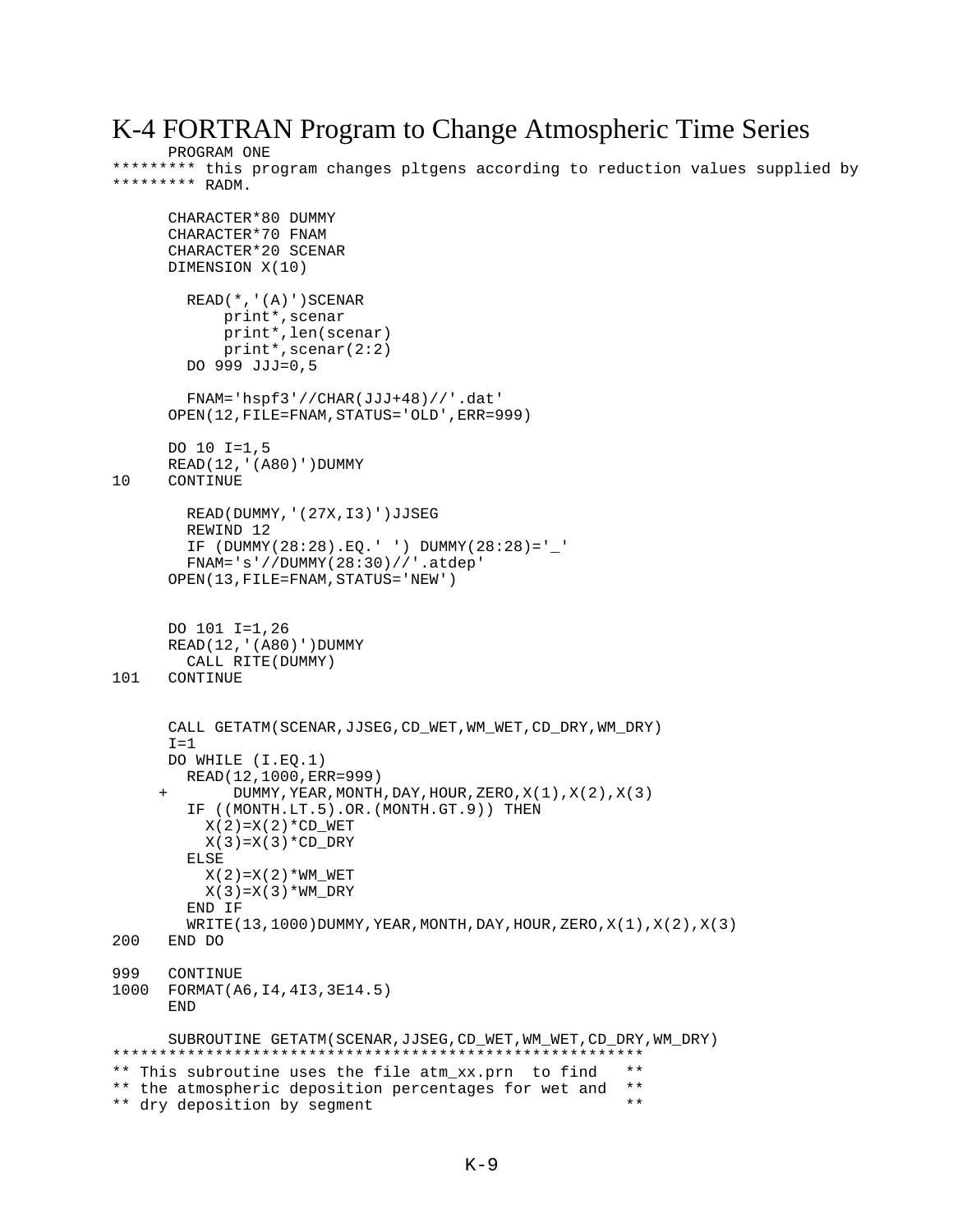```
*********************************************************
       CHARACTER*20 SCENAR
       DO 10 I=1,20
IF (SCENAR(I:I).NE.' ') LAST=I<br>10 CONTINUE
      CONTINUE
** FADFAC*,1 = WET DEPOSITION, 2= DRY DEPOSITION % OF BASE
       OPEN(98,FILE='atm_'//SCENAR(:LAST)//'_cd.prn',STATUS='OLD')
       OPEN(99,FILE='atm_'//SCENAR(:LAST)//'_wm.prn',STATUS='OLD')
         ISEGM=0
         DO WHILE (ISEGM.NE.JJSEG)
          READ(98,100)ISEGM
         END DO
         BACKSPACE 98
        READ(98,201) CD_WET,CD_DRY
       CLOSE(98)
         ISEGM=0
         DO WHILE (ISEGM.NE.JJSEG)
          READ(99,100)ISEGM
         END DO
         BACKSPACE 99
        READ(99,201) WM_WET,WM_DRY
      CLOSE(99)
100 FORMAT(5X,I3)
201 FORMAT(8X,2F8.0)
      END
       SUBROUTINE RITE(LINE)
         CHARACTER*80,LINE
           IF (LINE(:37).EQ.' ') THEN
            WRITE(13, * ) GOTO 2002
           END IF
           DO 1001 I=1,80
             IF (LINE(I:I).NE.' ') LAST = I
1001 CONTINUE
WRITE(13,'(A)') LINE(:LAST)<br>2002 CONTINUE
          CONTINUE
       END
```
### K-5 FORTRAN Program to Create Atmospheric Time Series Import UCI

PROGRAM MAKMUT \*\*\*\*\*\*\*\*\*\*\*\*\*\*\*\*\*\*\*\*\*\*\*\*\*\*\*\*\*\*\*\*\*\*\*\*\*\*\*\*\*\*\*\*\*\*\*\*\*\*\*\*\*\*\*\*\* \*\*\*\*\* THIS PROGRAM TAKES AN EXTRACTION HSPF INPUT FILE \*\* \*\*\*\*\* AND MAKES AN OUTPUT FILE THAT PUTS A TIME SERIES \*\* \*\*\*\*\* INTO A WDM \*\*\*\*\*\*\*\*\*\*\*\*\*\*\*\*\*\*\*\*\*\*\*\*\*\*\*\*\*\*\*\*\*\*\*\*\*\*\*\* \*\*\*\*\*\*\*\*\*\*\*\*\*\*\*\*\*\*\*\*\*\*\*\*\*\*\*\*\*\*\*\*\*\*\*\*\*\*\*\*\*\*\*\*\*\*\*\*\*\*\*\*\*\*\*\*\*

CHARACTER\*90 LINE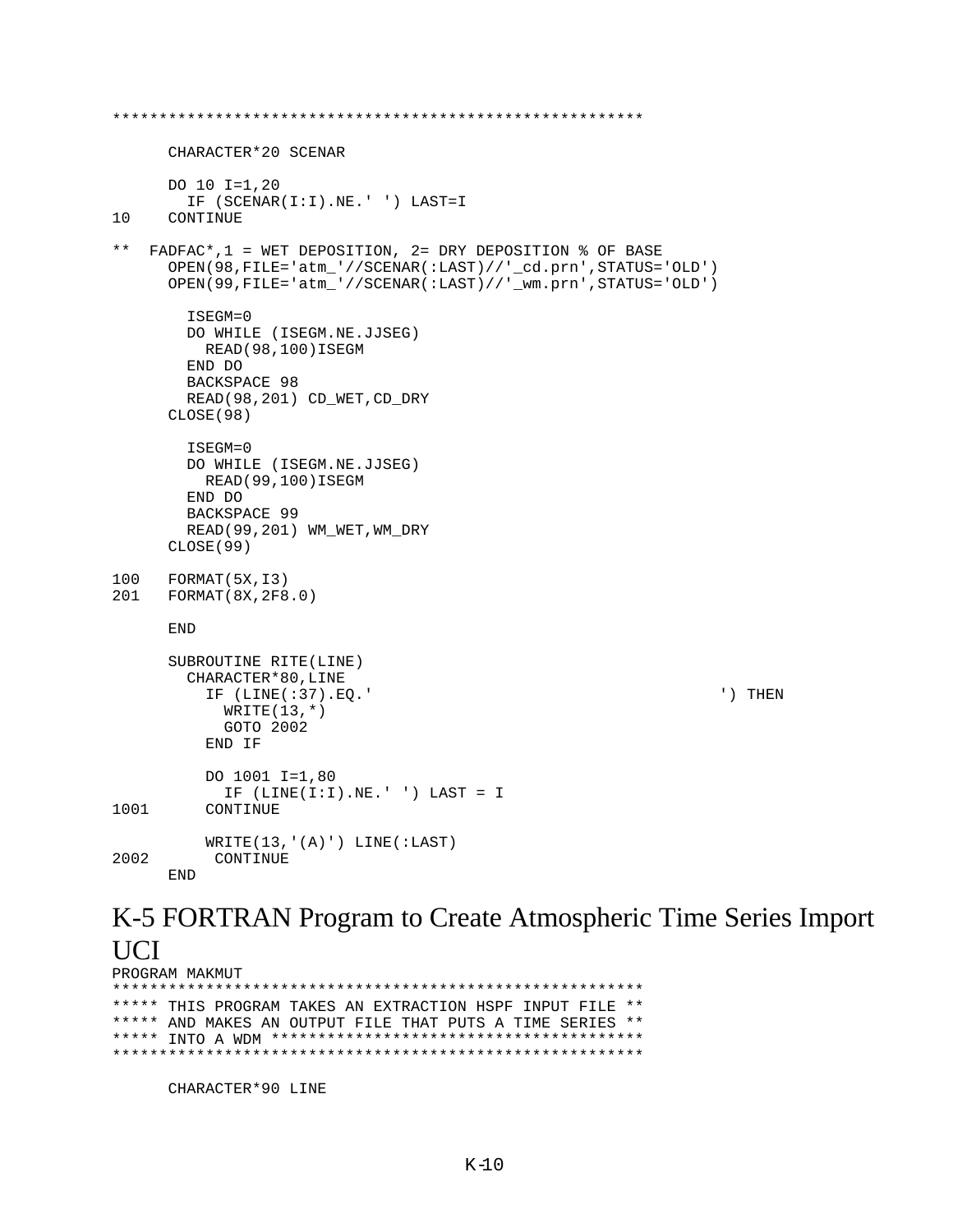```
 OPEN(12,FILE='make_atdep_pltgen.inp',STATUS='OLD')
      OPEN(13,FILE='put_atdep_pltgen.inp',STATUS='NEW')
****** read from old file and change pltgen to mutsin
      LINE='XXX'
      DO WHILE (LINE(:7).NE.'END OPN')
        READ(12,'(A90)')LINE
        IF (LINE(7:12).EQ.'PLTGEN') LINE(7:12)='MUTSIN'
        CALL RITE(LINE)
      END DO
********** enter some standard stuff
****** hardcoded to avoid copying extra files
      WRITE(13,'(A)') 'MUTSIN'
     WRITE(13,'(A)')' MUTSINFO'<br>WRITE(13,'(A)')' # - #
                       # - # MFL NPT NMN NLI MSFG***'
 WRITE(13,'(A)') ' 1 40 3 25 0 '
 WRITE(13,'(A)') ' 2 41 3 25 0 '
 WRITE(13,'(A)') ' 3 42 3 25 0 '
 WRITE(13,'(A)') ' 4 43 3 25 0 '
     WRITE(13,'(A)') ' 5 44 3 25 0<br>WRITE(13,'(A)') ' 6 45 3 25 0
     WRITE(13,'(A)') ' 6 --<br>WRITE(13,'(A)') ' 6 -45 3 25 0<br>WRITE(13,'(A)') ' 7 -46 3 25 0
     WRITE(13,'(A)') ' 7 46 3 25 0<br>WRITE(13,'(A)') ' 8 47 3 25 0
     WRITE(13,'(A)') ' 8 47 3 25 0 '<br>WRITE(13,'(A)') ' 9 48 3 25 0 '
     WRITE(13,'(A)') ' 9 48 3 25 0<br>WRITE(13,'(A)') ' 10 49 3 25 0
     WRITE(13,'(A)') ' 10 49 3 25 0
      WRITE(13,'(A)') ' END MUTSINFO'
      WRITE(13,'(A)') 'END MUTSIN'
     WRITE(13,'(A)')' WRITE(13,'(A)') 'EXT TARGETS'
******* read down to external sources in old file
      DO WHILE (LINE(:8).NE.'EXT SOUR')
        READ(12,'(A90)')LINE
      END DO
      READ(12,'(A90)')LINE
        CALL RITE(LINE)
      READ(12,'(A90)')LINE
        CALL RITE(LINE)
******* write in the external targets based on the old file
        READ(12,'(A90)')LINE
      DO WHILE (LINE(:7).NE.'END EXT')
        WRITE(13,1000)'MUTSIN',LINE(53:53),'OUTPUT',LINE(66:73),
                      LINE(39:42), LINE(1:24), 'REPL'
1000 FORMAT(A6,3X,A1,1X,A6,1X,A8,12X,A4,1X,A24,6X,A4)
        READ(12,'(A90)')LINE
      END DO
******** finish out the bookkeeping stuff
      WRITE(13,'(A)') 'END EXT TARGETS'
     WRITE(13,'(A)')' WRITE(13,'(A)') 'END RUN'
      END
      SUBROUTINE RITE(LINE)
        CHARACTER*90,LINE
          IF (LINE(:37).EQ.' ') THEN
```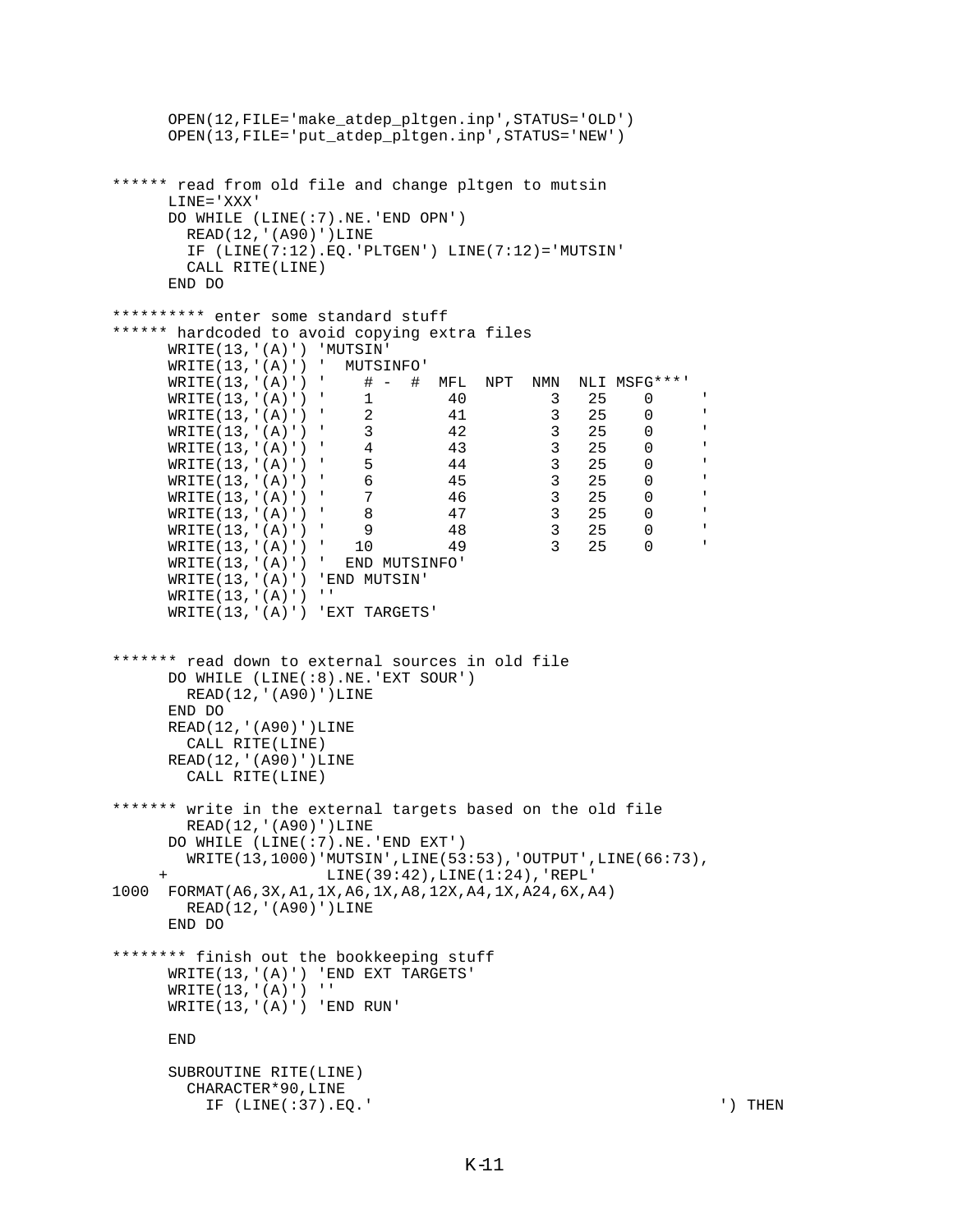|      | $WRITE(13,*)$<br>GOTO 2002<br>END TF                          |
|------|---------------------------------------------------------------|
| 1001 | DO 1001 I=1,90<br>IF $(LINE(I:I),NE.'') LAST = I$<br>CONTINUE |
| 2002 | WRITE(13, '(A)') LINE(:LAST)<br>CONTINUE                      |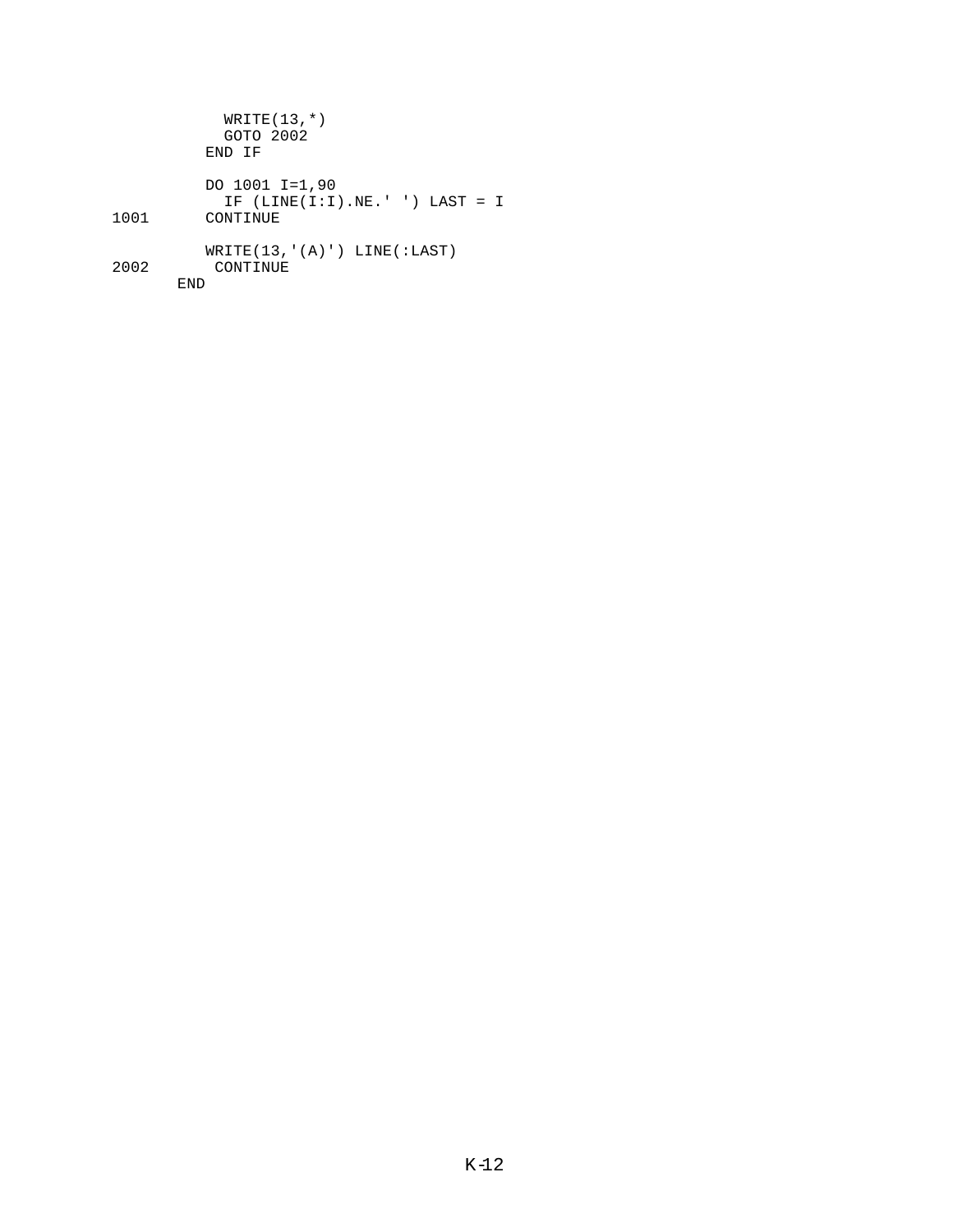## K-6 FORTRAN Program to Change Main UCI for Conflicting DSNs

PROGRAM CHGUCI \*\*\*\*\*\*\*\*\*\*\*\*\*\*\*\*\*\*\*\*\*\*\*\*\*\*\*\*\*\*\*\*\*\*\*\*\*72\*\*\*\*\*\*\*\*\*72\*\*\*\*\*\*\*\*\*\*\*\*\*\*\*\*\*\*\*\*\*\* CHARACTER\*25,FNAM CHARACTER\*4,WDM(4) DIMENSION JJSEG(4),ISEG(4) CHARACTER\*90,LINE \*\*\*\*\*\*\* open old and new input files READ\*,FNAM OPEN(11,FILE=FNAM,STATUS='OLD') OPEN(13,FILE='w'//FNAM,STATUS='NEW') \*\*\*\*\*\*\* read to INGRP READ(11,'(A90)')LINE DO WHILE (LINE(:9).NE.' INGRP') READ(11,'(A90)')LINE END DO \*\*\*\*\*\*\* store segment numbers for this file in memory  $T=0$  DO WHILE (LINE(:9).NE.' END I') READ(11,'(A90)')LINE IF ((LINE(7:12).EQ.'RCHRES').OR.(LINE(7:10).EQ.'COPY')) THEN BACKSPACE 11  $I = I + 1$  READ(11,'(17X,I3)')JJSEG(I) END IF END DO \*\*\*\*\*\*\* store number of segments in INBASN INBASN=I \*\*\*\*\*\*\* correct for nonstandard segment numbering DO 10 J=1,INBASN IF (JJSEG(J).EQ.235) JJSEG(J)=230 IF (JJSEG(J).EQ.265) JJSEG(J)=260 IF (JJSEG(J).EQ.175) JJSEG(J)=180 10 CONTINUE \*\*\*\*\*\*\*\* reset file to read from beginning REWIND 11 \*\*\*\*\*\*\* read and write to WDM line DO WHILE (LINE(:13).NE.'WDM 21') READ(11,'(A90)')LINE CALL RITE(LINE) END DO OPEN(10,FILE='conflict',STATUS='OLD') DO 13 I=1,INBASN READ(10, '(A4, 1X, 13)', ERR=14)WDM(I), ISEG(I)<br>WRITE(13,888)'WDM', I+1, '2', I+5, 'at  $2', I+5,'$  atdep blank', $I+1,''.wdm'$ 13 CONTINUE 888 FORMAT(A3, I1, A8, I1, A14, I1, A4)<br>14 CONTINUE **CONTINUE**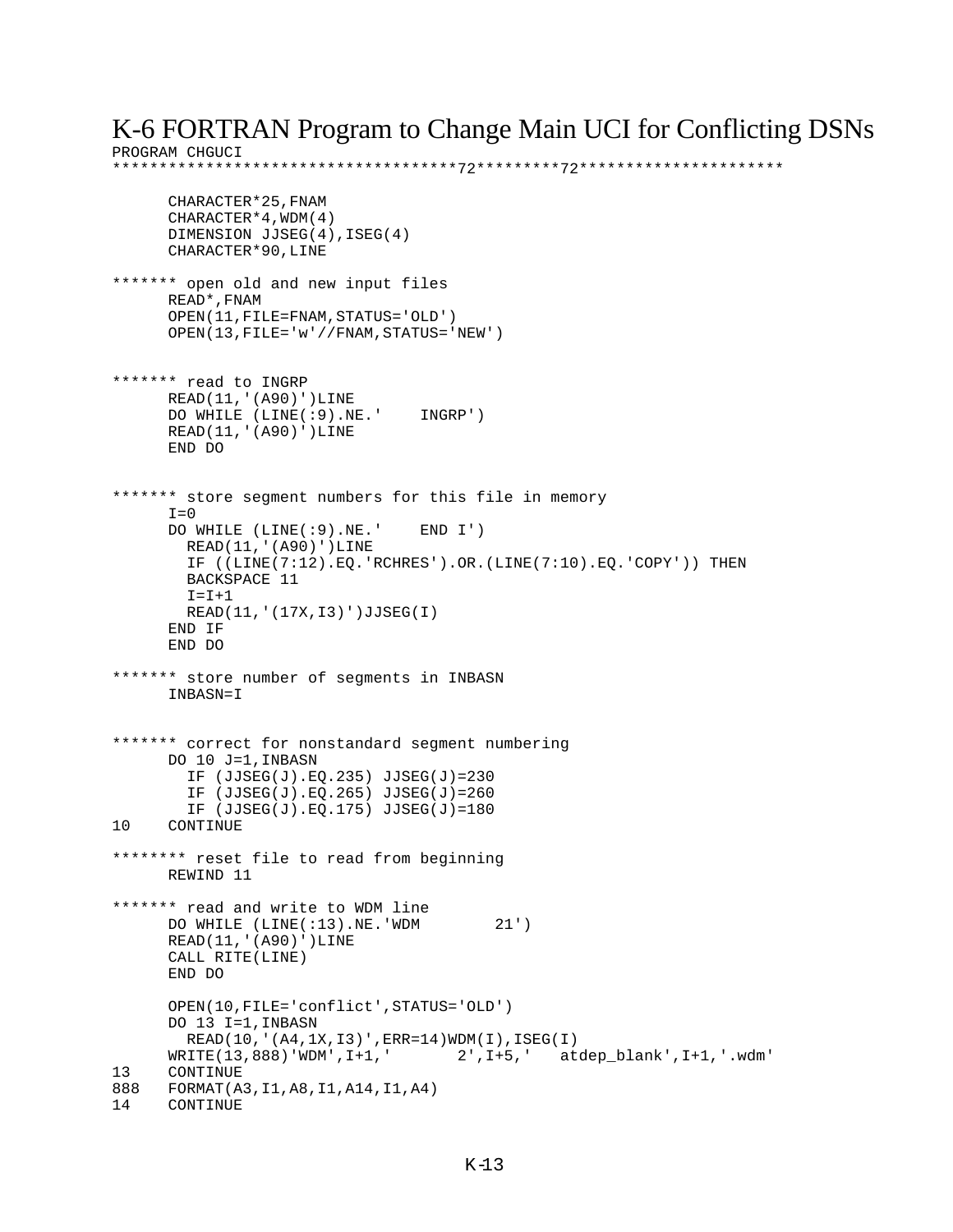```
 CLOSE (10)
      DO WHILE (LINE(:7).NE.'EXT SOU')
     READ(11,'(A90)')LINE
        IF (LINE(:3).NE.'WDM' .AND. LINE(5:12).NE.' 2')
          CALL RITE(LINE)
      END DO
      DO WHILE (LINE(:7).NE.'END EXT')
     READ(11,'(A90)')LINE
        IF (((LINE(12:15).EQ.'NO23').OR.
      + (LINE(12:15).EQ.'NO3D').OR.
     + (LINE(12:15).EQ.'NH4X')).AND.
     + (iCMMNT(LINE).EQ.0)) THEN
          READ(LINE,'(50X,I3)')ISEGM
          DO 22 I=1,INBASN
            IF ((ISEGM.EQ.ISEG(I)).OR.(ISEGM.EQ.JJSEG(I)+1).OR.
+ (ISEGM.EQ.JJSEG(I)+5)) LINE(:4)=WDM(I)<br>22 CONTINUE
         CONTINUE
        END IF
     CALL RITE(LINE)
      END DO
******* close out
      DO WHILE (LINE(:7).NE.'END RUN')
     READ(11,'(A90)')LINE
     CALL RITE(LINE)
      END DO
999 CONTINUE 
1000 FORMAT(A6,1X,I2,I1,33X,A17)
2000 FORMAT(A6,1X,I2,I1,16X,F10.0,7X,A17)
3000 FORMAT(A6,1X,I2,I1,16X,17X,A17)
      END
      SUBROUTINE RITE(LINE)
        CHARACTER*90,LINE
          IF (LINE(:37).EQ.' ') THEN
           WRITE(13,*) GOTO 2002
          END IF
          DO 1001 I=1,90
 IF (LINE(I:I).NE.' ') LAST = I
         CONTINUE
WRITE(13, '(A)') LINE(:LAST)<br>2002 CONTINUE
          CONTINUE
       END
       FUNCTION iCMMNT(LINE)
******************************************************************
********** this function determine whether LINE contains '***' **
******** it returns 0 if not, 1 if yes ***************************
******************************************************************
```

```
 CHARACTER*90,LINE
```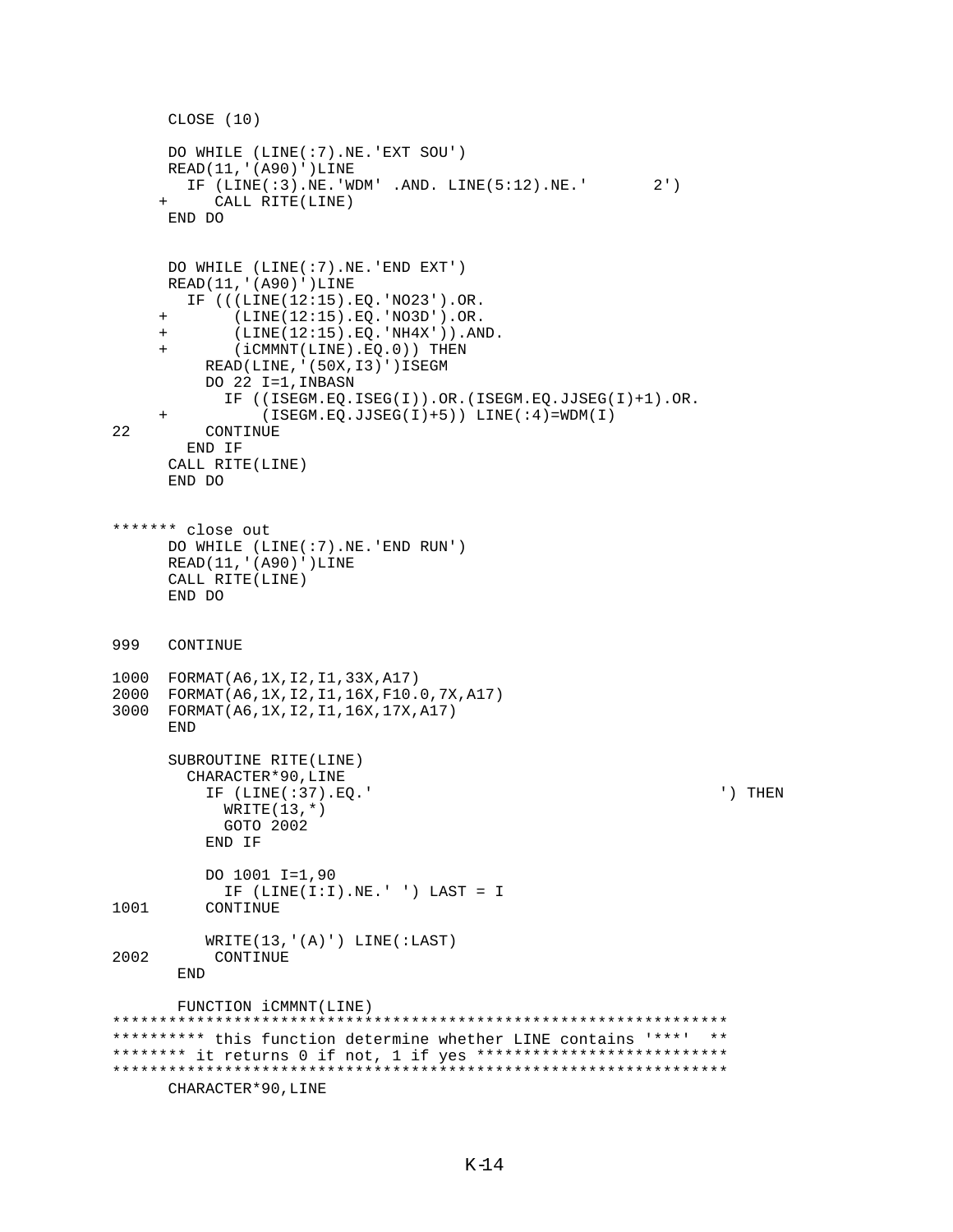```
iCMMNT = 0DO 10 I=1,88IF (LINE(I:I+2).EQ.****') THEN
         iCMMNT=1
       END IF
10CONTINUE
     RETURN
     {\tt END}
```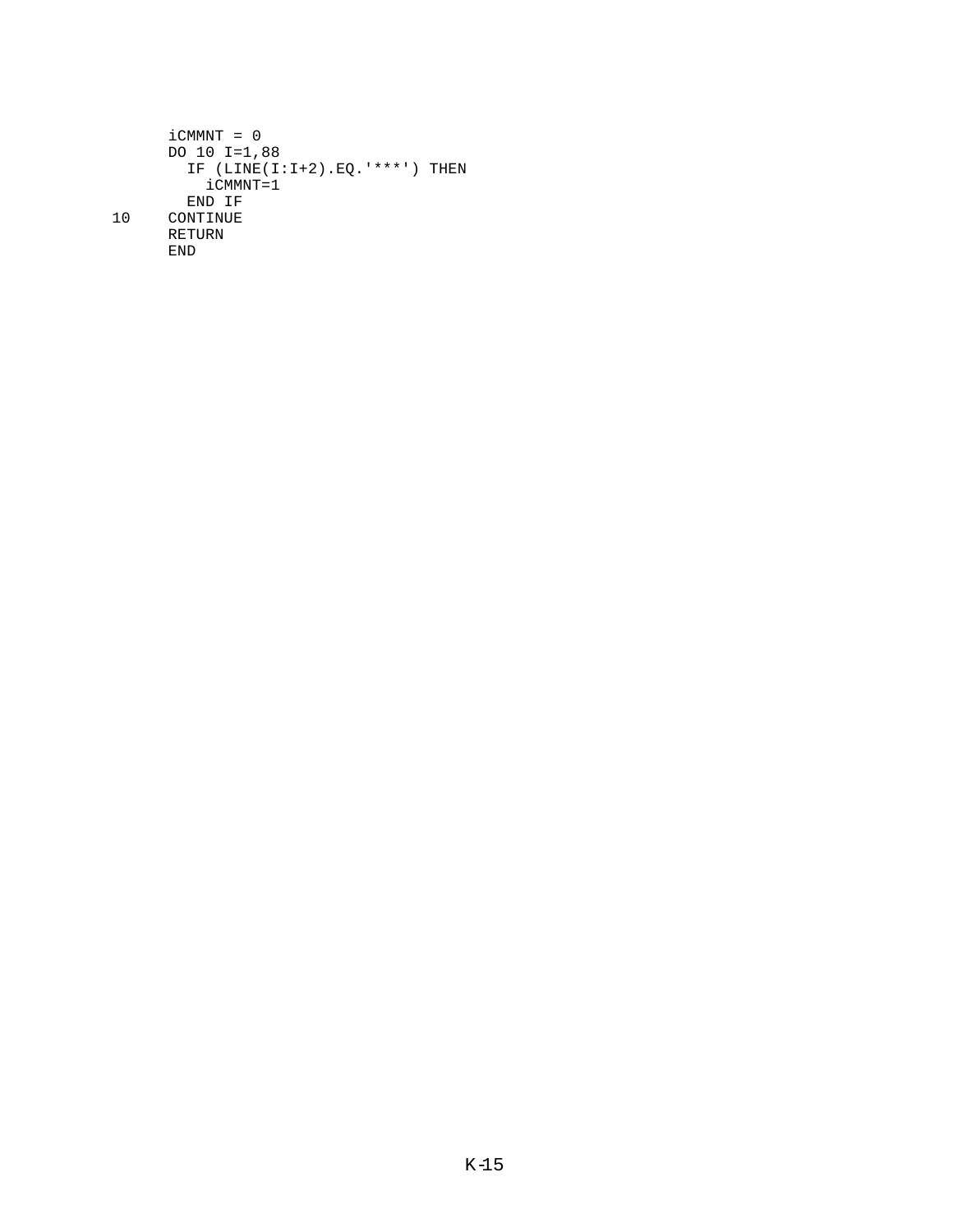## K-7 FORTRAN Program to Create Atmospheric Time Series Import **UCI With Conflicting DSNs**

PROGRAM MAKMUT \*\*\*\*\* THIS PROGRAM TAKES AN EXTRACTION HSPF INPUT FILE \*\* \*\*\*\*\* AND MAKES AN OUTPUT FILE THAT PUTS A TIME SERIES \*\* CHARACTER\*90 LINE OPEN(12, FILE='make\_atdep\_pltgen.inp', STATUS='OLD') OPEN(13, FILE='put\_atdep\_pltgen.inp', STATUS='NEW') \*\*\*\*\*\* read from old file and change pltgen to mutsin LINE='XXX' READ(12, '(A90)') LINE DO WHILE (LINE(:13).NE.'WDM 21') CALL RITE(LINE) READ(12, '(A90)') LINE END DO  $\texttt{WRTTE(13,' (A)')}$ 'WDM1 26 atdep\_blank2.wdm' WRITE(13, '(A)')'WDM2<br>
WRITE(13, '(A)')'WDM2<br>
27 atdep\_blank3.wdm<br>
28 atdep\_blank4.wdm<br>
WRITE(13, '(A)')'WDM4<br>
29 atdep\_blank5.wdm DO WHILE (LINE(:7).NE.'END OPN') READ(12, '(A90)') LINE IF  $(LINE(7:12), EO. 'PLTGEN') LINE(7:12) = 'MUTSIN'$ CALL RITE(LINE) END DO \*\*\*\*\*\*\*\*\*\* enter some standard stuff \*\*\*\*\*\* hardcoded to avoid copying extra files WRITE(13, '(A)') 'MUTSIN'  $WRITE(13,' (A)')'$  MUTSINFO'  $# - # \quad \text{MFL} \quad \text{NPT} \quad \text{NMN} \quad \text{NLI} \quad \text{MSFG***}$  $WRITE(13,' (A)')'$ WRITE(13,'(A)')' 1<br>WRITE(13,'(A)')' 2<br>WRITE(13,'(A)')' 3<br>WRITE(13,'(A)')' 4<br>WRITE(13,'(A)')' 5<br>WRITE(13,'(A)')' 6<br>WRITE(13,'(A)')' 7 40  $25$  0  $\overline{\mathcal{E}}$ 41  $\mathcal{E}$ 25  $\overline{0}$  $\begin{matrix} 0 \\ 0 \\ 0 \end{matrix}$  $42$ <br> $43$ <br> $44$ <br> $45$  $\overline{3}$ 25  $\overline{3}$ 25  $\overline{0}$  $\overline{\mathbf{3}}$ 25  $\begin{array}{c} 3 \\ 3 \\ 3 \end{array}$  $\overline{0}$ 25  $\frac{1}{46}$  $WRTTE(13,' (A)')'$  $\overline{0}$  $25$  $\begin{array}{ccc} 3 & 25 \\ 3 & 25 \\ 3 & 25 \end{array}$  $WRTTE(13,' (A)')'$  $8<sup>8</sup>$ 47  $\overline{0}$  $\frac{48}{49}$  $WRITE(13,' (A)')'$  $9$  $\overline{0}$  $\texttt{WRTTE}(13,' (A)')$  $\overline{0}$  $10$  $WRITE(13,' (A)')'$  END MUTSINFO' WRITE(13, '(A)') 'END MUTSIN'  $WRITE(13,' (A)')'$ WRITE(13, '(A)') 'EXT TARGETS'

\*\*\*\*\*\*\* read down to external sources in old file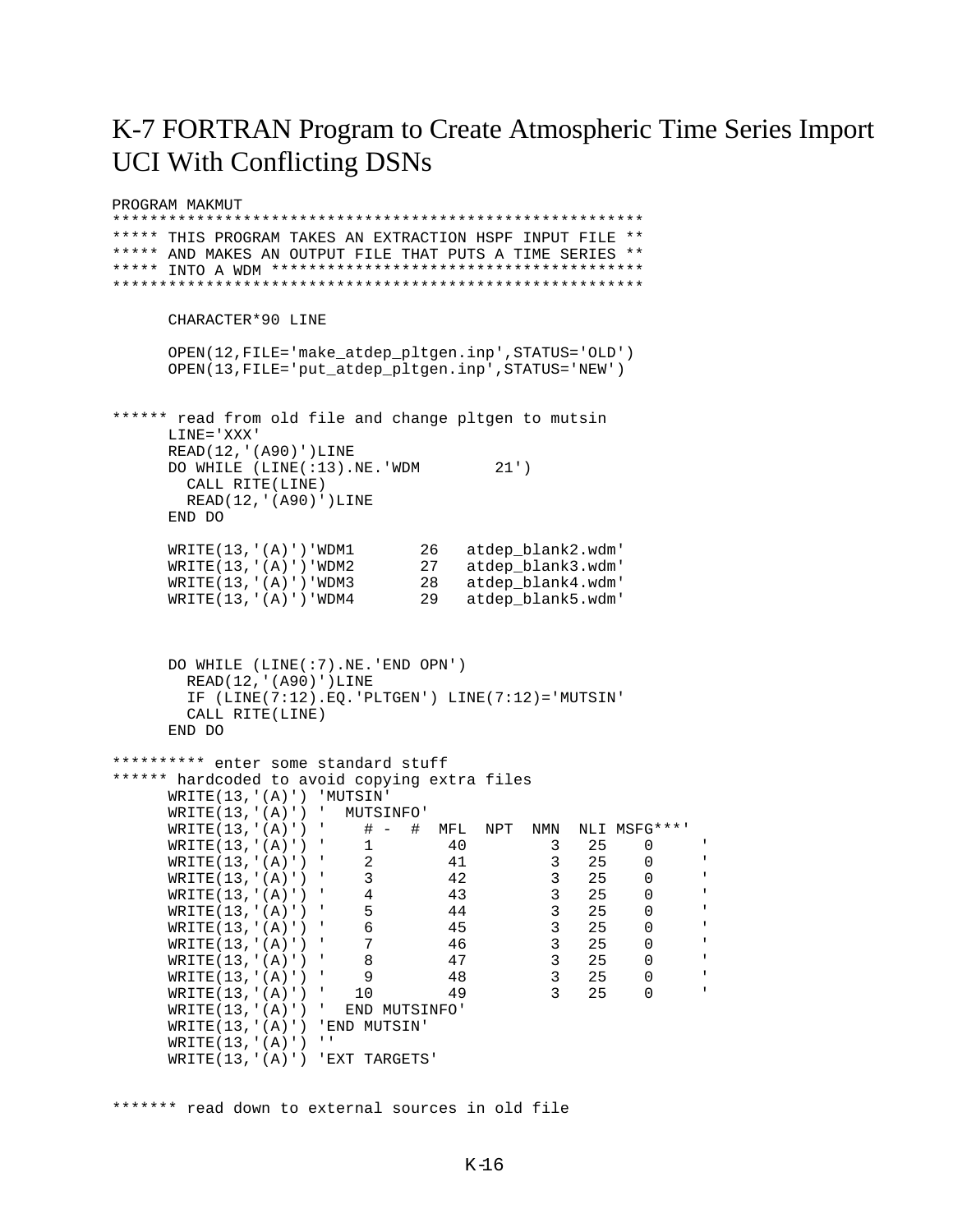```
 DO WHILE (LINE(:8).NE.'EXT SOUR')
        READ(12,'(A90)')LINE
      END DO
      READ(12,'(A90)')LINE
        CALL RITE(LINE)
      READ(12,'(A90)')LINE
        CALL RITE(LINE)
******* write in the external targets based on the old file
        READ(12,'(A90)')LINE
      DO WHILE (LINE(:7).NE.'END EXT')
       LINE(4:4) = LINE(53:53) WRITE(13,1000)'MUTSIN',LINE(53:53),'OUTPUT',LINE(66:73),
                      LINE(39:42), LINE(1:24), 'REPL'
1000 FORMAT(A6,3X,A1,1X,A6,1X,A8,12X,A4,1X,A24,6X,A4)
        READ(12,'(A90)')LINE
       END DO
******** finish out the bookkeeping stuff
      WRITE(13,'(A)') 'END EXT TARGETS'
     WRITE(13,'(A)')' WRITE(13,'(A)') 'END RUN'
      END
      SUBROUTINE RITE(LINE)
        CHARACTER*90,LINE
          IF (LINE(:37).EQ.' ') THEN
           WRITE(13,*) GOTO 2002
          END IF
          DO 1001 I=1,90
 IF (LINE(I:I).NE.' ') LAST = I
         CONTINUE
WRITE(13,'(A)') LINE(:LAST)<br>2002 CONTINUE
          CONTINUE
       END
```